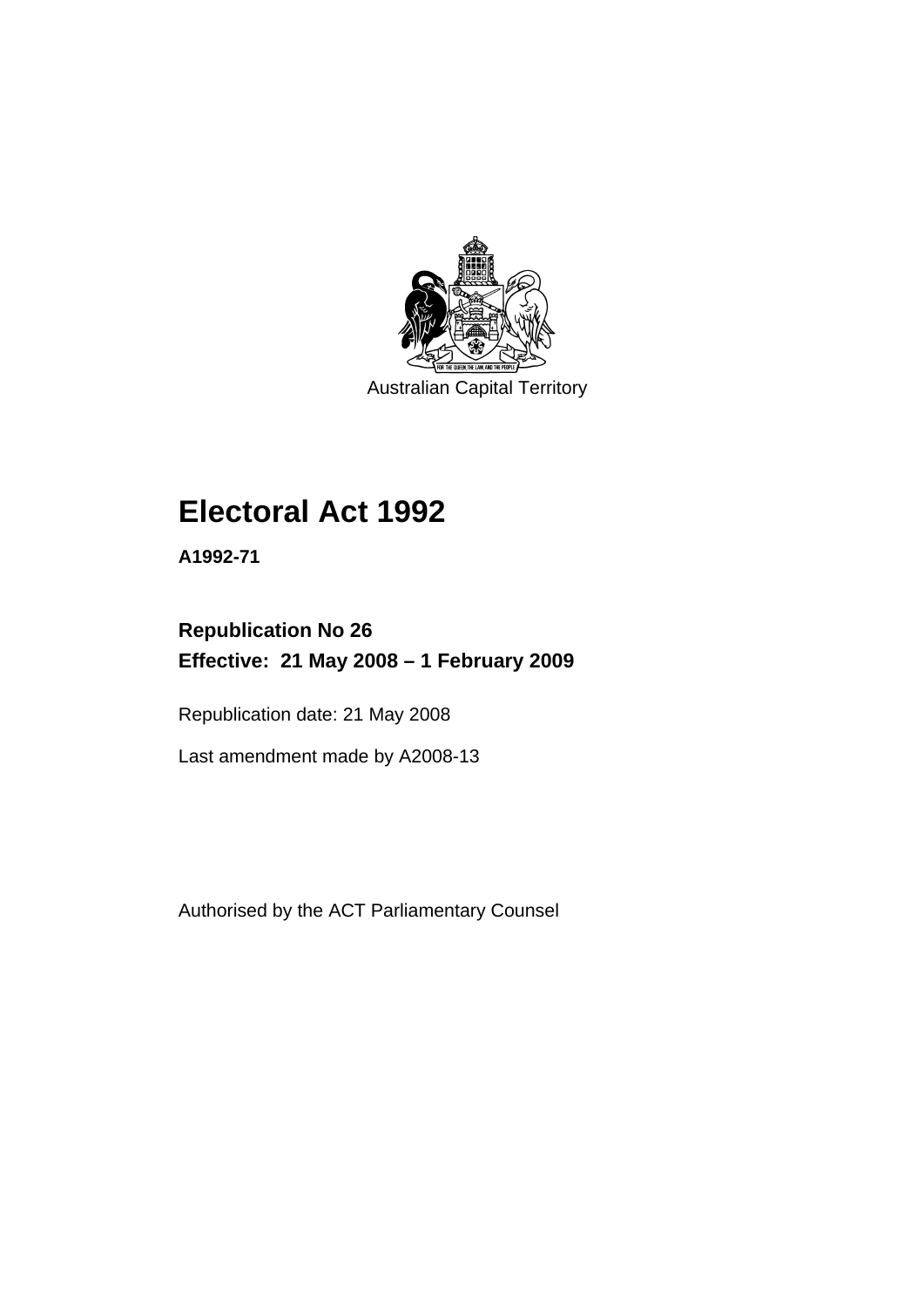#### **About this republication**

#### **The republished law**

This is a republication of the *Electoral Act 1992* (including any amendment made under the *Legislation Act 2001*, part 11.3 (Editorial changes)) as in force on 21 May 2008*.* It also includes any amendment, repeal or expiry affecting the republished law to 21 May 2008.

The legislation history and amendment history of the republished law are set out in endnotes 3 and 4.

#### **Kinds of republications**

The Parliamentary Counsel's Office prepares 2 kinds of republications of ACT laws (see the ACT legislation register at www.legislation.act.gov.au):

- authorised republications to which the *Legislation Act 2001* applies
- unauthorised republications.

The status of this republication appears on the bottom of each page.

#### **Editorial changes**

The *Legislation Act 2001*, part 11.3 authorises the Parliamentary Counsel to make editorial amendments and other changes of a formal nature when preparing a law for republication. Editorial changes do not change the effect of the law, but have effect as if they had been made by an Act commencing on the republication date (see *Legislation Act 2001*, s 115 and s 117). The changes are made if the Parliamentary Counsel considers they are desirable to bring the law into line, or more closely into line, with current legislative drafting practice.

This republication includes amendments made under part 11.3 (see endnote 1).

#### **Uncommenced provisions and amendments**

If a provision of the republished law has not commenced or is affected by an uncommenced amendment, the symbol  $\mathbf{U}$  appears immediately before the provision heading. The text of the uncommenced provision or amendment appears only in the last endnote.

#### **Modifications**

If a provision of the republished law is affected by a current modification, the symbol  $\mathbf{M}$ appears immediately before the provision heading. The text of the modifying provision appears in the endnotes. For the legal status of modifications, see *Legislation Act 2001*, section 95.

#### **Penalties**

The value of a penalty unit for an offence against this republished law at the republication date is—

- (a) if the person charged is an individual—\$100; or
- (b) if the person charged is a corporation—\$500.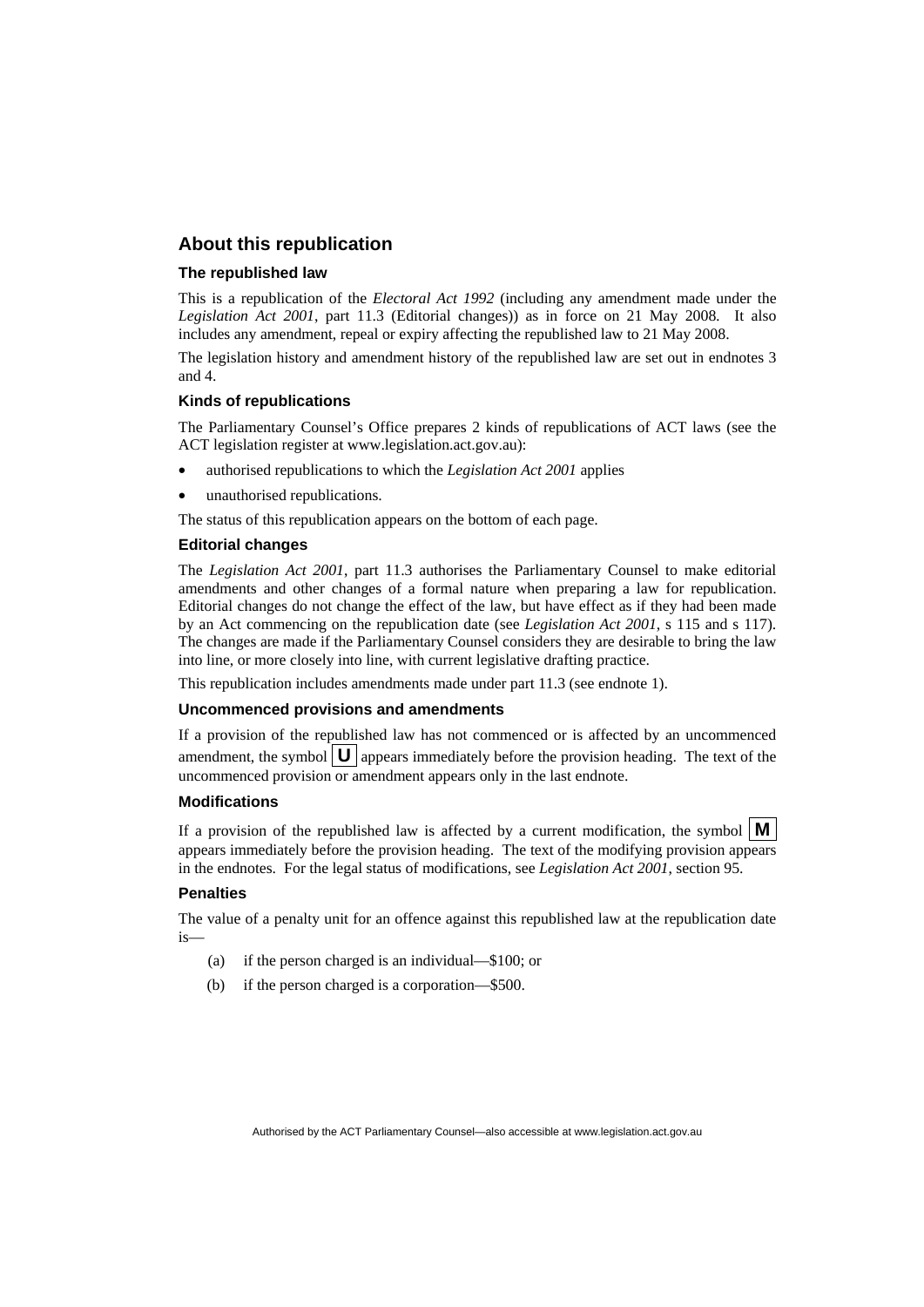

# **[Electoral Act 1992](#page-18-0)**

# **Contents**

| Preamble                                                              |                                                     |  |
|-----------------------------------------------------------------------|-----------------------------------------------------|--|
| <b>Preliminary</b>                                                    |                                                     |  |
| Name of Act                                                           | 3                                                   |  |
| Dictionary                                                            | 3                                                   |  |
| Offences against Act-application of Criminal Code etc                 | 4                                                   |  |
| Meaning of electoral matter                                           | 4                                                   |  |
| Meaning of available for public inspection                            | 5                                                   |  |
| <b>Australian Capital Territory Electoral</b><br><b>Commission</b>    |                                                     |  |
| <b>Establishment, functions and powers of electoral</b><br>commission |                                                     |  |
| Establishment                                                         | 6                                                   |  |
| Constitution of commission                                            | 6                                                   |  |
| Electoral Act 1992                                                    | contents 1                                          |  |
|                                                                       | <b>Division 2.1</b><br>Effective: 21/05/08-01/02/09 |  |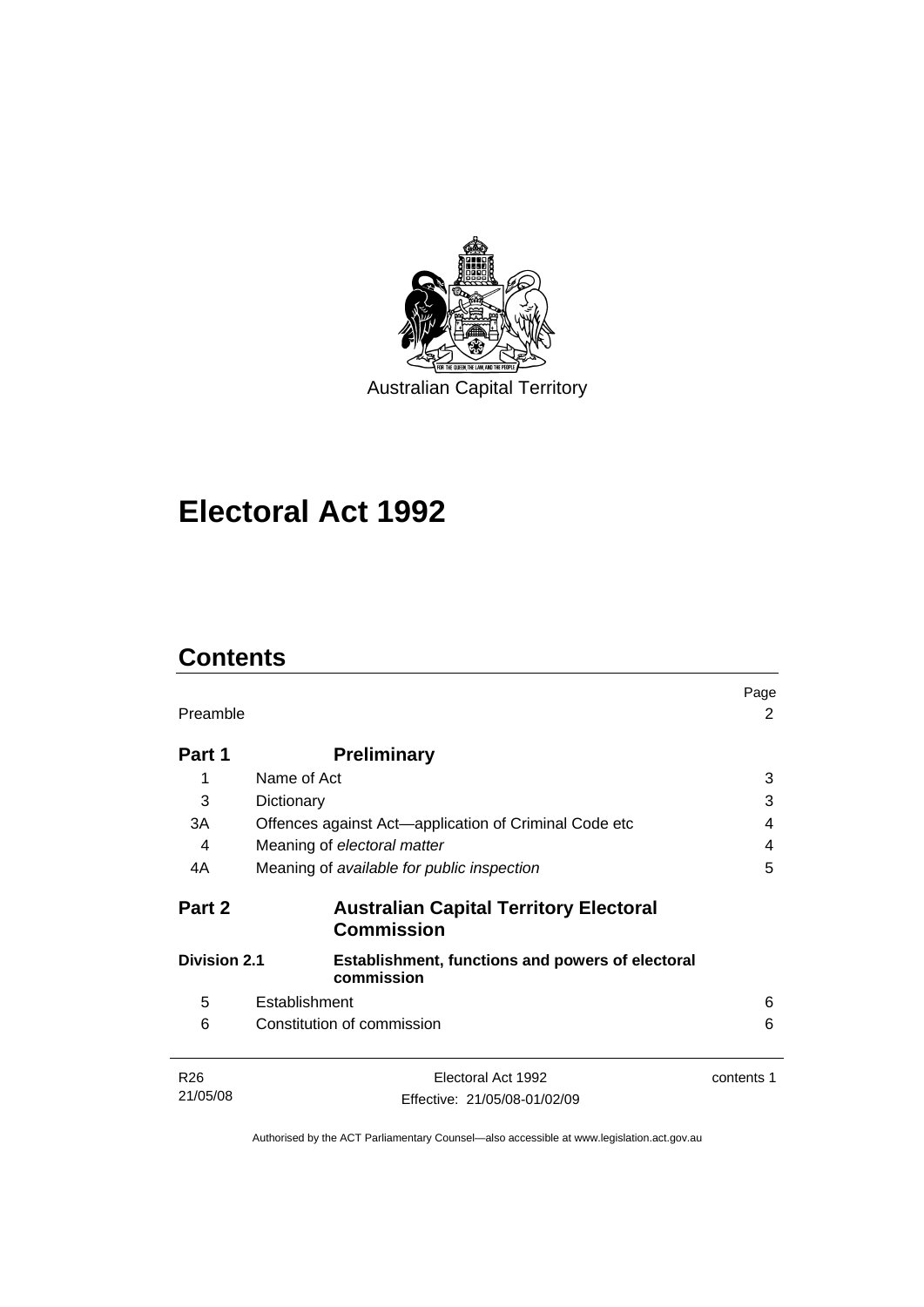| Contents |
|----------|
|          |

|                     |                                                     | Page |
|---------------------|-----------------------------------------------------|------|
| $\overline{7}$      | Functions of electoral commission                   | 6    |
| 8                   | Determination of fees                               |      |
| 10                  | Electoral commission's annual report                |      |
| 10A                 | Special reports by electoral commission             | 8    |
| <b>Division 2.2</b> | <b>Members of electoral commission</b>              |      |
| 11                  | Meaning of member for div 2.2                       | 8    |
| 12                  | Appointment of members                              | 8    |
| 12A                 | Eligibility for appointment as member               | 9    |
| 12B                 | Eligibility for appointment as chairperson          | 9    |
| 13                  | Term of appointment of members                      | 11   |
| 14                  | Conditions of appointment of members generally      | 11   |
| 15                  | Leave of absence                                    | 11   |
| 17                  | Suspension or ending of appointment of members      | 11   |
| <b>Division 2.3</b> | <b>Meetings</b>                                     |      |
| 19                  | Procedure                                           | 12   |
| 20                  | Delegation by electoral commission                  |      |
| 21                  | Disclosure of interests                             | 13   |
| Part 3              | Electoral commissioner and staff of electoral       |      |
|                     | commission                                          |      |
| <b>Division 3.1</b> | <b>Electoral commissioner</b>                       |      |
| 22                  | Appointment                                         | 15   |
| 23                  | Functions of commissioner etc                       | 15   |
| 24                  | Delegation by commissioner                          | 16   |
| 25                  | Term of appointment of commissioner                 | 16   |
| 26                  | Conditions of appointment of commissioner generally |      |
| 27                  | Leave of absence                                    |      |
| 29                  | Suspension or ending of appointment of commissioner | 17   |
| <b>Division 3.2</b> | Staff of electoral commission                       |      |
| 31                  | Staff                                               | 18   |
| 32                  | Temporary staff and consultants                     | 18   |
| 33                  | <b>Officers</b>                                     | 19   |

contents 2 Electoral Act 1992 Effective: 21/05/08-01/02/09

R26 21/05/08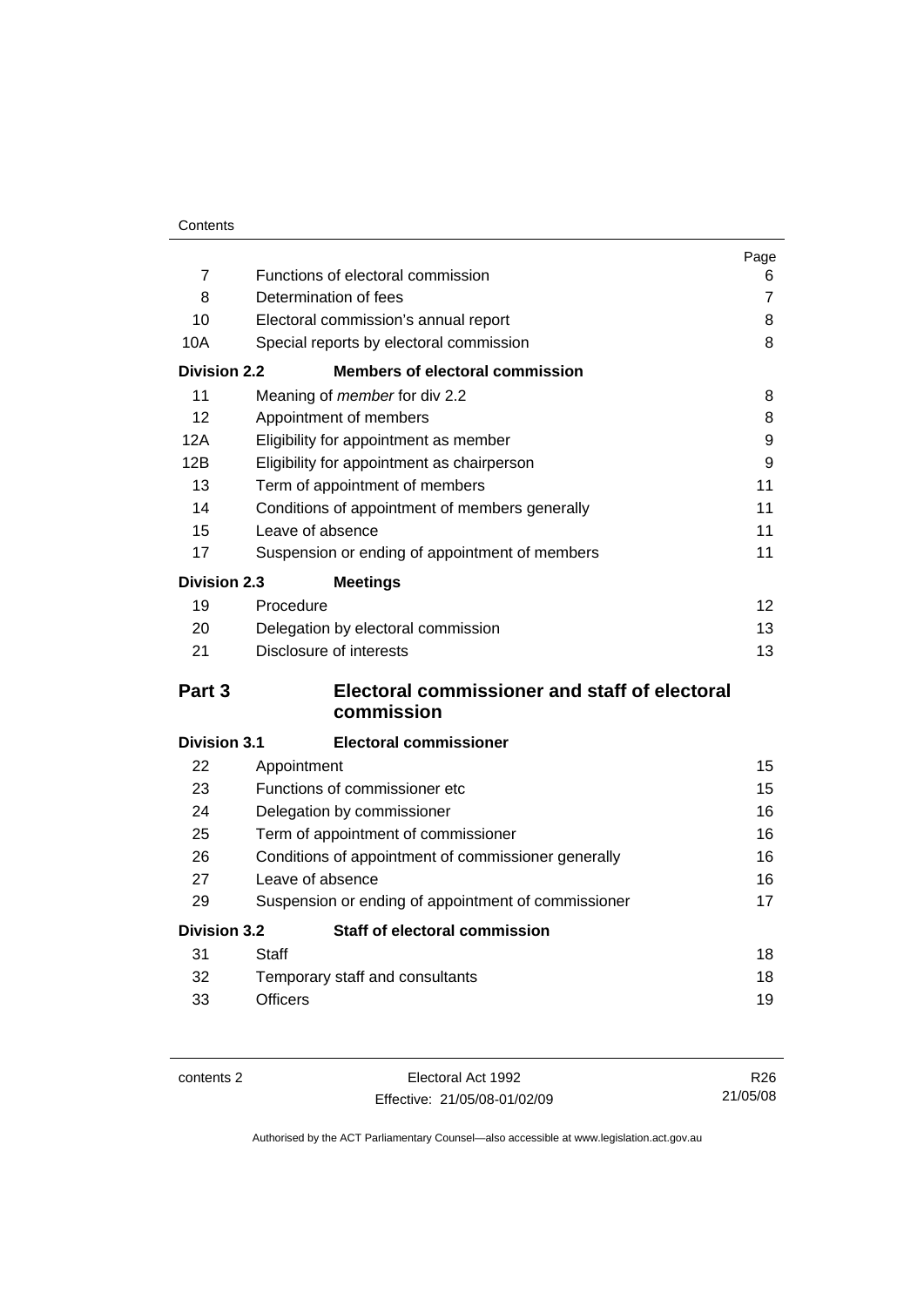| Contents |
|----------|
|----------|

|                 |                                                                  | Page       |
|-----------------|------------------------------------------------------------------|------------|
| Part 4          | <b>Electorates</b>                                               |            |
| 34              | Multimember electorates                                          | 20         |
| 35              | Redistribution of electorates                                    | 20         |
| 36              | Factors relevant to redistribution                               | 20         |
| 37              | Timing of redistributions                                        | 21         |
| 38              | Suspension of redistribution process-extraordinary elections     | 22         |
| 39              | <b>Redistribution committees</b>                                 | 22         |
| 40              | Meetings of redistribution committee                             | 23         |
| 41              | Suggestions and comments about redistribution                    | 24         |
| 42              | Outline of proposal                                              | 25         |
| 43              | Proposed redistribution                                          | 25         |
| 44              | Notification and publication of proposal                         | 25         |
| 45              | Dissolution of redistribution committee                          | 26         |
| 46              | Objections                                                       | 26         |
| 47              | Augmented electoral commission                                   | 27         |
| 48              | Meetings of augmented electoral commission                       | 27         |
| 49              | Investigation of objections                                      | 28         |
| 50              | Redistribution-proposal by augmented electoral commission        | 30         |
| 51              | Publication of augmented electoral commission's proposal         | 30         |
| 52              | Objections to augmented electoral commission's proposal          | 31         |
| 53              | Report by augmented electoral commission and public announcement | 31         |
| 54              | <b>Report to Legislative Assembly</b>                            | 33         |
| 55              | Decisions are final                                              | 33         |
| 56              | Validity not affected                                            | 33         |
| Part 5          | <b>Electoral rolls</b>                                           |            |
| 57              | Electorate and Territory rolls                                   | 34         |
| 58              | Contents of roll                                                 | 34         |
| 59              | Meaning of extract from roll                                     | 35         |
| 60              | Inspection of printed roll extracts                              | 35         |
| 61              | Supply of printed roll extracts to MLAs etc                      | 36         |
| 62              | Supply of roll extracts in electronic form to MLAs etc           | 36         |
| 63              | Use of roll extracts                                             | 36         |
| 65              | Provision of roll information to prescribed authorities          | 37         |
|                 |                                                                  |            |
| R <sub>26</sub> | Electoral Act 1992                                               | contents 3 |

21/05/08 Effective: 21/05/08-01/02/09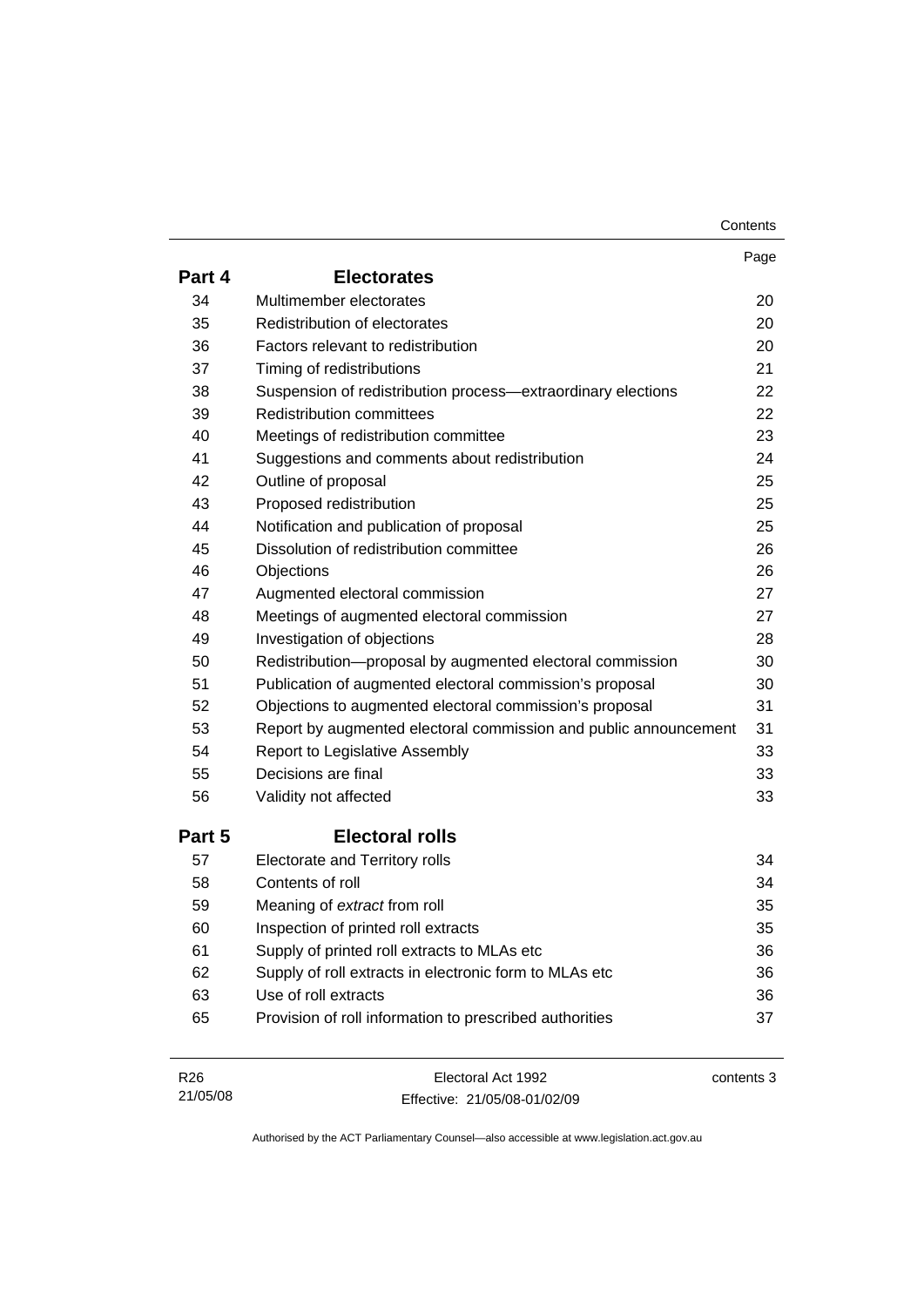|            |                                                                        | Page            |
|------------|------------------------------------------------------------------------|-----------------|
| 66         | Maintenance of rolls                                                   | 38              |
| 67         | Power to require information                                           | 39              |
| 68         | Notice of registered deaths                                            | 39              |
| 69         | Disclosure of roll information                                         | 40              |
| 70         | Joint roll arrangements with Commonwealth                              | 40              |
| Part 6     | <b>Enrolment</b>                                                       |                 |
| 71         | Persons taken not to be enrolled on Commonwealth roll                  | 42              |
| 71A        | Address of person serving sentence of imprisonment                     | 42              |
| 72         | Entitlement                                                            | 43              |
| 73         | Compulsory enrolment etc-residents                                     | 43              |
| 74         | Eligible overseas electors                                             | 44              |
| 75         | Age 17 enrolment                                                       | 45              |
| 76         | Enrolment etc                                                          | 46              |
| 77         | Suppression of elector's address                                       | 47              |
| 78         | Inclusion of particulars on roll following suppression                 | 48              |
| 79         | Suppression of elector's address pending review                        | 48              |
| 80         | Closed rolls                                                           | 50              |
| 81         | Objections to enrolment                                                | 51              |
| 82         | Record of claims for enrolment                                         | 53              |
| 83         | Processing enrolment claims                                            | 54              |
| 84         | Transmission of enrolment claims                                       | 54              |
| 85         | Production of claims for enrolment before a court                      | 54              |
| 86         | Claims for enrolment not subject to warrants                           | 55              |
| Part 7     | <b>Registration of political parties</b>                               |                 |
| 87         | Definitions-pt 7                                                       | 56              |
| 88         | Register of political parties                                          | 56              |
| 89         | Application for registration of political party                        | 57              |
| 90         | Further information about application for political party registration | 58              |
| 91         | Notification and publication of applications                           | 58              |
| 91A        | Objections to applications and responses                               | 60              |
| 92         | Registration of political parties                                      | 61              |
| 93         | Refusal of applications for registration                               | 61              |
| 94         | Amendment of applications for registration                             | 63              |
| contents 4 | Electoral Act 1992                                                     | R <sub>26</sub> |
|            | Effective: 21/05/08-01/02/09                                           | 21/05/08        |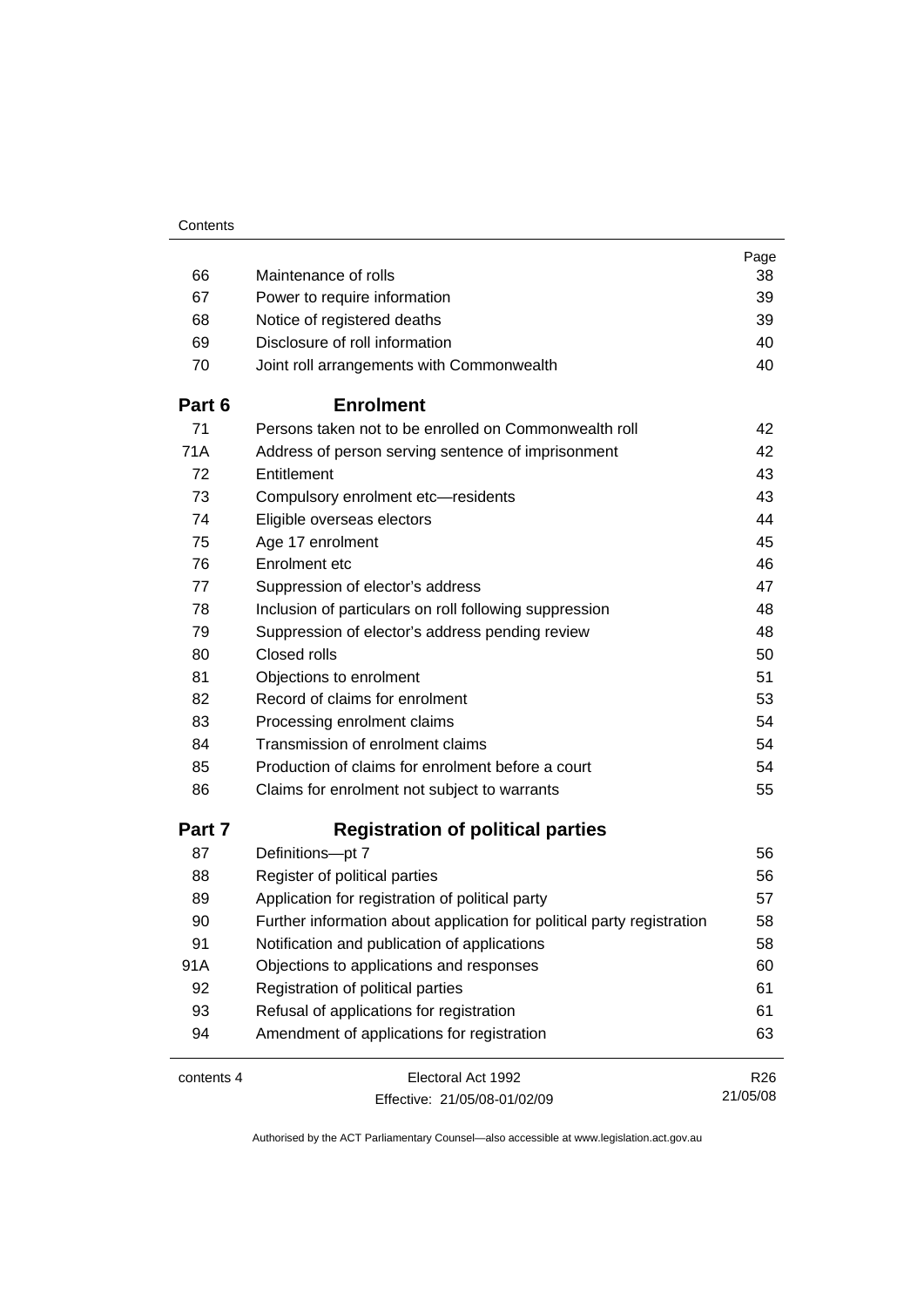| 95                  | Changes to particulars in register                             | Page<br>64 |
|---------------------|----------------------------------------------------------------|------------|
| 95A                 | Objection to continued use of name                             | 65         |
| 95B                 | When certain action cannot be taken                            | 66         |
| 96                  | No action under pt 7 during pre-election period                | 66         |
| 96A                 | Who can be a registered officer                                | 66         |
| 97                  | Deputy registered officer                                      | 66         |
| 97A                 | Information about political parties                            | 67         |
| 98                  | Cancellation of registration of political parties              | 68         |
| 99                  | Use of party name after cancellation                           | 70         |
| 99A                 | General requirements about constitutions of registered parties | 70         |
| Part 8              | <b>Timing of elections</b>                                     |            |
| 100                 | Ordinary elections                                             | 71         |
| 101                 | <b>Extraordinary elections</b>                                 | 71         |
| 102                 | Polling day                                                    | 72         |
| Part 9              | <b>Arrangements for elections</b>                              |            |
| <b>Division 9.1</b> | <b>Nominations</b>                                             |            |
| 103                 | Eligibility-MLAs                                               | 73         |
| 104                 | Qualifications for nomination                                  | 74         |
| 105                 | Candidates to be nominated                                     | 75         |
| 106                 | Multiple nominations invalid                                   | 77         |
| 107                 | Withdrawal etc of consent to nomination                        | 77         |
| 108                 | Place and hour of nomination                                   | 77         |
| 109                 | Declaration of candidates                                      | 78         |
| 110                 | Rejection of nominations                                       | 79         |
| 111                 | Need for a poll                                                | 79         |
| 112                 | Death of candidate before polling day                          | 80         |
| 113                 | Deposit-return or forfeiture                                   | 80         |
| <b>Division 9.2</b> | <b>Ballot papers</b>                                           |            |
| 114                 | <b>Ballot papers</b>                                           | 81         |
|                     | Grouping of candidates' names                                  | 82         |
| 115                 |                                                                |            |
| 116                 | Printing of ballot papers                                      | 82         |

| R <sub>26</sub> | Electoral Act 1992           | contents 5 |
|-----------------|------------------------------|------------|
| 21/05/08        | Effective: 21/05/08-01/02/09 |            |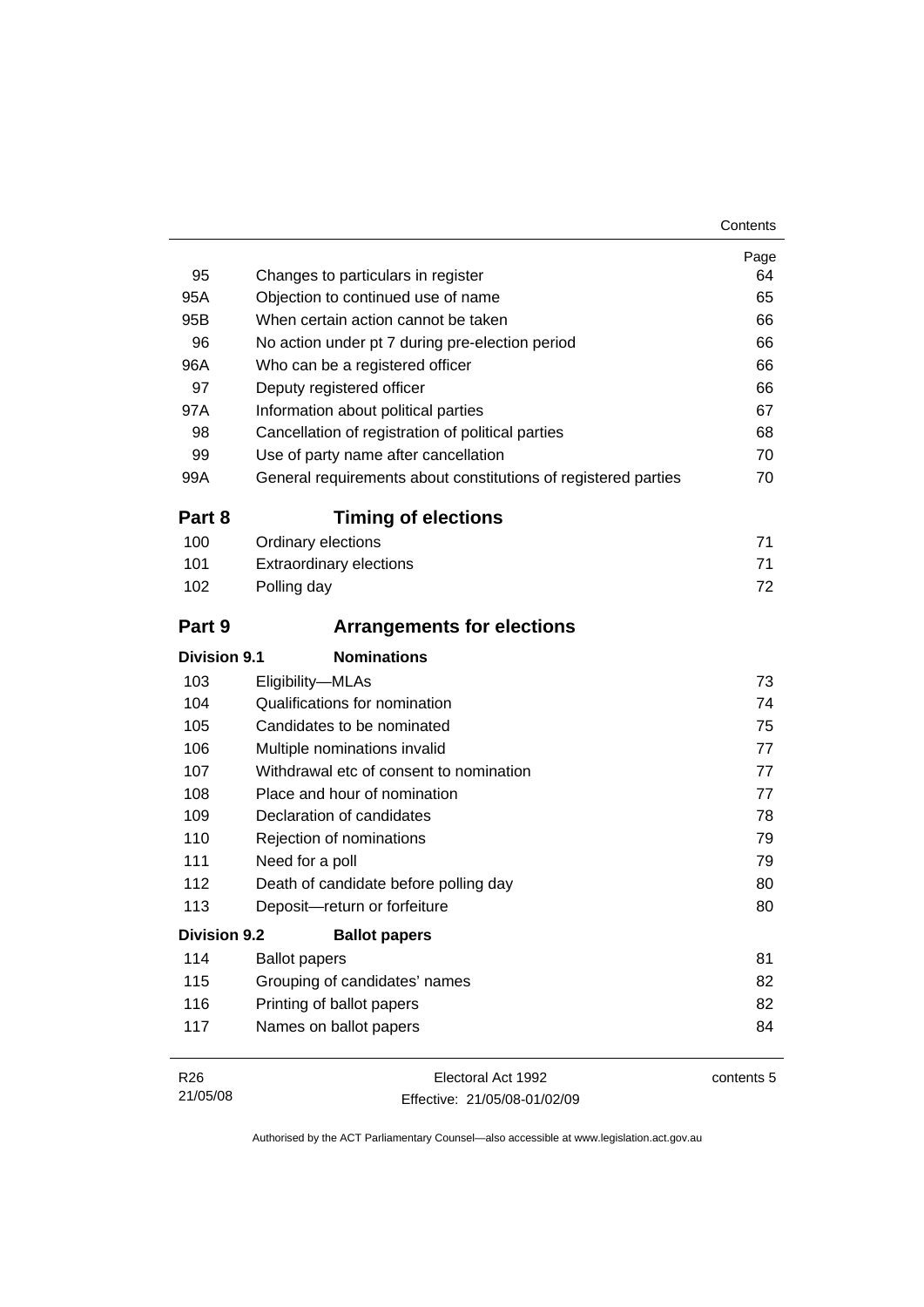| 118                  | Draw for positions on ballot papers                                  | Page<br>85      |
|----------------------|----------------------------------------------------------------------|-----------------|
| <b>Division 9.3</b>  | Electronic voting devices and vote counting programs                 |                 |
| 118A                 | Approval of computer program for electronic voting and vote counting | 85              |
| 118B                 | Security of electronic voting devices and related material           | 86              |
| <b>Division 9.4</b>  | <b>Miscellaneous</b>                                                 |                 |
| 119                  | Polling places and scrutiny centres                                  | 87              |
| 120                  | Administrative arrangements                                          | 87              |
| 121                  | Certified lists of electors                                          | 88              |
| 121A                 | Use of information from certified lists                              | 88              |
| 122                  | Scrutineers-appointment                                              | 89              |
| 123                  | Scrutineers-conduct                                                  | 90              |
| 124                  | Participation by candidates in conduct of election                   | 91              |
| 125                  | Determining matters by lot                                           | 91              |
| 126                  | Supplementary elections                                              | 91              |
| Part 10              | Voting                                                               |                 |
| <b>Division 10.1</b> | General                                                              |                 |
| 127                  | Meaning of authorised witness                                        | 92              |
| 128                  | Entitlement to vote                                                  | 92              |
| 129                  | Compulsory voting                                                    | 93              |
| 130                  | Multiple votes prohibited                                            | 93              |
| 131                  | Procedures for voting                                                |                 |
| 132                  | Manner of recording vote                                             |                 |
| <b>Division 10.2</b> | Ordinary voting at a polling place                                   |                 |
| 133                  | Claims to vote                                                       | 95              |
| 134                  | Voting in private                                                    | 95              |
| Division 10.3        | Declaration voting at a polling place                                |                 |
| 135                  | Declaration voting at polling places                                 | 96              |
| <b>Division 10.4</b> | Voting otherwise than at a polling place                             |                 |
| 136                  | Definitions for div 10.4                                             | 97              |
| 136A                 | Applications for postal voting papers                                |                 |
| 136B                 | Ordinary or declaration voting in ACT before polling day             | 100             |
| contents 6           | Electoral Act 1992                                                   | R <sub>26</sub> |
|                      | Effective: 21/05/08-01/02/09                                         | 21/05/08        |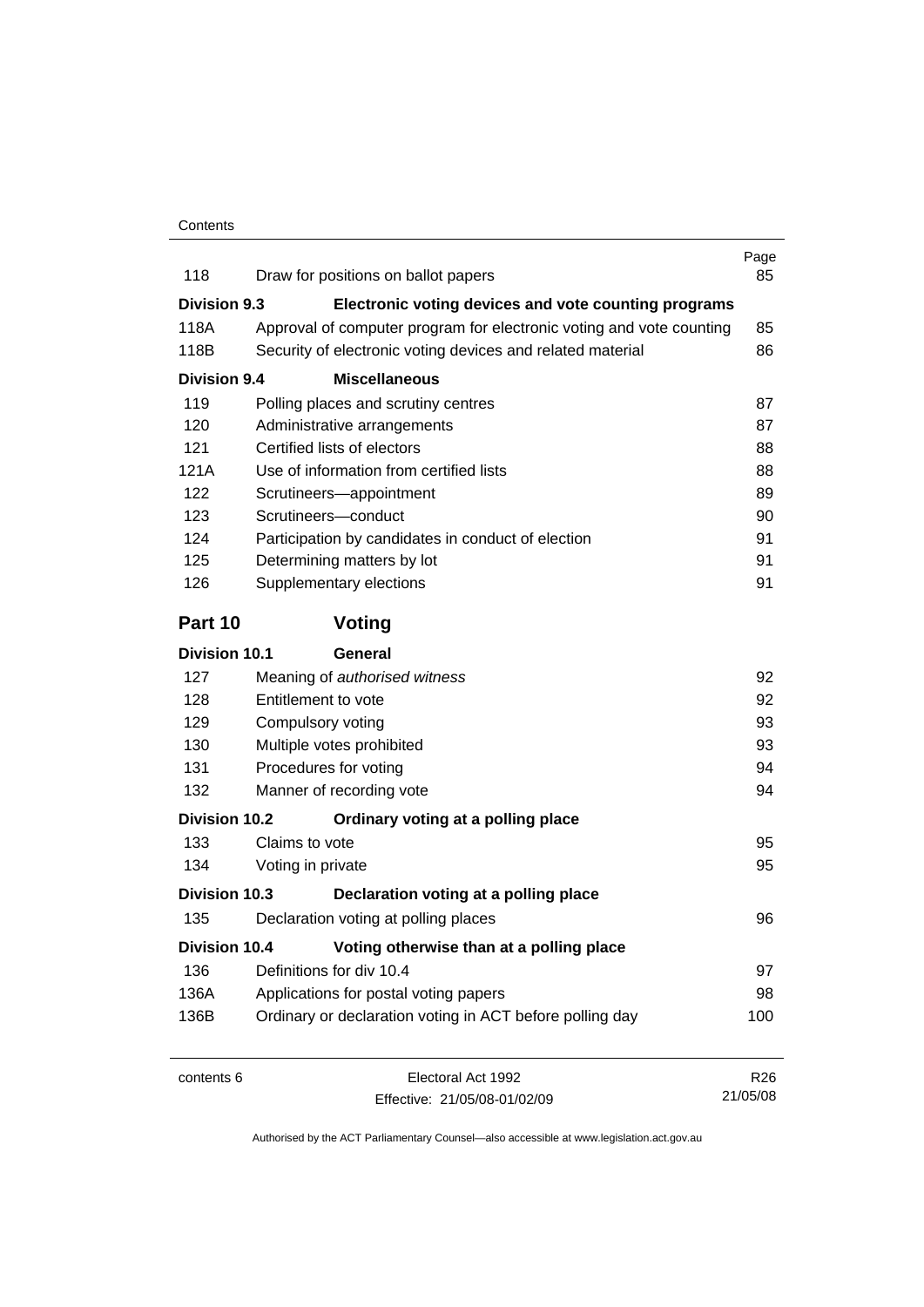|                      |                                                           | Contents |
|----------------------|-----------------------------------------------------------|----------|
|                      |                                                           | Page     |
| 136C                 | Declaration voting outside ACT on or before polling day   | 103      |
| 137                  | Record of issue of declaration voting papers              | 104      |
| 138                  | Inspection of records                                     | 104      |
| 139                  | Receipt of declaration voting papers                      | 105      |
| 140                  | Registered declaration voters                             | 105      |
| 141                  | Issue of voting papers to registered declaration voters   | 106      |
| 142                  | Correcting formal errors                                  | 106      |
| 143                  | Soliciting applications for postal declaration votes      | 106      |
| 144                  | Transmission of applications for postal declaration votes | 107      |
| 144A                 | Requirements for casting postal votes                     | 107      |
| 145                  | Interference with declaration voting                      | 108      |
| 146                  | Soliciting completed declaration votes                    | 109      |
| 147                  | Transmission of completed declaration votes               | 109      |
| 148                  | Opening envelopes containing declaration votes            | 109      |
| Division 10.5        | <b>Mobile polling</b>                                     |          |
| 149                  | Definitions for div 10.5                                  | 109      |
| 149A                 | Declaration of special hospitals                          | 110      |
| 150                  | Mobile polling-institutions                               | 110      |
| 151                  | Functions of visiting officers                            | 110      |
| 152                  | Failure to visit institution                              | 111      |
| 153                  | Custody of ballot boxes and electoral papers              | 111      |
| <b>Division 10.6</b> | <b>Miscellaneous</b>                                      |          |
| 154                  | Arrangements at polling places                            | 112      |
| 155                  | Particulars on ballot papers before issue                 | 112      |
| 156                  | Assistance to voters                                      | 112      |
| 156A                 | Assistance to voters unable to enter polling place        | 113      |
| 157                  | Spoilt ballot papers                                      | 114      |
|                      |                                                           |          |
| 158                  | Custody of ballot boxes and electoral papers              | 115      |
| 159                  | Extension of time for conducting elections                | 116      |
| 160                  | Suspension and adjournment of polling                     | 116      |
| <b>Division 10.7</b> | <b>Failure to vote</b>                                    |          |
| 161                  | Default notice                                            | 117      |

| R <sub>26</sub> | Electoral Act 1992           | contents 7 |
|-----------------|------------------------------|------------|
| 21/05/08        | Effective: 21/05/08-01/02/09 |            |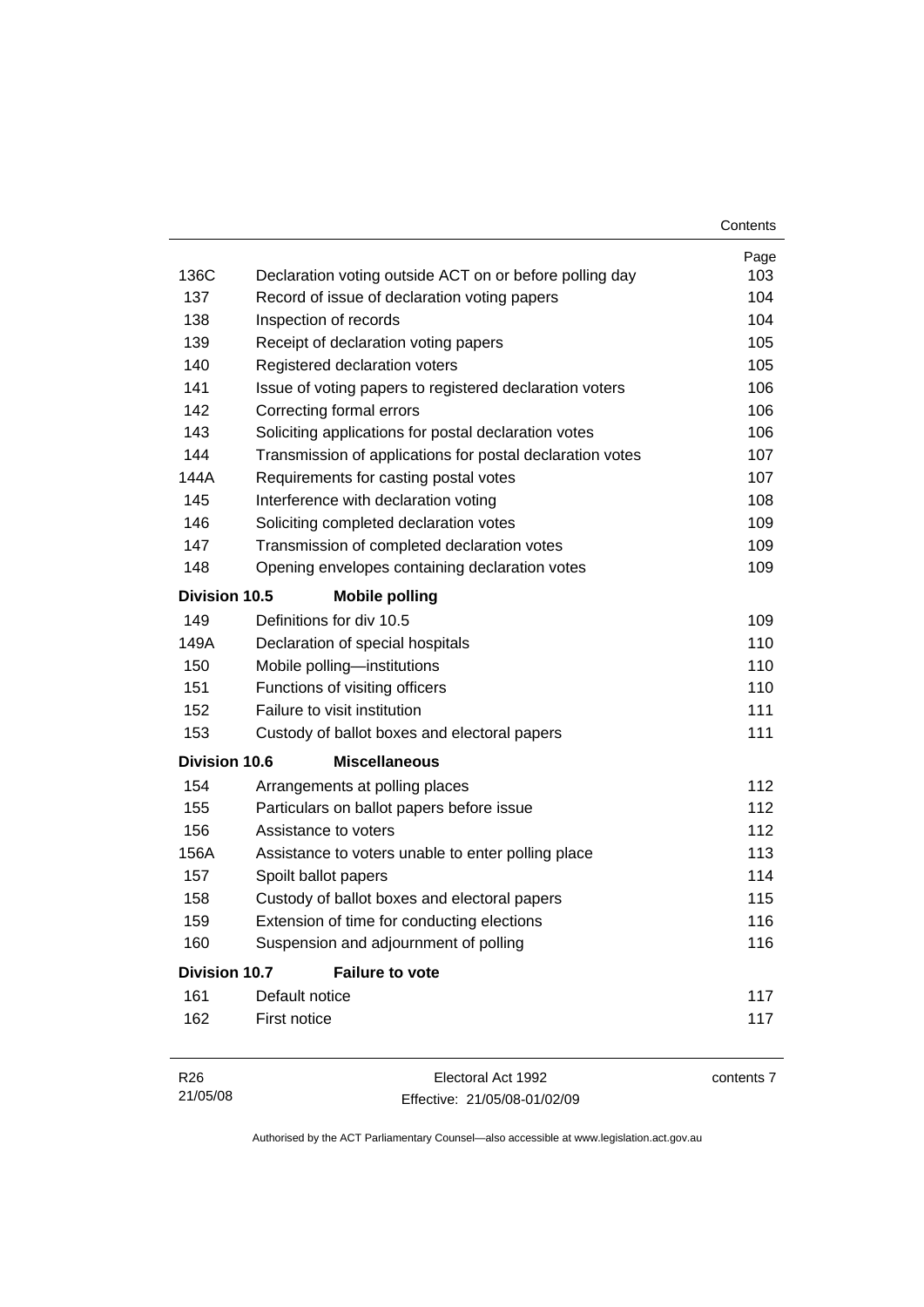|            |                                                                     | Page                        |
|------------|---------------------------------------------------------------------|-----------------------------|
| 163        | Second notice                                                       | 118                         |
| 164        | Final notice                                                        | 118                         |
| 165        | Discharge of liability                                              | 119                         |
| 166        | Response on behalf of elector                                       | 119                         |
| Part 11    | <b>Polling in Antarctica</b>                                        |                             |
| 167        | Definitions for pt 11                                               | 120                         |
| 167A       | Declaration of ship as a station                                    | 121                         |
| 167B       | Approval of ways of transmission                                    | 121                         |
| 168        | Returning officers and assistants for Antarctic stations            | 121                         |
| 170        | Application of Act to polling in Antarctica                         | 121                         |
| 171        | Antarctic electors                                                  | 122                         |
| 172        | Arrangements for the polling in Antarctica                          | 122                         |
| 173        | Conduct of the polling                                              | 123                         |
| 174        | Claims to vote                                                      | 123                         |
| 175        | Proceedings at close of poll                                        | 124                         |
| 176        | Result of polling in Antarctica                                     | 124                         |
| 177        | Preservation of documents                                           | 125                         |
| Part 12    | The scrutiny                                                        |                             |
| 178        | Scrutiny                                                            | 126                         |
| 179        | Preliminary scrutiny of declaration voting papers etc               | 127                         |
| 180        | Formality of ballot papers                                          | 128                         |
| 181        | Death of candidate                                                  | 129                         |
| 182        | First count-ordinary ballot papers                                  | 129                         |
| 183        | First count-declaration ballot papers                               | 131                         |
| 183A       | First count-electronic ballot papers                                | 131                         |
| 184        | Second count-first preferences                                      | 131                         |
| 185        | Ascertaining result of poll                                         | 132                         |
| 186        | Objections by scrutineers                                           | 133                         |
| 187        | Recount of ballot papers                                            | 133                         |
| 187A       | Application for recount of ballot papers etc                        | 133                         |
| 187B       | Review of decision of commissioner to refuse to arrange for recount | 134                         |
|            |                                                                     |                             |
| 187C       | Recount of electronic scrutiny of ballot papers                     | 135                         |
| 188        | Reservation of disputed ballot papers                               | 136                         |
| contents 8 | Electoral Act 1992                                                  | R <sub>26</sub><br>21/05/08 |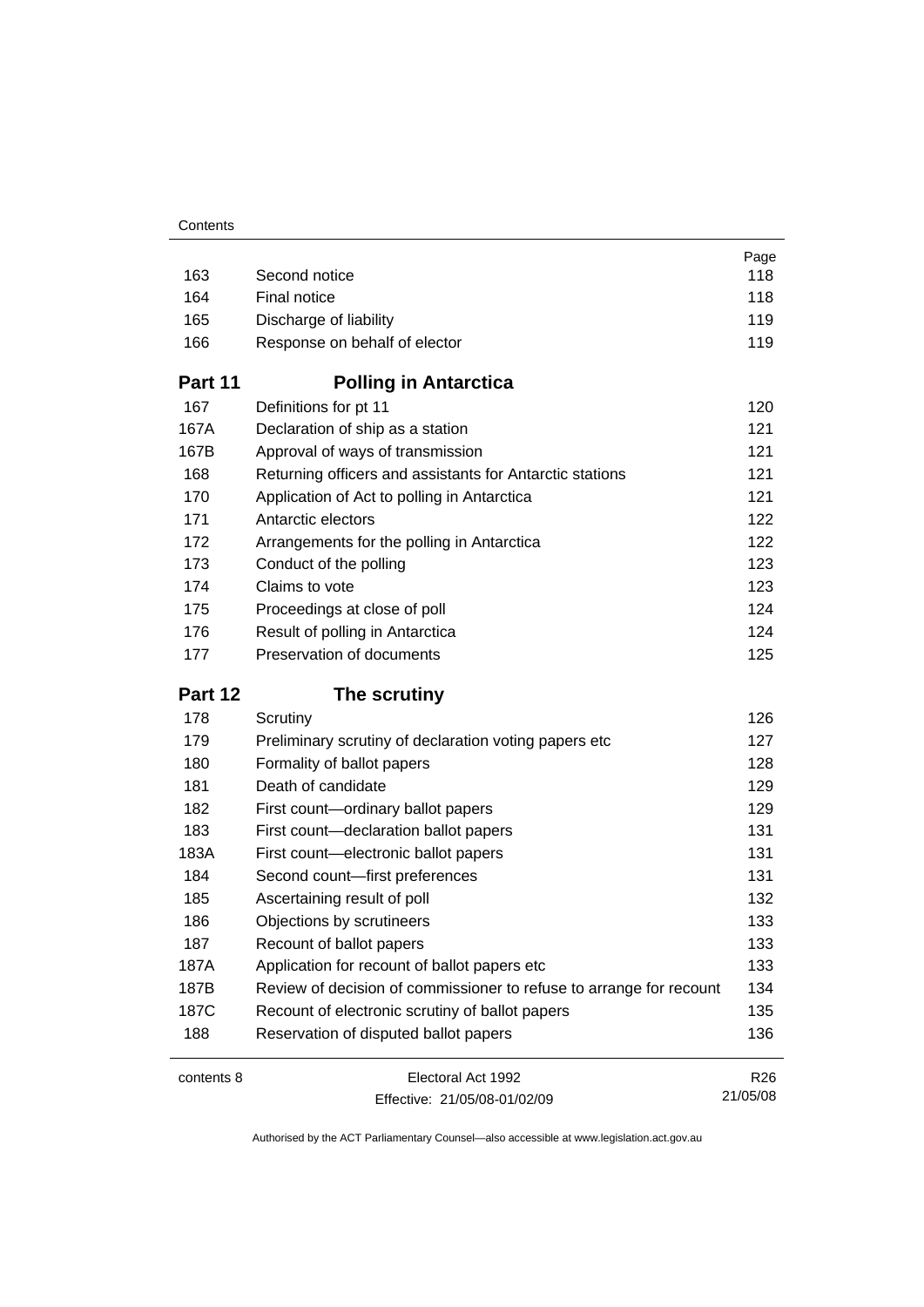|                      |                                                    | Contents    |  |
|----------------------|----------------------------------------------------|-------------|--|
| 189                  | Declaration of result of election                  | Page<br>136 |  |
| Part 13              | <b>Casual vacancies</b>                            |             |  |
| 190                  | Definitions for pt 13                              | 137         |  |
| 191                  | Notice of casual vacancy                           | 137         |  |
| 192                  | Candidates for casual vacancy                      | 138         |  |
| 193                  | Publication of candidates' details                 | 139         |  |
| 194                  | Determination of candidate to fill vacancy         | 140         |  |
| 195                  | Assembly nominees                                  | 140         |  |
| 196                  | Term of office of MLA declared elected under pt 13 | 141         |  |
| 197                  | Dissolution or pre-election period                 | 142         |  |
| Part 14              | <b>Election funding and financial disclosure</b>   |             |  |
| <b>Division 14.1</b> | Preliminary                                        |             |  |
| 198                  | Definitions for pt 14                              | 143         |  |
| 198A                 | Reference to things done by party etc              |             |  |
| 198B                 | Candidate remains candidate after election         | 145         |  |
| 199                  | Related bodies corporate                           | 146         |  |
| 200                  | Activities of campaign committees                  | 146         |  |
| 201                  | Disclosure periods                                 | 146         |  |
| 202                  | Gifts-determination of amounts                     | 147         |  |
| <b>Division 14.2</b> | <b>Reporting agents</b>                            |             |  |
| 203                  | Appointed agents                                   | 147         |  |
| 204                  | Non-appointed agents                               | 148         |  |
| 205                  | Registers of reporting agents                      | 149         |  |
| Division 14.3        | <b>Election funding</b>                            |             |  |
| 206                  | Who eligible votes are cast for                    | 150         |  |
| 207                  | <b>Entitlement to funds</b>                        | 150         |  |
| 208                  | Threshold                                          | 152         |  |
| 212                  | Making of payments                                 | 152         |  |
| 214                  | Death of candidate                                 | 152         |  |
| 215                  | Application voluntary                              | 153         |  |

contents 9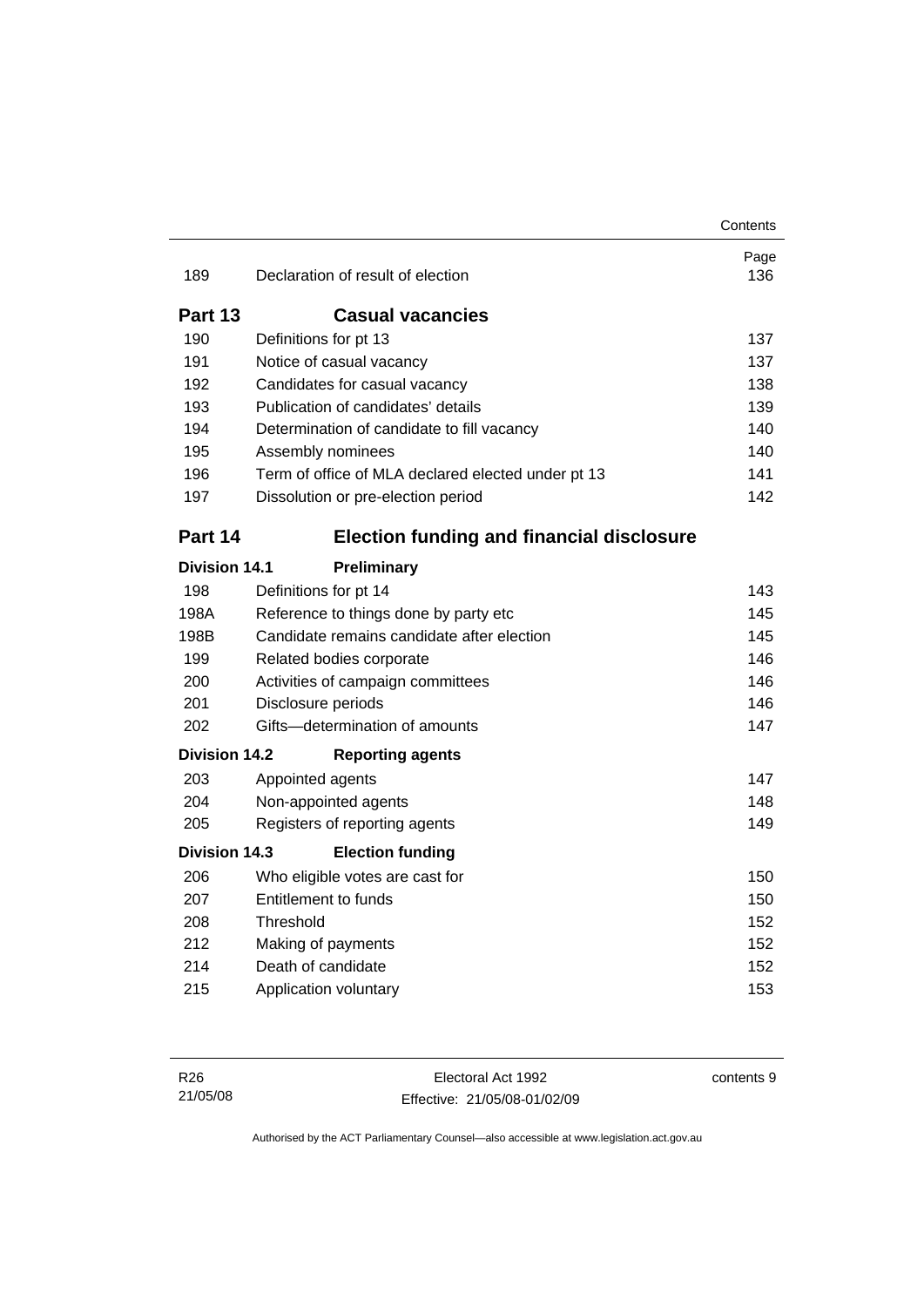#### **Contents**

|                      |                                                                | Page |  |  |
|----------------------|----------------------------------------------------------------|------|--|--|
| Division 14.4        | <b>Disclosure of donations</b>                                 |      |  |  |
| 216                  | Meaning of defined details for div 14.4                        | 153  |  |  |
| 217                  | Disclosure of gifts                                            | 153  |  |  |
| 218A                 | Certain loans not to be received                               | 154  |  |  |
| 219                  | Nil returns                                                    | 156  |  |  |
| 220                  | Disclosure of gifts by persons incurring political expenditure | 157  |  |  |
| 221                  | Disclosure of gifts made to candidates                         | 158  |  |  |
| 221A                 | Annual returns of donations                                    | 159  |  |  |
| 221B                 | Advice about obligations to make returns                       | 161  |  |  |
| 222                  | Anonymous gifts                                                | 161  |  |  |
| Division 14.5        | Disclosure of electoral expenditure                            |      |  |  |
| 223                  | Definitions for div 14.5                                       | 163  |  |  |
| 224                  | Returns of electoral expenditure                               | 165  |  |  |
| 225                  | Nil returns                                                    | 165  |  |  |
| 226                  | Returns by broadcasters and publishers                         | 166  |  |  |
| 227                  | Multiple elections on same day                                 |      |  |  |
| Division 14.6        | <b>Annual returns</b>                                          |      |  |  |
| 228                  | Meaning of defined particulars for div 14.6                    | 168  |  |  |
| 230                  | Annual returns by parties and MLAs                             | 169  |  |  |
| 231                  | Periods of less than financial year                            | 171  |  |  |
| 231B                 | Annual returns by associated entities                          | 171  |  |  |
| 232                  | Amounts received                                               | 172  |  |  |
| 234                  | Outstanding amounts                                            | 174  |  |  |
| 234A                 | Regulations                                                    | 174  |  |  |
| <b>Division 14.7</b> | <b>Compliance</b>                                              |      |  |  |
| 235                  | Definitions for div 14.7                                       | 174  |  |  |
| 236                  | Offences                                                       | 175  |  |  |
| 237                  | Investigation notices generally                                | 176  |  |  |
| 237A                 | Investigation notices about associated entities                | 178  |  |  |
| 237B                 | Investigation notice offences                                  | 179  |  |  |
| 238                  | Investigation-search warrants                                  | 180  |  |  |
| 239                  | Records                                                        | 182  |  |  |
|                      |                                                                |      |  |  |

contents 10 Electoral Act 1992 Effective: 21/05/08-01/02/09

R26 21/05/08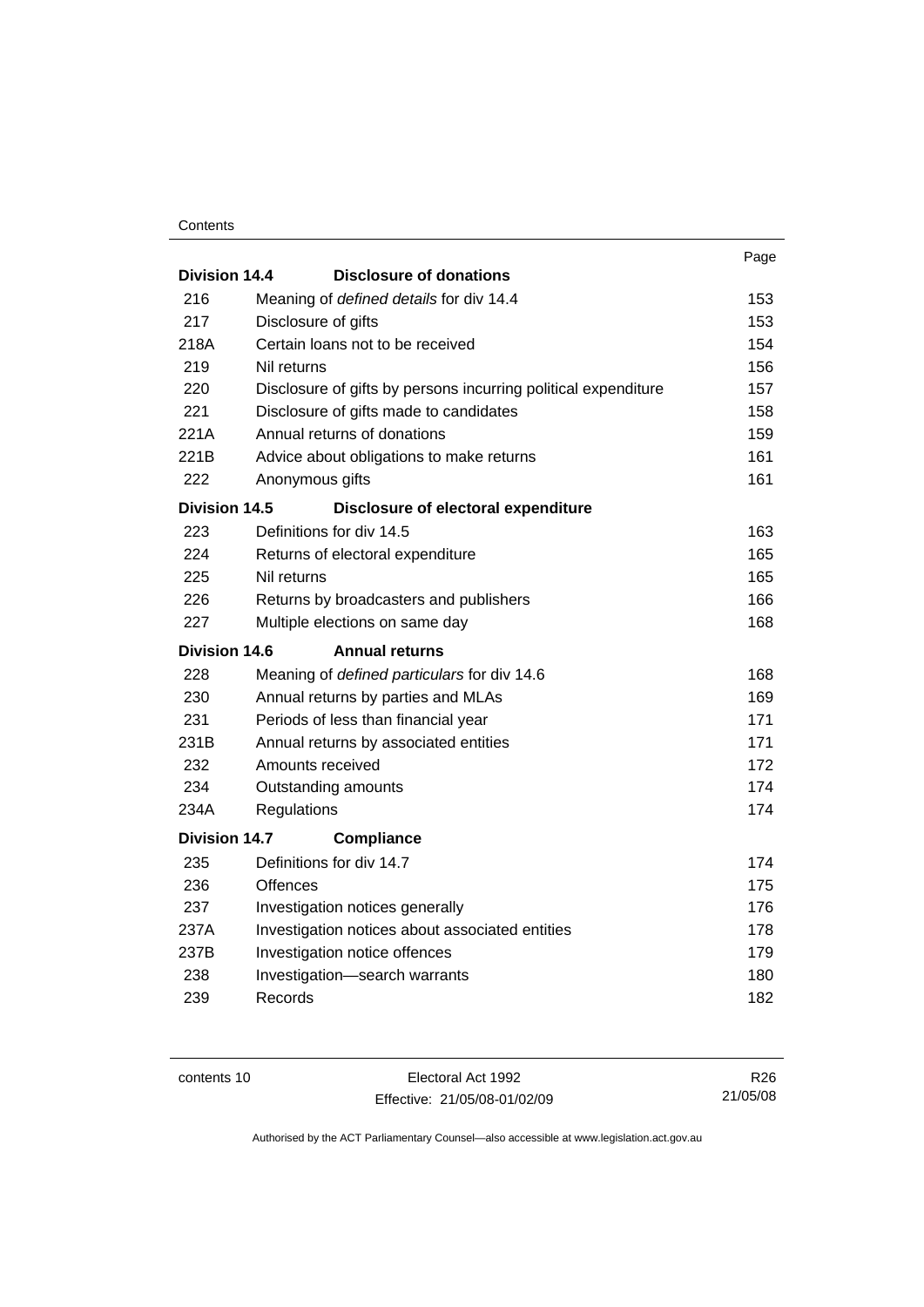|                      |                                                             | Contents                               |
|----------------------|-------------------------------------------------------------|----------------------------------------|
|                      |                                                             | Page                                   |
| <b>Division 14.8</b> | <b>Miscellaneous</b>                                        |                                        |
| 240                  | Inability to complete returns                               | 182                                    |
| 241                  | Noncompliance with pt 14                                    | 184                                    |
| 242                  | Amendment of returns                                        | 185                                    |
| 243                  | Copies of returns to be available for public inspection     | 186                                    |
| Part 15              | <b>Review of decisions</b>                                  |                                        |
| 244                  | Definitions for pt 15                                       | 187                                    |
| 245                  | Reviewable decisions                                        | 187                                    |
| 246                  | <b>Review statements</b>                                    | 188                                    |
| 247                  | Review by electoral commission                              | 189                                    |
| 248                  | Notice of decision of the electoral commission              | 190                                    |
| 249                  | Review by administrative appeals tribunal                   | 191                                    |
| Part 16              | Disputed elections, eligibility and vacancies               |                                        |
| <b>Division 16.1</b> | Preliminary                                                 |                                        |
| 250                  | Definitions for pt 16                                       | 192                                    |
| 251                  | Meaning of Speaker for pt 16                                | 193                                    |
|                      | <b>Jurisdiction and powers of Supreme Court</b>             |                                        |
| <b>Division 16.2</b> |                                                             |                                        |
| 252                  | <b>Court of Disputed Elections</b>                          |                                        |
| 253                  | Powers of the court                                         |                                        |
| 255                  | Decisions are final                                         |                                        |
| Division 16.3        | <b>Disputed elections</b>                                   |                                        |
| 256                  | Validity may be disputed after election                     |                                        |
| 257                  | Persons entitled to dispute elections                       |                                        |
| 258                  | Form of application                                         | 193<br>194<br>194<br>194<br>195<br>195 |
| 259                  | Time for filing application                                 | 195                                    |
| 260                  | Deposit as security for costs                               | 196                                    |
| 261                  | Registrar to serve copies of application on certain persons |                                        |
| 262                  | Parties to application under div 16.3                       |                                        |
| 263                  | Withdrawal and abatement of application                     |                                        |
| 264                  | Hearing of applications                                     | 196<br>196<br>197<br>199               |

| R26      | Electoral Act 1992           | contents 11 |
|----------|------------------------------|-------------|
| 21/05/08 | Effective: 21/05/08-01/02/09 |             |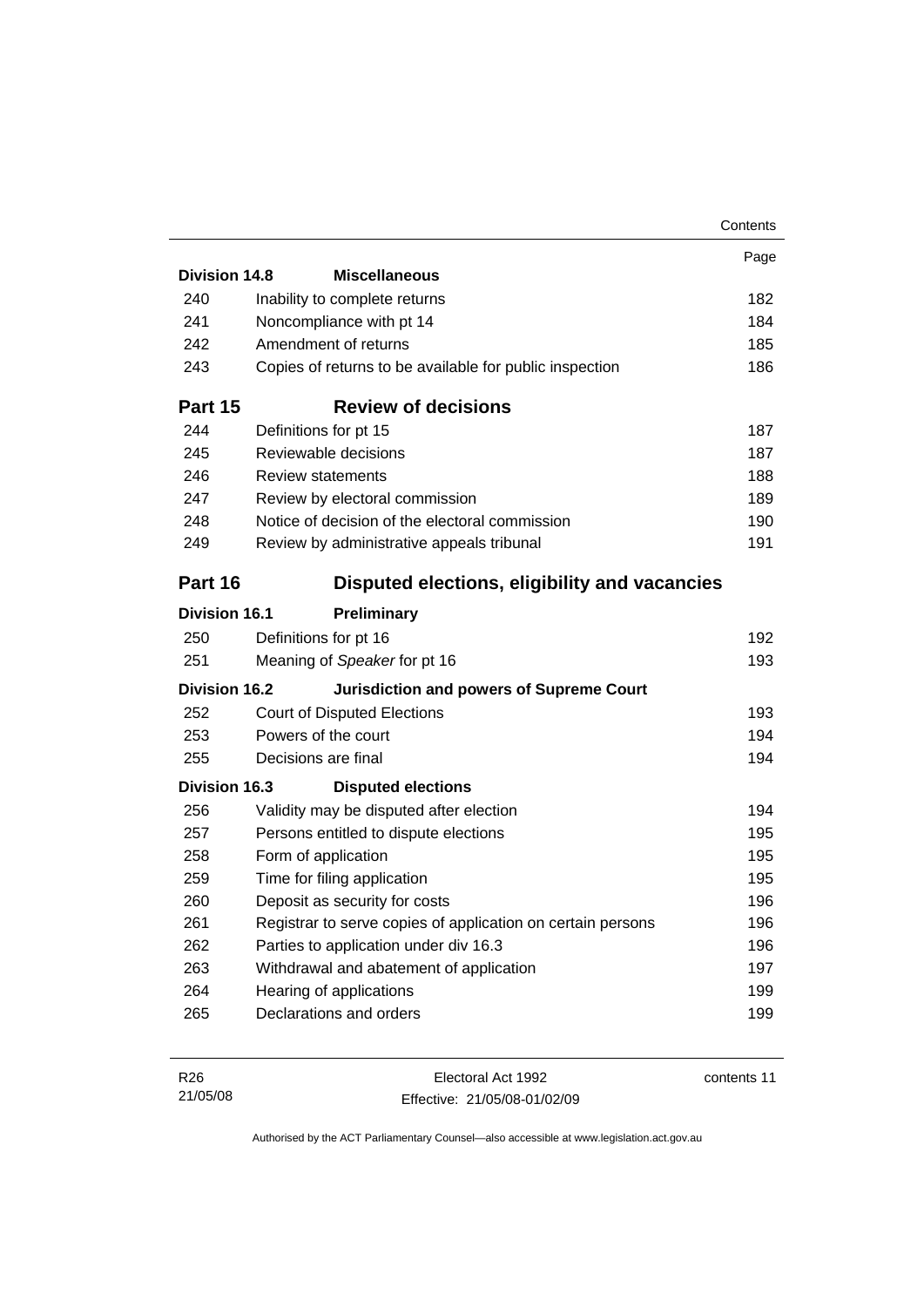#### **Contents**

| 266                  | Illegal practices                                            | Page<br>200     |  |  |  |
|----------------------|--------------------------------------------------------------|-----------------|--|--|--|
| 267                  | Bribery or undue influence by person elected                 | 201             |  |  |  |
| 268                  | Immaterial delays and errors                                 |                 |  |  |  |
| 269                  | Inquiries by court                                           |                 |  |  |  |
| 270                  | Rejected ballot papers                                       |                 |  |  |  |
| 271                  | Evidence that persons were not permitted to vote             | 202<br>202      |  |  |  |
| 272                  | Inspection of electoral papers                               | 203             |  |  |  |
| 273                  | Commissioner not prevented from accessing documents          | 203             |  |  |  |
| 274                  | Registrar to serve copies of declarations on certain persons | 203             |  |  |  |
| 275                  | <b>Effect of declarations</b>                                | 203             |  |  |  |
| <b>Division 16.4</b> | <b>Eligibility and vacancies</b>                             |                 |  |  |  |
| 276                  | Speaker to state case                                        | 204             |  |  |  |
| 277                  | Parties to a referral                                        | 204             |  |  |  |
| 278                  | Declarations and orders                                      | 205             |  |  |  |
| 279                  | Registrar to serve copy of declarations on Speaker           | 205             |  |  |  |
| 280                  | <b>Effect of declarations</b>                                | 205             |  |  |  |
| <b>Division 16.5</b> | <b>Proceedings</b>                                           |                 |  |  |  |
| 281                  | Procedure                                                    | 206             |  |  |  |
| 282                  | Legal representation limited                                 | 206             |  |  |  |
| 283                  | Admissibility of evidence                                    | 206             |  |  |  |
| 284                  | Costs may be ordered against Territory                       | 207             |  |  |  |
| Part 17              | <b>Electoral offences</b>                                    |                 |  |  |  |
| <b>Division 17.1</b> | <b>Bribery and improper influence</b>                        |                 |  |  |  |
| 285                  | <b>Bribery</b>                                               | 208             |  |  |  |
| 286                  | Influencing of votes by officers                             | 209             |  |  |  |
| 287                  | Influencing votes of hospital and nursing home patients      | 209             |  |  |  |
| Division 17.2        | <b>Protection of rights</b>                                  |                 |  |  |  |
| 288                  | Violence and intimidation                                    | 209             |  |  |  |
| 289                  | Discrimination on grounds of political donations             | 209             |  |  |  |
| 290                  | Employees' right to leave of absence for voting              | 210             |  |  |  |
| <b>Division 17.3</b> | <b>Campaigning offences</b>                                  |                 |  |  |  |
| 291                  | Definitions for div 17.3                                     | 211             |  |  |  |
| contents 12          | Electoral Act 1992                                           | R <sub>26</sub> |  |  |  |
|                      | Effective: 21/05/08-01/02/09                                 | 21/05/08        |  |  |  |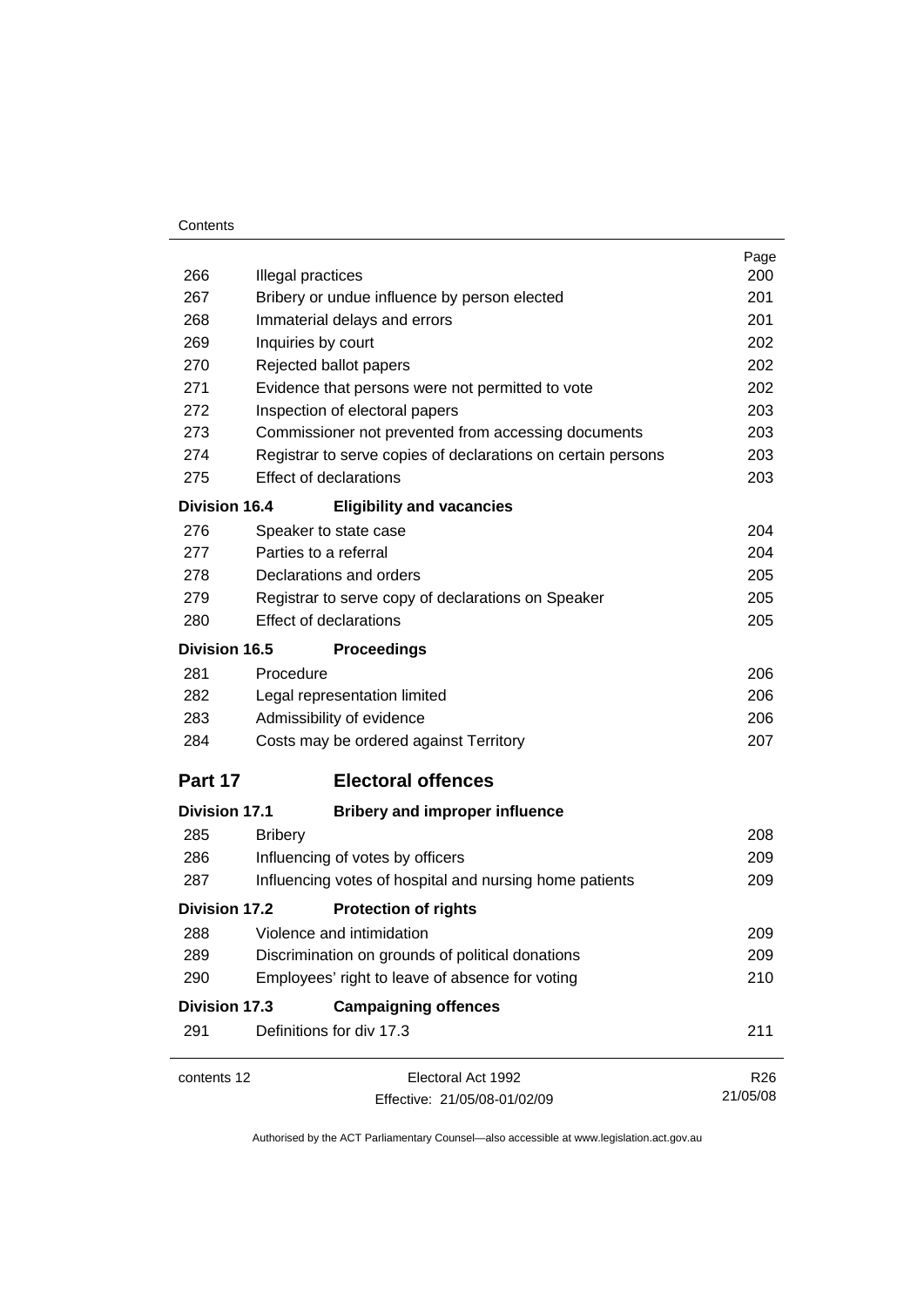|                      |                                                                   | Contents    |  |  |
|----------------------|-------------------------------------------------------------------|-------------|--|--|
|                      |                                                                   | Page        |  |  |
| 292                  | Dissemination of unauthorised electoral matter                    |             |  |  |
| 293                  | Exceptions for news publications                                  |             |  |  |
| 294                  | Exceptions for dissemination of electoral matter on certain items |             |  |  |
| 295                  | Exception for certain Commonwealth licence holders                | 214         |  |  |
| 296                  | Advertorials                                                      | 214         |  |  |
| 297                  | Misleading or deceptive electoral matter                          | 215         |  |  |
| 298                  | Inducement to illegal voting—representations of ballot papers     | 215         |  |  |
| 299                  | Graffiti                                                          | 215         |  |  |
| 300                  | Defamation of candidates                                          | 216         |  |  |
| 301                  | Publication of statements about candidates                        | 216         |  |  |
| 302                  | Disruption of election meetings                                   | 217         |  |  |
| 303                  | Canvassing within 100m of polling places                          | 218         |  |  |
| 304                  | Badges and emblems in polling places                              | 220         |  |  |
| 305                  | How-to-vote material in polling places                            | 220         |  |  |
| 306                  | Evidence of authorisation of electoral matter                     | 220         |  |  |
| Division 17.4        | <b>Electronic voting offences</b>                                 |             |  |  |
| 306A                 | Interfering with electronic voting devices etc                    | 221         |  |  |
| 306B                 | Interfering with electronic counting devices etc                  | 221         |  |  |
| <b>Division 17.5</b> | <b>Voting fraud</b>                                               |             |  |  |
| 307                  | Voting fraud                                                      | 221         |  |  |
| <b>Division 17.6</b> | <b>Electoral papers</b>                                           |             |  |  |
| 310                  | Electoral papers-forfeiture                                       | 222         |  |  |
| 311                  | Electoral papers-unauthorised possession                          | 222         |  |  |
| 313                  | Electoral papers-defacement etc                                   | 223         |  |  |
| 314                  | Electoral papers-signatures                                       | 223         |  |  |
| 315                  | Electoral papers-witnesses                                        | 223         |  |  |
| 315A                 | Ballot papers-photographs                                         | 224         |  |  |
| <b>Division 17.7</b> | <b>Official functions</b>                                         |             |  |  |
| 316                  | Improper influence—members of electoral commission etc            | 225         |  |  |
| 317                  | Unauthorised actions by officers                                  | 225         |  |  |
| 318                  | Identification of voters and votes                                | 226         |  |  |
| 319                  | Responses to official questions                                   | 226         |  |  |
| 320                  | Control of behaviour at voting centres                            | 227         |  |  |
| R <sub>26</sub>      | Electoral Act 1992                                                | contents 13 |  |  |

Effective: 21/05/08-01/02/09

21/05/08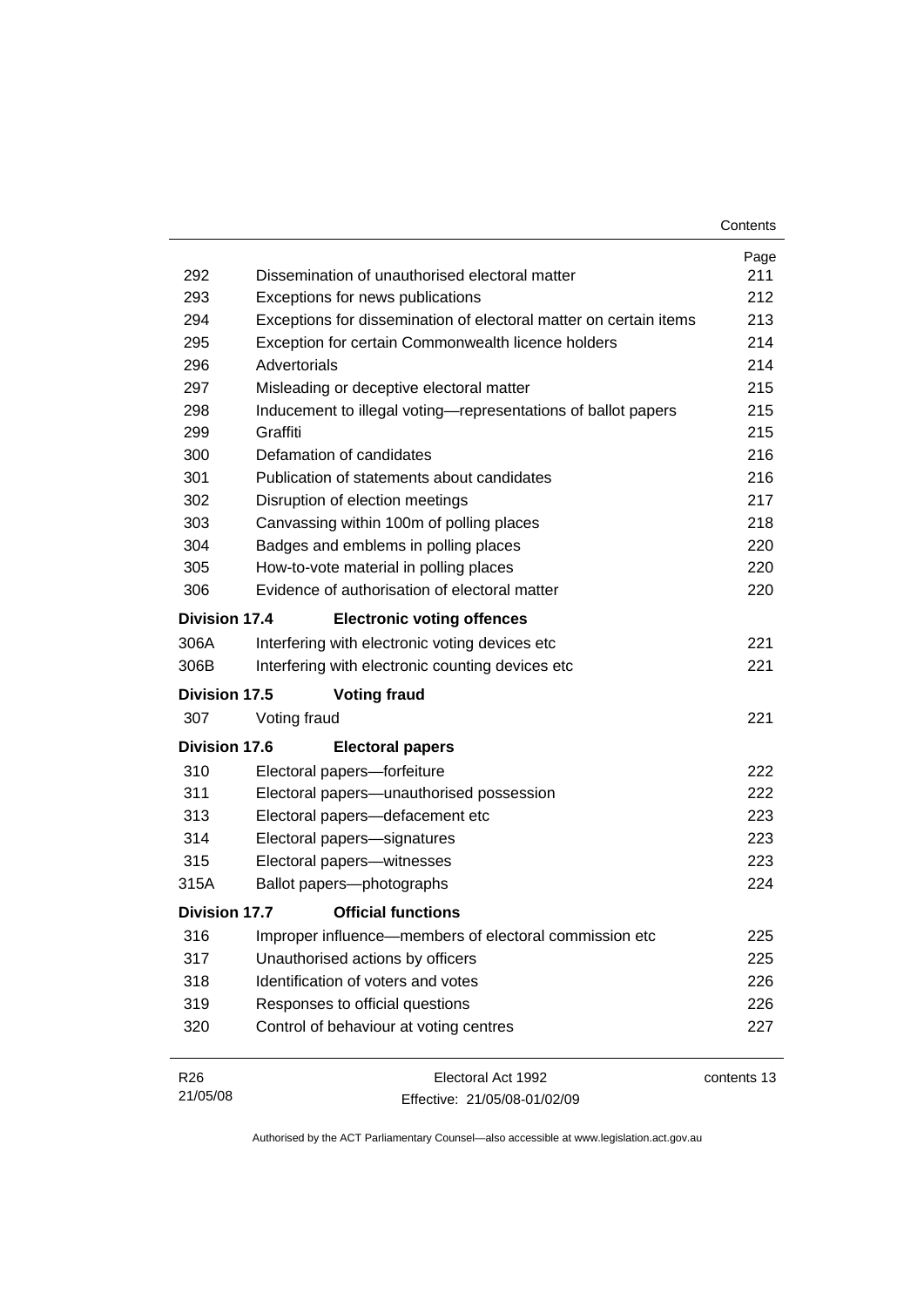#### **Contents**

|                      |                                                                      | Page            |
|----------------------|----------------------------------------------------------------------|-----------------|
| Part 18              | <b>Enforcement proceedings</b>                                       |                 |
| <b>Division 18.1</b> | <b>Injunctions</b>                                                   |                 |
| 321                  | Restraining conduct                                                  | 229             |
| 322                  | Requiring things to be done                                          | 230             |
| 323                  | Commissioner not required to give undertakings as to damages         | 230             |
| 324                  | Powers of the court                                                  | 230             |
| <b>Division 18.2</b> | <b>Prosecutions</b>                                                  |                 |
| 325                  | Investigation of complaints                                          | 231             |
| 326                  | Commissioner may prosecute enrolment and voting offences             | 231             |
| 327                  | Service of certain process by mail                                   | 231             |
| Part 19              | <b>Miscellaneous</b>                                                 |                 |
| 328                  | Extension of time for acts by officers                               | 232             |
| 329                  | Restrictions on sending completed ballot and voting papers by fax    | 232             |
| 330                  | Forms-provision and assistance                                       | 232             |
| 332                  | Correcting delays, errors and omissions                              | 233             |
| 333                  | Voting statistics to be published                                    | 233             |
| 334                  | Collecting further statistical information                           | 233             |
| 335                  | Storage and destruction of electoral papers                          | 234             |
| 336                  | Administrative arrangements with Commonwealth and States             | 234             |
| 337                  | Evidentiary certificates                                             | 235             |
| 338                  | Acts and omissions of representatives                                | 236             |
| 340                  | Chief executive to provide assistance etc                            | 237             |
| 340A                 | Approved forms                                                       | 237             |
| 341                  | Regulation-making power                                              | 237             |
| Part 30              | <b>Transitional-Electoral Legislation</b>                            |                 |
|                      | <b>Amendment Act 2008</b>                                            |                 |
| 500                  | Transitional-disclosure by candidates                                | 238             |
| 500A                 | Transitional-disclosure by donors                                    | 238             |
| 500B                 | Transitional-certain other disclosure thresholds                     | 239             |
| 500C                 | Transitional—annual returns by parties, MLAs and associated entities | 239             |
| 501                  | <b>Transitional regulations</b>                                      | 239             |
| 502                  | Expiry-pt 30                                                         | 240             |
| contents 14          | Electoral Act 1992                                                   | R <sub>26</sub> |

Effective: 21/05/08-01/02/09

R26 21/05/08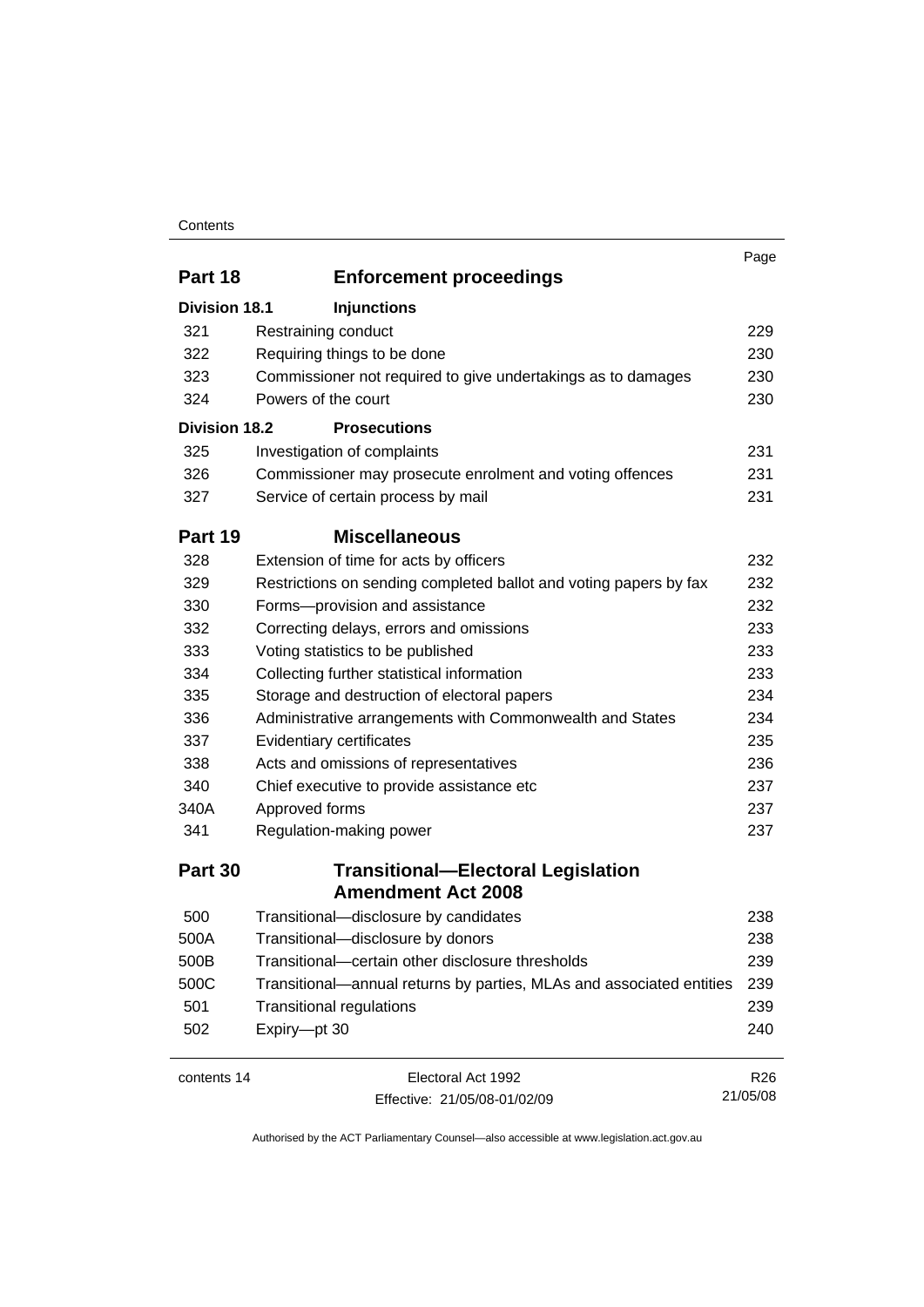|                   |                                 |                                                             | Contents    |
|-------------------|---------------------------------|-------------------------------------------------------------|-------------|
| <b>Schedule 1</b> |                                 | Form of ballot paper                                        | Page<br>241 |
| <b>Schedule 2</b> |                                 | <b>Ballot papers-printing of names and</b><br>collation     | 242         |
| <b>Schedule 3</b> |                                 | <b>Preliminary scrutiny of declaration voting</b><br>papers | 256         |
| <b>Schedule 4</b> |                                 | <b>Ascertaining result of poll</b>                          | 259         |
| <b>Part 4.1</b>   |                                 | Preliminary                                                 | 259         |
| 1                 |                                 | Interpretation for sch 4                                    | 259         |
| 1A                |                                 | Meaning of count votes-sch 4                                | 260         |
| 1B                |                                 | Meaning of quota-sch 4                                      | 260         |
| 1C                | Meaning of transfer value-sch 4 |                                                             |             |
| 2                 | Disregarding preferences        |                                                             | 262         |
| <b>Part 4.2</b>   |                                 | General                                                     | 263         |
| 3                 | First preferences               |                                                             | 263         |
| 4                 | Scrutiny to cease               |                                                             | 263<br>264  |
| 5                 |                                 | Scrutiny to continue                                        |             |
| 6                 | Surplus votes                   |                                                             | 264         |
| $\overline{7}$    |                                 | More than 1 surplus                                         | 265         |
| 8                 |                                 | <b>Exclusion of candidates</b>                              | 266         |
| 9                 |                                 | Votes of excluded candidates                                | 267         |
| 10                |                                 | Setting aside ballot papers                                 | 267         |
| <b>Part 4.3</b>   |                                 | <b>Casual vacancies</b>                                     | 268         |
| 11                | Application                     |                                                             | 268         |
| 12                | Quota                           |                                                             | 268         |
| 13                | <b>Transfer value</b>           |                                                             | 268         |
| 14                |                                 | Recount-first count                                         | 270         |
| 15                |                                 | Recount-continuation                                        | 270         |
| 16                |                                 | Successful candidate is dead                                | 271         |
|                   |                                 |                                                             |             |

| R26      | Electoral Act 1992           | contents 15 |
|----------|------------------------------|-------------|
| 21/05/08 | Effective: 21/05/08-01/02/09 |             |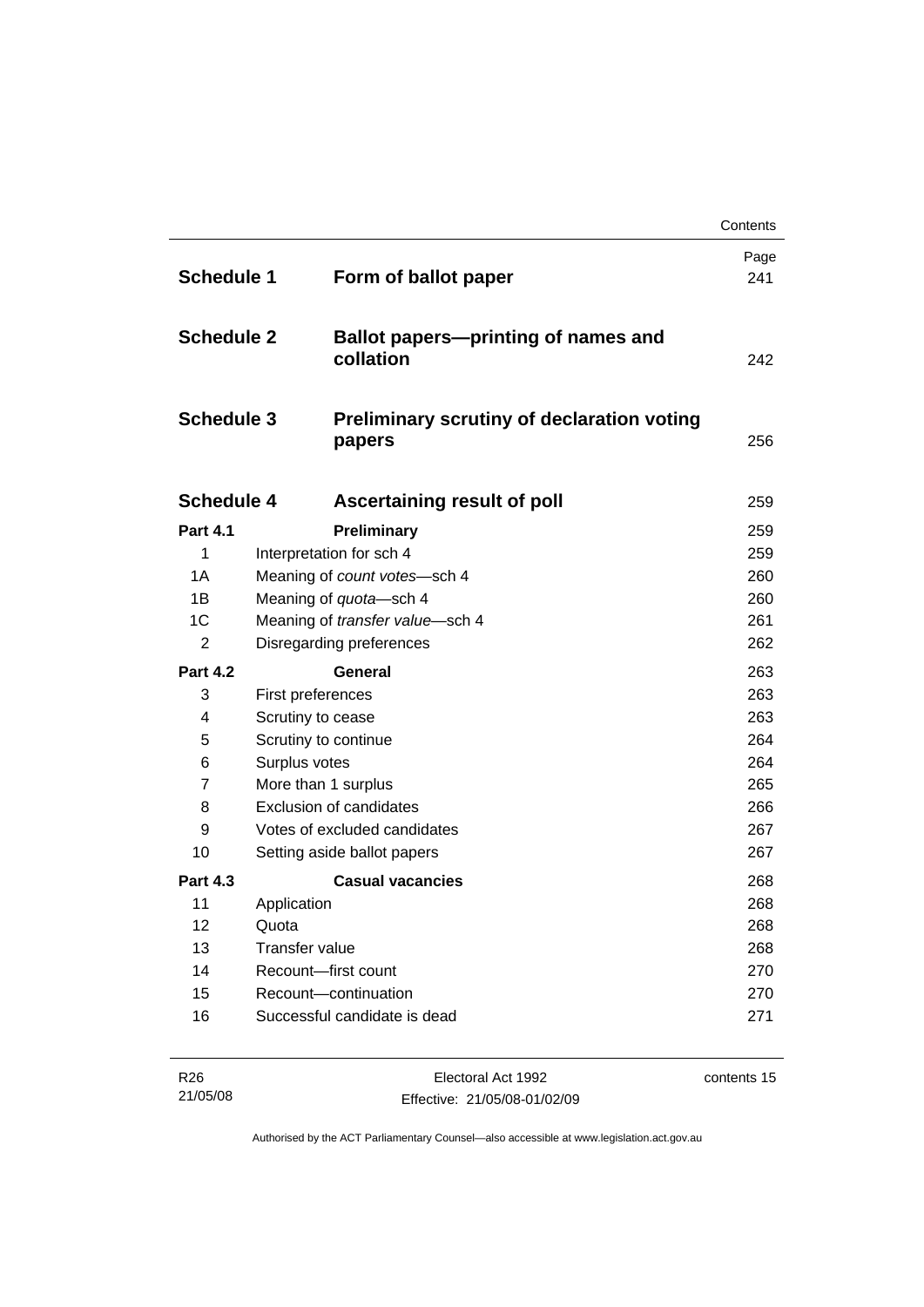#### **Contents**

| 17                | Multiple vacancies                              | Page<br>271 |
|-------------------|-------------------------------------------------|-------------|
| <b>Part 4.4</b>   | Deceased successful candidates                  | 272         |
| 18                | Application-pt 4.4                              | 272         |
| 19                | Ballot papers for deceased successful candidate | 272         |
| <b>Dictionary</b> |                                                 | 273         |
| <b>Endnotes</b>   |                                                 |             |
| 1                 | About the endnotes                              | 286         |
| 2                 | Abbreviation key                                | 286         |

|   | Legislation history    | 287 |
|---|------------------------|-----|
| 4 | Amendment history      | 293 |
| 5 | Earlier republications | 343 |
| 6 | Renumbered provisions  | 344 |

contents 16 Electoral Act 1992 Effective: 21/05/08-01/02/09

R26 21/05/08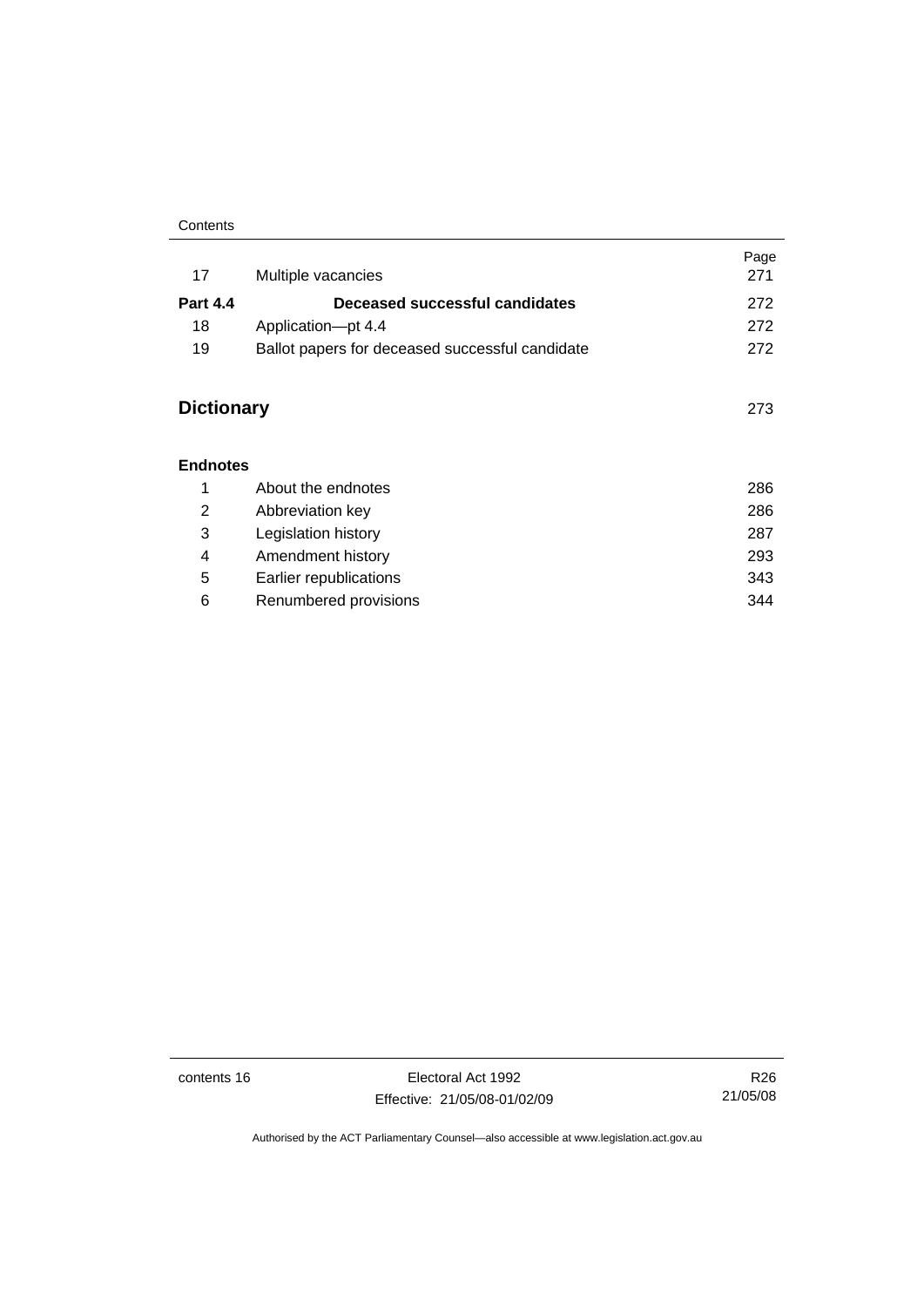<span id="page-18-0"></span>

# **Electoral Act 1992**

An Act to provide for elections of members of the Legislative Assembly and related matters

R26 21/05/08

l

Electoral Act 1992 Effective: 21/05/08-01/02/09 page 1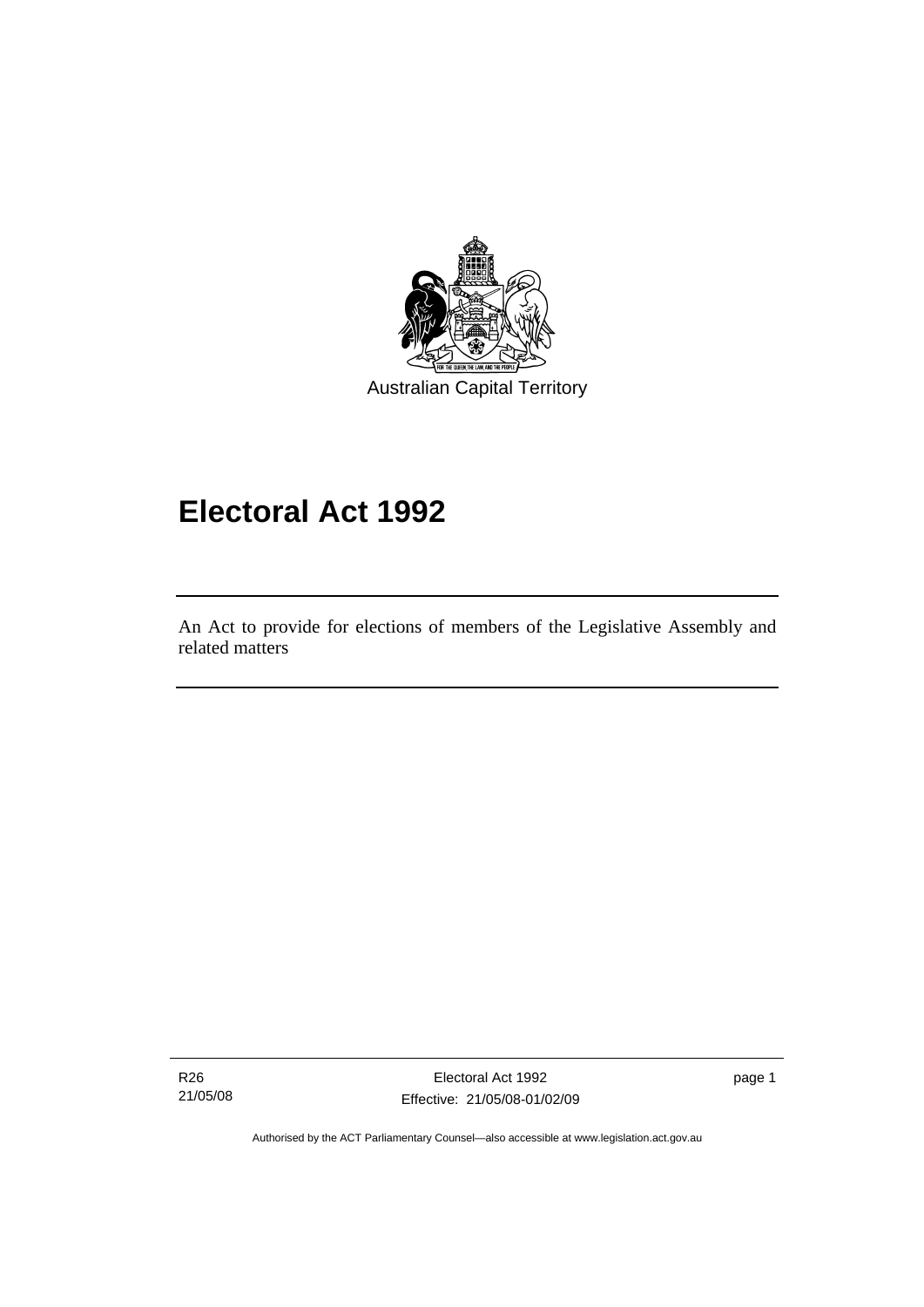#### <span id="page-19-0"></span>**Preamble**

- 1 On 15 February 1992 a referendum was held to enable the electors of the Territory to choose which of 2 voting systems is to be used at future elections for the Legislative Assembly.
- 2 The electors chose the proportional representation (Hare-Clark) system as outlined in the Referendum Options Description Sheet set out in the *Australian Capital Territory (Electoral) Act 1988* (Cwlth), schedule 3.
- 3 The electoral system chosen by the electors includes the system of rotation of the positions of candidates' names on ballot papers known as the Robson Rotation.
- 4 The Legislative Assembly wishes to enact legislation to implement the electoral system chosen by the electors as soon as it is convenient to do so.

The Legislative Assembly for the Australian Capital Territory therefore enacts as follows: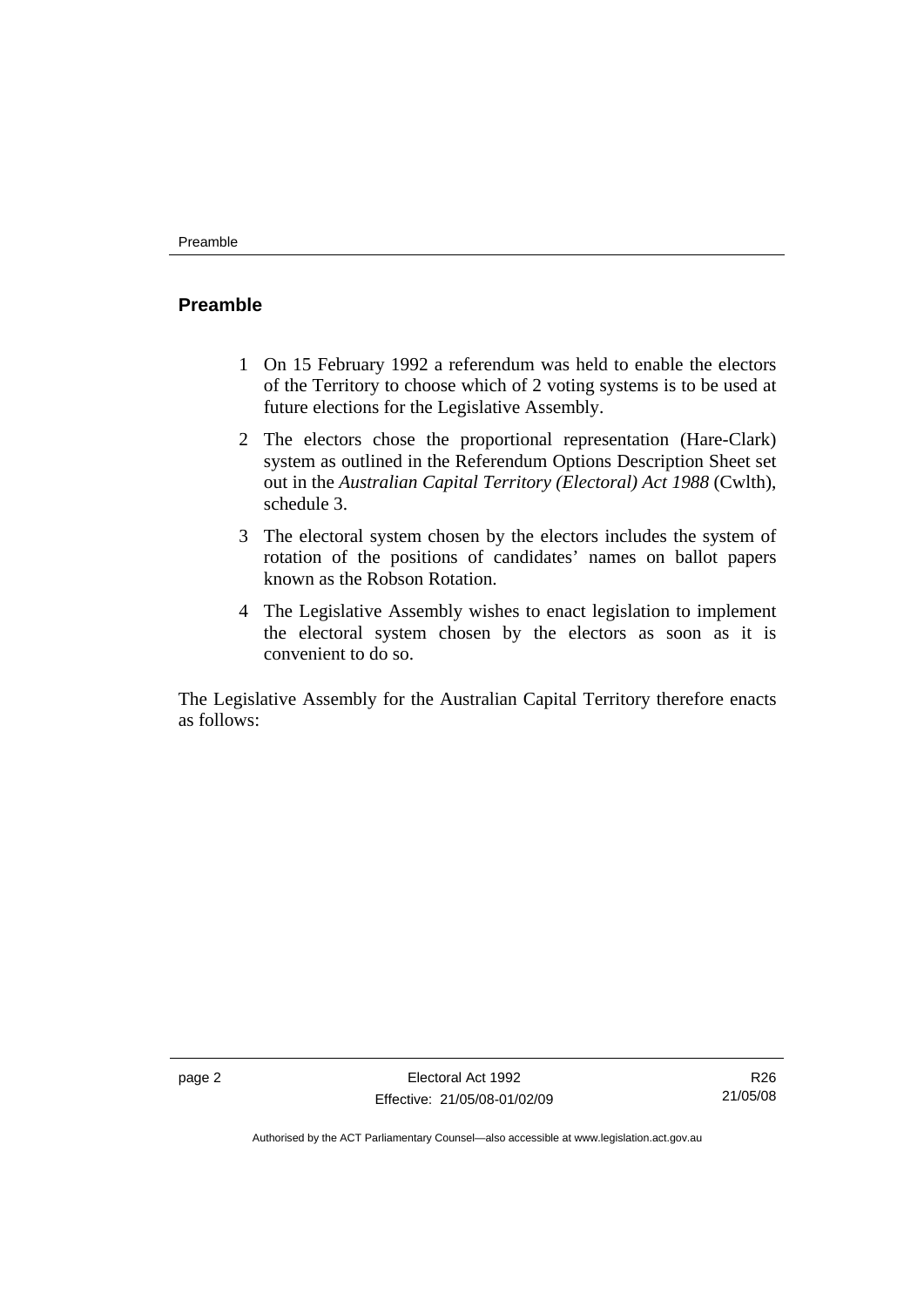# <span id="page-20-0"></span>**Part 1** Preliminary

### **1 Name of Act**

This Act is the *Electoral Act 1992*.

### **3 Dictionary**

The dictionary at the end of this Act is part of this Act.

*Note 1* The dictionary at the end of this Act defines certain words and expressions used in this Act, and includes references (*signpost definitions*) to other words and expressions defined elsewhere in this Act or in other legislation.

> For example, the signpost definition '*electoral matter*—see section 4 (Meaning of *electoral matter*).' means that the expression 'electoral matter' is defined in that section and the definition applies to the entire Act.

*Note 2* A definition in the dictionary (including a signpost definition) applies to the entire Act unless the definition, or another provision of the Act, provides otherwise or the contrary intention otherwise appears (see *Legislation Act 2001*, s 155 and s 156 (1)).

page 3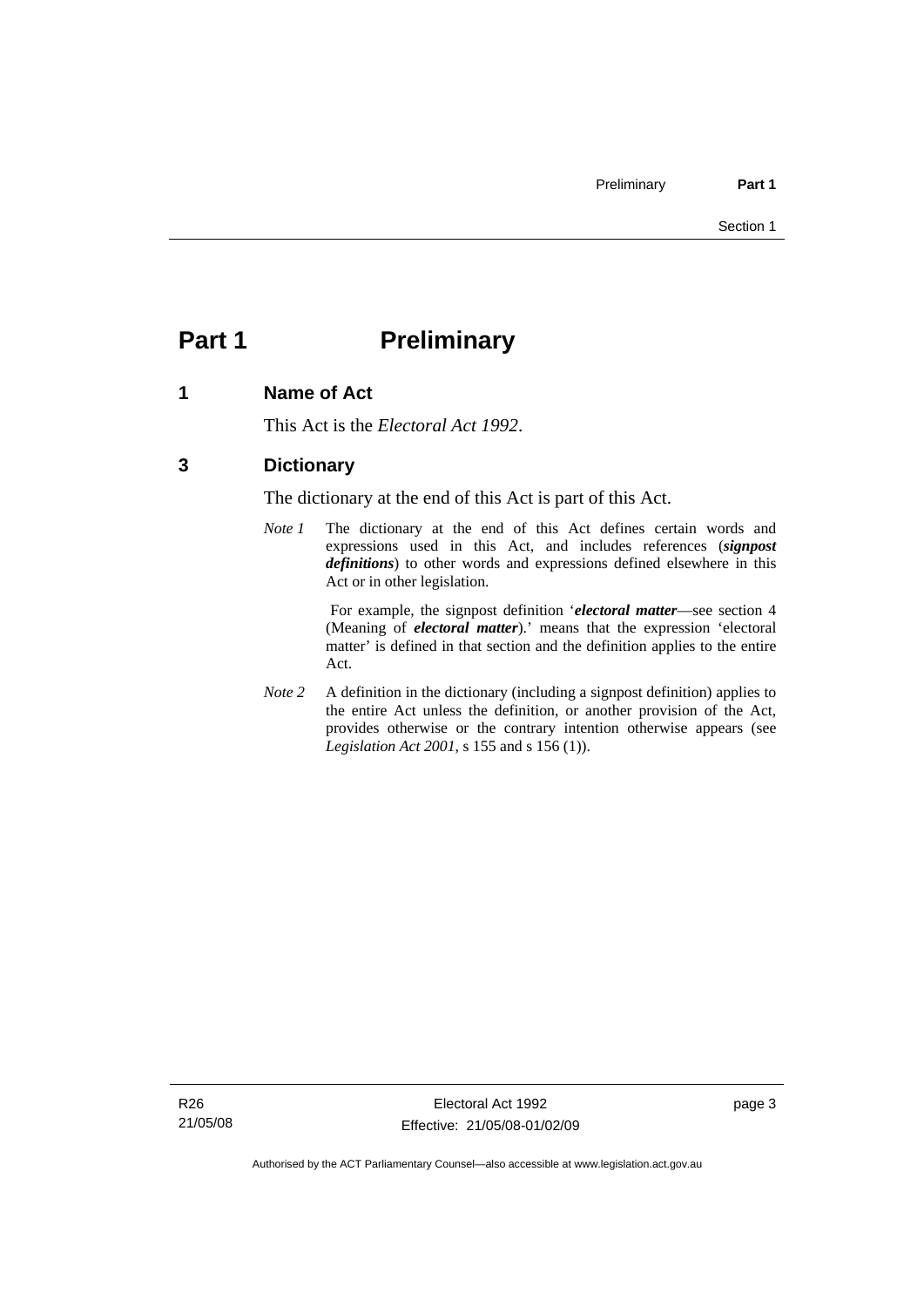#### <span id="page-21-0"></span>Part 1 **Preliminary**

Section 3A

#### **3A Offences against Act—application of Criminal Code etc**

Other legislation applies in relation to offences against this Act.

*Note 1 Criminal Code*

The Criminal Code, ch 2 applies to the following offences against this Act (see Code, pt 2.1):

- section 143
- s 292 (Dissemination of unauthorised electoral matter)
- s 296 (Advertorials)
- s 315A (Ballot papers—photographs)

The chapter sets out the general principles of criminal responsibility (including burdens of proof and general defences), and defines terms used for offences to which the Code applies (eg *conduct*, *intention*, *recklessness* and *strict liability*).

*Note 2 Penalty units* 

The Legislation Act, s 133 deals with the meaning of offence penalties that are expressed in penalty units.

#### **4 Meaning of** *electoral matter*

- (1) In this Act, *electoral matter* is matter, in printed or electronic form, that is intended or likely to affect voting at an election.
- (2) Without limiting subsection (1), matter is taken to be intended or likely to affect voting at an election if it contains an express or implicit reference to, or comment on—
	- (a) the election; or
	- (b) the performance of the Government or Opposition, or a previous Government or Opposition; or
	- (c) the performance of an MLA or former MLA; or
	- (d) the performance of a political party, candidate or group of candidates in the election; or

R26 21/05/08

Authorised by the ACT Parliamentary Counsel—also accessible at www.legislation.act.gov.au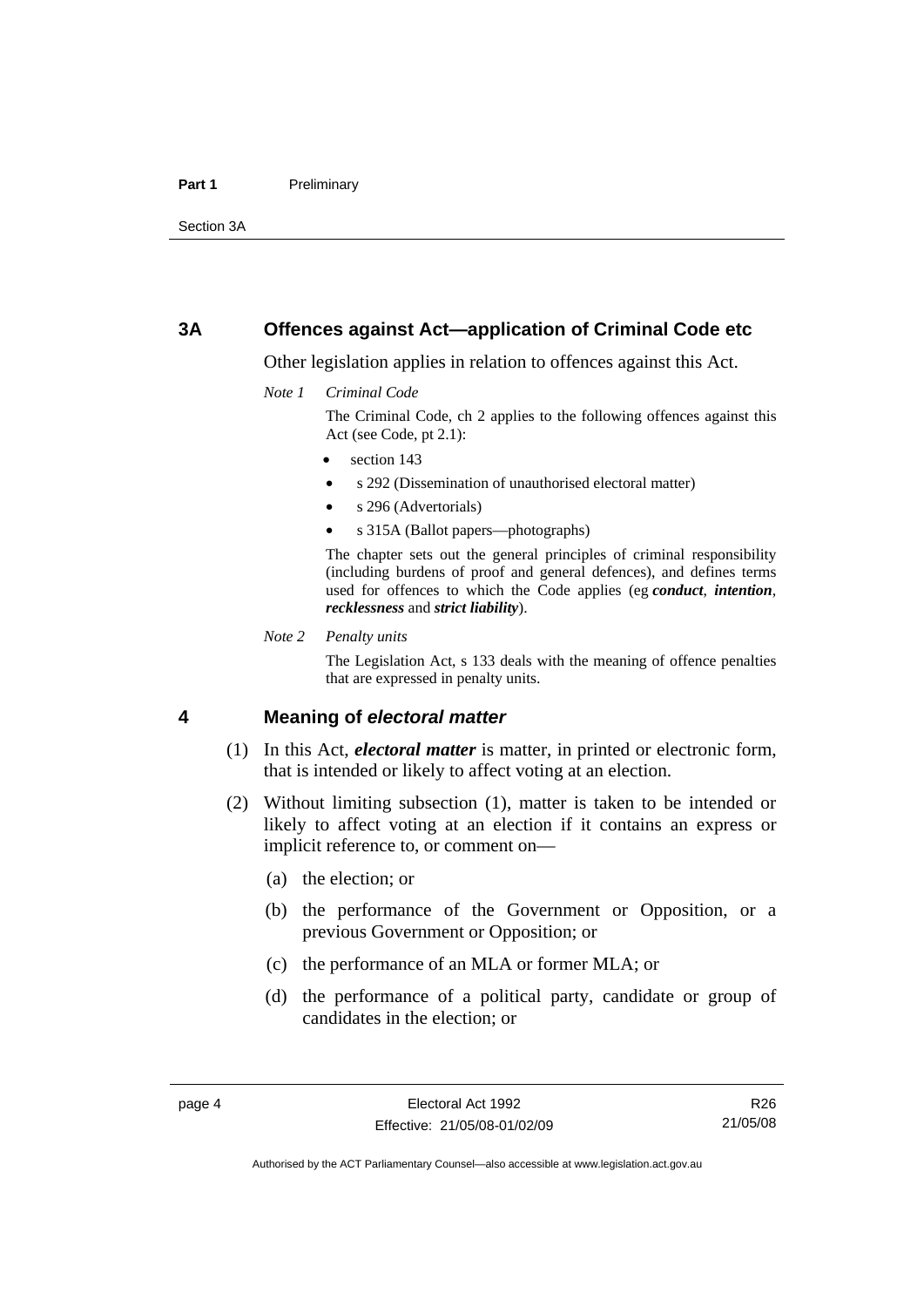- <span id="page-22-0"></span> (e) an issue submitted to, or otherwise before, the electors in relation to the election.
- (3) However, a publication of the Assembly (including a committee of the Assembly) is not *electoral matter*.

#### **4A Meaning of** *available for public inspection*

If a provision of this Act requires the commissioner to make a document, a copy of a document or a register available for public inspection, the commissioner must make the document, a copy or register available for inspection by members of the public at the commissioner's office during ordinary business hours.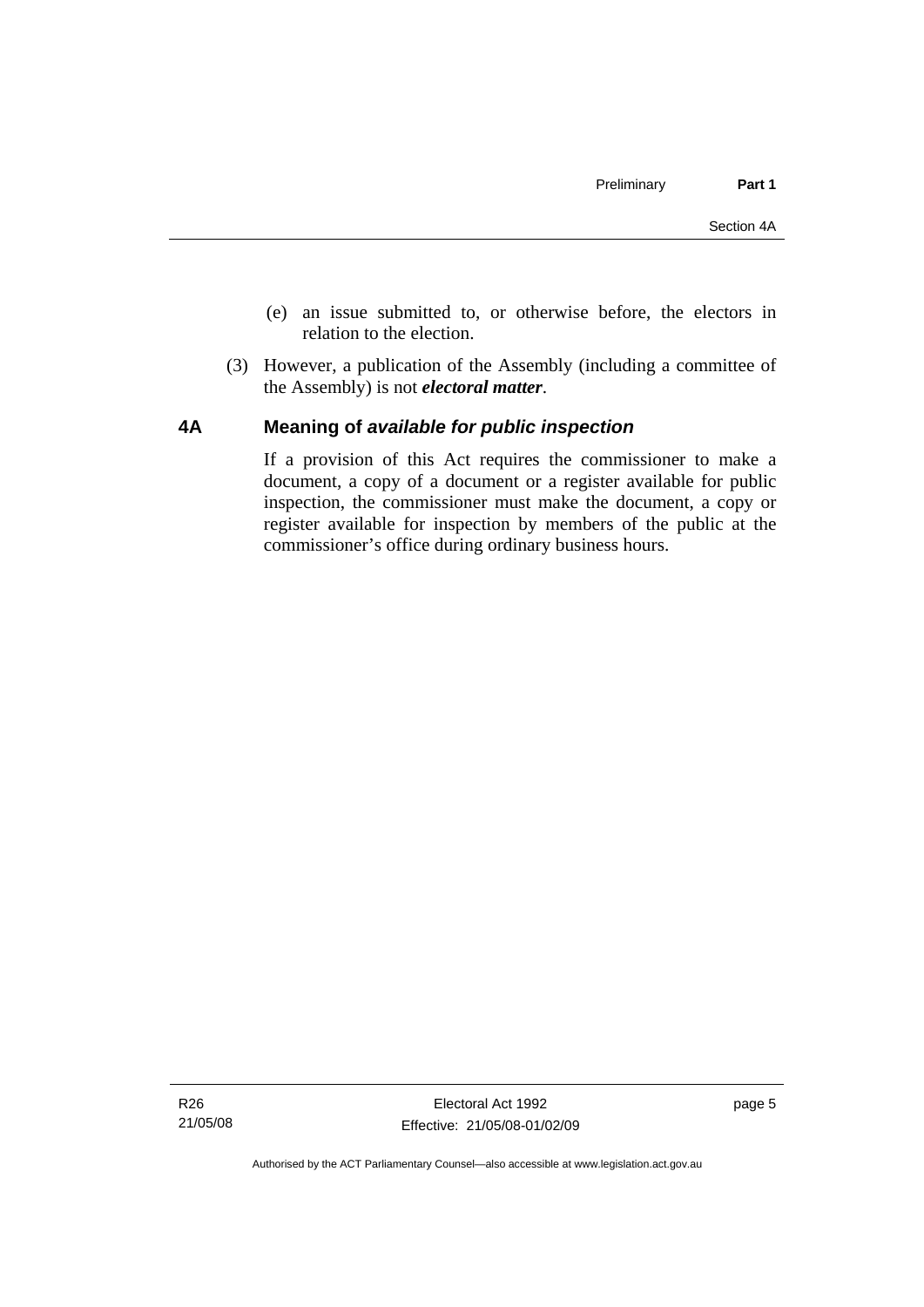# <span id="page-23-0"></span>**Part 2 Australian Capital Territory Electoral Commission**

# **Division 2.1 Establishment, functions and powers of electoral commission**

### **5 Establishment**

The Australian Capital Territory Electoral Commission is established.

### **6 Constitution of commission**

The electoral commission consists of—

- (a) the chairperson; and
- (b) the commissioner; and
- (c) 1 other member.

## **7 Functions of electoral commission**

- (1) The electoral commission has the following functions:
	- (a) to advise the Minister on matters relating to elections;
	- (b) to consider, and report to the Minister on, matters relating to elections referred to it by the Minister;
	- (c) to promote public awareness of matters relating to elections and the Assembly by conducting education and information programs and by any other means it chooses;
	- (d) to provide information and advice on matters relating to elections to the Assembly, the Executive, the head of any administrative unit of the public service, Territory authorities, political parties, MLAs and candidates at elections;

R26 21/05/08

Authorised by the ACT Parliamentary Counsel—also accessible at www.legislation.act.gov.au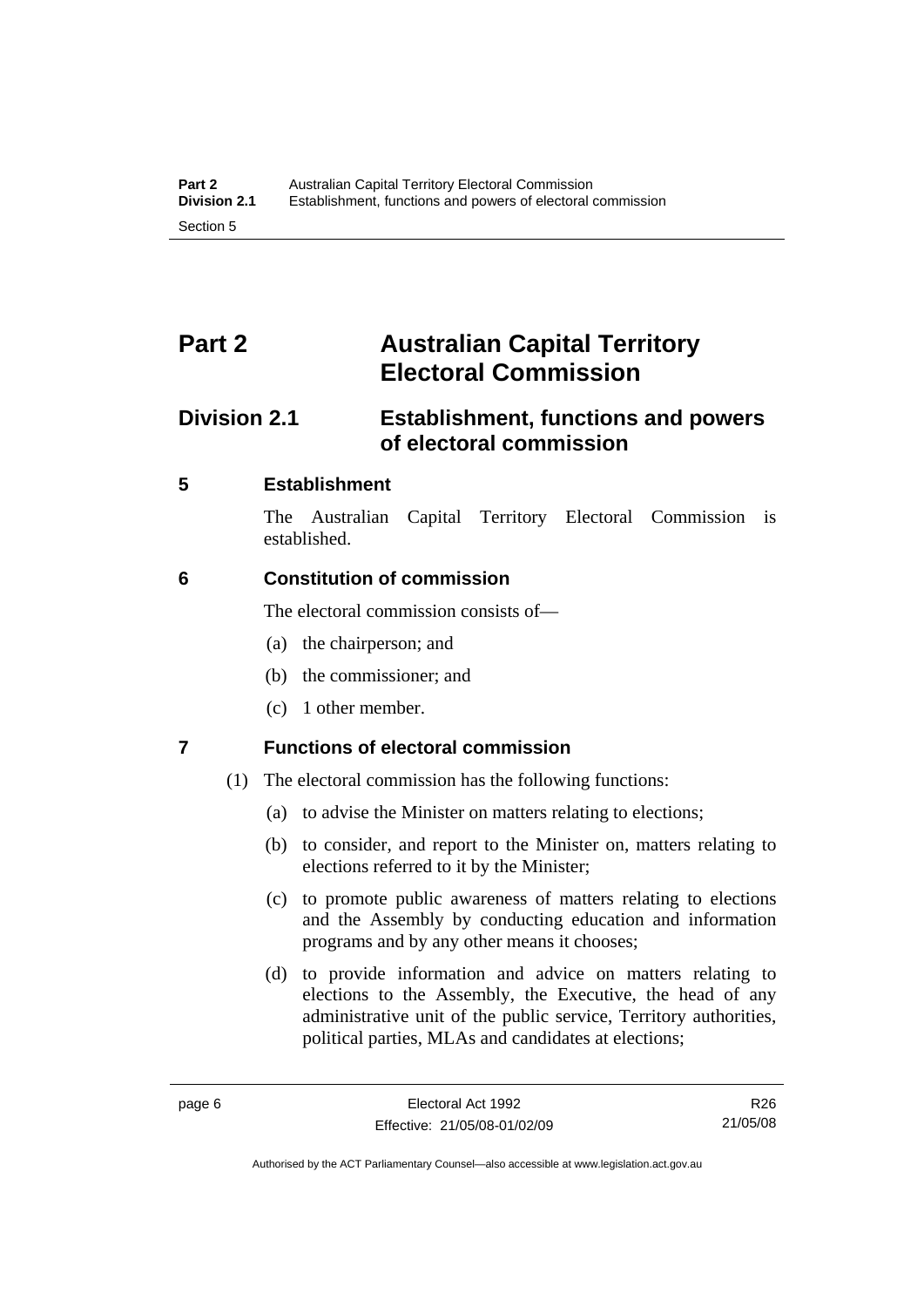- <span id="page-24-0"></span> (e) to conduct and promote research into matters relating to elections or other matters relating to its functions;
- (f) to publish material on matters relating to its functions;
- (g) to provide, on payment of the determined fee (if any), goods and services to persons or organisations, to the extent that it is able to do so by using information or material in its possession or expertise acquired in the exercise of its functions;
- (h) to conduct ballots for prescribed persons and organisations;
- (i) to exercise any other function given to it under this Act or another Territory law.
- *Note* A provision of a law that gives an entity (including a person) a function also gives the entity powers necessary and convenient to exercise the function (see *Legislation Act 2001*, s 196 and dict, pt 1, def of *entity*).
- (2) The commission may exercise any of its functions under subsection (1) (a) to (f) in conjunction with the Australian Electoral Commission.
- (3) In this section:

*election* includes a referendum and any other ballot.

#### **8 Determination of fees**

- (1) The electoral commission may, in writing, determine fees for this Act.
	- *Note* The *Legislation Act 2001* contains provisions about the making of determinations and regulations relating to fees (see pt 6.3).
- (2) A determination is a disallowable instrument.
	- *Note* A disallowable instrument must be notified, and presented to the Legislative Assembly, under the *Legislation Act 2001*.

page 7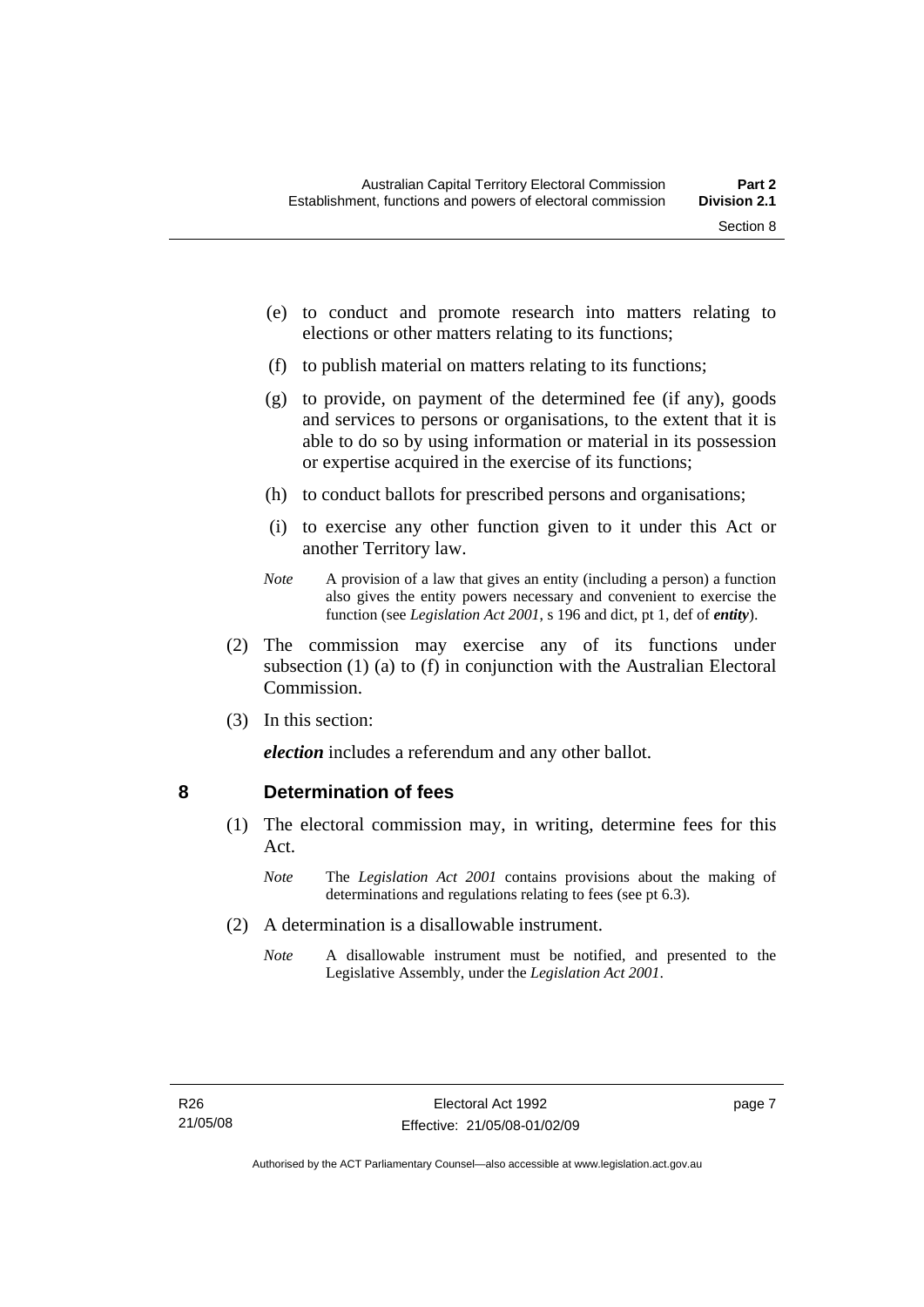#### <span id="page-25-0"></span>**10 Electoral commission's annual report**

The electoral commission is a public authority for the *Annual Reports (Government Agencies) Act 2004*.

#### **10A Special reports by electoral commission**

- (1) The electoral commission may give to the Minister a report on anything relating to elections, referendums or other ballots.
- (2) If the Minister receives a report that is expressed to be given to the Minister under subsection (1), the Minister must present a copy of the report to the Legislative Assembly within 6 sitting days after the day the Minister receives it.

# **Division 2.2 Members of electoral commission**

#### **11 Meaning of** *member* **for div 2.2**

In this division:

*member* means a member of the electoral commission, other than the commissioner.

#### **12 Appointment of members**

- (1) The Executive may appoint the members.
	- *Note* For the making of appointments (including acting appointments), see the Legislation Act, pt 19.3.
- (2) An appointment is a disallowable instrument.
	- *Note* A disallowable instrument must be notified, and presented to the Legislative Assembly, under the Legislation Act.
- (3) Before a person is appointed as a member, the Minister must consult the following people about the proposed appointment:
	- (a) the leader of each political party represented in the Legislative Assembly;

Authorised by the ACT Parliamentary Counsel—also accessible at www.legislation.act.gov.au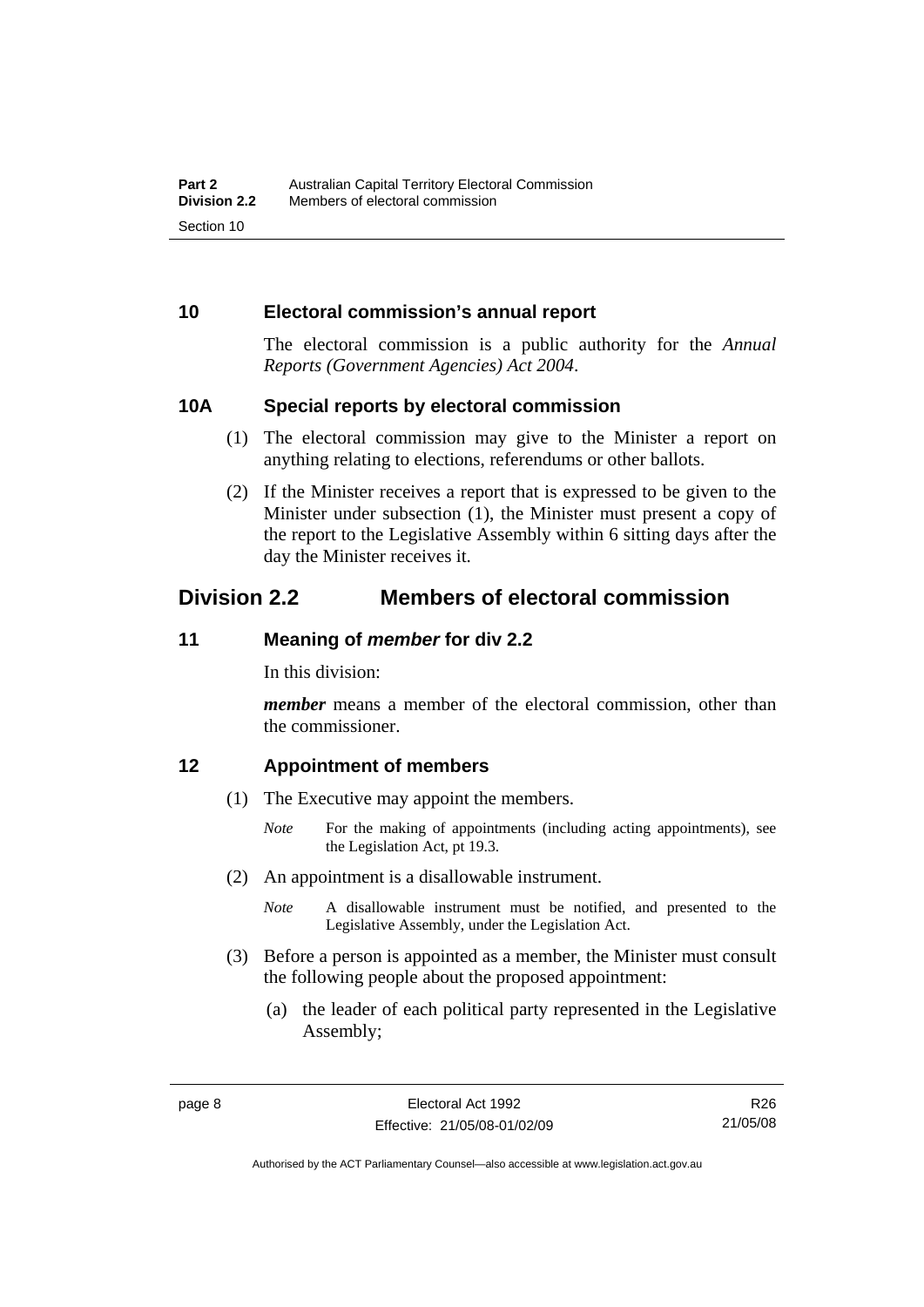- 
- <span id="page-26-0"></span> (b) each member of the Legislative Assembly who is not a member of a political party represented in the Legislative Assembly.

#### **12A Eligibility for appointment as member**

The Executive must not appoint a person as a member if the person—

- (a) is or has, in the 10 years immediately before the day of the proposed appointment, been a member of—
	- (i) the Legislative Assembly; or
	- (ii) the Parliament of the Commonwealth; or
	- (iii) the legislature of a State or another Territory; or
- (b) is or has, in the 5 years immediately before the day of the proposed appointment, been a member of—
	- (i) a registered party; or
	- (ii) a political party registered under a law of the Commonwealth, a State or another Territory; or
	- (iii) a political party.

### **12B Eligibility for appointment as chairperson**

- (1) The Executive may appoint a person as the chairperson of the electoral commission only if the person—
	- (a) is or has been a judge; or
	- (b) has been a justice of the High Court; or
	- (c) has been a chief executive of an administrative unit; or
	- (d) has been a chief executive officer (however described) of a territory instrumentality; or
	- (e) has been a statutory office-holder; or

page 9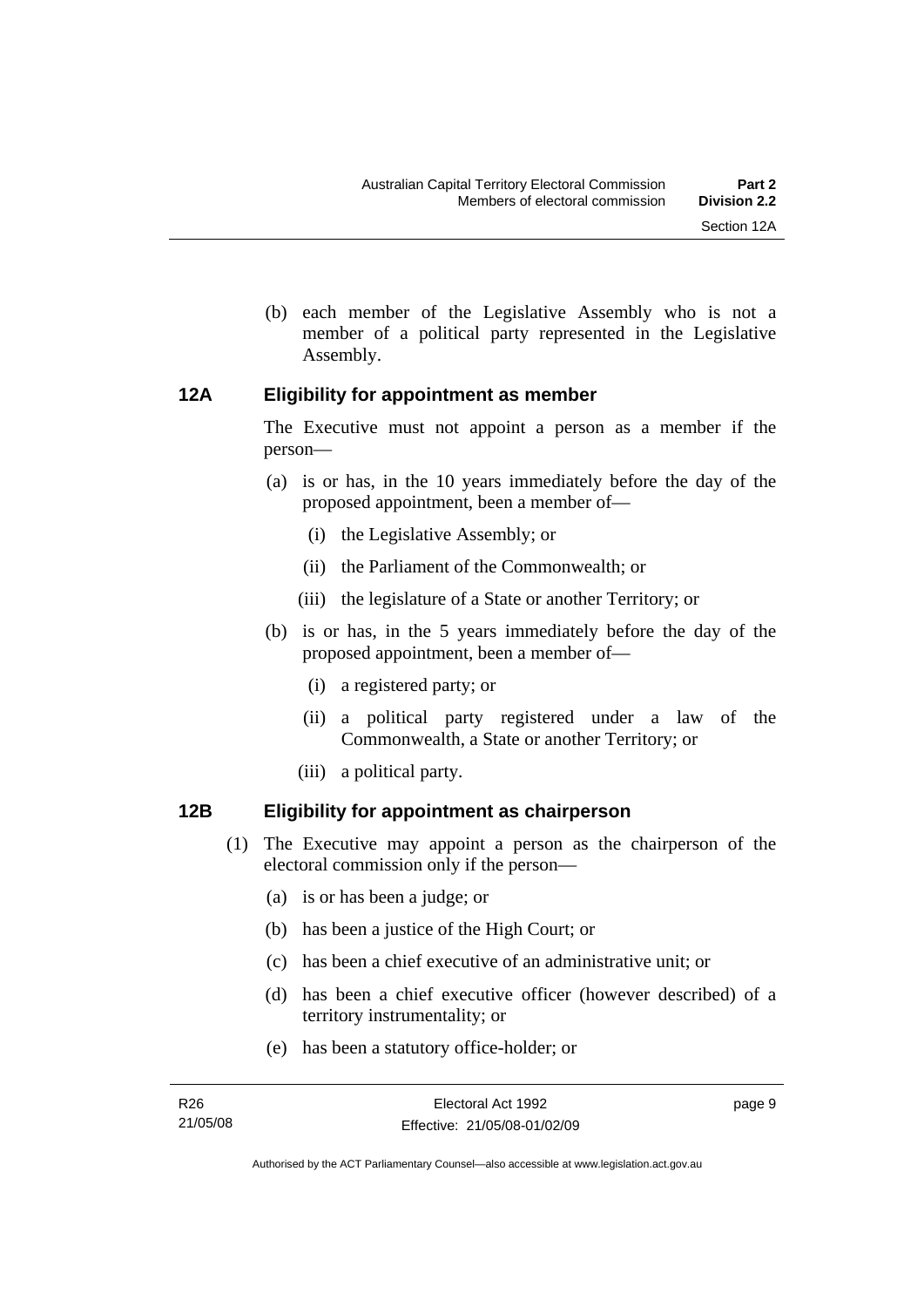- (f) has been a Commonwealth agency head; or
- (g) has been a member of—
	- (i) the electoral commission; or
	- (ii) an authority of the Commonwealth, a State or another Territory that the Executive is satisfied corresponds to the electoral commission; or
- (h) is a person who—
	- (i) is a lawyer; and
	- (ii) has been a lawyer for at least 5 years; and
	- (iii) the Executive is satisfied has held a senior position in the legal profession; or
- (i) is a person who the Executive is satisfied—
	- (i) has held, for at least 5 years, a senior position—
		- (A) as an academic; or
		- (B) in business; or
		- (C) in a profession; and
	- (ii) has the knowledge and experience to exercise the functions of chairperson.
- (2) In this section:

*Commonwealth agency head* means an agency head under the *Public Service Act 1999* (Cwlth), section 7 (Interpretation).

*Note* The *Public Service Act 1999* (Cwlth), s 7, defines *agency head* as—

- (a) the secretary of a department; or
- (b) the head of an executive agency; or
- (c) the head of a statutory agency.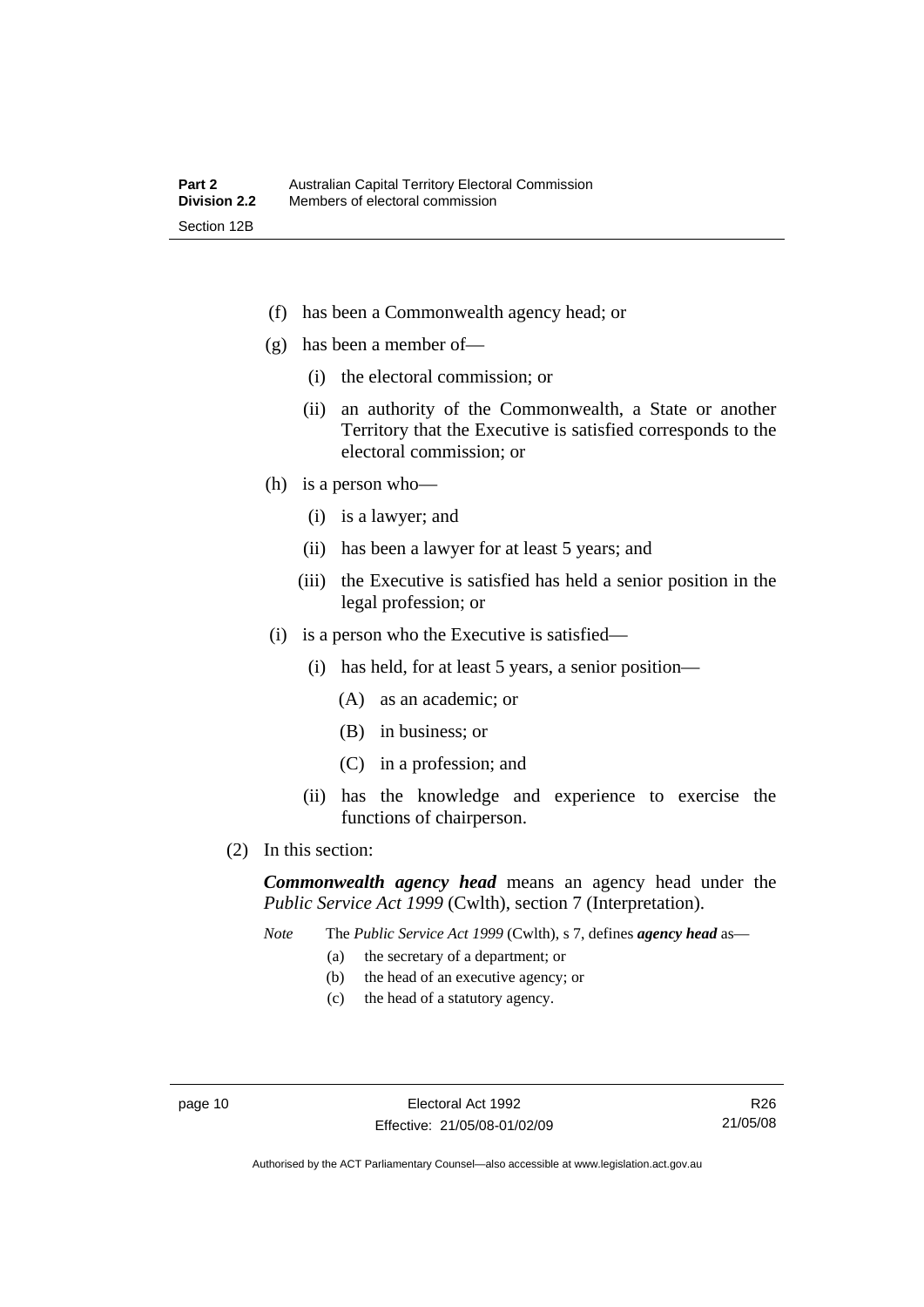#### <span id="page-28-0"></span>**13 Term of appointment of members**

A member must be appointed for a term of not longer than 5 years.

*Note* A person may be reappointed to a position if the person is eligible to be appointed to the position (see *Legislation Act 2001*, s 208 and dict, pt 1, def of *appoint*).

#### **14 Conditions of appointment of members generally**

A member holds the position on the conditions not provided by this Act or another Territory law that are decided by the Minister.

#### **15 Leave of absence**

The Minister may grant a member leave of absence on the terms and conditions about remuneration and otherwise that the Minister determines.

### **17 Suspension or ending of appointment of members**

- (1) The Executive may suspend a member from duty for misbehaviour or physical or mental incapacity.
- (2) On the first sitting day after the day when a member is suspended, the Minister shall present a statement of the reasons for the suspension to the Legislative Assembly.
- (3) If, within 7 sitting days after a statement is presented in accordance with subsection (2), the Legislative Assembly passes a resolution requiring the Executive to end the appointment of the member to whom the statement relates, the Executive shall end the appointment of that member.
- $(4)$  If—
	- (a) the Minister does not present a statement in accordance with subsection (2); or

page 11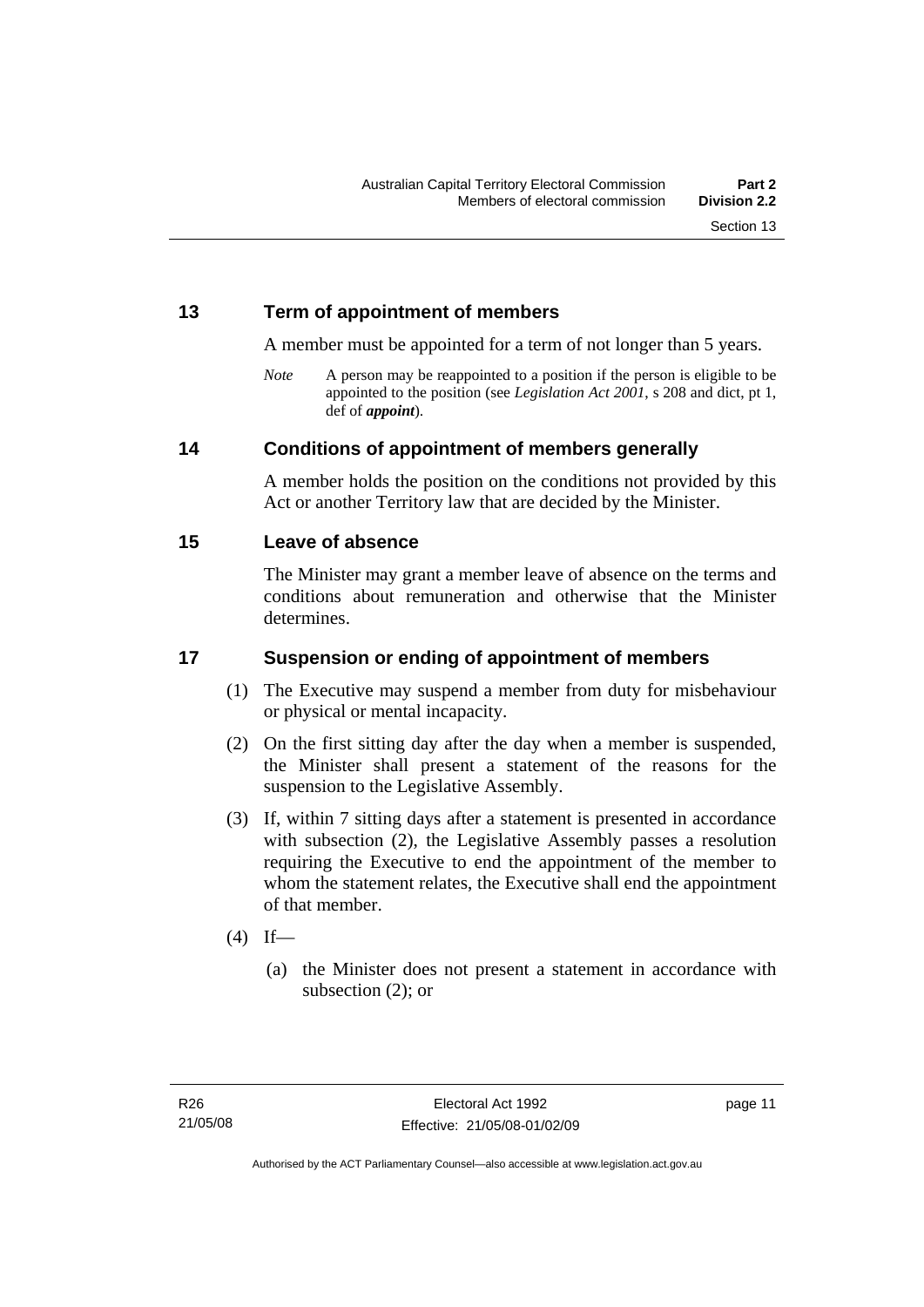<span id="page-29-0"></span> (b) the Legislative Assembly does not pass a resolution in accordance with subsection (3);

the member who is suspended shall resume his or her duties.

- (5) A member who is suspended from duty is entitled to be paid remuneration and allowances as a member during the suspension.
- (6) The Executive shall end the appointment of a member if the member—
	- (a) is absent without leave granted under section 15 from 3 consecutive meetings of the electoral commission; or
	- (b) contravenes section 21 without reasonable excuse; or
	- (c) is convicted of an offence in Australia or elsewhere punishable by imprisonment for 12 months or longer.
	- *Note* A member's appointment also ends if the member resigns (see *Legislation Act 2001*, s 210).

## **Division 2.3 Meetings**

#### **19 Procedure**

- (1) The chairperson may call a meeting of the electoral commission.
- (2) The chairperson shall call the meetings of the electoral commission necessary for the efficient conduct of its functions.
- (3) At a meeting, 2 members constitute a quorum.
- (4) The chairperson shall preside at all meetings at which he or she is present.
- (5) If the chairperson is not present at a meeting, the commissioner shall preside.
- (6) Questions arising at a meeting shall be determined by a majority of the votes of the members present and voting.

R26 21/05/08

Authorised by the ACT Parliamentary Counsel—also accessible at www.legislation.act.gov.au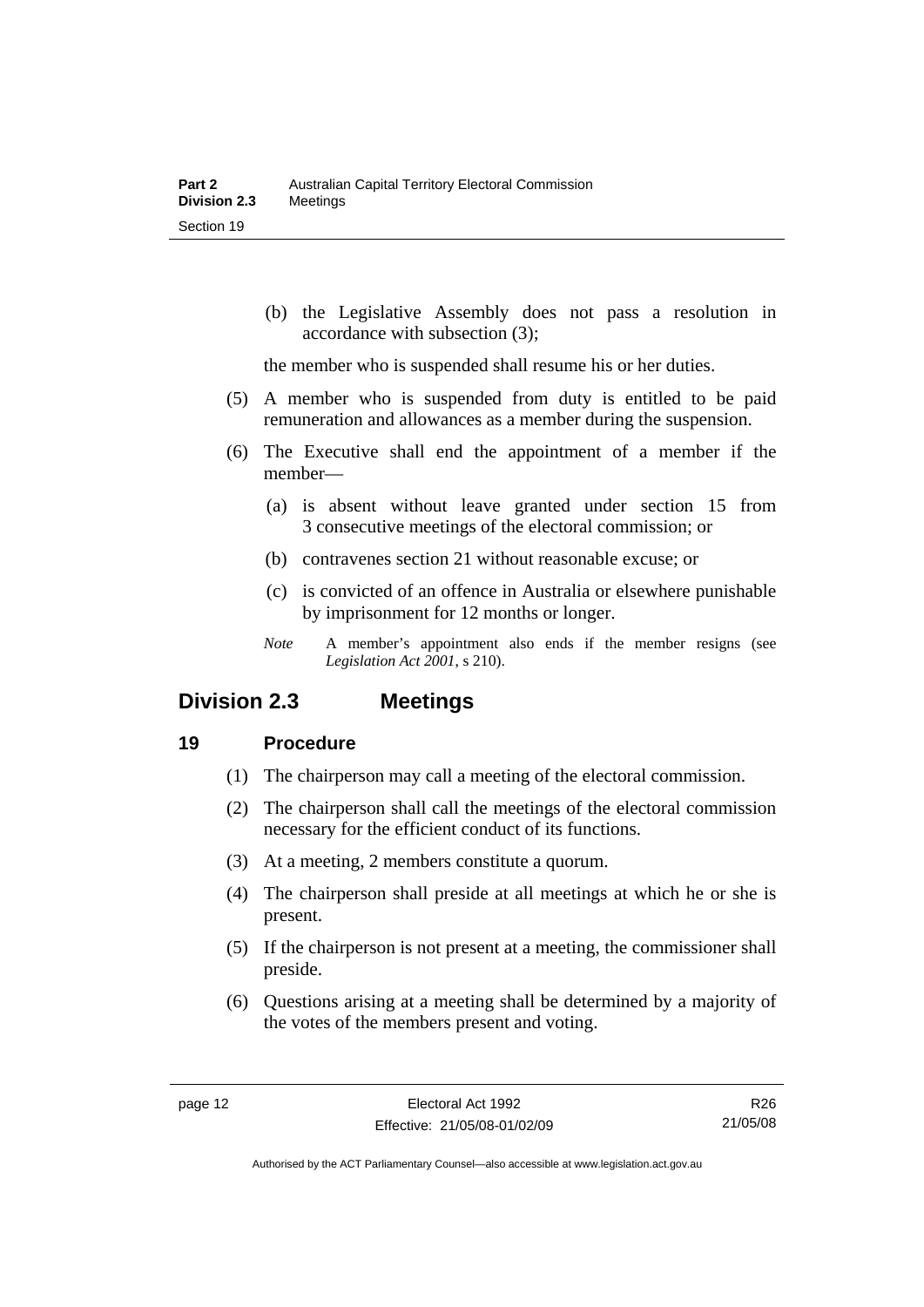- <span id="page-30-0"></span> (7) The member presiding at a meeting has a deliberative vote, and in the event of an equality of votes, has a casting vote.
- $(8)$  If—
	- (a) only 2 members are present at a meeting; and
	- (b) those members differ in opinion on a matter, other than a matter because of which the third member is absent because of section 21;

the determination of the matter shall be postponed until the next meeting.

- (9) The electoral commission may regulate the conduct of proceedings at its meetings as it considers appropriate.
- (10) The electoral commission may inform itself on any matter in the way it considers appropriate.

### **20 Delegation by electoral commission**

- (1) The electoral commission may delegate the commission's functions under this Act or another Territory law to—
	- (a) the commissioner; or
	- (b) an officer or a member of the commission's staff.
- (2) However, the electoral commission must not delegate its functions under part 4 (Electorates) or part 15 (Review of decisions).
	- *Note* For the making of delegations and the exercise of delegated functions, see *Legislation Act 2001*, pt 19.4.

## **21 Disclosure of interests**

 (1) A member who has a direct or indirect pecuniary interest in a matter being considered or about to be considered by the electoral commission shall, as soon as possible after the relevant facts have come to the member's knowledge, disclose the nature of the interest at a meeting of the electoral commission.

page 13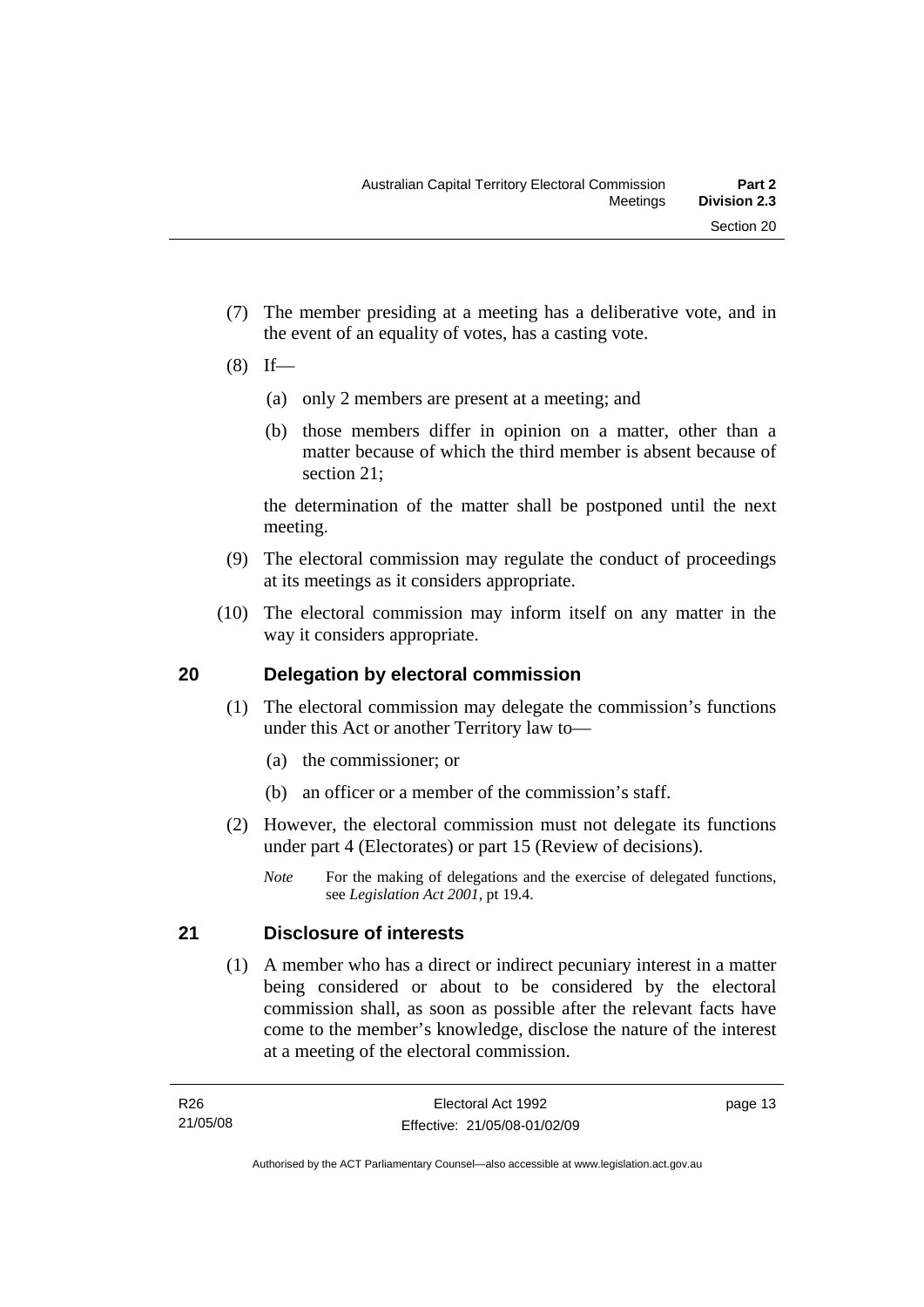- (2) The disclosure shall be recorded in the minutes of the meeting and, unless the electoral commission determines otherwise, the member shall not—
	- (a) be present during any deliberation of the electoral commission in relation to the matter; or
	- (b) take part in any decision of the electoral commission in relation to the matter.
- (3) The member shall not—
	- (a) be present during any deliberation of the electoral commission for the purpose of considering whether to make a determination under subsection (2) in relation to that member; or
	- (b) take part in the making by the electoral commission of such a determination.
- (4) A member is not to be taken to have an interest in a matter only because the member is entitled to vote in a general election of members of the Legislative Assembly.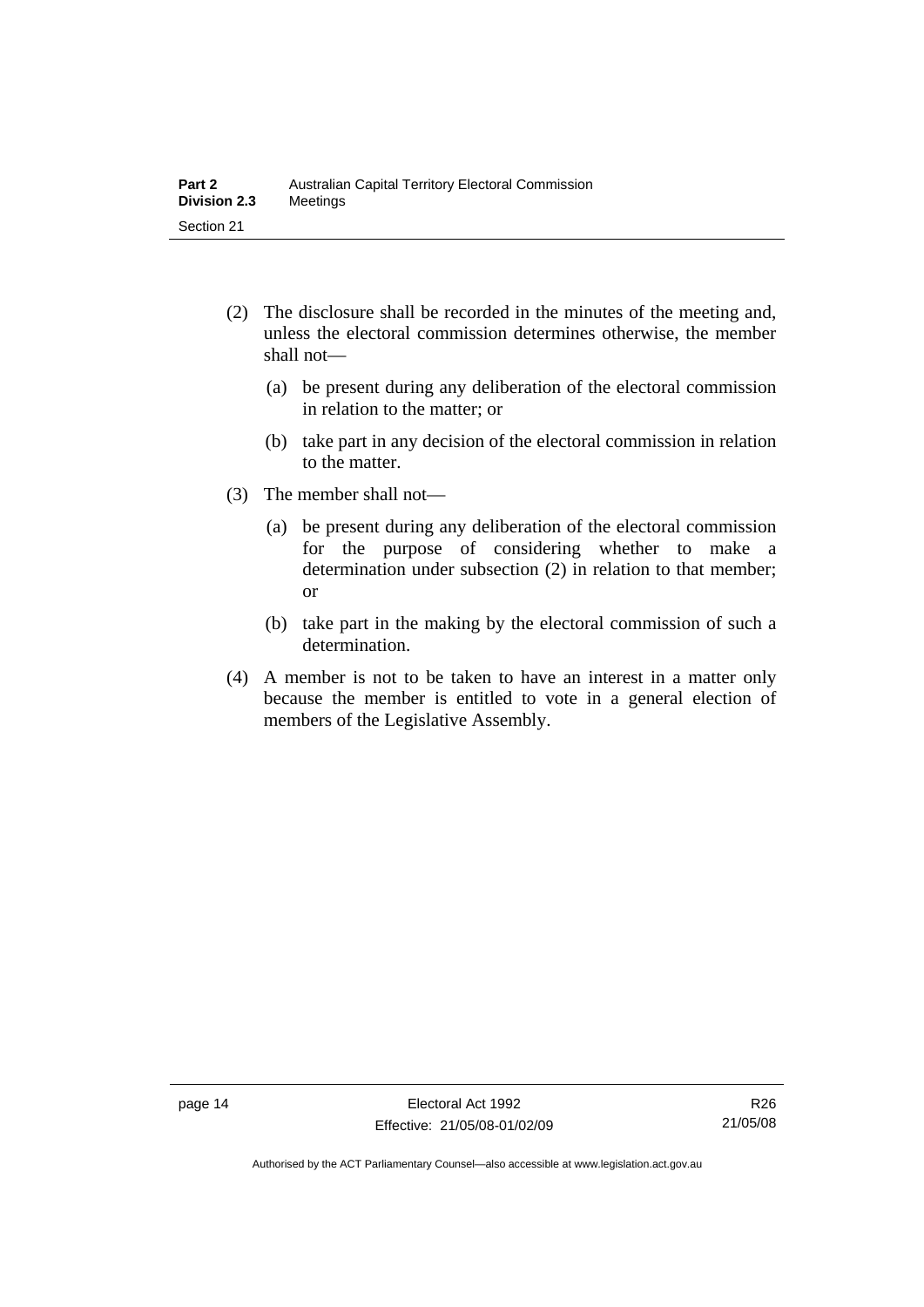# <span id="page-32-0"></span>**Part 3 Electoral commissioner and staff of electoral commission**

# **Division 3.1 Electoral commissioner**

### **22 Appointment**

- (1) The Executive may appoint a person to be the Electoral Commissioner.
	- *Note* For the making of appointments (including acting appointments), see *Legislation Act 2001*, pt 19.3.
- (2) Before a person is appointed as the commissioner, the Minister shall consult—
	- (a) the leader of each political party represented in the Legislative Assembly; and
	- (b) all members of the Legislative Assembly who are not also members of such a party;

about the proposed appointment.

- (3) An appointment under subsection (1) is a disallowable instrument.
	- *Note* A disallowable instrument must be notified, and presented to the Legislative Assembly, under the *Legislation Act 2001*.

### **23 Functions of commissioner etc**

- (1) The commissioner is the chief executive officer of the electoral commission.
- (2) The commissioner has the functions given to the commissioner under this Act or another Territory law.
	- *Note* A provision of a law that gives an entity (including a person) a function also gives the entity powers necessary and convenient to exercise the function (see *Legislation Act 2001*, s 196 and dict, pt 1, def of *entity*).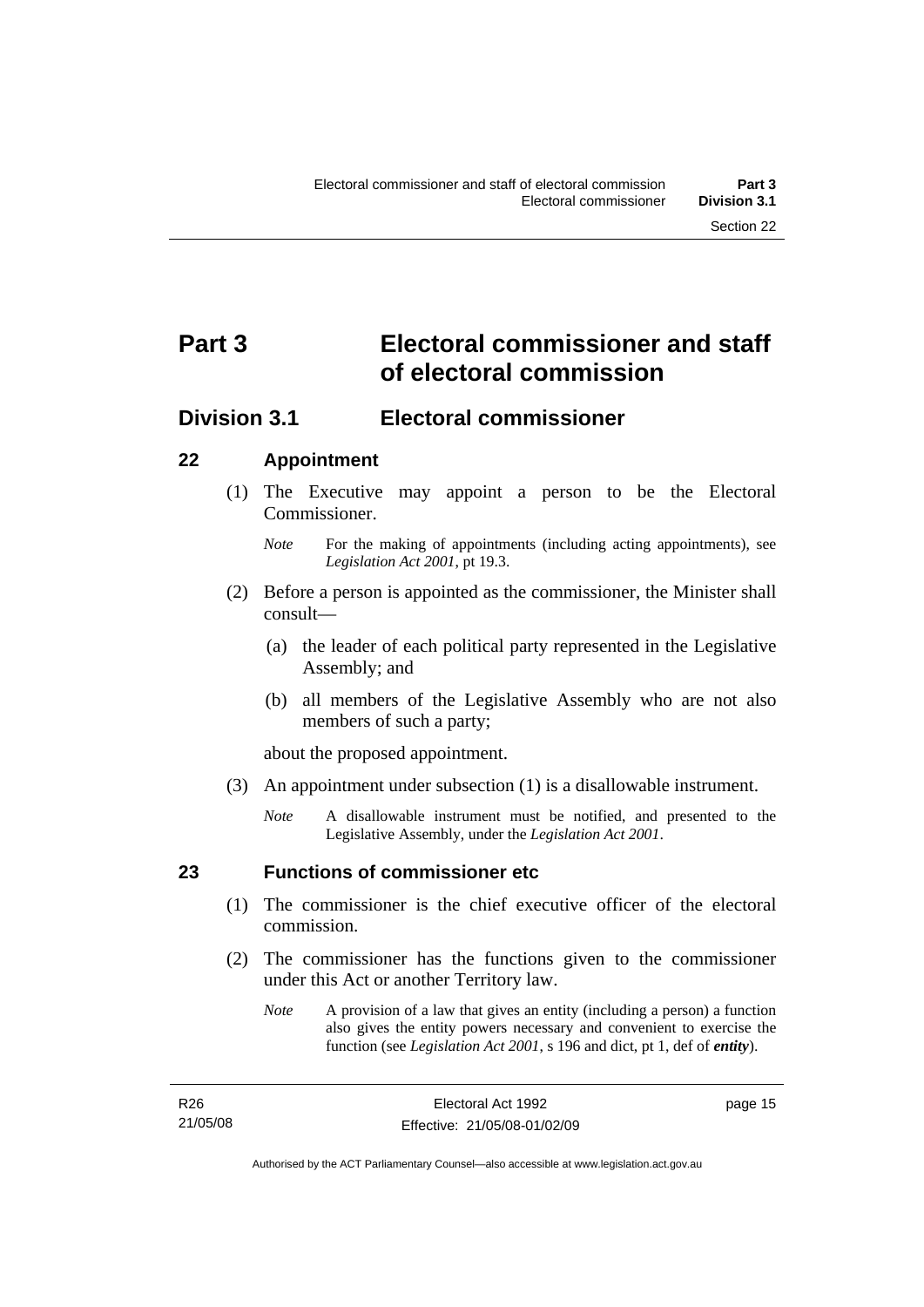<span id="page-33-0"></span> (3) The commissioner may give written directions to officers and members of the staff of the electoral commission in relation to the exercise of their functions under this Act or another Territory law.

#### **24 Delegation by commissioner**

- (1) The commissioner may delegate the commissioner's functions under this Act or another Territory law to an officer or a member of the staff of the electoral commission.
	- *Note* For the making of delegations and the exercise of delegated functions, see *Legislation Act 2001*, pt 19.4.
- (2) However, the commissioner must not delegate the commissioner's functions under part 4 (Electorates).

#### **25 Term of appointment of commissioner**

The commissioner must be appointed for a term of not longer than 5 years.

*Note* A person may be reappointed to a position if the person is eligible to be appointed to the position (see *Legislation Act 2001*, s 208 and dict, pt 1, def of *appoint*).

#### **26 Conditions of appointment of commissioner generally**

- (1) The commissioner holds the position on the conditions not provided by this Act or another Territory law that are decided by the Minister.
- (2) The commissioner may hold any other position that is compatible with the exercise of his or her functions as commissioner.

#### **27 Leave of absence**

The Minister may grant the commissioner leave of absence on the terms and conditions about remuneration and otherwise that the Minister determines.

R26 21/05/08

Authorised by the ACT Parliamentary Counsel—also accessible at www.legislation.act.gov.au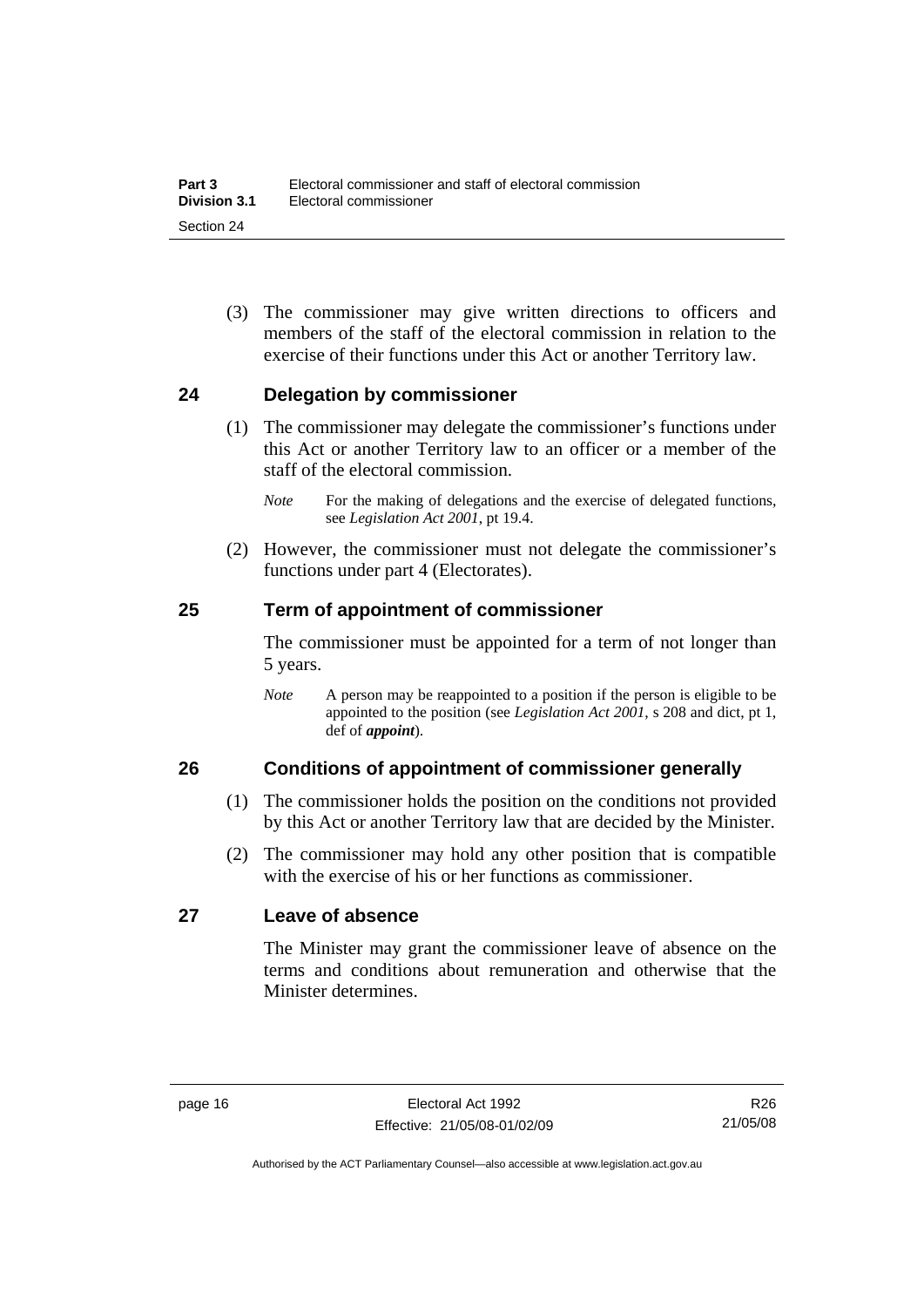#### <span id="page-34-0"></span>**29 Suspension or ending of appointment of commissioner**

- (1) The Executive may suspend the commissioner from duty for misbehaviour or physical or mental incapacity.
- (2) On the first sitting day after the day when the commissioner is suspended, the Minister shall present a statement of the reasons for the suspension to the Legislative Assembly.
- (3) If, within 7 sitting days after a statement is presented in accordance with subsection (2), the Legislative Assembly passes a resolution requiring the Executive to end the appointment of the commissioner, the Executive shall end the appointment of the commissioner.
- $(4)$  If—
	- (a) the Minister does not present a statement in accordance with subsection (2); or
	- (b) the Legislative Assembly does not pass a resolution in accordance with subsection (3);

the commissioner shall resume his or her duties.

- (5) The commissioner is entitled to be paid remuneration and allowances during any suspension.
- (6) The Executive shall end the appointment of the commissioner if he or she—
	- (a) is absent without leave granted under section 27 from 3 consecutive meetings of the commission; or
	- (b) contravenes section 21 without reasonable excuse; or
	- (c) is convicted of an offence in Australia or elsewhere punishable by imprisonment for 12 months or longer.
	- *Note* A person's appointment also ends if the person resigns (see *Legislation Act 2001*, s 210).

page 17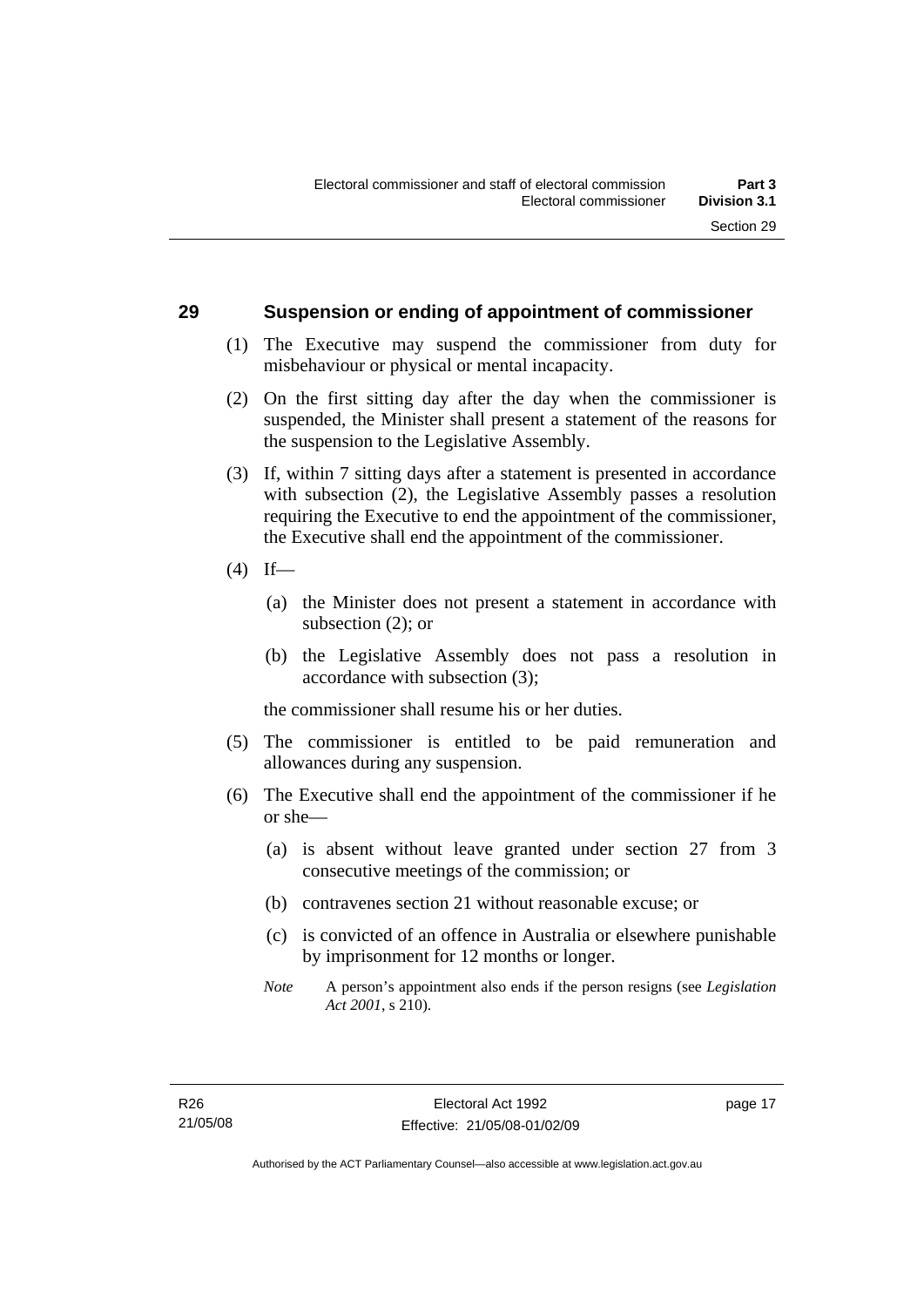# <span id="page-35-0"></span>**Division 3.2 Staff of electoral commission**

#### **31 Staff**

- (1) The staff assisting the commissioner shall be employed under the *Public Sector Management Act 1994*.
- (2) The *Public Sector Management Act 1994* applies in relation to the management of the staff assisting the commissioner.

#### **32 Temporary staff and consultants**

- (1) The commissioner may, on behalf of the Territory—
	- (a) employ temporary staff; or
	- (b) engage consultants;

for this Act.

- (2) Temporary staff shall be employed on terms and conditions determined from time to time by the electoral commission after consultation with the Executive.
- (3) Consultants shall be engaged on terms and conditions determined from time to time by the electoral commission.
- (4) Nothing in this section in relation to the engagement of consultants is to be taken to give the commissioner or the commission a power to enter into a contract of employment.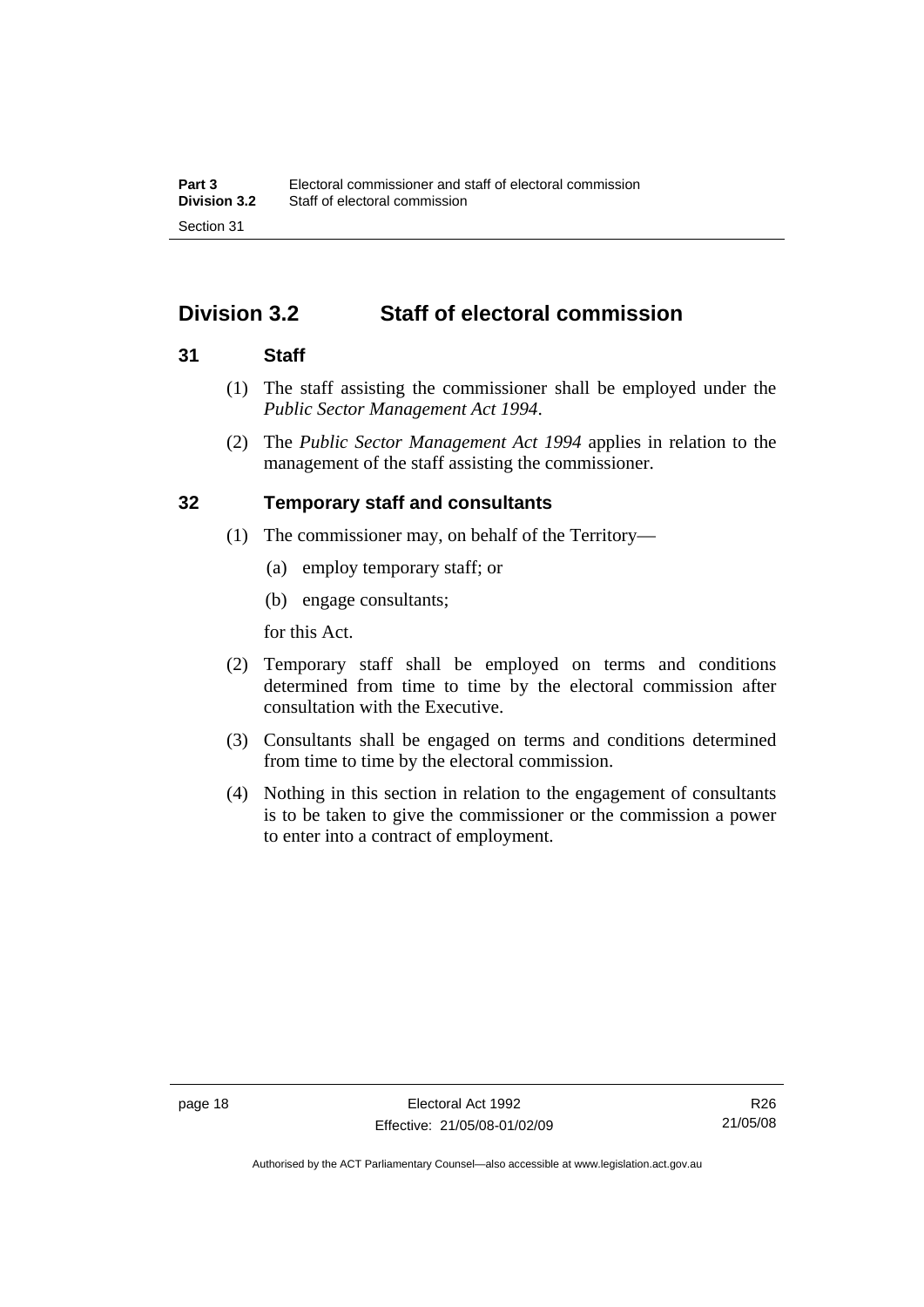## **33 Officers**

- (1) The commissioner may appoint an adult to be an officer for this Act, or any other Act under which the commissioner exercises a function.
	- *Note 1* For the making of appointments (including acting appointments), see *Legislation Act 2001*, pt 19.3.
	- *Note 2* In particular, a person may be appointed for a particular provision of a law (see *Legislation Act* 2001, s 7 (3)) and an appointment may be made by naming a person or nominating the occupant of a position (see s 207).
- (2) The officers so appointed include, but are not limited to, the following officers:
	- (a) the officer in charge of a polling place;
	- (b) the officer in charge of a scrutiny centre;
	- (c) an officer for the purposes of a poll or the scrutiny at an election.
- (3) A candidate is not entitled to be appointed as an officer, and an officer vacates office if he or she becomes a candidate.
- (4) The commissioner has all the powers of an officer and, in the exercise of such a power, is subject to the same obligations as an officer and, for this Act, shall be taken to be an officer.
- (5) Subject to the directions of the OIC, an officer at a polling place or scrutiny centre may exercise any of the powers of the OIC and in so doing shall, for this Act, be taken to be the OIC.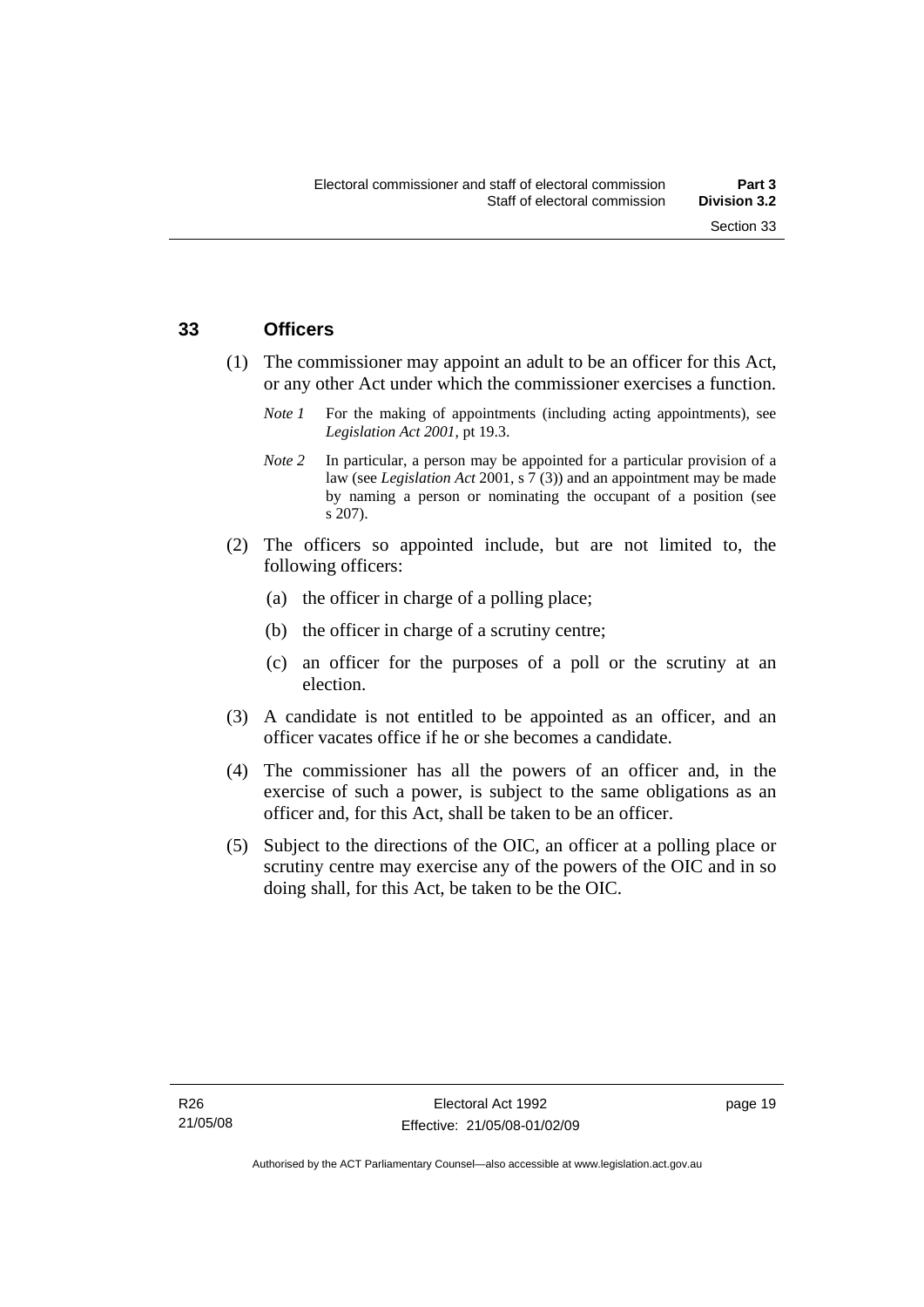#### **Part 4** Electorates

Section 34

# **Part 4 Electorates**

**34 Multimember electorates** 

- (1) The ACT shall be divided into 3 separate electorates.
- (2) Seven members of the Legislative Assembly shall be elected from 1 electorate.
- (3) Five members of the Legislative Assembly shall be elected from each of the other 2 electorates.

## **35 Redistribution of electorates**

- (1) Subject to this part, the augmented commission shall redistribute electorates by determining—
	- (a) the name and boundaries of each electorate; and
	- (b) the number of members of the Legislative Assembly to be elected from each electorate.
- (2) A determination—
	- (a) must be in writing; and
	- (b) may be made only after any investigation under section 52 (Objections to augmented electoral commission's proposal) is finished.
- (3) A determination is a notifiable instrument.

*Note* A notifiable instrument must be notified under the *Legislation Act 2001*.

## **36 Factors relevant to redistribution**

In making a redistribution of electorates, the augmented commission shall—

R26 21/05/08

Authorised by the ACT Parliamentary Counsel—also accessible at www.legislation.act.gov.au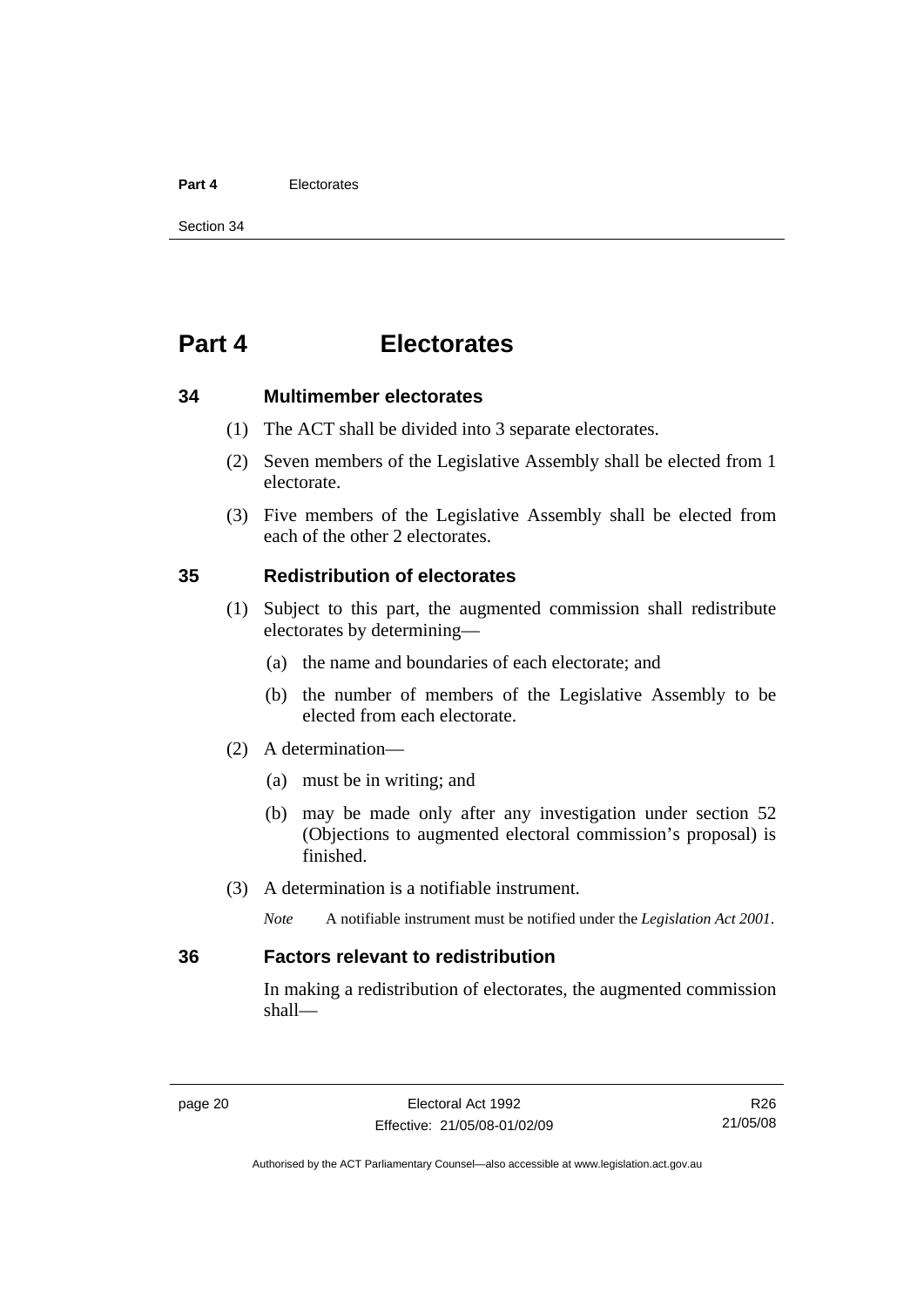- (a) ensure that the number of electors in an electorate immediately after the redistribution is within the range permitted by the *Australian Capital Territory (Self-Government) Act 1988*  (Cwlth), section 67D (2); and
- (b) endeavour to ensure, as far as practicable, that the number of electors in an electorate at the time of the next general election of members of the Legislative Assembly will not be greater than 105%, or less than 95%, of the expected quota for the electorate at that time ascertained in accordance with the formula set out in the *Australian Capital Territory (Self-Government) Act 1988* (Cwlth), section 67D (1); and
- (c) duly consider—
	- (i) the community of interests within each proposed electorate, including economic, social and regional interests; and
	- (ii) the means of communication and travel within each proposed electorate; and
	- (iii) the physical features and area of each proposed electorate; and
	- (iv) the boundaries of existing electorates; and
	- (v) the boundaries of divisions and sections fixed under the *Districts Act 2002*.

# **37 Timing of redistributions**

- (1) After each ordinary election, a redistribution process shall, subject to section 38—
	- (a) begin as soon as practicable after the beginning of the period of 2 years ending on the end of the 3rd Saturday in October in the year when the next ordinary election is due to be held; and
	- (b) be completed as soon as practicable.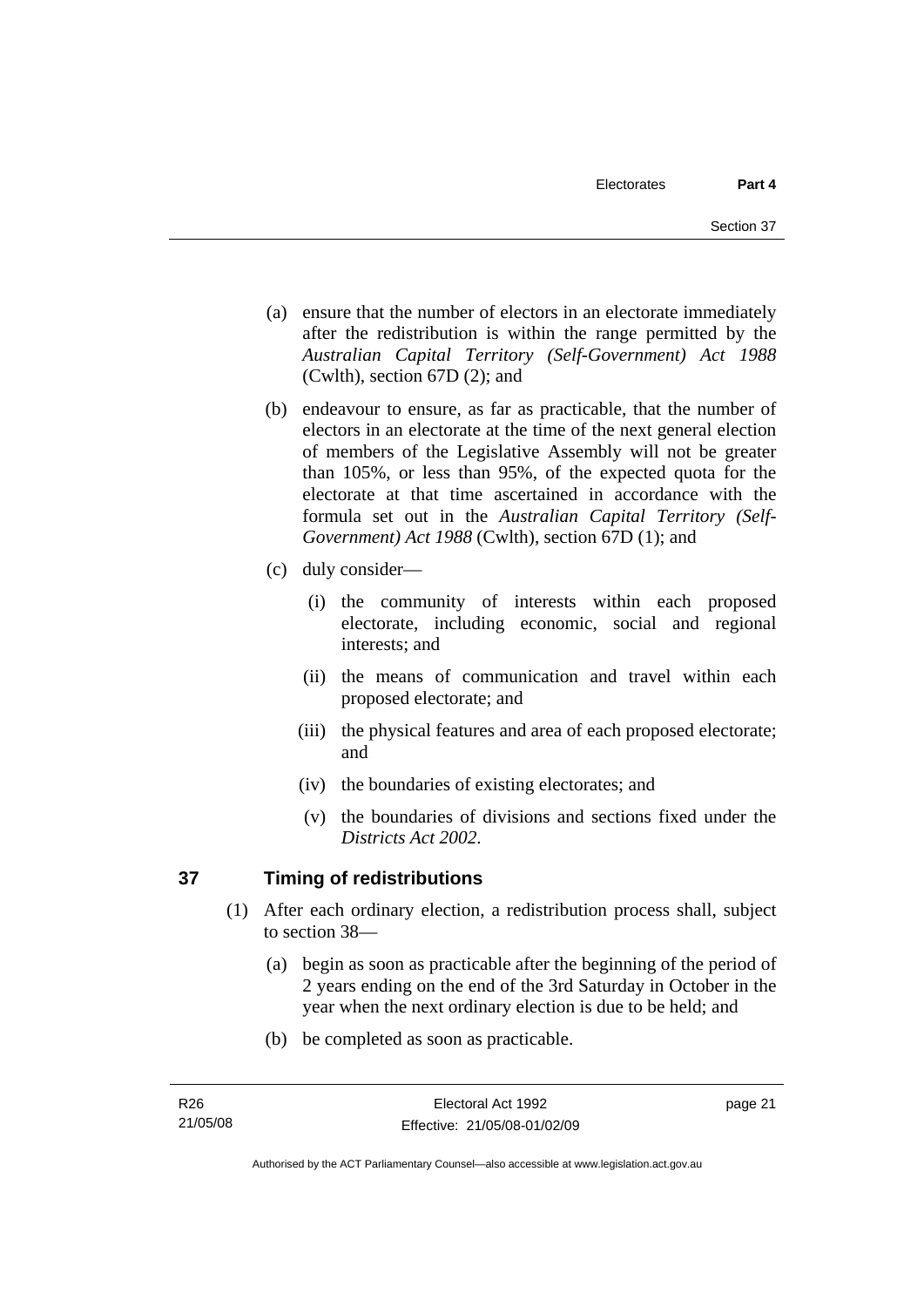- (2) For subsection (1), a redistribution process—
	- (a) begins when a redistribution committee is formed for the purposes of a redistribution; and
	- (b) ends when the redistribution of electorates is determined under section 35.

## **38 Suspension of redistribution process—extraordinary elections**

(1) In this section:

#### *redistribution process*—see section 37.

- (2) If the election period for an extraordinary election begins during a redistribution process, no further action shall be taken under this Act in relation to the redistribution until after the election period.
- (3) If, in relation to a proposed redistribution, a notice under this part invited a response (however described) to be made within a particular period and that period had not ended when the election period for an extraordinary election begins—
	- (a) a further such notice shall be given as soon as practicable after the election period; and
	- (b) this Act applies in relation to any response made in accordance with the firstmentioned notice as if it had been made in accordance with the further notice.

#### **39 Redistribution committees**

- (1) The electoral commission must, in writing, establish redistribution committees for this part.
- (2) The establishment of a redistribution committee is a notifiable instrument.

*Note* A notifiable instrument must be notified under the *Legislation Act 2001*.

(3) A redistribution committee shall consist of—

Authorised by the ACT Parliamentary Counsel—also accessible at www.legislation.act.gov.au

R26 21/05/08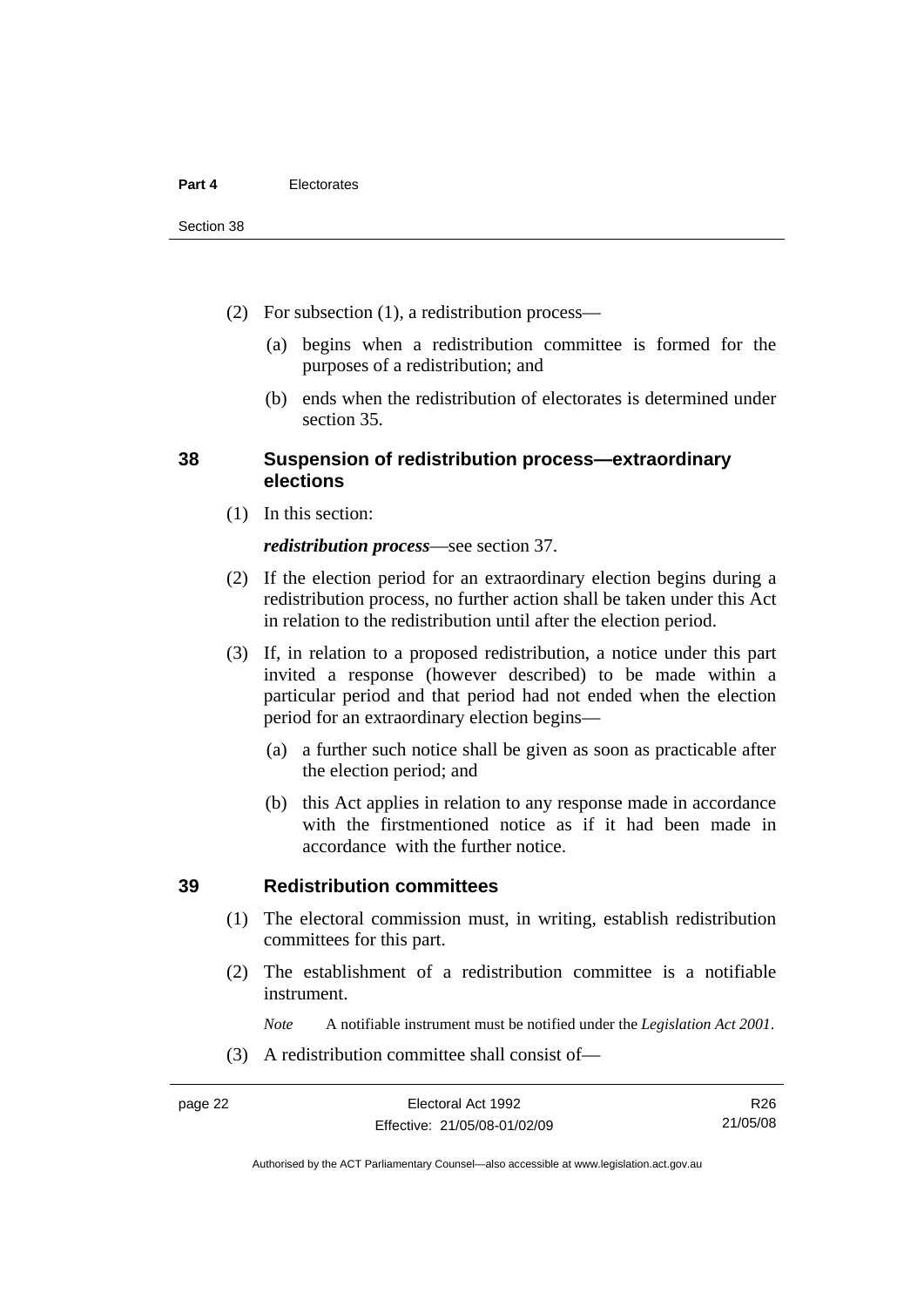- (a) the commissioner; and
- (b) the planning and land authority; and
- (c) the chief surveyor; and
- (d) a person appointed by the electoral commission whose qualifications or experience would, in the opinion of the electoral commission, enable the person to assist the committee, particularly in relation to the factors set out in section 36.

*Note* For the making of appointments, see *Legislation Act 2001, pt 19.3.* 

- (4) The member mentioned in subsection (3) (d) holds the position on the conditions that are decided by the electoral commission in consultation with the Minister and stated in the member's appointment.
- (5) The chief surveyor is not subject to direction from anyone (other than the electoral commissioner, for the efficient functioning of the redistribution committee) in the exercise of the chief surveyor's functions as a member of the committee.

## **40 Meetings of redistribution committee**

- (1) The commissioner may call a meeting of a redistribution committee.
- (2) The commissioner shall preside at all meetings at which he or she is present.
- (3) If the commissioner is absent from a meeting, the members present shall elect 1 of their number to preside.
- (4) At a meeting, 3 members constitute a quorum.
- (5) Questions shall be determined by a majority of the votes of the members present and voting.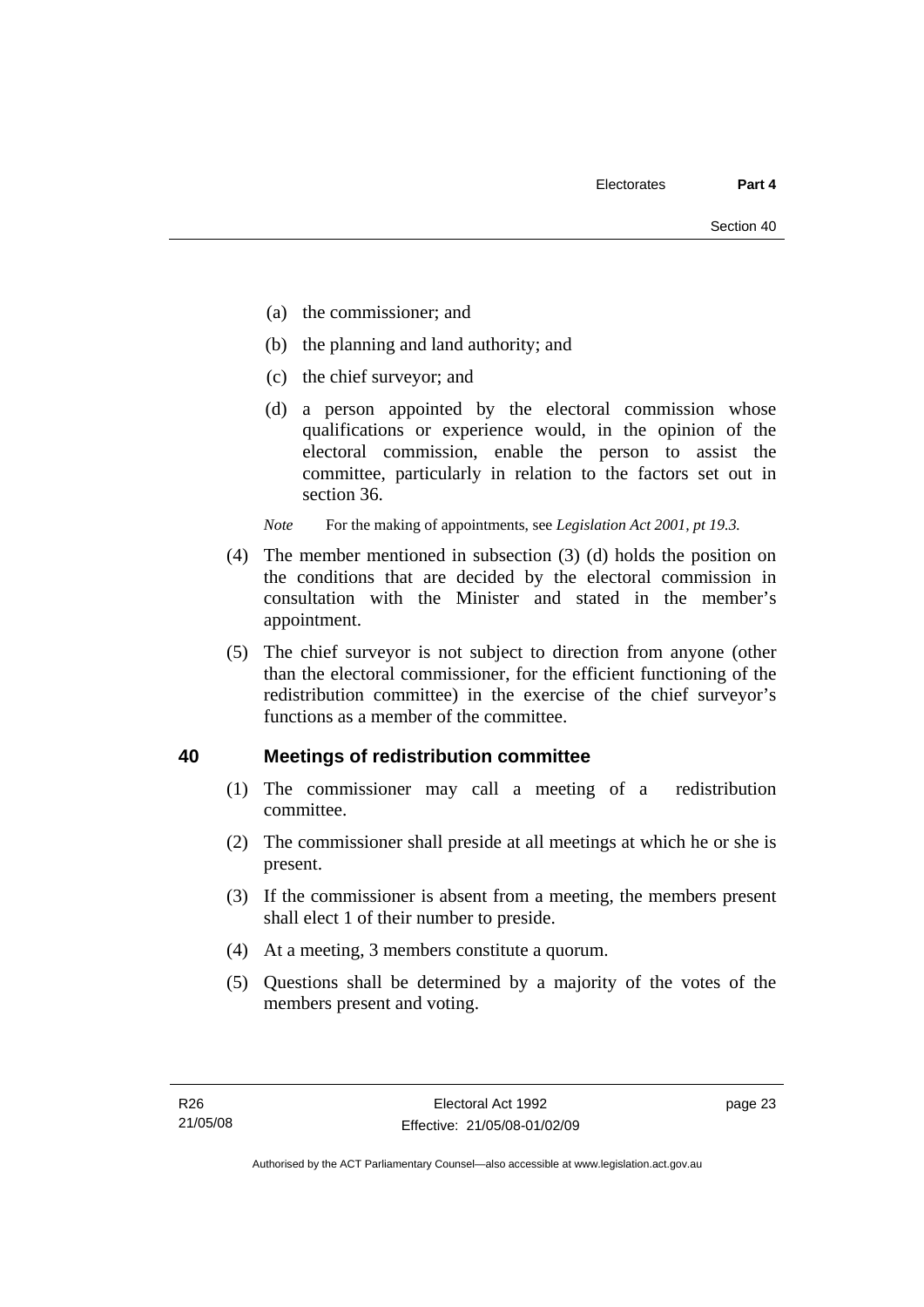Section 41

- (6) The member presiding at a meeting has a deliberative vote and, in the event of an equality of votes, has a casting vote.
- (7) A redistribution committee may regulate the conduct of proceedings at its meetings as it considers appropriate.
- (8) A redistribution committee may inform itself in the way it considers appropriate, including the opening of its meetings to members of the public.
- (9) The electoral commission shall, on request by a redistribution committee, give the committee the information and assistance it requires for this part.

## **41 Suggestions and comments about redistribution**

- (1) A redistribution committee must prepare a written notice stating—
	- (a) that written suggestions about the redistribution of electorates may be given to it within 28 days after the day the notice is notified under the *Legislation Act 2001*; and
	- (b) that written comments about the suggestions may be given to it within 14 days after the last day suggestions may be given to it; and
	- (c) each place where suggestions may be inspected by members of the public.
- (2) The notice is a notifiable instrument.

*Note* A notifiable instrument must be notified under the *Legislation Act 2001*.

- (3) The redistribution committee must also publish the notice in a newspaper.
- (4) The redistribution committee must ensure that copies of any suggestions given to it in accordance with the notice are available for inspection by members of the public in accordance with the notice.

Authorised by the ACT Parliamentary Counsel—also accessible at www.legislation.act.gov.au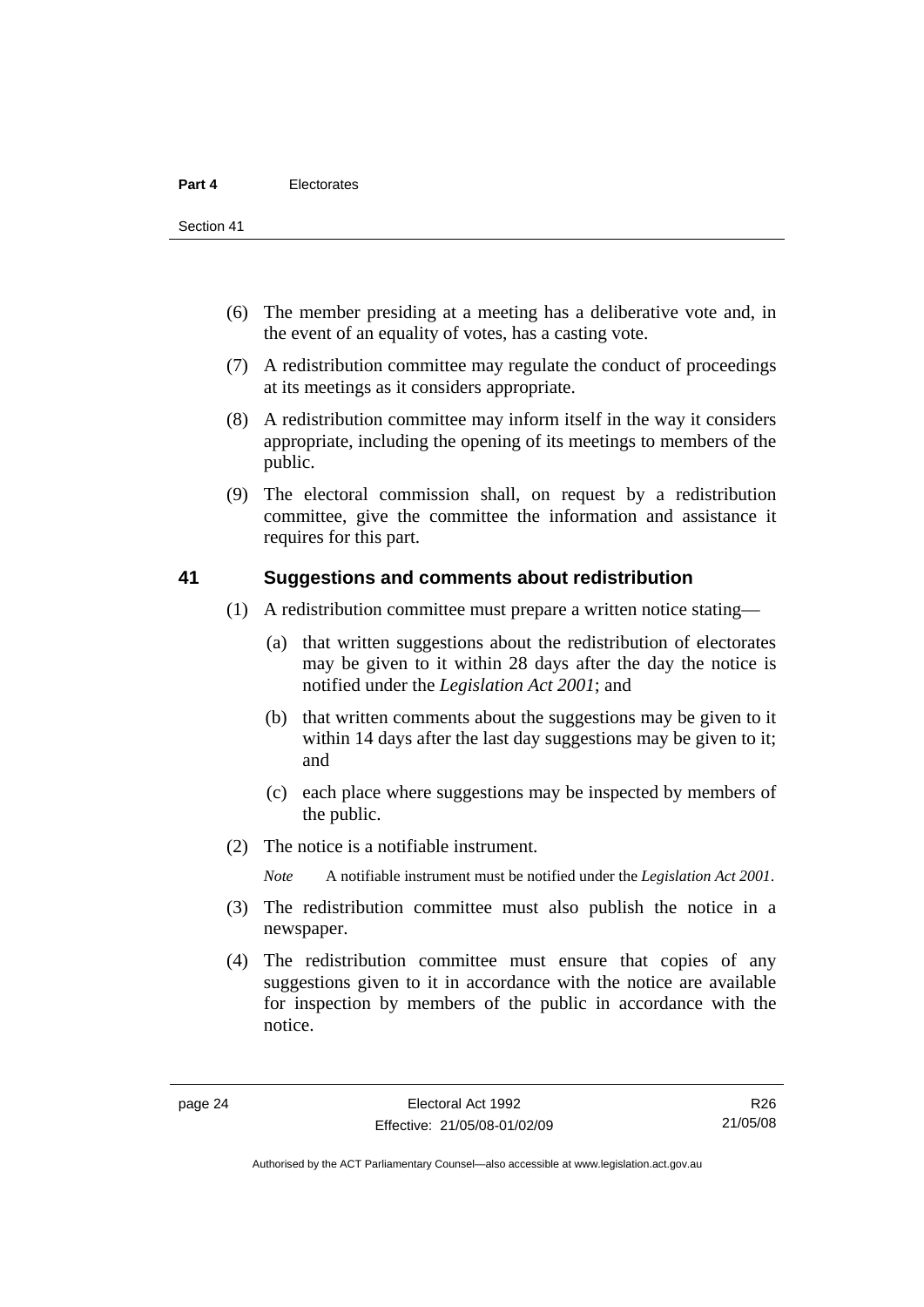## **42 Outline of proposal**

Before making a proposed redistribution of electorates, a redistribution committee may cause an outline of its proposal to be made available to members of the public.

## **43 Proposed redistribution**

- (1) A redistribution committee must make a proposed redistribution of electorates after considering the suggestions and comments (if any) given to it in accordance with the notice under section 41 (Suggestions and comments about redistribution).
- (2) Section 36 applies in relation to the making of the proposed redistribution as if it were a redistribution by the augmented commission.
- (3) The committee shall state the reasons for its proposal in writing.
- (4) A member of the committee who disagrees with its proposal may state the reasons for the disagreement in writing.

## **44 Notification and publication of proposal**

- (1) A redistribution committee must—
	- (a) exhibit a map or maps showing the name and boundaries of each proposed electorate at the electoral commission's office; and
	- (b) make a copy of the following available for public inspection:
		- (i) the suggestions and comments given to the committee in accordance with the notice under section 41 (Suggestions and comments about redistribution); and
		- (ii) a description (whether by reference to a map or plan or otherwise) of the boundaries of each proposed electorate; and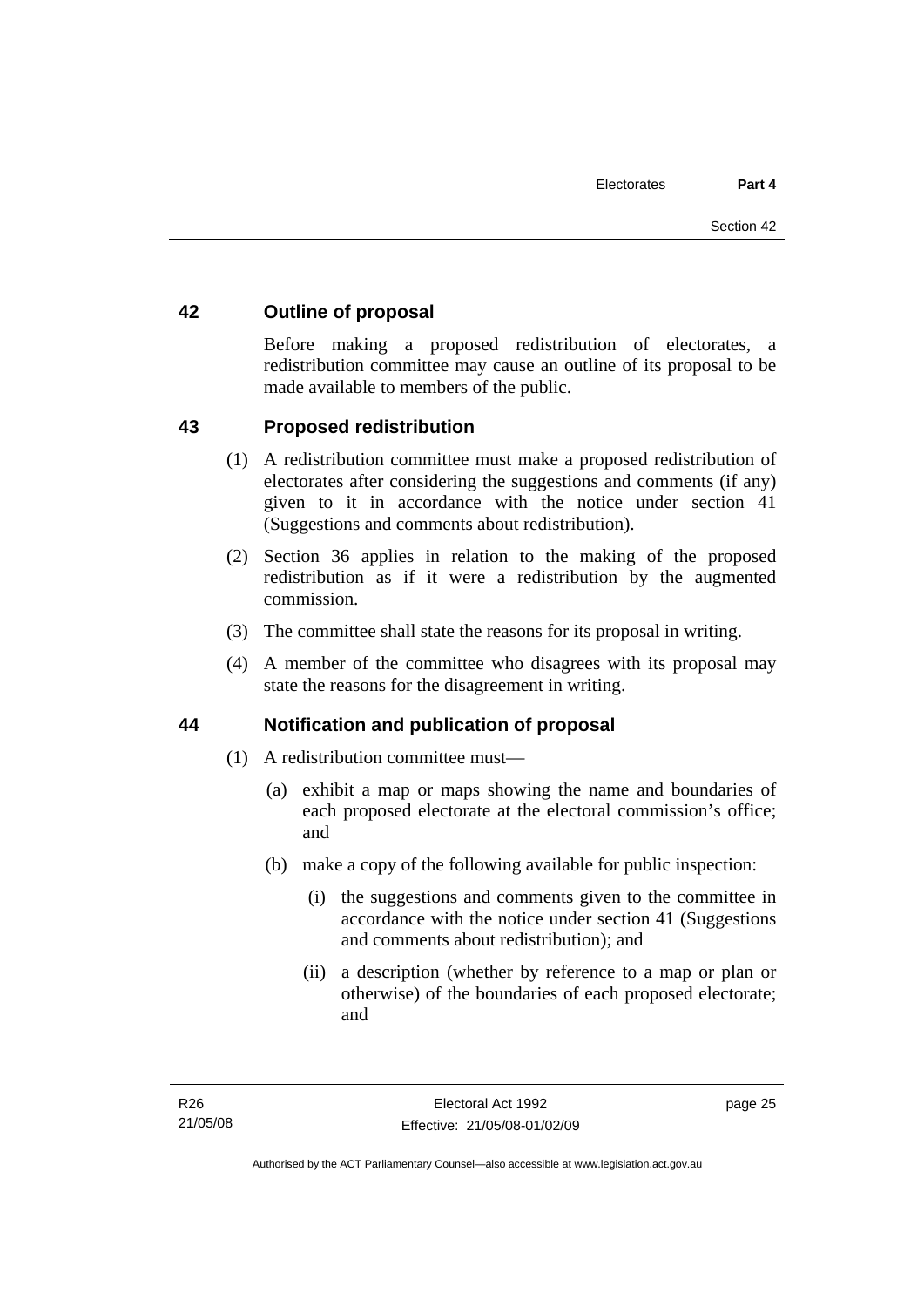- (iii) a statement of the number of members of the Legislative Assembly that it proposes should be elected from each proposed electorate; and
- (iv) its statement of reasons for the proposed redistribution; and
- (v) if a member of the committee has provided a written statement or reasons for any disagreement with the proposal—that statement; and
- (c) prepare a written notice—
	- (i) telling the public about the exhibition mentioned in paragraph (a) and the availability for public inspection at the electoral commission's office of the copies of the documents mentioned in paragraph (b); and
	- (ii) stating that written objections against the proposal may be given to the electoral commission within 28 days after the day the notice is notified under the *Legislation Act 2001*.
- (2) The notice is a notifiable instrument.

*Note* A notifiable instrument must be notified under the *Legislation Act 2001*.

 (3) The redistribution committee must also publish the notice, and the map or maps of each proposed electorate, in a newspaper.

## **45 Dissolution of redistribution committee**

A redistribution committee is dissolved immediately after the notice and maps mentioned in section 44 (1) (Notification and publication of proposal) have been notified and published under section 44 in relation to the committee's proposal.

## **46 Objections**

 (1) An objection against a proposal by a redistribution committee must be—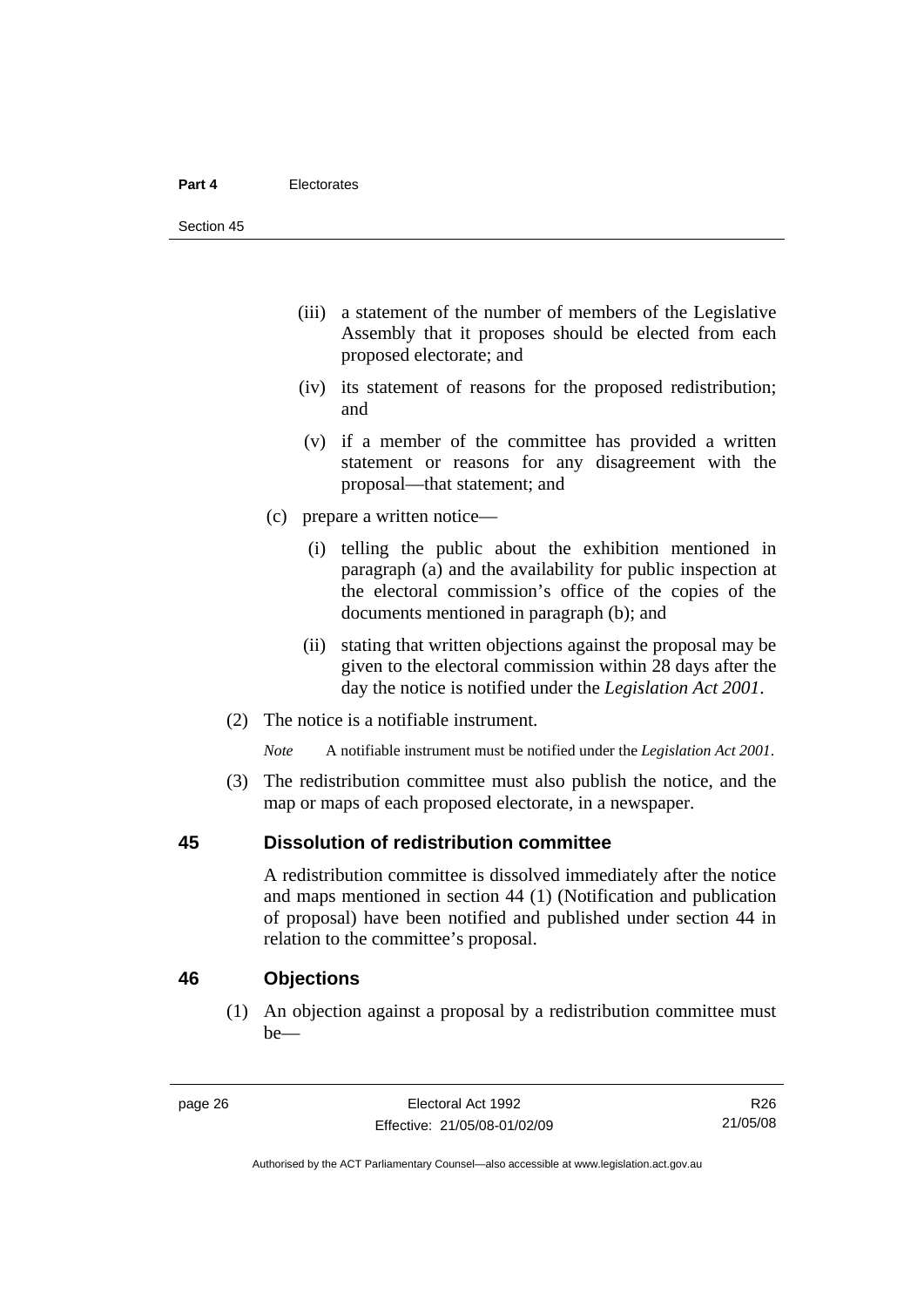- (a) in writing; and
- (b) given to the electoral commission within 28 days after the day the notice mentioned in section 44 (1) (Notification and publication of proposal) is notified under the *Legislation Act 2001* in relation to the committee's proposal.
- (2) The commissioner must make a copy of each objection made under this section available for public inspection.

## **47 Augmented electoral commission**

- (1) For the purposes of each redistribution, an augmented electoral commission is established.
- (2) An augmented commission shall consist of—
	- (a) the members of the electoral commission; and
	- (b) the members (other than the commissioner) of the redistribution committee formed for the purposes of the redistribution.
- (3) The chief surveyor is not subject to direction from anyone (other than the electoral commissioner, for the efficient functioning of the augmented commission) in the exercise of the chief surveyor's functions as a member of the augmented commission.

## **48 Meetings of augmented electoral commission**

- (1) The chairperson of the electoral commission may call a meeting of an augmented commission.
- (2) The chairperson of the electoral commission shall preside at all meetings of an augmented commission at which he or she is present.
- (3) If the chairperson of the electoral commission is absent from a meeting of an augmented commission—
	- (a) the commissioner shall preside; or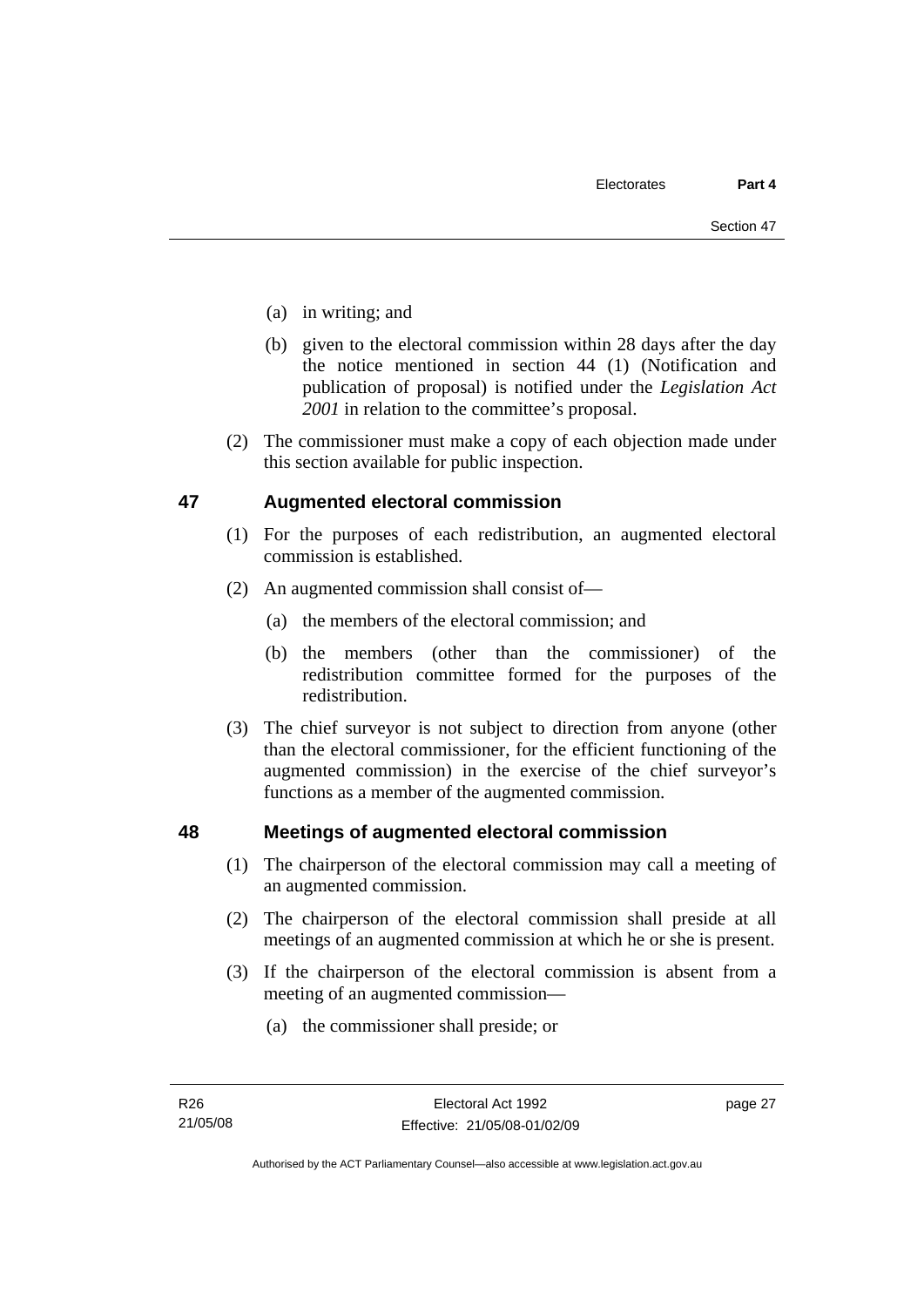- (b) if the commissioner is absent from the meeting—the members present shall appoint 1 of their number to preside.
- (4) At a meeting, 4 members constitute a quorum.
- (5) Subject to subsection (6), questions shall be determined by a majority of the votes of the members present and voting.
- (6) An augmented commission shall not redistribute electorates under section 35 unless not less than 4 members of the augmented commission, of whom not less than 2 are members of the electoral commission, vote in favour of the redistribution.
- (7) Subject to subsection (8), the member presiding at a meeting has a deliberative vote and, in the event of an equality of votes, has a casting vote.
- (8) The casting vote of the member presiding at a meeting shall not be used to vote in favour of the making of a redistribution under section 35.
- (9) An augmented commission may regulate the conduct of proceedings at its meetings as it considers appropriate.
- (10) Subject to section 49, an augmented commission may inform itself in any way it considers appropriate.
- (11) The electoral commission shall, on request by an augmented commission, give the augmented commission the information and assistance it requires for this part.

## **49 Investigation of objections**

- (1) The augmented commission shall investigate each objection made in accordance with section 46.
- (2) For the purpose of investigating an objection, the augmented commission shall hold a public hearing, unless it is of the opinion that—

R26 21/05/08

Authorised by the ACT Parliamentary Counsel—also accessible at www.legislation.act.gov.au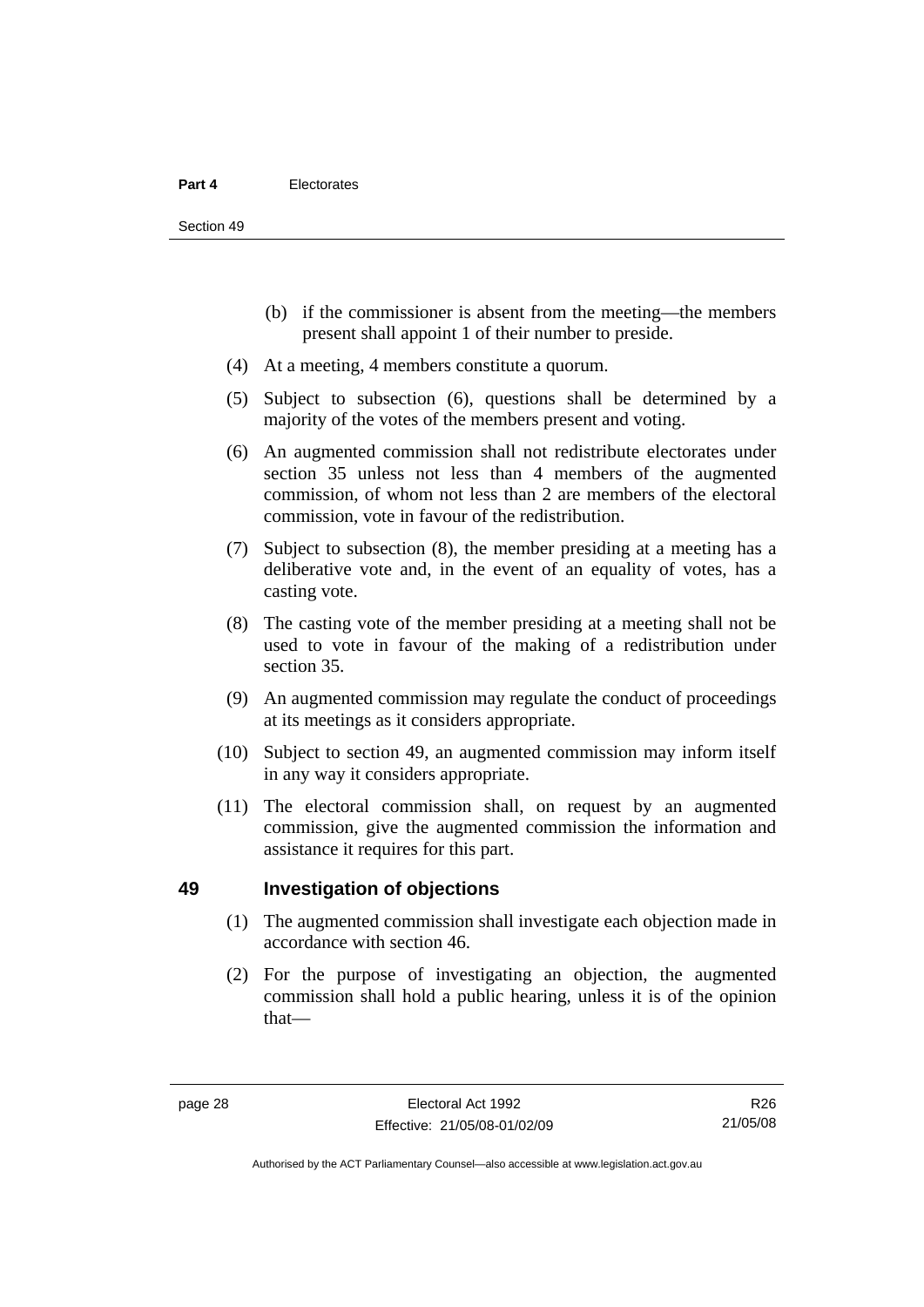- (a) the matters raised in the objection (or substantially the same matters) were raised in suggestions or comments given to the redistribution committee in accordance with the notice under section 41 (1) (Suggestions and comments about redistribution); or
- (b) the objection is frivolous or vexatious.
- (3) The augmented commission may hold 1 public hearing in relation to several objections.
- (4) At a public hearing, submissions to the augmented commission may only be made—
	- (a) by or on behalf of a person who made—
		- (i) an objection in accordance with section 46; or
		- (ii) a suggestion or comment about the proposed redistribution given to the redistribution committee in accordance with the notice under section 41 (1); or
	- (b) by a person making a submission in relation to an objection.
- (5) The augmented commission shall consider all such submissions.
- (6) At a public hearing, the augmented commission is not bound by the rules of evidence and, subject to this section, may regulate the conduct of proceedings as it considers appropriate.
- (7) Without limiting subsection (6), the following matters are within the discretion of the augmented commission:
	- (a) the manner in which, and the time within which, submissions may be made;
	- (b) the extent to which the augmented commission may be addressed, and the persons by whom it may be addressed.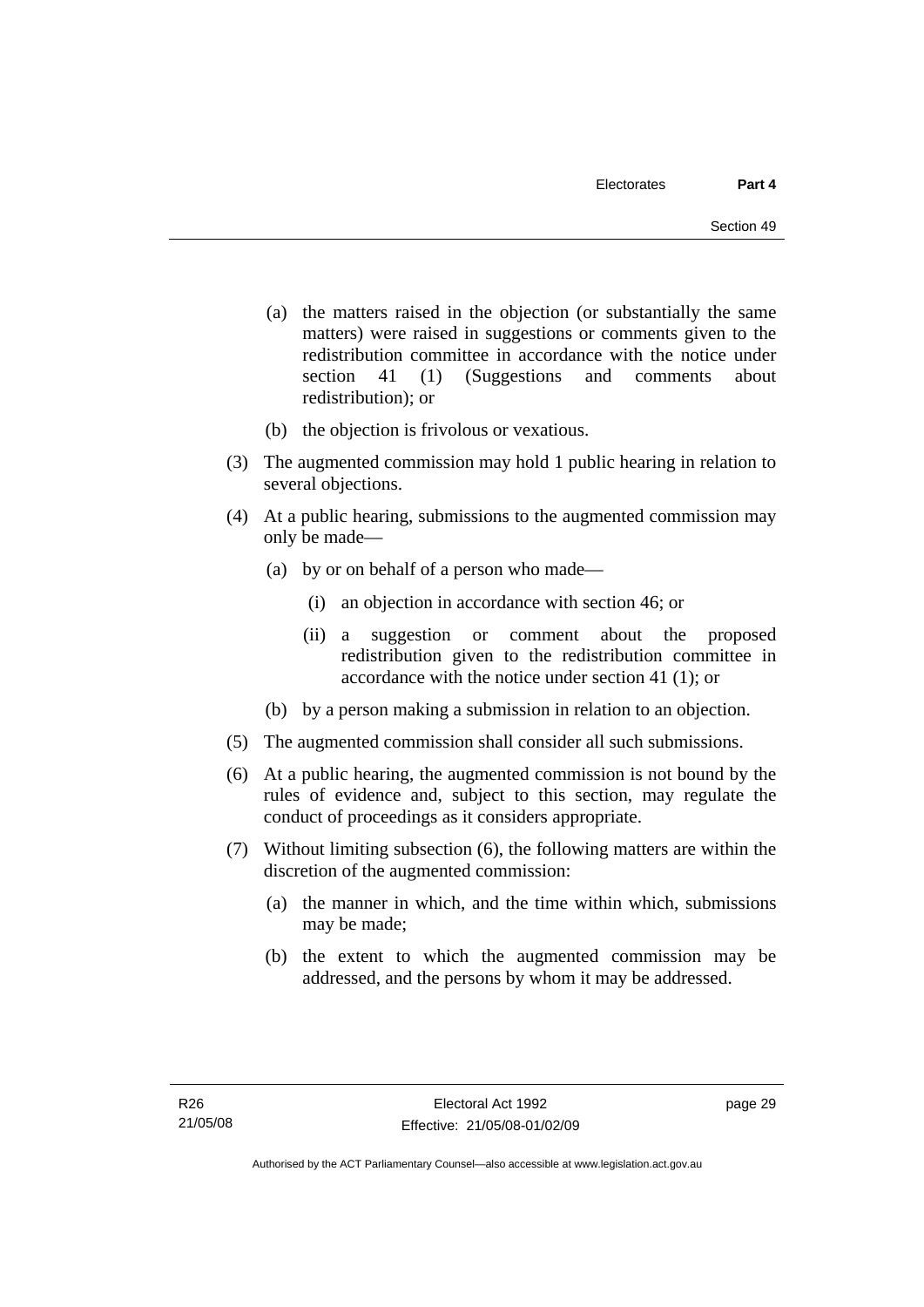#### **Part 4** Electorates

Section 50

## **50 Redistribution—proposal by augmented electoral commission**

The augmented commission shall make a proposed redistribution of electorates after completing any investigation required by section 49.

## **51 Publication of augmented electoral commission's proposal**

- (1) After making a proposed redistribution of electorates, the augmented commission shall cause a public announcement to be made concerning the proposal.
- (2) The public announcement shall include a statement—
	- (a) setting out the substance of the augmented commission's findings or conclusions about the redistribution committee's proposal and any objection to it; and
	- (b) setting out particulars of the augmented commission's proposal; and
	- (c) whether, in the augmented commission's opinion, its proposal is significantly different from the redistribution committee's proposal and, if so, a further statement to the effect that written objections against the proposal may be given to the electoral commission in accordance with the notice prepared under subsection  $(3)$ .
- (3) If the augmented commission is of the opinion that its proposal is significantly different from the redistribution committee's proposal, the augmented commission must prepare a written notice stating that written objections against the proposal may be given to the electoral commission within 28 days after the day the notice is notified under the *Legislation Act 2001*.
- (4) The notice is a notifiable instrument.

*Note* A notifiable instrument must be notified under the *Legislation Act 2001*.

R26 21/05/08

Authorised by the ACT Parliamentary Counsel—also accessible at www.legislation.act.gov.au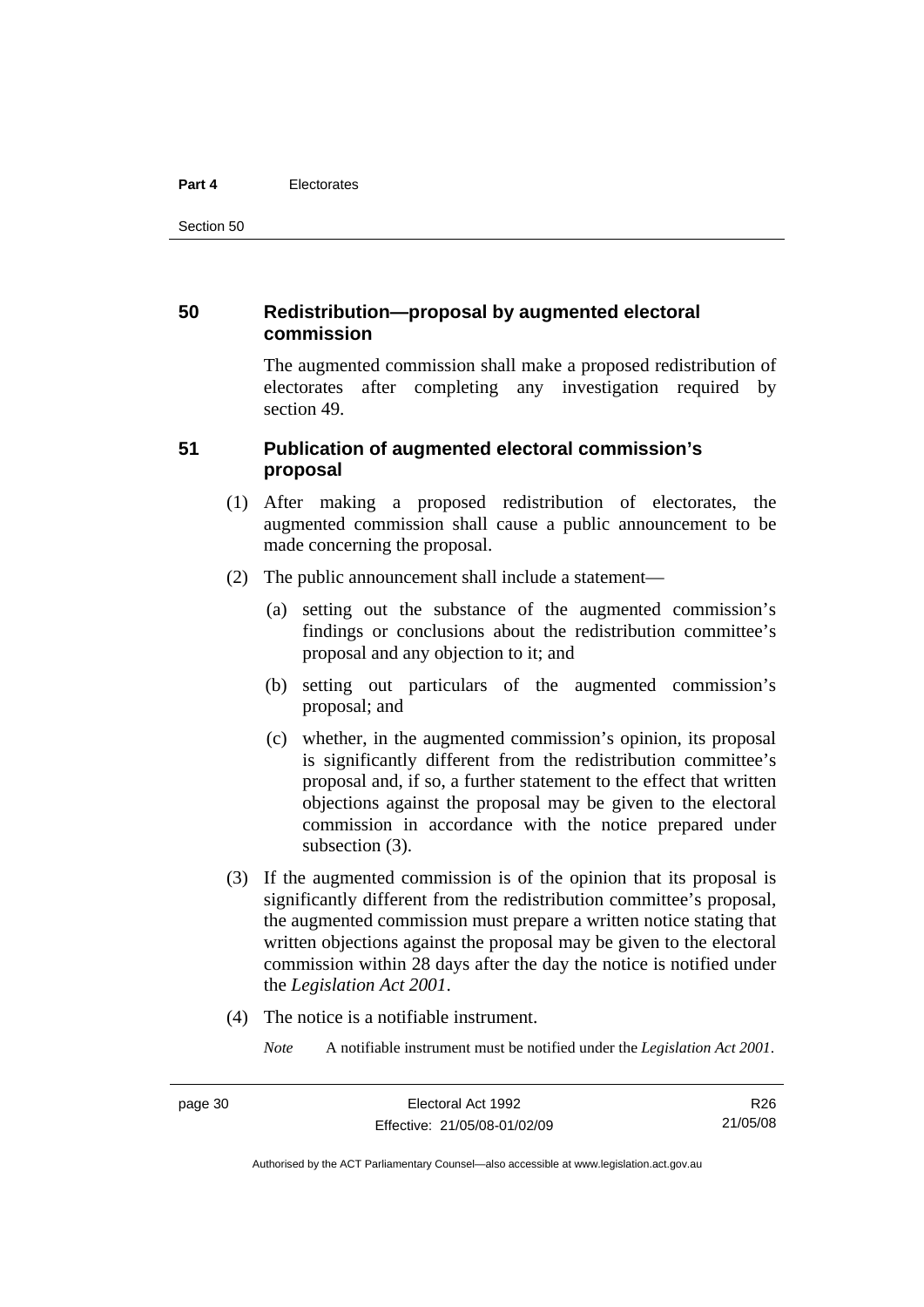# **52 Objections to augmented electoral commission's proposal**

- (1) An objection against a redistribution proposed by the augmented commission must be—
	- (a) in writing; and
	- (b) given to the electoral commission within 28 days after the day the notice under section 51 (3) (Publication of augmented electoral commission's proposal) is notified under the *Legislation Act 2001*.
	- *Note* For how documents may be given, see *Legislation Act 2001*, pt 19.5.
- (2) If an objection is given to the electoral commission in accordance with subsection (1)—
	- (a) the augmented commission must investigate the objection; and
	- (b) section 49 (Investigation of objections) applies as if the investigation were an objection under that section.
- (3) The commissioner must make a copy of each objection made under this section available for public inspection.

# **53 Report by augmented electoral commission and public announcement**

- (1) After redistributing electorates under section 35, the augmented commission shall cause—
	- (a) a report about the redistribution to be submitted to the Minister; and
	- (b) copies of the report to be made available for perusal by members of the public at the office of the electoral commission; and
	- (c) a public announcement to be made to the effect that the redistribution has been made and that copies of the report are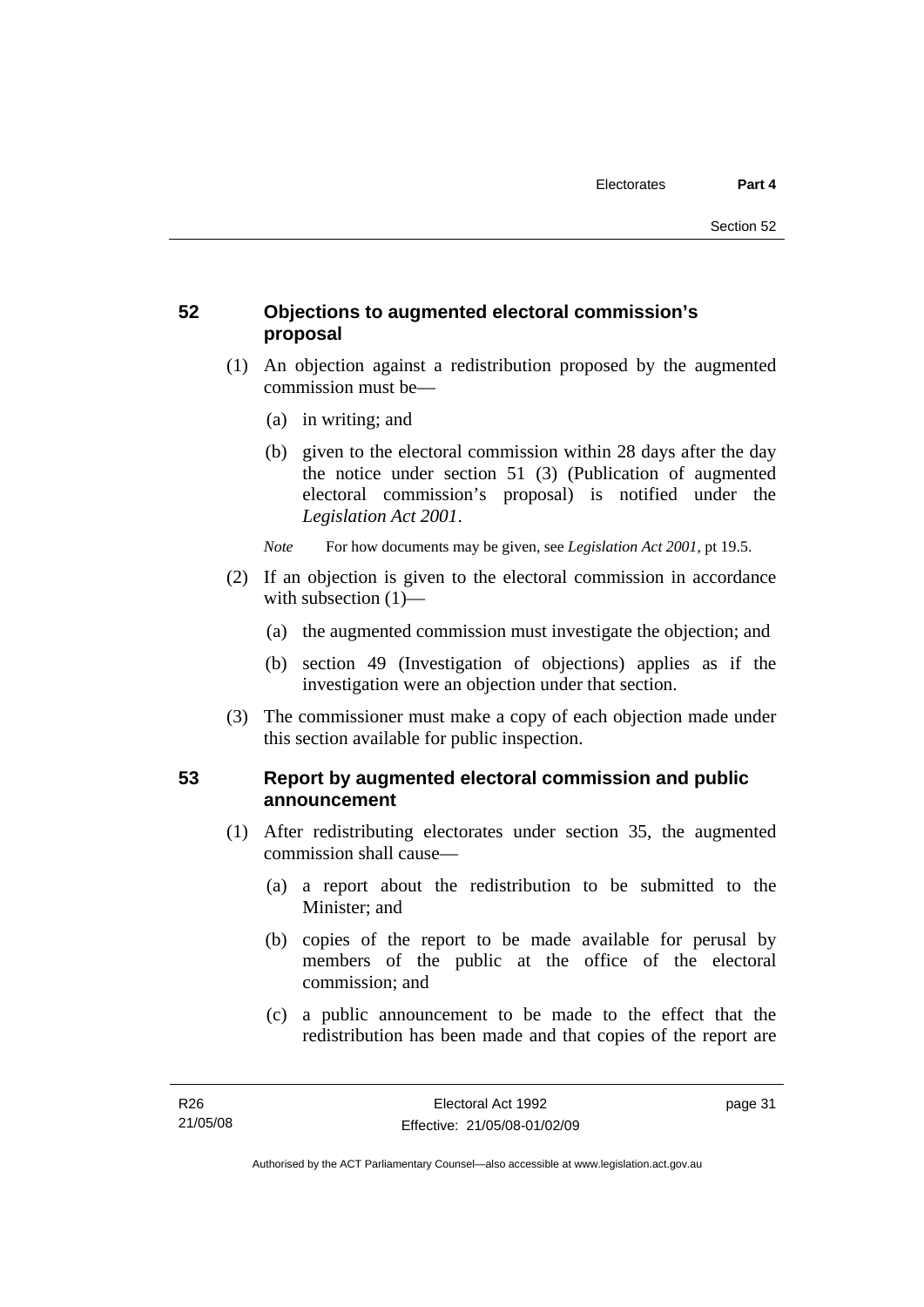available for perusal by members of the public at the office of the electoral commission.

- (2) The report shall contain particulars of—
	- (a) any suggestions or comments lodged with the redistribution committee; and
	- (b) the redistribution proposed by the redistribution committee and its reasons for the proposal; and
	- (c) if a member of the redistribution committee has provided a written statement of reasons for any disagreement with the committee's proposal—that statement; and
	- (d) any objections lodged with the electoral commission against the redistribution committee's proposal; and
	- (e) the result of the investigation of any objections against the redistribution committee's proposal (including particulars of the proceedings at any public hearings in the course of an investigation); and
	- (f) the redistribution proposed by the augmented commission and its reasons for the proposal; and
	- (g) any objections lodged with the electoral commission against the augmented commission's proposal; and
	- (h) the result of the investigation of any objections against the augmented commission's proposal (including particulars of the proceedings at any public hearings in the course of an investigation); and
	- (i) the redistribution made by the augmented commission and its reasons for the redistribution; and
	- (j) if a member of the augmented commission has provided a written statement of reasons for any disagreement with the augmented commission's proposal—that statement.

R26 21/05/08

Authorised by the ACT Parliamentary Counsel—also accessible at www.legislation.act.gov.au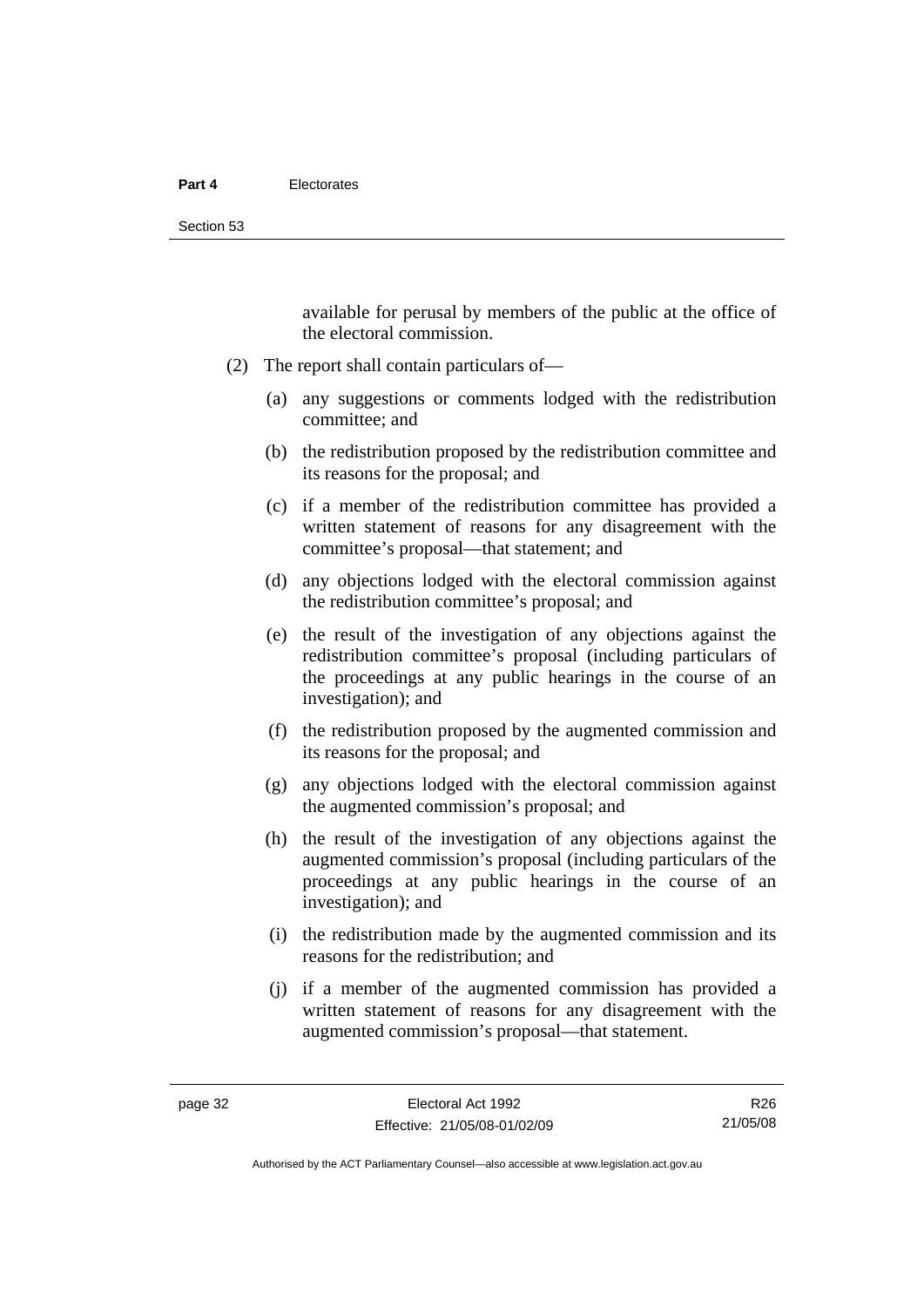# **54 Report to Legislative Assembly**

The Minister shall present a copy of the augmented commission's report to the Legislative Assembly on the first sitting day after the day when the Minister receives the report from the augmented commission.

# **55 Decisions are final**

- (1) A decision of an augmented commission or a redistribution committee made, or purporting to be made, under this part—
	- (a) is final and conclusive; and
	- (b) shall not be challenged, appealed against, reviewed, quashed, set aside or called into question in any court or tribunal on any ground; and
	- (c) is not subject to any proceeding for a prerogative order, injunction, declaration or other order in any court on any ground.
- (2) In this section:

*decision* includes a failure to make a decision.

## **56 Validity not affected**

A failure to comply with the provisions of this part (except section 34, 35 or 36) is not to be taken to affect the validity of a decision of an augmented commission or a redistribution committee.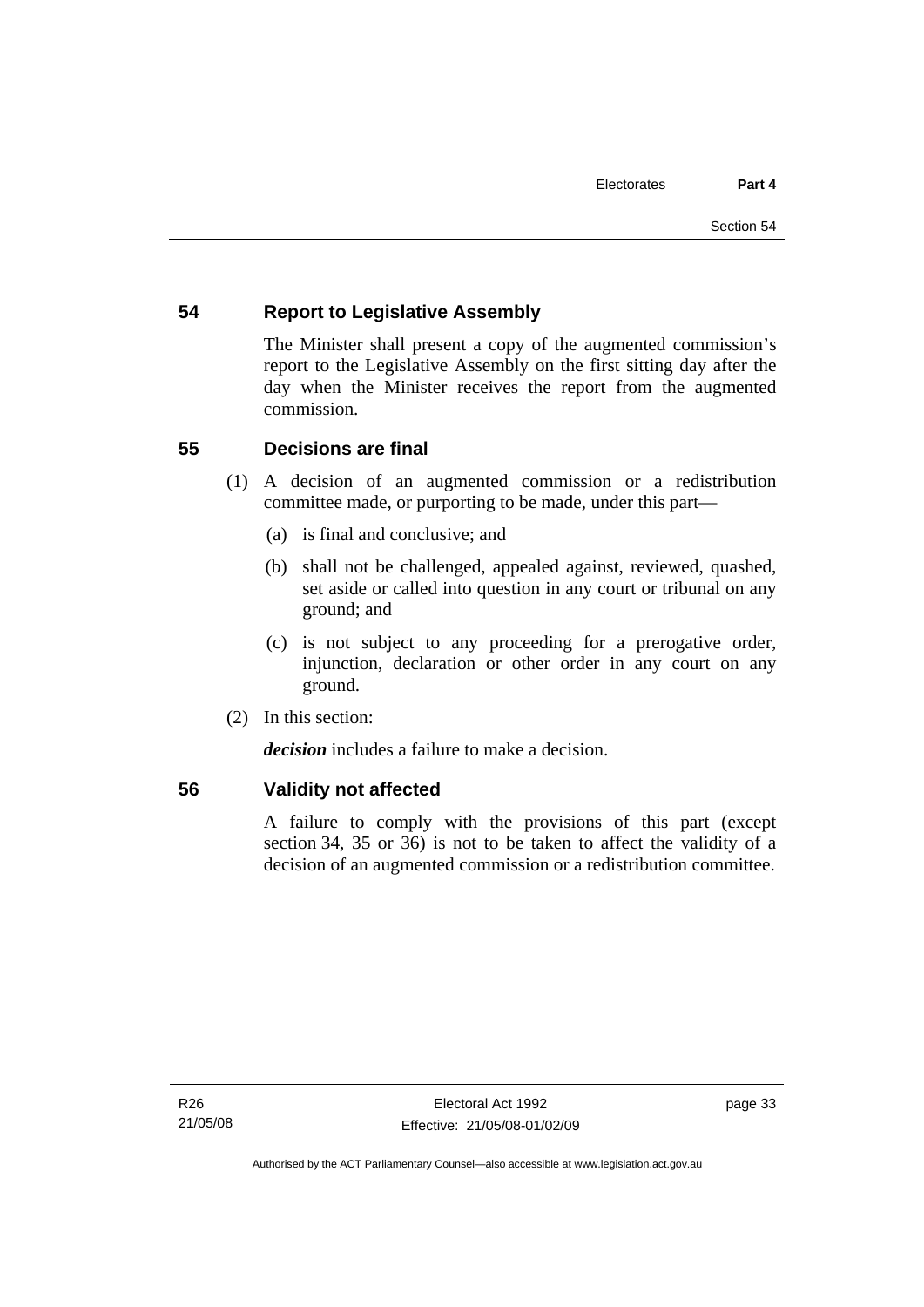#### **Part 5** Electoral rolls

Section 57

# **Part 5 Electoral rolls**

**57 Electorate and Territory rolls** 

- (1) The commissioner shall keep a roll of the electors of the ACT consisting of separate rolls of the electors of each electorate.
- (2) A roll may be kept electronically.

## **58 Contents of roll**

- (1) A roll shall contain the following particulars in relation to each elector:
	- (a) surname or family name;
	- (b) each given name;
	- (c) address;
	- (d) sex;
	- (e) date of birth.
- (2) A roll may contain the following particulars in relation to each elector:
	- (a) occupation;
	- (b) any former surname;
	- (c) any previous address;
	- (d) postal address, if not the same as the address of the principal place of residence;
	- (e) the further particulars (if any) prescribed under the regulations.

R26 21/05/08

Authorised by the ACT Parliamentary Counsel—also accessible at www.legislation.act.gov.au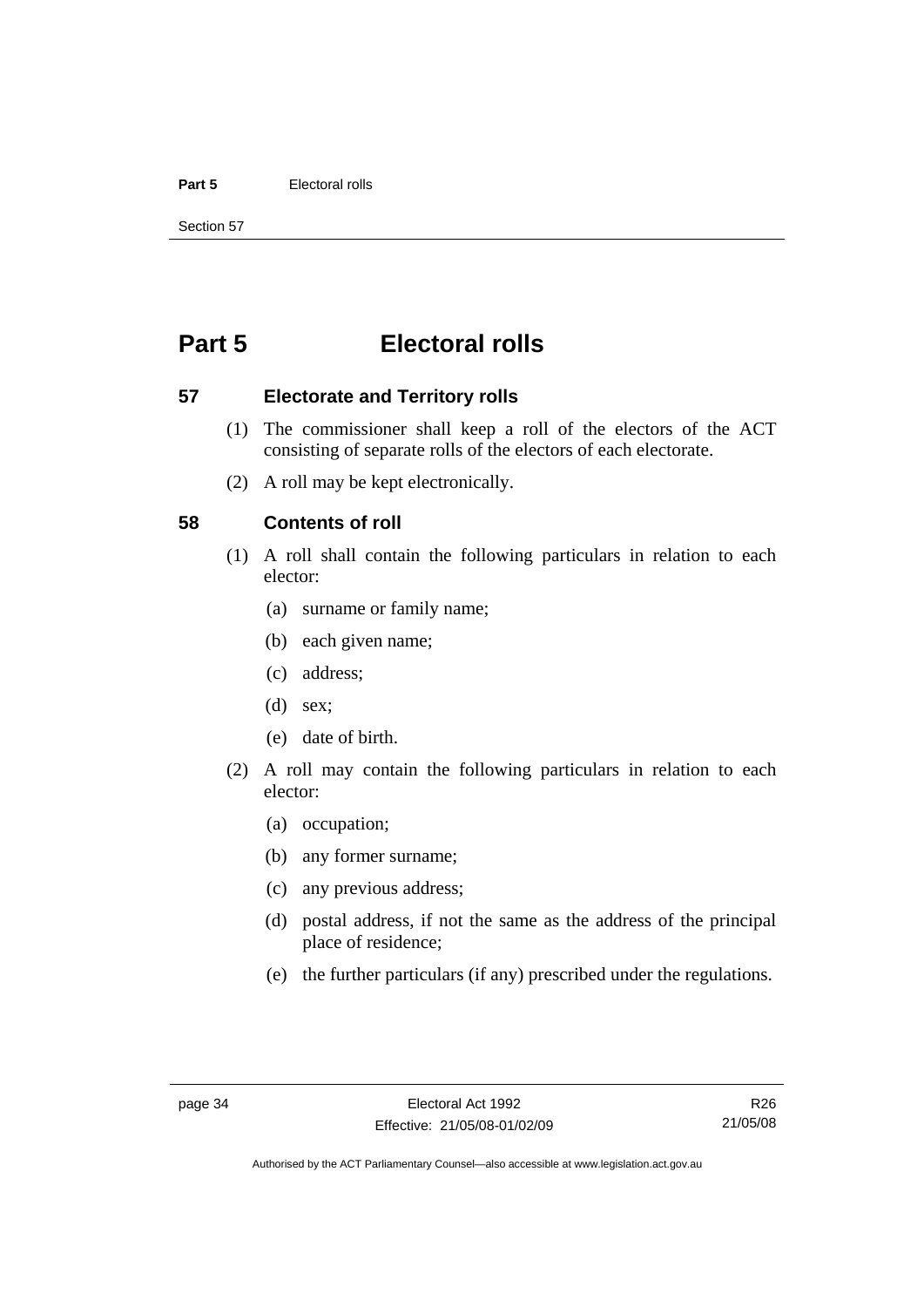## **59 Meaning of** *extract* **from roll**

In this Act:

*extract* from a roll means the part of the roll that contains, for each elector enrolled at the time the extract is prepared—

- (a) the elector's surname or family name; and
- (b) each given name of the elector; and
- (c) the elector's address, unless the elector is—
	- (i) an elector whose address is suppressed; or
	- (ii) an eligible overseas elector; or
	- (iii) an Antarctic elector; or
	- (iv) an elector who is enrolled because of the elector's enrolment on the Commonwealth roll as an itinerant elector.
- *Note* A roll extract in electronic form is a disk, tape or other device from which the information in the extract may be reproduced by mechanical, electronic or other means (see dict, def of *electronic form*).

#### **60 Inspection of printed roll extracts**

- (1) The commissioner—
	- (a) shall, at the office of the commissioner; and
	- (b) may, at any other places the commissioner determines;

make a printed extract from each roll available for public inspection during ordinary office hours.

- (2) A right of inspection under subsection (1) shall not be taken to give any right to copy, take an extract from, or scan electronically, an extract from a roll.
- (3) For subsection (1), the commissioner shall prepare an extract of each roll at least once each calendar year.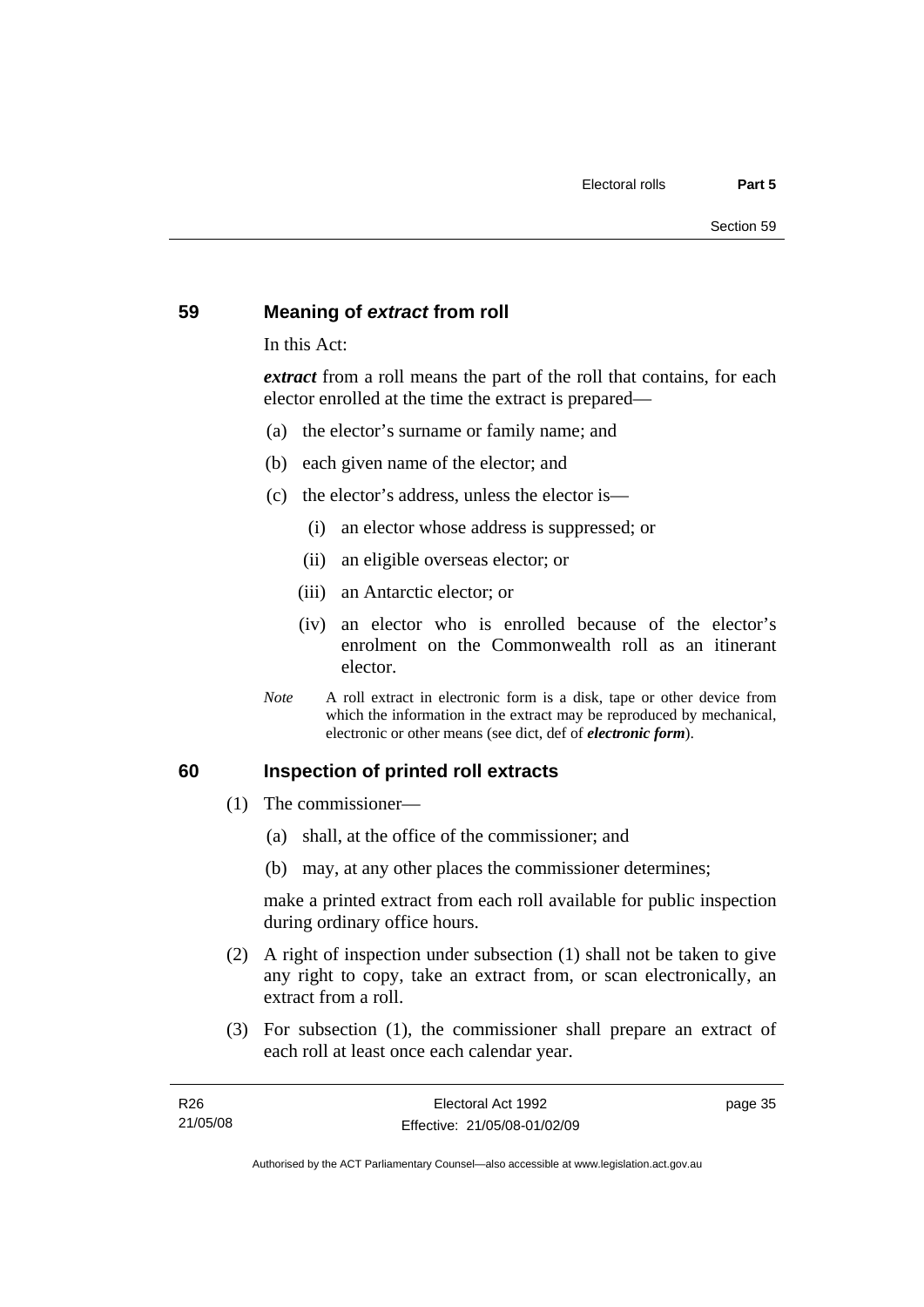### **61 Supply of printed roll extracts to MLAs etc**

- (1) At least once each calendar year, the commissioner shall, on request—
	- (a) give 2 printed extracts from the roll for an electorate to each MLA for the electorate; and
	- (b) give 2 printed extracts from the roll for each electorate to the registered officer of each registered party.
- (2) The commissioner shall, on request, supply a printed extract from a roll to a person who the commissioner is satisfied requires the extract for an approved purpose within the meaning of section 63.
	- *Note* A fee may determined under s 8 (Determination of fees) for a request under subsection (2).

## **62 Supply of roll extracts in electronic form to MLAs etc**

- (1) The commissioner shall, on request, so far as practicable, give a roll extract in electronic form to—
	- (a) an MLA; or
	- (b) the registered officer of a registered party.
- (2) The commissioner shall, on request, supply a roll extract in electronic form, or on microfiche, to a person who the commissioner is satisfied requires the extract for an approved purpose within the meaning of section 63.
	- *Note* A fee may determined under s 8 (Determination of fees) for a request under subsection (2).

## **63 Use of roll extracts**

(1) In this section:

*approved purpose* means any of the following:

(a) for an MLA—the exercise of his or her functions;

R26 21/05/08

Authorised by the ACT Parliamentary Counsel—also accessible at www.legislation.act.gov.au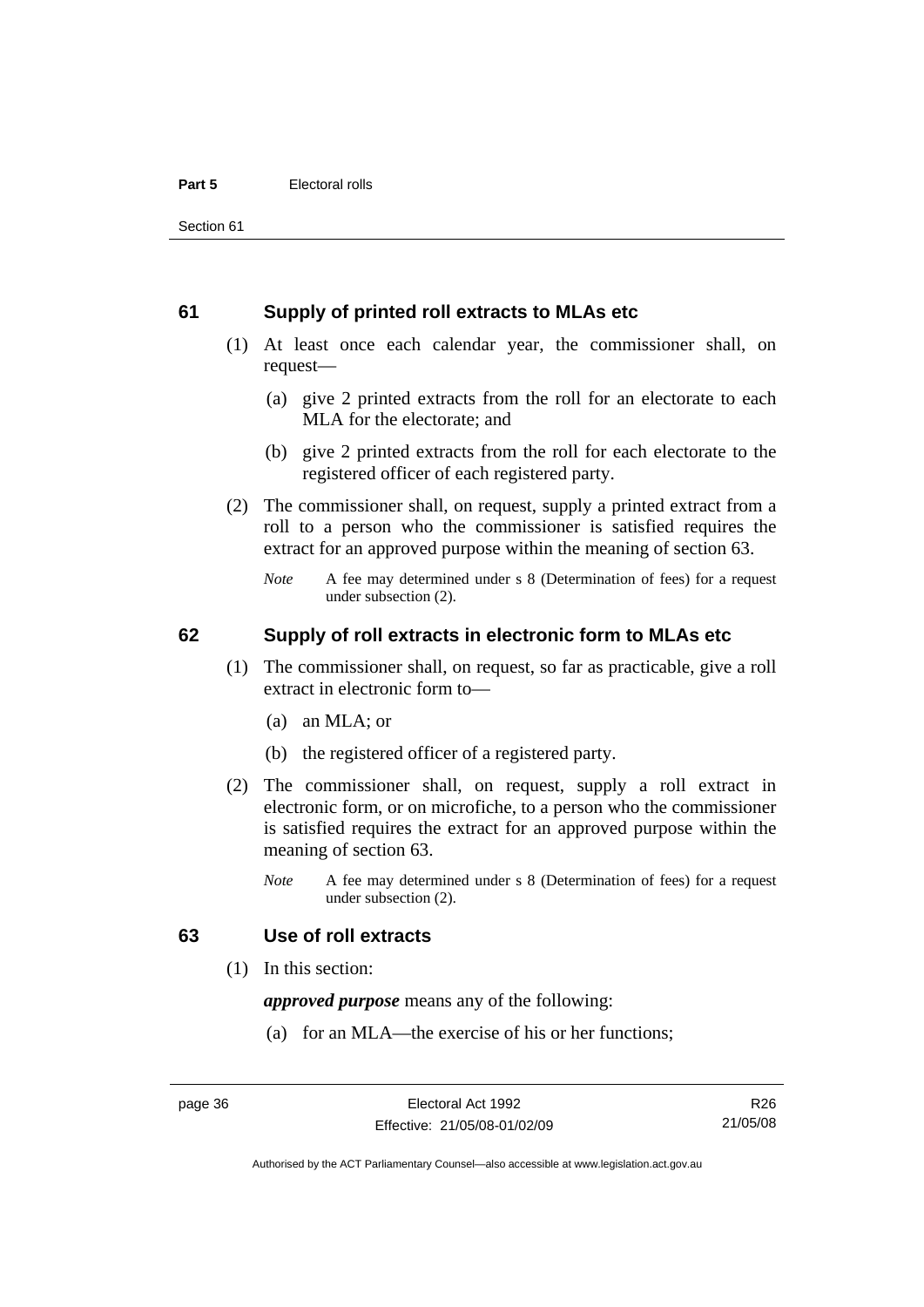- (b) for the registered officer of a registered party—the exercise by an MLA who is a member of the party of his or her functions;
- (c) for an MLA or the registered officer of a registered party—
	- (i) a purpose connected with an election; or
	- (ii) monitoring the accuracy of information in the roll;
- (d) for anyone—a purpose prescribed under the regulations.

*protected information*, in relation to a person, means information that the person knows, or has reasonable grounds for believing, was obtained from a roll extract given to the person or someone else under section 61 (Supply of printed roll extracts to MLAs etc) or section 62 (Supply of roll extracts in electronic form to MLAs etc).

- (2) A person must not, without reasonable excuse, use protected information for—
	- (a) a commercial purpose; or
	- (b) any other purpose, other than an approved purpose.

Maximum penalty: 50 penalty units, imprisonment for 6 months or both.

 (3) A person must not, without reasonable excuse, directly or indirectly divulge or communicate protected information to someone else for a purpose other than an approved purpose.

Maximum penalty: 50 penalty units, imprisonment for 6 months or both.

# **65 Provision of roll information to prescribed authorities**

 (1) The commissioner may give a copy of a roll or information contained on a roll to a prescribed authority if the commissioner is satisfied that the authority requires the copy or information for a prescribed purpose.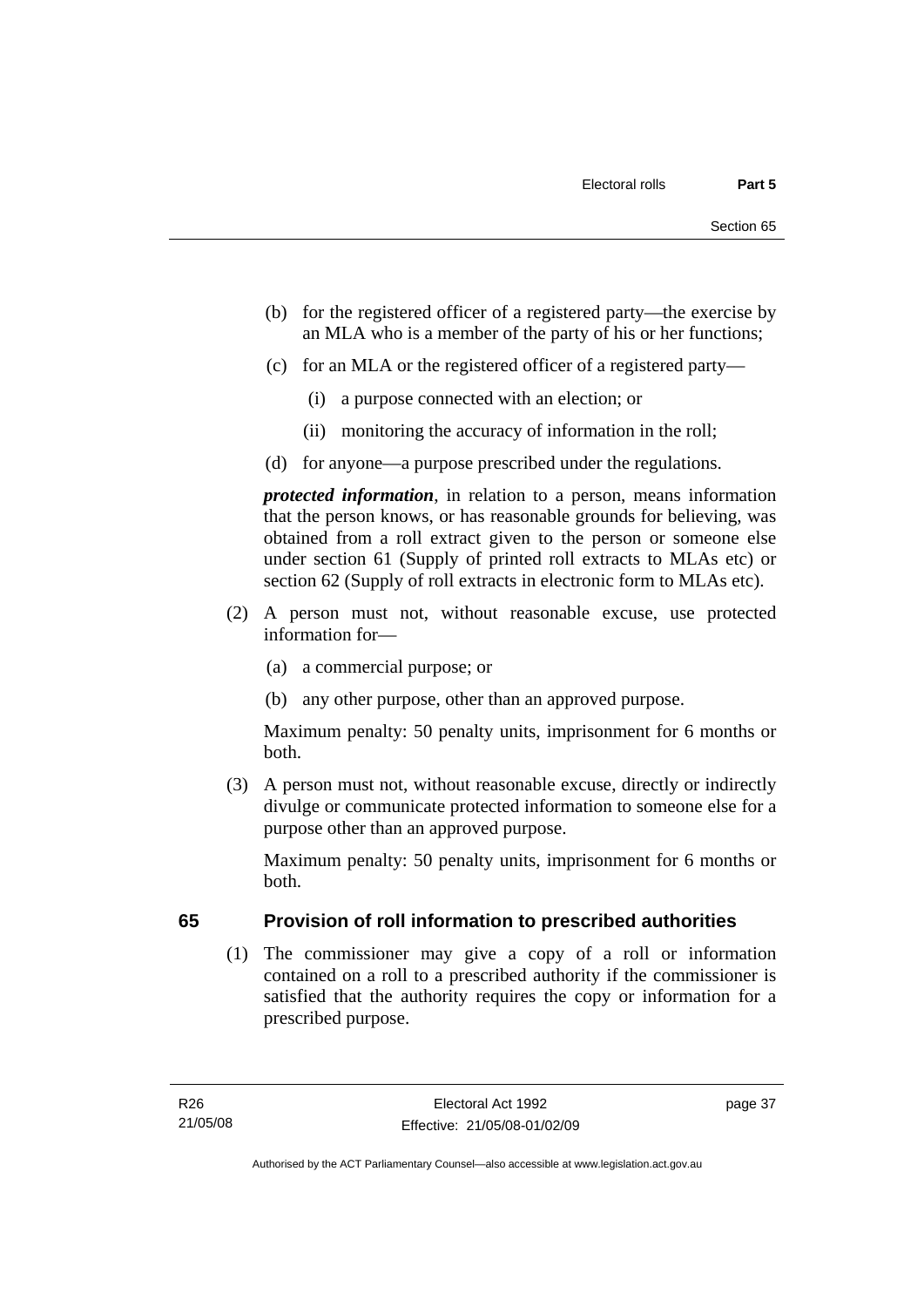Section 66

 (2) A person shall not use information obtained under subsection (1) except in accordance with the regulations.

Maximum penalty: 50 penalty units, imprisonment for 6 months or both.

- (3) For the *Juries Act 1967*, the commissioner shall, on request by the sheriff, give the sheriff a copy of the roll of electors of the ACT.
- (4) A copy of a roll, or information, may be given to a person under subsection (1) or (3) in printed or electronic form or on microfiche.
- (5) A copy of a roll, or information, provided under subsection (1) or (3) shall not include—
	- (a) in relation to a person whose address is a suppressed address any particulars other than the name of the person; or
	- (b) the address of an eligible overseas elector; or
	- (c) the address of an Antarctic elector.
- (6) The regulations may provide for how a prescribed authority may deal with information, or information obtained from a copy of a roll, provided under subsection (1).

#### **66 Maintenance of rolls**

- (1) The commissioner shall, so far as practicable, keep the rolls up to date.
- (2) The commissioner may alter a roll at any time as follows:
	- (a) to register any change of name;
	- (b) to bring up to date any particulars appearing on the roll;
	- (c) to correct any mistake or omission;
	- (d) to remove the name of a deceased elector;

R26 21/05/08

Authorised by the ACT Parliamentary Counsel—also accessible at www.legislation.act.gov.au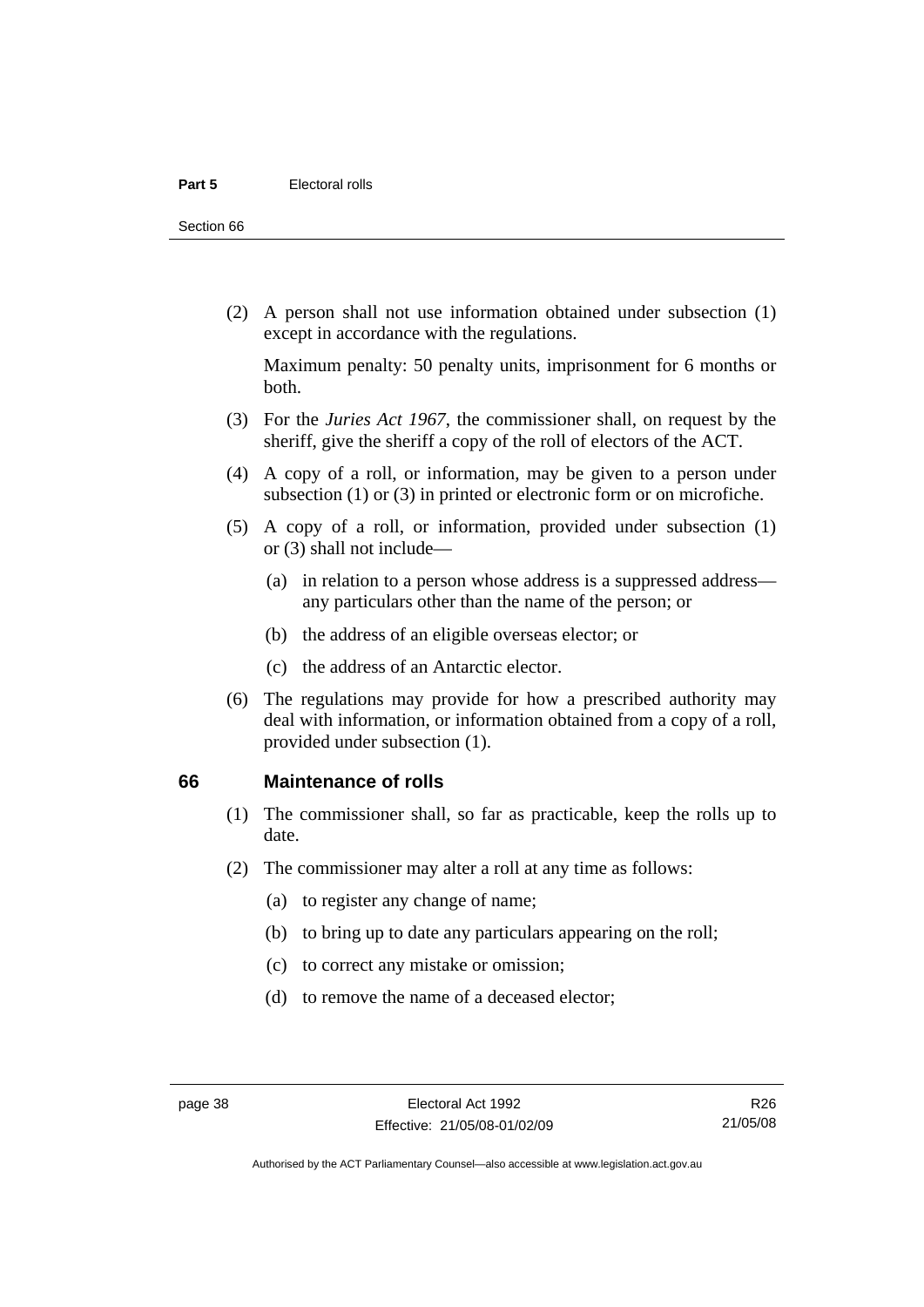(e) in relation to a person who is enrolled on the Commonwealth roll—to reflect any alteration under the Commonwealth Electoral Act, section 105 in relation to that enrolment.

## **67 Power to require information**

- (1) The commissioner may, by written notice, require—
	- (a) the administrative head of a unit of the public service; or
	- (b) the chief executive officer (however described) of a Territory authority or of an entity prescribed under the regulations; or
	- (c) the occupier of any residence;

to give to the commissioner or a specified officer specified information required in connection with the preparation, maintenance or revision of a roll.

*Note* For how documents may be given, see *Legislation Act 2001*, pt 19.5.

- (2) A notice shall specify the time within which the information is to be so given.
- (3) A person who, without reasonable excuse, contravenes such a requirement commits an offence.

Maximum penalty: 5 penalty units.

 (4) Subsection (3) does not apply if compliance with the requirement would involve the disclosure of information in contravention of any other law.

# **68 Notice of registered deaths**

The registrar-general shall give to the commissioner, on request, particulars entered in the register of deaths during the period to which the request relates in relation to the death of each person aged 17 years or older.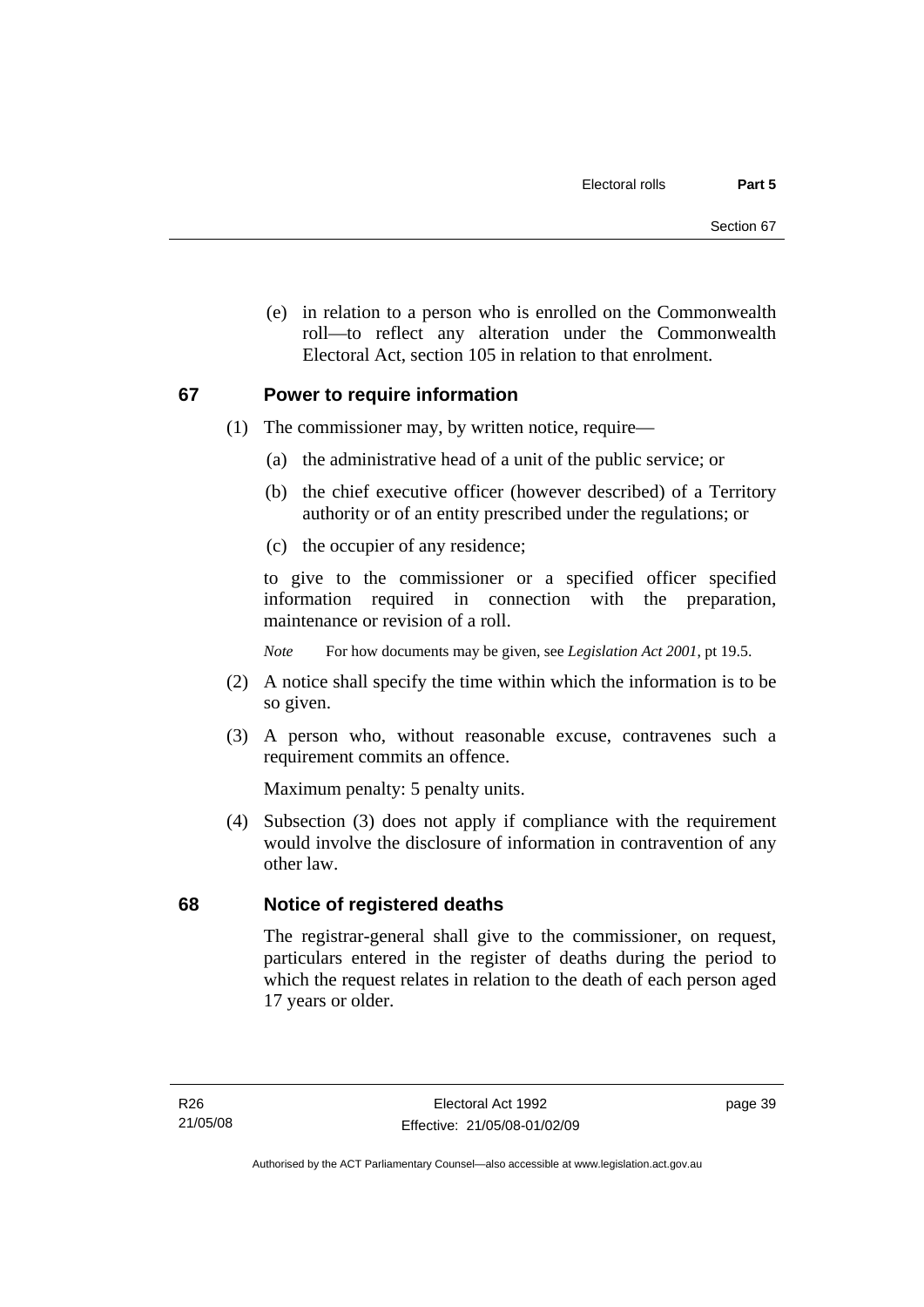#### **Part 5** Electoral rolls

Section 69

## **69 Disclosure of roll information**

 (1) A person to whom this section applies shall not, without reasonable excuse, give a copy of a roll, an extract from a roll, or information contained on a roll, to another person except for this Act.

Maximum penalty: 50 penalty units, imprisonment for 6 months or both.

- (2) This section applies to a person who is, or has been—
	- (a) the commissioner; or
	- (b) an officer; or
	- (c) a member of the staff of the electoral commission.

## **70 Joint roll arrangements with Commonwealth**

- (1) The Chief Minister may arrange with the Governor-General for—
	- (a) the preparation, alteration or revision of the rolls; or
	- (b) the carrying out of any procedure relating to the preparation, alteration or revision of the rolls;

jointly by the Commonwealth and the Territory.

- (2) If such an arrangement is in force, a roll may contain—
	- (a) the names and particulars of persons who are enrolled as electors of the Commonwealth but not as electors of the ACT, provided that it is clearly indicated that they are not enrolled as electors of the ACT; and
	- (b) distinguishing marks against the names of persons enrolled as electors of the ACT but not as electors of the Commonwealth, to show that they are not electors of the Commonwealth; and
	- (c) other particulars in addition to those required by or under this Act to be included in the roll;

R26 21/05/08

Authorised by the ACT Parliamentary Counsel—also accessible at www.legislation.act.gov.au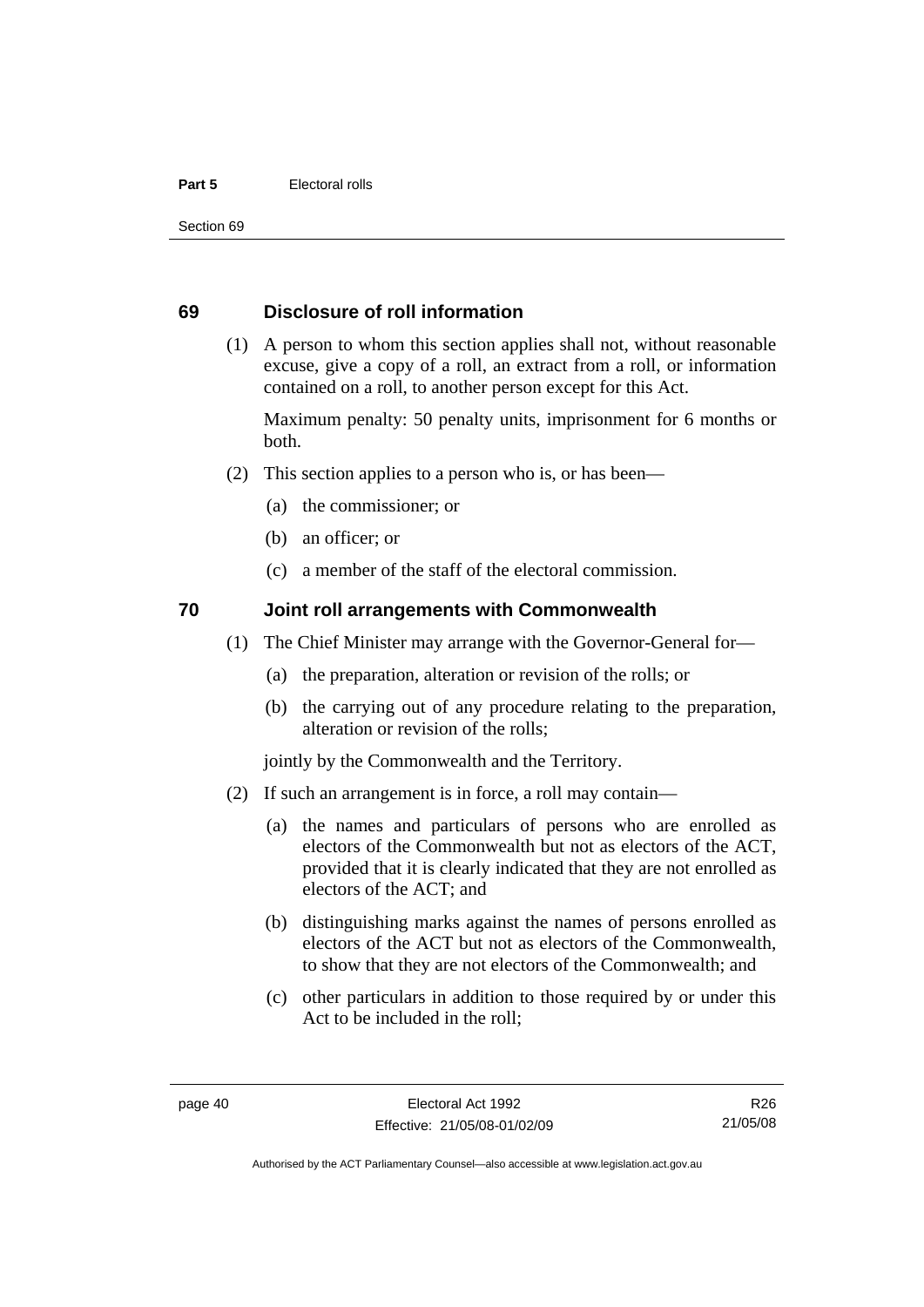and, for this Act, the names of electors of the Commonwealth who are not enrolled as electors of the ACT and those marks and particulars shall not be taken to be part of the roll.

Authorised by the ACT Parliamentary Counsel—also accessible at www.legislation.act.gov.au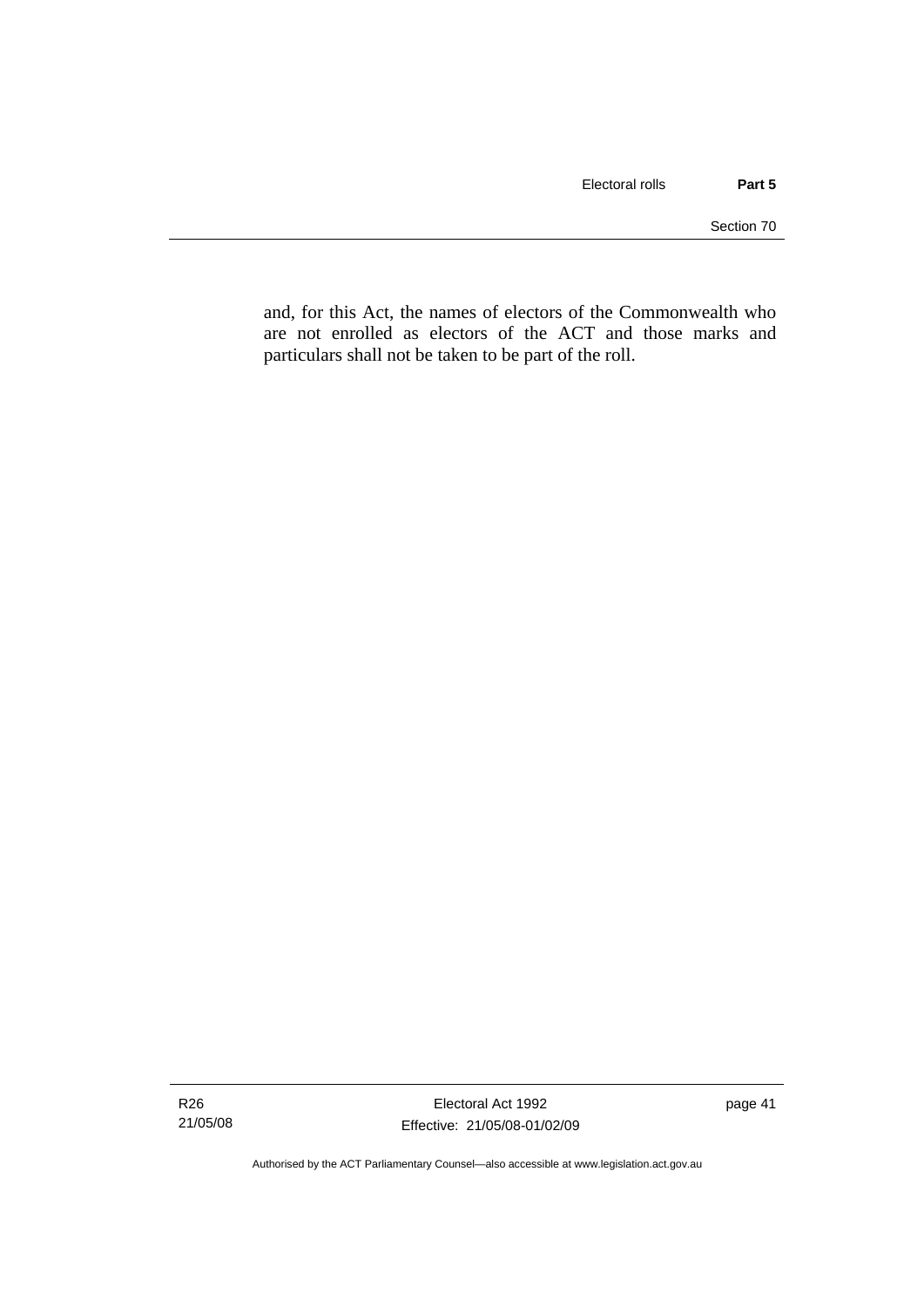#### **Part 6** Enrolment

Section 71

# **Part 6 Enrolment**

## **71 Persons taken not to be enrolled on Commonwealth roll**

For this part, the following persons enrolled on the Commonwealth roll shall be taken not to be so enrolled:

- (a) a person whose address recorded on that roll is not in the ACT;
- (b) a person who is an eligible overseas elector for the Commonwealth Electoral Act but not an eligible overseas elector for this Act.

## **71A Address of person serving sentence of imprisonment**

- (1) For this part, the address of a person who is serving a sentence of imprisonment is—
	- (a) if the person is enrolled on the Commonwealth roll—the address recorded on that roll in relation to the person; or
	- (b) if paragraph (a) does not apply—
		- (i) the person's address immediately before the person began serving the sentence; or
		- (ii) if the person did not have an address immediately before beginning to serve the sentence—the address of the place where the person is serving the sentence.
- (2) In this section:

*sentence of imprisonment* does not include a periodic detention period of the sentence set by a court under the *Crimes (Sentencing) Act 2005*, section 11 (Periodic detention).

R26 21/05/08

Authorised by the ACT Parliamentary Counsel—also accessible at www.legislation.act.gov.au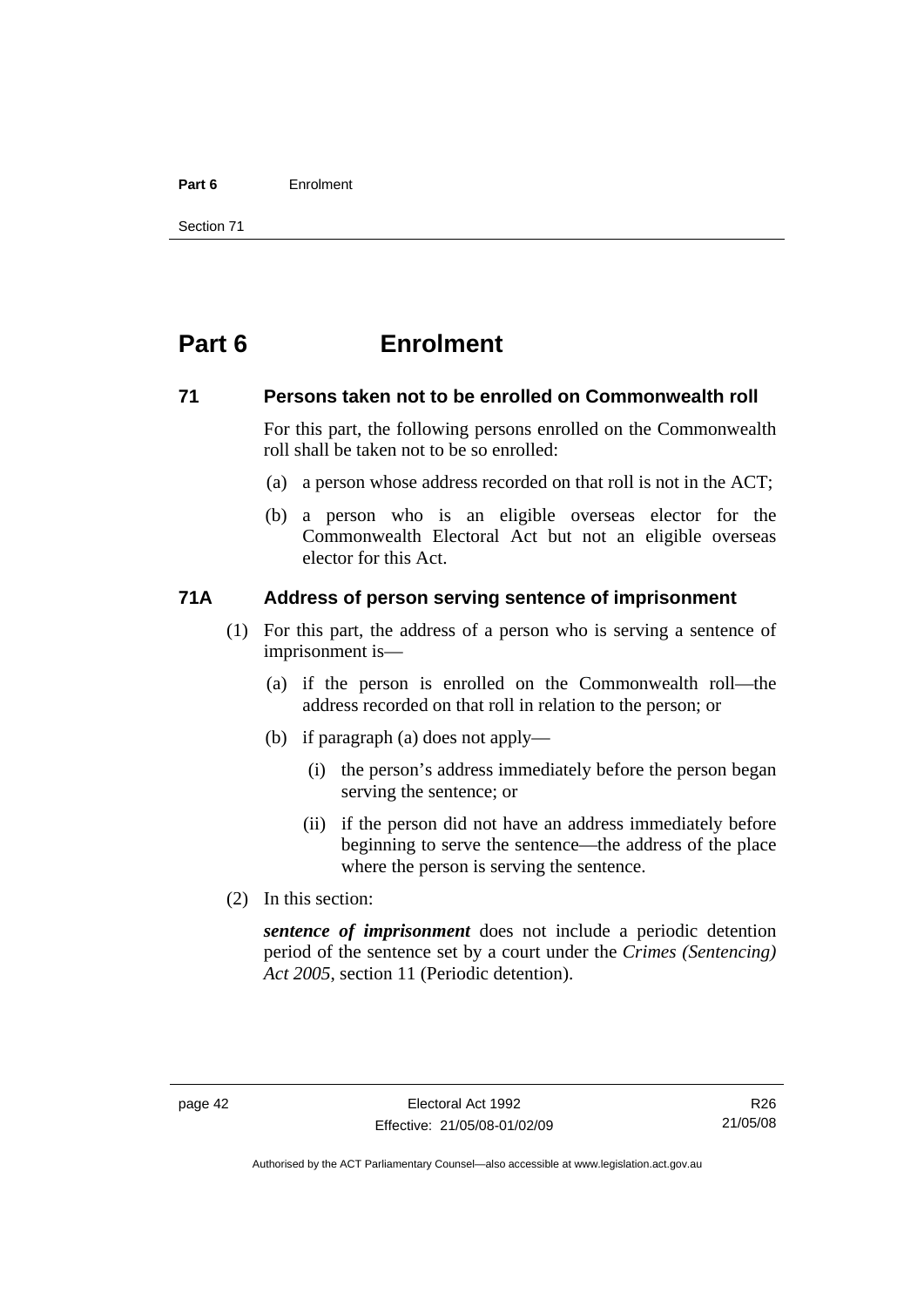# **72 Entitlement**

- (1) A person is entitled to be enrolled for an electorate if—
	- (a) the person is entitled to be enrolled on the Commonwealth roll otherwise than under the Commonwealth Electoral Act, section 100; and
	- (b) the person's address is in the electorate.
- (2) A person is also entitled to be enrolled for an electorate if—
	- (a) the person is not entitled to be enrolled on the Commonwealth roll only because the person is serving a sentence of imprisonment; and
	- (b) the person's address is in the electorate.
- (3) A person is not entitled to be enrolled for more than 1 electorate.

# **73 Compulsory enrolment etc—residents**

- (1) A person who—
	- (a) is entitled to be enrolled for an electorate; and
	- (b) is not enrolled on any roll;

shall, subject to subsection (5), make a claim for enrolment within 21 days after the day the person became so entitled.

- (2) An elector who—
	- (a) is enrolled for an electorate; and
	- (b) is entitled, following a change of address, to be enrolled for another electorate;

shall, subject to subsections (4) and (5), make a claim for a transfer of enrolment within 52 days after the date of the change of address.

 (3) An elector who changes address within an electorate shall, subject to subsections (4) and (5), give the commissioner written notice setting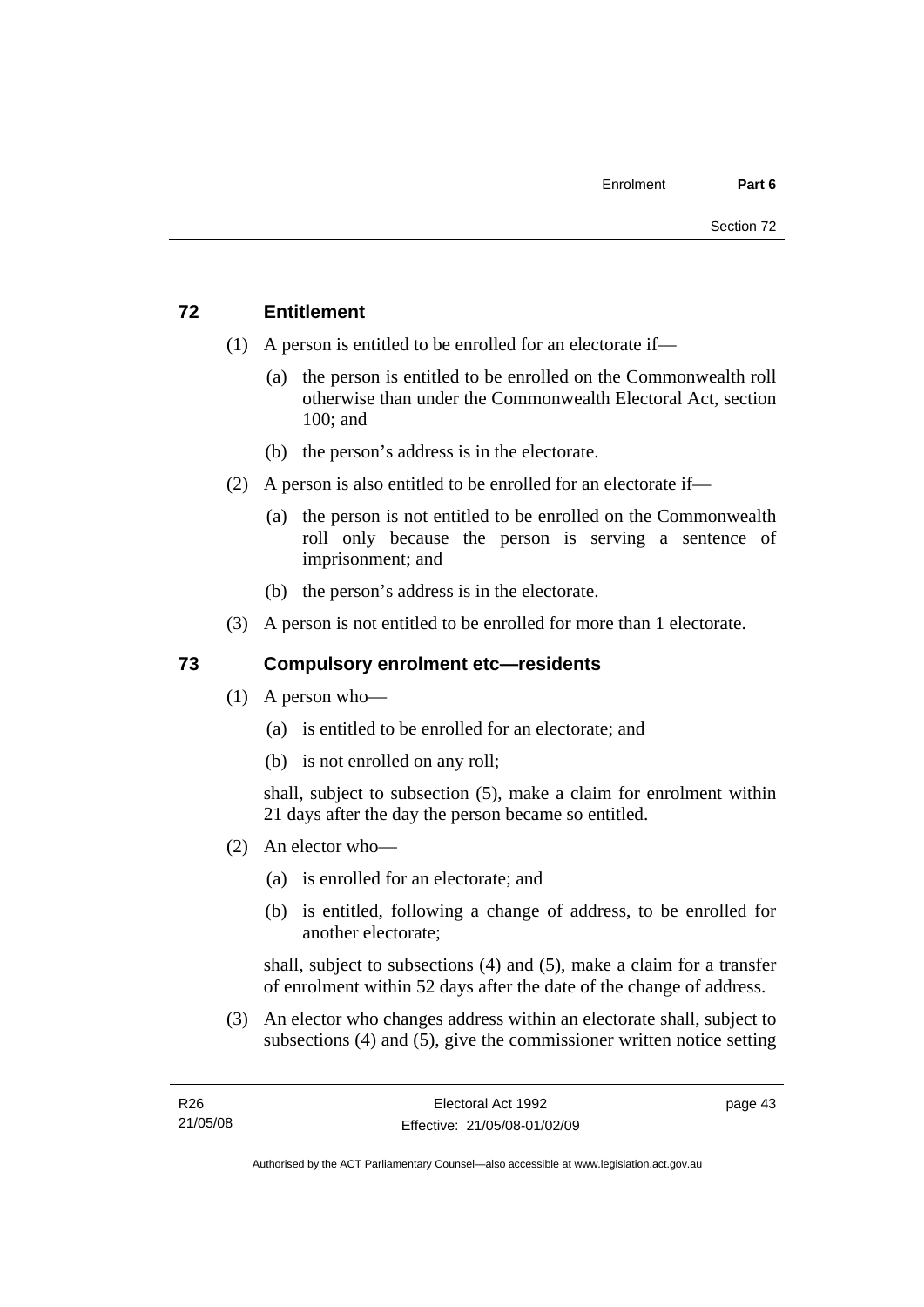out the particulars of the new address within 52 days after the date of the change of address.

*Note* For how documents may be given, see *Legislation Act 2001*, pt 19.5.

- (4) Subsections (2) and (3) do not apply to an eligible overseas elector, an Antarctic elector or a person who is not at least 18 years old.
- (5) If a person is enrolled on the Commonwealth roll otherwise than under the Commonwealth Electoral Act, section 100 and the address recorded on that roll in relation to the person is an address in an electorate—
	- (a) the person shall be taken—
		- (i) to have made a claim under subsection  $(1)$  or  $(2)$ , or given notice under subsection (3), whichever is appropriate; and
		- (ii) to be enrolled for the electorate; and
	- (b) the particulars recorded on the Commonwealth roll in relation to the person shall, so far as practicable, be taken to be the particulars recorded on the roll for the electorate.
- (6) A person who, without reasonable excuse, contravenes subsection  $(1)$ ,  $(2)$  or  $(3)$  commits an offence.

Maximum penalty: 0.5 penalty units.

## **74 Eligible overseas electors**

- (1) An elector—
	- (a) who is, for the Commonwealth Electoral Act, an eligible overseas elector; and
	- (b) whose address, recorded on the Commonwealth roll when the elector became a person referred to in paragraph (a), was an address in an electorate; and

R26 21/05/08

Authorised by the ACT Parliamentary Counsel—also accessible at www.legislation.act.gov.au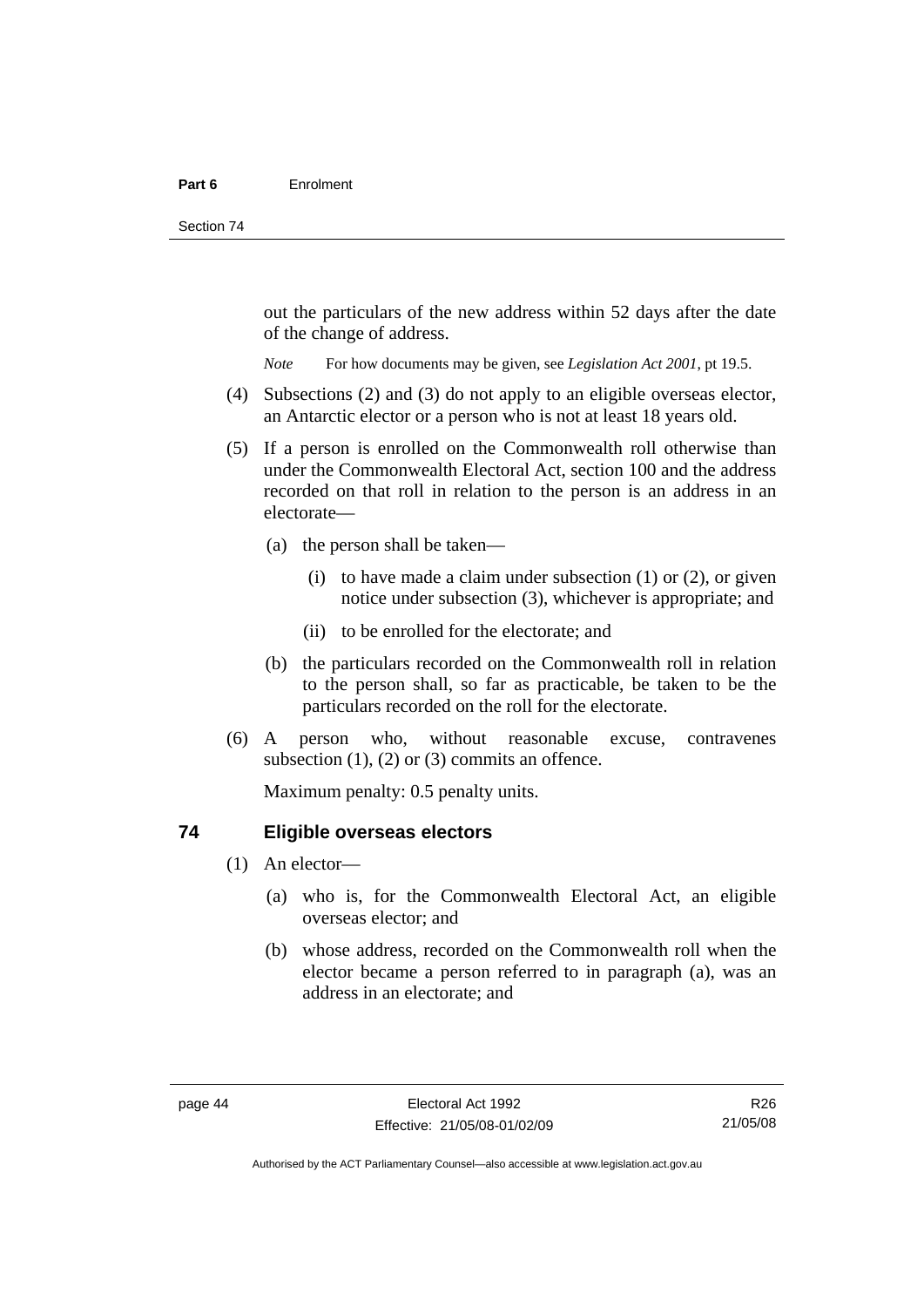(c) who has, for this Act, indicated an intention to reside, or resume residing, in the ACT after ceasing to be a person referred to in paragraph (a);

is, subject to subsection (4), an eligible overseas elector for this Act in relation to the electorate in which that address is located.

- (2) The commissioner shall annotate the roll for an electorate so as to indicate the name of each person who is an eligible overseas elector in relation to the electorate.
- (3) The commissioner shall cancel an annotation in relation to a person if—
	- (a) the person ceases to be an eligible overseas elector for the Commonwealth Electoral Act; or
	- (b) the person notifies the commissioner that he or she does not intend to reside, or to resume residing, in the ACT after ceasing to be an eligible overseas elector for the Commonwealth Electoral Act.
- (4) A person ceases to be an eligible overseas elector for this Act on the day the annotation in relation to the person is cancelled.

# **75 Age 17 enrolment**

- (1) The commissioner shall enrol a person on the roll for an electorate if the person—
	- (a) is at least 17 years old; and
	- (b) would, had the person attained the age of 18 years, be entitled to be enrolled for the electorate; and
	- (c) makes a claim for enrolment.
- (2) If a person is enrolled on the Commonwealth roll under the Commonwealth Electoral Act, section 100 and the address recorded on that roll is an address in an electorate—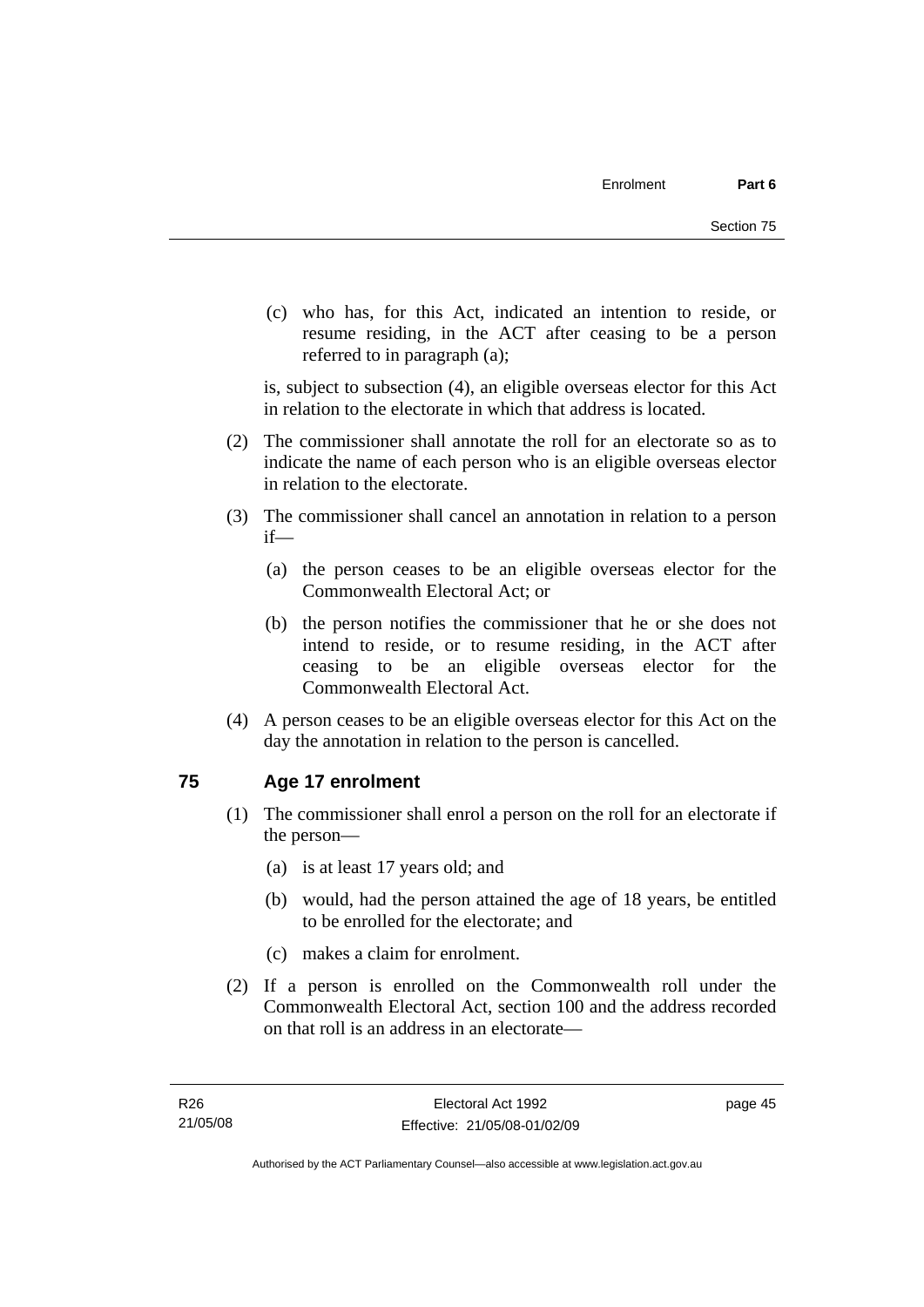- (a) the person shall be taken—
	- (i) to have made a claim for enrolment under this section; and
	- (ii) to be enrolled under this section on the roll for the electorate; and
- (b) the particulars recorded on the Commonwealth roll in relation to the person shall, so far as practicable, be taken to be the particulars recorded on the roll for the electorate.

## **76 Enrolment etc**

(1) In this section:

*claim* means a claim for enrolment or transfer of enrolment.

- (2) Except as otherwise provided by this Act, the name of a person shall not be added to a roll except under a claim.
- (3) A claim must be—
	- (a) signed as required for an enrolment claim under the Commonwealth Electoral Act; and
	- (b) given to the commissioner.

*Note 1* If a form is approved under s 340A for a claim, the form must be used.

- *Note* 2 For how documents may be given, see the Legislation Act, pt 19.5.
- (4) The identity of the claimant must be verified in the same way as the identity of a claimant for an enrolment under the Commonwealth Electoral Act must be verified.
- (5) On a claim under subsection (2), the commissioner shall, subject to section 80—
	- (a) enrol the claimant, if satisfied that he or she is entitled to be enrolled under the claim; or
	- (b) reject the claim.

Authorised by the ACT Parliamentary Counsel—also accessible at www.legislation.act.gov.au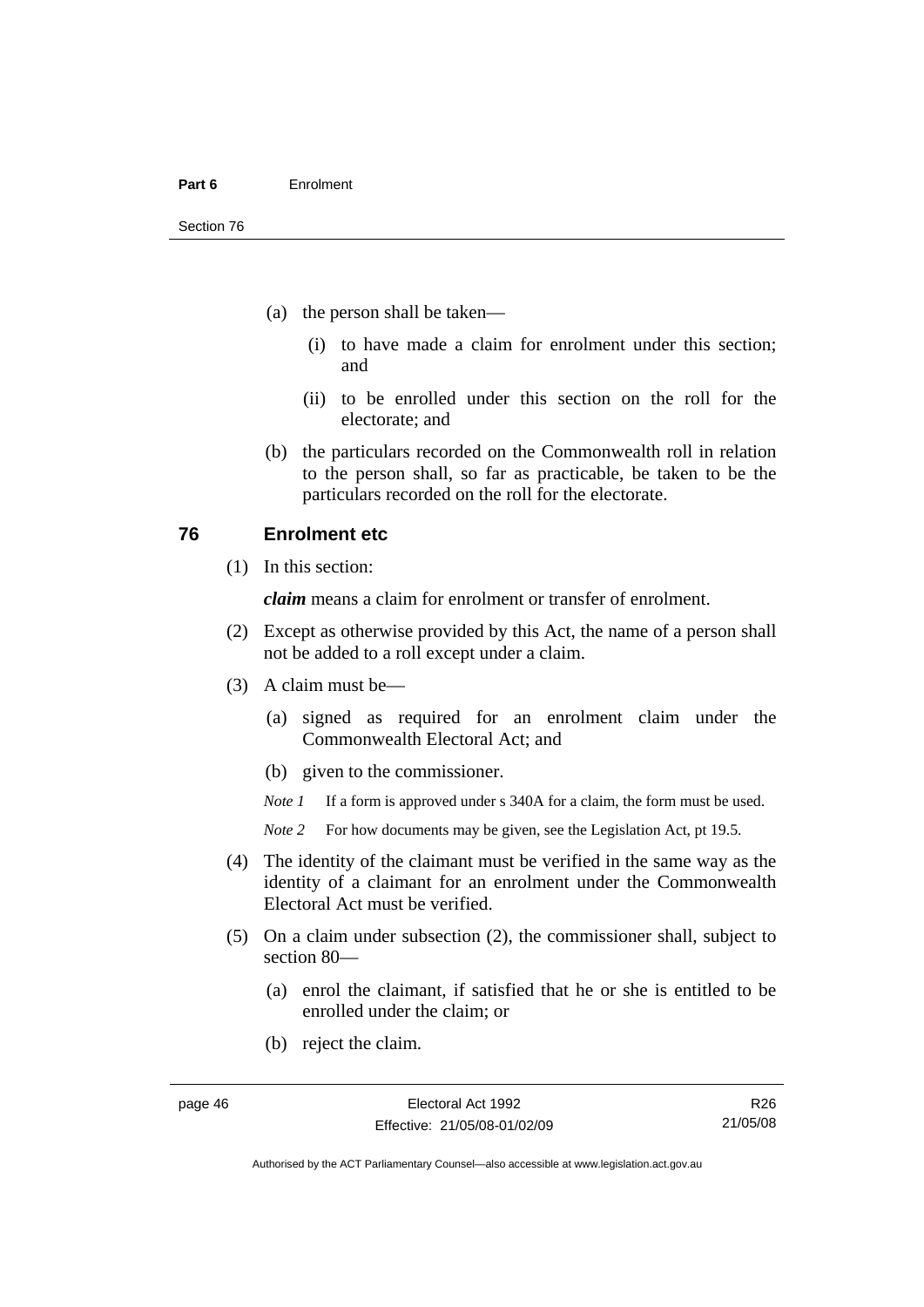- (6) After making a decision about a claim under subsection (2), the commissioner shall give the claimant—
	- (a) if the claim is accepted—written notice of the decision specifying the electorate in which the claimant is enrolled; or
	- (b) if the claim is rejected—a review statement about the decision.

## **77 Suppression of elector's address**

- $(1)$  If—
	- (a) an elector is enrolled on the Commonwealth roll; and
	- (b) under the Commonwealth Electoral Act, section 104 the particulars of the elector's address have not been included on, or have been deleted from, the Commonwealth roll;

the commissioner shall suppress the particulars of the elector's address from any extract from the roll on which the elector is enrolled under this Act.

- (2) If an elector is not enrolled on the Commonwealth roll, on the elector's request for the suppression of particulars of his or her address from an extract from any roll, the commissioner shall—
	- (a) grant the request; or
	- (b) refuse the request.
- (3) A request shall—
	- (a) set out the reasons for the request; and
	- (b) be verified by statutory declaration.
	- *Note* If a form is approved under s 340A (Approved forms) for a request, the form must be used.
- (4) The commissioner shall grant a request under subsection (2) if he or she is satisfied on reasonable grounds that the inclusion of the particulars of the elector's address on an extract from the roll would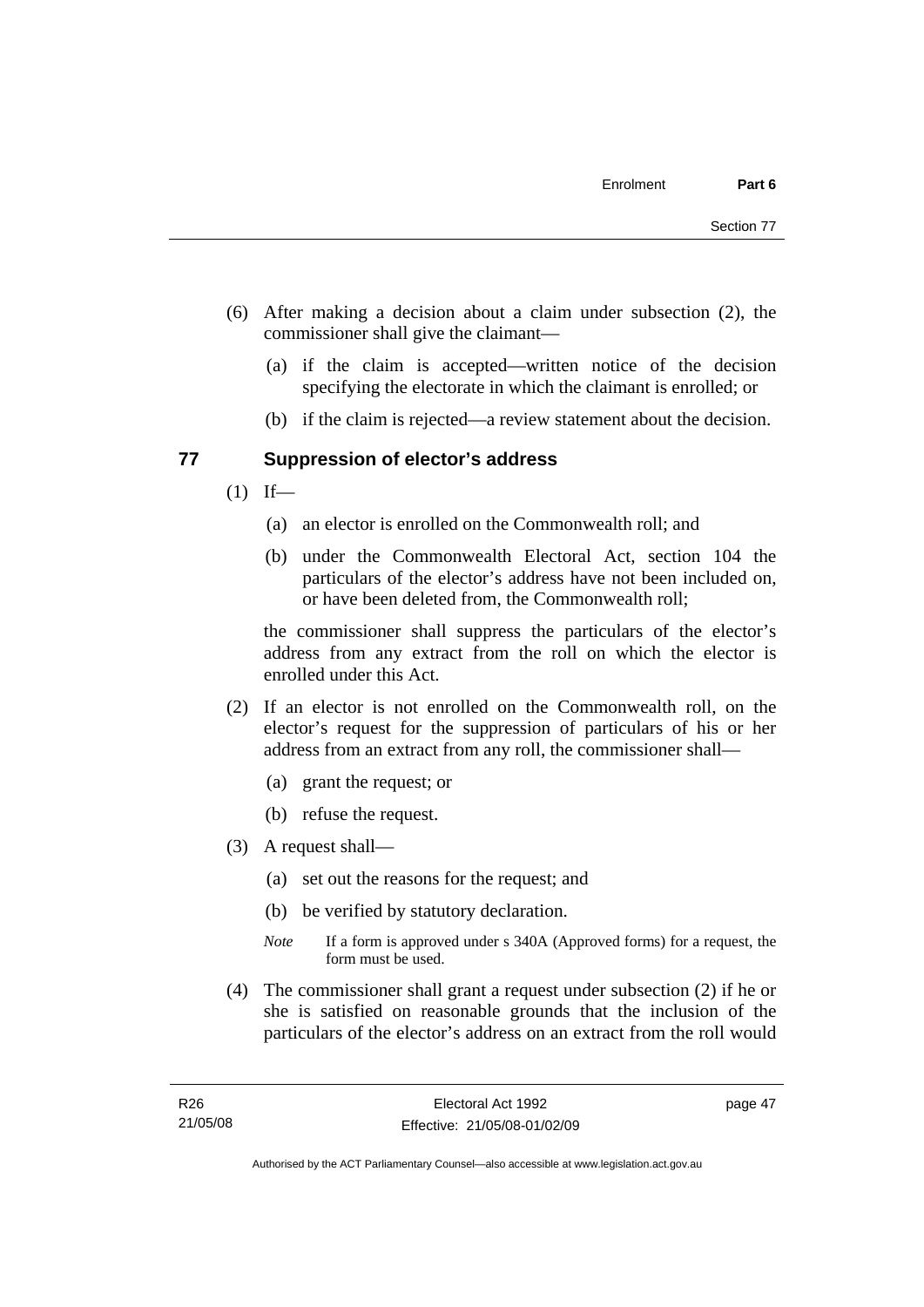#### **Part 6** Enrolment

place at risk the personal safety of the elector or any member of the elector's family.

- (5) After making a decision about a request under subsection (2), the commissioner shall give the person who made the request—
	- (a) if the request is granted—written notice of the decision; or
	- (b) if the request is refused—a review statement about the decision.

## **78 Inclusion of particulars on roll following suppression**

- (1) This section applies if the address of an elector has been suppressed under section 77 (2).
- (2) The commissioner shall include the particulars of the elector's address on an extract from the roll if the commissioner is satisfied on reasonable grounds that the inclusion of the particulars would not place at risk the personal safety of the elector or any member of the elector's family.
- (3) After making a decision under subsection (2), the commissioner shall give the elector a review statement about the decision.

## **79 Suppression of elector's address pending review**

- (1) This section applies if the commissioner makes either of the following decisions:
	- (a) a decision under section 77 (2) (b) to refuse to suppress an elector's address from an extract from a roll;
	- (b) a decision under section 78 (2) to include particulars of an elector's address on an extract from a roll.
- (2) The commissioner shall suppress the particulars of the relevant elector's address from any extract from a roll from the defined date until—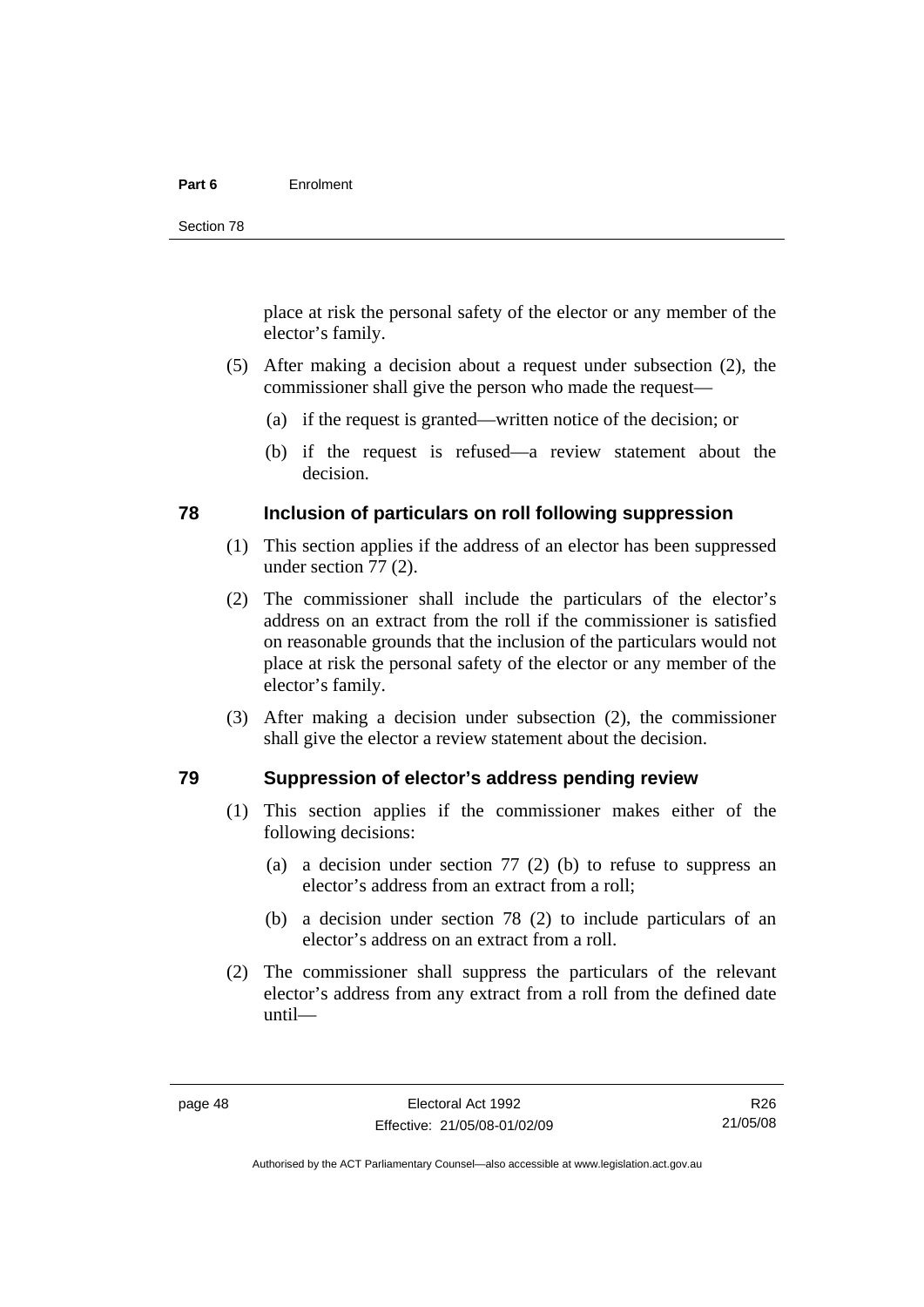- (a) if no application for a review of the relevant decision has been made to the electoral commission within 28 days after the elector is given a review statement about the decision—the end of that period; or
- (b) if, on a review, the electoral commission affirms the relevant decision, and no application for a review of the commission's decision has been made to the AAT—the end of 28 days after the elector is given a notice under section 248; or
- (c) if, on a review, the AAT affirms the decision of the electoral commission, and no appeal to the Supreme Court is instituted—the end of 28 days after the elector is given notice of the decision of the AAT; or
- (d) if an appeal to the Supreme Court is so instituted within that period—proceedings on the appeal are completed.
- (3) Subsection (2) has effect subject to—
	- (a) an order of the electoral commission under section 247; and
	- (b) any order of the AAT; and
	- (c) any order of the Supreme Court.
- (4) In this section:

*defined date* means—

- (a) in relation to a decision under section 77 (2) (b) to refuse to suppress an elector's address from an extract from a roll—the date of the request for suppression; or
- (b) in relation to a decision under section 78 (2) to include particulars of an elector's address on an extract from a roll the date of the decision.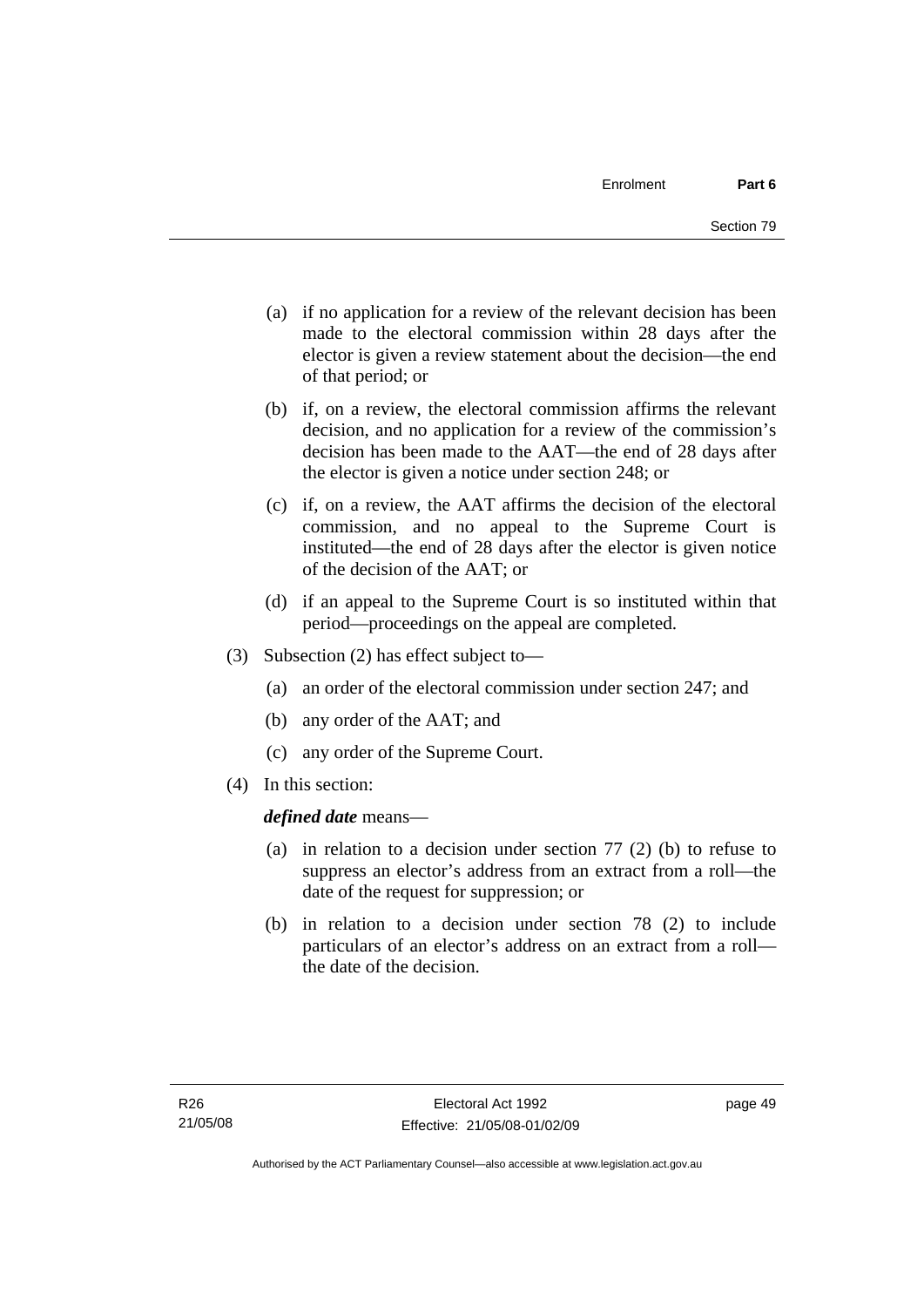#### **Part 6** Enrolment

#### **80 Closed rolls**

- (1) For this Act, the roll for an electorate shall be taken to be closed during the period—
	- (a) beginning at 8 pm on the 29th day before polling day for an election in the electorate; and
	- (b) ending at the close of polling at the election.
- (2) While a roll is closed, subject to subsections (3), (4) and (5) and section 66—
	- (a) a person shall not be enrolled; and
	- (b) a person shall not be taken to be enrolled under section 73 (5) or 75 (2) if the person's enrolment on the Commonwealth roll is effected during the closure; and
	- (c) a name shall not be removed; and
	- (d) an annotation in relation to the roll shall not be made or cancelled under section 74; and
	- (e) a change of address shall not be recorded.
- (3) Subsection (2) (c) shall not be taken to prevent the removal, while a roll is closed, of the name of a person who the commissioner believes on reasonable grounds made a statement in a claim for enrolment or transfer of enrolment that was false or misleading in a material particular.
- (4) If the Australian Postal Corporation notifies the commissioner in writing that the delivery of a posted claim for enrolment or transfer of enrolment has been delayed by an industrial dispute and, apart from the dispute, would have been delivered to the commissioner before the close of the roll for an election—
	- (a) subsection (2) (a) and (c) shall not be taken to prevent the enrolment of an elector or the removal of an elector's name from another roll as a consequence of such an enrolment; and

R26 21/05/08

Authorised by the ACT Parliamentary Counsel—also accessible at www.legislation.act.gov.au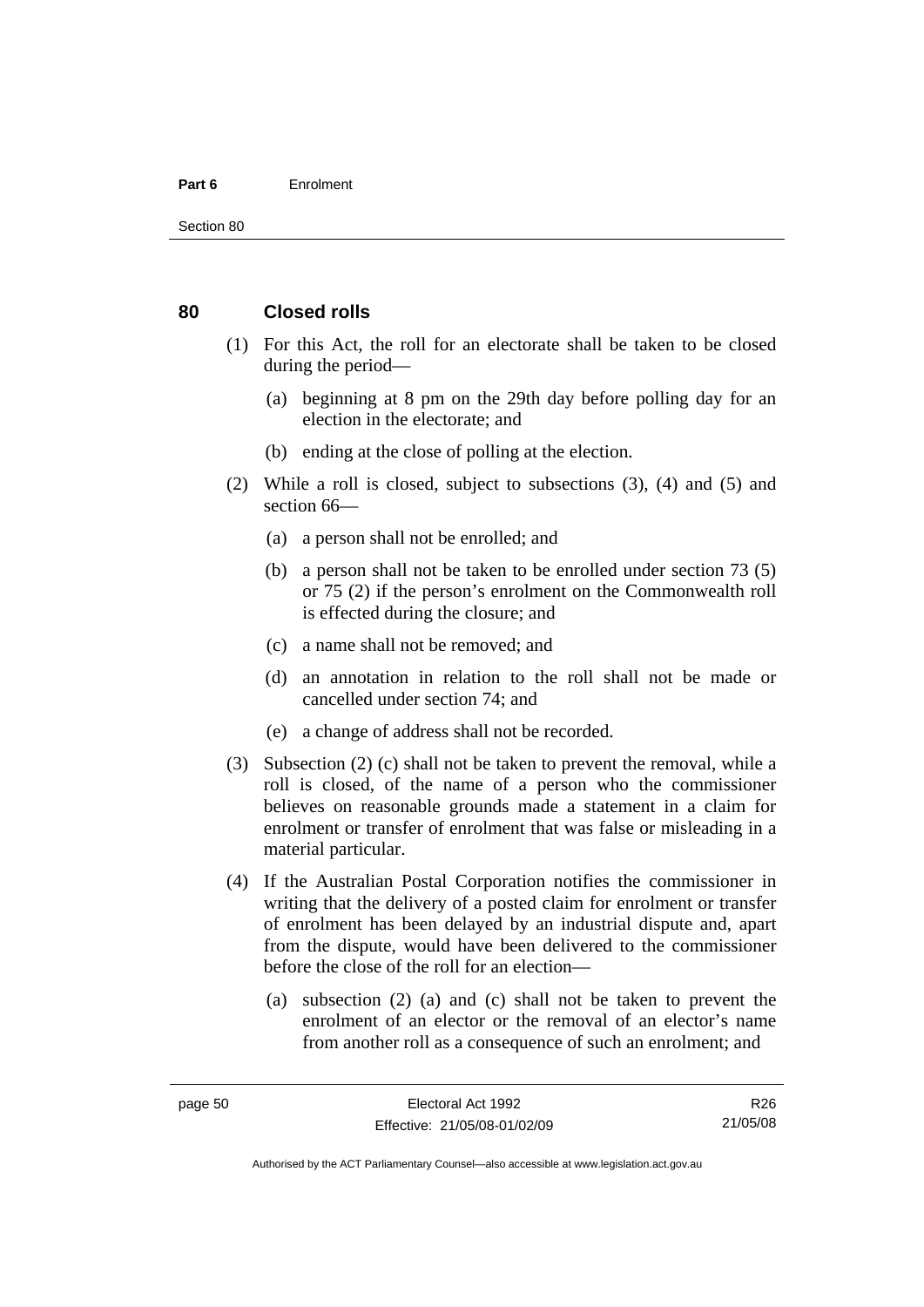- (b) if the claimant is enrolled in accordance with the claim—the enrolment shall be taken, in relation to any vote cast by the claimant in the election, to have been effected before the roll closed.
- (5) This section does not prevent the enrolment of an elector, during a period when a roll is closed, if the elector's claim for enrolment or transfer of enrolment was received before the beginning of that period by—
	- (a) an officer appointed under section 33 (Officers); or
	- (b) a member of the commission's staff; or
	- (c) a person authorised by the commissioner for this section; or
	- (d) an employee of the Australian Electoral Commission.
- (6) In this section:

*enrolment* includes the enrolment of a person who is taken to have been enrolled under this part.

*particulars*—a reference (express or implied) to *particulars* relating to a person includes a reference to particulars taken to be recorded on the roll under this part.

# **81 Objections to enrolment**

- (1) This section applies in relation to the enrolment of a person who is enrolled under this Act but is not enrolled under the Commonwealth Act.
- (2) An elector may object to the enrolment of a person on the ground that the person is not entitled to enrolment under section 72.
- (3) An objection shall—
	- (a) set out the grounds on which it is made; and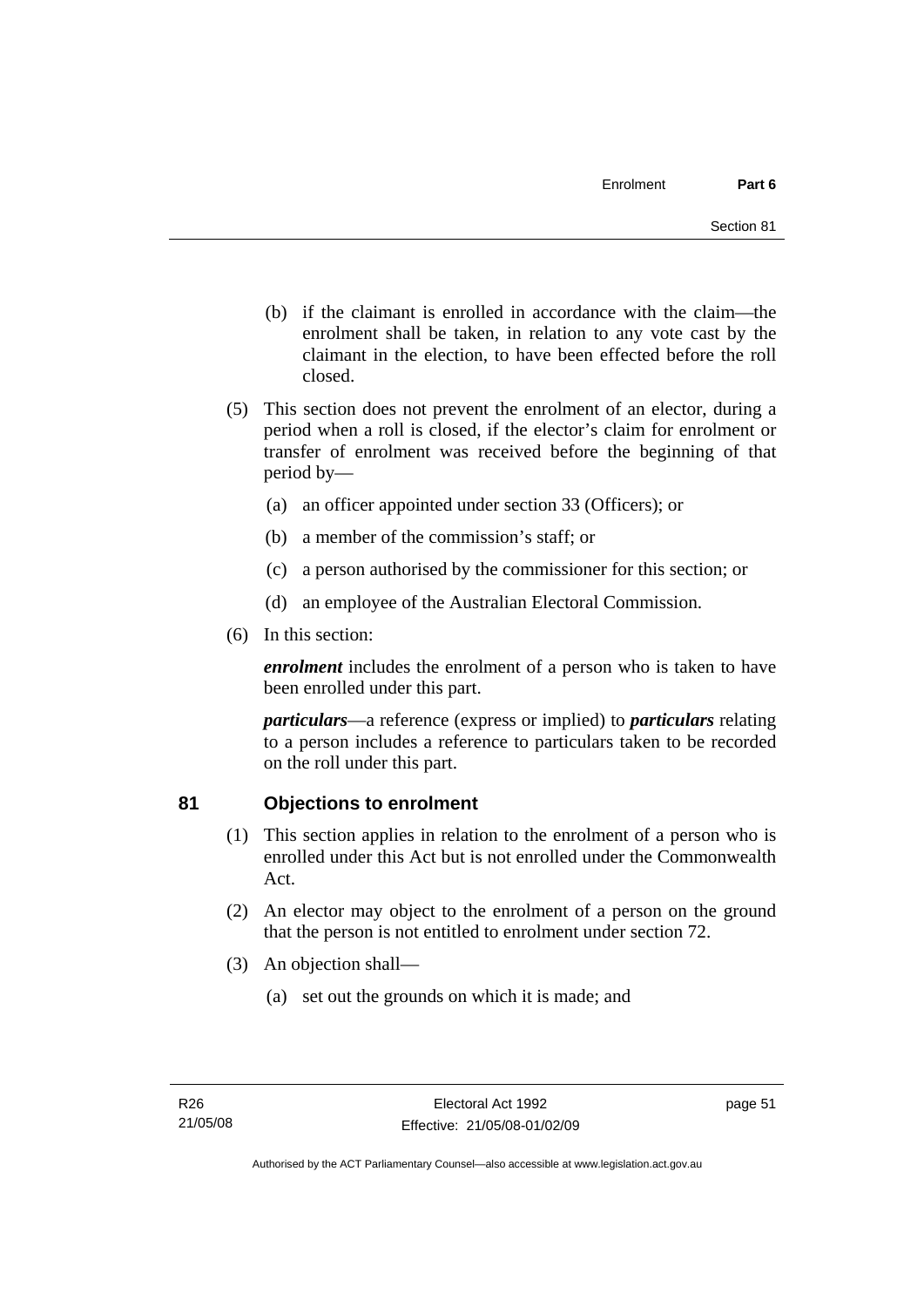Section 81

- (b) subject to subsection (4), be accompanied by a deposit of \$2 or any higher amount prescribed by the regulations.
- *Note* If a form is approved under s 340A (Approved forms) for an objection, the form must be used.
- (4) The deposit is not payable by an elector who objects to the enrolment of a person with a mental disability.
- (5) The commissioner shall reject an objection without notifying the person whose enrolment it concerns if—
	- (a) the objection is made because the enrolled person is a person with a mental disability and is not accompanied by a supporting medical certificate; or
	- (b) the commissioner believes on reasonable grounds that the objection is frivolous or vexatious.
- (6) After the commissioner rejects an objection under subsection (4), he or she shall—
	- (a) if subsection (5) (a) applies—give the objector written notice of the rejection; and
	- (b) if subsection (5) (b) applies—give the objector a review statement about the decision to reject the objection.

*Note* For how documents may be given, see *Legislation Act 2001*, pt 19.5.

- $(7)$  If—
	- (a) an objection is made to the enrolment of a person; or
	- (b) the commissioner believes on reasonable grounds that an enrolled person is not entitled to be enrolled (other than the ground that the person is a person with a mental disability);

the commissioner shall, subject to subsection (5), give the person written notice of the objection or belief inviting the person to respond within 21 days after the date of the notice.

R26 21/05/08

Authorised by the ACT Parliamentary Counsel—also accessible at www.legislation.act.gov.au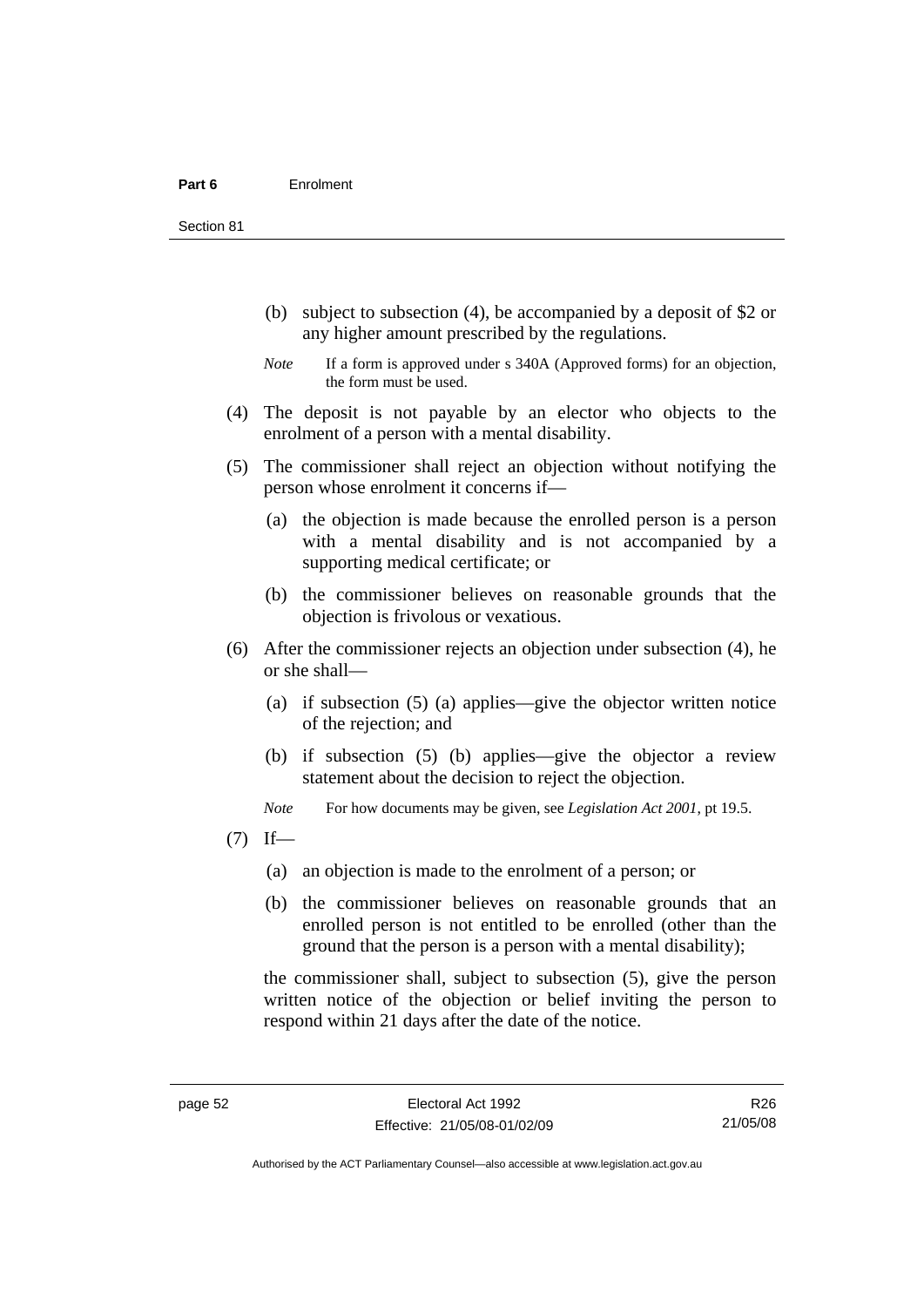- (8) After considering any such response, the commissioner shall determine the person's entitlement to enrolment and—
	- (a) confirm the enrolment; or
	- (b) remove the person's name from the roll.
- (9) After making a decision under subsection (8) about the enrolment of a person, the commissioner shall—
	- (a) for a decision to confirm the enrolment—give the person, and any objector, written notice of the decision; or
	- (b) for a decision to remove the person's name from the roll—
		- (i) give the person a review statement about the decision; and
		- (ii) if an objection has been duly made to the enrolment give the objector written notice of the decision.
- (10) If a person's name is removed from a roll as a result of an objection, the commissioner shall return the deposit lodged with the objection to the objector.
- (11) In this section:

*person with a mental disability* means a person who is incapable of understanding the nature and significance of enrolment and voting, and includes such a person even if a guardian or manager has not been appointed for the person under the *Guardianship and Management of Property Act 1991*.

## **82 Record of claims for enrolment**

- (1) If the commissioner is satisfied that a record of the particulars of a claim for enrolment or transfer of enrolment is kept on microfiche, microfilm or in any other appropriate permanent form, the claim may be destroyed.
- (2) A record of particulars of a claim that is kept in accordance with subsection (1) is evidence of the particulars of that claim.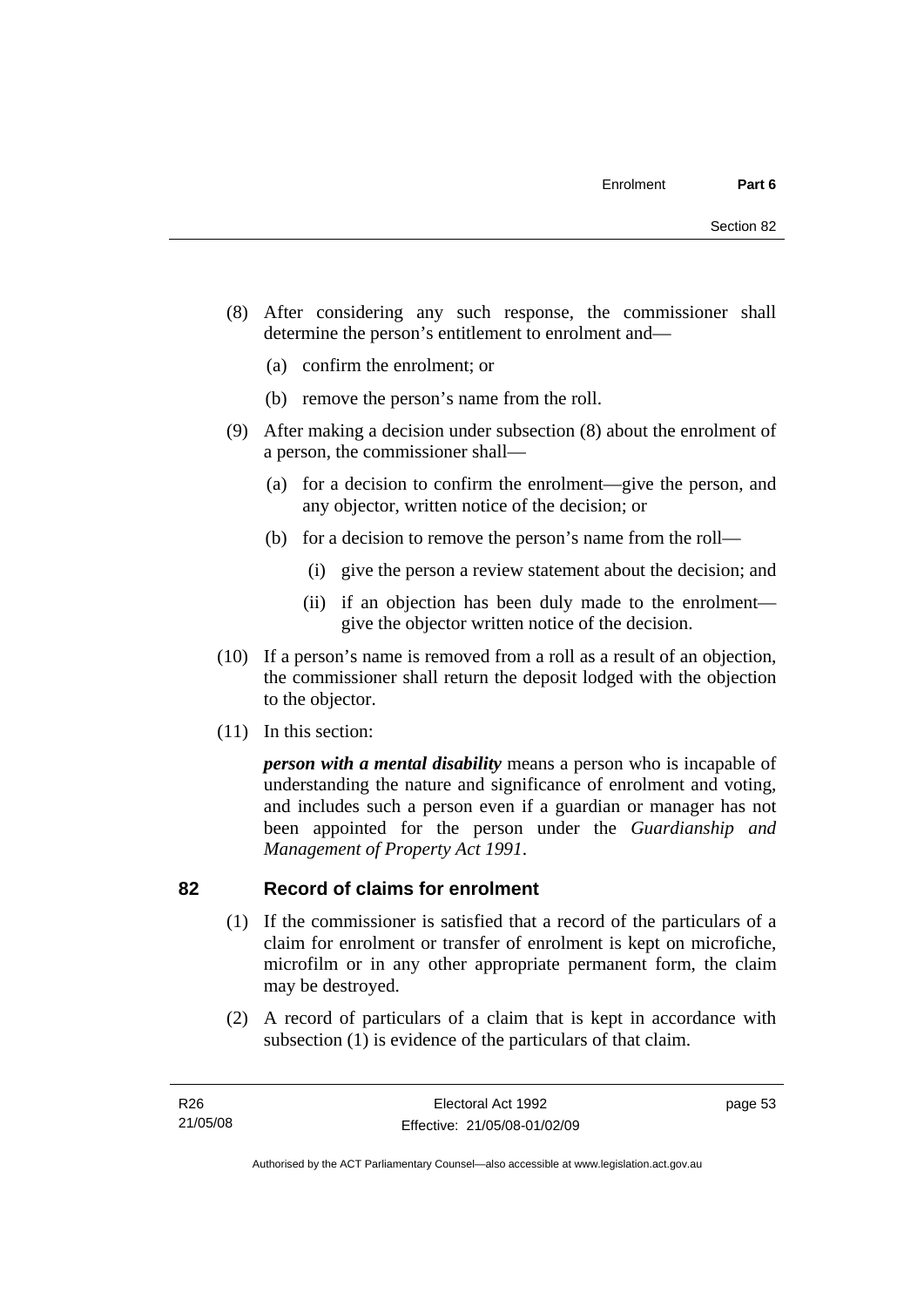#### **Part 6** Enrolment

Section 83

## **83 Processing enrolment claims**

An officer who receives a claim for enrolment or transfer of enrolment shall do everything practicable to process the claim.

## **84 Transmission of enrolment claims**

A person who accepts for transmission to the commissioner a claim for enrolment or transfer of enrolment shall transmit the claim to the commissioner as soon as is practicable.

Maximum penalty: 10 penalty units.

## **85 Production of claims for enrolment before a court**

- (1) This section applies to a person who is, or has been—
	- (a) a member of the electoral commission; or
	- (b) the commissioner; or
	- (c) an officer; or
	- (d) a member of the staff of the electoral commission.
- (2) A person to whom this section applies shall not, except for this Act, be required—
	- (a) to produce in a court a claim for enrolment; or
	- (b) to divulge or communicate to a court any matter or thing in relation to a claim for enrolment that has come to the person's notice in the exercise of functions under this Act.
- (3) In this section:

*court* includes any tribunal, authority or person having power to require the production of documents or the answering of questions.

R26 21/05/08

Authorised by the ACT Parliamentary Counsel—also accessible at www.legislation.act.gov.au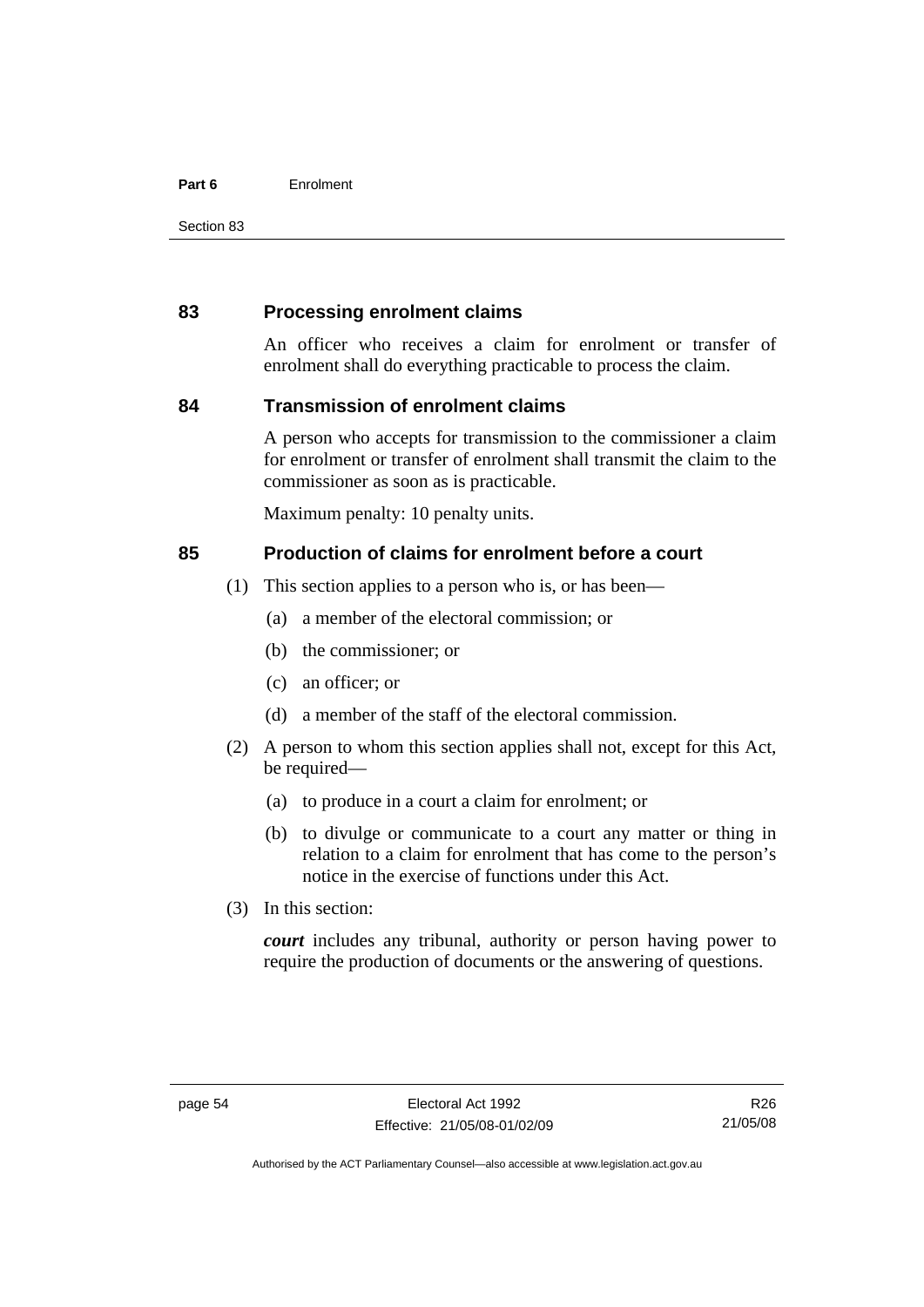## **86 Claims for enrolment not subject to warrants**

A warrant issued under a Territory law authorising the seizure of a document related to an offence does not authorise the seizure of a claim for enrolment or transfer of enrolment.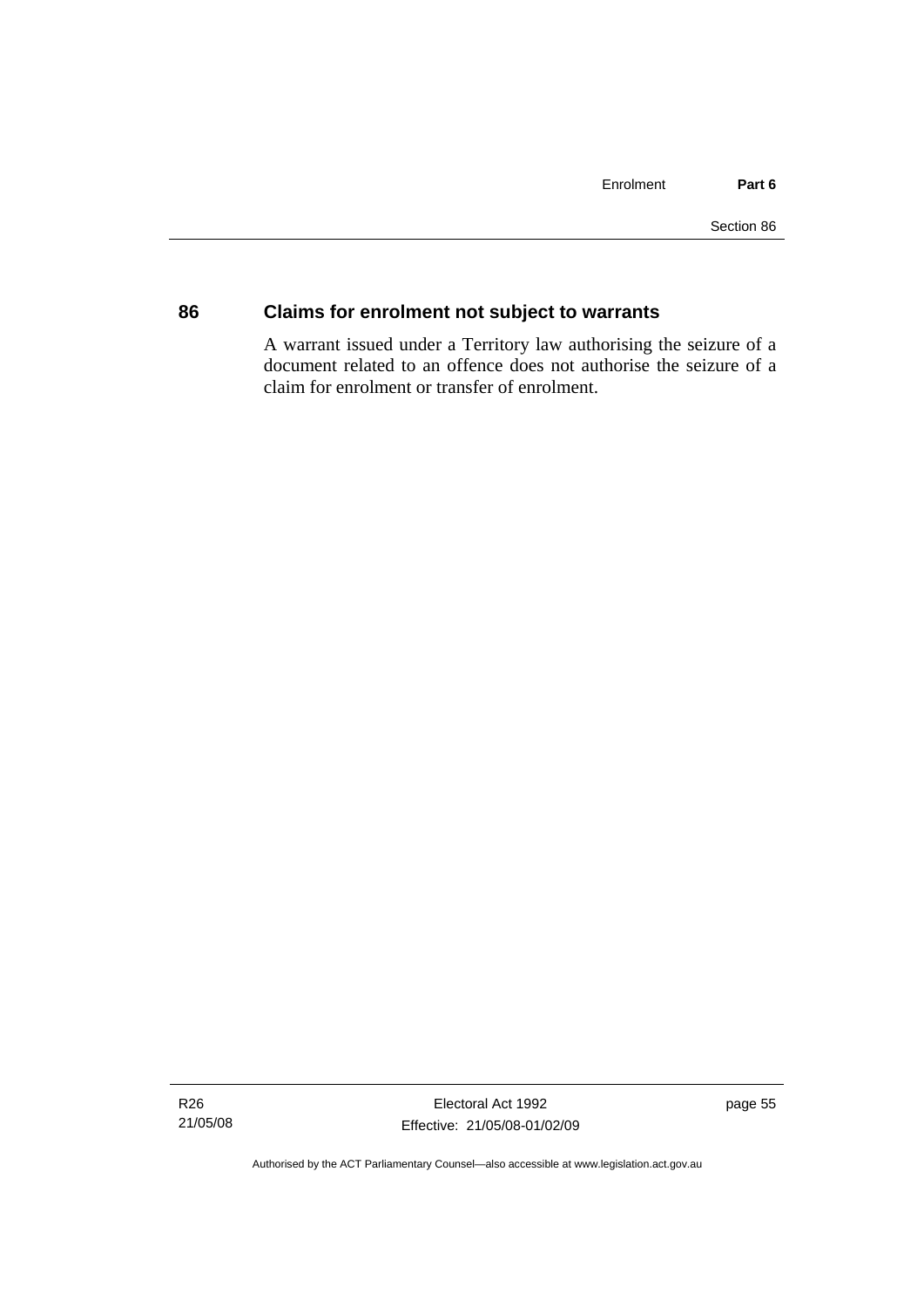# **Part 7 Registration of political parties**

#### **87 Definitions—pt 7**

In this part:

*address* of a person who is, or is nominated to be, the registered officer of a political party means—

- (a) the person's home address; or
- (b) the person's business address (other than a post office box); or
- (c) an address of the party (other than a post office box).

*related*—2 political parties are taken to be *related* if—

- (a) one is a part of the other; or
- (b) both are parts of the same political party.

#### **88 Register of political parties**

- (1) The commissioner must keep a register of political parties.
- (2) The register must contain the following particulars for each registered party:
	- (a) the name of the party;
	- (b) any abbreviation of the name of the party;
	- (c) the name and address of the registered officer of the party.
- (3) The commissioner must make the register available for public inspection.

R26 21/05/08

Authorised by the ACT Parliamentary Counsel—also accessible at www.legislation.act.gov.au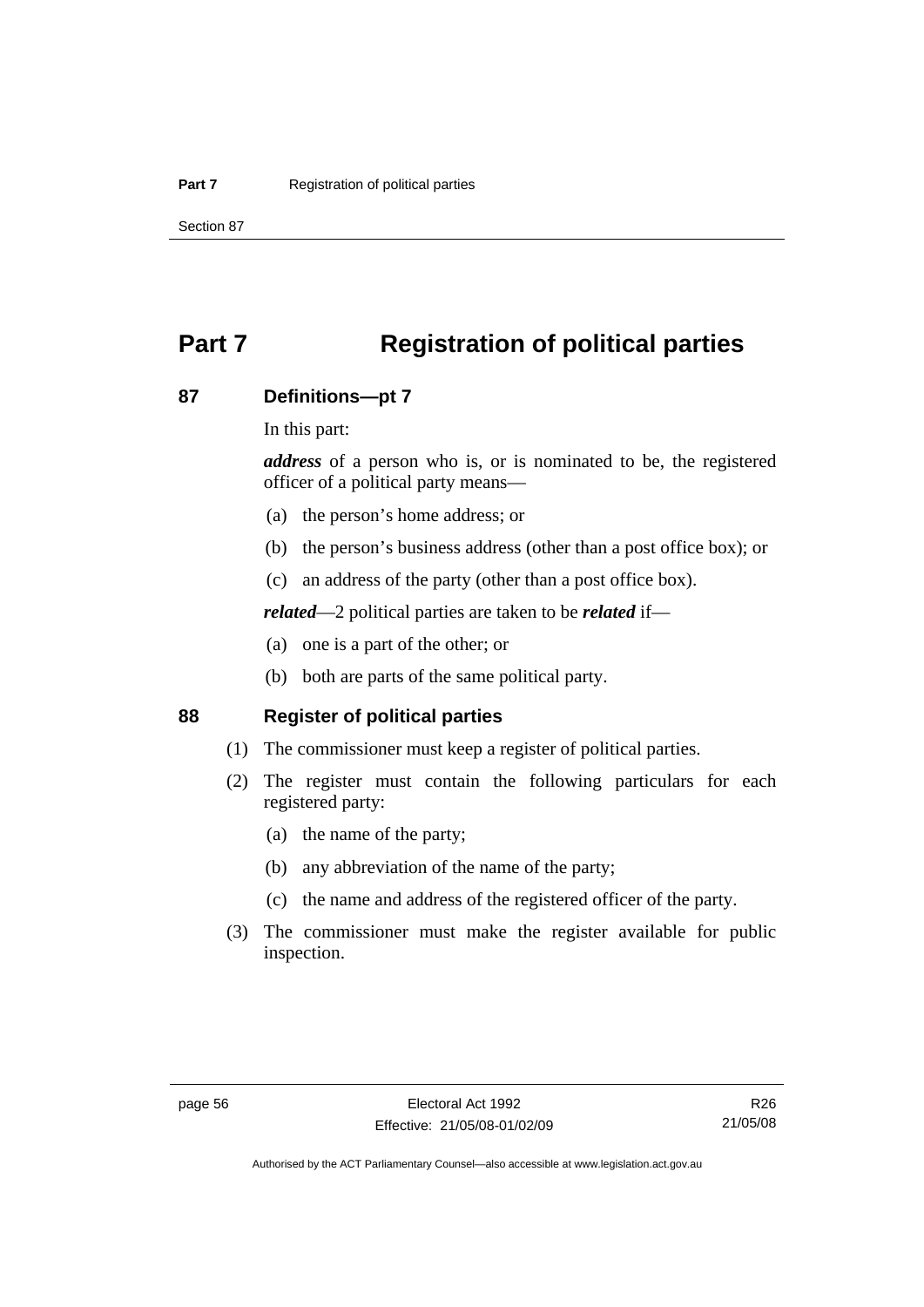## **89 Application for registration of political party**

- (1) An application for registration of a political party must—
	- (a) be signed by the secretary of the party; and
	- (b) state the party's name; and
	- (c) state any abbreviation of the party's name that the party intends to use for this Act; and
	- (d) state the name and address, and contain a specimen signature, of the person nominated to be the registered officer of the party; and
	- (e) be accompanied by a copy of the party's constitution; and
	- (f) be accompanied by a list of the names and addresses of at least 100 members of the party who are electors; and
	- (g) if the party's name, or any abbreviation of the party's name that the party intends to use for this Act, includes the name of a particular living person—be accompanied by a written notice, signed by the person, that—
		- (i) states an address for the person or indicates that the person's address is suppressed; and
		- (ii) states that the person consents to the use of the person's name in the party's name or abbreviation.
	- *Note* If a form is approved under s 340A (Approved forms) for an application, the form must be used.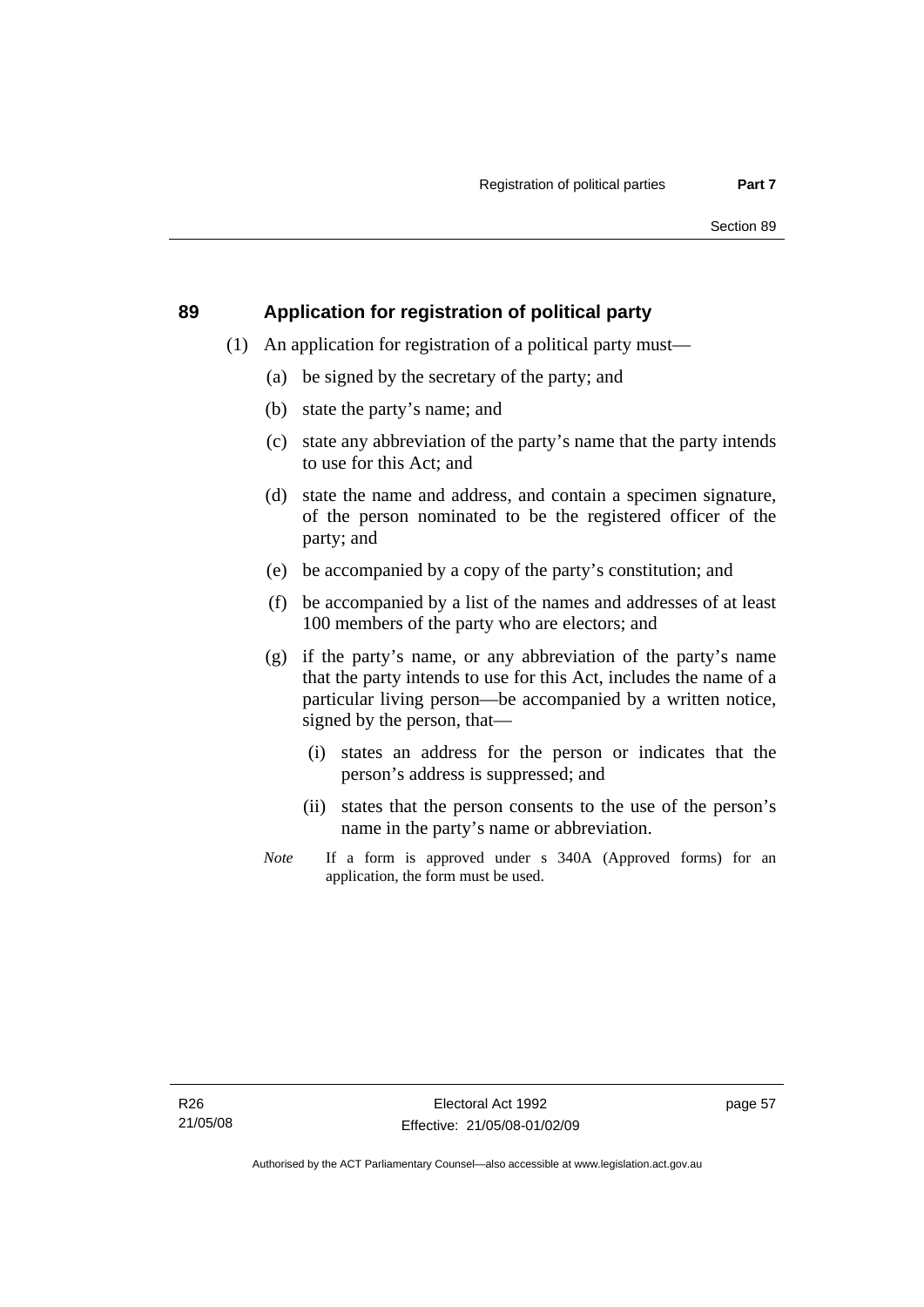Section 90

(2) However, a notice is not required under subsection  $(1)$   $(g)$  if the use of the person's name in the party's name or abbreviation does not suggest that there is a connection between the party and the person.

#### **Example**

a name that suggests the party is opposed to the named person

- *Note* An example is part of the Act, is not exhaustive and may extend, but does not limit, the meaning of the provision in which it appears (see Legislation Act, s 126 and s 132).
- (3) The commissioner may use information obtained under subsection (1) (f) only to find out whether the party has at least 100 members who are electors.

#### **90 Further information about application for political party registration**

 (1) For this part, the commissioner may, by written notice given to an applicant for registration of a political party, require the applicant to give to the commissioner within a stated period stated information, or a stated document, relating to the application.

*Note* For how documents may be given, see *Legislation Act 2001*, pt 19.5.

- (2) If the applicant fails to comply with a notice under subsection (1), the commissioner may refuse the application.
- (3) If the commissioner refuses the application under subsection (2), the commissioner must give the applicant a review statement about the commissioner's decision.

#### **91 Notification and publication of applications**

 (1) If the commissioner receives an application for the registration of a political party, the commissioner must prepare written notice of the application.

R26 21/05/08

Authorised by the ACT Parliamentary Counsel—also accessible at www.legislation.act.gov.au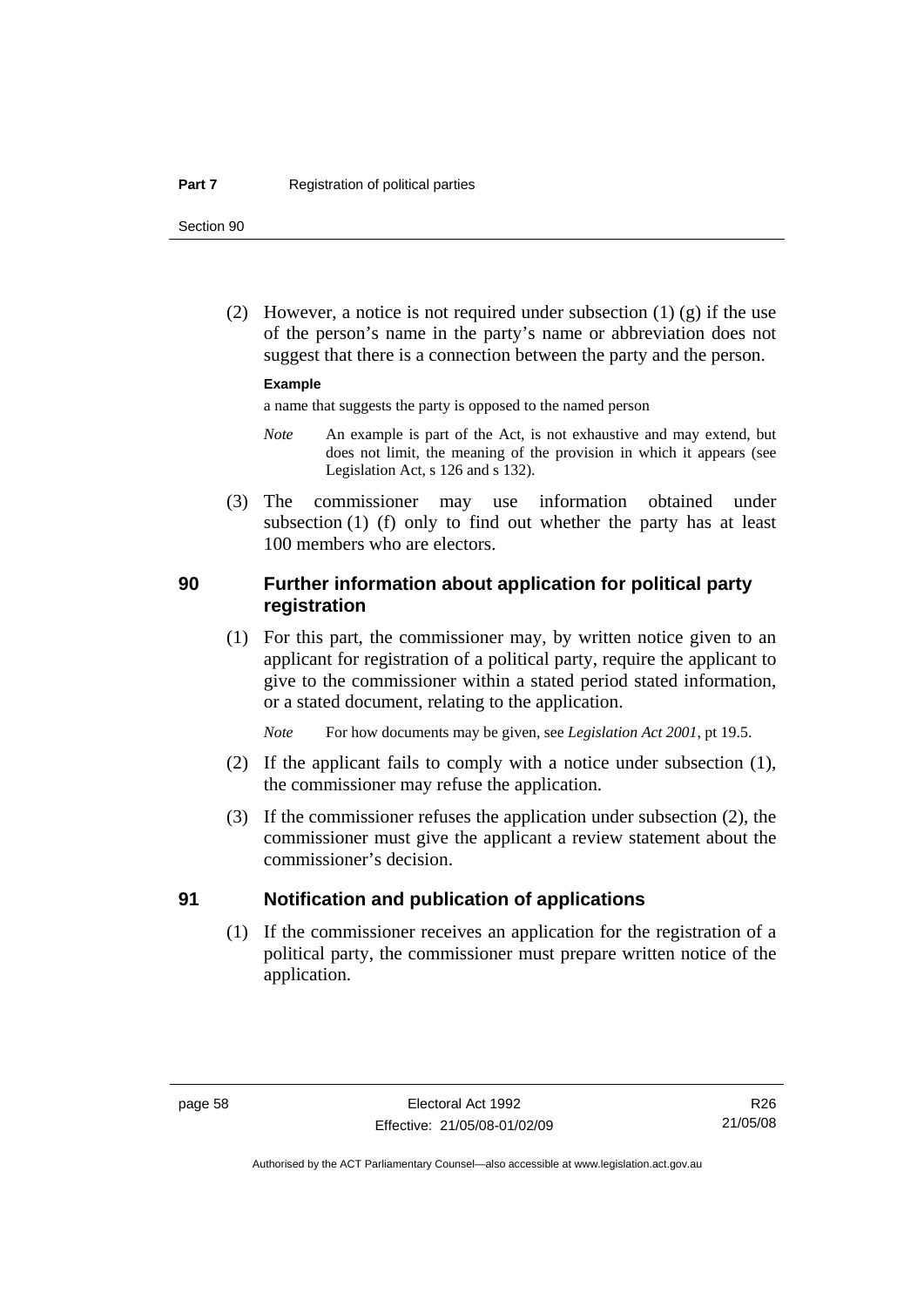- (2) The notice must—
	- (a) state the following particulars:
		- (i) the name of the political party; and
		- (ii) any abbreviation of the name of the party that the party intends to use for this Act; and
		- (iii) the name and address of the person nominated to be the registered officer of the party; and
	- (b) state that a copy of each of the following is available for public inspection at the commissioner's office:
		- (i) the application;
		- (ii) the party's constitution;
		- (iii) if the application was accompanied by a notice under section 89 (1) (g)—the notice; and
	- (c) state that written objections to the application may be given to the commissioner within 14 days after the day the notice is notified under the *Legislation Act 2001*.
- (3) The notice is a notifiable instrument.

*Note* A notifiable instrument must be notified under the *Legislation Act 2001*.

- (4) The commissioner must also publish the notice in a newspaper.
- (5) The commissioner must make a copy of each of the following available for public inspection at the commissioner's office:
	- (a) the application;
	- (b) the party's constitution;
	- (c) if the application was accompanied by a notice under section 89 (1)  $(g)$ —the notice.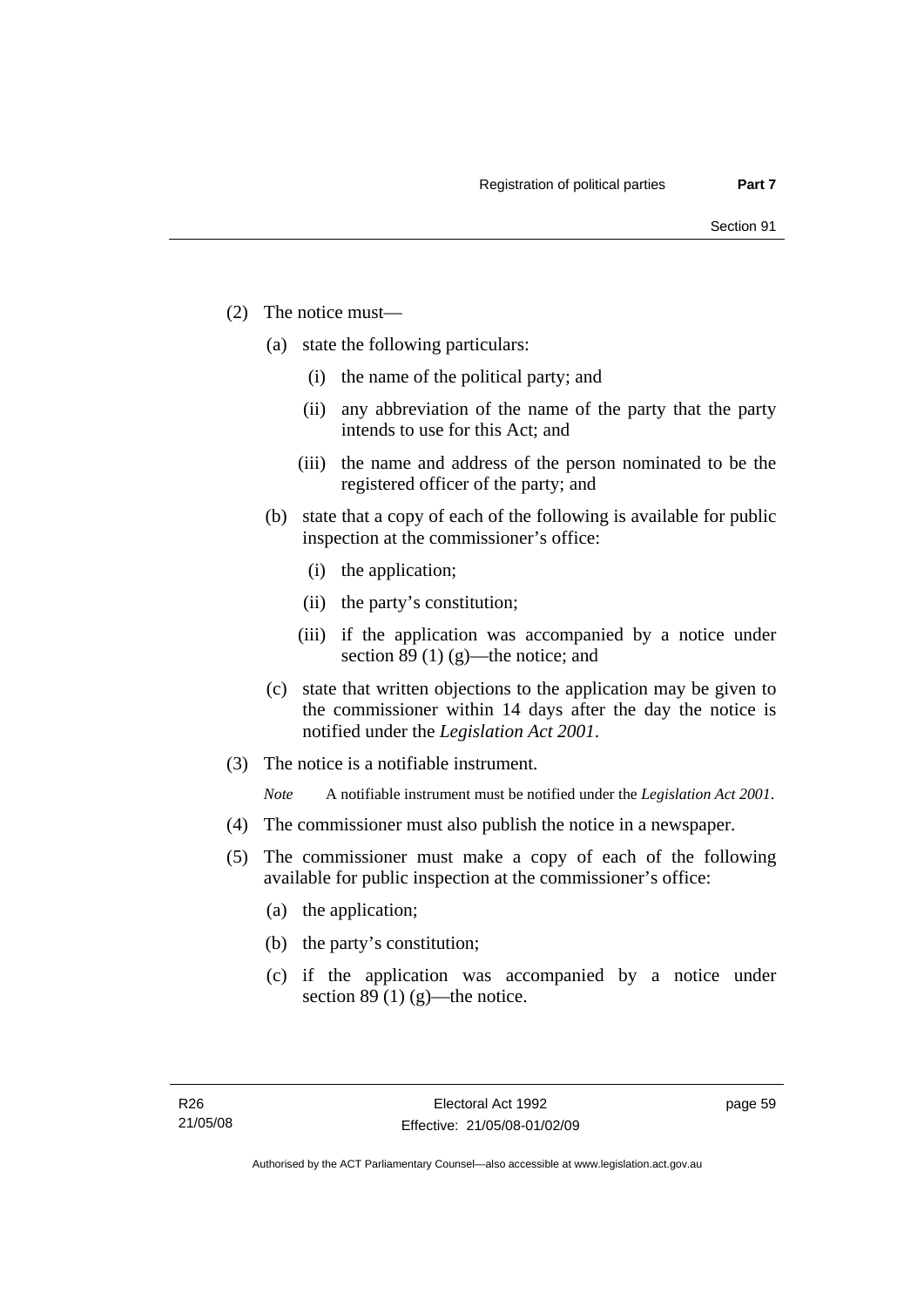Section 91A

#### **91A Objections to applications and responses**

- (1) An objection to an application for registration of a political party must—
	- (a) be in writing; and
	- (b) set out the grounds of the objection; and
	- (c) state the objector's name and address; and
	- (d) be signed by the objector; and
	- (e) be given to the commissioner in accordance with the notice under section 91 (Notification and publication of applications) for the application.
- (2) The commissioner must give to the person nominated to be the registered officer of the political party—
	- (a) a copy of each objection given to the commissioner in accordance with subsection (1); and
	- (b) a written notice inviting the person to give any response to the objection to the commissioner, in writing, within 14 days after the day the notice is given to the person.
- (3) The commissioner must make a copy of the following available for public inspection:
	- (a) each objection given to the commissioner in accordance with subsection (1);
	- (b) each response given to the commissioner in accordance with the notice under subsection (2).
- (4) In deciding whether to register the political party, the commissioner must consider each objection and response given to the commissioner in accordance with this section.

R26 21/05/08

Authorised by the ACT Parliamentary Counsel—also accessible at www.legislation.act.gov.au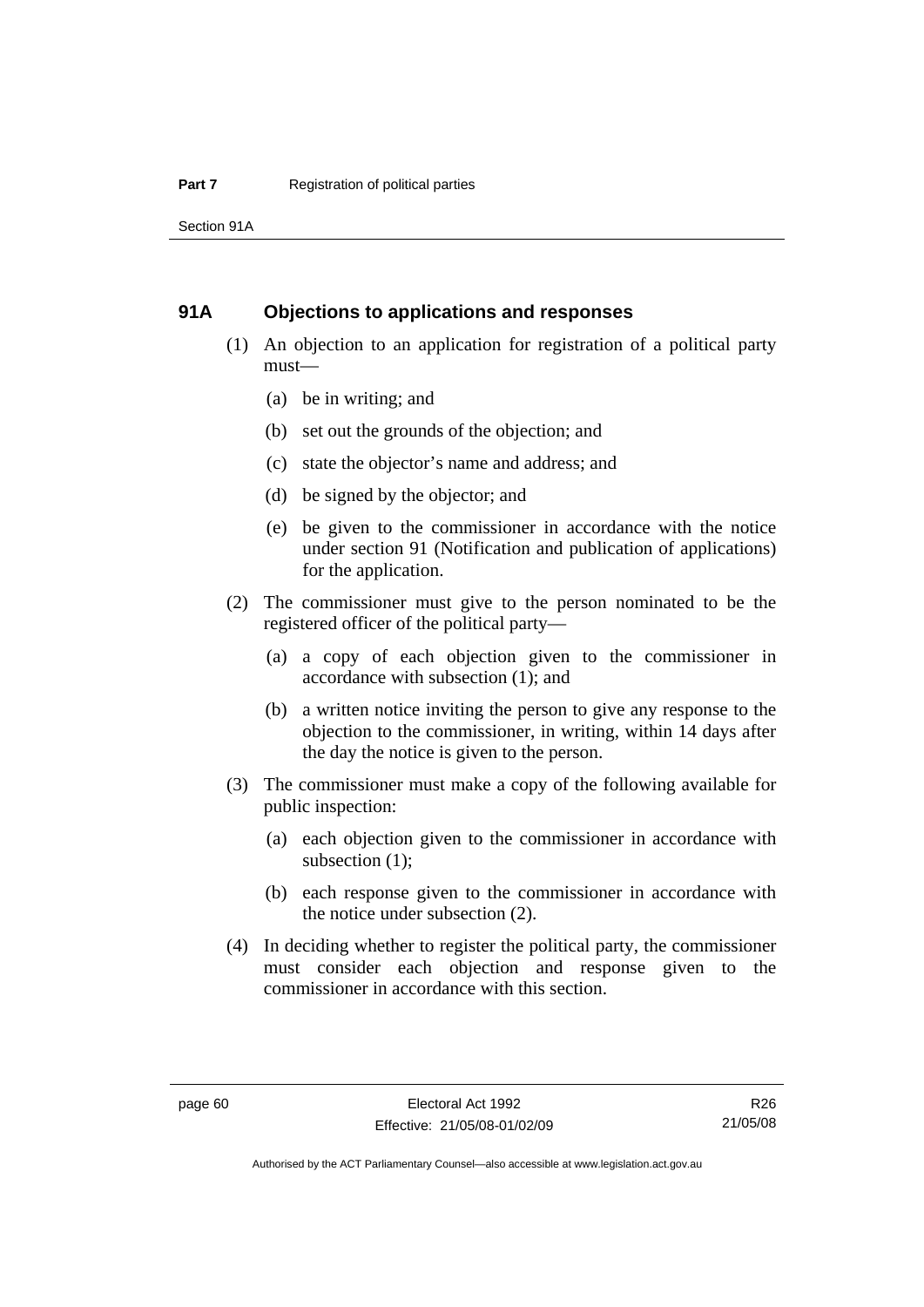## **92 Registration of political parties**

- (1) If an application for registration of a political party is made under this part, the commissioner must register the party unless the commissioner refuses the application under section 90 (2) (Further information about application for political party registration) or section 93 (Refusal of applications for registration).
- (2) If the commissioner registers a political party, the commissioner must prepare written notice of the registration.
- (3) The notice is a notifiable instrument.

*Note* A notifiable instrument must be notified under the *Legislation Act 2001*.

- (4) The commissioner must also give notice of the registration to the secretary of the political party.
- (5) In addition, if an objection was made under section 91A (Objections to applications and responses) to the application, the commissioner must give the objector a review statement about the decision to register the political party.

## **93 Refusal of applications for registration**

- (1) The commissioner must refuse an application for the registration of a political party if—
	- (a) for an application for registration of a political party—the commissioner believes on reasonable grounds that, when it made the application, the party did not have at least 100 members who were electors; or
	- (b) the person nominated in the application to be the registered officer of the party is not qualified to be an elector or is the registered officer of a registered party; or
	- (c) the party is ineligible for registration because of section 99 (Use of party name after cancellation); or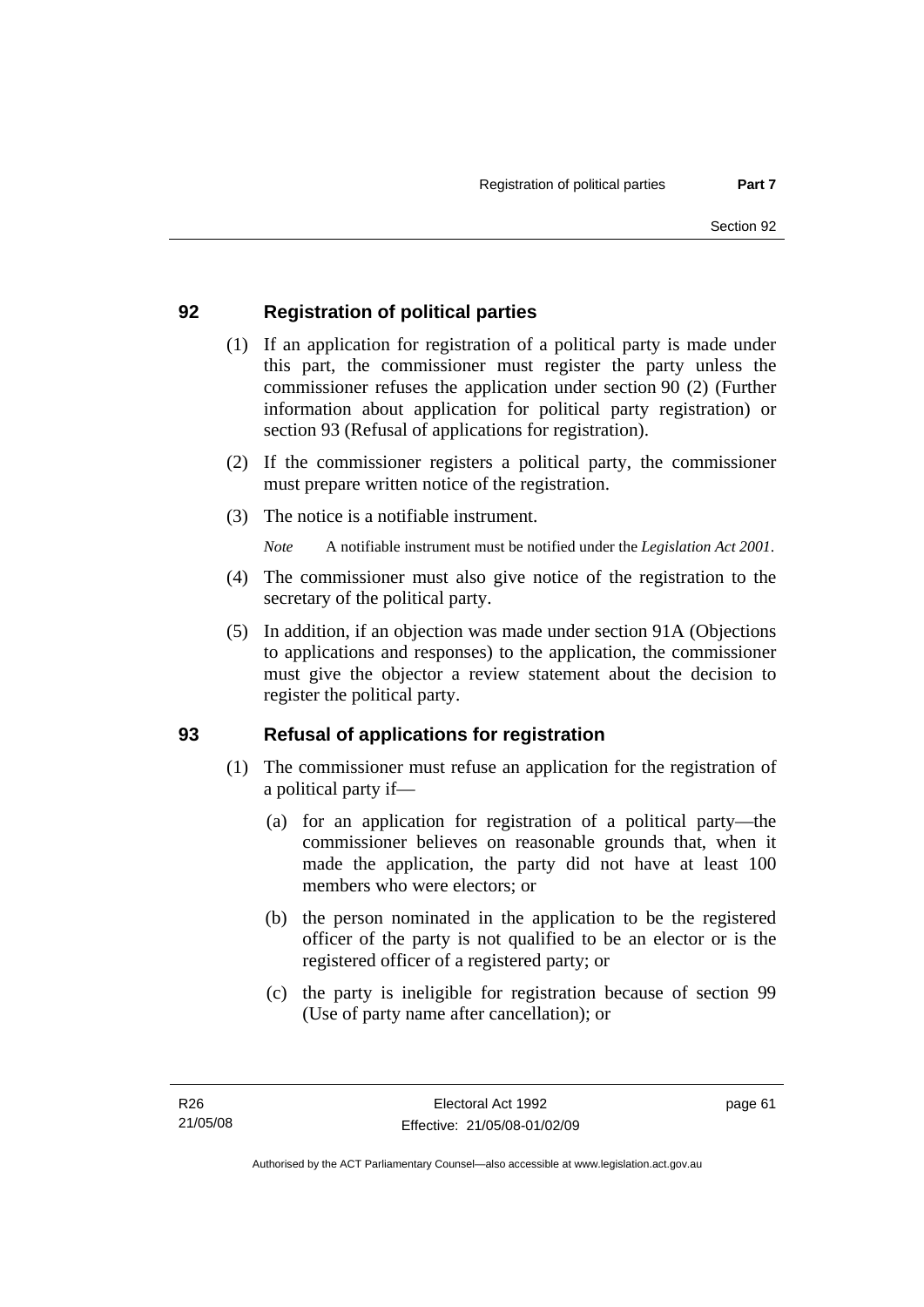Section 93

- (d) the party's name, or any abbreviation of the party's name that the party intends to use for this Act, includes the name of a particular living person and the application is not accompanied by the notice (if required) under section 89 (1) (g).
- (2) The commissioner must also refuse an application if the commissioner believes on reasonable grounds that the name of the political party, or any abbreviation of that name that the application states that the party intends to use for this Act—
	- (a) consists of more than 6 words; or
	- (b) is obscene; or
	- (c) is the name, or an acronym of the name, of another political party; or
	- (d) so nearly resembles the name, or an acronym of the name, of another political party that it is likely to be confused with or mistaken for that name or acronym; or
	- (e) consists of the word 'independent'; or
	- (f) consists of the words 'independent party'; or
	- (g) consists of or includes the word 'independent' and—
		- (i) the name, or an acronym of the name, of another political party; or
		- (ii) matter that so nearly resembles the name, or an acronym of the name, of another political party that the matter is likely to be confused with or mistaken for that name or acronym.
- (3) If the commissioner refuses an application for the registration of a political party, the commissioner must—
	- (a) give the secretary of the party a review statement about the decision to refuse the application; and

R26 21/05/08

Authorised by the ACT Parliamentary Counsel—also accessible at www.legislation.act.gov.au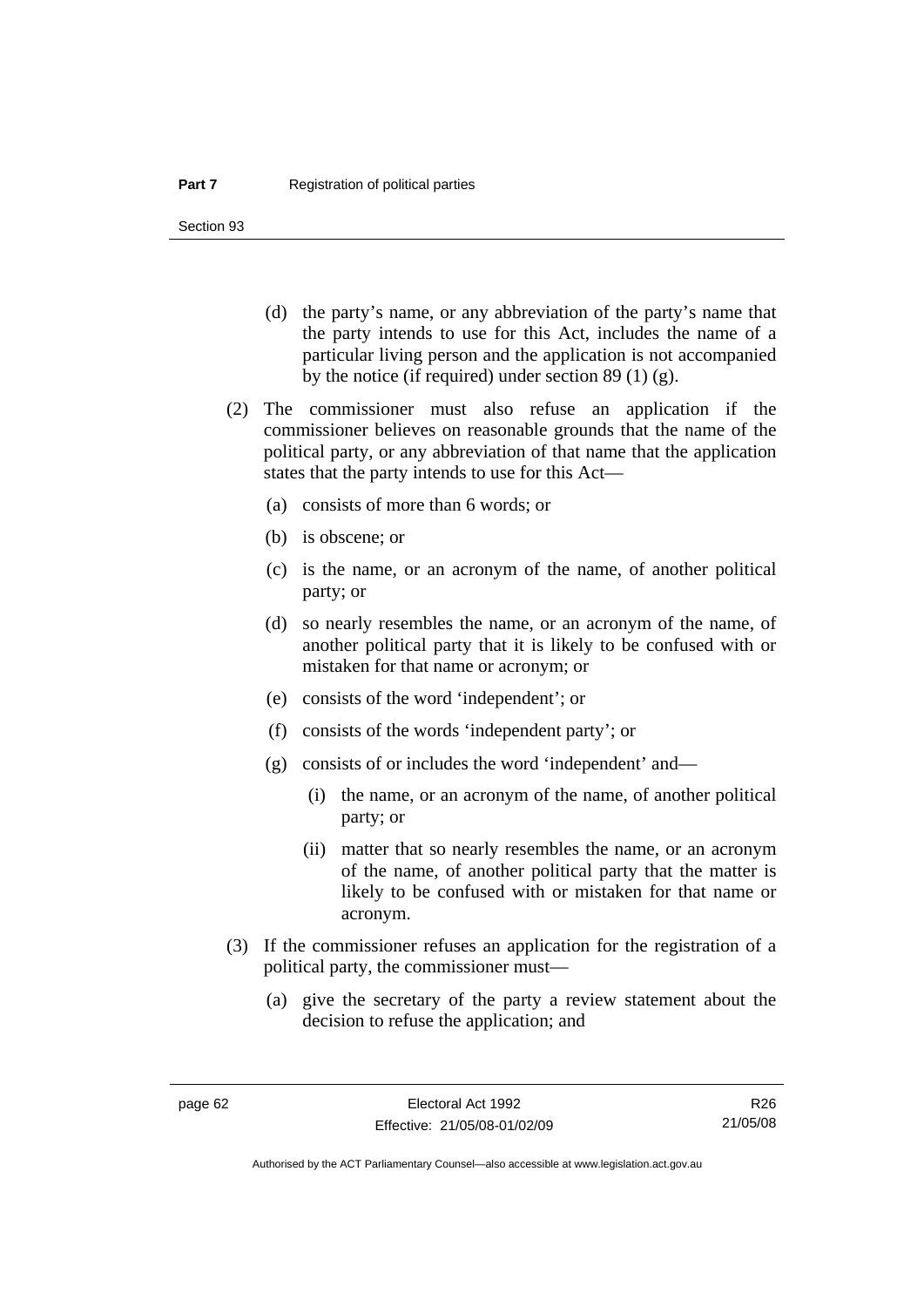- (b) if an objection was made under section 91A (Objections to applications and responses) to the application—give the objector written notice of the refusal.
- (4) In this section, *another political party*, in relation to a political party, is—
	- (a) a registered party; or
	- (b) a political party at least 1 member of which is a member of—
		- (i) the Legislative Assembly; or
		- (ii) the Commonwealth Parliament; or
		- (iii) a State legislature; or
	- (c) a political party registered or recognised for the law of the Commonwealth or a State that relates to the election of members of the Commonwealth Parliament or the State legislature.
- (5) However, *another political party*, in relation to a political party, does not include a political party that is related to it.
- (6) In this section:

*name* includes an abbreviation of the name.

## **94 Amendment of applications for registration**

- (1) If the commissioner is of the opinion that an application for the registration of a political party must be refused under section 93 (Refusal of applications for registration), but that the application might be amended to prevent the refusal, the commissioner must give the applicant written notice to that effect.
- (2) The notice must—
	- (a) set out the reasons for the commissioner's opinion; and
	- (b) describe the effect of subsections (3) to (5).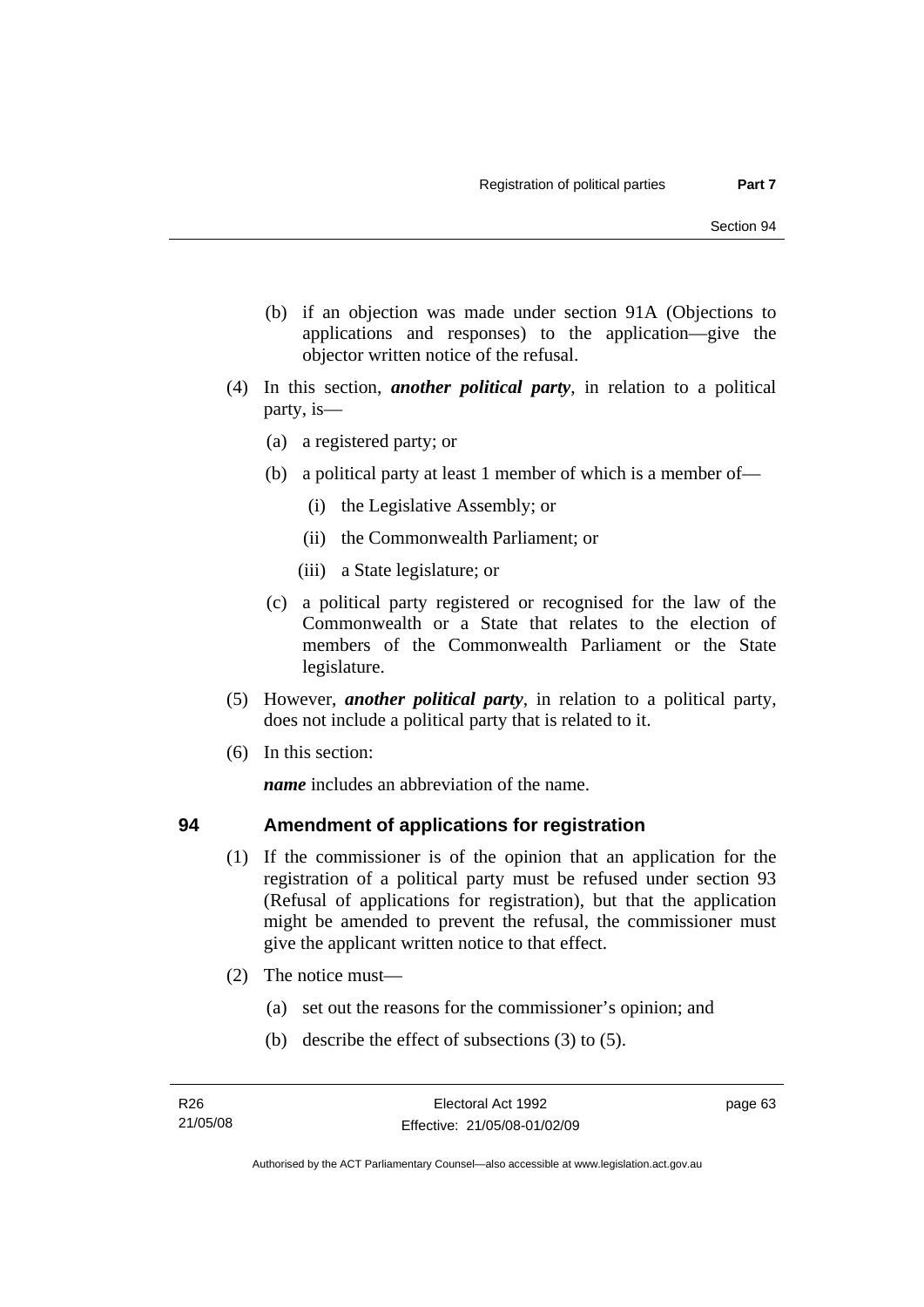Section 95

- (3) If the commissioner gives the notice to the applicant, the commissioner is not required to further consider the application unless a request is made under subsection (4).
- (4) Within 28 days after receiving the notice, the applicant may give the commissioner a written request, signed by the applicant, for the commissioner—
	- (a) to amend the application in a stated way; or
	- (b) to consider the application in the form in which it was made.
- (5) The commissioner must comply with the request.
- (6) If the applicant requests the commissioner to amend the application in a stated way, the application as amended in accordance with the request is taken to be a new application for the registration of a political party.

#### **95 Changes to particulars in register**

- (1) The secretary of a registered party may apply to the commissioner to change particulars included in the register of political parties in relation to the party.
- (2) This part (other than section 94 and this section) applies, with all necessary changes, to an application under subsection (1), as if it were an application for registration of the political party and any objection to the application were an objection to the registration.
- (3) Section 91 (Notification and publication of applications) and section 91A (Objections to applications and responses) do not apply to an application to change the address of the registered officer of a registered party.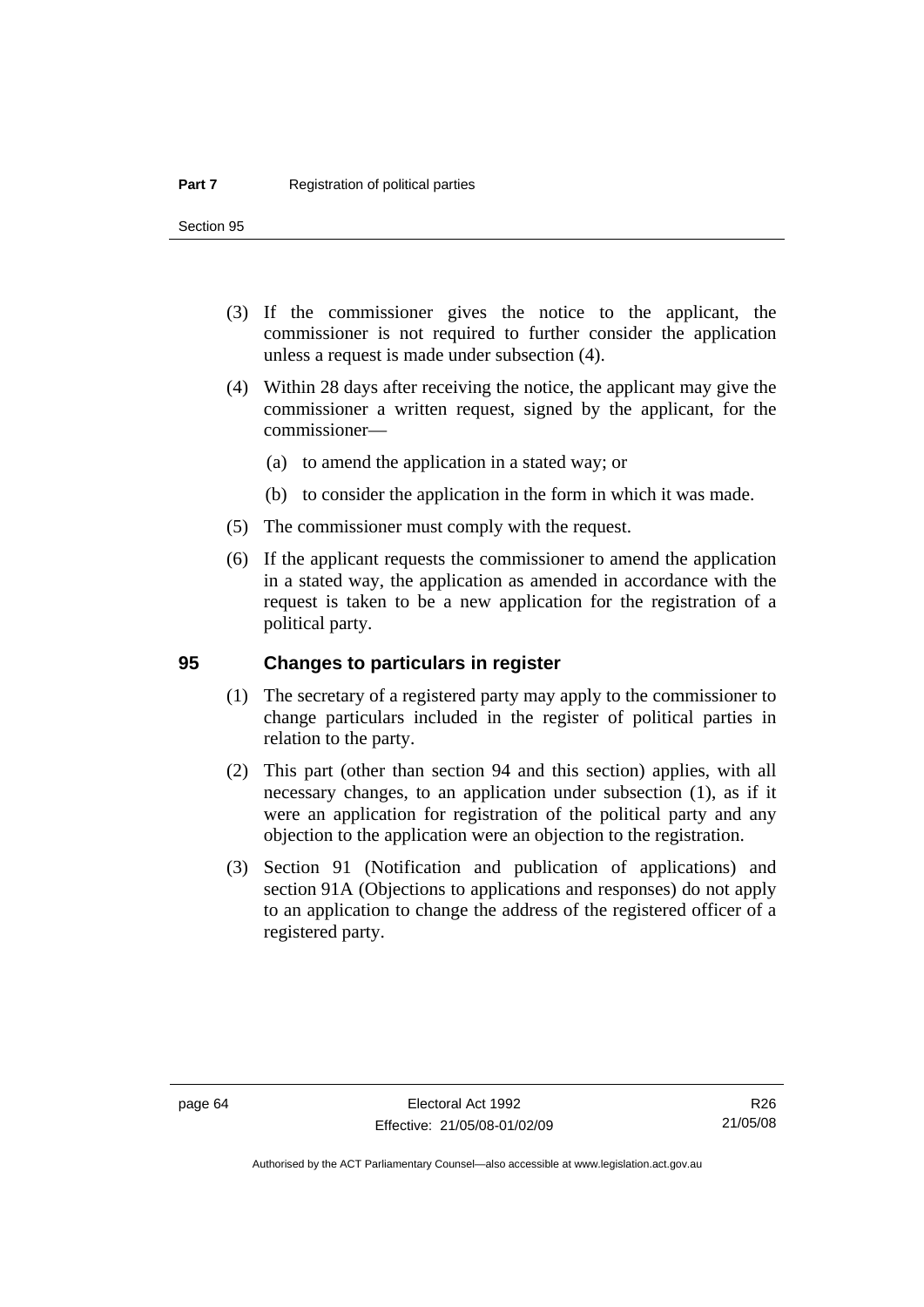## **95A Objection to continued use of name**

- (1) This section applies if—
	- (a) the commissioner is satisfied that the name of a registered party (the *first party*) is relevantly similar to the name of another registered party (the *second party*) that was registered under this part later than the first party; and
	- (b) when it was registered the second party was related to the first party; and
	- (c) the registered officer of the first party objects in writing to the continued use of the name by the second party; and
	- (d) the commissioner is satisfied that the parties are not related at the time of the objection.
- (2) The commissioner must—
	- (a) uphold the objection; and
	- (b) by written notice, tell the registered officer of the second party that the second party will be deregistered under section 98 (Cancellation of registration of political parties) if—
		- (i) it does not make an application under section 95 (Changes to particulars in register) for a change of name within 28 days after the registered officer receives the notice; or
		- (ii) it makes the application, but the application is refused.
- (3) The name of a registered party is *relevantly similar* to the name of another registered party if the commissioner is satisfied on reasonable grounds that the name so nearly resembles the name of the other party that it is likely to be confused with or mistaken for that name.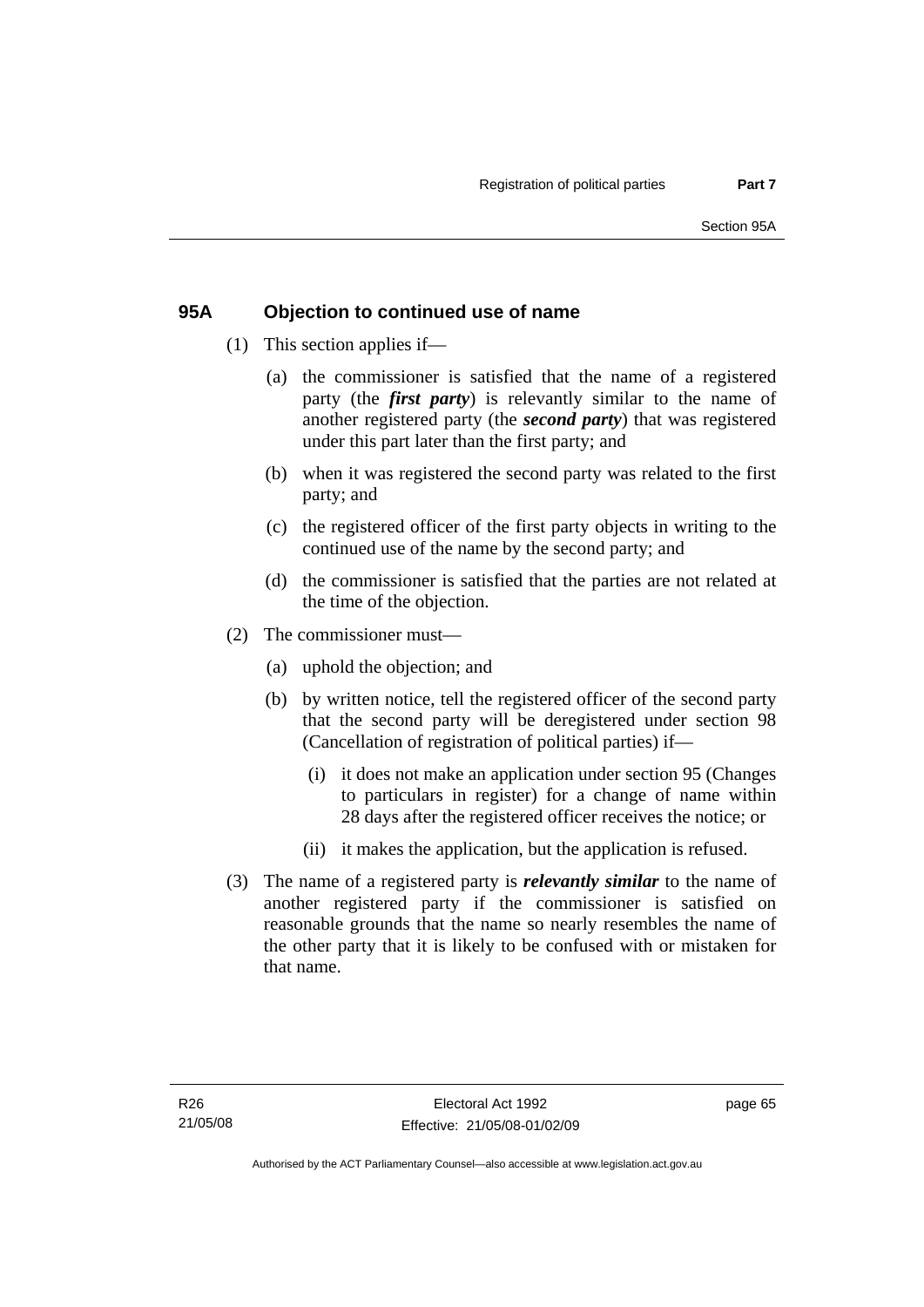(4) In this section:

*name*, for a registered party, means—

- (a) the name of the party entered in the register of political parties; or
- (b) a registered abbreviation of the name of the party.

## **95B When certain action cannot be taken**

- (1) This section applies if, in the period beginning 1 July in a year when an ordinary election must be held and ending when the pre-election period for the election begins, the commissioner receives an application—
	- (a) to register a political party; or
	- (b) to change the name or abbreviation of a political party.
- (2) The commissioner must not take any action under this part in that period in relation to the application.

#### **96 No action under pt 7 during pre-election period**

During a pre-election period, no action may be taken under this part in relation to the registration of a political party.

#### **96A Who can be a registered officer**

A person is entitled to be the registered officer of a registered party only if the person is qualified to be an elector.

#### **97 Deputy registered officer**

- (1) For part 9 (Arrangements for elections) and part 10 (Voting), a deputy registered officer of a registered party may be appointed—
	- (a) by the registered officer of the party; or

R26 21/05/08

Authorised by the ACT Parliamentary Counsel—also accessible at www.legislation.act.gov.au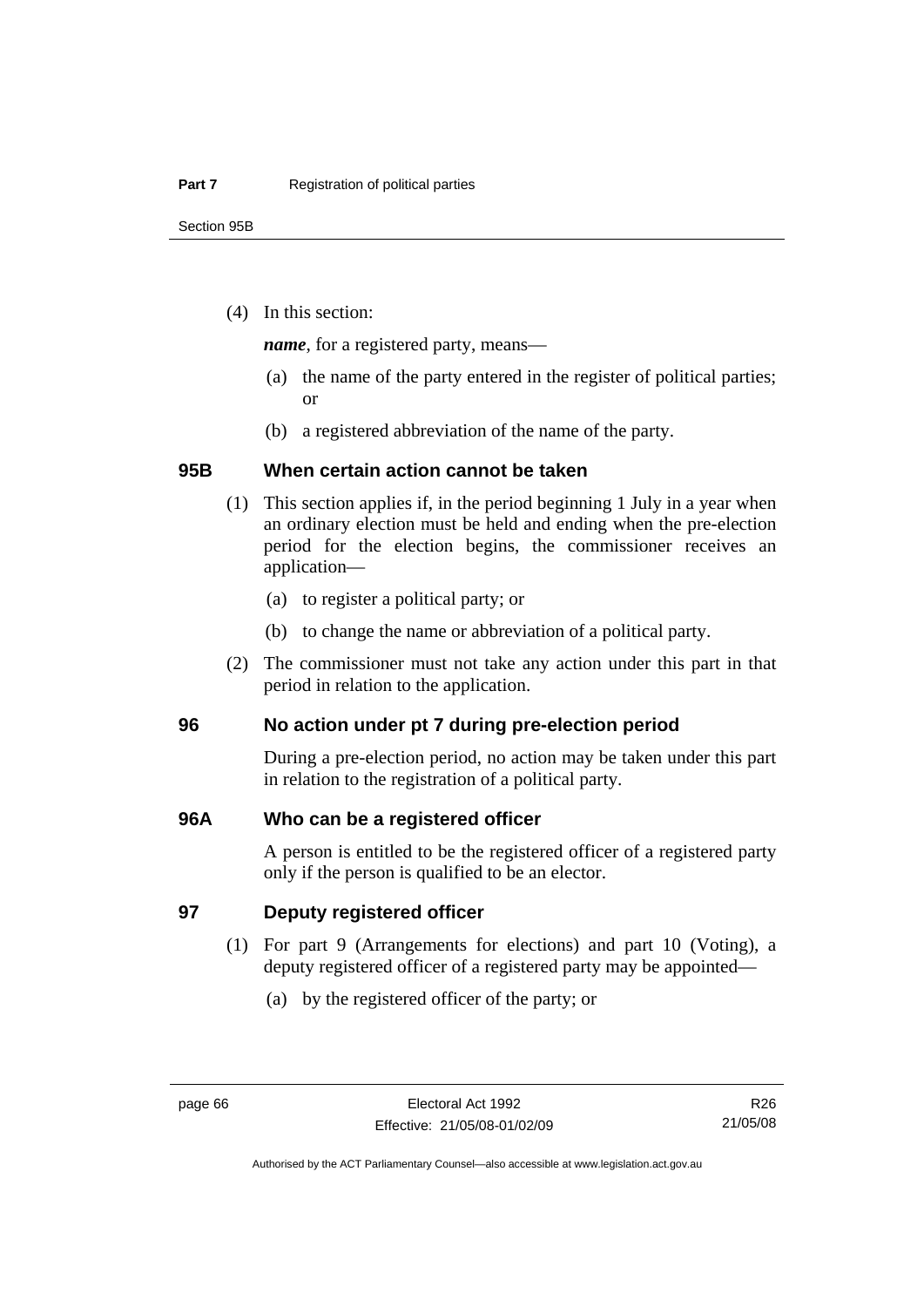- (b) if the office of registered officer of the party is vacant, or the registered officer cannot for any reason exercise the officer's functions—by the secretary of the party.
- (2) The appointment does not have effect until the commissioner is given written notice of the appointment.
- (3) The notice must—
	- (a) be signed by the person making the appointment and the person appointed deputy registered officer; and
	- (b) state the name and address of the deputy registered officer.
- (4) A person is entitled to be a deputy registered officer of a registered party only if the person is qualified to be an elector.
- (5) A reference in part 9 or 10 to the registered officer of a registered party includes a reference to a deputy registered officer of the party.

#### **97A Information about political parties**

- (1) The commissioner may, by written notice given to the registered officer of a registered party, require the officer to give the commissioner information stated in the notice that is reasonably necessary for the commissioner to find out whether the party is entitled to be registered.
- (2) Without limiting subsection (1), the commissioner may, under that subsection, require the registered officer to give the commissioner a list, as at a stated date, of the names and addresses of at least 100 members of the party who are electors.
- (3) The commissioner may use the information obtained under subsection (2) only to find out whether the party is entitled to be registered.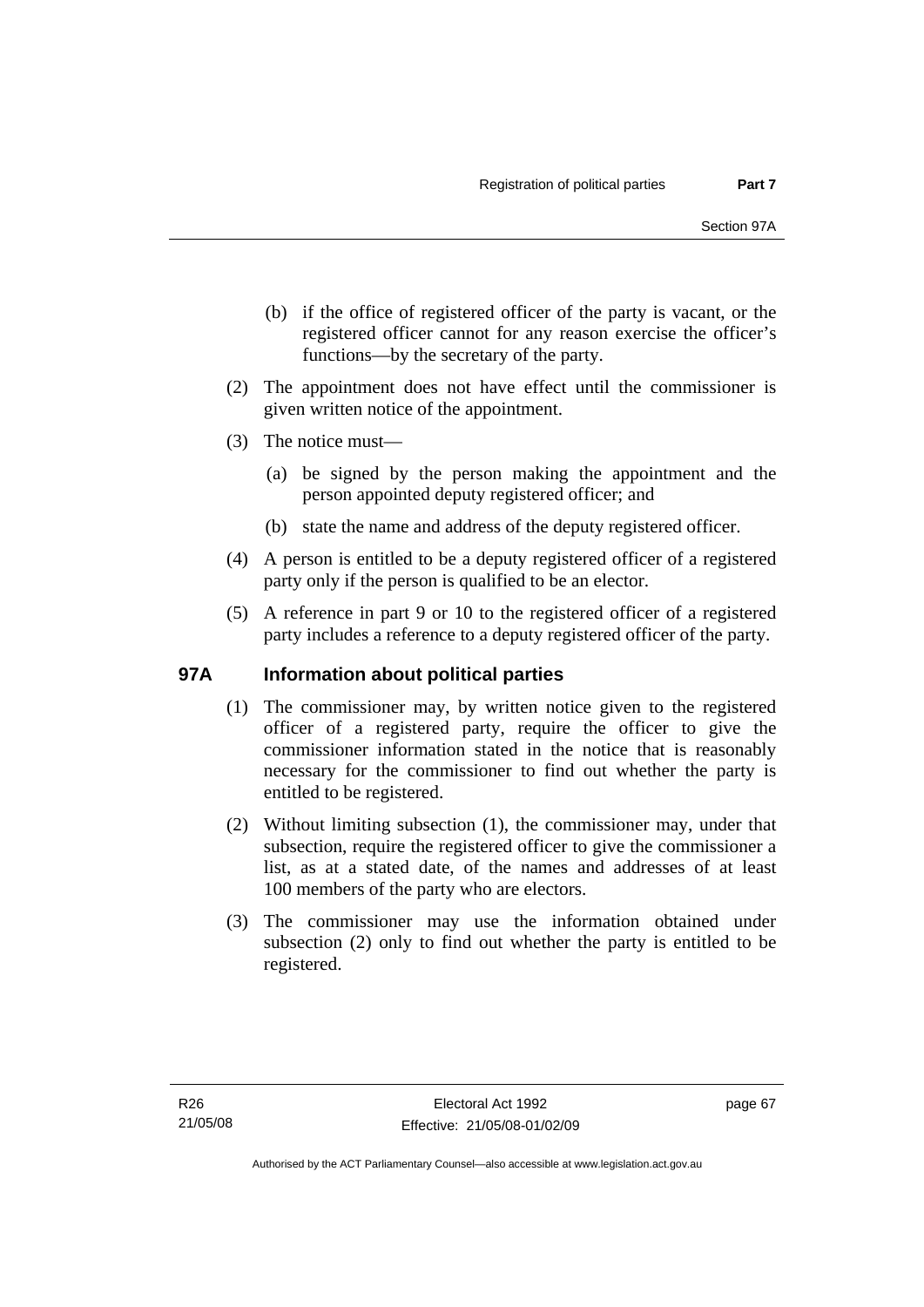Section 98

#### **98 Cancellation of registration of political parties**

- (1) The commissioner must cancel the registration of a registered party if the secretary of the party asks the commissioner to cancel the registration.
- (2) A request under subsection (1) must—
	- (a) be in writing; and
	- (b) be signed by the applicant; and
	- (c) state the applicant's name and address.
- (3) The commissioner must cancel the registration of a registered party if it has not endorsed a candidate at the last 2 general elections.
- (4) However, subsection (3) applies to a registered party only if it was a registered party at the time of each of the general elections.
- (5) The commissioner must cancel the registration of a registered party if the commissioner believes on reasonable grounds that—
	- (a) for a registered party—
		- (i) the party has ceased to exist (whether by amalgamation with another political party or otherwise); or
		- (ii) the party does not have at least 100 members who are electors; or
		- (iii) the party does not have a constitution; or
	- (b) the registration of the party was obtained by fraud or misrepresentation.
- (6) The commissioner may cancel the registration of a registered party under subsection (5) only if the commissioner has—
	- (a) given the relevant person a written notice—
		- (i) stating that the commissioner proposes to cancel the registration of the party; and

R26 21/05/08

Authorised by the ACT Parliamentary Counsel—also accessible at www.legislation.act.gov.au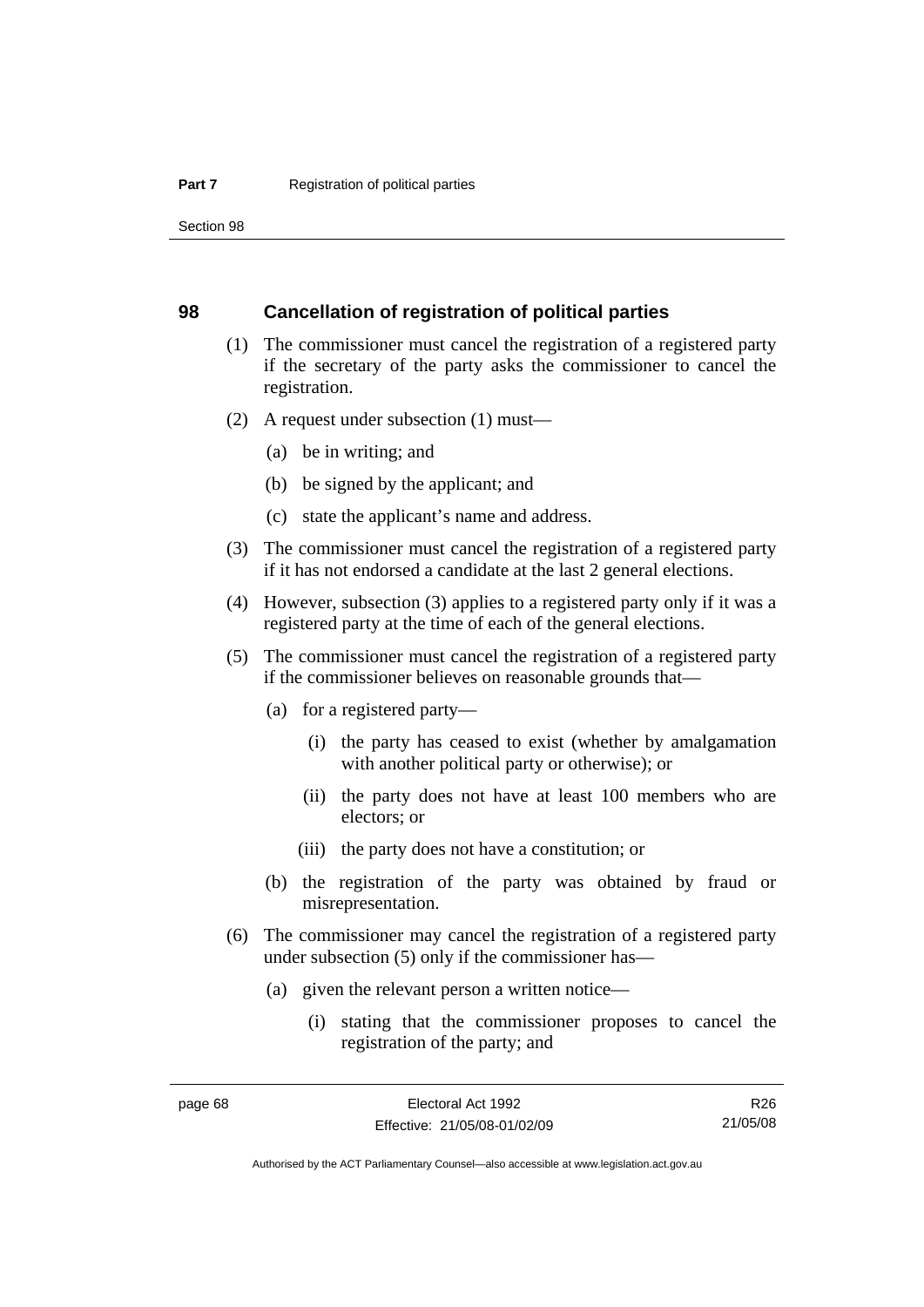- (ii) setting out the reasons for the proposed cancellation; and
- (iii) stating that written objections to the proposed cancellation may be given to the commissioner within the 14 days mentioned in paragraph (b); and
- (b) prepared, and notified under the *Legislation Act 2001*, a written notice stating—
	- (i) that the commissioner proposes to cancel the registration of the party; and
	- (ii) that written objections to the proposed cancellation may be given to the commissioner within 14 days after the day the notice is notified under the *Legislation Act 2001*; and
- (c) considered each objection given to the commissioner in accordance with the notice under paragraph (a) or (b).
- (7) For subsection (6) (a), the *relevant person* is the secretary, or last secretary, of the registered party.
- (8) The notice under subsection (6) (b) is a notifiable instrument.

*Note* A notifiable instrument must be notified under the *Legislation Act 2001*.

- (9) If the commissioner cancels the registration of a registered party under this section, the commissioner must prepare written notice of the cancellation.
- (10) The notice under subsection (9) is a notifiable instrument.

*Note* A notifiable instrument must be notified under the *Legislation Act 2001*.

- (11) If the commissioner cancels the registration of a registered party under subsection (3), the commissioner must also give written notice of the cancellation to the registered officer of the party.
- (12) If the commissioner cancels the registration of a registered party under subsection (5), the commissioner must give a review statement about the decision to cancel the registration to the registered officer, or last registered officer, of the party.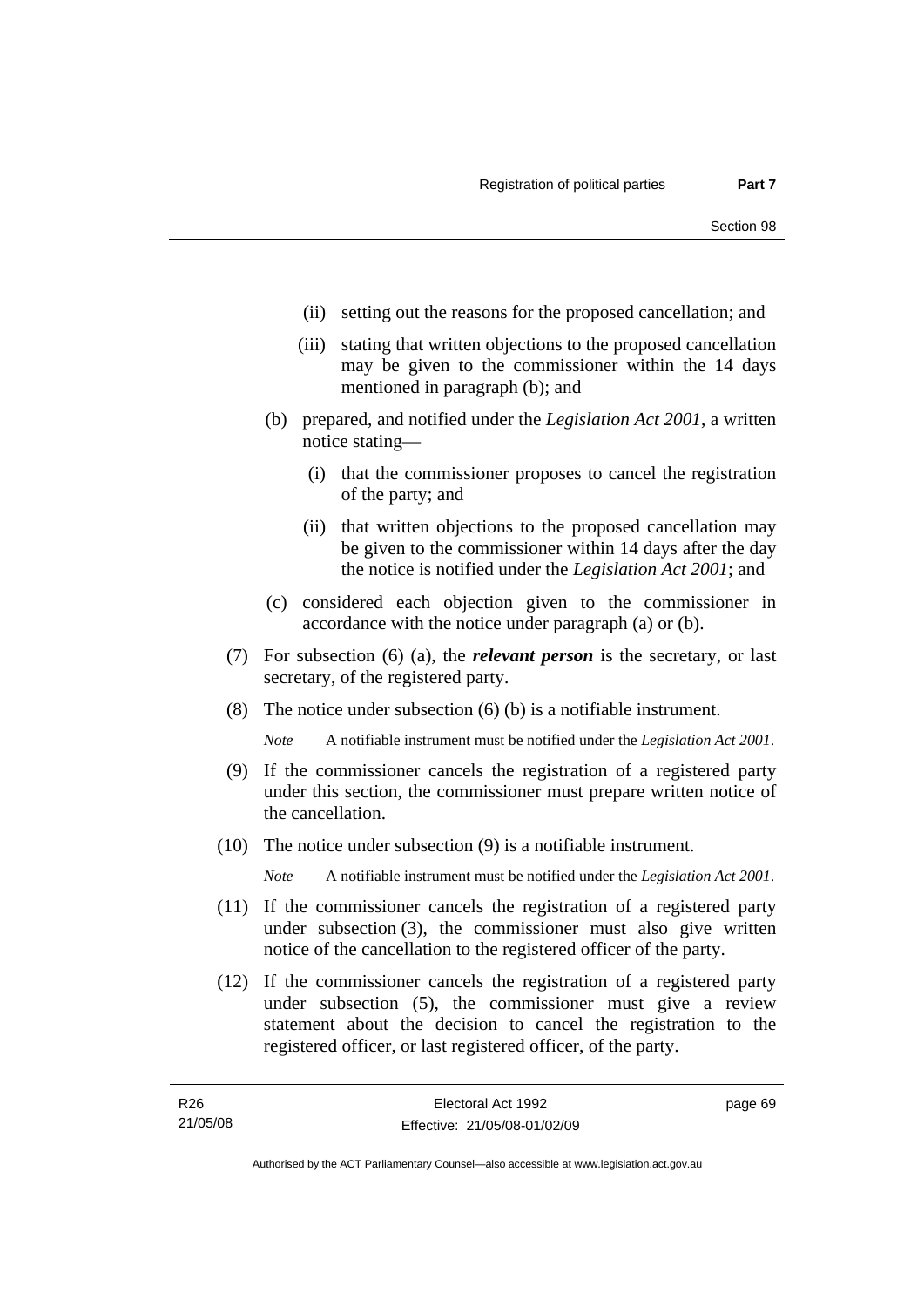- (13) If, after an objection has been made under this section to the proposed cancellation of the registration of a registered party, the commissioner decides not to cancel the registration, the commissioner must give written notice of the decision to—
	- (a) the registered officer of the party; and
	- (b) if the objection was not made by or on behalf of the party or sponsoring MLA—the objector.

#### **99 Use of party name after cancellation**

- (1) If the registration of a registered party (the *cancelled party*) is cancelled—
	- (a) the cancelled party; or
	- (b) another political party that has a name that so nearly resembles the name of the cancelled party that it is likely to be confused with or mistaken for the cancelled party;

is ineligible for registration until after the next general election after the cancellation.

(2) In this section:

*name* includes an abbreviation of the name.

## **99A General requirements about constitutions of registered parties**

 (1) If a registered party changes its constitution, the registered officer of the party must give the commissioner a copy of the changed constitution within 30 days after the change.

Maximum penalty: 10 penalty units

 (2) The commissioner must make a copy of the constitution available for public inspection.

R26 21/05/08

Authorised by the ACT Parliamentary Counsel—also accessible at www.legislation.act.gov.au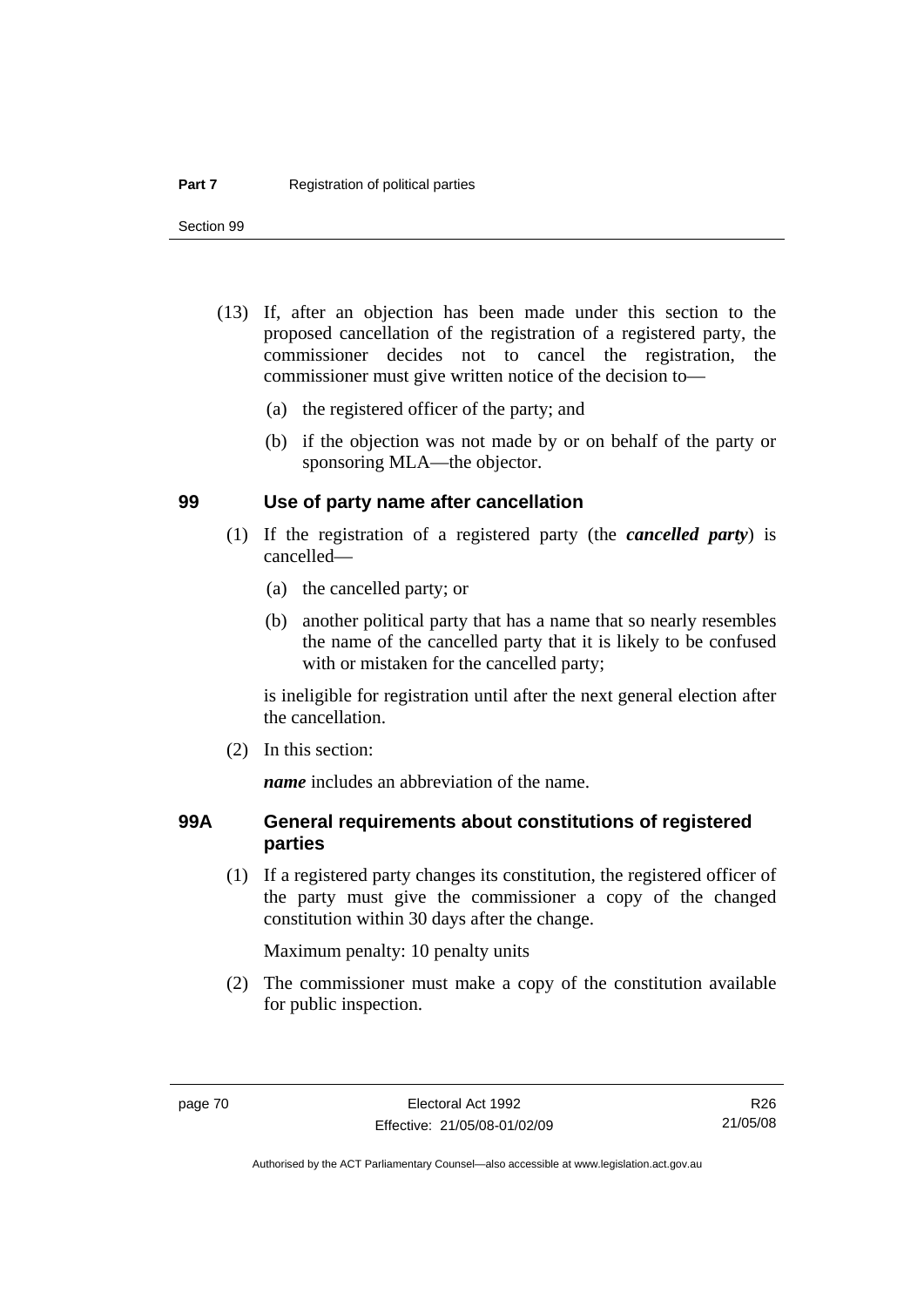# **Part 8 Timing of elections**

## **100 Ordinary elections**

- (1) A general election under this Act must be held on the 3rd Saturday in October in the 4th year after the year when the last ordinary election was held.
- (2) If, apart from this subsection, an election in accordance with subsection (1) would be held on the day an election of Senators, or a general election of members of the House of Representatives, would be held, the election shall be held on the 1st Saturday in December in the year when it would, apart from this subsection, be held.
- (3) If an extraordinary general election has been held in the 6 months before the day when an election in accordance with subsection (1) or (2) would, apart from this subsection, have been held—
	- (a) the election shall not be held; and
	- (b) this section applies in relation to subsequent ordinary elections as if the election had been held.

## **101 Extraordinary elections**

- (1) For this Act, an *extraordinary election* is—
	- (a) a general election required by the Self-Government Act, section 16; or
	- (b) a general election required by the Self-Government Act, section 48; or
	- (c) an election of an MLA or MLAs required by section 126; or
	- (d) an election of an MLA or MLAs required by section 275.
- (2) If an extraordinary election under section 126 (Supplementary elections) is required, the Executive must, in writing, determine a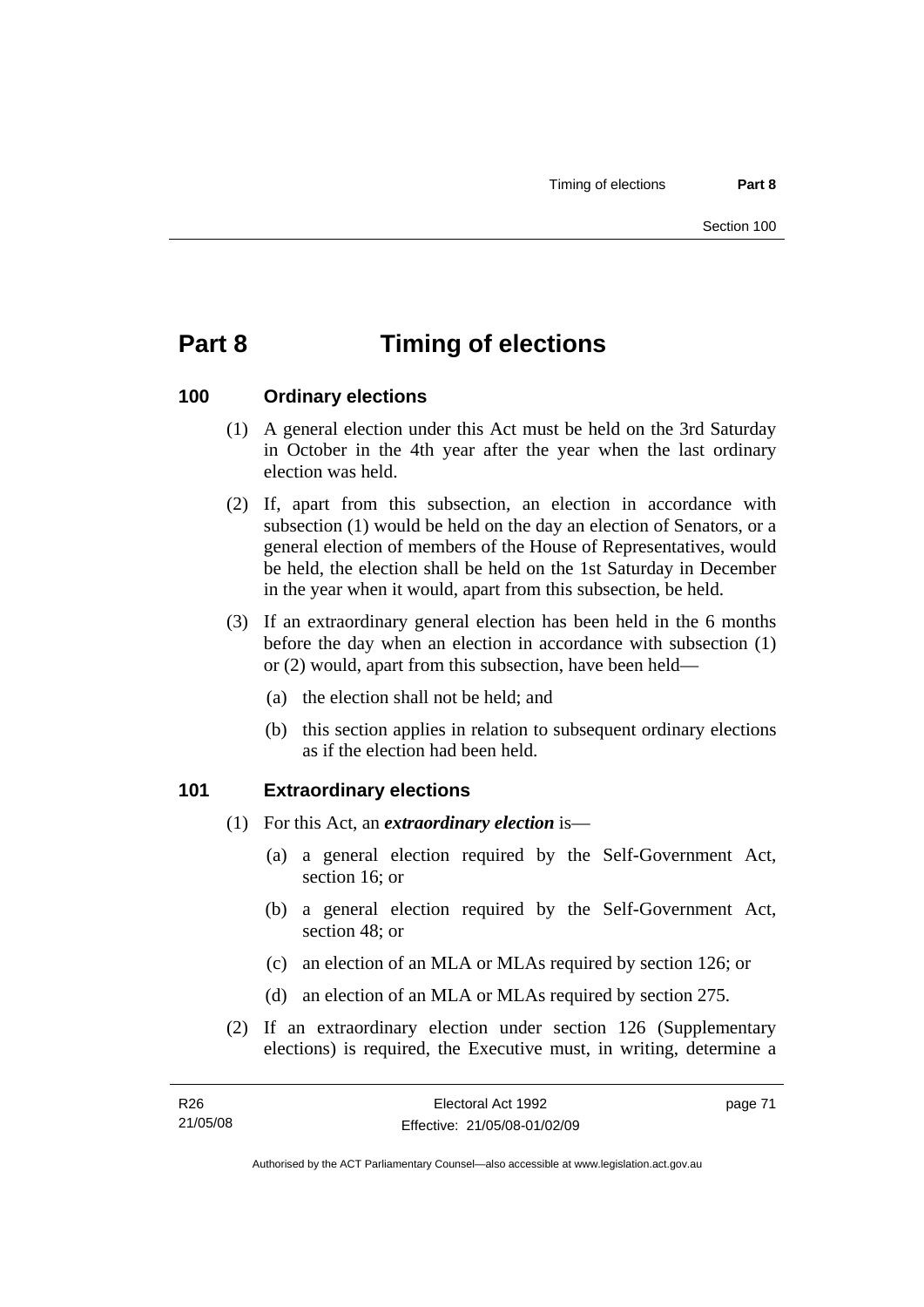#### **Part 8 Timing of elections**

Section 102

Saturday for holding the election that is not earlier than 36 days, or later than 90 days, after the day when the election failed.

- (3) If the Court of Disputed Returns declares an election void, the Executive must, in writing, determine a Saturday for holding the extraordinary election required under section 275 (Effect of declarations) that is not earlier than 36 days, or later than 90 days, after the day when the declaration is made.
- (4) The Executive must not determine under this section a day that is the polling day for an election of senators or a general election of the House of Representatives.
- (5) A determination under this section is a notifiable instrument.

*Note* A notifiable instrument must be notified under the *Legislation Act 2001*.

#### **102 Polling day**

- (1) A poll must be held for an election on the day when the election is required to be held under this part.
- (2) This section is subject to section 111 (Need for a poll).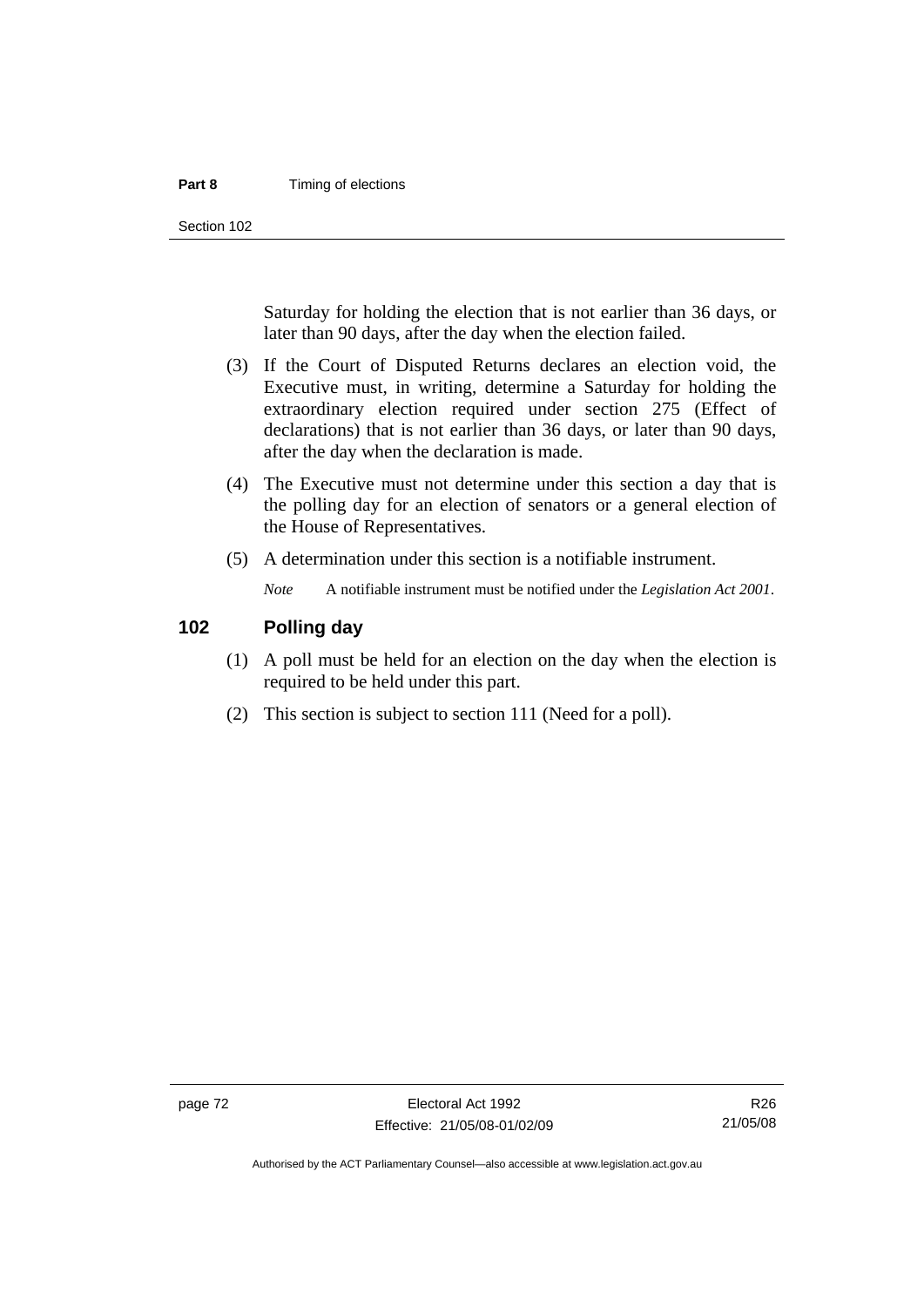# **Part 9 Arrangements for elections**

# **Division 9.1 Nominations**

## **103 Eligibility—MLAs**

- (1) Subject to this section, a person who is—
	- (a) an Australian citizen; and
	- (b) at least 18 years old; and
	- (c) an elector or entitled to be an elector;

is eligible to be an MLA.

- (2) A person is not eligible to be an MLA if—
	- (a) the person is a member of—
		- (i) the Parliament of the Commonwealth; or
		- (ii) the legislature of a State or another Territory; or
	- (b) the person—
		- (i) holds an office or appointment (other than a prescribed office) under a law of the Territory, the Commonwealth, a State or another Territory; or
		- (ii) is employed by the Territory, the Commonwealth, a State or another Territory, or by a Territory authority or a body (whether corporate or not) established by a law of the Commonwealth, a State or another Territory;

and is entitled to any remuneration or allowance (other than reimbursement of expenses reasonably incurred) in relation to the office, appointment or employment.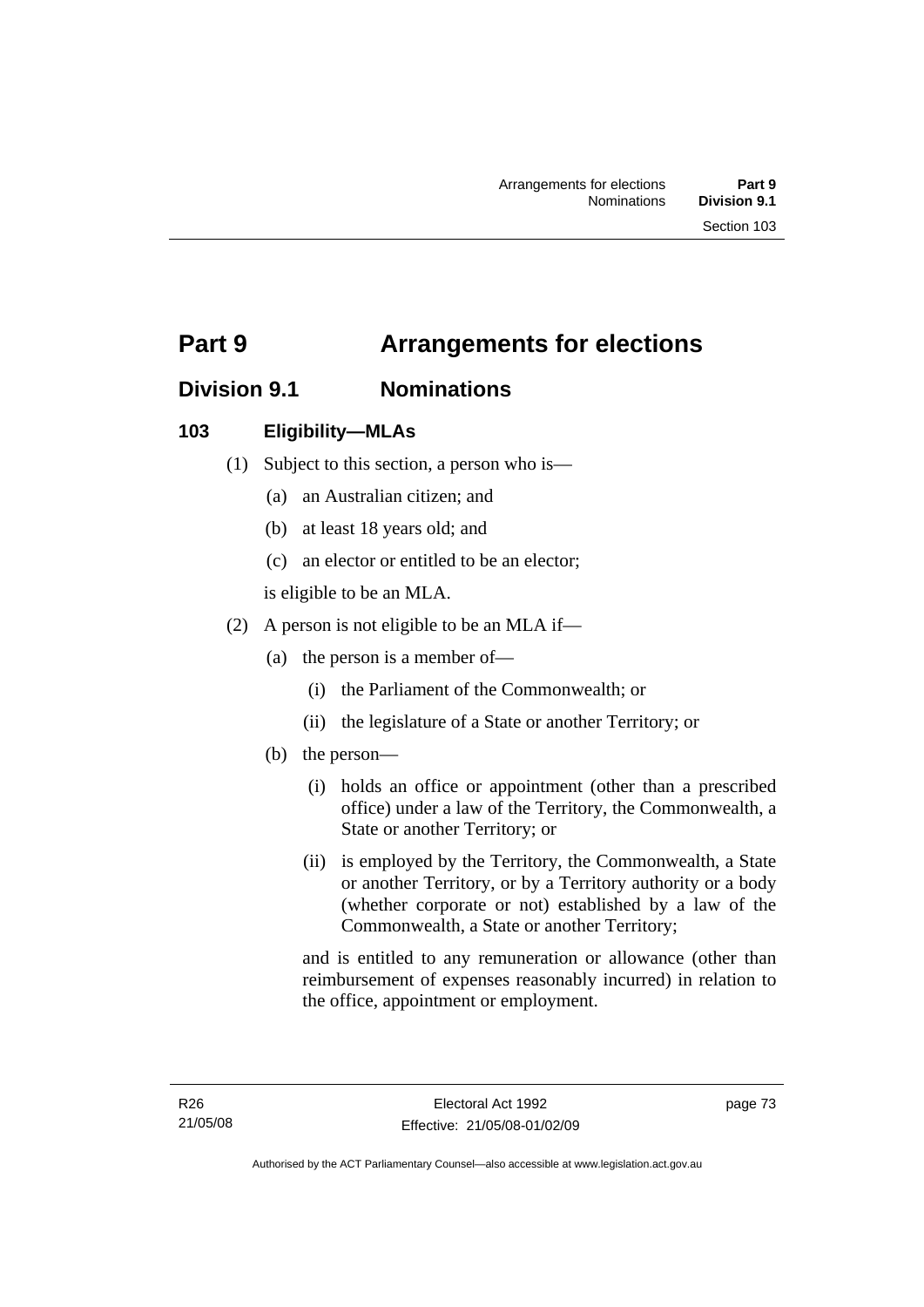(3) In subsection  $(2)$  (b) (i):

*prescribed office* means an office of Speaker, Deputy Speaker, Chief Minister, Deputy Chief Minister, Minister or MLA.

 (4) A person is not eligible to be an MLA if the person is under a sentence of imprisonment for 1 year or longer for a conviction of an indictable offence.

- (5) A person is not eligible to be an MLA for the disqualification period if—
	- (a) the person is convicted of an offence against—
		- (i) section 285 (Bribery) or section 288 (Violence and intimidation); or
		- (ii) the *Crimes Act 1914* (Cwlth), section 28 (Interfering with political liberty); or
		- (iii) the *Criminal Code* (Cwlth), part 2.4 relating to an offence mentioned in subparagraph (ii); or
	- (b) the person is found by the Court of Disputed Elections to have contravened (within the meaning of part 16) a section mentioned in paragraph (a) (i).
	- *Note Contravention* is defined for pt 16 (Disputed elections, eligibility and vacancies) in s 250.
- (6) For subsection (5), the *disqualification period* is 2 years after the conviction or finding.

#### **104 Qualifications for nomination**

A person is not eligible to be nominated for election as an MLA unless, at the hour of nomination—

(a) the person is eligible to be an MLA; or

*Note* For the meaning of *indictable offence*, see the Legislation Act, s 190 (Indictable and summary offences).

R26 21/05/08

Authorised by the ACT Parliamentary Counsel—also accessible at www.legislation.act.gov.au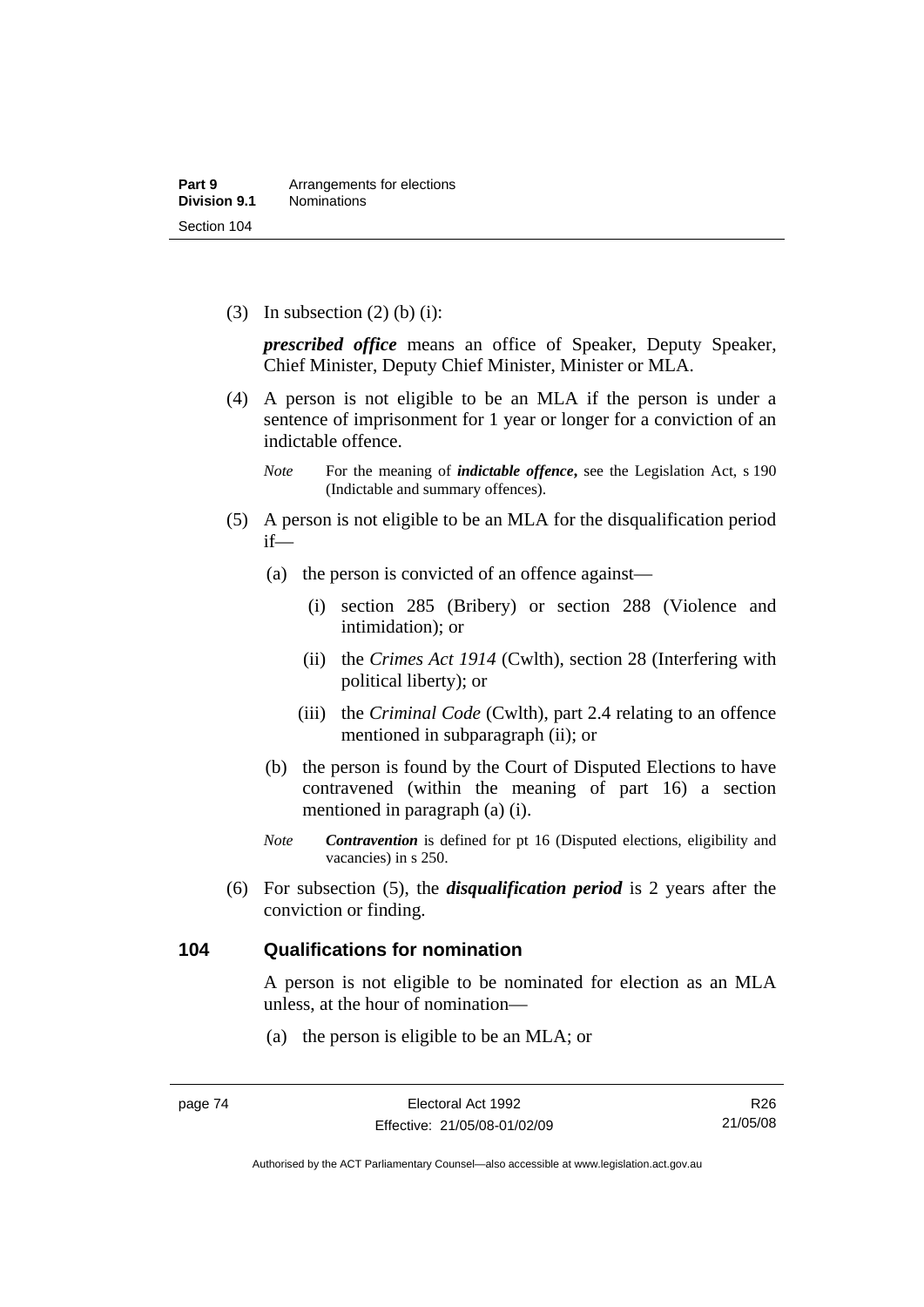(b) for a person referred to in section 103 (2) (b)—the person would, apart from that paragraph, be eligible to be an MLA.

## **105 Candidates to be nominated**

- (1) A person is not eligible for election as an MLA unless the person is nominated in accordance with this section.
- (2) A person may be nominated to be a candidate for election only by—
	- (a) the registered officer of a registered party that endorses the person as a party candidate in the election for the electorate for which the candidate is being nominated; or
	- (b) 20 electors entitled to vote at the election.
- (3) A nomination shall be made by giving to the commissioner, during the pre-election period but not later than 24 hours before the hour of nomination—
	- (a) a duly completed nomination form; and
	- (b) a deposit of the prescribed amount in legal tender or a banker's cheque.
- (4) A nomination form shall—
	- (a) be in the form approved under section 340A (Approved forms); and
	- (b) subject to subsection (7), set out the particulars of the name, address and occupation of the nominee; and
	- (c) contain a statement, signed by the nominee, to the effect that he or she consents to the nomination, and to be an MLA if elected; and
	- (d) contain a declaration, signed by the nominee, to the effect that he or she is eligible to be nominated; and
	- (e) specify the form in which the nominee's name is to be printed on the ballot papers for the election; and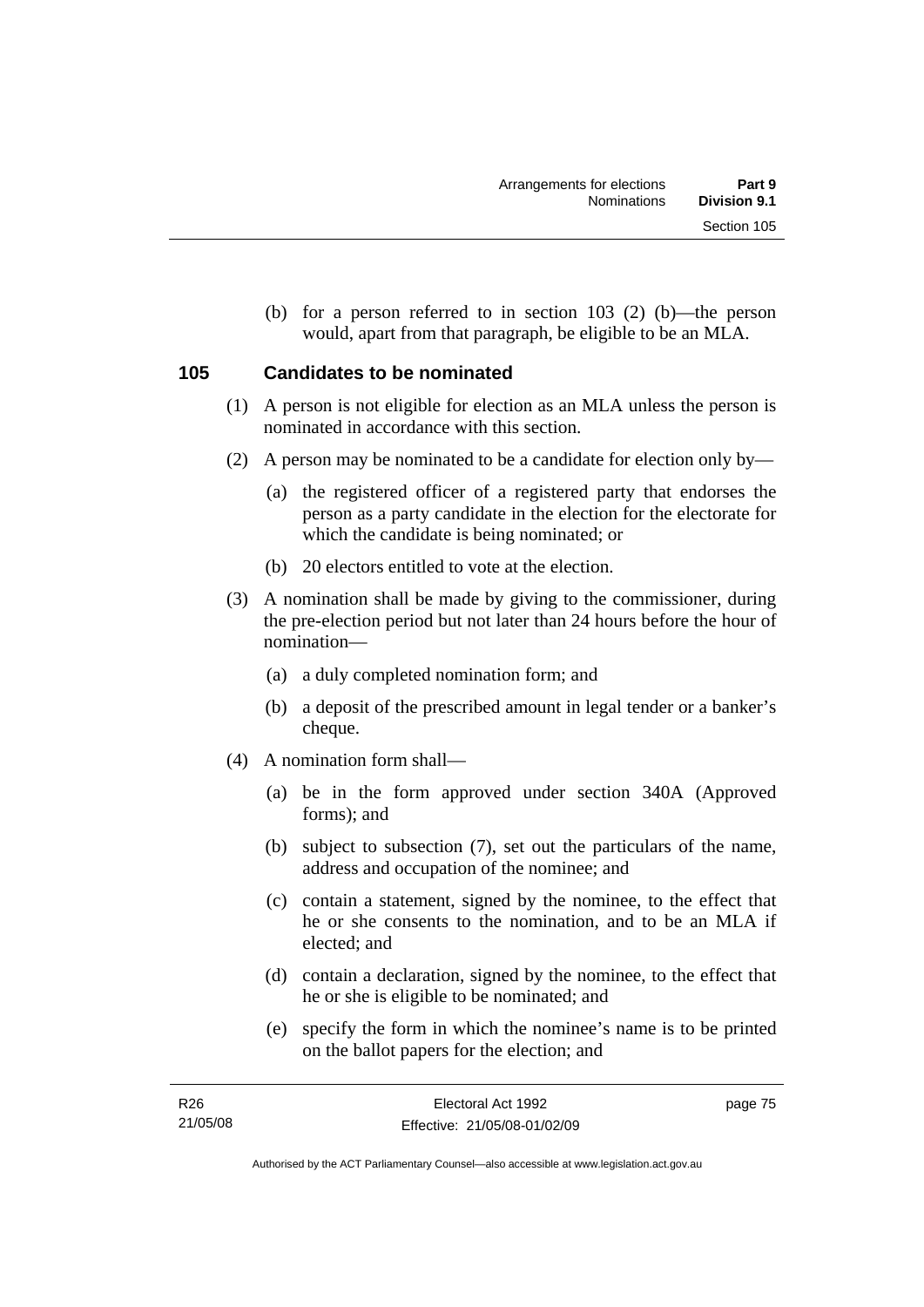- (f) if the nomination is made by the registered officer of a registered party—state any registered abbreviation of the name of the party that is to be printed on the ballot paper for the election; and
- (g) if the nomination is made by 20 electors entitled to vote at the election—specify whether the word 'Independent' is to be printed on the ballot paper adjacent to the candidate square for the nominee; and
- (h) be signed by the nominator or each nominator.
- (5) A nomination form shall name a nominee only by specifying—
	- (a) the surname or family name, and the given name under which the nominee is enrolled; or
	- (b) if the nominee is not an elector—the surname or family name, and the given name under which the nominee is entitled to be enrolled.
- (6) A given name shall be taken to be specified for subsection (5), if the nomination form specifies—
	- (a) a commonly accepted variation of that name (including an abbreviation or truncation of that name or an alternative form of that name); or
	- (b) an initial standing for that name.
- (7) If the address of a nominee is a suppressed address, the nomination form need not specify the address but, in that case, the nominee shall notify the commissioner in writing of his or her address for correspondence.
- (8) A nomination is not invalid only because of a formal defect or error if this section has been substantially complied with.
- (9) If the time by which a nomination under subsection (3) is to be made falls on a public holiday, the nomination must be made no later than that time on the public holiday.

R26 21/05/08

Authorised by the ACT Parliamentary Counsel—also accessible at www.legislation.act.gov.au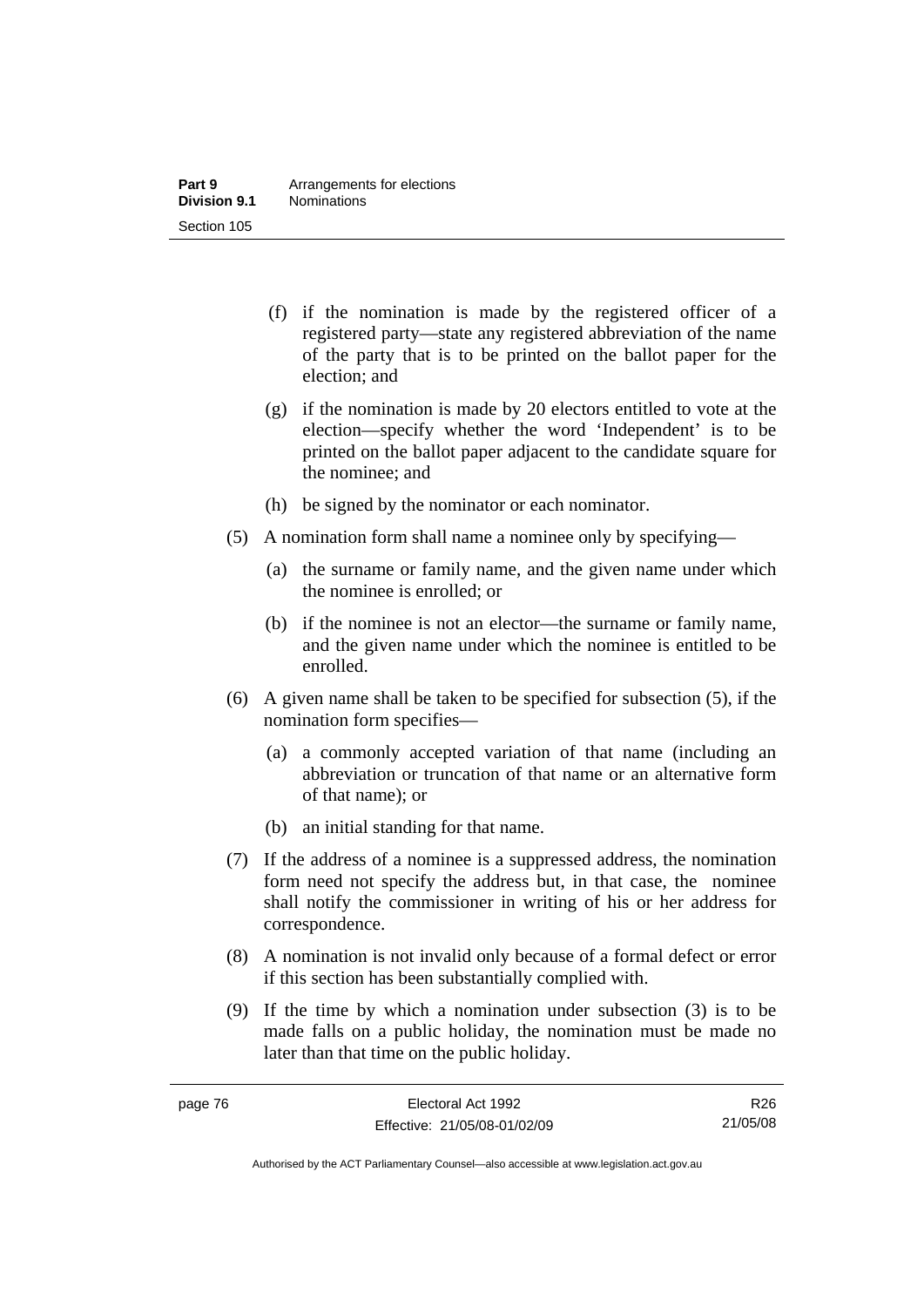- (10) Subsection (9) has effect despite the *Legislation Act 2001*, section 151 (4) (Reckoning of time).
- $(11)$  In subsection  $(3)$  (b):

*prescribed amount* means \$250 or any other amount prescribed by the regulations.

## **106 Multiple nominations invalid**

If, at the hour of nomination in relation to an election—

- (a) a person is nominated more than once to be a candidate for election in a particular electorate; or
- (b) a person is nominated to be a candidate for election in more than 1 electorate;

each such nomination is invalid.

## **107 Withdrawal etc of consent to nomination**

- (1) A person nominated to be a candidate may withdraw his or her consent to the nomination by giving the commissioner a written notice of withdrawal not later than 24 hours before the hour of nomination.
- (2) The registered officer may cancel a nomination made by the officer by giving the commissioner a written notice of cancellation not later than 24 hours before the hour of nomination.
- (3) On receipt of a notice referred to in subsection (1) or (2), the commissioner shall cancel the nomination and pay the amount of the deposit lodged to the nominee.

## **108 Place and hour of nomination**

- (1) The *place of nomination* in relation to an election is—
	- (a) the office of the commissioner; or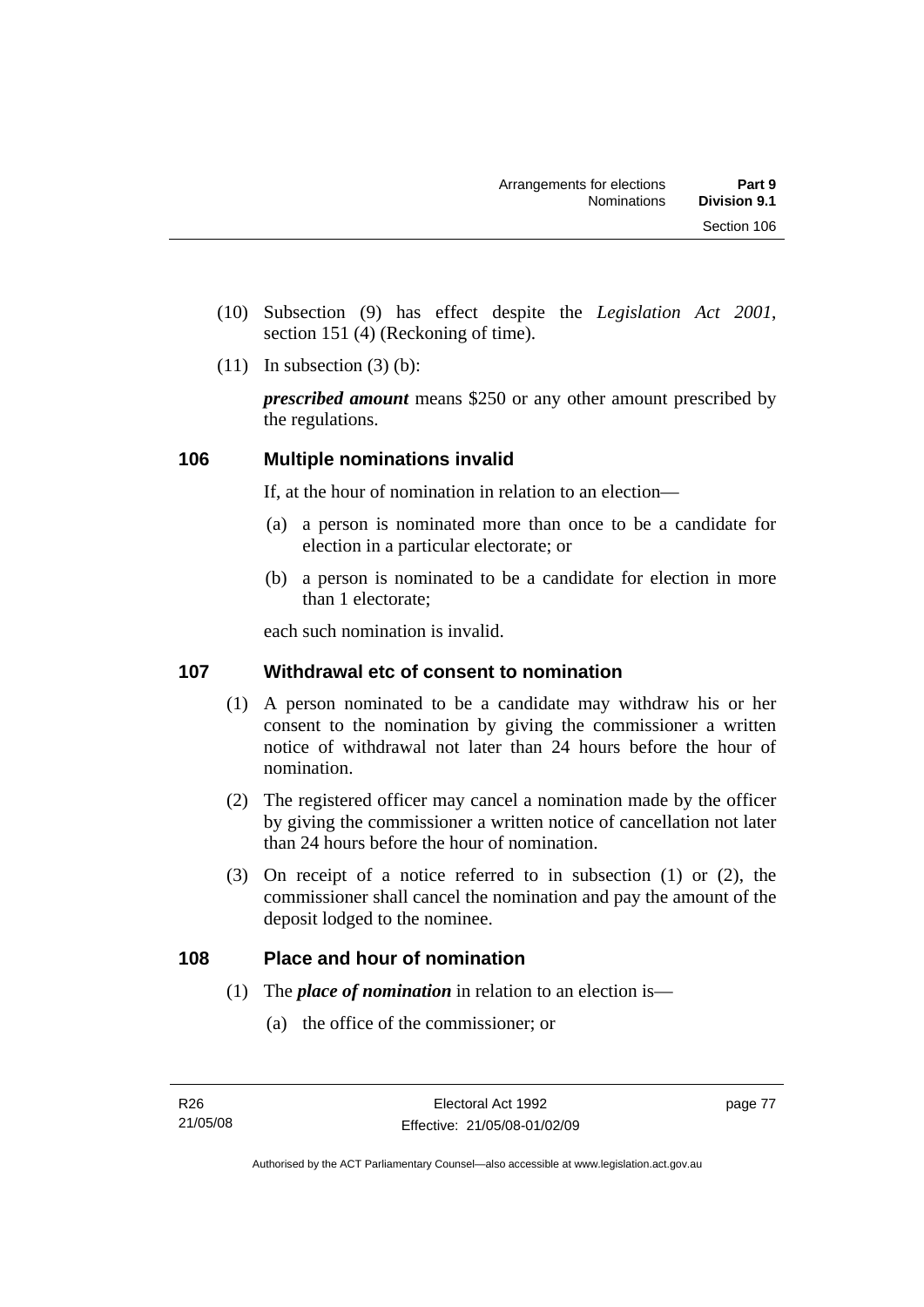- (b) any other place approved, in writing, by the commissioner as a place of nomination.
- (2) An approval is a notifiable instrument.

*Note* A notifiable instrument must be notified under the *Legislation Act 2001*.

- (3) The *hour of nomination* in relation to an election is 12 o'clock noon on the 23rd day before polling day for the election.
- (4) If the hour mentioned in subsection (3) falls on a public holiday, anything that under this Act is to be done by the hour of nomination must be done by that time on the public holiday.
- (5) Subsection (4) has effect despite the *Legislation Act 2001*, section 151 (4) (Reckoning of time).

#### **109 Declaration of candidates**

- (1) As soon as practicable after the hour of nomination, the commissioner shall, at the place of nomination, publicly produce all nomination forms and declare each person duly nominated to be a candidate.
- (2) A declaration in relation to a candidate shall specify—
	- (a) the name of the candidate; and
	- (b) the name of any registered party by which the candidate is endorsed.
- (3) As soon as practicable after the declaration, the commissioner—
	- (a) shall, at the office of the commissioner; and
	- (b) may, at any other places the commissioner determines;

arrange for a notice containing particulars relating to each candidate to be displayed.

 (4) A notice shall not specify the address of a candidate if it is a suppressed address.

R26 21/05/08

Authorised by the ACT Parliamentary Counsel—also accessible at www.legislation.act.gov.au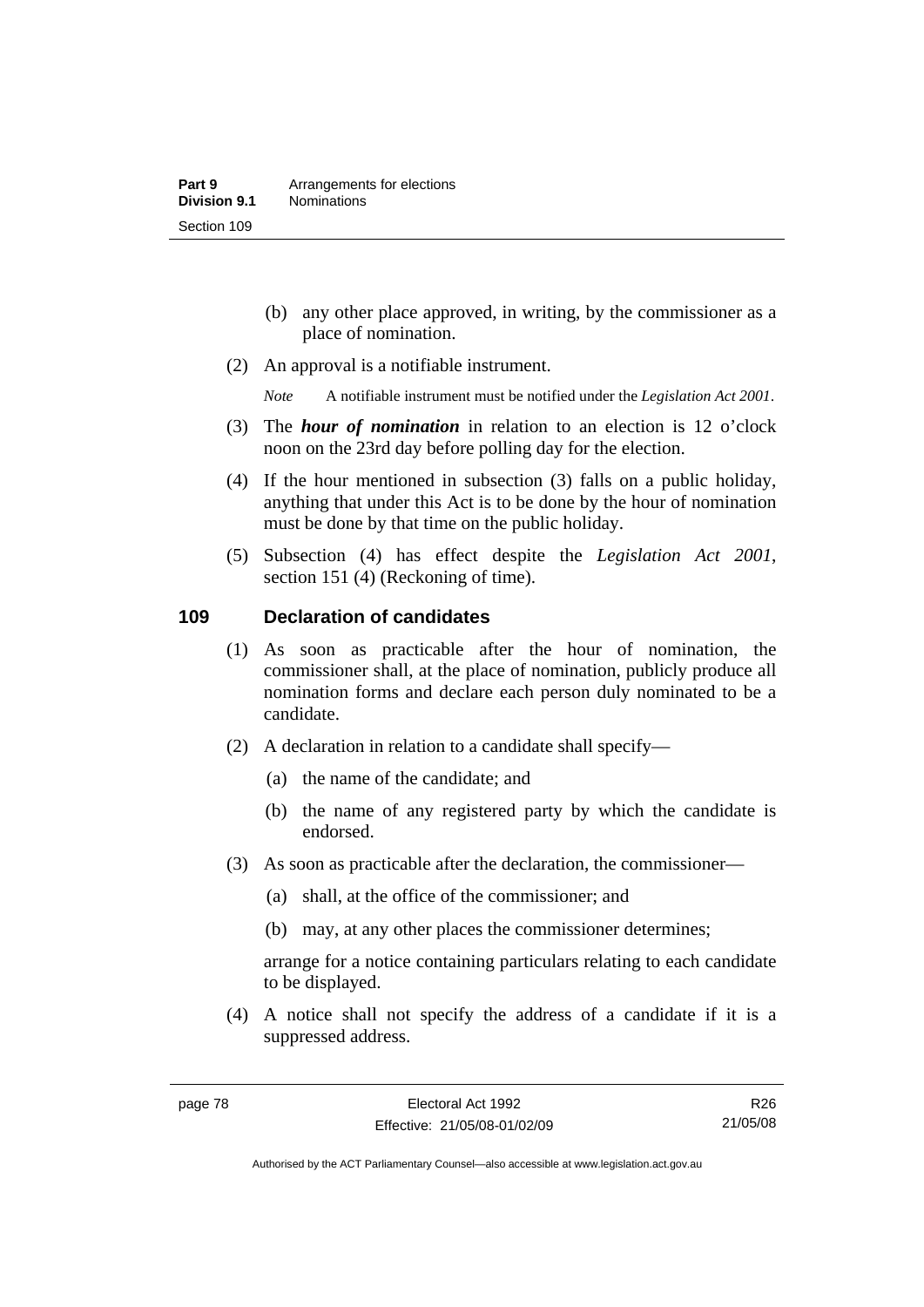## **110 Rejection of nominations**

- (1) The commissioner must reject the nomination of a person if the nomination form for the person is not substantially in accordance with section 105 (Candidates to be nominated).
- (2) The commissioner must also reject the nomination of a person if satisfied on reasonable grounds that the name under which the person is nominated—
	- (a) is obscene; or
	- (b) is frivolous; or
	- (c) has been assumed for a political purpose.

#### **Examples for par (c)**

- 1 A name that includes, completely or partly, the name, or an abbreviation of the name, of a political party.
- 2 A name that includes a political message.
- *Note* An example is part of the Act, is not exhaustive and may extend, but does not limit, the meaning of the provision in which it appears (see *Legislation Act 2001*, s 126 and s 132).
- (3) The commissioner must give a person whose nomination is rejected under subsection (1) or (2) written notice of the rejection.

*Note* For how documents may be given, see *Legislation Act 2001*, pt 19.5.

- (4) The notice must set out the reasons for the rejection.
- (5) The commissioner may reject the nomination of a person only under subsection  $(1)$  or  $(2)$ .

## **111 Need for a poll**

 (1) If the number of candidates for an election is not greater than the number required to be elected, the commissioner shall, in accordance with section 189, declare the candidate or candidates elected.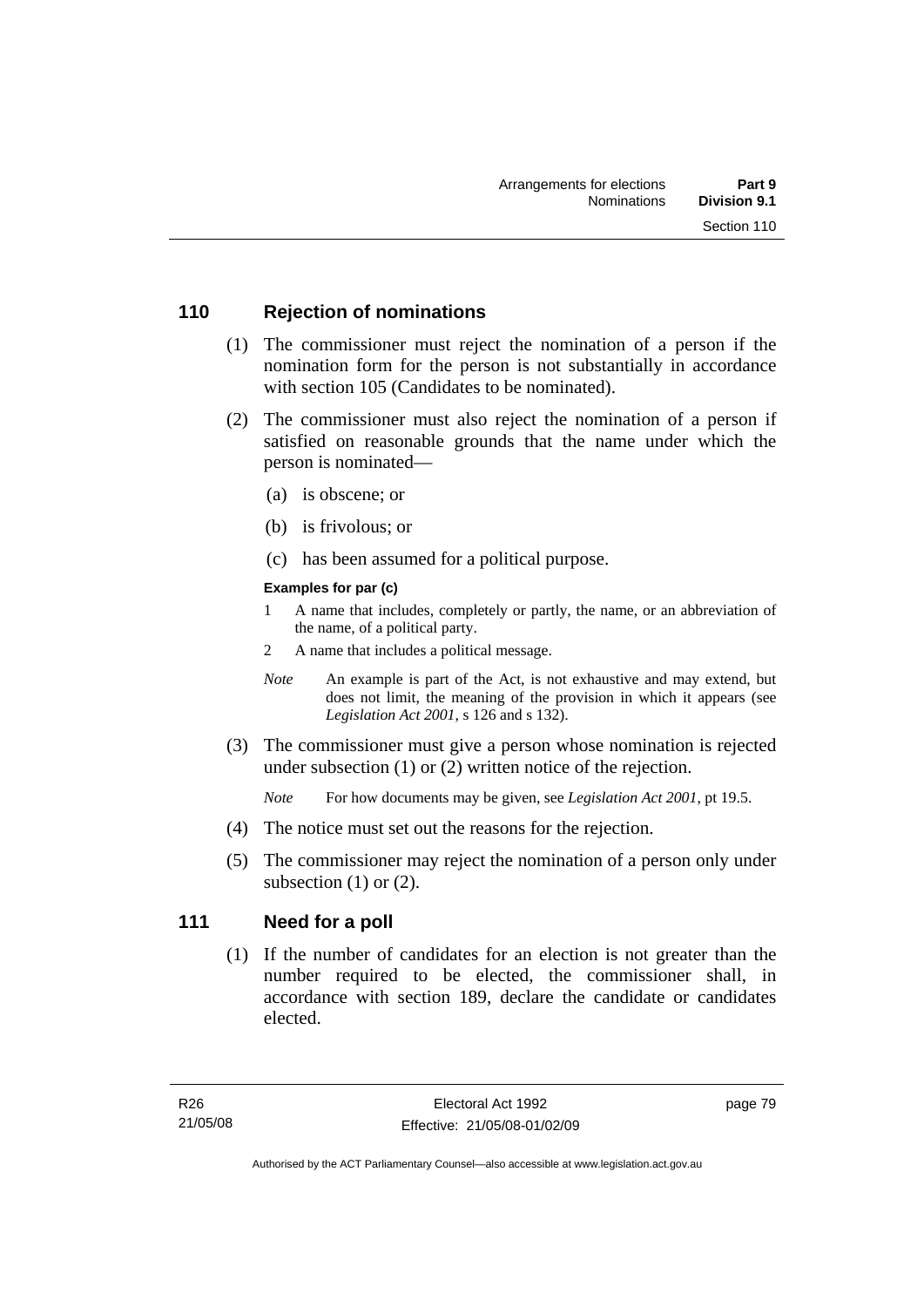(2) If the number of candidates for election is greater than the number required to be elected, a poll shall be held in accordance with this Act.

## **112 Death of candidate before polling day**

If a candidate dies before polling day and the number of candidates remaining is not greater than the number required to be elected, the commissioner shall, in accordance with section 189, declare the remaining candidates elected.

## **113 Deposit—return or forfeiture**

- (1) A deposit paid in relation to the nomination of a candidate shall be returned to the candidate, after the result of an election is declared, if—
	- (a) the candidate is elected; or
	- (b) at the time when the candidate is excluded from a poll under a scrutiny in accordance with schedule 4, his or her total votes equal or exceed 20% of the quota for the election; or
	- (c) the candidate is neither elected nor excluded and his or her total votes, at any stage of the counting, equal or exceed 20% of the quota for the election.
- $(2)$  If—
	- (a) a nominee dies before the candidates are declared for an election; or
	- (b) a candidate dies before polling day;

the commissioner shall pay the amount of the deposit lodged to the deceased's personal representative.

 (3) Subject to subsections (1) and (2), a deposit made in relation to the nomination of a candidate shall be forfeited to the Territory when the result of an election is declared.

R26 21/05/08

Authorised by the ACT Parliamentary Counsel—also accessible at www.legislation.act.gov.au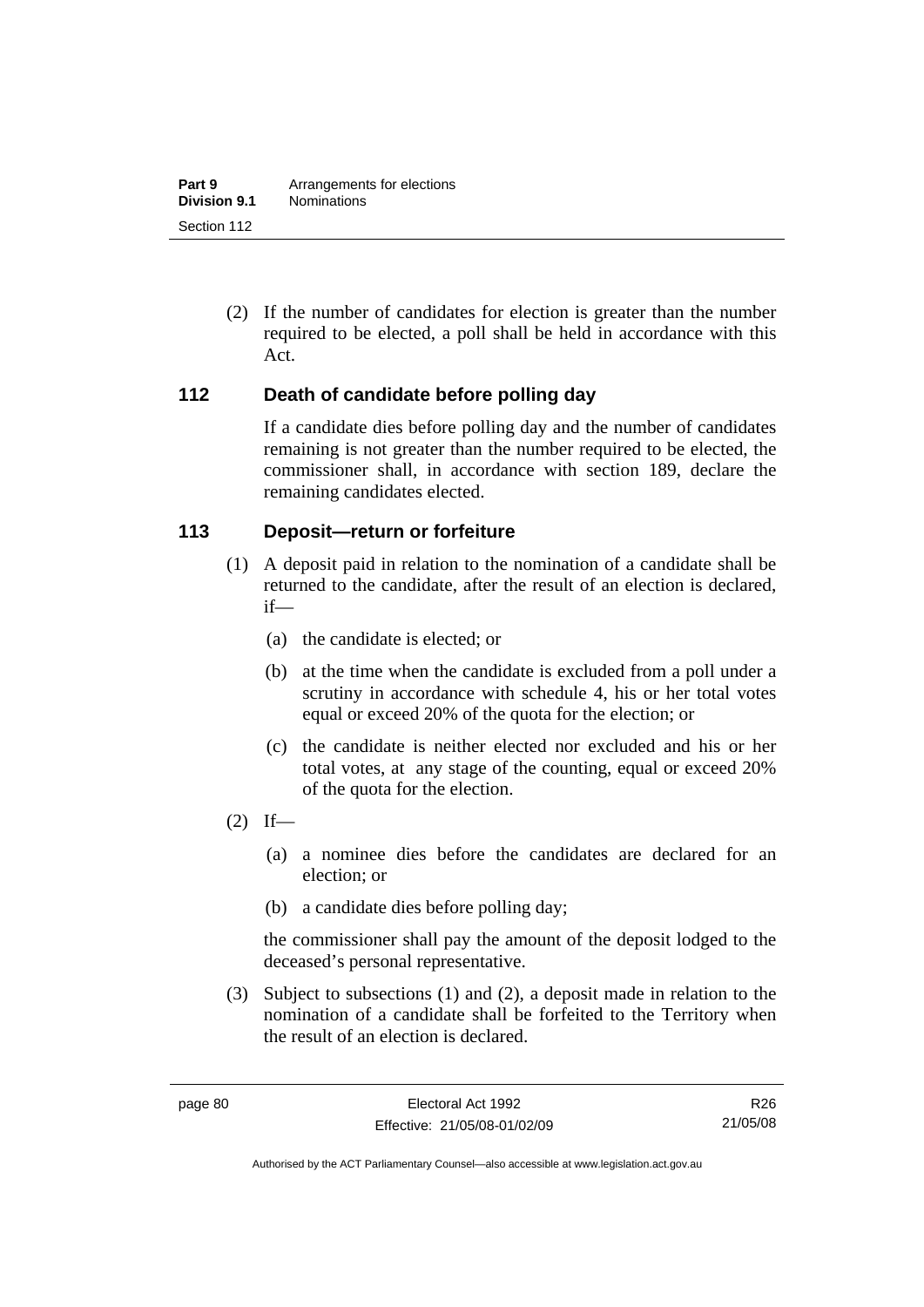# **Division 9.2 Ballot papers**

## **114 Ballot papers**

- (1) Subject to this division, the ballot papers to be used in an election shall be in accordance with the form in schedule 1.
- (2) The commissioner may determine the colour of the paper on which ballot papers for each electorate are to be printed.
- (3) A ballot paper must bear an official mark in the form approved under section 340A (Approved forms).
- (4) The ballot paper may be in electronic form.
- (5) The commissioner may approve changes to the electronic form of the ballot paper that are necessary to facilitate the display of the electronic form.

#### **Example**

The electronic form of a ballot paper may display columns of candidates using 2 rows.

- *Note* An example is part of the Act, is not exhaustive and may extend, but does not limit, the meaning of the provision in which it appears (see *Legislation Act 2001*, s 126 and s 132).
- (6) An approval under subsection (3) is a notifiable instrument.

*Note* A notifiable instrument must be notified under the *Legislation Act 2001*.

- (7) The regulations may—
	- (a) specify the headings or directions to be contained on ballot papers to be used for declaration voting; and
	- (b) provide for—
		- (i) the form of a ballot paper to be altered as specified in the regulations; or
		- (ii) a form set out in the regulations to be used in place of the form of a ballot paper.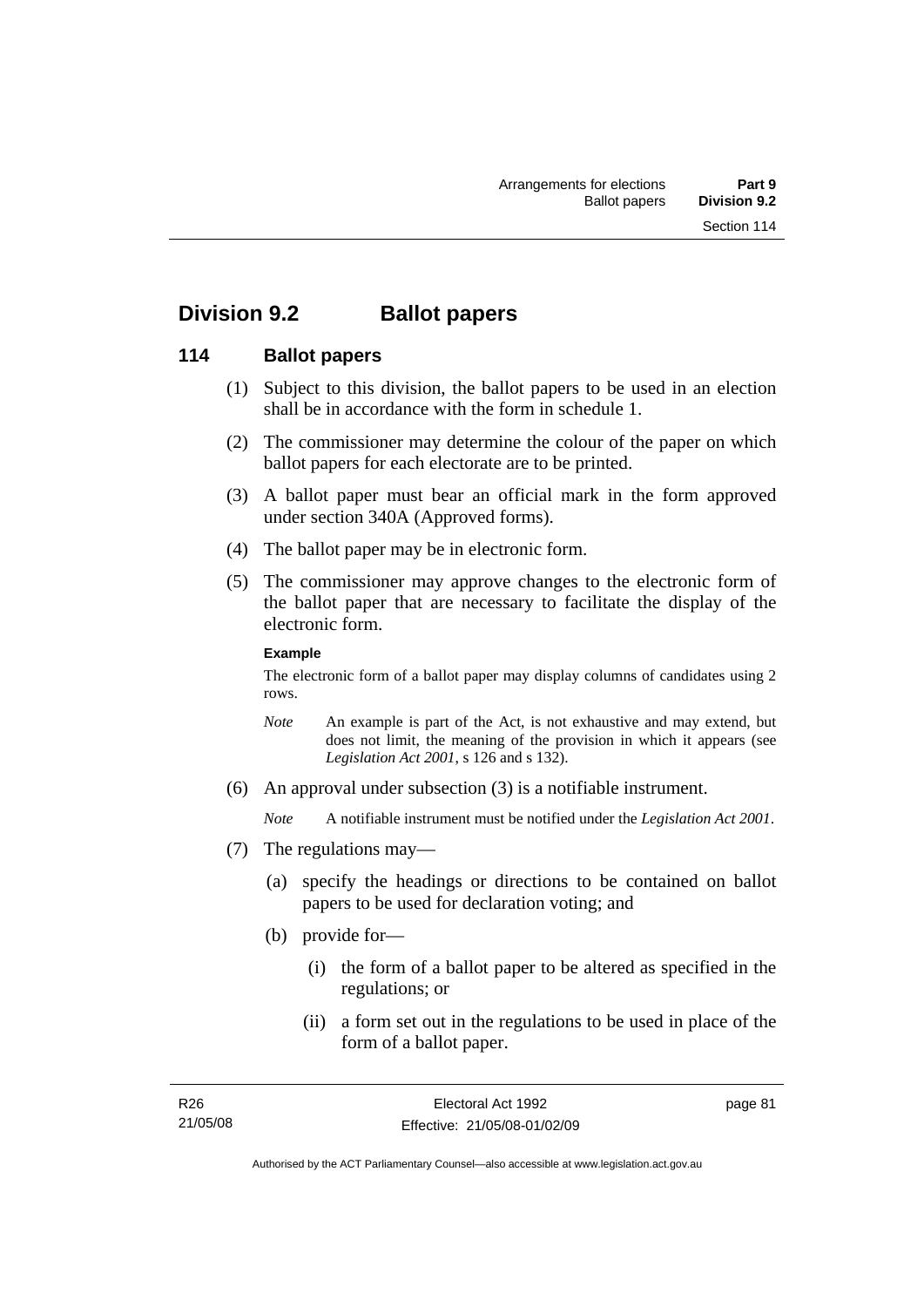## **115 Grouping of candidates' names**

If the registered officer of a registered party nominates 2 or more candidates for an election, their names shall be grouped in a separate column on the ballot papers for the relevant electorate.

#### **116 Printing of ballot papers**

- (1) Subject to subsections (2) to (7), on each ballot paper for an election—
	- (a) the names of the candidates in a group of candidates shall be printed in a single column; and
	- (b) if there are 2 or more groups of candidates—separate columns of the names of the candidates in each group shall be printed from left to right in an order determined by the commissioner by lot; and
	- (c) a distinguishing letter shall be printed above the column of names of the candidates in a particular group, the letter being—
		- (i) if there is only 1 group— 'A'; or
		- (ii) if there are 2 or more groups—the appropriate letter in a consecutive, alphabetical order beginning with 'A' corresponding to the order in which the columns of names in each group are printed from left to right on the ballot paper; and
	- (d) if there are grouped and ungrouped candidates—the names of all ungrouped candidates shall, subject to subsection (6), be printed in a single column to the right of the last column of names of grouped candidates; and
	- (e) if there are no groups of candidates—the names of all candidates shall be printed in a single column; and

Authorised by the ACT Parliamentary Counsel—also accessible at www.legislation.act.gov.au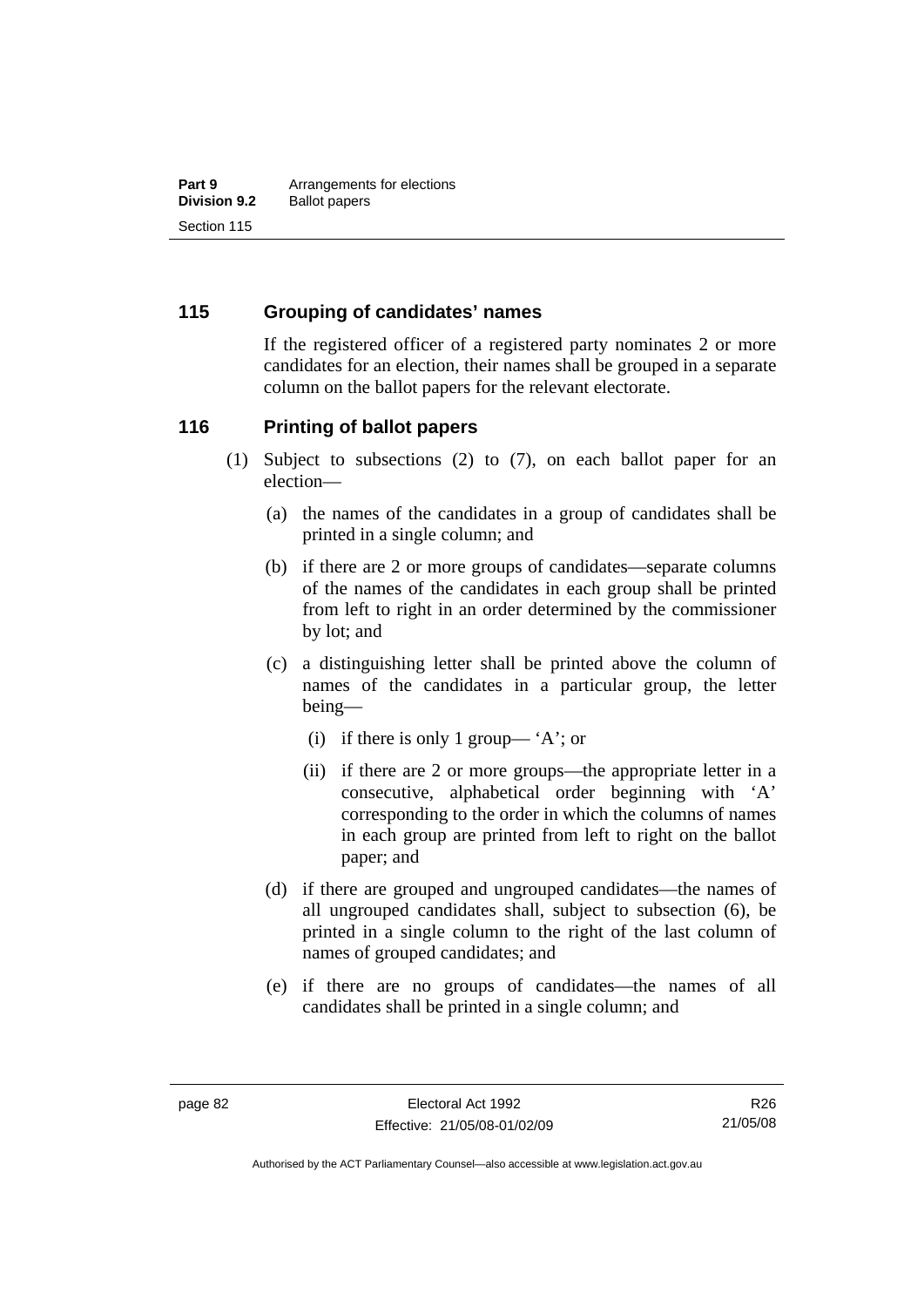- (f) the names of candidates in the columns shall be printed in an order determined in accordance with schedule 2; and
- (g) the name of each candidate shall be printed once only; and
- (h) a square (a *candidate square*) shall be printed adjacent to the name of each candidate.
- *Note Group*, in relation to candidates in an election, is defined in the dictionary.
- (2) A ballot paper must not contain more than the relevant number of candidate's names in a column.
- (3) If there are more than the relevant number of candidates in a group—
	- (a) their names shall, so far as practicable, be printed in 2 or more adjacent columns of equal length; and
	- (b) the names to be printed in each column shall be determined by the commissioner by lot.
- (4) If the names of the candidates in a particular group are printed in 2 or more adjacent columns, the distinguishing letter referred to in subsection (1) (c) shall be printed once only above those columns.
- (5) If there are no grouped candidates and there are more than the relevant number of ungrouped candidates—
	- (a) their names shall, so far as practicable, be printed in 2 or more adjacent columns of equal length; and
	- (b) the names to be printed in each column shall be determined by the commissioner by lot.
- (6) If a single column of the names of ungrouped candidates would be longer than the longest column of names of grouped candidates—
	- (a) the names of the ungrouped candidates shall be printed in 2 or more columns none of which is longer than the longest column of names of grouped candidates; and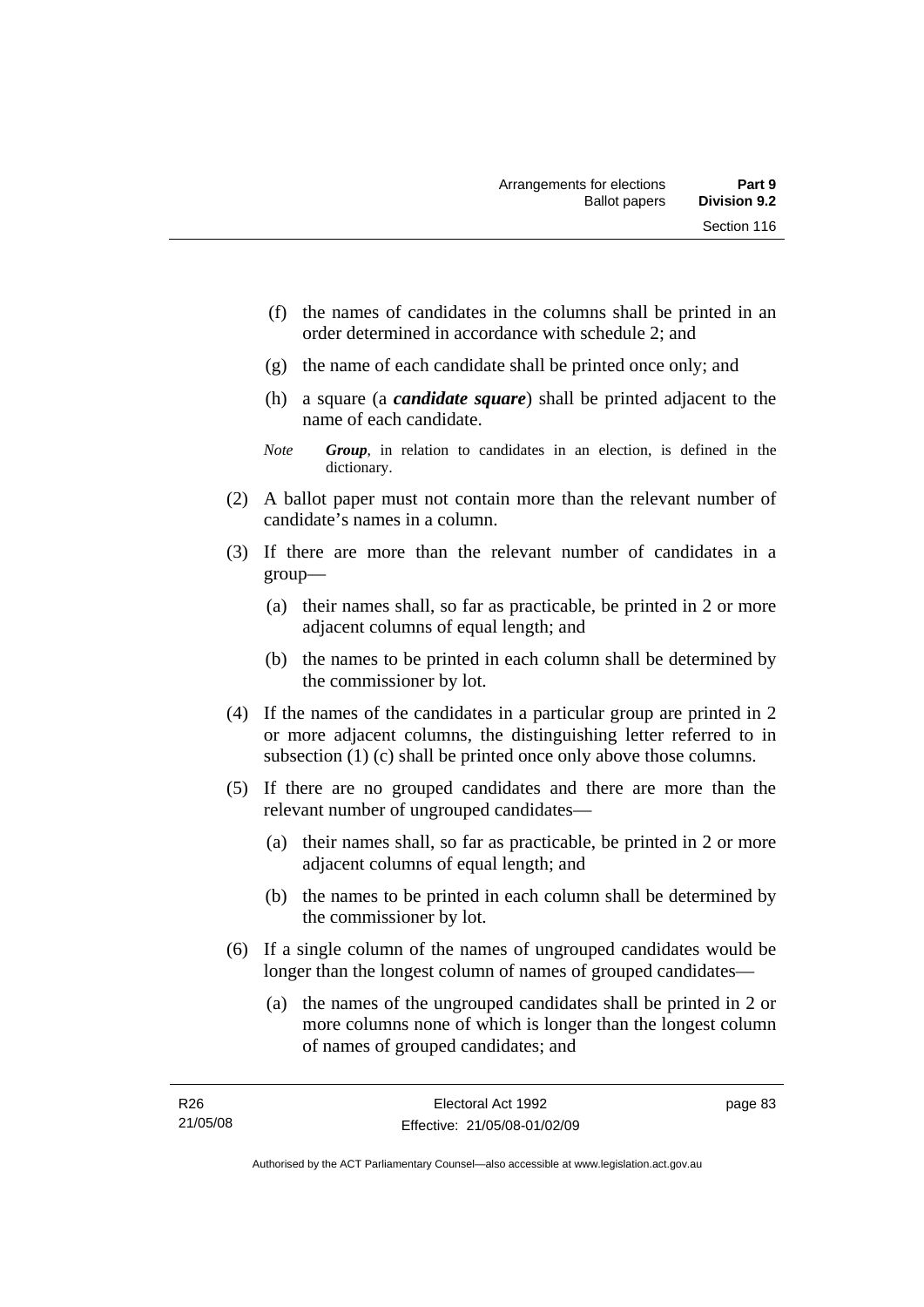| Part 9              | Arrangements for elections |
|---------------------|----------------------------|
| <b>Division 9.2</b> | <b>Ballot papers</b>       |
| Section 117         |                            |

- (b) the names of the ungrouped candidates to be included in each column shall be determined by the commissioner by lot.
- (7) If similarity in the names of 2 or more candidates is likely to cause confusion, their names may be arranged on the ballot papers with such description or addition as will distinguish each from the other.
- (8) In this section:

#### *relevant number* means—

- (a) for a 5 member electorate—5; or
- (b) for a 7 member electorate—7.

## **117 Names on ballot papers**

(1) In this section:

*party name*, for a registered party, means—

- (a) the name under which the party is registered; or
- (b) if a registered abbreviation of the name of the party is stated in the nomination form of each party candidate—that abbreviation.
- (2) On the ballot papers for an election—
	- (a) the party name of the registered party by which a group of party candidates is endorsed must be printed at the top of the column of their names; and
	- (b) the party name of the registered party by which an ungrouped party candidate is endorsed must be printed next to the candidate square for the candidate; and
	- (c) the word 'independent' must be printed next to the candidate square for a candidate (other than a party candidate) if the nomination form so specified.

R26 21/05/08

Authorised by the ACT Parliamentary Counsel—also accessible at www.legislation.act.gov.au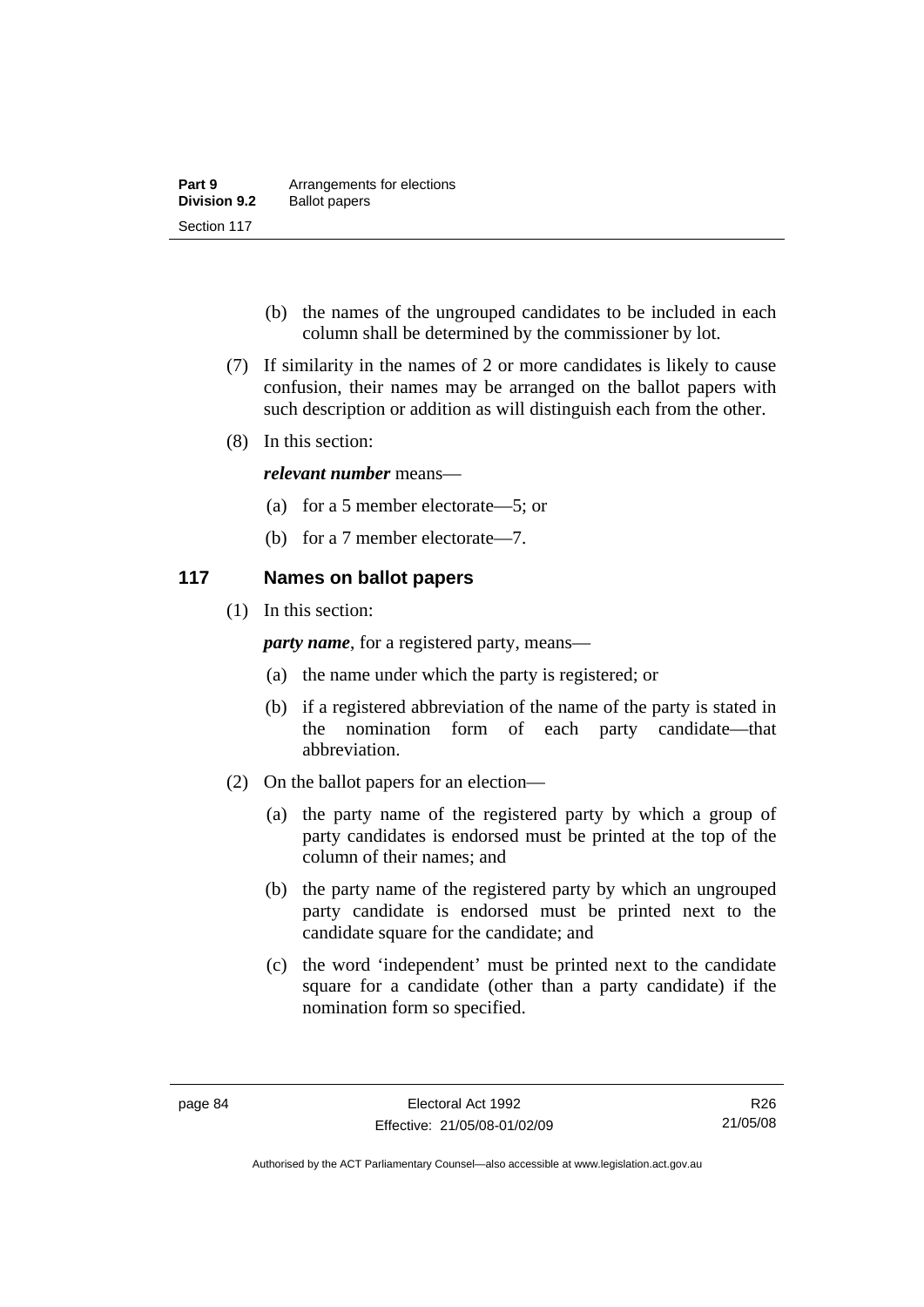## **118 Draw for positions on ballot papers**

The commissioner shall make the determinations required by section 116 in public at the place of nomination, as soon as practicable after the candidates have been declared.

# **Division 9.3 Electronic voting devices and vote counting programs**

## **118A Approval of computer program for electronic voting and vote counting**

- (1) The commissioner may approve 1 or more computer programs for any of the following:
	- (a) to allow electronic voting in an election;
	- (b) to perform steps in the scrutiny of votes in an election.
- (2) The commissioner may approve a program under subsection (1) (a) only if the program will—
	- (a) allow an elector to show consecutive preferences starting at '1'; and
	- (b) give an elector an opportunity to correct any mistakes before processing the elector's vote; and
	- (c) allow an elector to make an informal vote showing no preference for any candidate; and
	- (d) not allow a person to find out how a particular elector cast his or her vote.
- (3) The commissioner may approve a program under subsection (1) (b) only if—
	- (a) the proper use of the program would give the same result in the scrutiny of votes in an election as would be obtained if the scrutiny were conducted without using the program; and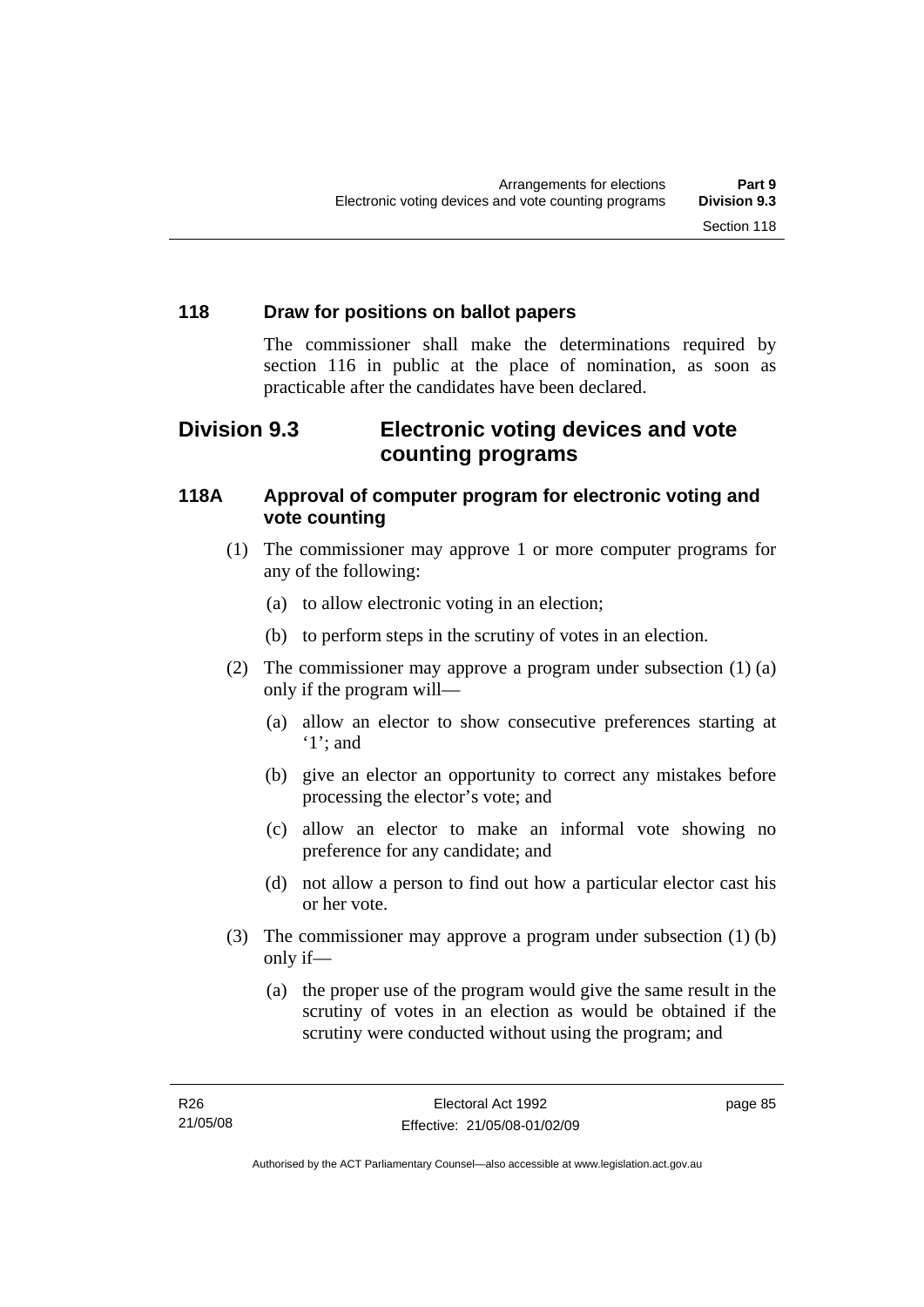- (b) the program—
	- (i) will not allow a person to find out how a particular elector cast his or her vote; and
	- (ii) is designed to pause while the commissioner makes a determination by lot required by schedule 4; and
	- (iii) can produce indicative distributions of preferences at any time after the close of the poll and before the declaration of the poll.
- (4) An approval under subsection (1) is a notifiable instrument.

*Note* A notifiable instrument must be notified under the *Legislation Act 2001*.

- (5) The commissioner must determine processes that must be followed in relation to the use of an approved computer program in the scrutiny of votes in an election.
- (6) Without limiting subsection (5), the commissioner may approve a process—
	- (a) for entering preferences shown on paper ballots into the approved computer program; and
	- (b) for counting preferences using the program to work out—
		- (i) the number of unrejected ballot papers on which a first preference is recorded for each candidate; and
		- (ii) the number of informal ballot papers for each electorate.

#### **118B Security of electronic voting devices and related material**

 (1) The commissioner must take steps to ensure that electronic devices and computer programs used or intended to be used for or in connection with electronic voting are kept secure from interference at all times.

Authorised by the ACT Parliamentary Counsel—also accessible at www.legislation.act.gov.au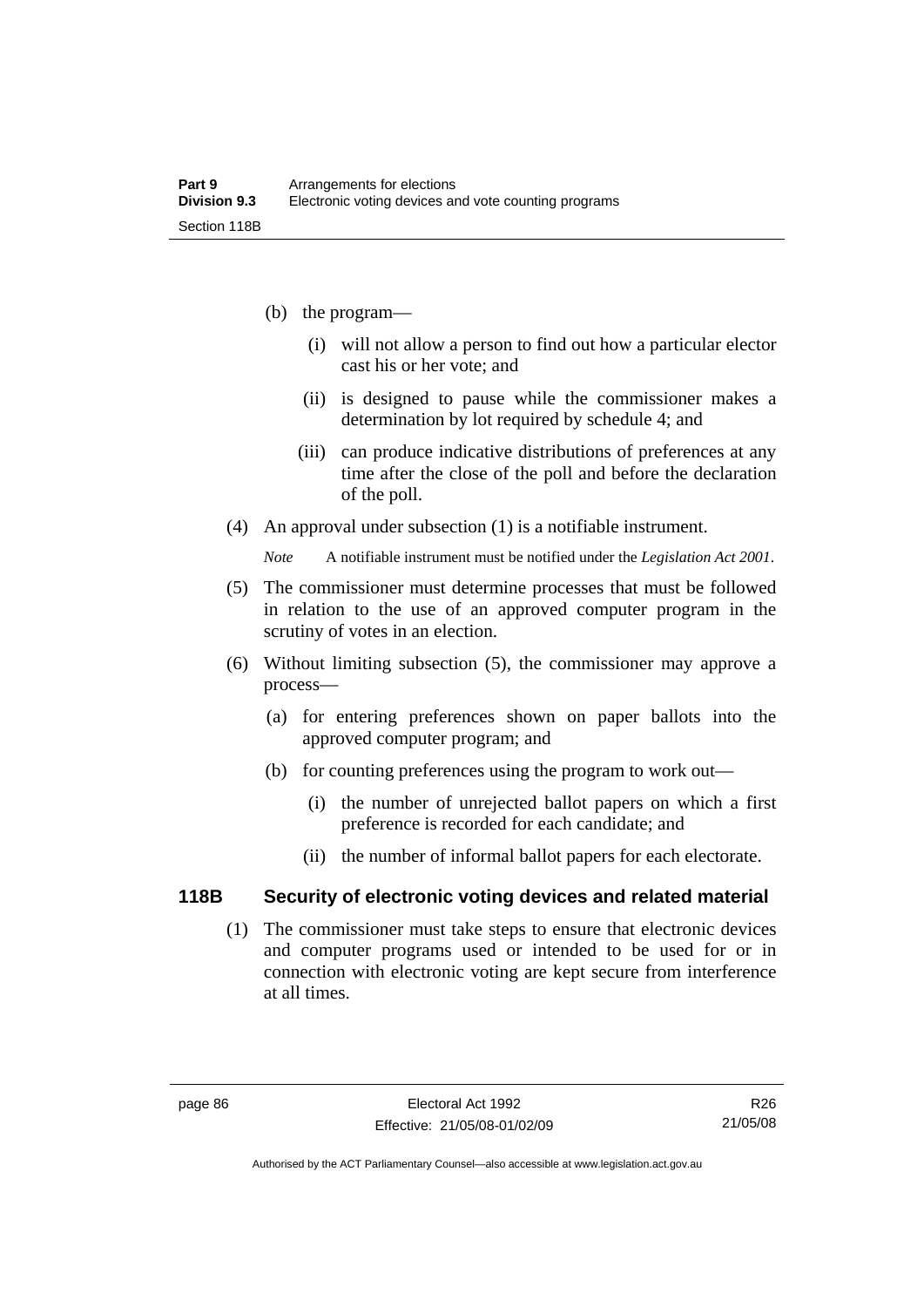- (2) The commissioner must keep backup copies of electronic data produced at a polling place or scrutiny centre until whichever of the following happens last:
	- (a) the beginning of the pre-election period for the next election;
	- (b) the documents are no longer required by the commissioner, another member of the electoral commission or a member of the staff of the commission for exercising a function under this Act.

# **Division 9.4 Miscellaneous**

## **119 Polling places and scrutiny centres**

- (1) The commissioner may, in writing—
	- (a) appoint a specified place to be a polling place on polling day for an election; and
	- (b) appoint a specified place to be a scrutiny centre during the election period for the purpose of the scrutiny at an election.
- (2) An appointment is a notifiable instrument.

*Note* A notifiable instrument must be notified under the *Legislation Act 2001*.

- (3) During a pre-election period, the commissioner—
	- (a) must publish in a newspaper; and
	- (b) may publish by any other means the commissioner determines;

a notice setting out particulars of each polling place for the election.

## **120 Administrative arrangements**

 (1) The commissioner shall make appropriate administrative arrangements for the conduct of each election and, in particular, shall ensure that each polling place is properly equipped with—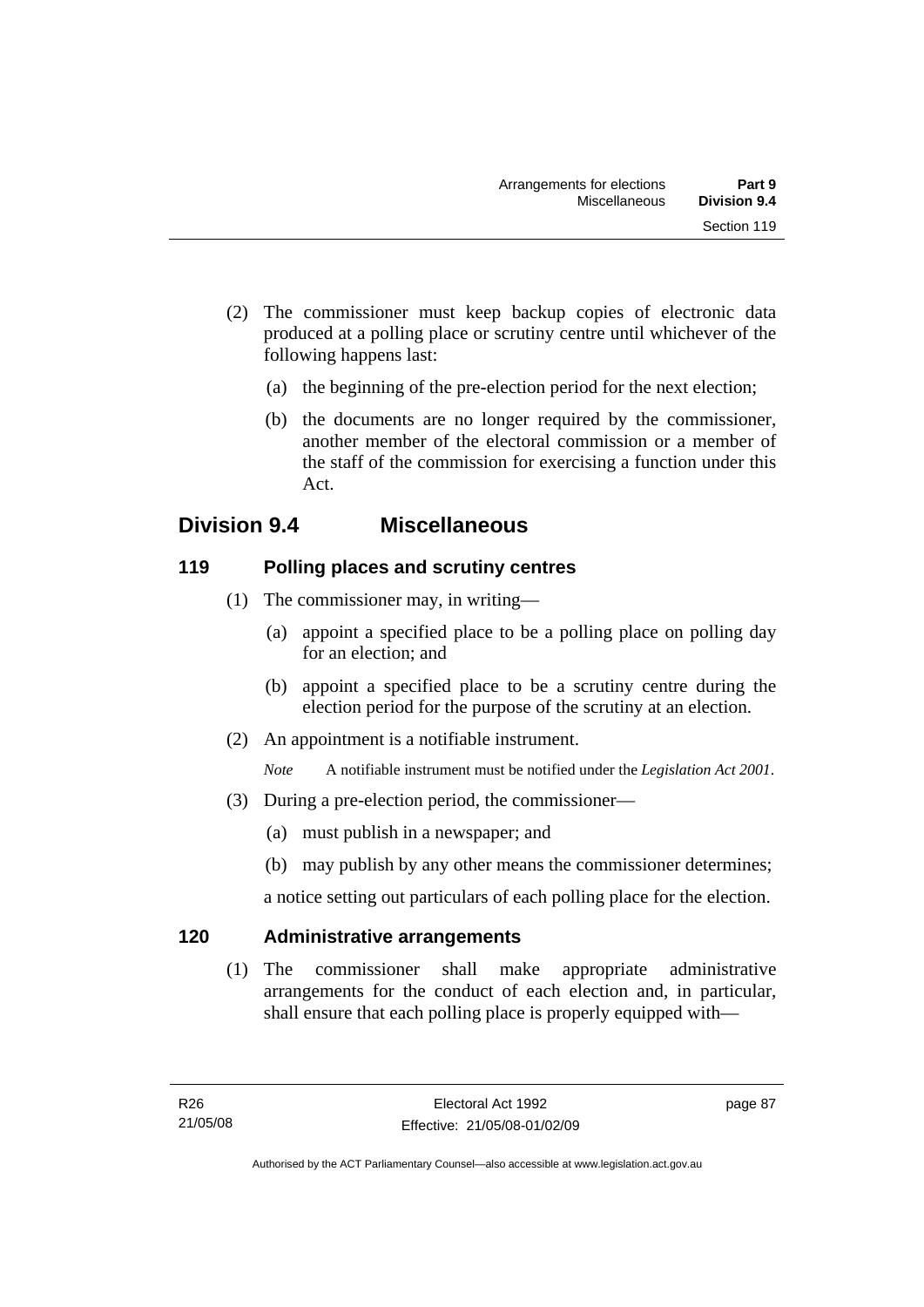- (a) separate voting compartments constructed so as to screen voters from observation while marking ballot papers; and
- (b) ballot boxes capable of being securely fastened; and
- (c) ballot papers and other documents and stationery.
- (2) The commissioner may make arrangements at a polling place for electors to vote using an electronic ballot paper (*electronic voting*).
- (3) For subsection (2), the commissioner may approve electronic devices for use by electors for electronic voting at a polling place.
- (4) An approval under subsection (3) is a notifiable instrument.

*Note* A notifiable instrument must be notified under the *Legislation Act 2001*.

#### **121 Certified lists of electors**

- (1) As soon as practicable after the roll for an electorate closes, the commissioner shall—
	- (a) prepare a certified list of the electors; and
	- (b) give a copy to the OIC for each polling place; and
	- (c) on request by a candidate for the electorate—give a copy to the candidate.
- (2) For this Act, the certified list of electors, in relation to an election in an electorate, is an extract from the roll for the electorate, certified by the commissioner, in relation to each person enrolled who will be at least 18 years of age on polling day.

## **121A Use of information from certified lists**

(1) In this section:

#### *approved purpose* means—

- (a) a purpose connected with an election; or
- (b) monitoring the accuracy of information on the roll.

Authorised by the ACT Parliamentary Counsel—also accessible at www.legislation.act.gov.au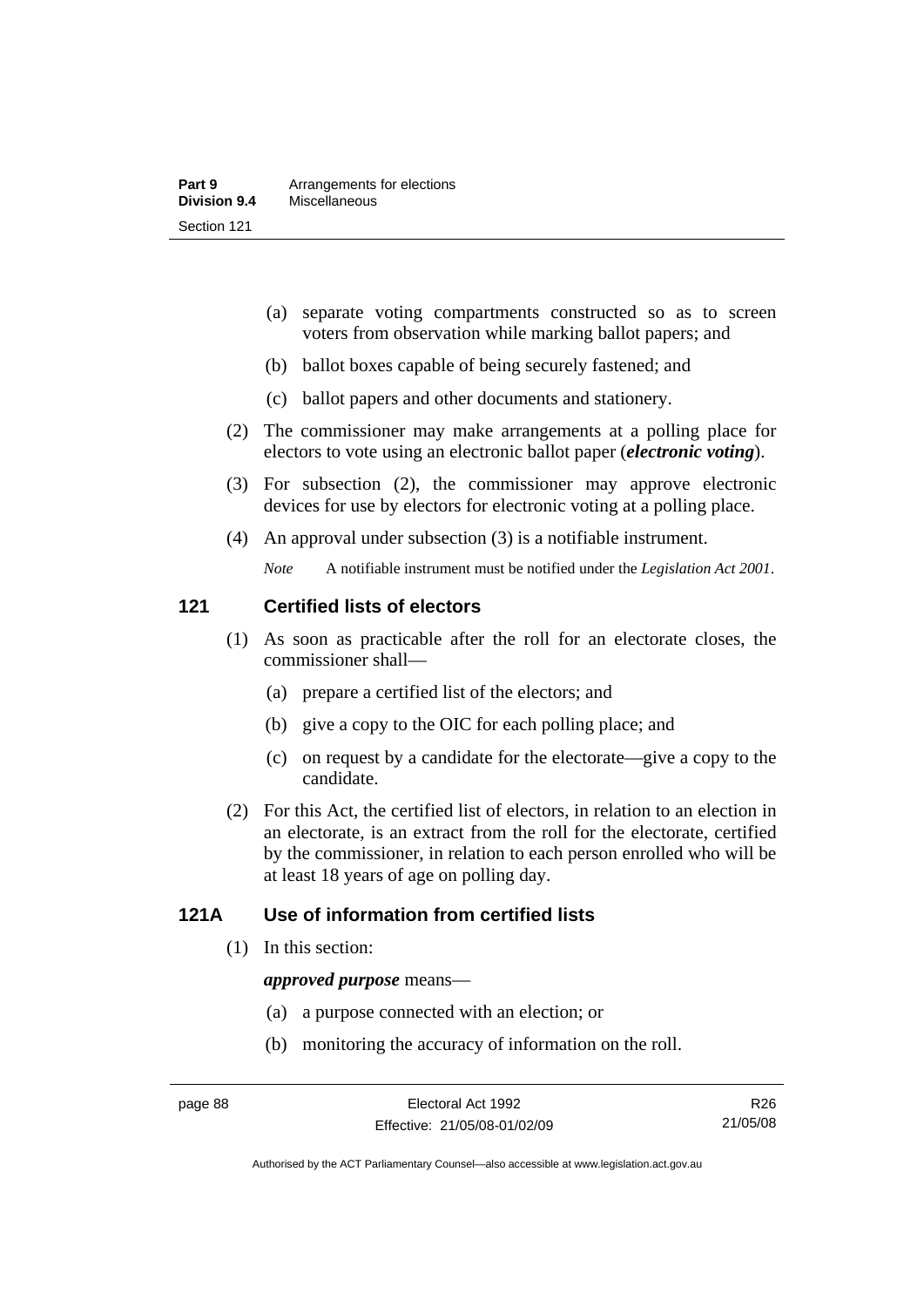*protected information*, in relation to a person, means information that the person knows, or has reasonable grounds for believing, was obtained from a copy of a certified list of electors given to the person or someone else under section 121 (1) (Certified list of electors).

- (2) A person must not, without reasonable excuse, use protected information for—
	- (a) a commercial purpose; or
	- (b) any other purpose, other than an approved purpose.

Maximum penalty: 50 penalty units, imprisonment for 6 months or both.

 (3) A person must not, without reasonable excuse, directly or indirectly divulge or communicate protected information to someone else for a purpose other than an approved purpose.

Maximum penalty: 50 penalty units, imprisonment for 6 months or both.

## **122 Scrutineers—appointment**

- (1) A candidate for election may appoint a scrutineer to represent the candidate during the polling for the election, or during the scrutiny for an election, or both.
- (2) An appointment shall be made by giving to the commissioner—
	- (a) written notice, signed by the candidate, specifying the name and address of the scrutineer; and
	- (b) an undertaking signed by the scrutineer.
	- *Note* If a form is approved under s 340A (Approved forms) for an undertaking, the form must be used.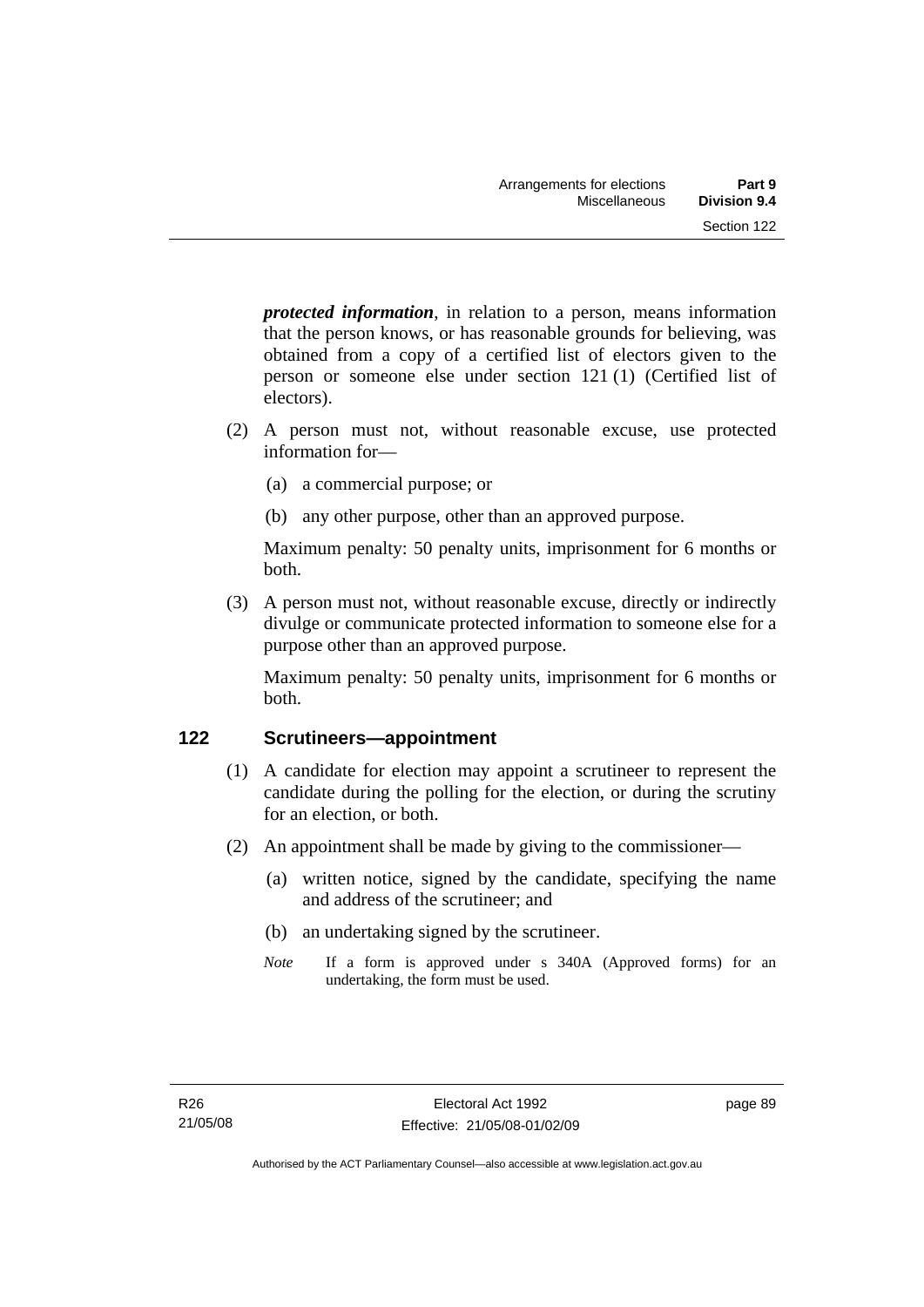#### **123 Scrutineers—conduct**

- (1) Subject to subsection (2), a scrutineer representing a candidate during the polling for an election is entitled to be present in a polling place, and to enter or leave a polling place, when voters are allowed to vote at that place.
- (2) At any time while voters are allowed to vote at a particular polling place, the number of scrutineers representing a particular candidate who are present at that place shall not exceed the number of officers responsible for issuing ballot papers at that place.
- (3) Subject to subsection (4), a scrutineer representing a candidate during the scrutiny for an election is entitled to be present in a scrutiny centre, and to enter or leave a scrutiny centre, during the conduct of the scrutiny at the centre.
- (4) At any time during the conduct of the scrutiny at a particular scrutiny centre, the number of scrutineers representing a particular candidate who are present at the centre shall not exceed the number of officers at the centre.
- (5) A scrutineer at a polling place or scrutiny centre shall wear a badge, supplied by the commissioner, that identifies the person as a scrutineer.
- (6) A scrutineer shall not, without reasonable excuse, communicate with any person in a polling place except so far as is necessary in the exercise of the scrutineer's functions.

Maximum penalty: 10 penalty units.

 (7) A scrutineer shall not, without reasonable excuse, interfere with or attempt to influence an elector at a polling place.

Maximum penalty: 50 penalty units.

 (8) For section 320 (4) (b), a scrutineer who contravenes this section is no longer entitled to be on the premises.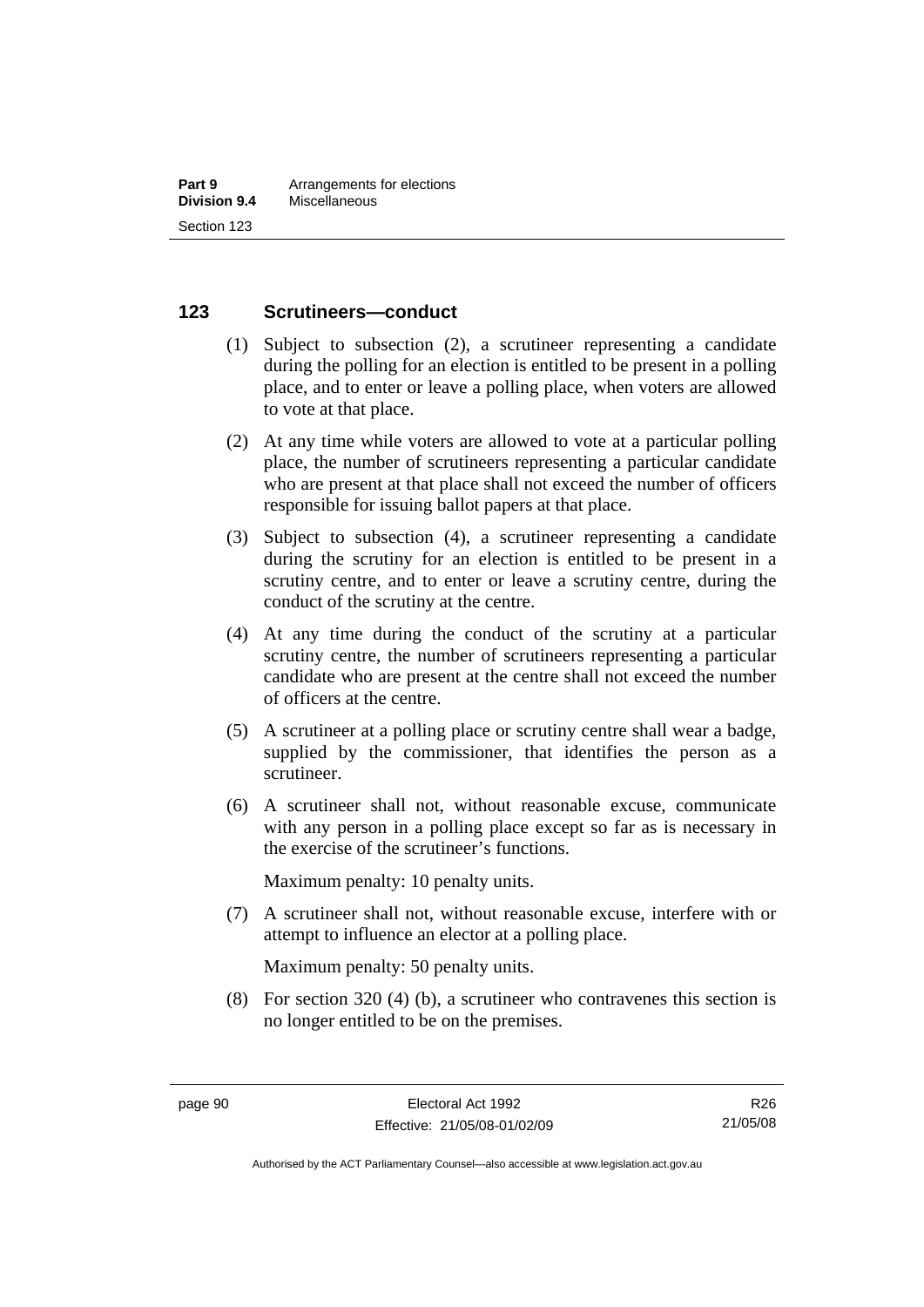### **124 Participation by candidates in conduct of election**

A candidate shall not take any part in the conduct of an election.

### **125 Determining matters by lot**

- (1) If the commissioner is required by this Act to determine a matter by lot, the matter shall be so determined in a way approved by the electoral commission in writing.
- (2) An approval is a disallowable instrument.
	- *Note* A disallowable instrument must be notified, and presented to the Legislative Assembly, under the *Legislation Act 2001*.

### **126 Supplementary elections**

If, in relation to an election—

- (a) there are no candidates; or
- (b) the number of candidates declared elected under section 111 or 112 is less than the number of vacancies;

a supplementary election shall be held, as necessary, in accordance with section 101.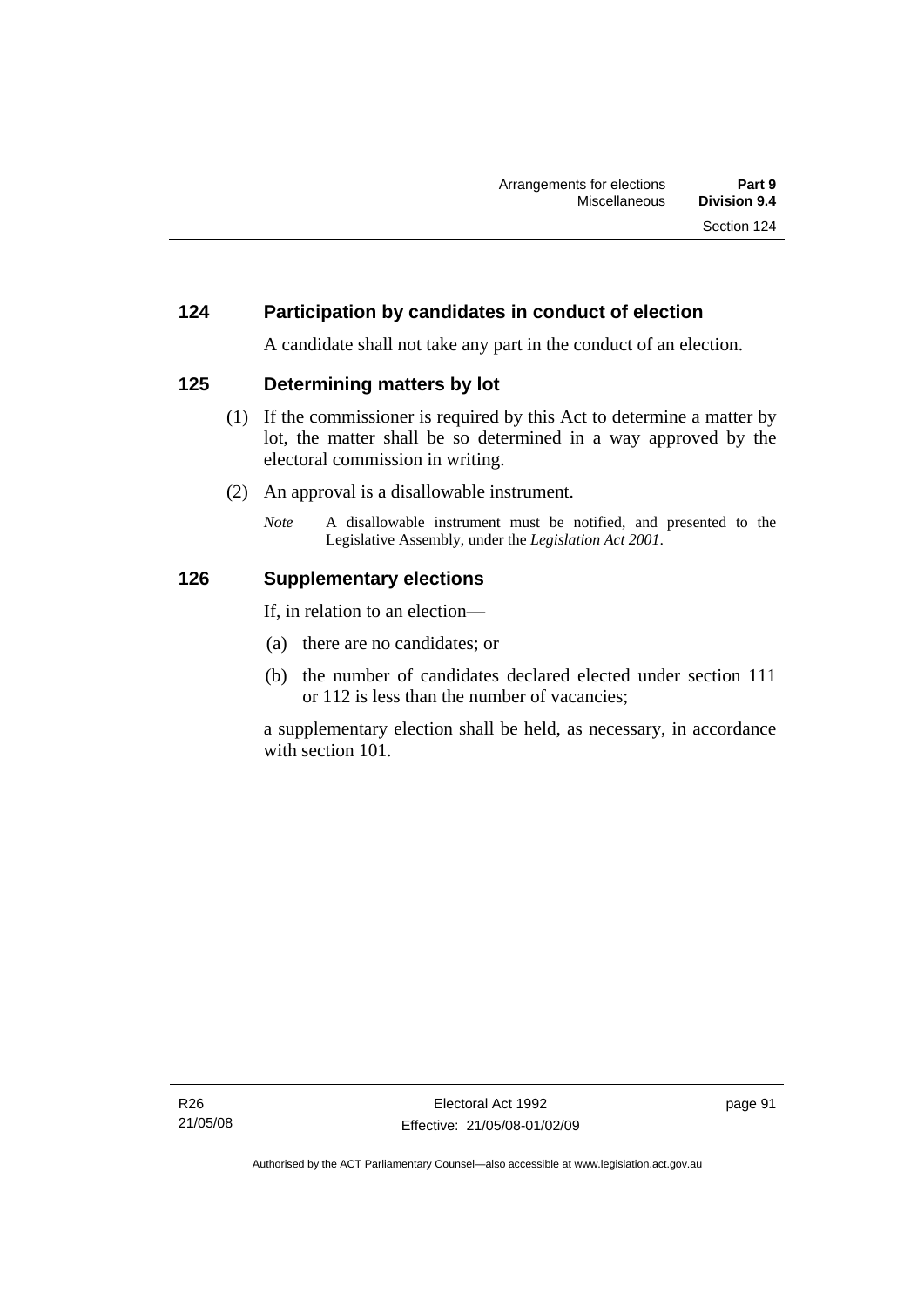**Part 10** Voting<br>**Division 10.1** General **Division 10.1** Section 127

# **Part 10 Voting**

## **Division 10.1 General**

#### **127 Meaning of** *authorised witness*

In this part:

*authorised witness* means—

- (a) in Australia or an external Territory—an officer, an elector or a person who is enrolled on any roll kept under the Commonwealth Electoral Act; or
- (b) in any other place—a person who is at least 18 years old;

but does not include a candidate at an election.

## **128 Entitlement to vote**

- (1) Subject to subsection (2), an elector enrolled for an electorate is entitled to vote at an election for the electorate.
- (2) A person who is enrolled is not entitled to vote at an election unless he or she will be at least 18 years old on the day the poll for the election is required to be held.
- (3) The inclusion of the name of a person on a certified list of electors for an election is conclusive evidence of the person's right to vote at the election.
- (4) The omission of the name of a person from a roll because of official error does not disqualify the person from voting.
- (5) In a roll or a certified list of electors, an omission of a given name, or an error in a name, does not disqualify an elector from voting.

Authorised by the ACT Parliamentary Counsel—also accessible at www.legislation.act.gov.au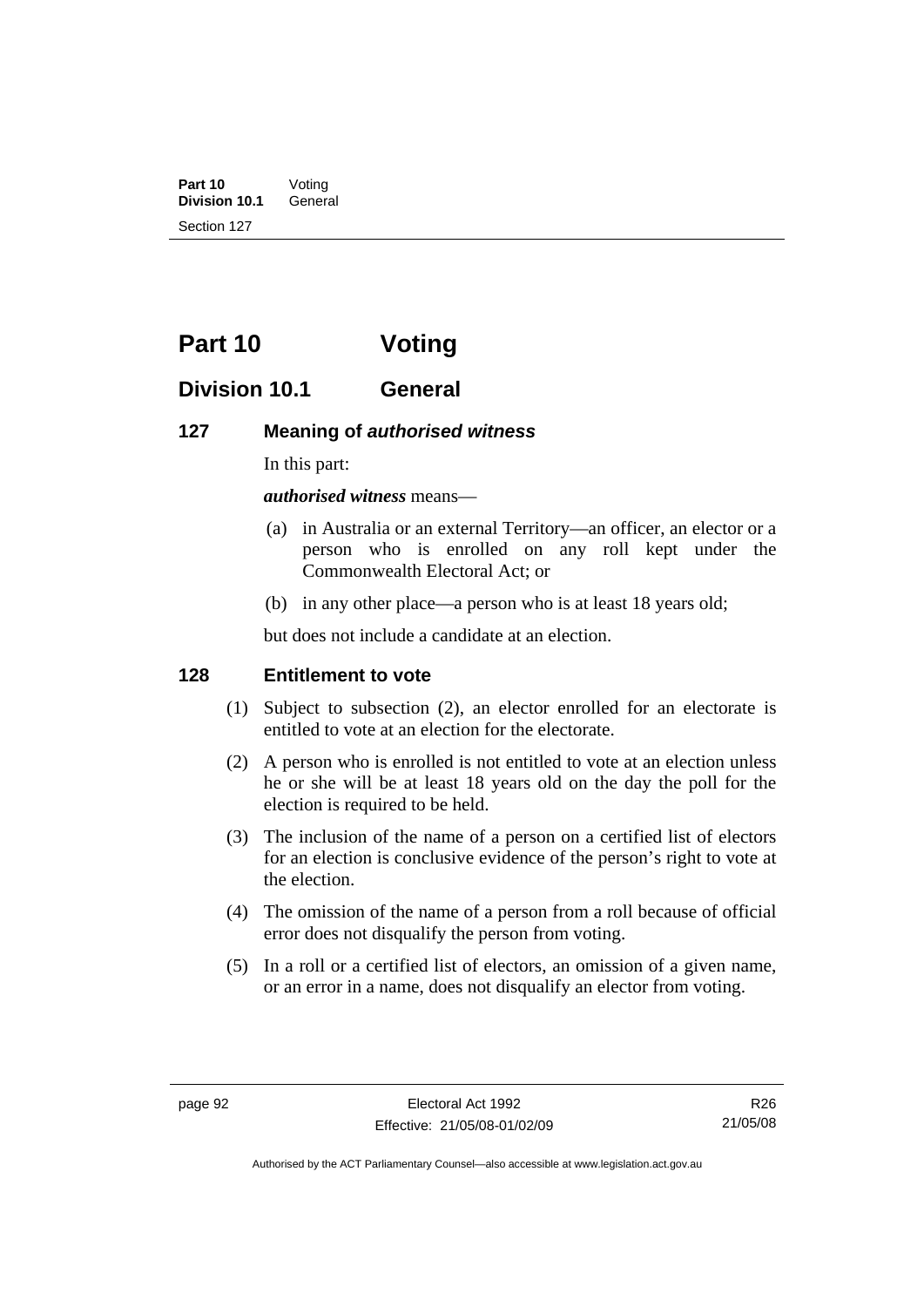| Part 10<br><b>Division 10.1</b> | Votina<br>General |  |
|---------------------------------|-------------------|--|
| Section 129                     |                   |  |

 (6) An elector whose surname has changed is not disqualified from voting under a former name entered for the person on a roll or certified list of electors.

## **129 Compulsory voting**

 (1) An elector who is entitled to vote at an election shall not, without a valid and sufficient reason, fail to vote at the election.

Maximum penalty: 0.5 penalty units.

- (2) Subsection (1) does not apply to—
	- (a) an eligible overseas elector; or
	- (b) an Antarctic elector; or
	- (c) an elector who is serving a sentence of imprisonment outside the ACT; or
	- (d) an elector who is enrolled because of his or her enrolment on the Commonwealth roll as an itinerant elector.
- (3) Without limiting subsection (1), an elector shall be taken to have a valid and sufficient reason for failing to vote at an election if the elector believes it to be part of his or her religious duty to abstain from voting.

## **130 Multiple votes prohibited**

An elector shall not vote—

(a) more than once at the same election for an electorate; or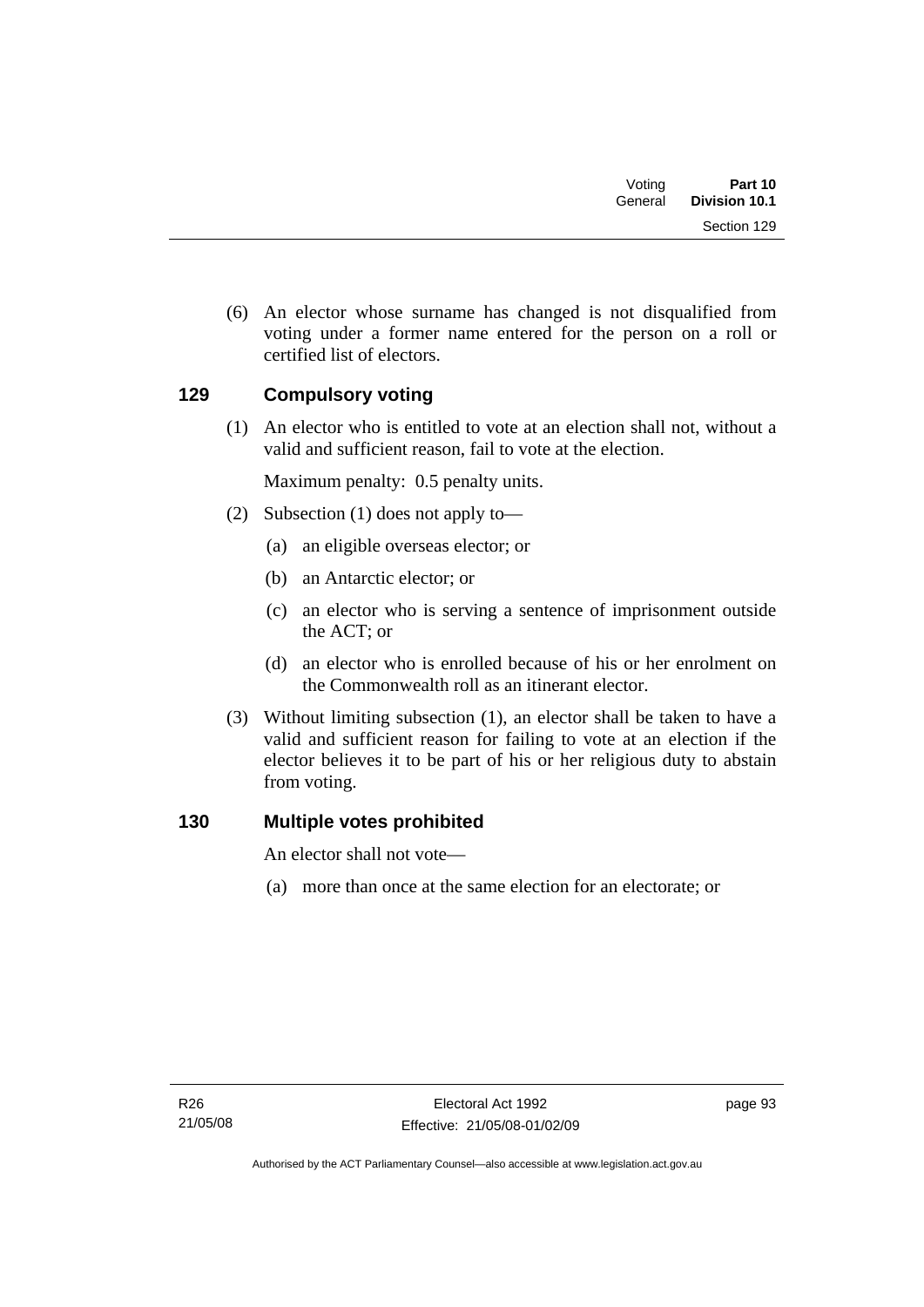(b) at 2 or more elections for electorates the polls for which are required to be held on the same day.

Maximum penalty: 50 penalty units, imprisonment for 6 months or both.

### **131 Procedures for voting**

- (1) At an election, an elector may—
	- (a) cast a vote in accordance with division 10.2, 10.3 or 10.4; or
	- (b) if the elector is a patient in a hospital or special hospital, or detained at a correctional centre—cast an ordinary vote or a declaration vote in accordance with division 10.5.
- (2) An elector who is entitled to vote at an election may cast a vote on polling day at any polling place in the ACT, whether or not the polling place is in the electorate for which the elector is enrolled.
- (3) If there is electronic voting at a polling place, an elector may vote using a paper ballot paper or electronic voting.
- (4) To remove any doubt, subsection (2) does not give an elector detained in lawful custody any right to leave, or be released from, the place of custody to cast a vote.

### **132 Manner of recording vote**

- (1) An elector shall record his or her vote on a ballot paper by marking the ballot paper in accordance with subsection (2).
- (2) The elector—
	- (a) shall place consecutive whole numbers starting at '1' in the number of candidate squares equal to the number of candidates to be elected so as to indicate preferences; and
	- (b) may place further consecutive whole numbers in additional candidate squares so as to indicate additional preferences.

R26 21/05/08

Authorised by the ACT Parliamentary Counsel—also accessible at www.legislation.act.gov.au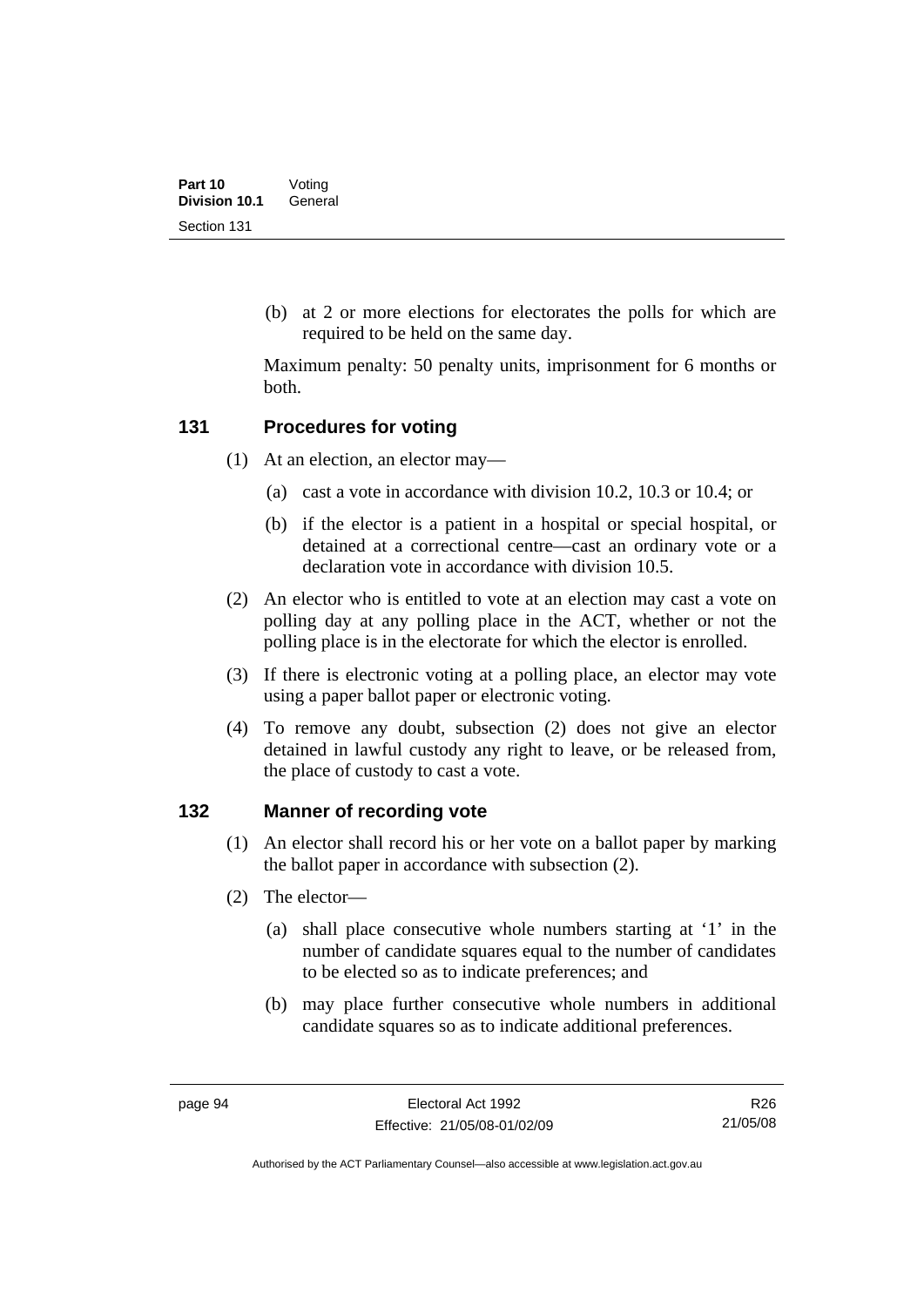## **133 Claims to vote**

- (1) If a person attends before an officer at a polling place on polling day and claims to vote at an election, the officer shall issue a ballot paper to the claimant for the relevant electorate if satisfied that the certified list of electors for the electorate—
	- (a) specifies the claimant's name; and
	- (b) specifies an address for the claimant or indicates that the claimant's address is suppressed; and
	- (c) has not been marked so as to indicate that a ballot paper has already been issued to the claimant.
- (2) Despite subsection (1), an officer shall not issue a ballot paper to a person who indicates that he or she has already voted at the election.
- (3) Immediately after issuing a ballot paper to a claimant, the officer shall record the issue on the certified list of electors.

## **134 Voting in private**

Subject to section 156, a person shall, on receipt of a ballot paper under section 133, without delay—

- (a) go to an unoccupied voting compartment at the polling place; and
- (b) there, in private, mark his or her vote on the ballot paper in accordance with section 132; and
- (c) if the person has voted using a paper ballot paper—fold the ballot paper so as to conceal the vote and put it in a ballot box at the polling place; and
- (d) leave the polling place.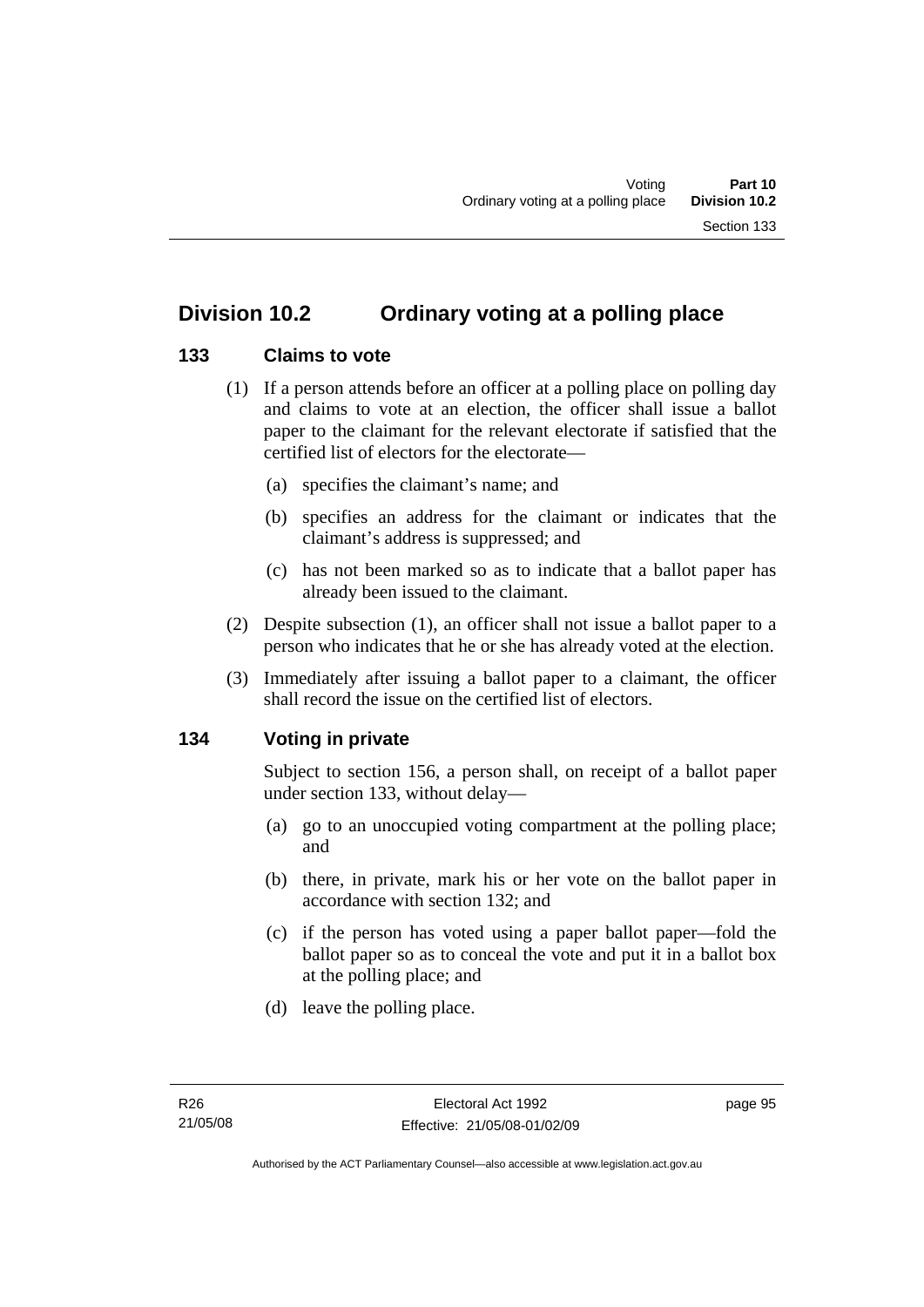# **Division 10.3 Declaration voting at a polling place**

### **135 Declaration voting at polling places**

- (1) If a person attends before an officer at a polling place on polling day and claims to vote at an election, the officer shall issue declaration voting papers to the person for the relevant electorate if satisfied that—
	- (a) the certified list of electors for the electorate does not specify the person's name; or
	- (b) the certified list of electors for the electorate has been marked so as to indicate that a ballot paper has already been issued to the person but the person claims not to have voted already at the election.
- (2) Despite subsection (1), an officer shall not issue declaration voting papers to a person who indicates that he or she has already voted at the election.
- (3) The officer shall—
	- (a) give the claimant a written statement indicating the consequences of casting a declaration vote under this section; and
	- (b) record the name of the claimant.
	- *Note* If a form is approved under s 340A (Approved forms) for a statement, the form must be used.
- (4) Subject to section 156, the following requirements apply to the casting of a declaration vote under this section:
	- (a) the person shall complete and sign the declaration in the presence of the officer;
	- (b) the officer shall complete and sign the certificate as witness;

R26 21/05/08

Authorised by the ACT Parliamentary Counsel—also accessible at www.legislation.act.gov.au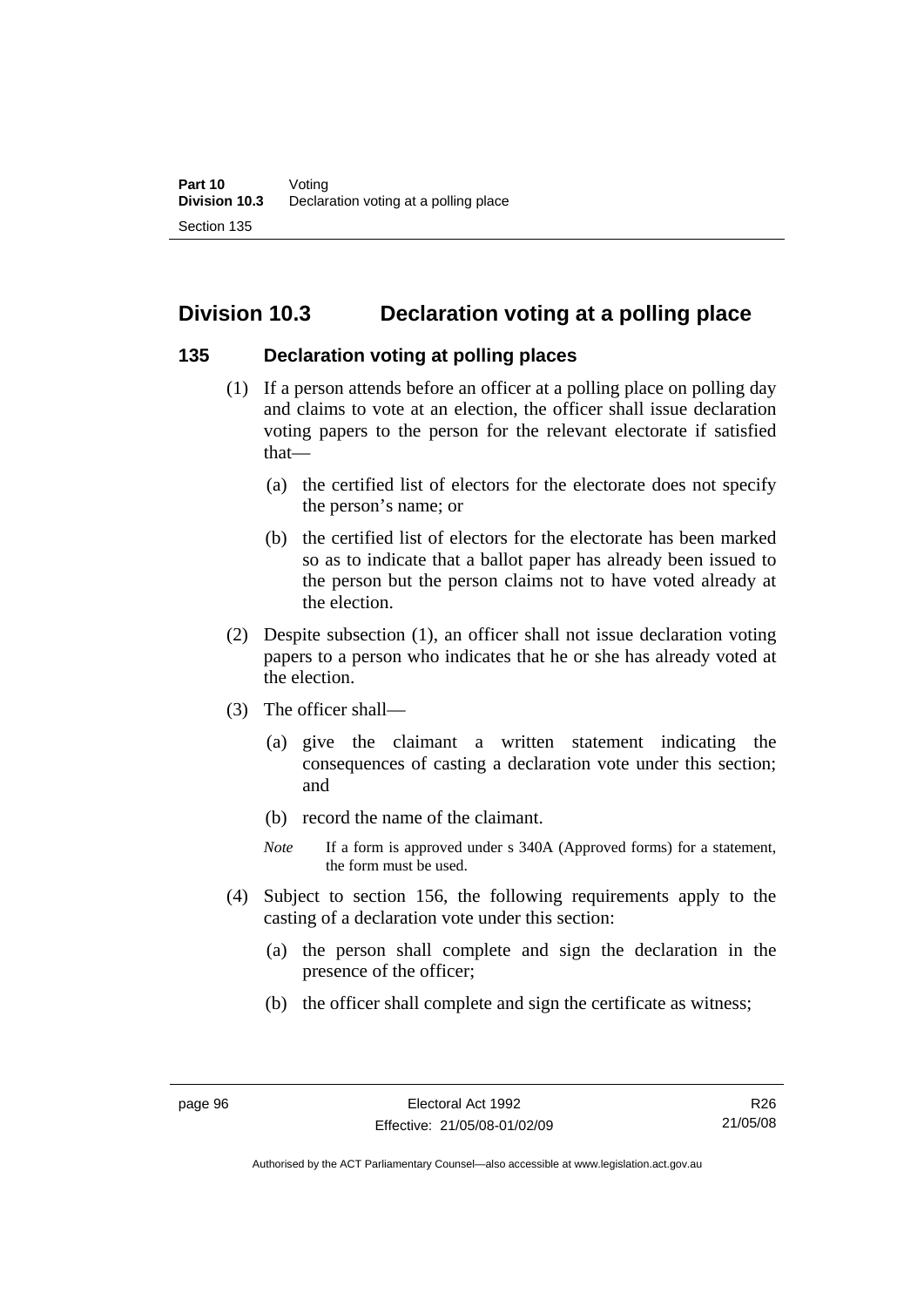- (c) the person shall go to an unoccupied voting compartment at the polling place and there, in private—
	- (i) mark his or her vote on the ballot paper in accordance with section 132; and
	- (ii) fold the ballot paper so as to conceal the vote;
- (d) the person shall return the folded ballot paper to the officer;
- (e) the officer shall, in the presence of the person, without unfolding the ballot paper, place it in the envelope on which the declaration referred to in paragraph (a) appears, fasten the envelope and place it in a ballot box at the polling place;
- (f) the person shall then leave the polling place.

## **Division 10.4 Voting otherwise than at a polling place**

## **136 Definitions for div 10.4**

(1) In this division:

## *authorised delivery service* means—

- (a) Australia Post; or
- (b) if, under subsection (2), the commissioner decides that a delivery service be used instead of Australia Post—that delivery service; or
- (c) if, under subsection (2), the commissioner decides that a delivery service be used in addition to Australia Post— Australia Post or that delivery service.

*post* means send using an authorised delivery service.

 (2) For subsection (1), definition of *post*, the commissioner may, in writing, decide that a delivery service be used instead of or in addition to Australia Post.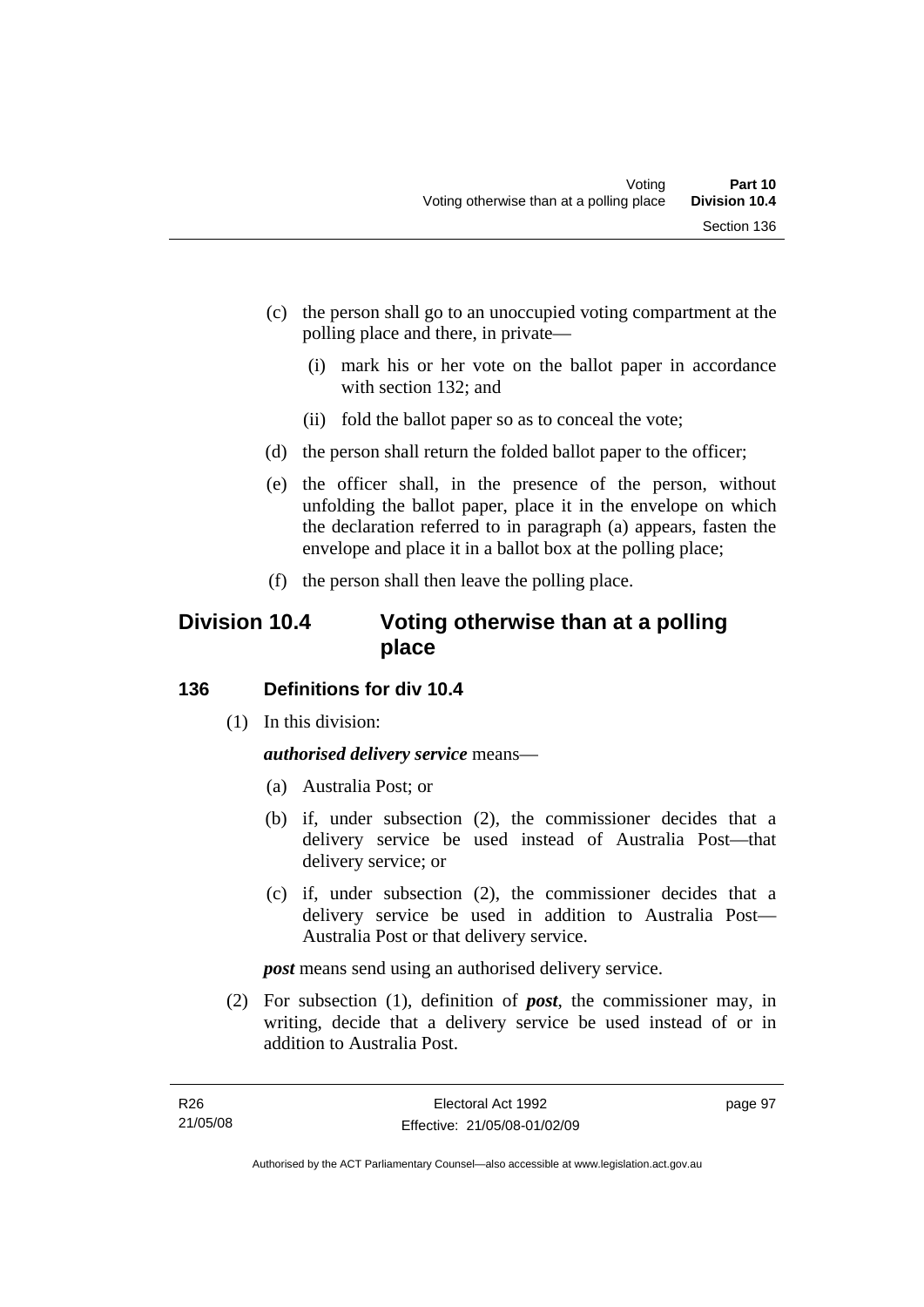### **136A Applications for postal voting papers**

(1) In this section:

*eligible elector*, for an election, means an elector who is entitled to vote at the election and—

- (a) who expects to be unable to attend—
	- (i) at a polling place on polling day; or
	- (ii) at a place where a vote may be made before an officer under section 136B before polling day; or
- (b) whose address is a suppressed address.
- (2) An eligible elector for an election (or a person authorised by the eligible elector) may apply to an authorised officer for declaration voting papers for postal voting (*postal voting papers*) for the election.
- (3) The application may be made orally or in writing.
- (4) The application must include a declaration that the applicant is an eligible elector for the election.
- (5) The application must be received by an authorised officer before 8 pm on the day before polling day.
	- *Note* If a form is approved under s 340A (Approved forms) for an application, the form must be used.
- (6) If an authorised officer receives an application under this section from, or on behalf of, a person claiming to be an eligible elector for an election (the *applicant*), the officer must—
	- (a) if satisfied that the applicant's name is on the certified list of electors for an electorate—post postal voting papers for the electorate to the applicant; or
	- (b) if not so satisfied—post postal voting papers for the electorate in which in the applicant claims to be enrolled to the applicant.

R26 21/05/08

Authorised by the ACT Parliamentary Counsel—also accessible at www.legislation.act.gov.au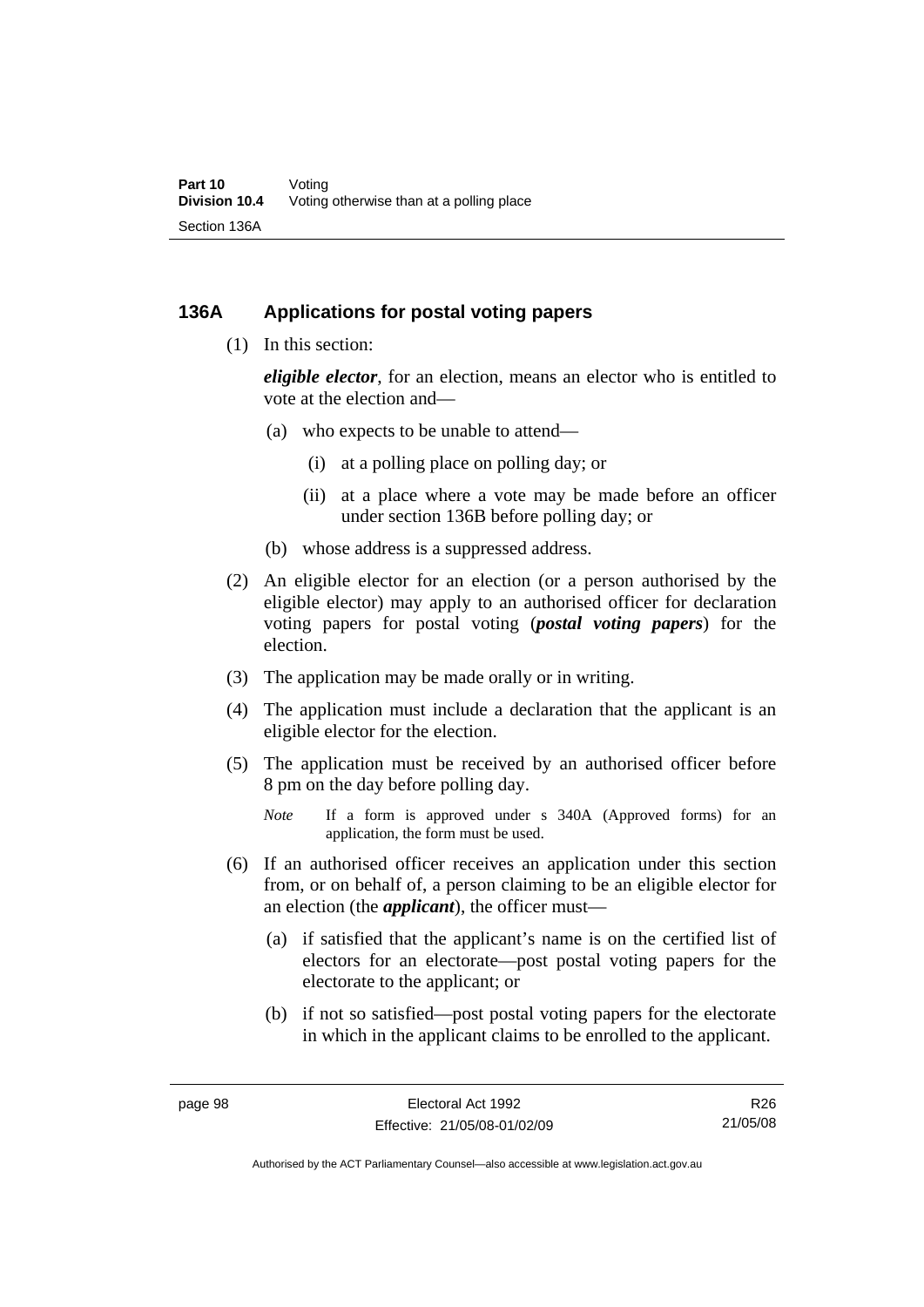- (7) However, the authorised officer must not post postal voting papers to the applicant—
	- (a) if the applicant has nominated a postal address outside Australia—if the application is received by the officer after 5 pm on the Friday 8 days before polling day; or
	- (b) in any other case—if the application is received by the officer after the last mail clearance, at the post office nominated by the commissioner in the postal voting papers, on the last Thursday before polling day; or
	- (c) in any case—if the officer has reason to believe that the applicant is at a place where the normal transmission of mail has been significantly disrupted or curtailed or is otherwise unreliable.
- (8) Despite subsections (6) and (7), the authorised officer may give the postal voting papers to the applicant using a courier or other agent (other than an authorised delivery service), if the officer believes on reasonable grounds that—
	- (a) the applicant is a person to whom subsection (7) applies; and
	- (b) the papers are likely to reach the applicant in sufficient time for the applicant's ballot paper to be completed and posted or given in accordance with section 144A (Requirements for casting postal votes) if the papers are sent to the applicant using the agent.
- (9) Despite subsections (6) and (8), the authorised officer must not post or give postal voting papers to the applicant earlier than the  $19<sup>th</sup>$  day before polling day.
- (10) If postal voting papers are sent or given to the applicant in accordance with this section, neither the authorised officer nor the commissioner is responsible for ensuring that the papers reach the applicant.

*Note* Section 144A deals with how to cast a postal vote.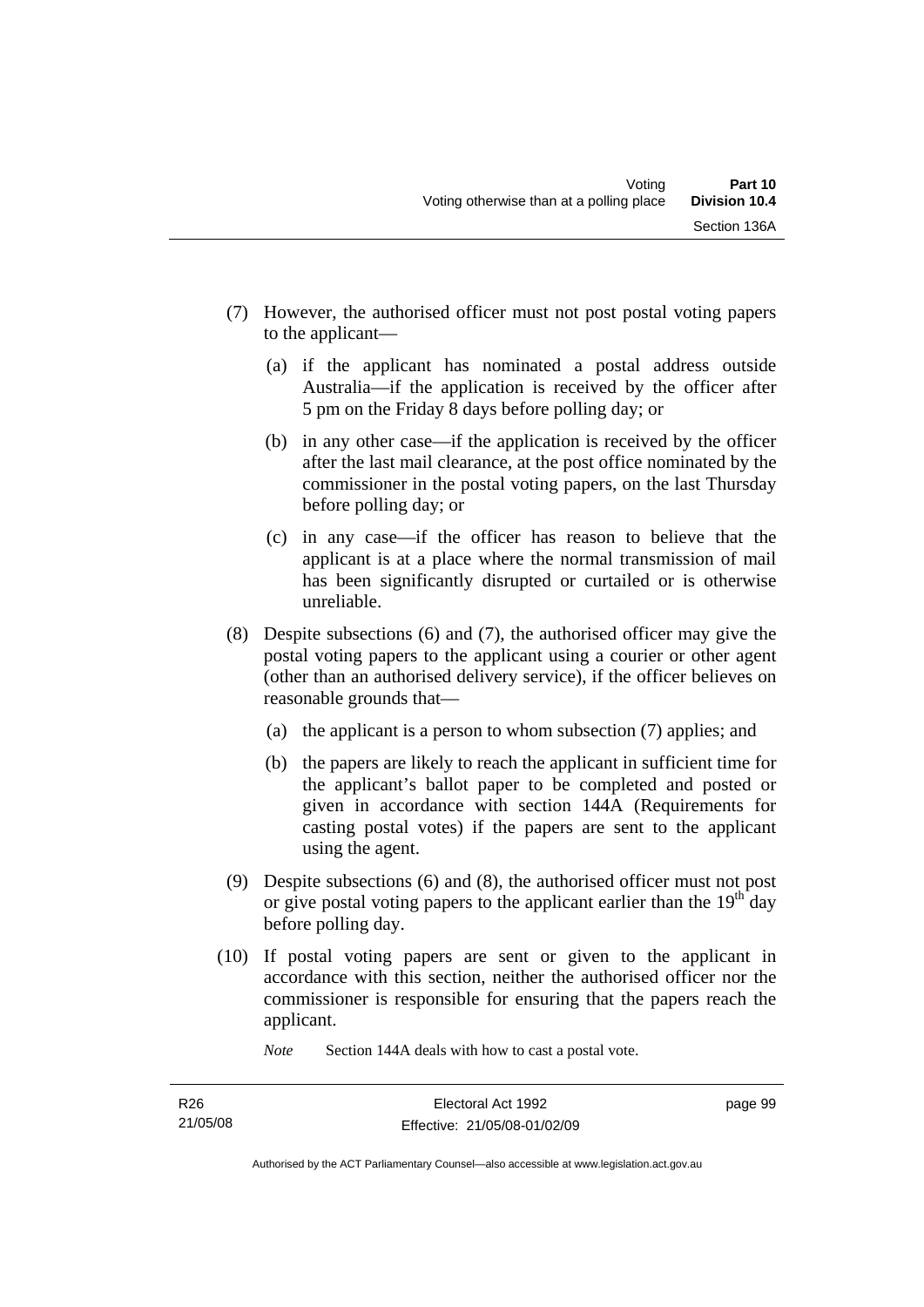### **136B Ordinary or declaration voting in ACT before polling day**

(1) In this section:

*eligible elector*, for an election, means an elector who is entitled to vote at the election and—

- (a) who expects to be unable to attend at a polling place on polling day; or
- (b) whose address is a suppressed address.

*relevant period* means the period—

- (a) beginning on the 3rd Monday before polling day or, if that Monday is a public holiday in the ACT, the next business day; and
- (b) ending at 8 pm on the day before polling day.
- (2) The commissioner may, in writing, determine the days and times during the relevant period for voting under this section.
- (3) This section applies if a person attends before an authorised officer, on a day and at a time determined under subsection (2), and makes a declaration to the effect that the person is an eligible elector.
- (4) A determination under subsection (2) is a notifiable instrument.

*Note* A notifiable instrument must be notified under the *Legislation Act 2001*.

- (5) If this section applies, the officer must issue a ballot paper for the relevant electorate to the person if satisfied that the certified list of electors for the electorate—
	- (a) states the person's name; and
	- (b) states an address for the person or indicates that the person's address is suppressed; and
	- (c) has not been marked so as to indicate that a ballot paper has already been issued to the person.

R26 21/05/08

Authorised by the ACT Parliamentary Counsel—also accessible at www.legislation.act.gov.au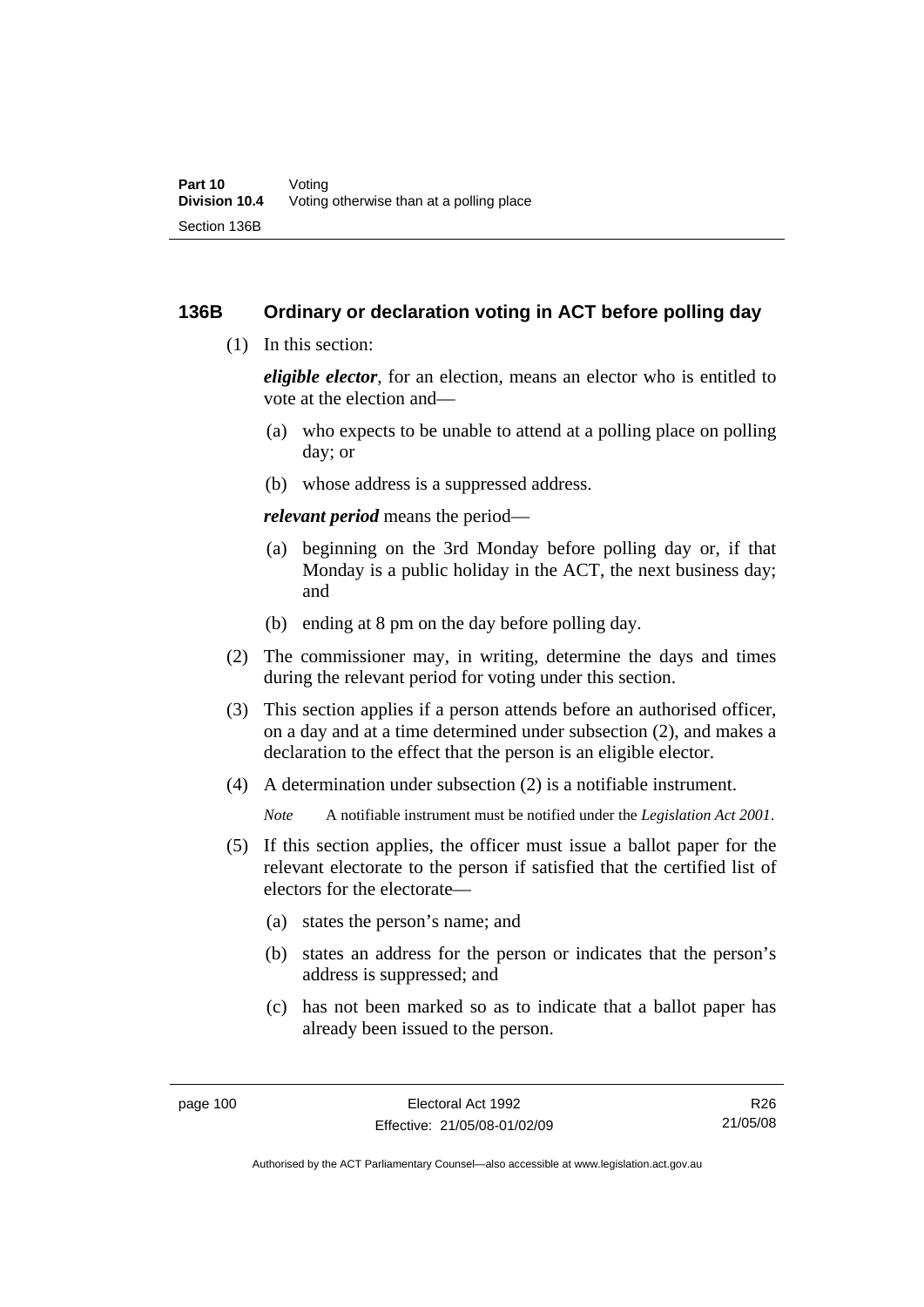- (6) Despite subsection (5), an officer shall not issue a ballot paper to a person who indicates that he or she has already voted at the election.
- (7) Immediately after issuing a ballot paper to the person, the officer shall record the issue on the certified list of electors.
- (8) Section 134 applies to the casting of an ordinary vote under this section as if—
	- (a) it were a vote under section 133; and
	- (b) the reference in section 134 to an *unoccupied voting compartment* were a reference to an unoccupied part of the place where the person attends before the officer concerned.
- (9) Sections 120 to 123 apply in relation to polling under this section as if the place where that polling is conducted were a polling place.
- (10) Before any vote is taken under this section the OIC shall exhibit each ballot box empty and shall then securely fasten its cover.
- (11) At the conclusion of each day's polling under this section and in the presence of any scrutineers the ballot boxes shall be closed and sealed.
- (12) At the beginning of the second and each subsequent day's polling under this section and in the presence of any scrutineers the seals on the ballot boxes shall be examined and opened.
- (13) At the close of polling under this section, the OIC shall, in the presence of any scrutineers—
	- (a) close and seal the ballot boxes containing ballot papers for ordinary voting or declaration voting; and
	- (b) parcel and enclose in sealed wrapping all unused ballot papers; and
	- (c) parcel and enclose in sealed wrapping all other electoral papers used at the polling place.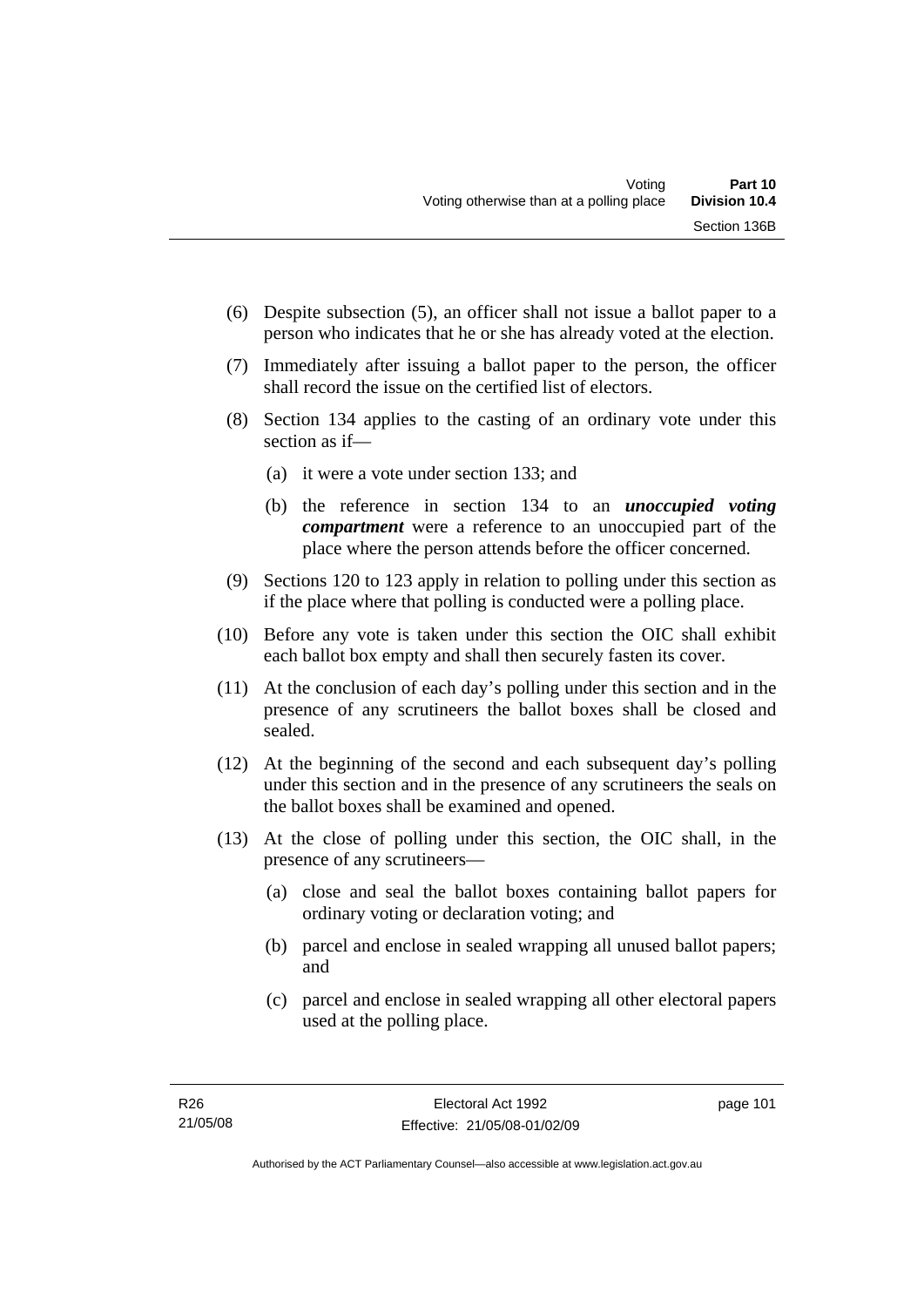- (14) The OIC shall give the articles referred to in subsection (13) to the commissioner.
- (15) The commissioner shall keep the articles referred to in subsection (13) in safe custody for the purposes of scrutiny under part 12.
- (16) Ballot papers cast as ordinary votes under this section may only be removed from ballot boxes and counted after the close of polling on polling day.
- (17) If this section applies and the authorised officer is satisfied that—
	- (a) the certified list of electors for the electorate does not specify the person's name; or
	- (b) the certified list of electors for the electorate has been marked so as to indicate that a ballot paper has already been issued to the person but the person claims not to have voted already at the election;

the authorised officer shall issue declaration voting papers to the person.

- (18) Despite subsection (17), an officer shall not issue declaration voting papers to a person who indicates that he or she has already voted at the election.
- (19) If an authorised officer issues declaration voting papers to the person, the officer must—
	- (a) give the person a written statement indicating the consequences of casting a declaration vote under this section; and
	- (b) record the person's name.
	- *Note* If a form is approved under s 340A for a statement, the form must be used.
- (20) Section 135 (4) applies to the casting of a declaration vote under this section as if—
	- (a) it were a declaration vote under section 135; and

R26 21/05/08

Authorised by the ACT Parliamentary Counsel—also accessible at www.legislation.act.gov.au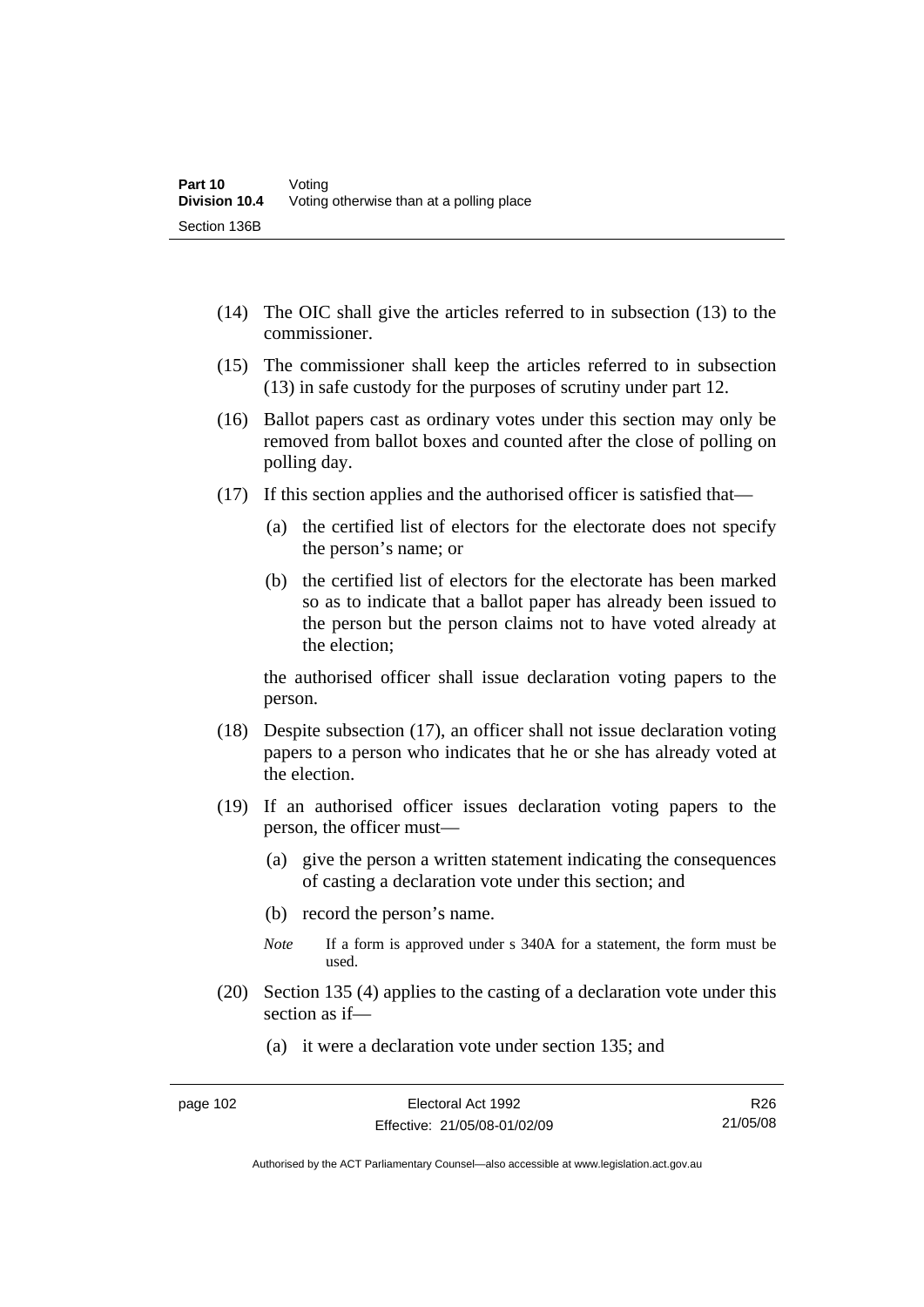(b) the reference in section 135 (4) to an *unoccupied voting compartment* were a reference to an unoccupied part of the place where the person attends before the officer concerned.

## **136C Declaration voting outside ACT on or before polling day**

(1) In this section:

*eligible elector*, for an election, means an elector who is entitled to vote at the election and—

- (a) who expects to be unable to attend at a polling place on polling day; or
- (b) whose address is a suppressed address.

*relevant period* means the period—

- (a) beginning on the 3rd Monday before polling day or, if that Monday is a public holiday in the ACT, the next business day; and
- (b) ending at 6 pm in the ACT on polling day.
- (2) The commissioner may, in writing, determine the days and times during the relevant period for voting under this section.
- (3) This section applies if a person attends before an authorised officer outside the ACT, on a day and at a time determined under subsection (2), and makes a declaration to the effect that the person is an eligible elector.
- (4) A determination under subsection (2) is a notifiable instrument.

*Note* A notifiable instrument must be notified under the *Legislation Act 2001*.

- (5) If this section applies, the authorised officer shall issue declaration voting papers to the person.
- (6) Despite subsection (5), an officer shall not issue declaration voting papers to a person who indicates that he or she has already voted at the election.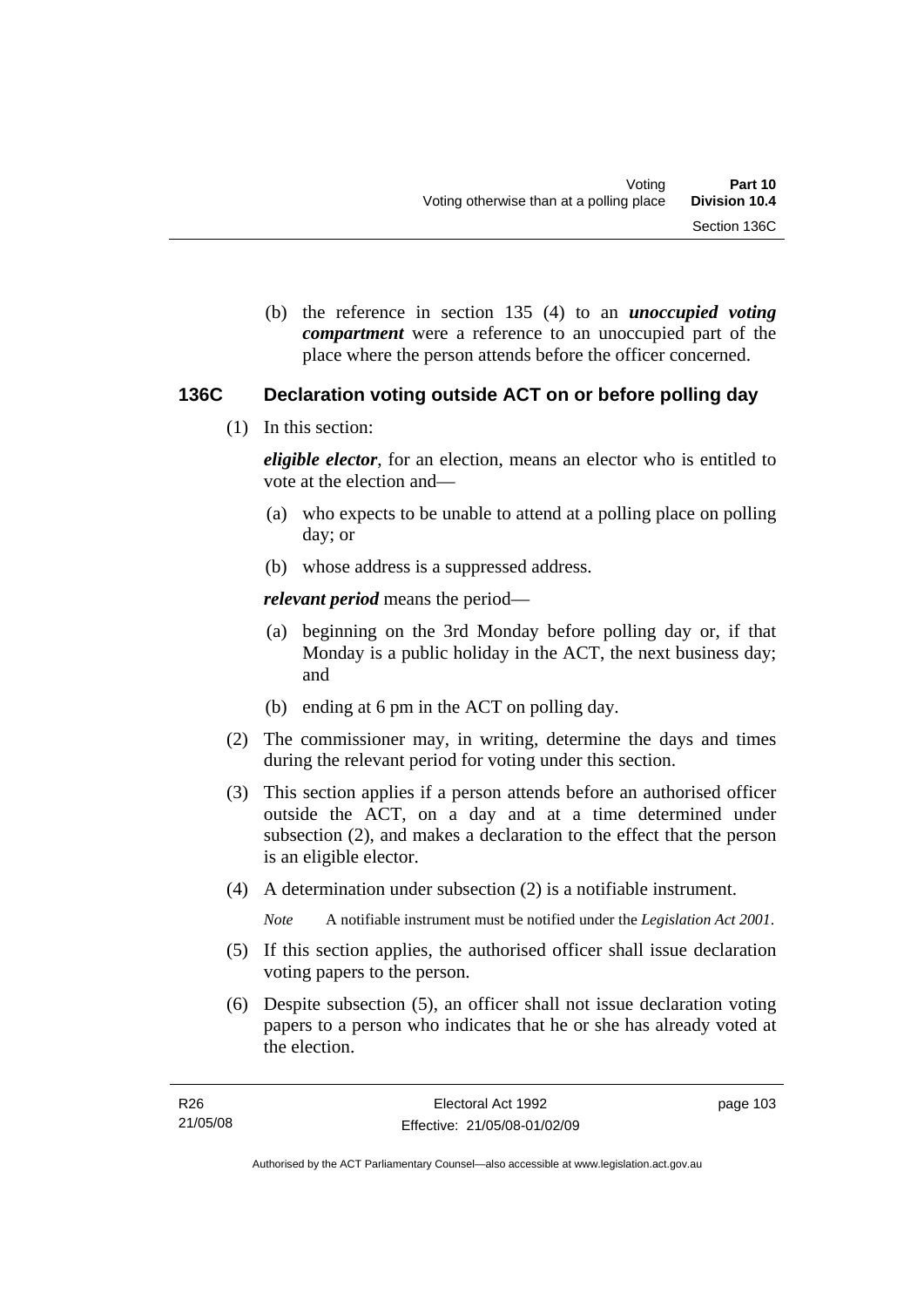- (7) If an authorised officer issues declaration voting papers to the person the officer shall—
	- (a) give the person a written statement indicating the consequences of casting a declaration vote under this section; and
	- (b) record the name of the person.
	- *Note* If a form is approved under s 340A (Approved forms) for a statement, the form must be used.
- (8) Section 135 (4) applies to the casting of a declaration vote under this section as if—
	- (a) it were a declaration vote under section 135; and
	- (b) the reference in section 135 (4) to an *unoccupied voting compartment* were a reference to an unoccupied part of the place where the person attends before the officer concerned.

### **137 Record of issue of declaration voting papers**

- (1) An officer who issues voting papers under section 136A, 136B (17) or 136C shall—
	- (a) make a record of the time and date of issue; and
	- (b) if the officer is not the commissioner—give the record to the commissioner.
- (2) If an application is made for a postal vote, the record shall be endorsed on the application.

### **138 Inspection of records**

 (1) Subject to subsection (2), the commissioner shall make each record referred to in section 137, or a copy, available for public inspection at the office of the commissioner within ordinary office hours during the period of 40 days beginning on the 3rd day after polling day.

R26 21/05/08

Authorised by the ACT Parliamentary Counsel—also accessible at www.legislation.act.gov.au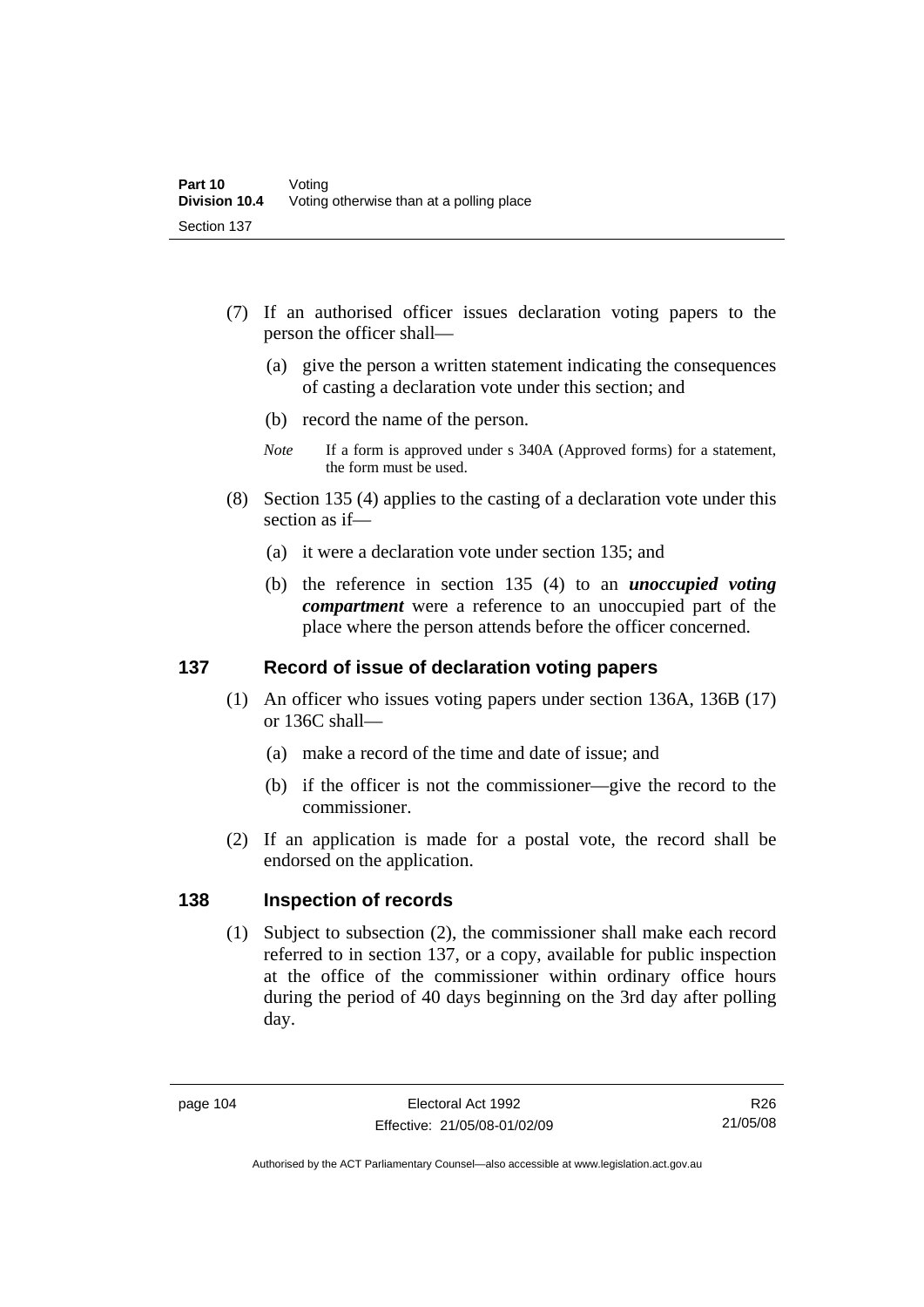(2) A document referred to in subsection (1) that is made available for public inspection shall not specify a suppressed address.

## **139 Receipt of declaration voting papers**

- (1) An officer who receives completed voting papers in relation to a vote cast under section 136A shall—
	- (a) endorse the time and date of receipt on the envelope; and
	- (b) if the officer is not the commissioner—give the papers to the commissioner or an authorised officer.
	- *Note* For restrictions on sending completed ballot and voting papers by fax, see s 329.
- (2) The commissioner shall keep the papers in safe custody for the purposes of scrutiny under part 12.

### **140 Registered declaration voters**

- (1) The commissioner shall keep a register, called the register of declaration voters.
- (2) The register may be kept electronically.
- (3) If an elector is registered as a general postal voter under the Commonwealth Electoral Act—
	- (a) the elector shall be taken to be a registered declaration voter for this Act; and
	- (b) the particulars so registered under the Commonwealth Electoral Act in relation to the elector shall, so far as practicable, be taken to be entered on the register kept under this Act.
- (4) The register shall contain the following particulars in relation to each elector to whom subsection (3) applies:
	- (a) surname or family name;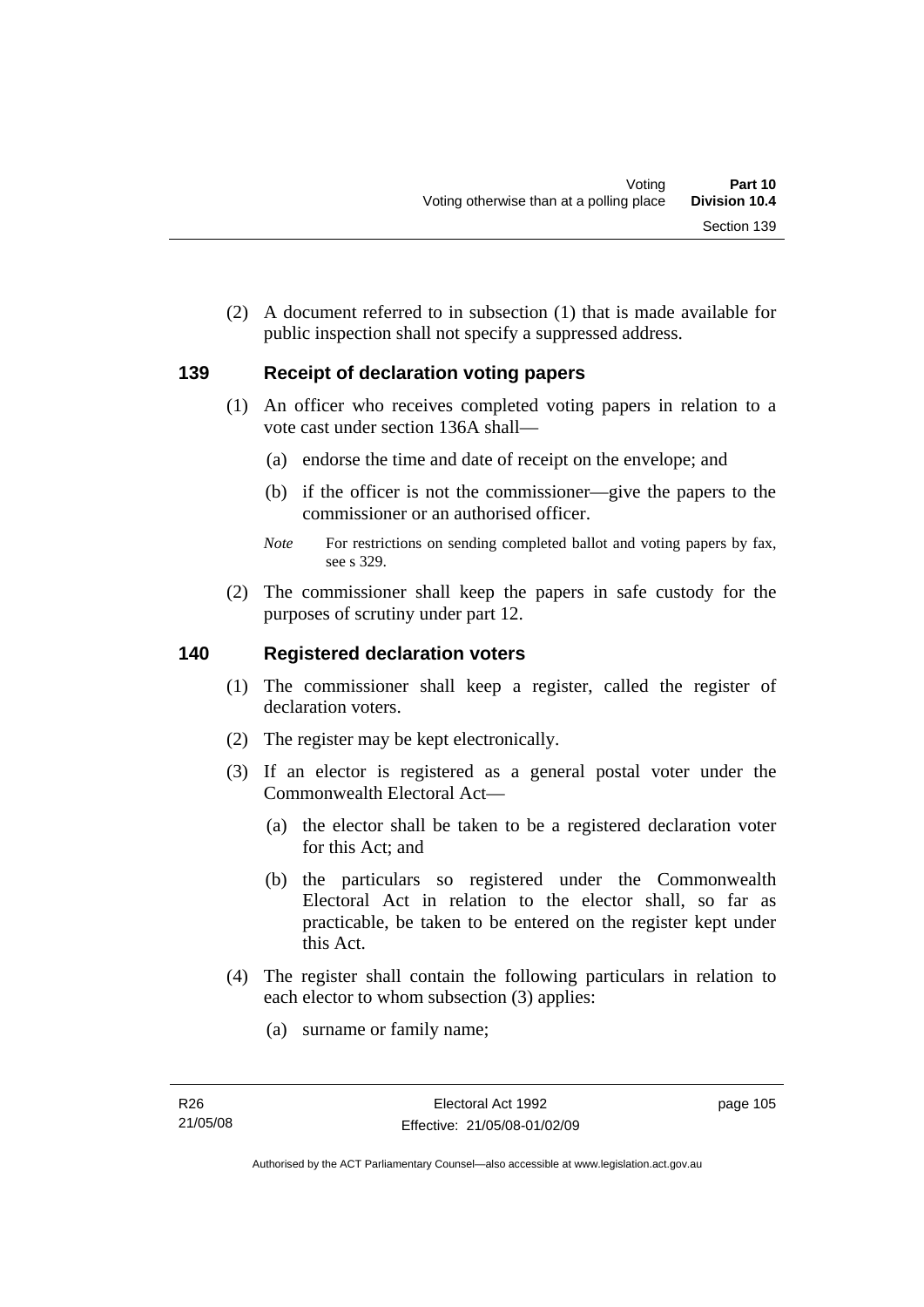- (b) each given name;
- (c) address, other than—
	- (i) that of an eligible overseas elector; or
	- (ii) a suppressed address.

### **141 Issue of voting papers to registered declaration voters**

As soon as practicable after the beginning of the pre-election period for an election, the commissioner shall post to each elector enrolled for the electorate in which the election is to be held who is a registered declaration voter declaration voting papers for the election.

*Note* Section 144A deals with how to cast a postal vote.

### **142 Correcting formal errors**

If an officer is satisfied that—

- (a) an application for declaration voting papers for postal voting; or
- (b) the declaration or certificate in completed declaration voting papers;

contains a formal error, the officer may amend the application, declaration or certificate to correct the error.

### **143 Soliciting applications for postal declaration votes**

- (1) A person commits an offence if the person—
	- (a) applies for declaration voting papers for postal voting for an election for someone else; and

R26 21/05/08

Authorised by the ACT Parliamentary Counsel—also accessible at www.legislation.act.gov.au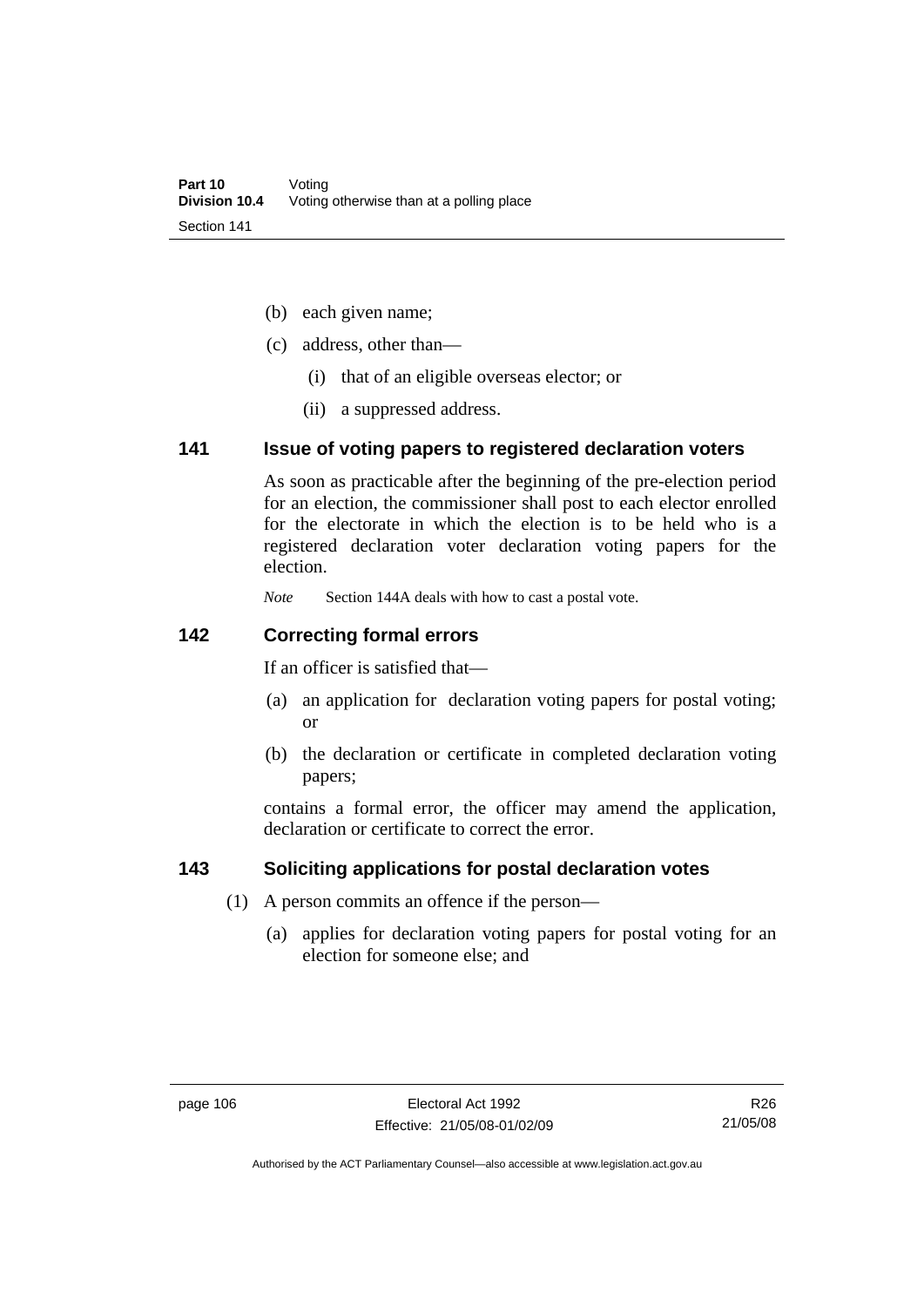(b) does not have the other person's consent to make the application.

Maximum penalty: 30 penalty units.

- (2) A person commits an offence if the person does anything to induce someone else—
	- (a) to complete an application form for declaration voting papers for postal voting; and
	- (b) to return the completed form to an address that is not an address authorised by the commissioner.

Maximum penalty: 30 penalty units.

 (3) A person commits an offence if the person does anything to induce someone else to complete an application form for declaration voting papers for postal voting that is not the form approved under section 340A for the application form.

Maximum penalty: 30 penalty units.

## **144 Transmission of applications for postal declaration votes**

A person who accepts for transmission to the commissioner a completed application for declaration voting papers for postal voting shall transmit the application to the commissioner as soon as practicable.

Maximum penalty: 10 penalty units.

## **144A Requirements for casting postal votes**

 (1) This section applies to a person if the person has received declaration voting papers for an election under section 136A (Applications for postal voting papers) or section 141 (Issue of voting papers to registered declaration voters).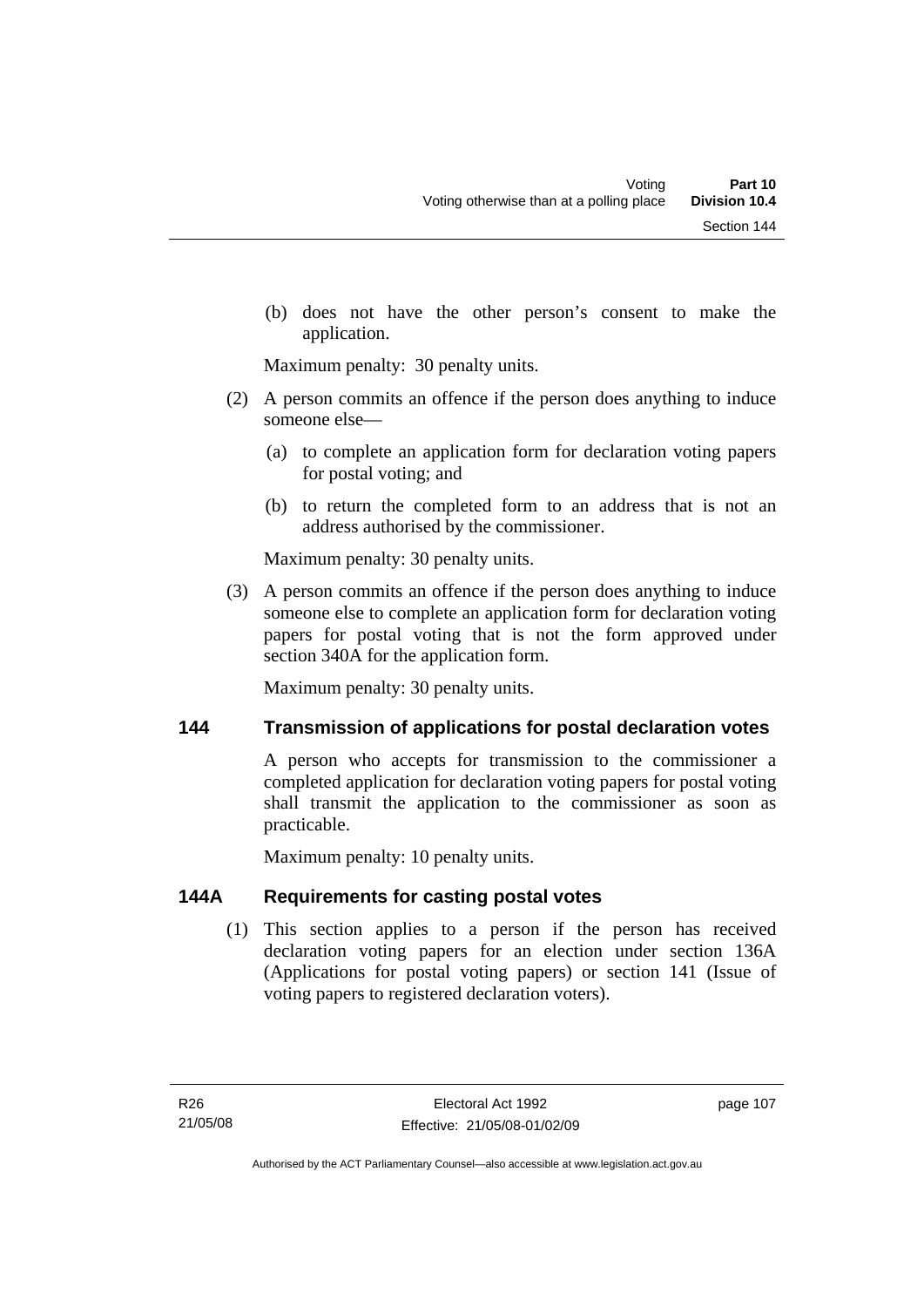- (2) To cast a postal vote—
	- (a) the person must show the unsigned declaration and certificate, and the unmarked ballot paper to an authorised witness; and
	- (b) the person must complete and sign the declaration in the presence of the witness; and
	- (c) the witness must complete and sign the certificate as witness; and
	- (d) the person must, in the presence of the witness but so that the witness cannot see the vote, mark his or her vote on the ballot paper, fold the ballot paper, place it in the envelope addressed to the commissioner and fasten the envelope; and
	- (e) the person must—
		- (i) post the envelope and contents to the commissioner before polling day; or
		- (ii) give the envelope and contents to the commissioner or another officer on or before polling day.
	- *Note* For restrictions on sending completed ballot and voting papers by fax, see s 329.
- (3) This section is subject to section 156 (Assistance to voters).

### **145 Interference with declaration voting**

Except for section 156, or at the request of the elector, a person shall not, without reasonable excuse—

- (a) communicate with an elector while he or she is casting a declaration vote; or
- (b) interfere with an elector's casting of a declaration vote; or
- (c) do anything to find out how an elector voted by declaration vote; or

R26 21/05/08

Authorised by the ACT Parliamentary Counsel—also accessible at www.legislation.act.gov.au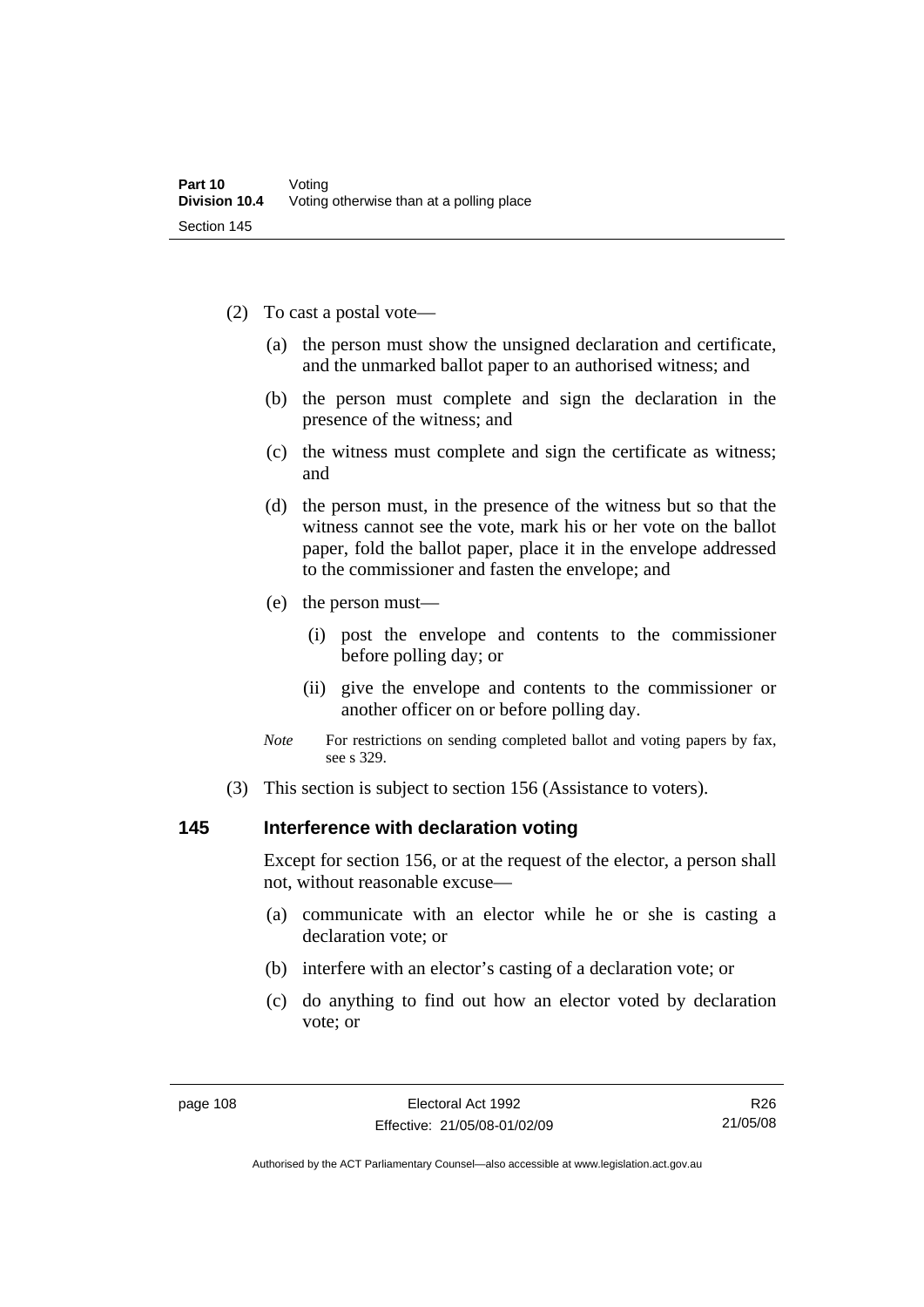(d) enable any other person to find out how an elector voted by declaration vote.

Maximum penalty: 30 penalty units.

## **146 Soliciting completed declaration votes**

A person shall not, without reasonable excuse, do anything for the purpose of inducing an elector to give to the person completed declaration voting papers.

Maximum penalty: 30 penalty units.

## **147 Transmission of completed declaration votes**

A person who accepts for transmission to the commissioner completed declaration voting papers shall transmit them to the commissioner as soon as practicable.

Maximum penalty: 10 penalty units.

## **148 Opening envelopes containing declaration votes**

Unless authorised by or under this Act, a person shall not, without reasonable excuse, open an envelope that appears to contain a completed declaration vote.

Maximum penalty: 5 penalty units.

# **Division 10.5 Mobile polling**

## **149 Definitions for div 10.5**

In this division:

*special hospital* means a hospital declared under section 149A.

*visiting officer* means an officer who makes a visit referred to in section 150 (1), (2) or (3).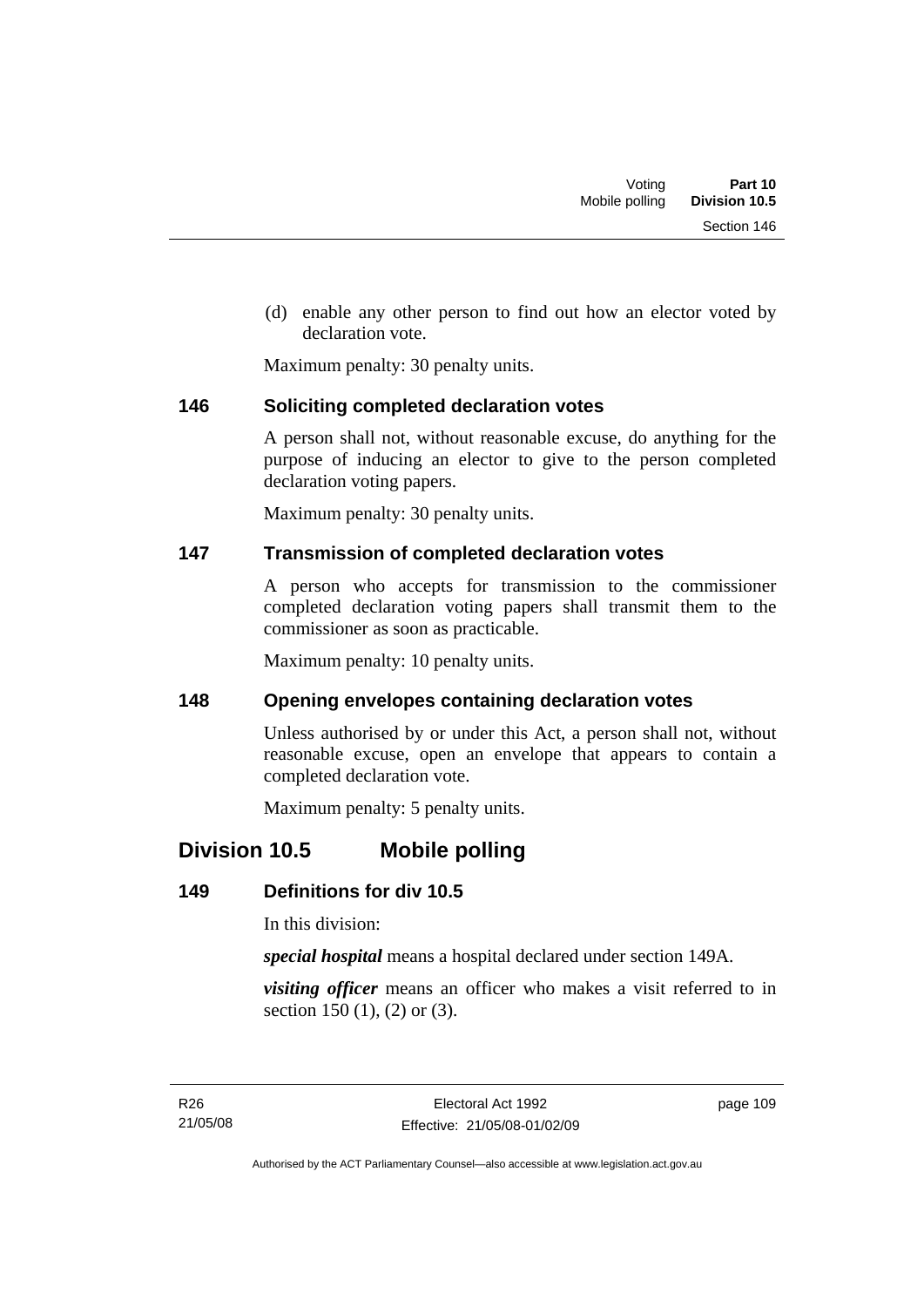### **149A Declaration of special hospitals**

- (1) The commissioner may, in writing, declare a hospital that is not a polling place to be a special hospital for this division.
- (2) A declaration is a notifiable instrument.

*Note* A notifiable instrument must be notified under the *Legislation Act 2001*.

### **150 Mobile polling—institutions**

- (1) The OIC of a polling place that is a hospital shall arrange for an officer to visit patients at the hospital (other than outpatients) between 8 am and 6 pm on polling day for the purpose of taking their votes.
- (2) The commissioner shall arrange for an officer to visit patients at a special hospital (other than outpatients) between 8 am and 6 pm—
	- (a) on a day that is not more than 5 days before polling day; or
	- (b) on polling day;

for the purpose of taking their votes.

- (3) The commissioner may arrange for an officer to visit electors detained at a correctional centre to take their votes.
- (4) A visit mentioned in subsection (3) must be made at a time, and in accordance with any conditions, arranged between the commissioner and the person in charge of the correctional centre.

### **151 Functions of visiting officers**

- (1) When visiting under section 150, the visiting officer—
	- (a) shall take a ballot box, ballot papers, the certified list of electors and anything else necessary to enable a person to vote; and
	- (b) shall be accompanied by at least 1 other officer and any scrutineer who wishes to attend.

R26 21/05/08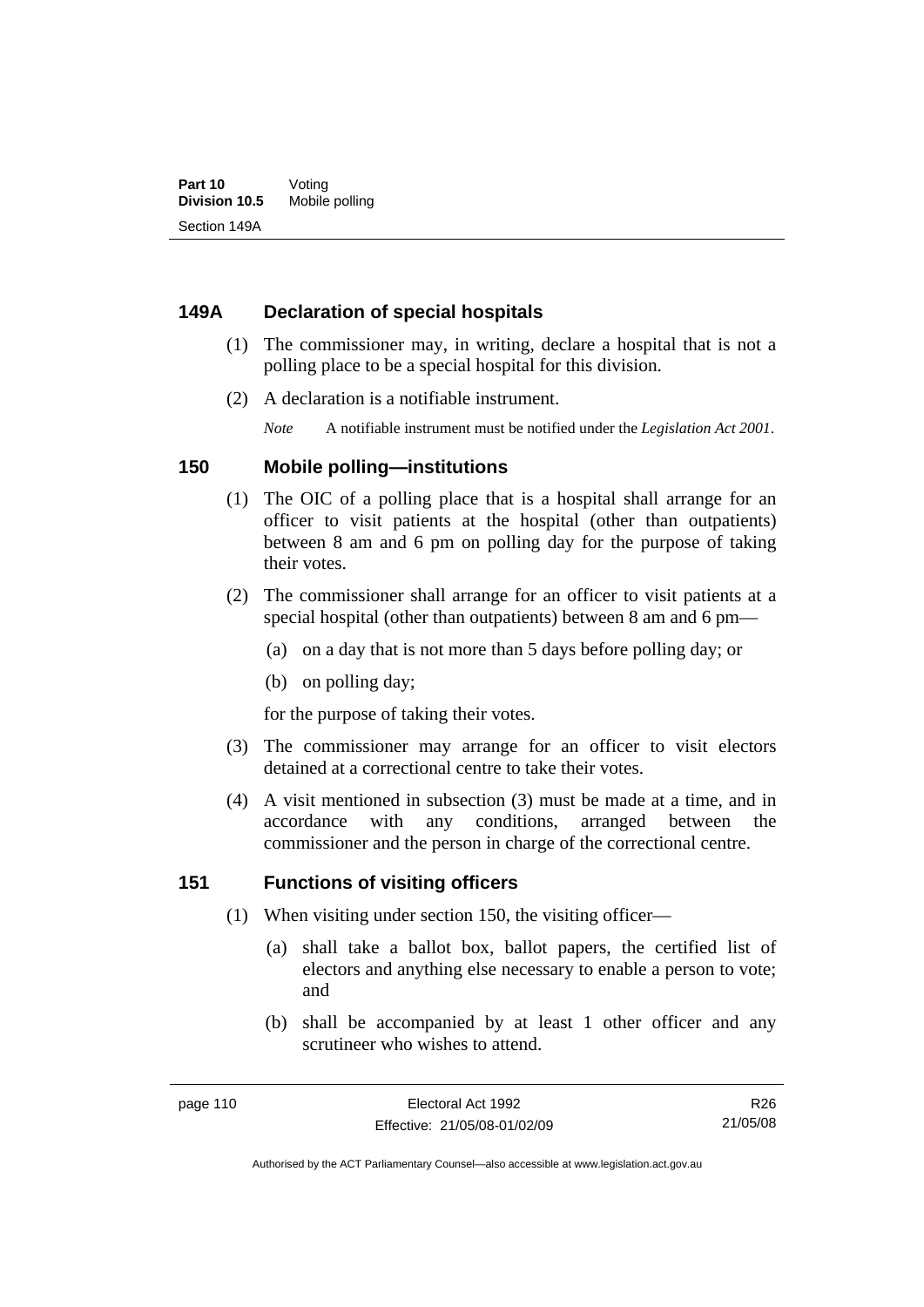- (2) The number of scrutineers for a particular candidate who are present at a hospital, special hospital or correctional centre with the visiting officer must not be more than the number of officers at the hospital, special hospital or correctional centre.
- (3) While a visiting officer is with a person in a room or other place for the purpose of taking the person's vote, this Act has effect, so far as practicable, as if—
	- (a) the room or place were a polling place; and
	- (b) the visiting officer were the OIC of the polling place.
- (4) A visit under section 150 to a patient in a hospital or special hospital shall not be made if the visiting officer is informed by a doctor, or a member of the staff at the hospital, that the visit is forbidden on medical grounds.
- (5) A visit under section 150 to a person detained at a correctional centre must not be made if the person in charge of the centre tells the visiting officer that the visit is prohibited on security grounds.

## **152 Failure to visit institution**

A failure to make a visit under section 150 or to take votes in accordance with section 151, does not invalidate the result of an election.

## **153 Custody of ballot boxes and electoral papers**

- (1) After a visiting officer has completed all his or her visits under section 150, the officer shall, in the presence of any scrutineers—
	- (a) close and seal the ballot boxes containing ballot papers for ordinary voting or declaration voting; and
	- (b) parcel and enclose in sealed wrapping all unused ballot papers; and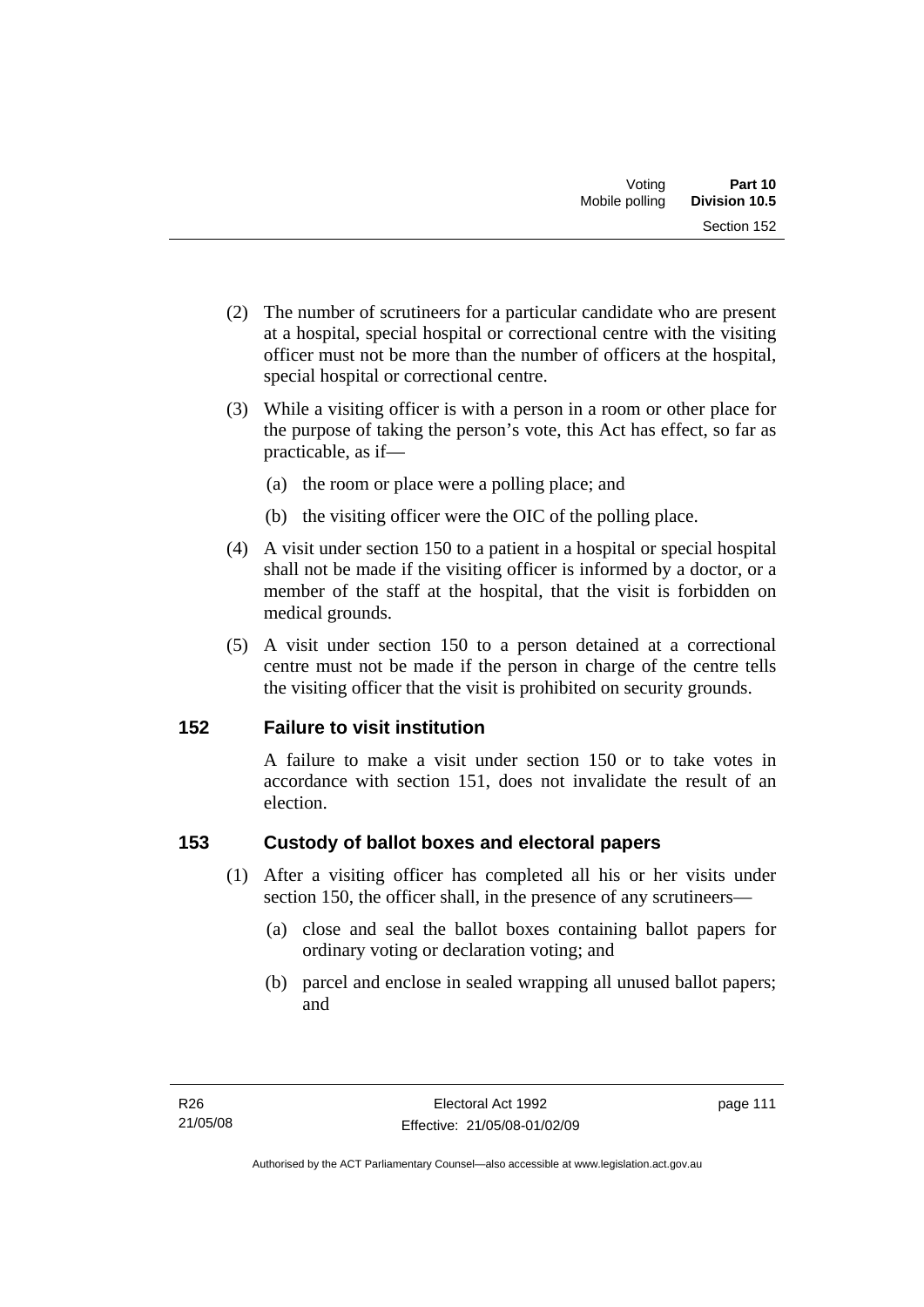- (c) parcel and enclose in sealed wrapping all other electoral papers used for the purposes of the visits.
- (2) The visiting officer shall give the articles referred to in subsection (1) to the commissioner.
- (3) The commissioner shall keep the articles referred to in subsection (1) in safe custody for the purposes of scrutiny under part 12.

## **Division 10.6 Miscellaneous**

### **154 Arrangements at polling places**

At each polling place the polling shall be conducted as follows:

- (a) before any vote is taken the OIC shall exhibit each ballot box empty, and shall then securely fasten its cover;
- (b) the poll shall open at 8 am and shall not close until all electors present in the polling place at 6 pm and desiring to vote, have voted;
- (c) the polling place shall be closed at 6 pm and no person shall be admitted after that hour for the purpose of voting.

## **155 Particulars on ballot papers before issue**

An officer shall not issue a ballot paper for the purposes of an election unless the particulars required by division 9.2 are printed or endorsed on the ballot paper.

### **156 Assistance to voters**

- (1) An elector who is unable to vote may be assisted in voting if the elector would otherwise be unable to vote.
- (2) An assistant shall be—
	- (a) if the elector is a postal voter—a nominee of the elector or, if there is no such nominee, an authorised witness; or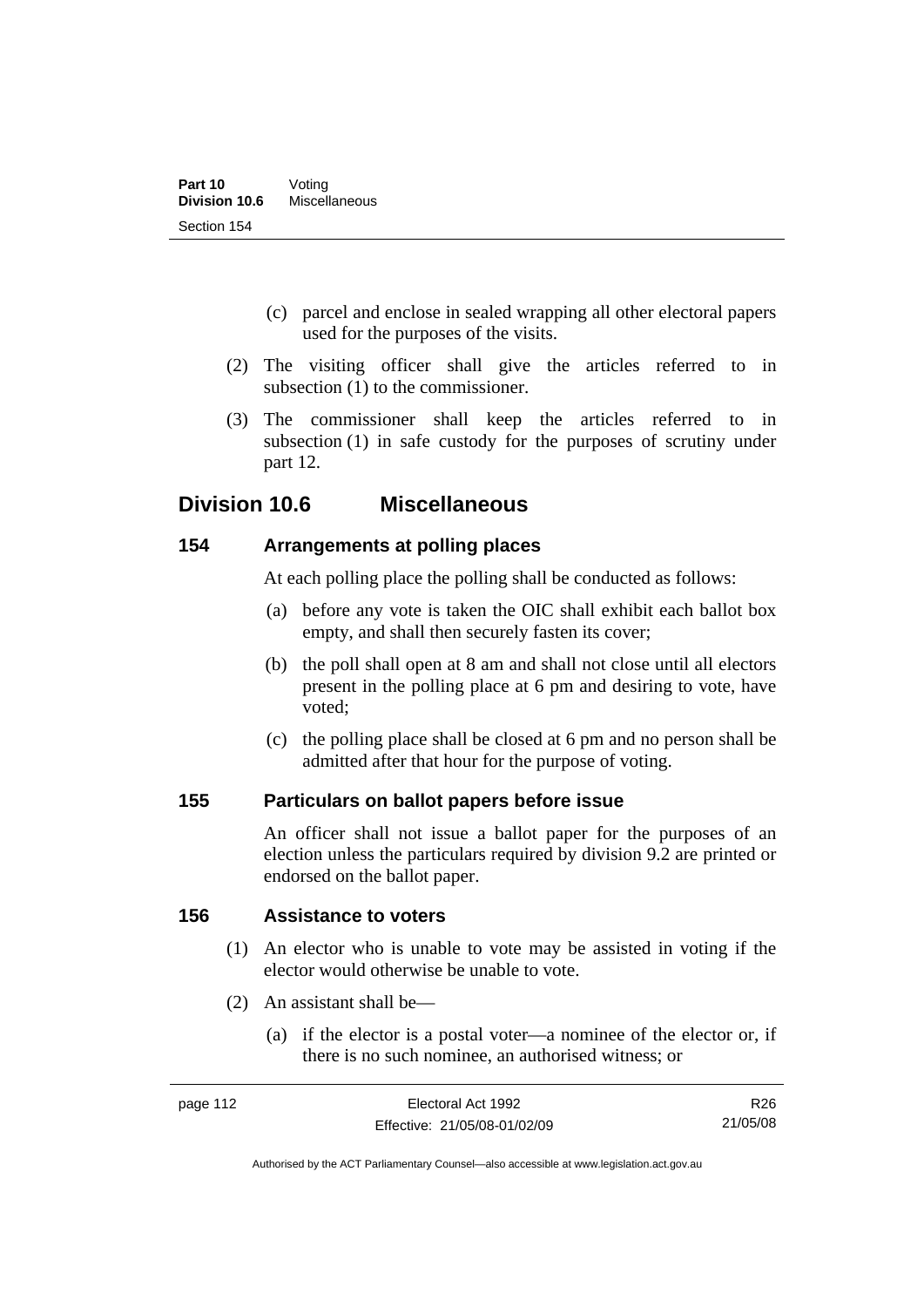- (b) in any other case—a nominee of the elector or, if there is no such nominee, an officer.
- (3) An assistant may enter a voting compartment for the purpose of assisting an elector to vote, but an officer shall not do so except in the presence of—
	- (a) a scrutineer; or
	- (b) if no scrutineer is present—another officer.
- (4) Subject to subsection (3), an assistant may assist an elector in any of the following ways:
	- (a) by acting as an interpreter;
	- (b) for a declaration vote—by completing, or assisting the elector to complete, the declaration;
	- (c) by explaining the ballot paper and the requirements of this Act relating to its marking;
	- (d) by marking, or assisting the elector to mark, the ballot paper at the elector's direction;
	- (e) by folding the ballot paper and depositing it in a ballot box or declaration envelope, or with an officer, as required by this Act.

## **156A Assistance to voters unable to enter polling place**

- (1) This section applies if the OIC of a polling place is satisfied that a voter cannot enter the polling place because of a physical disability, illness, advanced pregnancy or another condition.
- (2) The voter may vote outside the polling place, but close to the polling place, and may be assisted in voting.
- (3) Before allowing the voter to vote outside the polling place, the OIC must—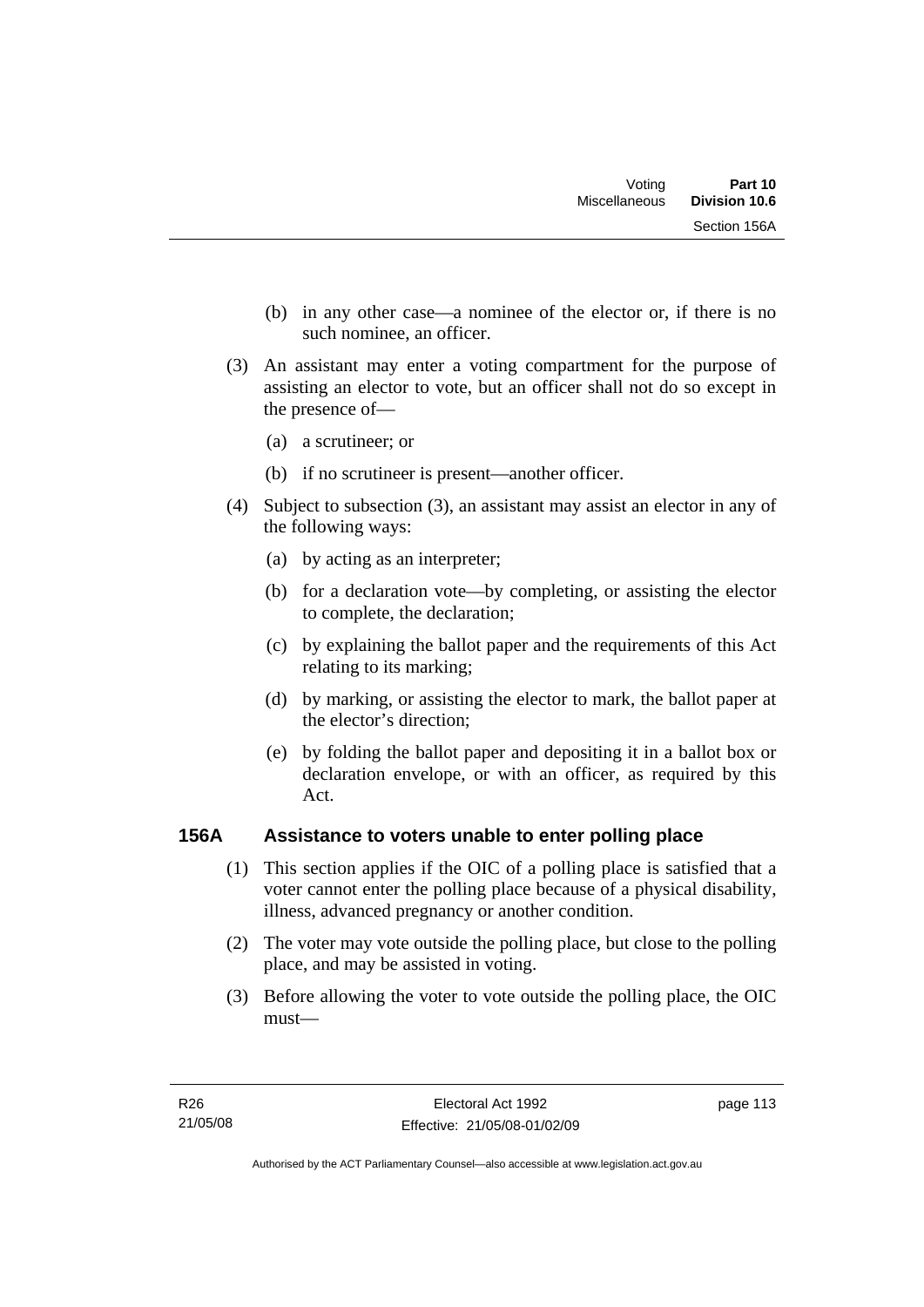- (a) tell any scrutineers at the polling place that the voter is to vote outside the polling place; and
- (b) allow, from the scrutineers present, 1 scrutineer for each candidate to be present when the voter votes.
- (4) The voter must—
	- (a) mark the voter's vote on the ballot paper in the OIC's presence; and
	- (b) fold the ballot paper to conceal the names of the candidates; and
	- (c) give the ballot paper to the OIC.
- (5) If the voter is casting an ordinary vote, the OIC must ensure that the folded ballot paper is immediately returned to the polling place and put in the ballot box in the presence of the scrutineers (if any) who were present when the voter voted.
- (6) If the voter is casting a declaration vote, the OIC must—
	- (a) in the presence of the voter, without unfolding the ballot paper, place the ballot paper in the envelope on which the voter has completed and signed the declaration and seal the envelope; and
	- (b) place the envelope in a ballot box at the polling place.
- (7) This section is subject to section 156 (Assistance to voters).

### **157 Spoilt ballot papers**

- (1) An officer shall issue another unused ballot paper to an elector who—
	- (a) satisfies the officer that a ballot paper previously issued to the elector has been inadvertently spoiled; and
	- (b) gives the spoilt ballot paper to the officer.

R26 21/05/08

Authorised by the ACT Parliamentary Counsel—also accessible at www.legislation.act.gov.au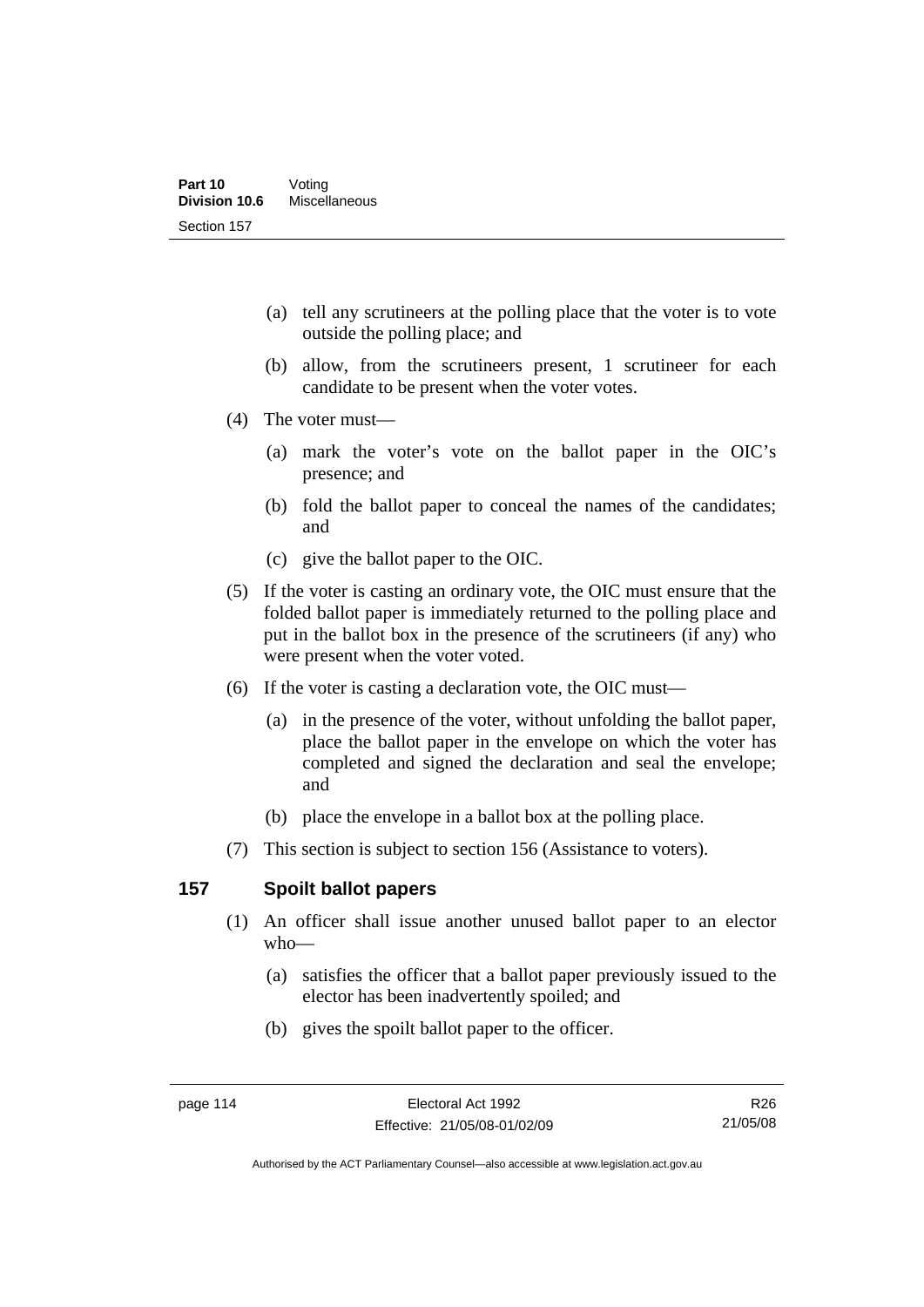- (2) An officer who receives a spoilt ballot paper shall—
	- (a) write 'spoilt' on the back of it; and
	- (b) place it in an envelope, seal the envelope and endorse it so as to indicate the type of spoilt ballot paper enclosed; and
	- (c) sign the endorsement.
- (3) At the close of polling, the OIC shall enclose the envelope in a sealed parcel and give it to the commissioner.
- (4) This section does not apply in relation to an elector who votes electronically.

### **158 Custody of ballot boxes and electoral papers**

- (1) At the close of polling, the OIC of a polling place shall, in the presence of any scrutineers—
	- (a) close and seal the ballot boxes containing ballot papers for ordinary voting or declaration voting; and
	- (b) parcel and enclose in sealed wrapping all unused ballot papers; and
	- (c) parcel and enclose in sealed wrapping all other electoral papers used at the polling place.
- (2) The commissioner shall keep the articles referred to in subsection (1) in safe custody for the purposes of scrutiny under part 12.
- (3) Subsection (1) (a) does not apply to ballot boxes containing ballot papers for ordinary voting if the polling place is also a scrutiny centre and the procedures set out in section 182 are to be carried out in relation to those ballot boxes and ballot papers at that centre.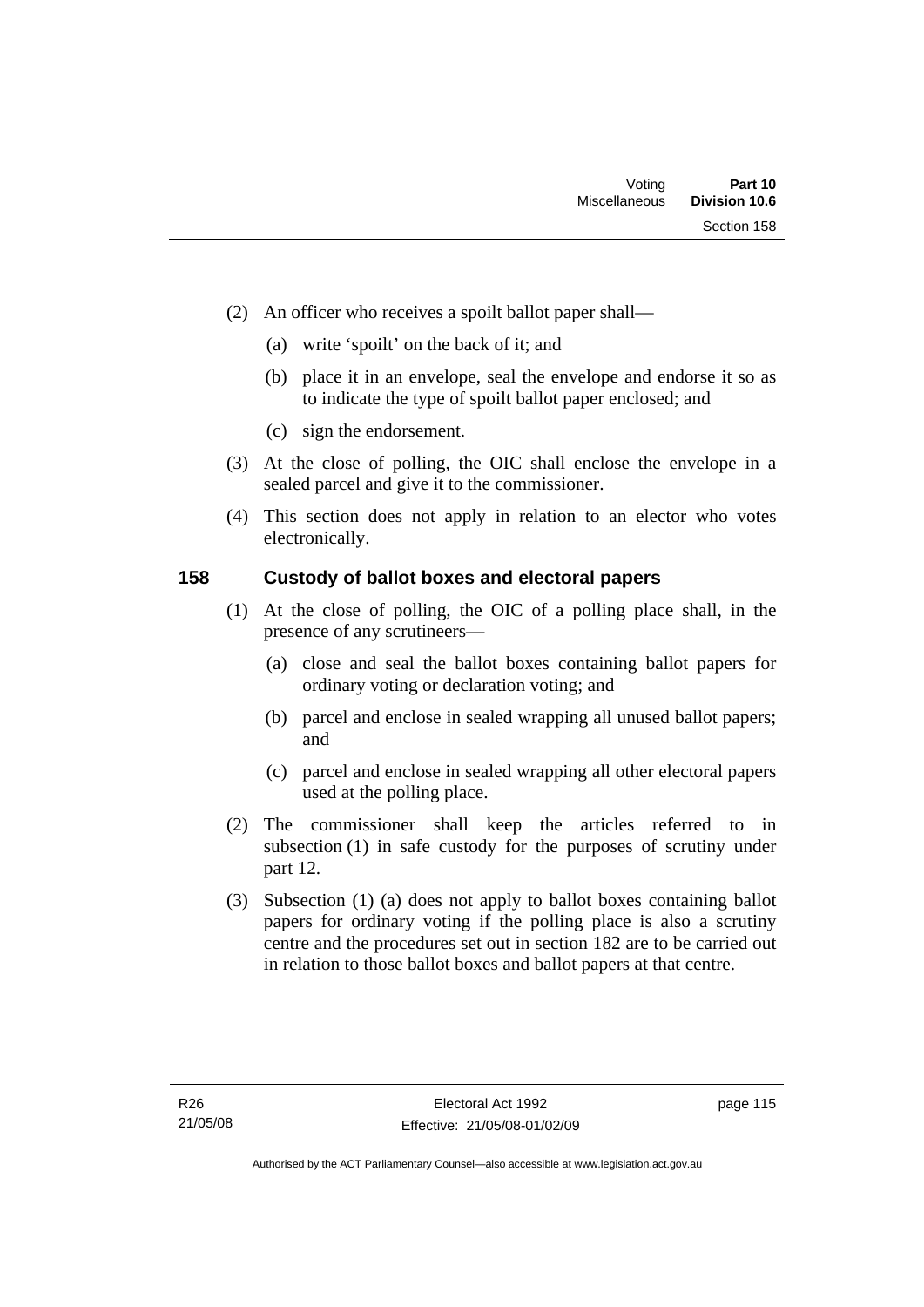### **159 Extension of time for conducting elections**

- (1) Despite any other provision of this Act, before or after the day when an election is required to be held, the Executive may, by written notice, make provision for—
	- (a) extending the time for holding the election; or
	- (b) meeting any difficulty that might otherwise interfere with the due conduct of the election; or

and any provision so made shall be valid and sufficient for that purpose.

(2) A notice under subsection (1) is a notifiable instrument.

*Note* A notifiable instrument must be notified under the *Legislation Act 2001*.

 (3) On notification under the *Legislation Act 2001* of a notice under subsection (1), the commissioner must publish a copy of the notice in a newspaper.

### **160 Suspension and adjournment of polling**

- (1) The commissioner may suspend the polling at a polling place on polling day if for any reason it is not practicable to proceed with it.
- $(2)$  If—
	- (a) the polling is suspended; and
	- (b) the commissioner believes on reasonable grounds that it is not reasonably practicable for an elector affected by the suspension to cast a vote at another polling place;

the commissioner must, in writing, determine a day (that is as soon as practicable, but no later than 21 days, after the suspension) as the day when polling is to resume.

 (3) If it is impracticable to resume the polling at the same polling place, the determination must state the polling place where polling may be resumed.

R26 21/05/08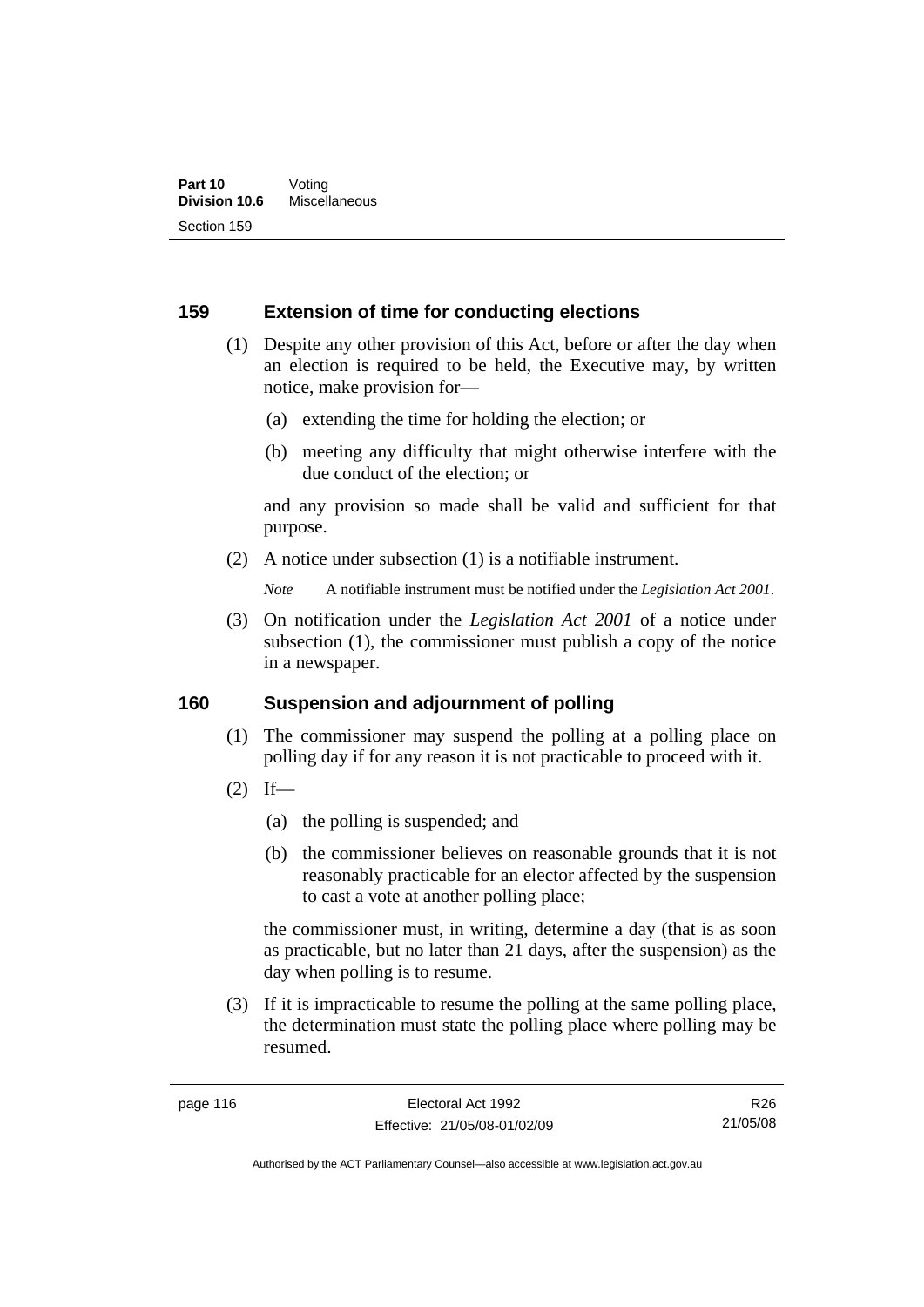(4) A determination under subsection (2) is a notifiable instrument.

*Note* A notifiable instrument must be notified under the *Legislation Act 2001*.

 (5) On the resumption of polling, only an elector who was entitled to vote on the day when the poll for the election was required to be held and who has not already voted is entitled to vote.

## **Division 10.7 Failure to vote**

## **161 Default notice**

- (1) For this division, a default notice, in relation to an elector, is a notice containing a statement to the effect that—
	- (a) it is an offence to fail to vote at an election without a valid and sufficient reason; and
	- (b) the elector appears to have failed to vote at an election; and
	- (c) if the elector does not wish to have the matter dealt with by a court, the elector may, within the time specified in the notice—
		- (i) if the elector voted at the election—give the commissioner particulars in writing of the voting; or
		- (ii) if the elector failed to vote at the election—give the commissioner particulars in writing of any valid and sufficient reason for the failure, or pay the amount of the prescribed penalty.
	- *Note* If a form is approved under s 340A (Approved forms) for a default notice, the form must be used.
- (2) For subsection (1) (c) (ii), the prescribed penalty is \$20 or any higher penalty prescribed by the regulations.

## **162 First notice**

 (1) As soon as practicable after polling day for an election, the commissioner shall send a default notice to each elector who was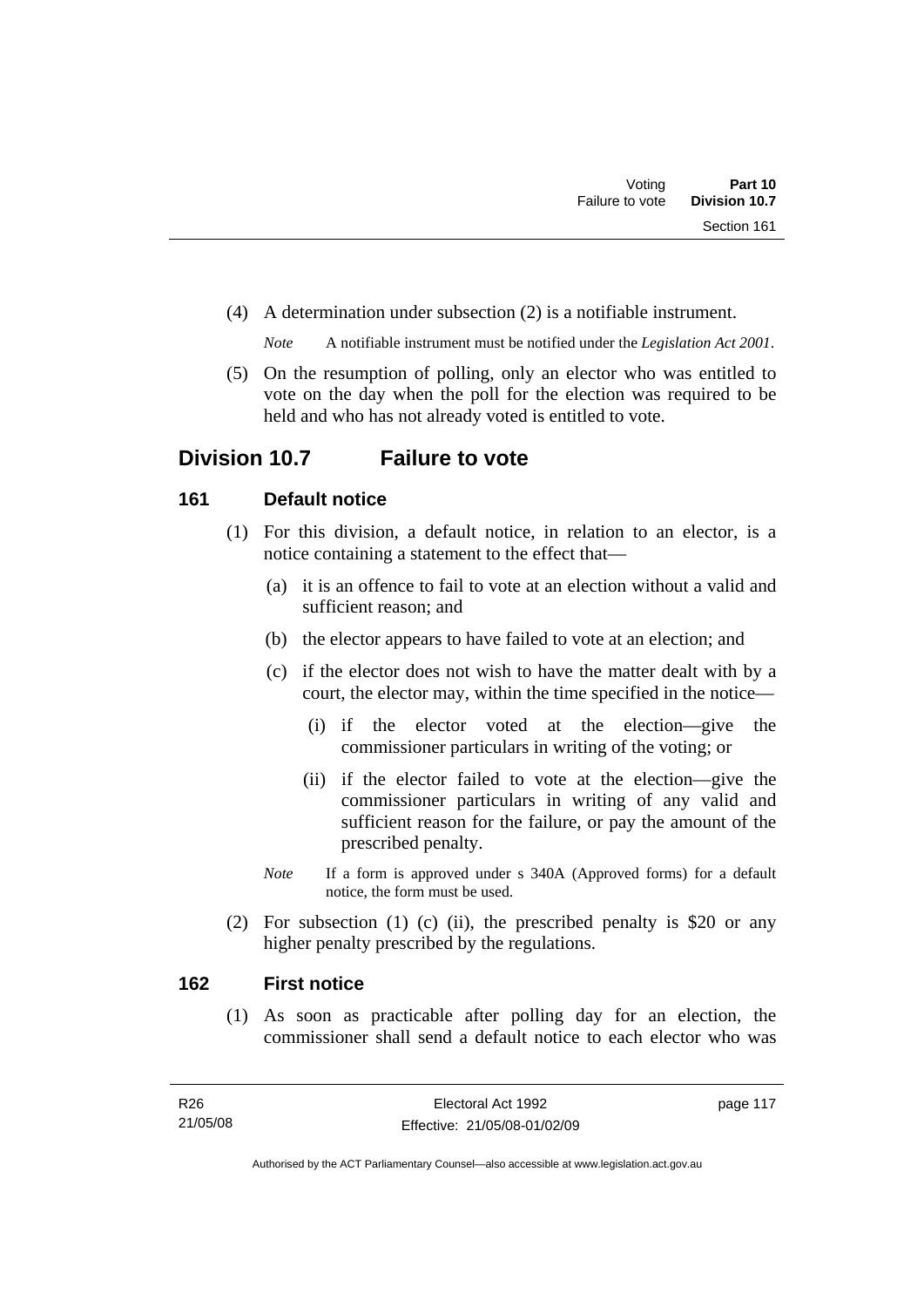required to vote at the election and appears to the commissioner to have failed to do so.

- (2) Subsection (1) does not apply to an elector who the commissioner is satisfied—
	- (a) is dead; or
	- (b) had a valid and sufficient reason for failing to vote at the election.

### **163 Second notice**

If an elector to whom a default notice has been sent under section 162 fails to respond to the notice within the time specified, the commissioner shall send a second default notice to the elector, endorsed to the effect that the elector has failed to respond to the first notice.

### **164 Final notice**

- (1) The commissioner shall send a final default notice to an elector if—
	- (a) a default notice under section 162 or 163 has been sent to the elector; and
	- (b) the time for responding to the notice has ended; and
	- (c) the elector has not paid the prescribed penalty; and
	- (d) the commissioner is not satisfied that the elector—
		- (i) voted at the election; or
		- (ii) had a valid and sufficient reason for failing to vote at the election.
- (2) A final default notice shall contain a statement to the effect that—
	- (a) the commissioner is not so satisfied; and

R26 21/05/08

Authorised by the ACT Parliamentary Counsel—also accessible at www.legislation.act.gov.au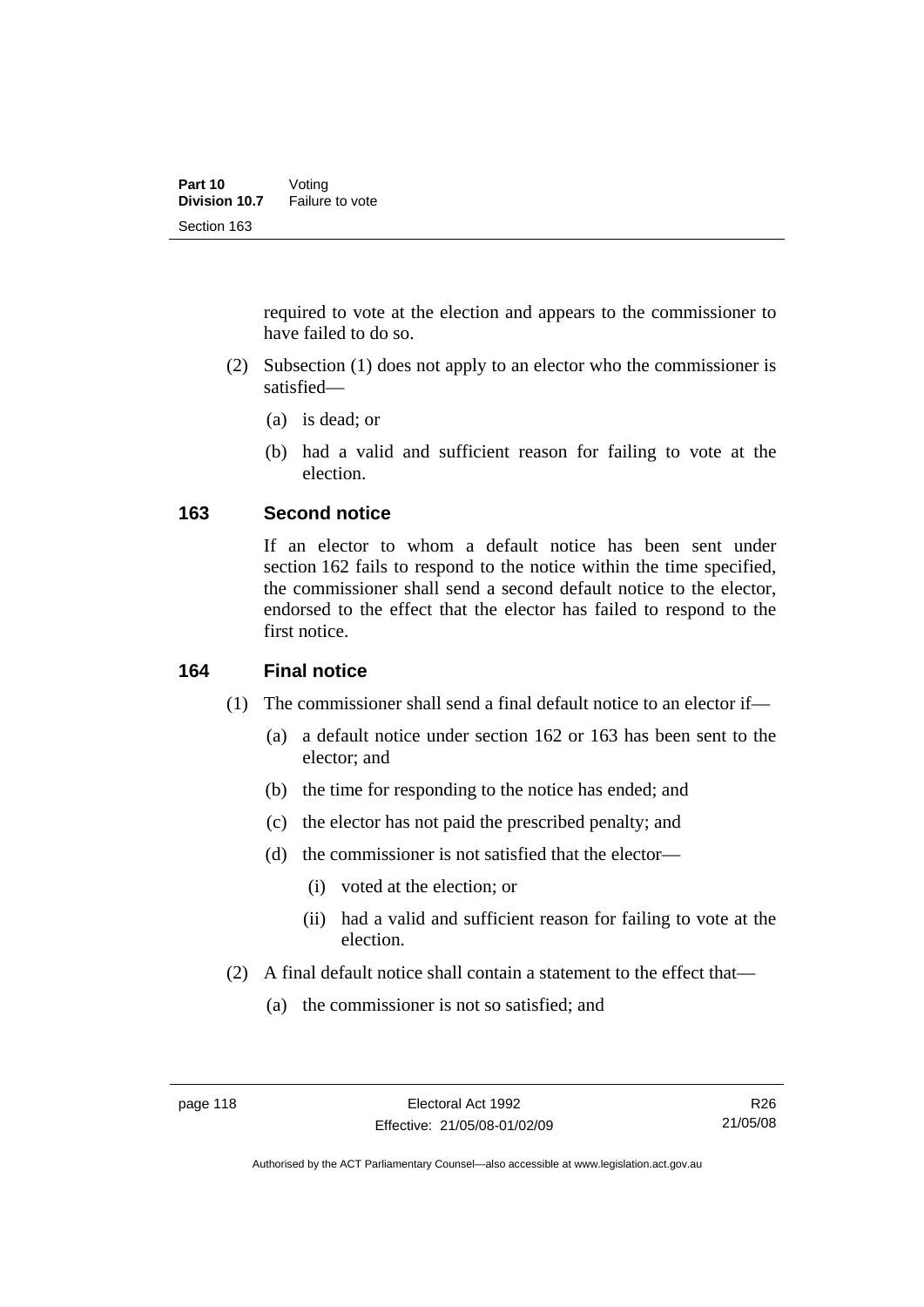(b) if the elector does not wish to have the matter dealt with by a court—the elector may, within the time specified in the notice, pay the amount of the prescribed penalty.

## **165 Discharge of liability**

If an elector who failed to vote at an election pays the amount of the prescribed penalty in accordance with a default notice—

- (a) any liability of the elector under section 129 in relation to the failure is discharged; and
- (b) proceedings for an offence against that section shall not be instituted against the elector in relation to the failure.

### **166 Response on behalf of elector**

If a person responds to a default notice on behalf of an elector who is unable to do so, the response shall be taken to be that of the elector.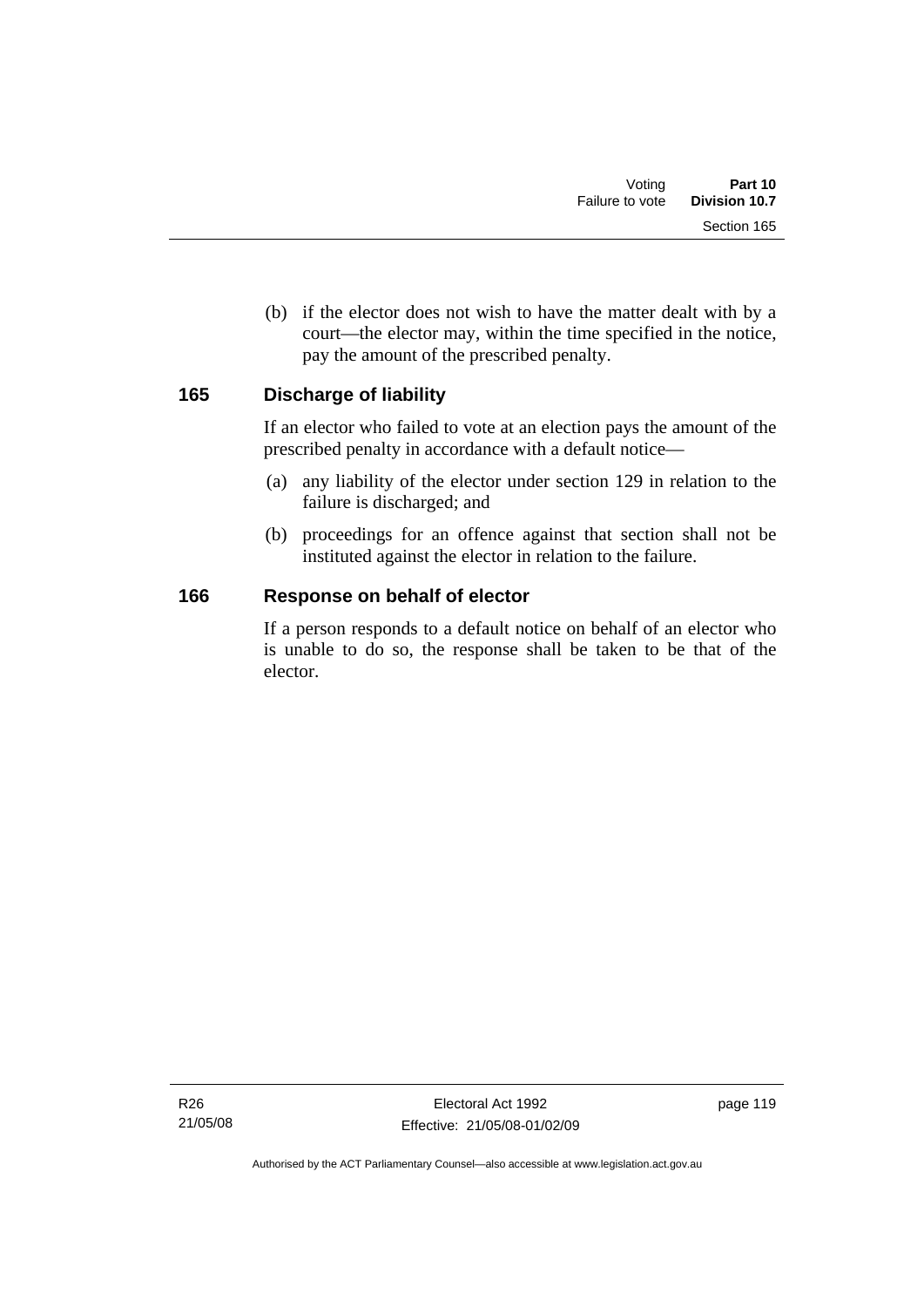#### **Part 11** Polling in Antarctica

Section 167

# **Part 11 Polling in Antarctica**

#### **167 Definitions for pt 11**

In this part:

*Antarctica* means—

- (a) the Australian Antarctic Territory; or
- (b) the Territory of Heard Island and McDonald Islands; or
- (c) Macquarie Island.

*assistant returning officer*, in relation to a station, means the assistant returning officer appointed under section 168 in relation to the station.

*research personnel* means personnel who are to be, or have been, engaged in work at a station.

*returning officer*, in relation to a station, means the returning officer appointed under section 168 in relation to the station.

*station* means—

- (a) a research station in Antarctica that is operated by the Commonwealth and is declared by the commissioner, in writing, to be a permanent research station; or
- (b) in relation to a particular election, a ship that is declared by the commissioner, in writing, to be a station for this part in relation to the election.

*transmit* means transmit by fax, telex or in another way approved under section 167B.

R26 21/05/08

Authorised by the ACT Parliamentary Counsel—also accessible at www.legislation.act.gov.au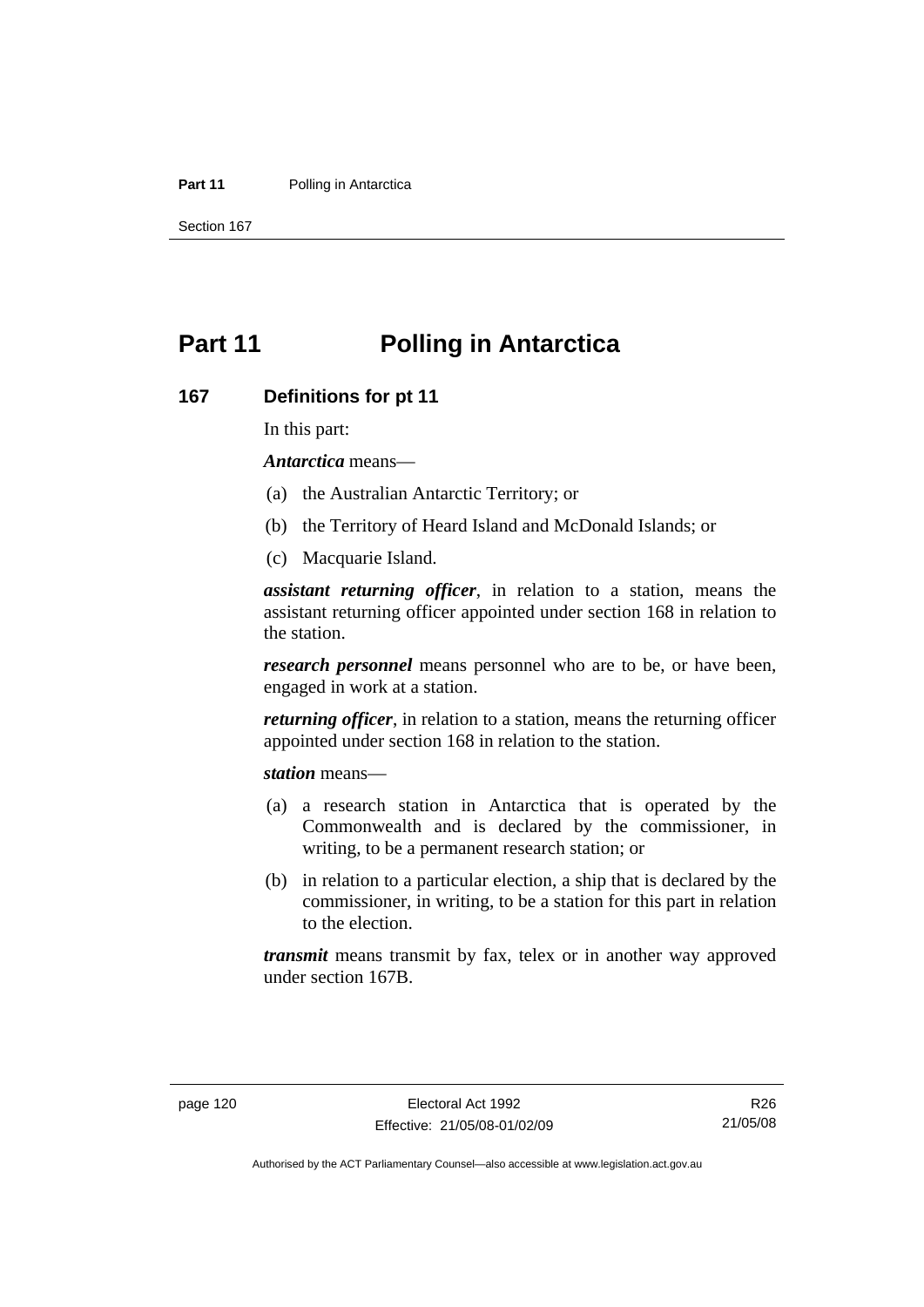## **167A Declaration of ship as a station**

The commissioner may declare a ship as a station only if the commissioner is satisfied that, on polling day for an election, the ship is likely to be at sea transporting research personnel to or from Antarctica.

### **167B Approval of ways of transmission**

- (1) The commissioner may, in writing, approve a way of transmission for this part.
- (2) The approval is a notifiable instrument.

*Note* A notifiable instrument must be notified under the *Legislation Act 2001*.

### **168 Returning officers and assistants for Antarctic stations**

- (1) The commissioner must appoint a returning officer, and an assistant returning officer, for each station.
	- *Note 1* For the making of appointments (including acting appointments), see *Legislation Act 2001*, pt 19.3.
	- *Note 2* In particular, a person may be appointed for a particular provision of a law (see *Legislation Act* 2001, s 7 (3)) and an appointment may be made by naming a person or nominating the occupant of a position (see s 207).
- (2) The commissioner or the person in charge of a station may appoint an acting returning officer, or acting assistant returning officer, for a station.
- (3) However, the person in charge of a station must not be appointed to be the returning officer, or assistant returning officer, for the station.

## **170 Application of Act to polling in Antarctica**

Subject to this part, this Act applies, so far as practicable, to the taking of a poll in Antarctica as if—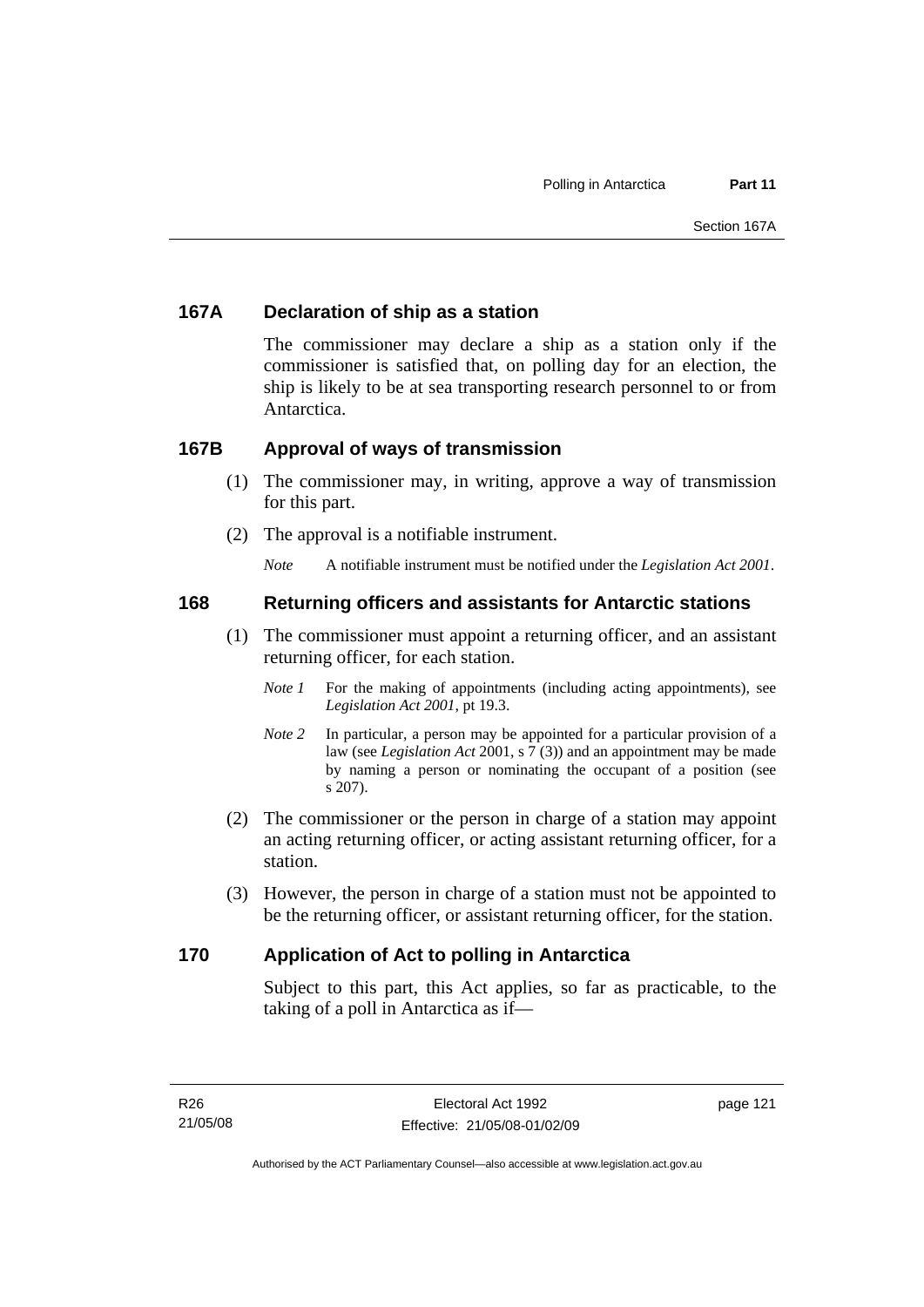#### **Part 11** Polling in Antarctica

Section 171

- (a) a reference in the Act to a polling place were a reference to the relevant station; and
- (b) a reference in the Act to the OIC of a polling place were a reference to the returning officer; and
- (c) a reference in the Act to an officer were a reference to the assistant returning officer.

#### **171 Antarctic electors**

- (1) Subject to subsection (2), an elector—
	- (a) who is, for the Commonwealth Electoral Act, an Antarctic elector; and
	- (b) whose address, recorded on the Commonwealth roll when the elector became a person referred to in paragraph (a), was an address in an electorate;

is an Antarctic elector for this Act in relation to the electorate where that address is located.

 (2) A person does not become an Antarctic elector for the purposes of an election under this Act if the person became an Antarctic elector for the Commonwealth Electoral Act after the hour of nomination for the election.

### **172 Arrangements for the polling in Antarctica**

- (1) As soon as practicable after the close of nominations for an election in relation to an electorate for which an Antarctic elector is enrolled—
	- (a) the commissioner shall transmit to the returning officer at whose station the elector is based—
		- (i) an extract from the certified list of electors for the electorate containing the particulars relating to the elector; and

Authorised by the ACT Parliamentary Counsel—also accessible at www.legislation.act.gov.au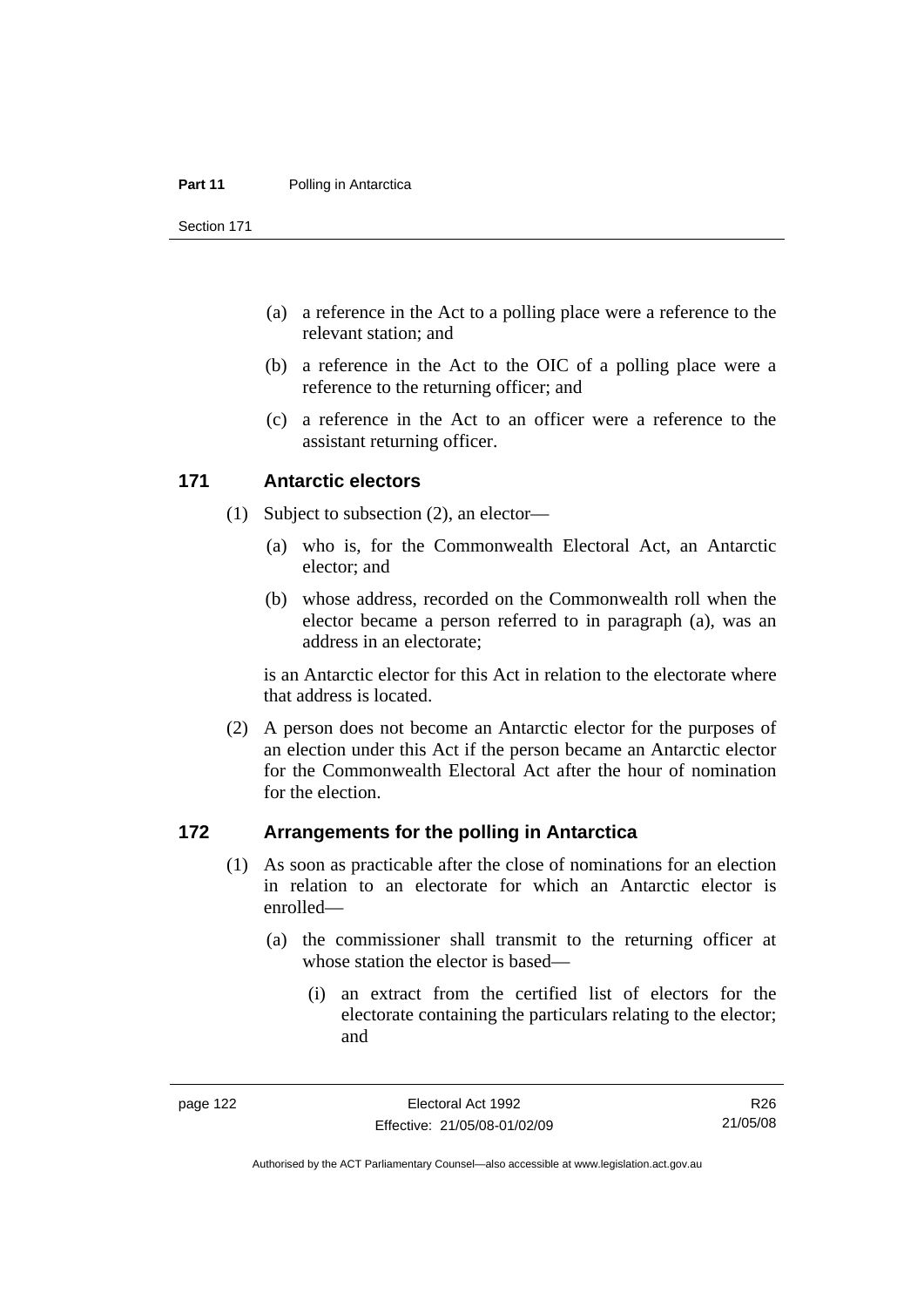- (ii) directions for the preparation by the officer of ballot papers for the election; and
- (b) the returning officer shall prepare ballot papers in accordance with the directions.
- (2) The directions shall ensure, so far as practicable, that the ballot papers are the same as ballot papers prepared under division 9.2 for the election.

## **173 Conduct of the polling**

- (1) The polling at a station shall be conducted as follows:
	- (a) before any vote is taken, the returning officer shall exhibit a ballot box empty, and shall then securely fasten its cover;
	- (b) subject to subsection (2), the poll shall be conducted during the hours on the days the returning officer directs;
	- (c) the returning officer or the assistant returning officer shall, at all times when the poll is open, be present in that part of the station where the polling is taking place.
- (2) The polling at a station shall not continue beyond the time that is 6 pm in the ACT on polling day for the election.

## **174 Claims to vote**

The returning officer or assistant returning officer for a station shall—

- (a) hand a ballot paper to each Antarctic elector who attends before the officer during the hours of polling and claims to vote at the election; and
- (b) record the issue of the ballot paper to the elector.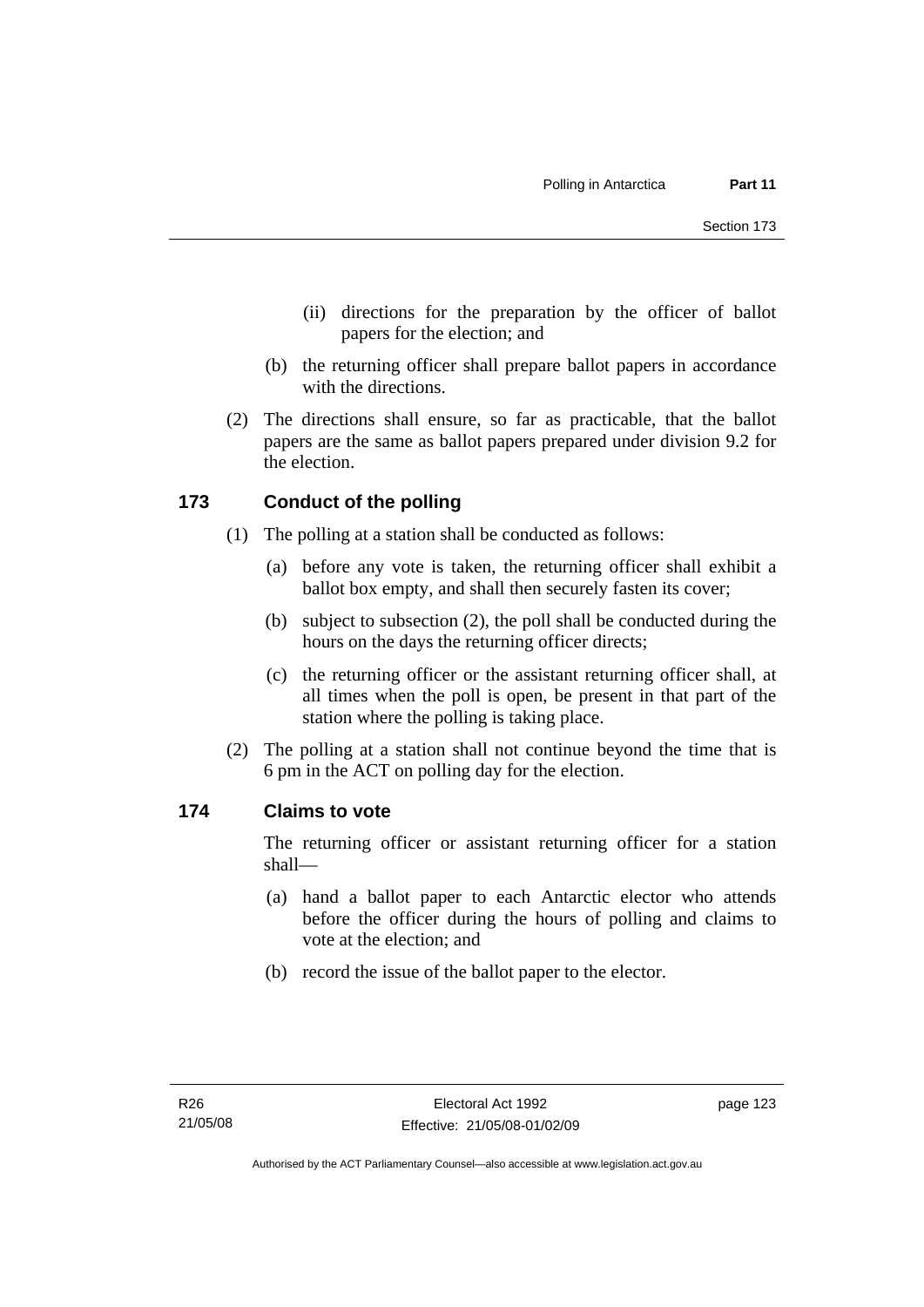#### **Part 11** Polling in Antarctica

Section 175

#### **175 Proceedings at close of poll**

At the close of the poll, the returning officer shall, in the presence of the assistant returning officer—

- (a) open the ballot box; and
- (b) transmit to the authorised officer—
	- (i) particulars of each elector who has voted at the station in the election; and
	- (ii) unless subparagraph (iii) applies, particulars of the marking of each ballot paper; and
	- (iii) if the returning officer is unable to read or understand clearly the particulars referred to in subparagraph (ii)—a statement to explain that inability; and
- (c) prepare a written statement of the information transmitted.
- *Note* A ballot paper completed by an Antarctic elector may be faxed to the commissioner, see s 329.

#### **176 Result of polling in Antarctica**

- (1) On receipt of the transmission under section 175, the authorised officer shall—
	- (a) in relation to each ballot paper marked by an Antarctic elector—transcribe the particulars of the elector's marks onto a ballot paper for the relevant electorate; and
	- (b) seal in an envelope the ballot paper onto which the particulars are transcribed; and
	- (c) sign the envelope and endorse it to the effect that it contains a ballot paper recording a vote by an Antarctic elector that is to be admitted to the scrutiny for the election; and
	- (d) send the envelope to the commissioner.

R26 21/05/08

Authorised by the ACT Parliamentary Counsel—also accessible at www.legislation.act.gov.au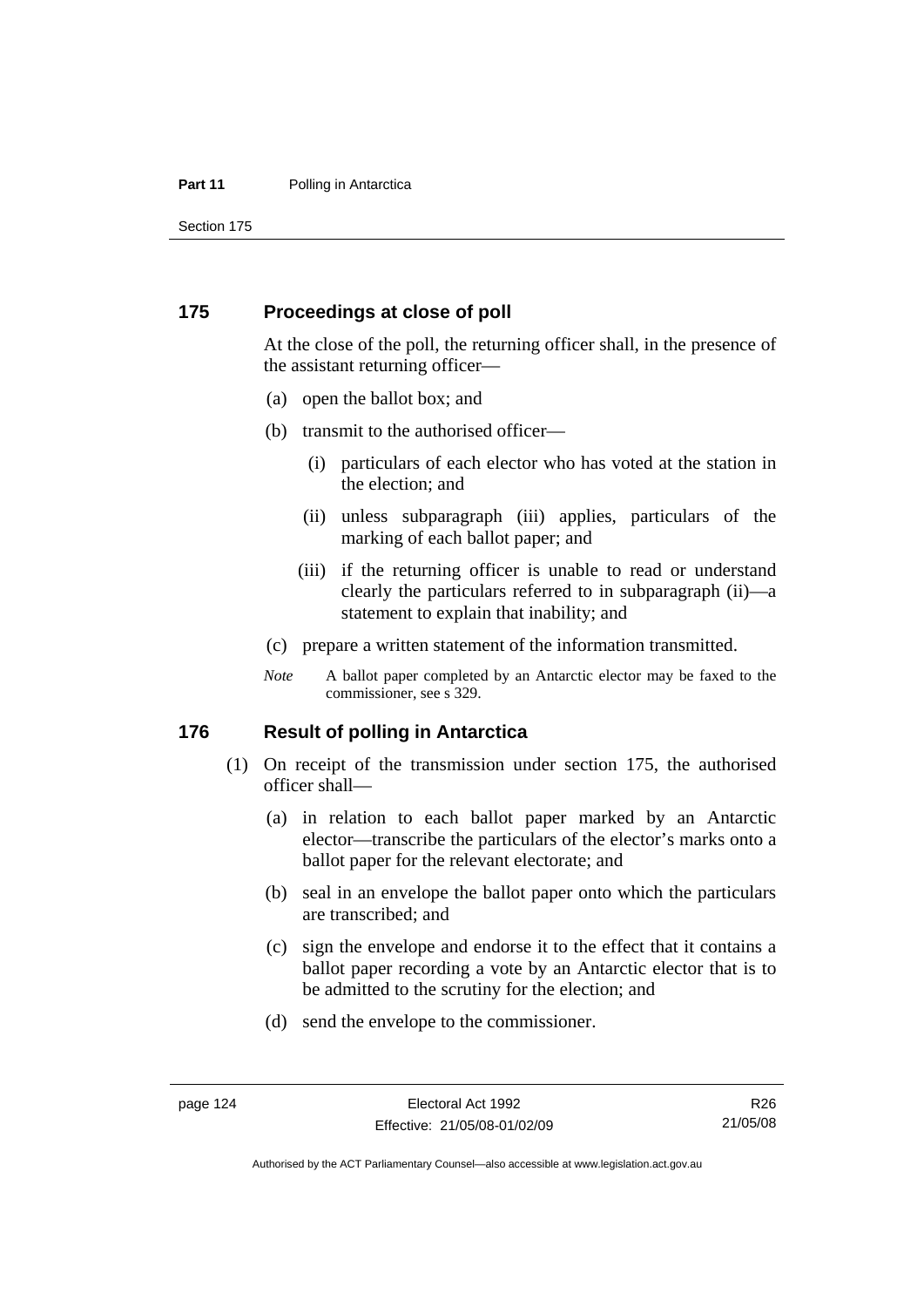(2) An authorised officer shall not mark a ballot paper under this section in a way that is likely to enable it to be identified as representing the vote of an Antarctic elector.

## **177 Preservation of documents**

- (1) As soon as practicable after the close of the poll for an election, the returning officer for each station shall forward to the commissioner—
	- (a) a copy of the record of the issue of each ballot paper; and
	- (b) a copy of the statement referred to in section 175 (c); and
	- (c) the ballot papers used for voting at the station.
- (2) The commissioner shall keep the documents referred to in subsection (1) in safe custody for the purposes of scrutiny under part 12.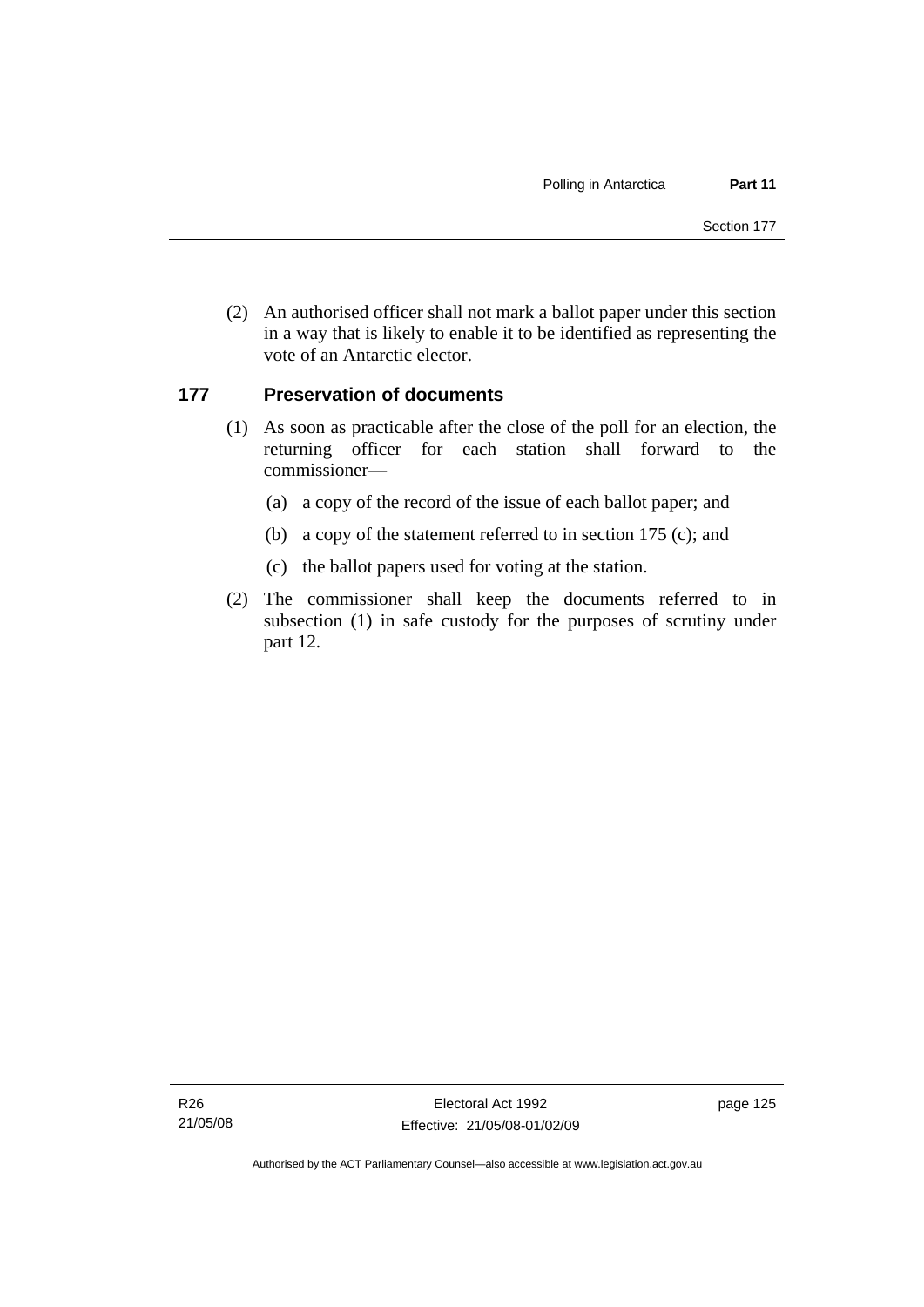#### **Part 12** The scrutiny

Section 178

# **Part 12 The scrutiny**

#### **178 Scrutiny**

- (1) The result of the polling at an election shall be ascertained by scrutiny in accordance with this part.
- (2) All the proceedings at the scrutiny shall be open to the inspection of the scrutineers.
- (3) The commissioner shall arrange for the following articles, documents and data to be dealt with at scrutiny centres for this part:
	- (a) applications for postal votes in the election;
	- (b) records of issued declaration voting papers;
	- (c) completed declaration voting papers received by the commissioner, the OIC of a polling place or another officer;
	- (d) ballot boxes containing ballot papers for ordinary voting or declaration voting;
	- (e) electronic ballot papers;
	- (f) envelopes containing ballot papers recording votes by Antarctic electors.
- (4) The OIC for a scrutiny centre may adjourn the scrutiny at the centre from time to time.

Authorised by the ACT Parliamentary Counsel—also accessible at www.legislation.act.gov.au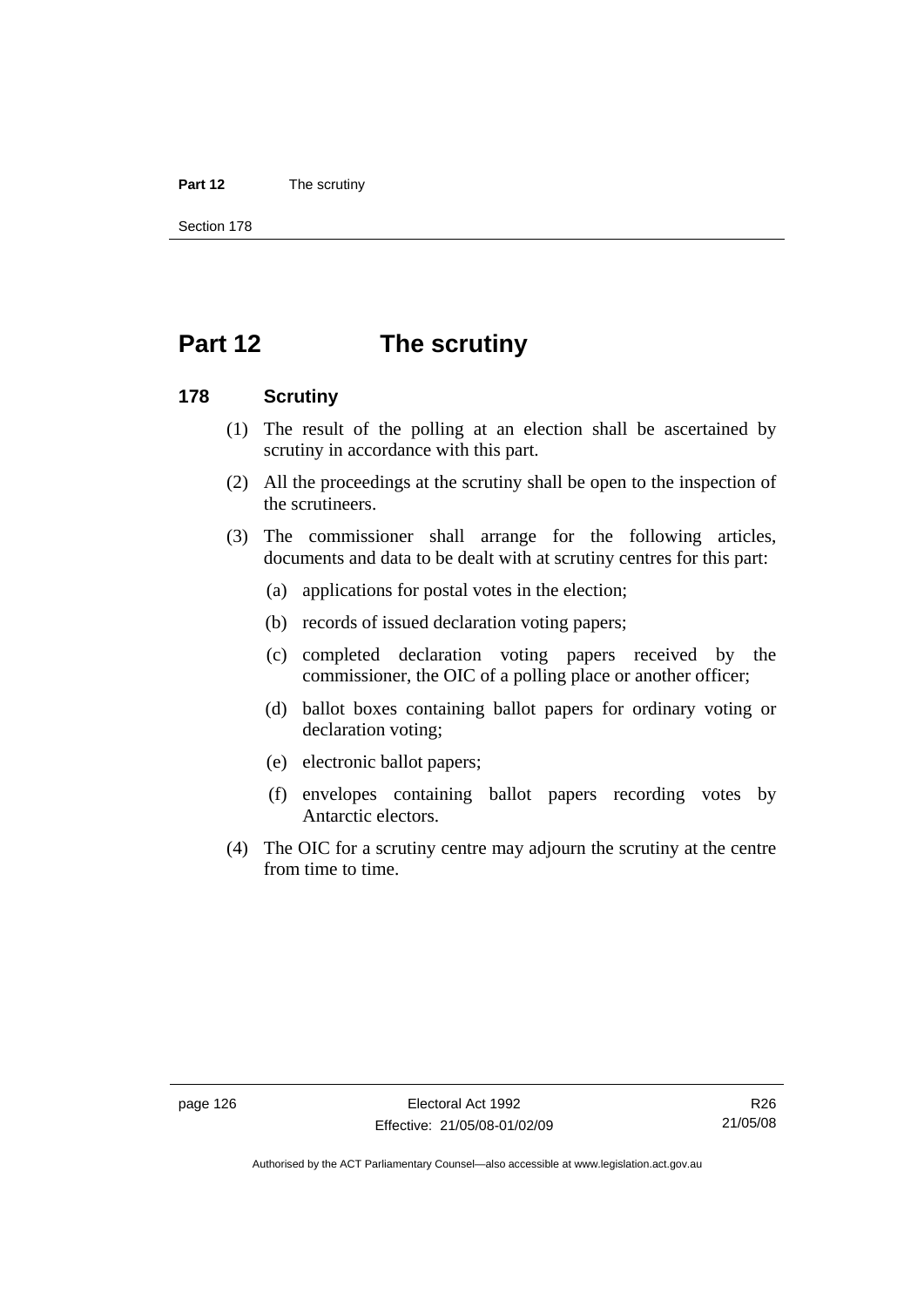## **179 Preliminary scrutiny of declaration voting papers etc**

- (1) The commissioner shall arrange for the conduct of the preliminary scrutinies necessary in relation to a poll until the following documents have been dealt with in accordance with this section:
	- (a) all completed declaration voting papers (including those used for postal voting) received by the commissioner or another officer on or before polling day;
	- (b) all completed declaration voting papers used for postal voting received by the commissioner before the end of the 6th day after the close of the poll;
	- (c) any envelope referred to in section 176 (1) (d) containing a ballot paper recording the vote of an Antarctic elector.
- (2) A preliminary scrutiny shall not be conducted earlier than the 5th day before polling day.
- (3) The commissioner shall display a notice in a prominent place at the office of the commissioner specifying the date and time when, and the place where, a preliminary scrutiny is to begin.
- (4) The notice shall be so displayed no later than 4 pm on the day before the beginning of the preliminary scrutiny.
- (5) A preliminary scrutiny shall be conducted in accordance with schedule 3.
- (6) Schedule 3 applies, so far as practicable, in relation to a vote cast by an Antarctic elector as if—
	- (a) the vote were a declaration vote other than a postal vote; and
	- (b) a declaration signed by the elector specifying the electorate in relation to which the elector is an Antarctic elector appeared on the envelope referred to in section 176 (1) (d); and
	- (c) a reference in that schedule to a set of declaration voting papers were a reference to that envelope.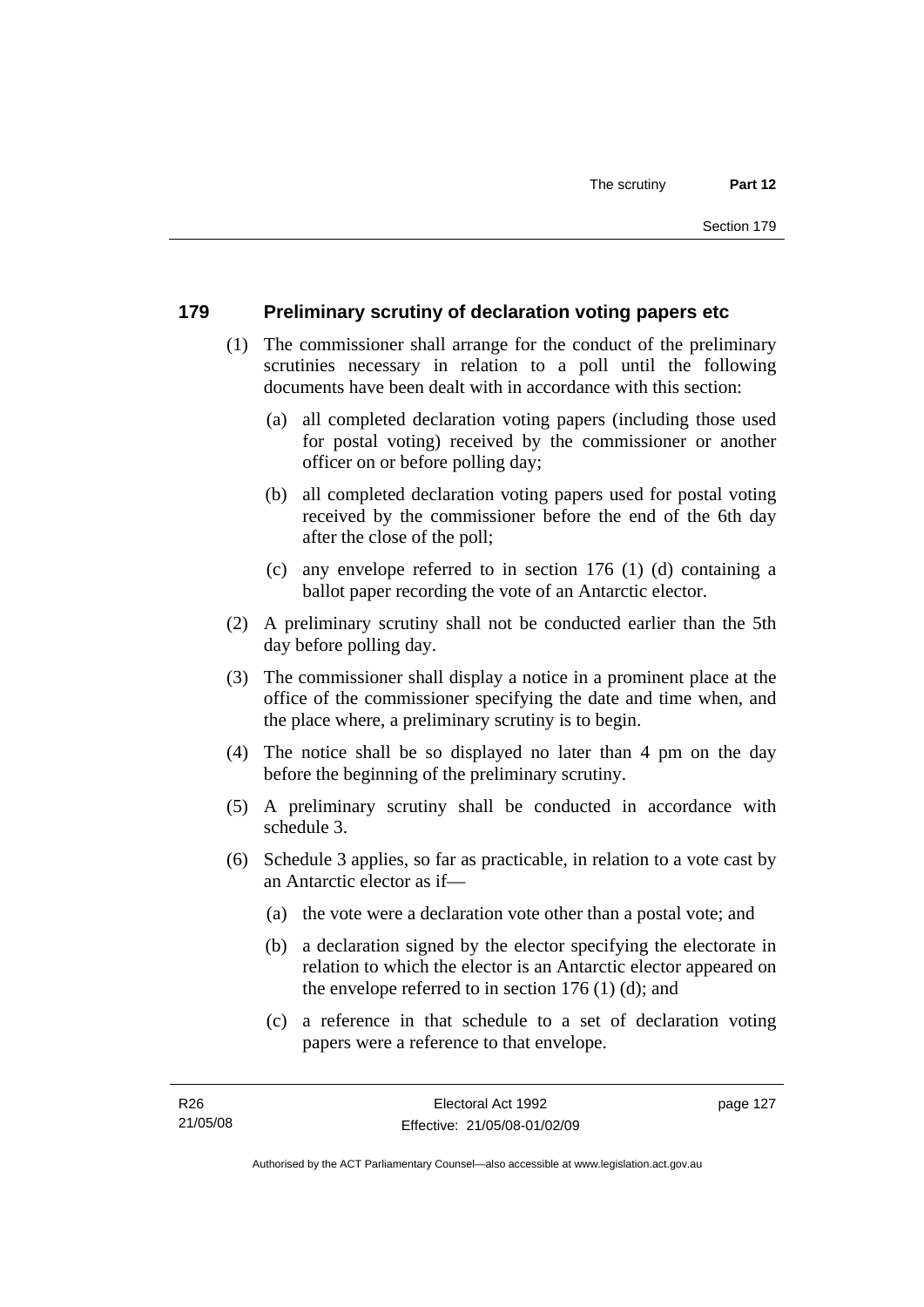Section 180

- (7) At a preliminary scrutiny, declaration voting papers shall not be rejected for further scrutiny because of a formal error.
- (8) A preliminary scrutiny shall be taken to be part of the scrutiny in relation to an election.

#### **180 Formality of ballot papers**

- (1) Except as provided by this section, a ballot paper is formal and effect shall be given to the elector's intention as far as that intention is clear.
- (2) A ballot paper is informal if—
	- (a) in the opinion of the OIC of a scrutiny centre—
		- (i) it is not authentic; or
		- (ii) it has writing on it by which the elector can be identified; or
	- (b) no first preference is marked in a candidate square; or
	- (c) a first preference is marked in 2 or more candidate squares; or
	- (d) for a completed declaration vote ballot paper that has not been dealt with at a preliminary scrutiny under section 179—it is not enclosed in the appropriate envelope on which appears a declaration made by an elector.
- (3) In determining whether a ballot paper is formal—
	- (a) a preference marked outside a candidate square shall be taken to be marked in the square if the voter's intention to indicate that preference for that candidate is clear; and
	- (b) subject to subsection (2) (a), any other writing outside a candidate square shall be disregarded.
- (4) A ballot paper on which the particulars are endorsed by an officer under section 155 is not informal—

R26 21/05/08

Authorised by the ACT Parliamentary Counsel—also accessible at www.legislation.act.gov.au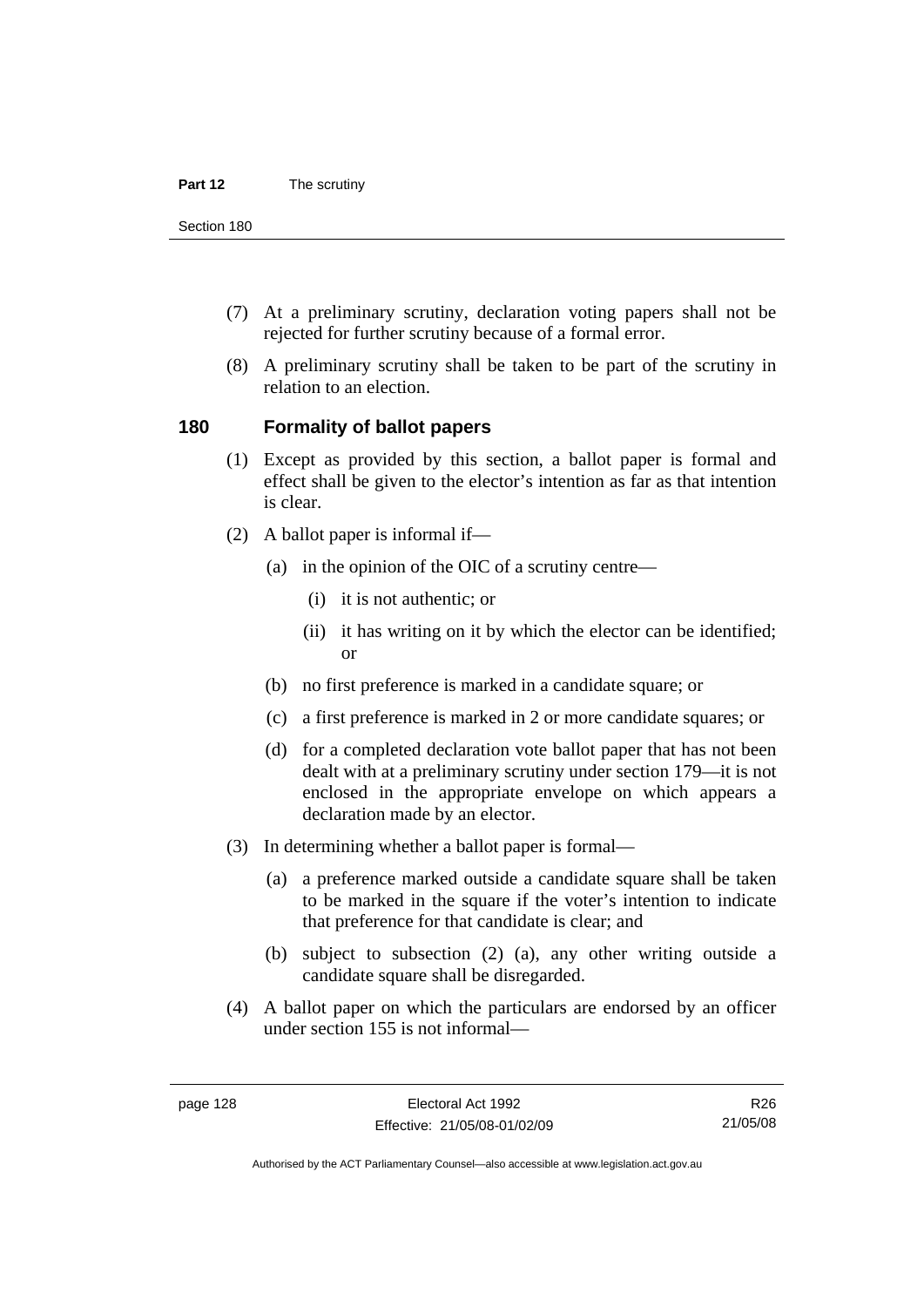- (a) if no other candidate has the same surname—only because the surname of a candidate has been written on the ballot paper; or
- (b) only because of a spelling mistake in the particulars endorsed on the ballot paper.
- (5) If it is necessary for this part, the commissioner may determine the formality of a ballot paper and, for that purpose, may reverse any decision made by another officer.

## **181 Death of candidate**

If a candidate dies before the end of polling day, and the number of candidates remaining is greater than the number of candidates to be elected, a ballot paper is not informal only because of—

- (a) the inclusion on the ballot paper of the name of the deceased candidate; or
- (b) the marking of any consecutive number in a candidate square adjacent to that name; or
- (c) the omission to place any number in a candidate square adjacent to that name, or any resultant failure to indicate in consecutive order the elector's preferences.

## **182 First count—ordinary ballot papers**

- (1) This section applies only to paper ballot papers.
- (2) As soon as practicable after the close of the poll for an election, the OIC for a scrutiny centre shall arrange for the procedures set out in this section to be carried out.
- (3) First, the OIC shall—
	- (a) exhibit for inspection by any scrutineer each ballot box containing ballot papers recording ordinary votes; and
	- (b) record the condition of the ballot box before opening it.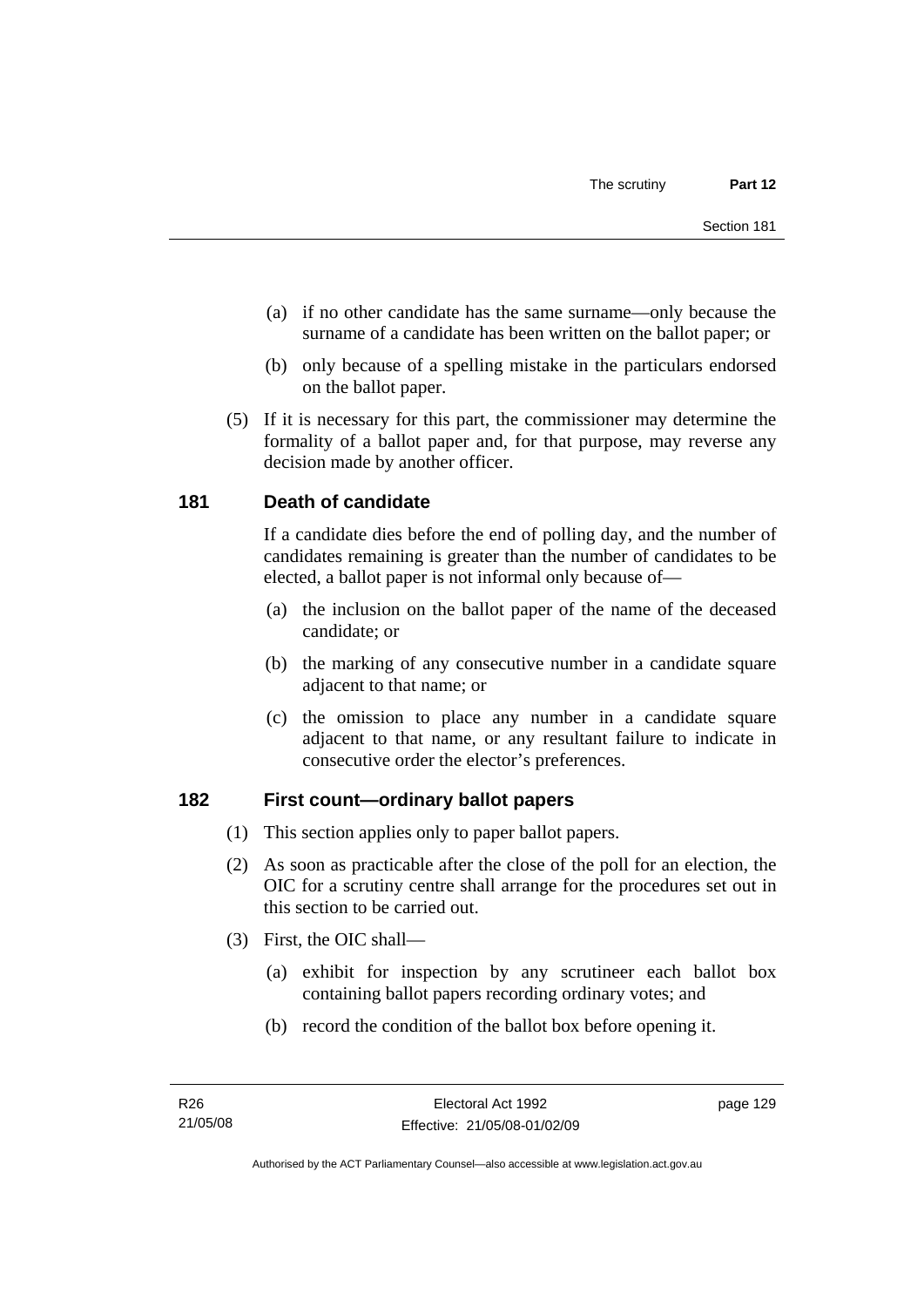Section 182

- (4) Second, the OIC shall arrange for an officer to—
	- (a) open each ballot box; and
	- (b) sort the ballot papers from each ballot box into separate parcels for each electorate; and
	- (c) in relation to the ballot papers for each electorate—
		- (i) count all informal ballot papers, reject them from further scrutiny under this section, and place them in a separate parcel; and
		- (ii) sort the unrejected ballot papers into separate parcels according to the first preferences marked on them and count the ballot papers in each parcel.
- (5) Third, the OIC shall, in relation to the ballot papers for each electorate—
	- (a) make out and sign a statement (countersigned by an officer and each scrutineer who wishes to do so) setting out—
		- (i) the number of unrejected ballot papers on which a first preference is recorded for each candidate; and
		- (ii) the number of informal ballot papers; and
	- (b) transmit particulars of the numbers so recorded to the commissioner, by telephone or other expeditious way; and
	- (c) seal up the parcels, endorse on each a description of the contents and permit each scrutineer who wishes to do so to countersign the endorsement; and
	- (d) send the parcels to the commissioner without delay, together with the statement referred to in paragraph (a).
- (6) Despite subsection (4) (b), the total number of ballot papers for a particular electorate that are to be dealt with at a particular scrutiny under this section shall not be fewer than 20.

Authorised by the ACT Parliamentary Counsel—also accessible at www.legislation.act.gov.au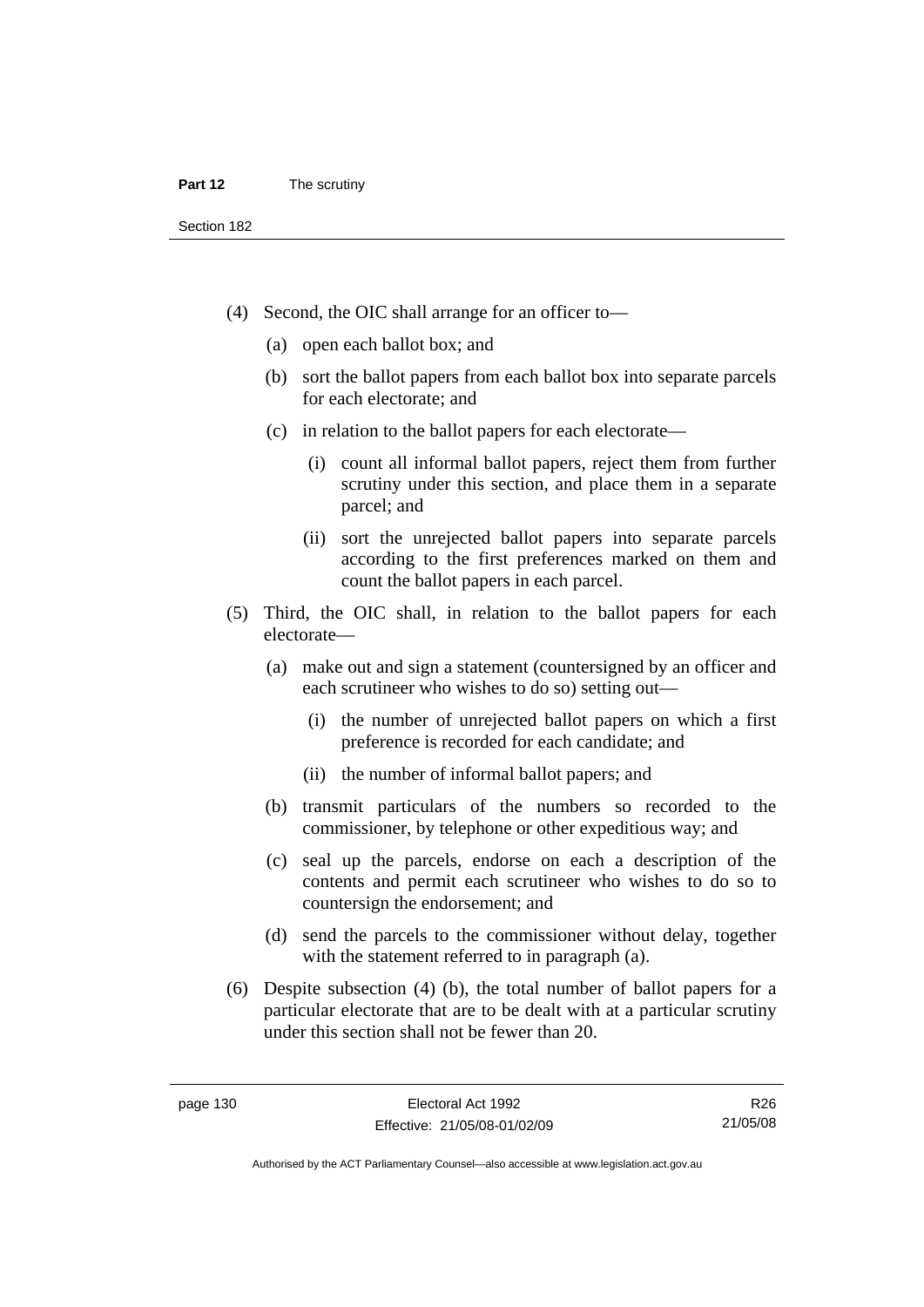- (7) If subsection (6) applies, the OIC shall—
	- (a) count the number of those ballot papers; and
	- (b) seal them in a separate parcel; and
	- (c) endorse the parcel with a description of the contents (including the number of ballot papers); and
	- (d) send the parcel to another scrutiny centre, as directed by the commissioner, for this part.
- (8) The OIC may arrange for preferences marked on paper ballot papers to be entered into the approved computer program.

## **183 First count—declaration ballot papers**

As soon as practicable after declaration vote ballot papers have been admitted to a scrutiny under this section because of schedule 3 but not before the close of the poll for the election, the OIC for the relevant scrutiny centre shall arrange for the ballot papers to be dealt with in accordance with section 182 as if they were ordinary vote ballot papers.

## **183A First count—electronic ballot papers**

As soon as practicable after the close of the poll for an election, the OIC for a scrutiny centre must arrange for preferences from electronic voting to be entered into the approved computer program and for the electronic counting of the votes using the program.

#### **184 Second count—first preferences**

- (1) If preferences marked on paper ballot papers have not been entered on the approved computer program under section 182 (8), the commissioner shall—
	- (a) arrange for an officer at a scrutiny centre to open the parcels referred to in section 182 (5) (d) (including those to which that paragraph applies under section 183) and, so far as practicable,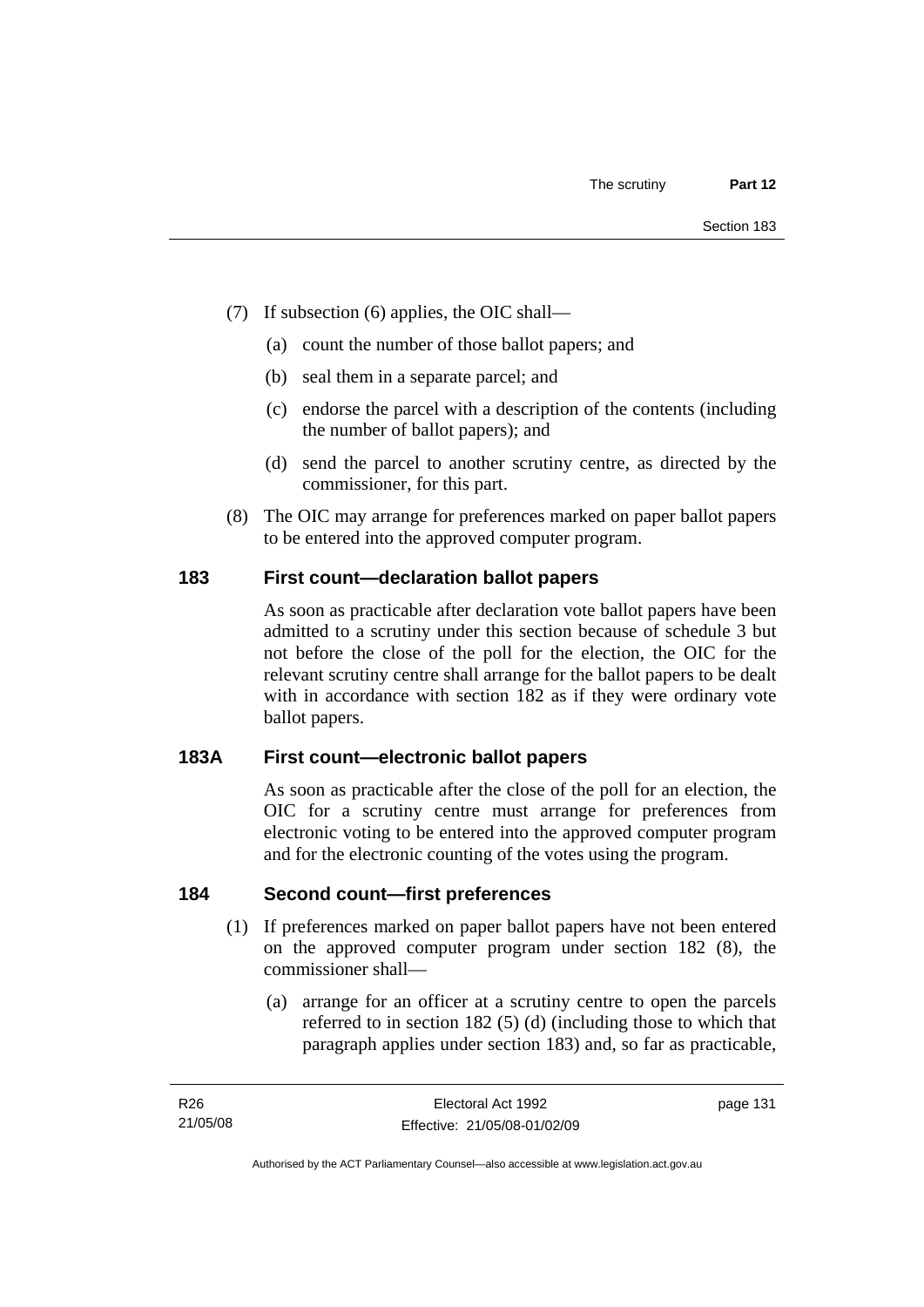#### **Part 12** The scrutiny

conduct a second scrutiny of the ballot papers in accordance with section  $182(4)$  and  $(5)$ ; and

- (b) from the result of the second scrutiny, ascertain—
	- (i) the number of unrejected ballot papers on which a first preference is recorded for each candidate; and
	- (ii) the number of informal ballot papers for each electorate.
- (2) The commissioner must, using the approved computer program, ascertain from the result of the first scrutiny of electronic ballot papers and any paper ballot papers from which preferences have been entered on the computer program under section 182 (8)—
	- (a) the number of unrejected ballot papers on which a first preference is recorded for each candidate; and
	- (b) the number of informal ballot papers for each electorate.
- (3) For subsection (1), the officer conducting the second scrutiny may reverse a decision made at the scrutiny under section 182.

#### **185 Ascertaining result of poll**

- (1) The commissioner shall arrange for—
	- (a) the further scrutiny of the ballot papers referred to in section 184 (1) (b) (i) and (2) (a); and
	- (b) the ascertainment of the successful candidates;

in accordance with schedule 4.

- (2) If it is necessary to do so for schedule 4, the commissioner shall—
	- (a) determine the numbers of ballot papers or votes; or
	- (b) calculate a quota or transfer value; or
	- (c) identify a candidate.

Authorised by the ACT Parliamentary Counsel—also accessible at www.legislation.act.gov.au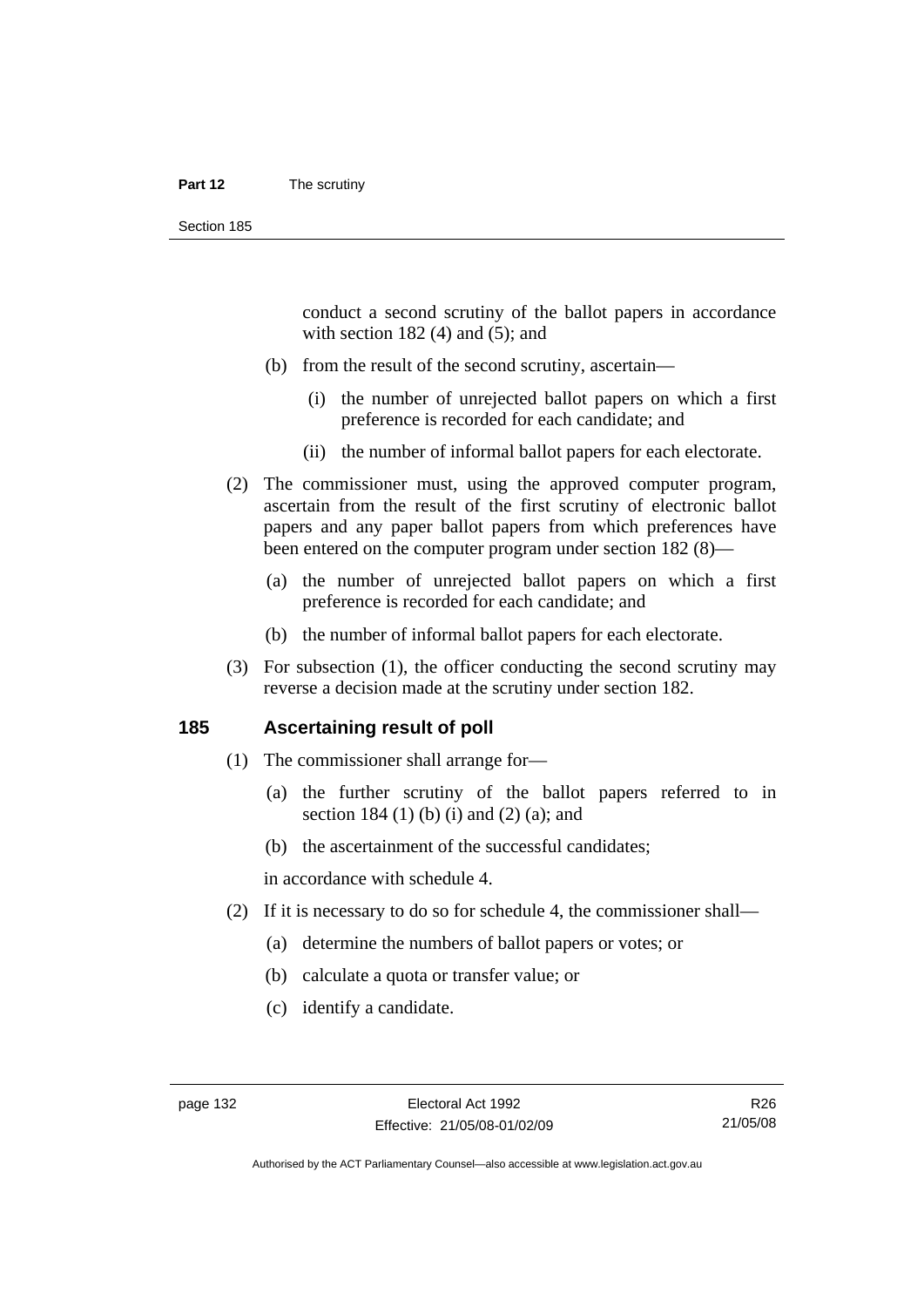## **186 Objections by scrutineers**

- (1) If a scrutineer objects to a ballot paper as being informal, the officer conducting the scrutiny shall mark the ballot paper 'admitted' or 'rejected' according to the officer's decision to admit or reject the ballot paper.
- (2) Subsection (1) shall not be taken to prevent the officer from rejecting a ballot paper as being informal if there is no objection by a scrutineer.

#### **187 Recount of ballot papers**

- (1) The commissioner may, at any time before the declaration of the result of an election, arrange for a recount of some or all of the ballot papers for the election—
	- (a) on the commissioner's own initiative; or
	- (b) on application under section 187A by a candidate for the election.
- (2) The commissioner must, if directed by the electoral commission under section 187B (Review of decision of commissioner to refuse to arrange for recount), arrange for a recount of some or all of the ballot papers for the election.
- (3) In recounting ballot papers, the commissioner—
	- (a) may reverse a decision made earlier in the scrutiny; but
	- (b) must deal with the ballot papers in a way that is consistent with this part.
- (4) Before a recount is conducted, the commissioner must tell each candidate, in writing, the date, time and place fixed for the recount.

#### **187A Application for recount of ballot papers etc**

 (1) A candidate for an election may apply to the commissioner for a recount of some or all of the ballot papers for the election.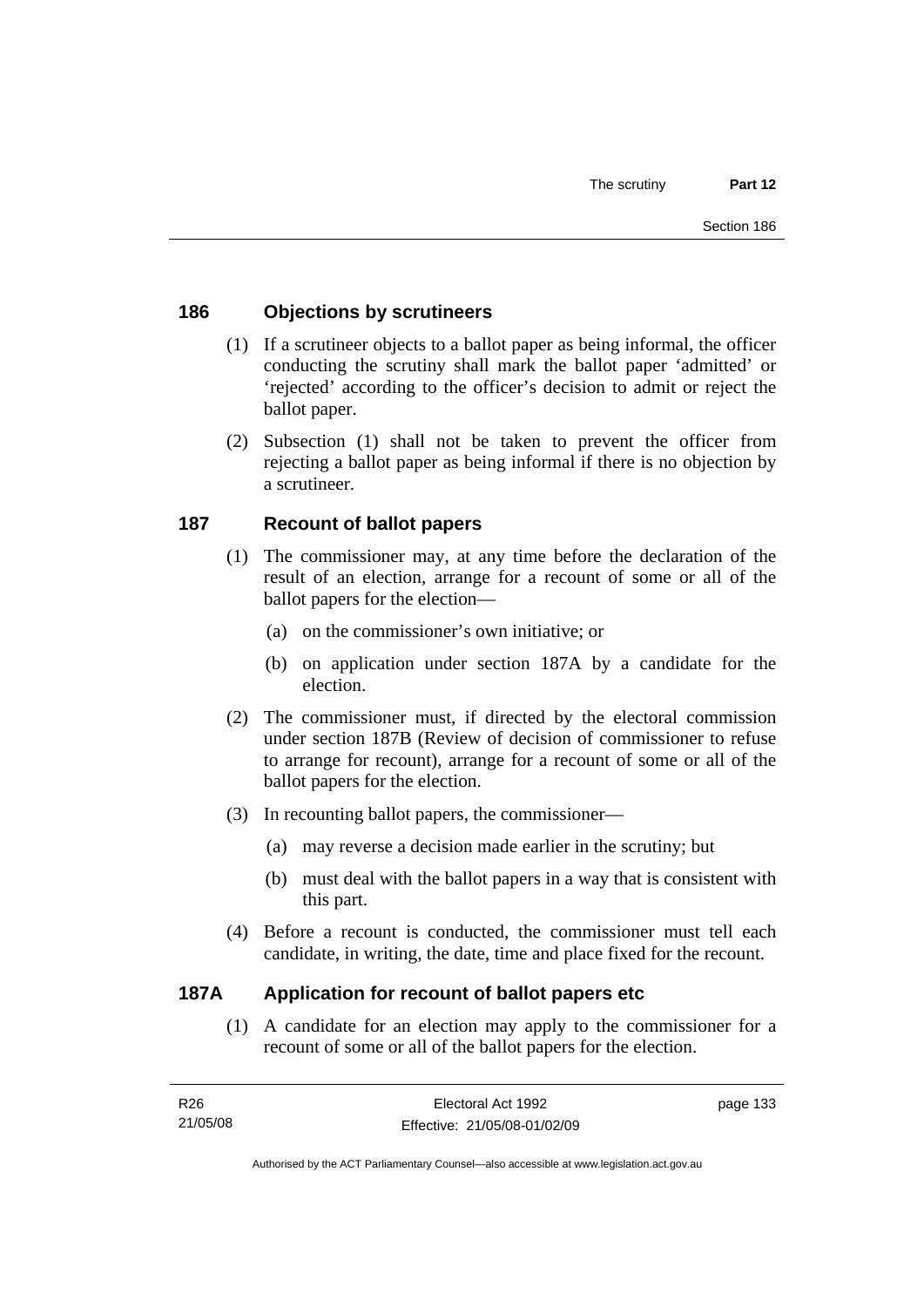- (2) The application must—
	- (a) be in writing; and
	- (b) set out the reasons for the requested recount.
- (3) The commissioner must—
	- (a) arrange for the requested recount; or
	- (b) refuse to arrange for the requested recount.

#### **187B Review of decision of commissioner to refuse to arrange for recount**

- (1) This section applies if—
	- (a) a candidate for an election applies to the commissioner under section 187A for a recount of some or all of the ballot papers for an election (the *requested recount*); and
	- (b) the commissioner refuses to arrange for the requested recount.
- (2) The candidate may apply to the electoral commission for review of the commissioner's decision.
- (3) The application to the electoral commission must—
	- (a) be in writing; and
	- (b) set out the applicant's reasons for making the application.
- (4) On review of the decision, the electoral commission may—
	- (a) confirm the commissioner's decision; or
	- (b) set the decision aside and direct the commissioner to arrange for—
		- (i) the requested recount; or
		- (ii) another recount of some or all of the ballot papers.

Authorised by the ACT Parliamentary Counsel—also accessible at www.legislation.act.gov.au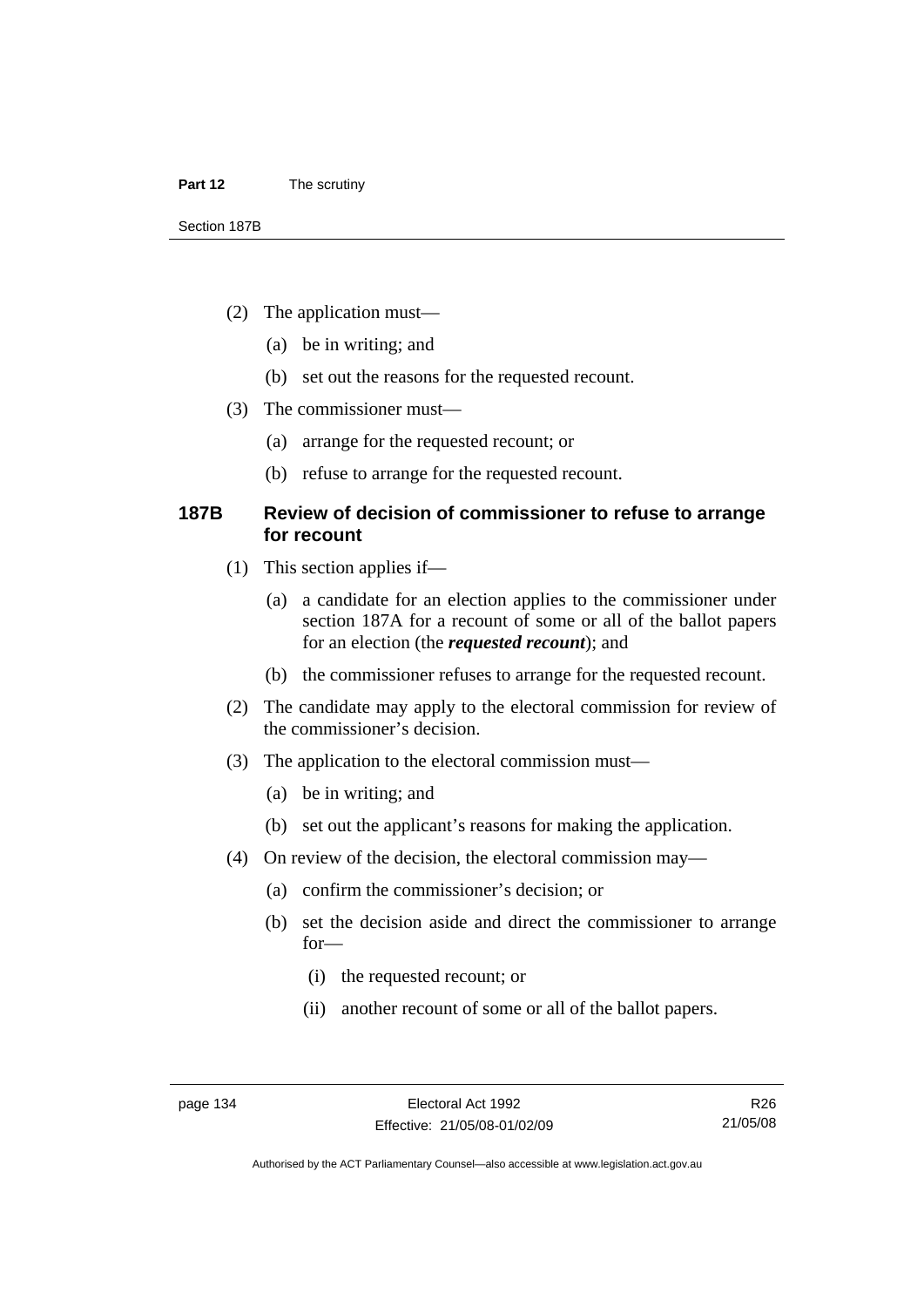- (5) In considering the application, the electoral commission may have regard to the commissioner's reasons for refusing to arrange for the requested recount.
- (6) Unless the decision to refuse to arrange for the requested recount was made by a delegate of the commissioner, the commissioner must not—
	- (a) be present during any deliberation of the electoral commission in relation to the application; or
	- (b) take part in any decision of the electoral commission in relation to the application.

## **187C Recount of electronic scrutiny of ballot papers**

- (1) This section sets out the alternative ways in which a recount of the electronic scrutiny of ballot papers may be conducted.
- (2) The recount may be conducted by recounting data from electronic ballot papers kept on a backup copy of electronic data produced at a polling place or scrutiny centre.
- (3) If an approved computer program is used to find out the result of a scrutiny, the recount may be conducted—
	- (a) by rerunning the program; or
	- (b) by reloading the data into a different copy of the program and running the program.
- (4) If practicable, the recount may be conducted—
	- (a) by re-examining the accuracy of any preference data entered into the computer program from paper ballot papers; or
	- (b) by conducting—
		- (i) a partial or full manual scrutiny of paper ballot papers from which preference data has been entered into the computer program; or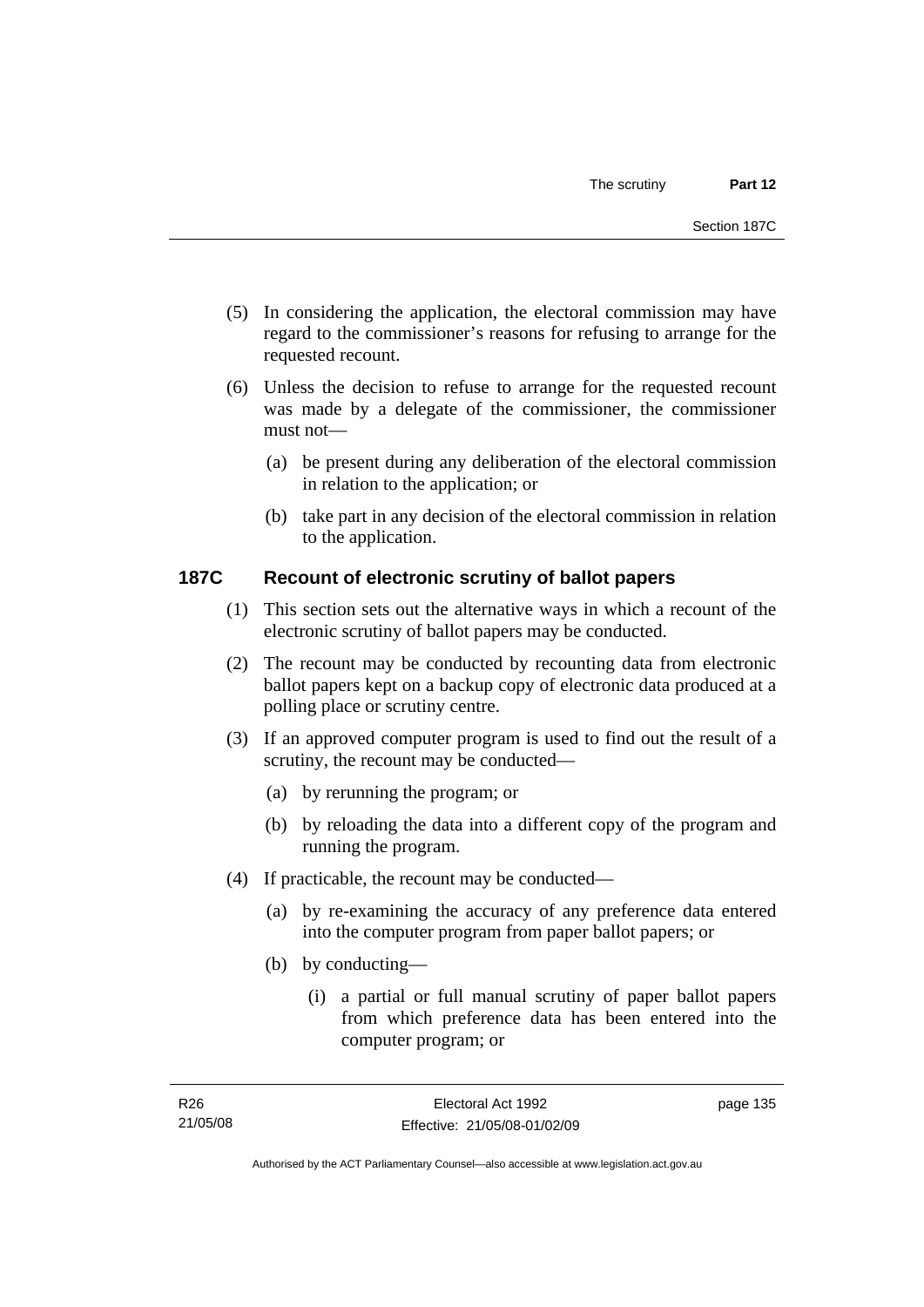#### **Part 12** The scrutiny

Section 188

 (ii) a combination of manual scrutiny of those paper ballot papers and a computerised scrutiny of electronic ballot papers.

#### **188 Reservation of disputed ballot papers**

- (1) The officer conducting a recount—
	- (a) may, if the officer considers appropriate; and
	- (b) shall, at the request of any scrutineer;

reserve any ballot paper for the decision of the commissioner.

 (2) The commissioner shall decide whether any ballot paper so reserved is to be admitted or rejected.

#### **189 Declaration of result of election**

- (1) As soon as practicable after the result of the poll in an election has been ascertained, the commissioner shall—
	- (a) declare elected each successful candidate ascertained in accordance with schedule 4;
	- (b) declare the result of the election; and
	- (c) notify the clerk of the Assembly of the names of the candidates elected.
- (2) The declaration shall be made in public at the place of nomination during ordinary office hours.
- (3) If a day is polling day for 2 or more elections, the results of all the elections shall be declared, so far as practicable, on the same day.
- (4) If a poll is not required for an election, a declaration under section 111 (1) or 112 shall not be made before the day that would have been polling day for the election.

R26 21/05/08

Authorised by the ACT Parliamentary Counsel—also accessible at www.legislation.act.gov.au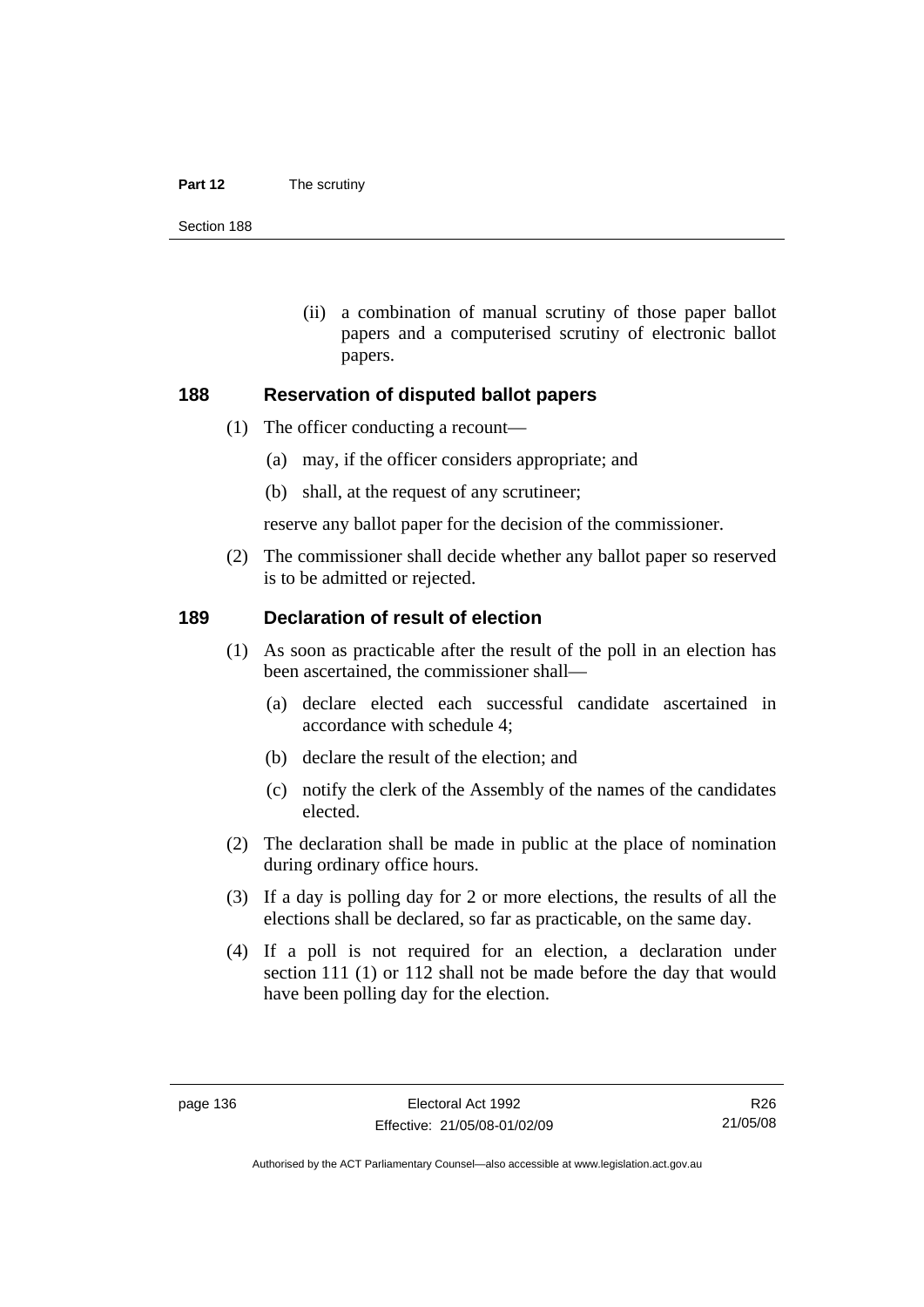# **Part 13 Casual vacancies**

#### **190 Definitions for pt 13**

In this part:

*former MLA*, in relation to a casual vacancy, means the person who was elected to the seat in which the vacancy has occurred at the last election before the vacancy occurred.

*Speaker* includes—

- (a) if there is a vacancy in the office of Speaker—the Deputy Speaker; and
- (b) if there is a vacancy in the offices of Speaker and Deputy Speaker—the clerk of the Legislative Assembly.

#### **191 Notice of casual vacancy**

- $(1)$  If—
	- (a) the Speaker notifies the commissioner in writing that the seat of an MLA has become vacant otherwise than because of—
		- (i) the dissolution of the Assembly; or
		- (ii) the expiry of the term for which MLAs were elected at an election; or
		- (iii) the failure or partial failure of an election; and
	- (b) the commissioner is satisfied that it is practicable to fill the vacancy in accordance with section 194;

the commissioner shall publish a notice in a newspaper.

 (2) A notice published by the commissioner under subsection (1) shall—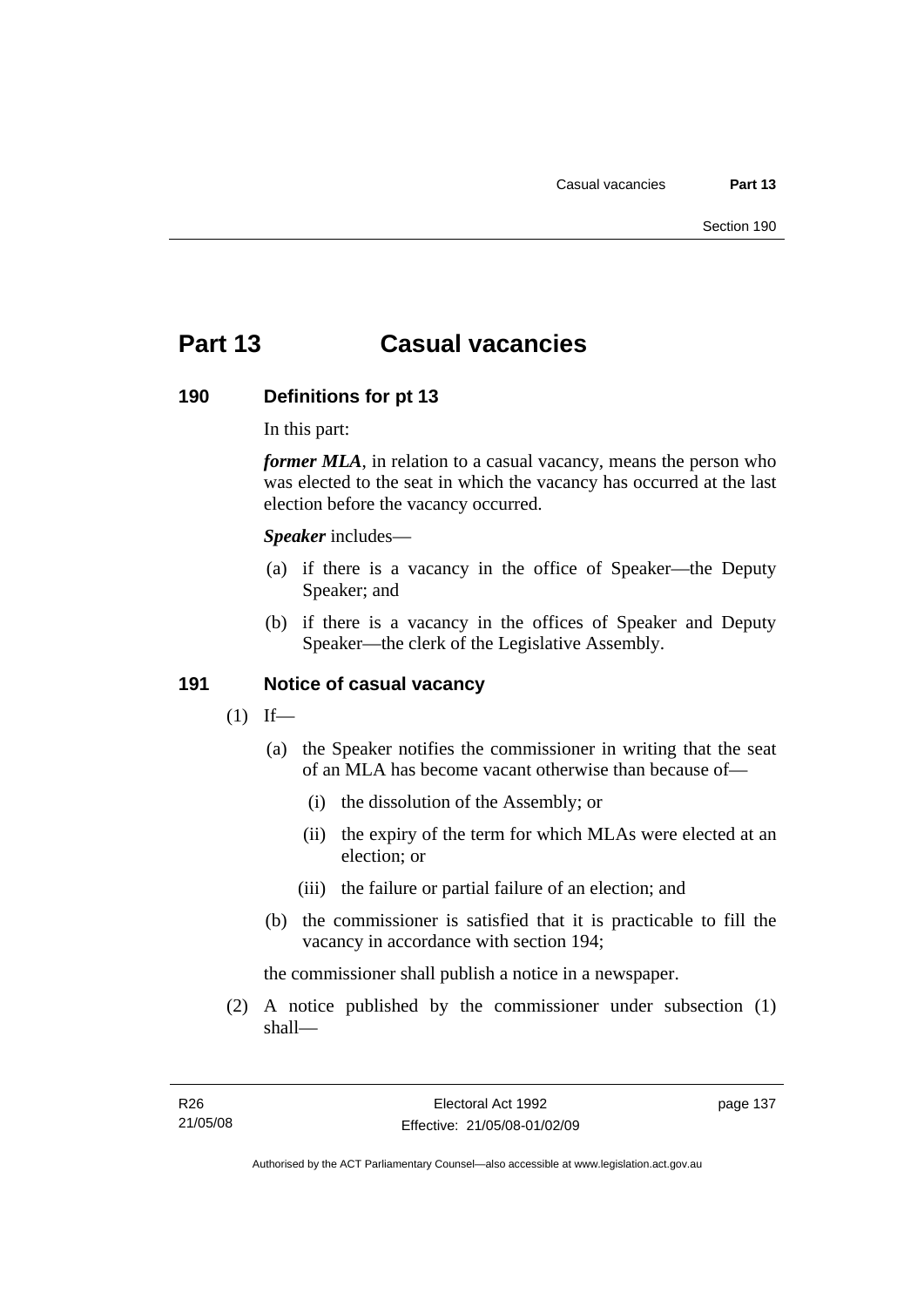- (a) contain a statement to the effect that—
	- (i) there is a casual vacancy in the Assembly; and
	- (ii) a person may apply to be a candidate in accordance with section 192; and
- (b) specify when, in accordance with section 192, applications close; and
- (c) state the time and place for a recount, if required under section 194, of the ballot papers counted for the former MLA at the last election at which he or she was elected.
- (3) The commissioner shall, so far as practicable, give a copy of the notice to any person who, in the opinion of the commissioner, may be entitled to make an application under section 192 in relation to the vacancy.
- (4) If the commissioner is not satisfied that it is practicable to fill the vacancy in accordance with section 194, he or she shall inform the Speaker accordingly.

#### **192 Candidates for casual vacancy**

- (1) A person may apply to be a candidate for a seat in relation to which a casual vacancy has occurred if—
	- (a) the person was a candidate in the last election for the electorate in which the vacancy has occurred; and
	- (b) the person was not elected; and
	- (c) he or she is an eligible person.
- (2) An application under subsection (1) shall—
	- (a) contain—
		- (i) a statement by the applicant that he or she consents to be an MLA if elected; and

R26 21/05/08

Authorised by the ACT Parliamentary Counsel—also accessible at www.legislation.act.gov.au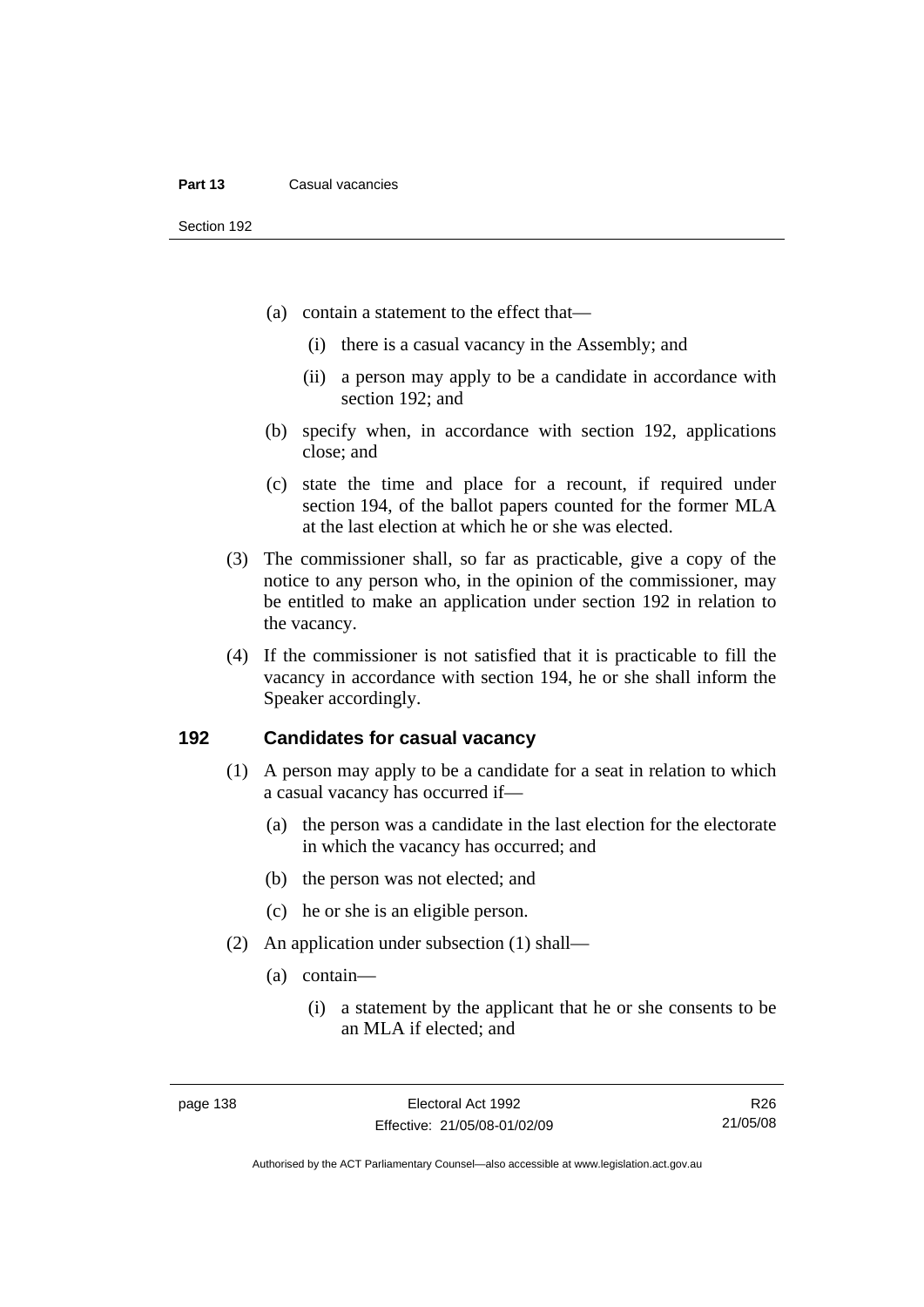- (ii) a declaration by the applicant, made in the presence of an elector, that he or she is an eligible person; and
- (iii) the signature of the applicant and of the elector who witnessed the applicant's declaration; and
- (b) reach the commissioner before noon on the 10th day after the day on which notice of the vacancy was published in a newspaper in accordance with section 191 (1).
- *Note* If a form is approved under s 340A (Approved forms) for an application, the form must be used.
- (3) An applicant may withdraw his or her application by giving the commissioner written notice of withdrawal before applications close.
- (4) The commissioner shall reject a purported application that is not substantially in accordance with subsection (2) and give the person in relation to whom it was made written notice setting out the reasons for the rejection.
- (5) In this section:

*eligible person* means a person who—

- (a) is eligible to be an MLA; or
- (b) would, apart from section 103 (2) (b), be eligible to be an MLA.

#### **193 Publication of candidates' details**

- (1) If 1 or more persons have applied to be a candidate in accordance with section 192, the commissioner shall, as soon as practicable after the close of applications—
	- (a) publicly produce all the applications and declare each person who has duly applied to be a candidate; and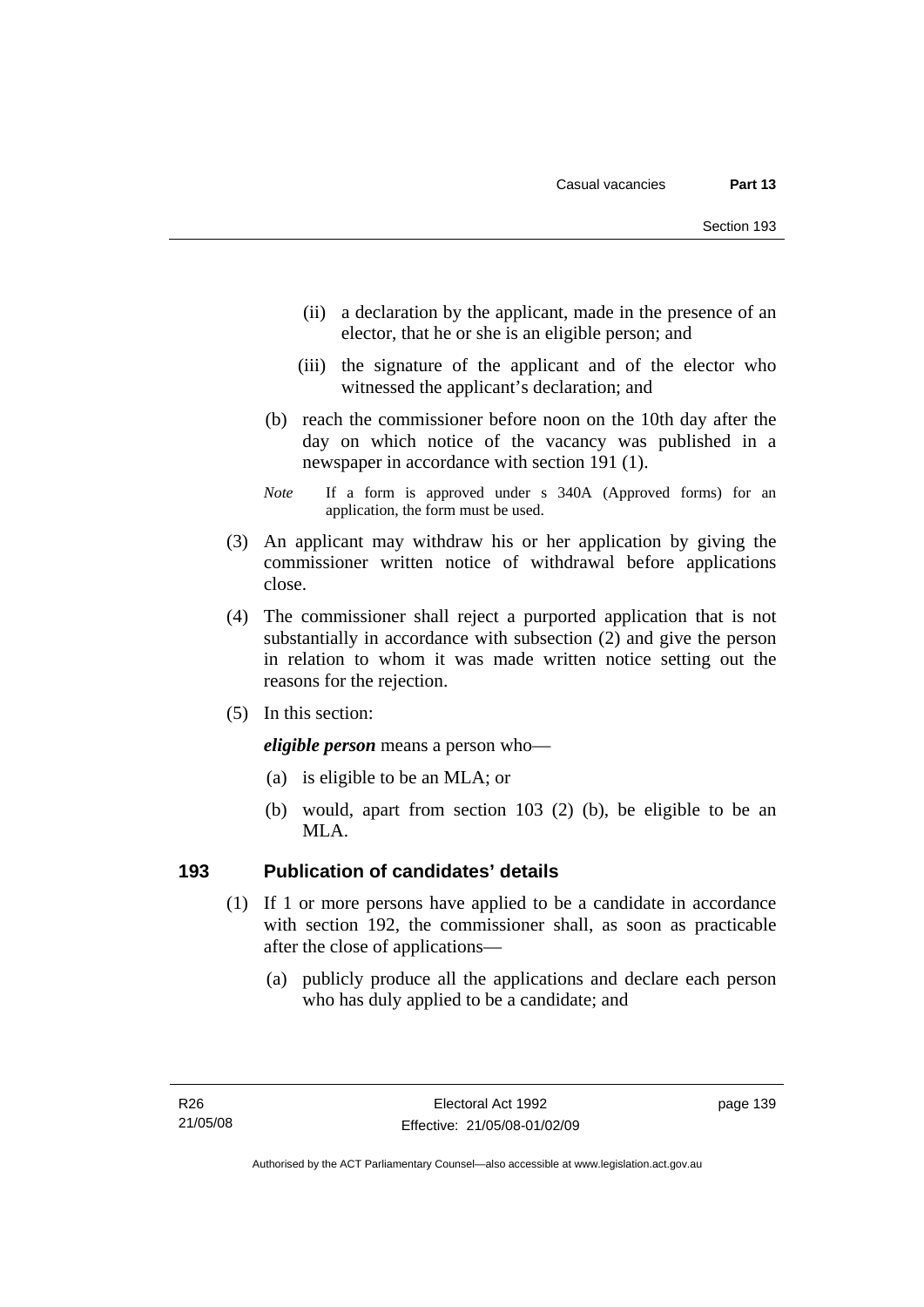#### **Part 13** Casual vacancies

Section 194

- (b) arrange for a notice containing particulars relating to each candidate (other than any suppressed address) to be displayed at the office of the commissioner.
- (2) If there are no candidates in relation to a casual vacancy, the commissioner shall declare that there are no candidates and inform the Speaker accordingly.

#### **194 Determination of candidate to fill vacancy**

- (1) If there is only 1 candidate in relation to a casual vacancy, the commissioner shall declare the candidate elected.
- (2) If there is more than 1 candidate in relation to a casual vacancy, the commissioner must, after making a declaration under section 193 (1) (a), conduct the recount in accordance with schedule 4, part 4.3.
- (3) The recount must be conducted, as far as practicable, at the time and place stated for the recount in the notice under section 191 (2).
- (4) The commissioner shall declare elected the successful candidate ascertained in accordance with schedule 4, part 4.3.
- (5) This Act applies, so far as practicable, to a recount under subsection (2) as if it were a scrutiny under part 12.

## **195 Assembly nominees**

- $(1)$  If—
	- (a) the commissioner informs the Speaker that a casual vacancy has not been filled for a reason specified in section 191 (4) or 193 (2); and
	- (b) the Speaker notifies the commissioner that the Assembly has chosen a person to hold the vacant office as an MLA for the rest of the term of the former MLA;

the commissioner shall declare elected the person chosen.

R26 21/05/08

Authorised by the ACT Parliamentary Counsel—also accessible at www.legislation.act.gov.au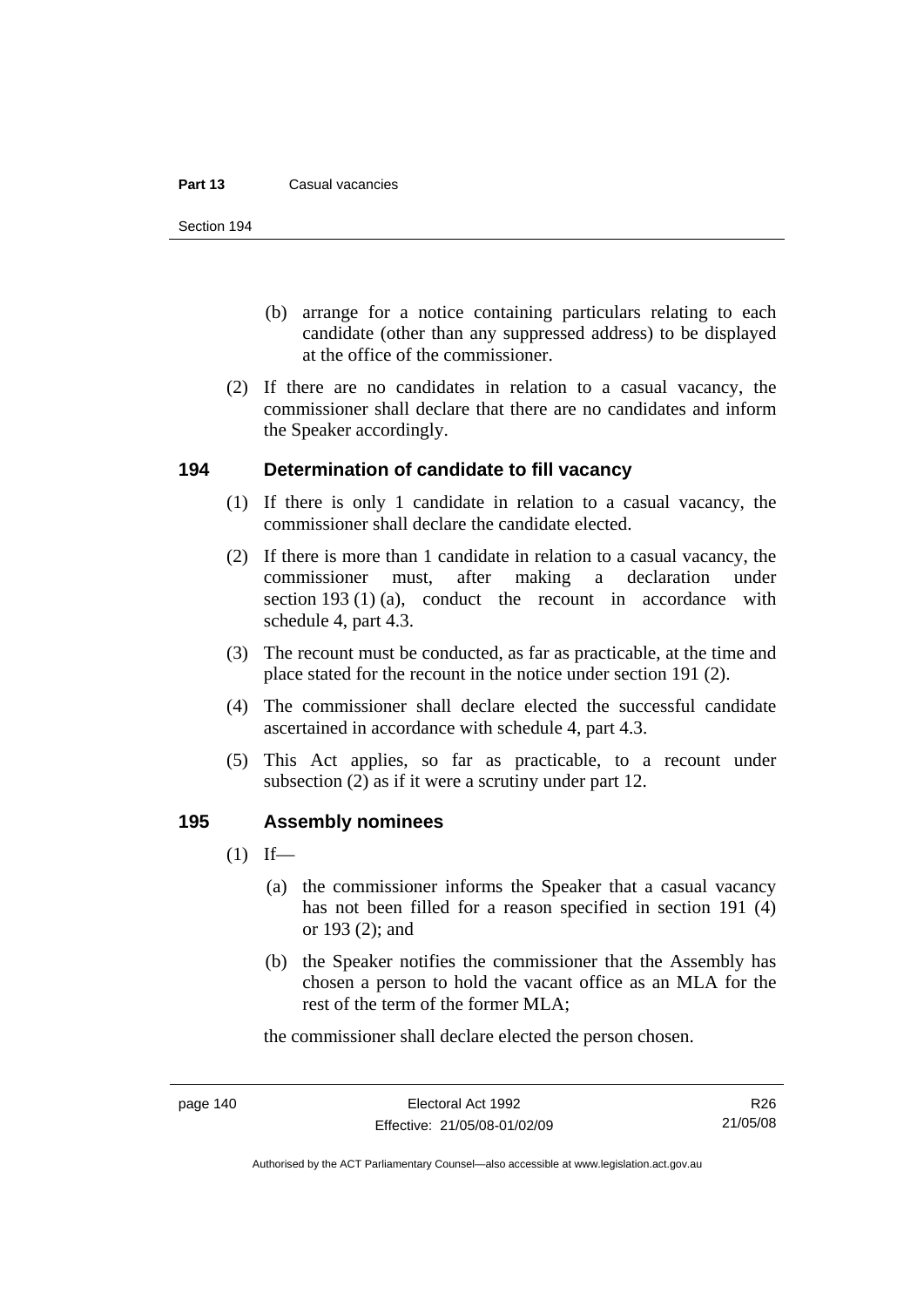- (2) If the name of the former MLA appeared on the ballot paper for the last election as a party candidate, the person chosen to hold the vacant office shall be a member of the party who is nominated by the party.
- (3) If a person chosen in accordance with subsection (2) ceases to be a member of the party before the Assembly next meets after the declaration under subsection (1), the person shall be taken not to have been chosen.
- $(4)$  If—
	- (a) the name of the former MLA appeared on the ballot paper for the last election as a candidate other than a party candidate; or
	- (b) if subsection (2) would otherwise apply—there is no member of the relevant party available to be chosen;

the person chosen shall be a person who has not been a member of a registered party at any time during 12 months immediately before the time when the choice is made.

- (5) If a person chosen in accordance with subsection (4) becomes a member of a registered party before the Assembly next meets after the declaration under subsection (1), the person shall be taken not to have been chosen.
- (6) For subsection (3), a person shall not be taken to have ceased to be a member of a registered party merely because the party has ceased to exist or has been removed from the register of political parties.

#### **196 Term of office of MLA declared elected under pt 13**

The term of office of an MLA declared elected under—

- (a) section 194 (1) or (4); or
- (b) section 195 (1);

begins at the end of the day when the election of the MLA is declared and, unless sooner ended by resignation or disqualification,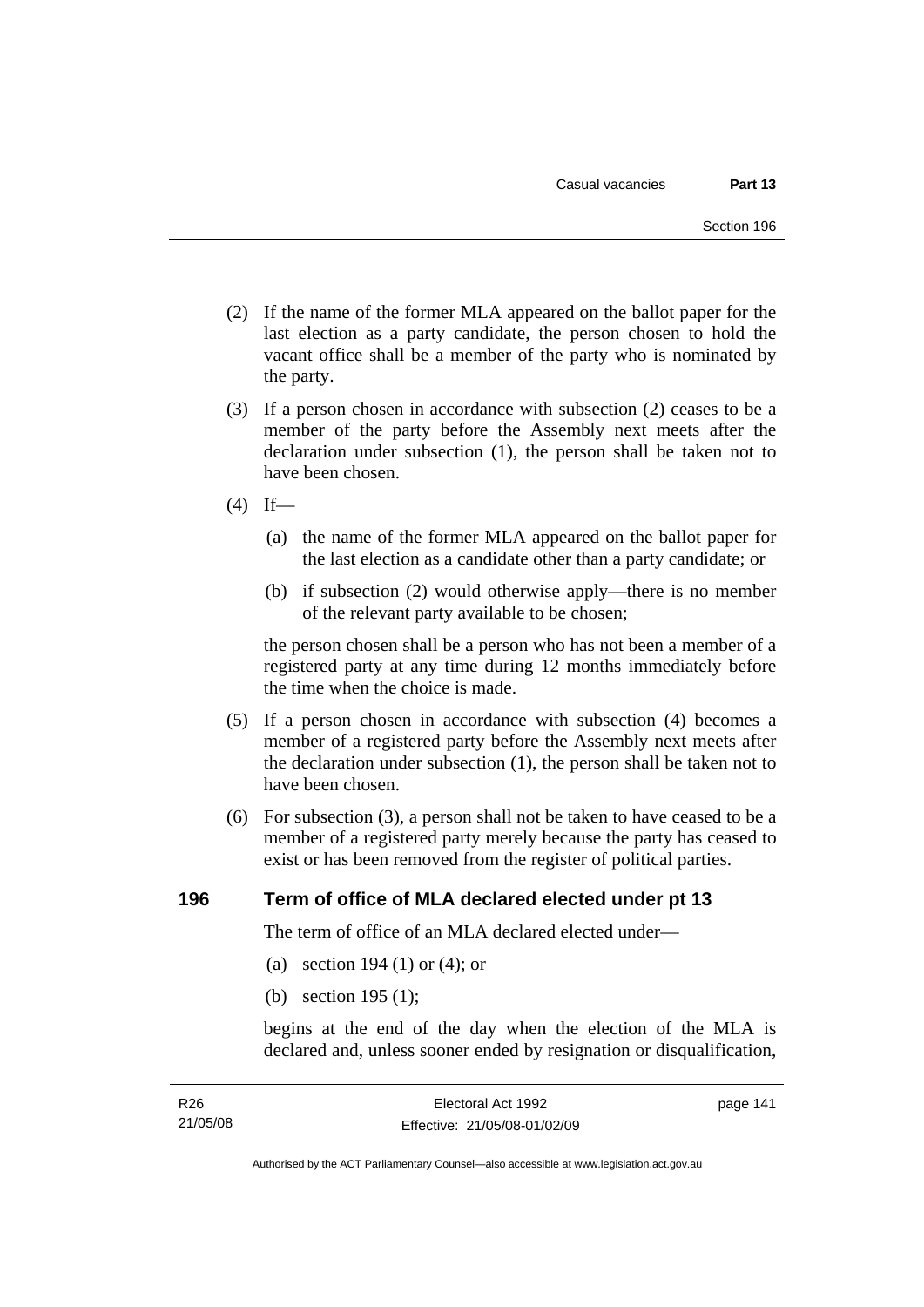#### **Part 13** Casual vacancies

or by dissolution of the Assembly, ends on the polling day for the next election.

## **197 Dissolution or pre-election period**

The commissioner shall not take any action, or any further action, under this part in relation to a casual vacancy after the Assembly is dissolved or a pre-election period begins in relation to the electorate in which the casual vacancy has occurred.

page 142 Electoral Act 1992 Effective: 21/05/08-01/02/09

Authorised by the ACT Parliamentary Counsel—also accessible at www.legislation.act.gov.au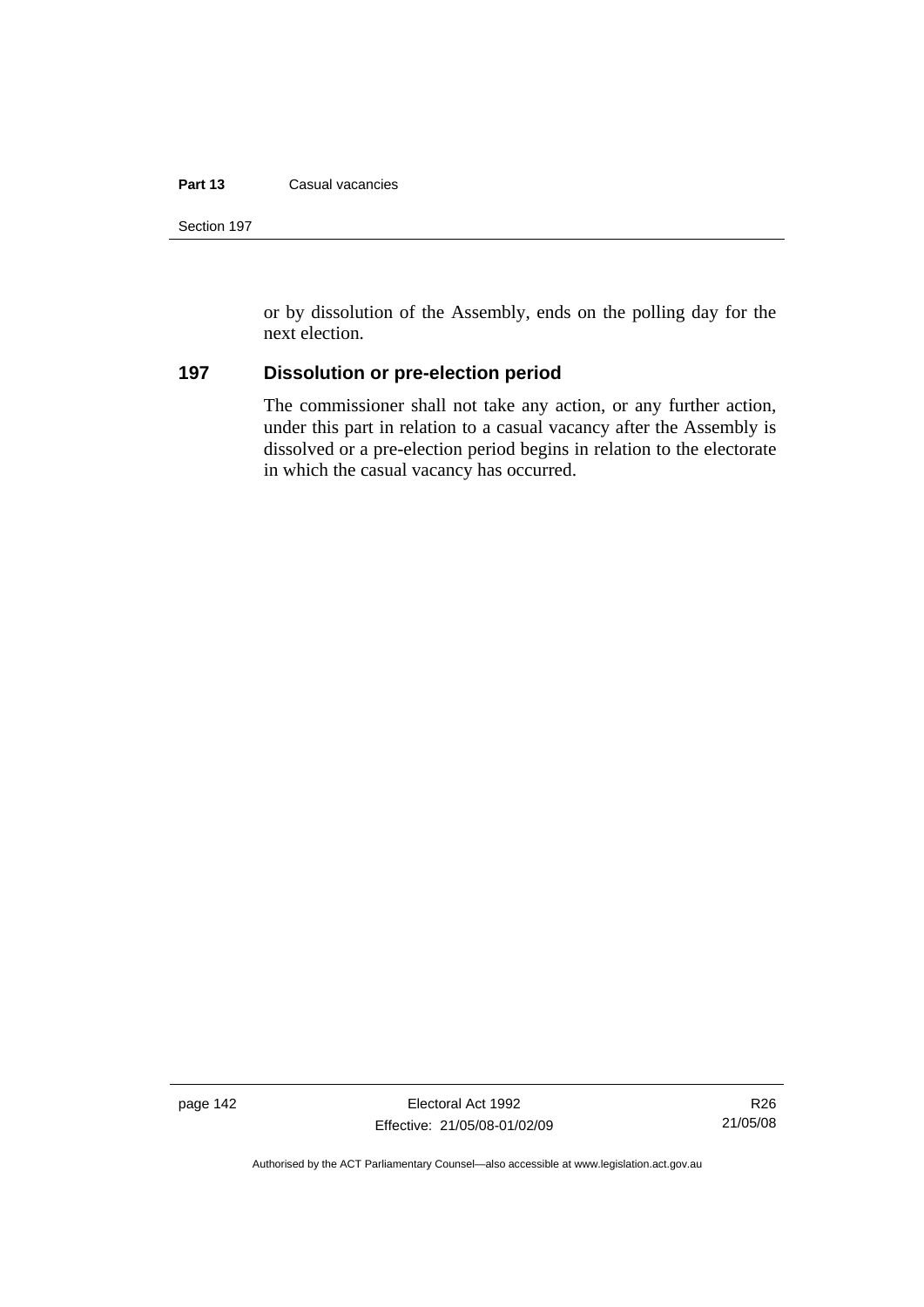# **Part 14 Election funding and financial disclosure**

# **Division 14.1 Preliminary**

## **198 Definitions for pt 14**

In this part:

*amount* includes value.

*associated entity* means an entity that—

- (a) is controlled by 1 or more parties or MLAs; or
- (b) operates, completely or to a significant extent, for the benefit of 1 or more registered parties or MLAs.

*disclosure period*—see section 201.

*disposition of property* means any conveyance, transfer, assignment, settlement, delivery, payment or other alienation of property, and includes—

- (a) the allotment of shares in a company; and
- (b) the creation of a trust in property; and
- (c) the grant or creation of any lease, mortgage, charge, servitude, licence, power, partnership or interest in property; and
- (d) the release, discharge, surrender, forfeiture or abandonment (at law or in equity) of any debt, contract or thing in action or of any interest in property; and
- (e) the exercise by a person of a general power of appointment of property in favour of any other person; and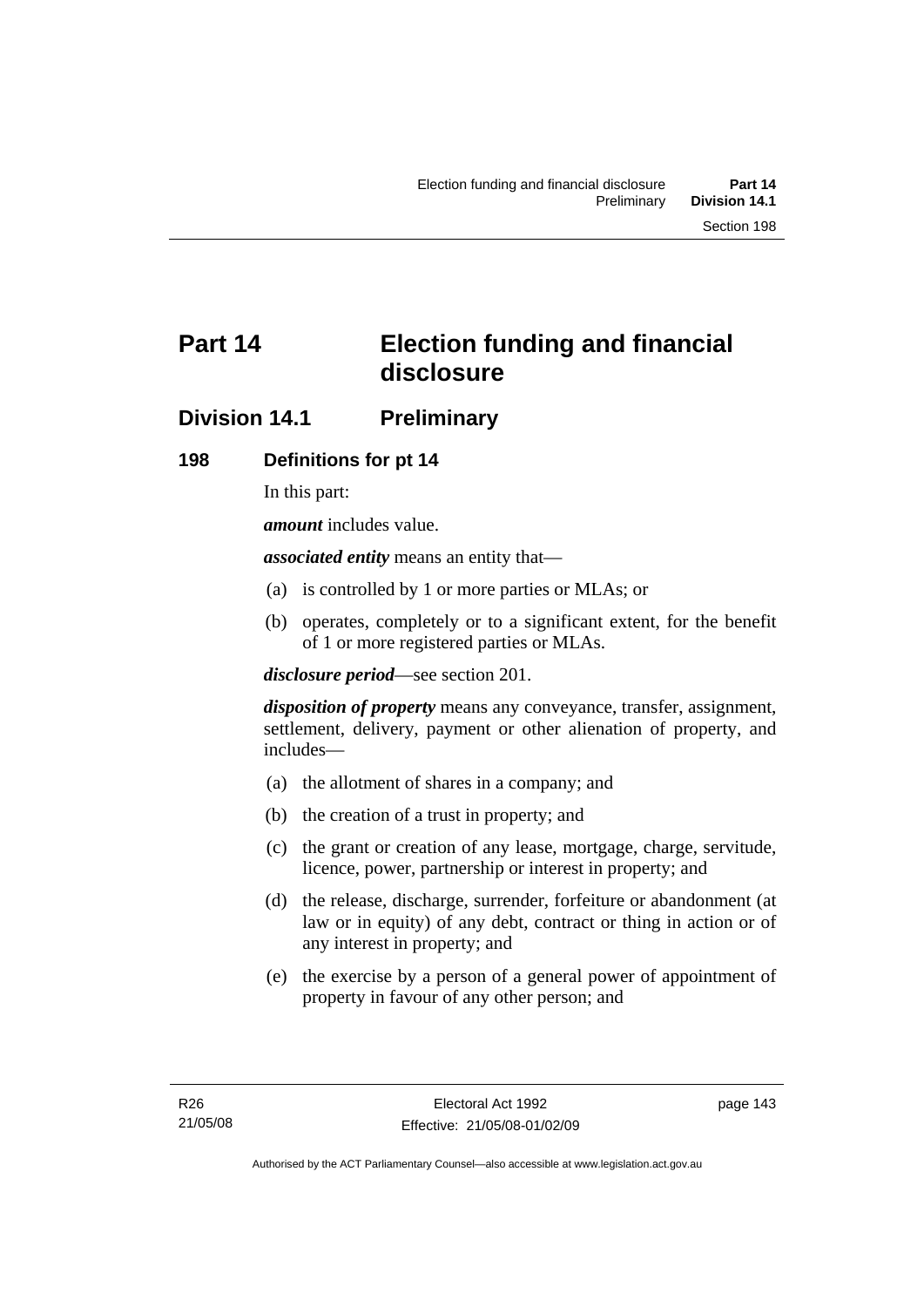(f) a transaction entered into by a person with intent to diminish (directly or indirectly) the value of the person's own property and to increase the value of the property of any other person.

*eligible vote*, in relation to an election, means a first preference recorded on a formal ballot paper in the election.

*entity* means—

- (a) an incorporated or unincorporated body; or
- (b) a trustee of a trust.

*financial controller*, in relation to an associated entity, means—

- (a) if the entity is a company—the secretary of the company; or
- (b) if the entity is the trustee of a trust—the trustee; or
- (c) in any other case—the person responsible for maintaining the financial records of the entity.

*gift* means a disposition of property made by a person to another person, being a disposition made without consideration in money or money's worth or with inadequate consideration, and includes the provision of a service (other than volunteer labour) for no consideration or for inadequate consideration, but does not include—

- (a) a disposition of property under a will; or
- (b) a payment under division 14.3; or
- (c) an annual subscription paid to a party by a person in relation to the person's membership of the party; or
- (d) for division 14.4 (Disclosure of donations) and in relation to a candidate—a gift made to or received by the candidate for the benefit of a party of which the candidate is a member.

*party* means a registered party.

*property* includes money.

Authorised by the ACT Parliamentary Counsel—also accessible at www.legislation.act.gov.au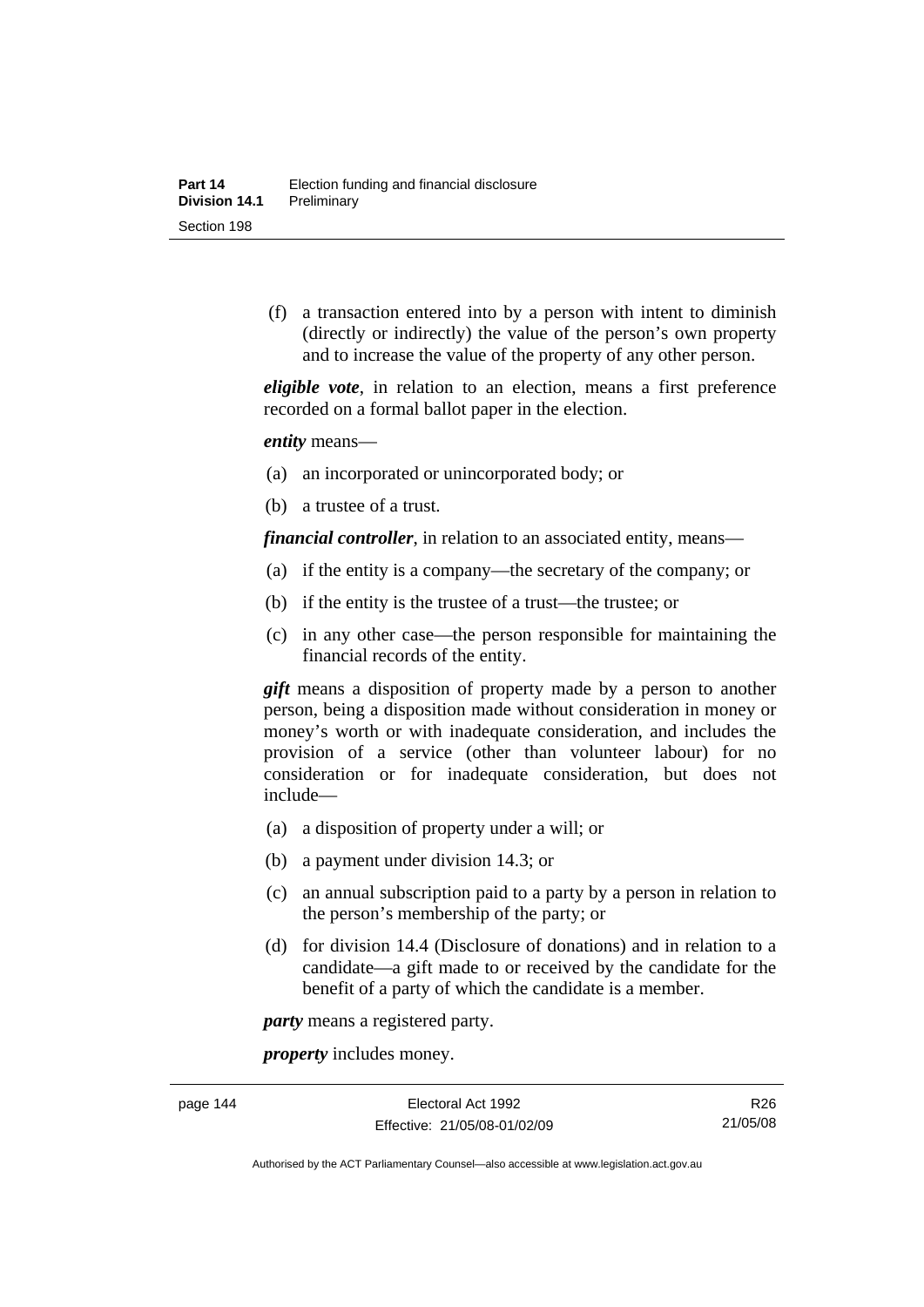*register* means—

- (a) in relation to a reporting agent appointed by a party or MLA the register of party and MLA reporting agents kept under section 205 (1); or
- (b) in relation to a reporting agent appointed by a candidate—the register of candidate reporting agents kept under section 205 (2).

*registered industrial organisation* means an organisation registered under the *Workplace Relations Act 1996* (Cwlth) or under a law of a State or another Territory providing for the registration of industrial organisations.

*reporting agent*, for a party, MLA or candidate, means—

- (a) a person appointed by the party, MLA or candidate under section 203 (Appointed agents) and whose registration under section 205 (Registers of reporting agents) has not been cancelled; or
- (b) the person taken to be the reporting agent for the party, MLA or candidate under section 204 (Non-appointed agents).

#### **198A Reference to things done by party etc**

In this part, a reference to something done by or with the authority of a party is, if the party is not a corporation, a reference to things being done by or with the authority of members of the party on behalf of the party.

#### **198B Candidate remains candidate after election**

For this part, a candidate is taken to remain a candidate for 30 days after the election in which the person was a candidate.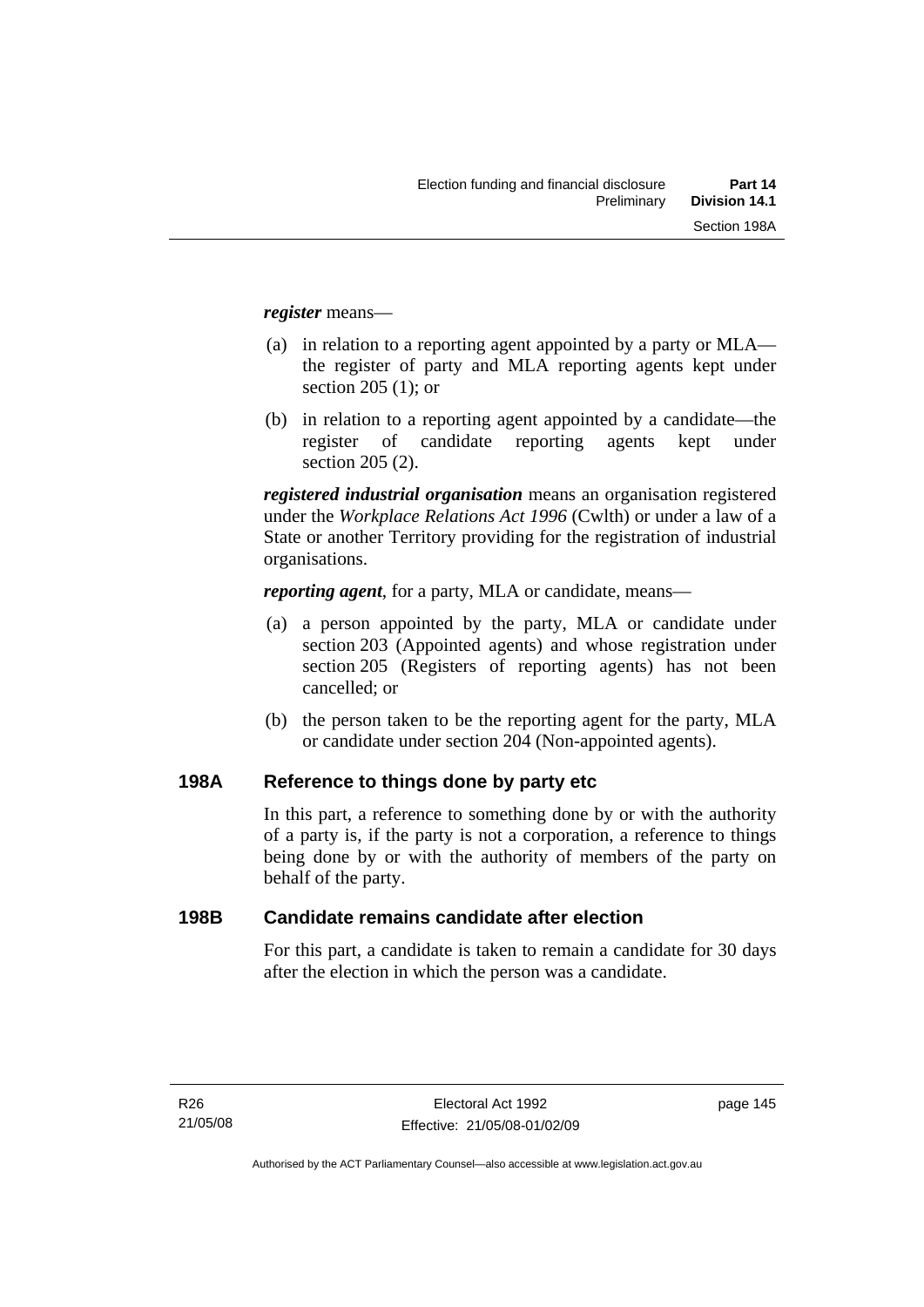#### **199 Related bodies corporate**

- (1) For this part, bodies corporate that are related shall be taken to be the same person.
- (2) In subsection (1):

*related*, in relation to 2 bodies corporate, means that one body corporate is—

- (a) a holding company; or
- (b) a subsidiary; or
- (c) a subsidiary of a holding company;

of the other body corporate.

#### **200 Activities of campaign committees**

- (1) For division 14.4 (Disclosure of donations), division 14.5 (Disclosure of electoral expenditure) and division 14.6 (Annual returns), gifts received, expenditure incurred, and amounts received, paid or owed, by or on behalf of the campaign committee of a party candidate are taken to be incurred, paid or owed by the party.
- (2) In subsection (1):

*campaign committee* means a body of persons appointed, or engaged, to form a committee to assist the campaign of a candidate.

#### **201 Disclosure periods**

 (1) For this part, the *disclosure period* in relation to an election is the period beginning on the disclosure day and ending at the end of the 30th day after polling day.

R26 21/05/08

Authorised by the ACT Parliamentary Counsel—also accessible at www.legislation.act.gov.au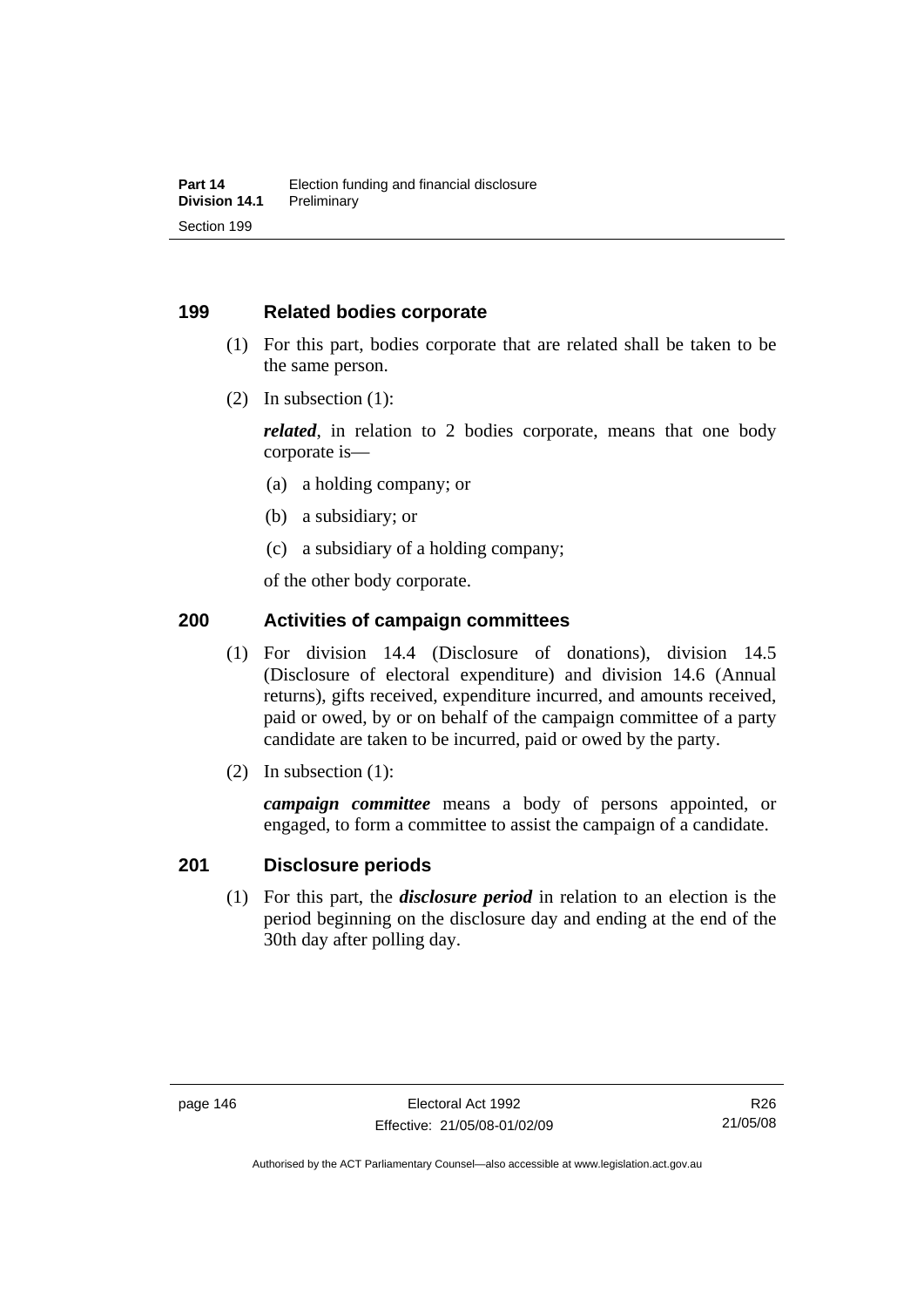(2) In subsection (1):

*disclosure day*, in relation to an election, means—

- (a) for a candidate who was a candidate in an election the polling day for which was within 5 years before polling day for the firstmentioned election—the 31st day after polling day for the last election before the firstmentioned election; or
- (b) for a candidate to whom paragraph (a) does not apply—
	- (i) if the candidate won party preselection, or endorsement, for the election—the day when preselection, or endorsement, was won; or
	- (ii) in any other case—the earlier of the following days:
		- (A) the day when the person publicly announced that he or she would be a candidate in the election; or
		- (B) the day when the person was nominated in accordance with section 105; or
- (c) for a person to whom, or body to which, section 220 or 221 applies—the 31st day after polling day for the last previous election.

#### **202 Gifts—determination of amounts**

For this part, the regulations may prescribe principles for determining the amount of a gift that consists of, or includes, a disposition of property other than money.

# **Division 14.2 Reporting agents**

#### **203 Appointed agents**

(1) A party, MLA or candidate may appoint a reporting agent.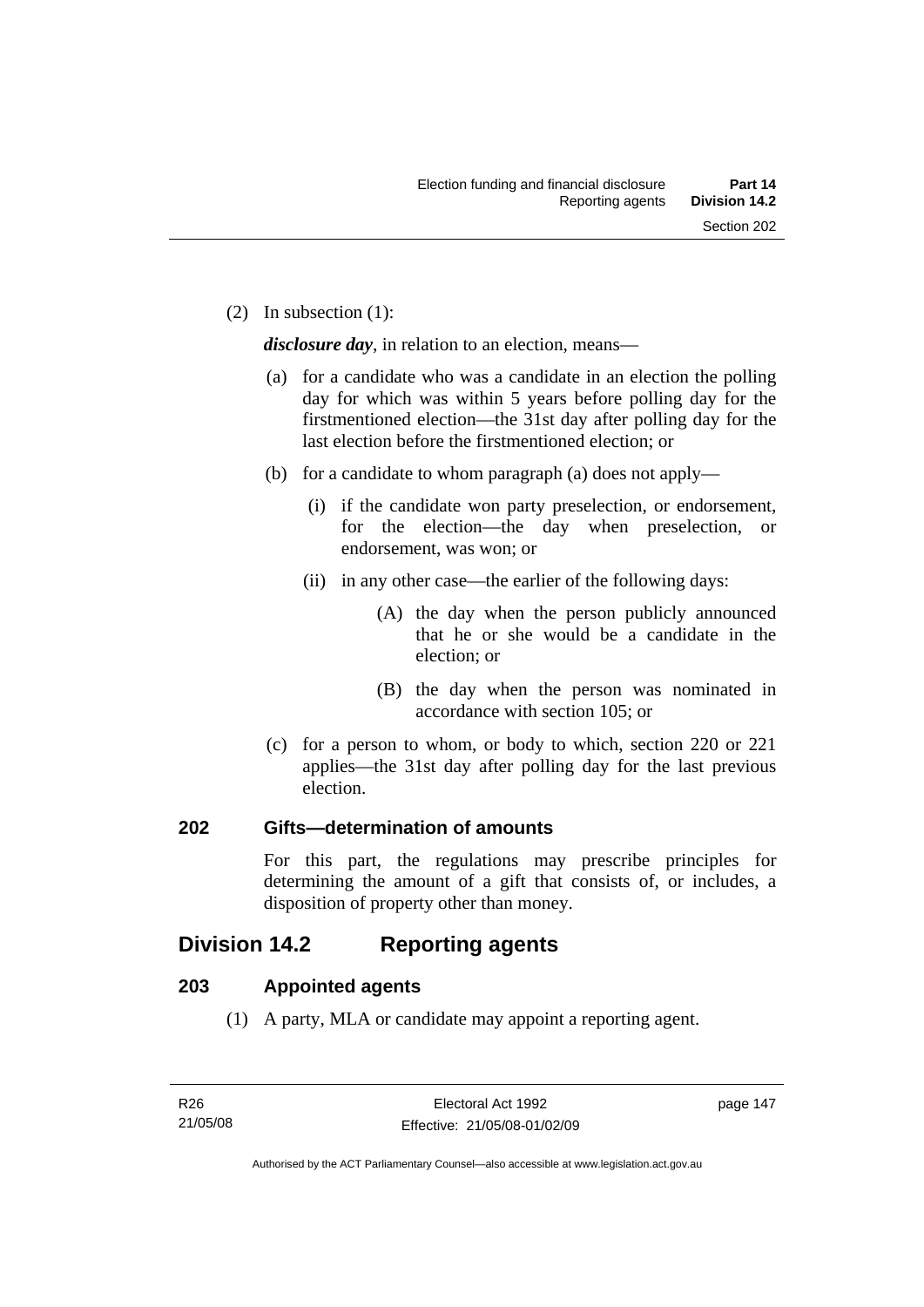- (2) The appointment of a reporting agent under subsection (1) has no effect unless—
	- (a) the person appointed is an adult; and
	- (b) written notice of the appointment is given to the commissioner—
		- (i) if the appointment is made by a party—by the secretary of the party; or
		- (ii) in any other case—by the MLA or candidate making the appointment; and
	- (c) the name, address and date of birth of the person appointed are set out in the notice; and
	- (d) the person appointed has consented in writing to the appointment.
	- *Note* For how documents may be given, see *Legislation Act 2001*, pt 19.5.
- (3) If a party ceases to be registered under part 7 (Registration of political parties) and, immediately before it ceased to be registered, a person was its reporting agent under subsection (1), the person is taken to continue to be its reporting agent as if it had continued to be registered.
- (4) A person taken to be a reporting agent in accordance with subsection (3) or section 204 (2) is taken to continue in the position until the person resigns from the position with the commissioner's consent.

#### **204 Non-appointed agents**

- (1) If there is no appointment in force under section 203 (Appointed agents) in relation to a party, the registered officer of the party is taken to be its reporting agent.
- (2) If a party ceases to be registered under part 7 (Registration of political parties) and no-one is taken under section 203 (3) to be its

Authorised by the ACT Parliamentary Counsel—also accessible at www.legislation.act.gov.au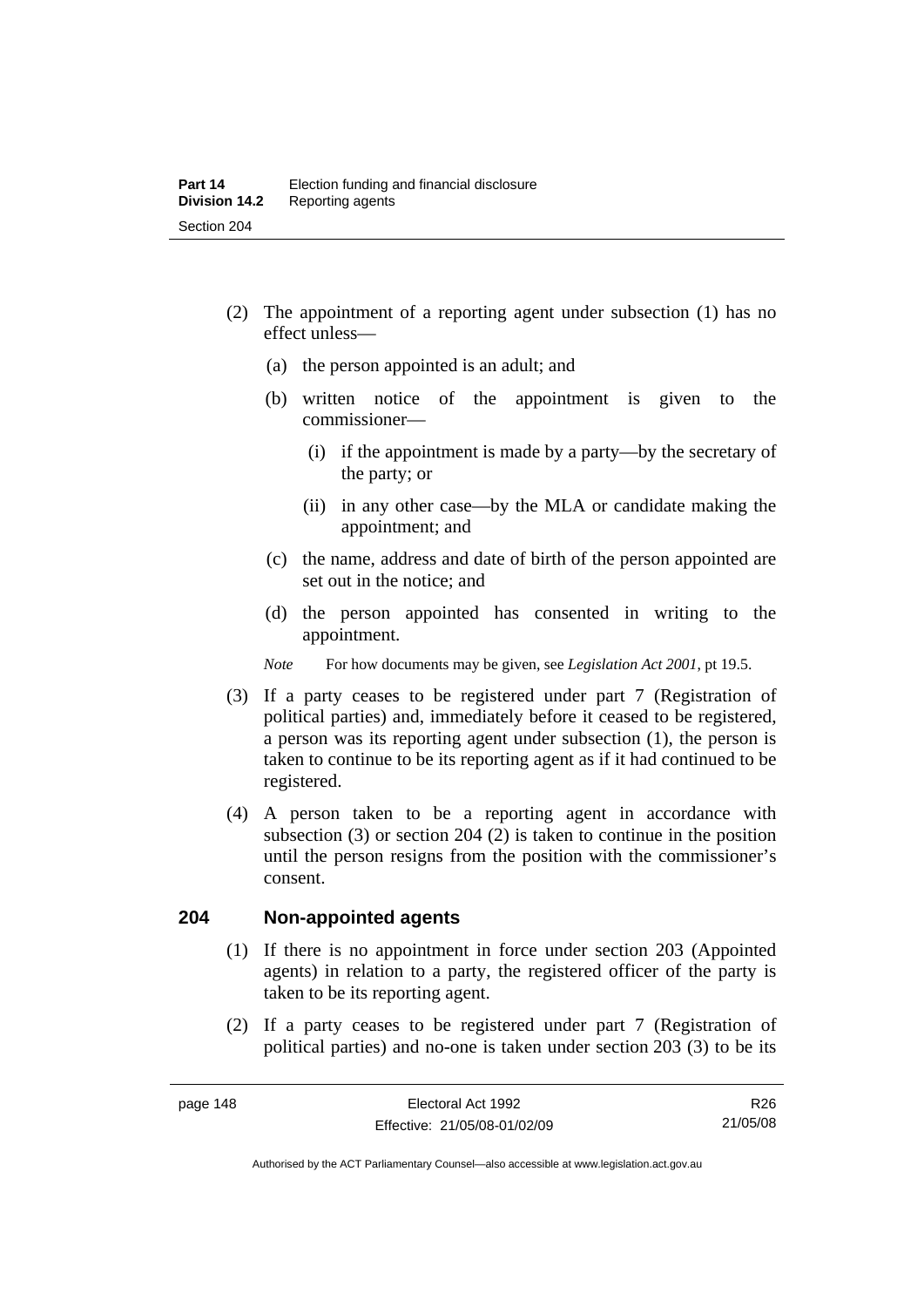reporting agent, the person who was its registered officer immediately before it ceased to be registered is taken to be its reporting agent as if it had continued to be registered.

- (3) If there is no appointment under section 203 in force in relation to an MLA, the MLA shall be taken to be his or her own reporting agent.
- (4) If there is no appointment under section 203 in force in relation to a candidate, the candidate shall be taken to be his or her own reporting agent.

#### **205 Registers of reporting agents**

- (1) The commissioner must keep a register called the register of party and MLA reporting agents.
- (2) The commissioner shall keep a register called the register of candidate reporting agents.
- (3) The commissioner shall register the name and address of each reporting agent appointed in accordance with section 203 in the appropriate register.
- (4) The commissioner shall cancel the registration of a reporting agent if—
	- (a) the person gives the commissioner written notice that he or she has resigned the appointment; or
	- (b) the MLA, candidate or secretary of the party that appointed the person gives the commissioner written notice that the person has ceased to be the reporting agent; or
	- (c) it comes to the commissioner's notice that the person can no longer exercise the functions of a reporting agent.
- (5) If a registered reporting agent dies, the MLA, candidate or secretary of the party, that appointed the agent must give the commissioner written notice within 28 days after the day of the death.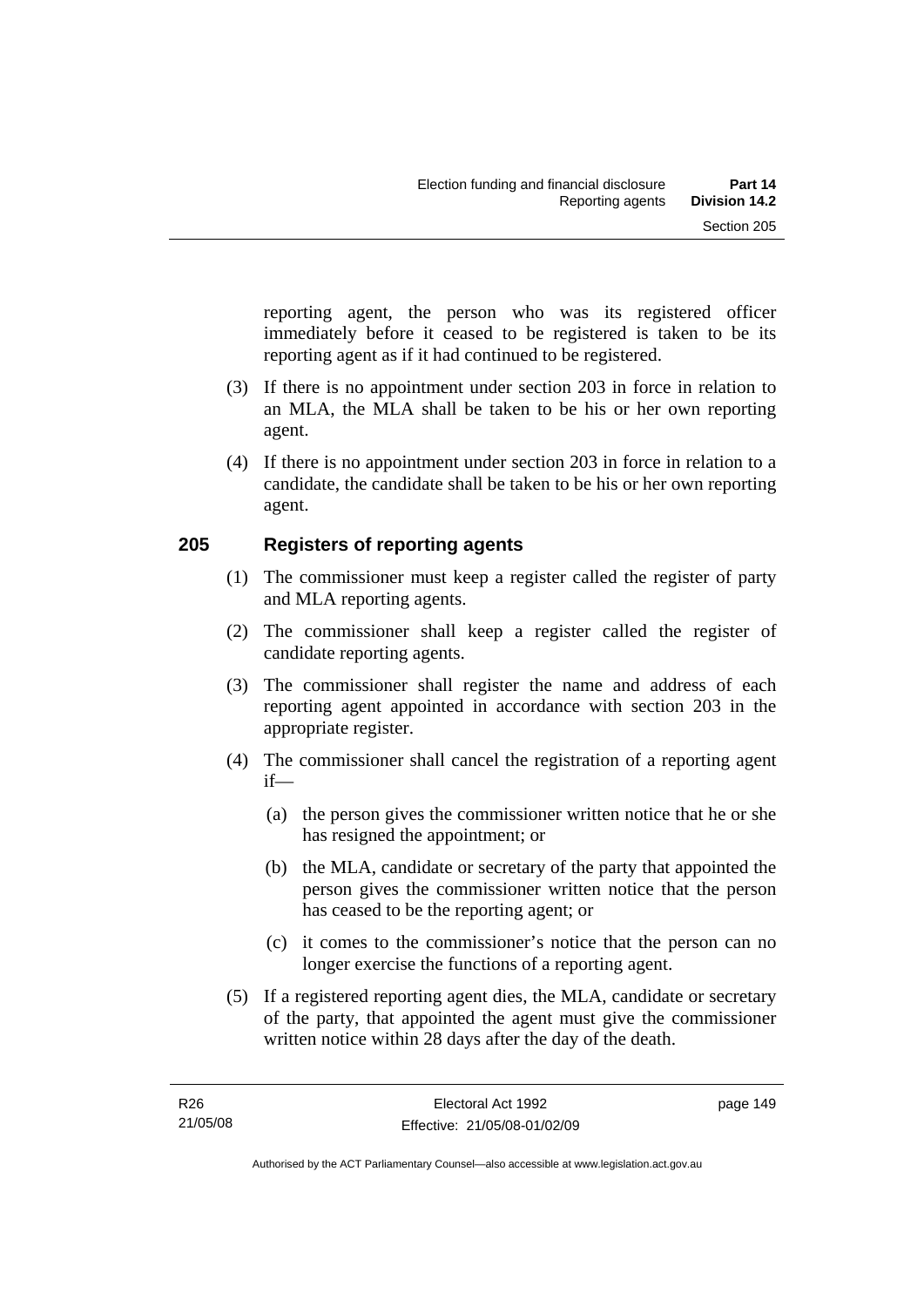# **Division 14.3 Election funding**

#### **206 Who eligible votes are cast for**

For this division, an eligible vote cast for a party candidate is taken to be cast for the party and not for the candidate.

#### **207 Entitlement to funds**

(1) In this section:

*index number*, in relation to a quarter, means the all groups consumer price index number, being the weighted average of the 8 capital cities, published by the Australian statistician in relation to that quarter.

*relevant period* means the period of 6 months beginning on 1 January 1994 and each subsequent period of 6 months.

- (2) The prescribed amount is payable for each eligible vote cast for a party or candidate in an election.
- (3) The prescribed amount is—
	- (a) if polling day occurred during the relevant period beginning 1 January 1994—100 cents;
	- (b) if polling day occurred during a subsequent relevant period beginning on 1 January—an amount calculated as follows:

$$
\frac{INS}{INM} \times P
$$

where:

*INS* means the index number for the last previous September quarter.

*INM* means the index number for the last previous March quarter.

R26 21/05/08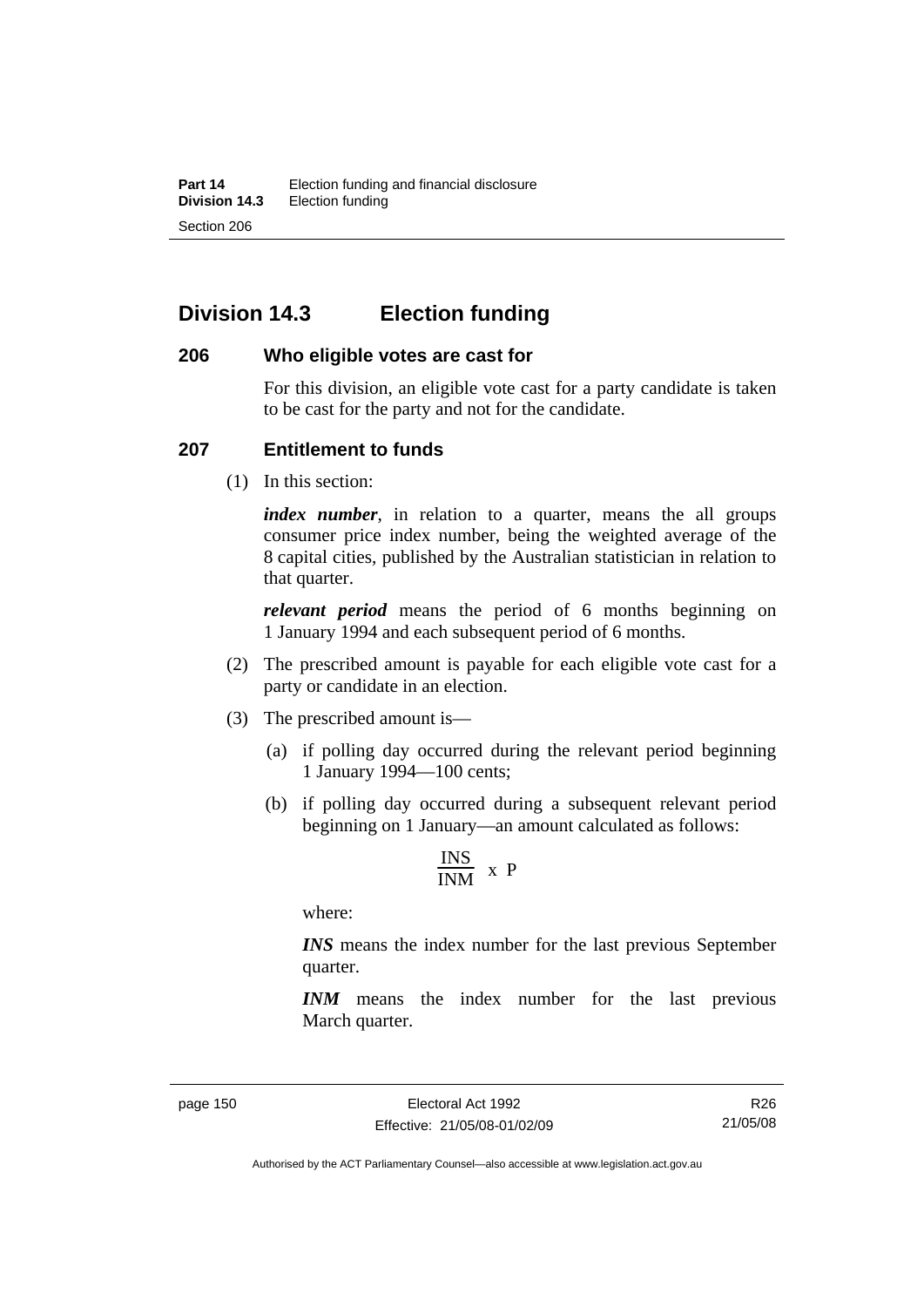*P* means the prescribed amount in relation to the last previous relevant period; or

 (c) in relation to a subsequent relevant period beginning on 1 July—an amount calculated as follows:

$$
\frac{INM}{INS} \times P
$$

where:

*INM* means the index number for the last previous March quarter.

*INS* means the index number for the last previous September quarter.

*P* means the prescribed amount in relation to the last previous relevant period.

- (4) An amount prescribed, or fraction used to calculate the amount, under subsection  $(3)$  (b) or  $(c)$ —
	- (a) if the amount or fraction, if calculated to 4 decimal points, would end with a number greater than 4—shall be calculated to 3 decimal places and increased by 0.001; or
	- (b) in any other case—shall be calculated to 3 decimal places.
- (5) Subject to subsection (6), if the Australian statistician publishes an index number in relation to a quarter in substitution for an index number previously published in relation to that quarter, the publication of the later index number shall be disregarded for this section.
- (6) If the Australian statistician changes the reference base for the consumer price index, then, in applying this section after the change, regard shall be had only to index numbers published in terms of the new reference base.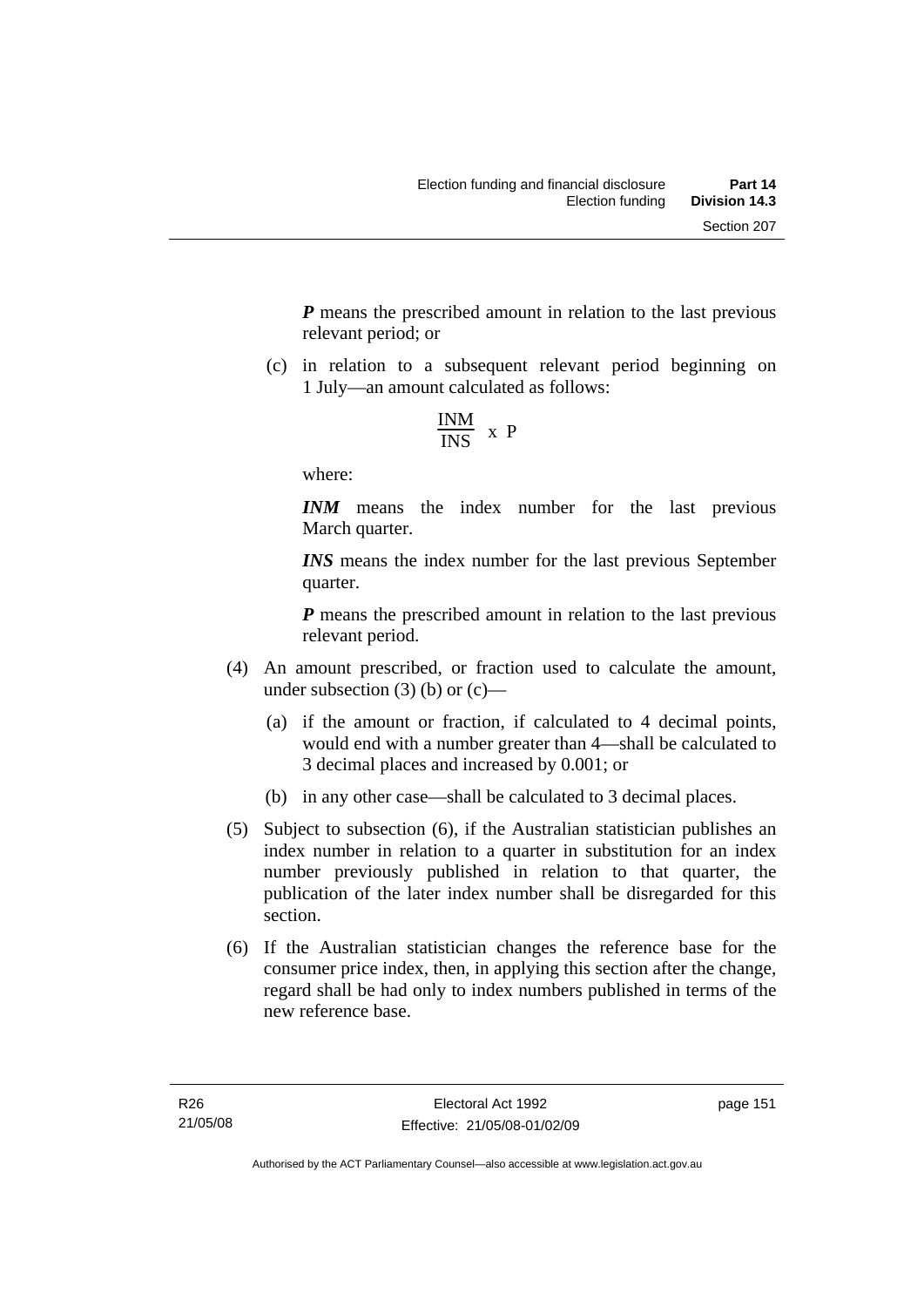#### **208 Threshold**

- (1) A payment under this division may only be made for the votes cast for a candidate in an election if the number of eligible votes cast in the candidate's favour is at least 4% of the number of eligible votes cast in the election by the electors of the electorate for which the candidate was nominated.
- (2) A payment under this division may only be made for the votes cast for a party in an election by the electors of an electorate if the number of eligible votes cast in the party's favour is at least 4% of the number of eligible votes cast by those electors in that election.

#### **212 Making of payments**

- (1) If an amount is payable under this division for votes cast in an election for 1 or more candidates endorsed by a party, the commissioner must make the payment to the registered officer of the party.
- (2) If an amount is payable under this division for votes cast in an election for a candidate who was not endorsed by a party for the election, the commissioner must make the payment to the candidate.
- (3) If a payment is made under this section and the recipient is not entitled to receive the whole or a part of the amount paid, the amount or the part of the amount may be recovered by the Territory as a debt due.

#### **214 Death of candidate**

- (1) If a candidate for whom eligible votes were cast in an election dies, a payment under this division in relation to the eligible votes cast for the candidate may be made despite the death of the candidate.
- (2) If a candidate mentioned in subsection (1) was not endorsed by a party for the election, the payment may be made to the legal personal representative of the candidate.

R26 21/05/08

Authorised by the ACT Parliamentary Counsel—also accessible at www.legislation.act.gov.au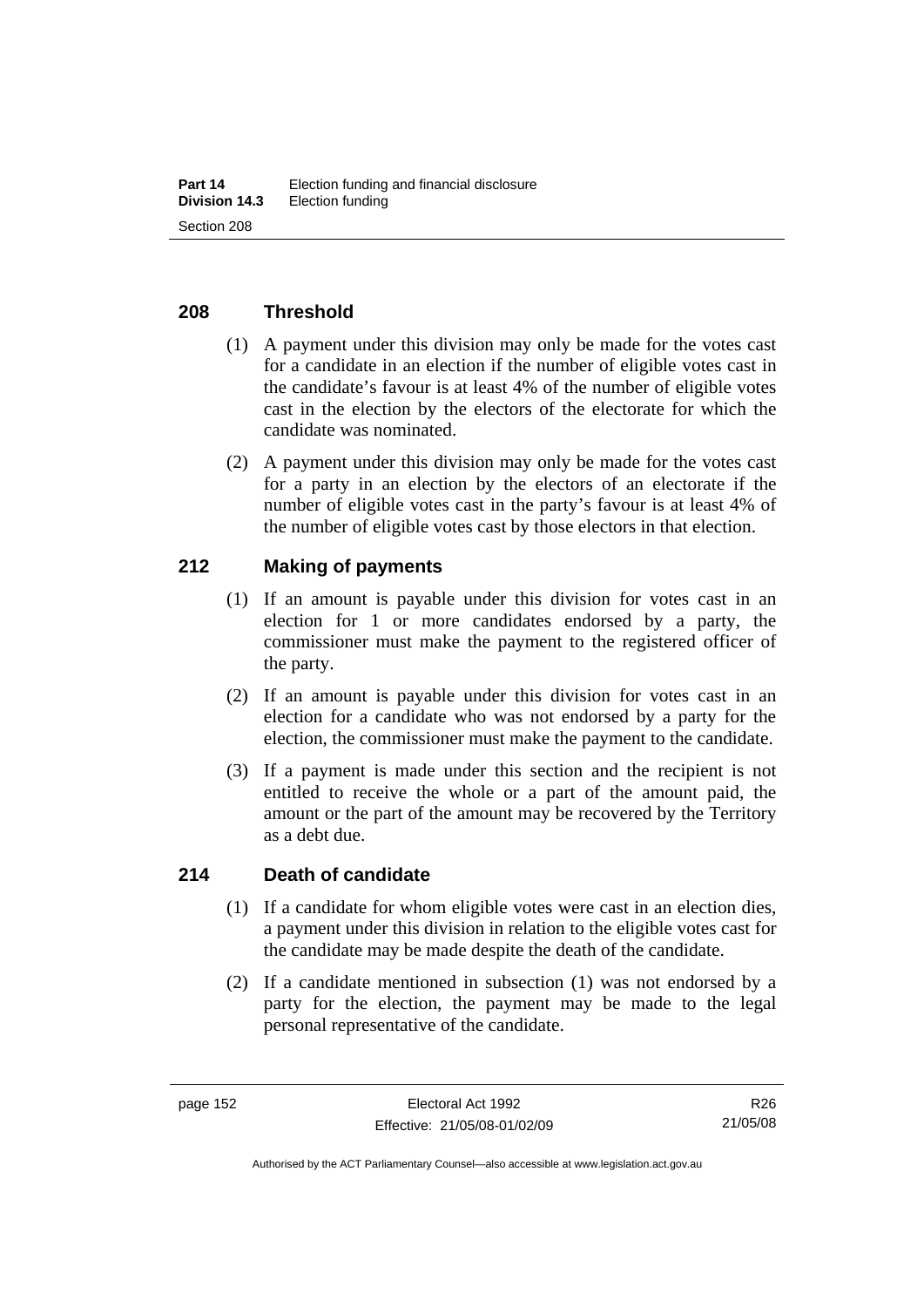#### **215 Application voluntary**

Nothing in this division shall be taken to require a person to accept payment of an amount payable under section 207.

## **Division 14.4 Disclosure of donations**

#### **216 Meaning of** *defined details* **for div 14.4**

In this division:

*defined details*, in relation to a gift, means—

- (a) for a gift made on behalf of the members of an unincorporated association, other than a registered industrial organisation—
	- (i) the name of the association; and
	- (ii) the names and addresses of the members of the executive committee (however described) of the association;
- (b) for a gift from a trust fund or the funds of a foundation—
	- (i) the names and addresses of the trustees of the fund or foundation; and
	- (ii) the name, title or description of the trust fund or foundation; or
- (c) in any other case—the name and address of the person or organisation that made the gift.

#### **217 Disclosure of gifts**

- (1) The reporting agent of a candidate shall, within 15 weeks after the polling day in the election, give the commissioner a return.
	- *Note 1* If a form is approved under s 340A (Approved forms) for a return, the form must be used.
	- *Note 2* For how a return may be given, see *Legislation Act 2001*, pt 19.5.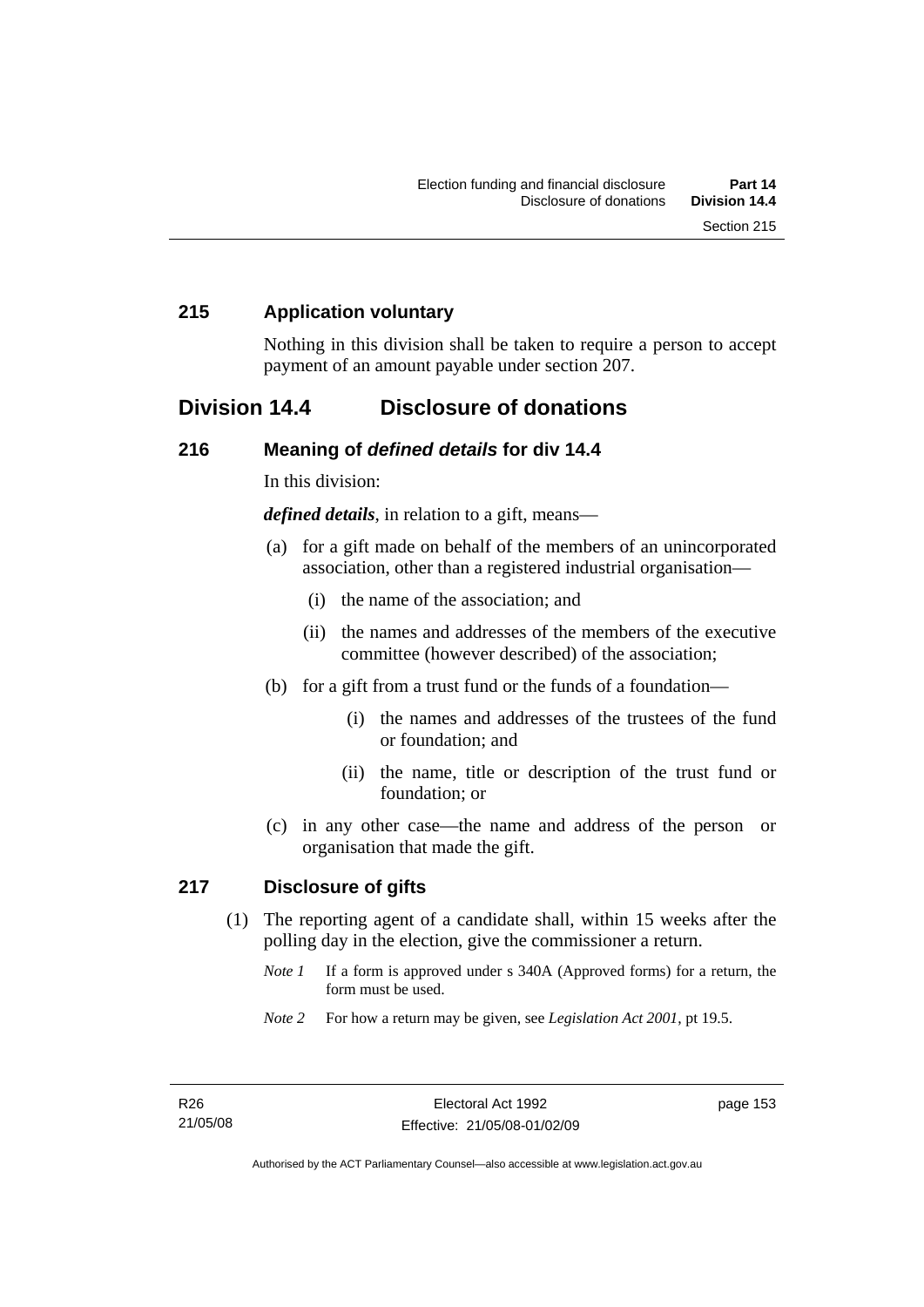- (2) A return shall specify the following matters in relation to the disclosure period for the election:
	- (a) the total amount of any gifts received by the candidate;
	- (b) the number of persons who made gifts to the candidate;
	- (c) the date each gift was received;
	- (d) the amount of each gift received;
	- (e) the defined details of each gift received.
- (3) However, the reporting agent is not required to state the matters mentioned in subsection (2) (c) to (e) for a gift by a person if the amount of the gift and the total of all other gifts made to the candidate by the person is less than \$1 000.
- (4) A reference in this section to a gift is a reference to a gift other than a gift made in a private capacity to a candidate for his or her personal use that the candidate has not used, and will not use, solely or substantially for a purpose related to an election.

#### **218A Certain loans not to be received**

- (1) A party, MLA, candidate or associated entity (the *receiver*) must not receive a loan of \$1 000 or more from a person or entity (the *giver*) that is not a financial institution, unless the receiver complies with this section.
- (2) The receiver of the loan must immediately make a record of the following:
	- (a) the terms of the loan;
	- (b) if the giver is a registered industrial organisation—
		- (i) the name of the organisation; and
		- (ii) the names and addresses of the members of the executive committee (however described) of the organisation;

R26 21/05/08

Authorised by the ACT Parliamentary Counsel—also accessible at www.legislation.act.gov.au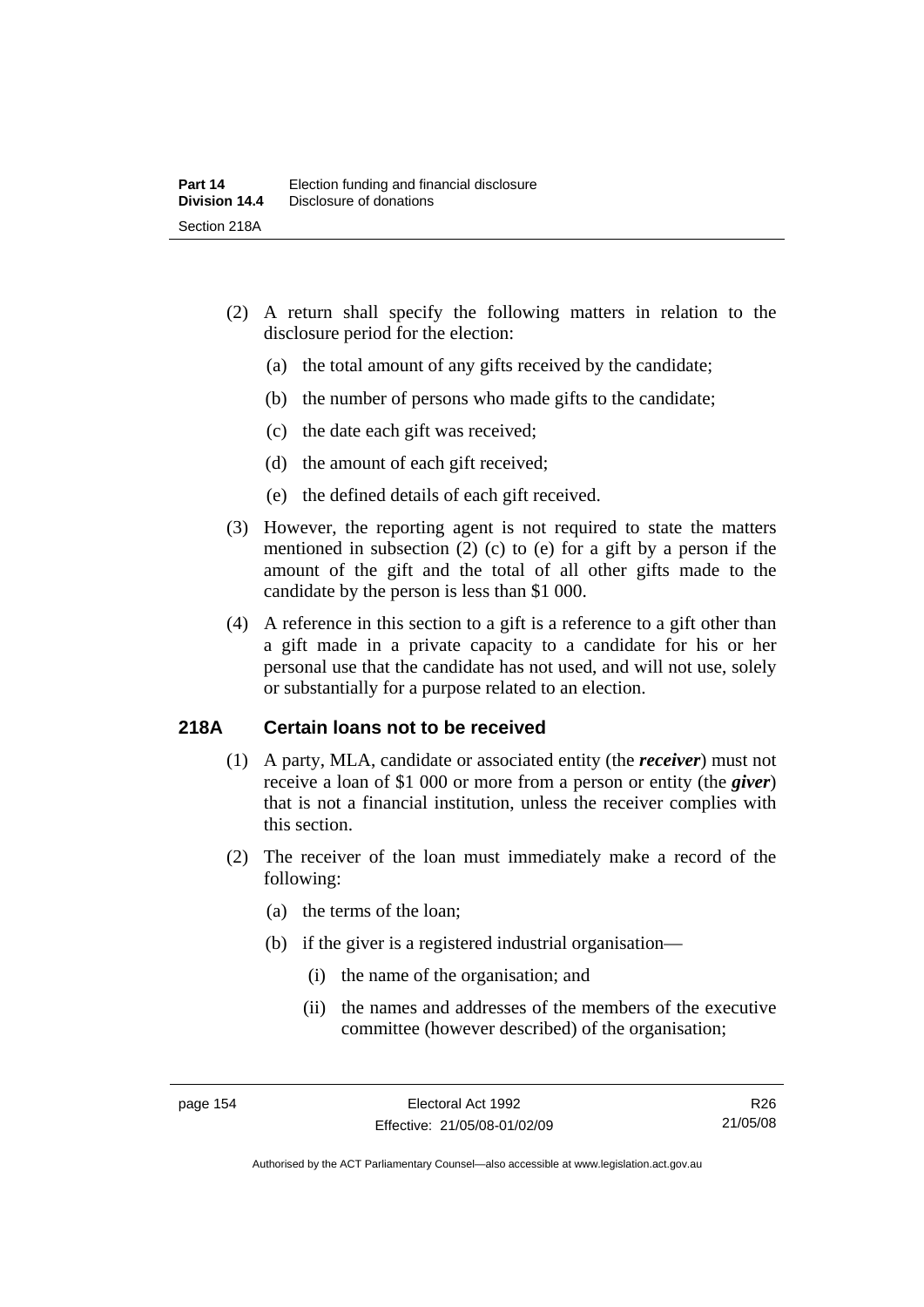- (c) if the giver is an unincorporated body—
	- (i) the name of the body; and
	- (ii) the names and addresses of the members of the executive committee (however described) of the body;
- (d) if the loan was paid out of a trust fund or the funds of a foundation—
	- (i) the names and addresses of the trustees of the fund or foundation; and
	- (ii) the title or other description of the trust fund, or the name of the foundation;
- (e) in any other case—the name and address of the giver.
- (3) If the receiver receives a loan to which subsection (1) applies but does not comply with subsection (2), the relevant person must pay to the Territory an amount equal to the amount of the loan.
- (4) The amount payable under subsection (3) is a debt payable to the Territory by the relevant person and may be recovered by proceedings in a court of competent jurisdiction.
- (5) For this section, if credit is given on a credit card for card transactions, each transaction is taken to be a separate loan.
- (6) In this section:

*credit card* includes a debit card.

#### *financial institution* means—

- (a) a bank; or
- (b) a credit union; or
- (c) a building society; or
- (d) an entity prescribed under the regulations.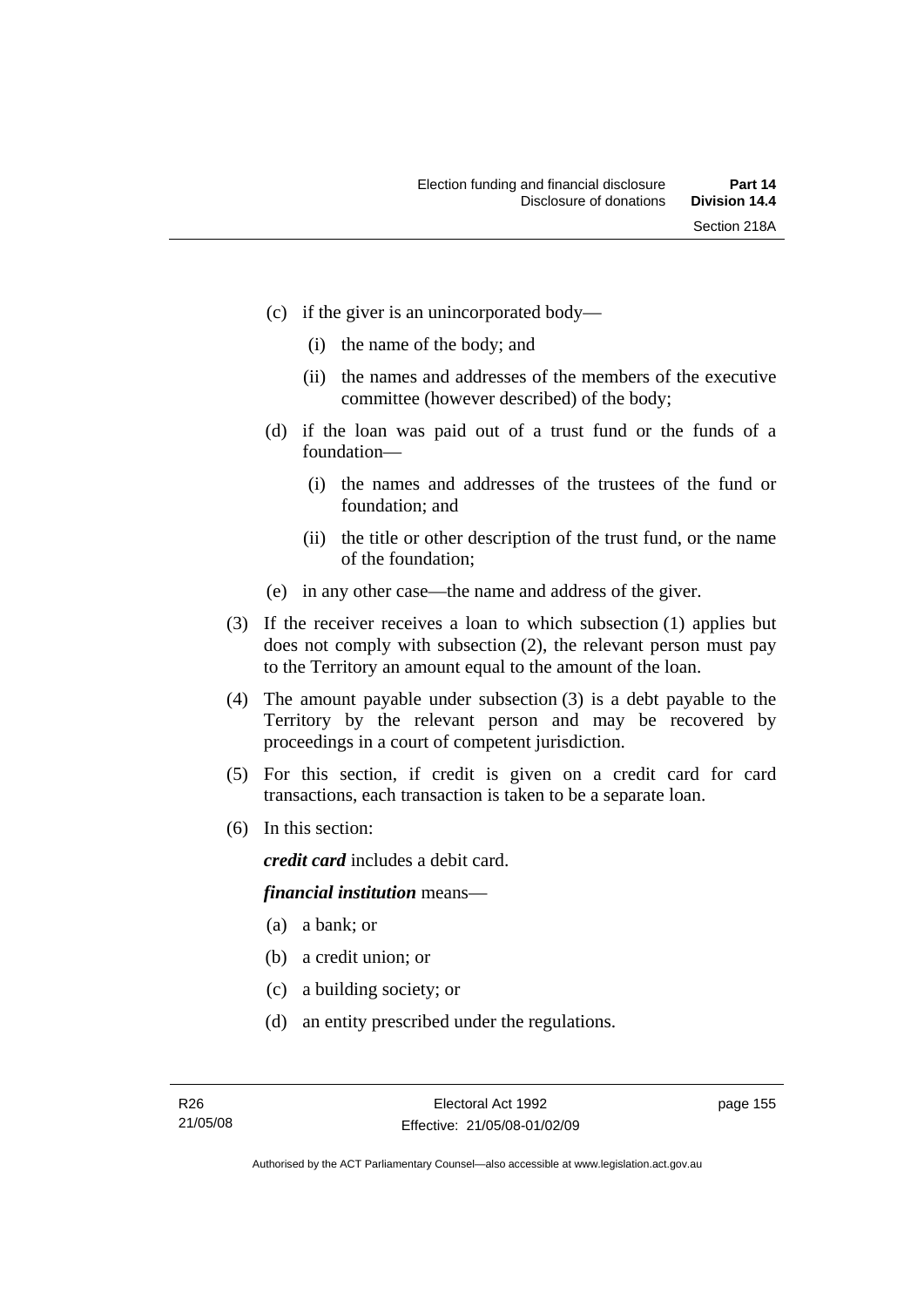*loan* means any of the following:

- (a) an advance of money;
- (b) a provision of credit or any other form of financial accommodation;
- (c) a payment of an amount for, on account of, on behalf of or at the request of the receiver, if there is an express or implied obligation to repay the amount;
- (d) a transaction (whatever its terms or form) that is, in substance, a loan of money.

#### *relevant person* means—

- (a) for a loan for the benefit of a party—
	- (i) if the party is a corporation—the party; or
	- (ii) in any other case—the reporting agent of the party; or
- (b) for a loan to or for the benefit of an MLA—the MLA; or
- (c) for a loan to or for the benefit of a candidate—the candidate; or
- (d) for a loan to or for the benefit of an associated entity—
	- (i) if the entity is a corporation—the entity; or
	- (ii) in any other case—the financial controller of the entity.

#### **219 Nil returns**

If no details are required to be included in a return under section 217, the return shall be given to the commissioner and shall include a statement to the effect that no gifts of a kind required to be disclosed were received.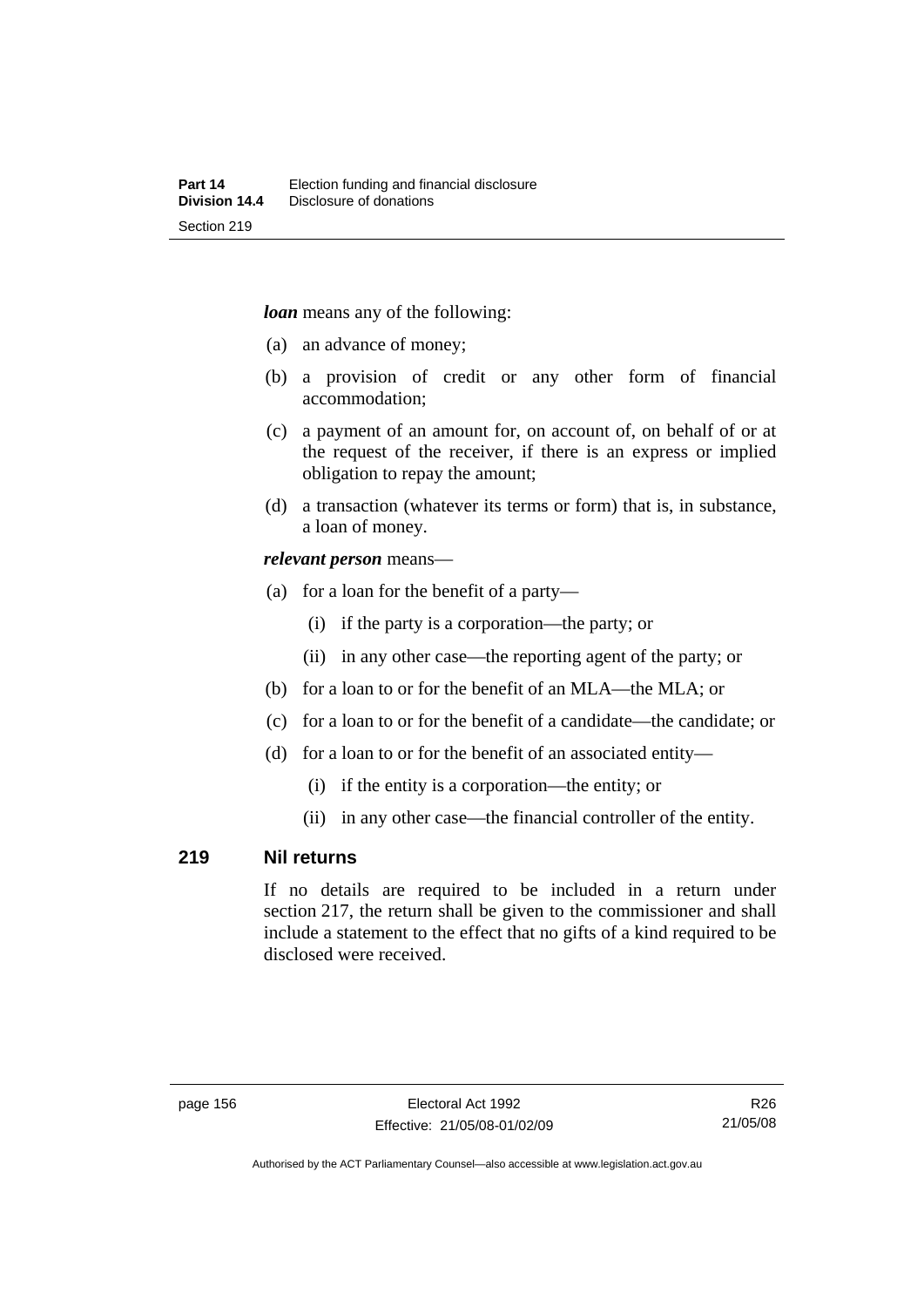#### **220 Disclosure of gifts by persons incurring political expenditure**

- (1) This section applies if a person (other than a party, candidate or associated entity) (the *first person*)—
	- (a) incurs expenditure for a political purpose during the disclosure period for an election; and
	- (b) receives from someone else 1 or more gifts—
		- (i) all or a part of each of which was used by the first person to enable the person to incur expenditure during the disclosure period for a political purpose or to reimburse the person for incurring expenditure during the disclosure period for a political purpose; and
		- (ii) the total amount of which is \$1 000 or more.
- (2) Within 15 weeks after polling day in the election, the first person must give the commissioner a return for the gift or gifts.
	- *Note 1* If a form is approved under s 340A (Approved forms) for a return, the form must be used.
	- *Note 2* For how a return may be given, see *Legislation Act 2001*, pt 19.5.
- (3) A return shall, in relation to each gift referred to in subsection (1), specify—
	- (a) the amount of the gift; and
	- (b) the date it was received; and
	- (c) the defined details.
- (4) Subsection (1) does not apply to a person if the amount of expenditure incurred by the person for political purposes during the disclosure period is less than \$1 000.
- (5) For this section, a person shall be taken to have incurred expenditure for a political purpose if, during the disclosure period in relation to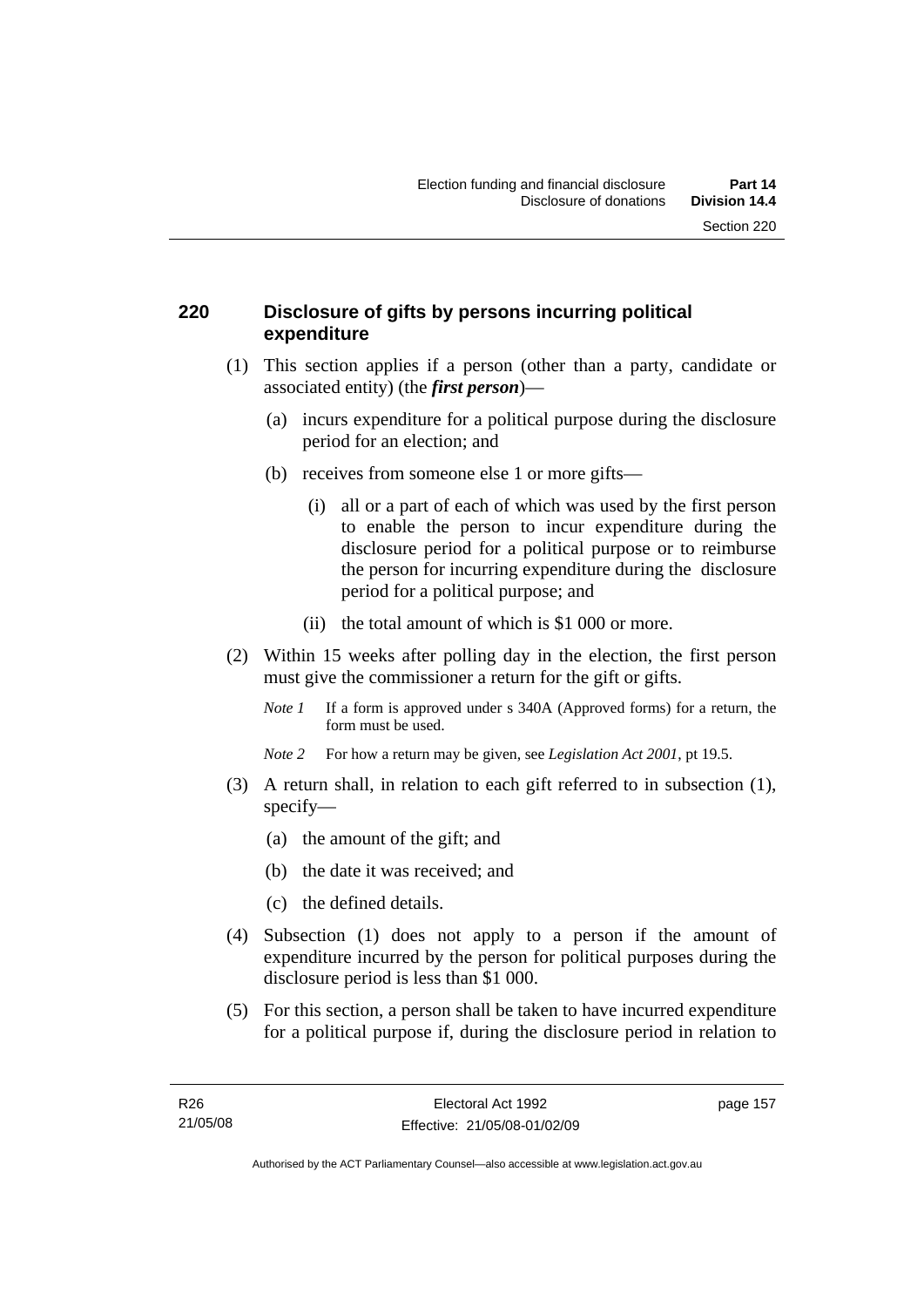an election, the person incurs expenditure in relation to that or any other election.

- (6) In this section, a reference to incurring of expenditure for a political purpose is a reference to incurring of expenditure in relation to—
	- (a) publishing electoral matter (including publishing by radio or television); or
	- (b) otherwise publishing a view on an issue in an election; or
	- (c) making a gift to a party; or
	- (d) making a gift to a candidate; or
	- (e) making a gift to a person on the understanding that the person or another person will apply, either directly or indirectly, the whole or a part of the gift in a way referred to in paragraph  $(a)$ ,  $(b)$ ,  $(c)$  or  $(d)$ .
- (7) For subsection (3), 2 or more gifts made by the same person to or for the benefit of a person to whom subsection (1) applies shall be taken to be a single gift.

#### **221 Disclosure of gifts made to candidates**

- (1) If, during the disclosure period for an election, a person (other than a party, a candidate or an associated entity) makes gifts totalling \$1 000 or more to the same candidate in the election or the same specified body, the person must give the commissioner a return within 15 weeks after the polling day for the election.
	- *Note 1* If a form is approved under s 340A (Approved forms) for a return, the form must be used.
	- *Note* 2 For how a return may be given, see Legislation Act, pt 19.5.
- (2) A return shall specify in relation to each gift referred to in subsection (1) made by the person during the disclosure period—
	- (a) the amount of the gift; and

Authorised by the ACT Parliamentary Counsel—also accessible at www.legislation.act.gov.au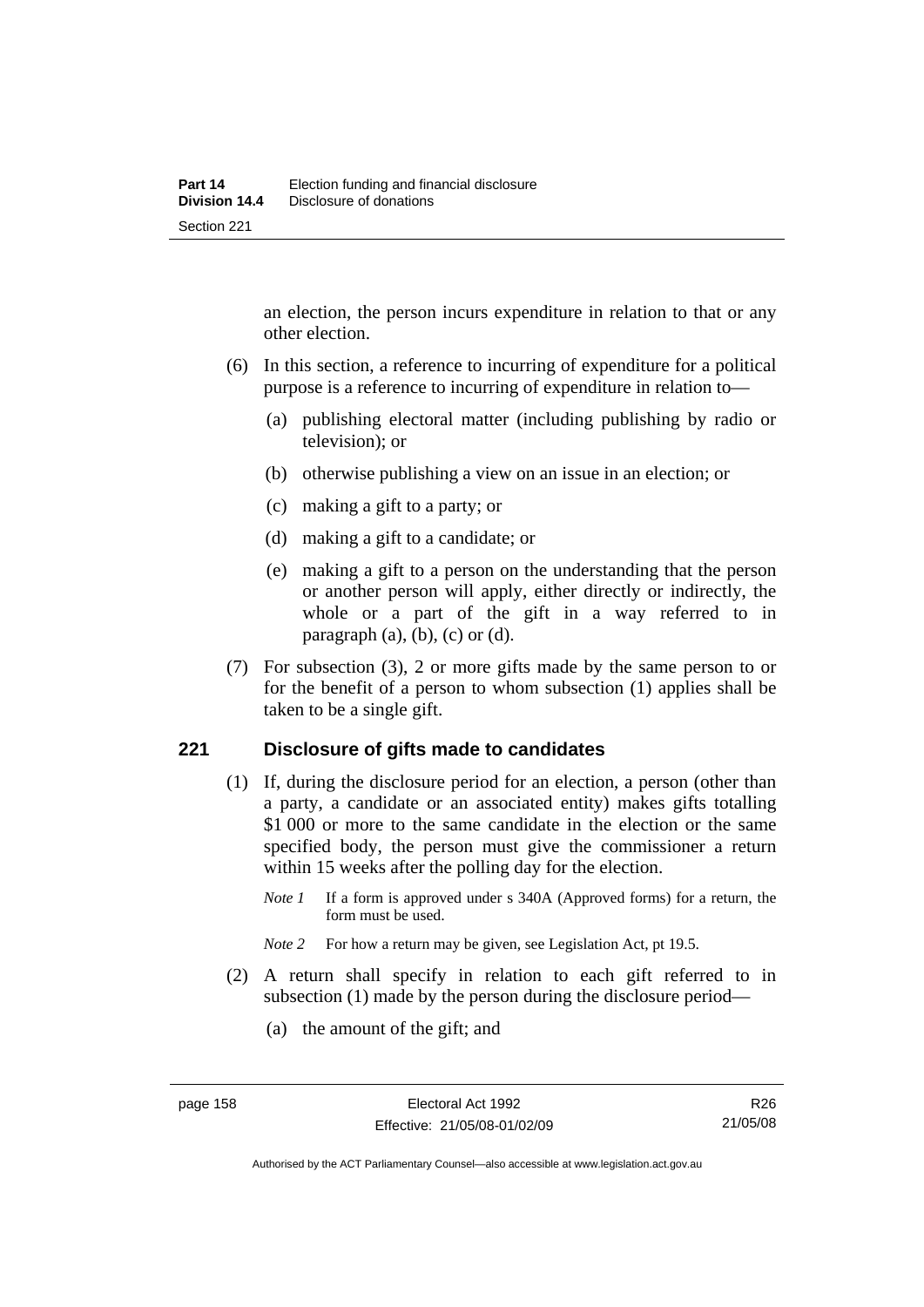- (b) the date it was made; and
- (c) the defined details.
- (3) A reference in this section to a *gift* is a reference to a gift other than a gift made in a private capacity to a candidate or a specified body that is an individual, for his or her personal use, being a gift that the receiver has not used, and will not use, solely or substantially for a purpose related to an election.
- (4) The commissioner may, in writing, specify a person or body (whether incorporated or not) for this section if the commissioner believes on reasonable grounds, that it is a function of the person or body to incur electoral expenditure or to give gifts (directly or indirectly) to candidates.
- (5) The specification of a person or body is a notifiable instrument.

*Note* A notifiable instrument must be notified under the *Legislation Act 2001*.

(6) In this section:

*specified body* means a person or body specified in accordance with subsection (4).

## **221A Annual returns of donations**

- (1) If, in a financial year, a person makes a gift of \$1 000 or more, or gifts totalling \$1 000 or more, to the same party, MLA or associated entity, the person must, within the relevant period after the end of the financial year, give the commissioner a return covering all the gifts that the person made to the party, MLA or associated entity during the financial year.
	- *Note 1* If a form is approved under s 340A (Approved forms) for a return, the form must be used.
	- *Note 2* For how a return may be given, see *Legislation Act 2001*, pt 19.5.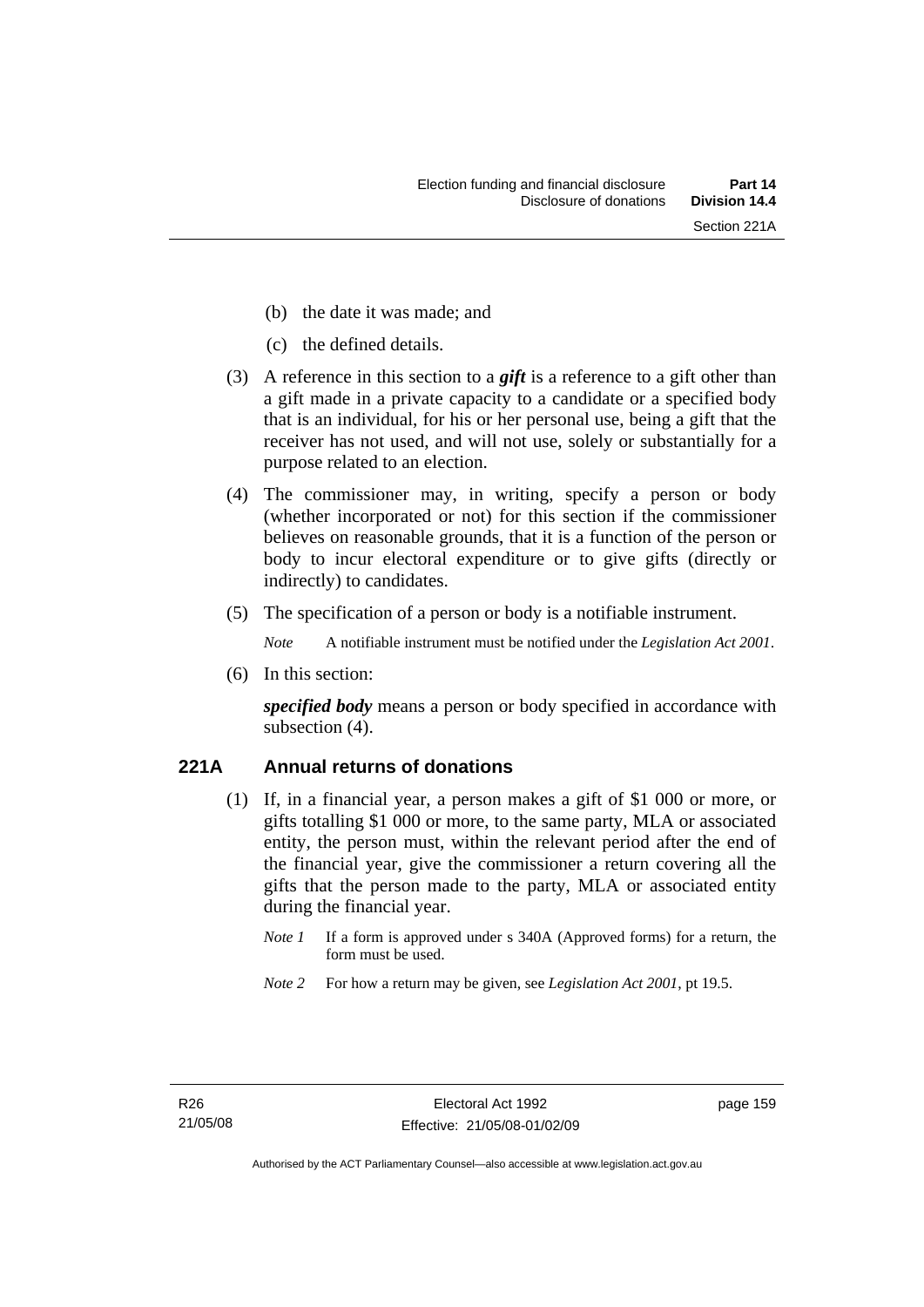- (2) If, in a financial year—
	- (a) a person receives a gift of \$1 000 or more, or gifts totalling \$1 000 or more; and
	- (b) the person uses all or part of the gift or gifts to make a gift of \$1 000 or more, or gifts totalling \$1 000 or more, to a party, MLA or associated entity;

the person must, within the relevant period after the end of the financial year, give the commissioner a return covering all the gifts mentioned in paragraph (a).

- (3) For each gift mentioned in subsection (1) or (2) (a), the return must state—
	- (a) the amount of the gift; and
	- (b) the date when it was made; and
	- (c) for a gift mentioned in subsection (1)—the name of the party, MLA or associated entity to which the gift was made; and
	- (d) for a gift mentioned in subsection (2) (a)—the defined details.
- (4) Subsection (2) does not apply to a gift mentioned in subsection (2) (a) that has been included in a previous return under this section.
- (5) If a person makes a gift to any person or body with the intention of benefiting a party, MLA or associated entity, the person is taken, for this section, to have made the gift to the party, MLA or associated entity.
- (6) In this section:

*gift* does not include—

 (a) a gift made to an MLA in a private capacity for the MLA's personal use if the MLA does not use the gift solely or substantially for a purpose related to an election; or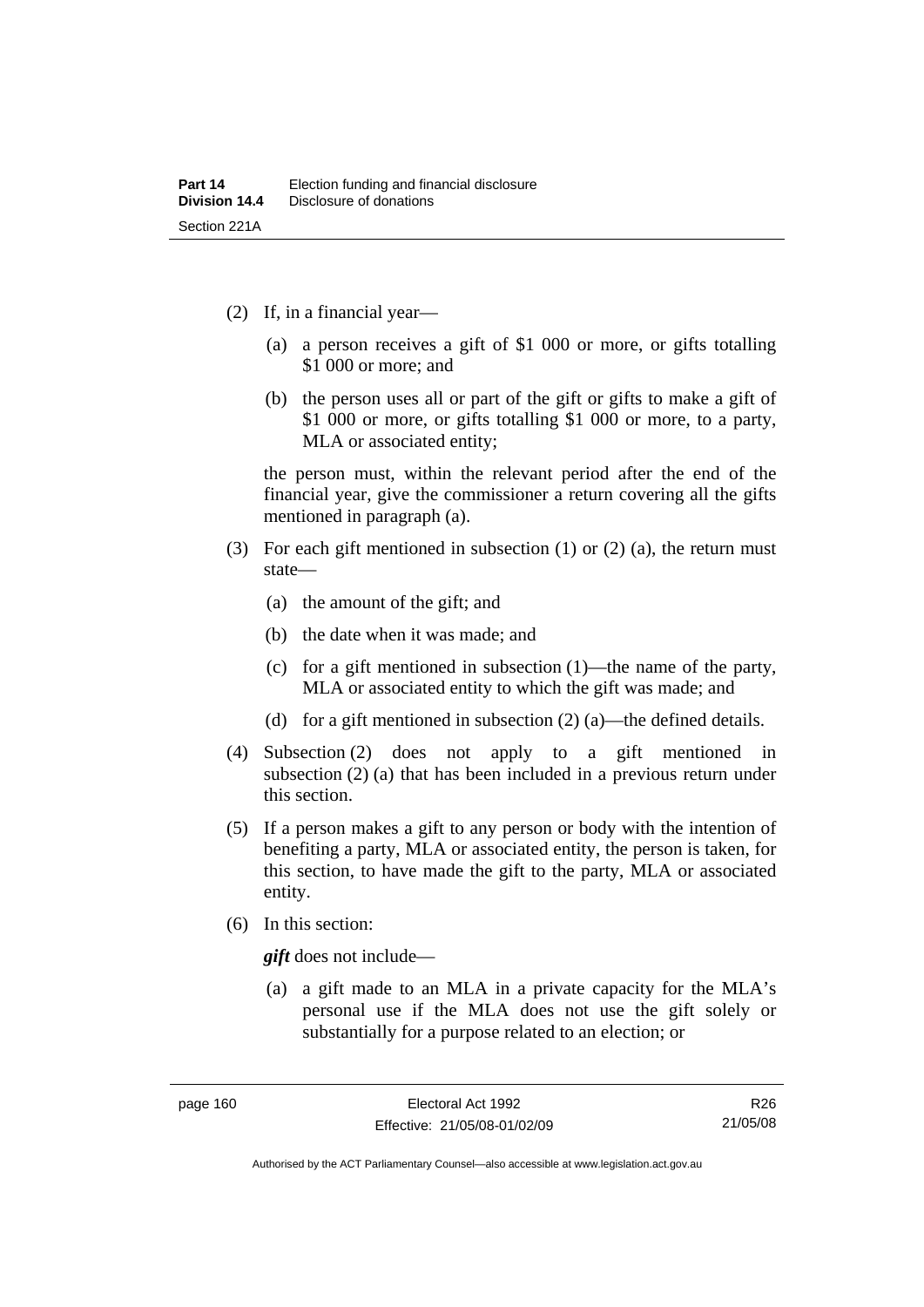(b) a gift made by a party, MLA, candidate or associated entity.

#### *relevant period* means—

- (a) for a financial year ending in a year when a general election is held—24 weeks; and
- (b) in any other case—20 weeks.

## **221B Advice about obligations to make returns**

 (1) If, in a financial year, a party, MLA or associated entity (the *receiver*) receives a gift of \$1 000 or more, or gifts totalling \$1 000 or more, from the same person (the *giver*), the receiver must, before 1 August after the end of the financial year, by written notice to the giver, tell the giver about the requirements of section 221A (Annual returns of donations).

Maximum penalty: 50 penalty units.

(2) In this section:

*gift*—see section 221A (6).

## **222 Anonymous gifts**

- (1) A party, MLA, candidate or associated entity (the *receiver*) must not accept a gift of the prescribed amount or more made by someone else (the *giver*) to or for the benefit of the receiver unless—
	- (a) the receiver knows the defined details of the gift; or
	- (b) both the following subparagraphs apply:
		- (i) the giver tells the receiver the defined details of the gift before the gift is made;
		- (ii) when the gift is made, the receiver has no grounds for believing that the defined details given by the giver are not true.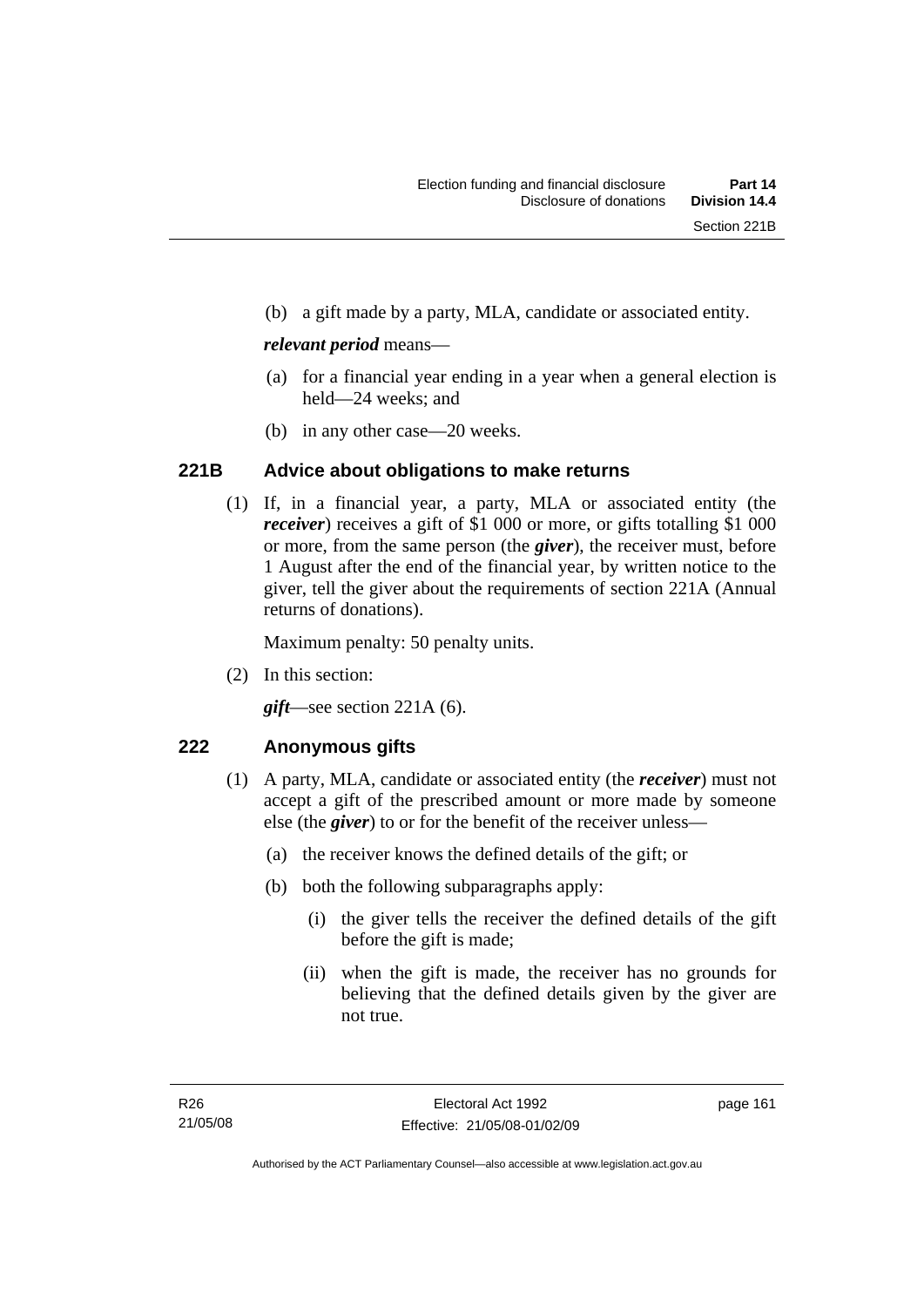- (2) Subsection (1) applies—
	- (a) for a party, MLA or associated entity—to gifts received at any time; or
	- (b) for a candidate—to gifts received during the disclosure period.
- (3) For this section, 2 or more gifts made by the same person to or for the benefit of a party, MLA, candidate or associated entity are taken to be a single gift.
- (4) If the receiver contravenes subsection (1), the relevant person must pay to the Territory an amount equal to the amount of the gift.
- (5) The amount payable under subsection (4) is a debt payable to the Territory by the relevant person and may be recovered by proceedings in a court of competent jurisdiction.
- (6) In this section:

*gift* includes a gift made on behalf of the members of an unincorporated association.

*prescribed amount*, for a gift made to or for the benefit of a party, MLA, associated entity or candidate, means \$1 000.

#### *relevant person* means

- (a) for a gift to or for the benefit of a party—
	- (i) if the party is a corporation—the party; or
	- (ii) in any other case—the reporting agent of the party; or
- (b) for a gift to or for the benefit of an MLA—the MLA; or
- (c) for a gift to or for the benefit of a candidate—the candidate; or
- (d) for a gift to or for the benefit of an associated entity—
	- (i) if the entity is a corporation—the entity; or
	- (ii) in any other case—the financial controller of the entity.

Authorised by the ACT Parliamentary Counsel—also accessible at www.legislation.act.gov.au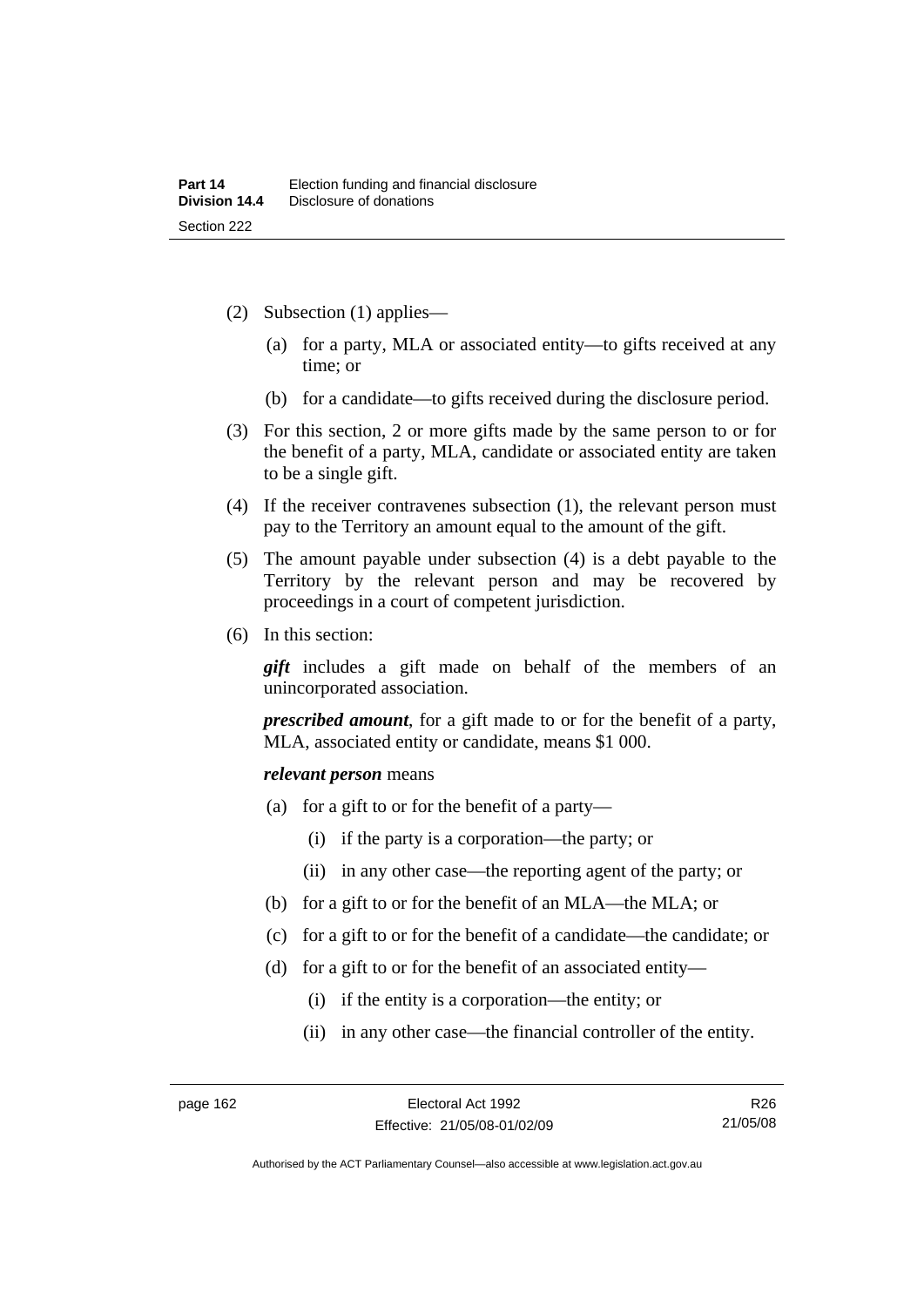# **Division 14.5 Disclosure of electoral expenditure**

#### **223 Definitions for div 14.5**

In this division:

*broadcaster* means—

- (a) the Australian Broadcasting Corporation continued in existence under the *Australian Broadcasting Corporation Act 1983* (Cwlth), section 5; or
- (b) the Special Broadcasting Service Corporation continued in existence under the *Special Broadcasting Service Act 1991*  (Cwlth), section 5; or
- (c) the holder of a licence under the *Broadcasting Services Act 1992* (Cwlth); or
- (d) the provider of a broadcasting service under a class licence under that Act.

*electoral advertisement* means an advertisement containing electoral matter, whether or not consideration was given for its publication or broadcast.

*electoral expenditure*, in relation to an election, means expenditure incurred (whether or not incurred during the pre-election period)  $on$ —

- (a) broadcasting an electoral advertisement during the pre-election period; or
- (b) publishing an electoral advertisement in a news publication during the pre-election period; or
- (c) displaying an electoral advertisement at a theatre or other place of entertainment during the pre-election period; or
- (d) producing an electoral advertisement referred to in paragraph (a), (b) or (c); or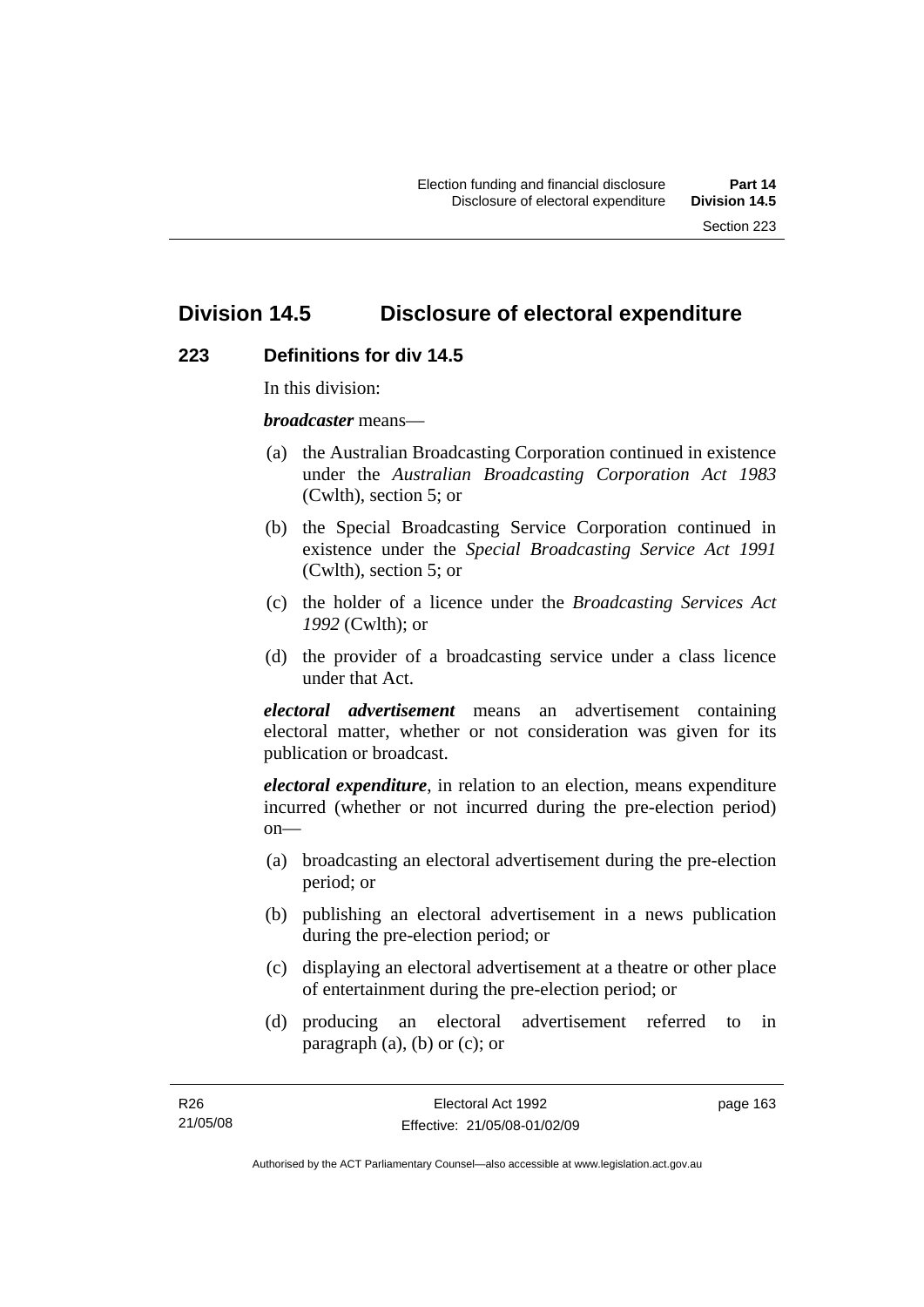- (e) producing any electoral matter to which section 292 applies (other than material referred to in paragraph (a), (b) or (c)) that is published during the pre-election period; or
- (f) producing and distributing electoral matter that is addressed to particular persons or organisations and is distributed during the pre-election period; or
- (g) consultant's or advertising agent's fees in respect of—
	- (i) services provided during the pre-election period, being services relating to the election; or
	- (ii) material relating to the election that is used during the pre-election period; or
- (h) carrying out an opinion poll or other research about the election during the pre-election period.

*participant* in an election means—

- (a) a party or candidate; or
- (b) a person (other than a party or candidate) by whom, or with the authority of whom, electoral expenditure in relation to an election is incurred.

*relates*—an advertisement *relates* to an election if it contains electoral matter, whether or not consideration is given for publication or broadcasting of the advertisement.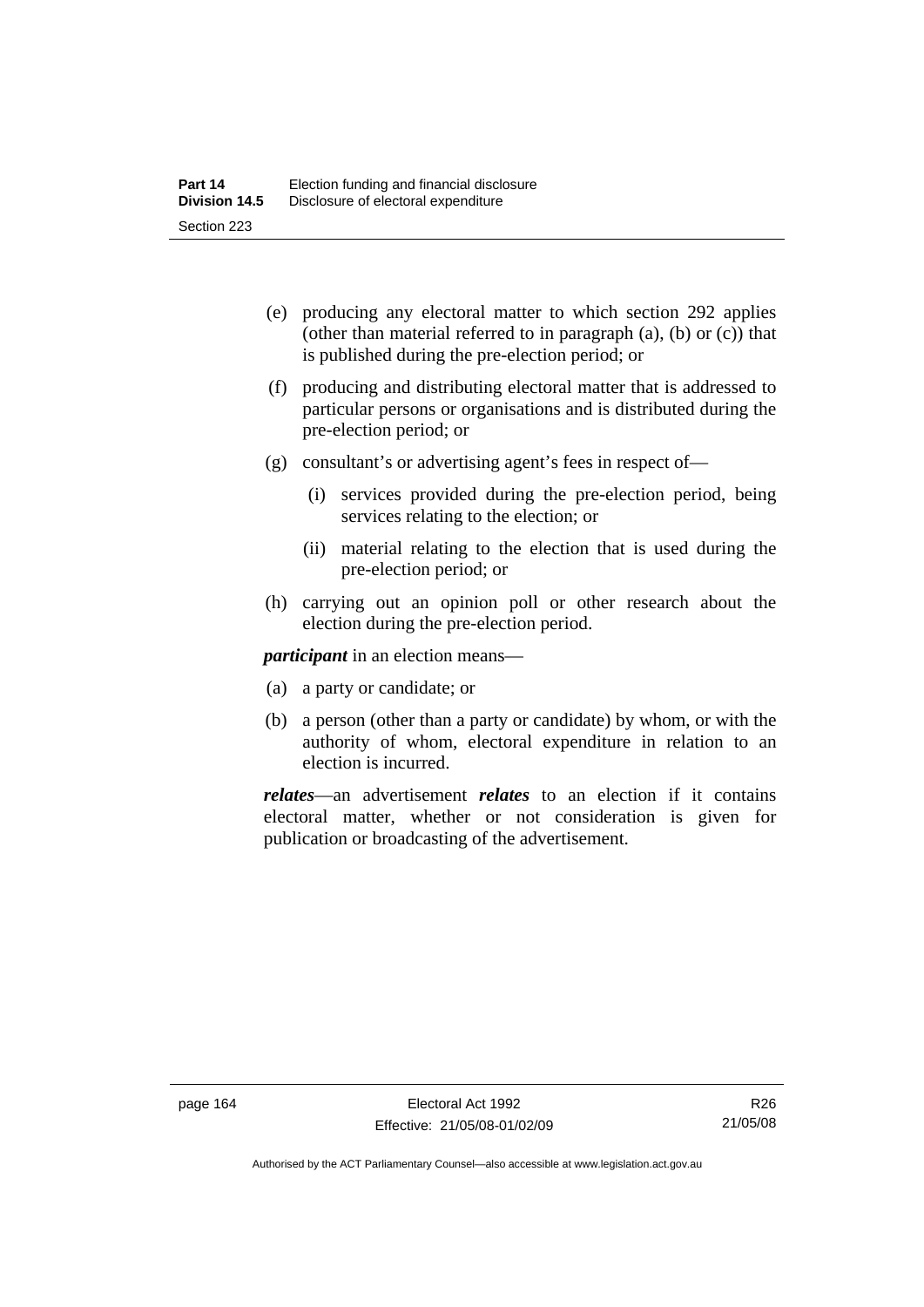#### **224 Returns of electoral expenditure**

 (1) The reporting agent of each person who was a candidate in an election shall, before the end of 15 weeks after polling day for the election, give the commissioner a return specifying details of the electoral expenditure in relation to the election incurred by or with the authority of the candidate.

- *Note 2* For how a return may be given, see *Legislation Act 2001*, pt 19.5.
- (2) If electoral expenditure in relation to an election is incurred by or with the authority of a party, the reporting agent of the party shall, before the end of 15 weeks after polling day for the election, give the commissioner a return setting out details of the expenditure.
- (3) If electoral expenditure in relation to an election was incurred by or with the authority of a person and the expenditure was not incurred with the written authority of a party, candidate or associated entity in the election the person shall, before the end of 15 weeks after polling day for the election, give the commissioner a return specifying details of the electoral expenditure.
- (4) A person is not required to give the commissioner a return under subsection (3) in relation to an election if the amount of the electoral expenditure incurred in relation to the election by or with the person's authority is less than \$1 000.

#### **225 Nil returns**

 (1) If no electoral expenditure in relation to an election is incurred by or with the authority of a candidate in the election, a return under section 224 in relation to the candidate shall be given to the commissioner and shall include a statement to the effect that no expenditure of a kind required to be disclosed has been incurred by or with the authority of the candidate.

*Note 1* If a form is approved under s 340A (Approved forms) for a return, the form must be used.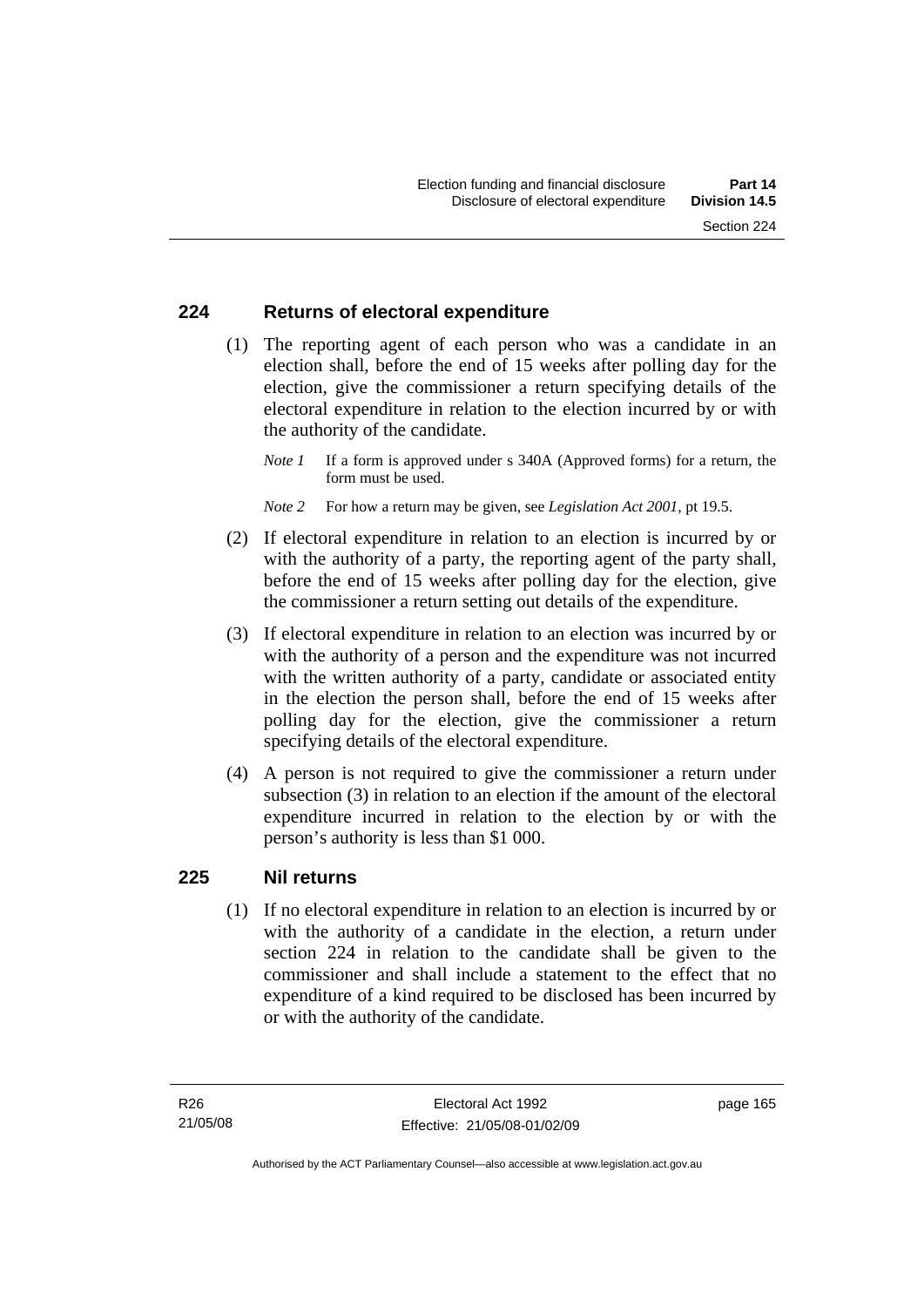(2) If no electoral expenditure in relation to an election is incurred by or with the authority of a party that endorsed a candidate in the election, a return under section 224 in relation to the party shall be given to the commissioner and shall include a statement to the effect that no expenditure of a kind required to be disclosed has been incurred by or with the authority of the party.

#### **226 Returns by broadcasters and publishers**

- (1) If an election has taken place—
	- (a) each broadcaster who broadcast an electoral advertisement during the pre-election period with the authority of a participant in the election; and
	- (b) each publisher who published an electoral advertisement in a news publication during the pre-election period with the authority of a participant in the election;

shall give the commissioner a return before the end of 8 weeks after polling day in the election.

*Note 1* If a form is approved under s 340A (Approved forms) for a return, the form must be used.

*Note 2* For how a return may be given, see *Legislation Act 2001*, pt 19.5.

- (2) A return shall specify the following particulars in relation to the advertisement:
	- (a) the broadcasting service as part of which the advertisement was broadcast or the news publication in which the advertisement was published;
	- (b) the name and address of the person at whose request the advertisement was broadcast or published;
	- (c) the name and address of the participant in the election with whose authority the advertisement was broadcast or published;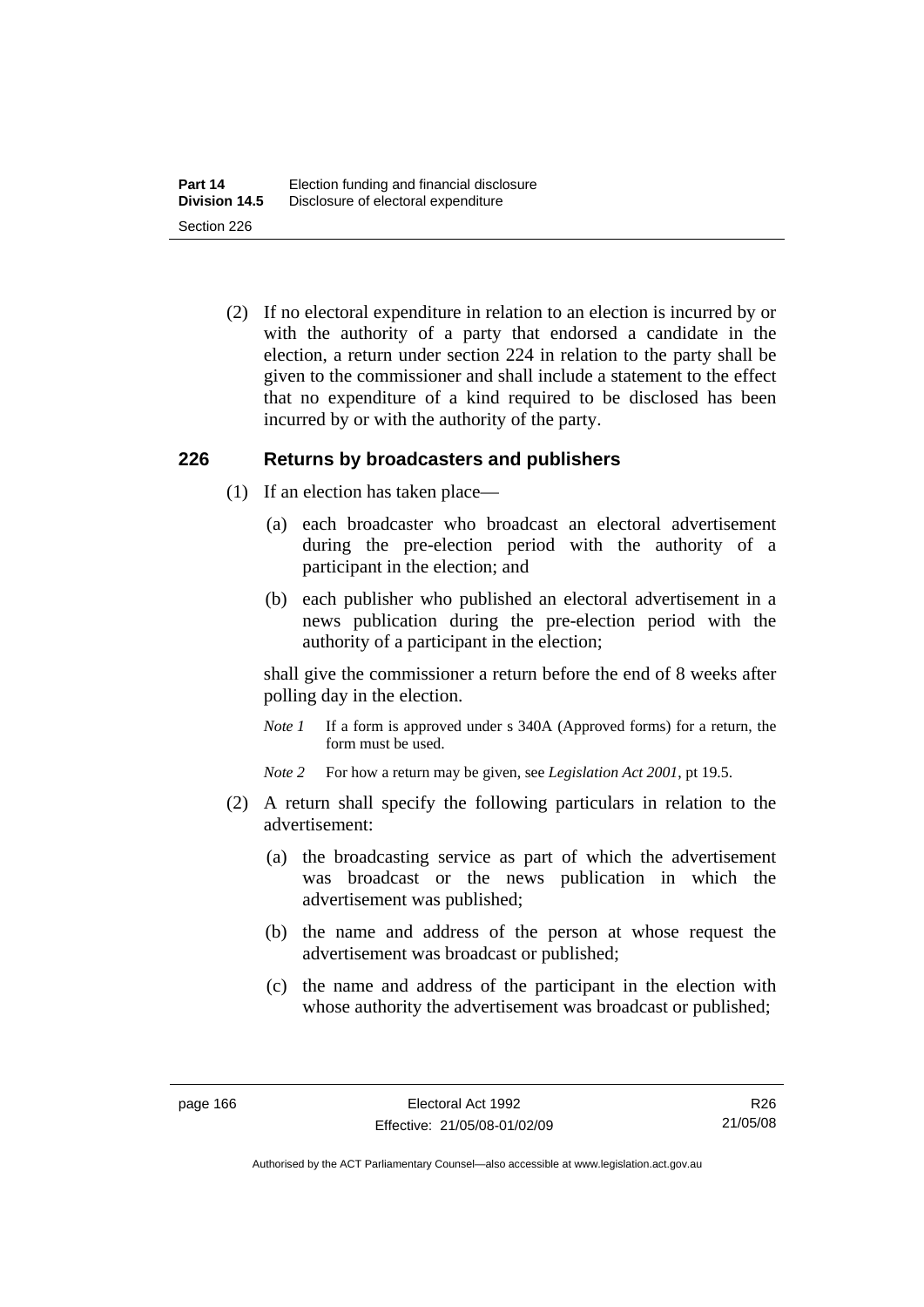- (d) the date or dates when, and, for an advertisement that was broadcast, the times between which, the advertisement was broadcast or published;
- (e) for a published advertisement—the page on which the advertisement was published and the space occupied by it;
- (f) whether or not, on each occasion when the advertisement was broadcast or published, a charge was made by the broadcaster or publisher for the broadcasting or publication of the advertisement;
- (g) if a charge referred to in paragraph (f) was made—the amount of the charge.
- (3) If a broadcaster or publisher specifies in a return the amount of a charge in accordance with subsection (2) (g), the broadcaster or publisher shall state in the return whether or not the charge is at less than normal commercial rates having regard to—
	- (a) for a broadcast advertisement—the length of the advertisement and the day or days when, and the times between which, it was broadcast; or
	- (b) for a published advertisement—the space occupied by the advertisement and the nature of the news publication.
- (4) A publisher is not required to give the commissioner a return under subsection (1) in relation to an election if the amount of the charges made by the publisher in relation to the publication of any advertisements to which that subsection applies, in relation to that election and any other election that took place on the same day as the firstmentioned election, does not exceed \$1 000.
- (5) A return under subsection (1) may refer to more than 1 advertisement.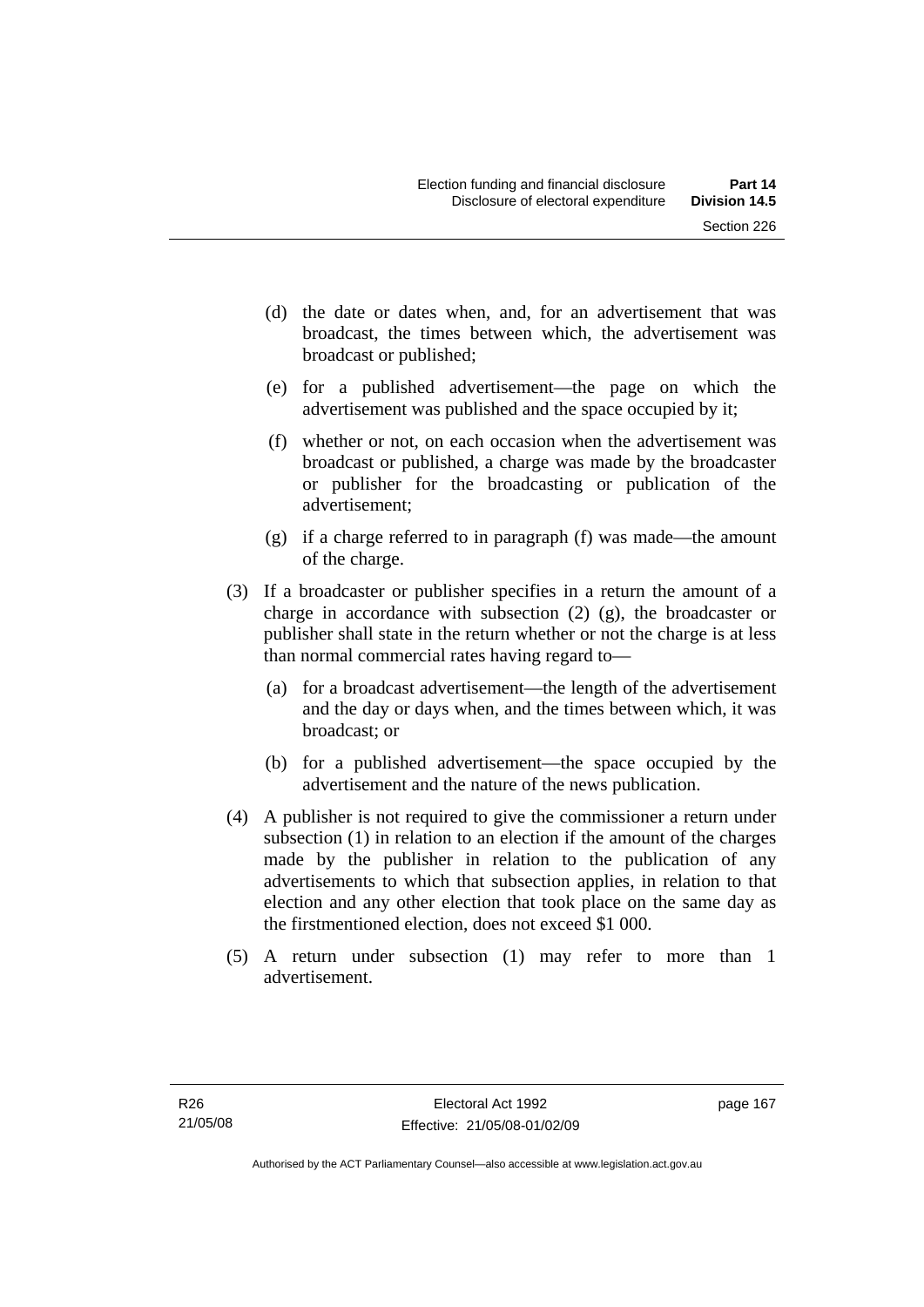#### **227 Multiple elections on same day**

- $(1)$  If—
	- (a) the voting at 2 or more elections took place on the same day; and
	- (b) a person would, apart from this subsection, be required to give the commissioner 2 or more returns under this division relating to those elections;

the person may give the commissioner a single return, in a form approved under section 340A (Approved forms), setting out the particulars that the person would have been required to set out in those separate returns.

 (2) It is sufficient compliance with this division if the return sets out details of the expenditure without showing the extent to which it relates to any election.

# **Division 14.6 Annual returns**

## **228 Meaning of** *defined particulars* **for div 14.6**

In this division:

*defined particulars*, in relation to a sum or amount, means—

- (a) if the sum or amount was received from, paid to or owed to, an unincorporated association, other than a registered industrial organisation—
	- (i) the name of the association; and
	- (ii) the names and addresses of the members of the executive committee (however described) of the association; and
- (b) if the sum or amount was paid out of or into, or incurred as a debt to, a trust fund or the funds of a foundation—

R26 21/05/08

Authorised by the ACT Parliamentary Counsel—also accessible at www.legislation.act.gov.au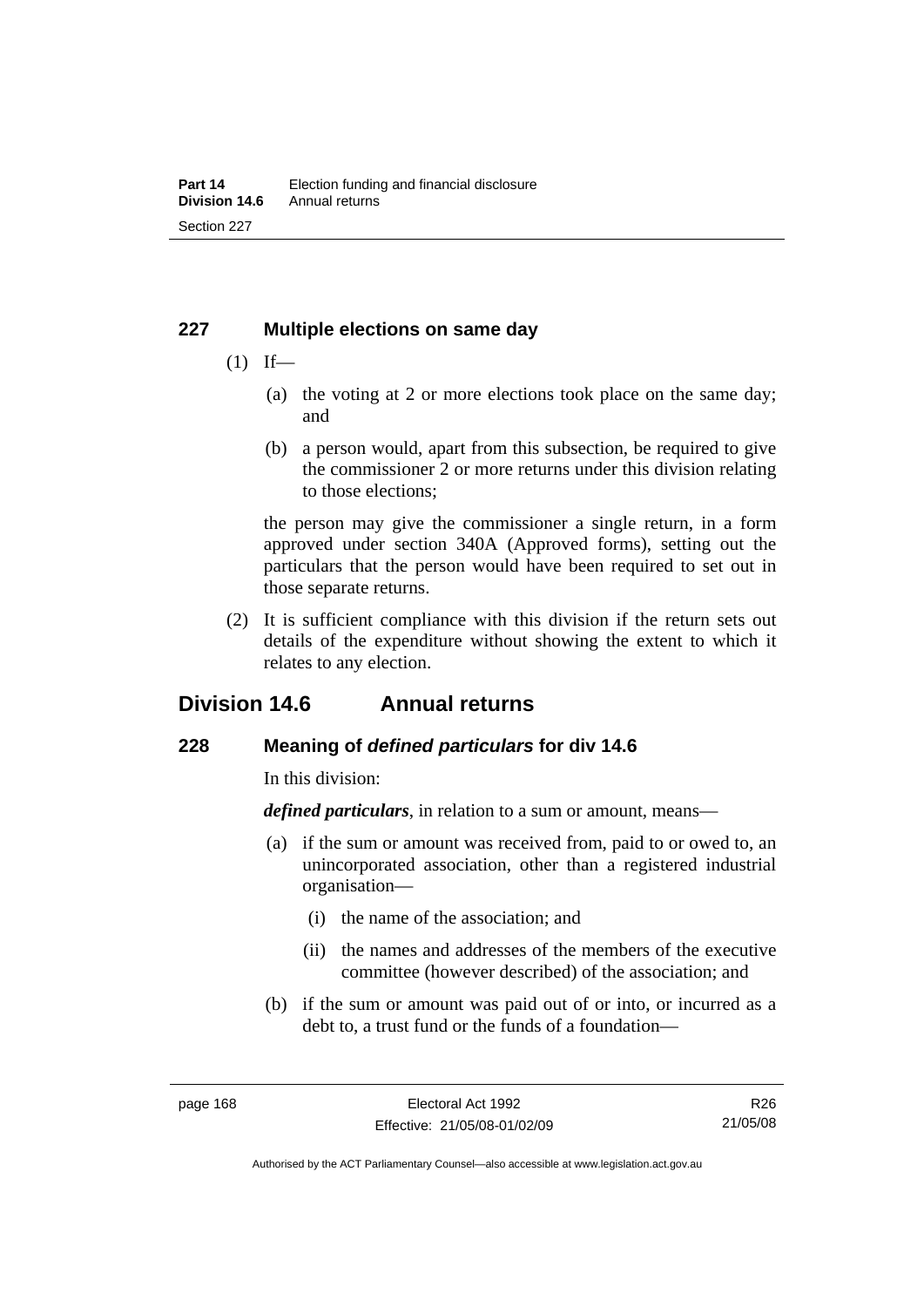- (i) the names and addresses of the trustees of the fund or foundation; and
- (ii) the name, title or description of the trust fund or foundation; and
- (c) the name and address of the person or organisation that paid, received or is owed the sum or amount; and
- (d) such other particulars as are prescribed.

#### **230 Annual returns by parties and MLAs**

- (1) The reporting agent of a party or MLA must, within 16 weeks after the end of each financial year, give the commissioner a return.
	- *Note 1* If a form is approved under s 340A (Approved forms) for a return, the form must be used.
	- *Note 2* For how a return may be given, see *Legislation Act 2001*, pt 19.5.
- (2) However, the return may be the audited annual accounts of the party or MLA in a form approved, in writing, by the commissioner.
- (3) The approval is a notifiable instrument.
	- *Note* A notifiable instrument must be notified under the *Legislation Act 2001*.
- (4) The return must state—
	- (a) the amount received by, or on behalf of, the party or MLA during the financial year, together with the particulars required by section 232 (1) (Amounts received); and
	- (b) the amount paid by, or on behalf of, the party or MLA during the financial year; and
	- (c) the outstanding amount, at the end of the financial year, of debts incurred by, or on behalf of, the party or MLA, together with the particulars required by section 234 (1) (Outstanding amounts).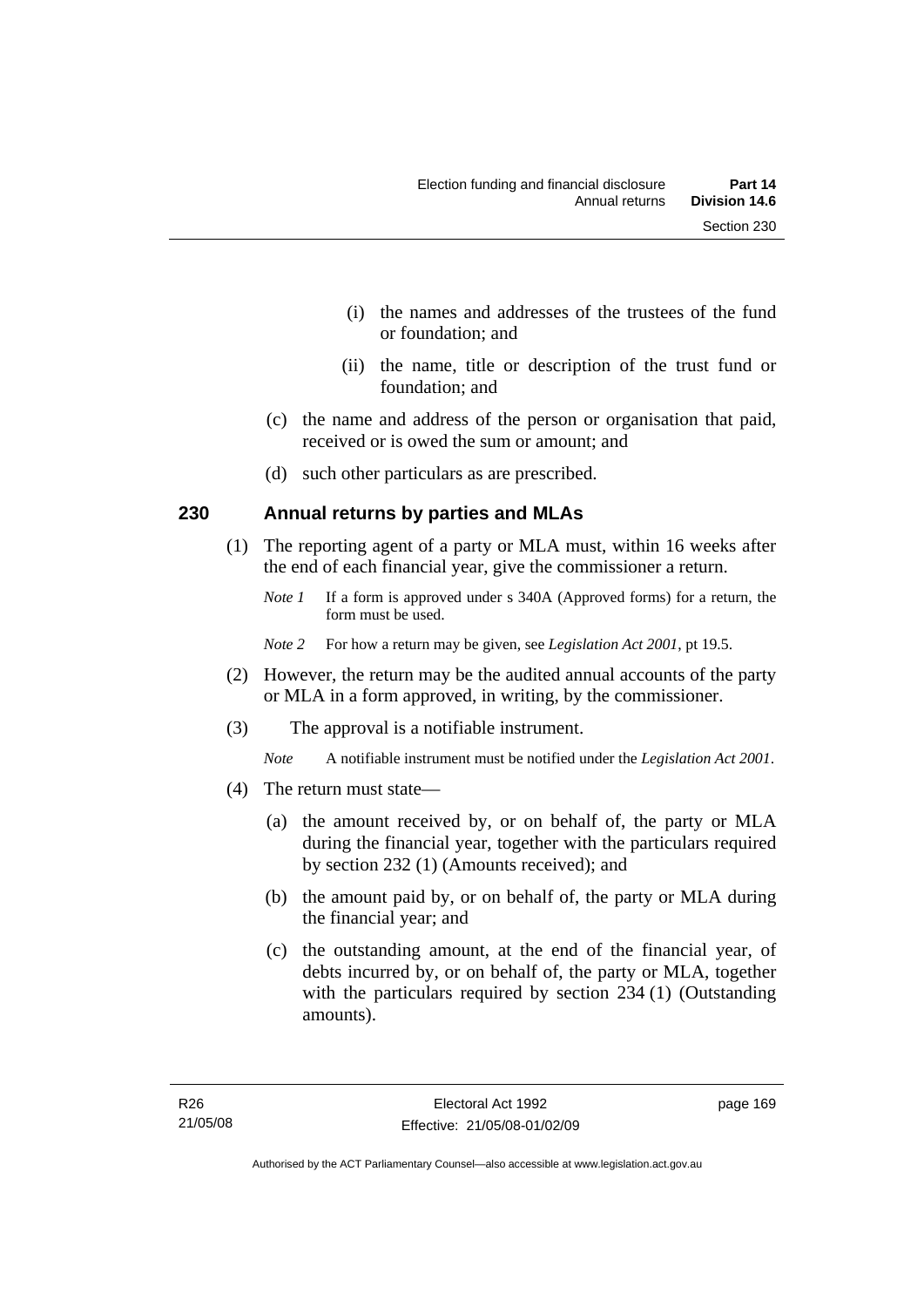(5) For subsection (4) (a), an amount is received by, or on behalf of, an MLA only if the amount is a gift received by the MLA in his or her capacity as an MLA.

#### **Examples of amounts not required to be stated in a return**

- 1 Income derived in a private capacity eg interest on bank accounts and dividends on shares.
- 2 Salary, allowances and other benefits (including superannuation benefits) as an MLA.
- 3 A gift given to the MLA in a private capacity for his or her personal use eg a birthday gift from a family member.
- *Note* An example is part of the Act, is not exhaustive and may extend, but does not limit, the meaning of the provision in which it appears (see *Legislation Act 2001*, s 126 and s 132).
- (6) For subsection (4) (b) or (c), an amount paid, or an outstanding amount of debts incurred, by or on behalf of an MLA includes an amount paid, or an outstanding amount of debts incurred, by or on behalf of the MLA for a purpose that relates solely or substantially to his or her position as MLA on any of the following:
	- (a) broadcasting an advertisement;
	- (b) publishing an advertisement in a news publication;
	- (c) displaying an advertisement at a theatre or another place of entertainment;
	- (d) producing an advertisement mentioned in paragraphs (a) to (c);
	- (e) producing any electoral matter to which section 292 (Dissemination of unauthorised electoral matter) applies;
	- (f) producing and distributing electoral matter that is addressed to particular people or organisations;
	- (g) consultant's or advertising agent's fees for services provided;
	- (h) carrying out an opinion poll or other research.

R26 21/05/08

Authorised by the ACT Parliamentary Counsel—also accessible at www.legislation.act.gov.au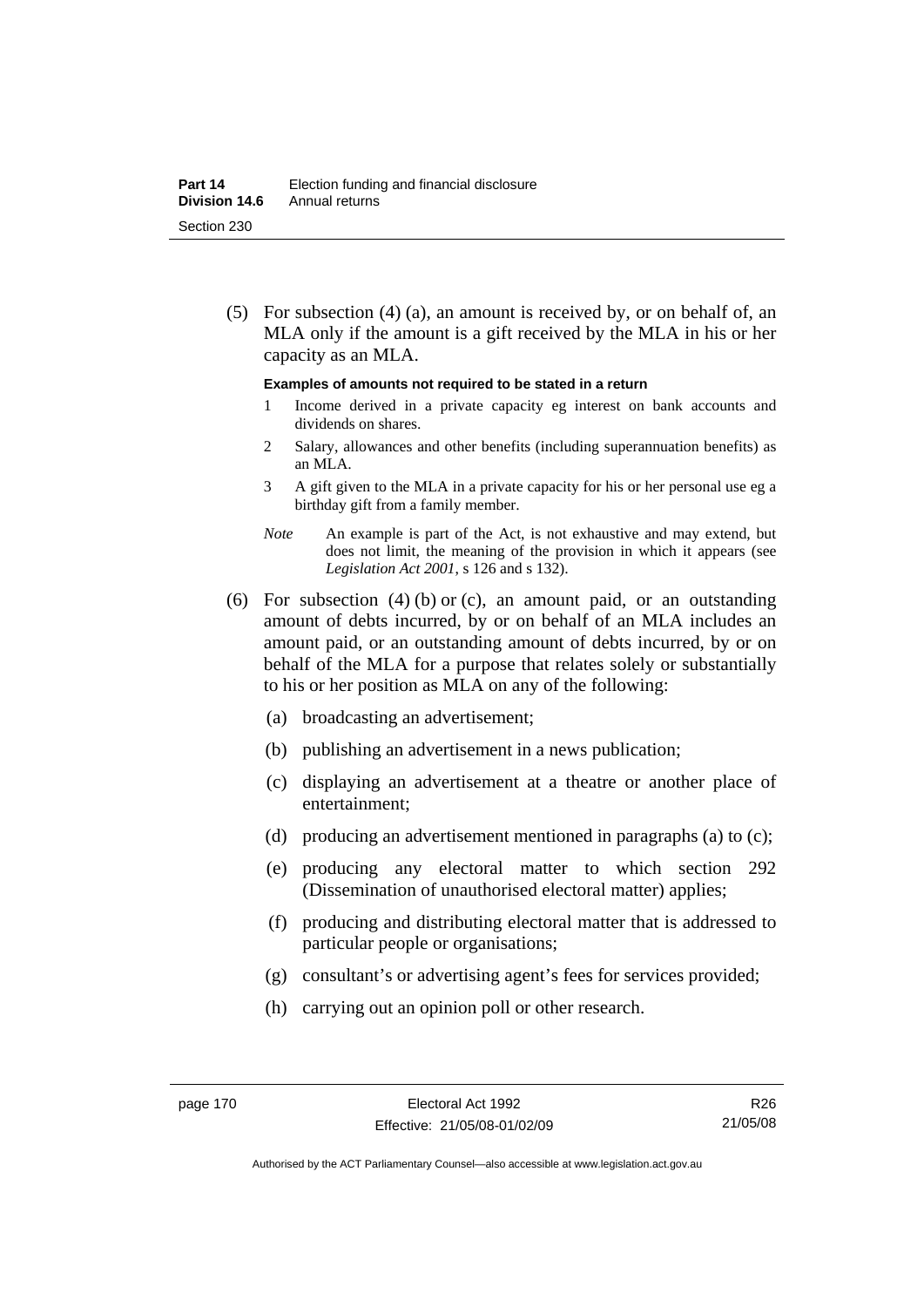- (7) However, subsection (4) (b) or (c) does not require disclosure of any amount paid, or to be paid, by or on behalf of an MLA using funds provided by the Legislative Assembly to assist the MLA in exercising his or her functions as an MLA.
- (8) A return under this section must not include a list of the members of a party.
- (9) If the registration of a party is cancelled during a financial year, this section applies to the party in relation to the year as if a reference to the reporting agent of the party were a reference to the person who was the reporting agent of the party immediately before the cancellation.
- (10) If a person ceases to be an MLA during a financial year, this section applies to the person in relation to the year as if the person were the reporting agent.

## **231 Periods of less than financial year**

- (1) This section applies if, during a financial year—
	- (a) a political party becomes, or ceases to be, a registered party; or
	- (b) a person becomes, or ceases to be, an MLA.
- (2) A return under section 230 (Annual returns by parties and MLAs) for the political party or person for the financial year need only include particulars for the part of the year when the party was registered or the person was an MLA.

## **231B Annual returns by associated entities**

- (1) If an entity is an associated entity at any time during a financial year, the entity's financial controller must give the commissioner a return within 16 weeks after the end of the financial year.
	- *Note 1* If a form is approved under s 340A (Approved forms) for a return, the form must be used.
	- *Note 2* For how a return may be given, see *Legislation Act 2001*, pt 19.5.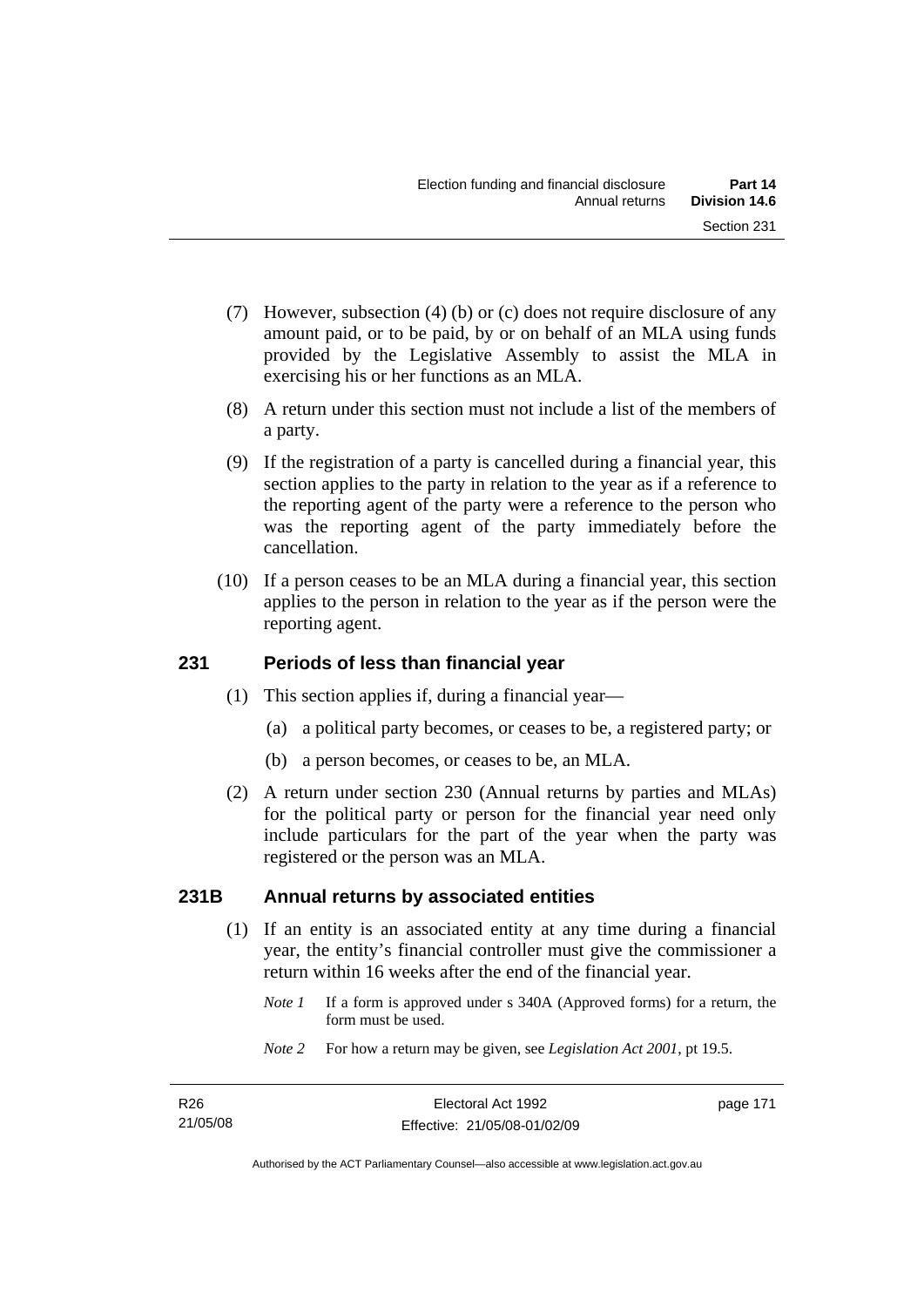- (2) The return must state—
	- (a) the amount received by, or on behalf of, the entity during the financial year, together with the particulars required by section 232 (3) (Amounts received); and
	- (b) the amount paid by, or on behalf of, the entity during the financial year; and
	- (c) if the entity is an associated entity at the end of the financial year—the outstanding amount, at the end of the year, of debts incurred by, or on behalf of, the entity, together with the particulars required by section 234 (2) (Outstanding amounts).
- (3) An amount received when the entity was not an associated entity is not to be counted for subsection (2) (a) and (b).
- (4) If an amount required to be stated under subsection (2) (b) was—
	- (a) paid to or for the benefit of 1 or more parties or MLAs; and
	- (b) paid out of funds generated from capital of the entity;

the return must set out the required details of each person who contributed to that capital on or after 29 November 1996.

- (5) For subsection (4), the required details of a person are—
	- (a) the person's name and address; and
	- (b) the total of the person's contributions to the capital of the associated entity mentioned in that subsection up to the end of the financial year.
- (6) Subsection (5) does not apply to contributions that have been included in a previous return under this section.

#### **232 Amounts received**

 (1) If the sum of all amounts received by, or on behalf of, a party or MLA from a particular person or organisation during a financial

Authorised by the ACT Parliamentary Counsel—also accessible at www.legislation.act.gov.au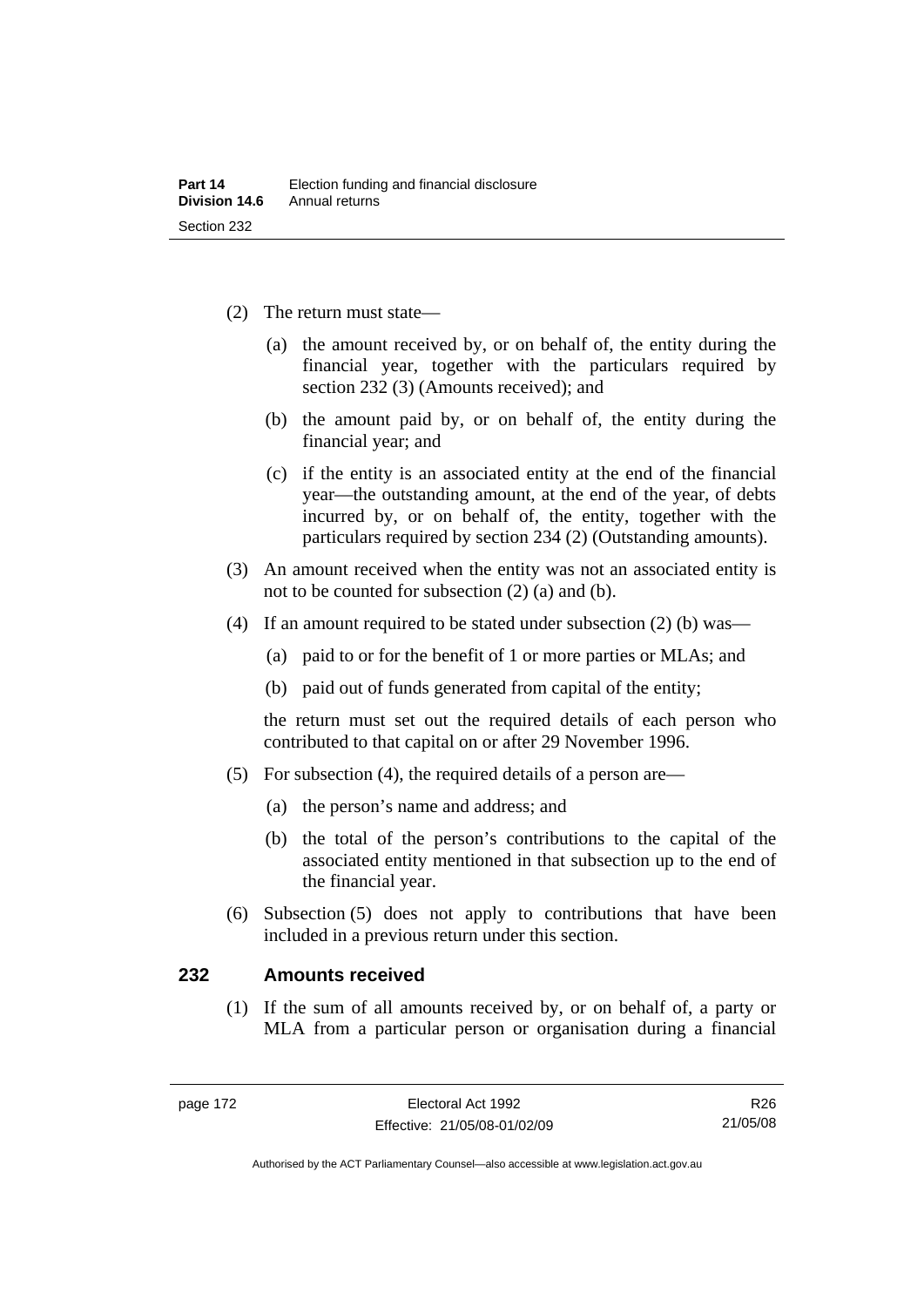year is \$1 000 or more, the return by the party or MLA under section 230 (Annual returns by parties and MLAs) must state—

- (a) the amount of the sum; and
- (b) the defined particulars.
- (2) In working out the sum for subsection (1), an amount received of less than \$1 000 need not be counted.
- (3) If an associated entity receives 1 or more amounts from a particular person or organisation during a financial year, the return by the entity under section 231B (Annual returns by associated entities) must state—
	- (a) the sum of the amounts; and
	- (b) the defined particulars.
- (4) Subsection (3) does not apply to any of the following amounts:
	- (a) for an associated entity licensed under the *Liquor Act 1975* an amount received that—
		- (i) is for the supply of liquor or food in accordance with the licence; and
		- (ii) is not more than reasonable consideration for the supply;
	- (b) for an associated entity licensed under the *Gaming Machine Act 2004*—an amount received for the playing of gaming machines in accordance with the licence;
	- (c) an amount prescribed by regulation.
- (5) For subsections (1) and (3), if the sum or amount was received as a loan, the return must state the information required by section 218A (2) (Certain loans not to be received).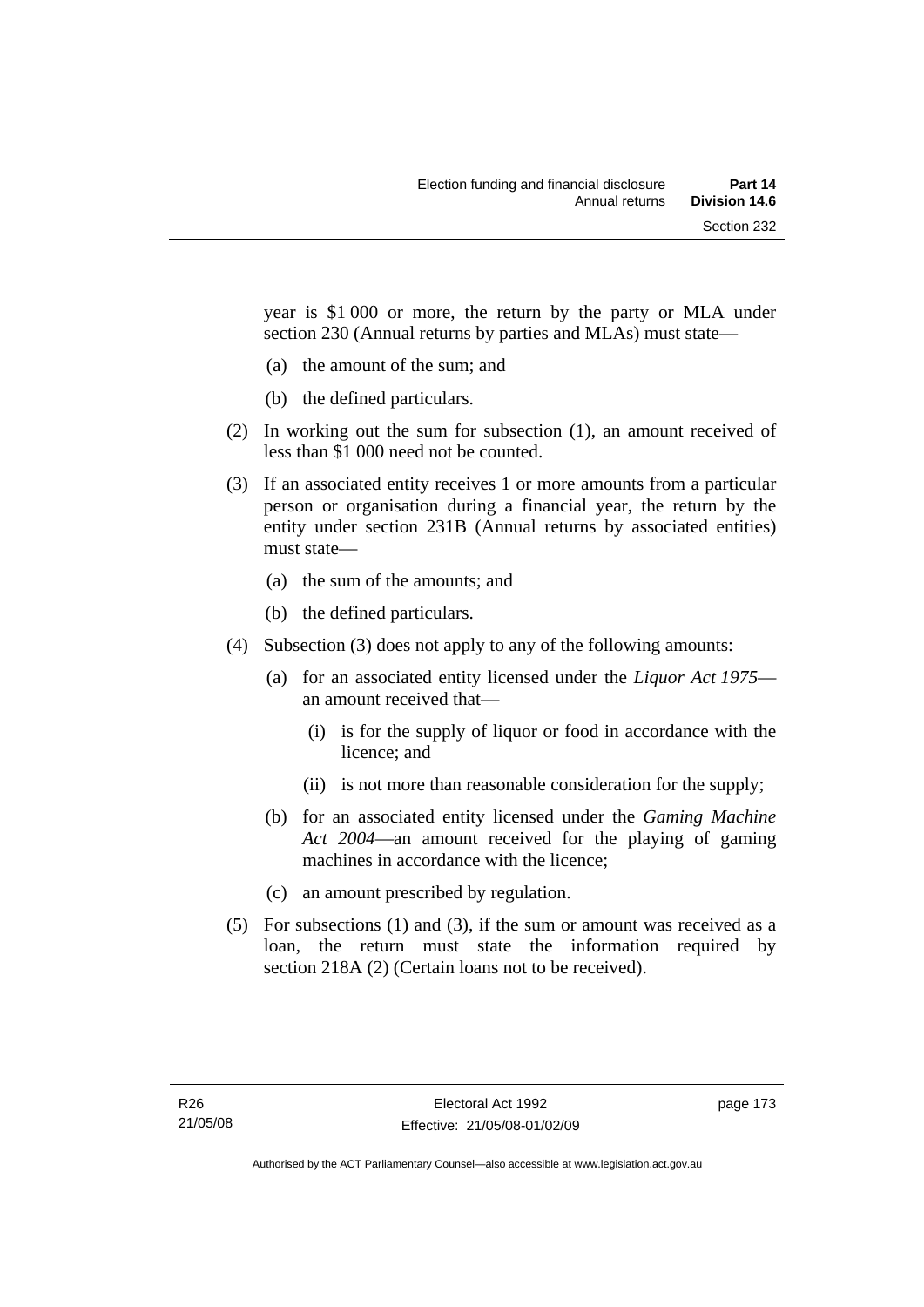#### **234 Outstanding amounts**

- (1) If, at the end of a financial year, the sum of all debts within the meaning of section 230 (4) (c) that are owed by a party or MLA to a particular person or organisation is \$1 000 or more, the return by the party or MLA under section 230 shall specify the sum and include the defined particulars.
- (2) If an entity is an associated entity at the end of a financial year and, at the end of that year, the sum of all debts within the meaning of section 231B (2) (c) that are owed by the entity to a particular person or organisation is \$1 000 or more, the return by the entity under section 231B in relation to the financial year shall set out the sum and include the defined particulars.

#### **234A Regulations**

- (1) The regulations may require greater detail to be provided in returns under section 230 or 231B than is required by this division.
- (2) Without limiting subsection (1), the regulations may require that the total amounts referred to in section 230 (4) or 231B (2) be broken down in the way specified in the regulations.
- (3) The regulations may reduce the amount of information to be provided in returns under section 231B.

# **Division 14.7 Compliance**

#### **235 Definitions for div 14.7**

In this division:

*investigation notice* means a notice under section 237 (3) (Investigation notices generally) or section 237A (2) (Investigation notices about associated entities).

*return* includes a notice under section 240 (1) (c) or (4) (Inability to complete returns).

R26 21/05/08

Authorised by the ACT Parliamentary Counsel—also accessible at www.legislation.act.gov.au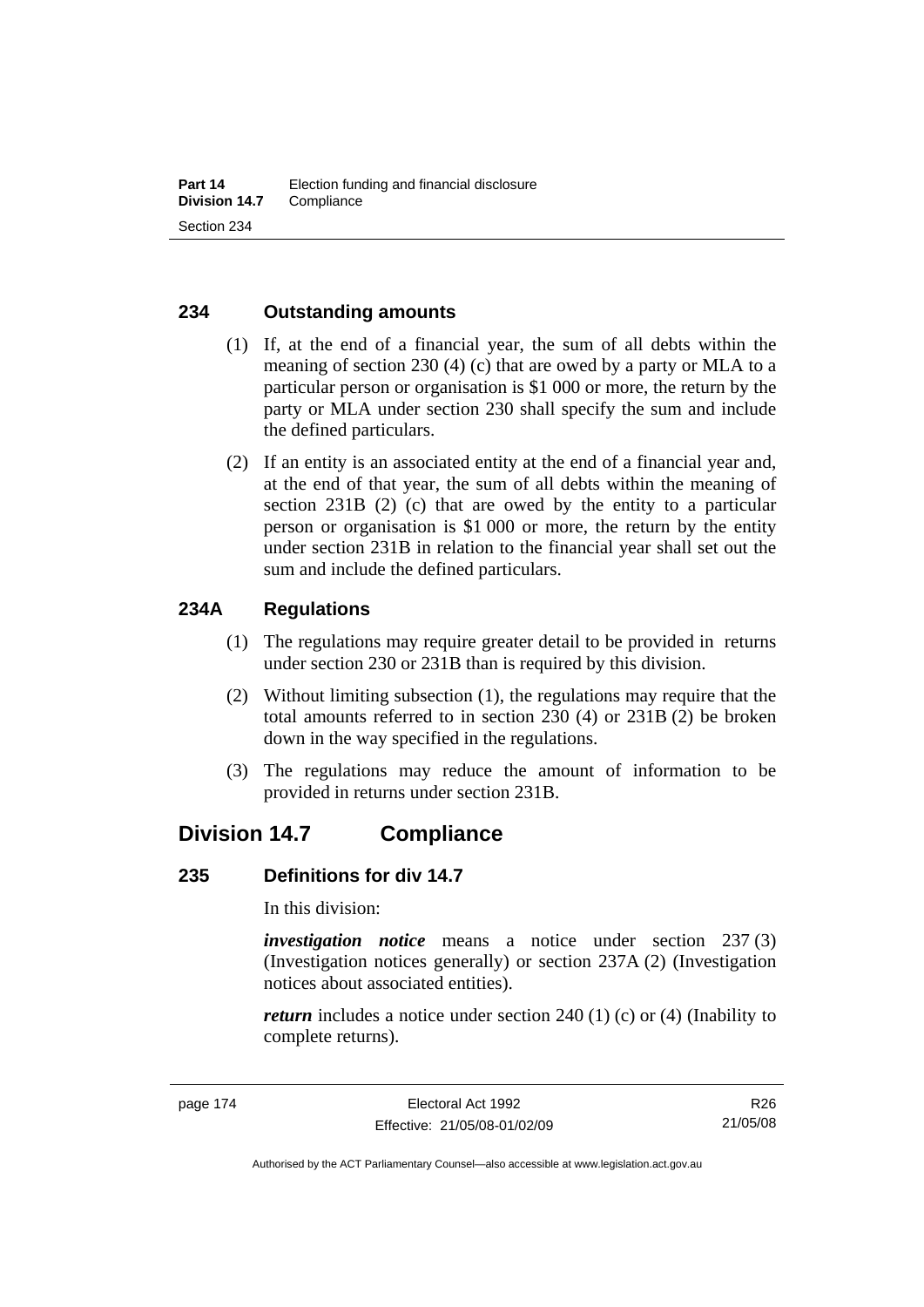#### **236 Offences**

 (1) A person shall not, without reasonable excuse, fail to give the commissioner a return under this part within the time required.

Maximum penalty:

- (a) for a return required to be given by the reporting agent of a party—50 penalty units; and
- (b) for any other return—20 penalty units.
- (2) A person shall not, without reasonable excuse—
	- (a) give the commissioner an incomplete return under division 14.4, 14.5 or 14.6; or
	- (b) fail to retain records in accordance with section 239.

Maximum penalty: 20 penalty units.

 (3) A person shall not give a return under division 14.4, 14.5 or 14.6, containing particulars that are, to the knowledge of the person, false or misleading in a material particular.

Maximum penalty: 50 penalty units, imprisonment for 6 months or both.

 (4) A person shall not give to another person who is required to give a return under division 14.4, 14.5 or 14.6 information relevant to the return that is, to the knowledge of the firstmentioned person, false or misleading in a material particular.

Maximum penalty: 50 penalty units, imprisonment for 6 months or both.

 (5) A prosecution in relation to an offence against this section may be begun at any time within 4 years after the offence was committed.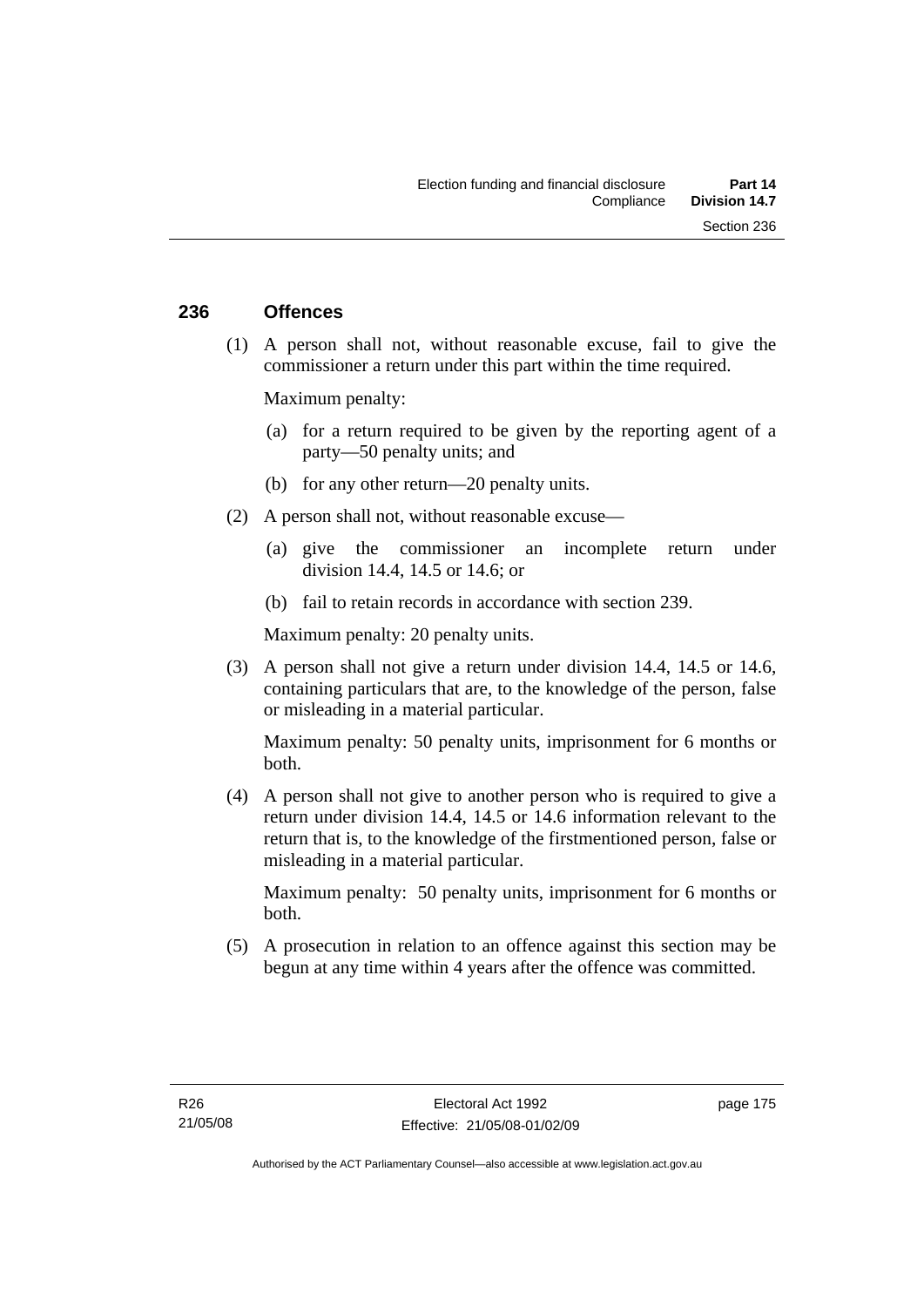#### **237 Investigation notices generally**

(1) In this section:

*prescribed person* means a person who, in the commissioner's opinion, is or may be required to give the commissioner a return under this part in relation to an election.

- (2) The commissioner may conduct an investigation into compliance with this part.
- (3) For an investigation, the commissioner may give a notice (an *investigation notice*) in relation to a reporting agent or prescribed person to—
	- (a) the agent or prescribed person; or
	- (b) for the reporting agent of a party—any officer, employee or representative of the party; or
	- (c) for a prescribed person that is a corporation—any of its officers or employees; or
	- (d) anyone else the commissioner has reasonable grounds for believing can produce a document or anything else, or give evidence, about anyone's compliance with this part.
	- *Note* For how documents may be given, see *Legislation Act 2001*, pt 19.5.
- (4) The investigation notice must require the person to whom it is given—
	- (a) to produce to the commissioner, within the time and in the way stated in the notice, a document, or something else, stated in the notice; or
	- (b) to appear, at a time and place stated in the notice, before the commissioner to give evidence, orally or in writing, and to produce a document, or something else, stated in the notice.
- (5) The time stated in the notice must be not earlier than 28 days after the notice is given to the person.

R26 21/05/08

Authorised by the ACT Parliamentary Counsel—also accessible at www.legislation.act.gov.au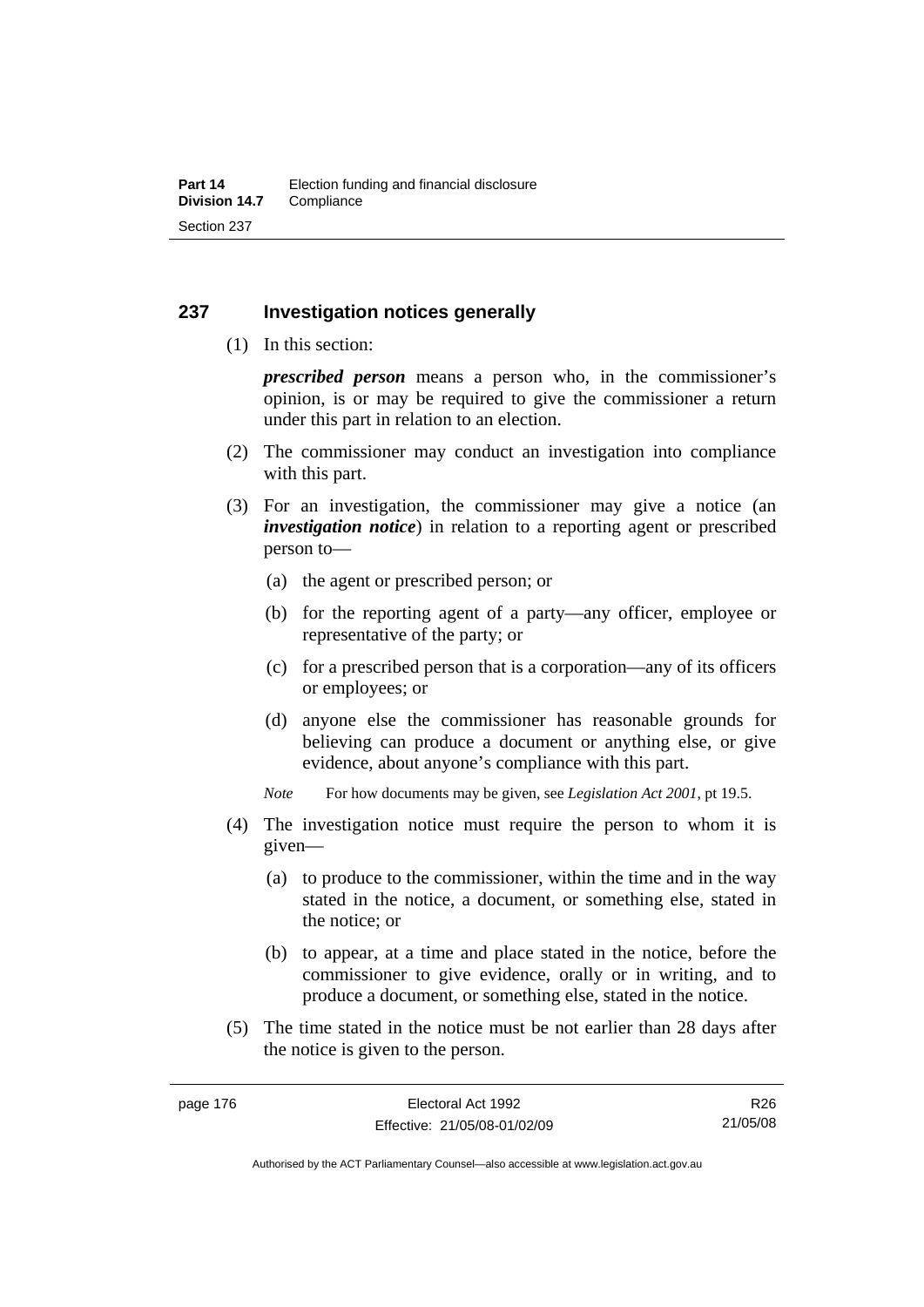- (6) If the investigation notice requires an officer, employee or representative of a party other than its reporting agent to appear before the commissioner, the reporting agent of the party is
	- (a) to attend the investigation; or

entitled—

- (b) to nominate someone else to attend on the reporting agent's behalf.
- (7) If the investigation notice requires someone other than the financial controller of an associated entity to appear before the commissioner in relation to an investigation into the entity, the financial controller is entitled—
	- (a) to attend the investigation; or
	- (b) to nominate someone else to attend on the financial controller's behalf.
- $(8)$  If—
	- (a) an investigation notice relates to an investigation into—
		- (i) a return given to the commissioner under this part by the reporting agent of an MLA; or
		- (ii) a failure of a reporting agent of an MLA to give the commissioner a return under this part within the time required; and
	- (b) the notice requires someone other than the reporting agent of the MLA to appear before the commissioner;

the reporting agent is entitled—

- (c) to attend the investigation; or
- (d) to nominate someone else to attend on the reporting agent's behalf.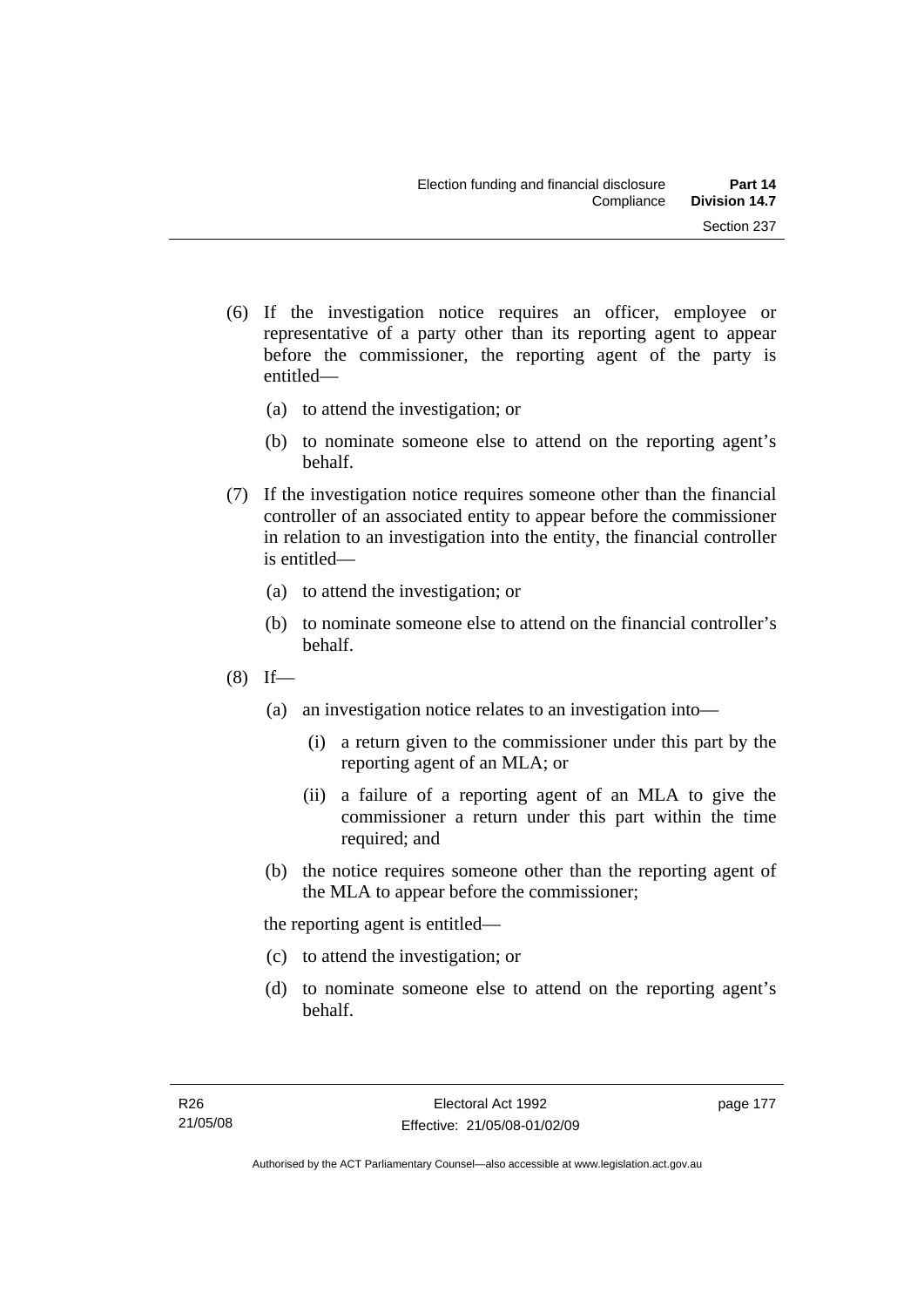- (9) The commissioner may conduct the investigation even though the person to whom the notice was given contravenes the notice.
- (10) The commissioner may require a person to whom an investigation notice has been given to give evidence on oath, and for that purpose may administer an oath.
	- *Note* For the taking of an oath or the making of an affirmation, see the *Oaths and Affirmations Act 1984.*

#### **237A Investigation notices about associated entities**

- (1) This section applies if—
	- (a) the commissioner believes on reasonable grounds that a person can produce a document or anything else, or give evidence, about whether an entity is, or was at a particular time, an associated entity; and
	- (b) the person is, or has been, the financial controller or an officer or employee of the entity.
- (2) The commissioner may give to the person a notice (an *investigation notice*) requiring the person—
	- (a) to produce to the commissioner, within the time and in the way stated in the notice, a document, or something else, stated in the notice; or
	- (b) to appear, at a time and place stated in the notice, before the commissioner to give evidence, orally or in writing, and to produce a document, or something else, stated in the notice.
- (3) The time stated in the notice must not be earlier than 28 days after the day the notice is given to the person.
- (4) If the investigation notice requires someone other than the financial controller of the associated entity to appear before the commissioner, the financial controller is entitled—
	- (a) to attend the investigation; or

Authorised by the ACT Parliamentary Counsel—also accessible at www.legislation.act.gov.au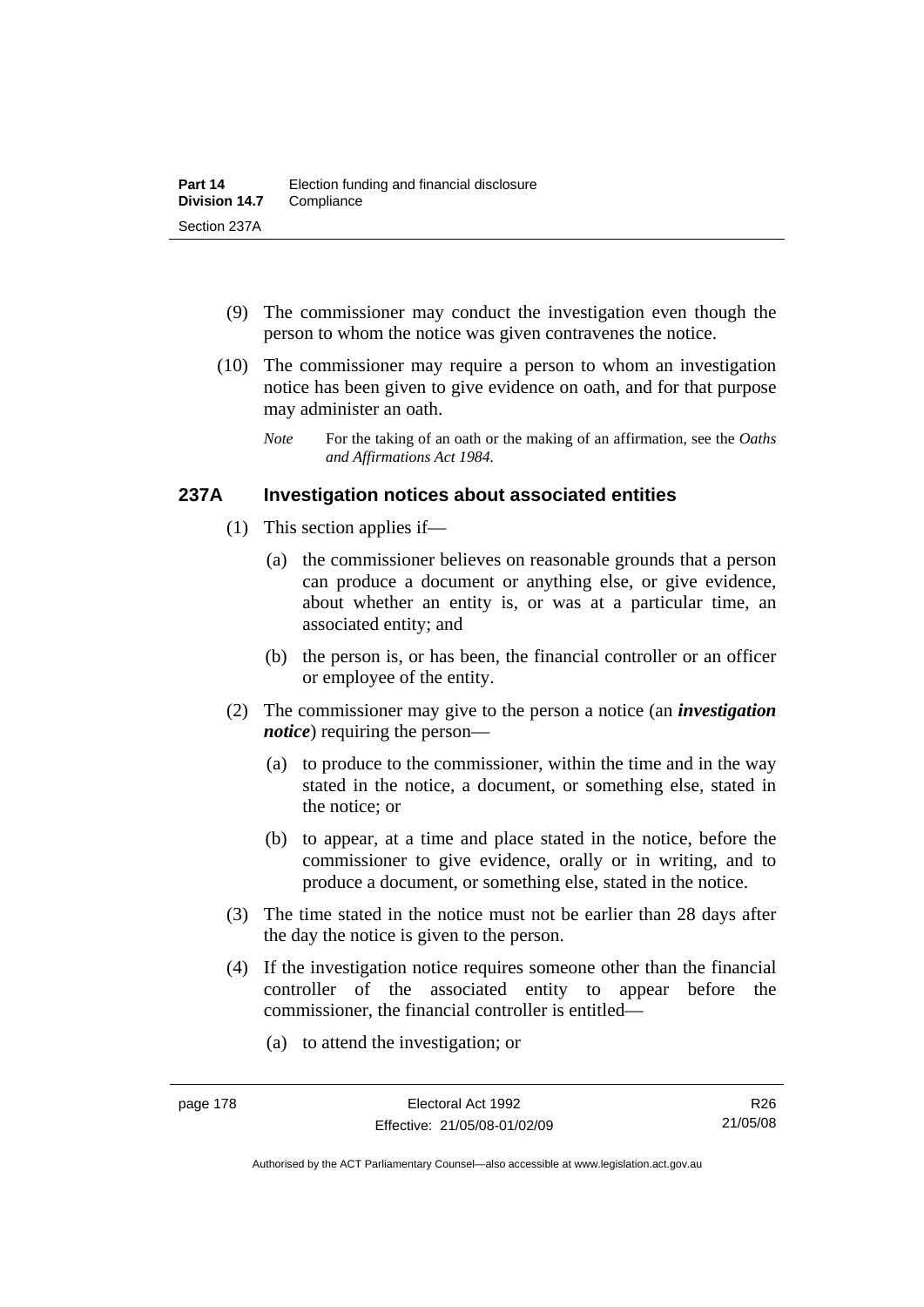- (b) to nominate someone else to attend on the financial controller's behalf.
- (5) The commissioner may conduct the investigation even though the person to whom the notice was given contravenes the notice to attend.
- (6) If the commissioner gives an investigation notice to a person, the commissioner must also give the person a review statement about the decision to give the person the notice.
- (7) The person is taken not to have failed to comply with the notice if the person makes application under section 247 (Review by electoral commission) for review of the decision and the application has not been decided.
- (8) The commissioner may require a person to whom an investigation notice has been given to give evidence on oath, and for that purpose may administer an oath.
	- *Note* For the taking of an oath or the making of an affirmation, see the *Oaths and Affirmations Act 1984.*
- (9) This section is in addition to, and does not limit, section 237 (Investigation notices generally).

## **237B Investigation notice offences**

 (1) A person must not, without reasonable excuse, contravene an investigation notice.

Maximum penalty: 50 penalty units, imprisonment for 6 months or both.

 (2) A person must not, in response to an investigation notice, give evidence that the person knows is false or misleading in a material particular.

Maximum penalty: 50 penalty units, imprisonment for 6 months or both.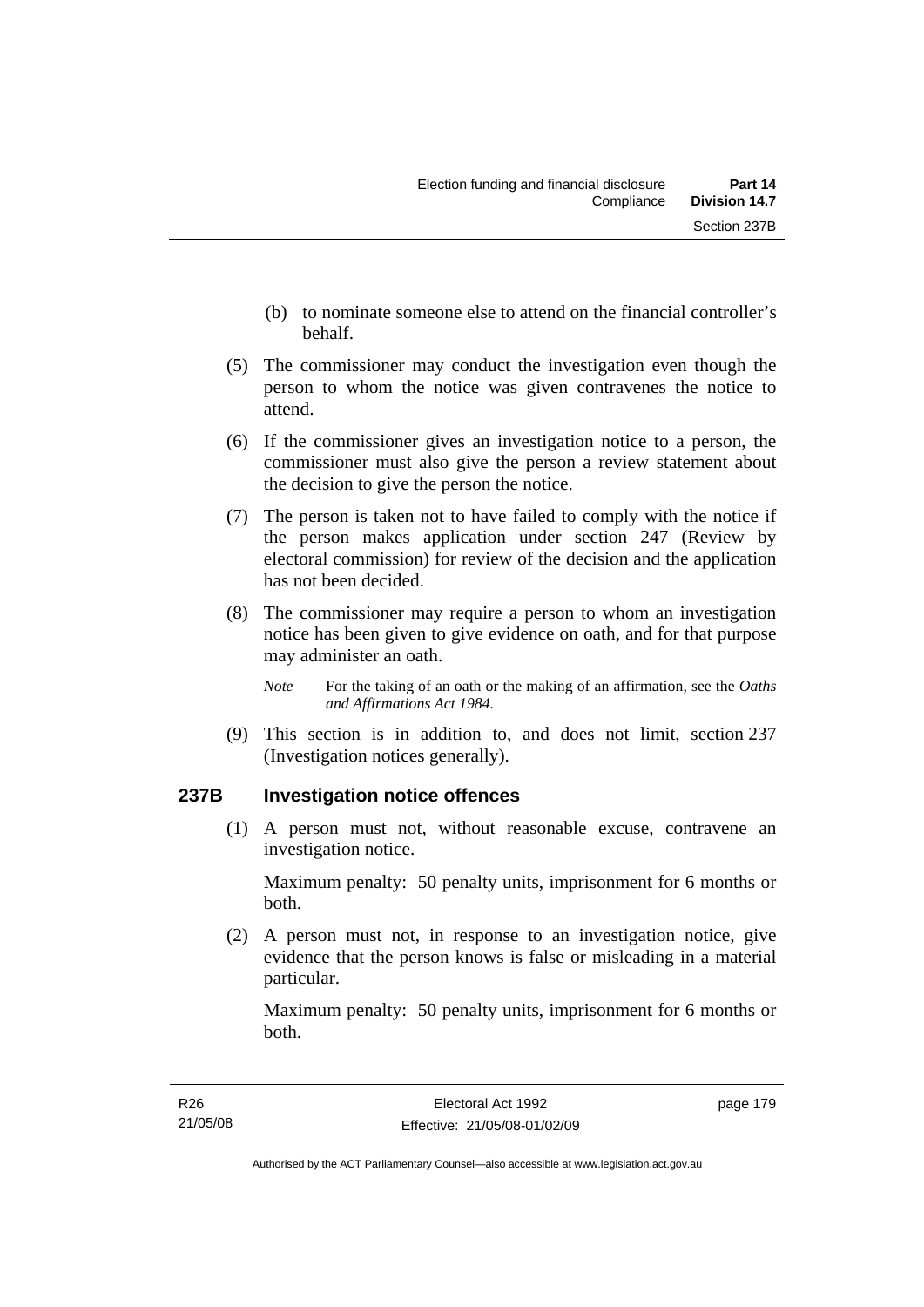#### **238 Investigation—search warrants**

- (1) The commissioner may make an application to a magistrate for the issue of a warrant if—
	- (a) the commissioner has reasonable grounds for suspecting that there may be, at that time or within the next 24 hours, in or on any premises, an article that may afford evidence relating to a contravention of section 236 (a *relevant article*); and
	- (b) the commissioner has reasonable grounds for believing that, if an investigation notice under section 237 were issued for the production of the relevant article, it might be concealed, lost, mutilated, destroyed or disposed of.
- (2) A magistrate may, on application in accordance with subsection (1), issue a warrant authorising the commissioner or any other person named in the warrant, with the assistance the commissioner or person considers necessary, and if necessary by force—
	- (a) to enter the premises; and
	- (b) to search the premises for relevant articles; and
	- (c) to seize any relevant article found in or on the premises.
- (3) A magistrate shall not issue a warrant unless—
	- (a) an affidavit has been lodged with the magistrate setting out the grounds on which the issue of the warrant is being sought; and
	- (b) the commissioner or another person has given the magistrate, either orally or by affidavit, any further information the magistrate requires about the grounds on which the issue of the warrant is being sought; and
	- (c) the magistrate is satisfied that there are reasonable grounds for issuing the warrant.

Authorised by the ACT Parliamentary Counsel—also accessible at www.legislation.act.gov.au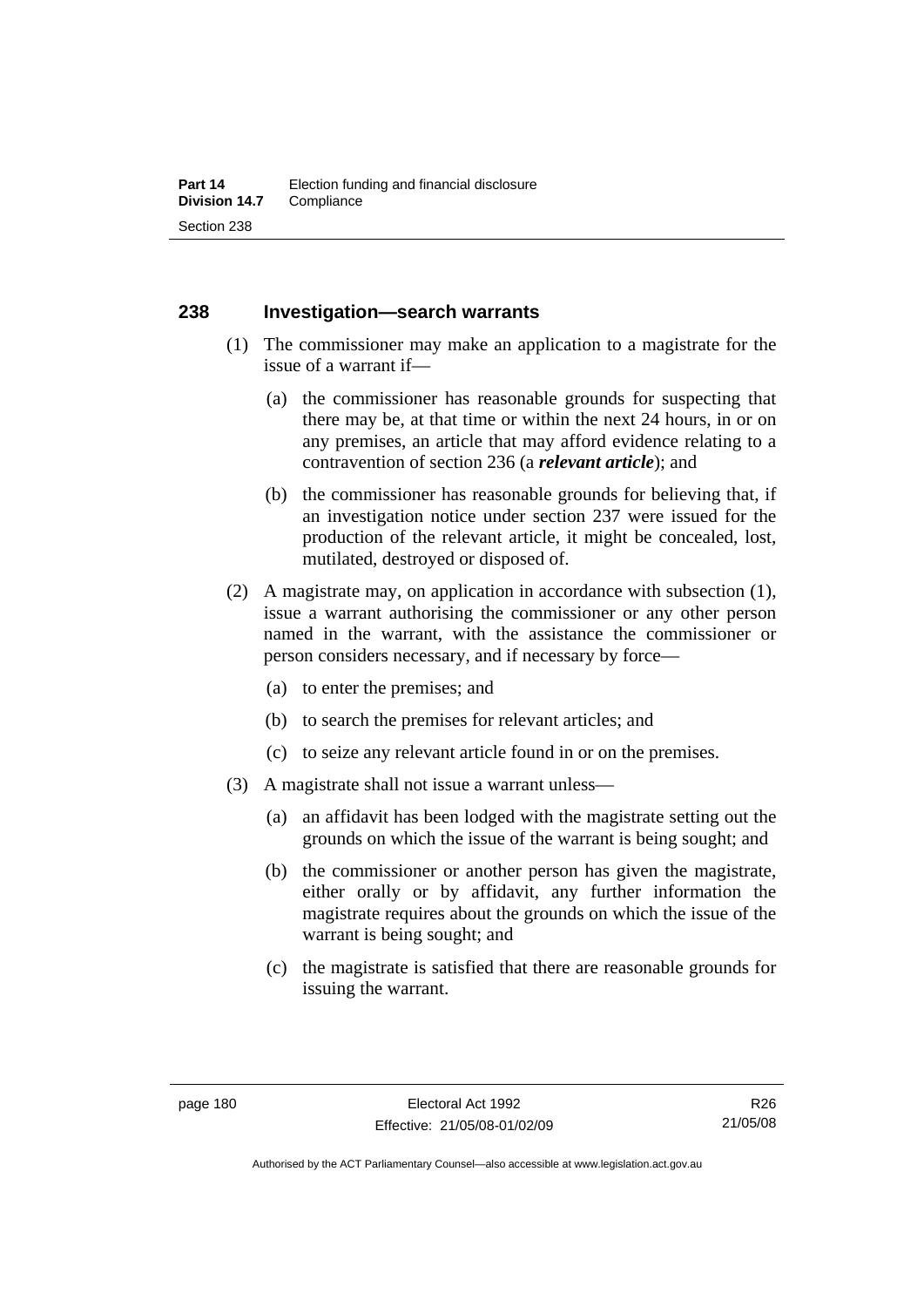- (4) If a magistrate issues a warrant, he or she shall endorse on the affidavit lodged in accordance with subsection (3) the grounds relied on to justify the issue of the warrant.
- (5) A warrant shall—
	- (a) state the purpose for which it is issued, including a reference to the alleged offence in relation to which it is issued; and
	- (b) specify the hours during which the entry is authorised or state that the entry is authorised at any time of the day or night; and
	- (c) include a description of the kind of articles to which it relates; and
	- (d) specify the date, not later than 1 month after the date of issue of the warrant, when the warrant ceases to have effect.
- (6) If an article is seized by a person under a warrant—
	- (a) the person may keep the article for as long as is necessary and reasonable for the purposes of the investigation to which it is relevant; and
	- (b) when retention of the article ceases to be necessary and reasonable for those purposes, he or she shall cause it to be delivered to the person who appears to be entitled to possession of the article.
- (7) If a document is retained under subsection  $(6)$  (a)—
	- (a) the person otherwise entitled to possession of the document is entitled to be supplied, as soon as practicable, with a copy certified by the commissioner to be a true copy and the certified copy shall be received in all courts as evidence as if it were the original; and
	- (b) until the certified copy is supplied, the commissioner shall, at the times and places the commissioner considers appropriate, permit the person otherwise entitled to possession of the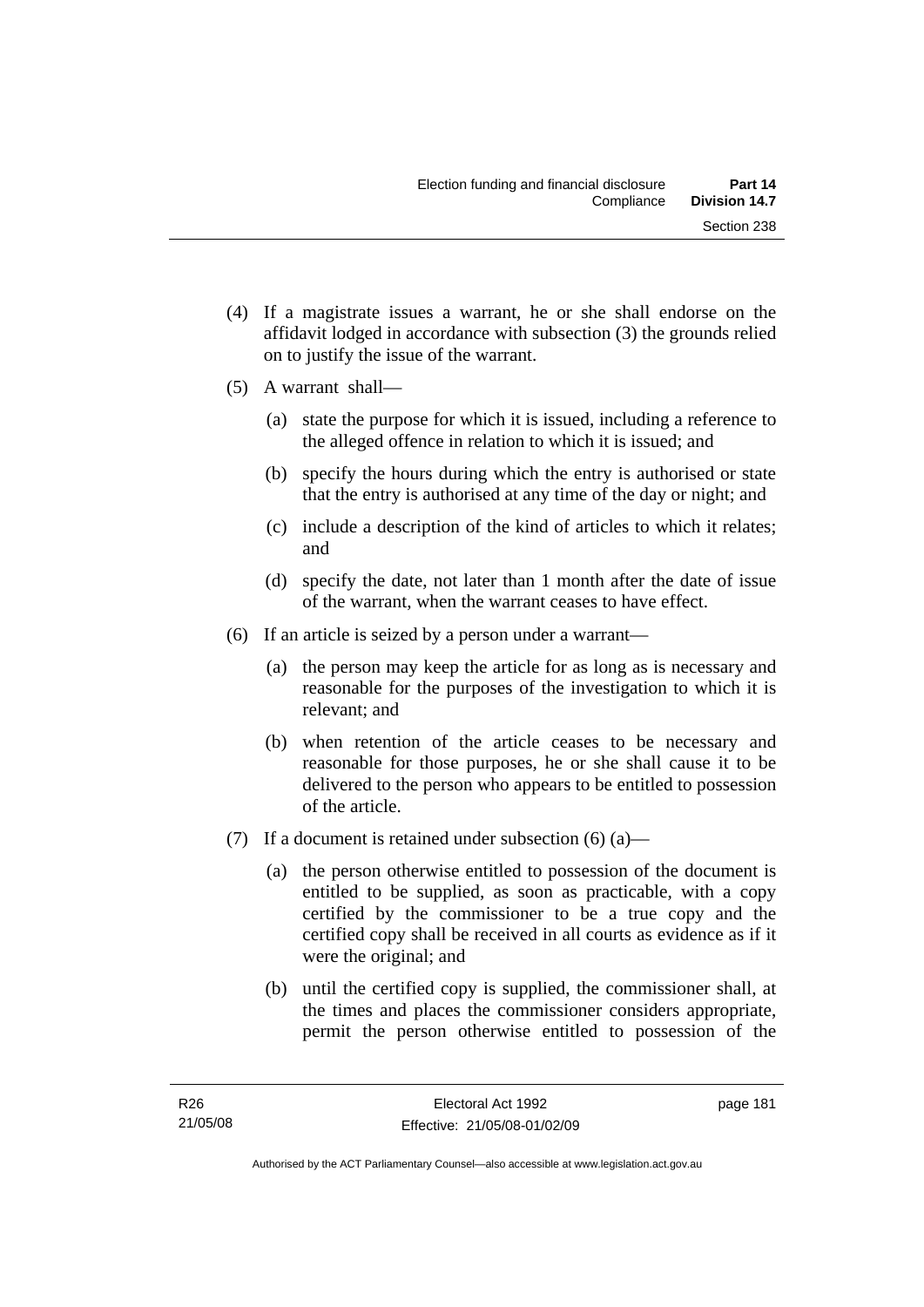document, or a person authorised by that person, to inspect and make copies of, or take extracts from, the document.

#### **239 Records**

- (1) If a person makes or obtains an article that is or includes a record relating to a matter particulars of which are, or could be, required to be set out in a return under this part relating to an election, he or she shall keep the record for not less than 4 years beginning on polling day for that election.
- (2) If a party, MLA or associated entity makes or obtains an article that is or includes a record relating to a matter particulars of which are, or could be, required to be set out in a return under division 14.6 (Annual returns), the party, MLA or associated entity must keep the record for not less than 4 years beginning on the day after the last day when the return must be given to the commissioner.
- (3) If a person, party, MLA or associated entity (the *transferor*) would, in the normal course of business or administration, transfer to someone else a record mentioned in subsection (1) or (2)—
	- (a) the transferor is taken not to have contravened the subsection by transferring the record; and
	- (b) the person to whom the record is transferred must keep the record for the period for which the transferor would have been required to keep the record if the record had not been transferred.

# **Division 14.8 Miscellaneous**

## **240 Inability to complete returns**

 (1) If a person who is required to give the commissioner a return under division 14.4, 14.5 or 14.6 considers that it is impossible to complete the return because he or she is unable to obtain particulars that are required for the preparation of the return, the person may—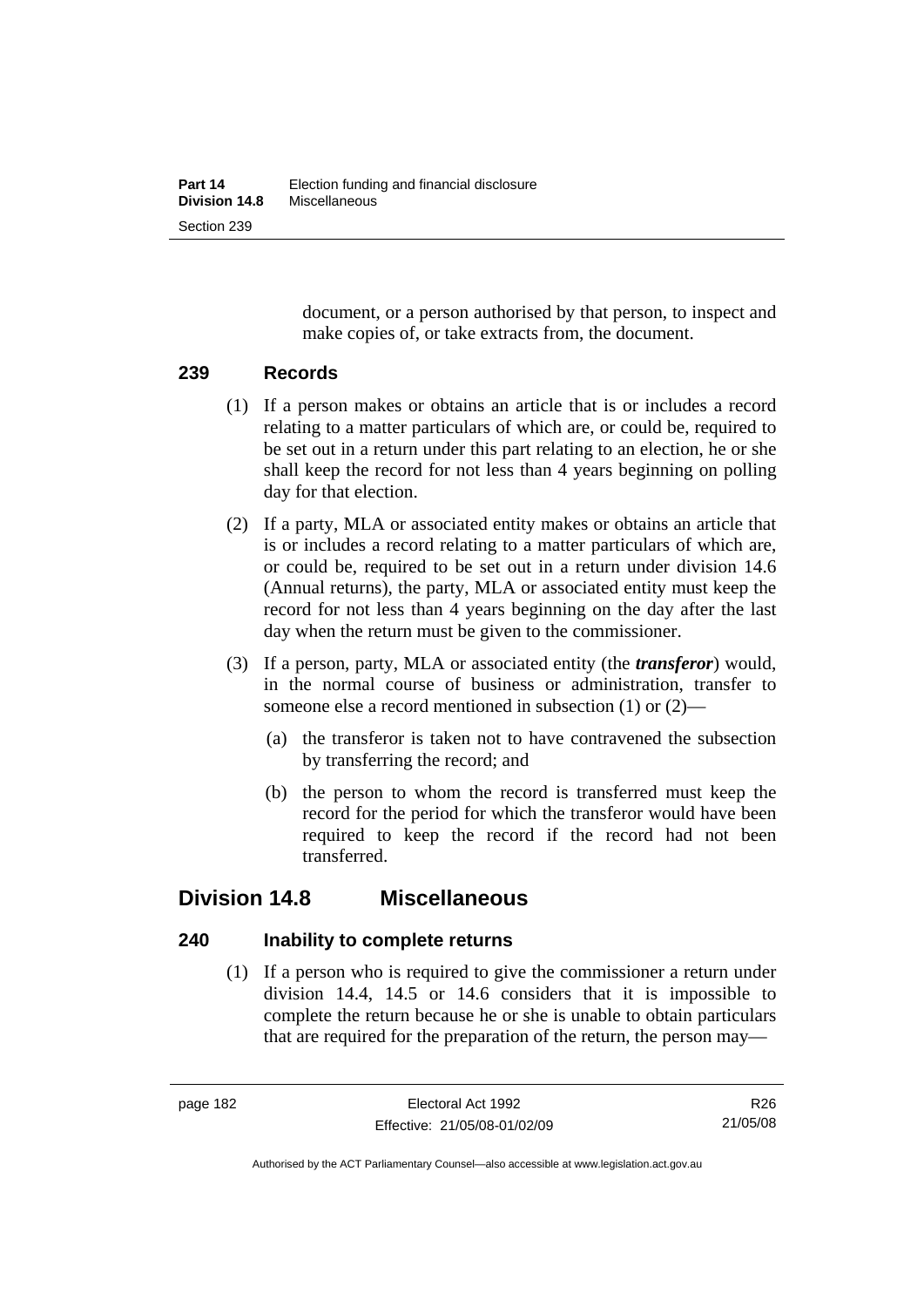- (a) prepare the return to the extent that it is possible to do so without those particulars; and
- (b) give the commissioner the return so prepared; and
- (c) give the commissioner written notice—
	- (i) identifying the return; and
	- (ii) stating that the return is incomplete because he or she is unable to obtain certain particulars; and
	- (iii) identifying those particulars; and
	- (iv) setting out the reasons why he or she is unable to obtain those particulars; and
	- (v) if the person believes, on reasonable grounds, that another person whose name and address he or she knows can give those particulars—stating that belief, the reasons for it and the name and address of the other person.
- (2) A person who complies with subsection (1) shall not, because of the omission of the particulars referred to in subsection (1) (c) (iii), be taken, for section 236 (2) (a), to have given a return that is incomplete.
- (3) If the commissioner has been informed under subsection (1) (c) or (4) (e) that a person can supply particulars that have not been included in a return, the commissioner may, by written notice served on that person, require the person to give the commissioner written notice of the particulars within the period specified in the notice.
- (4) If a person who is required to give the commissioner particulars under subsection (3) considers that he or she is unable to obtain some or all of the particulars, the person shall give to the commissioner a written notice—
	- (a) specifying the particulars (if any) that the person is able to give; and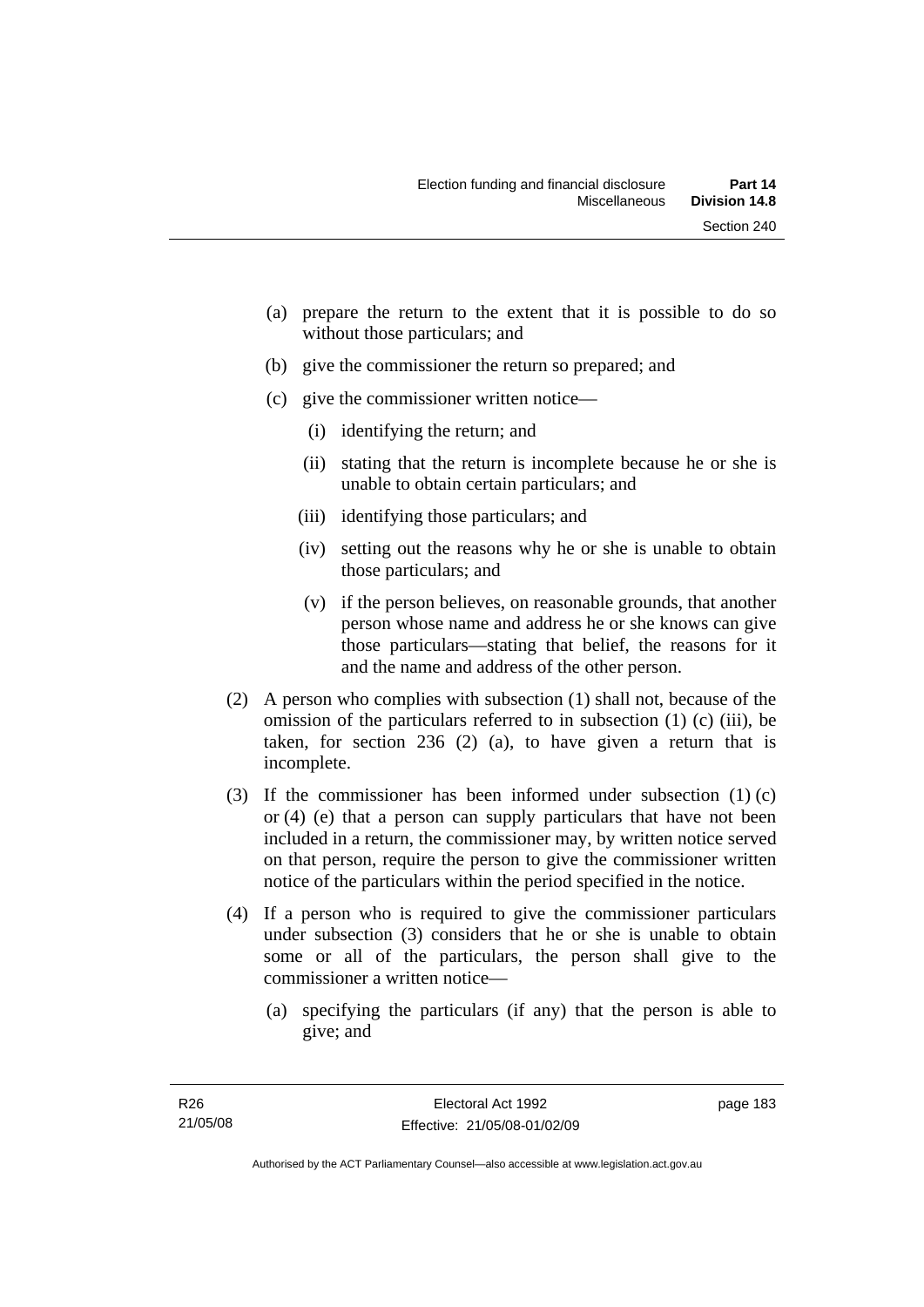- (b) stating that the person is unable to obtain certain particulars;
- (c) identifying those particulars; and
- (d) specifying the reasons why the person considers he or she is unable to obtain those particulars; and
- (e) if the person believes, on reasonable grounds, that another person whose name and address he or she knows can give those particulars—specifying the name and address of that other person and the reasons why he or she believes that the other person is able to give those particulars.

#### $(5)$  If—

- (a) a notice is given to a person under subsection (3); and
- (b) the person complies with that notice or gives the commissioner a notice under subsection (4);

he or she shall not, only because of the omission of the required particulars, be taken to have given an incomplete return.

#### **241 Noncompliance with pt 14**

- (1) The failure of a person to comply with a provision of this part in relation to an election does not invalidate that election.
- (2) Without limiting subsection (1)—
	- $(a)$  if—
		- (i) a party endorsed a candidate in an election; and
		- (ii) the candidate was elected at the election;

a failure by the reporting agent of the party to comply with this part in relation to that election does not invalidate the candidate's election;

Authorised by the ACT Parliamentary Counsel—also accessible at www.legislation.act.gov.au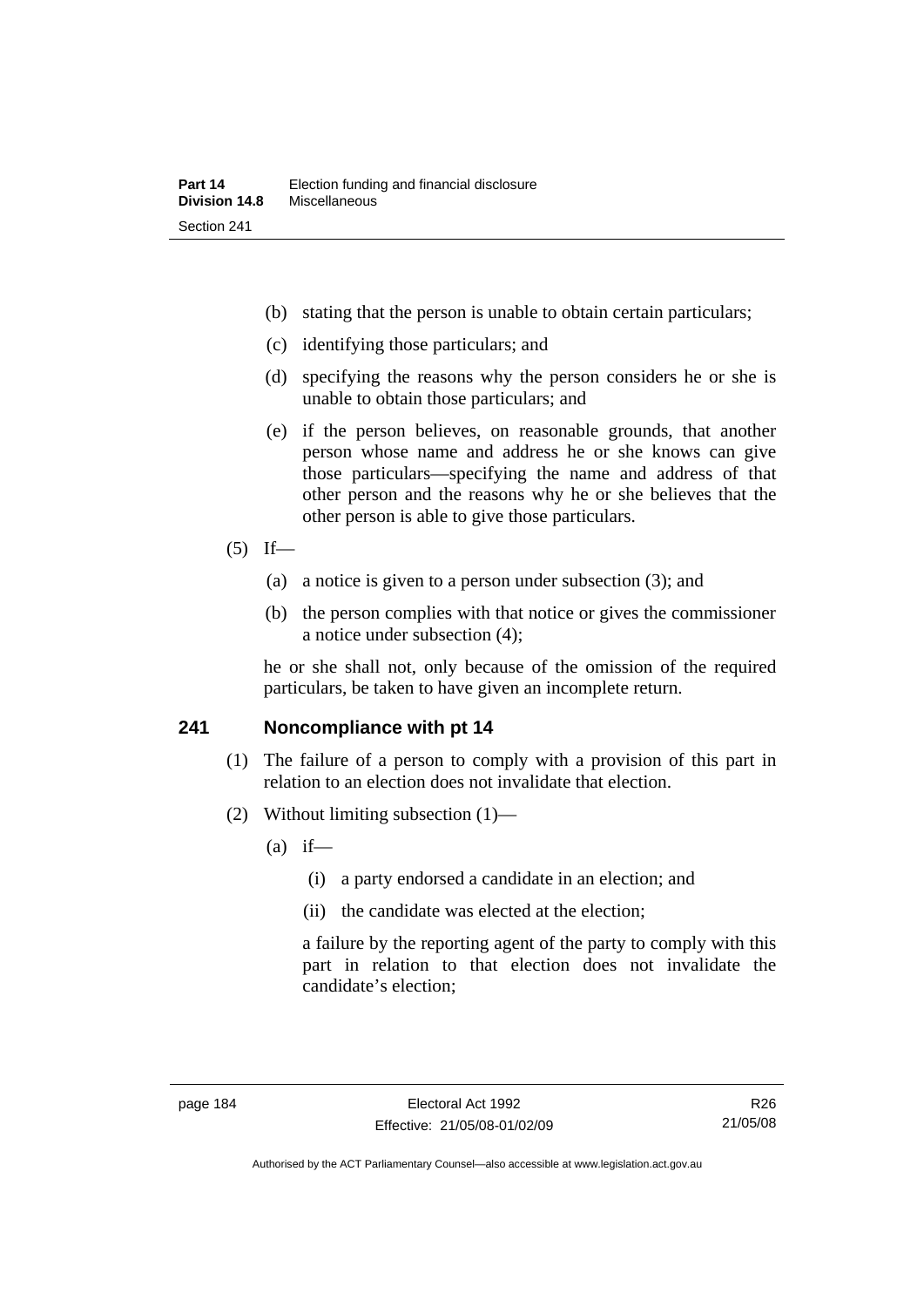(b) a failure by the reporting agent of a candidate who is elected at an election to comply with his or her part in relation to the election does not invalidate the candidate's election.

## **242 Amendment of returns**

- (1) If the commissioner is satisfied that a return under this part contains a formal error or is subject to a formal defect, the commissioner may amend the return to the extent necessary to correct the error or remove the defect.
- (2) A person authorised by subsection (3) may, by written notice signed by the person and given to the commissioner, request the permission of the commissioner to make a specified amendment of a return for the purpose of correcting an error or omission.
- (3) A request may be made by—
	- (a) the person who gave the return; or
	- (b) if the return was given for a party, MLA or candidate—the reporting agent of the party, MLA or candidate; or
	- (c) if the return was given in relation to an associated entity—the financial controller of the entity.
- (4) On a request under subsection (2), the commissioner shall permit the person making the request to amend the return accordingly if the commissioner is satisfied that the request is justified.
- (5) If the commissioner decides to refuse a request under subsection (2), the commissioner shall give the person making the request a review statement about the decision.
- (6) The amendment of a return under this section does not affect the liability of a person to be convicted of an offence against section 236 (2) or (3) arising out of the giving of the return.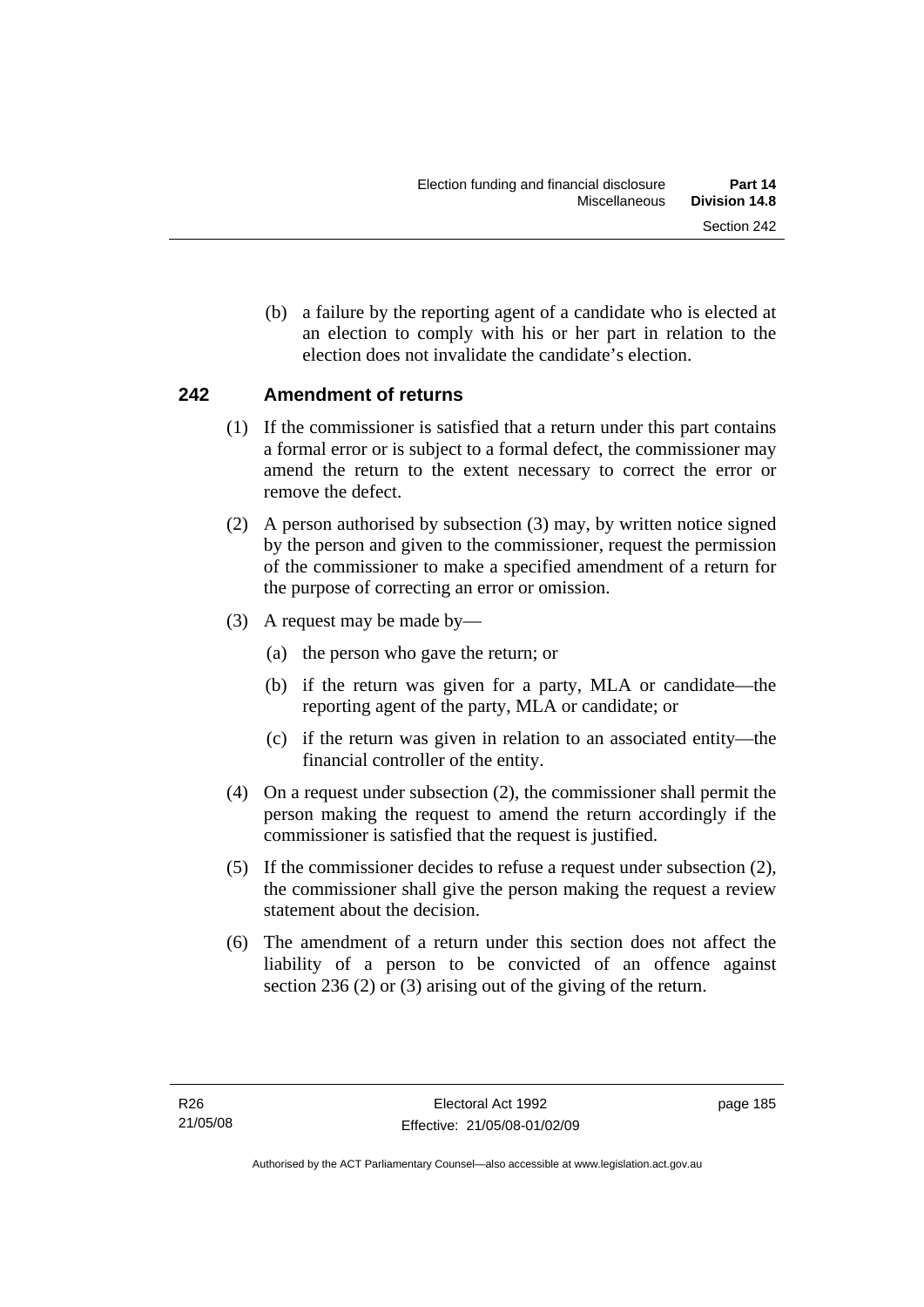#### **243 Copies of returns to be available for public inspection**

- (1) The commissioner must make available for public inspection, in accordance with subsections (2) and (3), a copy of each return given to the commissioner under division 14.4 (Disclosure of donations), 14.5 (Disclosure of electoral expenditure) and division 14.6 (Annual returns).
- (2) A copy of a return under division 14.4 or 14.5 (other than a return under section 221A (Annual returns of donations)) must be made available for public inspection from the beginning of the 25th week after polling day in the election to which the return relates.
- (3) A copy of a return under section 221A or division 14.6 must be made available for public inspection from the beginning of February in the next year.
- (4) A person may, on request, obtain a copy of a return if a copy of the return is available for public inspection under this section.
	- *Note* A fee may be determined under s 8 (Determination of fees) for this subsection.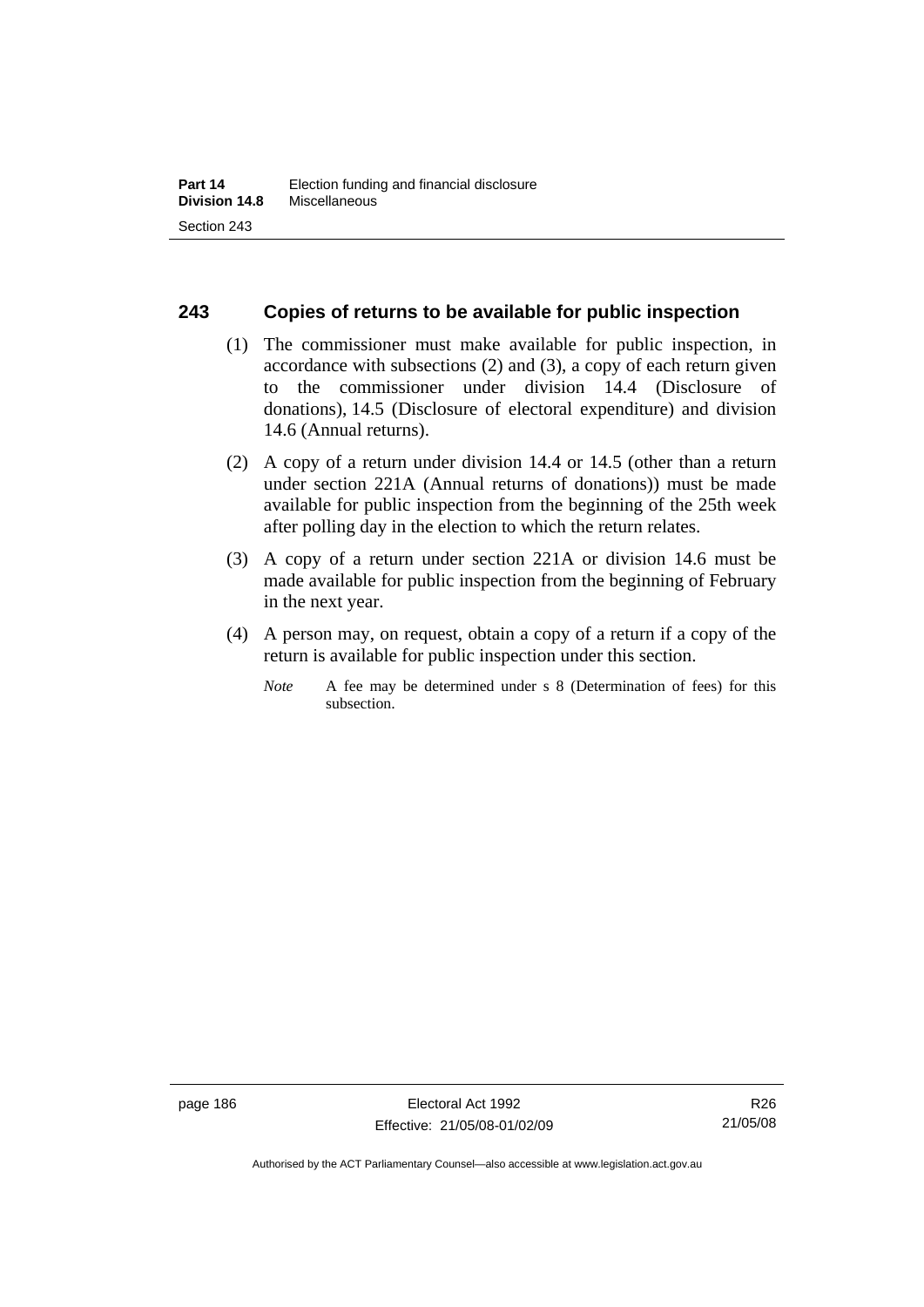# **Part 15 Review of decisions**

#### **244 Definitions for pt 15**

In this part:

*person* includes a political party.

*reviewable decision* means a decision referred to in section 245.

#### **245 Reviewable decisions**

For this part, the following decisions of the commissioner are reviewable:

- (a) a decision to enrol a person under section 76 (5) (a);
- (b) a decision to reject a claim for enrolment under section 76 (5) (b);
- (c) a decision to refuse a request for the suppression of the particulars of an elector's address from an extract from any roll under section  $77(2)$  (b);
- (d) a decision to include the particulars of an elector's address that had been suppressed on an extract from a roll under section 78 (2);
- (e) a decision to reject an objection to the enrolment of a person under section 81 (5);
- (f) a decision to remove a person's name from a roll under section 81 (8) (b);
- (g) a decision under section 90 (2) (Further information about application for political party registration) to refuse an application for registration of a political party;
- (h) a decision to register a political party under section 92 (1);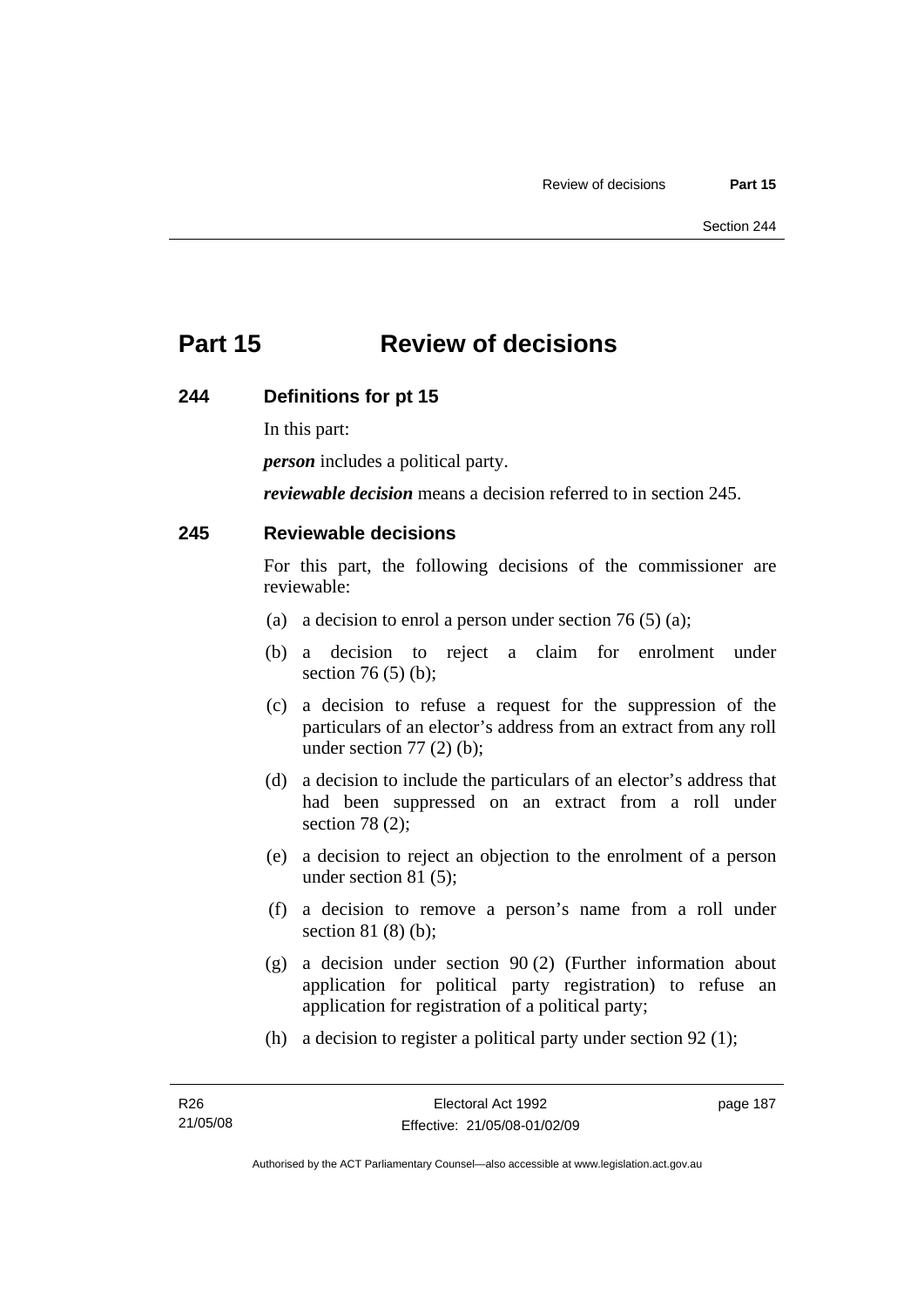#### **Part 15** Review of decisions

Section 246

- (i) a decision to refuse an application for the registration of a political party under section 93 (1) or (2);
- (j) a decision under section 93 (1) or (2) to refuse to change the registered particulars of a political party as applied by section 95 (2) (Changes to particulars in register);
- (k) a decision under section 98 (5) (Cancellation of registration of political parties) to cancel the registration of a political party;
- (l) a decision to give a notice under section 237A (Investigation notices about associated entities);
- (m) a decision to refuse a request to make a specified amendment of a return under section 242 (4).

#### **246 Review statements**

- (1) For this Act, a review statement about a reviewable decision shall be in writing containing—
	- (a) a statement of the decision; and
	- (b) a statement of the reasons for the decision; and
	- (c) a statement to the effect that the person to whom the notice is given may, within 28 days after the review statement is given, apply to the electoral commission for a review of the decision.
- (2) The validity of a reviewable decision is not to be taken to be affected by a failure—
	- (a) to give a review statement to a person affected by the decision; or
	- (b) to comply with this section.

R26 21/05/08

Authorised by the ACT Parliamentary Counsel—also accessible at www.legislation.act.gov.au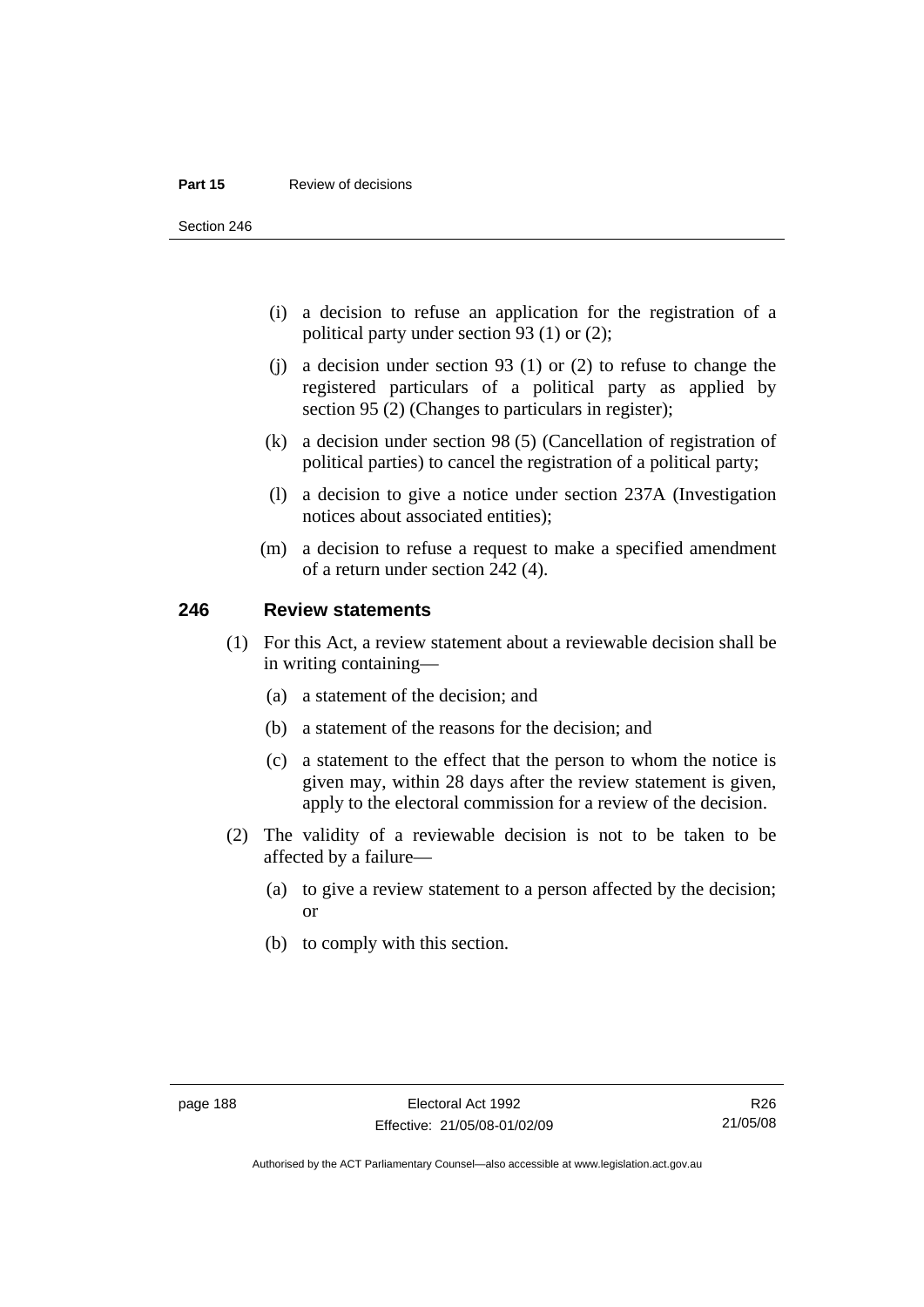#### **247 Review by electoral commission**

- (1) The electoral commission must review a reviewable decision if a person affected by the decision applies to the commission in accordance with subsections (2) and (3).
- (2) The application must—
	- (a) be in writing; and
	- (b) state the applicant's name and address; and
	- (c) set out the applicant's reasons for making the application.
- (3) The application must be given to the electoral commission at the commission's office—
	- (a) within 28 days after—
		- (i) for a decision to register a political party—the day of notification under the *Legislation Act 2001* of the notice under section 92 (3) (Registration of political parties) of the decision; or
		- (ii) in any case—the day the relevant review statement was given to the applicant; or
	- (b) within a further period allowed by the commission before or after the end of that period.
- (4) Before making a decision on the review of a reviewable decision, the electoral commission may, on the application of a person affected by the decision, make a written order staying or otherwise affecting the operation or implementation of the decision or a part of the decision.
- (5) The electoral commission may make an order under subsection (4) whether or not an application for the review of the relevant decision has been made to the commission.
- (6) In considering an application for an order under subsection (4), the electoral commission shall have regard to—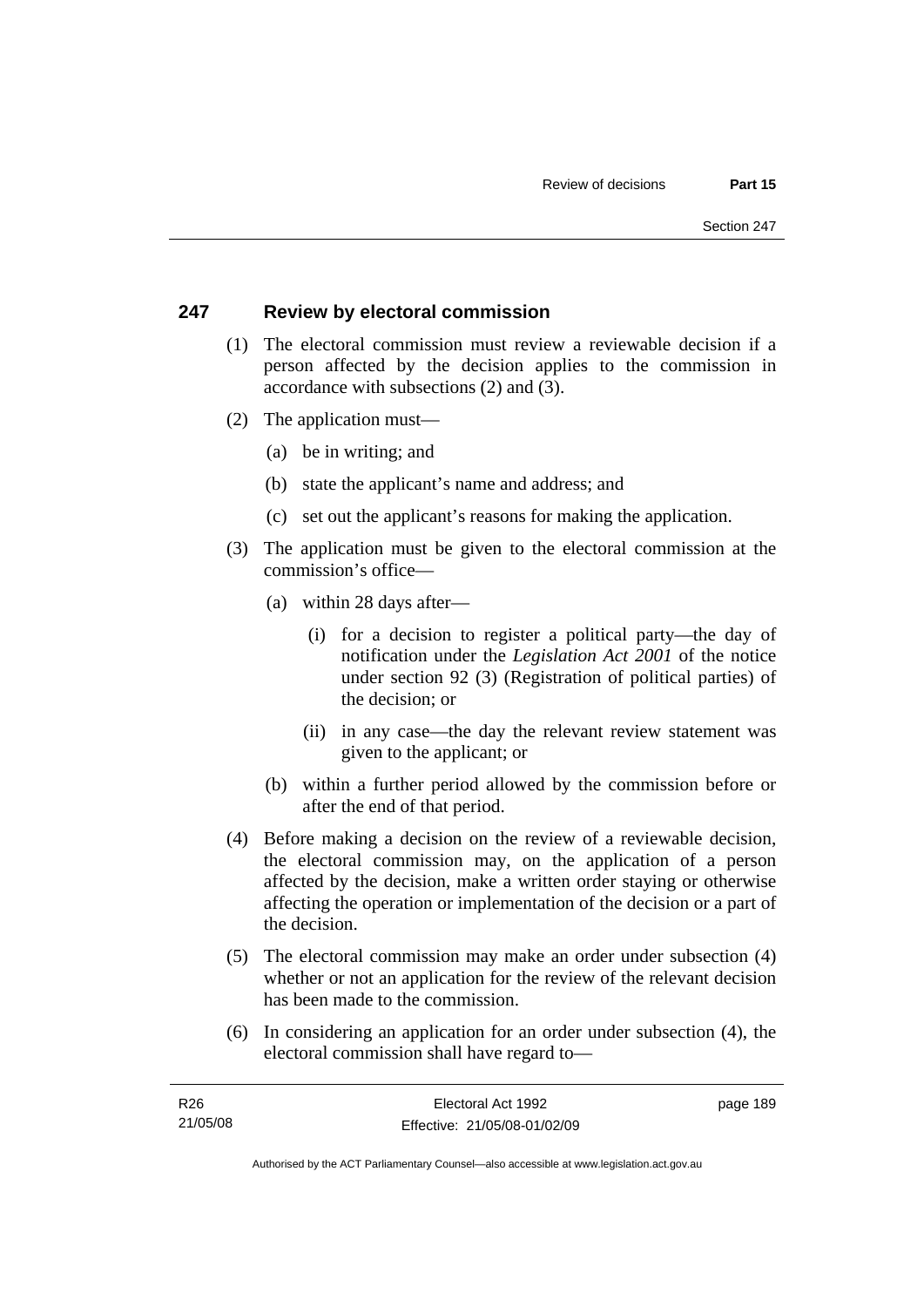#### **Part 15** Review of decisions

Section 248

- (a) the interests of all persons affected by the relevant decision; and
- (b) the necessity of securing, as far as practicable, the effectiveness of the review process and of the commission's decision on the review.
- (7) On the review of a reviewable decision, the electoral commission shall—
	- (a) affirm the decision; or
	- (b) vary the decision; or
	- (c) set aside the decision and substitute its own decision.
- (8) Except for a reviewable decision made by a delegate of the commissioner, the commissioner shall not—
	- (a) be present during any deliberation of the electoral commission in relation to a review under this section; or
	- (b) take part in any decision of the electoral commission in relation to a review under this section.

#### **248 Notice of decision of the electoral commission**

- (1) The electoral commission shall give written notice of its decision on a review under section 247 to—
	- (a) each person to whom a review statement about the relevant decision was given under this Act; and
	- (b) the applicant for the review.
- (2) A notice under subsection (1) shall—
	- (a) include a statement to the effect that, subject to the *Administrative Appeals Tribunal Act 1989*, an application may be made to the AAT for a review of the decision of the electoral commission; and

Authorised by the ACT Parliamentary Counsel—also accessible at www.legislation.act.gov.au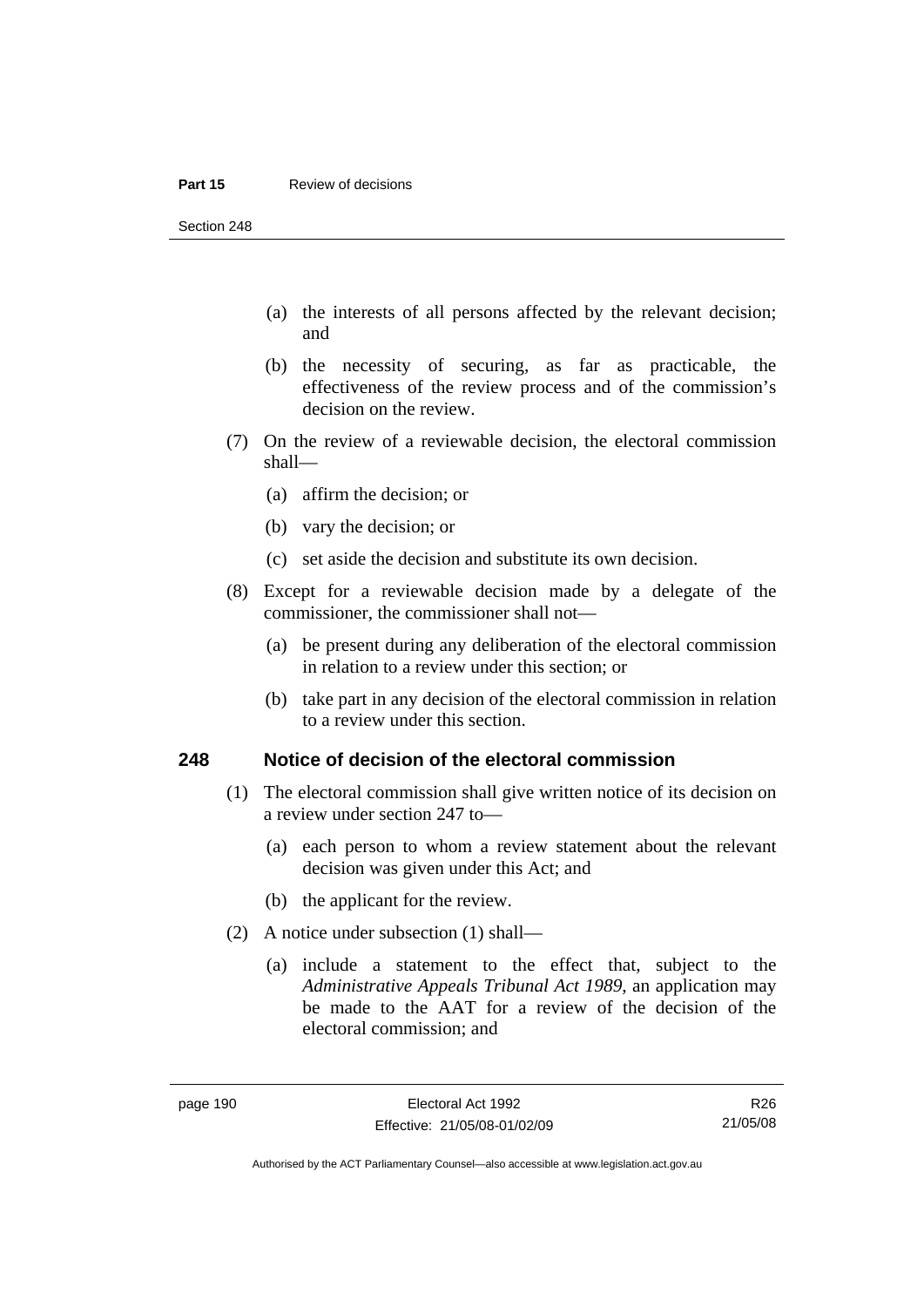- (b) except if that Act, section 26 (11) applies—include a statement to the effect that a person whose interests are affected by the decision of the electoral commission may request a statement under that Act, section 26.
- (3) The validity of a decision of the electoral commission under section 247 (6) is not to be taken to be affected by a failure to comply with this section.

#### **249 Review by administrative appeals tribunal**

Application may be made to the AAT for a review of a decision of the electoral commission under section 247 (7).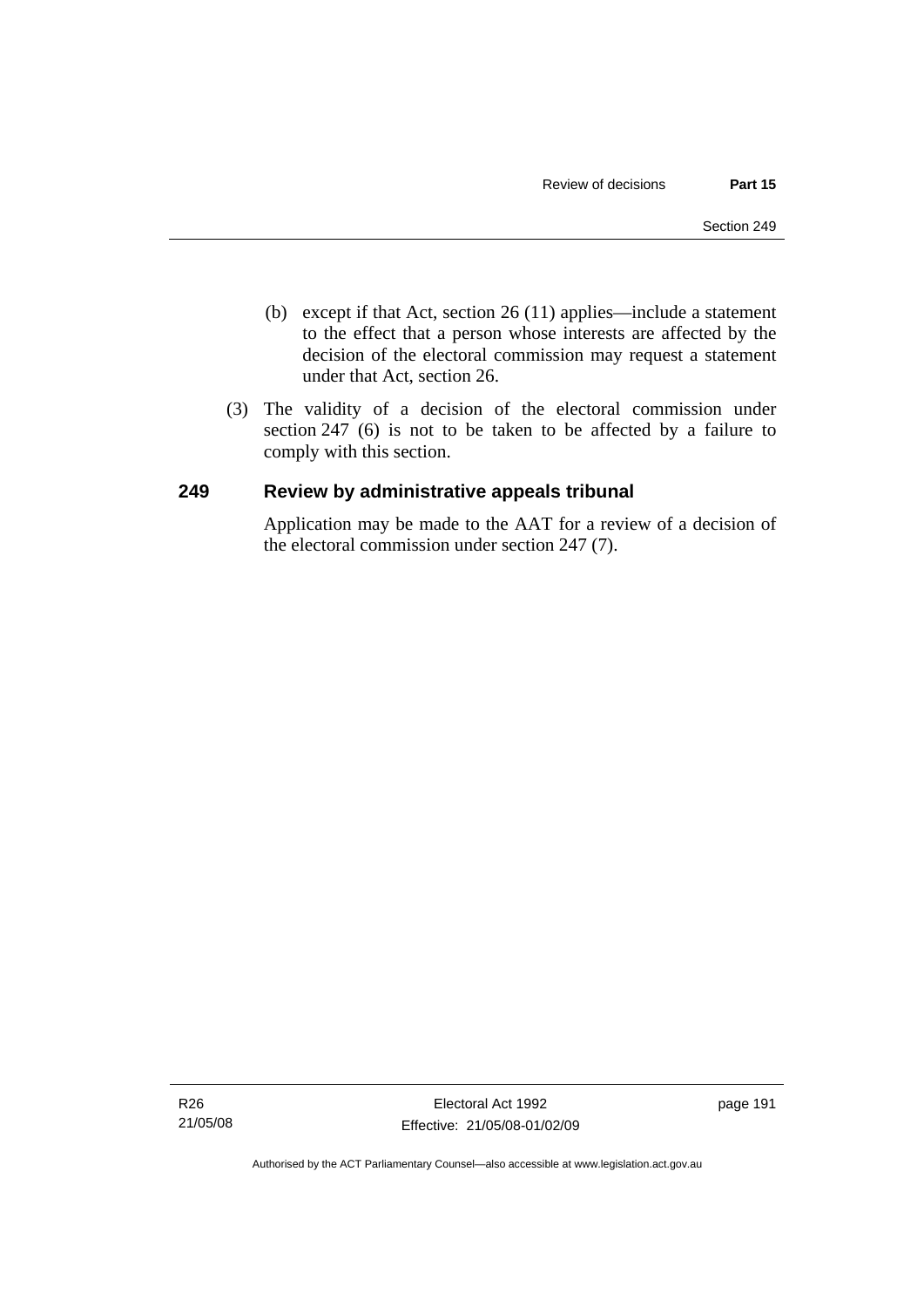# **Part 16 Disputed elections, eligibility and vacancies**

## **Division 16.1 Preliminary**

#### **250 Definitions for pt 16**

In this part:

*application* means an application disputing the validity of an election made in accordance with section 258.

*bribery* means a contravention of section 285.

*contravention*, of a section of this Act or the *Crimes Act 1914* (Cwlth), includes—

- (a) attempting or conspiring to contravene that section; or
- (b) aiding, abetting, counselling or procuring the contravention of that section.

*Court of Disputed Elections*—see section 252 (2).

*election* includes—

- (a) a recount of votes under section 194; and
- (b) the choice of a person to fill a casual vacancy under section 195.

*file* means to file in the registrar's office.

*proceeding* means a proceeding before the Court of Disputed Elections.

*registrar* means the registrar of the Supreme Court.

*Speaker*—see section 251.

R26 21/05/08

Authorised by the ACT Parliamentary Counsel—also accessible at www.legislation.act.gov.au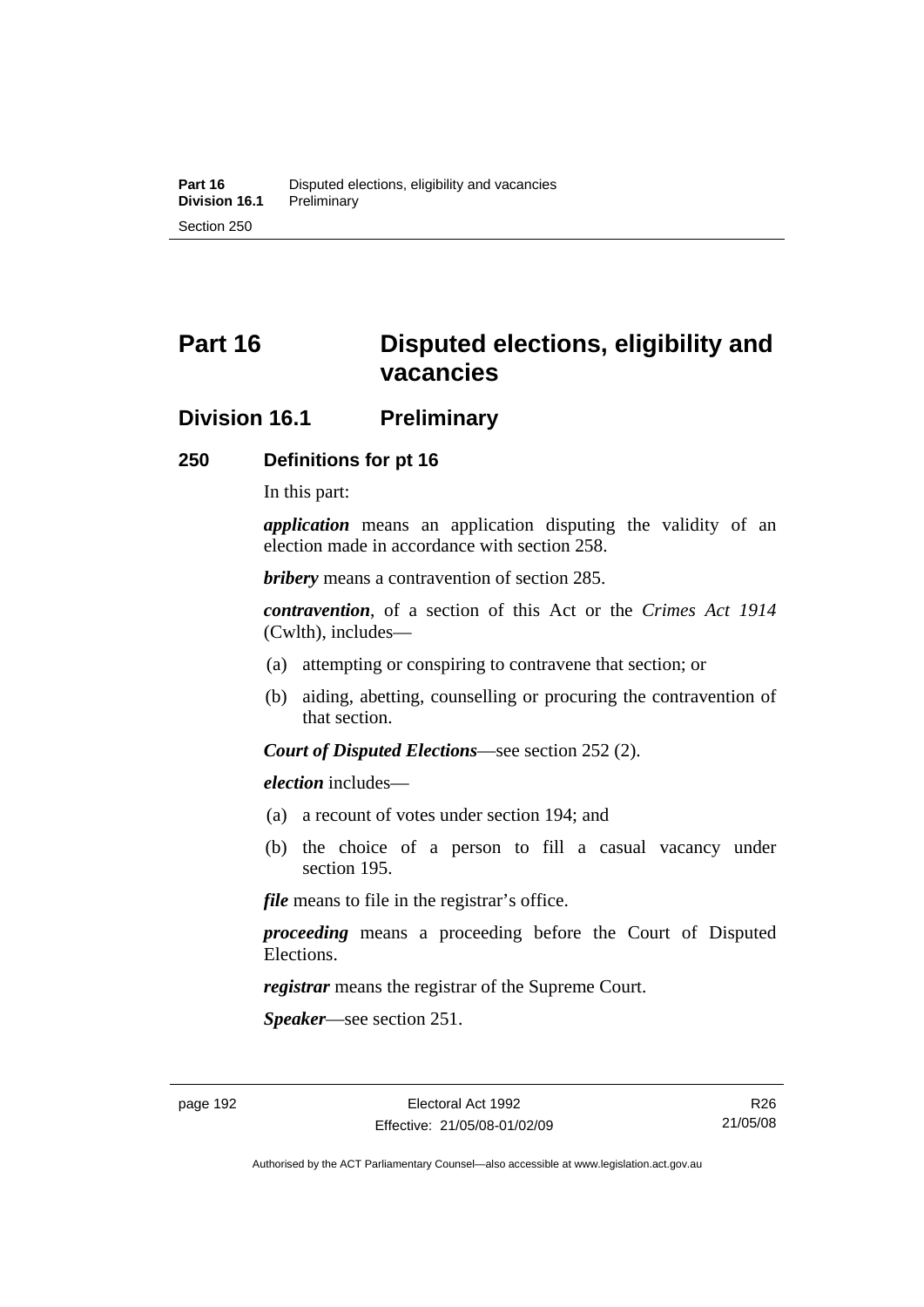*undue influence* means a contravention of section 288 (Violence and intimidation) or the *Crimes Act 1914* (Cwlth), section 28 (Interfering with political liberty).

## **251 Meaning of** *Speaker* **for pt 16**

(1) In this part:

*Speaker* includes—

- (a) if the Speaker is unavailable—the Deputy Speaker; or
- (b) if both the Speaker and Deputy Speaker are unavailable another MLA who is not the subject of a proceeding and is appointed by the Assembly to act as the Speaker for this part; or
- (c) if both the Speaker and Deputy Speaker are unavailable and no MLA is appointed for paragraph (b)—the clerk of the Assembly.
- (2) For subsection (1), the Speaker or Deputy Speaker is unavailable if—
	- (a) the office-holder is absent from duty; or
	- (b) there is a vacancy in the office; or
	- (c) the office-holder is the subject of a proceeding.

# **Division 16.2 Jurisdiction and powers of Supreme Court**

# **252 Court of Disputed Elections**

- (1) The Supreme Court has jurisdiction to hear and determine—
	- (a) applications disputing the validity of elections; and
	- (b) questions referred to the court by resolution of the Legislative Assembly relating to—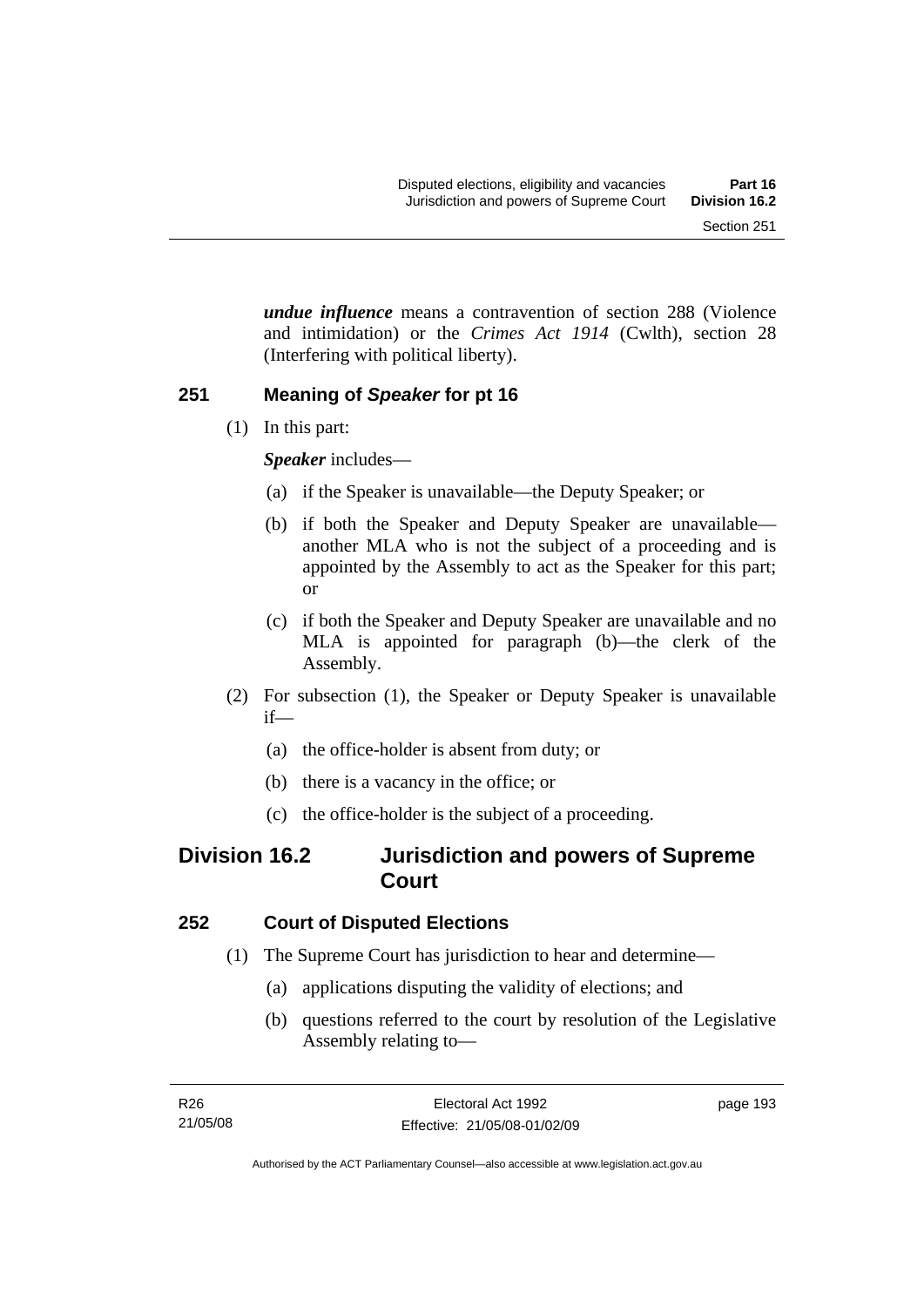- (i) the eligibility of persons who have been declared elected to be members of the Assembly; or
- (ii) vacancies in the membership of the Assembly.
- (2) When exercising jurisdiction under subsection (1), the Supreme Court shall be known as the Court of Disputed Elections.

#### **253 Powers of the court**

Subject to this part, the Supreme Court has the same powers (so far as they are applicable) when exercising jurisdiction under this part as it has when exercising its original jurisdiction.

#### **255 Decisions are final**

A decision of the Court of Disputed Elections is final and conclusive, is not subject to appeal and shall not be called into question.

## **Division 16.3 Disputed elections**

#### **256 Validity may be disputed after election**

- (1) The validity of an election shall not be disputed except by application to the Court of Disputed Elections after the result of the election is declared.
- (2) Without limiting subsection (1), if any of the following matters in relation to an election is called into question, the validity of the election is to be taken to be in dispute:
	- (a) the acceptance or rejection of a nomination of a candidate by the commissioner;
	- (b) the eligibility of a person to be nominated as a candidate, to be elected or to be an MLA;
	- (c) any matter connected with the printing or endorsement of ballot papers;

R26 21/05/08

Authorised by the ACT Parliamentary Counsel—also accessible at www.legislation.act.gov.au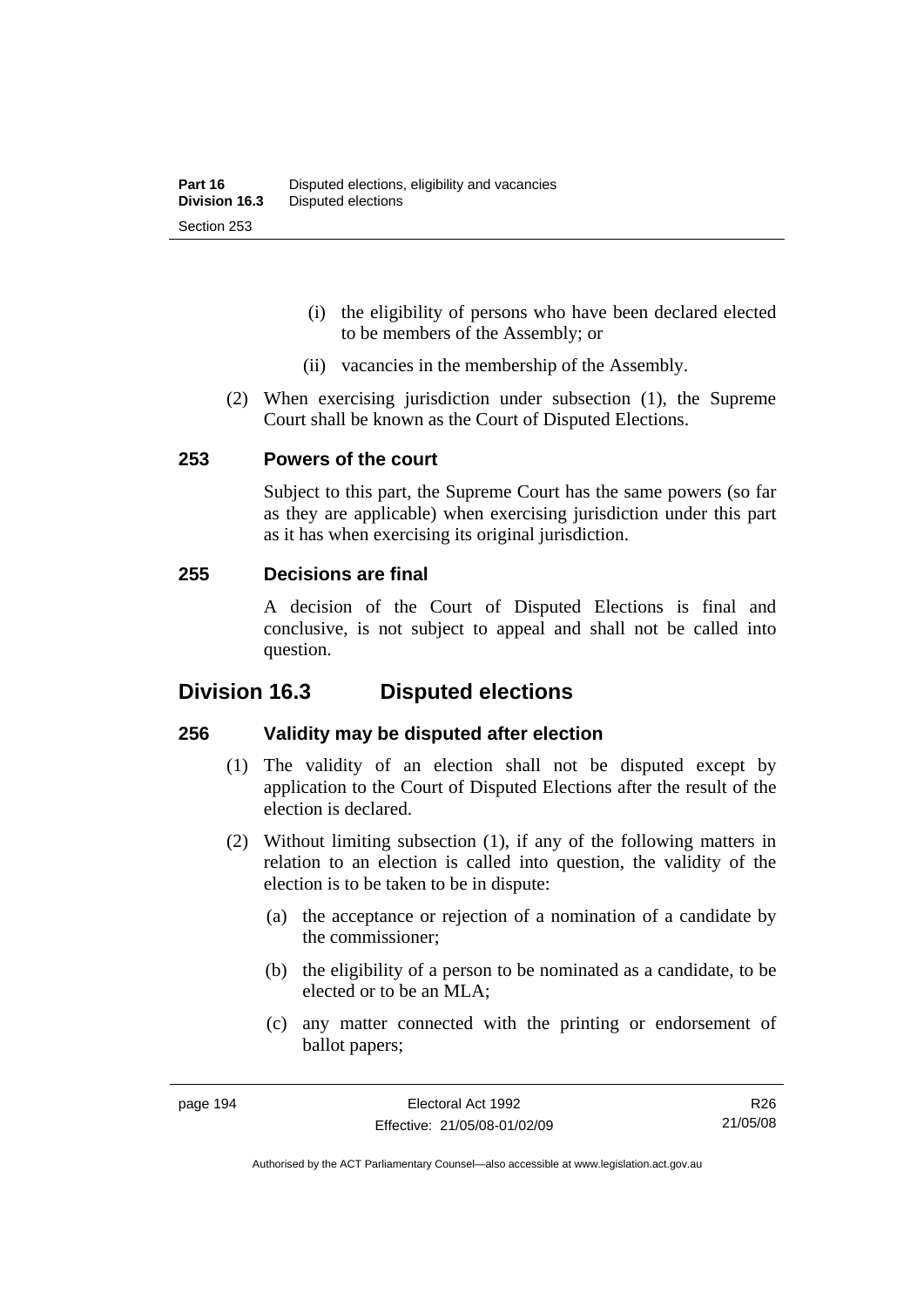- (d) any matter connected with the issue, or scrutiny, of ballot papers by an officer;
- (e) any matter connected with electronic voting;
- (f) any matter connected with the admission or rejection of declaration votes by an officer at the preliminary scrutiny.

#### **257 Persons entitled to dispute elections**

The following persons are entitled to dispute the validity of an election:

- (a) a candidate in the election;
- (b) an elector entitled to vote at the election;
- (c) the commissioner.

#### **258 Form of application**

- (1) An application disputing the validity of an election shall—
	- (a) specify the declarations sought; and
	- (b) set out the facts relied on to invalidate the election with sufficient particularity to identify the matters on which the applicant relies as justifying those declarations; and
	- (c) set out the applicant's full name and address and the capacity in which he or she is making the application; and
	- (d) be signed by the applicant.
- (2) The signature of an applicant other than the commissioner shall be witnessed by another person whose signature, full name, address and occupation shall be set out in the application.

#### **259 Time for filing application**

An application shall be filed within 40 days after the result of the election is declared.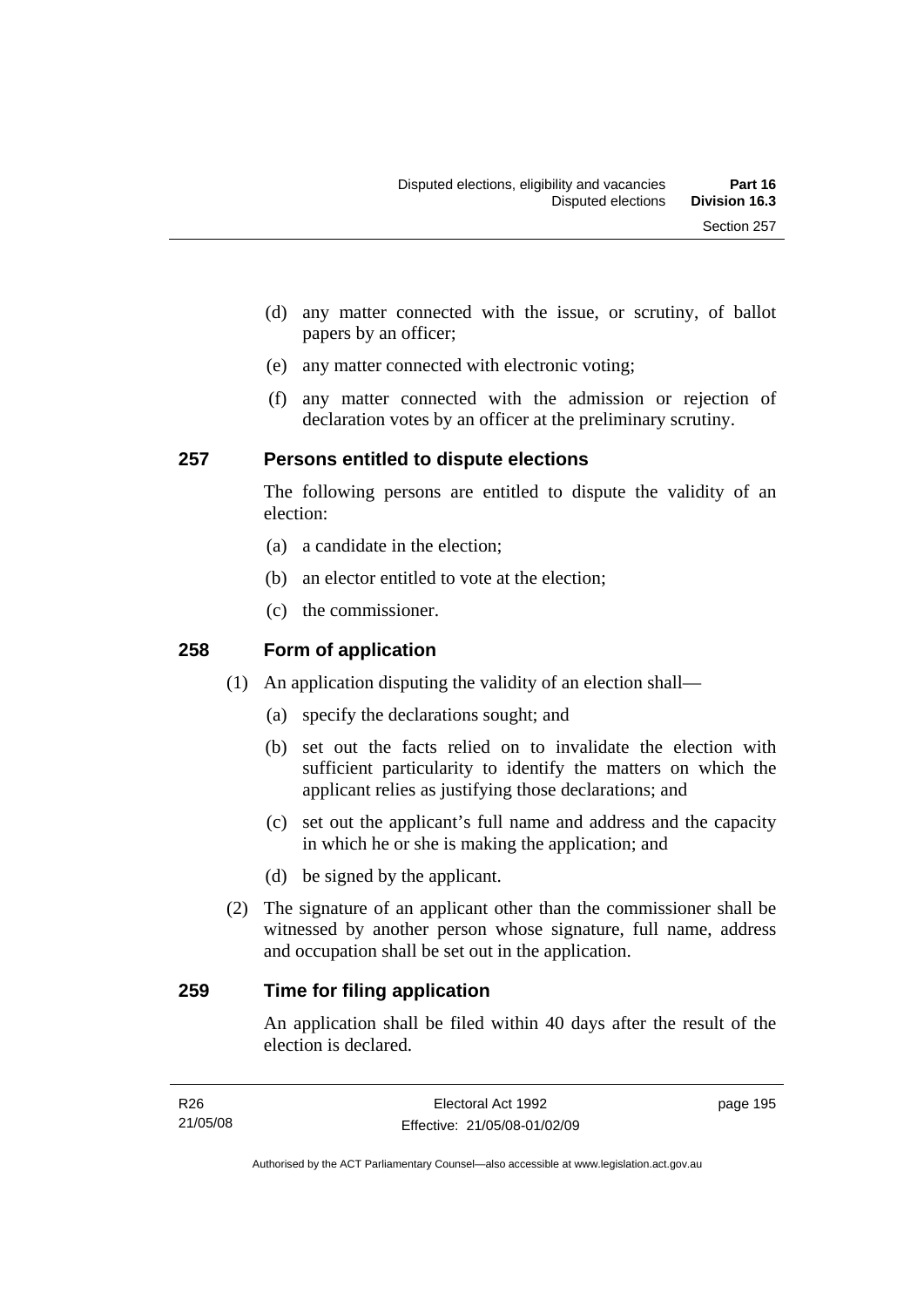#### **260 Deposit as security for costs**

- (1) At the time of filing an application, the applicant shall deposit with the registrar as security for costs the amount prescribed by the *Court Procedures Rules 2006*.
- (2) The amount deposited shall be set off against any costs ordered to be paid by the applicant.

#### **261 Registrar to serve copies of application on certain persons**

The registrar shall, after an application is filed under section 259, serve a sealed copy of the application on—

- (a) the Speaker; and
- (b) the person whose election is being disputed; and
- (c) if the commissioner is not the applicant—the commissioner.

#### **262 Parties to application under div 16.3**

- (1) The following people are entitled to appear in a proceeding under this division:
	- (a) the applicant;
	- (b) the commissioner;
	- (c) if a person whose election is being disputed files a notice of appearance within 7 days after the day when the person is served with a copy of the application under section 261—the person;
	- (d) anyone else with the leave of the Court of Disputed Elections.
- (2) A person other than the applicant who appears under subsection (1) is to be taken to be a respondent to the application.
- (3) This section does not apply to an application under section 263.

R26 21/05/08

Authorised by the ACT Parliamentary Counsel—also accessible at www.legislation.act.gov.au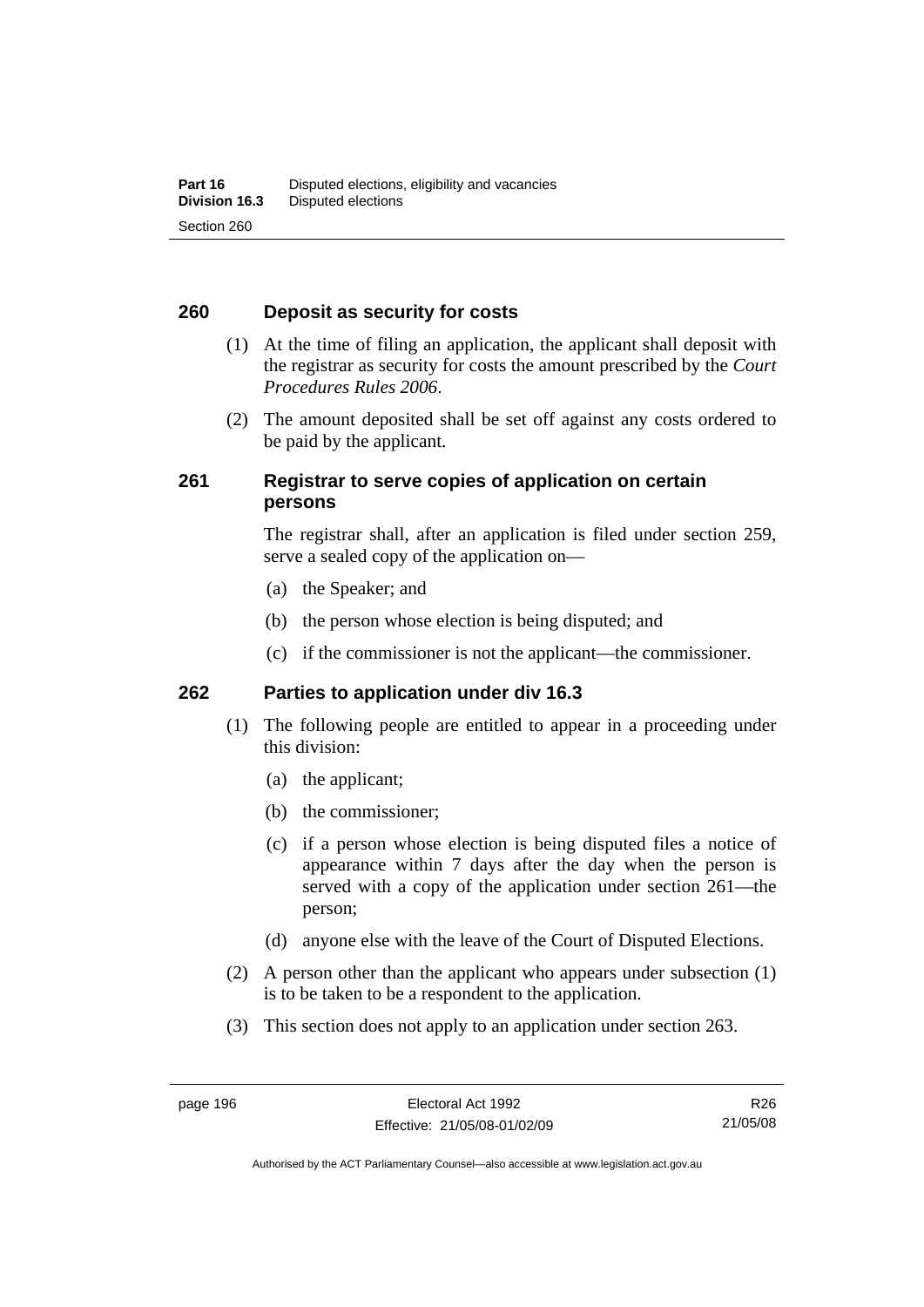#### **263 Withdrawal and abatement of application**

(1) In this section:

*election application* means an application disputing the validity of an election made in accordance with section 258.

*leave application* means an application for leave to withdraw an election application.

- (2) An applicant may withdraw an election application only with the leave of the Supreme Court.
- (3) An applicant is not entitled to make a leave application unless notice of the applicant's intention to do so has been—
	- (a) published in a newspaper; and
	- (b) given to the commissioner and to each of the respondents to the relevant election application.
- (4) A leave application shall not be made without the consent of all the applicants to the relevant election application.
- (5) The following persons are entitled to appear as respondents to a leave application:
	- (a) the commissioner;
	- (b) a respondent to the relevant election application;
	- (c) any other person with the leave of the Supreme Court.
- (6) Unless the Supreme Court orders otherwise, if an election application is withdrawn, the applicant is liable to pay the costs of the respondent in relation to that application and the leave application.
- (7) In determining a leave application, the Supreme Court shall inquire into the reasons for it and determine whether it was—
	- (a) the result of an agreement, arrangement or understanding; or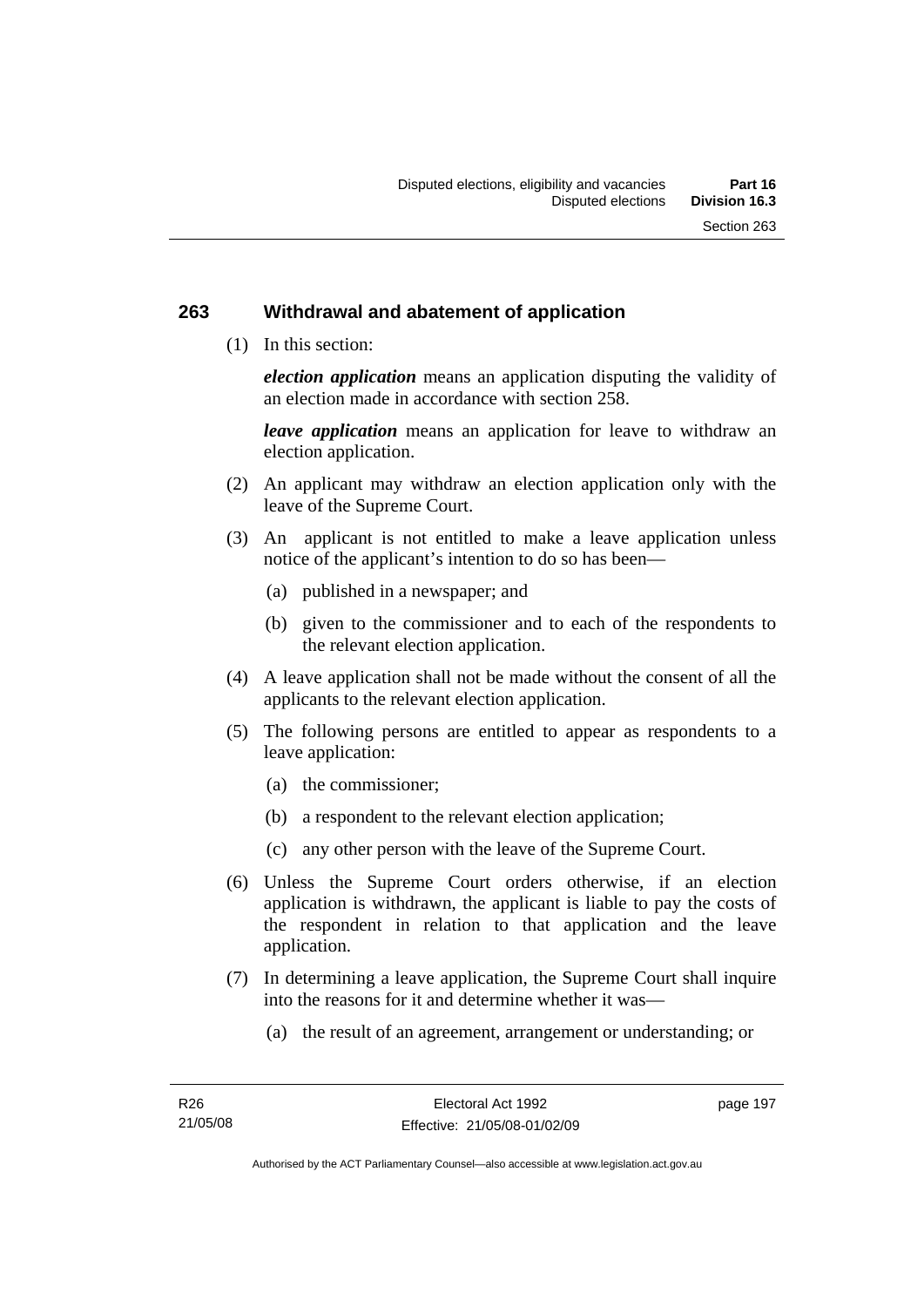- (b) in consideration of—
	- (i) the seat in the Assembly that is in issue being vacated at any time in the future; or
	- (ii) the withdrawal of any other election application; or
	- (iii) any other matter.
- (8) The Supreme Court shall publish its reasons for a determination as if it were a judgment and give a copy of them to the commissioner.
- (9) If, before the hearing of an election application, a respondent other than the commissioner—
	- (a) dies or gives the prescribed notice that he or she does not intend to oppose the application; or
	- (b) resigns from, or otherwise ceases to hold, the seat in the Assembly that is in issue;

then—

- (c) the person ceases to be a respondent; and
- (d) the person, or his or her personal representative, shall—
	- (i) publish notice of that fact in a newspaper; and
	- (ii) give a copy of the notice to the registrar; and
- (e) if a person who might have been an applicant in relation to the election files a notice of appearance within the prescribed period—that person is entitled to appear as a respondent to the application.
- (10) A person who has ceased to be a respondent to an election application is not entitled to appear as a party in proceedings in relation to that application.
- (11) The registrar shall notify the commissioner of the receipt of a notice mentioned in subsection (9) (d) (ii).

R26 21/05/08

Authorised by the ACT Parliamentary Counsel—also accessible at www.legislation.act.gov.au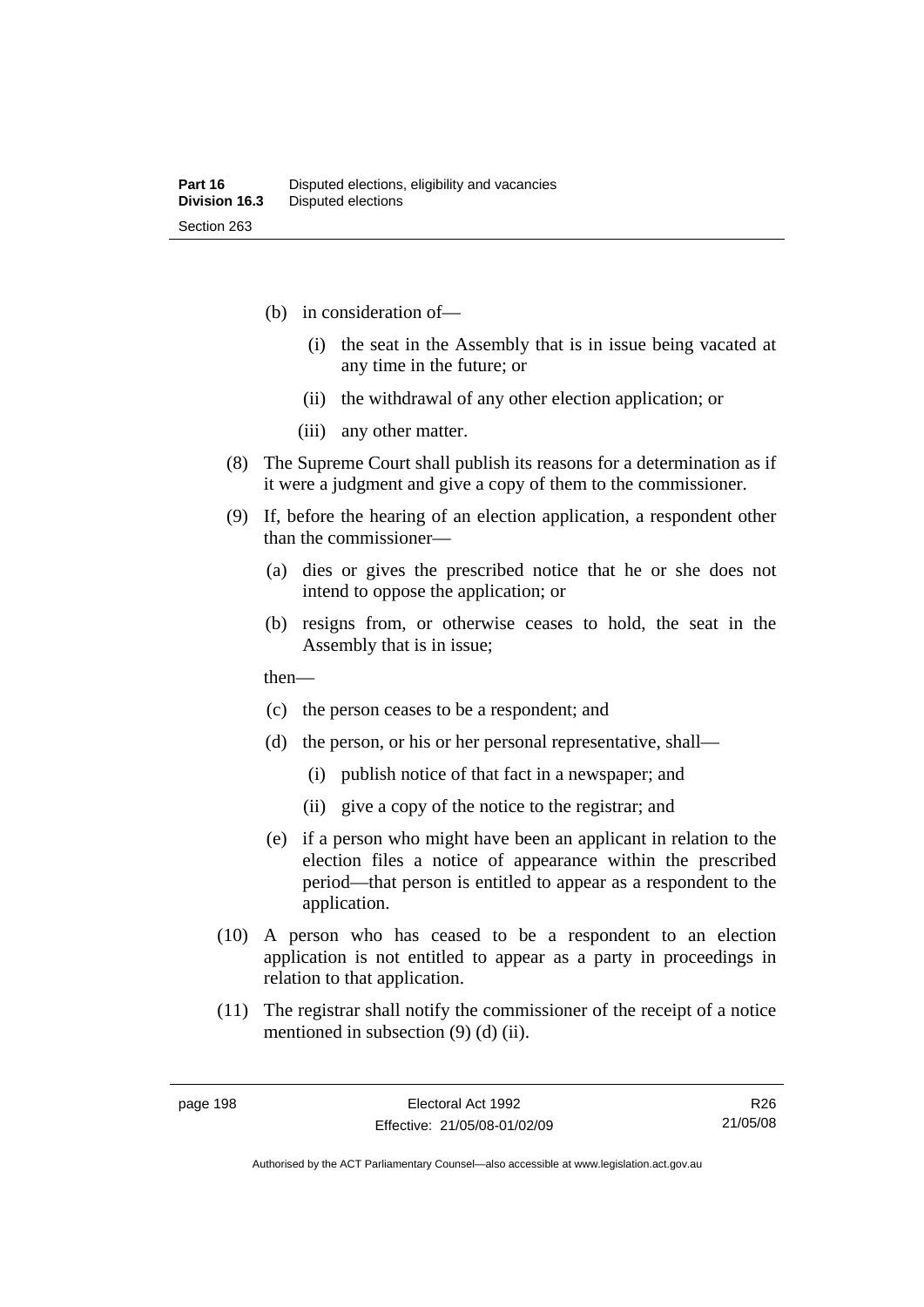- (12) An election application shall be abated by the death of a sole applicant or the last survivor of several applicants.
- (13) The abatement of an election application does not affect the liability of the applicant or any other person for costs awarded against the applicant or other person.

## **264 Hearing of applications**

- (1) The registrar shall, as soon as practicable after the time for filing applications in relation to an election under section 259 has passed, prepare a list of the applications pending in the order of filing and shall make a copy of the list available for inspection at the registrar's office.
- (2) Subject to subsection (3), an application shall, as far as practicable, be heard in the order in which it appears in the list.
- (3) All applications in relation to an election for an electorate shall be heard together.

## **265 Declarations and orders**

The Court of Disputed Elections shall hear and determine an application and may—

- (a) declare the election void; or
- (b) declare that a person who has been declared elected was not duly elected; or
- (c) declare that a person who has not been declared elected was duly elected; or
- (d) dismiss the application in whole or in part;

and may make any orders in relation to the application that the court considers appropriate.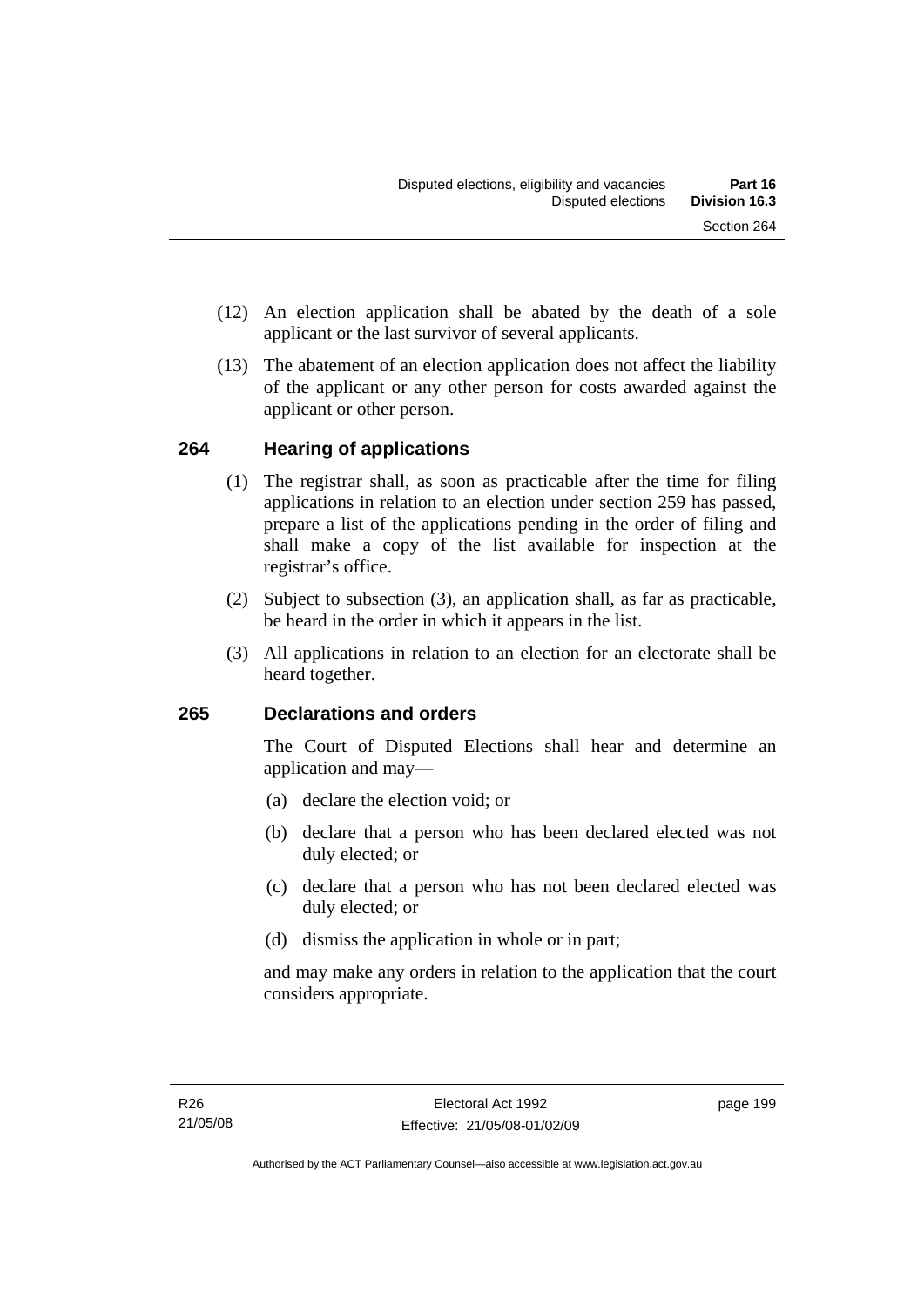#### **266 Illegal practices**

- (1) Without limiting the grounds on which the Court of Disputed Elections may make a declaration under section 265 (a) or (b), the court may make such a declaration on the ground of any illegal practice in connection with the election.
- (2) The Court of Disputed Elections shall not make a declaration under section 265 (a) or  $(b)$ —
	- (a) on the ground of any illegal practice (other than bribery or undue influence); or
	- (b) on the ground of bribery or undue influence by a person who was not a candidate for the election without the knowledge or consent of a candidate in the election;

unless satisfied that—

- (c) the result of the election was, or was likely to have been, affected by the illegal practice; and
- (d) it is just to make the declaration.
- (3) If the Court of Disputed Elections finds any illegal practice in connection with an election (whether the court makes a declaration under section 265 (a) or (b) on that ground or not), the registrar shall report the finding to—
	- (a) the Speaker; and
	- (b) the Minister; and
	- (c) the commissioner; and
	- (d) the director of public prosecutions.
- (4) Any finding by the Court of Disputed Elections in relation to any illegal practice in connection with an election is not to be taken to be a bar to, or to prejudice in any way, any prosecution in relation to the act alleged before the court to have constituted the illegal practice.

Authorised by the ACT Parliamentary Counsel—also accessible at www.legislation.act.gov.au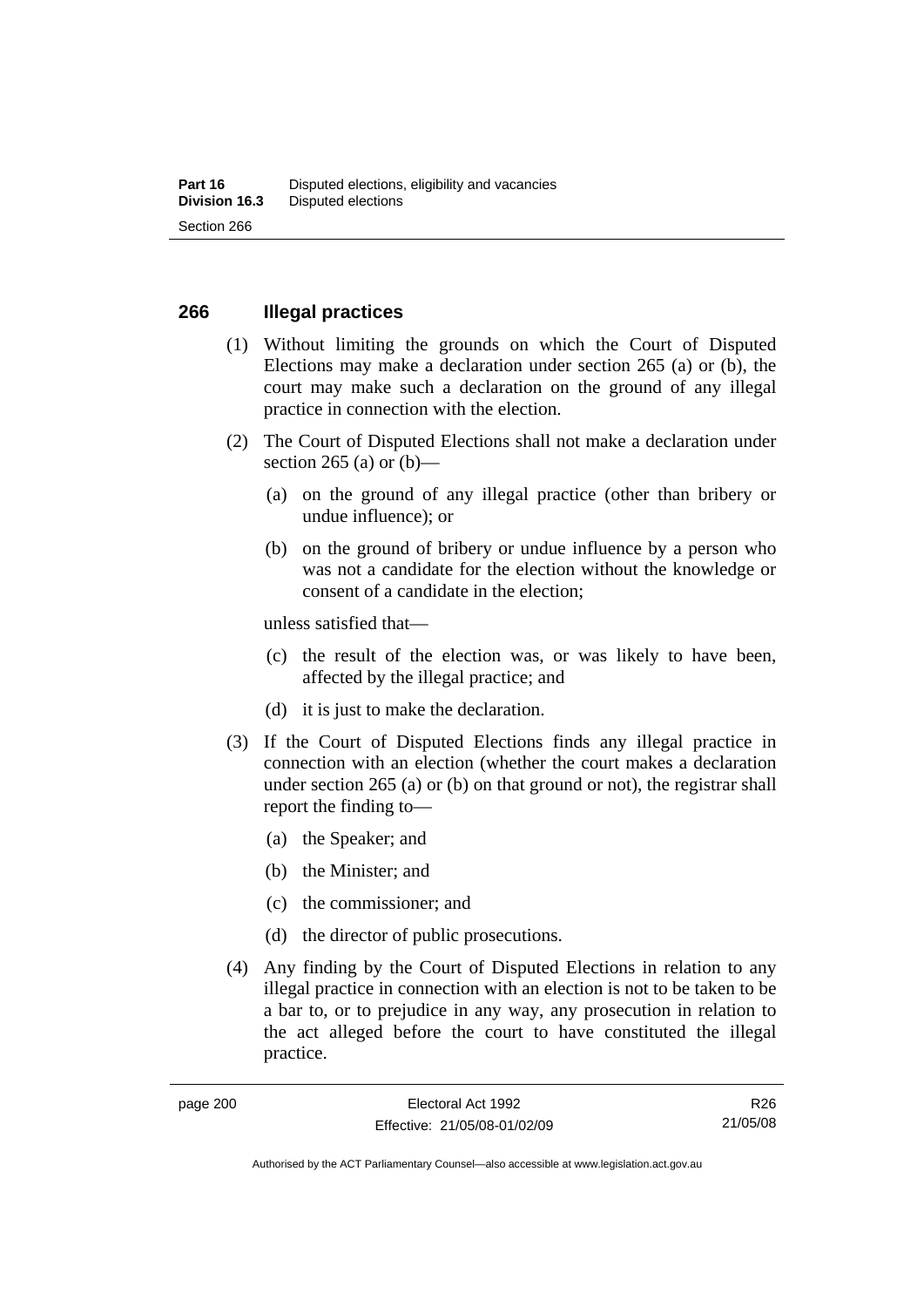(5) In this section:

*illegal practice* means a contravention of this Act, and includes undue influence.

*Note Contravention* and *undue influence* are defined in s 250.

#### **267 Bribery or undue influence by person elected**

If the Court of Disputed Elections finds that a person who was declared elected committed, or attempted to commit, bribery or undue influence in connection with any election, the court shall declare the election of that person void.

#### **268 Immaterial delays and errors**

- (1) The Court of Disputed Elections shall not make a declaration under section 265 (a), (b) or (c) on the ground that there was a delay in—
	- (a) declaring the nominations for the election; or
	- (b) providing certified lists of electors to candidates for the election; or
	- (c) polling for the election; or
	- (d) declaring the result of the election.
- (2) The Court of Disputed Elections shall not make a declaration under section 265 (a), (b) or (c) on the ground of any absence of, or any error or omission by, an officer unless the absence, error or omission affected, or was likely to have affected, the result of the election.
- (3) In determining whether an absence, error or omission that prevented an elector from voting affected the result of an election or not, the Court of Disputed Elections shall not have regard to any evidence of the way in which the elector intended to vote.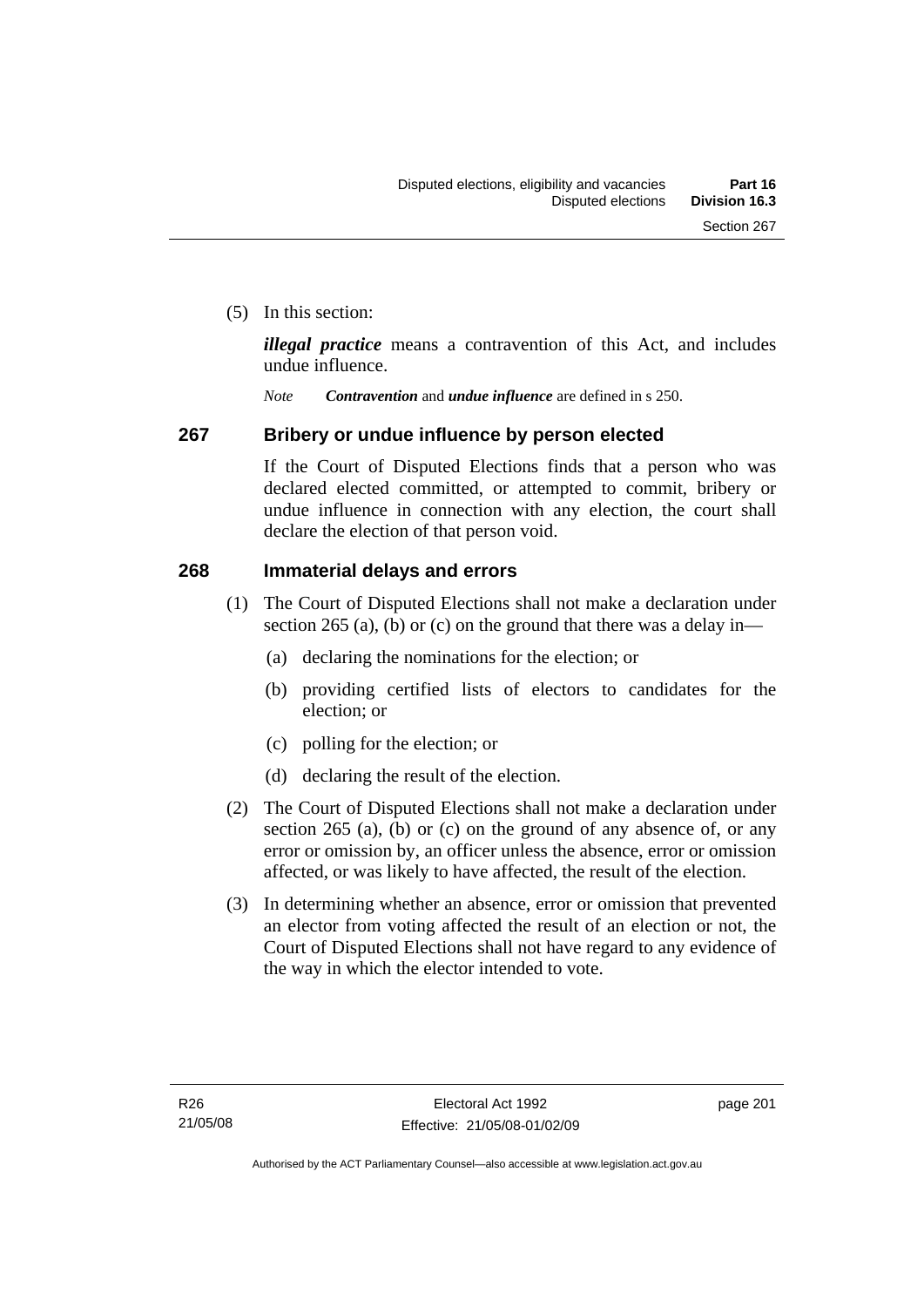#### **269 Inquiries by court**

- (1) In determining an application, the Court of Disputed Elections may make the inquiries it considers appropriate, including but not limited to—
	- (a) an inquiry about the identity of persons who voted; and
	- (b) an inquiry into the accuracy of approved computer programs used in electronic voting and the electronic scrutiny of votes; and
	- (c) an inquiry about whether ballot papers were improperly admitted or rejected, or not.
- (2) The Court of Disputed Elections shall not inquire into the correctness of any roll.
- (3) If the Court of Disputed Elections makes an inquiry in relation to ballot papers marked under part 11, a statement of particulars of the marking of ballot papers prepared by an officer under section 175 (c) is conclusive evidence of the particulars contained in the statement unless the court orders otherwise.

#### **270 Rejected ballot papers**

In determining an application, the Court of Disputed Elections may have regard to any declaration vote ballot papers rejected at the preliminary scrutiny if the court is of the opinion that the ballot papers should not have been rejected.

### **271 Evidence that persons were not permitted to vote**

In determining an application, the Court of Disputed Elections shall not have regard to any evidence that a person was not permitted to cast a vote in an election unless the court is satisfied that the person—

(a) claimed to vote in accordance with this Act; and

Authorised by the ACT Parliamentary Counsel—also accessible at www.legislation.act.gov.au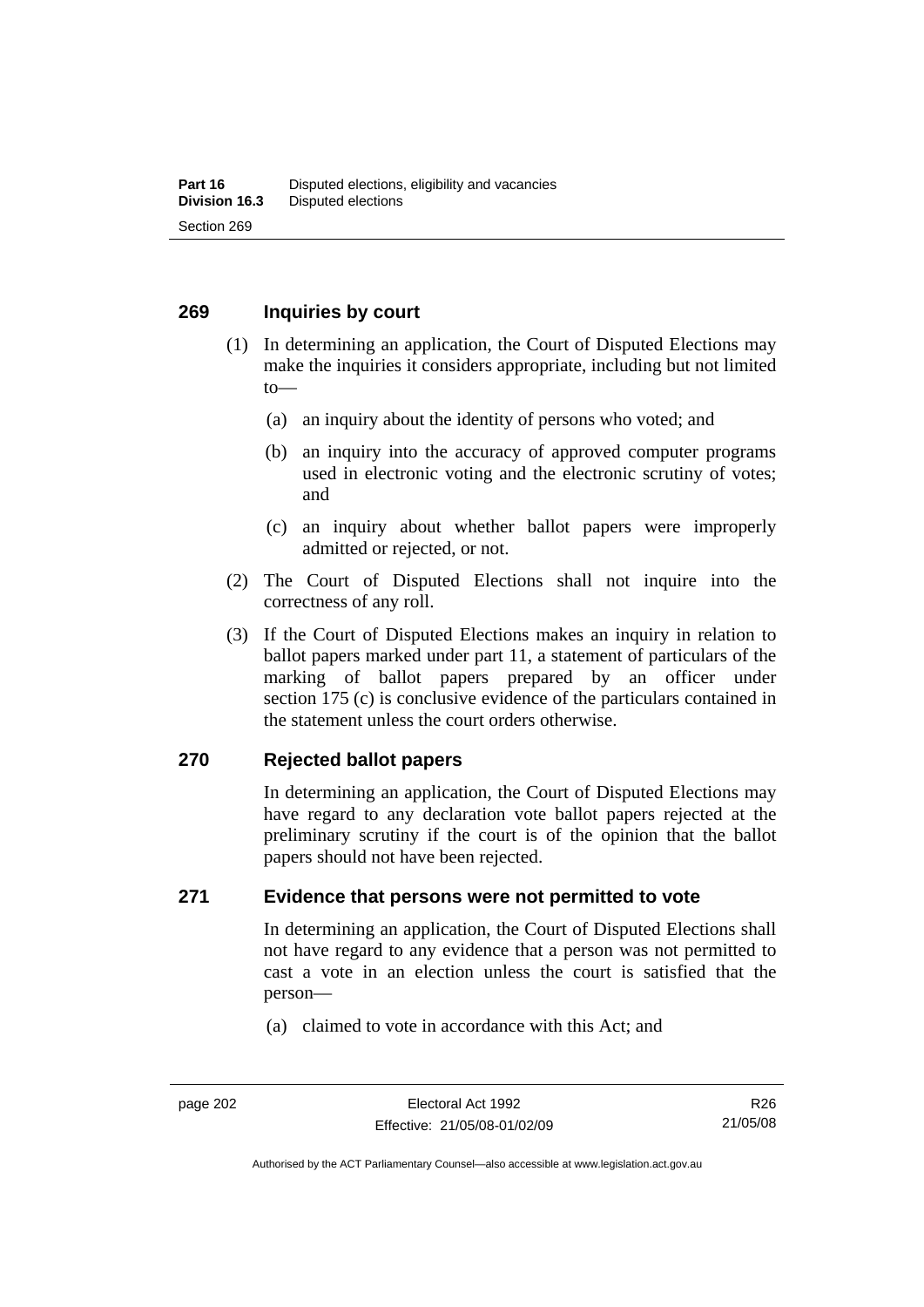(b) complied with the requirements of this Act in relation to voting to the extent that he or she was permitted to do so.

## **272 Inspection of electoral papers**

A party to an application may—

- (a) with the leave of the Court of Disputed Elections; and
- (b) in the presence of the commissioner or a member of staff of the electoral commission;

inspect, and make copies of or take extracts from, the electoral papers (except ballot papers) in the possession of the commissioner that were used in connection with the election being disputed.

## **273 Commissioner not prevented from accessing documents**

Unless the Court of Disputed Elections otherwise orders, the filing of an application is not to be taken to prevent the commissioner, another member of the electoral commission or a member of the staff of the commission from having access to any document to which that person would otherwise be entitled to have access for the purpose of exercising a function under this Act.

## **274 Registrar to serve copies of declarations on certain persons**

The registrar shall, after an application is determined, serve a sealed copy of the declarations and orders (if any) made by the Court of Disputed Elections on—

- (a) the Speaker; and
- (b) each party to the application.

## **275 Effect of declarations**

 (1) If the Court of Disputed Elections declares an election void, another election shall be held in accordance with section 101.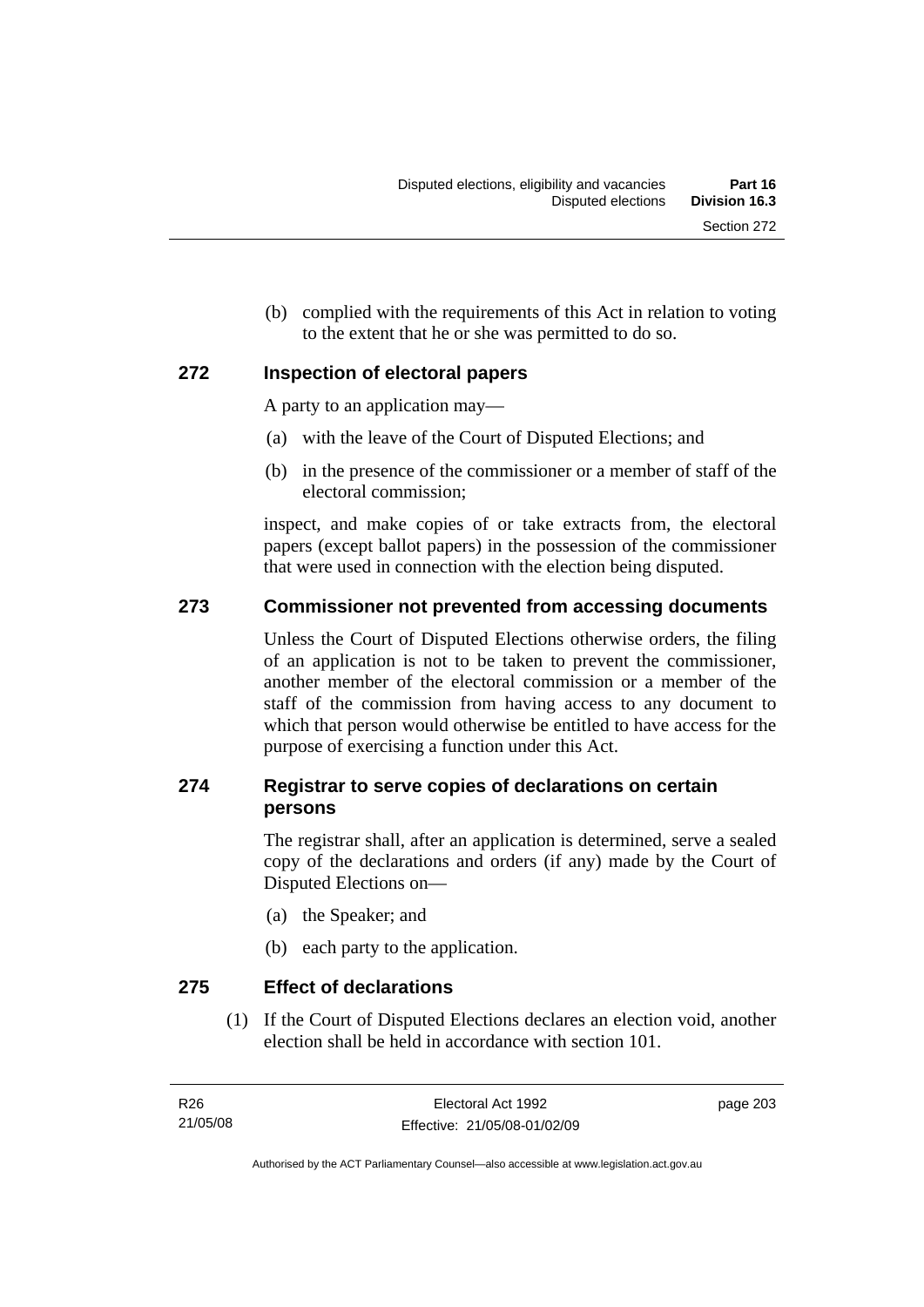- (2) If the Court of Disputed Elections declares that a person who has been declared elected was not duly elected, that person is to be taken not to have been duly elected.
- (3) If the Court of Disputed Elections declares that a person who has not been declared elected was duly elected, that person is to be taken to have been duly elected.
- (4) A declaration by the Court of Disputed Elections referred to in subsection (1), (2) or (3) takes effect on the end of the day when the declaration by the court is made.

## **Division 16.4 Eligibility and vacancies**

#### **276 Speaker to state case**

If the Assembly passes a resolution referring to the Court of Disputed Elections a question relating to—

- (a) the eligibility of a person who has been declared elected to be an MLA; or
- (b) a vacancy in the membership of the Assembly;

the Speaker shall give to the registrar a statement setting out the question referred, together with any documents in the possession of the Assembly that relate to that question.

#### **277 Parties to a referral**

The following persons are entitled to appear in a proceeding under this division:

- (a) any person who, in the opinion of the Court of Disputed Elections, has a sufficient interest in the determination of the question referred;
- (b) any person on whom notice of that question is ordered to be served by the court.

R26 21/05/08

Authorised by the ACT Parliamentary Counsel—also accessible at www.legislation.act.gov.au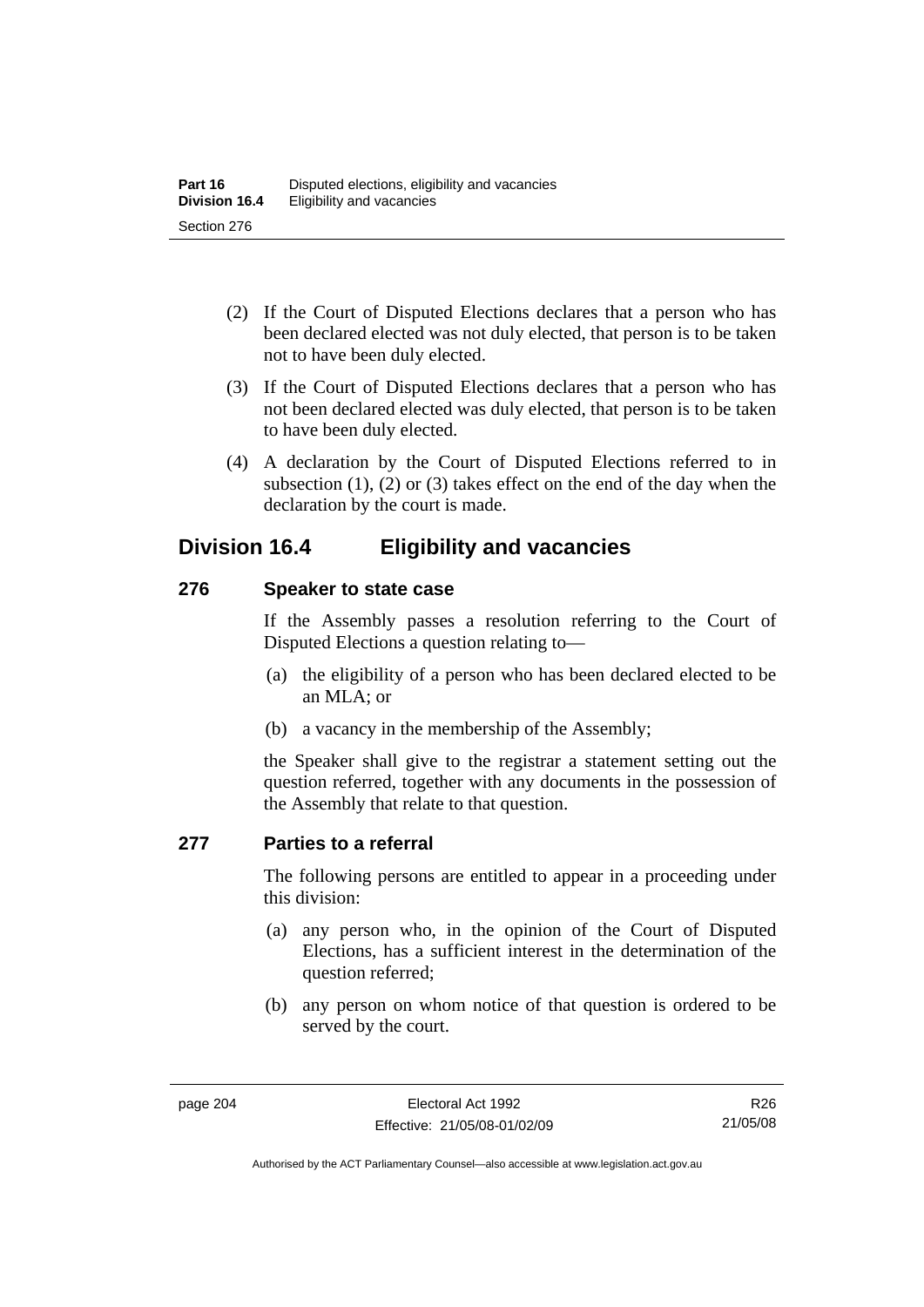### **278 Declarations and orders**

The Court of Disputed Elections shall hear and determine a question referred to it and may—

- (a) declare that a person who has been declared elected is not eligible to be an MLA; or
- (b) declare a vacancy in the membership of the Assembly; or
- (c) refuse to make a declaration;

and may make the orders in relation to the referral that the court considers appropriate.

#### **279 Registrar to serve copy of declarations on Speaker**

The registrar shall, after a question referred to the Court of Disputed Elections is determined, serve a sealed copy of the declarations and orders (if any) made by the court on—

- (a) the Speaker; and
- (b) each party to the referral.

#### **280 Effect of declarations**

- (1) If the Court of Disputed Elections
	- (a) declares that a person who has been declared elected is not eligible to be an MLA; or
	- (b) declares a vacancy in the membership of the Assembly;

on the end of the day when the declaration is made a vacancy in the membership of the Assembly arises.

 (2) A vacancy under subsection (1) shall be filled in accordance with part 13.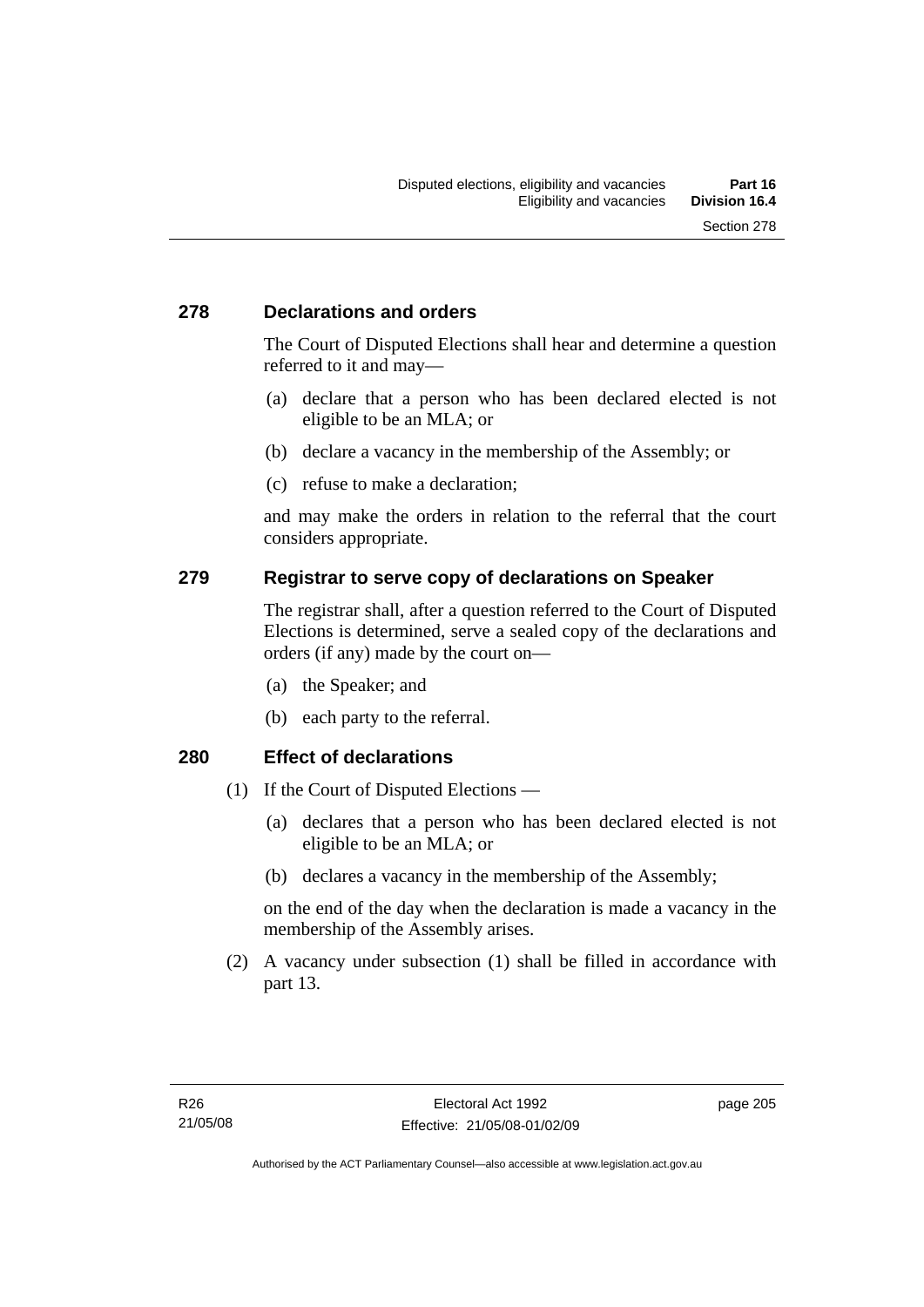# **Division 16.5 Proceedings**

#### **281 Procedure**

In a proceeding, the Court of Disputed Elections —

- (a) shall be guided by the substantial merits and good conscience of the case; and
- (b) is not bound by technicalities, legal forms or the rules of evidence, but may inform itself in the way it considers appropriate.

#### **282 Legal representation limited**

In a proceeding, a party is entitled to be represented by only 1 lawyer appearing as counsel.

#### **283 Admissibility of evidence**

- (1) A person who appears as a witness in a proceeding is not excused from answering a question or producing a document or other thing that the person is required by the Court of Disputed Elections to answer or produce on the ground that the answering of the question or the producing of the document or thing may tend to incriminate the person or on the ground of privilege.
- (2) A statement or disclosure made, or a document or other thing produced, by a person in the course of a proceeding, or any information, document or other thing obtained as a direct or indirect consequence of the making of the statement or disclosure, or of the production of the firstmentioned document or thing, is not admissible in evidence in any civil or criminal proceeding except—
	- (a) a proceeding before the Court of Disputed Elections; or
	- (b) a proceeding for an offence relating to the giving of false evidence.

Authorised by the ACT Parliamentary Counsel—also accessible at www.legislation.act.gov.au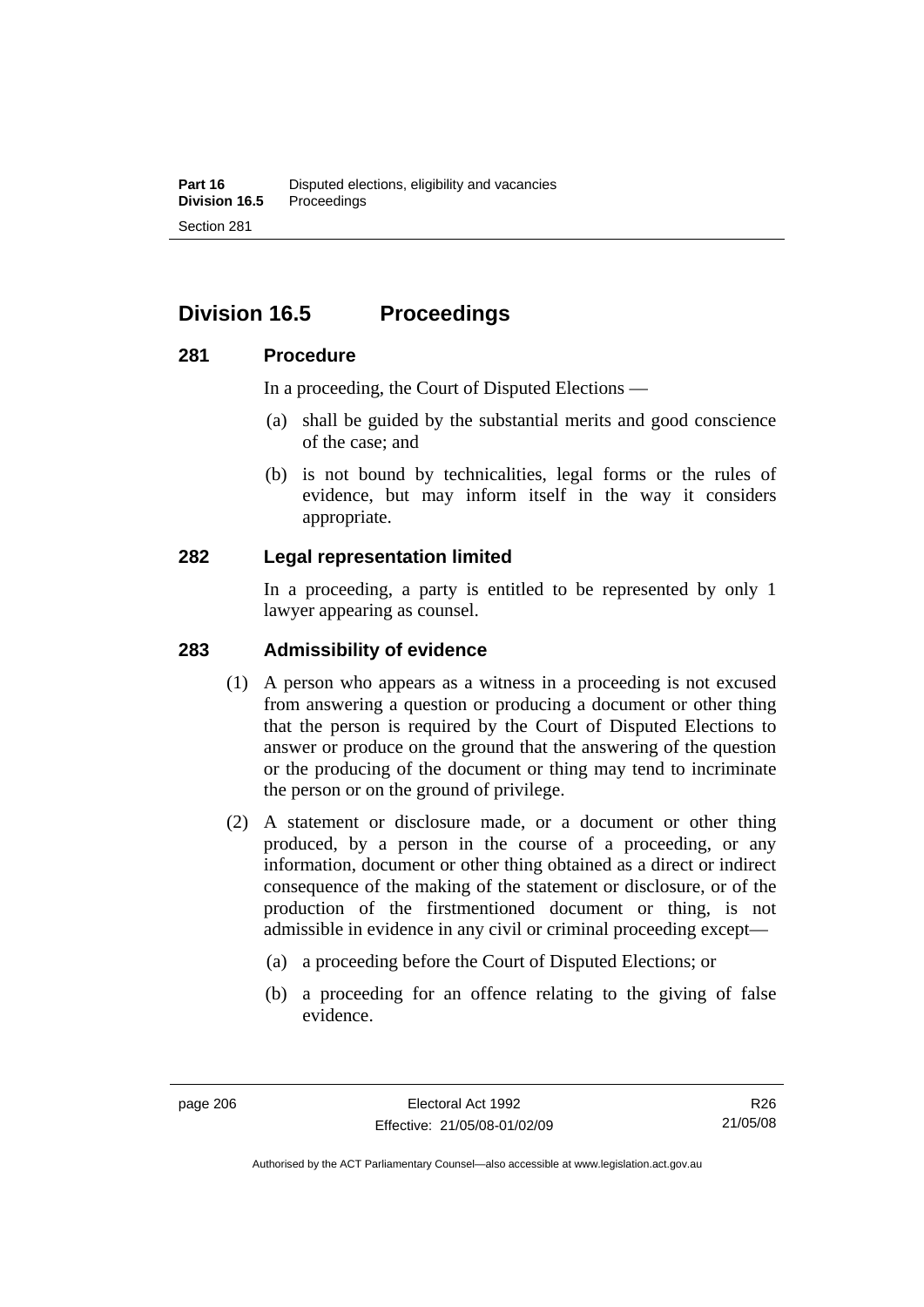## **284 Costs may be ordered against Territory**

Even if the Territory is not a party to a proceeding, the Court of Disputed Elections may order the Territory to pay all or any of the costs of the proceeding.

page 207

Authorised by the ACT Parliamentary Counsel—also accessible at www.legislation.act.gov.au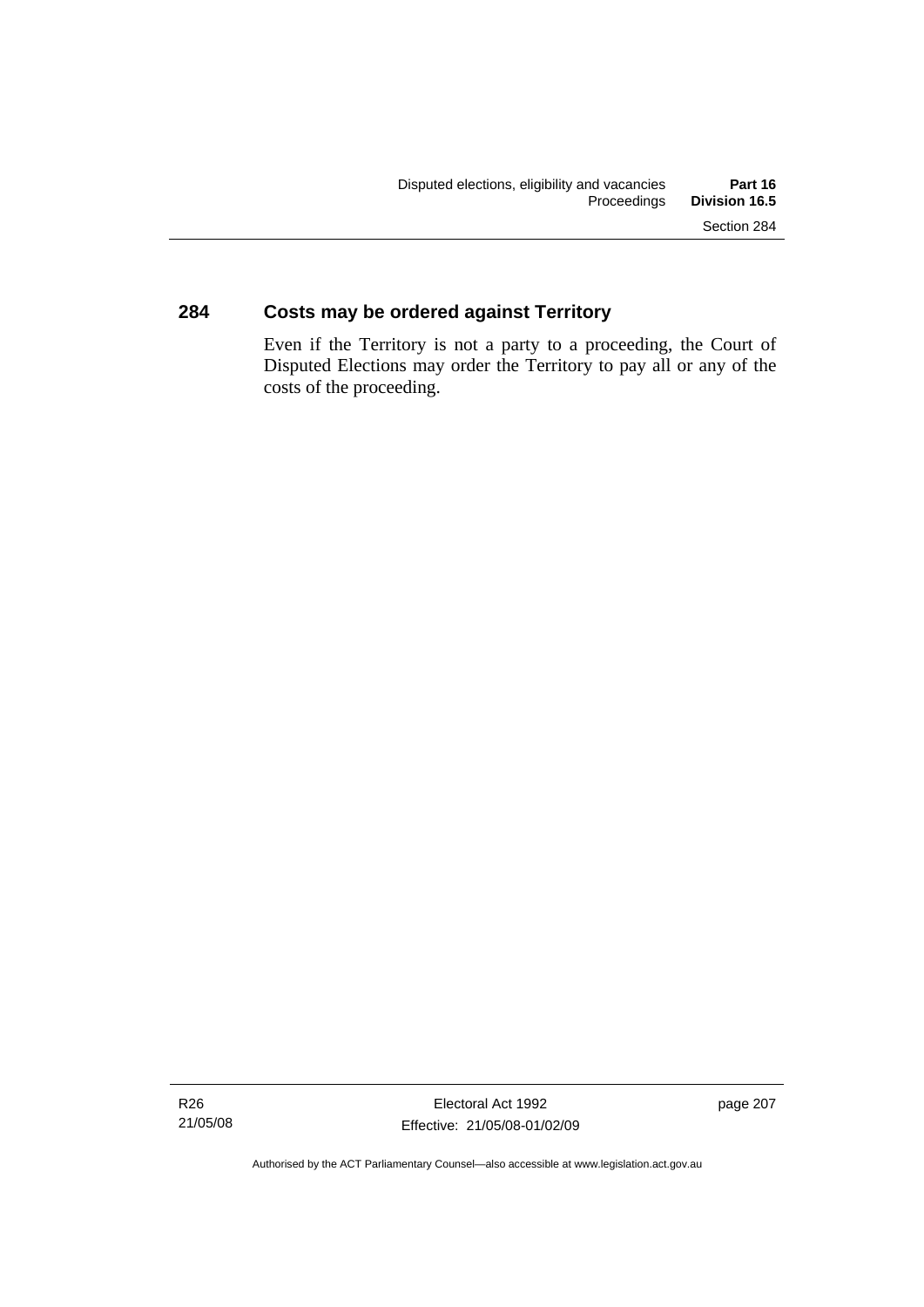# **Part 17 Electoral offences**

## **Division 17.1 Bribery and improper influence**

#### **285 Bribery**

(1) A person shall not offer, solicit or accept an electoral bribe.

Maximum penalty: 50 penalty units, imprisonment for 6 months or both.

(2) In this section:

*bribe* does not include a declaration of public policy or a promise of public action.

*electoral bribe* means a bribe for the purpose of—

- (a) influencing the vote of an elector; or
- (b) influencing the candidature of a person in an election; or
- (c) otherwise influencing the course or result of an election; or
- (d) inducing a person not to apply, or to withdraw an application, under section 192 to be a candidate for a seat in relation to which a casual vacancy has occurred, if that person is an eligible person within the meaning of that section; or
- (e) inducing a person not to apply, or to withdraw an application, to the Court of Disputed Elections under division 16.3 to dispute the validity of an election, if that person is entitled to dispute the validity of the election under section 257.

Authorised by the ACT Parliamentary Counsel—also accessible at www.legislation.act.gov.au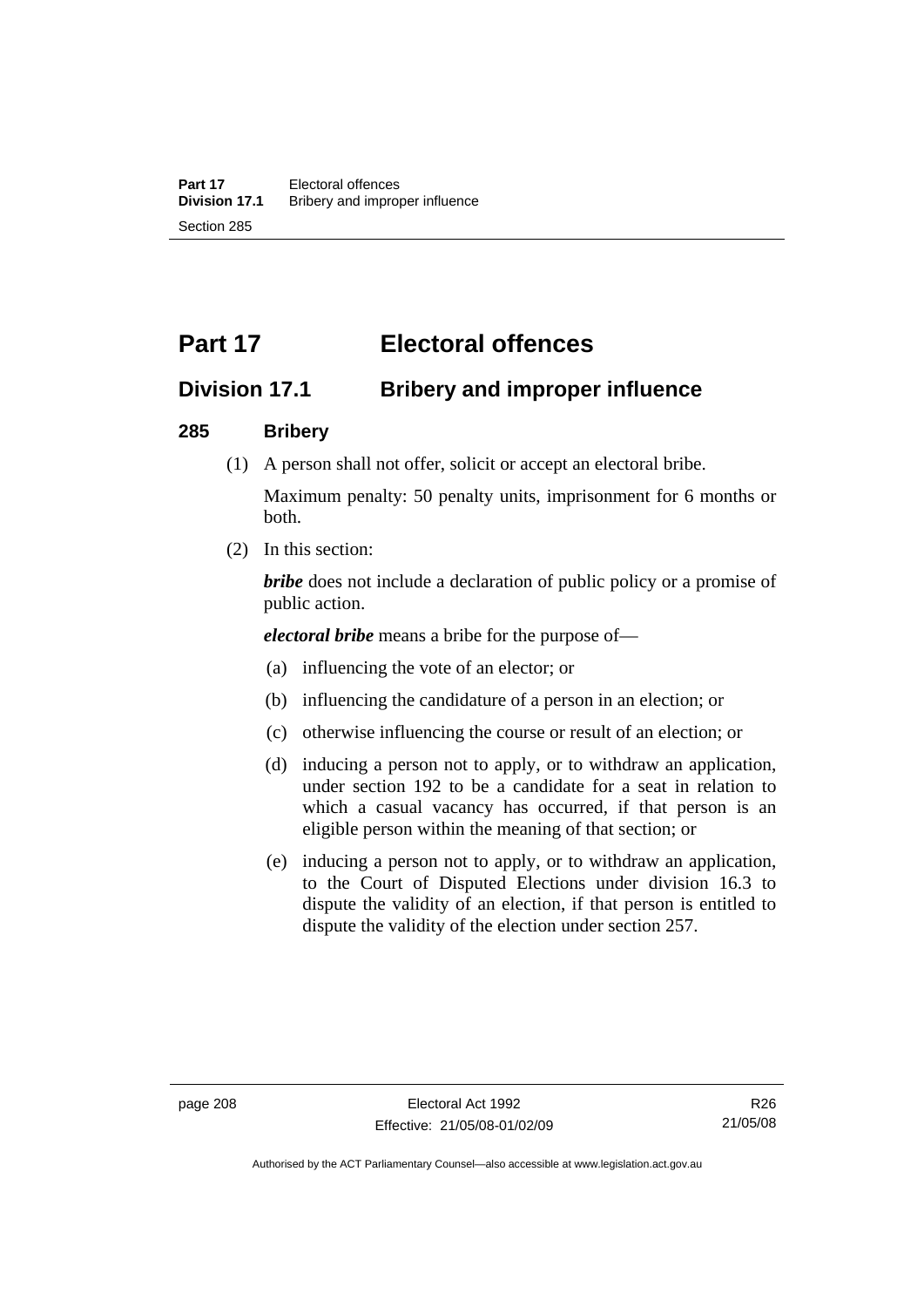### **286 Influencing of votes by officers**

In the exercise of a function under this Act, an officer shall not, without reasonable excuse, do anything for the purpose of influencing the vote of another person.

Maximum penalty: 50 penalty units, imprisonment for 6 months or both.

## **287 Influencing votes of hospital and nursing home patients**

The proprietor of a hospital or nursing home, or an employee or agent of such a proprietor, shall not, without reasonable excuse, do anything for the purpose of influencing the vote of a patient or resident of the hospital or nursing home.

Maximum penalty: 50 penalty units, imprisonment for 6 months or both.

## **Division 17.2 Protection of rights**

## **288 Violence and intimidation**

A person shall not, by violence or intimidation, hinder or interfere with—

- (a) the free exercise of a right under this Act; or
- (b) the free performance of a duty under this Act.

Maximum penalty: 50 penalty units, imprisonment for 6 months or both.

## **289 Discrimination on grounds of political donations**

- (1) A person shall not discriminate against another person on the ground of the making by the other person of a donation to—
	- (a) a political party; or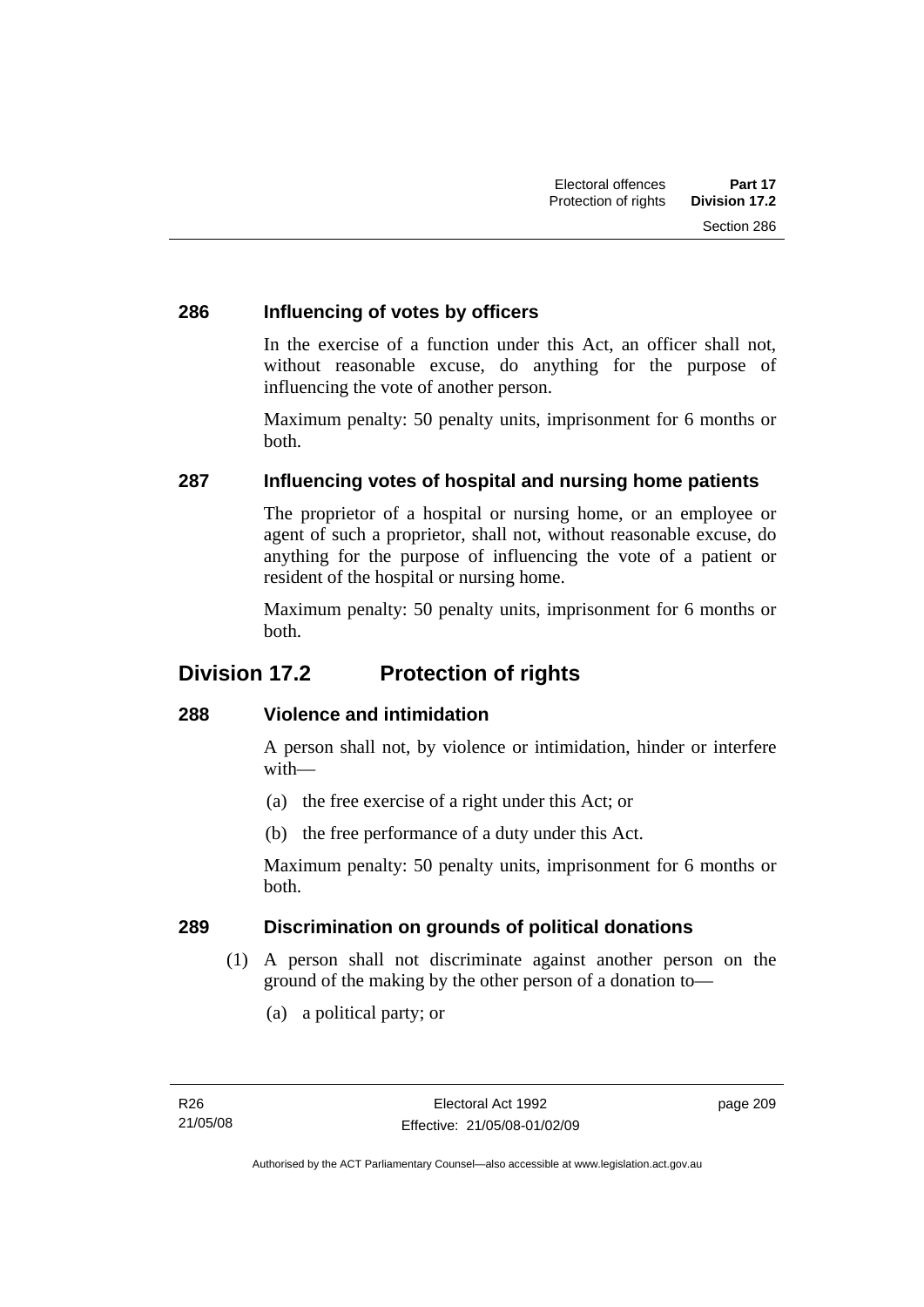(b) a candidate in an election.

Maximum penalty: 50 penalty units, imprisonment for 6 months or both.

(2) In this section:

*discriminate against*, in relation to a person, means—

- (a) deny the person access to membership of any trade union, club or other body, whether incorporated or not; or
- (b) not allow the person to work or to continue to work; or
- (c) subject the person to any form of intimidation or coercion; or
- (d) subject the person to any other detriment.

#### **290 Employees' right to leave of absence for voting**

 (1) On notification from an employee before a polling day, the employer shall allow the employee, without penalty or any disproportionate deduction of pay, to take any necessary leave (not exceeding 2 hours) for the purpose of voting.

Maximum penalty: 10 penalty units.

- (2) Subsection (1) does not apply if the absence of the employee from employment could—
	- (a) endanger any person, animal or thing; or
	- (b) cause substantial loss to any person.
- (3) An employee shall not notify an employer under subsection (1) if he or she does not have a genuine intention of voting during the period of the leave to be granted for the purpose of voting.

Maximum penalty: 5 penalty units.

R26 21/05/08

Authorised by the ACT Parliamentary Counsel—also accessible at www.legislation.act.gov.au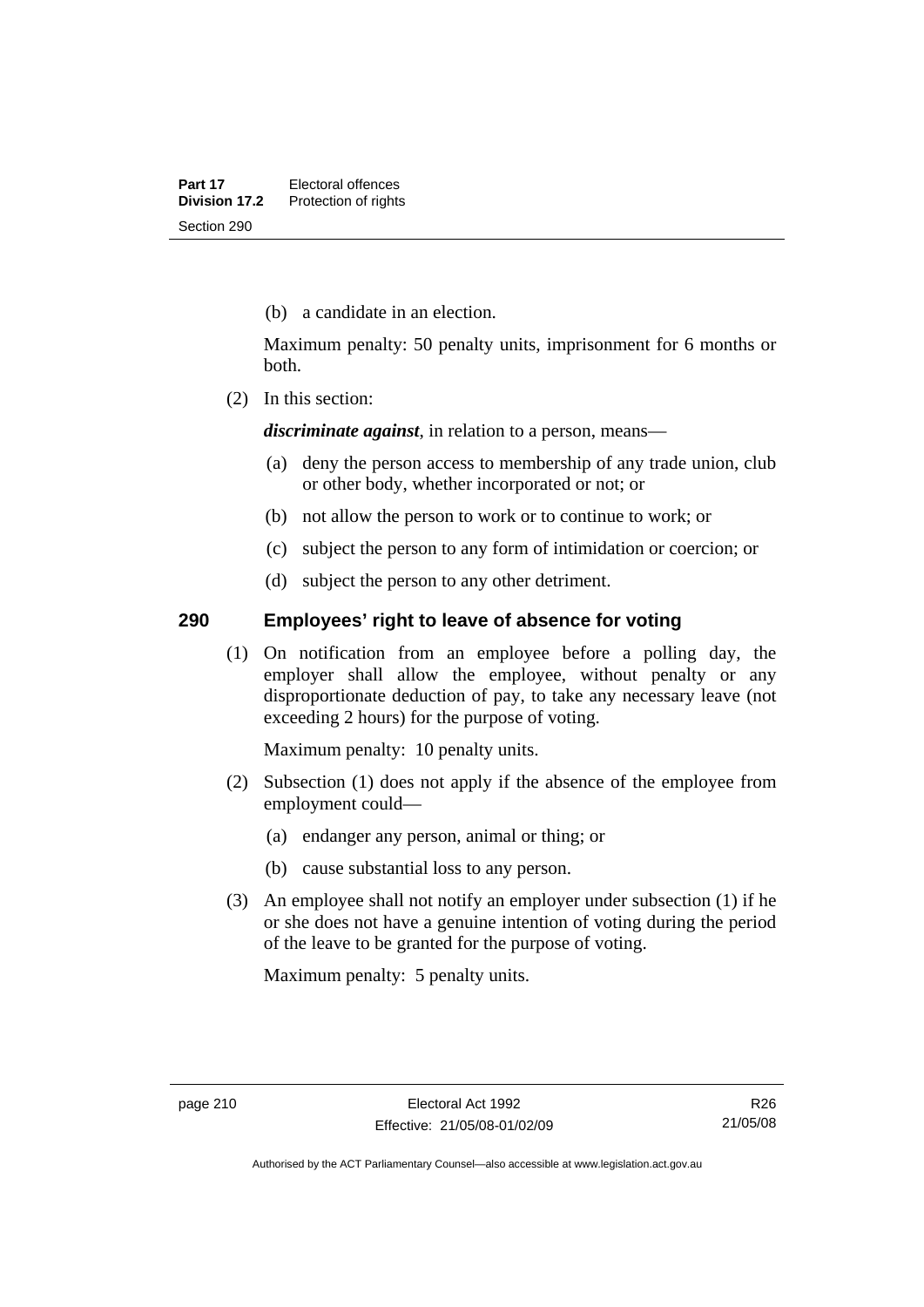## **Division 17.3 Campaigning offences**

## **291 Definitions for div 17.3**

In this division:

*disseminate* electoral matter (whether in printed or electronic form) means print, publish, distribute, produce or broadcast the electoral matter.

*publish* electoral matter, includes publish electronically.

*reportage or commentary*, in relation to a news publication, means everything in the newspaper or periodical except—

- (a) advertisements; and
- (b) letters to the editor.

## **292 Dissemination of unauthorised electoral matter**

- (1) A person commits an offence if—
	- (a) the person disseminates electoral matter; and
	- (b) the matter does not include—
		- (i) the name of the person who authorised the matter or its author; and
		- (ii) a statement to the effect that the named person authorised, or is the author of, the matter; and
		- (iii) if the matter is published for a registered party, a candidate for election or a person who has publicly indicated that he or she intends to be a candidate for election—a statement to the effect that the matter is published for the party, candidate or person.

Maximum penalty: 10 penalty units.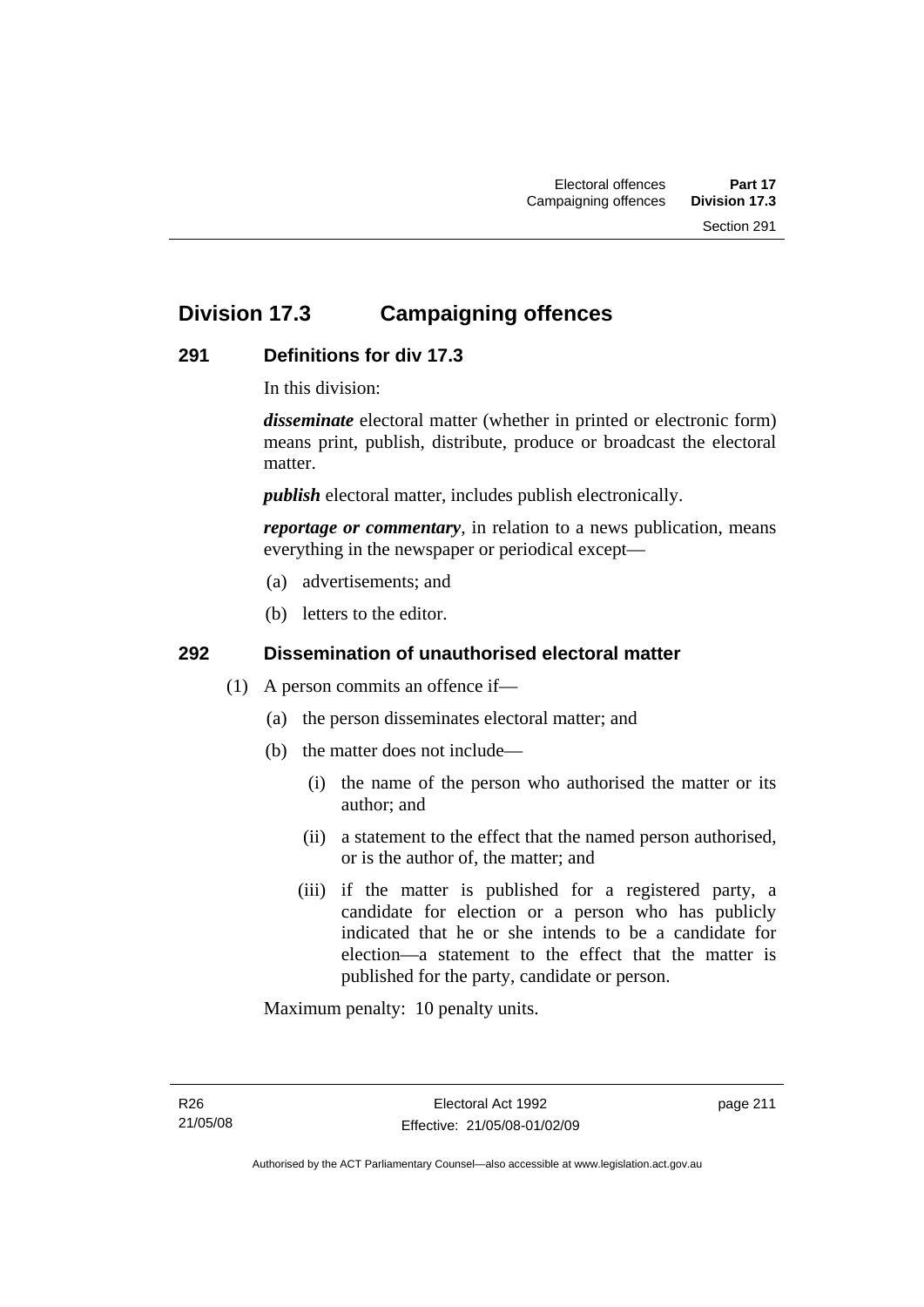(2) In this section:

*statement* means a statement in a form in which the matter is disseminated.

#### **Example**

Electoral matter disseminated in sound and video form could state the authoriser's name in sound or on-screen printed form.

*Note* An example is part of the Act, is not exhaustive and may extend, but does not limit, the meaning of the provision in which it appears (see Legislation Act, s 126 and s 132).

#### **293 Exceptions for news publications**

- (1) Section 292 does not apply to the dissemination of electoral matter contained in reportage or commentary in a particular news publication if the publication includes a statement to the effect that a person named in the statement has authorised publication of all electoral matter contained in reportage or commentary in the publication.
- (2) Section 292 does not apply to the dissemination of electoral matter contained in a letter to the editor in a particular news publication if—
	- (a) the author's name and the place where the author lives are stated at the end of the letter; and
	- (b) the publication includes a statement to the effect that a person named in the statement has authorised publication of all electoral matter contained in letters to the editor in the publication.
- (3) For subsection (2) (a), it is sufficient to identify where the author lives by reference to—
	- (a) the suburb or town of, or nearest to, the author's residence; and
	- (b) if the residence is outside the ACT—the State, other Territory or other country of the residence.

R26 21/05/08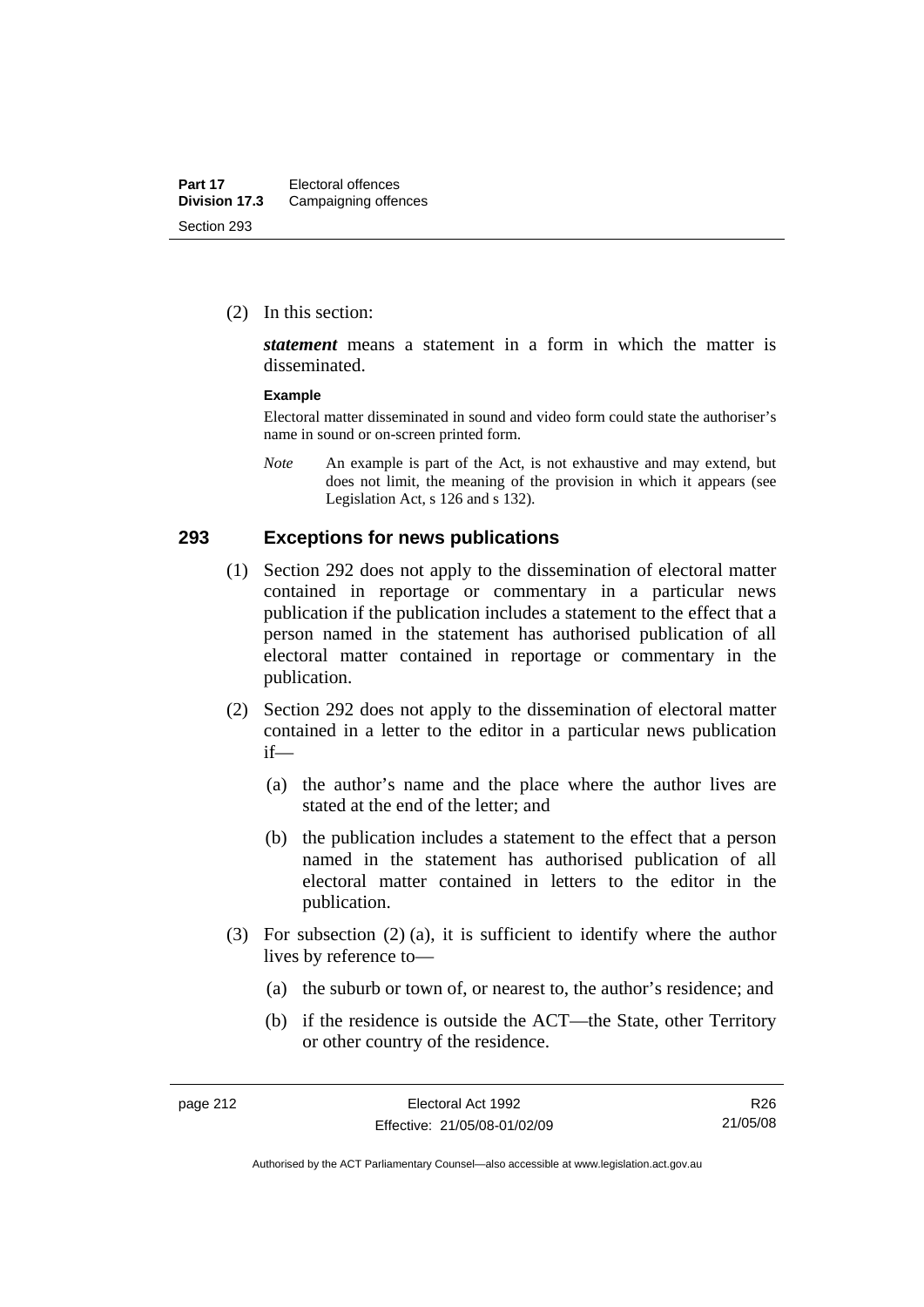(4) In this section:

*letter to the editor* includes electronic commentary of a similar kind.

#### **294 Exceptions for dissemination of electoral matter on certain items**

- (1) Section 292 does not apply to the dissemination of electoral matter on any of the following items unless the item includes a representation of a ballot paper:
	- (a) a letter from an MLA that includes the name of the MLA and an indication that he or she is an MLA;
	- (b) a press release published by or for an MLA that includes the name of the MLA and an indication that he or she is an MLA;
	- (c) a report under the *Annual Reports (Government Agencies) Act 2004*;
	- (d) a publication of a government agency that includes—
		- (i) the name of the agency; and
		- (ii) the City of Canberra Arms; and
		- (iii) the words 'Australian Capital Territory', 'Australian Capital Territory Legislative Assembly', 'ACT Legislative Assembly', 'Australian Capital Territory Government' or 'ACT Government';
	- (e) a business or visiting card that promotes the candidacy of a person in an election;
	- (f) a letter or card on which the name of the sender appears;
	- (g) a T-shirt;
	- (h) a badge or button;
	- (i) a pen or pencil;
	- (j) a balloon;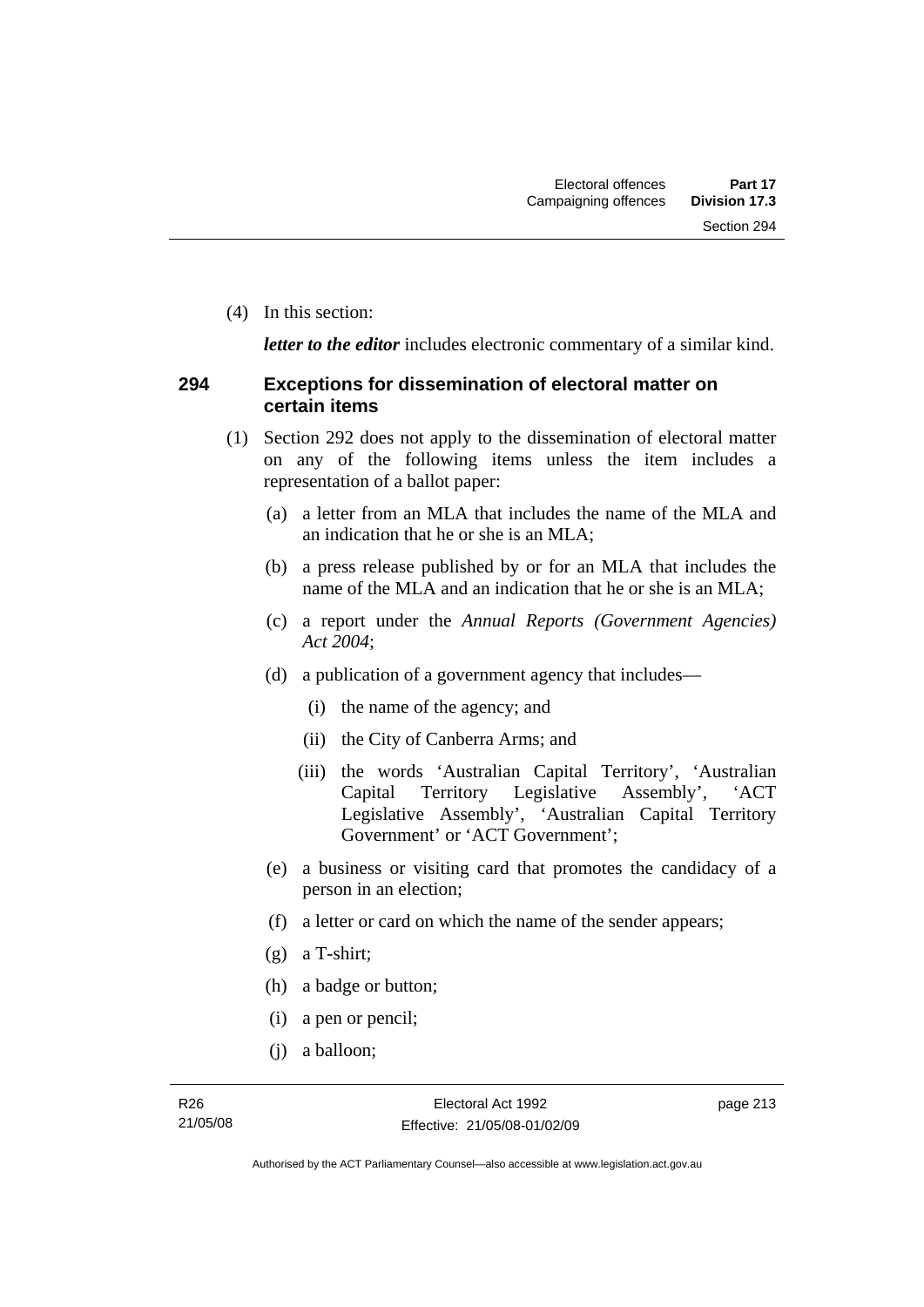- (k) an item prescribed by regulation.
- (2) In this section:

*City of Canberra Arms*—see the *City of Canberra Arms Act 1932*, section 4.

*government agency* means—

- (a) an administrative unit; or
- (b) a Territory instrumentality; or
- (c) a statutory office-holder and the staff assisting the statutory office-holder.

#### **295 Exception for certain Commonwealth licence holders**

Section 292 does not apply to the dissemination of electoral matter on radio or television by the holder of a licence under the *Broadcasting Services Act 1992* (Cwlth) that is subject to a condition relating to election advertisements.

### **296 Advertorials**

- (1) This section applies to an advertisement in a news publication that—
	- (a) appears to be reportage or commentary; and
	- (b) includes electoral matter.
- (2) The proprietor of the news publication must ensure that the word 'advertisement' is included, in legible form, as a headline to the advertisement on each page on which the advertisement appears.

Maximum penalty: 10 penalty units.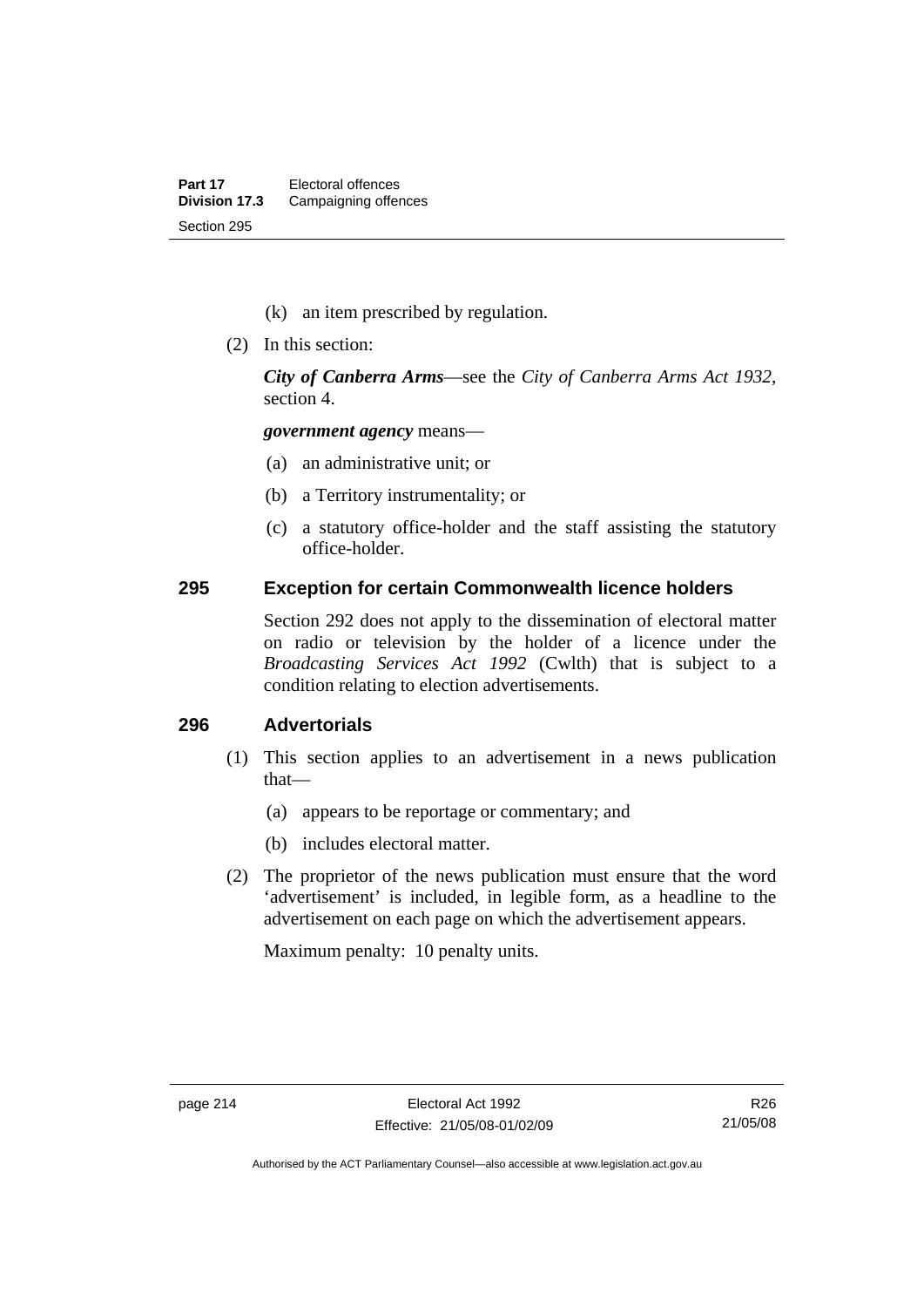#### **297 Misleading or deceptive electoral matter**

 (1) A person shall not disseminate, or authorise to be disseminated, electoral matter that is likely to mislead or deceive an elector about the casting of a vote.

Maximum penalty: 50 penalty units, imprisonment for 6 months or both.

 (2) It is a defence to a prosecution for an offence against subsection (1) if it is established that the defendant did not know, and could not reasonably be expected to have known, that the electoral matter was likely to mislead or deceive an elector about the casting of a vote.

## **298 Inducement to illegal voting—representations of ballot papers**

A person shall not disseminate, or authorise to be disseminated, electoral matter including a representation of a ballot paper, or part of a ballot paper, likely to induce an elector to mark his or her vote otherwise than in accordance with the directions on the ballot paper.

Maximum penalty: 50 penalty units, imprisonment for 6 months or both.

## **299 Graffiti**

- (1) A person shall not, without reasonable excuse, mark any electoral matter directly on any defined place or object without the consent of—
	- (a) for a place—the lessee or lawful occupier of the place; or
	- (b) for an object—the owner or lawful possessor of the object.

Maximum penalty: 10 penalty units.

 (2) The Territory or a Territory authority shall not give consent for subsection  $(1)$ .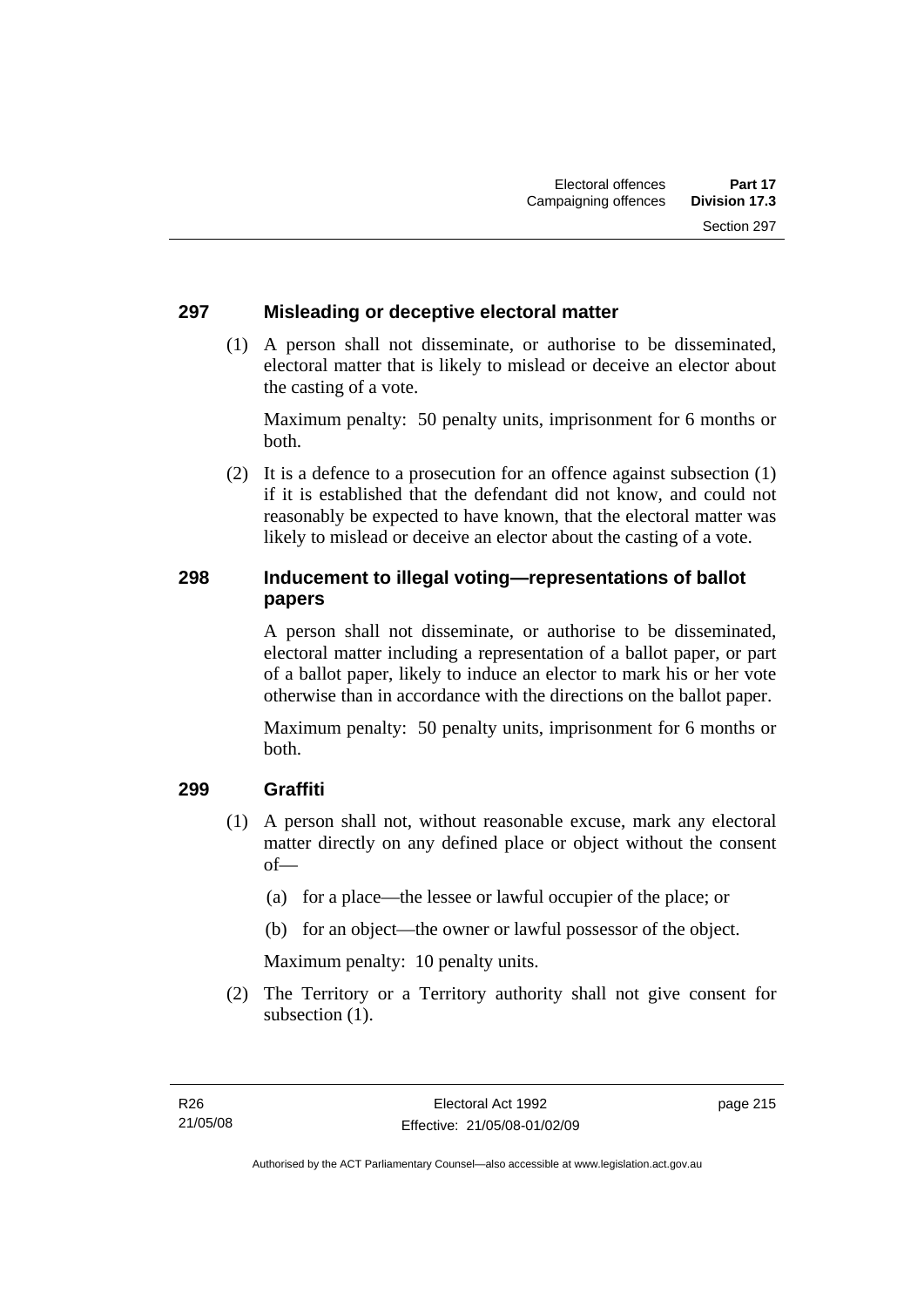- (3) In a prosecution for an offence against subsection (1) in relation to a defined place or object leased, occupied, owned or possessed by the Territory or a Territory authority, it is to be conclusively presumed that the Territory or the Territory authority, as the case requires, did not consent to any marking of electoral matter on the place or object.
- (4) In this section:

*defined place or object* means a building, footpath, hoarding, roadway, vehicle, vessel or any public or private place (whether on land or water or in the air).

*lessee*—see the *Planning and Development Act 2007*, section 234.

*mark* means write, draw or depict.

#### **300 Defamation of candidates**

 (1) A person shall not make or publish, or authorise to be made or published, a false and defamatory statement about the personal character or conduct of a candidate.

Maximum penalty: 50 penalty units, imprisonment for 6 months or both.

- (2) It is a defence to a prosecution for an offence against subsection (1) if it is established that the defendant believed on reasonable grounds that the relevant statement was true.
- (3) A person who makes a false and defamatory statement in relation to the personal character or conduct of a candidate in contravention of this section may, at the suit of the candidate, be restrained by injunction from repeating the statement or any similar false and defamatory statement.

#### **301 Publication of statements about candidates**

 (1) A person shall not publish, or authorise to be published, on behalf of a body (whether incorporated or unincorporated) a statement—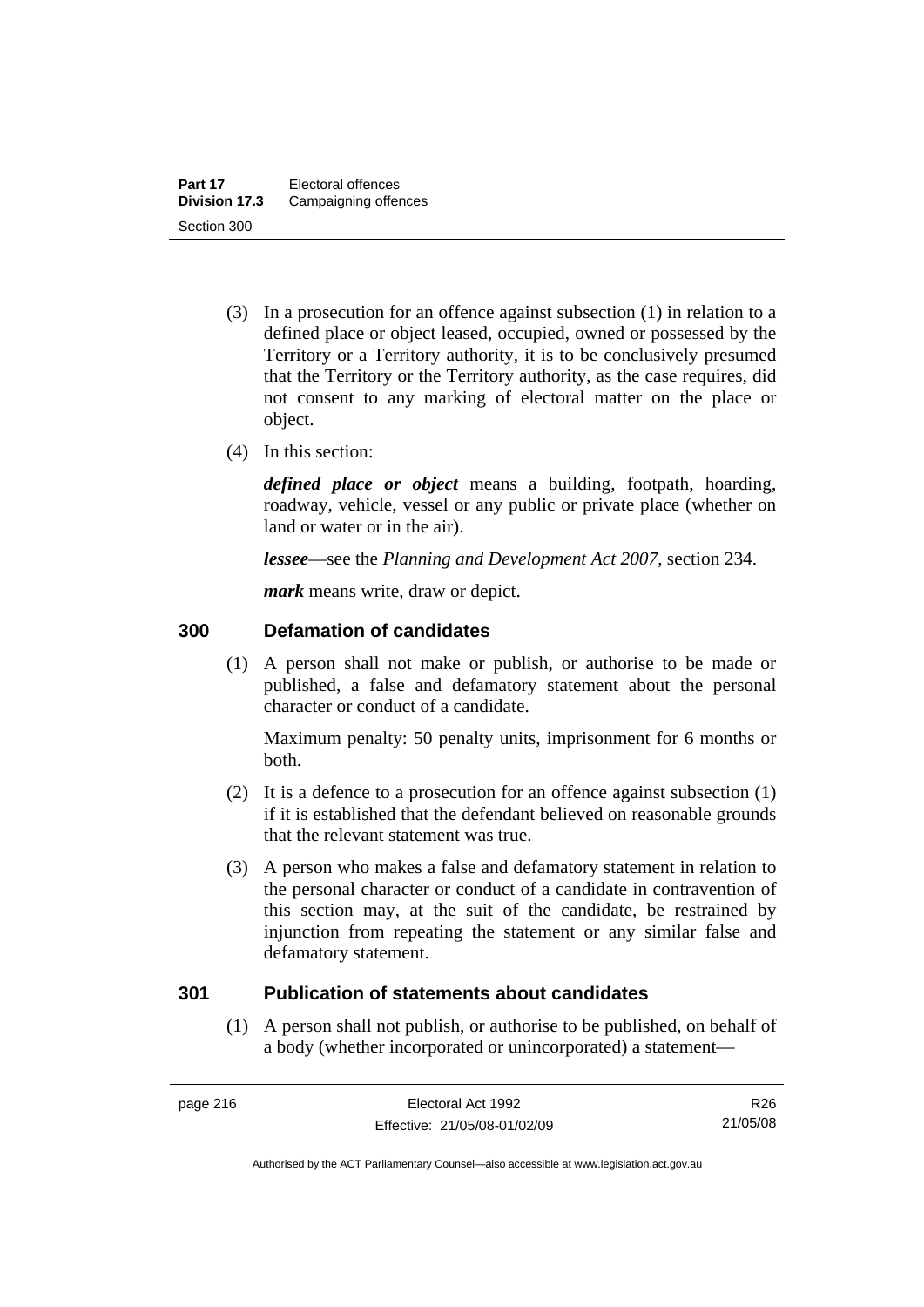- (a) expressly or impliedly claiming that a candidate in an election is associated with, or supports the policy or activities of, that body; or
- (b) expressly or impliedly advocating that a candidate should be given the first preference vote in an election;

without the written authority of the candidate.

Maximum penalty: 30 penalty units.

- (2) In proceedings for an offence against subsection (1), it shall be presumed, unless the contrary is proved, that a statement purported to be made on behalf of a body was made on behalf of the body.
- (3) This section does not apply to a statement—
	- (a) published on behalf of a political party; and
	- (b) that relates to a candidate nominated by the party who has publicly declared his or her candidature to be on behalf of, or in the interests of, the party.

## **302 Disruption of election meetings**

 (1) A person shall not, without reasonable excuse, disrupt an election meeting.

Maximum penalty: 5 penalty units.

- (2) The chairperson of an election meeting may request a police officer to remove from the meeting any person who, in the opinion of the chairperson, is disrupting the meeting.
- (3) On a request from the chairperson under subsection (2), a police officer may take reasonable action to remove from the meeting the person disrupting the meeting.
- (4) A person who is the subject of a request referred to in subsection (2) shall not, without reasonable excuse, return to the meeting without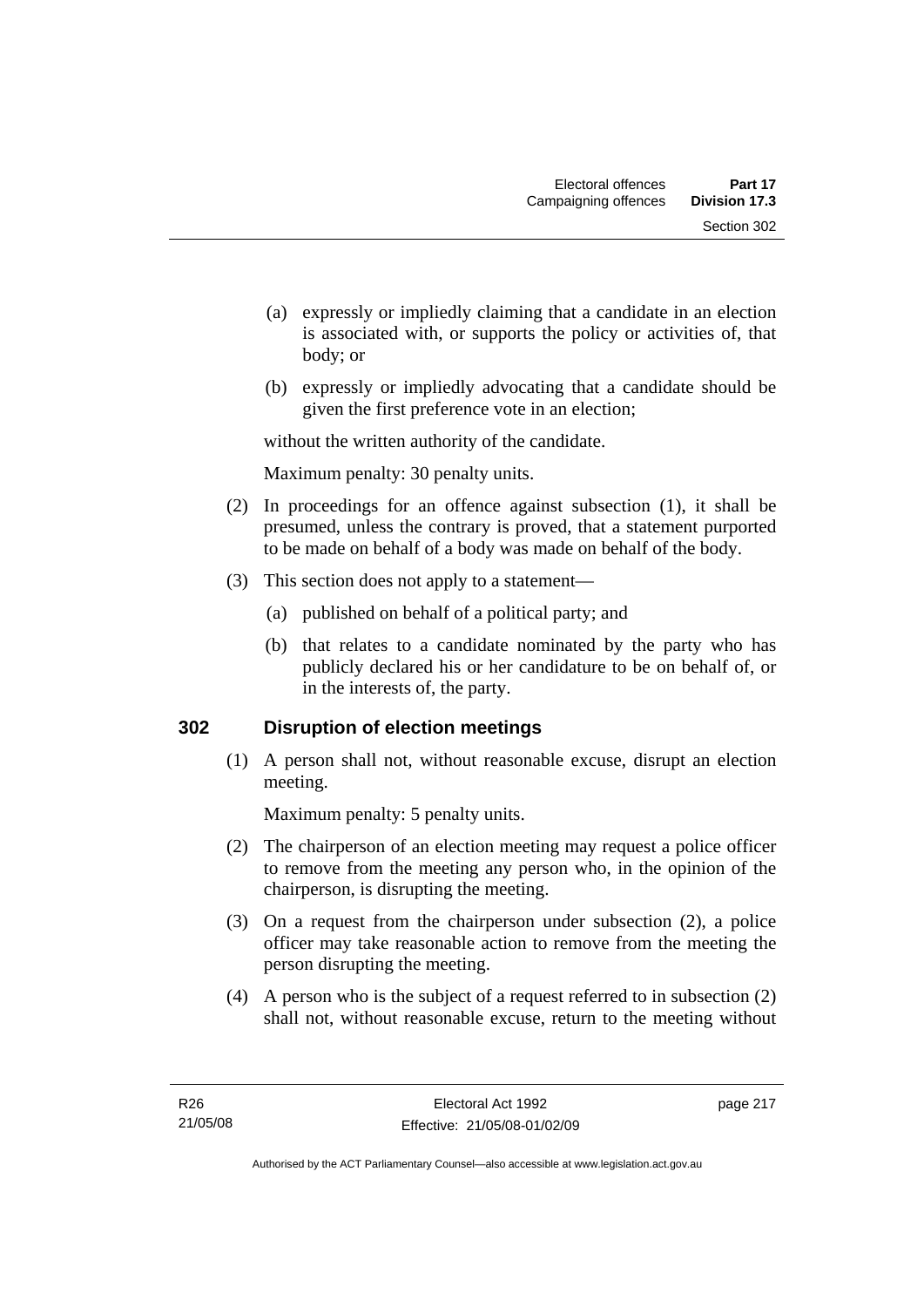the authority of the chairperson after leaving it or being removed from it.

Maximum penalty: 10 penalty units.

(5) In this section:

*election meeting* means a lawful public meeting held during a pre-election period in association with the relevant election.

#### **303 Canvassing within 100m of polling places**

- (1) A person shall not, during polling hours within the defined polling area in relation to a polling place—
	- (a) do anything for the purpose of influencing the vote of an elector as the elector is approaching, or while the elector is at, the polling place; or
	- (b) do anything for the purpose of inducing an elector not to vote as the elector is approaching, or while the elector is at, the polling place; or
	- (c) exhibit a notice containing electoral matter that is able to be clearly seen by electors approaching, or at, the polling place, other than a notice authorised by the commissioner for display there.

Maximum penalty: 5 penalty units.

- (2) If the building where a polling place is located is situated on grounds within an enclosure, the commissioner may, by written notice, specify the boundary of that enclosure for subsection (7), definition of *defined polling area*, paragraph (b).
- (3) A notice is a notifiable instrument.

*Note* A notifiable instrument must be notified under the *Legislation Act 2001*.

Authorised by the ACT Parliamentary Counsel—also accessible at www.legislation.act.gov.au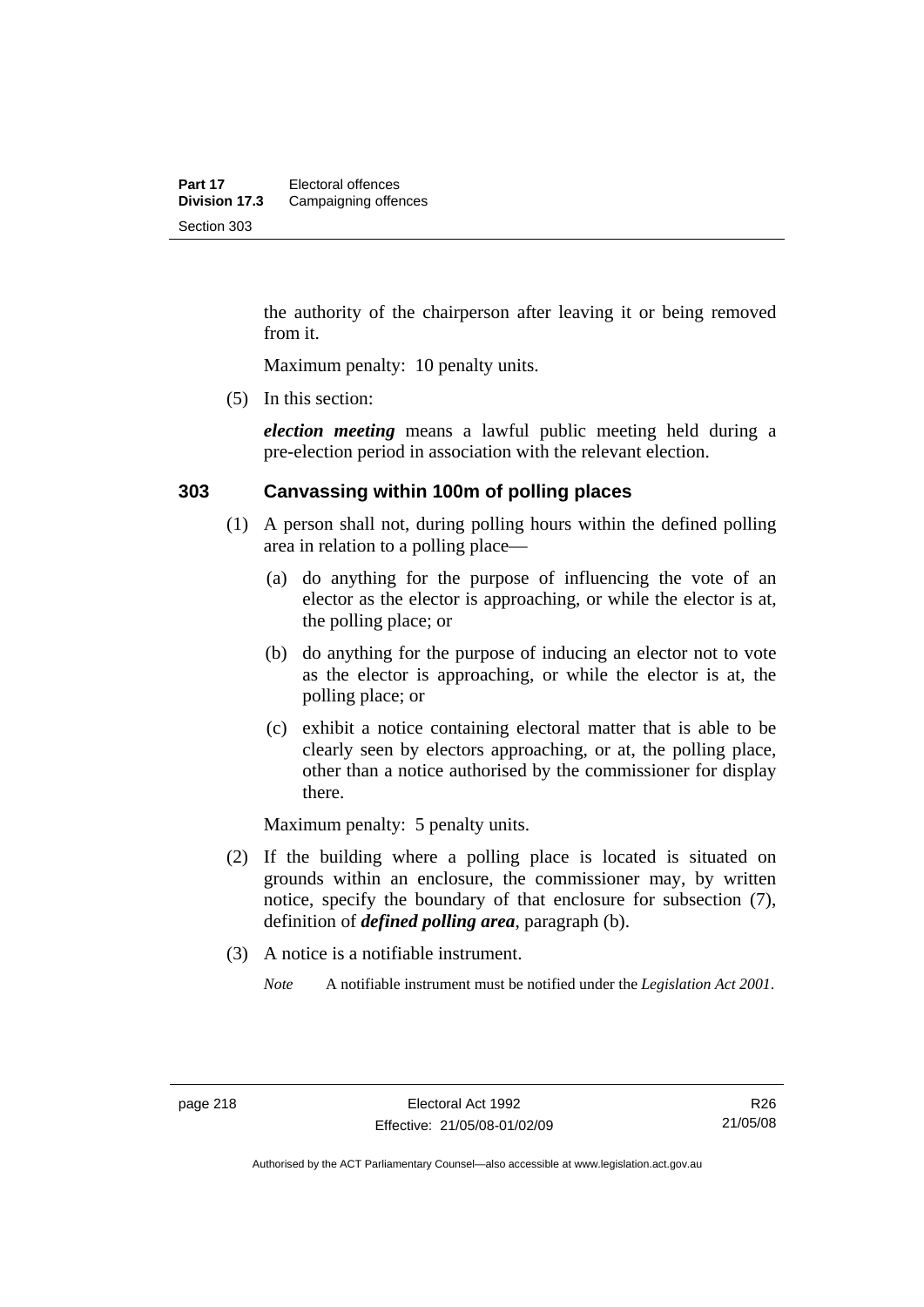- (4) An officer may, if directed by the commissioner, remove or obliterate a notice that the commissioner or the officer believes on reasonable grounds to be exhibited in contravention of this section.
- (5) Subsection (4) does not authorise an officer to enter land that is subject to a territory lease.
- (6) A person shall not obstruct an officer in the exercise or attempted exercise of the officer's functions under subsection (4).

Maximum penalty: 50 penalty units, imprisonment for 6 months or both.

(7) In this section:

*defined polling area*, in relation to a polling place, means the area—

- (a) within the building where the polling place is located, and within 100m of the building; or
- (b) if the commissioner issues a notice under subsection (2) in relation to the polling place—within the boundary of the enclosure specified in the notice, and within 100m outside that boundary.

*polling hours*, in relation to a polling place, means—

- (a) for a polling place appointed under section 119—between the hours of 8 am and 6 pm on polling day; or
- (b) for a polling place where a vote may be made before an officer—any time when the place is open for the acceptance of votes; or
- (c) for a polling place where polling is authorised under division 10.5—the period when a mobile polling visit is being made to the building where that place is located.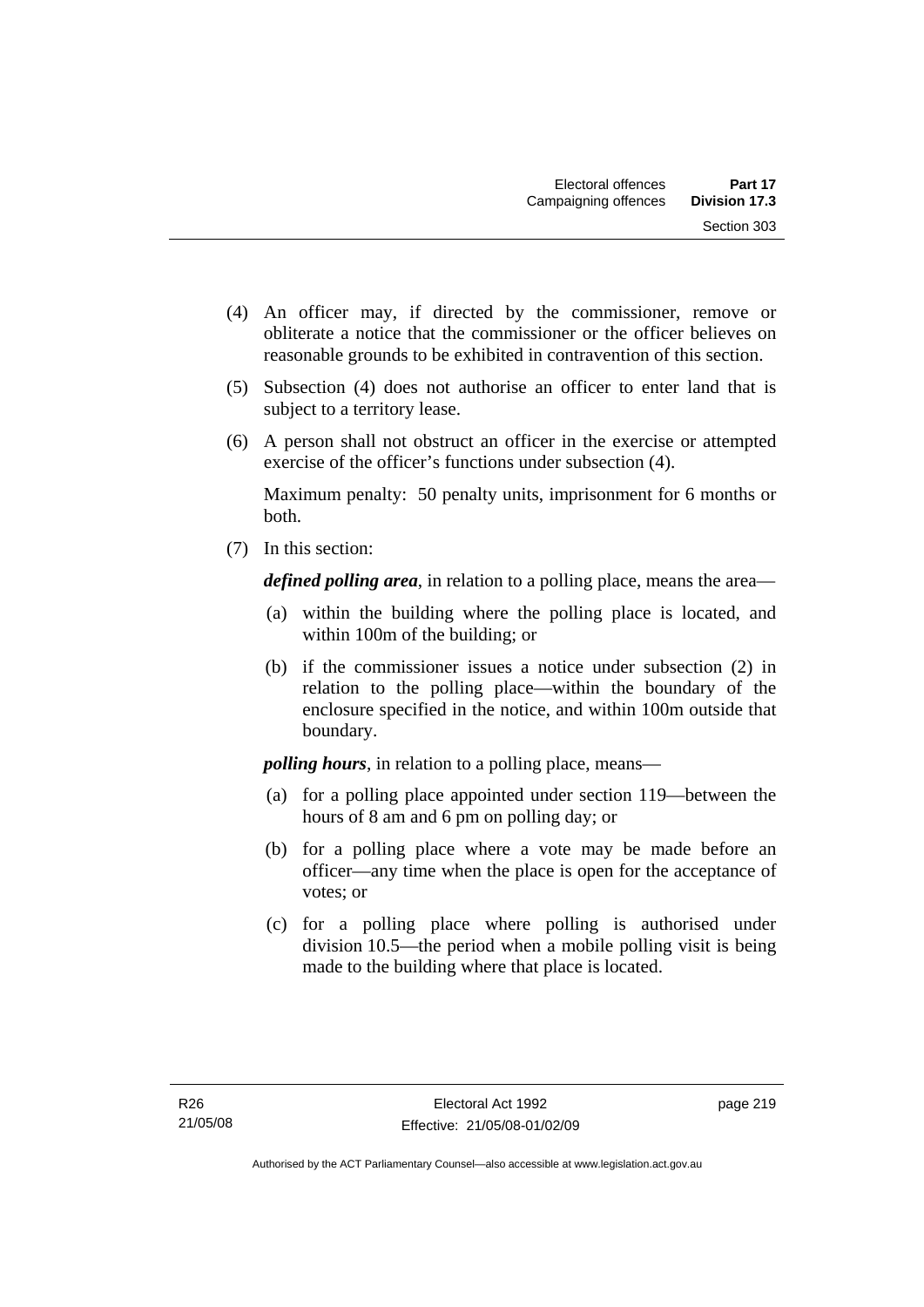### **304 Badges and emblems in polling places**

Subject to section 123 (5), an officer or scrutineer shall not wear or display in a polling place a badge or emblem associated with a political party or candidate.

Maximum penalty: 10 penalty units.

#### **305 How-to-vote material in polling places**

 (1) A person shall not, except for the purposes of assisting another person to vote under section 156, exhibit or leave in a polling place any printed electoral matter.

Maximum penalty: 5 penalty units.

 (2) This section does not apply in relation to a notice authorised by the commissioner for display in the polling place.

#### **306 Evidence of authorisation of electoral matter**

In proceedings for an offence against this division—

- (a) electoral matter including a statement to the effect that it was authorised by a specified person is admissible as evidence of that fact; and
- (b) an issue of a news publication including a statement to the effect that a specified person authorised the publication of all electoral matter contained in reportage or commentary in that issue is admissible as evidence of that fact; and
- (c) electoral matter including a statement to the effect that it was disseminated by a specified person is admissible as evidence of that fact; and
- (d) electoral matter that includes a name purporting to be the author's name is admissible as evidence of that fact.

Authorised by the ACT Parliamentary Counsel—also accessible at www.legislation.act.gov.au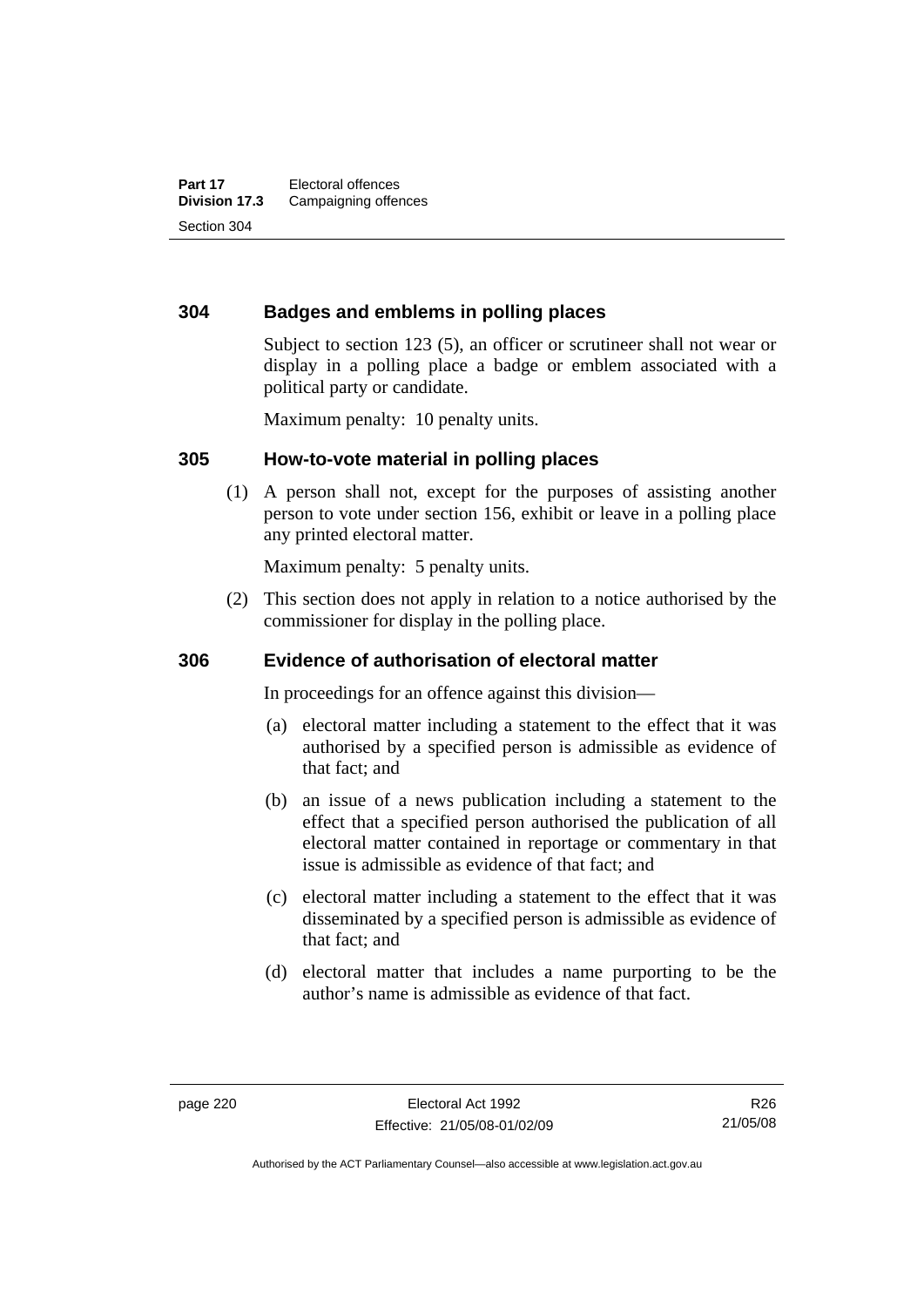## **Division 17.4 Electronic voting offences**

## **306A Interfering with electronic voting devices etc**

A person must not, without reasonable excuse, destroy or interfere with any device or computer program that is used, or intended to be used, for or in connection with electronic voting.

Maximum penalty: 50 penalty units, imprisonment for 6 months or both.

## **306B Interfering with electronic counting devices etc**

A person must not, without reasonable excuse, destroy or interfere with any device or computer program that is used, or intended to be used, for counting votes electronically.

Maximum penalty: 50 penalty units, imprisonment for 6 months or both.

# **Division 17.5 Voting fraud**

## **307 Voting fraud**

 (1) A person shall not supply a ballot paper unless authorised to do so for this Act.

Maximum penalty: 50 penalty units.

(2) A person shall not obtain a ballot paper by fraudulent means.

Maximum penalty: 50 penalty units, imprisonment for 6 months or both.

 (3) A person other than an elector shall not mark a ballot paper, unless expressly authorised by this Act.

Maximum penalty: 50 penalty units.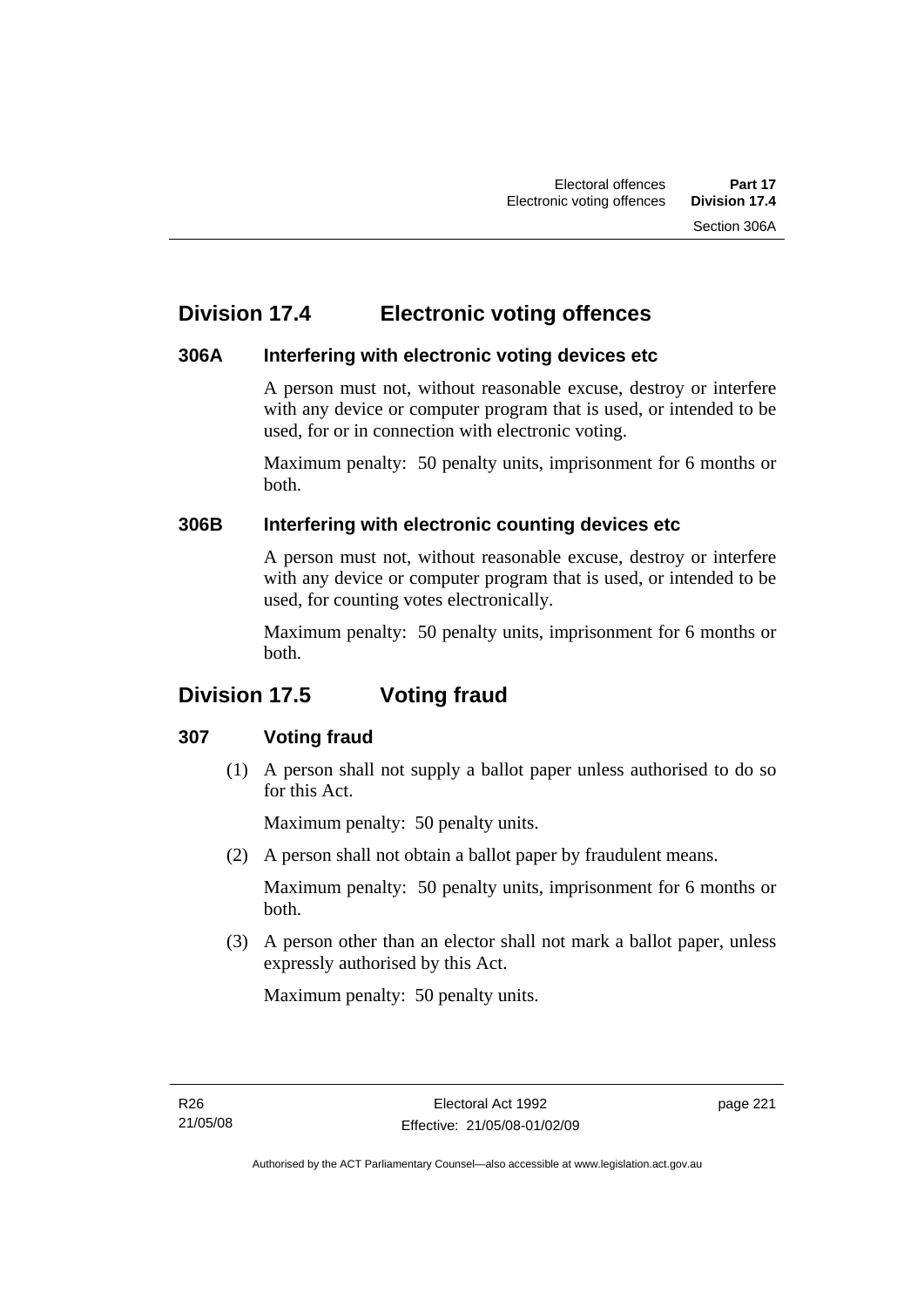(4) A person shall not fraudulently put a ballot paper, or any other paper, in a ballot box.

Maximum penalty: 50 penalty units, imprisonment for 6 months or both.

- (5) A person shall not fraudulently take a ballot paper out of—
	- (a) a place where a vote may be made before an officer under section 136B or 136C; or
	- (b) a polling place; or
	- (c) a scrutiny centre.

Maximum penalty: 50 penalty units, imprisonment for 6 months or both.

 (6) A person shall not, without reasonable excuse, interfere with a ballot box, or a ballot paper, unless authorised to do so for this Act.

Maximum penalty: 50 penalty units, imprisonment for 6 months or both.

## **Division 17.6 Electoral papers**

#### **310 Electoral papers—forfeiture**

- (1) On conviction of a person for an offence against the Criminal Code, part 3.6 (Forgery and related offences), any document or instrument in relation to which the offence was committed is forfeited to the Territory.
- (2) A forfeited document or instrument may be destroyed or dealt with as prescribed.

#### **311 Electoral papers—unauthorised possession**

A person shall not, without reasonable excuse, except for this Act—

(a) possess an electoral paper; or

R26 21/05/08

Authorised by the ACT Parliamentary Counsel—also accessible at www.legislation.act.gov.au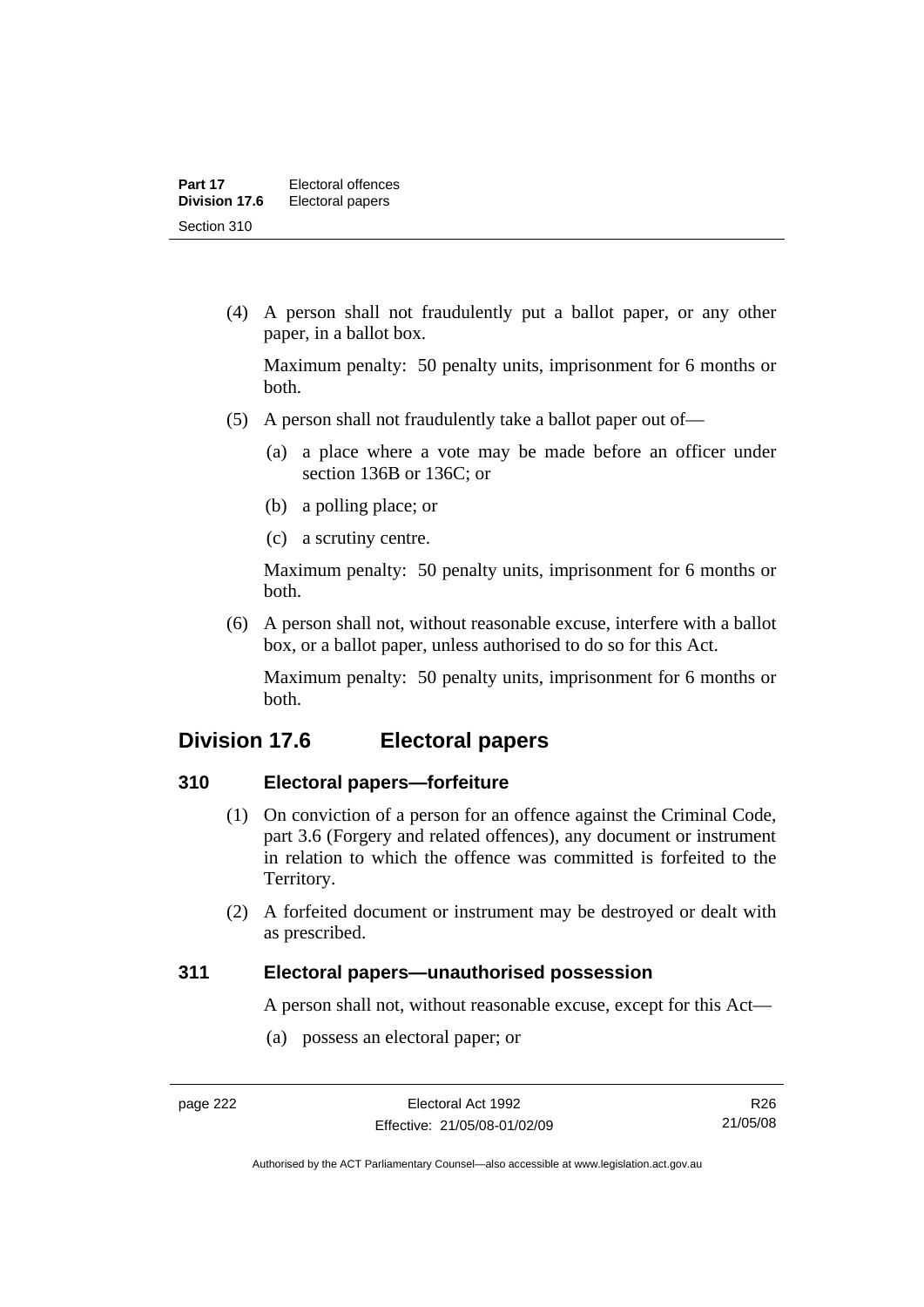(b) possess an instrument designed or adapted particularly for producing an electoral paper, or an official mark on an electoral paper.

Maximum penalty: 30 penalty units.

#### **313 Electoral papers—defacement etc**

Unless authorised by or under this Act, a person shall not fraudulently deface, remove, mutilate or destroy an electoral paper.

Maximum penalty: 50 penalty units, imprisonment for 6 months or both.

## **314 Electoral papers—signatures**

 (1) Subject to subsection (2), if a person is required by this Act to sign an electoral paper, he or she shall sign it with his or her personal signature.

Maximum penalty: 10 penalty units.

- (2) If a person is unable to sign his or her name in writing, the person is to be taken to have signed an electoral paper if—
	- (a) the person makes a mark on the paper by way of signature; or
	- (b) another person signs the document in the presence of and at the direction of the person.

## **315 Electoral papers—witnesses**

- (1) A person shall not witness the signature of an electoral paper unless—
	- (a) the paper is signed by the signatory; and
	- (b) he or she has seen the signatory sign the paper; and
	- (c) he or she is satisfied as to—
		- (i) the identity of the signatory; and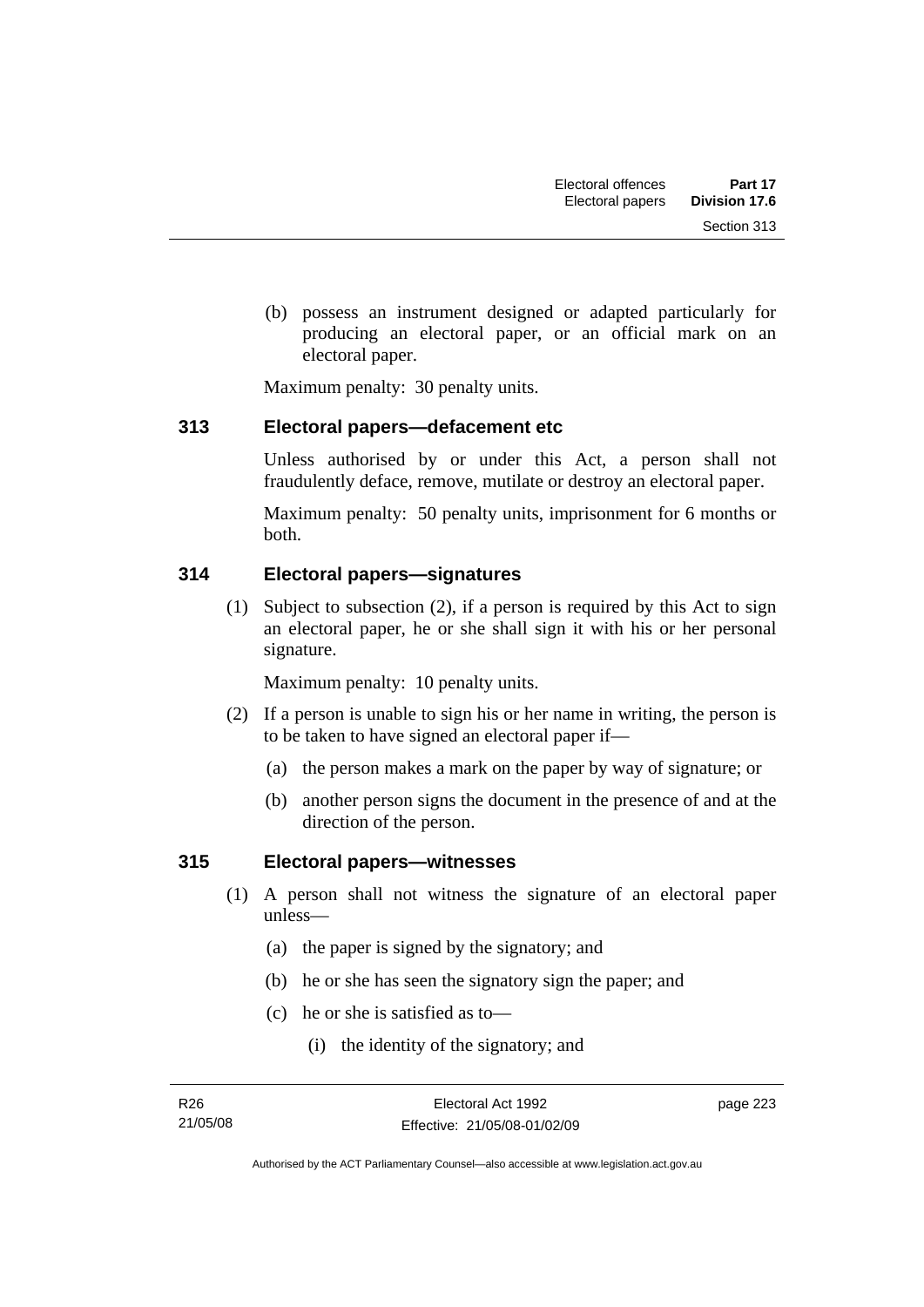- (ii) the truth of any statements made in the paper by the signatory; and
- (d) he or she is able to sign his or her own name.

Maximum penalty: 10 penalty units.

- (2) For subsection (1) (c), a witness may satisfy himself or herself on the basis of—
	- (a) personal knowledge of the signatory; or
	- (b) inquiries made of the signatory; or
	- (c) any other reasonable means.
- (3) In this section:

*signatory*, in relation to a person witnessing the signature of an electoral paper, means the person whose signature is purported to be witnessed.

## **315A Ballot papers—photographs**

- (1) A person commits an offence if—
	- (a) the person takes a photograph of a ballot paper used by the person for voting in an election; and
	- (b) the photograph shows, or would be likely to show, how the person voted in the election.

Maximum penalty: 10 penalty units.

- (2) A person commits an offence if—
	- (a) the person takes a photograph of a ballot paper used by another person (the *elector*) for voting in an election; and
	- (b) the photograph shows, or would be likely to show, how the elector voted in the election; and

R26 21/05/08

Authorised by the ACT Parliamentary Counsel—also accessible at www.legislation.act.gov.au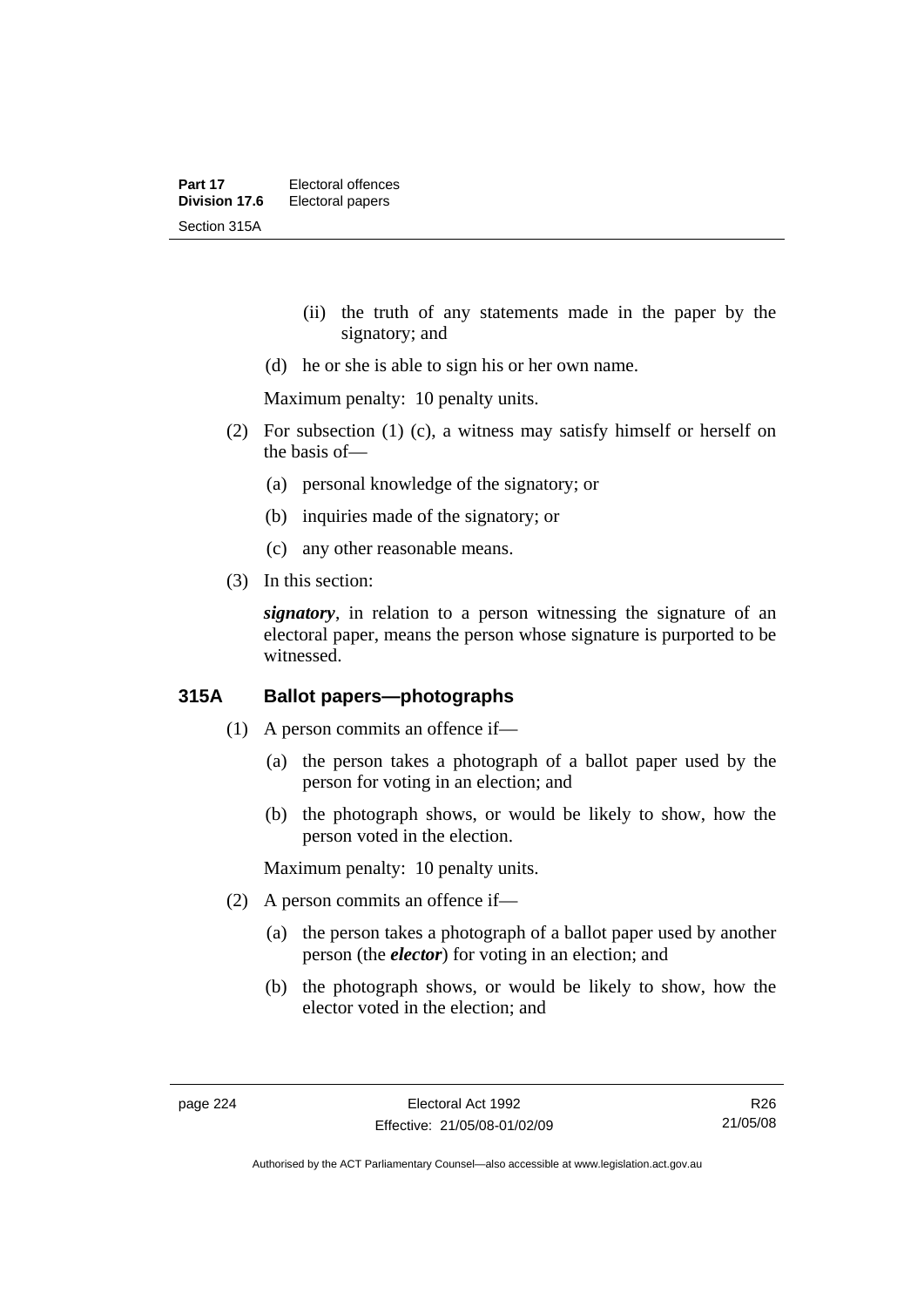- (c) either—
	- (i) the person knows the identity of the elector; or
	- (ii) it would be possible for the person or someone else to find out the identity of the elector.

Maximum penalty: 10 penalty units.

(3) In this section:

*photograph* includes a video recording.

## **Division 17.7 Official functions**

#### **316 Improper influence—members of electoral commission etc**

A person shall not do anything improper for the purpose of influencing a member of—

- (a) the electoral commission; or
- (b) an augmented commission; or
- (c) a redistribution committee.

Maximum penalty: 50 penalty units, imprisonment for 6 months or both.

#### **317 Unauthorised actions by officers**

An officer shall not, without reasonable excuse, contravene—

 (a) a provision of this Act for which no other penalty is provided; or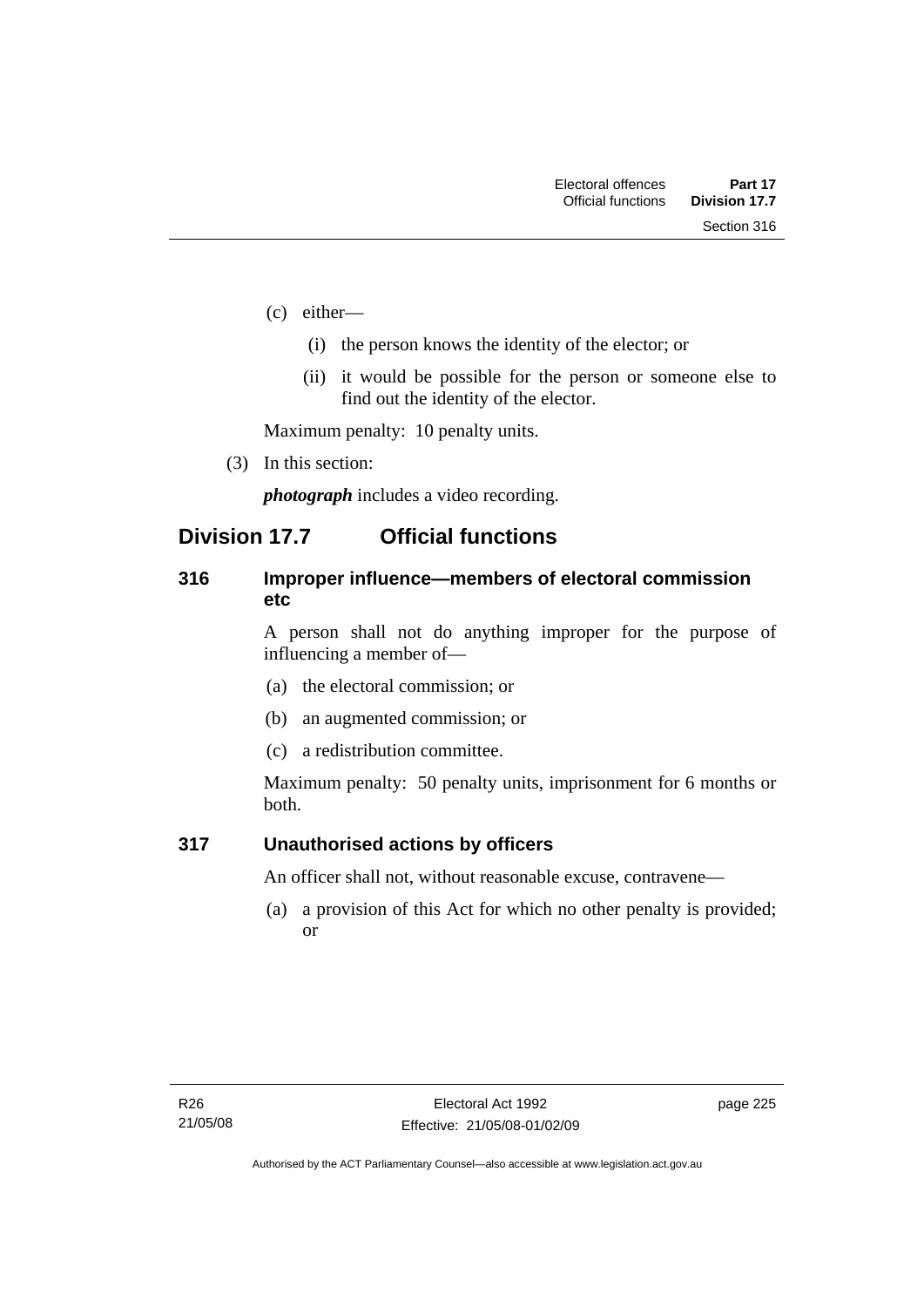(b) a direction given to him or her under this Act.

Maximum penalty: 10 penalty units.

#### **318 Identification of voters and votes**

 (1) Except as authorised under this Act, an officer shall not make any mark on a ballot paper that would be likely to enable the identification, directly or indirectly, of the person who votes on the ballot paper.

Maximum penalty: 50 penalty units, imprisonment for 6 months or both.

 (2) Except as authorised under this Act, an officer or a scrutineer shall not, directly or indirectly, disclose any information acquired in the exercise of his or her functions under this Act that would be likely to enable it to be known how an identified voter has voted.

Maximum penalty: 50 penalty units, imprisonment for 6 months or both.

(3) In subsection (2):

*officer* includes a person who has been, but is no longer, an officer.

*scrutineer* includes a person who has been, but is no longer, a scrutineer.

## **319 Responses to official questions**

 (1) A person shall not, in answer to an official question, make a statement that is false or misleading in a material particular.

Maximum penalty: 50 penalty units, imprisonment for 6 months or both.

 (2) It is a defence to a prosecution for an offence against subsection (1) if it is established that the defendant did not know, and could not reasonably be expected to have known, that the relevant statement was false or misleading in a material particular.

R26 21/05/08

Authorised by the ACT Parliamentary Counsel—also accessible at www.legislation.act.gov.au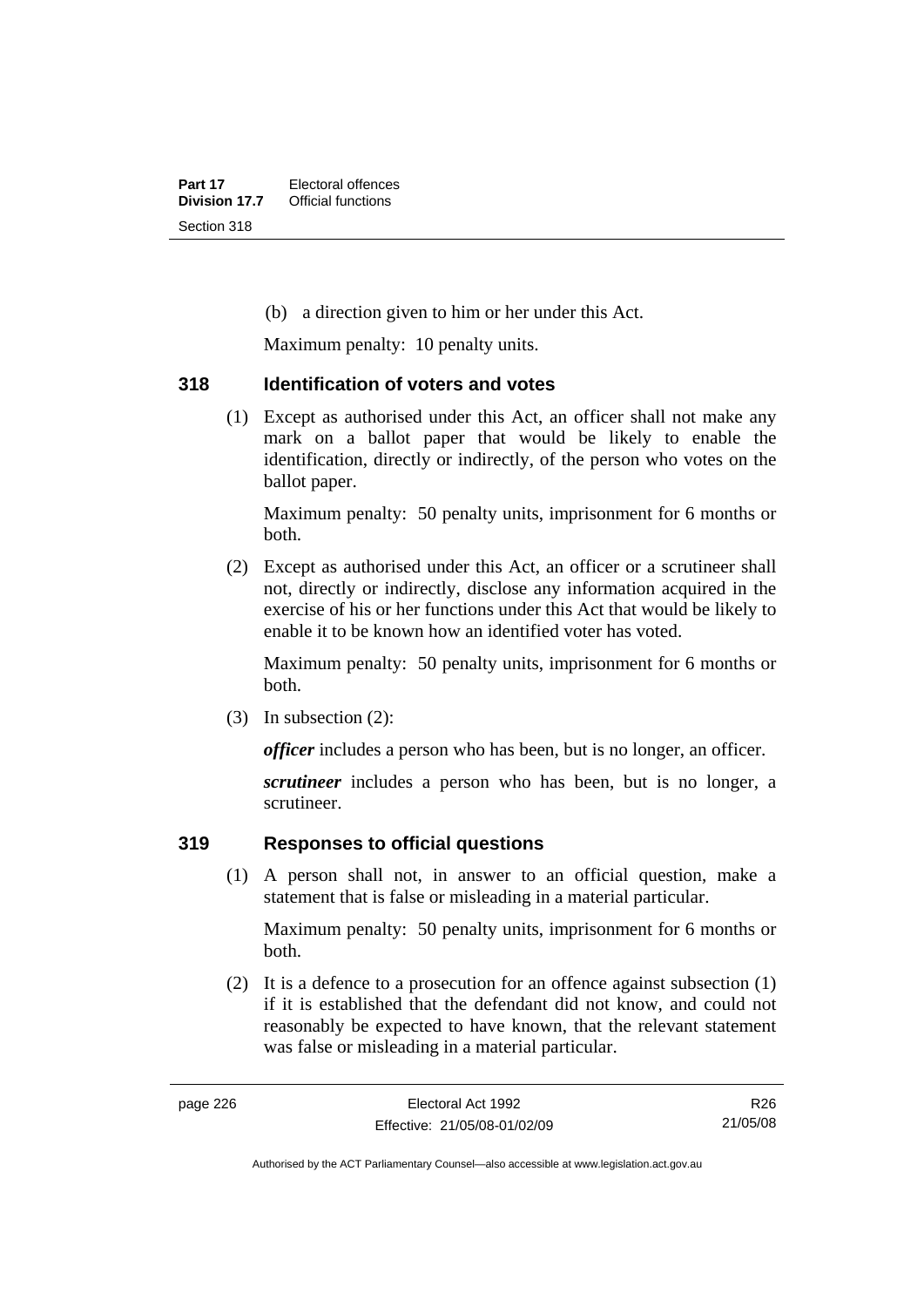Section 320

(3) In this section:

*official question* means a question asked by an officer in the exercise of his or her functions under this Act.

#### **320 Control of behaviour at voting centres**

 (1) A person shall not, without reasonable excuse, disrupt an activity being carried out under this Act at a voting centre.

Maximum penalty: 10 penalty units.

 (2) A person at a voting centre shall not, without reasonable excuse, disobey a direction given by the OIC by or under this Act.

Maximum penalty: 10 penalty units.

 (3) A person shall not, without reasonable excuse, enter or remain at a voting centre without the permission, express or implied, of the OIC.

Maximum penalty: 10 penalty units.

- (4) Subsection (3) does not apply—
	- (a) to an officer; or
	- (b) to a scrutineer who is entitled to be on the premises under section 123; or
	- (c) if the voting centre is a polling place—to a voter who enters the place for the purpose of voting and remains no longer than is necessary and reasonable for that purpose.
- (5) A person who contravenes this section may be removed from the premises by a police officer or by an authorised officer.
- (6) In this section:

*OIC*, in relation to a voting centre, means the officer in charge of the centre.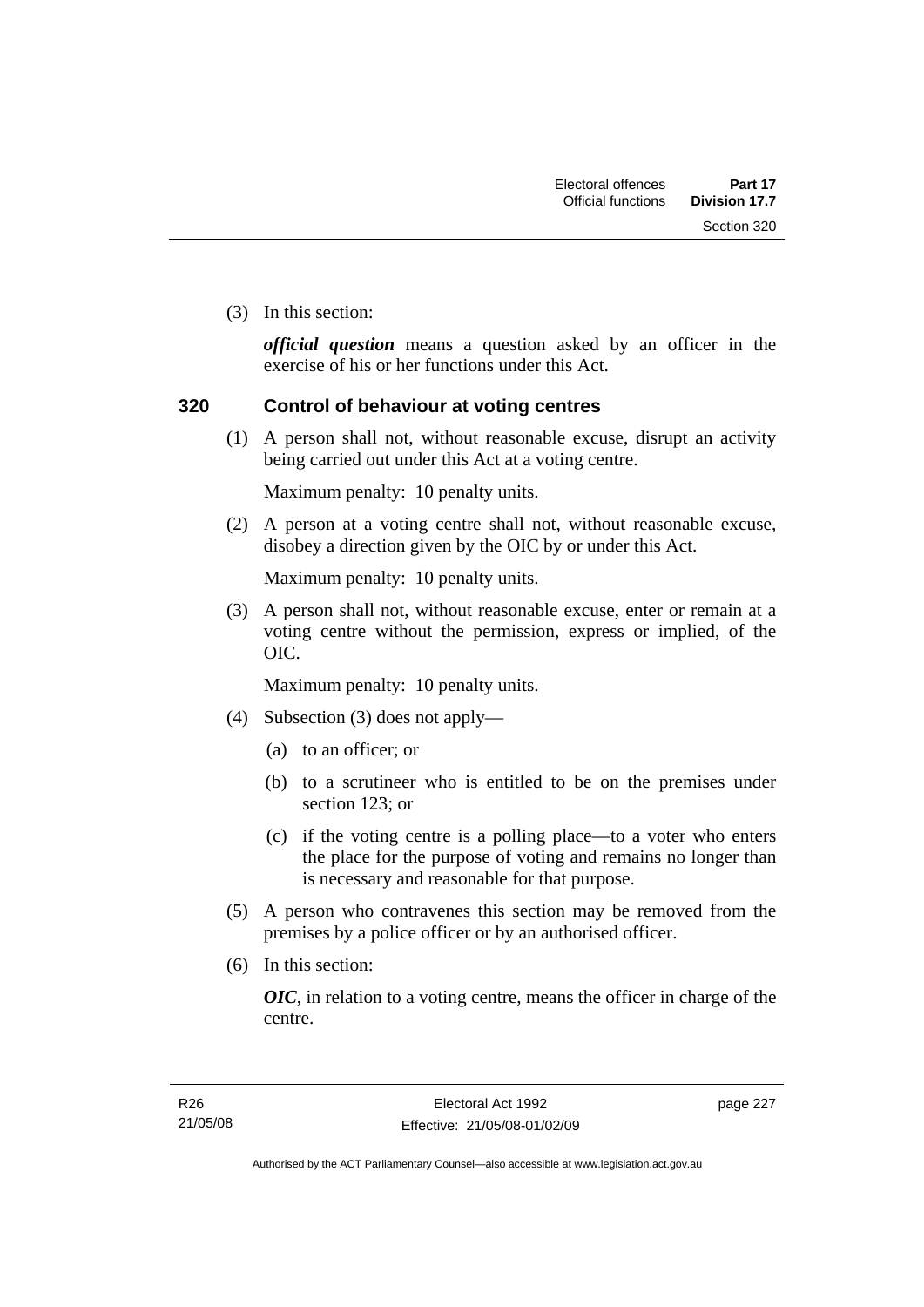*voting centre* means—

- (a) a place where a vote may be made before an officer under section 136B or 136C; or
- (b) a polling place; or
- (c) a scrutiny centre.

page 228 Electoral Act 1992 Effective: 21/05/08-01/02/09

Authorised by the ACT Parliamentary Counsel—also accessible at www.legislation.act.gov.au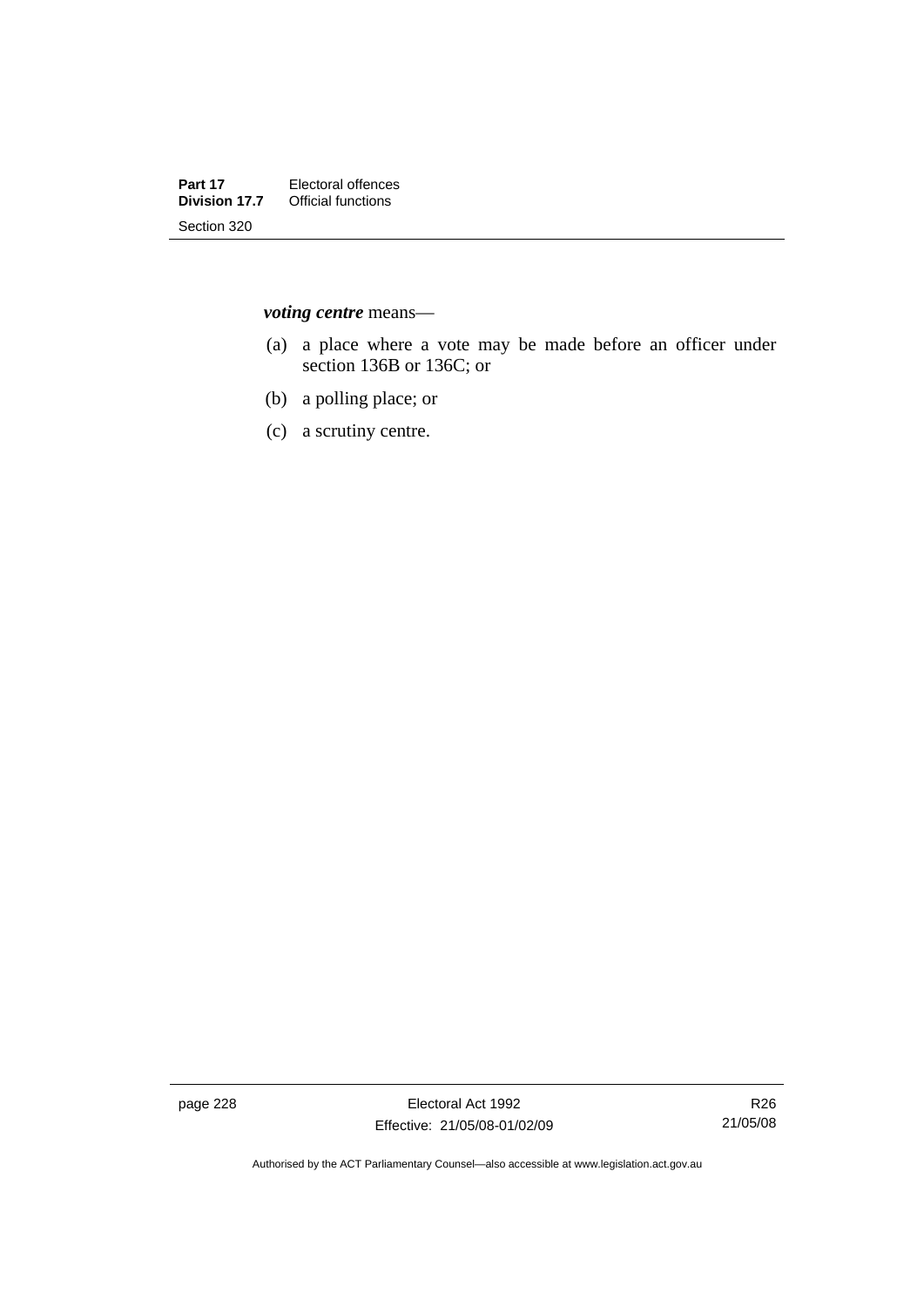# **Part 18 Enforcement proceedings**

## **Division 18.1 Injunctions**

## **321 Restraining conduct**

- (1) This section applies if a person (the *relevant person*) has engaged, is engaging, or proposes to engage, in conduct that was, is, or would be, a contravention of this Act or another Territory law in its application to elections.
- (2) The commissioner or, if the conduct relates to an election, a candidate in the election may apply to the Supreme Court for an injunction.
- (3) On application under subsection (2), the Supreme Court may grant an injunction—
	- (a) restraining the relevant person from engaging in the conduct; and
	- (b) if, in the court's opinion, it is desirable to do so, requiring the relevant person to do anything.
- (4) The Supreme Court may grant an injunction restraining a person from engaging in conduct of a particular kind—
	- (a) if satisfied that the person has engaged in conduct of that kind, whether or not it appears to the court that the person intends to engage again, or to continue to engage, in conduct of that kind; or
	- (b) if it appears to the court that, if an injunction is not granted, it is likely the person will engage in conduct of that kind, whether or not the person has previously engaged in conduct of that kind and whether or not there is an imminent danger of substantial damage to someone else if the person engages in conduct of that kind.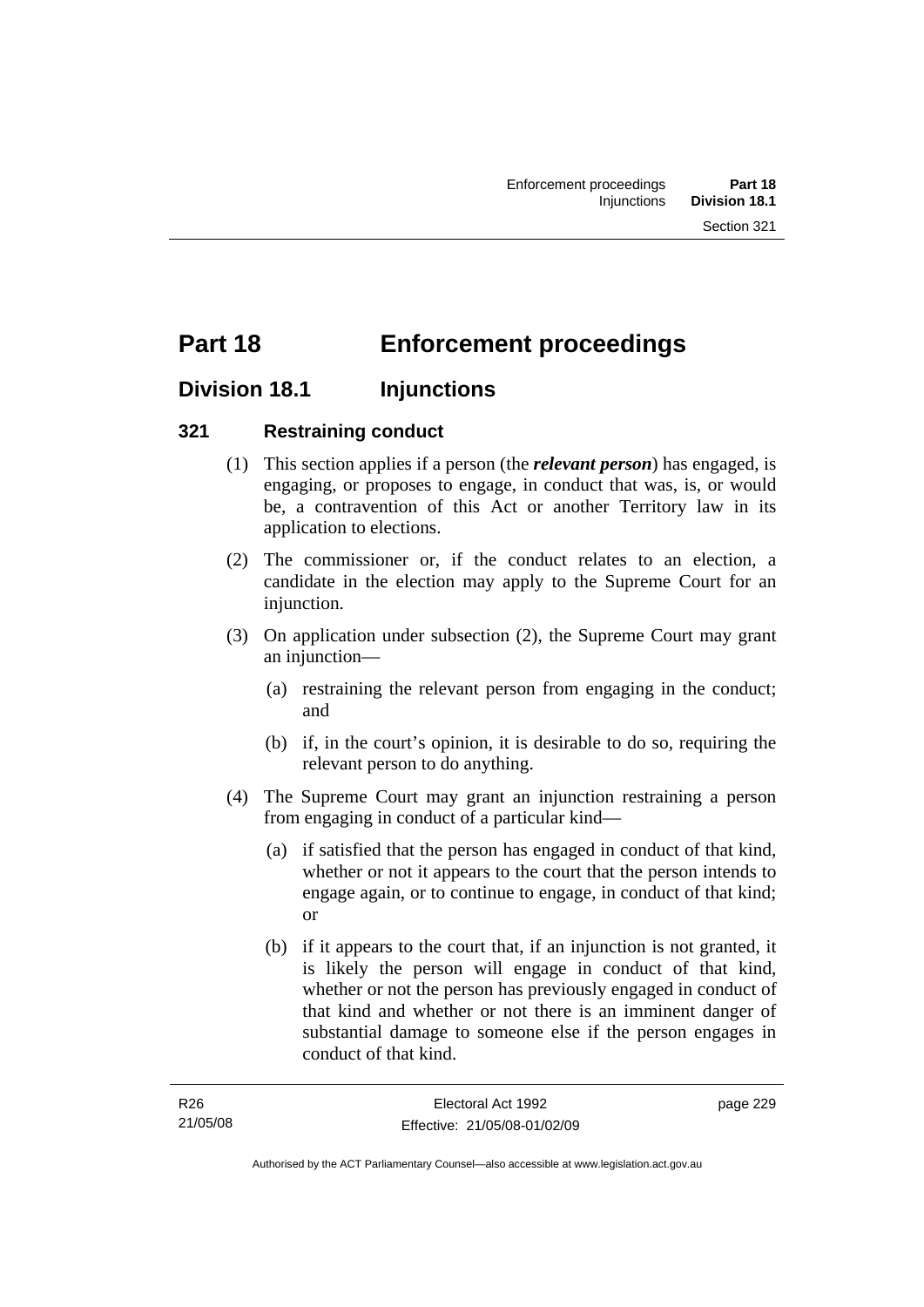## **322 Requiring things to be done**

- (1) This section applies if a person (the *relevant person*) has failed, is failing, or proposes to fail to do something in contravention of this Act or another Territory law in its application to elections.
- (2) The commissioner or, if the conduct relates to an election, a candidate in the election may apply to the Supreme Court for an injunction requiring the relevant person to do the thing.
- (3) On application under subsection (2), the Supreme Court may grant an injunction requiring the relevant person to do the thing.
- (4) The Supreme Court may grant an injunction requiring a person to do something—
	- (a) if satisfied that the person has failed to do the thing, whether or not it appears to the court that the person intends to fail again, or to continue to fail, to do the thing; or
	- (b) if it appears to the court that, if an injunction is not granted, it is likely the person will fail to do the thing, whether or not the person has previously failed to do the thing and whether or not there is an imminent danger of substantial damage to someone else if the person fails to do the thing.

## **323 Commissioner not required to give undertakings as to damages**

If the commissioner makes an application for an injunction to which this division applies, the Supreme Court must not require that, as a condition of granting the injunction, the commissioner give any undertakings about damages on his or her own behalf or on behalf of any other person.

#### **324 Powers of the court**

Subject to this division, the Supreme Court has the same powers (so far as they are applicable) in relation to injunctions under this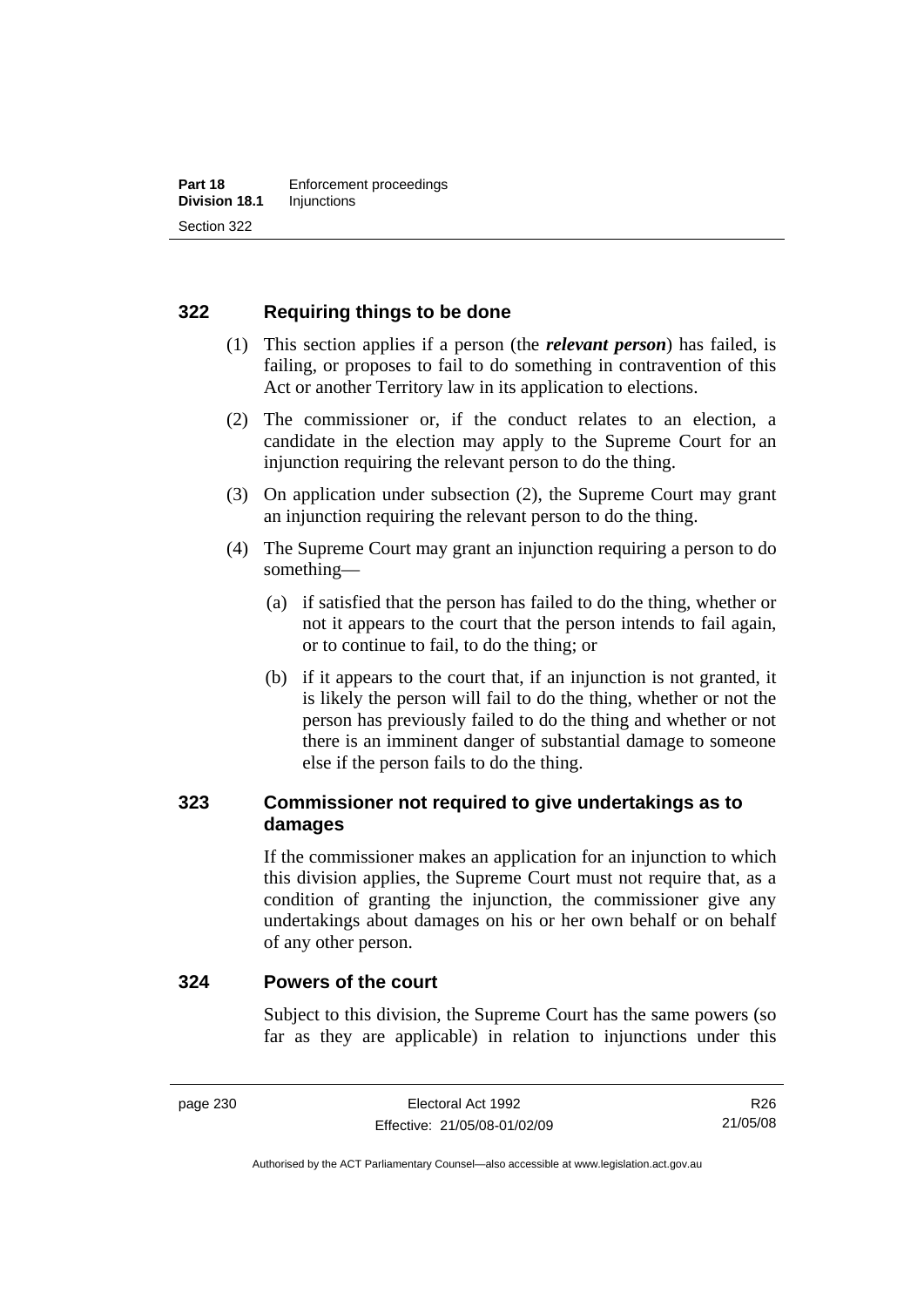division as it has in relation to injunctions under its original jurisdiction.

## **Division 18.2 Prosecutions**

## **325 Investigation of complaints**

The commissioner shall—

- (a) investigate; or
- (b) refer to the appropriate authority for investigation;

any complaint alleging a contravention of this Act, unless the commissioner believes on reasonable grounds that the complaint is frivolous or vexatious.

### **326 Commissioner may prosecute enrolment and voting offences**

The commissioner may institute and conduct any prosecution in relation to an offence against section 73 (6) or 129 (1).

## **327 Service of certain process by mail**

In addition to any other method by which a document may be served, process relating to a proceeding for an offence against section 129 (1) may be served on a person by sending it by prepaid post to the address of the person recorded on the roll.

*Note* For other ways of serving documents, see *Legislation Act 2001*, pt 19.5.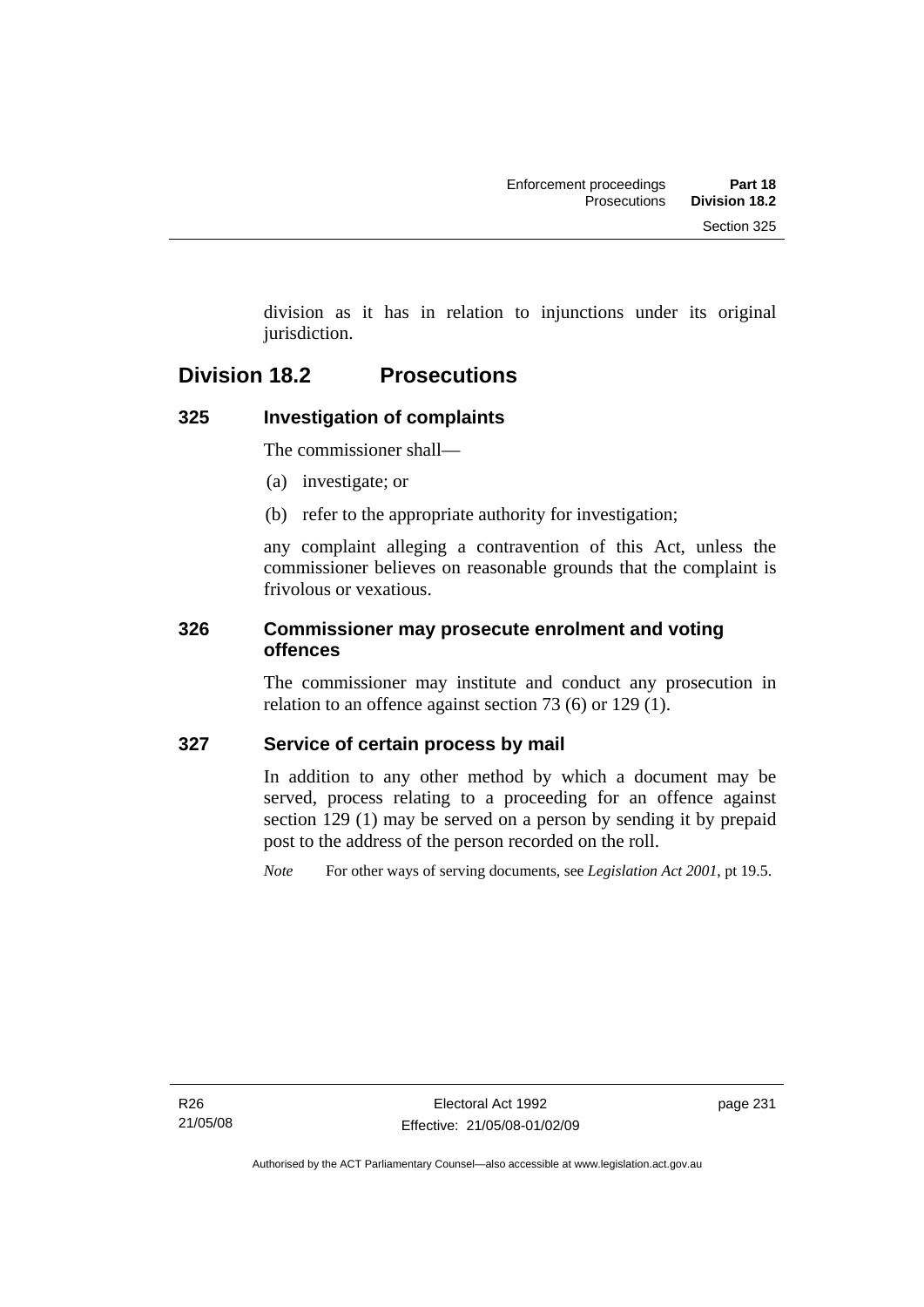#### **Part 19** Miscellaneous

Section 328

## **Part 19 Miscellaneous**

#### **328 Extension of time for acts by officers**

If—

- (a) an officer is required by this Act to do an act at a specified time or within a specified period; and
- (b) an officer other than the commissioner refuses or fails to do the act at that time or within that period;

the commissioner may grant an extension of time (not exceeding 48 hours) within which the act may be done.

#### **329 Restrictions on sending completed ballot and voting papers by fax**

- (1) This section applies to—
	- (a) a completed ballot paper (other than a ballot paper completed by an Antarctic elector); and
	- (b) a completed declaration voting paper.
- (2) Despite the *Legislation Act 2001*, part 19.5 (Service of a document), a document (including a copy of the document) to which this section applies cannot be served on a person by faxing it to the person.
	- *Note* For other ways of serving the documents and other documents under this Act, see *Legislation Act 2001*, pt 19.5.

### **330 Forms—provision and assistance**

 (1) The commissioner shall ensure that any forms provided for, or required by or under, this Act are kept at the office of the commissioner and are provided, on request, to members of the public.

Authorised by the ACT Parliamentary Counsel—also accessible at www.legislation.act.gov.au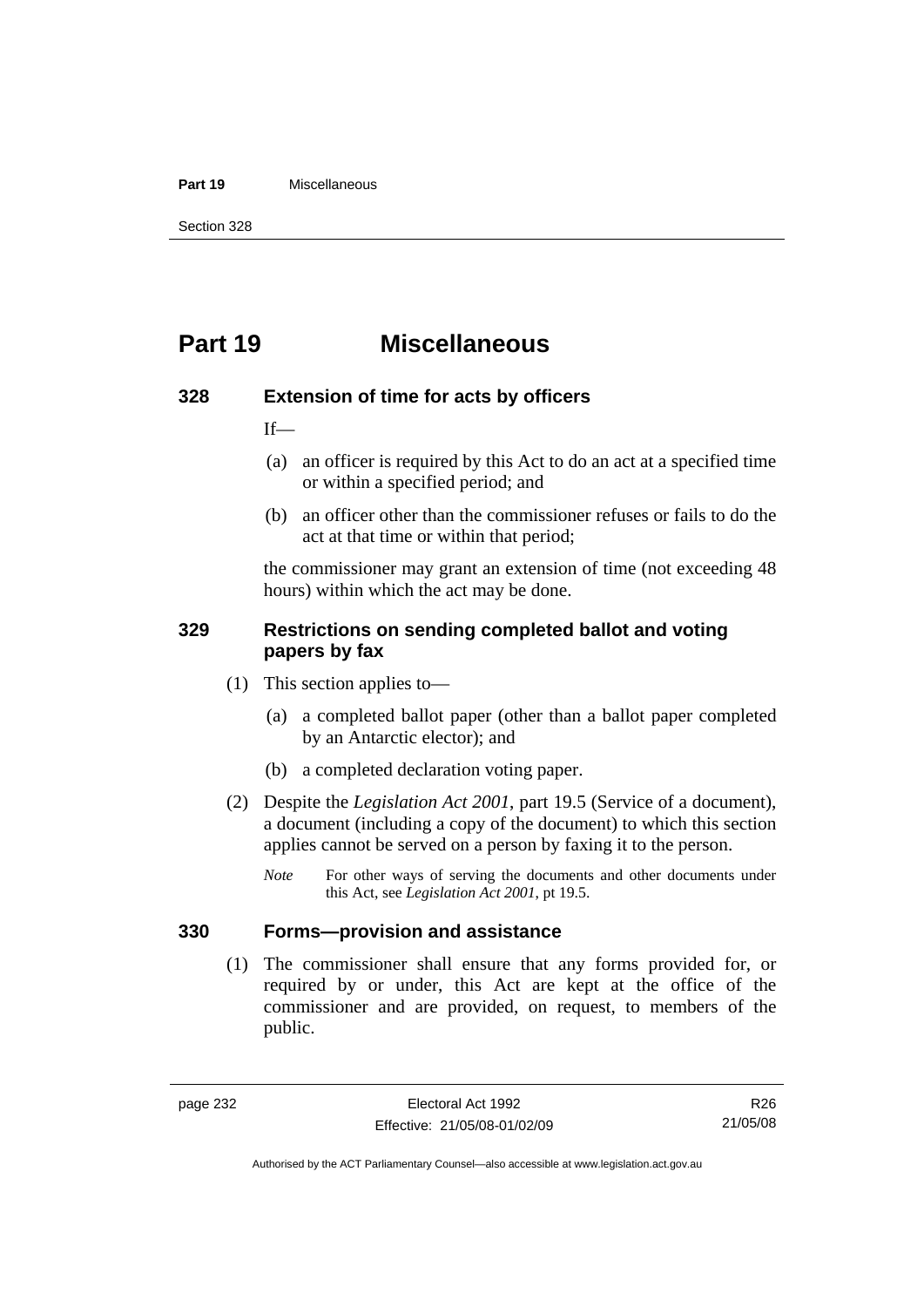(2) It is the duty of the staff of the electoral commission to assist, on request, members of the public in completing any of those forms.

#### **332 Correcting delays, errors and omissions**

- (1) The commissioner may remedy, remove or supply any delay, error or omission in the preparation, printing, issue or transmission of any roll, certified list of electors or ballot papers by written notice specifying the matter to be dealt with and the course of action to be followed, and that course (if followed) is to be taken to be valid and sufficient for the purpose of remedying, removing or supplying the defect, error or omission.
- (2) A notice is a notifiable instrument.

*Note* A notifiable instrument must be notified under the *Legislation Act 2001*.

#### **333 Voting statistics to be published**

- (1) The electoral commission shall, as soon as practicable after an election is held, publish statistics in relation to voting at the election.
- (2) A person may obtain copies of the statistics in paper or electronic form.
	- *Note* A fee may be determined under s 8 (Determination of fees) for this subsection.

#### **334 Collecting further statistical information**

When—

- (a) the time for filing an application disputing the validity of an election has ended; and
- (b) the Court of Disputed Elections has determined any such applications in relation to the election;

the commissioner may use ballot papers, certified lists of electors, declaration voting papers and other electoral papers used in the election to collect statistical information.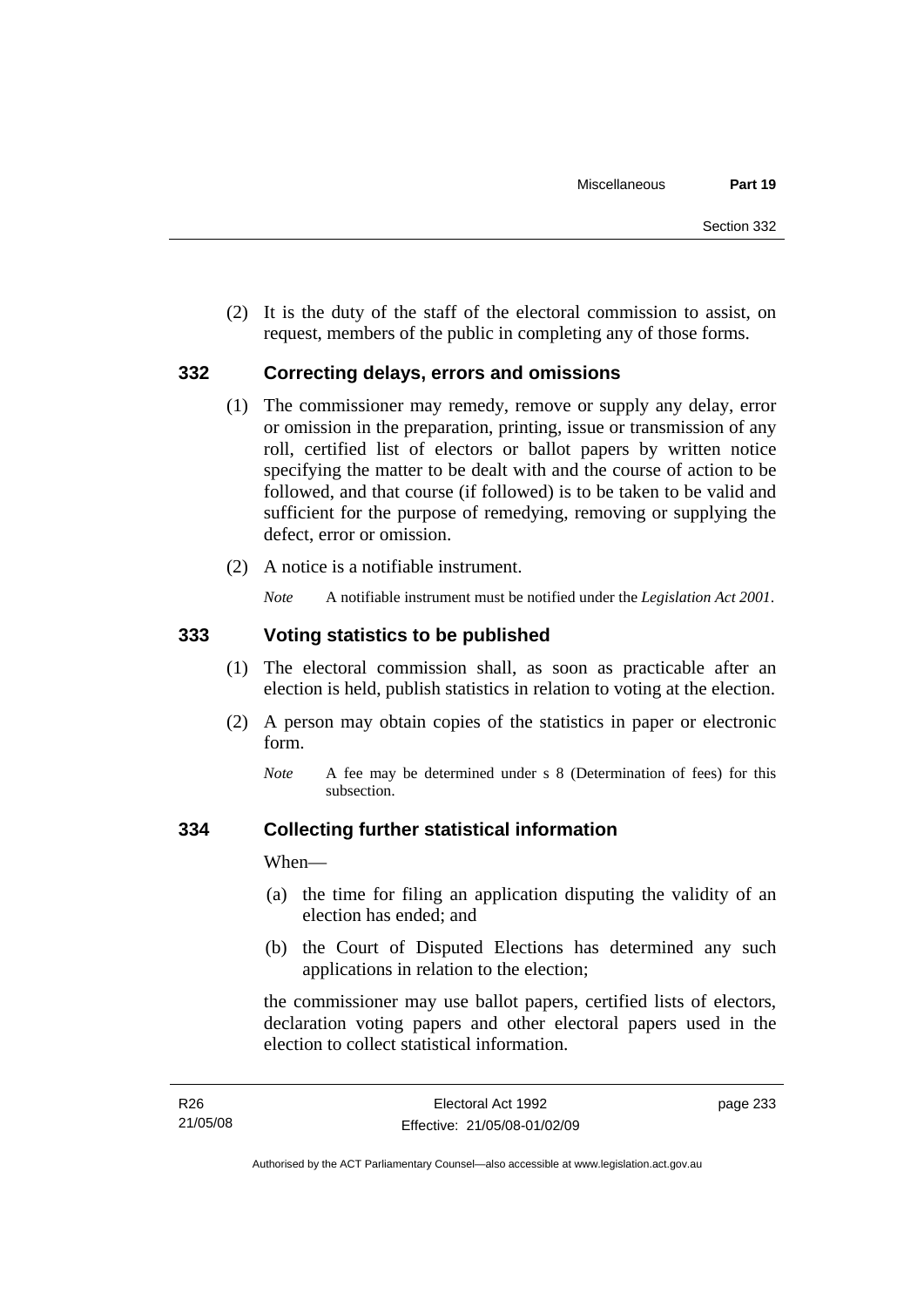#### **Part 19** Miscellaneous

Section 335

#### **335 Storage and destruction of electoral papers**

- (1) This section applies to electoral papers in the commissioner's possession that were used for an election.
- (2) The commissioner must securely store the electoral papers until whichever of the following happens last:
	- (a) the beginning of the pre-election period for the next general election;
	- (b) the electoral papers are no longer required by the commissioner, another member of the electoral commission or a member of the staff of the commission for exercising a function under this Act.
- (3) The commissioner may destroy the electoral papers only when the last of the matters mentioned in subsection (2) happens.

#### **336 Administrative arrangements with Commonwealth and States**

The Minister may arrange with the appropriate Minister of the Commonwealth or a State—

- (a) for officers or employees of the public service of the Commonwealth or State, or of an authority of the Commonwealth or State, to exercise the powers of an officer under this Act; or
- (b) to make a member of the electoral commission, the commissioner or a member of the staff of the commission available for the exercise of powers on behalf of the corresponding electoral authority of the Commonwealth or State.

R26 21/05/08

Authorised by the ACT Parliamentary Counsel—also accessible at www.legislation.act.gov.au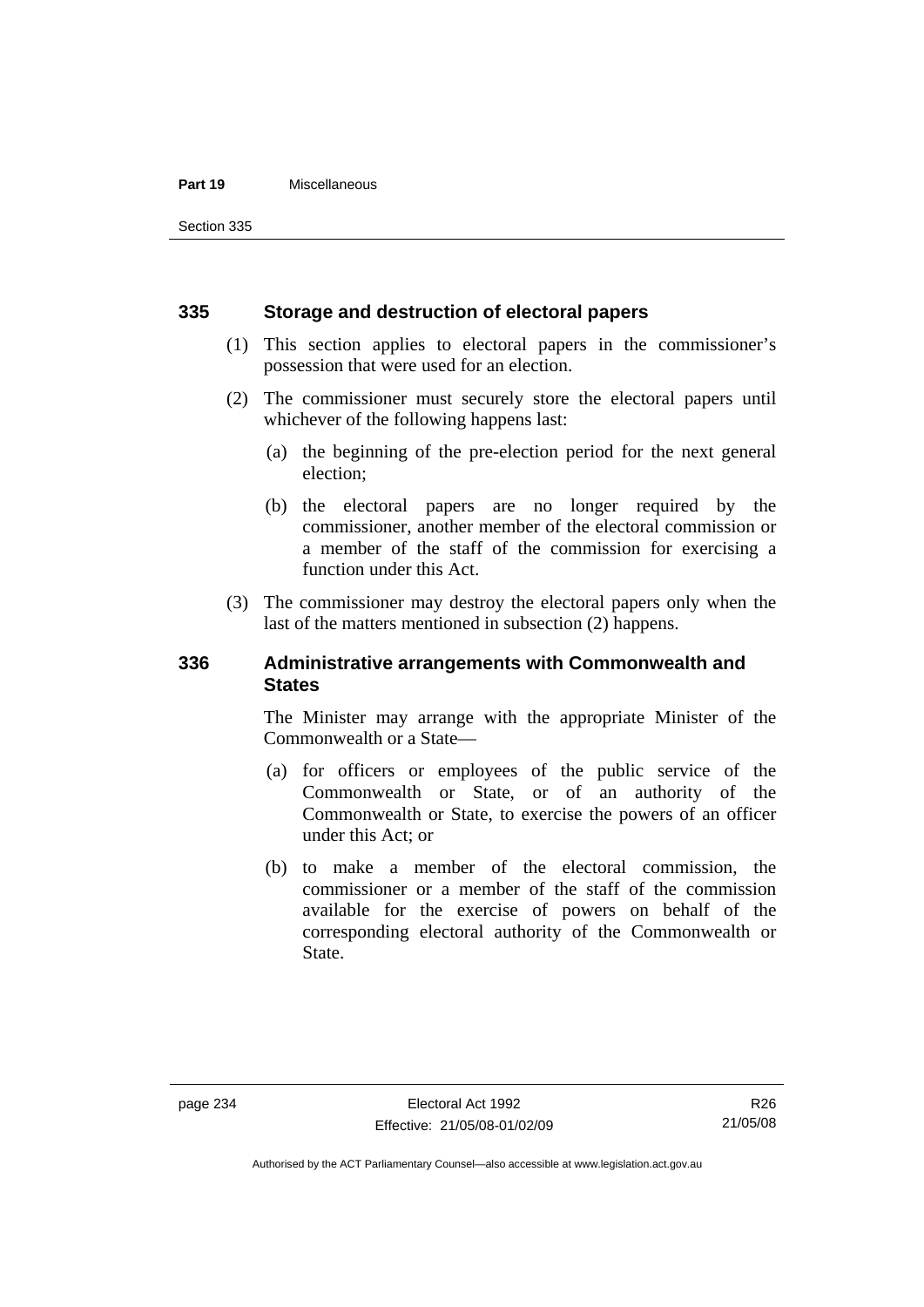#### **337 Evidentiary certificates**

- (1) In a proceeding under this Act, a certificate signed by the commissioner stating any of the following matters is evidence of the matters so stated:
	- (a) that on a specified day a person was, or was not, enrolled for an electorate;
	- (b) that, in relation to an election, a person was or was not—
		- (i) an eligible overseas elector; or
		- (ii) an Antarctic elector; or
		- (iii) an elector serving a sentence of imprisonment outside the ACT;
	- (c) that a person was, or was not, declared as a candidate for an election;
	- (d) that a nomination of a person to be a candidate in an election was rejected;
	- (e) that an election was duly held;
	- (f) that a person was, or was not, given a ballot paper for an election;
	- (g) that a person voted, or failed to vote, in an election;
	- (h) that on a stated day, or during a stated period, a stated person was, or was not, registered as the reporting agent of a stated registered party, MLA or candidate;
	- (i) that on a stated day, or during a stated period, no reporting agent was registered for a stated registered party, MLA or candidate;
	- (j) that on a specified day a person was, or was not, an officer;
	- (k) that on a specified day a person was, or was not, the delegate of the electoral commission or the commissioner.

page 235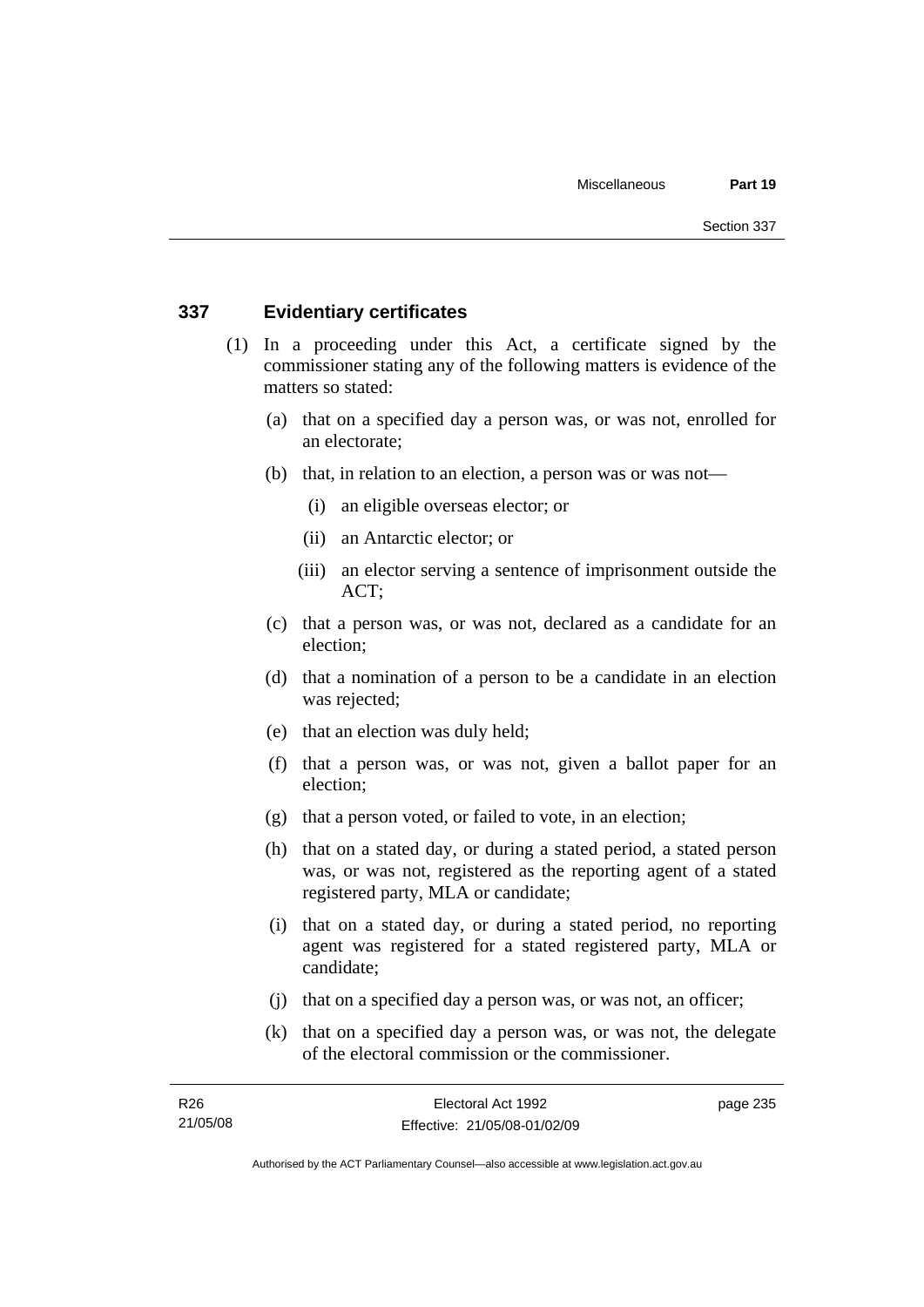#### **Part 19** Miscellaneous

Section 338

 (2) In subsection (1), a reference to a person or thing is a reference to a person or thing specified in the certificate.

#### **338 Acts and omissions of representatives**

(1) In this section:

*person* means an individual.

*Note* See the Criminal Code, pt 2.5 for provisions about corporate criminal responsibility.

*representative*, of a person, means an employee or agent of the person.

*state of mind*, of a person, includes—

- (a) the person's knowledge, intention, opinion, belief or purpose; and
- (b) the person's reasons for the intention, opinion, belief or purpose.
- (2) This section applies to a prosecution for any offence against this Act.
- (3) If it is relevant to prove a person's state of mind about an act or omission, it is enough to show—
	- (a) the act was done or omission made by a representative of the person within the scope of the representative's actual or apparent authority; and
	- (b) the representative had the state of mind.
- (4) An act done or omitted to be done on behalf of a person by a representative of the person within the scope of the representative's actual or apparent authority is also taken to have been done or omitted to be done by the person.

Authorised by the ACT Parliamentary Counsel—also accessible at www.legislation.act.gov.au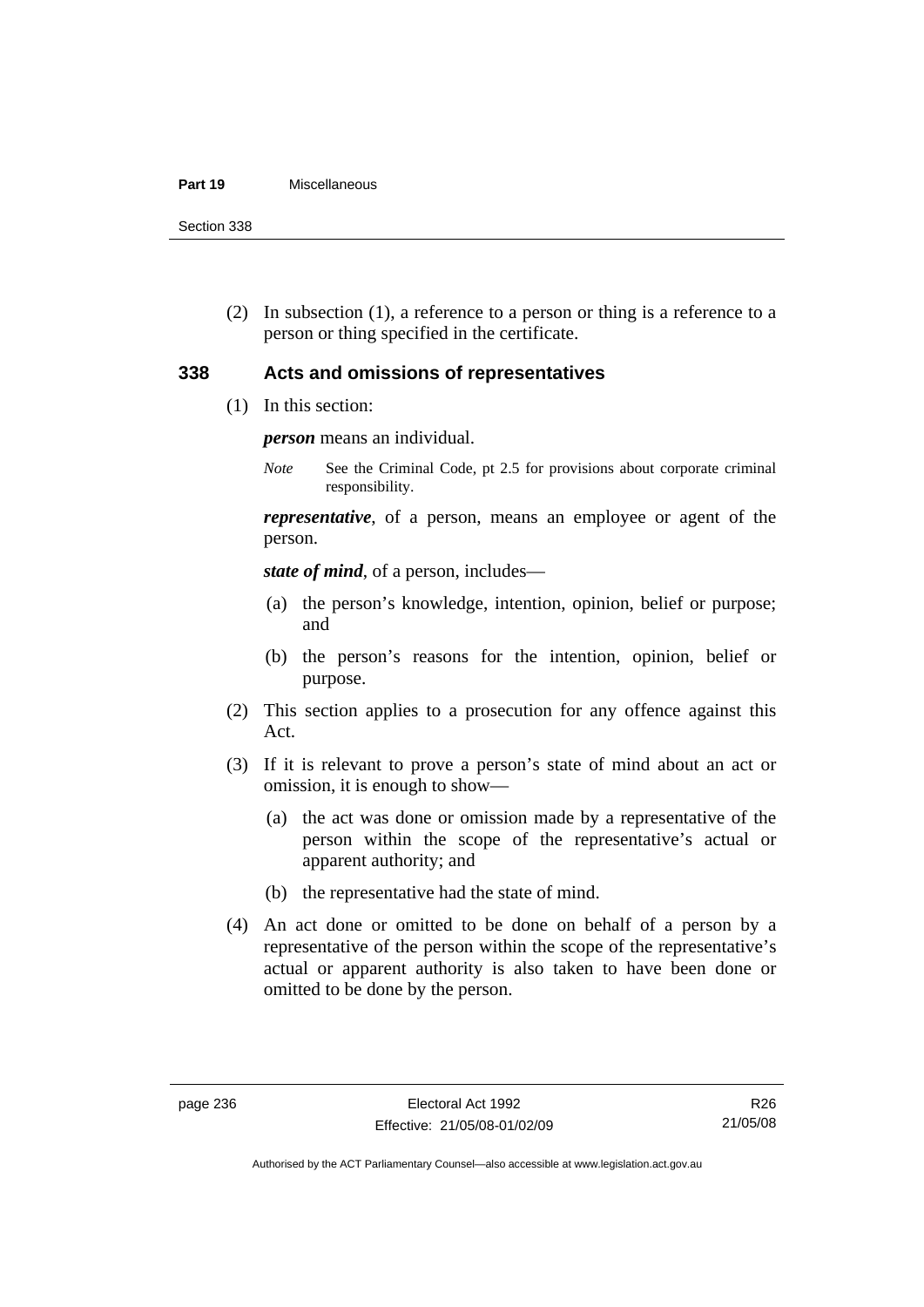- (5) However, subsection (4) does not apply if the person establishes that reasonable precautions were taken and appropriate diligence was exercised to avoid the act or omission.
- (6) A person who is convicted of an offence cannot be punished by imprisonment for the offence if the person would not have been convicted of the offence without subsection (3) or (4).

#### **340 Chief executive to provide assistance etc**

The chief executive of the administrative unit responsible for the *Public Sector Management Act 1994*, division 3.4 shall comply with any request by the electoral commission, the commissioner or an augmented commission for information or assistance reasonably required for this Act.

#### **340A Approved forms**

- (1) The commissioner may, in writing, approve forms for this Act.
- (2) If the commissioner approves a form for a particular purpose, the approved form must be used for that purpose.

*Note* For other provisions about forms, see *Legislation Act 2001*, s 255.

(3) An approved form is a notifiable instrument.

*Note* A notifiable instrument must be notified under the *Legislation Act 2001*.

#### **341 Regulation-making power**

- (1) The Executive may make regulations for this Act.
	- *Note* **Regulations** must be notified, and presented to the Legislative Assembly, under the *Legislation Act 2001*.
- (2) A regulation may create offences and fix maximum penalties of not more than 10 penalty units for the offences.

page 237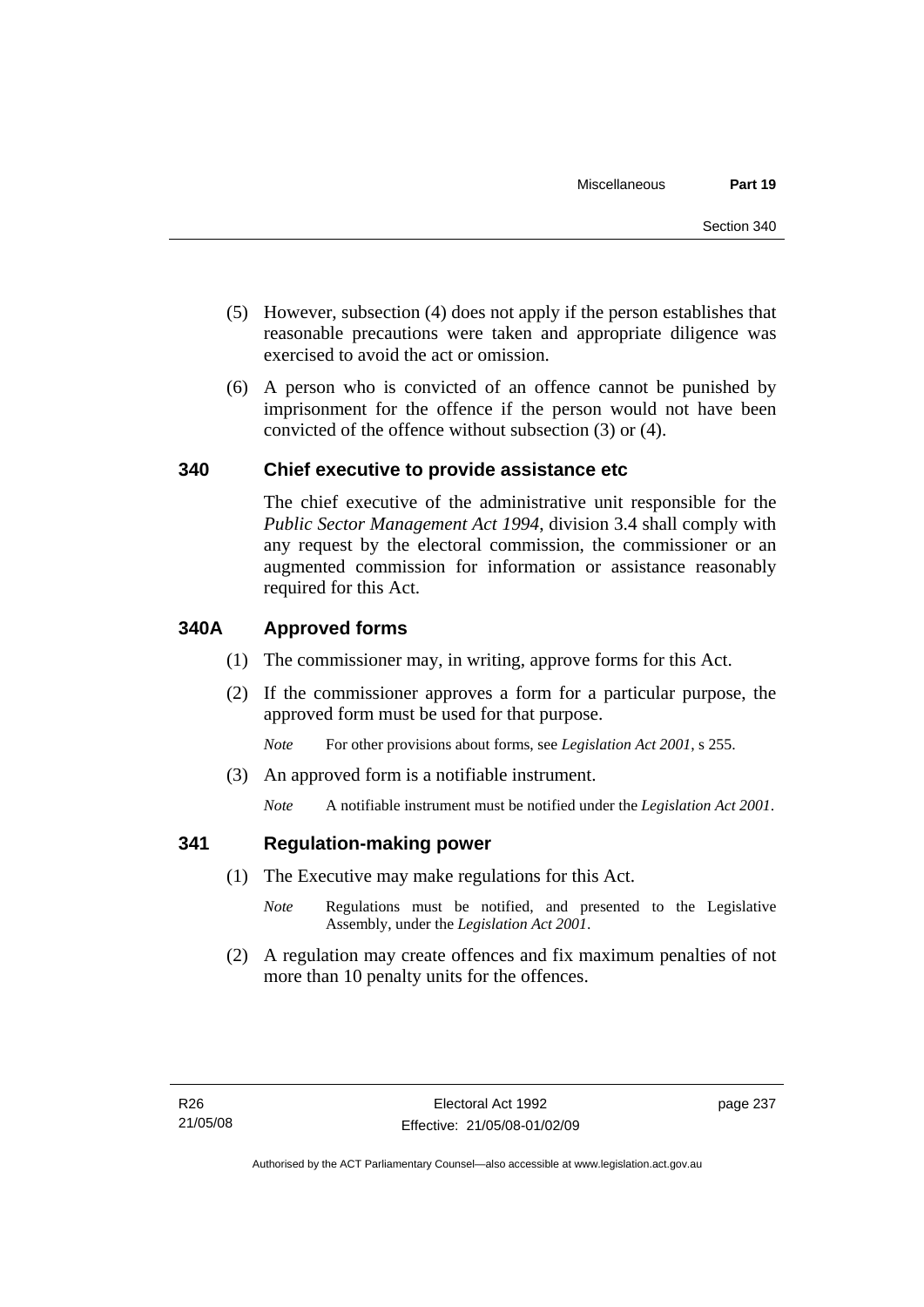Section 500

## **Part 30 Transitional—Electoral Legislation Amendment Act 2008**

#### **500 Transitional—disclosure by candidates**

- (1) This section applies to a return under section 217 (Disclosure of gifts) if the *Electoral Legislation Amendment Act 2008* commences in the disclosure period to which the return relates.
- (2) The candidate's reporting agent is required to state the matters mentioned in section 217 (2) (c) to (e) for a gift by a person received in the disclosure period if—
	- (a) the total of all gifts made to the candidate by the person before 1 July 2008 is \$1 500 or more; or
	- (b) the person made a gift to the candidate on or after 1 July 2008 and the total of all gifts made to the candidate by the person in the disclosure period is \$1 000 or more.

#### **500A Transitional—disclosure by donors**

- (1) This section applies to a return under section 221 (Disclosure of gifts made to candidates) if the *Electoral Legislation Amendment Act 2008* commences in the disclosure period to which the return relates.
- (2) A person is required to give a return under that section in relation to gifts to a candidate or body in the disclosure period if—
	- (a) the total of all gifts made to the candidate or body by the person before 1 July 2008 is \$1 500 or more; or
	- (b) the person made a gift to the candidate or body on or after 1 July 2008 and the total of all gifts made to the candidate or body by the person in the disclosure period is \$1 000 or more.

R26 21/05/08

Authorised by the ACT Parliamentary Counsel—also accessible at www.legislation.act.gov.au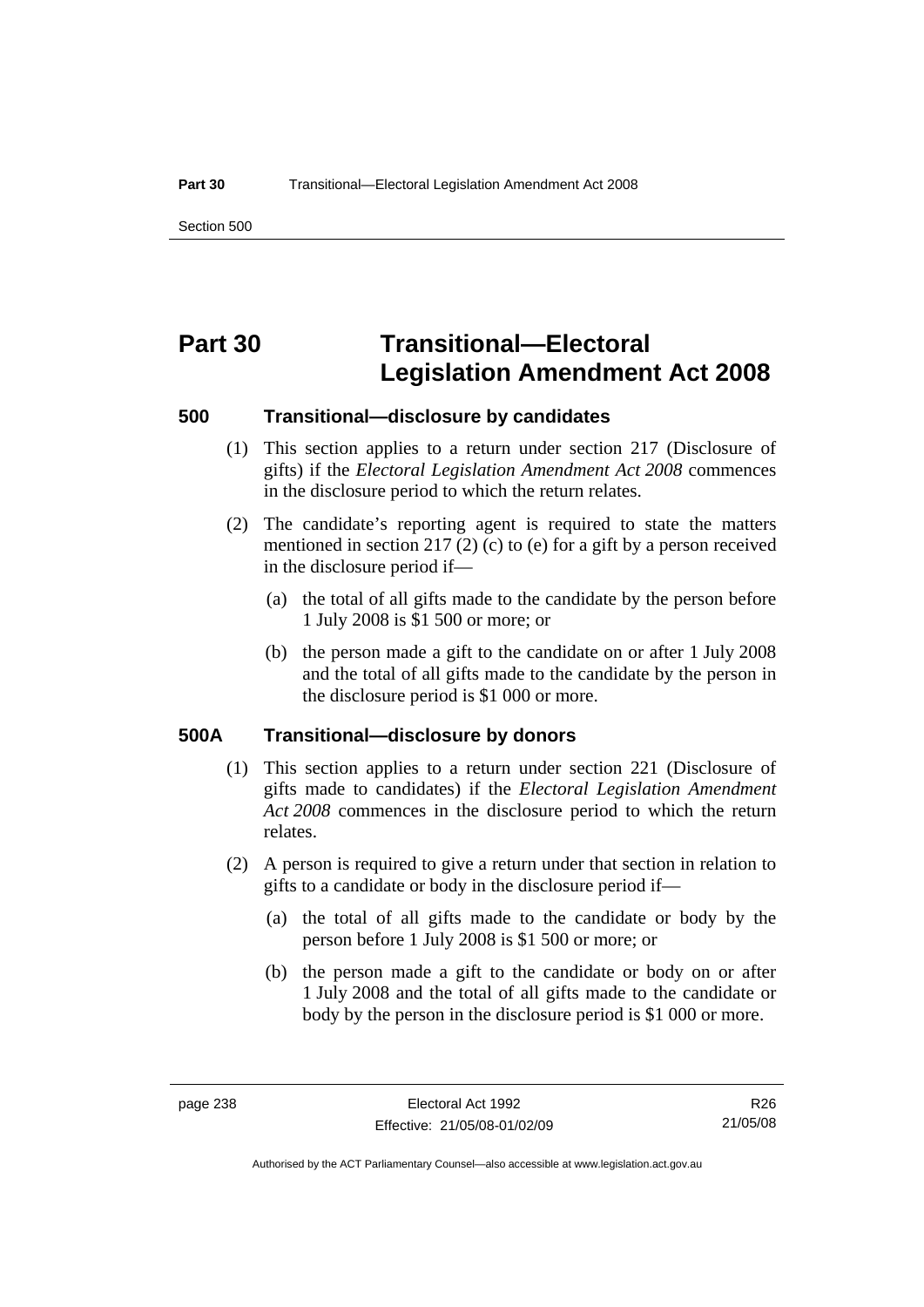#### **500B Transitional—certain other disclosure thresholds**

- (1) This section applies to amendments of provisions mentioned in subsections (2) to (5) made by the *Electoral Legislation Amendment Act 2008*, that change the amount of \$1 500 to the amount of \$1 000.
- (2) The amendment of section 218A (Certain loans not to be received) applies in relation to loans received on or after 1 July 2008.
- (3) The amendments of section 221A (1) and (2) (Annual returns of donations) applies in relation to gifts made on or after 1 July 2008.
- (4) The amendment of section 221B (1) (Advice about obligations to make returns) applies in relation to gifts received on or after 1 July 2008.
- (5) The amendment of section 222 (7) (Anonymous gifts) applies in relation to gifts accepted on or after 1 July 2008.

### **500C Transitional—annual returns by parties, MLAs and associated entities**

- (1) This section applies to a return under—
	- (a) section 230 (Annual returns by parties and MLAs); or
	- (b) section 231B (Annual returns by associated entities).
- (2) The amendments made by the *Electoral Legislation Amendment Act 2008* in relation to the returns apply to a return for—
	- (a) the 2008-09 financial year; and
	- (b) later financial years.

### **501 Transitional regulations**

 (1) A regulation may prescribe transitional matters necessary or convenient to be prescribed because of the enactment of the *Electoral Legislation Amendment Act 2008*.

page 239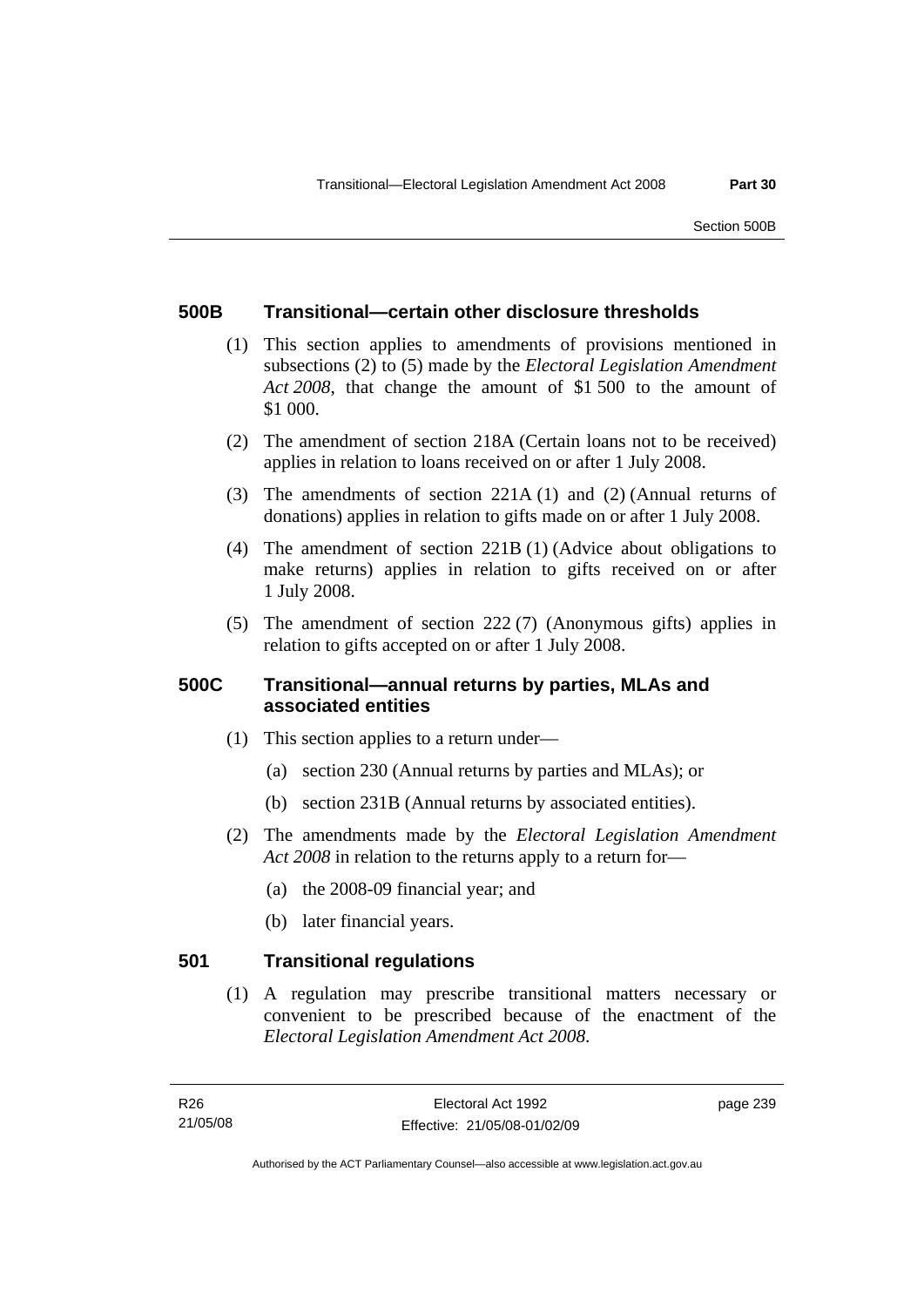- (2) A regulation may modify this part to make provision in relation to anything that, in the Executive's opinion, is not, or is not adequately or appropriately, dealt with in this part.
- (3) A regulation under subsection (2) has effect despite anything elsewhere in this Act.

### **502 Expiry—pt 30**

This part expires 2 years after the day it commences.

page 240 Electoral Act 1992 Effective: 21/05/08-01/02/09

R26 21/05/08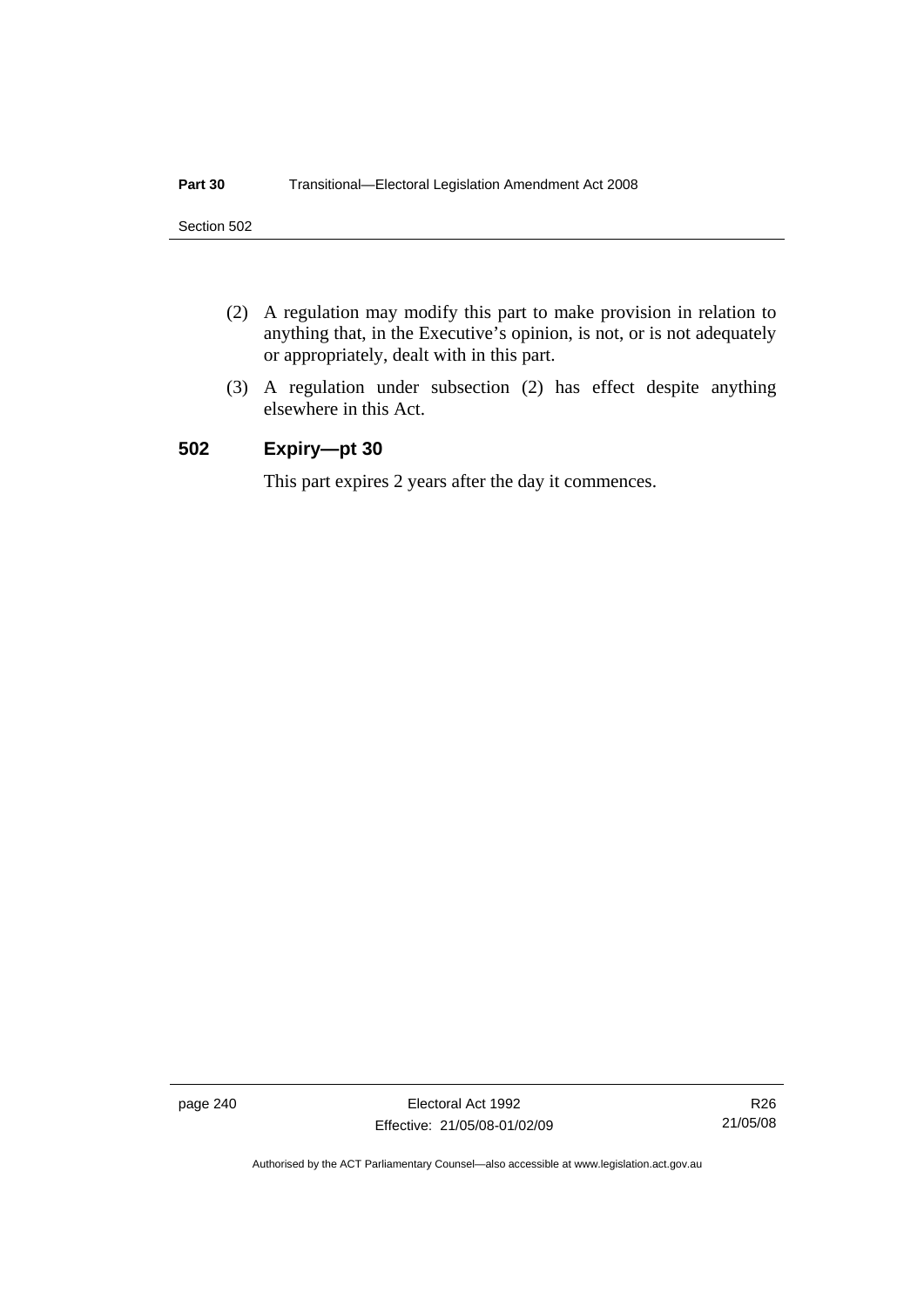# **Schedule 1 Form of ballot paper**

(see s 114)

**Legislative Assembly for the Australian Capital Territory Ballot paper** Election of  $\prod_{i=1}^{n} \text{Member}(s)$ 

#### **Electorate of [ 2 ]**

**Number [1] boxes from 1 to [1] in the order of your choice**  Then you may show as many further preferences as you wish by writing numbers from



**Remember, number at least**  $\begin{bmatrix} 1 \end{bmatrix}$  boxes from 1 to  $\begin{bmatrix} 1 \end{bmatrix}$  in the order of your choice.

- 
- 
- **2.** Insert name of electorate ungrouped candidates<br> **3.** Insert the number that is 1 more than the number **6.** Insert name of candidate **3.** Insert the number that is 1 more than the number
- **4.** Insert name, or abbreviation of name, of registered of registere party, as required as party, as required
- **1.** Insert number of vacancies **5.** Insert 'UNGROUPED' if there are **2.** Insert name of electorate **1.** Insert name of electorate
	-
	- of vacancies **7.** Insert name, or abbreviation of name, or abbreviation of name, or abbreviation of name, of registered **7.** Insert name, or 'INDEPENDENT',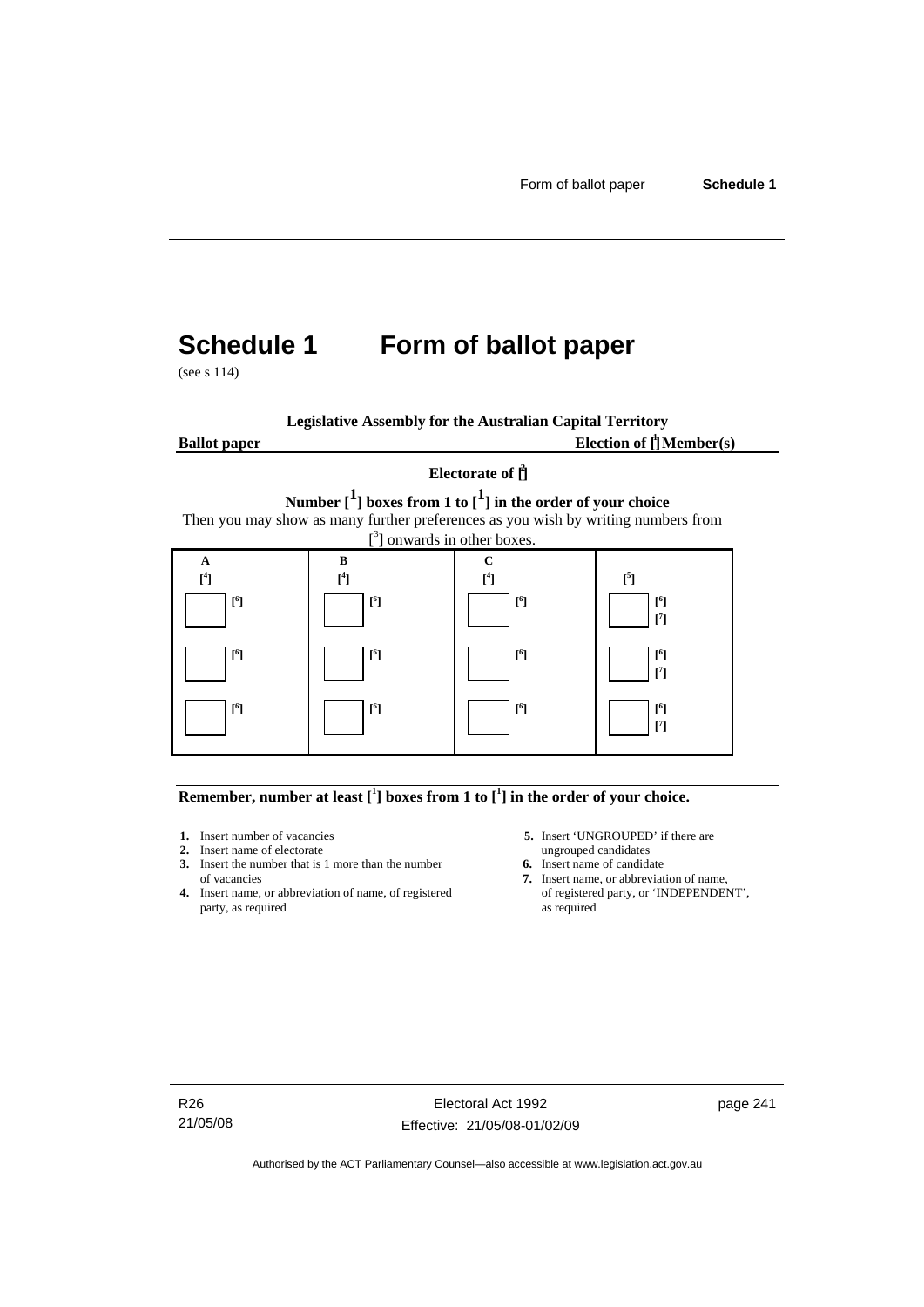## **Schedule 2 Ballot papers—printing of names and collation**

(see s 116)

**1** In this schedule:

*column*, in relation to a ballot paper, means a column of candidates' names printed on the ballot paper in accordance with section 116.

- **2** (1) The ballot papers for an election shall be printed so that, for each column—
	- (a) separate batches are printed equal in number to the number of names in the column; and
	- (b) in the first batch, the names in the column are printed in an order determined by the commissioner by lot; and
	- (c) in each batch after the first, the names in the column are printed in the order specified in the table at the end of this schedule; and
	- (d) so far as practicable, the number of ballot papers in each batch for the column is equal to the number of ballot papers in each other batch for the column.
	- (2) In the table at the end of this schedule—
		- (a) the number '1' appearing in a column shall be taken to represent the name determined in accordance with clause 1 (b) to be in the first position in the corresponding column on the ballot paper; and
		- (b) the number '2' appearing in a column shall be taken to represent the name determined in accordance with clause 1 (b) to be in the second position in the corresponding column on the ballot paper;

R26 21/05/08

Authorised by the ACT Parliamentary Counsel—also accessible at www.legislation.act.gov.au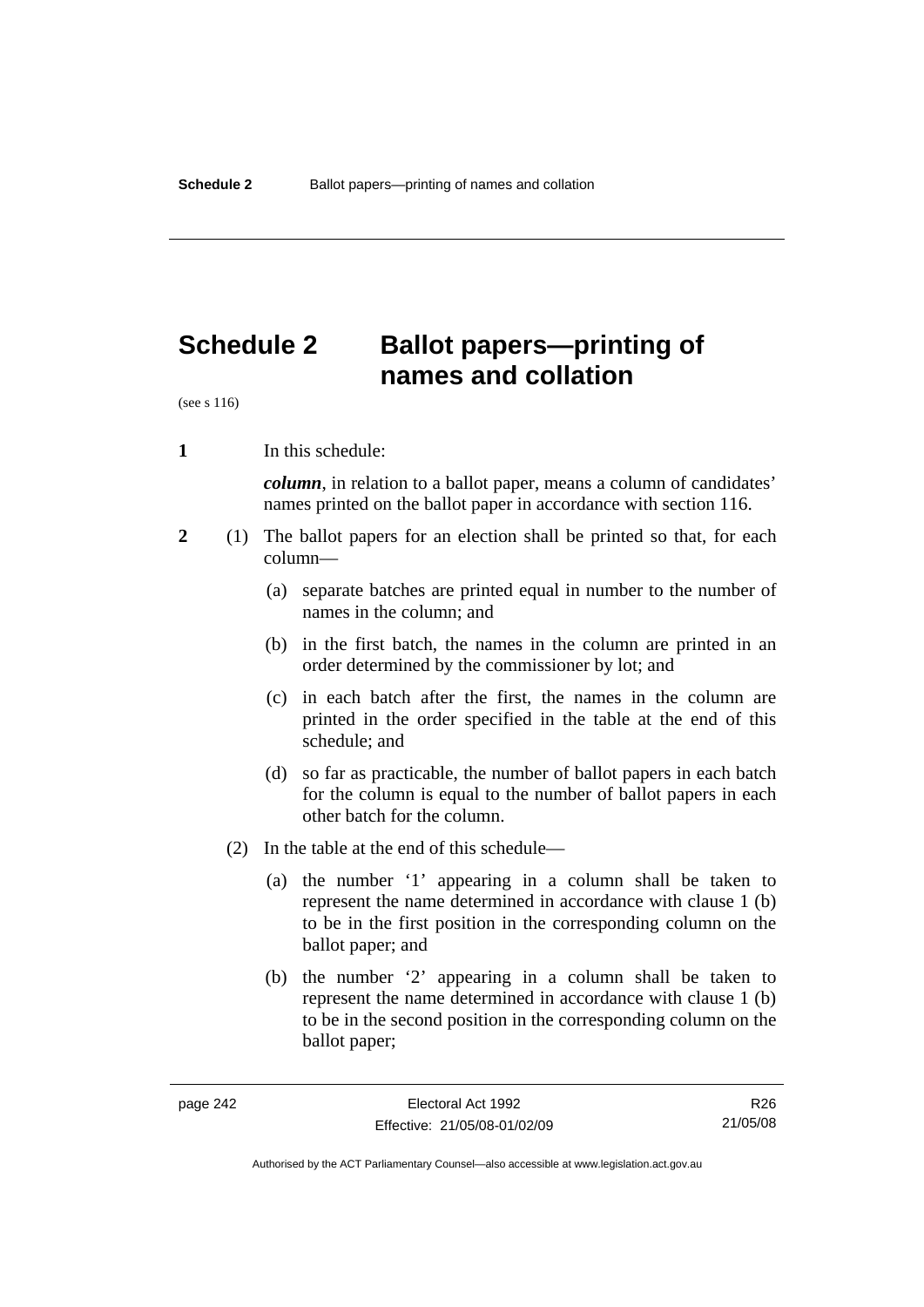and so on.

- **3** The commissioner shall ensure that ballot papers distributed to a polling place for the purposes of an election are so collated that the ballot paper immediately following another ballot paper in the issue is in a form different from that of the other ballot paper.
- **4** The OIC of a polling place shall ensure, so far as practicable, that the form of a ballot paper issued by an officer to a person claiming to vote at that place is different from that of the previous ballot paper so issued by the officer.

#### TABLE

*For 5-member electorates*

| 1st                      | 2nd            | 3rd              | 4th            | 5th              | 6th            | 7th              | 8th            | 9th            | 10th           | 11 <sup>th</sup> | 12th           |
|--------------------------|----------------|------------------|----------------|------------------|----------------|------------------|----------------|----------------|----------------|------------------|----------------|
| batch                    | batch          | <b>batch</b>     | batch          | batch            | batch          | batch            | batch          | batch          | <b>batch</b>   | batch            | batch          |
| 1                        | 1              | 1                | 1              | 1                | 1              | 1                | 1              | 1              | 1              | 1                | 1              |
| 2                        | 2              | 2                | 3              | 3                | 3              | 4                | 4              | 4              | 5              | 5                | 5              |
| 3                        | $\overline{4}$ | 5                | $\overline{2}$ | 5                | $\overline{4}$ | 5                | 2              | 3              | 4              | 3                | 2              |
| 4                        | 5              | 3                | 5              | 4                | $\overline{2}$ | 2                | 3              | 5              | 3              | $\overline{2}$   | $\overline{4}$ |
| 5                        | 3              | $\overline{4}$   | $\overline{4}$ | 2                | 5              | 3                | 5              | $\overline{2}$ | 2              | $\overline{4}$   | 3              |
| 13 <sub>th</sub>         | 14th           | 15 <sup>th</sup> | 16th           | 17 <sub>th</sub> | 18th           | 19 <sub>th</sub> | 20th           | 21st           | 22nd           | 23rd             | 24th           |
| batch                    | batch          | batch            | batch          | batch            | batch          | batch            | batch          | batch          | batch          | batch            | batch          |
| $\overline{2}$           | $\overline{2}$ | $\overline{2}$   | $\overline{2}$ | $\overline{2}$   | $\overline{2}$ | $\overline{2}$   | $\overline{2}$ | $\overline{2}$ | $\overline{2}$ | $\overline{2}$   | $\overline{2}$ |
| 3                        | 3              | 3                | 4              | 4                | 4              | 5                | 5              | 5              | 1              | 1                | 1              |
| 4                        | 5              | 1                | 3              | 1                | 5              | 1                | 3              | 4              | 5              | 4                | 3              |
| 5                        | 1              | 4                | 1              | 5                | 3              | 3                | 4              | 1              | 4              | 3                | 5              |
| 1                        | 4              | 5                | 5              | 3                | $\mathbf{1}$   | 4                | 1              | 3              | 3              | 5                | 4              |
| 25 <sub>th</sub>         | 26th           | 27th             | 28th           | 29 <sub>th</sub> | 30th           | 31st             | 32nd           | 33rd           | 34th           | 35 <sub>th</sub> | 36th           |
| batch                    | batch          | batch            | batch          | batch            | batch          | batch            | batch          | batch          | batch          | batch            | batch          |
| 3                        | 3              | 3                | 3              | 3                | 3              | 3                | 3              | 3              | 3              | 3                | 3              |
| $\overline{\mathcal{A}}$ | 4              | 4                | 5              | 5                | 5              | 1                | 1              | 1              | $\overline{2}$ | 2                | 2              |
| 5                        | 1              | $\overline{2}$   | 4              | 2                | 1              | 2                | 4              | 5              | 1              | 5                | 4              |
|                          | 2              | 5                | 2              | 1                | 4              | 4                | 5              | $\overline{2}$ | 5              | 4                |                |
| 2                        | 5              |                  | 1              | 4                | $\overline{2}$ | 5                | 2              | 4              | $\overline{4}$ | 1                | 5              |

| R26      | Electoral Act 1992           | page 243 |
|----------|------------------------------|----------|
| 21/05/08 | Effective: 21/05/08-01/02/09 |          |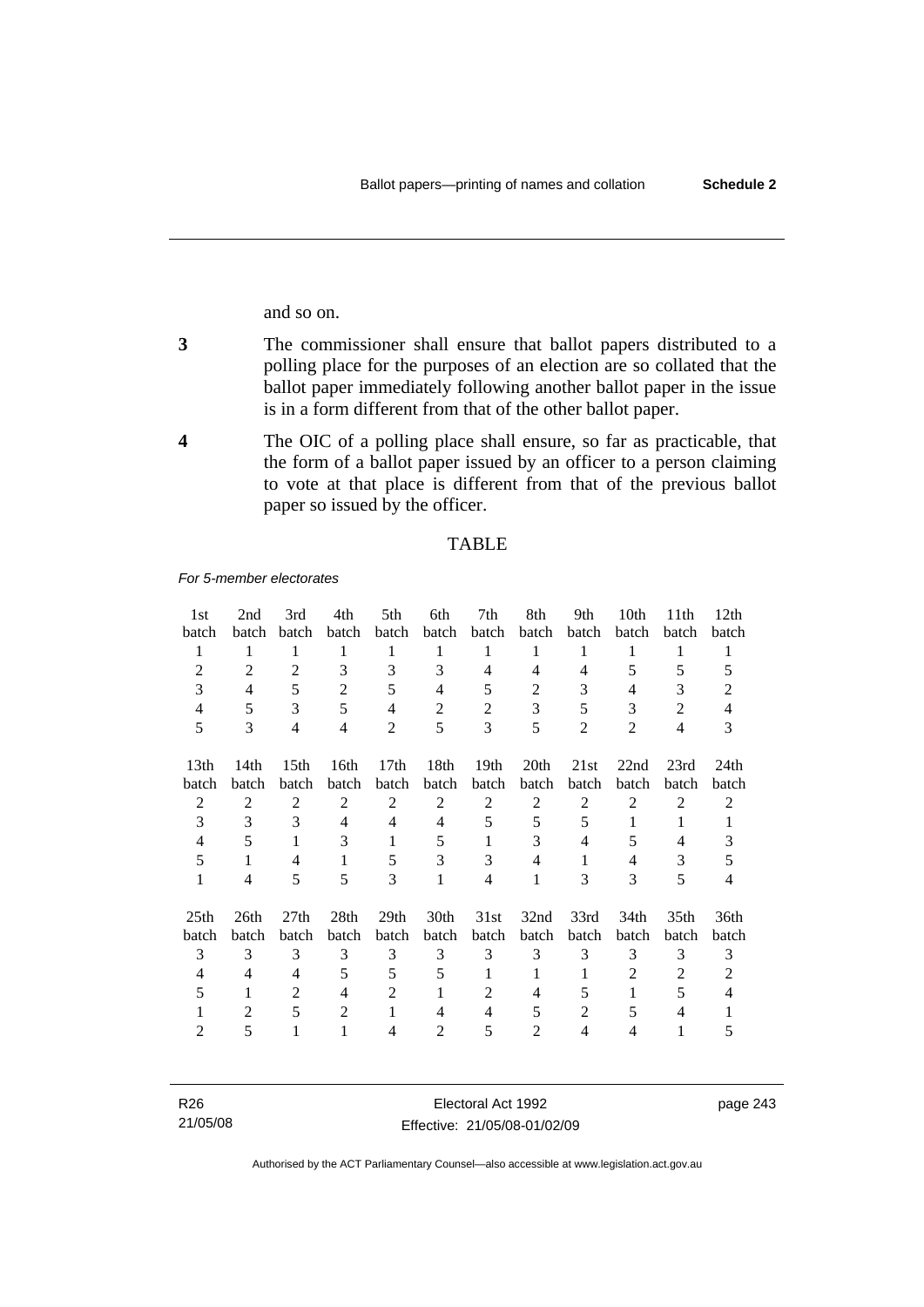| 37 <sub>th</sub> | 38th           | 39 <sub>th</sub> | 40th                        | 41st           | 42nd  | 43rd  | 44th  | 45 <sub>th</sub> | 46th                        | 47th                        | 48th  |
|------------------|----------------|------------------|-----------------------------|----------------|-------|-------|-------|------------------|-----------------------------|-----------------------------|-------|
| batch            | batch          | batch            | batch                       | batch          | batch | batch | batch | batch            | <b>batch</b>                | batch                       | batch |
| 4                | 4              | 4                | 4                           | 4              | 4     | 4     | 4     | 4                | 4                           | 4                           | 4     |
|                  |                |                  |                             |                |       | 2     |       |                  |                             |                             |       |
|                  | $\mathfrak{D}$ |                  |                             | 3              | 2     | 3     |       |                  | $\mathcal{D}_{\mathcal{L}}$ |                             |       |
|                  |                |                  |                             | $\mathfrak{D}$ |       |       |       |                  |                             |                             |       |
| 3                |                |                  | $\mathcal{D}_{\mathcal{L}}$ | 5              | 3     |       |       |                  |                             | $\mathcal{D}_{\mathcal{A}}$ |       |
| 49th             | 50th           | 51st             | 52nd                        | 53rd           | 54th  | 55th  | 56th  | 57 <sub>th</sub> | 58th                        | 59th                        | 60th  |
| batch            | batch          | batch            | batch                       | batch          | batch | batch | batch | batch            | batch                       | batch                       | batch |
|                  | 5              |                  | 5                           | 5              | 5     | 5     | 5     |                  | 5                           |                             |       |
|                  |                |                  | $\mathfrak{D}$              | $\mathfrak{D}$ |       | 3     | 3     |                  |                             | 4                           |       |
|                  |                |                  |                             |                |       |       |       | 2                |                             |                             |       |
|                  |                |                  | 4                           | 3              |       |       |       |                  | 2                           |                             |       |
|                  |                |                  |                             |                |       |       |       |                  |                             |                             |       |

page 244 Electoral Act 1992 Effective: 21/05/08-01/02/09

R26 21/05/08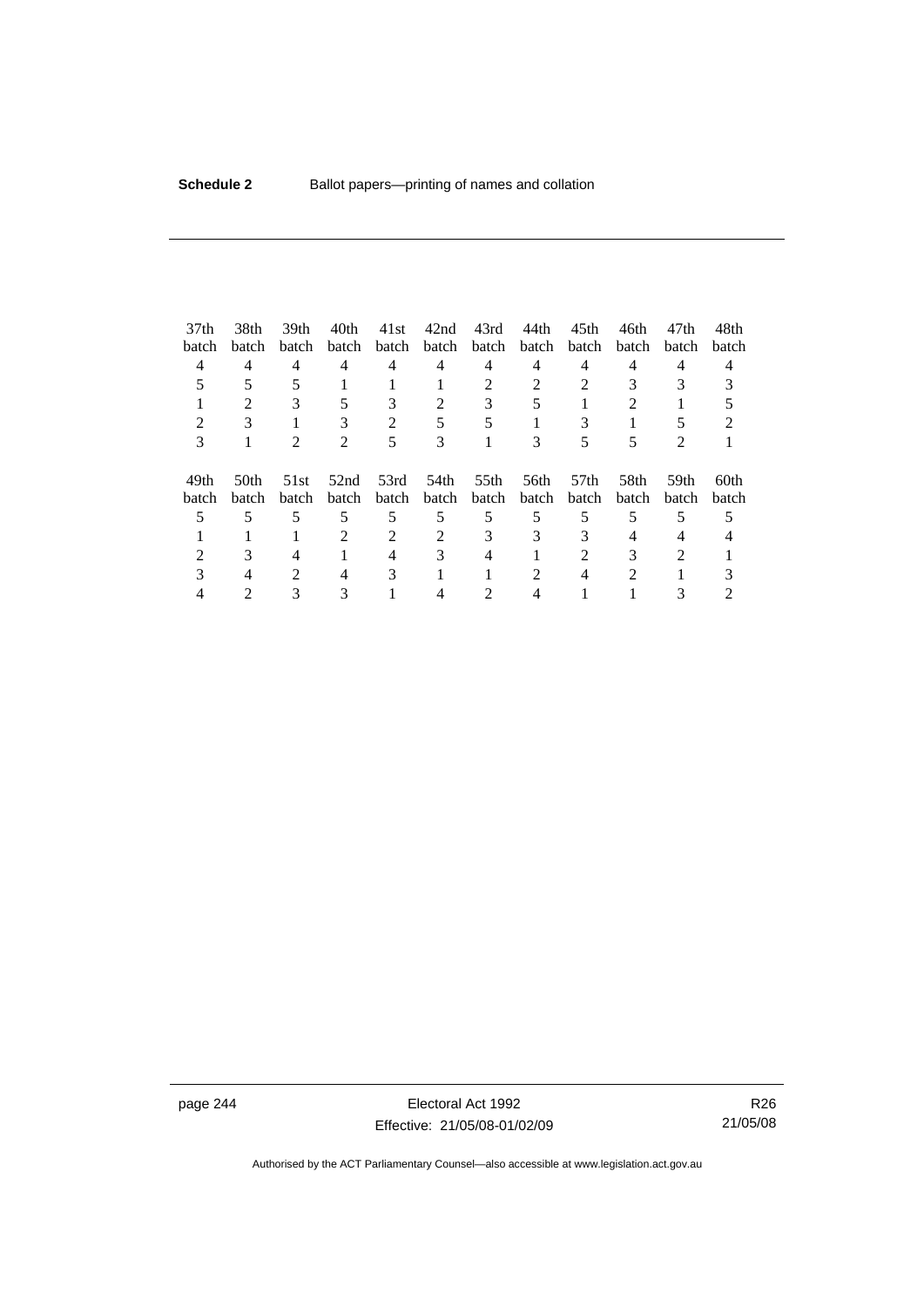#### *For 7-member electorates*

| 1 <sub>st</sub> | 2nd              | 3rd              | 4th            | 5th              | 6th                      | 7th            | 8th            | 9th              | 10th                     |
|-----------------|------------------|------------------|----------------|------------------|--------------------------|----------------|----------------|------------------|--------------------------|
| batch           | batch            | batch            | batch          | batch            | batch                    | batch          | batch          | batch            | batch                    |
| $\mathbf{1}$    | $\mathbf{1}$     | $\mathbf{1}$     | $\mathbf{1}$   | $\mathbf{1}$     | $\mathbf{1}$             | $\mathbf{1}$   | $\,1$          | $\mathbf{1}$     | $\mathbf{1}$             |
| $\overline{2}$  | $\boldsymbol{2}$ | $\overline{2}$   | $\overline{2}$ | $\overline{2}$   | $\overline{2}$           | $\overline{2}$ | $\overline{2}$ | $\overline{2}$   | $\overline{2}$           |
| 3               | 3                | $\overline{4}$   | 4              | 5                | 5                        | 6              | 6              | 7                | 7                        |
| $\overline{4}$  | 6                | 5                | 7              | 6                | 3                        | 7              | 4              | 3                | 5                        |
| 5               | 7                | 6                | 3              | 7                | $\overline{\mathcal{L}}$ | 3              | 5              | 4                | 6                        |
| 6               | $\overline{4}$   | 7                | 5              | 3                | 6                        | 4              | 7              | 5                | 3                        |
| 7               | 5                | 3                | 6              | $\overline{4}$   | 7                        | 5              | 3              | 6                | $\overline{4}$           |
|                 |                  |                  |                |                  |                          |                |                |                  |                          |
| 11th            | 12th             | 13 <sup>th</sup> | 14th           | 15 <sup>th</sup> | 16th                     | 17th           | 18th           | 19 <sub>th</sub> | 20th                     |
| batch           | batch            | batch            | batch          | batch            | batch                    | batch          | batch          | batch            | batch                    |
| 1               | 1                | 1                | 1              | $\mathbf{1}$     | 1                        | $\mathbf{1}$   | 1              | $\mathbf{1}$     | $\mathbf{1}$             |
| 3               | 3                | 3                | 3              | 3                | 3                        | 3              | 3              | 3                | 3                        |
| 4               | $\overline{4}$   | 5                | 5              | 6                | 6                        | 7              | 7              | $\overline{2}$   | $\overline{2}$           |
| $\overline{c}$  | 7                | $\overline{4}$   | $\overline{7}$ | 4                | $\mathbf{2}$             | 5              | 4              | 5                | $\overline{7}$           |
| 6               | 5                | $\overline{2}$   | 6              | $\overline{2}$   | 5                        | $\overline{4}$ | 6              | 6                | 6                        |
| $\overline{7}$  | $\overline{2}$   | $\overline{7}$   | $\overline{4}$ | 5                | $\tau$                   | 6              | $\overline{2}$ | $\overline{4}$   | 5                        |
| 5               | 6                | 6                | $\overline{c}$ | 7                | $\overline{\mathbf{4}}$  | $\overline{2}$ | 5              | 7                | $\overline{\mathcal{L}}$ |
|                 |                  |                  |                |                  |                          |                |                |                  |                          |
| 21st            | 22nd             | 23rd             | 24th           | 25th             | 26th                     | 27th           | 28th           | 29 <sub>th</sub> | 30th                     |
| batch           | batch            | batch            | batch          | batch            | batch                    | batch          | batch          | batch            | batch                    |
| $\mathbf{1}$    | $\mathbf{1}$     | $\mathbf{1}$     | $\mathbf{1}$   | $\mathbf{1}$     | $\mathbf{1}$             | $\mathbf{1}$   | $\mathbf{1}$   | $\mathbf{1}$     | $\mathbf{1}$             |
| $\overline{4}$  | $\overline{4}$   | $\overline{4}$   | 4              | 4                | $\overline{4}$           | 4              | 4              | 4                | $\overline{\mathcal{L}}$ |
| 5               | 5                | 6                | 6              | 7                | 7                        | 3              | 3              | $\overline{c}$   | $\overline{c}$           |
| $\mathbf{2}$    | 3                | 5                | 3              | 5                | $\overline{c}$           | 6              | 5              | 6                | 3                        |
| $\overline{7}$  | 6                | $\overline{c}$   | 7              | $\overline{2}$   | 6                        | 5              | 7              | 7                | $\tau$                   |
| 3               | $\overline{2}$   | 3                | 5              | 6                | 3                        | 7              | $\overline{2}$ | 5                | 6                        |
| 6               | 7                | 7                | $\overline{2}$ | 3                | 5                        | $\overline{2}$ | 6              | 3                | 5                        |

R26 21/05/08 page 245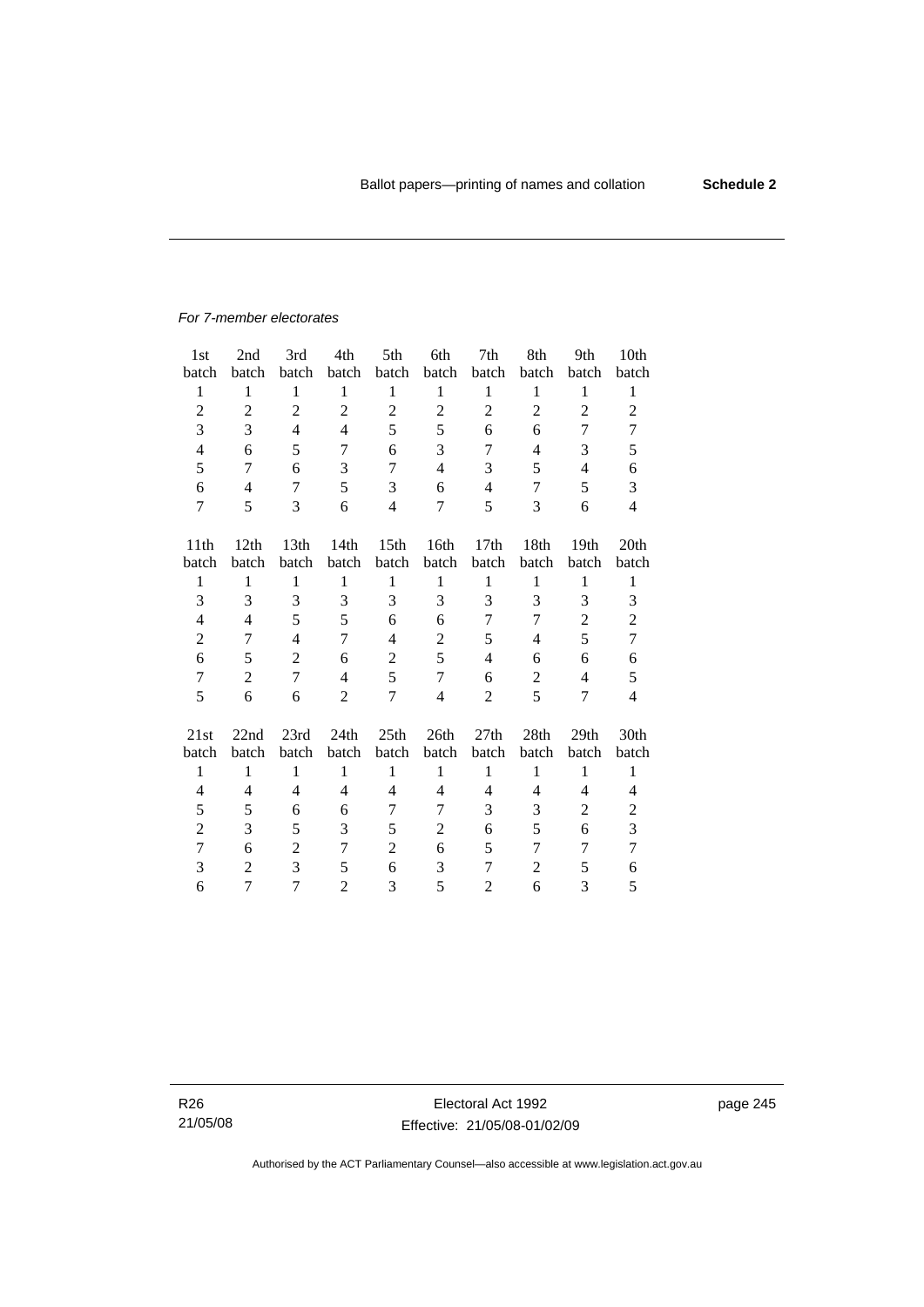| 31st             | 32nd             | 33rd           | 34th           | 35th             | 36th             | 37th           | 38th           | 39th           | 40th             |
|------------------|------------------|----------------|----------------|------------------|------------------|----------------|----------------|----------------|------------------|
| batch            | batch            | batch          | batch          | batch            | batch            | batch          | batch          | batch          | batch            |
| $\,1$            | $\,1$            | $\mathbf{1}$   | $\mathbf{1}$   | $\mathbf{1}$     | $\,1\,$          | $\,1$          | $\,1$          | $\,1$          | $\mathbf{1}$     |
| 5                | 5                | 5              | 5              | 5                | 5                | 5              | 5              | 5              | 5                |
| 6                | 6                | $\overline{7}$ | 7              | 3                | $\overline{3}$   | $\overline{4}$ | $\overline{4}$ | $\overline{2}$ | $\overline{c}$   |
| $\overline{c}$   | $\overline{4}$   | 6              | $\overline{4}$ | 6                | $\overline{2}$   | $\tau$         | 6              | $\overline{7}$ | $\overline{4}$   |
| $\overline{3}$   | $\overline{7}$   | $\overline{c}$ | 3              | $\sqrt{2}$       | $\overline{7}$   | 6              | 3              | 3              | 3                |
| $\overline{4}$   | $\overline{2}$   | $\overline{4}$ | 6              | $\overline{7}$   | $\overline{4}$   | 3              | $\overline{2}$ | 6              | $\overline{7}$   |
| $\overline{7}$   | 3                | 3              | $\overline{2}$ | $\overline{4}$   | 6                | $\overline{2}$ | $\overline{7}$ | $\overline{4}$ | 6                |
| 41st             | 42nd             | 43rd           | 44th           | 45th             | 46th             | 47th           | 48th           | 49th           | 50th             |
| batch            | batch            | batch          | batch          | batch            | batch            | batch          | batch          | batch          | batch            |
| $\,1$            | $\mathbf{1}$     | $\mathbf{1}$   | $\mathbf{1}$   | $\mathbf{1}$     | $\mathbf{1}$     | $\mathbf{1}$   | $\mathbf{1}$   | $\mathbf{1}$   | $\mathbf{1}$     |
| 6                | 6                | 6              | 6              | 6                | 6                | 6              | 6              | 6              | 6                |
| $\overline{7}$   | $\overline{7}$   | $\overline{3}$ | 3              | $\overline{4}$   | $\overline{4}$   | 5              | 5              | $\overline{c}$ | $\overline{2}$   |
| $\overline{2}$   | 5                | $\overline{7}$ | 5              | $\overline{7}$   | $\overline{2}$   | 3              | $\overline{7}$ | 3              | 5                |
| $\overline{4}$   | 3                | $\overline{c}$ | $\overline{4}$ | $\boldsymbol{2}$ | 3                | 7              | $\overline{4}$ | $\overline{4}$ | $\overline{4}$   |
| 5                | $\overline{2}$   | 5              | $\overline{7}$ | 3                | 5                | $\overline{4}$ | $\overline{2}$ | $\tau$         | 3                |
| 3                | $\overline{4}$   | $\overline{4}$ | $\overline{2}$ | 5                | $\overline{7}$   | $\overline{2}$ | 3              | 5              | $\overline{7}$   |
|                  |                  |                |                |                  |                  |                |                |                |                  |
| 51st             | 52nd             | 53rd           | 54th           | 55th             | 56th             | 57th           | 58th           | 59th           | 60th             |
| batch            | batch            | batch          | batch          | batch            | batch            | batch          | batch          | batch          | batch            |
| $\mathbf{1}$     | $\mathbf{1}$     | $\mathbf{1}$   | $\mathbf{1}$   | $\mathbf{1}$     | $\mathbf{1}$     | $\mathbf{1}$   | $\mathbf{1}$   | $\mathbf{1}$   | $\mathbf{1}$     |
| $\overline{7}$   | $\overline{7}$   | $\overline{7}$ | $\overline{7}$ | $\overline{7}$   | $\boldsymbol{7}$ | $\overline{7}$ | $\overline{7}$ | $\overline{7}$ | $\boldsymbol{7}$ |
| 3                | 3                | $\overline{4}$ | $\overline{4}$ | 5                | 5                | 6              | 6              | $\overline{c}$ | $\overline{c}$   |
| $\overline{c}$   | 6                | 3              | 6              | 3                | $\overline{2}$   | $\overline{4}$ | 3              | $\overline{4}$ | 6                |
| 5                | $\overline{4}$   | $\overline{c}$ | 5              | $\overline{2}$   | $\overline{4}$   | 3              | 5              | 5              | 5                |
| 6                | $\boldsymbol{2}$ | 6              | 3              | $\overline{4}$   | 6                | 5              | $\overline{c}$ | 3              | $\overline{4}$   |
| $\overline{4}$   | 5                | 5              | $\overline{2}$ | 6                | $\overline{3}$   | $\overline{2}$ | $\overline{4}$ | 6              | 3                |
| 61st             | 62nd             | 63rd           | 64th           | 65th             | 66th             | 67th           | 68th           | 69th           | 70th             |
| batch            | batch            | batch          | batch          | batch            | batch            | batch          | batch          | batch          | batch            |
| $\boldsymbol{2}$ | $\boldsymbol{2}$ | $\overline{2}$ | $\overline{2}$ | $\sqrt{2}$       | $\sqrt{2}$       | $\overline{2}$ | $\overline{2}$ | $\sqrt{2}$     | $\overline{c}$   |
| 3                | 3                | 3              | 3              | 3                | 3                | 3              | 3              | 3              | 3                |
| $\overline{4}$   | $\overline{4}$   | 5              | 5              | 6                | 6                | $\overline{7}$ | $\overline{7}$ | $\mathbf{1}$   | $\mathbf{1}$     |
| 5                | $\overline{7}$   | 6              | $\mathbf{1}$   | $\overline{7}$   | $\overline{4}$   | $\mathbf{1}$   | 5              | $\overline{4}$ | 6                |
| 6                | $\mathbf{1}$     | $\overline{7}$ | $\overline{4}$ | $\mathbf{1}$     | 5                | $\overline{4}$ | 6              | 5              | $\boldsymbol{7}$ |
| 7                | 5                | $\mathbf{1}$   | 6              | $\overline{4}$   | $\overline{7}$   | 5              | $\mathbf{1}$   | 6              | $\overline{4}$   |

page 246 Electoral Act 1992 Effective: 21/05/08-01/02/09

R26 21/05/08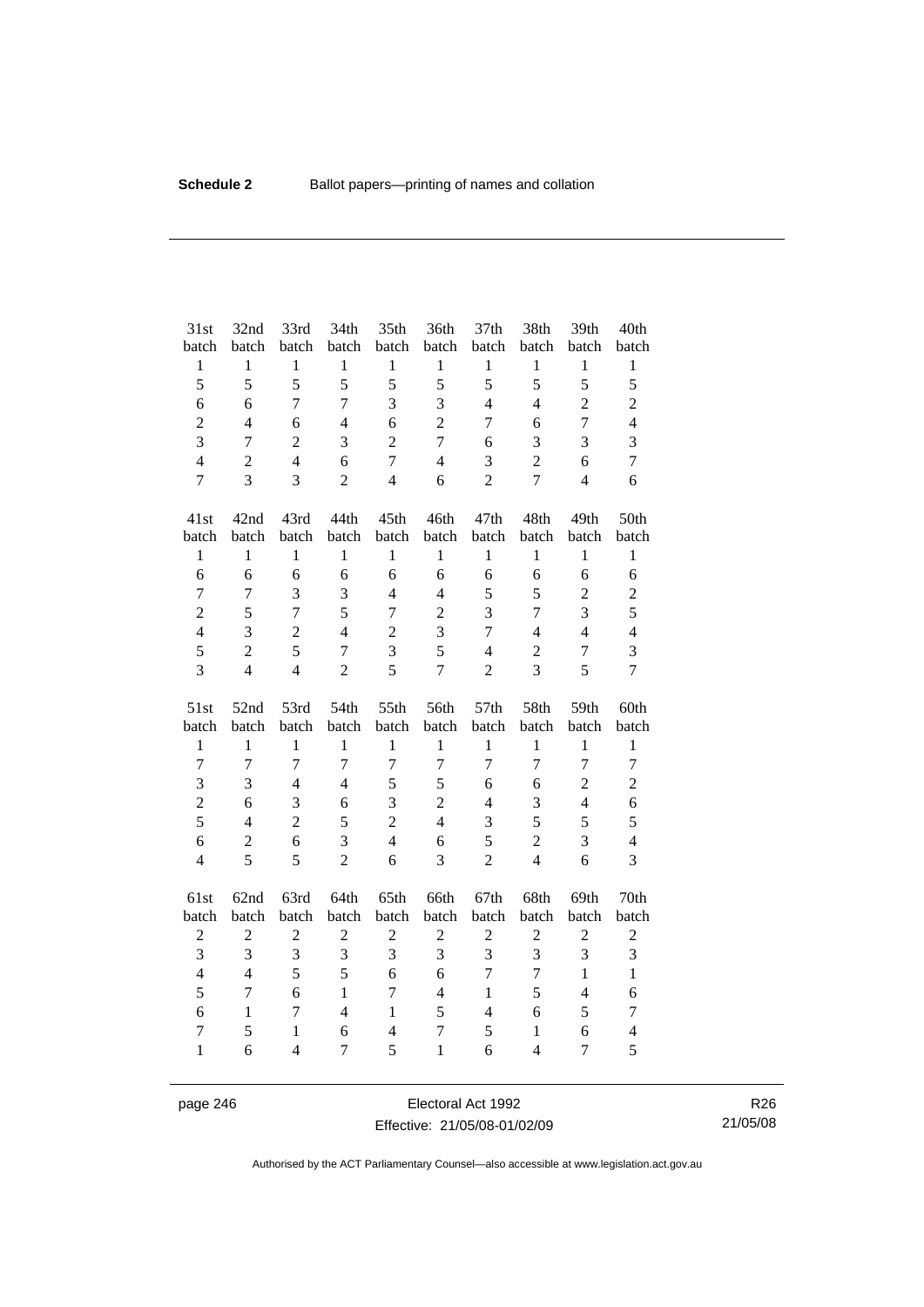| 71st                    | 72nd             | 73rd           | 74th           | 75 <sup>th</sup> | 76th             | 77th           | 78th           | 79th             | 80th             |
|-------------------------|------------------|----------------|----------------|------------------|------------------|----------------|----------------|------------------|------------------|
| batch                   | batch            | batch          | batch          | batch            | batch            | batch          | batch          | batch            | batch            |
| $\overline{c}$          | $\boldsymbol{2}$ | $\overline{c}$ | $\overline{2}$ | $\overline{2}$   | $\sqrt{2}$       | $\overline{2}$ | $\sqrt{2}$     | $\boldsymbol{2}$ | $\sqrt{2}$       |
| $\overline{4}$          | $\overline{4}$   | $\overline{4}$ | $\overline{4}$ | $\overline{4}$   | $\overline{4}$   | $\overline{4}$ | $\overline{4}$ | $\overline{4}$   | $\overline{4}$   |
| 5                       | 5                | 6              | 6              | $\overline{7}$   | $\overline{7}$   | $\mathbf{1}$   | $\mathbf{1}$   | 3                | 3                |
| 3                       | 1                | 5              | $\mathbf{1}$   | 5                | 3                | 6              | 5              | 6                | $\mathbf{1}$     |
| $\overline{7}$          | 6                | $\overline{3}$ | $\overline{7}$ | 3                | 6                | 5              | 7              | 7                | $\overline{7}$   |
| $\mathbf{1}$            | 3                | $\mathbf{1}$   | 5              | 6                | $\mathbf{1}$     | $\tau$         | 3              | 5                | 6                |
| 6                       | $\overline{7}$   | $\overline{7}$ | 3              | $\mathbf{1}$     | 5                | 3              | 6              | $\mathbf{1}$     | 5                |
| 81st                    | 82nd             | 83rd           | 84th           | 85th             | 86th             | 87th           | 88th           | 89th             | 90th             |
| batch                   | batch            | batch          | batch          | batch            | batch            | batch          | batch          | batch            | batch            |
| $\overline{2}$          | $\overline{2}$   | $\overline{2}$ | $\overline{2}$ | $\overline{2}$   | $\overline{2}$   | $\overline{2}$ | $\overline{2}$ | $\overline{2}$   | $\overline{2}$   |
| 5                       | 5                | 5              | 5              | 5                | 5                | 5              | 5              | 5                | 5                |
| 6                       | 6                | $\overline{7}$ | $\overline{7}$ | $\mathbf{1}$     | $\mathbf{1}$     | $\overline{4}$ | $\overline{4}$ | $\overline{3}$   | $\overline{3}$   |
| 3                       | $\overline{4}$   | 6              | $\overline{4}$ | 6                | 3                | 7              | 6              | 7                | $\overline{4}$   |
| $\mathbf{1}$            | $\overline{7}$   | 3              | $\mathbf{1}$   | 3                | $\overline{7}$   | 6              | $\mathbf{1}$   | $\mathbf{1}$     | $\mathbf{1}$     |
| $\overline{\mathbf{4}}$ | 3                | $\overline{4}$ | 6              | $\overline{7}$   | $\overline{4}$   | $\mathbf{1}$   | 3              | 6                | $\overline{7}$   |
| $\overline{7}$          | $\mathbf{1}$     | $\mathbf{1}$   | 3              | $\overline{4}$   | 6                | $\overline{3}$ | $\overline{7}$ | $\overline{4}$   | 6                |
|                         |                  |                |                |                  |                  |                |                |                  |                  |
| 91st                    | 92nd             | 93rd           | 94th           | 95th             | 96th             | 97th           | 98th           | 99th             | 100th            |
| batch                   | batch            | batch          | batch          | batch            | batch            | batch          | batch          | batch            | batch            |
| $\boldsymbol{2}$        | $\overline{2}$   | $\overline{2}$ | $\overline{c}$ | $\overline{2}$   | $\mathfrak{2}$   | $\overline{c}$ | $\overline{2}$ | $\overline{2}$   | $\boldsymbol{2}$ |
| 6                       | 6                | 6              | 6              | 6                | 6                | 6              | 6              | 6                | $\sqrt{6}$       |
| $\overline{7}$          | $\overline{7}$   | $\mathbf{1}$   | $\mathbf{1}$   | $\overline{4}$   | $\overline{4}$   | 5              | 5              | 3                | $\mathfrak{Z}$   |
| $\overline{3}$          | 5                | $\overline{7}$ | 5              | $\overline{7}$   | 3                | $\mathbf{1}$   | $\overline{7}$ | $\mathbf{1}$     | 5                |
| $\overline{\mathbf{4}}$ | $\mathbf{1}$     | 3              | $\overline{4}$ | 3                | $\mathbf{1}$     | $\overline{7}$ | $\overline{4}$ | $\overline{4}$   | $\overline{4}$   |
| 5                       | 3                | 5              | $\overline{7}$ | $\mathbf{1}$     | 5                | $\overline{4}$ | 3              | $\tau$           | $\mathbf{1}$     |
| $\mathbf{1}$            | $\overline{4}$   | $\overline{4}$ | $\overline{3}$ | 5                | $\overline{7}$   | 3              | $\mathbf{1}$   | 5                | $\overline{7}$   |
| 101st                   | 102nd            | 103rd          | 104th          | 105th            | 106th            | 107th          | 108th          | 109th            | 110th            |
| batch                   | batch            | batch          | batch          | batch            | batch            | batch          | batch          | batch            | batch            |
| $\overline{c}$          | $\overline{c}$   | $\overline{2}$ | $\overline{2}$ | $\overline{2}$   | $\overline{2}$   | $\overline{c}$ | $\overline{2}$ | $\overline{2}$   | $\overline{c}$   |
| $\overline{7}$          | $\overline{7}$   | $\overline{7}$ | $\overline{7}$ | $\overline{7}$   | $\boldsymbol{7}$ | $\overline{7}$ | $\overline{7}$ | $\overline{7}$   | $\boldsymbol{7}$ |
| $\mathbf{1}$            | $\mathbf{1}$     | $\overline{4}$ | $\overline{4}$ | 5                | 5                | 6              | 6              | 3                | 3                |
| 3                       | 6                | $\mathbf{1}$   | 6              | $\mathbf{1}$     | 3                | $\overline{4}$ | $\,1\,$        | $\overline{4}$   | 6                |
| 5                       | $\overline{4}$   | 3              | 5              | 3                | $\overline{4}$   | $\mathbf{1}$   | 5              | 5                | 5                |
| 6                       | 3                | 6              | $\mathbf{1}$   | $\overline{4}$   | 6                | 5              | $\mathfrak{Z}$ | $\mathbf{1}$     | $\overline{4}$   |
| $\overline{4}$          | 5                | 5              | 3              | 6                | $\mathbf{1}$     | 3              | $\overline{4}$ | 6                | $\mathbf{1}$     |

R26 21/05/08

Electoral Act 1992 Effective: 21/05/08-01/02/09 page 247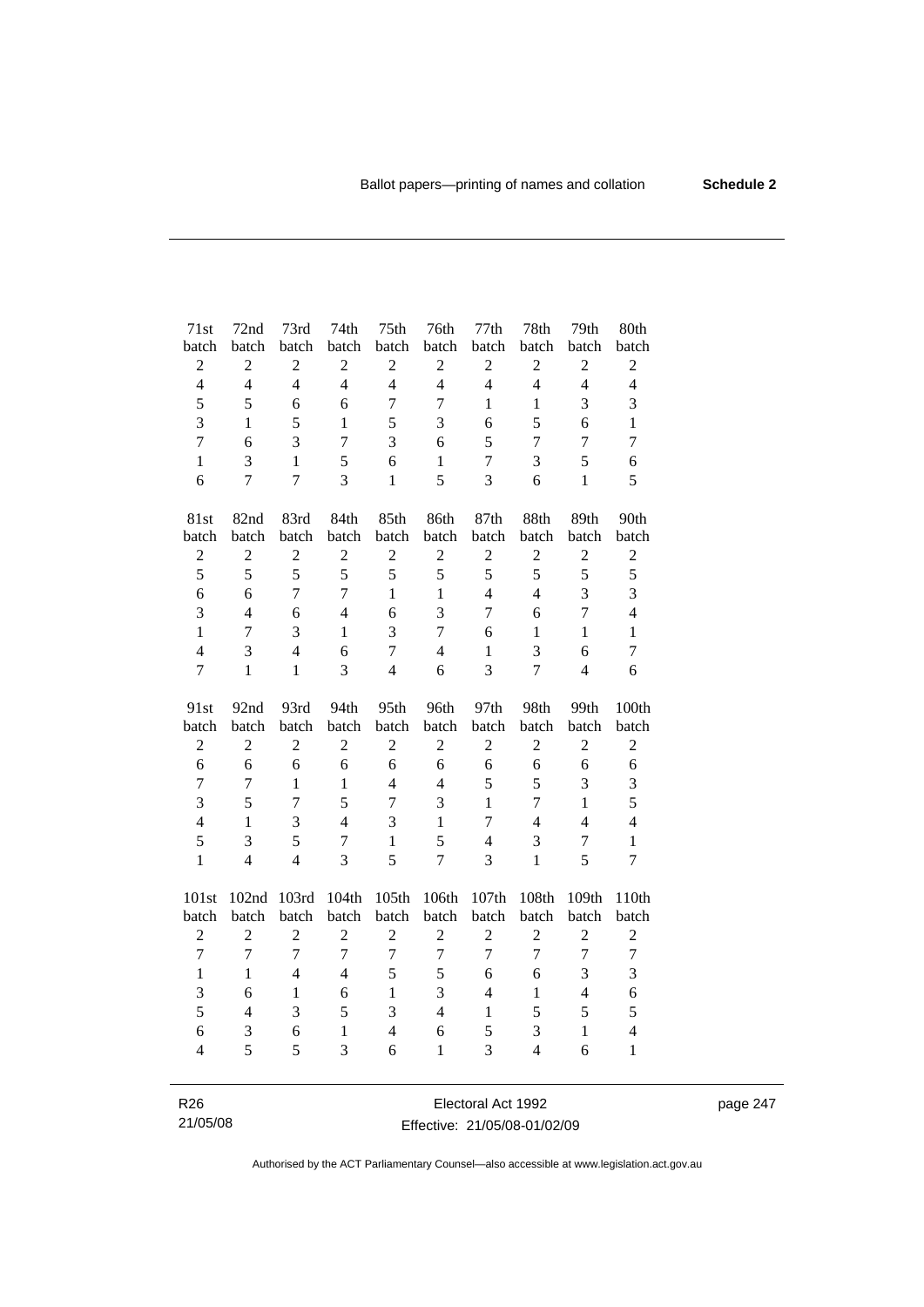| 111th                   | 112th          | 113th          | 114th          | 115th          | 116th          | 117th                   | 118th                   | 119th            | 120th                          |
|-------------------------|----------------|----------------|----------------|----------------|----------------|-------------------------|-------------------------|------------------|--------------------------------|
| batch                   | batch          | batch          | batch          | batch          | batch          | batch                   | batch                   | batch            | batch                          |
| $\overline{c}$          | $\overline{c}$ | $\overline{c}$ | $\overline{c}$ | $\sqrt{2}$     | $\overline{c}$ | $\sqrt{2}$              | $\sqrt{2}$              | $\overline{c}$   | $\sqrt{2}$                     |
| $\mathbf{1}$            | $\mathbf{1}$   | $\mathbf{1}$   | $\mathbf{1}$   | $\mathbf{1}$   | $\mathbf{1}$   | $\mathbf{1}$            | $\mathbf{1}$            | $\mathbf{1}$     | $\mathbf{1}$                   |
| $\overline{4}$          | $\overline{4}$ | 5              | 5              | 6              | 6              | $\overline{7}$          | $\overline{7}$          | 3                | 3                              |
| 3                       | $\overline{7}$ | $\overline{4}$ | $\overline{7}$ | $\overline{4}$ | 3              | 5                       | $\overline{4}$          | 5                | $\overline{7}$                 |
| 6                       | 5              | 3              | 6              | $\mathfrak{Z}$ | 5              | $\overline{4}$          | 6                       | 6                | 6                              |
| $\boldsymbol{7}$        | 3              | $\overline{7}$ | $\overline{4}$ | 5              | $\overline{7}$ | 6                       | 3                       | $\overline{4}$   | 5                              |
| 5                       | 6              | 6              | 3              | $\overline{7}$ | $\overline{4}$ | 3                       | 5                       | $\overline{7}$   | $\overline{4}$                 |
| 121st                   |                | 122nd 123rd    | 124th          | 125th          | 126th          | 127th                   | 128th                   | 129th            | 130th                          |
| batch                   | batch          | batch          | batch          | batch          | batch          | batch                   | batch                   | batch            | batch                          |
| 3                       | 3              | 3              | 3              | 3              | 3              | $\mathfrak{Z}$          | $\mathfrak{Z}$          | 3                | 3                              |
| $\overline{4}$          | $\overline{4}$ | $\overline{4}$ | $\overline{4}$ | $\overline{4}$ | $\overline{4}$ | $\overline{4}$          | $\overline{4}$          | $\overline{4}$   | $\overline{4}$                 |
| 5                       | 5              | 6              | 6              | $\overline{7}$ | $\overline{7}$ | $\mathbf{1}$            | $\mathbf{1}$            | $\overline{2}$   | $\overline{2}$                 |
| 6                       | $\mathbf{1}$   | $\overline{7}$ | $\overline{2}$ | $\mathbf{1}$   | 5              | $\boldsymbol{2}$        | 6                       | 5                | $\tau$                         |
| $\overline{7}$          | $\overline{2}$ | $\mathbf{1}$   | 5              | $\sqrt{2}$     | 6              | 5                       | $\overline{7}$          | 6                | $\mathbf{1}$                   |
| $\mathbf{1}$            | 6              | $\overline{2}$ | $\overline{7}$ | 5              | $\mathbf{1}$   | 6                       | $\sqrt{2}$              | $\tau$           | 5                              |
| $\overline{2}$          | $\overline{7}$ | 5              | $\mathbf{1}$   | 6              | $\overline{2}$ | $\overline{7}$          | 5                       | $\mathbf{1}$     | 6                              |
|                         |                |                |                |                |                |                         |                         |                  |                                |
|                         |                |                |                |                |                |                         |                         |                  |                                |
| 131st                   | 132nd          | 133rd          | 134th          | 135th          | 136th          | 137th                   | 138th                   | 139th            | 140th                          |
| batch                   | batch<br>3     | batch<br>3     | batch<br>3     | batch<br>3     | batch<br>3     | batch<br>$\mathfrak{Z}$ | batch<br>$\mathfrak{Z}$ | batch<br>3       | batch                          |
| 3<br>5                  | 5              | 5              | 5              | 5              | 5              | 5                       | 5                       | 5                | $\mathfrak{Z}$<br>5            |
| 6                       | 6              | $\overline{7}$ | $\overline{7}$ | $\mathbf{1}$   | $\mathbf{1}$   | $\overline{2}$          | $\overline{2}$          | $\overline{4}$   | $\overline{4}$                 |
| $\overline{\mathbf{4}}$ | $\overline{c}$ | 6              | $\overline{2}$ | 6              | $\overline{4}$ | $\overline{7}$          | 6                       | $\boldsymbol{7}$ |                                |
| $\mathbf{1}$            | $\overline{7}$ | $\overline{4}$ | $\mathbf{1}$   | $\overline{4}$ | $\overline{7}$ | 6                       | $\mathbf{1}$            | $\mathbf{1}$     | $\overline{c}$<br>$\mathbf{1}$ |
| $\overline{2}$          | $\overline{4}$ | $\overline{c}$ | 6              | $\tau$         | $\overline{2}$ | $\mathbf{1}$            | $\overline{4}$          | 6                | $\tau$                         |
| $\overline{7}$          | $\mathbf{1}$   | $\mathbf{1}$   | $\overline{4}$ | $\overline{2}$ | 6              | $\overline{4}$          | $\overline{7}$          | $\overline{2}$   | 6                              |
|                         |                |                |                |                |                |                         |                         |                  |                                |
| 141st                   | 142nd<br>batch | 143rd<br>batch | 144th          | 145th          | 146th          | 147th<br>batch          | 148th                   | 149th<br>batch   | 150th                          |
| batch                   | 3              | 3              | batch<br>3     | batch<br>3     | batch          | 3                       | batch                   |                  | batch                          |
| 3<br>6                  | 6              | 6              | 6              | 6              | 3<br>6         | 6                       | $\mathfrak{Z}$<br>6     | 3<br>6           | 3<br>6                         |
| $\overline{7}$          | $\tau$         | $\mathbf{1}$   | $\mathbf{1}$   | $\sqrt{2}$     | $\overline{c}$ | 5                       | 5                       | $\overline{4}$   | $\overline{4}$                 |
| $\overline{\mathbf{4}}$ | 5              | $\overline{7}$ | 5              | $\overline{7}$ | $\overline{4}$ | $\mathbf{1}$            | $\boldsymbol{7}$        | $\mathbf{1}$     | 5                              |
| $\overline{2}$          | $\mathbf{1}$   | $\overline{4}$ | $\overline{c}$ | $\overline{4}$ | $\mathbf{1}$   | $\overline{7}$          | $\overline{2}$          | $\overline{2}$   | $\overline{2}$                 |
| 5                       | $\overline{4}$ | 5              | $\overline{7}$ | $\mathbf{1}$   | 5              | $\sqrt{2}$              | $\overline{4}$          | $\boldsymbol{7}$ | $\mathbf{1}$                   |
| $\mathbf{1}$            | $\overline{2}$ | $\overline{2}$ | $\overline{4}$ | 5              | $\overline{7}$ | $\overline{4}$          | $\mathbf{1}$            | 5                | $\overline{7}$                 |

page 248 Electoral Act 1992 Effective: 21/05/08-01/02/09

R26 21/05/08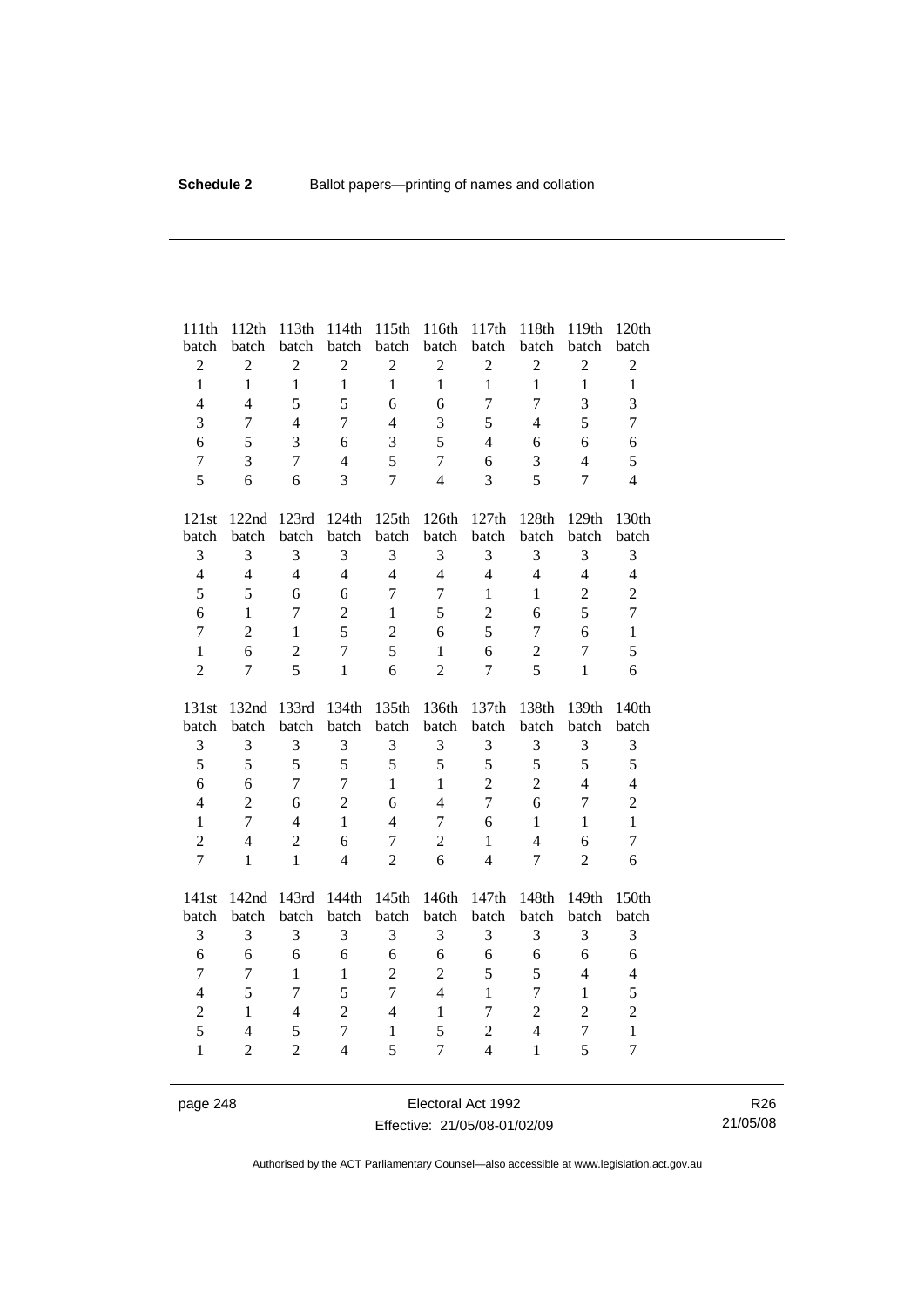| 151st          | 152nd          | 153rd            | 154th          | 155th          | 156th          | 157 <sub>th</sub> | 158th          | 159th          | 160th          |
|----------------|----------------|------------------|----------------|----------------|----------------|-------------------|----------------|----------------|----------------|
| batch          | batch          | batch            | batch          | batch          | batch          | batch             | batch          | batch          | batch          |
| 3              | 3              | 3                | 3              | 3              | 3              | 3                 | 3              | 3              | 3              |
| $\overline{7}$ | $\overline{7}$ | $\boldsymbol{7}$ | $\overline{7}$ | $\overline{7}$ | $\overline{7}$ | $\overline{7}$    | $\overline{7}$ | $\overline{7}$ | $\overline{7}$ |
| $\mathbf{1}$   | $\mathbf{1}$   | $\overline{2}$   | $\overline{2}$ | 5              | 5              | 6                 | 6              | $\overline{4}$ | $\overline{4}$ |
| $\overline{4}$ | 6              | $\mathbf{1}$     | 6              | $\mathbf{1}$   | $\overline{4}$ | $\overline{2}$    | $\mathbf{1}$   | $\overline{2}$ | 6              |
| 5              | $\overline{2}$ | $\overline{4}$   | 5              | $\overline{4}$ | $\overline{2}$ | $\mathbf{1}$      | 5              | 5              | 5              |
| 6              | $\overline{4}$ | 6                | $\mathbf{1}$   | $\overline{2}$ | 6              | 5                 | $\overline{4}$ | $\mathbf{1}$   | $\overline{2}$ |
| $\overline{2}$ | 5              | 5                | $\overline{4}$ | 6              | $\mathbf{1}$   | $\overline{4}$    | $\overline{2}$ | 6              | $\mathbf{1}$   |
|                |                |                  |                |                |                |                   |                |                |                |
| 161st          | 162nd          | 163rd            | 164th          | 165th          | 166th          | 167th             | 168th          | 169th          | 170th          |
| batch          | batch          | batch            | batch          | batch          | batch          | batch             | batch          | batch          | batch          |
| 3              | 3              | 3                | 3              | 3              | 3              | 3                 | 3              | 3              | 3              |
| $\mathbf{1}$   | $\mathbf{1}$   | $\mathbf{1}$     | $\mathbf{1}$   | $\mathbf{1}$   | $\mathbf{1}$   | $\mathbf{1}$      | $\mathbf{1}$   | $\mathbf{1}$   | $\mathbf{1}$   |
| $\overline{2}$ | $\overline{2}$ | 5                | 5              | 6              | 6              | 7                 | 7              | $\overline{4}$ | $\overline{4}$ |
| $\overline{4}$ | $\overline{7}$ | $\overline{2}$   | $\overline{7}$ | $\overline{2}$ | $\overline{4}$ | 5                 | $\overline{2}$ | 5              | $\tau$         |
| $\sqrt{6}$     | 5              | $\overline{4}$   | 6              | $\overline{4}$ | 5              | $\overline{2}$    | 6              | 6              | 6              |
| $\overline{7}$ | $\overline{4}$ | $\overline{7}$   | $\overline{c}$ | 5              | $\overline{7}$ | 6                 | $\overline{4}$ | $\overline{c}$ | 5              |
| 5              | 6              | 6                | $\overline{4}$ | $\overline{7}$ | $\overline{2}$ | $\overline{4}$    | 5              | $\overline{7}$ | $\overline{2}$ |
|                |                |                  |                |                |                |                   |                |                |                |
|                |                |                  |                |                |                |                   |                |                |                |
| 171st          | 172nd          | 173rd            | 174th          | 175th          | 176th          | 177th             | 178th          | 179th          | 180th          |
| batch          | batch          | batch            | batch          | batch          | batch          | batch             | batch          | batch          | batch          |
| $\mathfrak 3$  | $\mathfrak{Z}$ | 3                | $\mathfrak{Z}$ | $\mathfrak{Z}$ | 3              | 3                 | 3              | 3              | $\mathfrak{Z}$ |
| $\overline{2}$ | $\mathbf{2}$   | $\sqrt{2}$       | $\overline{2}$ | $\overline{2}$ | $\overline{2}$ | $\overline{c}$    | $\overline{2}$ | $\overline{2}$ | $\overline{2}$ |
| 5              | 5              | 6                | 6              | $\overline{7}$ | $\overline{7}$ | $\mathbf{1}$      | $\mathbf{1}$   | $\overline{4}$ | $\overline{4}$ |
| $\overline{4}$ | $\mathbf{1}$   | 5                | $\mathbf{1}$   | 5              | $\overline{4}$ | 6                 | 5              | 6              | $\mathbf{1}$   |
| $\overline{7}$ | 6              | $\overline{4}$   | $\overline{7}$ | $\overline{4}$ | 6              | 5                 | $\overline{7}$ | $\overline{7}$ | $\tau$         |
| $\mathbf{1}$   | $\overline{4}$ | $\mathbf{1}$     | 5              | 6              | $\mathbf{1}$   | 7                 | $\overline{4}$ | 5              | 6              |
| 6              | 7              | $\overline{7}$   | $\overline{4}$ | $\mathbf{1}$   | 5              | $\overline{4}$    | 6              | $\mathbf{1}$   | 5              |
|                |                |                  |                |                |                |                   |                |                |                |
| 181st          | 182nd          | 183rd            | 184th          | 185th          | 186th          | 187th             | 188th          | 189th          | 190th          |
| batch          | batch          | batch            | batch          | batch          | batch          | batch             | batch          | batch          | batch          |
| $\overline{4}$ | $\overline{4}$ | $\overline{4}$   | $\overline{4}$ | $\overline{4}$ | $\overline{4}$ | $\overline{4}$    | $\overline{4}$ | $\overline{4}$ | $\overline{4}$ |
| 5              | 5              | 5                | 5              | 5              | 5              | 5                 | 5              | 5              | 5              |
| 6              | 6              | $\overline{7}$   | $\overline{7}$ | $\mathbf{1}$   | $\mathbf{1}$   | $\overline{2}$    | $\overline{2}$ | 3              | 3              |
| $\overline{7}$ | $\overline{2}$ | $\mathbf{1}$     | 3              | $\overline{2}$ | 6              | 3                 | $\overline{7}$ | 6              | $\mathbf{1}$   |
| $\mathbf{1}$   | 3              | $\overline{c}$   | 6              | 3              | 7              | 6                 | $\mathbf{1}$   | $\overline{7}$ | $\overline{c}$ |
| $\overline{2}$ | $\overline{7}$ | 3                | $\mathbf{1}$   | 6              | $\overline{2}$ | $\tau$            | 3              | $\mathbf{1}$   | 6              |
| 3              | $\mathbf{1}$   | 6                | $\overline{2}$ | $\overline{7}$ | $\overline{3}$ | $\mathbf{1}$      | 6              | $\overline{2}$ | $\overline{7}$ |

R26 21/05/08

Electoral Act 1992 Effective: 21/05/08-01/02/09 page 249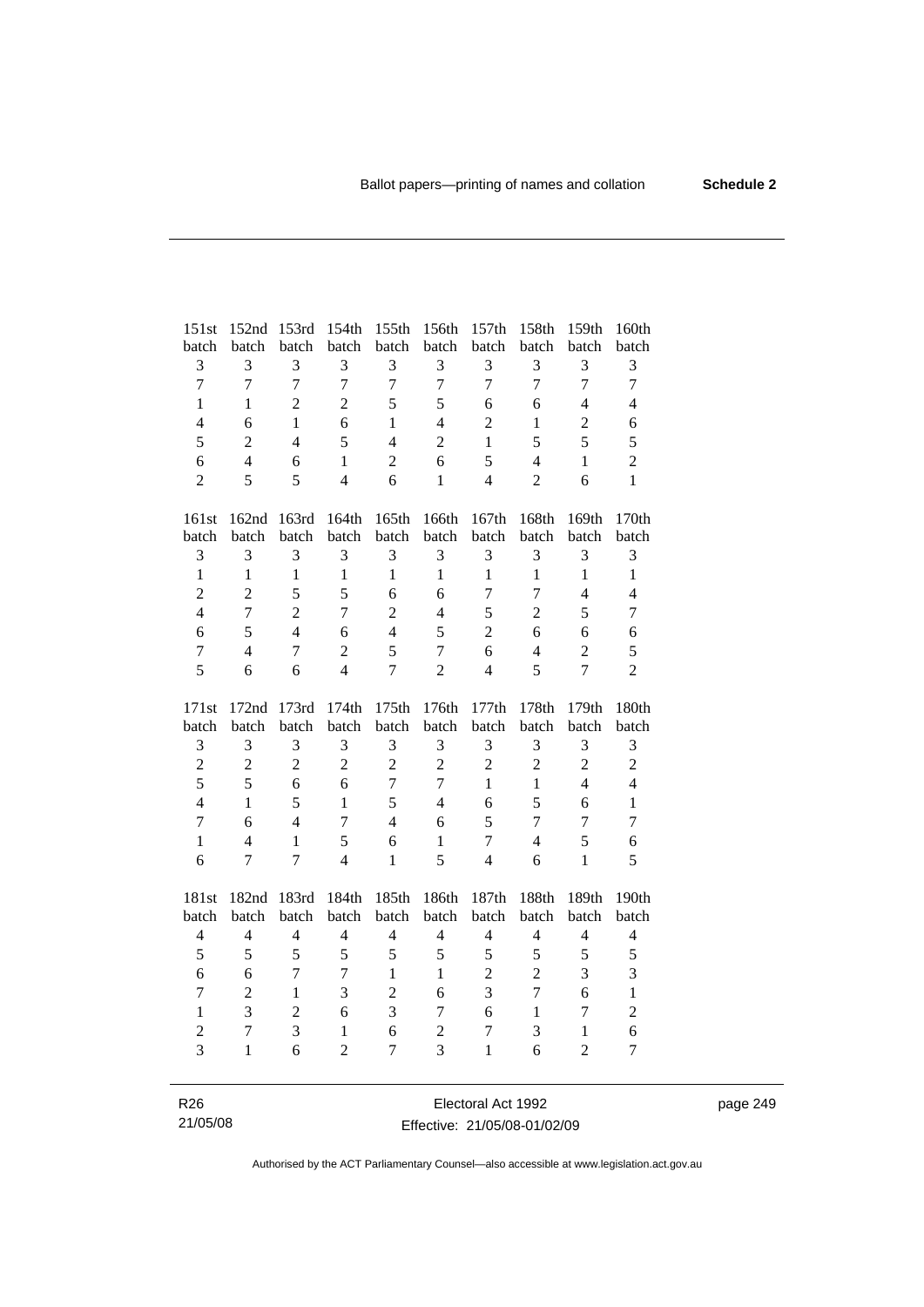| 191st          | 192nd                | 193rd          | 194th          | 195th            | 196th          | 197th          | 198th          | 199th          | 200th          |
|----------------|----------------------|----------------|----------------|------------------|----------------|----------------|----------------|----------------|----------------|
| batch          | batch                | batch          | batch          | batch            | batch          | batch          | batch          | batch          | batch          |
| $\overline{4}$ | $\overline{4}$       | $\overline{4}$ | $\overline{4}$ | $\overline{4}$   | $\overline{4}$ | $\overline{4}$ | $\overline{4}$ | $\overline{4}$ | $\overline{4}$ |
| $\sqrt{6}$     | 6                    | 6              | 6              | 6                | 6              | 6              | 6              | 6              | 6              |
| $\overline{7}$ | $\overline{7}$       | $\mathbf{1}$   | $\mathbf{1}$   | $\overline{2}$   | $\overline{2}$ | 3              | 3              | 5              | 5              |
| 5              | 3                    | $\overline{7}$ | 3              | $\overline{7}$   | 5              | $\mathbf{1}$   | $\overline{7}$ | $\mathbf{1}$   | 3              |
| $\overline{c}$ | $\mathbf{1}$         | 5              | $\overline{2}$ | 5                | $\mathbf{1}$   | $\tau$         | $\overline{2}$ | $\overline{2}$ | $\overline{2}$ |
| $\overline{3}$ | 5                    | 3              | $\overline{7}$ | $\mathbf{1}$     | 3              | $\overline{c}$ | 5              | $\overline{7}$ | $\mathbf{1}$   |
| $\mathbf{1}$   | $\overline{2}$       | $\overline{2}$ | 5              | 3                | $\overline{7}$ | 5              | $\mathbf{1}$   | 3              | $\overline{7}$ |
| 201st          | 202nd 203rd          |                | 204th          | 205th            | 206th          | 207th          | 208th          | 209th          | 210th          |
| batch          | batch                | batch          | batch          | batch            | batch          | batch          | batch          | batch          | batch          |
| $\overline{4}$ | $\overline{4}$       | $\overline{4}$ | $\overline{4}$ | $\overline{4}$   | $\overline{4}$ | $\overline{4}$ | $\overline{4}$ | $\overline{4}$ | $\overline{4}$ |
| $\overline{7}$ | $\overline{7}$       | $\overline{7}$ | $\overline{7}$ | $\overline{7}$   | $\overline{7}$ | $\overline{7}$ | $\overline{7}$ | $\overline{7}$ | $\overline{7}$ |
| $\mathbf{1}$   | $\mathbf{1}$         | $\overline{2}$ | $\overline{2}$ | 3                | 3              | 6              | 6              | 5              | 5              |
| 5              | 6                    | $\mathbf{1}$   | 6              | $\mathbf{1}$     | 5              | $\overline{2}$ | $\mathbf{1}$   | $\sqrt{2}$     | 6              |
| 3              | $\overline{2}$       | 5              | 3              | 5                | $\overline{2}$ | $\mathbf{1}$   | 3              | 3              | 3              |
| 6              | 5                    | 6              | $\mathbf{1}$   | $\overline{2}$   | 6              | 3              | 5              | $\mathbf{1}$   | $\overline{2}$ |
| $\overline{2}$ | 3                    | 3              | 5              | 6                | $\mathbf{1}$   | 5              | $\overline{2}$ | 6              | $\mathbf{1}$   |
|                |                      |                |                |                  |                |                |                |                |                |
| 211th          | 212th                | 213th          | 214th          | 215th            | 216th          | 217th          | 218th          | 219th          | 220th          |
| batch          | batch                | batch          | batch          | batch            | batch          | batch          | batch          | batch          | batch          |
| $\overline{4}$ | $\overline{4}$       | $\overline{4}$ | $\overline{4}$ | $\overline{4}$   | $\overline{4}$ | $\overline{4}$ | $\overline{4}$ | $\overline{4}$ | $\overline{4}$ |
| $\mathbf{1}$   | $\mathbf{1}$         | $\mathbf{1}$   | $\mathbf{1}$   | $\mathbf{1}$     | $\mathbf{1}$   | $\mathbf{1}$   | $\mathbf{1}$   | $\mathbf{1}$   | $\mathbf{1}$   |
| $\overline{c}$ | $\overline{2}$       | 3              | 3              | 6                | 6              | $\overline{7}$ | $\overline{7}$ | 5              | 5              |
| 5              | $\overline{7}$       | $\overline{c}$ | $\overline{7}$ | $\overline{2}$   | 5              | 3              | $\overline{2}$ | 3              | $\tau$         |
| 6              | 3                    | 5              | 6              | 5                | 3              | $\overline{2}$ | 6              | 6              | 6              |
| $\overline{7}$ | 5                    | $\overline{7}$ | $\overline{2}$ | 3                | $\overline{7}$ | 6              | 5              | $\overline{2}$ | 3              |
| 3              | 6                    | 6              | 5              | $\overline{7}$   | $\overline{2}$ | 5              | $\overline{3}$ | $\overline{7}$ | $\overline{2}$ |
|                |                      |                |                |                  |                |                |                | 229th          | 230th          |
| 221st<br>batch | 222nd 223rd<br>batch | batch          | 224th<br>batch | 225th<br>batch   | 226th<br>batch | 227th<br>batch | 228th<br>batch | batch          | batch          |
| $\overline{4}$ | $\overline{4}$       | $\overline{4}$ | $\overline{4}$ | $\overline{4}$   | $\overline{4}$ | $\overline{4}$ | $\overline{4}$ | $\overline{4}$ | $\overline{4}$ |
| $\overline{2}$ | $\sqrt{2}$           | $\overline{2}$ | $\overline{2}$ | $\overline{2}$   | $\overline{2}$ | $\overline{2}$ | $\overline{2}$ | $\overline{c}$ | $\overline{2}$ |
| 3              | 3                    | 6              | 6              | $\boldsymbol{7}$ | $\tau$         | $\mathbf{1}$   | $\mathbf{1}$   | 5              | 5              |
| 5              | $\mathbf{1}$         | 3              | $\mathbf{1}$   | 3                | 5              | 6              | 3              | 6              | $\mathbf{1}$   |
| $\overline{7}$ | 6                    | 5              | $\tau$         | 5                | 6              | 3              | $\tau$         | $\overline{7}$ | $\tau$         |
| $\mathbf{1}$   | 5                    | $\mathbf{1}$   | 3              | 6                | $\mathbf{1}$   | $\tau$         | 5              | 3              | 6              |

page 250 **Electoral Act 1992** Effective: 21/05/08-01/02/09

R26 21/05/08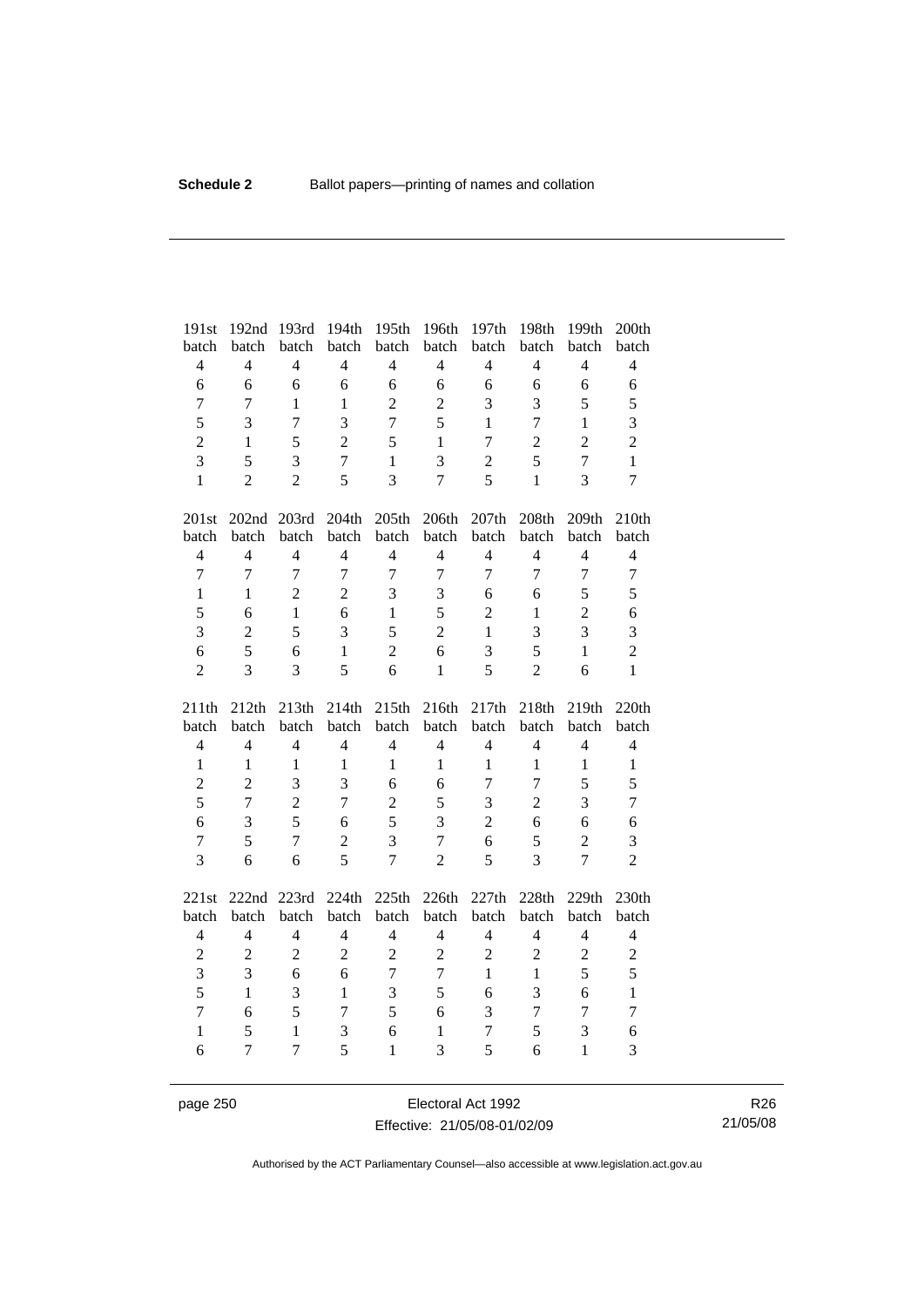| 231st          | 232nd 233rd                   |                          | 234th               | 235th               | 236th               | 237th               | 238th                   | 239th                            | 240th               |
|----------------|-------------------------------|--------------------------|---------------------|---------------------|---------------------|---------------------|-------------------------|----------------------------------|---------------------|
| batch          | batch                         | batch                    | batch               | batch               | batch               | batch               | batch                   | batch                            | batch               |
| $\overline{4}$ | $\overline{4}$                | $\overline{4}$           | $\overline{4}$      | $\overline{4}$      | $\overline{4}$      | $\overline{4}$      | $\overline{4}$          | $\overline{4}$                   | $\overline{4}$      |
| 3              | 3                             | 3                        | 3                   | 3                   | 3                   | 3                   | $\overline{3}$          | 3                                | $\overline{3}$      |
| $\sqrt{6}$     | 6                             | $\overline{7}$           | $\tau$              | $\mathbf{1}$        | $\mathbf{1}$        | $\overline{2}$      | $\overline{c}$          | 5                                | 5                   |
| 5              | $\overline{c}$                | 6                        | $\overline{2}$      | 6                   | 5                   | $\overline{7}$      | 6                       | $\overline{7}$                   | $\overline{c}$      |
| $\mathbf{1}$   | $\overline{7}$                | 5                        | $\mathbf{1}$        | 5                   | $\overline{7}$      | 6                   | $\mathbf{1}$            | $\mathbf{1}$                     | $\mathbf{1}$        |
| $\overline{2}$ | 5                             | $\overline{2}$           | 6                   | $\overline{7}$      | $\overline{c}$      | $\mathbf{1}$        | 5                       | 6                                | $\tau$              |
| $\overline{7}$ | $\mathbf{1}$                  | $\mathbf{1}$             | 5                   | $\overline{2}$      | 6                   | 5                   | $\overline{7}$          | $\overline{2}$                   | 6                   |
| 241st          |                               | 242nd 243rd              | 244th               | 245th               | 246th               | 247th               | 248th                   | 249th                            | 250th               |
| batch          | batch                         | batch                    | batch               | batch               | batch               | batch               | batch                   | batch                            | batch               |
| 5              | 5                             | 5                        | 5                   | 5                   | 5                   | 5                   | 5                       | 5                                | 5                   |
| $\sqrt{6}$     | 6                             | 6                        | 6                   | 6                   | 6                   | $\sqrt{6}$          | 6                       | 6                                | $\sqrt{6}$          |
| $\tau$         | 7                             | $\mathbf{1}$             | 1                   | $\overline{2}$      | $\overline{2}$      | 3                   | 3                       | $\overline{4}$                   | $\overline{4}$      |
| $\mathbf{1}$   | 3                             | $\overline{2}$           | $\overline{4}$      | 3                   | $\overline{7}$      | $\overline{4}$      | $\mathbf{1}$            | $\tau$                           | $\overline{c}$      |
| $\overline{2}$ | $\overline{4}$                | 3                        | $\boldsymbol{7}$    | $\overline{4}$      | $\mathbf{1}$        | $\tau$              | $\overline{2}$          | $\mathbf{1}$                     | $\overline{3}$      |
| $\overline{3}$ | $\mathbf{1}$                  | $\overline{4}$           | $\overline{2}$      | $\overline{7}$      | 3                   | $\mathbf{1}$        | $\overline{\mathbf{4}}$ | $\overline{c}$                   | $\overline{7}$      |
| $\overline{4}$ | $\overline{2}$                | $\overline{7}$           | 3                   | $\mathbf{1}$        | $\overline{4}$      | $\overline{2}$      | $\overline{7}$          | 3                                | $\mathbf{1}$        |
|                |                               |                          |                     |                     |                     |                     |                         |                                  |                     |
|                |                               |                          |                     |                     |                     |                     |                         |                                  |                     |
| 251st          | 252nd 253rd                   |                          | 254th               | 255th               | 256th               | 257th               | 258th                   | 259th                            | 260th               |
| batch          | batch                         | batch                    | batch               | batch               | batch               | batch               | batch                   | batch                            | batch               |
| 5              | 5                             | 5                        | 5                   | 5                   | 5                   | 5                   | 5                       | 5                                | 5                   |
| $\overline{7}$ | $\tau$                        | $\overline{7}$           | $\overline{7}$      | $\overline{7}$      | $\tau$              | $\tau$              | $\tau$                  | $\overline{7}$                   | $\overline{7}$      |
| $\mathbf{1}$   | $\mathbf{1}$                  | $\overline{2}$           | $\overline{2}$      | 3                   | 3                   | $\overline{4}$      | $\overline{4}$          | 6                                | 6                   |
| 6              | $\overline{4}$                | $\mathbf{1}$             | $\overline{4}$      | $\mathbf{1}$        | 6                   | $\overline{2}$      | $\mathbf{1}$            | $\overline{c}$                   | $\overline{4}$      |
| $\overline{3}$ | $\overline{c}$                | 6                        | 3                   | 6                   | $\overline{c}$      | $\mathbf{1}$        | 3                       | 3                                | 3                   |
| $\overline{4}$ | 6                             | $\overline{4}$           | $\mathbf{1}$        | $\sqrt{2}$          | $\overline{4}$      | 3                   | 6                       | $\mathbf{1}$                     | $\overline{c}$      |
| $\overline{2}$ | 3                             | 3                        | 6                   | $\overline{4}$      | $\mathbf{1}$        | 6                   | $\overline{2}$          | $\overline{4}$                   | $\mathbf{1}$        |
|                |                               |                          |                     |                     |                     |                     |                         |                                  |                     |
| 261st          | 262nd                         | 263rd                    | 264th               | 265th               | 266th               | 267th               | 268th                   | 269th                            | 270th               |
| batch          | batch                         | batch                    | batch               | batch               | batch               | batch               | batch                   | batch                            | batch               |
| 5              | 5                             | 5                        | 5                   | 5                   | 5                   | 5                   | 5                       | 5                                | 5                   |
| $\mathbf{1}$   | $\mathbf{1}$                  | $\mathbf{1}$             | $\mathbf{1}$        | $\mathbf{1}$        | $\mathbf{1}$        | $\mathbf{1}$        | $\mathbf{1}$            | $\mathbf{1}$                     | $\mathbf{1}$        |
| $\overline{c}$ | $\overline{c}$                | 3                        | 3                   | $\overline{4}$      | $\overline{4}$      | $\overline{7}$      | $\overline{7}$          | 6                                | 6                   |
| 6              | $\overline{7}$                | $\overline{2}$           | $\overline{7}$      | $\overline{2}$      | 6                   | 3                   | $\overline{2}$          | 3                                | $\overline{7}$      |
| $\overline{4}$ | 3                             | 6                        | $\overline{4}$      | 6                   | 3                   | $\overline{2}$      | $\overline{4}$          | $\overline{4}$                   | $\overline{4}$      |
| $\tau$<br>3    | 6<br>$\overline{\mathcal{L}}$ | $\tau$<br>$\overline{4}$ | $\overline{2}$<br>6 | 3<br>$\overline{7}$ | 7<br>$\overline{2}$ | $\overline{4}$<br>6 | 6<br>3                  | $\overline{2}$<br>$\overline{7}$ | 3<br>$\overline{c}$ |

R26 21/05/08

Electoral Act 1992 Effective: 21/05/08-01/02/09 page 251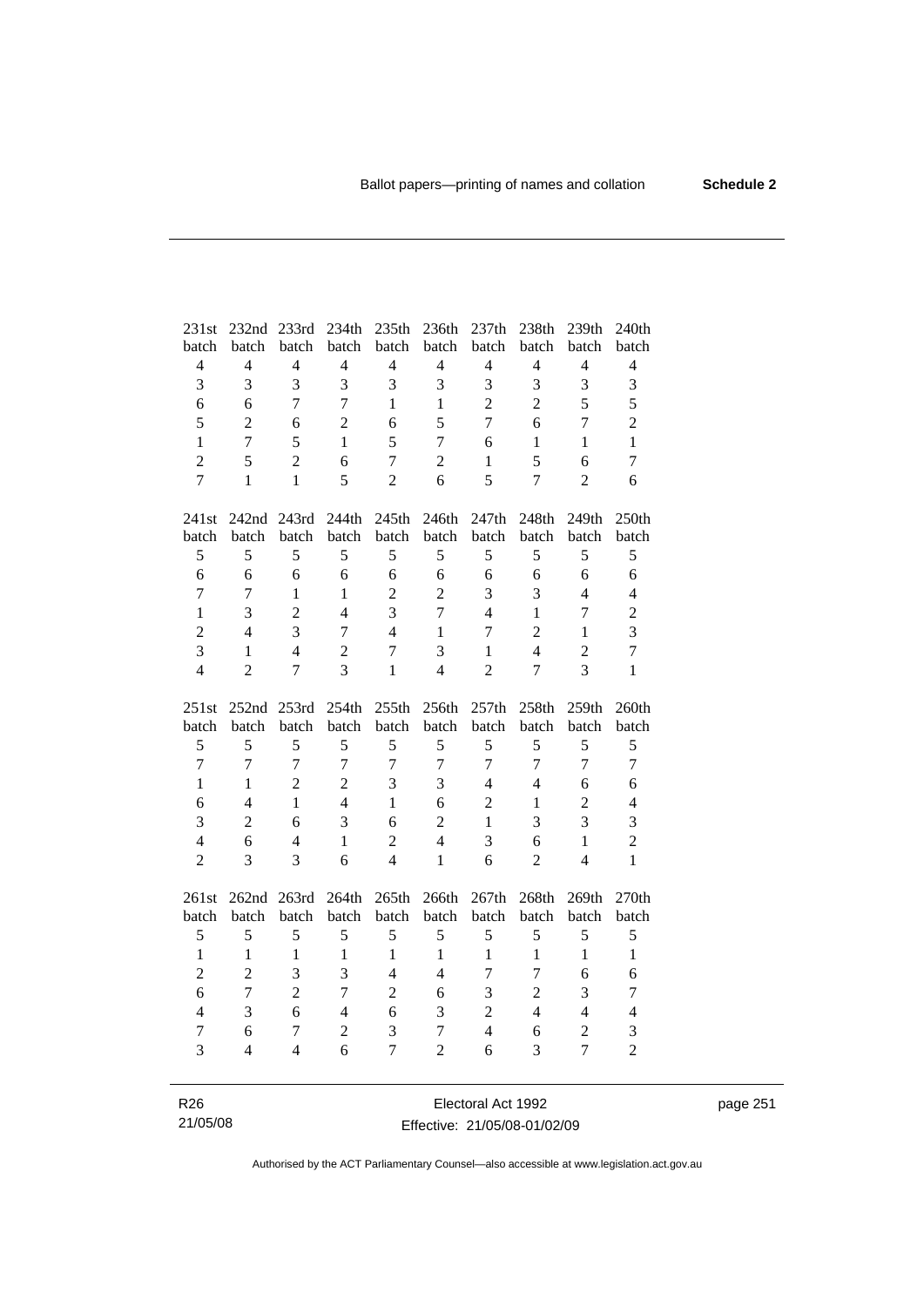| 271st               | 272nd               | 273rd             | 274th               | 275th                          | 276th               | 277th               | 278th             | 279th               | 280th                          |
|---------------------|---------------------|-------------------|---------------------|--------------------------------|---------------------|---------------------|-------------------|---------------------|--------------------------------|
| batch               | batch               | batch             | batch               | batch                          | batch               | batch               | batch             | batch               | batch                          |
| 5                   | 5                   | 5                 | 5                   | 5                              | 5                   | 5                   | 5                 | 5                   | 5                              |
| $\overline{c}$      | $\overline{c}$      | $\overline{2}$    | $\overline{2}$      | $\overline{2}$                 | $\overline{c}$      | $\overline{2}$      | $\overline{c}$    | $\overline{2}$      | $\overline{2}$                 |
| $\overline{3}$      | 3                   | $\overline{4}$    | $\overline{4}$      | $\overline{7}$                 | $\overline{7}$      | $\mathbf{1}$        | $\mathbf{1}$      | 6                   | 6                              |
| 6                   | $\mathbf{1}$        | 3                 | $\mathbf{1}$        | 3                              | 6                   | $\overline{4}$      | 3                 | $\overline{4}$      | $\mathbf{1}$                   |
| $\overline{7}$      | $\overline{4}$      | 6                 | $\overline{7}$      | 6                              | $\overline{4}$      | 3                   | $\overline{7}$    | $\overline{7}$      | $\overline{7}$                 |
| $\mathbf{1}$        | 6                   | $\mathbf{1}$      | 3                   | $\overline{4}$                 | $\mathbf{1}$        | $\tau$              | 6                 | 3                   | $\overline{4}$                 |
| $\overline{4}$      | 7                   | $\tau$            | 6                   | $\mathbf{1}$                   | $\overline{3}$      | 6                   | $\overline{4}$    | $\mathbf{1}$        | 3                              |
| 281st               | 282nd               | 283rd             | 284th               | 285th                          | 286th               | 287th               | 288th             | 289th               | 290th                          |
| batch               | batch               | batch             | batch               | batch                          | batch               | batch               | batch             | batch               | batch                          |
| 5                   | 5                   | 5                 | 5                   | 5                              | $\sqrt{5}$          | 5                   | 5                 | 5                   | 5                              |
| $\overline{3}$      | 3                   | $\overline{3}$    | $\overline{3}$      | 3                              | 3                   | 3                   | 3                 | 3                   | 3                              |
| $\overline{4}$      | $\overline{4}$      | $\overline{7}$    | $\overline{7}$      | $\mathbf{1}$                   | $\mathbf{1}$        | $\overline{2}$      | $\overline{2}$    | 6                   | 6                              |
| 6                   | $\overline{2}$      | $\overline{4}$    | $\overline{2}$      | $\overline{4}$                 | 6                   | $\overline{7}$      | $\overline{4}$    | 7                   | $\overline{c}$                 |
| $\mathbf{1}$        | $\overline{7}$      | 6                 | $\mathbf{1}$        | 6                              | $\overline{7}$      | $\overline{4}$      | $\mathbf{1}$      | $\mathbf{1}$        | $\mathbf{1}$                   |
| $\overline{2}$      | 6                   | $\overline{2}$    | $\overline{4}$      | $\overline{7}$                 | $\overline{c}$      | $\mathbf{1}$        | 6                 | $\overline{4}$      | $\overline{7}$                 |
| $\overline{7}$      | $\mathbf{1}$        | $\mathbf{1}$      | 6                   | $\overline{2}$                 | $\overline{4}$      | 6                   | $\overline{7}$    | $\overline{2}$      | $\overline{4}$                 |
|                     |                     |                   |                     |                                |                     |                     |                   |                     |                                |
| 291st               | 292 <sub>nd</sub>   | 293rd             | 294th               | 295th                          | 296th               | 297th               | 298th             | 299th               | 300th                          |
| batch               | batch               | batch             | batch               | batch                          | batch               | batch               | batch             | batch               | batch                          |
| 5                   | 5                   | 5                 | 5                   | 5                              | 5                   | 5                   | 5                 | 5                   | 5                              |
| $\overline{4}$      | $\overline{4}$      | $\overline{4}$    | $\overline{4}$      | $\overline{4}$                 | $\overline{4}$      | $\overline{4}$      | $\overline{4}$    | $\overline{4}$      | $\overline{4}$                 |
| $\overline{7}$      | $\overline{7}$      | $\mathbf{1}$      | $\mathbf{1}$        | $\overline{2}$                 | $\overline{c}$      | 3                   | $\overline{3}$    | 6                   | 6                              |
| 6                   | 3                   | 7                 | 3                   | $\overline{7}$                 | 6                   | $\mathbf{1}$        | $\tau$            | $\mathbf{1}$        | 3                              |
| $\overline{c}$      | $\mathbf{1}$        | 6                 | $\overline{2}$      | 6                              | $\mathbf{1}$        | 7                   | $\overline{2}$    | $\overline{2}$      | $\overline{2}$                 |
| 3                   | 6                   | 3                 | $\overline{7}$      | $\mathbf{1}$                   | 3                   | $\overline{2}$      | 6                 | $\overline{7}$      | $\mathbf{1}$                   |
| $\mathbf{1}$        | $\overline{2}$      | $\overline{2}$    | 6                   | 3                              | $\overline{7}$      | 6                   | $\mathbf{1}$      | 3                   | $\overline{7}$                 |
| 301st               | 302nd 303rd         |                   | 304th               | 305th                          | 306th               | 307th               | 308th             | 309th               | 310th                          |
| batch               | batch               | batch             | batch               | batch                          | batch               | batch               | batch             | batch               | batch                          |
| 6                   | 6                   | 6                 | 6                   | 6                              | 6                   | 6                   | 6                 | 6                   | 6                              |
| $\overline{7}$      | $\tau$              | $\overline{7}$    | $\boldsymbol{7}$    | $\overline{7}$                 | $\boldsymbol{7}$    | $\overline{7}$      | $\boldsymbol{7}$  | $\boldsymbol{7}$    | $\boldsymbol{7}$               |
| $\mathbf{1}$        | $\mathbf{1}$        | $\overline{2}$    | $\overline{2}$      | 3                              | 3                   | $\overline{4}$      | $\overline{4}$    | 5                   | 5                              |
| $\overline{c}$      | $\overline{4}$      | $\overline{3}$    | 5                   | $\overline{4}$                 | $\mathbf{1}$        | 5                   | $\overline{2}$    | $\mathbf{1}$        | 3                              |
| 3                   | 5                   | $\overline{4}$    | $\mathbf{1}$        | 5                              | $\overline{2}$      | $\mathbf{1}$        | 3                 | $\overline{2}$      | $\overline{4}$                 |
| $\overline{4}$<br>5 | $\overline{2}$<br>3 | 5<br>$\mathbf{1}$ | 3<br>$\overline{4}$ | $\mathbf{1}$<br>$\overline{2}$ | $\overline{4}$<br>5 | $\overline{2}$<br>3 | 5<br>$\mathbf{1}$ | 3<br>$\overline{4}$ | $\mathbf{1}$<br>$\overline{2}$ |

page 252 **Electoral Act 1992** Effective: 21/05/08-01/02/09

R26 21/05/08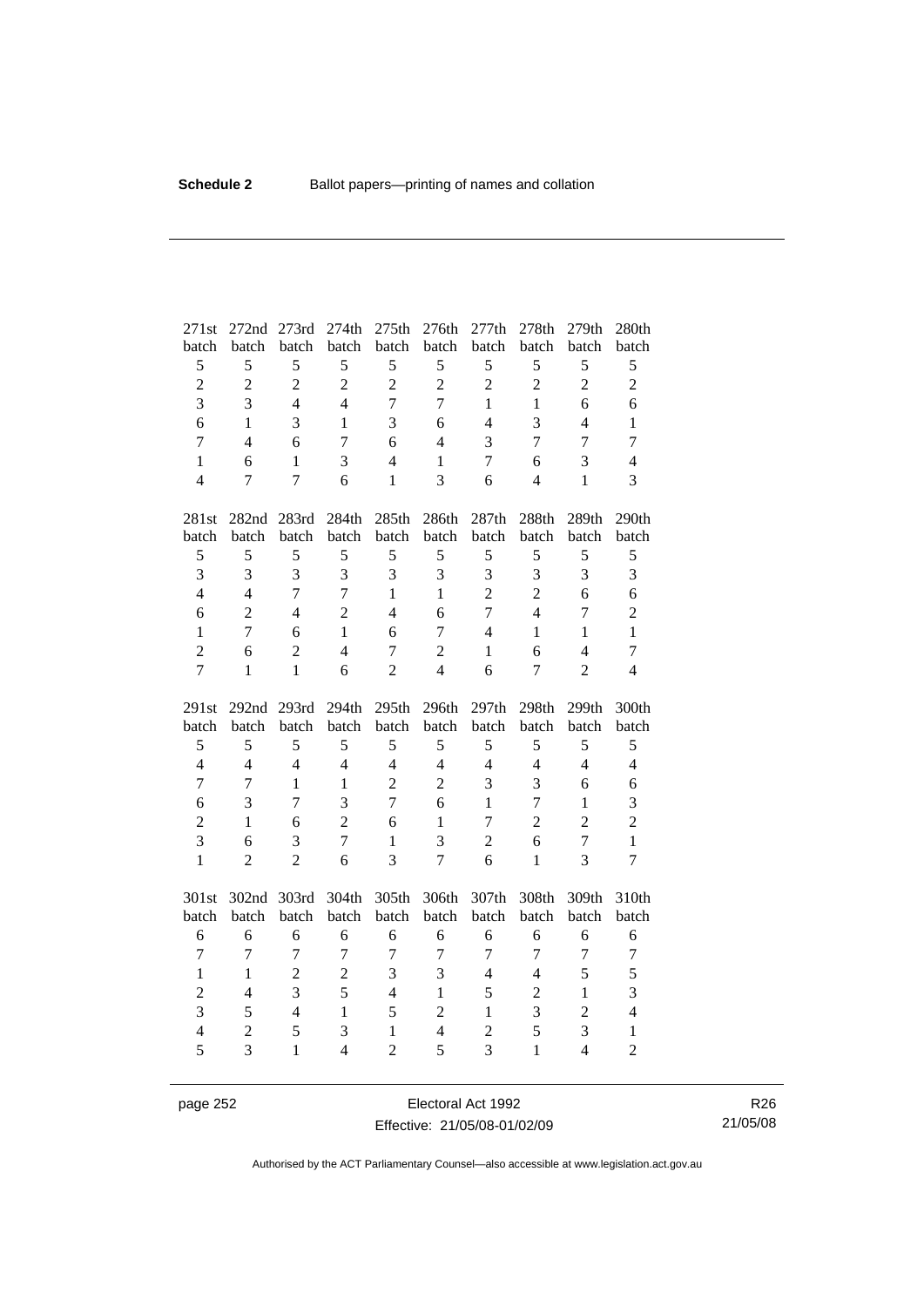| 311th            | 312th            | 313th          | 314th                   | 315th            | 316th            | 317th          | 318th            | 319th          | 320th          |
|------------------|------------------|----------------|-------------------------|------------------|------------------|----------------|------------------|----------------|----------------|
| batch            | batch            | batch          | batch                   | batch            | batch            | batch          | batch            | batch          | batch          |
| $\epsilon$       | 6                | 6              | 6                       | 6                | $\sqrt{6}$       | 6              | 6                | 6              | 6              |
| $\mathbf{1}$     | $\mathbf{1}$     | $\mathbf{1}$   | $\mathbf{1}$            | $\mathbf{1}$     | $\mathbf{1}$     | $\mathbf{1}$   | $\mathbf{1}$     | $\mathbf{1}$   | $\mathbf{1}$   |
| $\overline{2}$   | $\overline{2}$   | 3              | 3                       | $\overline{4}$   | $\overline{4}$   | 5              | 5                | $\overline{7}$ | $\overline{7}$ |
| $\overline{7}$   | 5                | $\overline{2}$ | 5                       | $\overline{2}$   | $\tau$           | 3              | $\overline{2}$   | 3              | 5              |
| $\overline{4}$   | 3                | $\overline{7}$ | $\overline{4}$          | $\overline{7}$   | 3                | $\overline{2}$ | $\overline{4}$   | $\overline{4}$ | $\overline{4}$ |
| 5                | $\overline{7}$   | 5              | $\overline{2}$          | 3                | 5                | $\overline{4}$ | $\tau$           | $\sqrt{2}$     | 3              |
| $\overline{3}$   | $\overline{4}$   | $\overline{4}$ | $\overline{7}$          | 5                | $\overline{2}$   | $\overline{7}$ | $\overline{3}$   | 5              | $\overline{2}$ |
| 321st            |                  | 322nd 323rd    | 324th                   | 325th            | 326th            | 327th          | 328th            | 329th          | 330th          |
| batch            | batch            | batch          | batch                   | batch            | batch            | batch          | batch            | batch          | batch          |
| 6                | 6                | 6              | 6                       | 6                | 6                | 6              | 6                | 6              | 6              |
| $\overline{c}$   | $\sqrt{2}$       | $\overline{c}$ | $\overline{2}$          | $\overline{2}$   | $\mathbf{2}$     | $\overline{2}$ | $\overline{c}$   | $\overline{c}$ | $\overline{c}$ |
| $\overline{3}$   | 3                | $\overline{4}$ | $\overline{4}$          | 5                | 5                | $\mathbf{1}$   | $\mathbf{1}$     | $\overline{7}$ | $\overline{7}$ |
| $\overline{7}$   | $\mathbf{1}$     | $\overline{3}$ | $\mathbf{1}$            | 3                | $\overline{7}$   | $\overline{4}$ | 3                | $\overline{4}$ | $\mathbf{1}$   |
| 5                | $\overline{4}$   | $\tau$         | 5                       | $\overline{7}$   | $\overline{4}$   | 3              | 5                | 5              | 5              |
| $\mathbf{1}$     | $\boldsymbol{7}$ | $\mathbf{1}$   | $\overline{\mathbf{3}}$ | $\overline{4}$   | $\mathbf{1}$     | 5              | $\overline{7}$   | 3              | $\overline{4}$ |
| $\overline{4}$   | 5                | 5              | $\overline{7}$          | $\mathbf{1}$     | 3                | $\overline{7}$ | $\overline{4}$   | $\mathbf{1}$   | $\overline{3}$ |
|                  |                  |                |                         |                  |                  |                |                  |                |                |
| 331st            | 332nd 333rd      |                | 334th                   | 335th            | 336th            | 337th          | 338th            | 339th          | 340th          |
| batch            | batch            | batch          | batch                   | batch            | batch            | batch          | batch            | batch          | batch          |
| 6                | 6                | 6              | 6                       | 6                | 6                | 6              | 6                | 6              | 6              |
| $\overline{3}$   | 3                | 3              | 3                       | 3                | 3                | 3              | 3                | 3              | 3              |
| $\overline{4}$   | $\overline{4}$   | 5              | 5                       | $\mathbf{1}$     | $\mathbf{1}$     | $\overline{c}$ | $\overline{2}$   | $\overline{7}$ | $\overline{7}$ |
| $\boldsymbol{7}$ | $\overline{2}$   | $\overline{4}$ | $\overline{2}$          | $\overline{4}$   | $\overline{7}$   | 5              | $\overline{4}$   | 5              | $\overline{2}$ |
| $\mathbf{1}$     | 5                | $\overline{7}$ | $\mathbf{1}$            | $\boldsymbol{7}$ | 5                | $\overline{4}$ | $\mathbf{1}$     | $\mathbf{1}$   | $\mathbf{1}$   |
| $\overline{c}$   | $\overline{7}$   | $\overline{2}$ | $\overline{4}$          | 5                | $\overline{2}$   | $\mathbf{1}$   | $\boldsymbol{7}$ | $\overline{4}$ | 5              |
| 5                | $\mathbf{1}$     | $\mathbf{1}$   | $\overline{7}$          | $\overline{2}$   | $\overline{4}$   | $\overline{7}$ | 5                | $\overline{2}$ | $\overline{4}$ |
| 341st            | 342nd            | 343rd          | 344th                   | 345th            | 346th            | 347th          | 348th            | 349th          | 350th          |
| batch            | batch            | batch          | batch                   | batch            | batch            | batch          | batch            | batch          | batch          |
| 6                | 6                | 6              | 6                       | 6                | 6                | 6              | 6                | 6              | 6              |
| $\overline{4}$   | $\overline{4}$   | $\overline{4}$ | $\overline{4}$          | $\overline{4}$   | $\overline{4}$   | $\overline{4}$ | $\overline{4}$   | $\overline{4}$ | $\overline{4}$ |
| 5                | 5                | $\mathbf{1}$   | $\mathbf{1}$            | $\overline{2}$   | $\overline{c}$   | 3              | 3                | $\overline{7}$ | $\tau$         |
| $\overline{7}$   | 3                | 5              | 3                       | 5                | $\boldsymbol{7}$ | $\mathbf{1}$   | 5                | $\mathbf{1}$   | 3              |
| $\overline{c}$   | $\mathbf{1}$     | $\overline{7}$ | $\overline{2}$          | $\overline{7}$   | $\mathbf{1}$     | 5              | $\overline{2}$   | $\overline{c}$ | $\overline{2}$ |
| 3                | 7                | $\mathfrak{Z}$ | 5                       | $\mathbf{1}$     | 3                | $\overline{2}$ | $\overline{7}$   | 5              | $\mathbf{1}$   |
| $\mathbf{1}$     | 2                | $\overline{2}$ | $\overline{7}$          | 3                | 5                | $\overline{7}$ | $\mathbf{1}$     | 3              | 5              |

page 253

R26 21/05/08

Electoral Act 1992 Effective: 21/05/08-01/02/09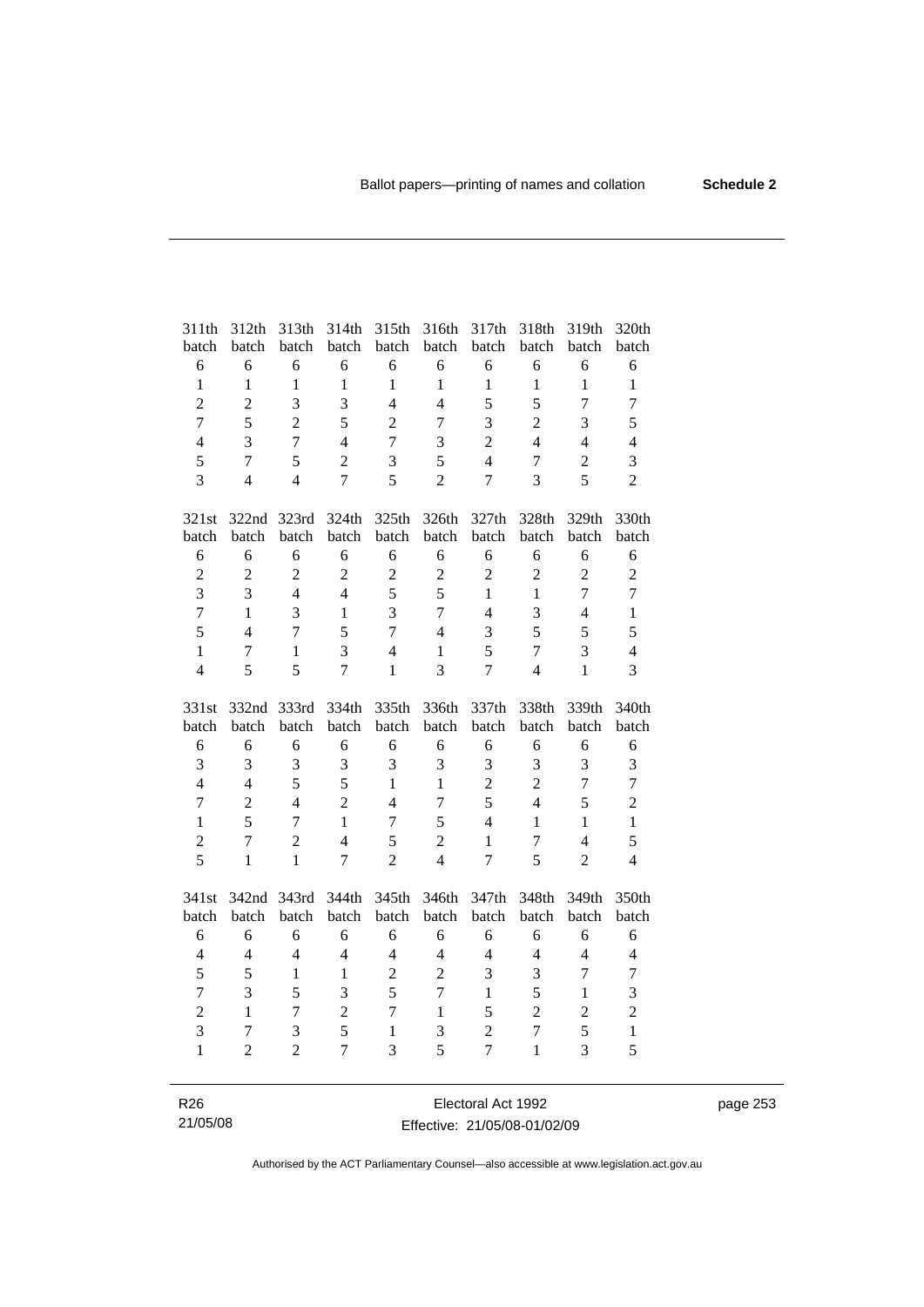| 351st                            | 352nd          | 353rd          | 354th          | 355th          | 356th          | 357th          | 358th          | 359th          | 360th                   |
|----------------------------------|----------------|----------------|----------------|----------------|----------------|----------------|----------------|----------------|-------------------------|
| batch                            | batch          | batch          | batch          | batch          | batch          | batch          | batch          | batch          | batch                   |
| 6                                | 6              | 6              | 6              | 6              | 6              | 6              | 6              | 6              | $\sqrt{6}$              |
| 5                                | 5              | 5              | 5              | 5              | 5              | 5              | 5              | 5              | 5                       |
| $\mathbf{1}$                     | $\mathbf{1}$   | $\overline{c}$ | $\overline{2}$ | 3              | $\overline{3}$ | $\overline{4}$ | $\overline{4}$ | $\overline{7}$ | $\overline{7}$          |
| $\overline{7}$                   | $\overline{4}$ | $\mathbf{1}$   | $\overline{4}$ | $\mathbf{1}$   | $\overline{7}$ | $\overline{2}$ | $\mathbf{1}$   | $\overline{2}$ | $\overline{4}$          |
| $\overline{3}$                   | $\overline{2}$ | $\overline{7}$ | 3              | $\overline{7}$ | $\overline{2}$ | $\mathbf{1}$   | 3              | 3              | 3                       |
| $\overline{4}$                   | $\overline{7}$ | $\overline{4}$ | $\mathbf{1}$   | $\overline{2}$ | $\overline{4}$ | 3              | $\overline{7}$ | $\mathbf{1}$   | $\overline{2}$          |
| $\overline{2}$                   | 3              | 3              | $\overline{7}$ | $\overline{4}$ | $\mathbf{1}$   | $\overline{7}$ | $\overline{2}$ | $\overline{4}$ | $\mathbf{1}$            |
| 361st                            | 362nd          | 363rd          | 364th          | 365th          | 366th          | 367th          | 368th          | 369th          | 370th                   |
| batch                            | batch          | batch          | batch          | batch          | batch          | batch          | batch          | batch          | batch                   |
| $\tau$                           | $\overline{7}$ | $\tau$         | $\tau$         | $\overline{7}$ | $\tau$         | $\tau$         | $\tau$         | $\overline{7}$ | $\boldsymbol{7}$        |
| $\mathbf{1}$                     | $\mathbf{1}$   | $\mathbf{1}$   | $\mathbf{1}$   | $\mathbf{1}$   | $\mathbf{1}$   | $\mathbf{1}$   | $\mathbf{1}$   | $\mathbf{1}$   | $\mathbf{1}$            |
| $\overline{c}$                   | $\overline{c}$ | $\overline{3}$ | 3              | $\overline{4}$ | $\overline{4}$ | 5              | 5              | 6              | 6                       |
| 3                                | 5              | $\overline{4}$ | 6              | 5              | $\overline{c}$ | 6              | 3              | $\overline{2}$ | $\overline{4}$          |
| $\overline{4}$                   | 6              | 5              | $\overline{2}$ | 6              | 3              | $\overline{2}$ | $\overline{4}$ | 3              | 5                       |
| 5                                | 3              | 6              | $\overline{4}$ | $\overline{2}$ | 5              | 3              | 6              | $\overline{4}$ | $\overline{2}$          |
| 6                                | $\overline{4}$ | $\overline{2}$ | 5              | $\overline{3}$ | 6              | $\overline{4}$ | $\overline{2}$ | 5              | $\overline{3}$          |
|                                  |                |                |                |                |                |                |                |                |                         |
| 371st                            | 372nd          | 373rd          | 374th          | 375th          | 376th          | 377th          | 378th          | 379th          | 380th                   |
| batch                            | batch          | batch          | batch          | batch          | batch          | batch          | batch          | batch          | batch                   |
| $\boldsymbol{7}$                 | $\overline{7}$ | $\tau$         | $\tau$         | $\overline{7}$ | $\tau$         | $\tau$         | $\tau$         | $\overline{7}$ | $\boldsymbol{7}$        |
| $\overline{2}$                   | $\overline{2}$ | $\overline{2}$ | $\overline{2}$ | $\overline{2}$ | $\overline{c}$ | $\overline{2}$ | $\overline{2}$ | $\overline{2}$ | $\overline{c}$          |
| 3                                | 3              | $\overline{4}$ | $\overline{4}$ | 5              | 5              | 6              | 6              | $\mathbf{1}$   | $\mathbf{1}$            |
| $\mathbf{1}$                     | 6              | 3              | 6              | 3              | $\mathbf{1}$   | $\overline{4}$ | $\overline{3}$ | $\overline{4}$ | 6                       |
| 5                                | $\overline{4}$ | $\mathbf{1}$   | 5              | $\mathbf{1}$   | $\overline{4}$ | 3              | 5              | 5              | 5                       |
| 6                                | $\mathbf{1}$   | 6              | 3              | $\overline{4}$ | 6              | 5              | $\mathbf{1}$   | 3              | $\overline{4}$          |
| $\overline{4}$                   | 5              | 5              | $\mathbf{1}$   | 6              | 3              | $\mathbf{1}$   | $\overline{4}$ | 6              | 3                       |
| 381st                            | 382nd          | 383rd          | 384th          | 385th          | 386th          | 387th          | 388th          | 389th          | 390th                   |
| batch                            | batch          | batch          | batch          | batch          | batch          | batch          | batch          | batch          | batch                   |
| $\tau$                           | $\overline{7}$ | $\tau$         | $\tau$         | $\overline{7}$ | $\tau$         | $\tau$         | $\tau$         | $\tau$         | $\boldsymbol{7}$        |
| 3                                | 3              | 3              | 3              | 3              | 3              | 3              | 3              | 3              | $\overline{\mathbf{3}}$ |
| $\overline{\mathbf{4}}$          | $\overline{4}$ | 5              | 5              | 6              | 6              | $\overline{2}$ | $\overline{2}$ | $\mathbf{1}$   | $\,1\,$                 |
| $\mathbf{1}$                     | $\overline{2}$ | $\overline{4}$ | $\overline{2}$ | $\overline{4}$ | $\mathbf{1}$   | 5              | $\overline{4}$ | 5              | $\overline{c}$          |
| 6                                | 5              | $\mathbf{1}$   | 6              | $\mathbf{1}$   | 5              | $\overline{4}$ | 6              | 6              | 6                       |
| $\overline{c}$<br>$\overline{5}$ | $\mathbf{1}$   | $\overline{c}$ | $\overline{4}$ | 5              | $\overline{2}$ | 6              | $\mathbf{1}$   | $\overline{4}$ | 5                       |

page 254 Electoral Act 1992 Effective: 21/05/08-01/02/09

R26 21/05/08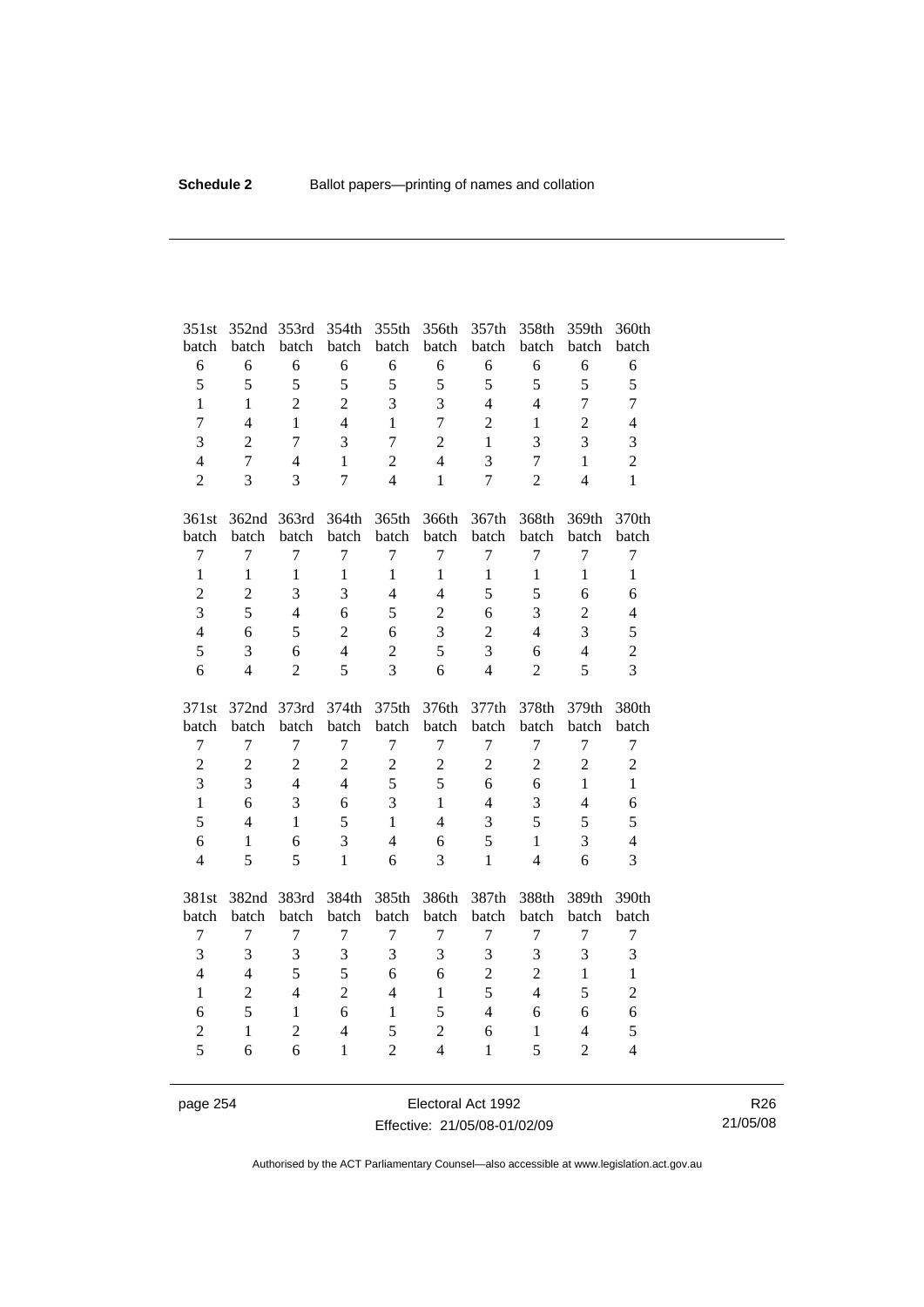| 391st                    | 392nd             | 393rd          | 394th            | 395th          | 396th             | 397th             | 398th          | 399th             | 400 <sub>th</sub>        |
|--------------------------|-------------------|----------------|------------------|----------------|-------------------|-------------------|----------------|-------------------|--------------------------|
| batch                    | batch             | batch          | batch            | batch          | batch             | batch             | batch          | batch             | batch                    |
| 7                        | 7                 | 7              | 7                | 7              | 7                 | 7                 | 7              | 7                 | 7                        |
| $\overline{\mathcal{L}}$ | 4                 | 4              | 4                | 4              | 4                 | 4                 | 4              | 4                 | 4                        |
| 5                        | 5                 | 6              | 6                | $\mathbf{2}$   | $\mathbf{2}$      | 3                 | 3              | $\mathbf{1}$      | $\mathbf{1}$             |
| $\mathbf{1}$             | 3                 | 5              | 3                | 5              | $\mathbf{1}$      | 6                 | 5              | 6                 | 3                        |
| $\overline{2}$           | 6                 | $\mathbf{1}$   | $\overline{2}$   | $\mathbf{1}$   | 6                 | 5                 | $\overline{2}$ | $\overline{2}$    | $\mathfrak{2}$           |
| 3                        | $\mathbf{1}$      | 3              | 5                | 6              | 3                 | $\overline{2}$    | $\mathbf{1}$   | 5                 | 6                        |
| 6                        | $\overline{2}$    | $\overline{2}$ | $\mathbf{1}$     | 3              | 5                 | $\mathbf{1}$      | 6              | 3                 | 5                        |
| 401st                    | 402 <sub>nd</sub> | 403rd          | 404th            | 405th          | 406th             | 407 <sub>th</sub> | 408th          | 409th             | 410th                    |
| batch                    | batch             | batch          | batch            | batch          | batch             | batch             | batch          | batch             | batch                    |
| 7                        | $\overline{7}$    | 7              | $\tau$           | $\overline{7}$ | 7                 | 7                 | 7              | 7                 | $\tau$                   |
| 5                        | 5                 | 5              | 5                | 5              | 5                 | 5                 | 5              | 5                 | 5                        |
| 6                        | 6                 | $\overline{2}$ | $\overline{2}$   | 3              | 3                 | $\overline{4}$    | $\overline{4}$ | $\mathbf{1}$      | $\mathbf{1}$             |
| $\mathbf{1}$             | 4                 | 6              | $\overline{4}$   | 6              | $\mathbf{1}$      | $\overline{2}$    | 6              | $\overline{2}$    | $\overline{\mathcal{L}}$ |
| 3                        | 2                 | $\mathbf{1}$   | 3                | $\mathbf{1}$   | $\overline{2}$    | 6                 | 3              | 3                 | 3                        |
| $\overline{4}$           | 1                 | 4              | 6                | $\mathbf{2}$   | $\overline{4}$    | 3                 | 1              | 6                 | $\overline{c}$           |
| $\overline{2}$           | 3                 | 3              | $\mathbf{1}$     | $\overline{4}$ | 6                 | $\mathbf{1}$      | $\overline{2}$ | $\overline{4}$    | 6                        |
| 411th                    | 412th             | 413th          | 414th            | 415th          | 416 <sup>th</sup> | 417th             | 418th          | 419 <sub>th</sub> | 420 <sub>th</sub>        |
| batch                    | batch             | batch          | batch            | batch          | batch             | batch             | batch          | batch             | batch                    |
| 7                        | 7                 | 7              | 7                | $\overline{7}$ | 7                 | 7                 | 7              | 7                 | 7                        |
| 6                        | 6                 | 6              | 6                | 6              | 6                 | 6                 | 6              | 6                 | 6                        |
| $\overline{c}$           | $\overline{c}$    | 3              | 3                | $\overline{4}$ | 4                 | 5                 | 5              | $\mathbf{1}$      | $\mathbf{1}$             |
| $\mathbf{1}$             | 5                 | $\overline{2}$ | 5                | $\overline{2}$ | $\mathbf{1}$      | 3                 | $\overline{2}$ | 3                 | 5                        |
| 4                        | 3                 | $\mathbf{1}$   | 4                | $\mathbf{1}$   | 3                 | $\overline{c}$    | 4              | 4                 | $\overline{\mathbf{4}}$  |
| 5                        | $\mathbf{1}$      | 5              | $\boldsymbol{2}$ | 3              | 5                 | $\overline{4}$    | 1              | $\overline{c}$    | 3                        |
| 3                        | 4                 | 4              | 1                | 5              | $\overline{2}$    | $\mathbf{1}$      | 3              | 5                 | $\mathbf{2}$             |
|                          |                   |                |                  |                |                   |                   |                |                   |                          |

R26 21/05/08 page 255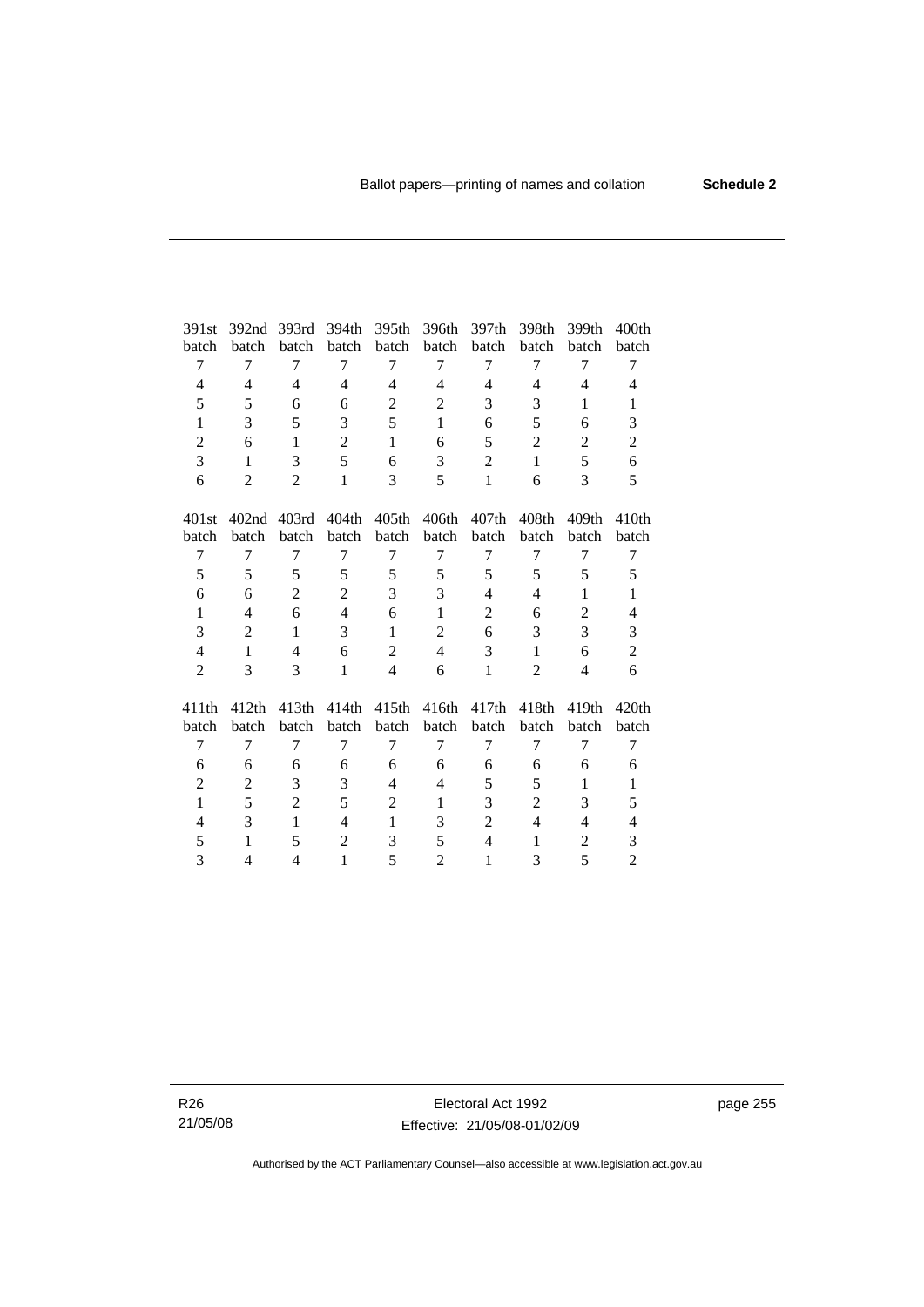# **Schedule 3 Preliminary scrutiny of declaration voting papers**

(see s 179)

1 In this schedule:

*envelope* means an envelope on which appears a declaration , in the form approved under section 340A (Approved forms) for the declaration, made by an elector for the purpose of casting a declaration vote.

- 2 The OIC of a scrutiny centre shall arrange for a preliminary scrutiny at the centre to be conducted in accordance with this schedule.
- 4 An officer must produce at the centre each set of declaration voting papers that has not been dealt with at an earlier preliminary scrutiny.
- 5 An officer shall sort the declaration voting papers to which the preliminary scrutiny relates into the following groups:
	- (a) 1 group containing papers to which clause 6 applies;
	- (b) 1 group containing the remainder.
- 6 (1) In this clause:

*relevant provision* means—

- (a) for a vote under section 135—section 135 (4); or
- (b) for a vote under section 136B—section 135 (4) as applied by section 136B (18); or
- (c) for a vote under section 136C—section 135 (4) as applied by section 136C (8); or
- (d) for a vote under section 144A—section 144A (2).

R26 21/05/08

Authorised by the ACT Parliamentary Counsel—also accessible at www.legislation.act.gov.au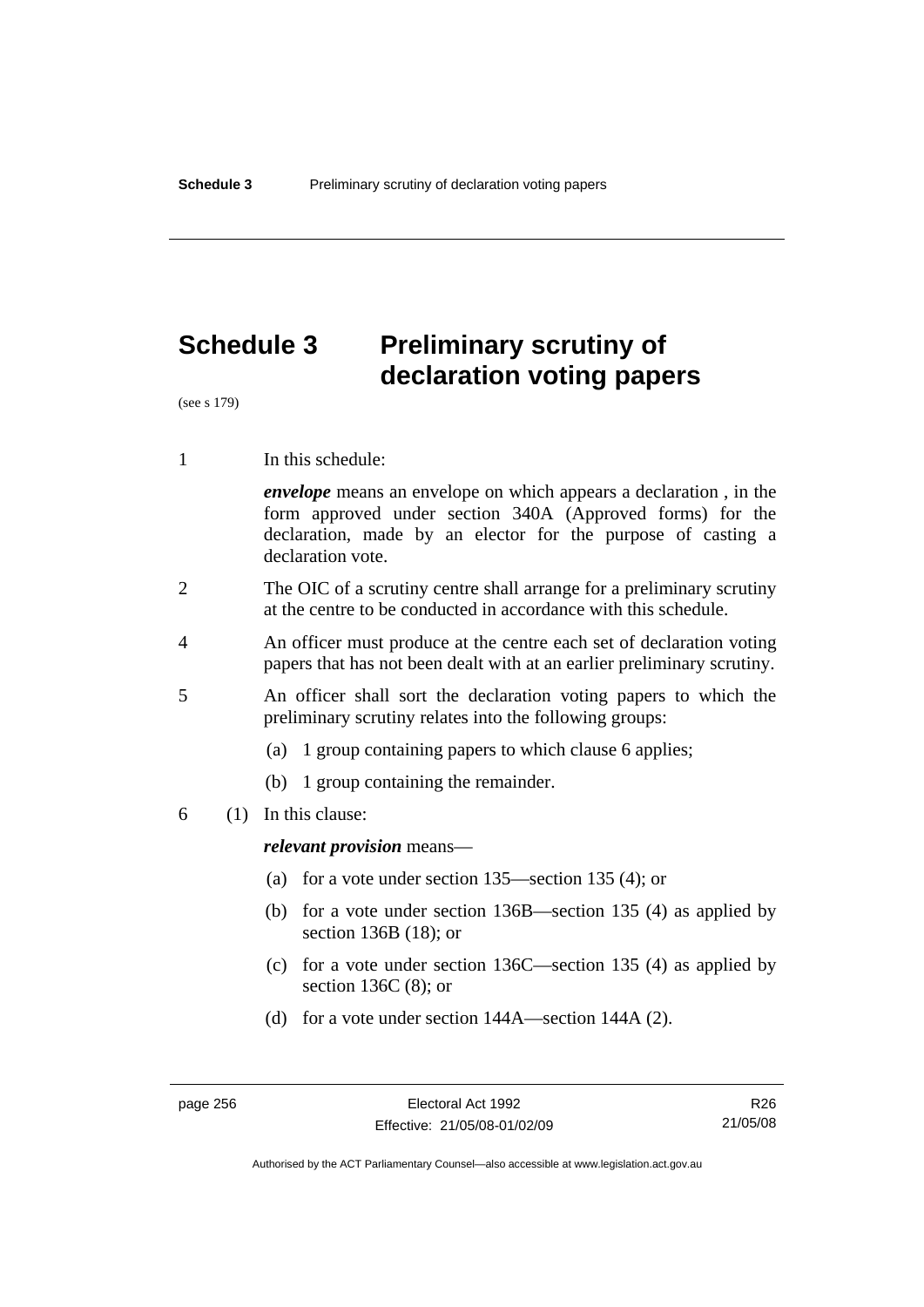- (2) This clause applies to a set of declaration voting papers if the officer is satisfied that—
	- (a) the signature on the declaration is that of the elector; and
	- (b) the certificate by the witness is in accordance with the relevant provision; and
	- (c) for a postal vote if the papers were posted to the commissioner—the papers were so posted before the close of the poll; and
	- (d) for the vote of an Antarctic elector—the envelope referred to in section 176 (1) (c) is endorsed and signed by an authorised officer in accordance with that paragraph.
- (3) For subclause (2) (b), if an officer referred to in section 135 (4) omits to sign the certificate, the certificate shall nevertheless be taken to be in accordance with the relevant provision, if—
	- (a) the issue of the relevant declaration voting papers was recorded under division 10.3 or 10.4; and
	- (b) the OIC is satisfied the papers were properly issued to the elector.
- 7 An officer shall sort the declaration voting papers to which clause 6 applies into the following groups:
	- (a) 1 group containing envelopes on which appear declarations by electors enrolled for the electorate indicated in the declaration;
	- (b) 1 group containing the remainder.
- 8 An officer shall sort the remaining declaration voting papers referred to in clause 7 (b) into the following groups:
	- (a) 1 group containing papers to which clause 9 applies;
	- (b) 1 group containing the remainder.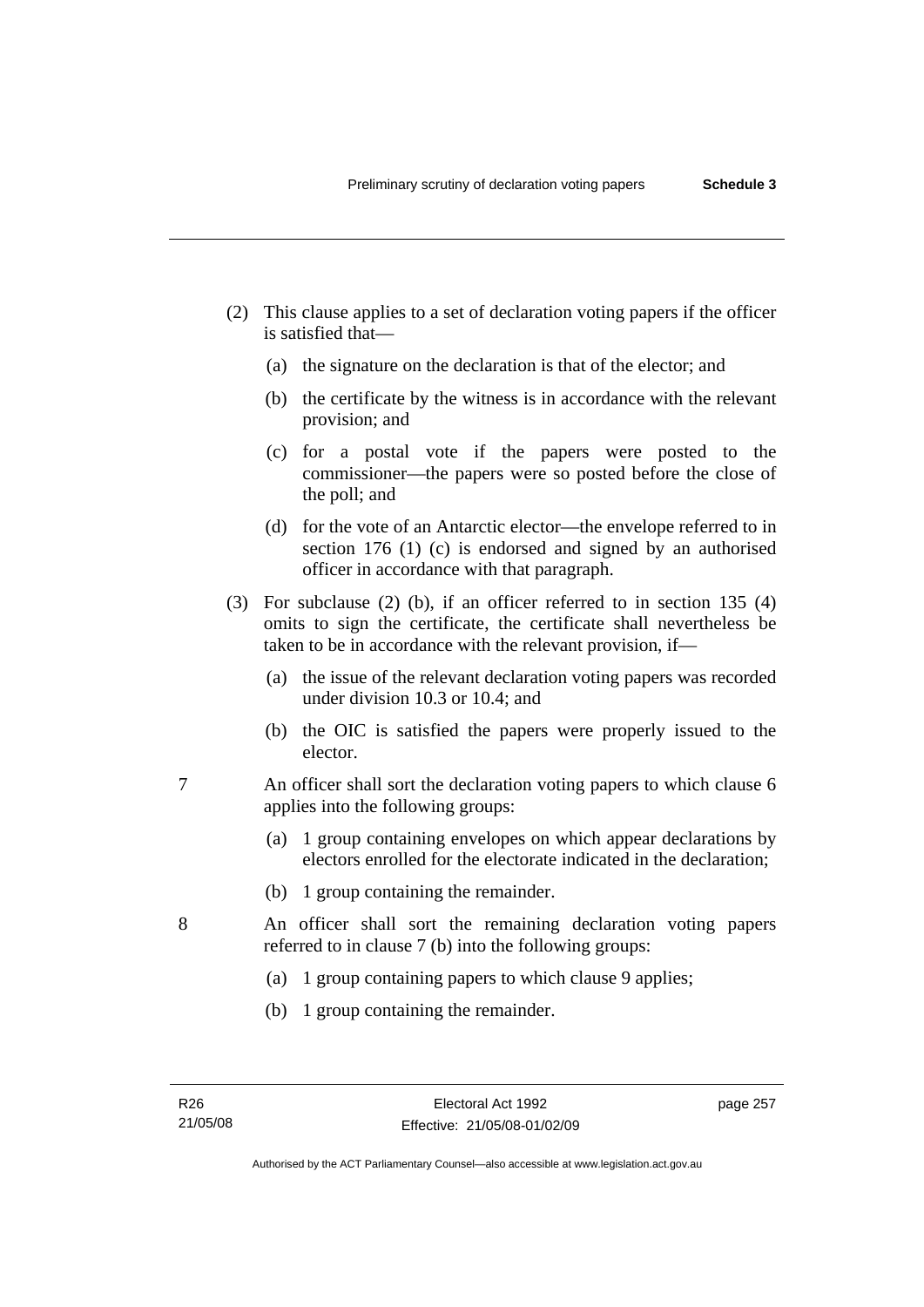- 9 This clause applies to a set of declaration voting papers if the OIC is satisfied that—
	- (a) the elector who signed the declaration was, when the roll closed for the election, entitled to be enrolled; and
	- (b) the omission of the elector's name from the roll resulted from an official error.
- 10 (1) An officer shall withdraw the ballot papers from the envelopes in the groups of declaration voting papers to which clause 7 (a) or 9 applies and, without unfolding or inspecting the ballot papers or allowing any other person to do so, admit them to scrutiny under section 183.
	- (2) If 2 or more sets of papers to which clause 7 (a) or 9 applies are in the name of a particular elector—
		- (a) the OIC shall determine which set shall be dealt with in accordance with subclause (1); and
		- (b) the remaining set shall be set aside.
	- (3) The OIC shall ensure that ballot papers referred to in subclause (1) are kept in a separate sealed ballot box until they are dealt with under section 183.
- 11 The OIC shall, in accordance with clauses 4 to 10, conduct a further scrutiny of the groups of remaining declaration voting papers to which clause 5 (b) or 8 (b) apply and, if there are any papers to which either paragraph applies after the further scrutiny, the OIC shall—
	- (a) reject them from further scrutiny; and
	- (b) seal them, together with any papers to which clause 10 (2) (b) applies, in a parcel endorsed with a description of the contents, the name of the electorate and the date.

Authorised by the ACT Parliamentary Counsel—also accessible at www.legislation.act.gov.au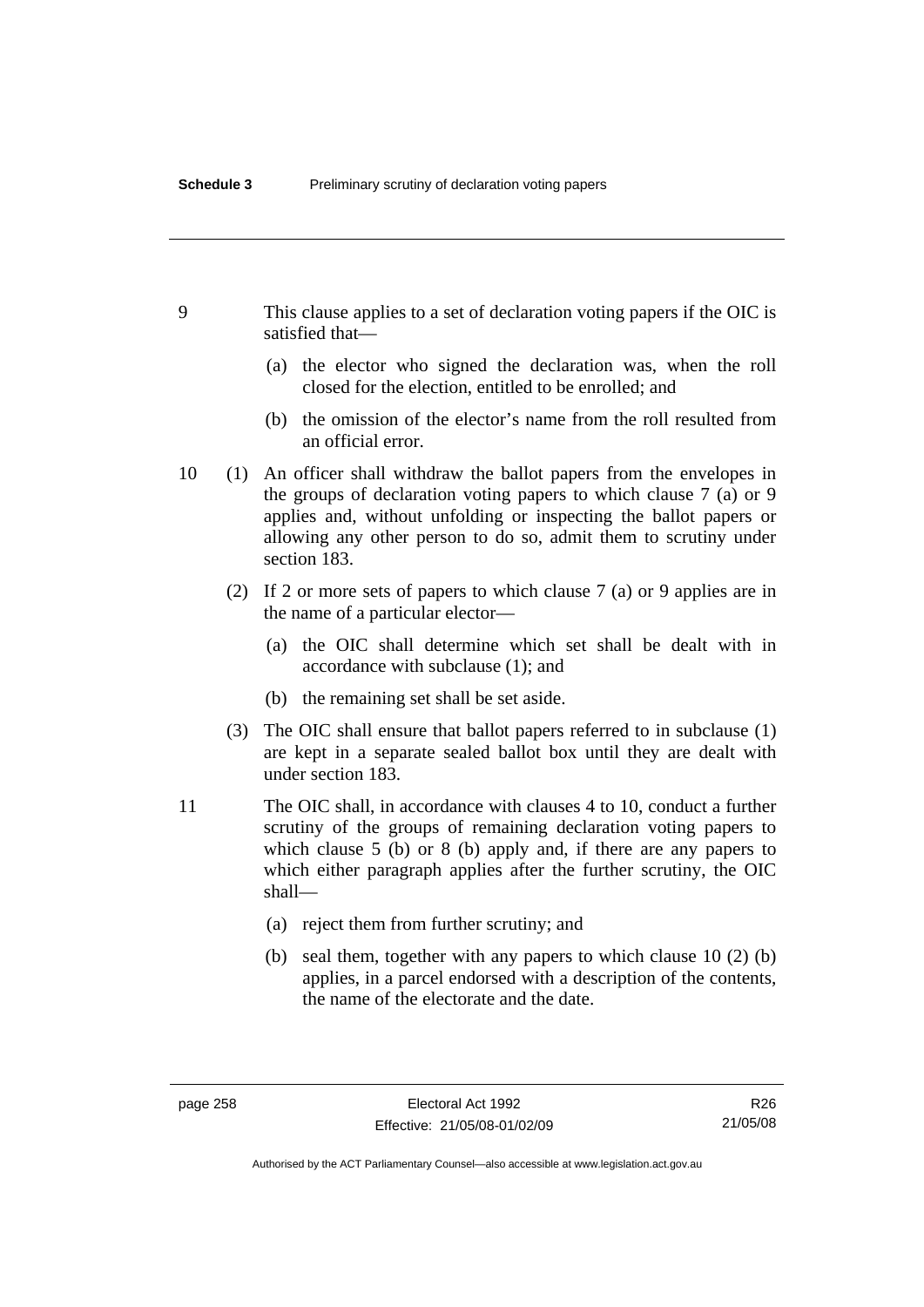# **Schedule 4 Ascertaining result of poll**

(see s 185)

## **Part 4.1** Preliminary

**1 Interpretation for sch 4** 

In this schedule:

*ballot paper* means a ballot paper that is formal under part 12.

*continuing candidate* means a candidate, other than a successful candidate, an excluded candidate or a candidate who died before polling day.

*count* means an allotment of votes under clause 3 (1), 6 (3), 9 (2) (c) or 14 (2).

*count votes*—see clause 1A.

*excluded candidate* means a candidate excluded under clause 8.

*next available preference* means the next highest preference recorded for a continuing candidate on a ballot paper.

*quota*—

- (a) for this schedule generally—see clause 1B; and
- (b) for part 4.3 (Casual vacancies)—see clause 12.

*successful candidate* means a candidate who is successful under clause 3, 4, 6, 9 or 14.

*surplus*, in relation to a successful candidate, means the candidate's total votes less the quota, if the resulting number of votes is 1 or greater.

page 259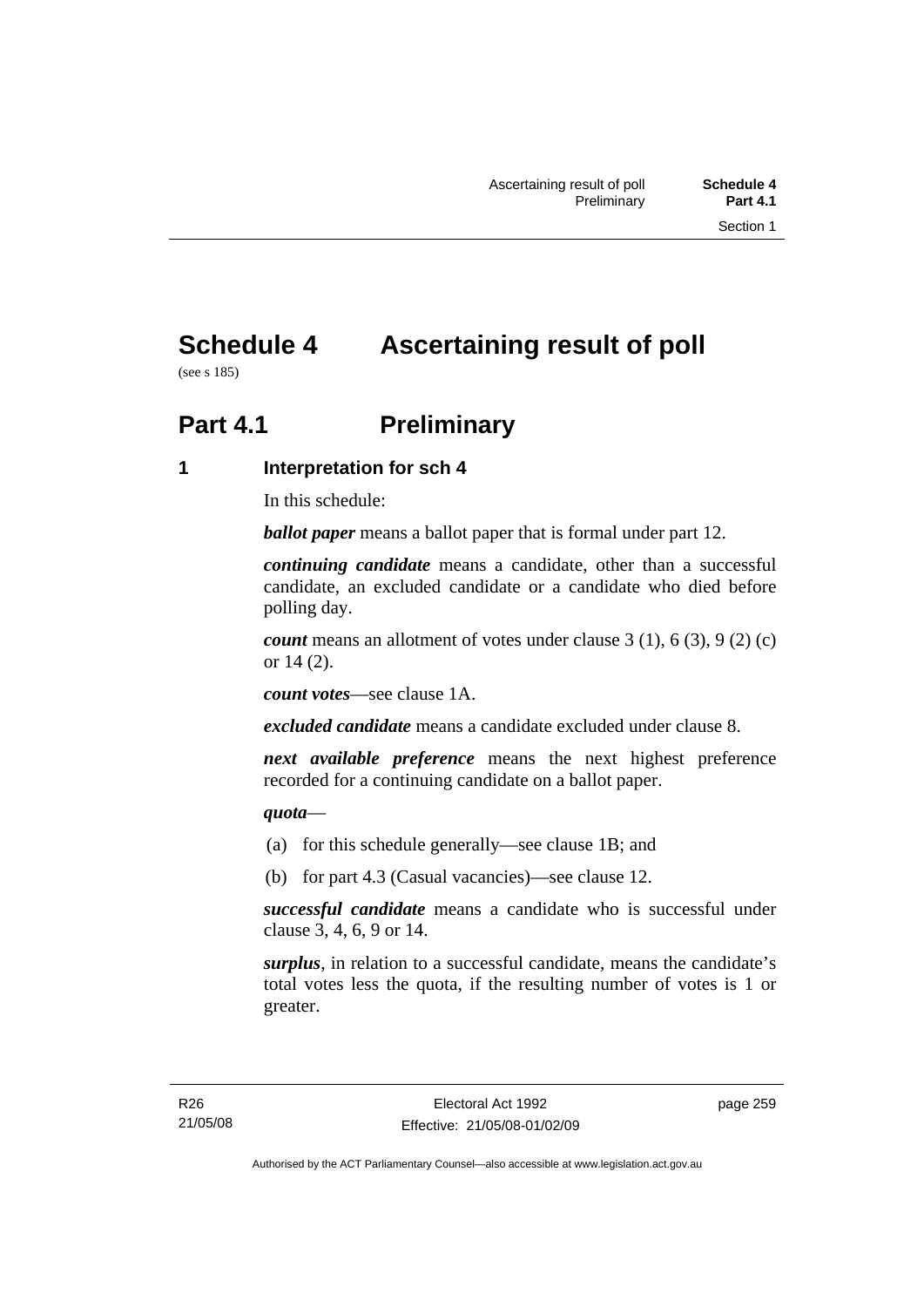| Schedule 4      | Ascertaining result of poll |
|-----------------|-----------------------------|
| <b>Part 4.1</b> | Preliminary                 |
| Section 1A      |                             |

*total votes*, in relation to a candidate, means the sum of all votes allotted to the candidate.

#### *transfer value*—

- (a) for this schedule generally—see clause 1C; and
- (b) for part 4.3 (Casual vacancies)—see clause 13.

### **1A Meaning of** *count votes***—sch 4**

 (1) For this schedule, *count votes*, in relation to a candidate, means the number of votes worked out as follows:

#### BP×TV

- (2) However, any fraction is to be disregarded.
- (3) In this clause:

*BP* means the number of ballot papers to be dealt with at a count that record the next available preference for the candidate.

*TV* means the transfer value of those ballot papers.

#### **1B Meaning of** *quota***—sch 4**

 (1) For this schedule, *quota* means the quota of an electorate for an election worked out as follows:

$$
\frac{BP}{N+1}\!+\!1
$$

*Note Quota*, for pt 4.3 (Casual vacancies)—see cl 12.

- (2) However, any fraction is to be disregarded.
- (3) In this clause:

*BP* means the number of ballot papers for the election.

*N* means the number of positions to be filled at the election.

Authorised by the ACT Parliamentary Counsel—also accessible at www.legislation.act.gov.au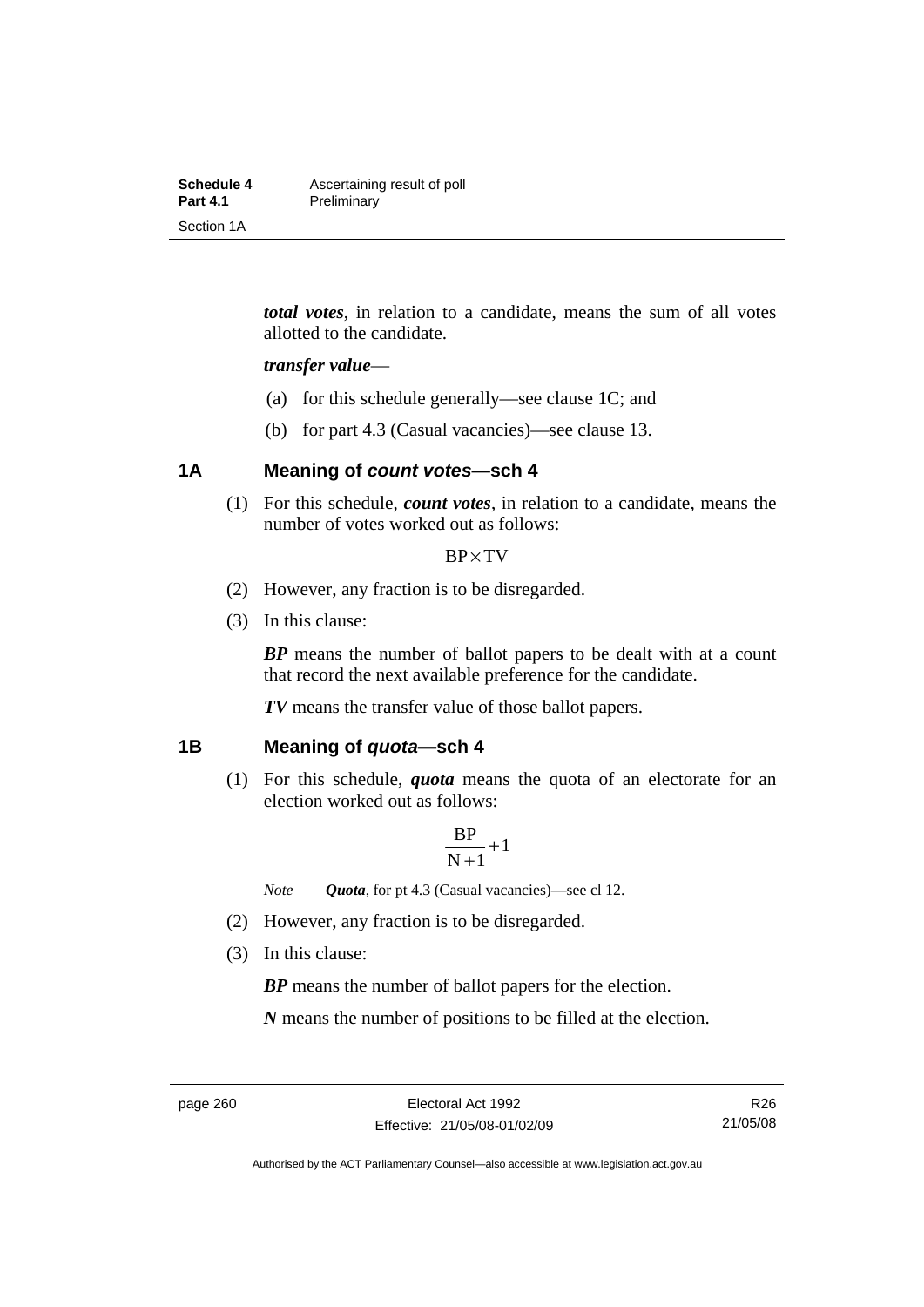### **1C Meaning of** *transfer value***—sch 4**

 (1) For this schedule, the *transfer value* of a ballot paper is the transfer value worked out under this clause.

*Note Transfer value*, for pt 4.3 (Casual vacancies)—see cl 13.

 (2) For the allotment of votes from the surplus of a successful candidate, the *transfer value* of a ballot paper that specifies a next available preference is worked out as follows:



- (3) For the allotment of votes under clause 9 (2) (c) (Votes of excluded candidates), the *transfer value* is—
	- (a) for a ballot paper in relation to which votes were allotted to the excluded candidate under clause 3 (First preferences)—1; or
	- (b) for a ballot paper in relation to which count votes were allotted to the excluded candidate under clause 6 (3) (Surplus votes) or clause 9 (2) (c) (Votes of excluded candidates)—the transfer value of the ballot paper when counted for that allotment.
- (4) However, if the transfer value of a ballot paper worked out in accordance with subclause (2) would be greater than the transfer value of the ballot paper when counted for the successful candidate, the *transfer value* of that ballot paper is the transfer value of the ballot paper when counted for the successful candidate.
- (5) In this clause:

*CP* means the number of ballot papers counted for the candidate at the count at which the candidate became successful and that specify a next available preference.

*S* means the surplus.

page 261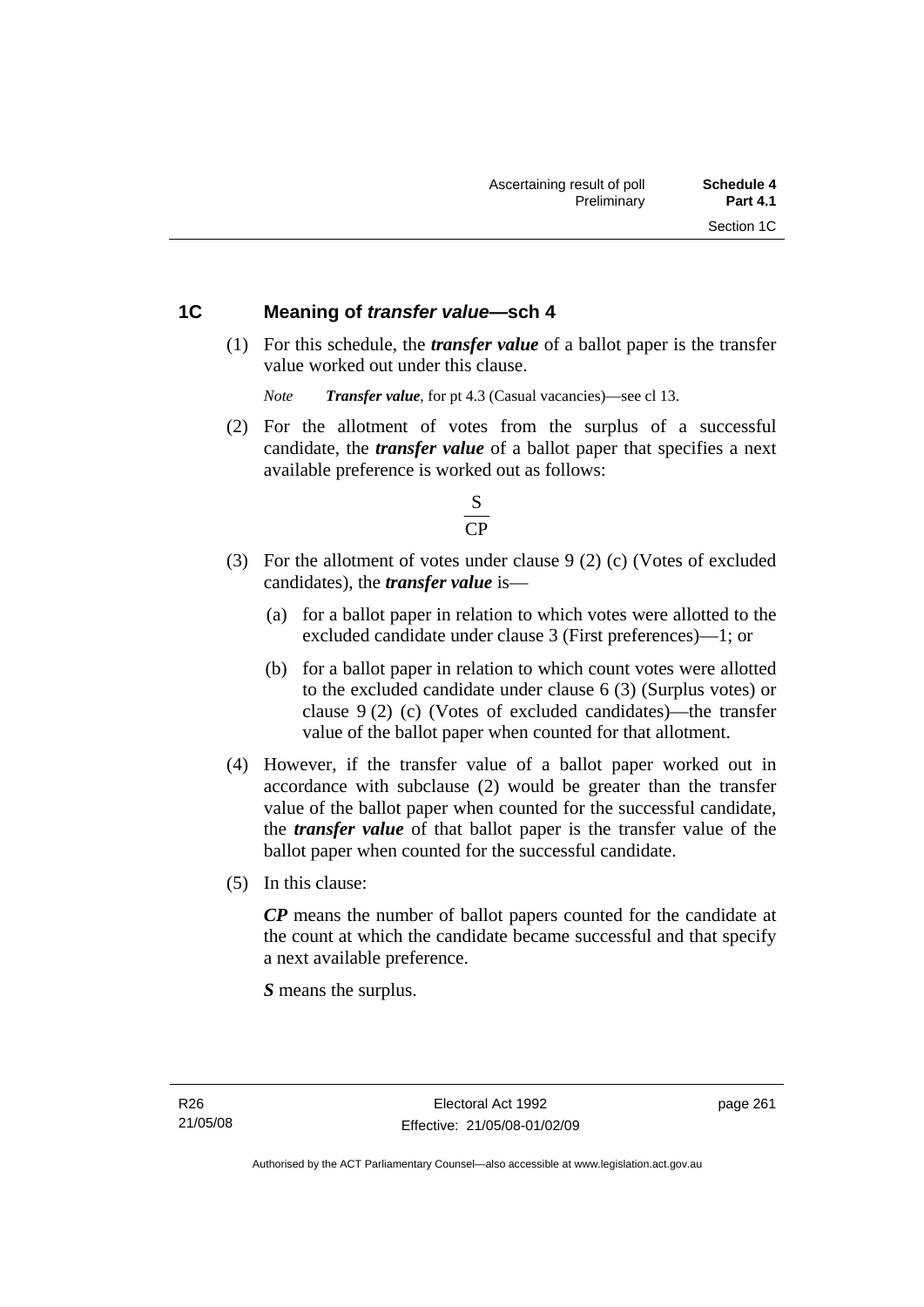### **2 Disregarding preferences**

- (1) This clause applies if effect is to be given to preferences indicated in candidate squares on a ballot paper under section 180.
- (2) If the same number is marked in 2 or more candidate squares on a ballot paper, those numbers and any greater number shall be disregarded in determining the elector's preferences.
- (3) If a number is missing from the series of consecutive whole numbers marked in the candidate squares on a ballot paper, the missing number and any greater number shall be disregarded in determining the elector's preferences.

page 262 Electoral Act 1992 Effective: 21/05/08-01/02/09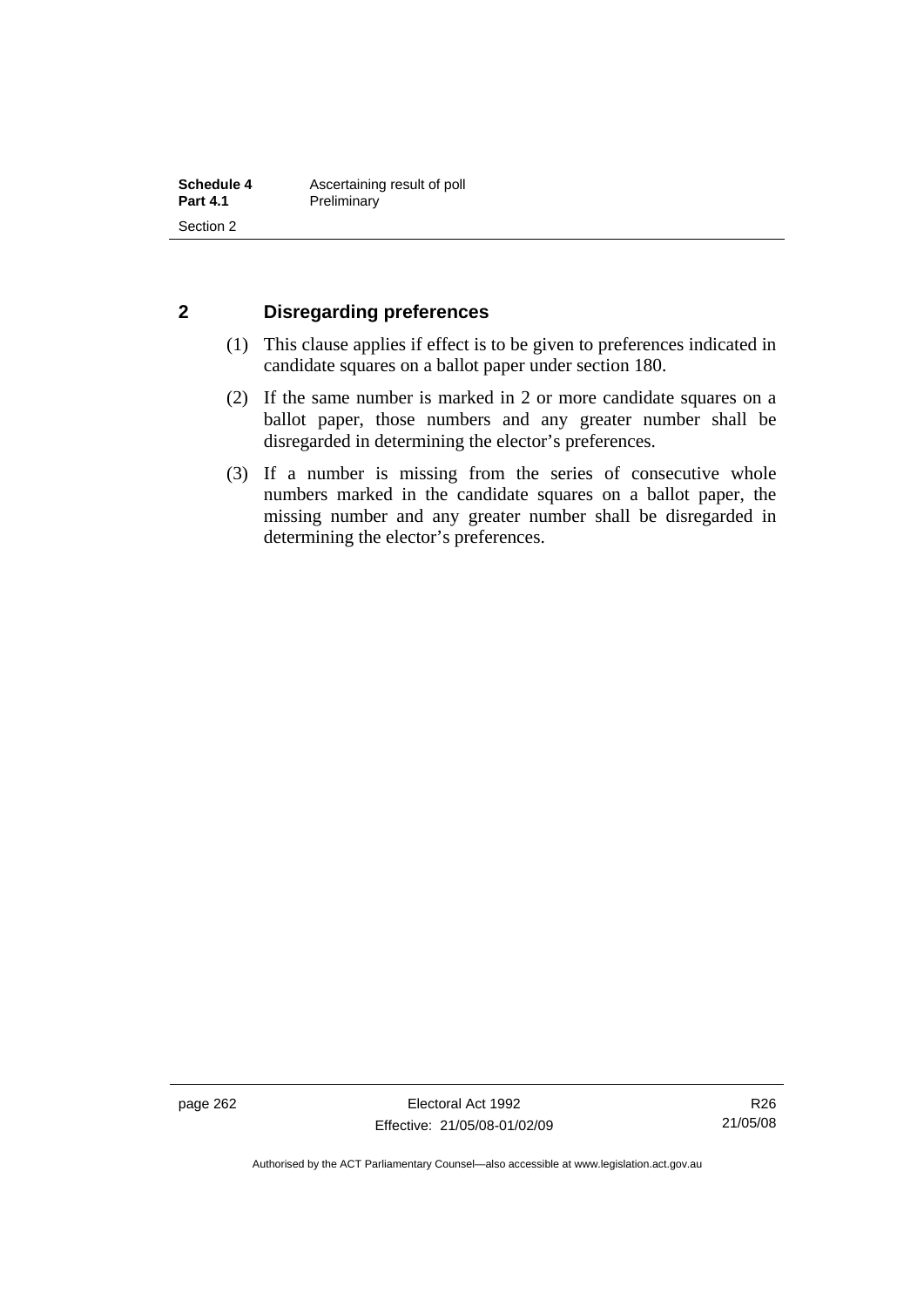## **Part 4.2 General**

**3 First preferences** 

- (1) For each ballot paper recording a first preference for a continuing candidate, 1 vote shall be allotted to the candidate.
- (2) For subclause (1), a ballot paper on which a first preference for a candidate who died before polling day is recorded shall be taken to record a first preference for the candidate for whom the next available preference is recorded.
- (3) After the allotment of votes under subclause (1), each continuing candidate's total votes shall be calculated and, if the votes equal or exceed the quota, the candidate is successful.

## **4 Scrutiny to cease**

- (1) If, after a calculation under clause  $3$  (3),  $6$  (4) or  $9$  (2) (d), the number of successful candidates is equal to the number of positions to be filled, the scrutiny shall cease.
- (2) If, after a calculation under clause 3 (3) or 6 (4) or after all the ballot papers counted for an excluded candidate have been dealt with under clause 9—
	- (a) the number of continuing candidates is equal to the number of positions remaining to be filled; and
	- (b) no successful candidate has a surplus not already dealt with under clause 6;

each of those continuing candidates is successful and the scrutiny shall cease.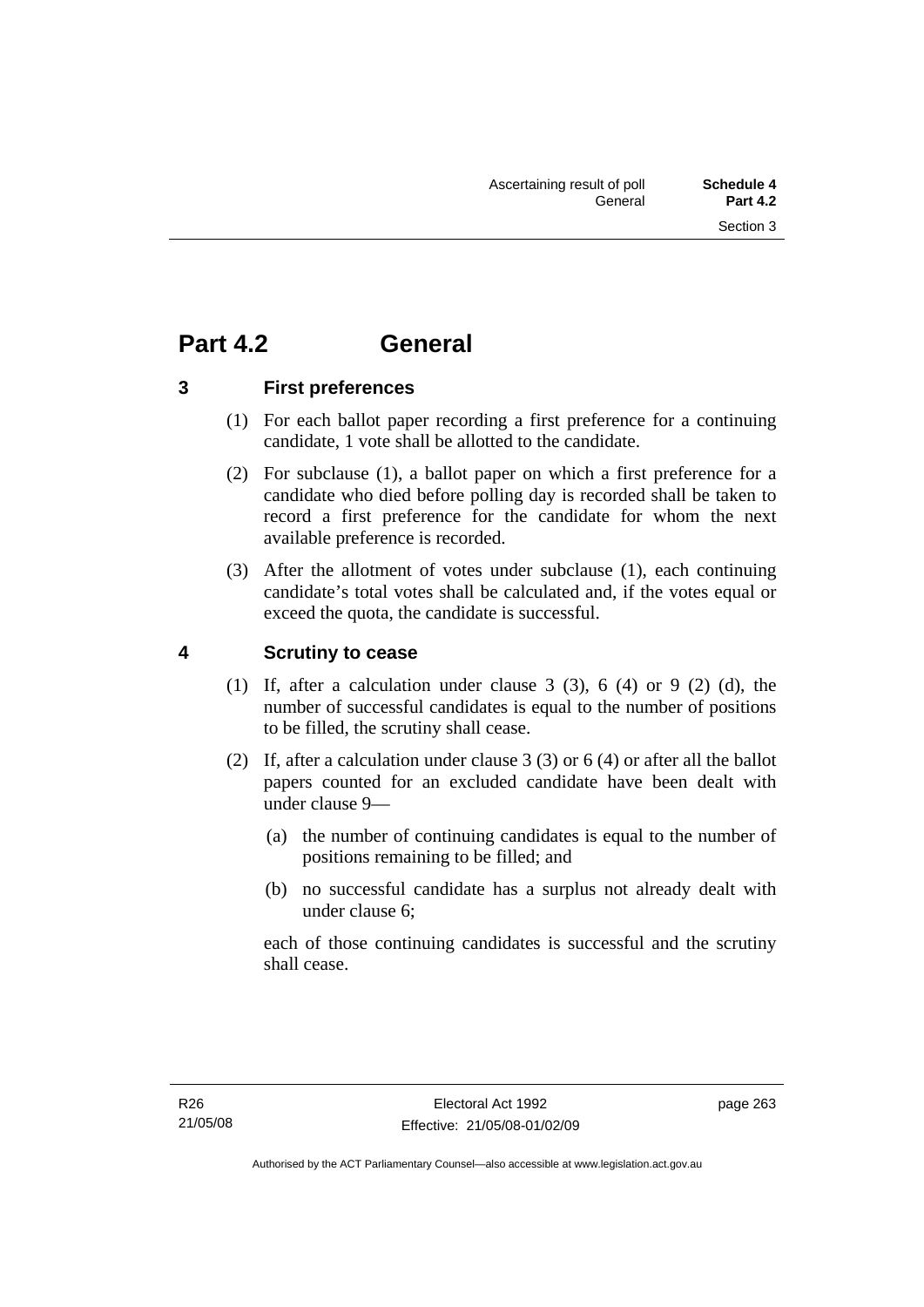### **5 Scrutiny to continue**

If the scrutiny has not ceased in accordance with clause 4 and—

- (a) 1 or more successful candidates have a surplus not already dealt with under clause 6—subject to clause 4, each surplus shall be dealt with in accordance with clause 6; or
- (b) there are no successful candidates with such a surplus—1 continuing candidate shall be excluded in accordance with clause 8 and the ballot papers counted for him or her shall be dealt with in accordance with clause 9.

### **6 Surplus votes**

- (1) Subject to clause 7, this clause applies in relation to the surplus of a successful candidate.
- (2) Each ballot paper counted for the purpose of allotting votes to the successful candidate at the count at which the candidate became successful shall be dealt with as follows:
	- (a) if it does not specify a next available preference—it shall be set aside as finally dealt with for this part;
	- (b) if it specifies a next available preference—it shall be grouped according to the candidate for whom that preference is recorded.
- (3) The count votes for each continuing candidate shall be determined and allotted to him or her.
- (4) After the allotment under subclause (3), the continuing candidates' total votes shall be calculated and, if the total votes of a candidate equal or exceed the quota, the candidate is successful.

Authorised by the ACT Parliamentary Counsel—also accessible at www.legislation.act.gov.au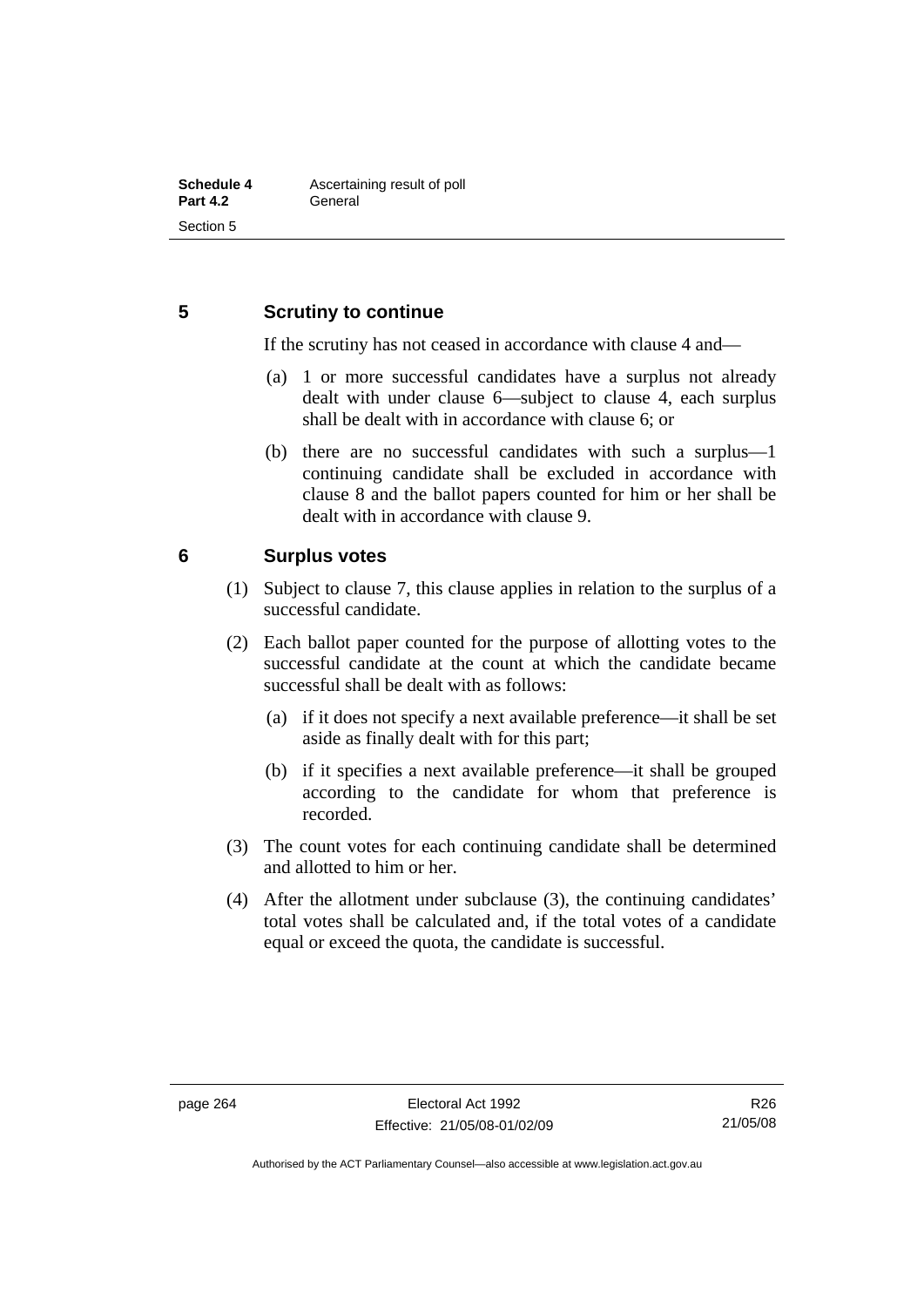### **7 More than 1 surplus**

(1) In this clause—

- (a) a reference to a *successful candidate* is a reference to a successful candidate with a surplus not already dealt with under clause 6; and
- (b) a reference to the *earliest count* is a reference to the earliest count at which a successful candidate obtained a quota.
- (2) If there are 2 or more successful candidates, the surplus of the relevant candidate shall be dealt with in accordance with clause 6.
- (3) For subclause (2)—
	- (a) if only 1 successful candidate obtained a quota at the earliest count—that candidate is the relevant candidate;
	- (b) if 2 or more successful candidates obtained a quota at the earliest count—the candidate who, of those candidates, has the largest surplus is the relevant candidate; or
	- (c) if 2 or more successful candidates (*contemporary candidates*) who obtained a quota at the earliest count have the same surplus, being a surplus larger than that of any other candidate who obtained a quota at that count and—
		- (i) 1 of the contemporary candidates had more total votes than any other contemporary candidate at the last count at which all the contemporary candidates had unequal total votes—that candidate; or
		- (ii) there is no count at which all the contemporary candidates had unequal total votes—the contemporary candidate who is determined by the commissioner by lot to be the relevant candidate;

is the relevant candidate.

page 265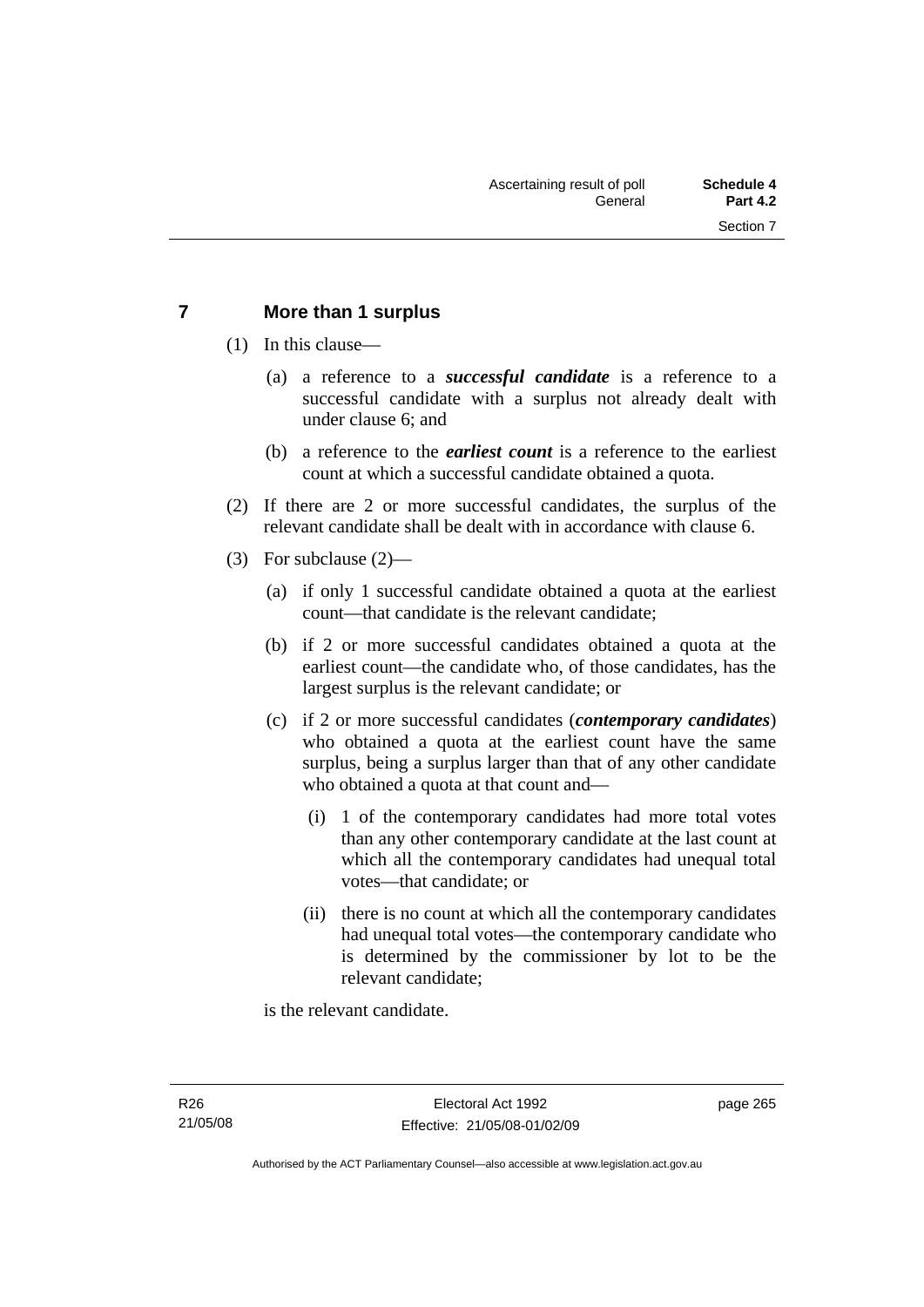| Schedule 4      | Ascertaining result of poll |
|-----------------|-----------------------------|
| <b>Part 4.2</b> | General                     |
| Section 8       |                             |

- $(4)$  If—
	- (a) a person becomes the relevant candidate under subclause  $(3)$  (c) (ii); and
	- (b) the ballot papers are recounted in accordance with section 187; and
	- (c) the same candidates would, apart from this subclause, become the contemporary candidates once again under that subparagraph;

the person shall be taken to be the relevant candidate for subclause (2) in the recounting of those ballot papers.

#### **8 Exclusion of candidates**

- (1) If clause 5 or 15 requires a candidate to be excluded, the candidate with the least total votes shall be excluded.
- (2) If 2 or more candidates each have the same total votes, being fewer total votes than any other candidate and—
	- (a) 1 of those candidates had fewer total votes than any other of those candidates at the last count at which those candidates had unequal votes—that candidate; or
	- (b) there is no count at which those candidates had unequal total votes—the candidate who, of those candidates, is determined by the commissioner by lot to be the candidate to be excluded;

shall be excluded.

- $(3)$  If—
	- (a) a person is excluded under subclause (2) (b); and
	- (b) the ballot papers are recounted in accordance with section 187; and
	- (c) that paragraph would, apart from this subclause, be applicable once again to the same candidates;

R26 21/05/08

Authorised by the ACT Parliamentary Counsel—also accessible at www.legislation.act.gov.au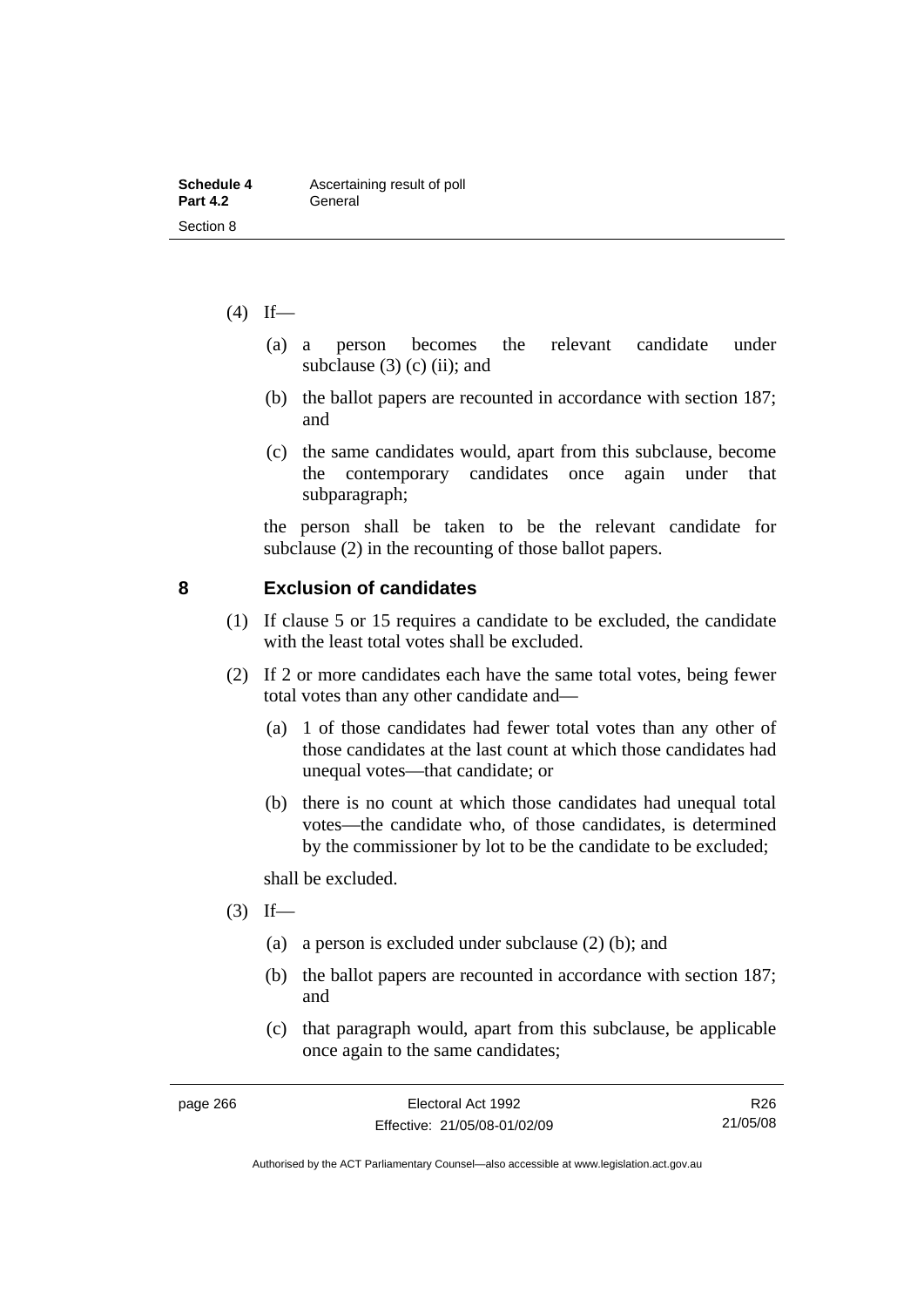the person shall be taken to be excluded in the recounting of those ballot papers.

### **9 Votes of excluded candidates**

- (1) If a candidate is excluded in accordance with clause 8, the ballot papers counted for the candidate shall be sorted into groups according to their transfer values when counted for him or her.
- (2) Subject to subclause (3), each group under subclause (1) shall be dealt with as follows:
	- (a) if a ballot paper in the group does not specify a next available preference—it shall be set aside as finally dealt with for this part;
	- (b) if a ballot paper in the group specifies a next available preference—it shall be grouped according to the candidate for whom that preference is recorded;
	- (c) each continuing candidate's count votes shall be determined and allotted to him or her;
	- (d) continuing candidates' total votes shall be calculated and, if the votes of any of those candidates equal or exceed the quota, the candidate is successful.
- (3) The groups referred to in subclause (1) shall be dealt with under subclause (2) starting with the group with the highest transfer value and, subject to subclause 4 (1) or 15 (2), continuing in descending order until all the groups have been dealt with.

### **10 Setting aside ballot papers**

If, after a calculation under clause 3  $(3)$ , 6  $(4)$  or 9  $(2)$   $(d)$ , the total votes of a candidate who became successful on that calculation equal the quota, the ballot papers counted for that candidate shall be set aside for this part.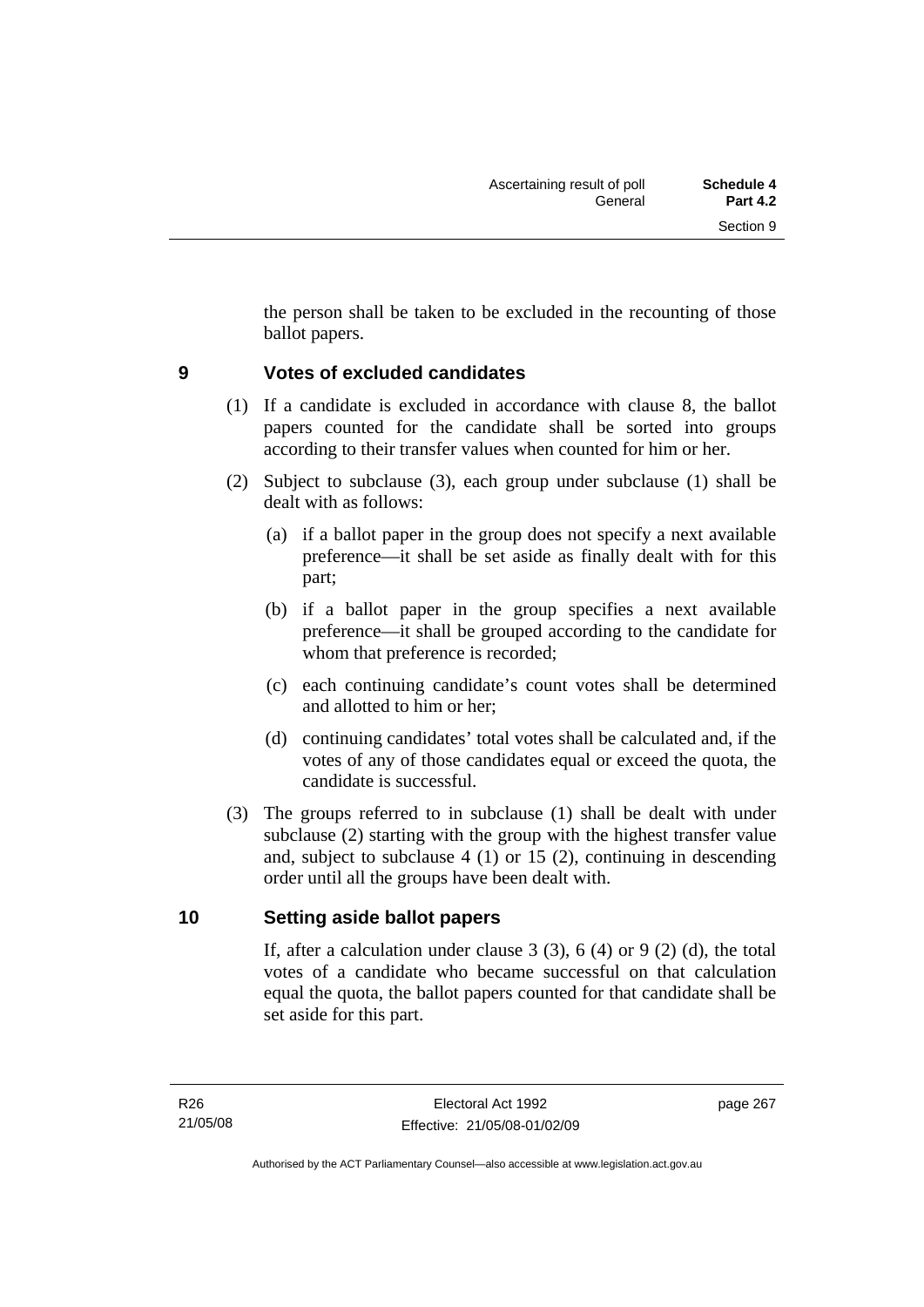## **Part 4.3 Casual vacancies**

### **11 Application**

- (1) This part applies in relation to the vacancy in the seat of a former MLA that is to be filled by recount under section 194.
- (2) For this part—
	- (a) *continuing candidate* means a candidate within the meaning of part 13, but does not include a candidate who died before the recount for the purposes of this part began; and
	- (b) the quota is calculated under clause 12; and
	- (c) the transfer value is determined under clause 13.

#### **12 Quota**

 (1) For this part, the *quota*, in relation to a count, is calculated as follows:

$$
\frac{\text{TVA}}{2} + 1
$$

(2) In this clause:

*TVA* means the sum of the total votes allotted to the continuing candidates at the count, any fraction being disregarded.

#### **13 Transfer value**

- (1) For this part, the *transfer value* of ballot papers counted for the former MLA—
	- (a) for a ballot paper dealt with at the count at which the former MLA became successful—is the value ascertained in accordance with subclause (2) or (3), as the case requires;

R26 21/05/08

Authorised by the ACT Parliamentary Counsel—also accessible at www.legislation.act.gov.au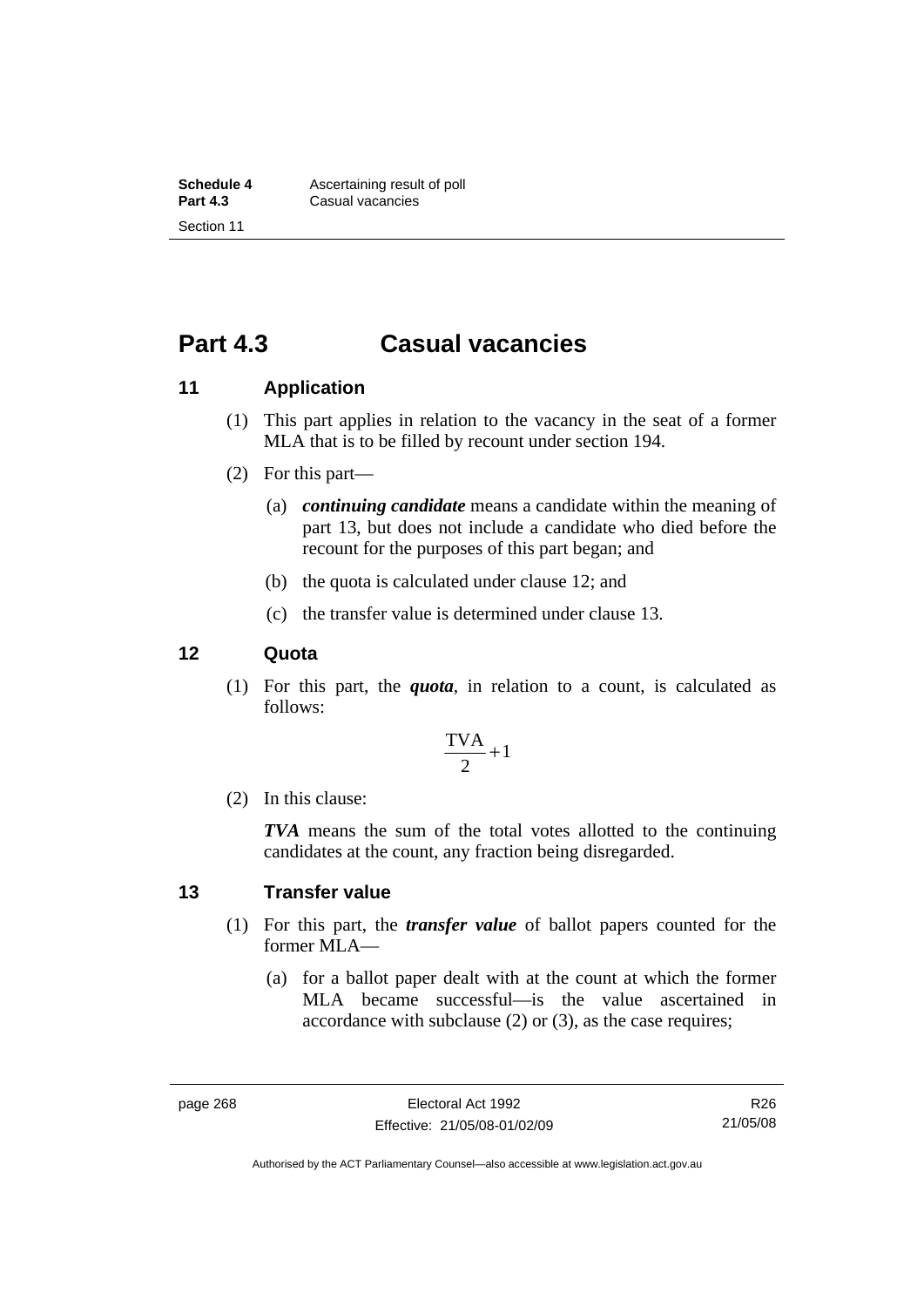- (b) for a ballot paper dealt with at the count under clause 3—is 1; and
- (c) for a ballot paper dealt with at any other count—is the transfer value of the ballot paper when counted for the purpose of allotting count votes to the former MLA.
- (2) If, at the count at which the former MLA became successful, NCP  $\times$  TV was greater than or equal to Q – N—
	- (a) for a ballot paper that did not specify a next available preference—the value is calculated as follows:

$$
\frac{Q-N}{NCP}
$$
; and

- (b) for a ballot paper that specified a next available preference the value is zero.
- (3) If, at the count at which the former MLA became successful,  $NCP \times TV$  was less than  $Q - N$ —
	- (a) for a ballot paper that did not specify a next available preference—the value is the transfer value of the ballot paper when counted for the purpose of allotting count votes to the former MLA; and
	- (b) for a ballot paper that specified a next available preference the value is calculated as follows:

$$
\frac{Q-N-(NCP \times TV)}{CP}
$$

(4) In subclauses (2) and (3):

*NCP* means the number of ballot papers counted for the former MLA at the count at which he or she became successful that did not specify a next available preference.

*TV* means the transfer value of a ballot paper when counted at that count for the purpose of allotting count votes to the former MLA.

Authorised by the ACT Parliamentary Counsel—also accessible at www.legislation.act.gov.au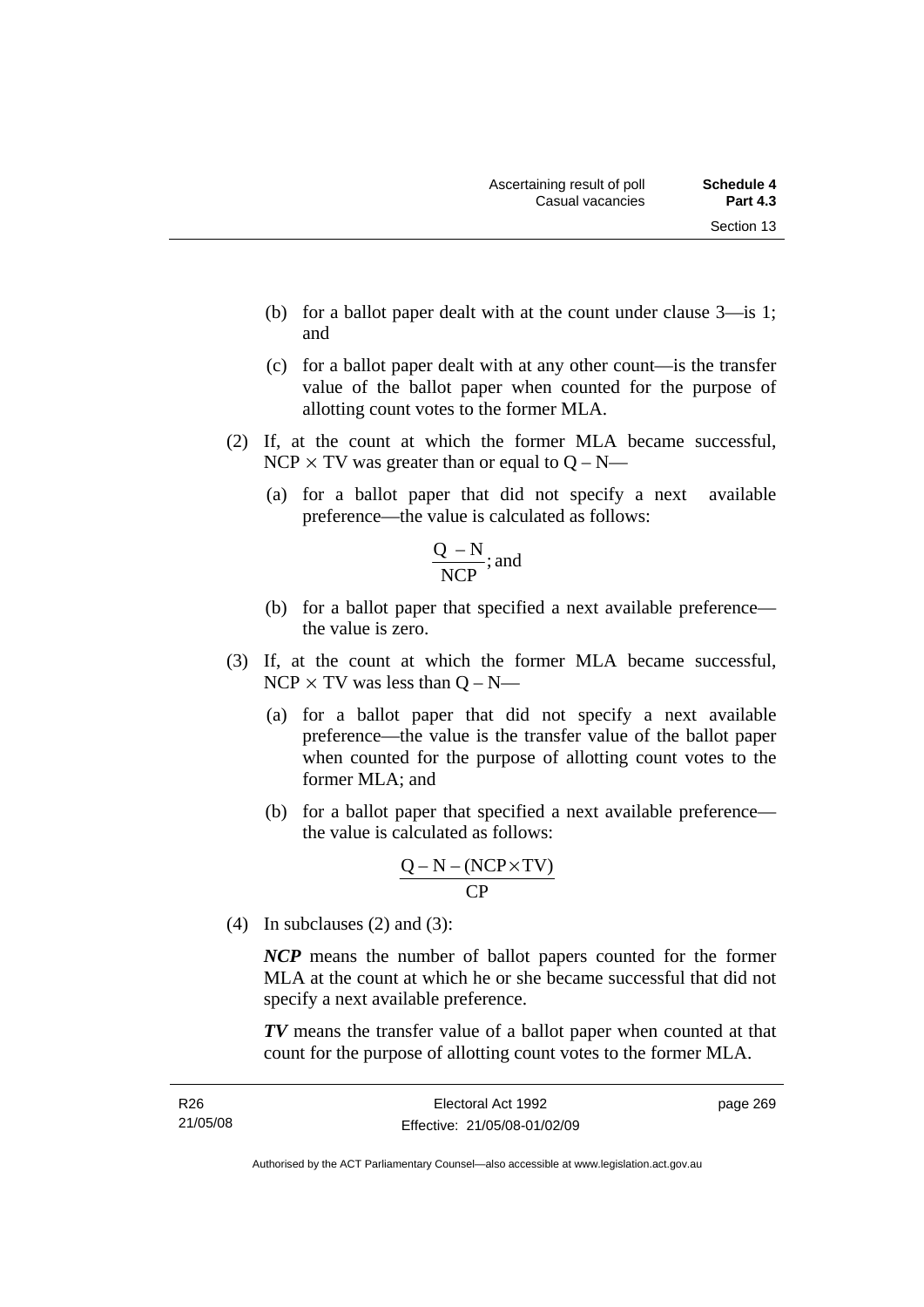| Schedule 4      | Ascertaining result of poll |  |  |  |
|-----------------|-----------------------------|--|--|--|
| <b>Part 4.3</b> | Casual vacancies            |  |  |  |
| Section 14      |                             |  |  |  |

*Q* means the quota for the election at which the former MLA was last elected.

*N* means the former MLA's total votes after the last calculation before that count.

*CP* means the number of ballot papers counted for the former MLA at that count that specified a next available preference.

#### **14 Recount—first count**

- (1) If a ballot paper counted for the former MLA—
	- (a) does not specify a next available preference—it shall be set aside as finally dealt with for this part; or
	- (b) specifies a next available preference—it shall be grouped according to the candidate for whom that preference is recorded.
- (2) The count votes for each continuing candidate shall be determined and allotted to him or her, and each continuing candidate's total votes shall be calculated.
- (3) If, after the calculation under subclause (2), the total votes of a continuing candidate equal or exceed the quota, the candidate is successful and the scrutiny shall cease.

#### **15 Recount—continuation**

- (1) If the scrutiny has not ceased in accordance with clause 14 (3) or subclause (2) of this clause—
	- (a) 1 continuing candidate shall be excluded in accordance with clause 8; and
	- (b) the ballot papers counted for that candidate shall be dealt with in accordance with clause 9.
- (2) If, after a calculation under clause 9 (2) (d), a candidate is successful, the scrutiny shall cease.

R26 21/05/08

Authorised by the ACT Parliamentary Counsel—also accessible at www.legislation.act.gov.au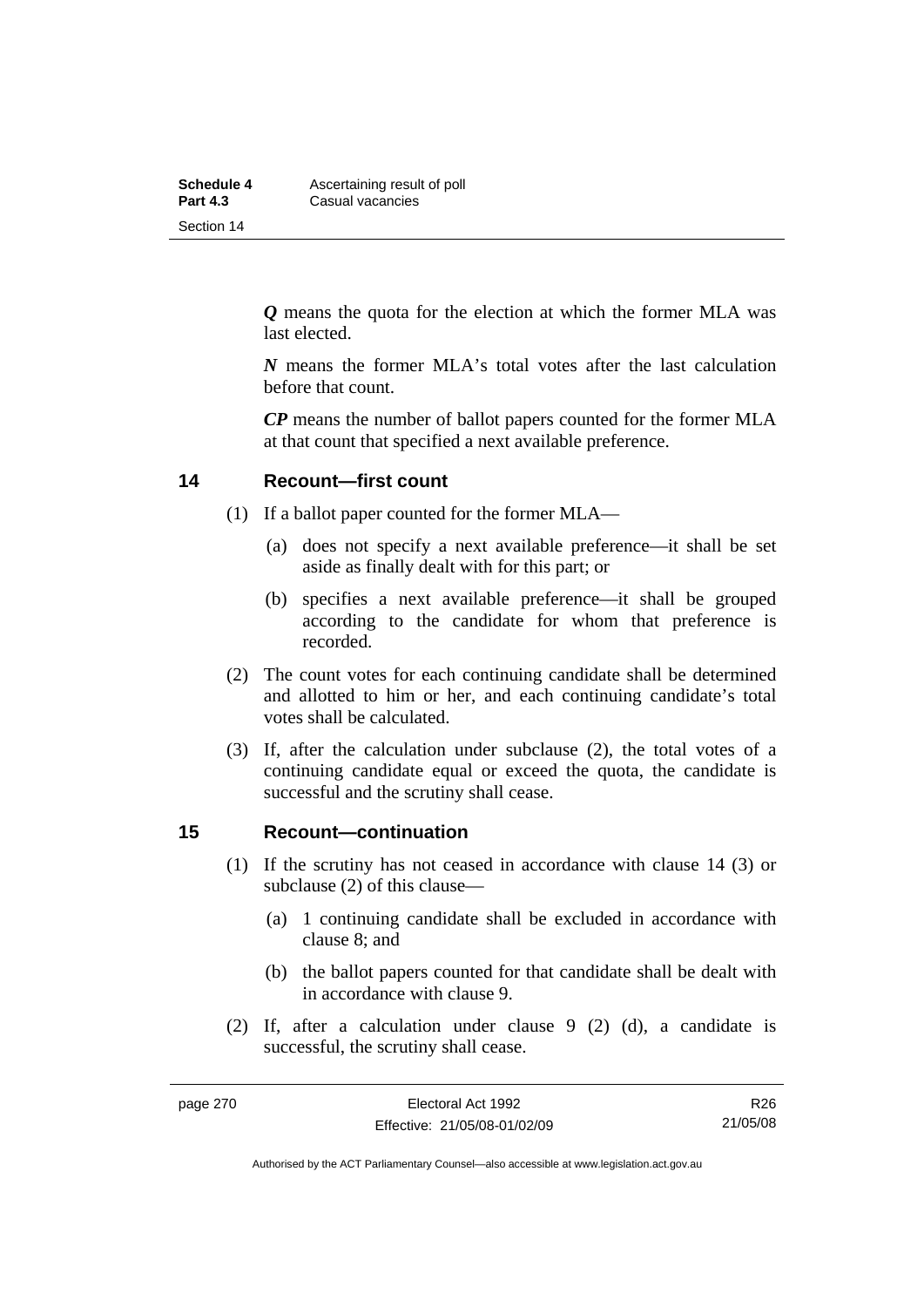# **16 Successful candidate is dead**

- (1) If the candidate who is successful on a recount is dead, the recount shall be conducted again.
- (2) For subclause (1), a ballot paper on which a preference for that candidate is recorded shall be taken to record a preference for the candidate for whom the next available preference is recorded.

# **17 Multiple vacancies**

- (1) If there are 2 or more vacancies in the seats of former MLAs that are required to be filled by recount under section 194, the recounts shall be conducted in the order in which the vacancies occurred.
- (2) If 2 or more of those vacancies occurred at the same time, the commissioner shall determine by lot the order in which the recounts are to be conducted.
- $(3)$  If—
	- (a) a person is a candidate in relation to more than 1 casual vacancy; and
	- (b) the person becomes a candidate in relation to those casual vacancies before the commissioner declares elected the successful candidate in relation to any of those casual vacancies; and
	- (c) the person is successful in relation to 1 of those casual vacancies;

for the purpose of conducting the recount in relation to the casual vacancies other than the one in relation to which the person was successful, the person shall be taken not to be a continuing candidate.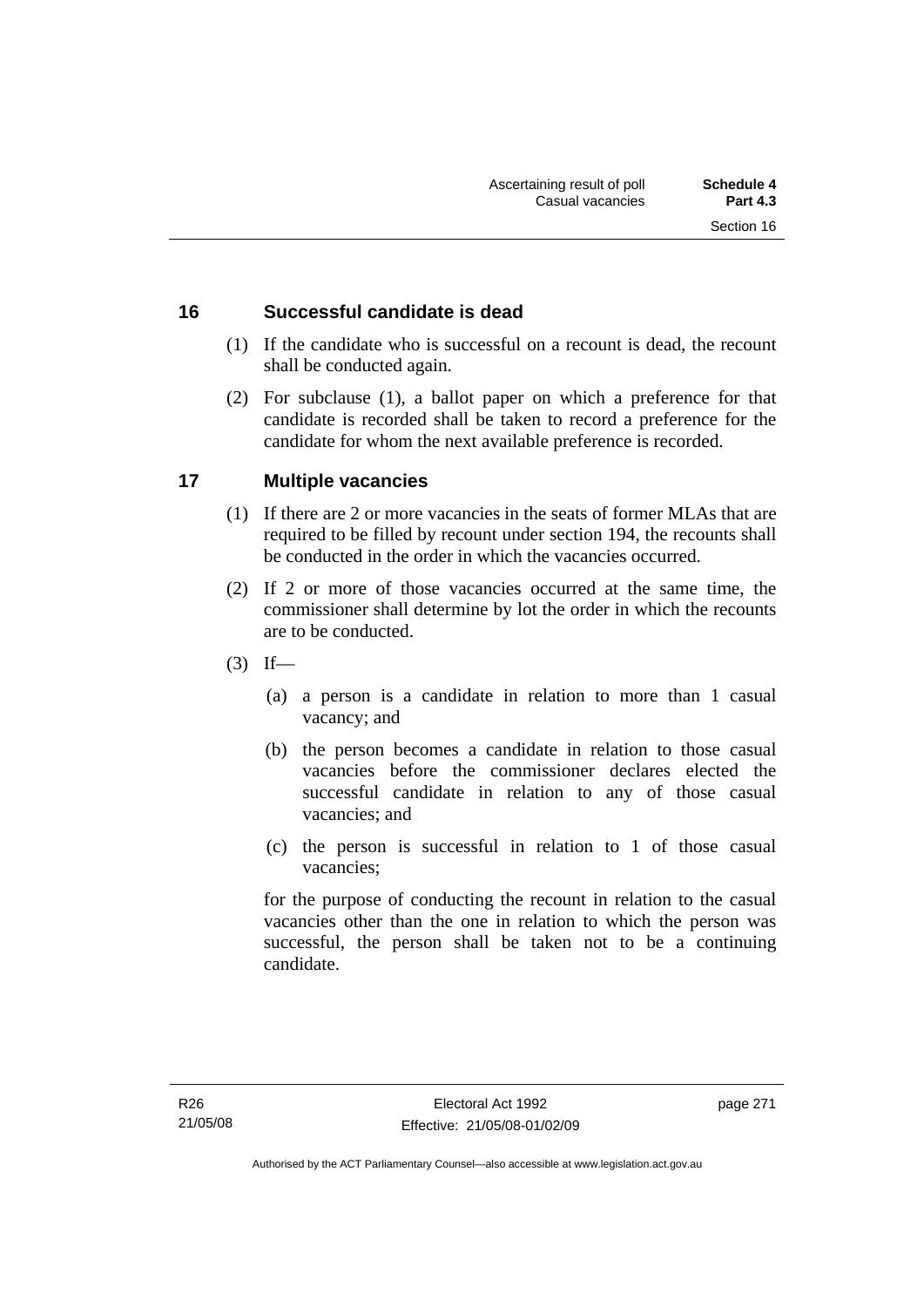# **Part 4.4 Deceased successful candidates**

## **18 Application—pt 4.4**

This part applies if a successful candidate dies on or after polling day but before the declaration of the result of the election.

## **19 Ballot papers for deceased successful candidate**

- (1) The ballot papers counted for a deceased candidate must be dealt with in accordance with schedule 4, part 4.3 (Casual vacancies) as if they had been counted for a former MLA.
- (2) If 2 or more of the successful candidates die on or after polling day but before the declaration of the result of the election, the ballot papers counted for each deceased candidate must be dealt with in the order in which the candidates died.
- (3) If 2 or more of the successful candidates died at the same time, the commissioner must determine by lot the order in which the ballot papers for the deceased candidates are to be dealt with.
- (4) In applying schedule 4, part 4.3 for the purposes of this part:

*continuing candidate* means a candidate other than—

- (a) a successful candidate; or
- (b) a candidate who died before the recount for this part began; or
- (c) a candidate who is excluded for clause 15 (Recount continuation).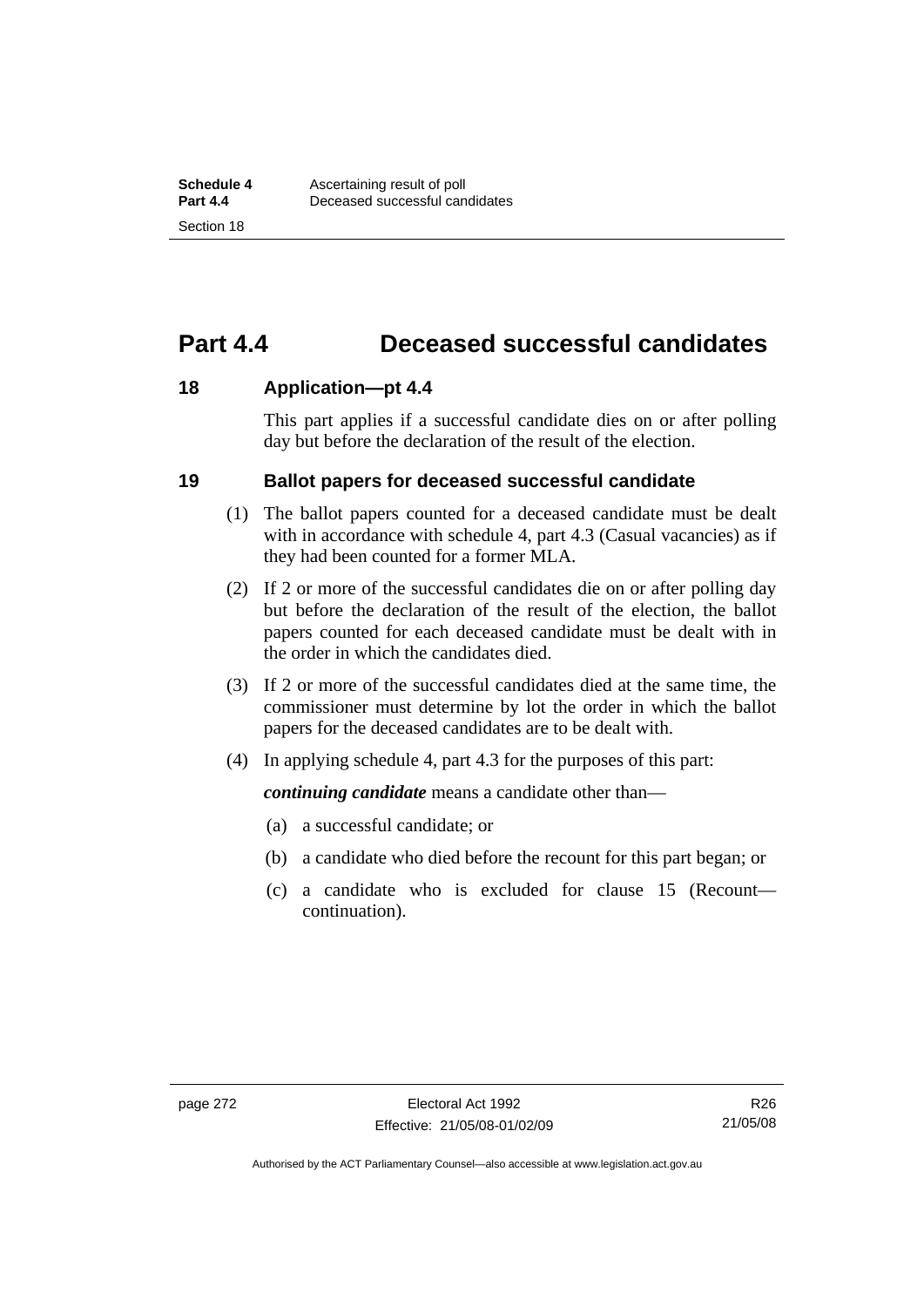# **Dictionary**

(see s 3)

*Note 1* The Legislation Act contains definitions and other provisions relevant to this Act.

*Note 2* For example, the Legislation Act, dict, pt 1 defines the following terms:

- AAT
- administrative unit
- adult
- chief executive (see s 163)
- Commonwealth
- doctor
- **Executive**
- exercise
- fail
- function
- judge
- lawyer
- Self-Government Act
- Speaker
- **State**
- statutory office-holder
- territory instrumentality
- territory lease.

*abbreviation*, of the name of a political party, includes an alternative name of the party.

## *address*—

 (a) of a person, for this Act generally—means the person's principal place of residence (including a place of residence from which a person who is an elector is temporarily absent and to which the person intends to return to live in); and

page 273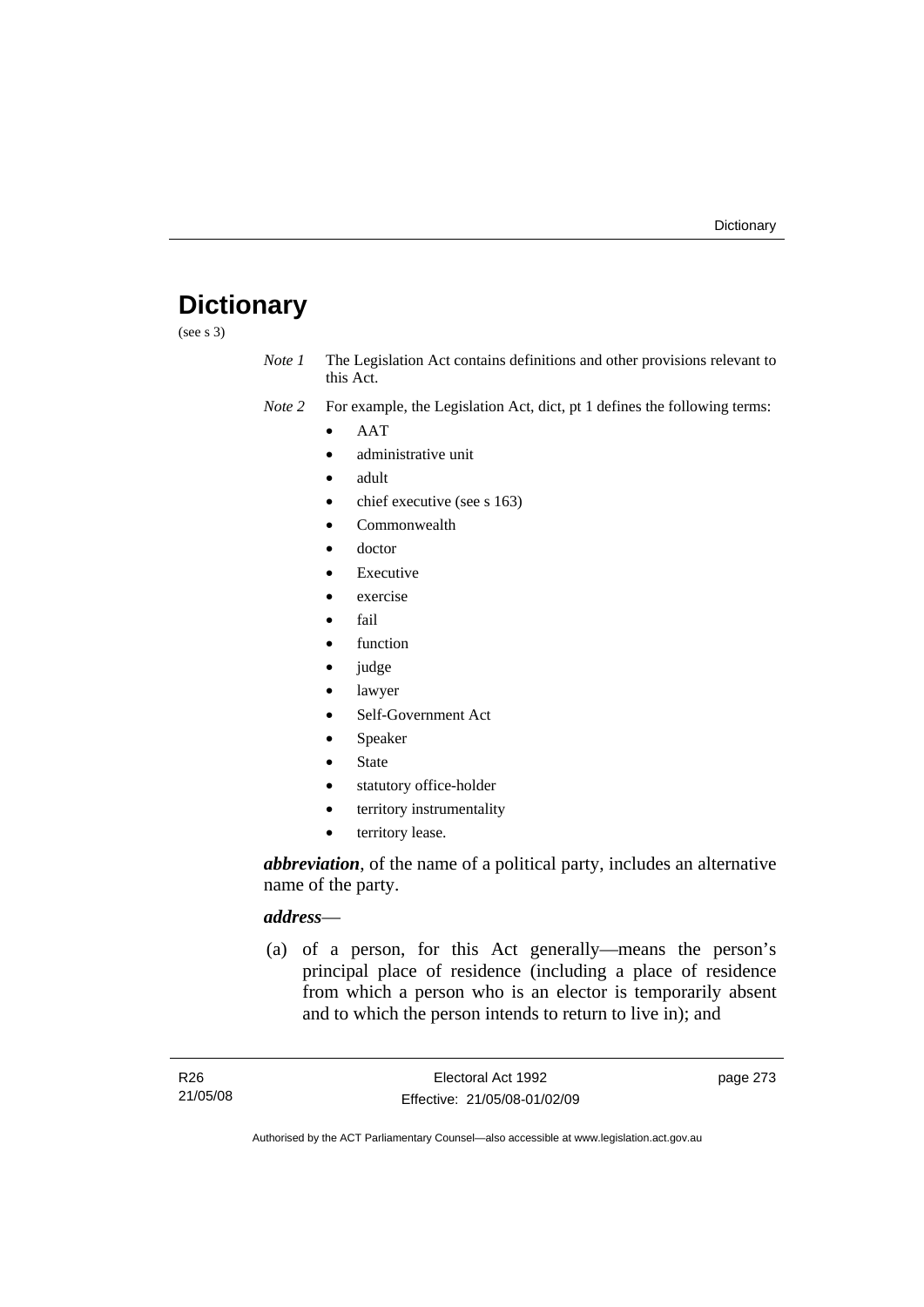(b) of a person who is, or is nominated to be, the registered officer of a political party, for part 7 (Registration of political parties)—see section 87.

*amount*, for part 14 (Election funding and financial disclosure)—see section 198.

*Antarctica*, for part 11 (Polling in Antarctica)—see section 167.

*Antarctic elector* means an elector who is an Antarctic elector under section 171.

*application*, for part 16 (Disputed elections, eligibility and vacancies)—see section 250.

*approved computer program* means the computer program approved under section 118A.

*Assembly* means the Legislative Assembly.

*assistant returning officer*, for part 11 (Polling in Antarctica)—see section 167.

*associated entity*, for part 14 (Election funding and financial disclosure)—see section 198.

*augmented commission* in relation to a redistribution, means the augmented electoral commission established by section 47 for the purposes of the redistribution.

*authorised delivery service*, for division 10.4 (Voting otherwise than at a polling place)—see section 136.

*authorised officer* means an officer authorised by the commissioner for the purpose of the provision in which the expression occurs.

*authorised witness*, for part 10 (Voting)—see section 127.

*available for public inspection*—see section 4A.

*ballot paper*—

(a) includes an electronic ballot paper; and

R26 21/05/08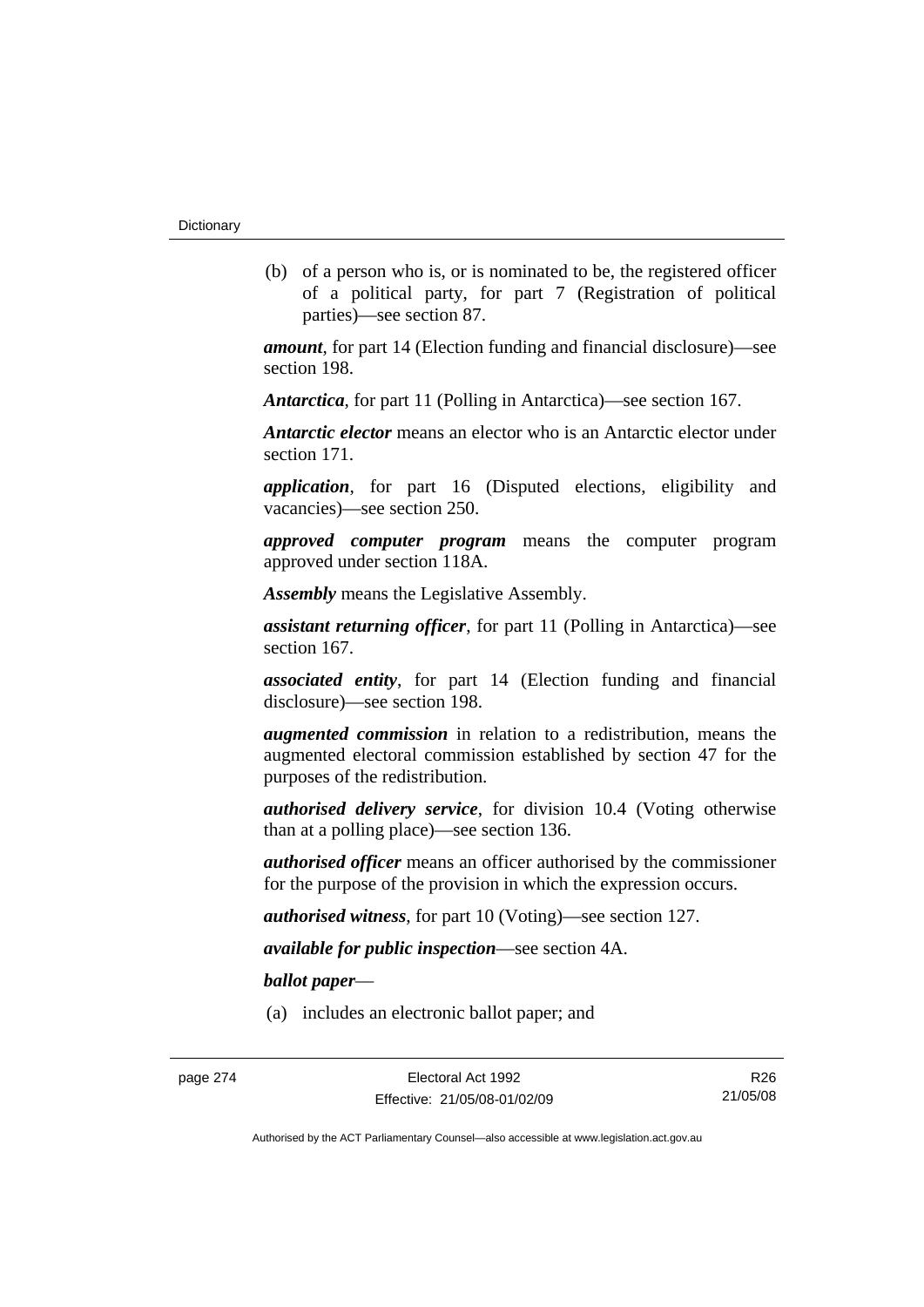- (b) if a regulation is in force under section 114 (7) (Ballot papers)—means a ballot paper in the form prescribed by regulation; and
- (c) for schedule 4 (Ascertaining result of poll)—see schedule 4, clause 1.
- *Note* A ballot paper is required to be in the form set out in sch 1 (see s  $114(1)$ ).

*bribery*, for part 16 (Disputed elections, eligibility and vacancies) see section 250.

*broadcast* includes televise.

*broadcaster*, for division 14.5 (Disclosure of electoral expenditure)—see section 223.

## *candidate* means—

- (a) except in part 13 (Casual vacancies)—a person declared to be a candidate under section 109 (Declaration of candidates); and
- (b) in part 13—a person declared to be a candidate under section 193 (Publication of candidates' details).

*candidate square*—see section 116 (1) (h) (Printing of ballot papers).

*certified list of electors* means a certified list of electors prepared under section 121.

*closed*, in relation to a roll, means closed in accordance with section 80.

*column*, for schedule 2 (Ballot papers—printing of names and collation)—see schedule 2, clause 1.

*commissioner* means the Electoral Commissioner appointed under section 22.

*Commonwealth Electoral Act* means the *Commonwealth Electoral Act 1918* (Cwlth).

page 275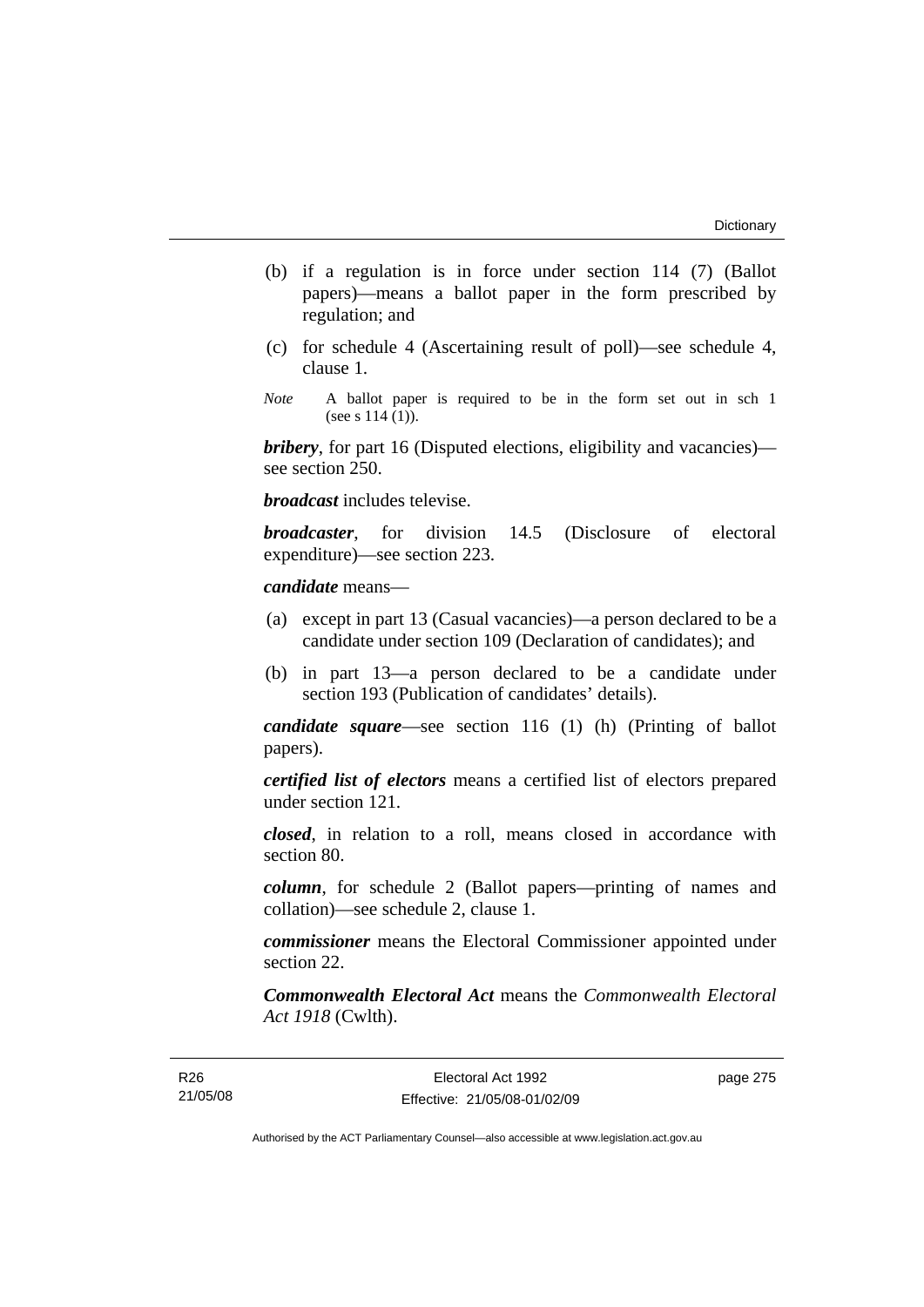*Commonwealth roll* means the roll of electors for the ACT required by the Commonwealth Electoral Act, section 81.

## *continuing candidate*—

- (a) for schedule 4 (Ascertaining result of poll) generally—see schedule 4, clause 1; and
- (b) for schedule 4, part 4.3 (Casual vacancies)—see schedule 4, clause 11 (2).

*contravention*, for part 16 (Disputed elections, eligibility and vacancies)—see section 250.

*count*, for schedule 4 (Ascertaining result of poll)—see schedule 4, clause 1.

*count votes*, for schedule 4 (Ascertaining result of poll)—see schedule 4, clause 1A.

*Court of Disputed Elections*—see section 252 (2).

*declaration vote* means a vote cast in accordance with any of the following provisions:

- (a) section 135 (Declaration voting at polling places);
- (b) section 136B (15) (Ordinary or declaration voting in ACT before polling day);
- (c) section 136C (Declaration voting outside ACT on or before polling day);
- (d) section 144A (Requirements for casting postal votes).

*declaration voting papers*, in relation to an election, means—

- (a) a declaration, in the form approved under section 340A (Approved forms) for this paragraph, to be completed by an elector; and
- (b) a ballot paper suitable for declaration voting at the election; and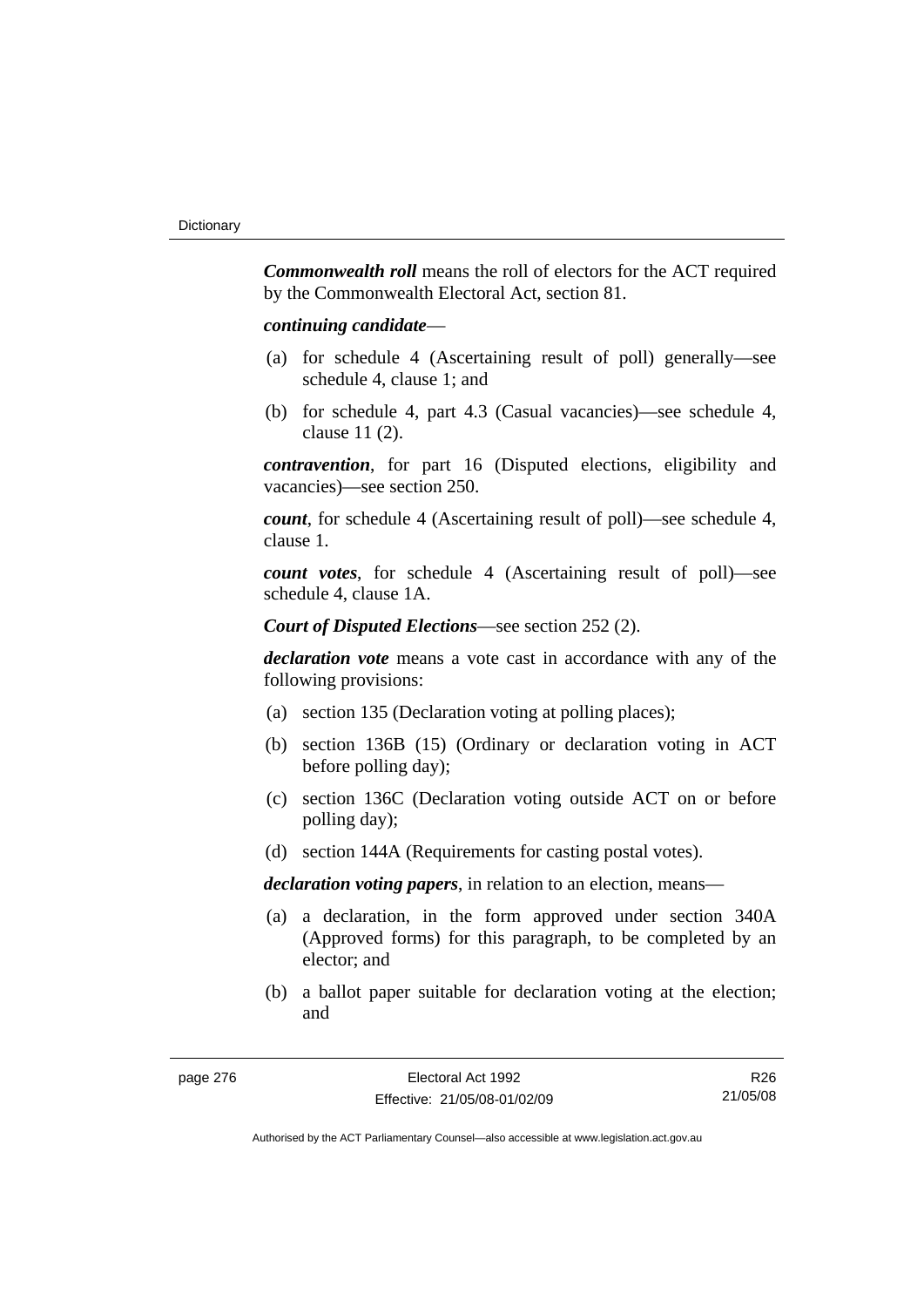- (c) a certificate, in the form approved under section 340A for this paragraph, to be completed by a witness to the declaration; and
- (d) an envelope, in the form approved under section 340A for this paragraph, addressed to the commissioner, on which appears a declaration referred to in paragraph (a).

*defined details*, for division 14.4 (Disclosure of donations)—see section 216.

*defined particulars*, for division 14.6 (Annual returns)—see section 228.

*disclosure period*, for part 14 (Election funding and financial disclosure)—see section 201.

*disposition of property*, for part 14 (Election funding and financial disclosure)—see section 198.

*disseminate*, for division 17.3 (Campaigning offences)—see section 291.

*election* means—

- (a) an election of an MLA or MLAs; and
- (b) in relation to an electorate—such an election for the electorate; and
- (c) for part 16 (Disputed elections, eligibility and vacancies)—see section 250.

*election period*, in relation to an election, means the period—

- (a) beginning on the first day of the pre-election period; and
- (b) ending when the result of the election is declared under section 189.

*elector* means a person who is enrolled, or is to be taken under this Act to be enrolled, for an electorate.

page 277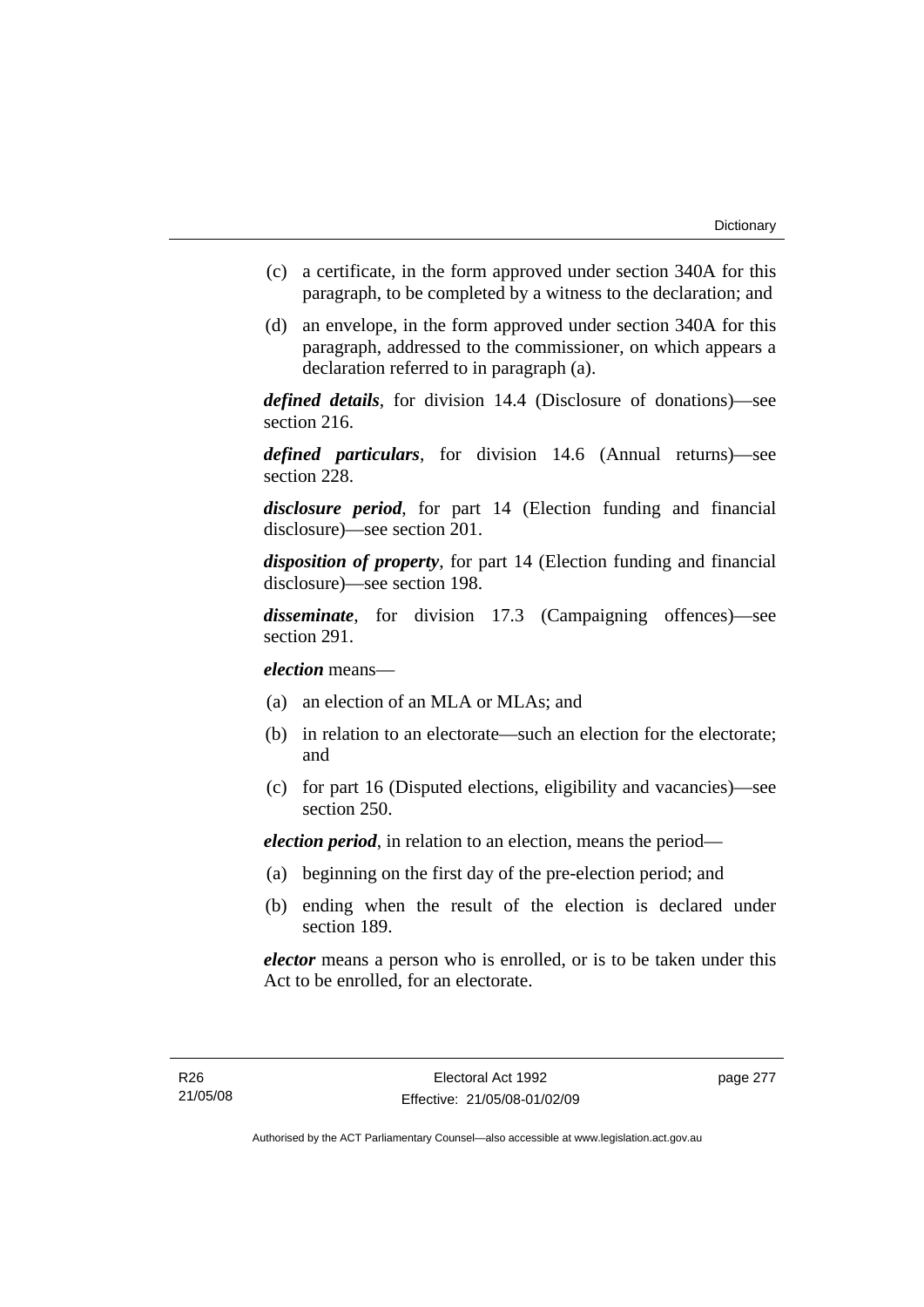*electoral advertisement*, for division 14.5 (Disclosure of electoral expenditure)—see section 223.

*electoral commission* means the Australian Capital Territory Electoral Commission established by section 5.

*electoral expenditure*, for division 14.5 (Disclosure of electoral expenditure)—see section 223.

*electoral matter*—see section 4.

*electoral paper* means a document, form or notice provided for or required under this Act.

*electorate* means an electorate, the name and boundaries of which are specified in a determination in force under section 35.

*electronic form*, of a roll or an extract from a roll, means a disk, tape or other device from which the information in the extract or roll may be reproduced by mechanical, electronic or other means.

*electronic voting*—see section 120 (2).

*eligible overseas elector* means a person who is an eligible overseas elector under section 74.

*eligible vote*, for part 14 (Election funding and financial disclosure)—see section 198.

*entity*, for part 14 (Election funding and financial disclosure)—see section 198.

*envelope*, for schedule 3 (Preliminary scrutiny of declaration voting papers)—see schedule 3, clause 1.

*excluded candidate*, for schedule 4 (Ascertaining result of poll) see schedule 4, clause 1.

*extract*, from a roll—see section 59.

*extraordinary election*—see section 101.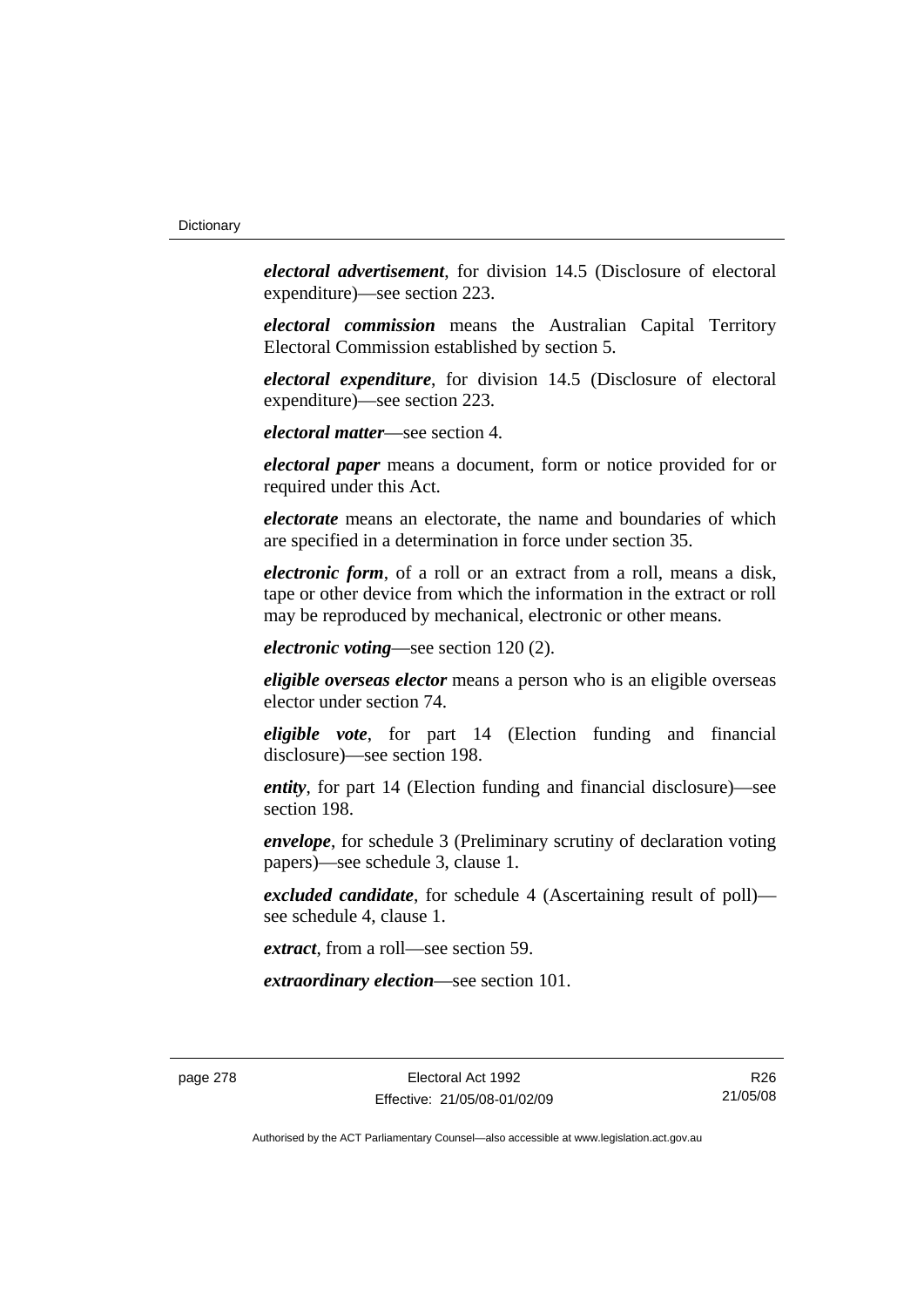*file*, for part 16 (Disputed elections, eligibility and vacancies)—see section 250.

*financial controller*, for part 14 (Election funding and financial disclosure)—see section 198.

*former MLA*, for part 13 (Casual vacancies)—see section 190.

*general election* means a general election of MLAs.

*gift*, for part 14 (Election funding and financial disclosure)—see section 198.

*group*, in relation to candidates in an election, means candidates whose names are grouped on the ballot papers in accordance with section 115 (Grouping of candidates' names).

*hospital* includes a convalescent home and an institution similar to a hospital or convalescent home.

*hour of nomination*—see section 108.

*investigation notice*, for division 14.7 (Compliance)—see section 235.

*judge* means—

- (a) a judge of the Supreme Court; or
- (b) a judge of the Supreme Court of a State or another Territory; or
- (c) a judge of the Federal Court or Family Court.

*member*, for division 2.2 (Members of electoral commission)—see section 11.

*MLA* means a member of the Assembly.

*newspaper* means a newspaper circulating in the ACT.

*news publication* means a newspaper or periodical and includes an electronic publication of a similar kind.

page 279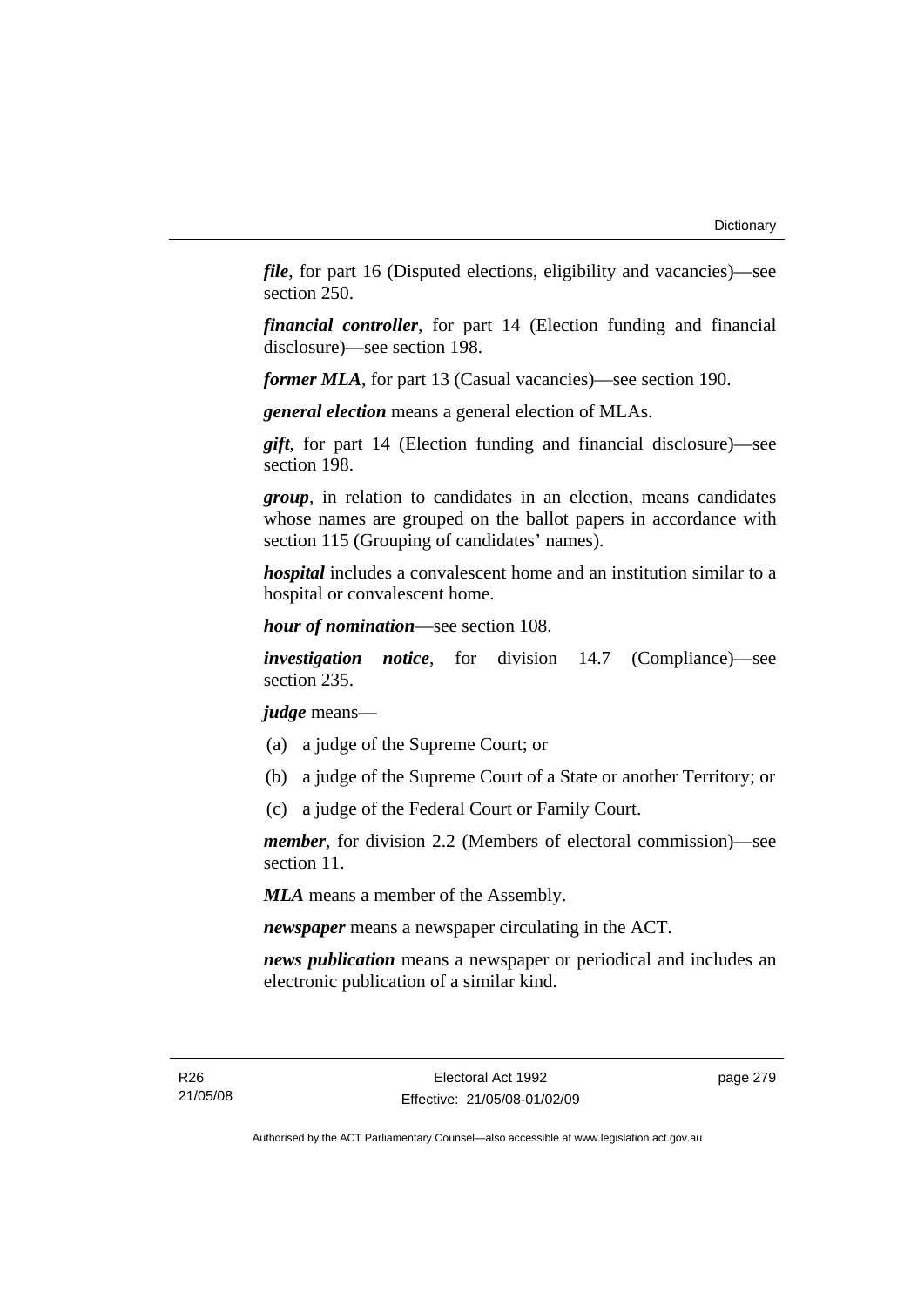*next available preference*, for schedule 4 (Ascertaining result of poll)—see schedule 4, clause 1.

*officer* means—

- (a) a person appointed under section 33 (Officers) to be an officer; or
- (b) a person exercising a power under this Act under an arrangement under section 70 (Joint roll arrangements with the Commonwealth) or section 336 (Administrative arrangements with Commonwealth and States); or
- (c) in relation to a particular matter—a person mentioned in paragraph (a) or (b) exercising a power in relation to the matter.

*official error*, in relation to a person voting or seeking to vote at an election, means the removal of the person's name under this Act from the roll for an electorate in which the person is otherwise entitled to vote unless the name was so removed before the roll closed for the purpose of the previous election.

*OIC* means—

- (a) in relation to a scrutiny centre—the officer in charge of the centre; and
- (b) in relation to a polling place—the officer in charge of the place.

*ordinary election* means a general election required by section 100.

*ordinary vote* means a vote other than a declaration vote.

*participant*, for division 14.5 (Disclosure of electoral expenditure)—see section 223.

*party*, for part 14 (Electoral funding and financial disclosure)—see section 198.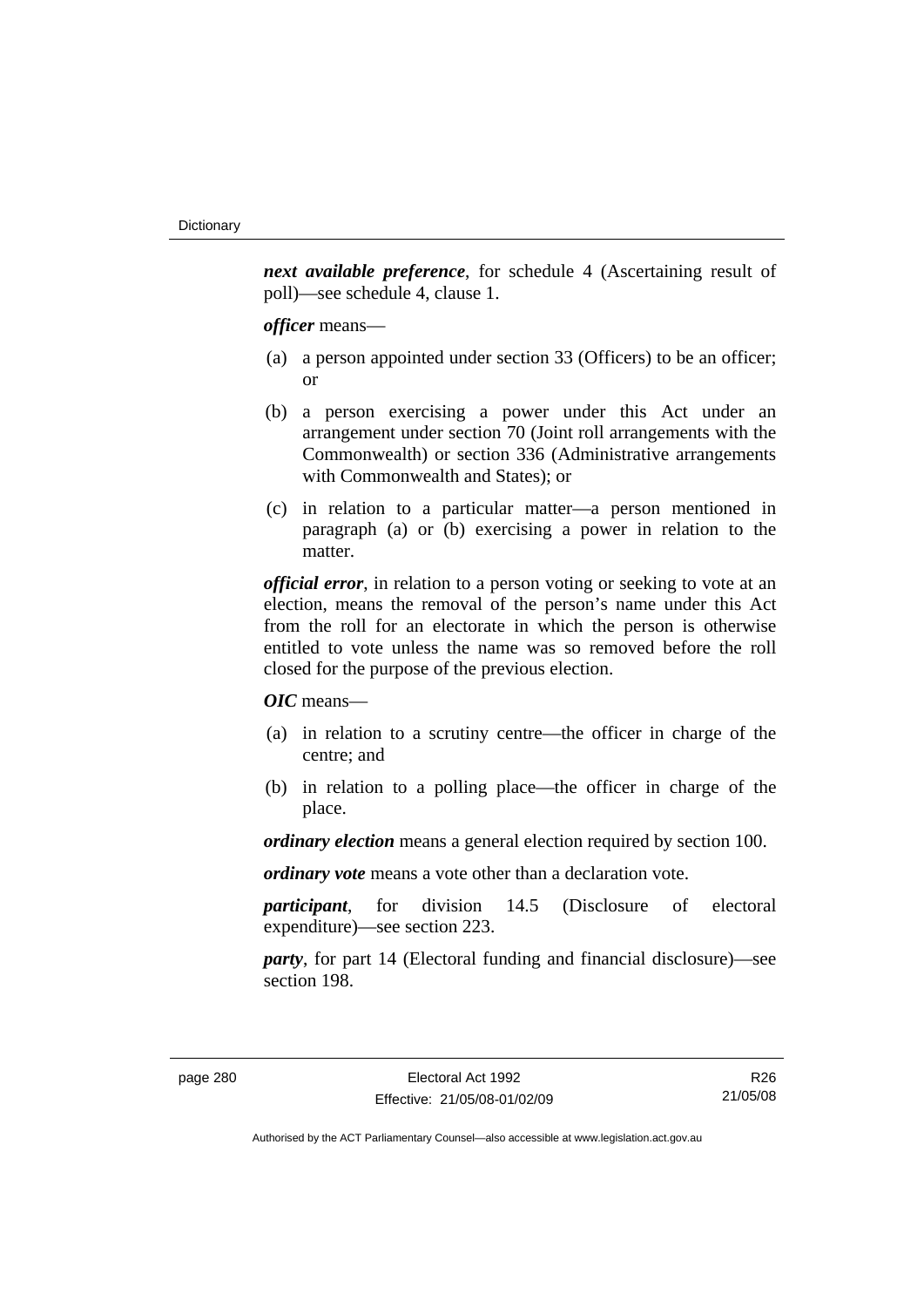## *party candidate* means—

- (a) a candidate at an election nominated by the registered officer of a registered party; and
- (b) in relation to a registered party—a candidate nominated by the registered officer of the party.

*person*, for part 15 (Review of decisions)—see section 244.

## *place of nomination*—see section 108.

*political party* means an organisation, incorporated or unincorporated, an object or activity of which is the promotion of the election to the Assembly of a candidate or candidates endorsed by it.

## *polling day*—

- (a) means the day when, apart from section 111 (Need for an election), a poll for an election would be required; and
- (b) except in part 8 (Timing of elections) and part 9 (Arrangements for elections), includes—
	- (i) if the time for holding an election is extended under section 159 for more than 1 day—each of those days; and
	- (ii) if polling is suspended under section 160—a day when polling is resumed.

*polling place* means a place appointed as a polling place under section 119 (Polling places and scrutiny centres), and, for division 17.3 (Campaigning offences), includes—

- (a) a place where a vote may be made before an officer under section 136B (Ordinary or declaration voting in ACT before polling day) or section 136C (Declaration voting outside ACT on or before polling day); and
- (b) a place where mobile polling is taking place under division 10.5 (Mobile polling).

page 281

Authorised by the ACT Parliamentary Counsel—also accessible at www.legislation.act.gov.au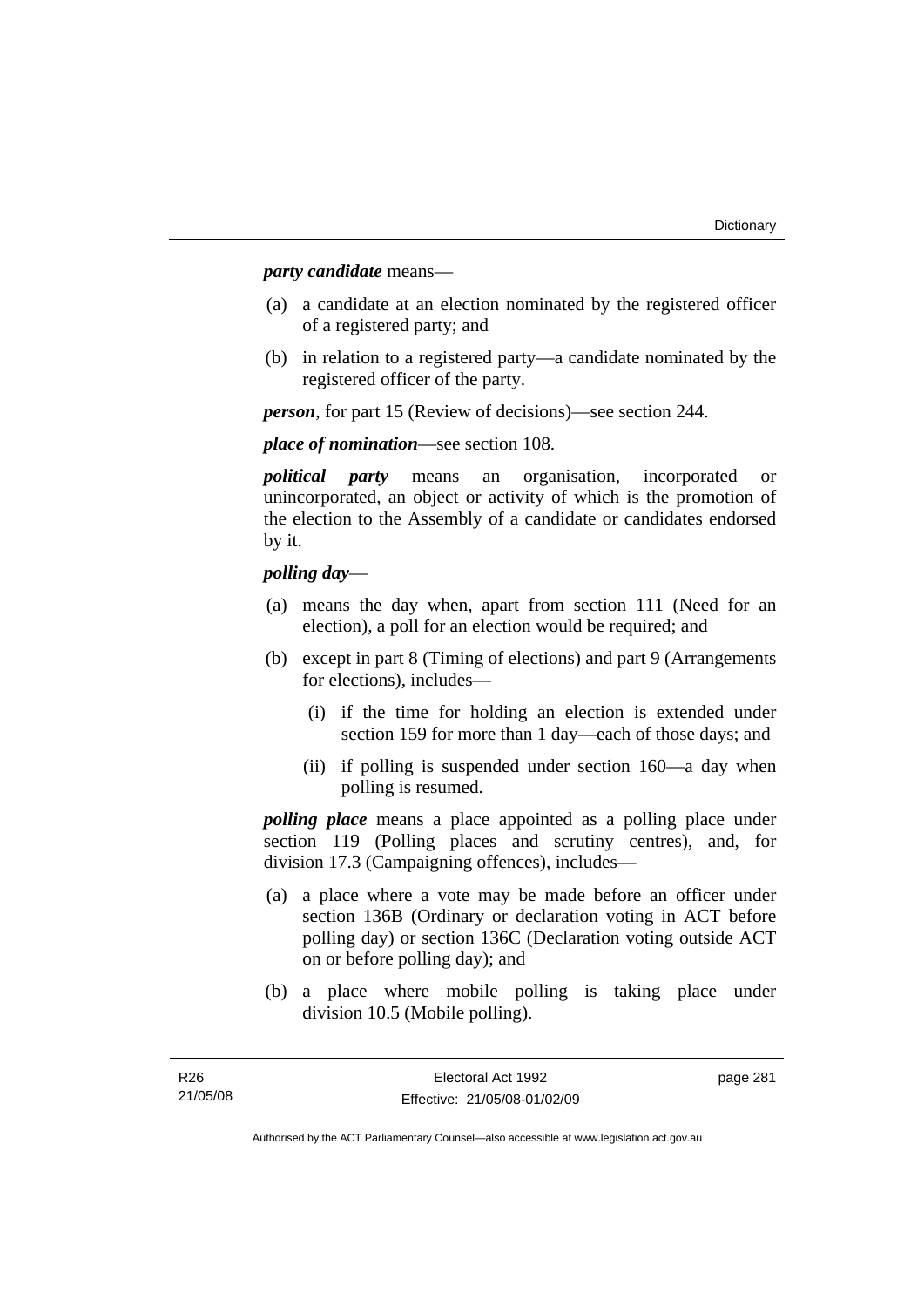*post*, for division 10.4 (Voting otherwise than at a polling place) see section 136.

*postal vote* means a declaration vote to which section 144A (Requirements for casting postal votes) applies.

*pre-election period* means the period of 37 days ending on the end of polling day for an election.

*proceeding*, for part 16 (Disputed elections, eligibility and vacancies)—see section 250.

*property*, for part 14 (Election funding and financial disclosure) see section 198 (Definitions for pt 14).

*publish*, for division 17.3 (Campaigning offences)—see section 291.

## *quota*—

- (a) for schedule 4 (Ascertaining result of poll) generally—see schedule 4, clause 1B; and
- (b) for schedule 4, part 4.3 (Casual vacancies)—see schedule 4, clause 12.

*redistribution* includes distribution.

*register*, for part 14 (Election funding and financial disclosure)—see section 198.

*registered*, for an abbreviation of the name of a registered party, means an abbreviation included in the particulars for the party in the register of political parties.

*registered industrial organisation*, for part 14 (Election funding and financial disclosure)—see section 198.

*registered officer*, for a registered party, means the person whose name is entered in the register of political parties as the registered officer of the party.

*registered party* means a political party registered under part 7 (Registration of political parties).

page 282 Electoral Act 1992 Effective: 21/05/08-01/02/09

R26 21/05/08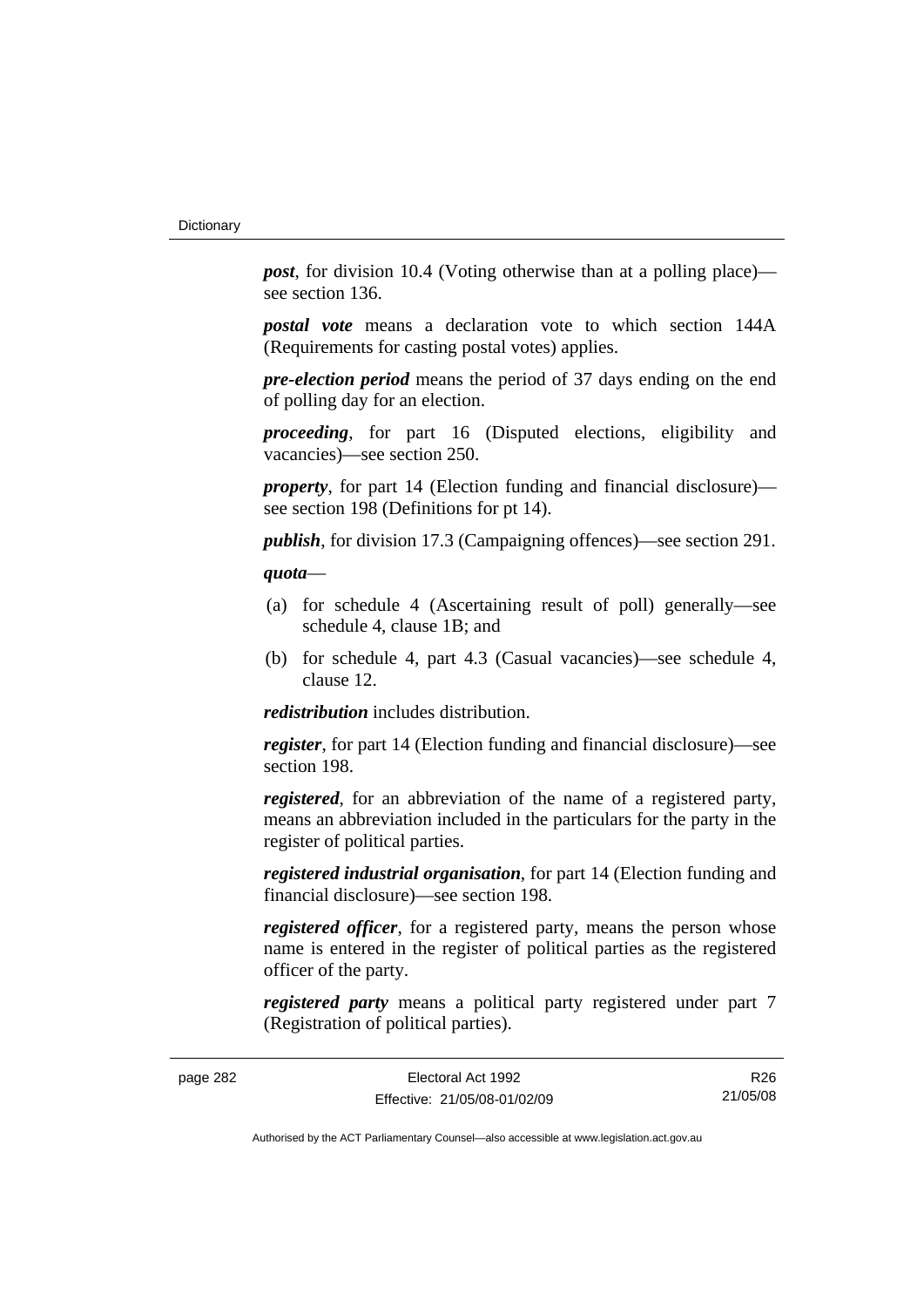*register of political parties* means the register of political parties kept under section 88 (Register).

*registrar*, for part 16 (Disputed elections, eligibility and vacancies)—see section 250.

*related* political parties, for part 7 (Registration of political parties)—see section 87 (Definitions—pt 7).

*relates*, for division 14.5 (Disclosure of electoral expenditure)—see section 223.

*reportage or commentary*, for division 17.3 (Campaigning offences)—see section 291.

*reporting agent*, for part 14 (Election funding and financial disclosure)—see section 198.

*research personnel*, for part 11 (Polling in Antarctica)—see section 167.

*return*, for division 14.7 (Compliance)—see section 235.

*returning officer*, for part 11 (Polling in Antarctica)—see section 167.

*reviewable decision*, for part 15 (Review of decisions)—see section 244.

*review statement*, in relation to a decision by the commissioner, means a statement referred to in section 246 about that decision.

*roll* means a roll of electors kept under this Act.

*scrutineer* means a person appointed under section 122 to be a scrutineer.

*scrutiny centre* means a place appointed as a scrutiny centre under section 119.

*secretary*, in relation to a political party, means the secretary or chief administrative officer (however described) of the party.

page 283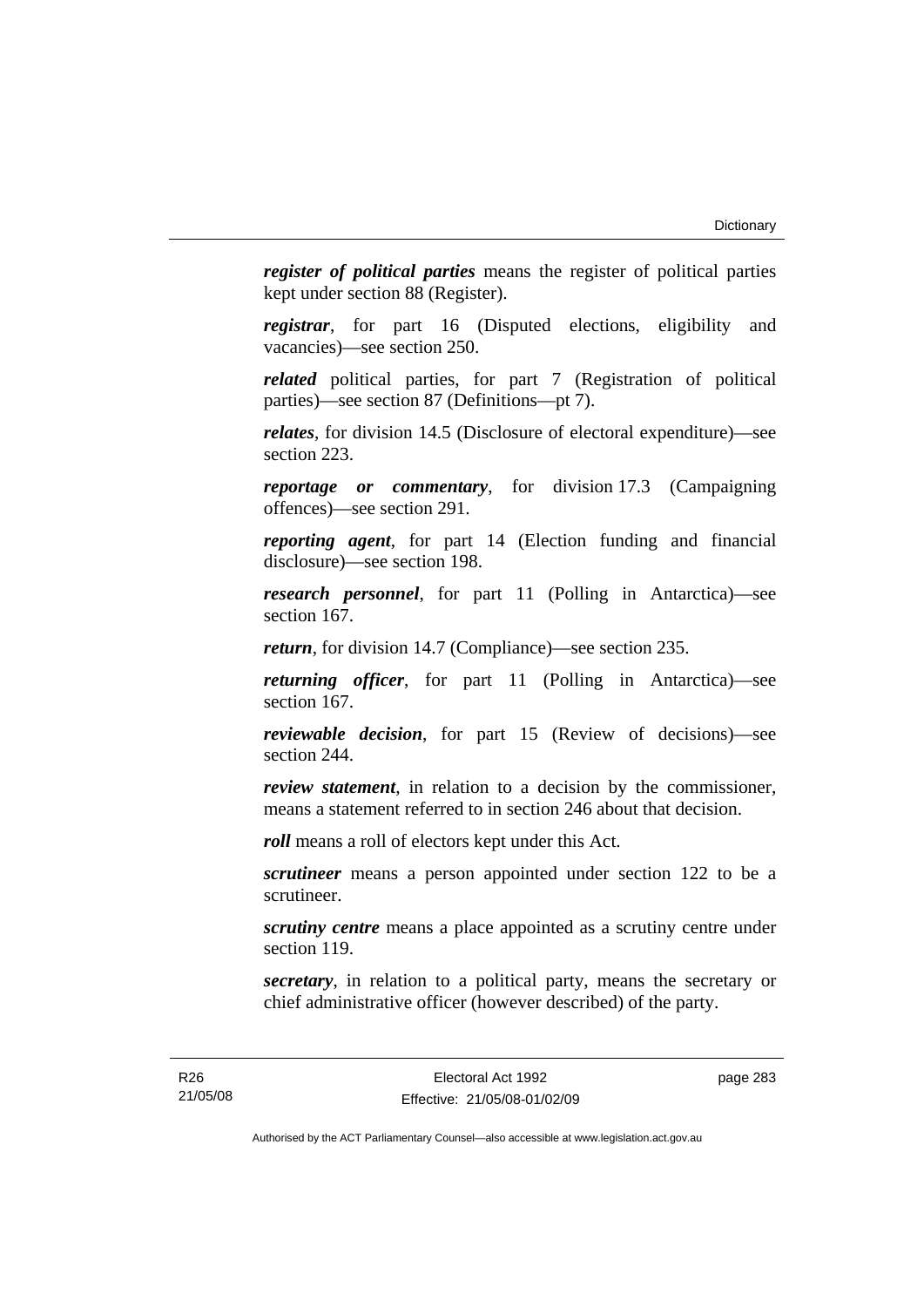## *Speaker*—

- (a) for part 13 (Casual vacancies)—see section 190; and
- (b) for part 16 (Disputed elections, eligibility and vacancies)—see section 251.

*Note Speaker* is defined in the *Legislation Act 2001*, dict. pt 1.

*special hospital*, for division 10.5 (Mobile polling)—see section 149.

*staff*, in relation to the electoral commission, means—

- (a) the staff assisting the commissioner referred to in section 31; and
- (b) persons employed or engaged under section 32.

*station*, for part 11 (Polling in Antarctica)—see section 167.

*successful candidate*, for schedule 4 (Ascertaining result of poll) see schedule 4, clause 1.

*suppressed address* means an address particulars of which are required to be suppressed from a roll extract under section 77.

*surplus*, for schedule 4 (Ascertaining result of poll)—see schedule 4, clause 1.

*total votes*, for schedule 4 (Ascertaining result of poll)—see schedule 4, clause 1.

## *transfer value*—

- (a) for schedule 4 (Ascertaining result of poll) generally—see schedule 4, clause 1C; and
- (b) for schedule 4, part 4.3 (Casual vacancies)—see schedule 4, clause 13.

*transmit*, for part 11 (Polling in Antarctica)—see section 167.

*undue influence*, for part 16 (Disputed elections, eligibility and vacancies)—see section 250.

| page 284 | Electoral Act 1992           | R26      |
|----------|------------------------------|----------|
|          | Effective: 21/05/08-01/02/09 | 21/05/08 |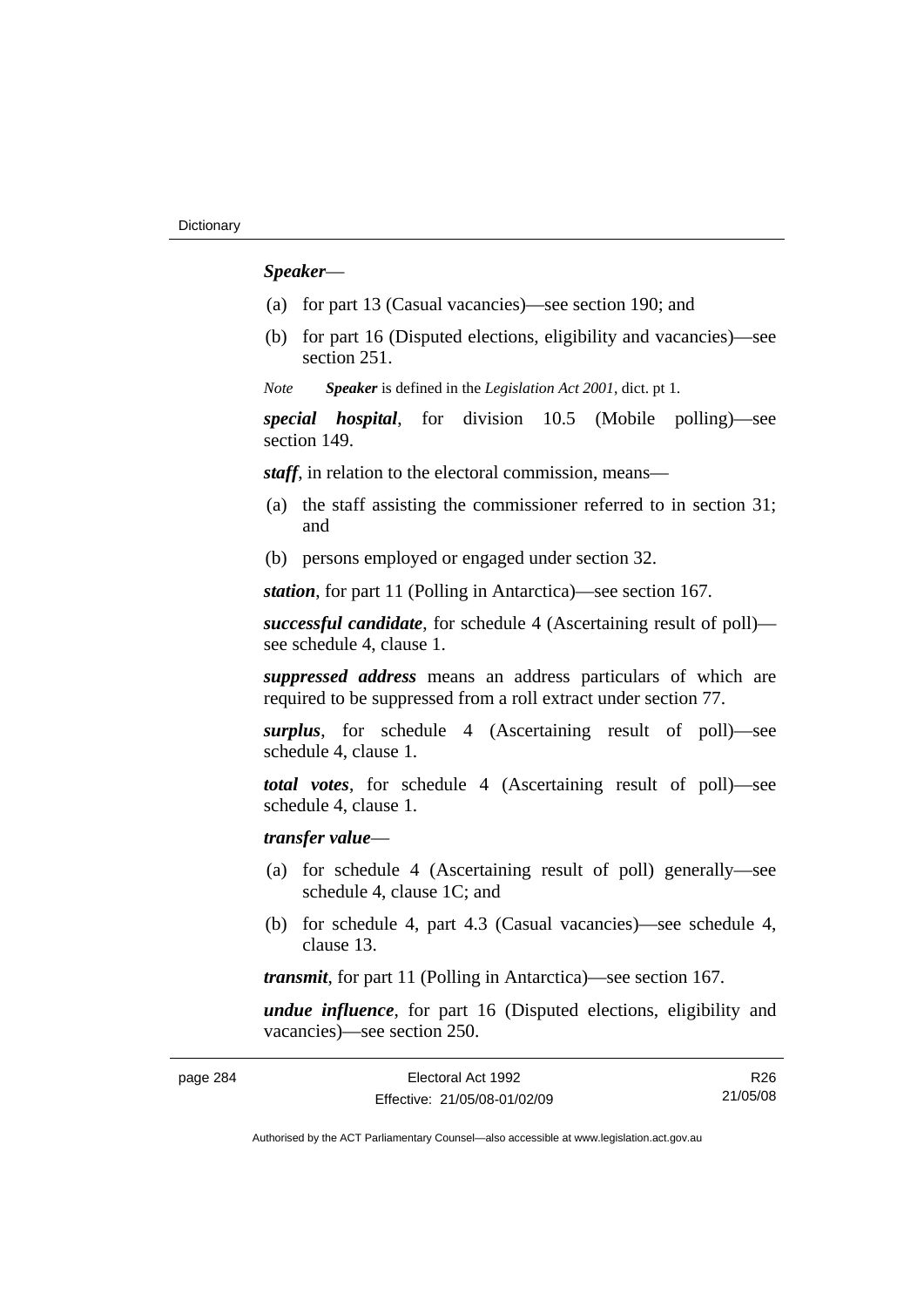*visiting officer*, for division 10.5 (Mobile polling)—see section 149.

R26 21/05/08

Electoral Act 1992 Effective: 21/05/08-01/02/09 page 285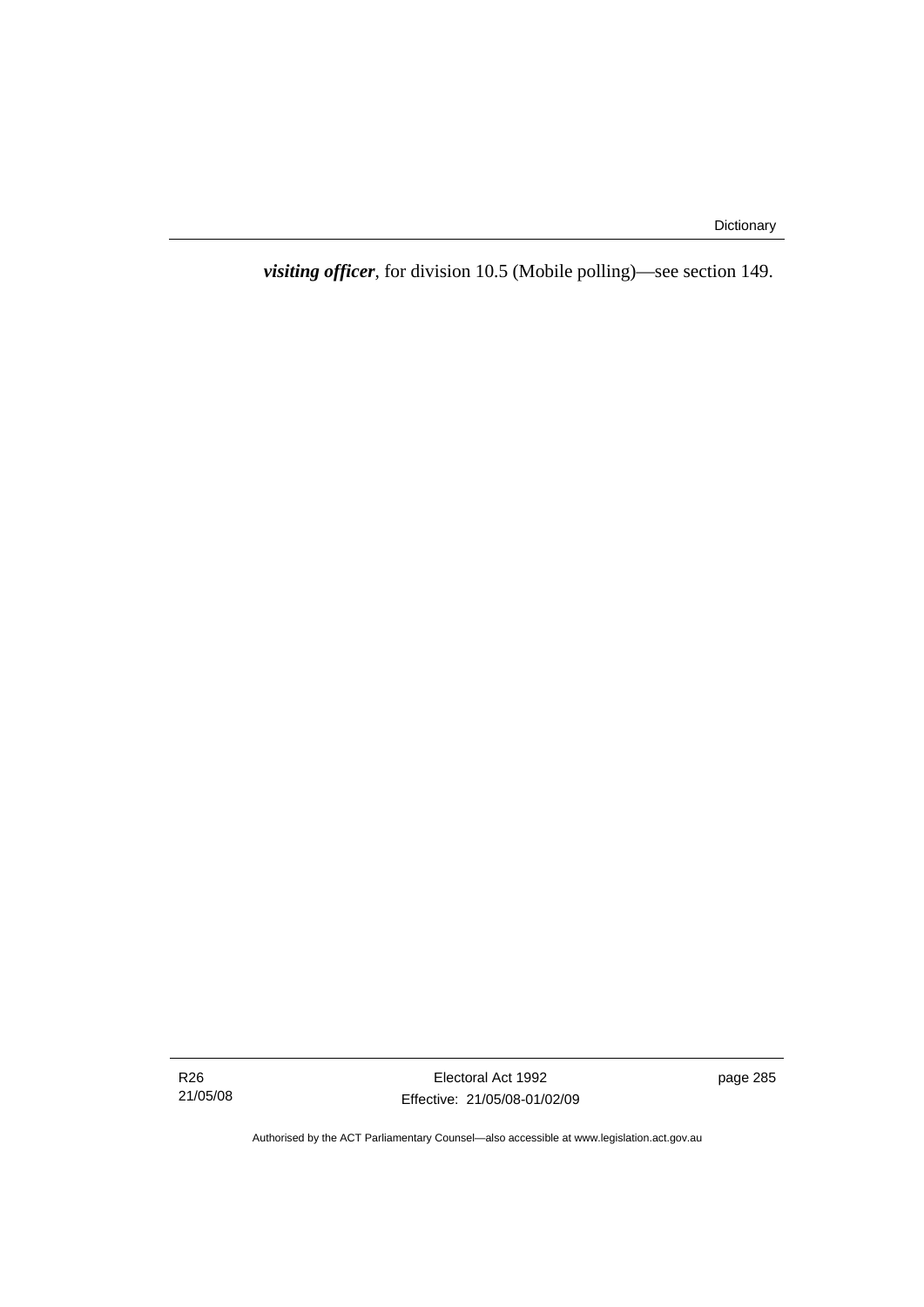1 About the endnotes

## **Endnotes**

## **1 About the endnotes**

Amending and modifying laws are annotated in the legislation history and the amendment history. Current modifications are not included in the republished law but are set out in the endnotes.

Not all editorial amendments made under the *Legislation Act 2001*, part 11.3 are annotated in the amendment history. Full details of any amendments can be obtained from the Parliamentary Counsel's Office.

Uncommenced amending laws and expiries are listed in the legislation history and the amendment history. These details are underlined. Uncommenced provisions and amendments are not included in the republished law but are set out in the last endnote.

If all the provisions of the law have been renumbered, a table of renumbered provisions gives details of previous and current numbering.

The endnotes also include a table of earlier republications.

| $am = amended$                               | $ord = ordinance$                         |
|----------------------------------------------|-------------------------------------------|
| $amdt = amendment$                           | $orig = original$                         |
| $ch = chapter$                               | par = paragraph/subparagraph              |
| $def = definition$                           | $pres = present$                          |
| $dict = dictionary$                          | $prev = previous$                         |
| $disallowed = disallowed by the Legislative$ | $(\text{prev}) = \text{previously}$       |
| Assembly                                     | $pt = part$                               |
| $div = division$                             | $r = rule/subrule$                        |
| $exp = expires/expired$                      | $renum = renumbered$                      |
| $Gaz = gazette$                              | $reloc = relocated$                       |
| $hdg =$ heading                              | $R[X]$ = Republication No                 |
| $IA = Interpretation Act 1967$               | $RI = reissue$                            |
| $ins = inserted/added$                       | $s = section/subsection$                  |
| $LA =$ Legislation Act 2001                  | $sch = schedule$                          |
| $LR =$ legislation register                  | $sdiv = subdivision$                      |
| $LRA =$ Legislation (Republication) Act 1996 | $sub = substituted$                       |
| $mod = modified/modification$                | $SL = Subordinate$ Law                    |
| $o = order$                                  | underlining = whole or part not commenced |
| $om = omitted/repealed$                      | or to be expired                          |
|                                              |                                           |

## **2 Abbreviation key**

page 286 **Electoral Act 1992** Effective: 21/05/08-01/02/09

R26 21/05/08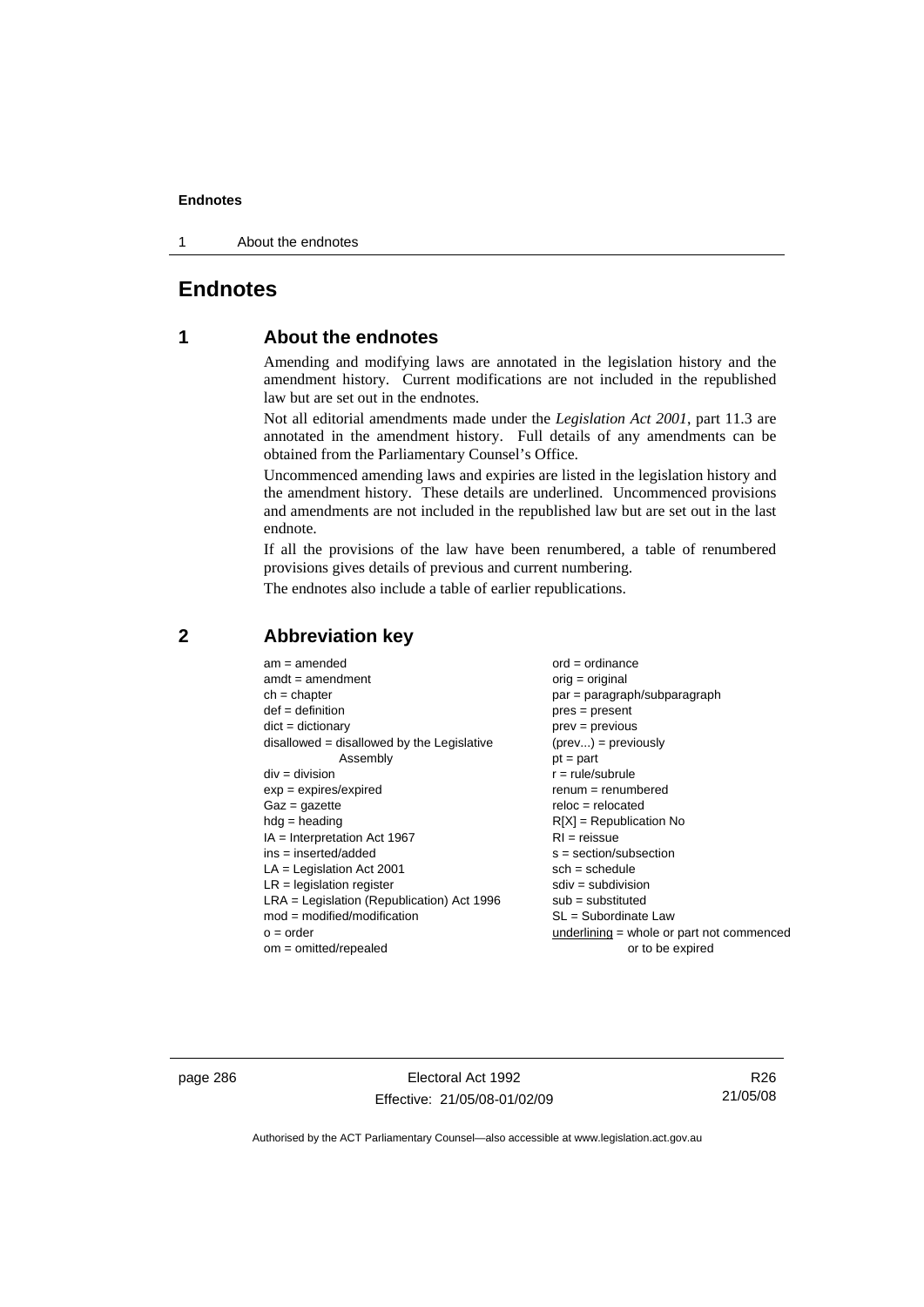## **3 Legislation history**

## **Electoral Act 1992 No 71**

notified 8 December 1992 (Gaz 1992 No S218) s 1, s 2 commenced 8 December 1992 (s 2 (1)) remainder commenced 21 December 1992 (Gaz 1992 No S243 p 19)

as amended by

## **Acts Revision (Position of Crown) Act 1993 No 44 sch 2**

notified 27 August 1993 (Gaz 1993 No S165) commenced 27 August 1993 (s 2)

## **Electoral (Amendment) Act 1994 No 14**

notified 17 May 1994 (Gaz 1994 No S85) s 1, s 2, s 22 (in pt), s 23 (in pt) commenced 17 May 1994 (s 2 (1), (2)) ss 3-21 commenced 6 June 1994 (Gaz 1994 No S105) s 22 (new pt 13) commenced 3 March 1995 (s 2 (5)) s 22 (new pt 16 (ss 244-278)) commenced 25 August 1994 (s 2 (6) and Gaz 1994 No S172) s 24 commenced 1 September 1994 (Gaz 1994 No S172) remainder commenced 25 August 1994 (Gaz 1994 No S172)

## **Public Sector Management (Consequential and Transitional Provisions) Act 1994 No 38 sch 1 pt 32**

notified 30 June 1994 (Gaz 1994 No S121) s 1, s 2 commenced 30 June 1994 (s 2 (1)) sch1 pt 32 commenced 1 July 1994 (Gaz 1994 No S142 p 2)

## **Electoral (Amendment) Act 1994 (No 2) No 78**

notified 17 November 1994 (Gaz 1994 No S252) commenced 17 November 1994 (s 2)

## **Annual Reports (Government Agencies) (Consequential Provisions) Act 1995 No 25 sch**

notified 5 September 1995 (Gaz 1995 No S212) commenced 5 September 1995 (s 2)

### **Electoral (Amendment) Act 1995 No 33**

notified 31 October 1995 (Gaz 1995 No S266) commenced 31 October 1995 (s 2)

R26 21/05/08 page 287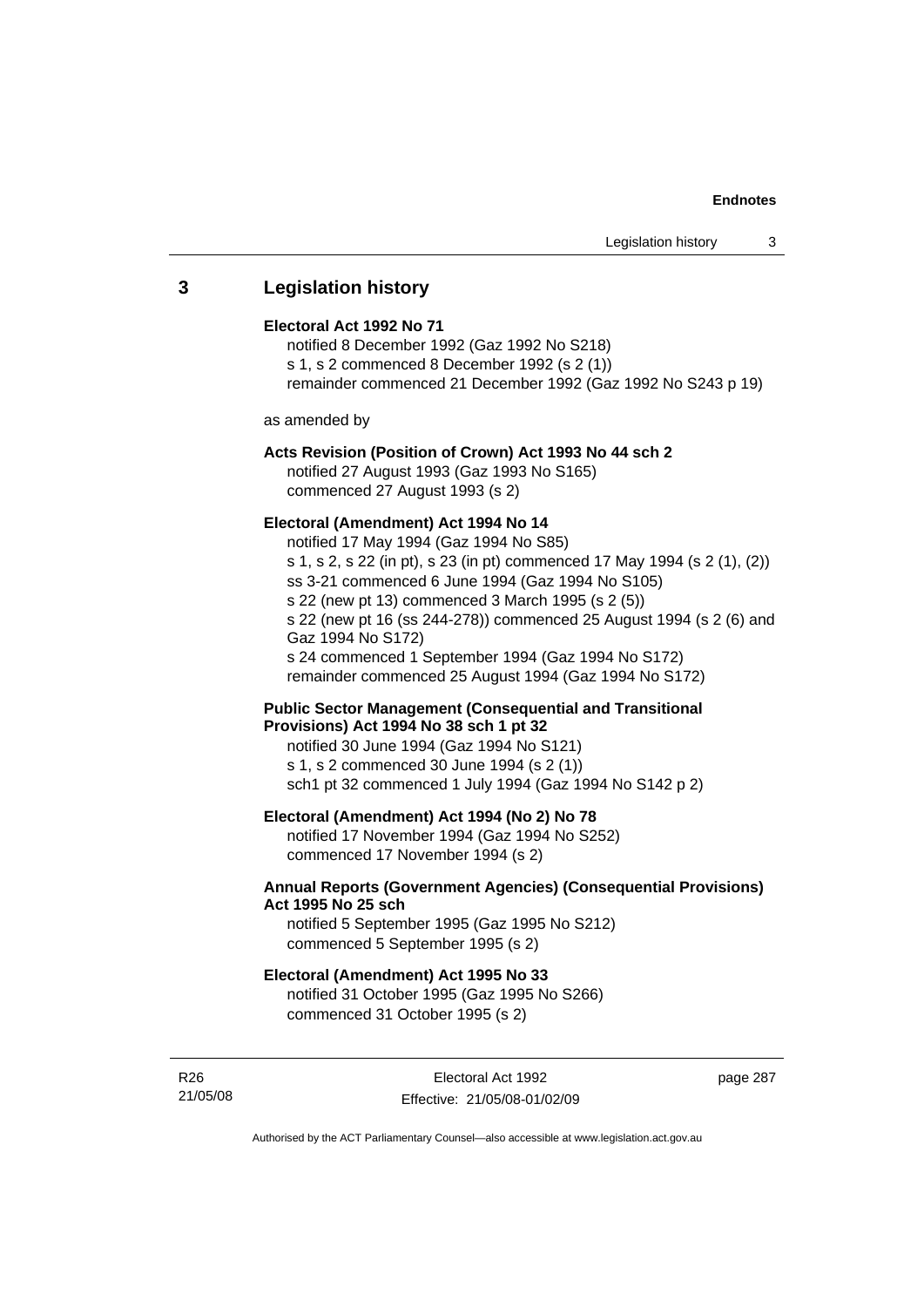3 Legislation history

#### **Statute Law Revision Act 1995 No 46 sch**

notified 18 December 1995 (Gaz 1995 No S306) commenced 18 December 1995 (s 2)

## **Remuneration Tribunal (Consequential and Transitional Provisions) Act 1995 No 56 sch**

notified 20 December 1995 (Gaz 1995 No S313) sch commenced 21 December 1995 (s 2 and see Gaz 1995 No S315 p 2)

#### **Electoral (Amendment) Act 1996 No 56**

notified 29 November 1996 (Gaz 1996 No S320) commenced 29 November 1996 (s 2)

## **Land (Planning and Environment) (Amendment) Act 1996 (No 3) No 85**

notified 24 December 1996 (Gaz 1996 No S345) s 1, s 2 commenced 24 December 1996 (s 2 (1)) remainder commenced 24 June 1997 (s 2 (3))

#### **Electoral (Amendment) Act 1997 No 38**

notified 1 September 1997 (Gaz 1997 No S257) ss 1-3 commenced 1 September 1997 (s 2 (1)) remainder commenced 1 May 1998 (s 2 (2))

#### **Remuneration Tribunal (Consequential Amendments) Act 1997 No 41 sch 1 (as am by 2002 (No 2) No 49 pt 3.19)**

notified 19 September 1997 (Gaz 1997 No S264) s 1, s 2 commenced 19 September 1997 (s 2 (1)) sch 1 commenced 24 September 1997 (s 2)

#### **Electoral Amendment Act 1997 (No 2) No 91**

notified 1 December 1997 (Gaz 1997 No S380) commenced 1 December 1997 (s 2)

## **Legal Practitioners (Consequential Amendments) Act 1997 No 96 sch 1**

notified 1 December 1997 (Gaz 1997 No S380) s 1, s 2 commenced 1 December 1997 (s 2 (1)) sch 1 commenced 1 June 1998 (s 2 (2))

page 288 Electoral Act 1992 Effective: 21/05/08-01/02/09

R26 21/05/08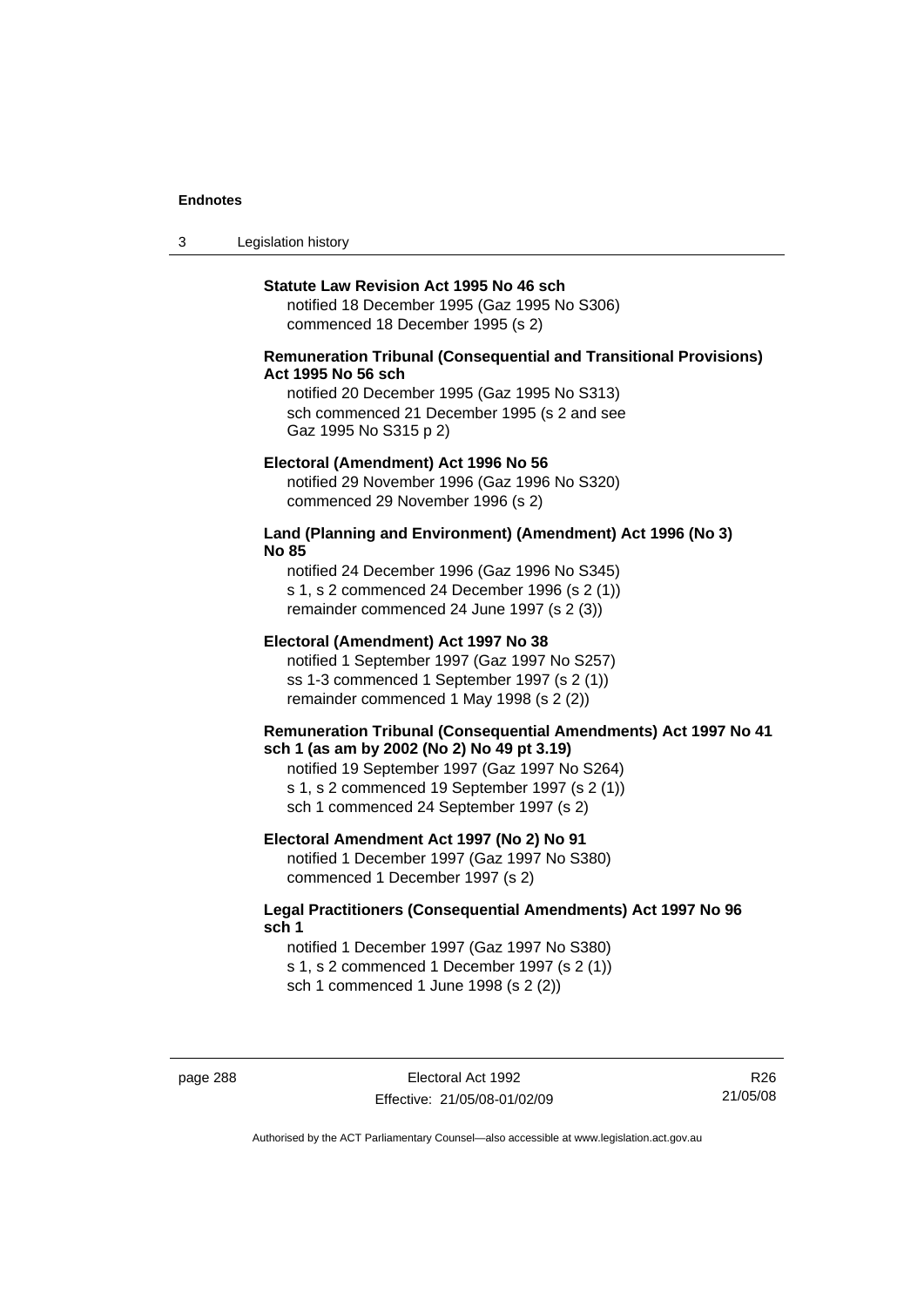| Legislation history |  |
|---------------------|--|
|---------------------|--|

#### **Statute Law Revision (Penalties) Act 1998 No 54 sch**

notified 27 November 1998 (Gaz 1998 No S207) s 1, s 2 commenced 27 November 1998 (s 2 (1)) sch commenced 9 December 1998 (Gaz 1998 No 49 p 1078)

## **Electoral (Amendment) Act 1998 No 61**  notified 11 December 1998 (Gaz 1998 No S209) commenced 11 December 1998 (s 2)

**Electoral Amendment Act 2000 No 50**  notified 28 September 2000 (Gaz 2000 No 39) commenced 28 September 2000 (s 2)

#### **Electoral Amendment Act 2000 (No 2) No 76**

notified 21 December 2000 (Gaz 2000 No S69) s 1, s 2 commenced 21 December 2000 (IA s 10B) remainder commenced 11 April 2001 (Gaz 2001 No 14)

## **Surveyors (Consequential Amendments) Act 2001 No 3 sch 1**

notified 8 March 2001 (Gaz 2001 No 10) s 1, s 2 commenced 8 March 2001 (IA s 10B) sch 1 commenced 26 July 2001 (s 2 and Gaz 2001 No 30)

# **Electoral Amendment Act 2001 No 36**

notified 29 June 2001 (Gaz 2001 No S36) commenced 29 June 2001 (s 2)

## **Electoral (Entrenched Provisions) Amendment Act 2001 No 37**

notified 29 June 2001 (Gaz 2001 No S36) commenced 29 June 2001 (s 2)

## **Electoral Amendment Act 2001 (No 2) No 38**

notified 29 June 2001 (Gaz 2001 No S36) s 1, s 2 commenced 29 June 2001 (IA s 10B) remainder commenced 29 June 2001 (s 2)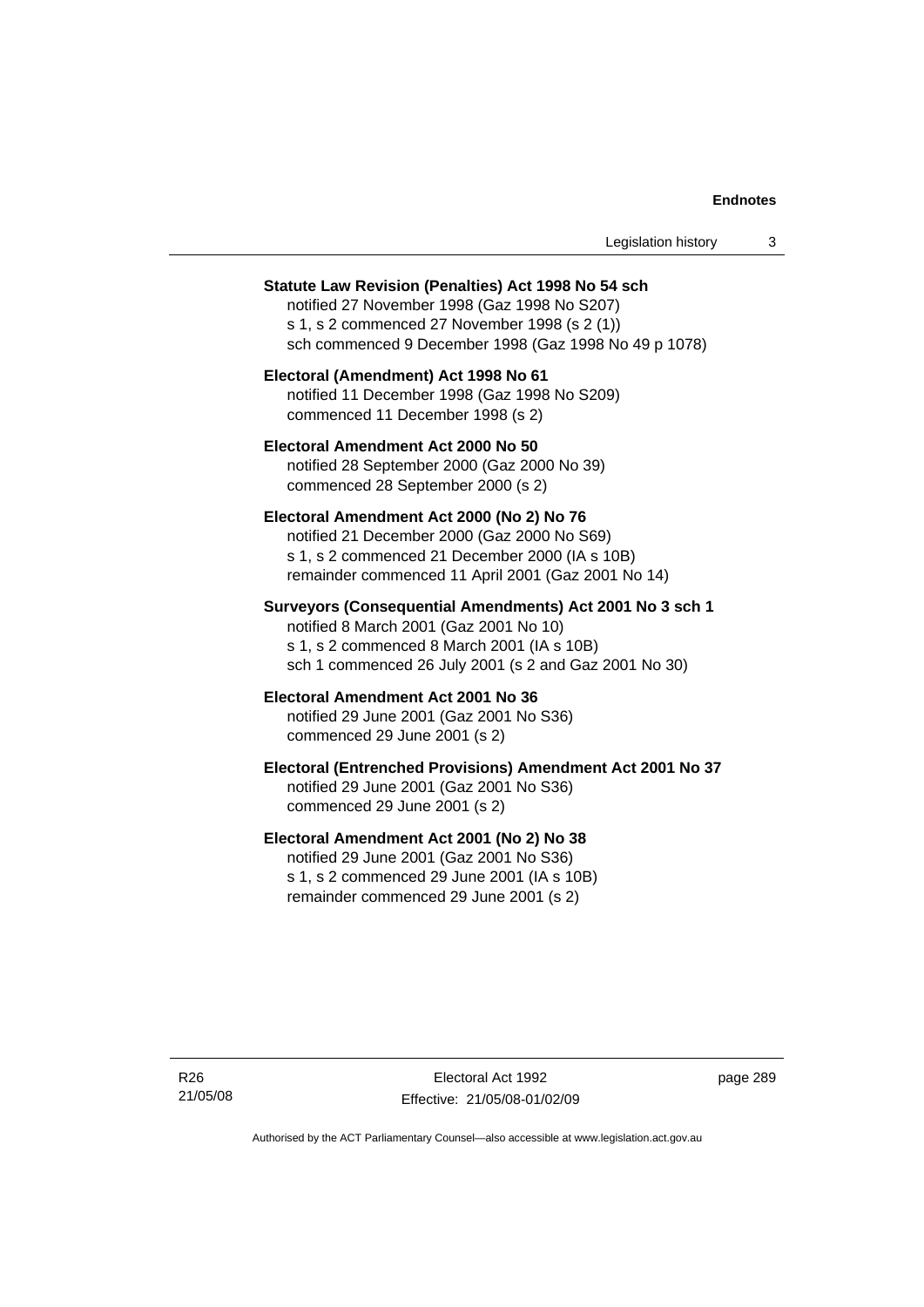3 Legislation history

## **Legislation (Consequential Amendments) Act 2001 No 44 sch 1 pt 120**

notified 26 July 2001 (Gaz 2001 No 30) s 1, s 2 commenced 26 July 2001 (IA s 10B) amdts 1.1294, 1.1312-1.1321, 1.1338, 1.1339, 1.1342, 1.1343, 1.1350, 1.1356, 1.1357, 1.1364, 1.1365, 1.1370-1.1372, 1.1378-1.1384, 1.1398-1.1400 commenced 12 September 2001 (s 2 and see Gaz 2001 No S65) pt 120 remainder commenced 12 September 2001 (s 2 and see Gaz 2001 No S65)

#### **Legislation Amendment Act 2002 No 11 pt 2.17**

notified LR 27 May 2002 s 1, s 2 commenced 27 May 2002 (LA s 75) pt 2.17 commenced 28 May 2002 (s 2 (1))

## **Statute Law Amendment Act 2002 No 30 pt 3.21**

notified LR 16 September 2002 s 1, s 2 taken to have commenced 19 May 1997 (LA s 75 (2)) pt 3.21 commenced 17 September 2002 (s 2 (1))

#### **Electoral Amendment Act 2002 No 32**

notified LR 8 October 2002 s 1, s 2 commenced 8 October 2002 (LA s 75 (1)) remainder commenced 9 October 2002 (s 2)

#### **Districts Act 2002 No 39 pt 1.3**

notified LR 10 October 2002 s 1, s 2 commenced 10 October 2002 (LA s 75 (1)) pt 1.3 commenced 11 October 2002 (s 2)

### **Statute Law Amendment Act 2002 (No 2) No 49 pt 3.19**

notified LR 20 December 2002

s 1, s 2 taken to have commenced 7 October 1994 (LA s 75 (2)) pt 3.19 commenced 24 September 1997 (s 2 (4))

*Note* This Act only amends the Remuneration Tribunal (Consequential Amendments) Act 1997 No 41.

page 290 **Electoral Act 1992** Effective: 21/05/08-01/02/09

R26 21/05/08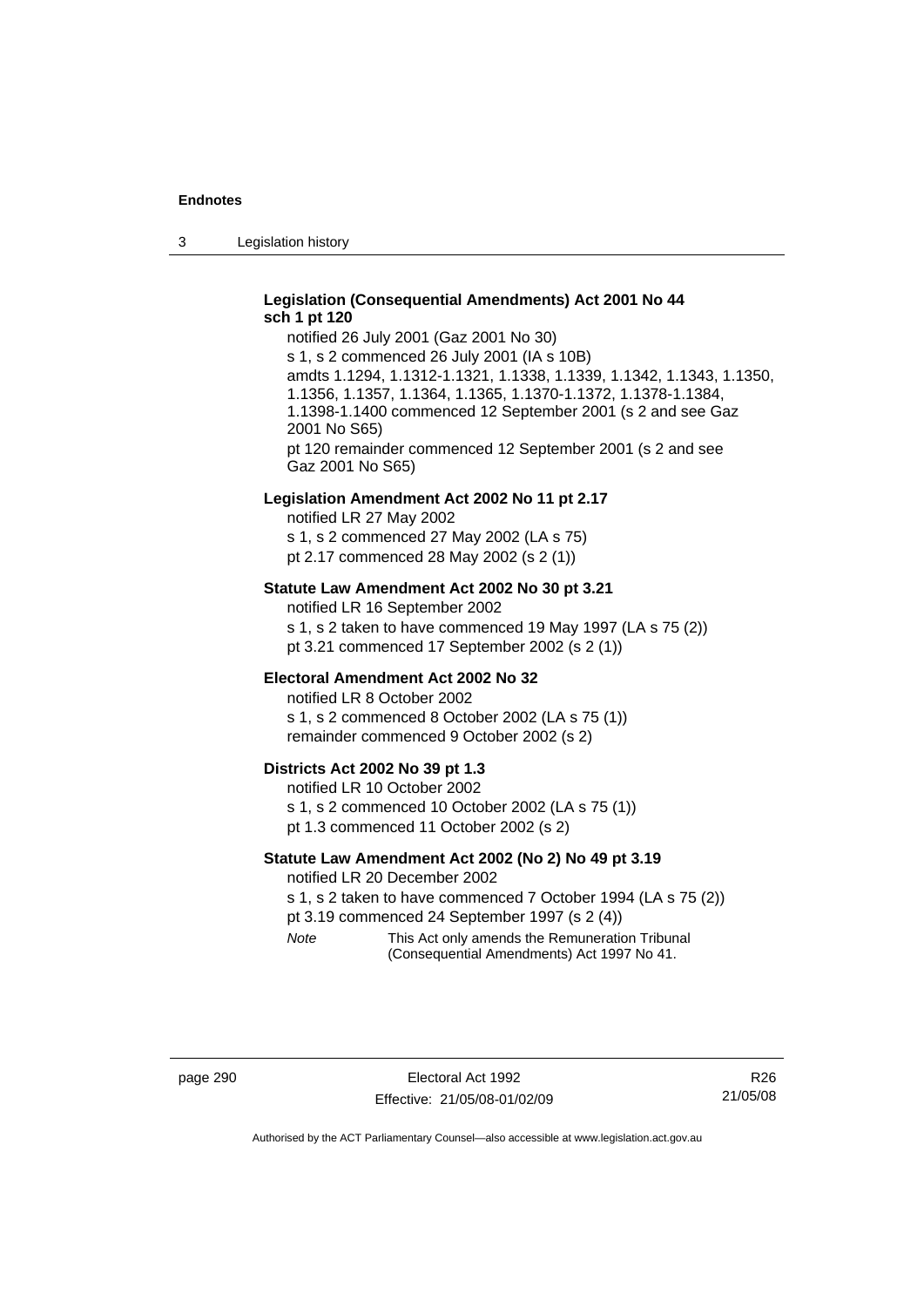## **Planning and Land (Consequential Amendments) Act 2002 A2002-56 sch 3 pt 3.4**

notified LR 20 December 2002

s 1, s 2 commenced 20 December 2002 (LA s 75 (1))

sch 3 pt 3.4 commenced 1 July 2003 (s 2 and see Planning and Land Act 2002 A2002-55 s 5)

#### **Electoral Amendment Act 2003 A2003-54**

notified LR 3 December 2003

s 1, s 2 commenced 3 December 2003 (LA s 75 (1)) remainder commenced 4 December 2003 (s 2)

## **Annual Reports Legislation Amendment Act 2004 A2004-9 sch 1 pt 1.12**

notified LR 19 March 2004 s 1, s 2 commenced 19 March 2004 (LA s 75 (1)) sch 1 pt 1.12 commenced 13 April 2004 (s 2 and see Annual Reports (Government Agencies) Act 2004 A2004-8, s 2 and CN2004-5)

## **Criminal Code (Theft, Fraud, Bribery and Related Offences) Amendment Act 2004 A2004-15 sch 1 pt 1.11, sch 2 pt 2.31**

notified LR 26 March 2004 s 1, s 2 commenced 26 March 2004 (LA s 75 (1)) sch 1 pt 1.11, sch 2 pt 2.31 commenced 9 April 2004 (s 2 (1))

## **Electoral Amendment Act 2004 A2004-26**

notified LR 21 May 2004 s 1, s 2 commenced 21 May 2004 (LA s 75 (1)) remainder commenced 22 May 2004 (s 2)

## **Health Professionals Legislation Amendment Act 2004 A2004-39 sch 1 pt 1.2**

notified LR 8 July 2004 s 1, s 2 commenced 8 July 2004 (LA s 75 (1)) sch 1 pt 1.2 commenced 7 July 2005 (s 2 and see Health Professionals Act 2004 A2004-38, s 2 and CN2005-11)

page 291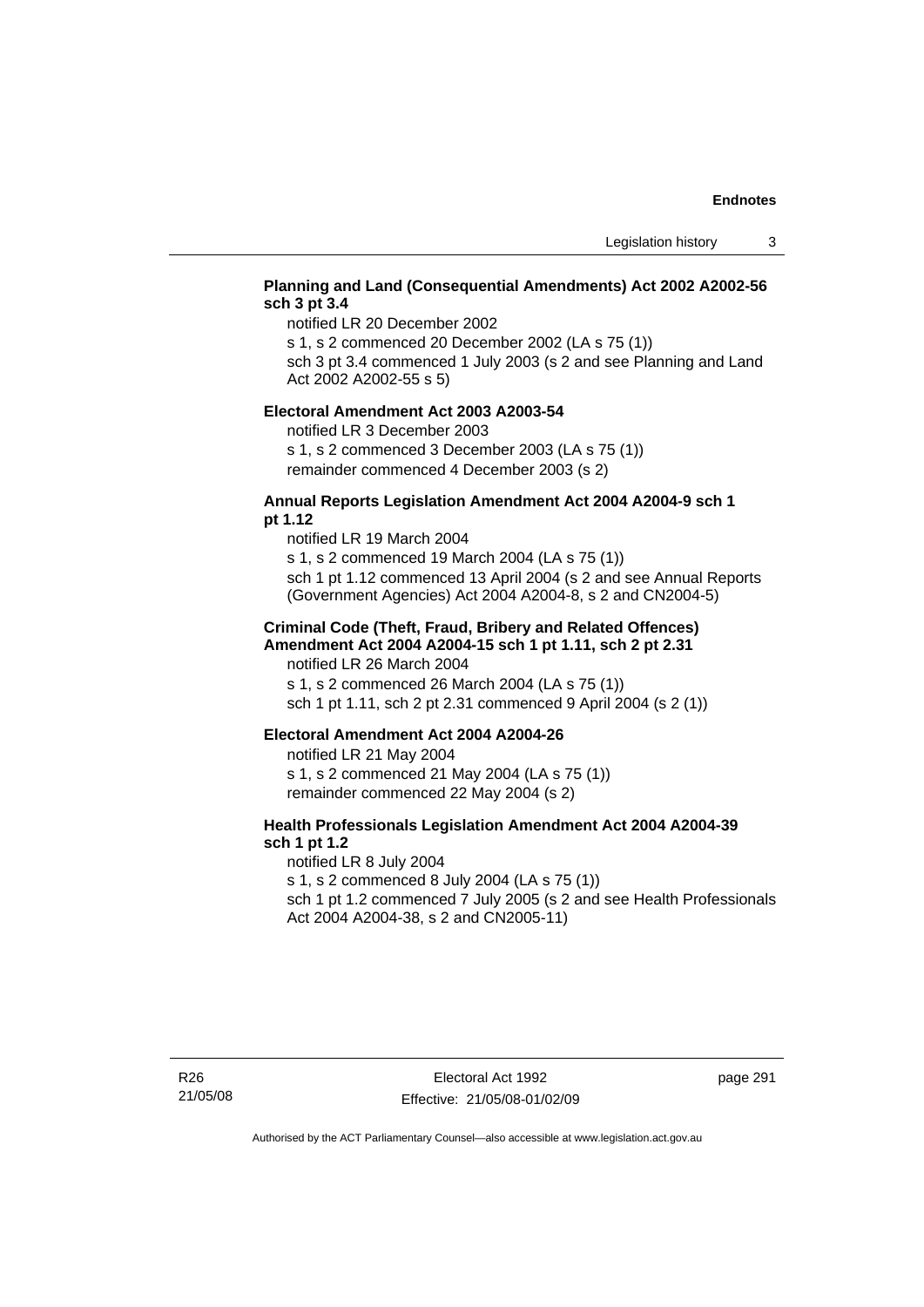3 Legislation history

## **Court Procedures (Consequential Amendments) Act 2004 A2004-60 sch 1 pt 1.25**

notified LR 2 September 2004 s 1, s 2 commenced 2 September 2004 (LA s 75 (1))

sch 1 pt 1.25 commenced 10 January 2005 (s 2 and see Court Procedures Act 2004 A2004-59, s 2 and CN2004-29)

# **Sentencing Legislation Amendment Act 2006 A2006-23 sch 1 pt 1.16**

notified LR 18 May 2006

s 1, s 2 commenced 18 May 2006 (LA s 75 (1)) sch 1 pt 1.16 commenced 2 June 2006 (s 2 (1) and see Crimes (Sentence Administration) Act 2005 A2005-59 s 2, Crimes (Sentencing) Act 2005 A2005-58, s 2 and LA s 79)

## **Electoral Amendment Act 2006 A2006-36**

notified LR 27 September 2006 s 1, s 2 commenced 27 September 2006 (LA s 75 (1)) remainder commenced 28 September 2006 (s 2)

## **Justice and Community Safety Legislation Amendment Act 2006 A2006-40 sch 2 pt 2.15**

notified LR 28 September 2006 s 1, s 2 commenced 28 September 2006 (LA s 75 (1)) sch 2 pt 2.15 commenced 29 September 2006 (s 2 (1))

## **Planning and Development (Consequential Amendments) Act 2007 A2007-25 sch 1 pt 1.10**

notified LR 13 September 2007 s 1, s 2 commenced 13 September 2007 (LA s 75 (1)) sch 1 pt 1.10 commenced 31 March 2008 (s 2 and see Planning and Development Act 2007 A2007-24, s 2 and CN2008-1)

## **Surveyors Act 2007 A2007-33 sch 1 pt 1.2**

notified LR 25 October 2007 s 1, s 2 commenced 25 October 2007 (LA s 75 (1)) sch 1 pt 1.2 commenced 14 November 2007 (s 2 and CN2007-15)

## **Electoral Legislation Amendment Act 2008 A2008-13**

notified LR 20 May 2008 s 1, s 2 commenced 20 May 2008 (LA s 75 (1)) remainder commenced 21 May 2008 (s 2)

page 292 **Electoral Act 1992** Effective: 21/05/08-01/02/09

R26 21/05/08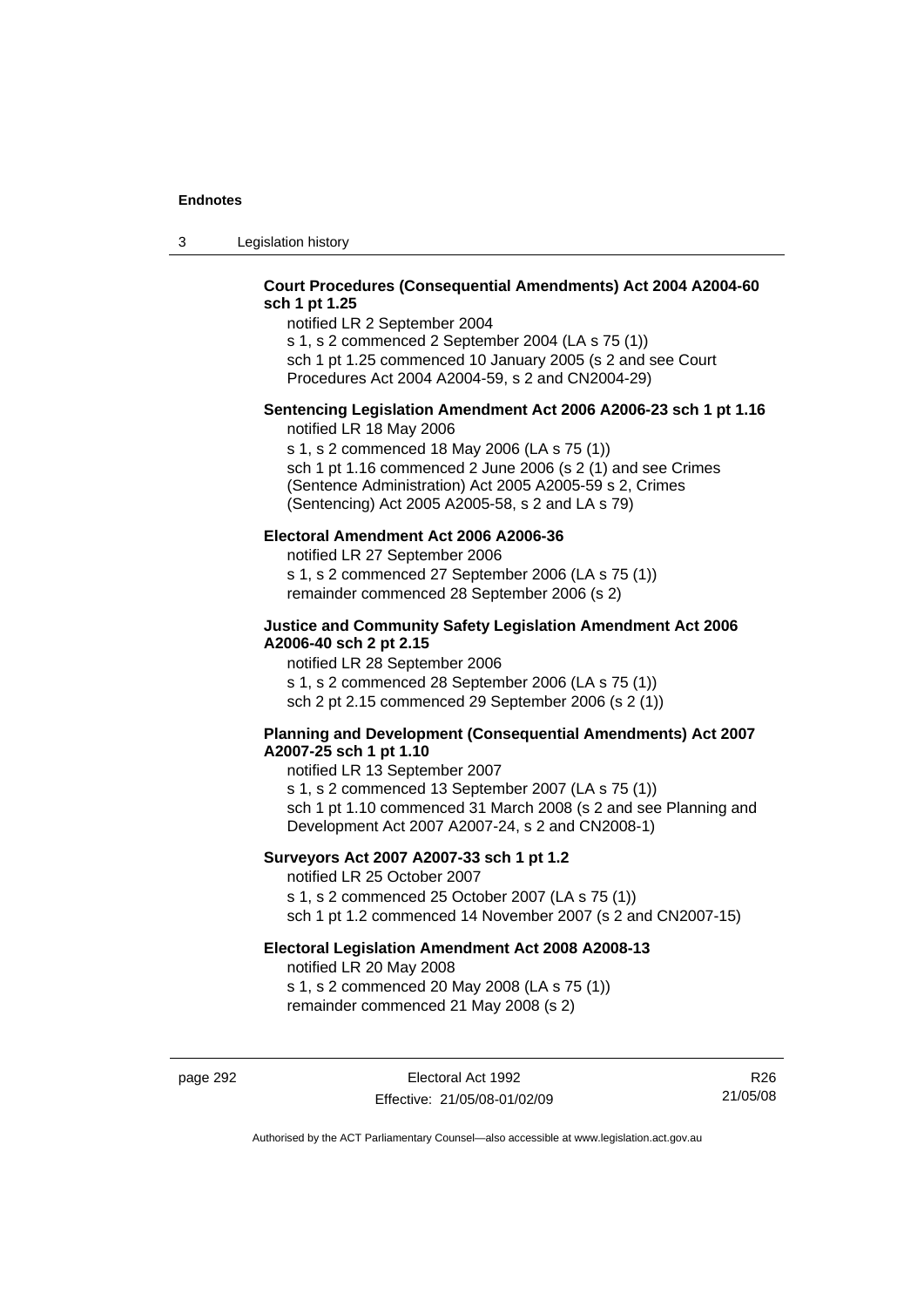Amendment history 4

# **4 Amendment history**

| <b>Preamble</b><br>preamble |                                    | am 1994 No 14                                                                                                                                                                                                                                                                                                                                                                                                                                                                                                                                                                                                                                                                                                                                                                                                                                                 |
|-----------------------------|------------------------------------|---------------------------------------------------------------------------------------------------------------------------------------------------------------------------------------------------------------------------------------------------------------------------------------------------------------------------------------------------------------------------------------------------------------------------------------------------------------------------------------------------------------------------------------------------------------------------------------------------------------------------------------------------------------------------------------------------------------------------------------------------------------------------------------------------------------------------------------------------------------|
| Long title<br>long title    |                                    | sub 1994 No 14                                                                                                                                                                                                                                                                                                                                                                                                                                                                                                                                                                                                                                                                                                                                                                                                                                                |
| <b>Name of Act</b><br>s 1   |                                    | sub 2001 No 36 amdt 1.1                                                                                                                                                                                                                                                                                                                                                                                                                                                                                                                                                                                                                                                                                                                                                                                                                                       |
| s 2                         | <b>Commencement</b>                | am 1994 No 14<br>om 2001 No 44 amdt 1.1285                                                                                                                                                                                                                                                                                                                                                                                                                                                                                                                                                                                                                                                                                                                                                                                                                    |
| <b>Dictionary</b><br>s 3    |                                    | def <i>abbreviation</i> ins A1994-14 s 6<br>om A2001-36 amdt 1.2<br>def <i>candidate</i> ins A1994-14 s 6<br>om A2001-36 amdt 1.2<br>def <i>declaration vote</i> om A2001-36 amdt 1.2<br>def Electoral Commissioner om A1994-14 s 6<br>def electoral paper ins A1994-14 s 6<br>om A2001-36 amdt 1.2<br>def <i>officer</i> ins A1994-14 s 6<br>om A2001-36 amdt 1.2<br>def <i>polling place</i> ins A1994-14 s 6<br>om A2001-36 amdt 1.2<br>def <i>registered officer</i> ins A1994-14 s 6<br>om A2001-36 amdt 1.2<br>def register of political parties ins A1994-14 s 6<br>om A2001-36 amdt 1.2<br>def registered party ins A1994-14 s 6<br>om A2001-36 amdt 1.2<br>def Self-Government Act ins A1994-14 s 6<br>om A2001-36 amdt 1.2<br>def Speaker ins A1994-14 s 6<br>om A2001-36 amdt 1.2<br>defs reloc to dict A2001-36 amdt 1.3<br>sub A2001-36 amdt 1.4 |
| s 3A                        |                                    | Offences against Act-application of Criminal Code etc<br>ins A2004-26 s 4<br>am A2008-13 s 4                                                                                                                                                                                                                                                                                                                                                                                                                                                                                                                                                                                                                                                                                                                                                                  |
| s <sub>4</sub>              | <b>Meaning of electoral matter</b> | om 1993 No 44 sch 2<br>ins 1994 No 14<br>sub 2001 No 36 s 5<br>am A2004-26 amdt 1.60; A2008-13 s 5                                                                                                                                                                                                                                                                                                                                                                                                                                                                                                                                                                                                                                                                                                                                                            |

R26 21/05/08

Electoral Act 1992 Effective: 21/05/08-01/02/09 page 293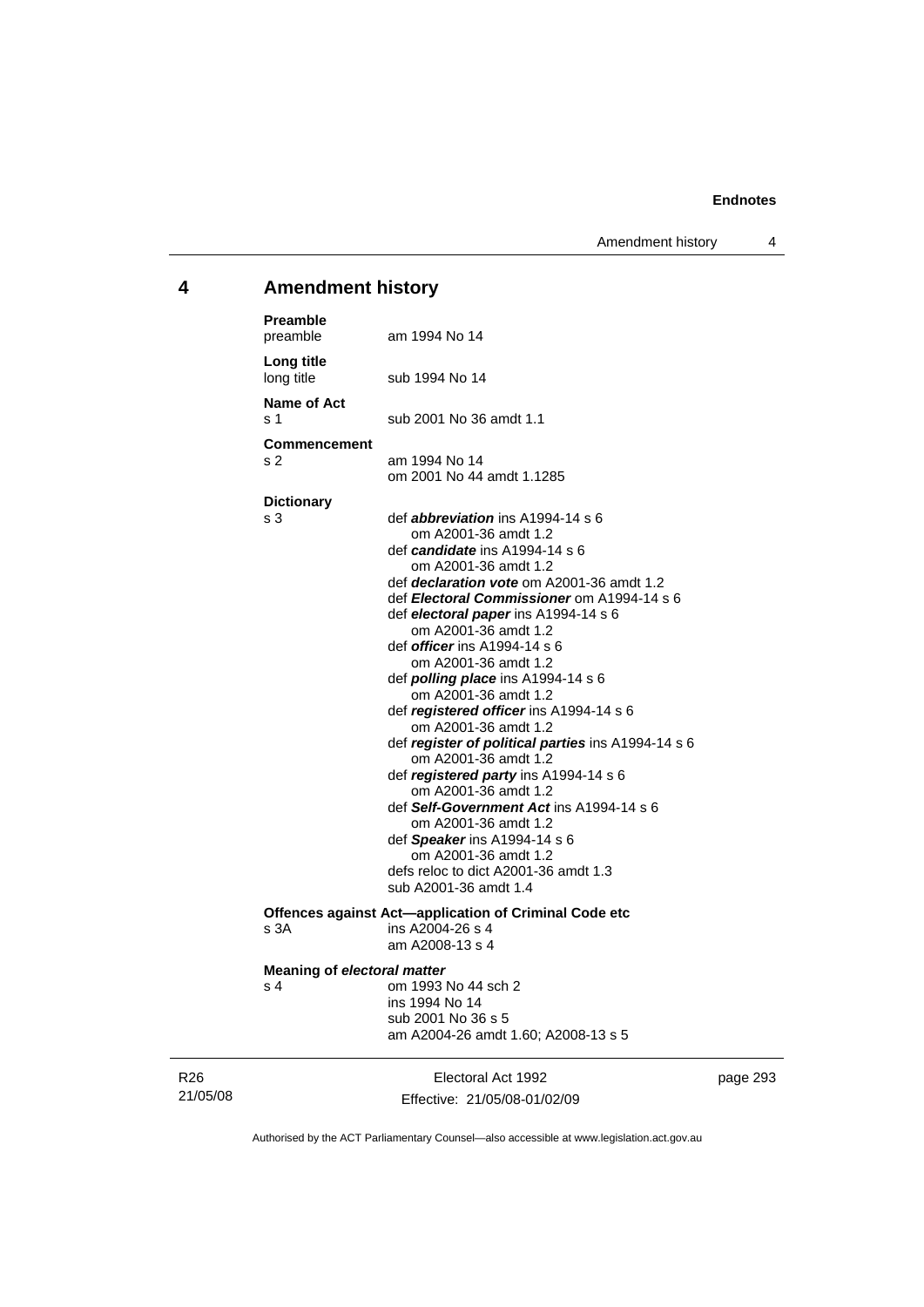| 4 | Amendment history                                        |                                                                                                                                                   |
|---|----------------------------------------------------------|---------------------------------------------------------------------------------------------------------------------------------------------------|
|   | s 4A                                                     | Meaning of available for public inspection<br>ins 2001 No 36 s 5                                                                                  |
|   | div 2.1 h dg                                             | Establishment, functions and powers of electoral commission<br>sub 2001 No 36 amdt 1.5                                                            |
|   | <b>Constitution of commission</b><br>s6                  | am 1994 No 14<br>sub 2002 No 30 amdt 3.243                                                                                                        |
|   | s 7                                                      | <b>Functions of electoral commission</b><br>sub 1994 No 14<br>am 1997 No 91<br>am LA (see 2001 No 36 amdt 1.99); 2002 No 30 amdts 3.244-<br>3.246 |
|   | Determination of fees<br>s 8                             | (prev s 7A) ins 1994 No 14<br>renum 1994 No 14<br>sub 2001 No 44 amdt 1.1286                                                                      |
|   | <b>Powers</b><br>s 9                                     | (prev s 8) renum 1994 No 14<br>om 2002 No 30 amdt 3.247                                                                                           |
|   | s 10                                                     | Electoral commission's annual report<br>(prev s 9) am 1994 No 14<br>renum 1994 No 14<br>om 1995 No 25<br>ins 1997 No 91<br>sub A2004-9 amdt 1.15  |
|   | s 10A                                                    | Special reports by electoral commission<br>ins 1997 No 91<br>sub 2002 No 30 amdt 3.248                                                            |
|   | <b>Members of electoral commission</b><br>div 2.2 hdg    | sub 2001 No 36 amdt 1.6                                                                                                                           |
|   | Meaning of <i>member</i> for div 2.2<br>s 11 hdg<br>s 11 | sub 2001 No 36 amdt 1.7<br>(prev s 10) renum 1994 No 14<br>om 1995 No 25 sch<br>ins 1997 No 91<br>def member sub 2002 No 30 amdt 3.249            |
|   | <b>Appointment of members</b><br>s 12                    | (prev s 11) am 1994 No 14<br>renum 1994 No 14<br>am 1994 No 38 sch 1 pt 32; 2001 No 44 amdt 1.1287; 2002<br>No 30 amdts 3.250-3.252               |

page 294 Electoral Act 1992 Effective: 21/05/08-01/02/09

R26 21/05/08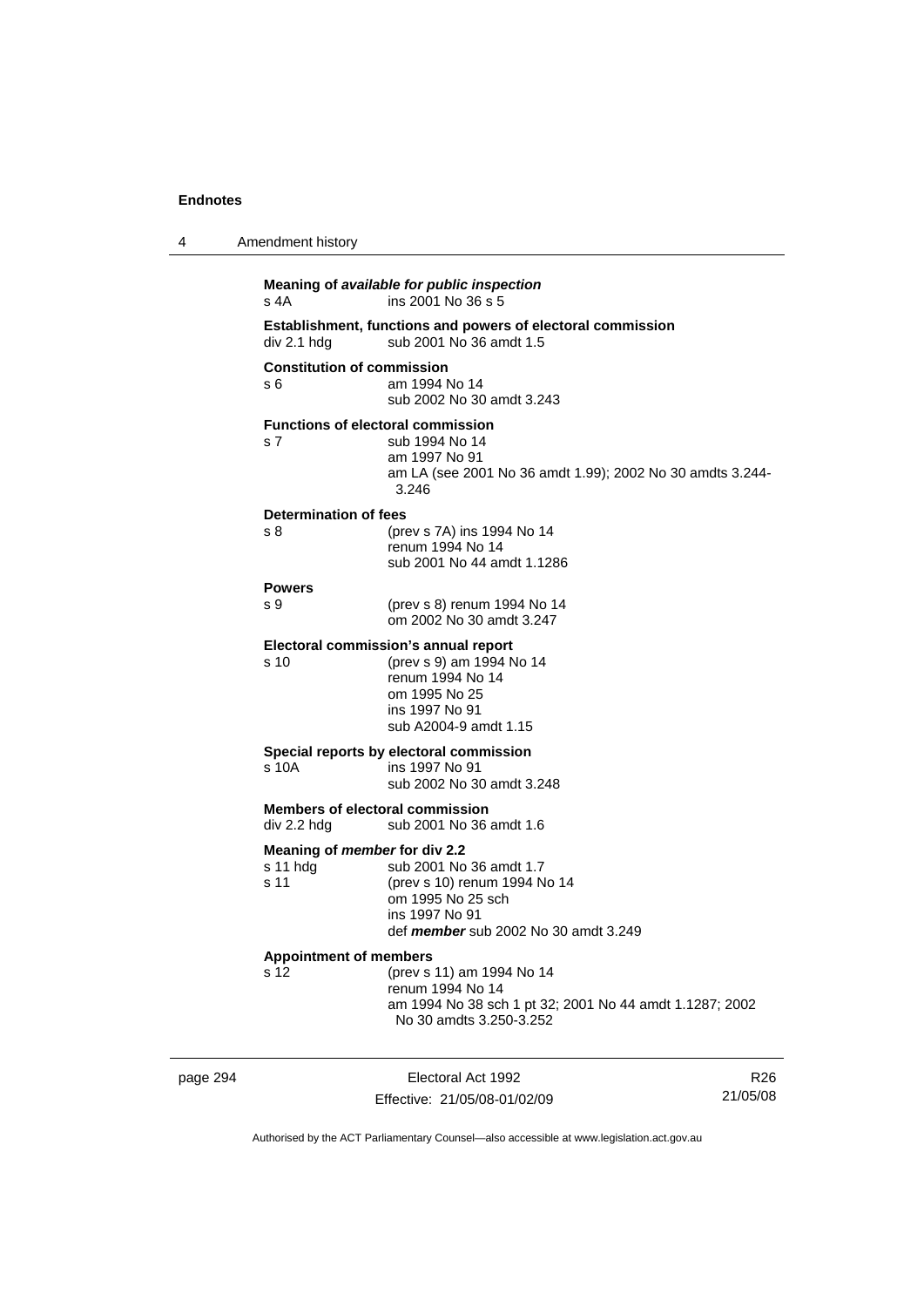|                                        | sub A2006-36 s 4                                                                                                                                    |
|----------------------------------------|-----------------------------------------------------------------------------------------------------------------------------------------------------|
| s 12A                                  | <b>Eligibility for appointment as member</b><br>ins A2006-36 s 4                                                                                    |
| s 12B                                  | Eligibility for appointment as chairperson<br>ins A2006-36 s 4                                                                                      |
| Term of appointment of members<br>s 13 | (prev s 12) am 1994 No 14<br>renum 1994 No 14<br>sub 2002 No 30 amdt 3.253                                                                          |
| s 14                                   | <b>Conditions of appointment of members generally</b><br>(prev s 13) renum 1994 No 14<br>om 1997 No 41<br>ins 2002 No 30 amdt 3.253                 |
| Leave of absence<br>s 15               | (prev s 14) renum 1994 No 14                                                                                                                        |
| <b>Resignation</b><br>s 16             | (prev s 15) renum 1994 No 14<br>om 2002 No 30 amdt 3.254                                                                                            |
| s 17 hdg<br>s 17                       | Suspension or ending of appointment of members<br>sub 2002 No 30 amdt 3.255<br>(prev s 16) renum 1994 No 14<br>am 2002 No 30 amdt 3.256, amdt 3.257 |
| <b>Acting members</b><br>s 18          | (prev s 17) renum 1994 No 14<br>om 2002 No 30 amdt 3.258                                                                                            |
| <b>Meetings</b><br>div 2.3 hdg         | (prev pt 2 div 3 hdg) renum LA (see 2000 No 76 s 24)                                                                                                |
| <b>Procedure</b><br>s 19               | (prev s 18) renum 1994 No 14                                                                                                                        |
| s <sub>20</sub>                        | Delegation by electoral commission<br>(prev s 18A) ins 1994 No 14<br>renum 1994 No 14<br>sub 2002 No 30 amdt 3.259                                  |
| <b>Disclosure of interests</b><br>s 21 | (prev s 19) renum 1994 No 14                                                                                                                        |
| pt 3 hdg                               | Electoral commissioner and staff of electoral commission<br>sub 1994 No 14                                                                          |
|                                        |                                                                                                                                                     |

R26 21/05/08

Electoral Act 1992 Effective: 21/05/08-01/02/09 page 295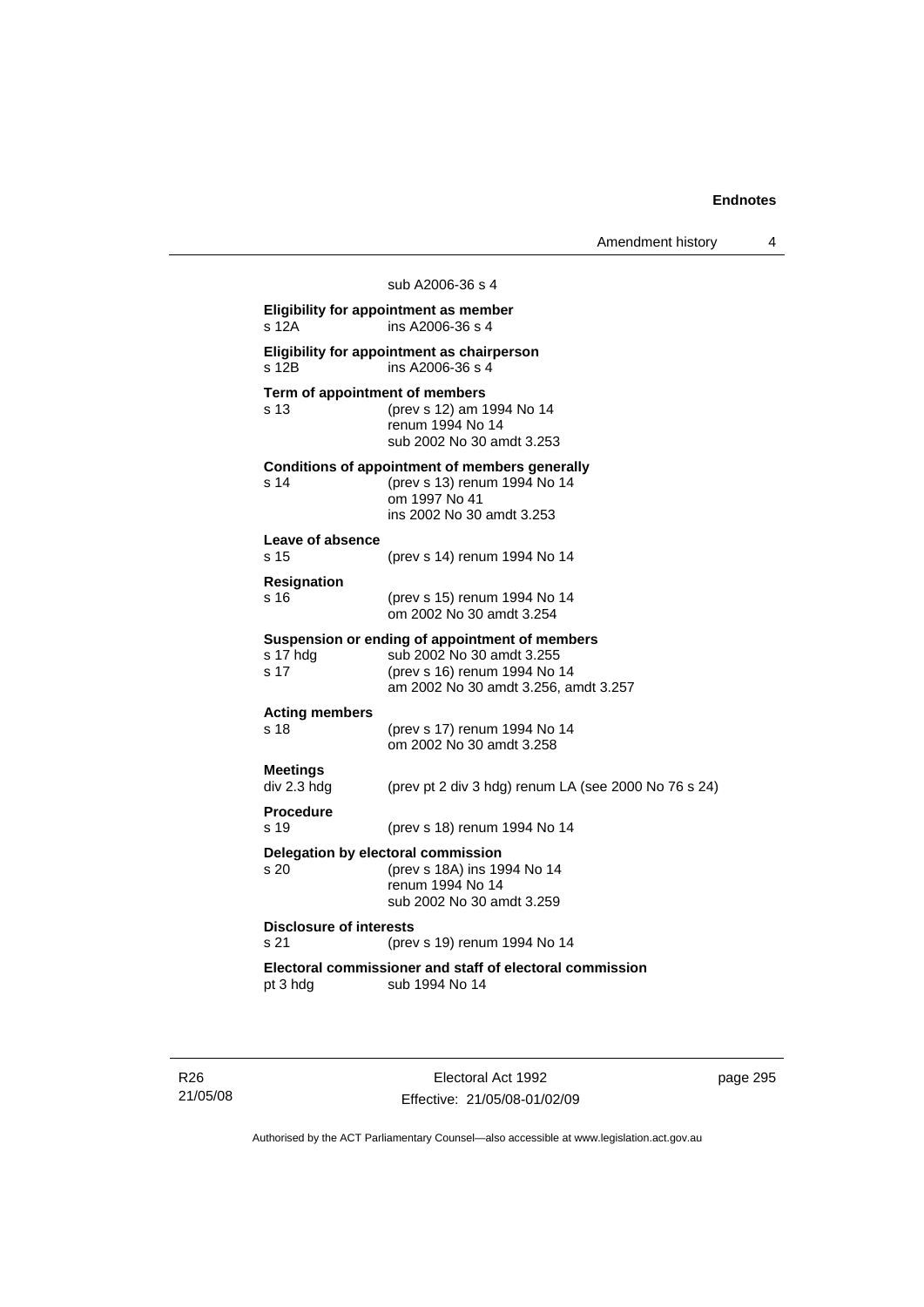4 Amendment history

| div 3.1 hdg                                             | (prev pt 3 div 1 hdg) ins 1994 No 14<br>renum LA (see 2000 No 76 s 24)                                                                                                    |
|---------------------------------------------------------|---------------------------------------------------------------------------------------------------------------------------------------------------------------------------|
| <b>Appointment</b><br>s 22                              | (prev s 20) am 1994 No 14<br>renum 1994 No 14<br>am 2001 No 44 amdt 1.1288, amdt 1.1289; 2002 No 30 amdt<br>3.260                                                         |
| <b>Functions of commissioner etc</b><br>s <sub>23</sub> | (prev s 21) sub 1994 No 14<br>renum 1994 No 14<br>sub 2002 No 30 amdt 3.261                                                                                               |
| <b>Delegation by commissioner</b><br>s 24               | (prev s 21A) ins 1994 No 14<br>renum 1994 No 14<br>sub 2001 No 30 amdt 3.262                                                                                              |
| s 25                                                    | Term of appointment of commissioner<br>(prev s 22) am 1994 No 14<br>renum 1994 No 14<br>sub 2002 No 30 amdt 3.263                                                         |
| s <sub>26</sub>                                         | Conditions of appointment of commissioner generally<br>(prev s 23) am 1994 No 14<br>renum 1994 No 14<br>om 1995 No 56<br>ins 2002 No 30 amdt 3.263                        |
| Leave of absence<br>s 27                                | (prev s 24) am 1994 No 14<br>renum 1994 No 14                                                                                                                             |
| <b>Resignation</b><br>s 28                              | (prev s 25) am 1994 No 14<br>renum 1994 No 14<br>om 2002 No 30 amdt 3.264                                                                                                 |
| s 29 hdg<br>s 29                                        | Suspension or ending of appointment of commissioner<br>sub 2002 No 30 amdt 3.265<br>(prev s 26) am 1994 No 14<br>renum 1994 No 14<br>am 2002 No 30 amdt 3.266, amdt 3.267 |
| <b>Acting commissioner</b><br>s 30                      | (prev s 27) am 1994 No 14<br>renum 1994 No 14<br>om 2002 No 30 amdt 3.268                                                                                                 |

page 296 Electoral Act 1992 Effective: 21/05/08-01/02/09

R26 21/05/08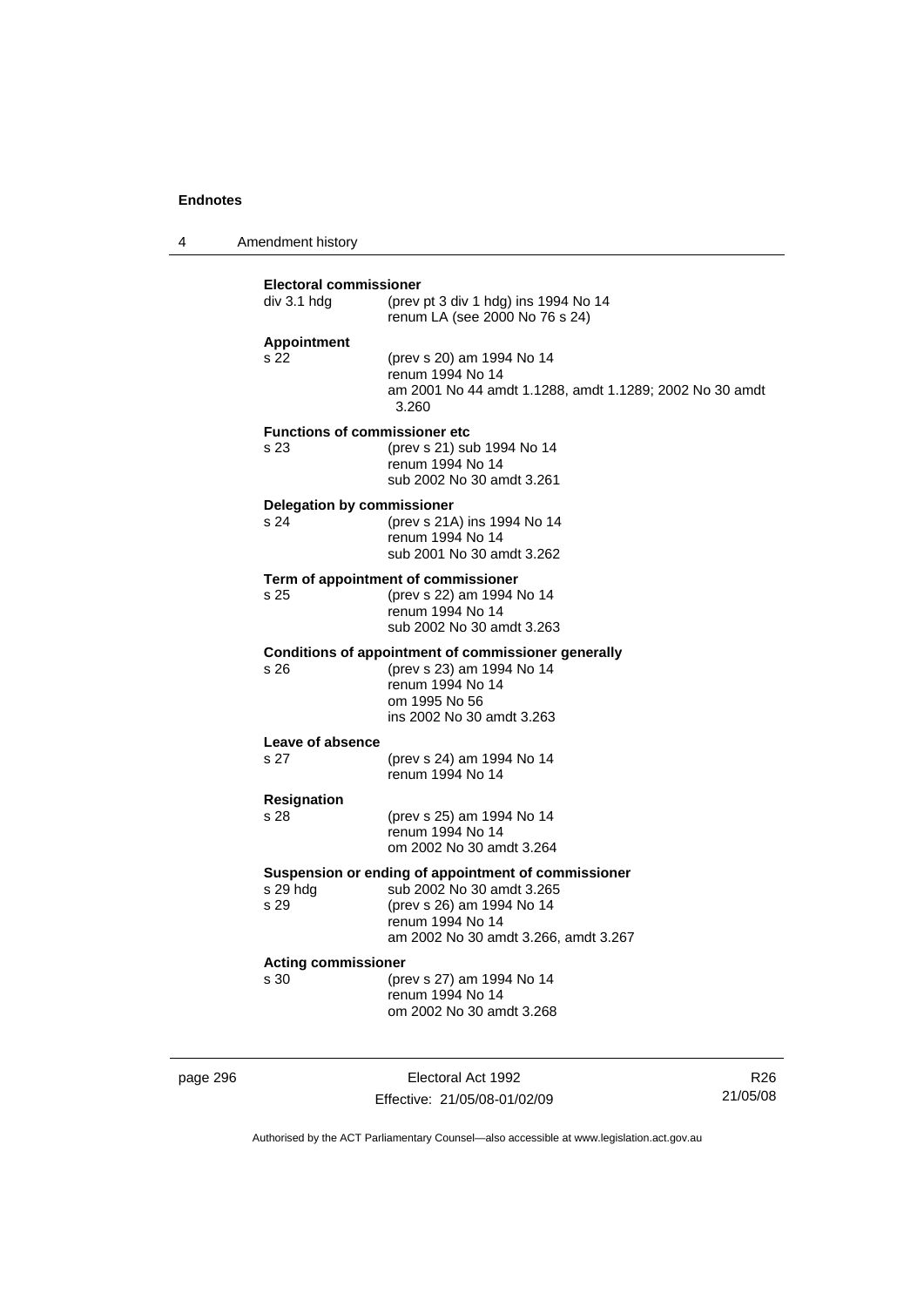|                                              | Staff of the electoral commission                                                                                                                               |
|----------------------------------------------|-----------------------------------------------------------------------------------------------------------------------------------------------------------------|
| div 3.2 hdg                                  | (prev pt 3 div 2 hdg) ins 1994 No 14<br>renum LA (see 2000 No 76 s 24)                                                                                          |
| <b>Staff</b>                                 |                                                                                                                                                                 |
| s 31                                         | (prev s 27A) ins 1994 No 14<br>renum 1994 No 14<br>sub 1994 No 38 sch 1 pt 32                                                                                   |
|                                              | <b>Temporary staff and consultants</b>                                                                                                                          |
| s 32                                         | (prev s 27B) ins 1994 No 14<br>renum 1994 No 14<br>am 1994 No 38 sch 1 pt 32                                                                                    |
| <b>Officers</b>                              |                                                                                                                                                                 |
| s 33                                         | (prev s 27C) ins 1994 No 14<br>renum 1994 No 14<br>am 2001 No 36 amdt 1.8; 2002 No 30 amdt 3.269; A2004-39<br>amdt 1.14                                         |
| <b>Multimember electorates</b><br>s 34       | (prev s 28) renum 1994 No 14                                                                                                                                    |
|                                              |                                                                                                                                                                 |
| <b>Redistribution of electorates</b><br>s 35 | (prev s 29) renum 1994 No 14<br>am 2001 No 44 amdt 1.1290                                                                                                       |
| s 36                                         | <b>Factors relevant to redistribution</b><br>(prev s 30) renum 1994 No 14<br>am 2002 No 39 amdt 1.3                                                             |
| <b>Timing of redistributions</b>             |                                                                                                                                                                 |
| s 37                                         | (prev s 31) am 1994 No 14<br>renum 1994 No 14<br>am 1998 No 61; 2002 No 30 amdts 3.270-3.272                                                                    |
|                                              | Timing of redistribution after 2001 ordinary election                                                                                                           |
| s 37A                                        | ins 2002 No 32 s 4<br>exp 16 October 2004 (s 37A (3))                                                                                                           |
|                                              | Suspension of redistribution process-extraordinary elections                                                                                                    |
| s 38                                         | (prev s 31A) ins 1994 No 14<br>renum 1994 No 14<br>am 2002 No 30 amdt 3.273                                                                                     |
| <b>Redistribution committees</b>             |                                                                                                                                                                 |
| s 39                                         | (prev s 32) am 1994 No 14<br>renum 1994 No 14<br>am 1996 No 85; 2000 No 3 sch 1; 2001 No 44 amdt 1.1291;<br>2002 No 30 amdt 3.274; A2002-56 amdt 3.29; A2007-33 |

R26 21/05/08

Electoral Act 1992 Effective: 21/05/08-01/02/09 page 297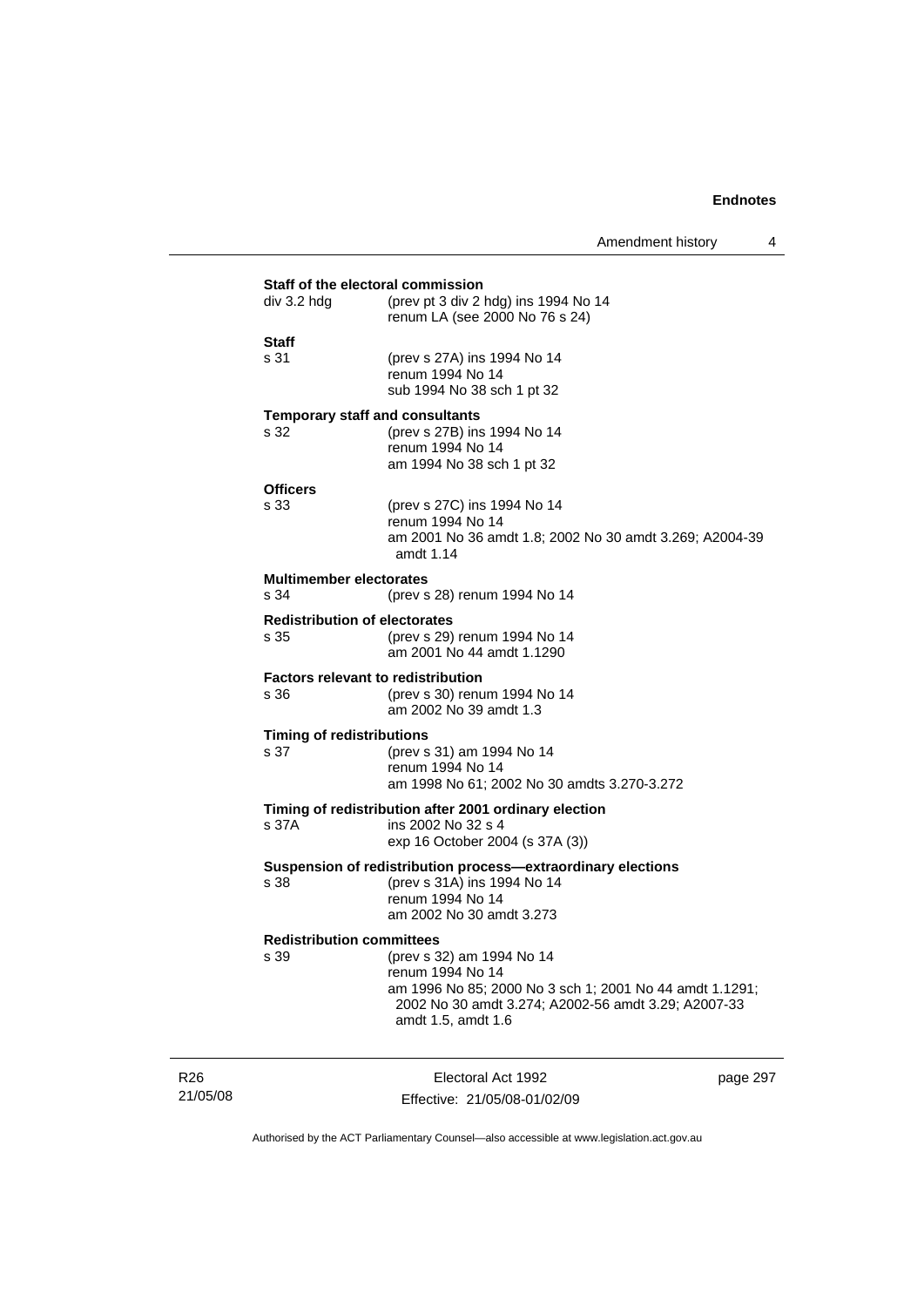4 Amendment history

| s 40                                              | <b>Meetings of redistribution committee</b><br>(prev s 33) am 1994 No 14<br>renum 1994 No 14                                          |
|---------------------------------------------------|---------------------------------------------------------------------------------------------------------------------------------------|
| s 41                                              | Suggestions and comments about redistribution<br>(prev s 34) renum 1994 No 14<br>am 2001 No 36 amdt 1.9<br>sub 2001 No 44 amdt 1.1292 |
| <b>Outline of proposal</b><br>s 42                | (prev s 35) renum 1994 No 14                                                                                                          |
| <b>Proposed redistribution</b><br>s <sub>43</sub> | (prev s 36) renum 1994 No 14<br>am 2001 No 44 amdt 1.1293                                                                             |
| s 44                                              | Notification and publication of proposal<br>(prev s 37) renum 1994 No 14<br>am 2001 No 36 amdt 1.10<br>sub 2001 No 44 amdt 1.1294     |
| s 45                                              | <b>Dissolution of redistribution committee</b><br>(prev s 38) renum 1994 No 14<br>sub 2001 No 44 amdt 1.1295                          |
| <b>Objections</b><br>s 46                         | (prev s 39) renum 1994 No 14<br>am 2001 No 36 s 6 and amdt 1.11; 2001 No 44 amdt 1.1296                                               |
| s 47                                              | Augmented electoral commission<br>(prev s 40) am 1994 No 14<br>renum 1994 No 14<br>am 2002 No 30 amdt 3.275; A2007-33 amdt 1.7        |
| s 48                                              | Meetings of augmented electoral commission<br>orig s 48 om 1994 No 14<br>(prev s 41) am 1994 No 14<br>renum 1994 No 14                |
| <b>Investigation of objections</b><br>s 49        | (prev s 42) renum 1994 No 14<br>am 1997 No 91; 2001 No 44 amdt 1.1297, amdt 1.1298;<br>A2008-13 s 6                                   |
| s 50                                              | Redistribution-proposal by augmented electoral commission<br>(prev s 43) renum 1994 No 14                                             |
| s 51                                              | Publication of augmented electoral commission's proposal<br>(prev s 44) renum 1994 No 14<br>am 2001 No 44 amdt 1.1299, amdt 1.1300    |

page 298 Electoral Act 1992 Effective: 21/05/08-01/02/09

R26 21/05/08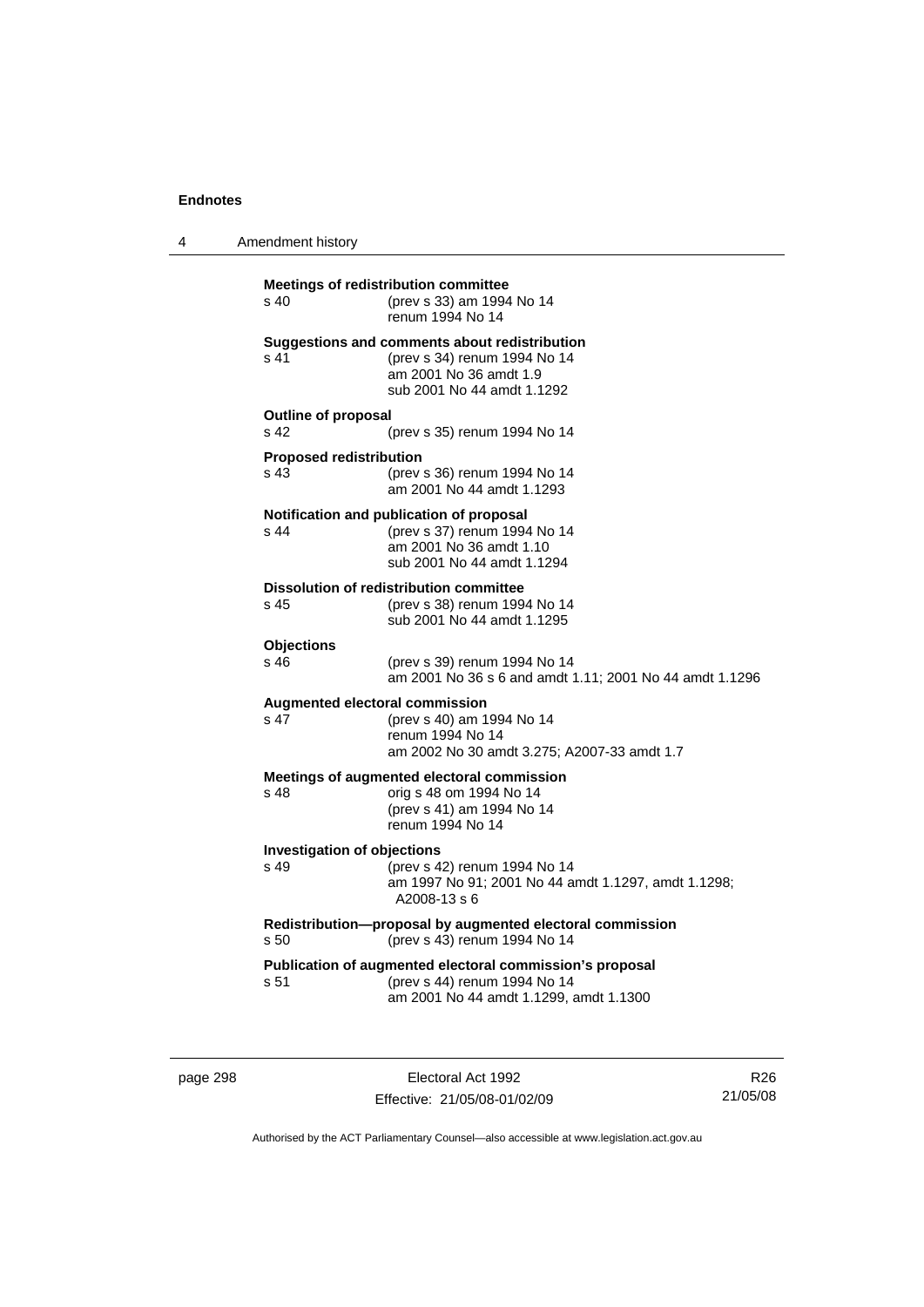| Amendment history |  |
|-------------------|--|
|-------------------|--|

| s 52                                                     | Objections to augmented electoral commission's proposal<br>(prev s 45) am 1994 No 14<br>renum 1994 No 14<br>am 2001 No 36 s 7; 2001 No 44 amdt 1.1301; 2002 No 30<br>amdt 3.352 |
|----------------------------------------------------------|---------------------------------------------------------------------------------------------------------------------------------------------------------------------------------|
| s <sub>53</sub>                                          | Report by augmented electoral commission and public announcement<br>(prev s 46) am 1994 No 14<br>renum 1994 No 14                                                               |
| <b>Report to Legislative Assembly</b><br>s 54            | (prev s 47) am 1994 No 14<br>renum 1994 No 14                                                                                                                                   |
| Decisions are final                                      |                                                                                                                                                                                 |
| s <sub>55</sub>                                          | (prev s 49) am 1994 No 14<br>renum 1994 No 14<br>am 2002 No 30 amdt 3.276; A2006-40 amdt 2.105                                                                                  |
| <b>Validity not affected</b>                             |                                                                                                                                                                                 |
| s 56                                                     | (prev s 50) am 1994 No 14<br>renum 1994 No 14                                                                                                                                   |
| <b>Electoral rolls</b><br>pt 5 hdg                       | sub 1994 No 14                                                                                                                                                                  |
| <b>Electorate and Territory rolls</b><br>s <sub>57</sub> | (prev s 51) sub 1994 No 14<br>renum 1994 No 14                                                                                                                                  |
| <b>Contents of roll</b>                                  |                                                                                                                                                                                 |
| s 58                                                     | (prev s 52) sub 1994 No 14<br>renum 1994 No 14<br>am 2002 No 30 amdt 3.277                                                                                                      |
| Meaning of extract from roll                             |                                                                                                                                                                                 |
| s 59                                                     | (prev s 53) sub 1994 No 14<br>renum 1994 No 14<br>sub 2002 No 30 amdt 3.278                                                                                                     |
| Inspection of printed roll extracts                      |                                                                                                                                                                                 |
| s 60                                                     | (prev s 54) ins 1994 No 14<br>renum 1994 No 14                                                                                                                                  |
| s 61                                                     | Supply of printed roll extract to MLAs etc<br>(prev s 55) ins 1994 No 14<br>renum 1994 No 14<br>am 2001 No 44 amdt 1.1302, amdt 1.1303                                          |
|                                                          |                                                                                                                                                                                 |

Electoral Act 1992 Effective: 21/05/08-01/02/09 page 299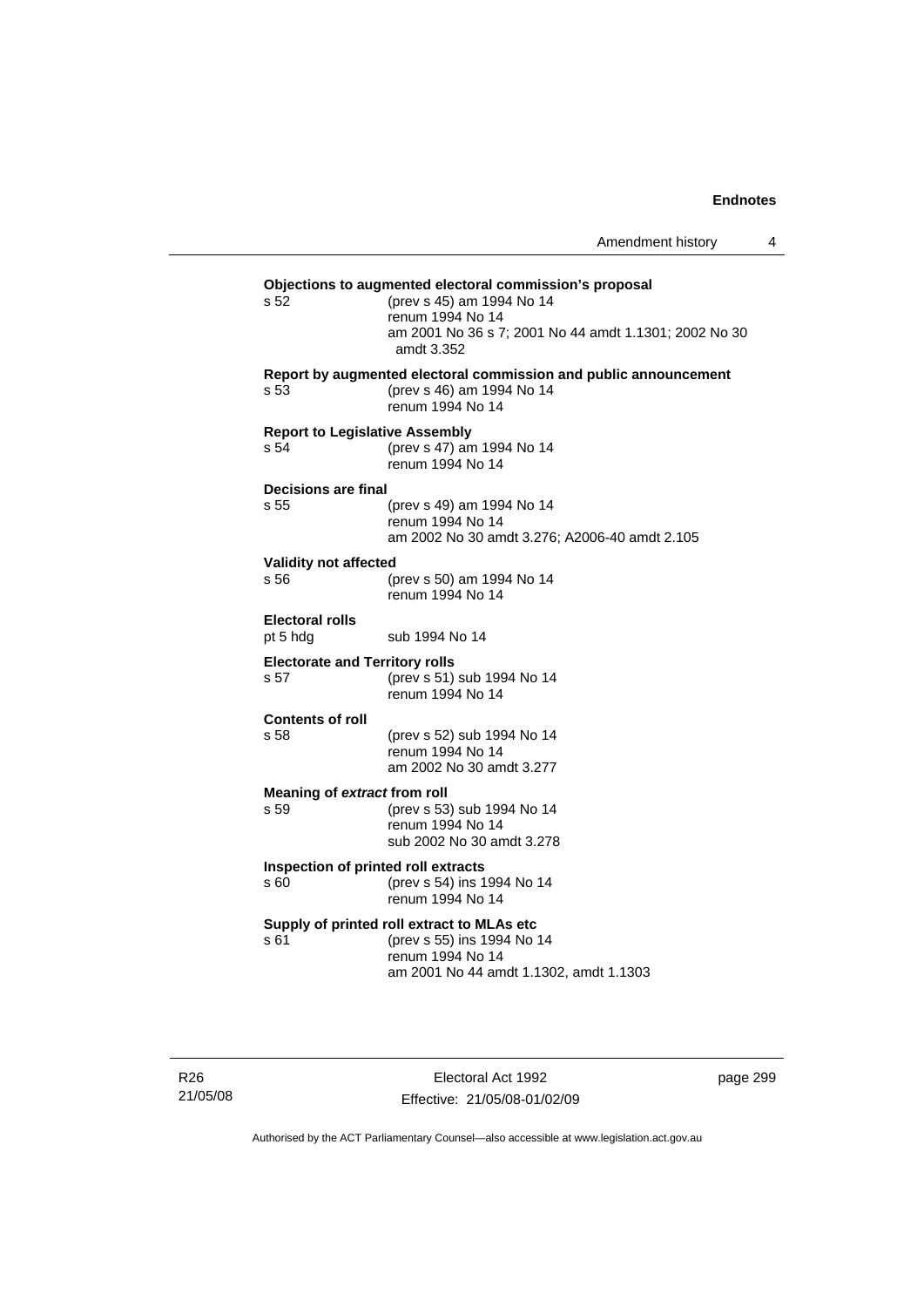4 Amendment history

| s 62.                                  | Supply of roll extracts in electronic form to MLAs etc<br>(prev s 56) ins 1994 No 14<br>renum 1994 No 14<br>am 1997 No 91; 2001 No 44 amdt 1.1304, amdt 1.1305 |
|----------------------------------------|----------------------------------------------------------------------------------------------------------------------------------------------------------------|
| Use of roll extracts                   |                                                                                                                                                                |
| s 63                                   | (prev s 57) ins 1994 No 14<br>renum 1994 No 14<br>am 1998 No 54<br>sub 2001 No 36 s 8                                                                          |
| <b>Prohibited use of roll extracts</b> |                                                                                                                                                                |
| s <sub>64</sub>                        | (prev s 58) ins 1994 No 14<br>renum 1994 No 14<br>am 1998 No 54<br>om 2001 No 36 s 8                                                                           |
|                                        | Provision of roll information to prescribed authorities                                                                                                        |
| s 65                                   | (prev s 59) ins 1994 No 14                                                                                                                                     |
|                                        | renum 1994 No 14<br>am 1997 No 91; 1998 No 54; 2002 No 30 amdt 3.279                                                                                           |
| <b>Maintenance of rolls</b>            |                                                                                                                                                                |
| s 66                                   | (prev s 60) ins 1994 No 14<br>renum 1994 No 14                                                                                                                 |
| Power to require information           |                                                                                                                                                                |
| s 67                                   | (prev s 61) ins 1994 No 14<br>renum 1994 No 14                                                                                                                 |
|                                        | am 1998 No 54; 2001 No 36 amdt 1.12; 2002 No 30 amdt<br>3.352                                                                                                  |
| Notice of registered deaths            |                                                                                                                                                                |
| s 68.                                  | (prev s 62) ins 1994 No 14<br>renum 1994 No 14                                                                                                                 |
| Disclosure of roll information         |                                                                                                                                                                |
| s69                                    | (prev s 63) ins 1994 No 14<br>renum 1994 No 14                                                                                                                 |
|                                        | am 1998 No 54                                                                                                                                                  |
|                                        | Joint roll arrangements with Commonwealth                                                                                                                      |
| s <sub>70</sub>                        | (prev s 64) ins 1994 No 14                                                                                                                                     |
|                                        | renum 1994 No 14<br>am 1997 No 91                                                                                                                              |
| <b>Enrolment</b>                       |                                                                                                                                                                |
| pt 6 hdg                               | ins 1994 No 14                                                                                                                                                 |
|                                        |                                                                                                                                                                |

page 300 Electoral Act 1992 Effective: 21/05/08-01/02/09

R26 21/05/08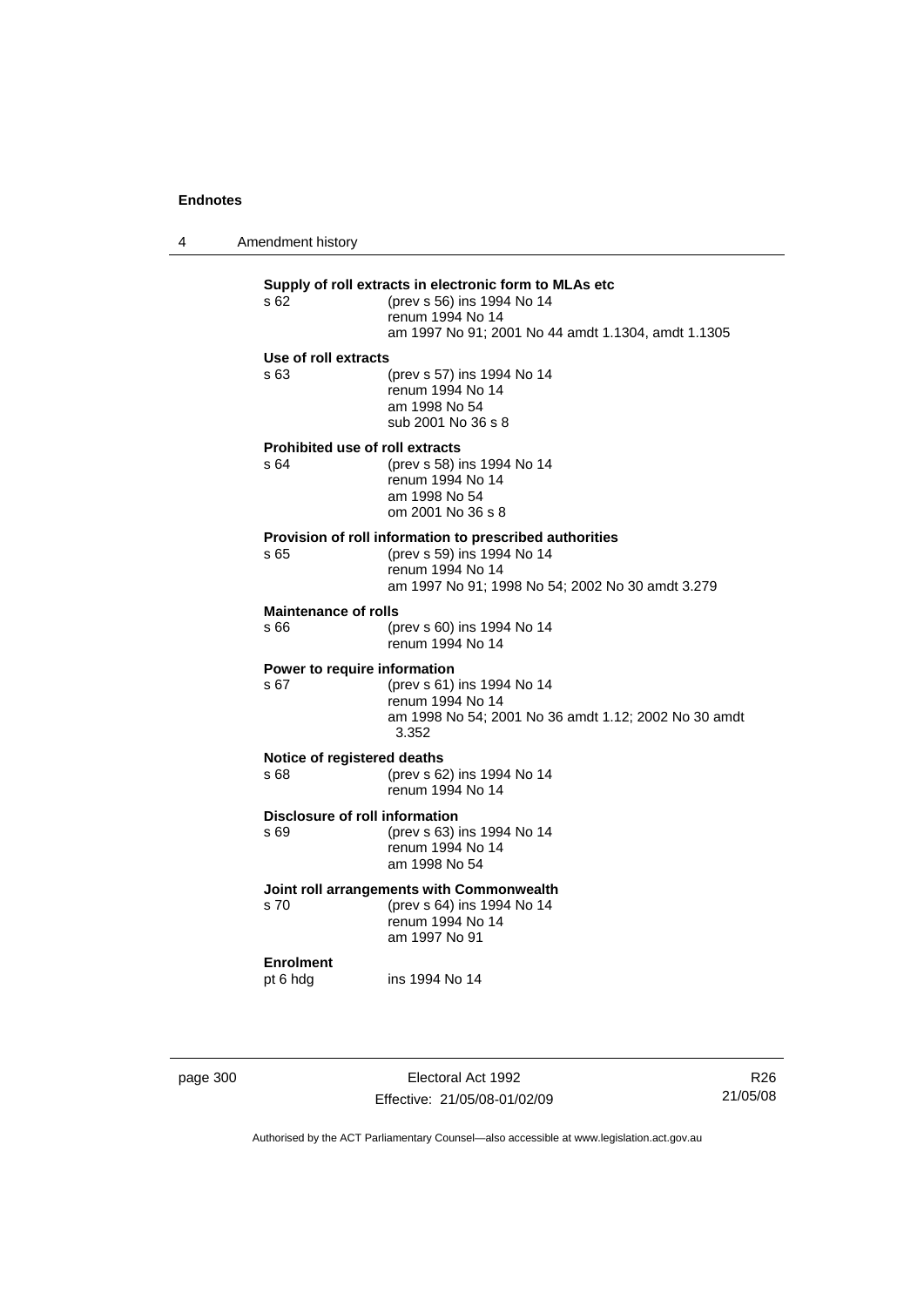# **Persons taken not to be enrolled on Commonwealth roll s 71 hdg sub 2001 No 36 amdt 1.13** s 71 hdg sub 2001 No 36 amdt 1.13<br>s 71 (prev s 65) ins 1994 No 14

| s 71                                     | (prev s 65) ins 1994 No 14<br>renum 1994 No 14<br>am 2001 No 36 amdts 1.14-1.16                                                                                                               |
|------------------------------------------|-----------------------------------------------------------------------------------------------------------------------------------------------------------------------------------------------|
| s 71A hdg<br>s 71A                       | Address of person serving sentence of imprisonment<br>ins 2001 No 36 amdt 1.15<br>(prev s 71 (2)) renum 2001 No 36 amdt 1.15<br>am A2006-23 amdt 1.182, amdt 1.183                            |
| <b>Entitlement</b><br>s 72               | (prev s 66) ins 1994 No 14<br>renum 1994 No 14<br>am A2008-13 s 7; ss renum R26 LA                                                                                                            |
| s 73                                     | <b>Compulsory enrolment etc-residents</b><br>(prev s 67) ins 1994 No 14<br>renum 1994 No 14<br>am 1998 No 54; 2002 No 30 amdt 3.352                                                           |
| Eligible overseas electors<br>s 74       | (prev s 68) ins 1994 No 14<br>renum 1994 No 14                                                                                                                                                |
| Age 17 enrolment<br>s 75                 | (prev s 69) ins 1994 No 14<br>renum 1994 No 14                                                                                                                                                |
| <b>Enrolment etc</b><br>s 76             | (prev s 70) ins 1994 No 14<br>renum 1994 No 14<br>am 2001 No 36 s 9, s 10; 2001 No 44 amdt 1.1306,<br>amdt 1.1307<br>am LA (see 2001 No 36 amdt 1.99); 2002 No 30 amdt 3.352;<br>A2008-13 s 8 |
| Suppression of elector's address<br>s 77 | (prev s 71) ins 1994 No 14<br>renum 1994 No 14<br>am LA (see 2001 No 36 amdt 1.99); 2001 No 44 amdt 1.1308,<br>amdt 1.1309                                                                    |
| s 78                                     | Inclusion of particulars on roll following suppression<br>(prev s 72) ins 1994 No 14<br>renum 1994 No 14                                                                                      |
| s 79                                     | Suppression of elector's address pending review<br>(prev s 73) ins 1994 No 14<br>renum 1994 No 14                                                                                             |

R26 21/05/08

Electoral Act 1992 Effective: 21/05/08-01/02/09 page 301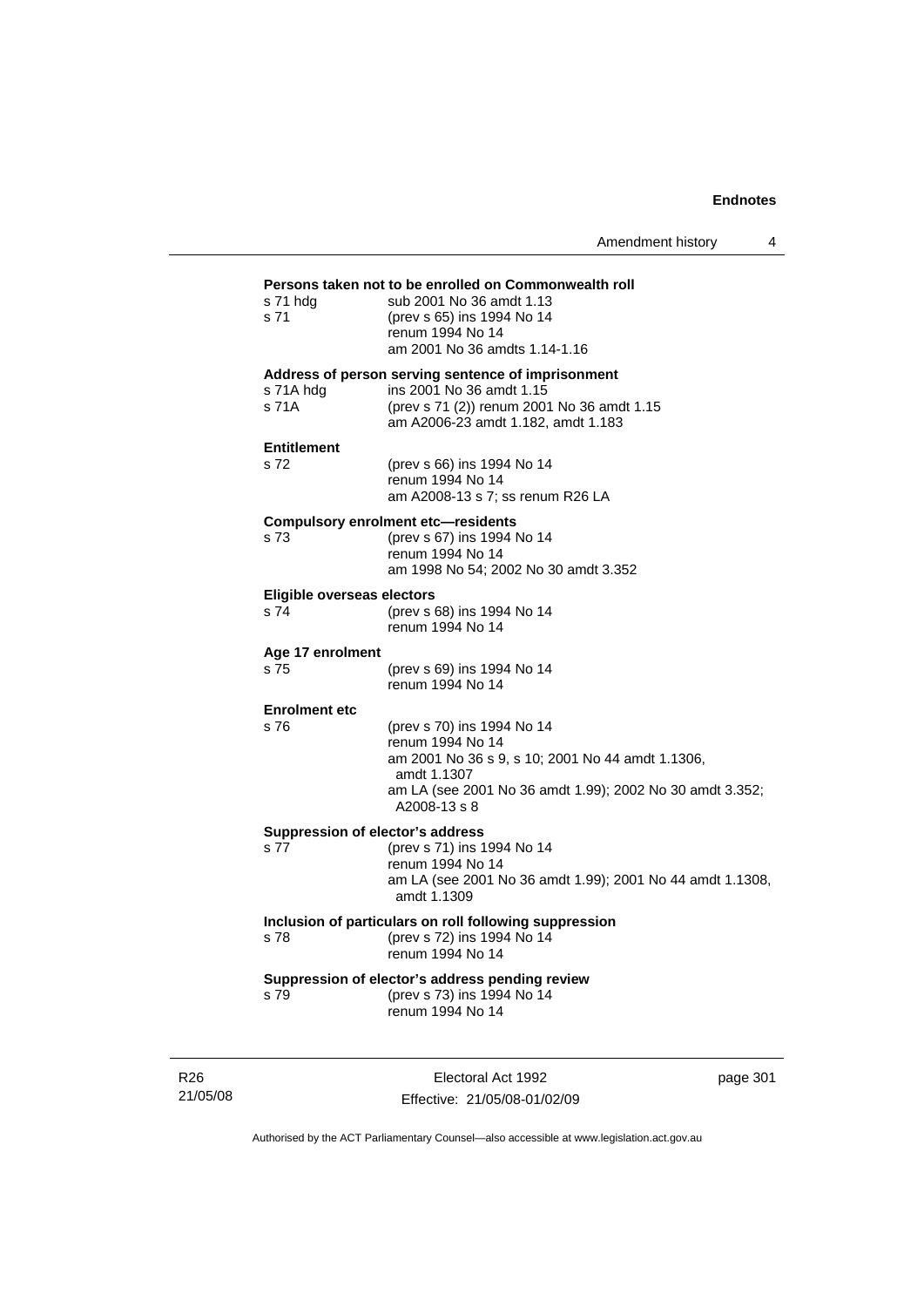4 Amendment history

| <b>Closed rolls</b>            |                                                                                                                                                                                     |
|--------------------------------|-------------------------------------------------------------------------------------------------------------------------------------------------------------------------------------|
| s 80                           | (prev s 74) ins 1994 No 14<br>renum 1994 No 14<br>am 1994 No 78; 1997 No 91; 2001 No 36 s 11; LA (see 2001<br>No 36 amdt 1.99); 2002 No 30 amdt 3.280                               |
| <b>Objections to enrolment</b> |                                                                                                                                                                                     |
| s 81                           | (prev s 75) ins 1994 No 14<br>renum 1994 No 14<br>am 1997 No 91; LA (see 2001 No 36 amdt 1.99); 2001 No 44<br>amdt 1.1310, amdt 1.1311; 2002 No 30 amdts 3.281-3.284,<br>amdt 3.352 |
| s 82                           | Record of claims for enrolment<br>(prev s 76) ins 1994 No 14<br>renum 1994 No 14                                                                                                    |
| s 83                           | <b>Processing enrolment claims</b><br>(prev s 77) ins 1994 No 14<br>renum 1994 No 14                                                                                                |
| s 84                           | <b>Transmission of enrolment claims</b><br>(prev s 78) ins 1994 No 14<br>renum 1994 No 14<br>am 1998 No 54                                                                          |
| s 85                           | Production of claims for enrolment before a court<br>(prev s 79) ins 1994 No 14<br>renum 1994 No 14<br>am 2002 No 30 amdt 3.285                                                     |
| s 86                           | Claims for enrolment not subject to warrants<br>(prev s 80) ins 1994 No 14<br>renum 1994 No 14                                                                                      |
| pt 7 hdg                       | <b>Registration of political parties</b><br>ins 1994 No 14<br>sub 2001 No 36 s 12<br>am A2004-26 amdt 1.1                                                                           |
| Definitions-pt 7               |                                                                                                                                                                                     |
| s 87                           | (prev s 81) ins 1994 No 14<br>renum 1994 No 14<br>sub 2001 No 36 s 12; A2008-13 s 9<br>def <i>address</i> ins A2008-13 s 9<br>def <i>related</i> ins A2008-13 s 9                   |

page 302 Electoral Act 1992 Effective: 21/05/08-01/02/09

R26 21/05/08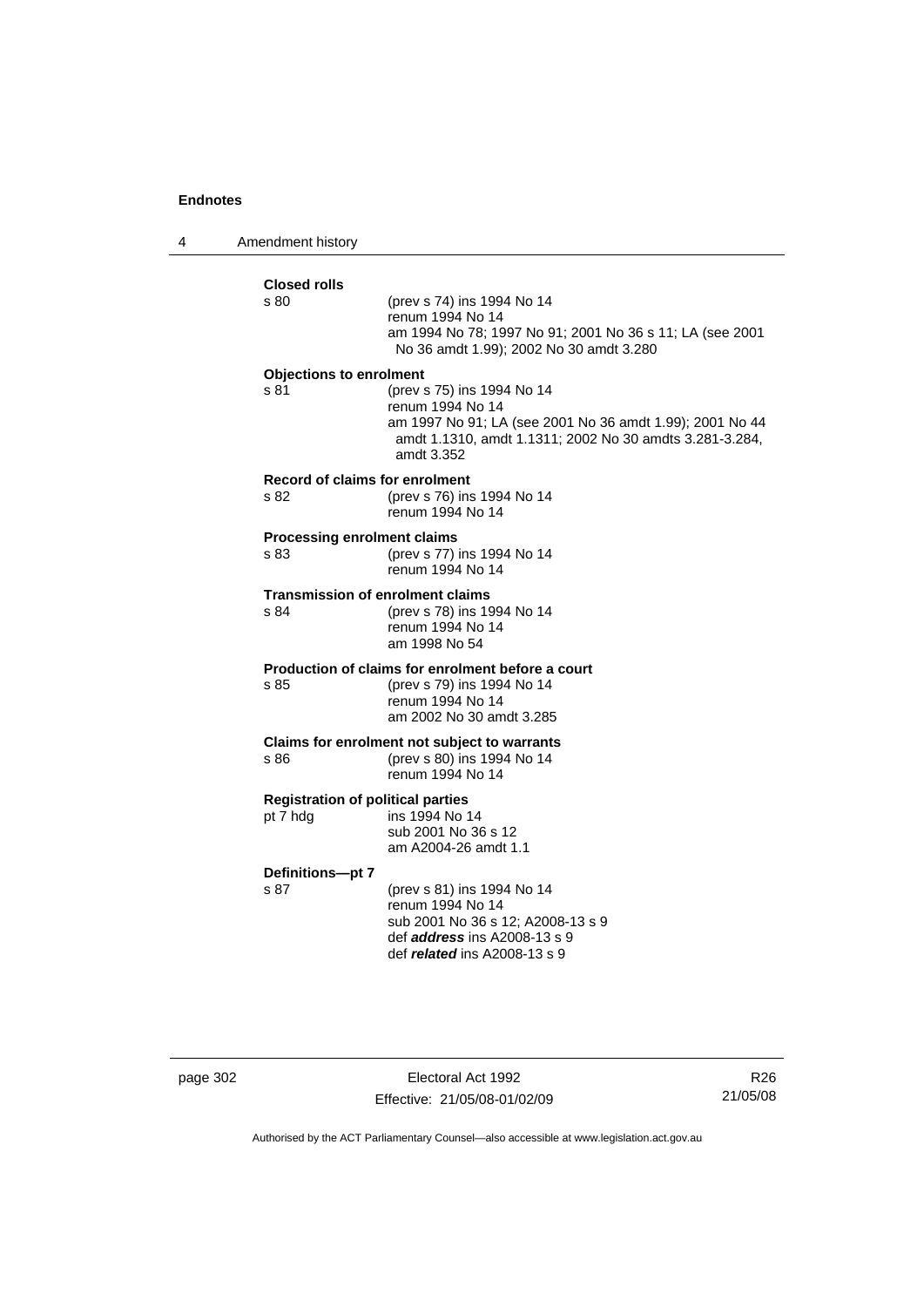#### **Register of political parties**

| s 88 hdg | sub A2004-26 amdt 1.2                           |
|----------|-------------------------------------------------|
| s 88     | (prev s 82) ins 1994 No 14                      |
|          | renum 1994 No 14                                |
|          | sub 2001 No 36 s 12                             |
|          | am A2004-26 amdts 1.3-1.7, amdt 1.62, amdt 1.63 |
|          |                                                 |

#### **Application for registration of political party**

s 89 (prev s 83) ins 1994 No 14 renum 1994 No 14 sub 2001 No 36 s 12 am 2001 No 44 amdt 1.1312, amdt 1.1313; A2004-26 ss 5-7; A2008-13 s 10; ss renum R26 LA

#### **Application for registration of ballot group**

s 89A ins 2001 No 36 s 12 am 2001 No 44 amdt 1.1314, amdt 1.1315 om A2004-26 amdt 1.8

# **Further information about application for political party registration s 90** (prev s 84) ins 1994 No 14

(prev s 84) ins 1994 No 14 renum 1994 No 14 sub 2001 No 36 s 12 am 2002 No 30 amdt 3.352; A2004-26 s 8; ss renum R16 LA (see A2004-26 s 9)

## **Notification and publication of applications**

s 91 (prev s 85) ins 1994 No 14 renum 1994 No 14 sub 2001 No 36 s 12 am 2001 No 44 amdt 1.1316; A2004-26 amdts 1.9-1.11, amdt 1.62, amdt 1.63; A2008-13 s 11, s 12

## **Objections to applications and responses**

| s 91A | ins 2001 No 36 s 12   |
|-------|-----------------------|
|       | am A2004-26 amdt 1.63 |

#### **Registration of political parties**

s 92 hdg sub A2004-26 amdt 1.12 s 92 (prev s 86) ins 1994 No 14 renum 1994 No 14 sub 2001 No 36 s 12 am 2001 No 44 amdt 1.1317; A2004-26 amdt 1.13, amdt 1.62, amdt 1.63

R26 21/05/08

Electoral Act 1992 Effective: 21/05/08-01/02/09 page 303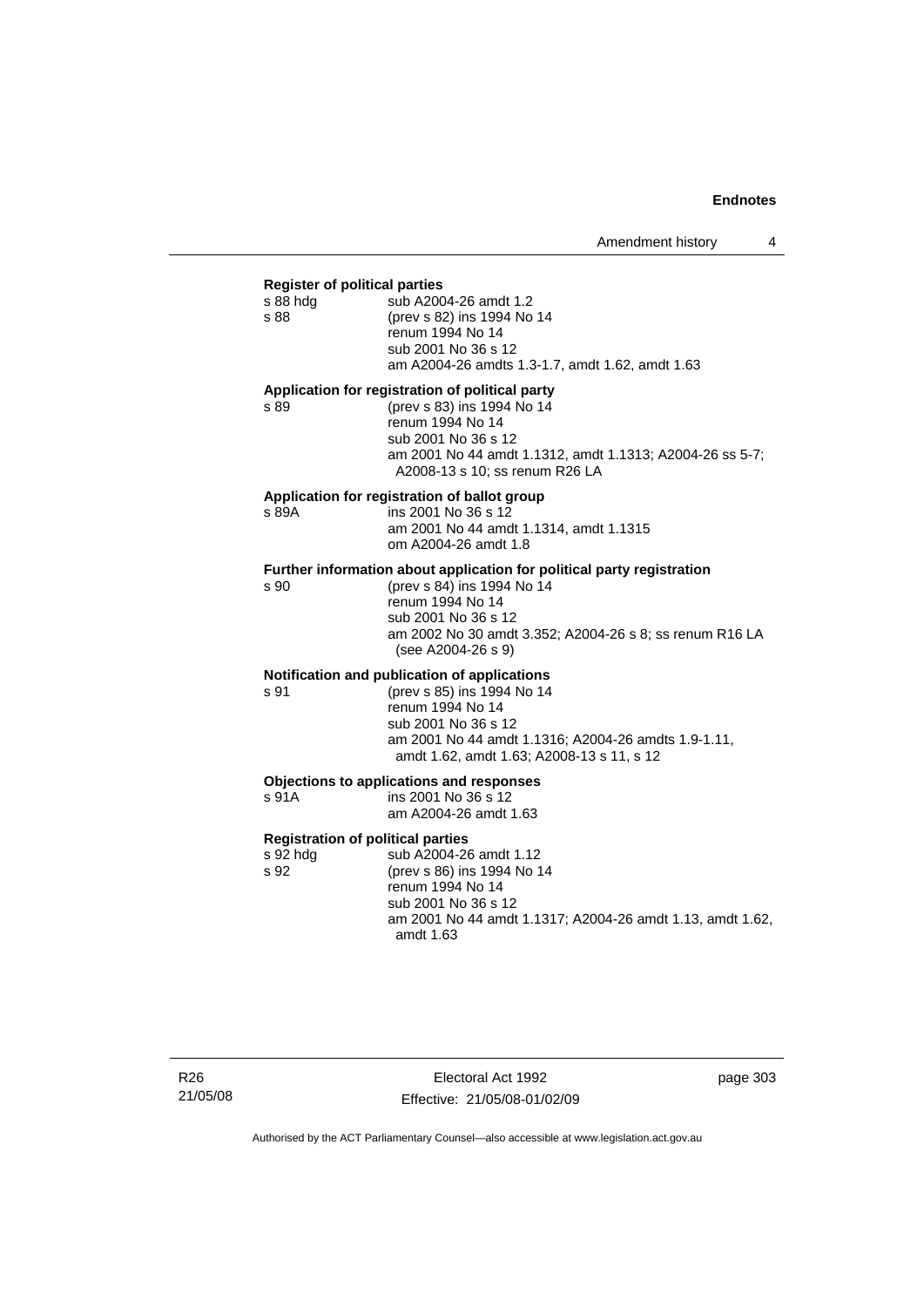4 Amendment history

|          | s 93                                         | Refusal of applications for registration<br>(prev s 87) ins 1994 No 14<br>renum 1994 No 14<br>am 1997 No 91                                                                        |                 |
|----------|----------------------------------------------|------------------------------------------------------------------------------------------------------------------------------------------------------------------------------------|-----------------|
|          |                                              | sub 2001 No 36 s 12<br>am A2004-26 s 10, amdts 1.14-1.16, amdt 1.62, amdt 1.63,<br>amdt 1.65; pars renum R16 LA (see A2004-26 amdt 1.66);<br>A2008-13 s 13, s 14                   |                 |
|          | s 94                                         | Amendment of applications for registration<br>(prev s 88) ins 1994 No 14<br>renum 1994 No 14<br>sub 2001 No 36 s 12<br>am A2004-26 amdt 1.63                                       |                 |
|          | Changes to particulars in register<br>s 95   | (prev s 89) ins 1994 No 14<br>renum 1994 No 14<br>am 1997 No 91<br>sub 2001 No 36 s 12<br>am A2004-26 amdt 1.17, amdt 1.18, amdt 1.65; ss renum R16<br>LA (see A2004-26 amdt 1.66) |                 |
|          | s 95A                                        | Objection to continued use of name<br>ins 2001 No 36 s 12<br>am A2004-26 amdt 1.61                                                                                                 |                 |
|          | s 95B                                        | When certain action cannot be taken<br>ins A2004-26 s 11                                                                                                                           |                 |
|          | s 96                                         | No action under pt 7 during pre-election period<br>(prev s 90) ins 1994 No 14<br>renum 1994 No 14<br>sub 2001 No 36 s 12<br>am A2004-26 amdt 1.63                                  |                 |
|          | Who can be a registered officer<br>s 96A     | ins 1997 No 91<br>sub 2001 No 36 s 12<br>am A2004-26 amdt 1.65                                                                                                                     |                 |
|          | Deputy registered officer<br>s 97            | (prev s 91) ins 1994 No 14<br>renum 1994 No 14<br>am 1997 No 91<br>sub 2001 No 36 s 12<br>am A2004-26 amdt 1.19, amdt 1.62, amdt 1.65                                              |                 |
|          | Information about political parties<br>s 97A | ins 2001 No 36 s 12<br>sub A2004-26 s 12                                                                                                                                           |                 |
| page 304 |                                              | Electoral Act 1992                                                                                                                                                                 | R <sub>26</sub> |

Effective: 21/05/08-01/02/09

21/05/08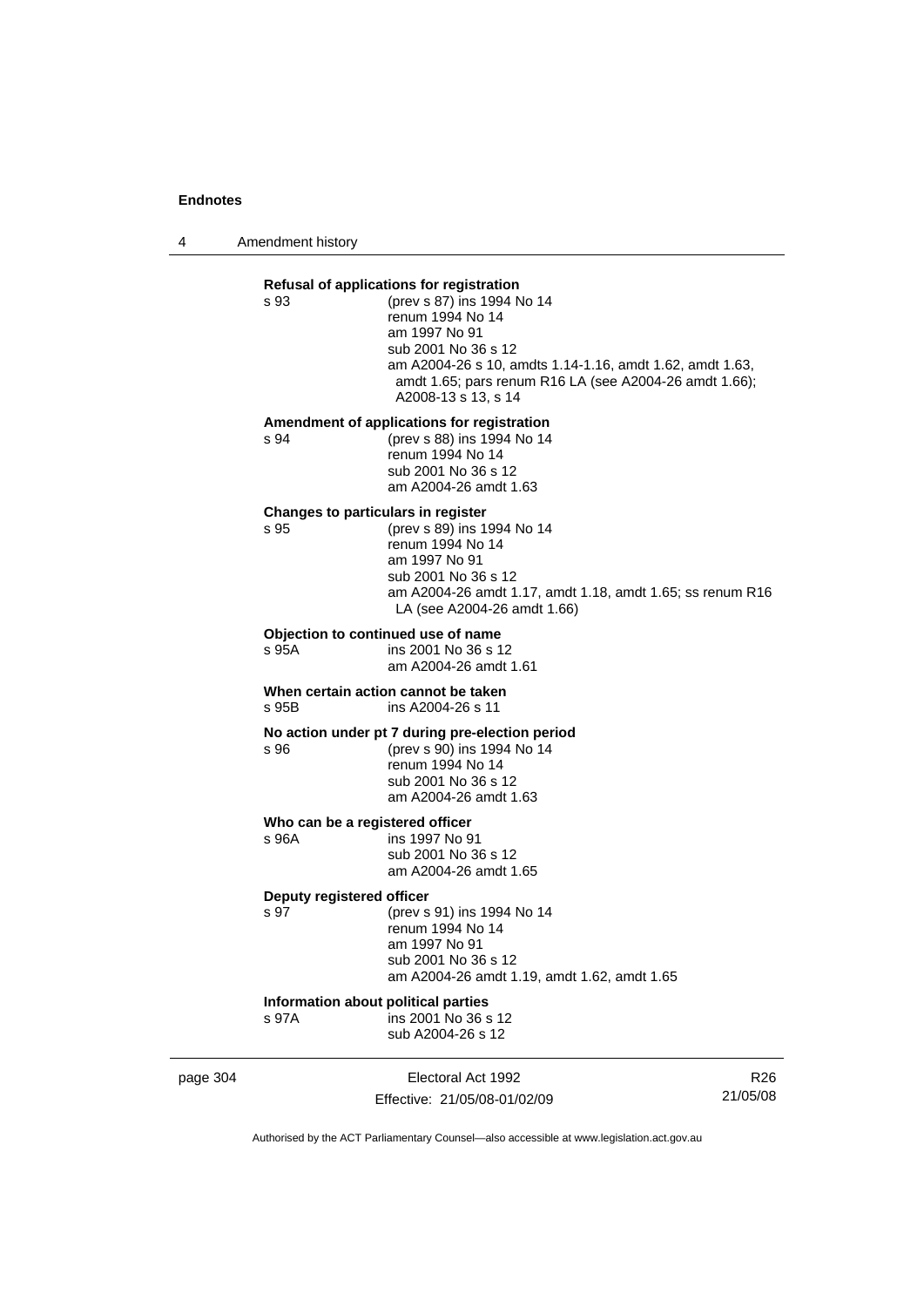## **Cancellation of registration of political parties**

| ~~~~~<br>s 98 hdg<br>s 98                     | ration or region ation or pontiour partix<br>sub A2004-26 amdt 1.20<br>(prev s 92) ins 1994 No 14<br>renum 1994 No 14<br>am 1997 No 91<br>sub 2001 No 36 s 12<br>am 2001 No 44 amdts 1.1318-1.1321; A2004-26<br>amdts 1.21-1.25, amdt 1.62, amdt 1.65; ss renum R16 LA<br>(see A2004-26 amdt 1.66) |
|-----------------------------------------------|----------------------------------------------------------------------------------------------------------------------------------------------------------------------------------------------------------------------------------------------------------------------------------------------------|
| s 99 hdg                                      | Use of party name after cancellation<br>sub A2004-26 amdt 1.26                                                                                                                                                                                                                                     |
| s 99                                          | (prev s 93) ins 1994 No 14<br>renum 1994 No 14<br>sub 2001 No 36 s 12<br>am A2004-26 amdt 1.27, amdt 1.28; ss renum R16 LA (see<br>A2004-26 amdt 1.66)                                                                                                                                             |
| s 99A                                         | General requirements about constitutions of registered parties<br>ins 2001 No 36 s 12                                                                                                                                                                                                              |
| <b>Timing of elections</b><br>pt 8 hdg        | ins 1994 No 14                                                                                                                                                                                                                                                                                     |
| <b>Ordinary elections</b>                     |                                                                                                                                                                                                                                                                                                    |
| s 100                                         | (prev s 94) ins 1994 No 14<br>renum 1994 No 14<br>am 1997 No 38; 2002 No 30 amdt 3.286; A2003-54 s 4                                                                                                                                                                                               |
| <b>Extraordinary elections</b>                |                                                                                                                                                                                                                                                                                                    |
| s 101                                         | (prev s 95) ins 1994 No 14<br>renum 1994 No 14<br>am 2001 No 44 amdt 1.1322                                                                                                                                                                                                                        |
| Polling day                                   |                                                                                                                                                                                                                                                                                                    |
| s 102                                         | (prev s 96) ins 1994 No 14<br>renum 1994 No 14<br>sub 2002 No 30 amdt 3.287                                                                                                                                                                                                                        |
| <b>Arrangements for elections</b><br>pt 9 hdg | ins 1994 No 14                                                                                                                                                                                                                                                                                     |
| <b>Nominations</b><br>div 9.1 hdg             | (prev pt 9 div 1 hdg) renum LA (see 2000 No 76 s 24)                                                                                                                                                                                                                                               |
| <b>Eligibility-MLAs</b><br>s 103              | (prev s 97) ins 1994 No 14                                                                                                                                                                                                                                                                         |

R26 21/05/08

Electoral Act 1992 Effective: 21/05/08-01/02/09 page 305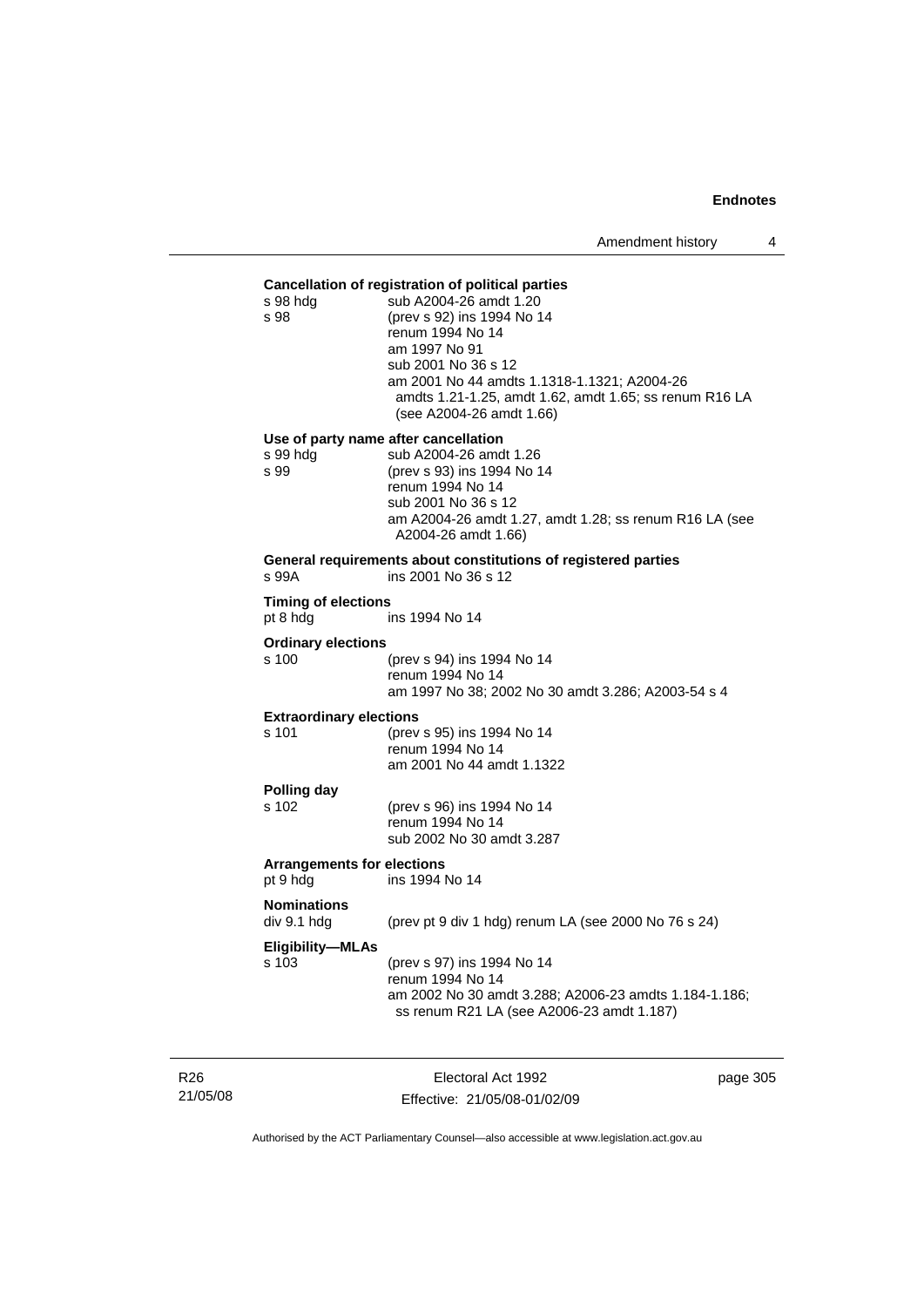4 Amendment history

| <b>Qualifications for nomination</b><br>s 104 | (prev s 98) ins 1994 No 14<br>renum 1994 No 14                                                                                                                                                                                                                                                                         |
|-----------------------------------------------|------------------------------------------------------------------------------------------------------------------------------------------------------------------------------------------------------------------------------------------------------------------------------------------------------------------------|
| <b>Candidates to be nominated</b><br>s 105    | (prev s 99) ins 1994 No 14<br>renum 1994 No 14<br>am 1994 No 78; 2001 No 36 s 13, s 14, amdt 1.17; LA (see<br>2001 No 36 amdt 1.99); 2001 No 44 amdt 1.1323; ss renum<br>(see 2002 No 11 amdt 2.34); 2002 No 11 amdt 2.35; A2004-<br>26 amdt 1.29, amdt 1.62, amdt 1.65; pars renum R16 LA<br>(see A2004-26 amdt 1.66) |
| <b>Multiple nominations invalid</b><br>s 106  | (prev s 100) ins 1994 No 14<br>renum 1994 No 14                                                                                                                                                                                                                                                                        |
| s 107                                         | Withdrawal etc of consent to nomination<br>(prev s 101) ins 1994 No 14<br>renum 1994 No 14                                                                                                                                                                                                                             |
| Place and hour of nomination<br>s 108         | (prev s 102) ins 1994 No 14<br>renum 1994 No 14<br>am 1994 No 78; LA (see 2001 No 36 amdt 1.99); 2001 No 38<br>s 4; 2001 No 44 amdt 1.1324; 2002 No 11 amdt 2.36                                                                                                                                                       |
| <b>Declaration of candidates</b><br>s 109     | (prev s 103) ins 1994 No 14<br>renum 1994 No 14<br>am 2001 No 36 amdt 1.18; A2004-26 amdt 1.65                                                                                                                                                                                                                         |
| <b>Rejection of nominations</b><br>s 110      | (prev s 104) ins 1994 No 14<br>renum 1994 No 14<br>sub 2001 No 36 s 15<br>am 2002 No 30 amdt 3.352                                                                                                                                                                                                                     |
| Need for a poll<br>s 111                      | (prev s 105) ins 1994 No 14<br>renum 1994 No 14                                                                                                                                                                                                                                                                        |
| s 112                                         | Death of candidate before polling day<br>(prev s 106) ins 1994 No 14<br>renum 1994 No 14                                                                                                                                                                                                                               |
| Deposit-return or forfeiture<br>s 113         | (prev s 107) ins 1994 No 14<br>renum 1994 No 14                                                                                                                                                                                                                                                                        |

page 306 Electoral Act 1992 Effective: 21/05/08-01/02/09

R26 21/05/08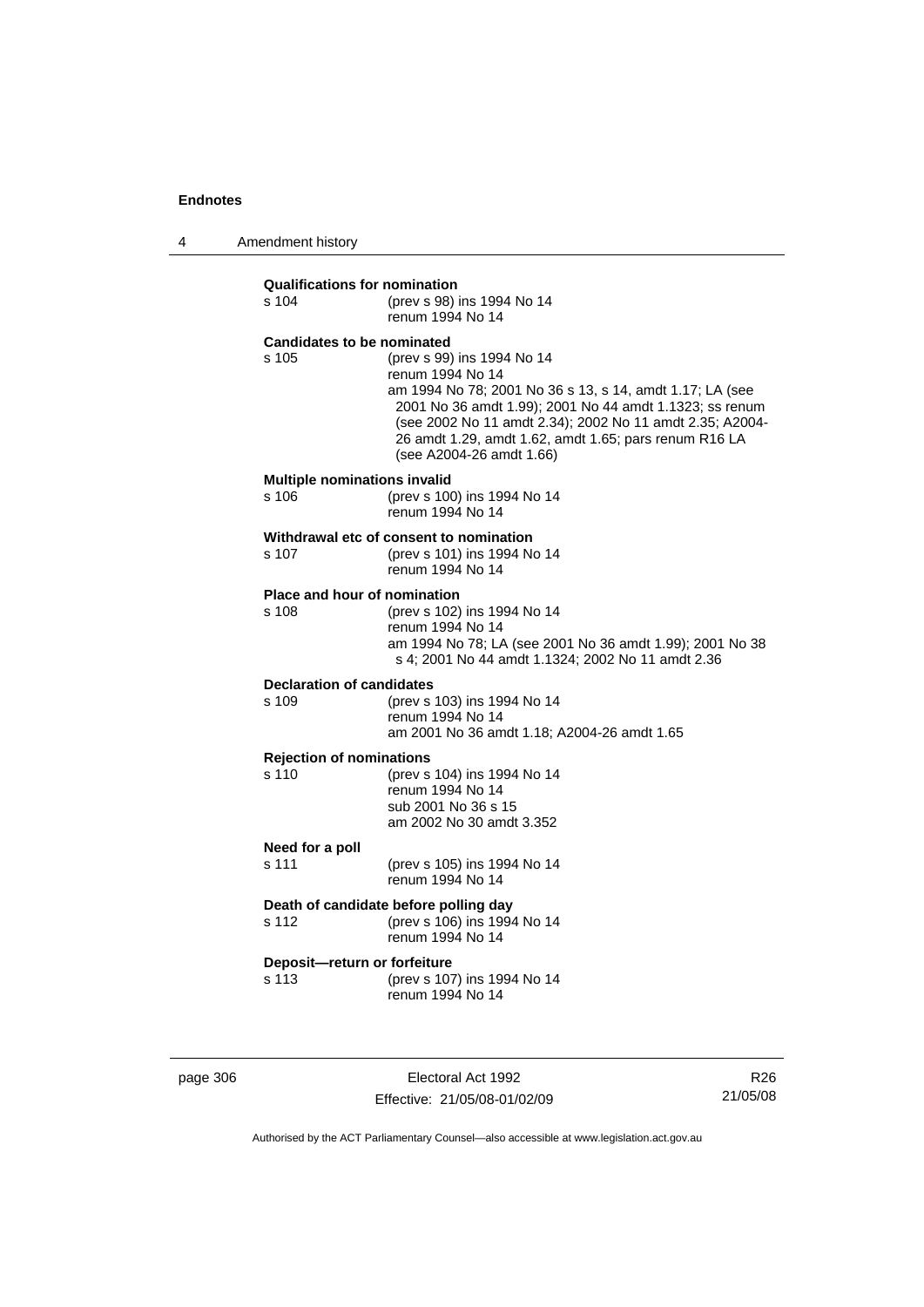| <b>Ballot papers</b><br>div 9.2 hdg | (prev pt 9 div 2 hdg) renum LA (see 2000 No 76 s 24)                                                                                                                                                       |
|-------------------------------------|------------------------------------------------------------------------------------------------------------------------------------------------------------------------------------------------------------|
| <b>Ballot papers</b>                |                                                                                                                                                                                                            |
| s 114                               | (prev s 108) ins 1994 No 14<br>renum 1994 No 14<br>am 2000 No 76 s 5; LA (see 2001 No 36 amdt 1.99); 2001<br>No 44 amdt 1.1325, amdt 1.1326; 2002 No 30 amdt 3.289                                         |
| Grouping of candidates' names       |                                                                                                                                                                                                            |
| s 115                               | (prev s 109) ins 1994 No 14<br>renum 1994 No 14<br>am 2001 No 36 amdt 1.19; 2002 No 30 amdt 3.290; A2004-26<br>amdt 1.65; A2008-13 s 15                                                                    |
| <b>Printing of ballot papers</b>    |                                                                                                                                                                                                            |
| s 116                               | (prev s 110) ins 1994 No 14<br>renum 1994 No 14<br>am 2001 No 38 ss 5-8; 2002 No 30 amdt 3.291, amdt 3.292                                                                                                 |
| Names on ballot papers              |                                                                                                                                                                                                            |
| s 117                               | (prev s 111) ins 1994 No 14<br>renum 1994 No 14<br>am 1994 No 78<br>sub 2001 No 36 s 16<br>am A2004-26 amdts 1.30-1.32; pars renum R16 LA (see<br>A2004-26 amdt 1.66)                                      |
| Draw for positions on ballot papers |                                                                                                                                                                                                            |
| s 118                               | (prev s 112) ins 1994 No 14<br>renum 1994 No 14                                                                                                                                                            |
| div 9.3 hdg                         | Electronic voting devices and vote counting programs<br>(prev div 9.2A) ins 2000 No 76 s 6<br>renum LA (see 2000 No 76 s 24)                                                                               |
| s 118A                              | Approval of computer program for electronic voting and vote counting<br>ins 2000 No 76 s 6<br>am 2001 No 44 amdt 1.1327<br>am LA (see 2001 No 36 amdt 1.99); A2008-13 s 18; ss renum<br>R <sub>26</sub> LA |
| s 118B                              | Security of electronic voting devices and related material<br>ins 2000 No 76 s 6                                                                                                                           |
| <b>Miscellaneous</b><br>div 9.4 hdg | (prev pt 9 div 3 hdg) renum LA (see 2000 No 76 s 24)                                                                                                                                                       |
|                                     |                                                                                                                                                                                                            |

Electoral Act 1992 Effective: 21/05/08-01/02/09 page 307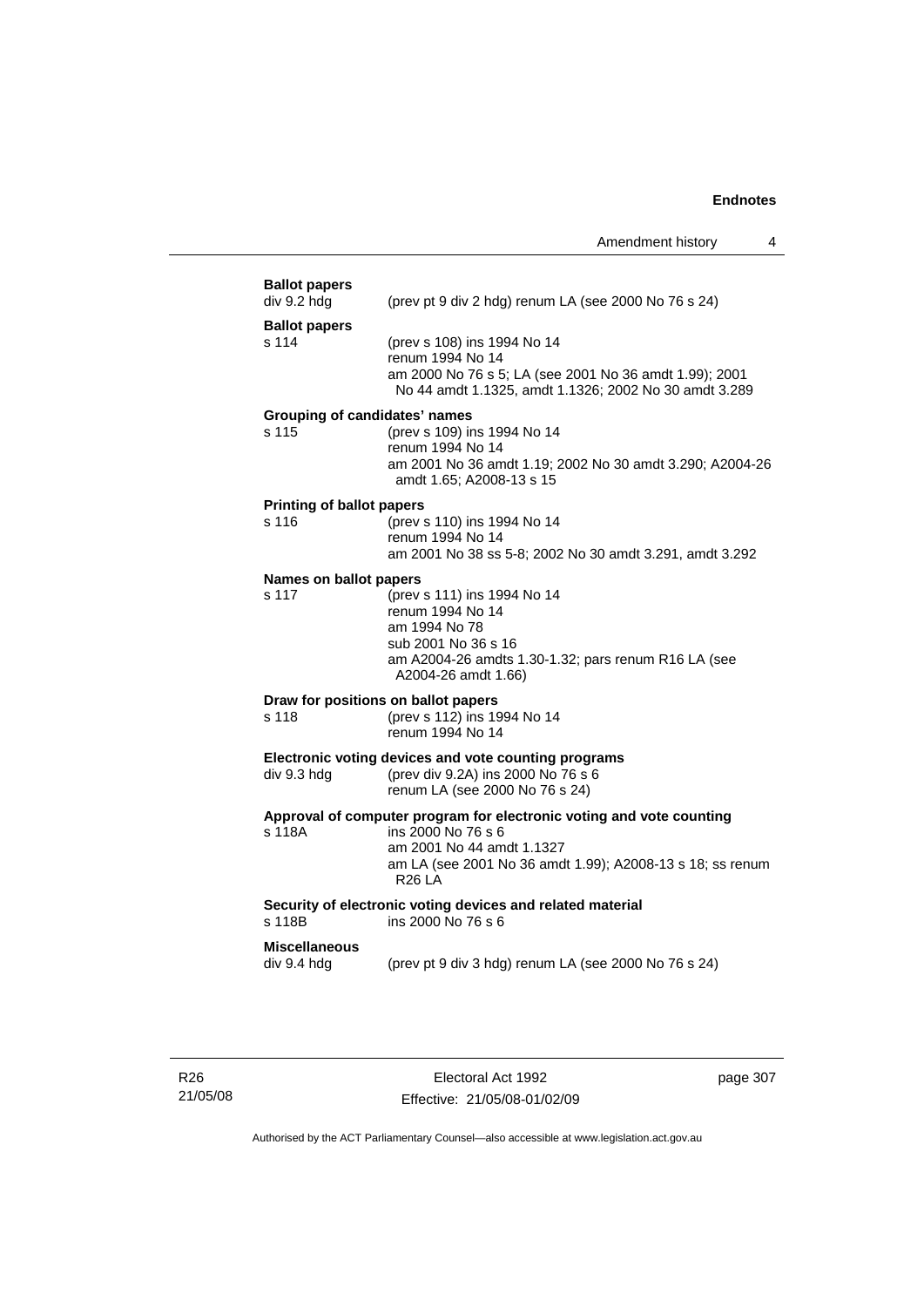4 Amendment history

| <b>Administrative arrangements</b><br>(prev s 114) ins 1994 No 14<br>s 120<br>renum 1994 No 14<br>am 2000 No 76 s 7; 2001 No 44 amdt 1.1330<br><b>Certified lists of electors</b><br>s 121<br>(prev s 115) ins 1994 No 14<br>renum 1994 No 14<br>Use of information from certified lists<br>s 121A<br>ins 2001 No 36 s 17<br>Scrutineers-appointment<br>s 122<br>(prev s 116) ins 1994 No 14<br>renum 1994 No 14<br>am 2001 No 44 amdt 1.1331, amdt 1.1332<br>Scrutineers-conduct<br>(prev s 117) ins 1994 No 14<br>s 123<br>renum 1994 No 14<br>am 1998 No 54; 2002 No 30 amdt 3.293<br>Participation by candidates in conduct of election<br>s 124<br>(prev s 118) ins 1994 No 14<br>renum 1994 No 14<br>Determining matters by lot<br>s 125<br>(prev s 119) ins 1994 No 14<br>renum 1994 No 14<br>am 2001 No 44 amdt 1.1333<br><b>Supplementary elections</b><br>s <sub>126</sub><br>(prev s 120) ins 1994 No 14<br>renum 1994 No 14<br>Voting<br>pt 10 hdg<br>ins 1994 No 14<br>General<br>(prev pt 10 div 1 hdg) renum LA (see 2000 No 76 s 24)<br>div 10.1 hdg<br><b>Meaning of authorised witness</b><br>s 127 hdg<br>sub 2001 No 36 amdt 1.21<br>s 127<br>(prev s 121) ins 1994 No 14<br>renum 1994 No 14 | s 119 | Polling places and scrutiny centres<br>(prev s 113) ins 1994 No 14<br>renum 1994 No 14<br>am 2001 No 36 amdt 1.20; LA (see 2001 No 36 amdt 1.99);<br>2001 No 44 amdt 1.1328, amdt 1.1329 |  |
|-------------------------------------------------------------------------------------------------------------------------------------------------------------------------------------------------------------------------------------------------------------------------------------------------------------------------------------------------------------------------------------------------------------------------------------------------------------------------------------------------------------------------------------------------------------------------------------------------------------------------------------------------------------------------------------------------------------------------------------------------------------------------------------------------------------------------------------------------------------------------------------------------------------------------------------------------------------------------------------------------------------------------------------------------------------------------------------------------------------------------------------------------------------------------------------------------------------------|-------|------------------------------------------------------------------------------------------------------------------------------------------------------------------------------------------|--|
|                                                                                                                                                                                                                                                                                                                                                                                                                                                                                                                                                                                                                                                                                                                                                                                                                                                                                                                                                                                                                                                                                                                                                                                                                   |       |                                                                                                                                                                                          |  |
|                                                                                                                                                                                                                                                                                                                                                                                                                                                                                                                                                                                                                                                                                                                                                                                                                                                                                                                                                                                                                                                                                                                                                                                                                   |       |                                                                                                                                                                                          |  |
|                                                                                                                                                                                                                                                                                                                                                                                                                                                                                                                                                                                                                                                                                                                                                                                                                                                                                                                                                                                                                                                                                                                                                                                                                   |       |                                                                                                                                                                                          |  |
|                                                                                                                                                                                                                                                                                                                                                                                                                                                                                                                                                                                                                                                                                                                                                                                                                                                                                                                                                                                                                                                                                                                                                                                                                   |       |                                                                                                                                                                                          |  |
|                                                                                                                                                                                                                                                                                                                                                                                                                                                                                                                                                                                                                                                                                                                                                                                                                                                                                                                                                                                                                                                                                                                                                                                                                   |       |                                                                                                                                                                                          |  |
|                                                                                                                                                                                                                                                                                                                                                                                                                                                                                                                                                                                                                                                                                                                                                                                                                                                                                                                                                                                                                                                                                                                                                                                                                   |       |                                                                                                                                                                                          |  |
|                                                                                                                                                                                                                                                                                                                                                                                                                                                                                                                                                                                                                                                                                                                                                                                                                                                                                                                                                                                                                                                                                                                                                                                                                   |       |                                                                                                                                                                                          |  |
|                                                                                                                                                                                                                                                                                                                                                                                                                                                                                                                                                                                                                                                                                                                                                                                                                                                                                                                                                                                                                                                                                                                                                                                                                   |       |                                                                                                                                                                                          |  |
|                                                                                                                                                                                                                                                                                                                                                                                                                                                                                                                                                                                                                                                                                                                                                                                                                                                                                                                                                                                                                                                                                                                                                                                                                   |       |                                                                                                                                                                                          |  |
|                                                                                                                                                                                                                                                                                                                                                                                                                                                                                                                                                                                                                                                                                                                                                                                                                                                                                                                                                                                                                                                                                                                                                                                                                   |       |                                                                                                                                                                                          |  |
|                                                                                                                                                                                                                                                                                                                                                                                                                                                                                                                                                                                                                                                                                                                                                                                                                                                                                                                                                                                                                                                                                                                                                                                                                   |       |                                                                                                                                                                                          |  |

page 308 Electoral Act 1992 Effective: 21/05/08-01/02/09

R26 21/05/08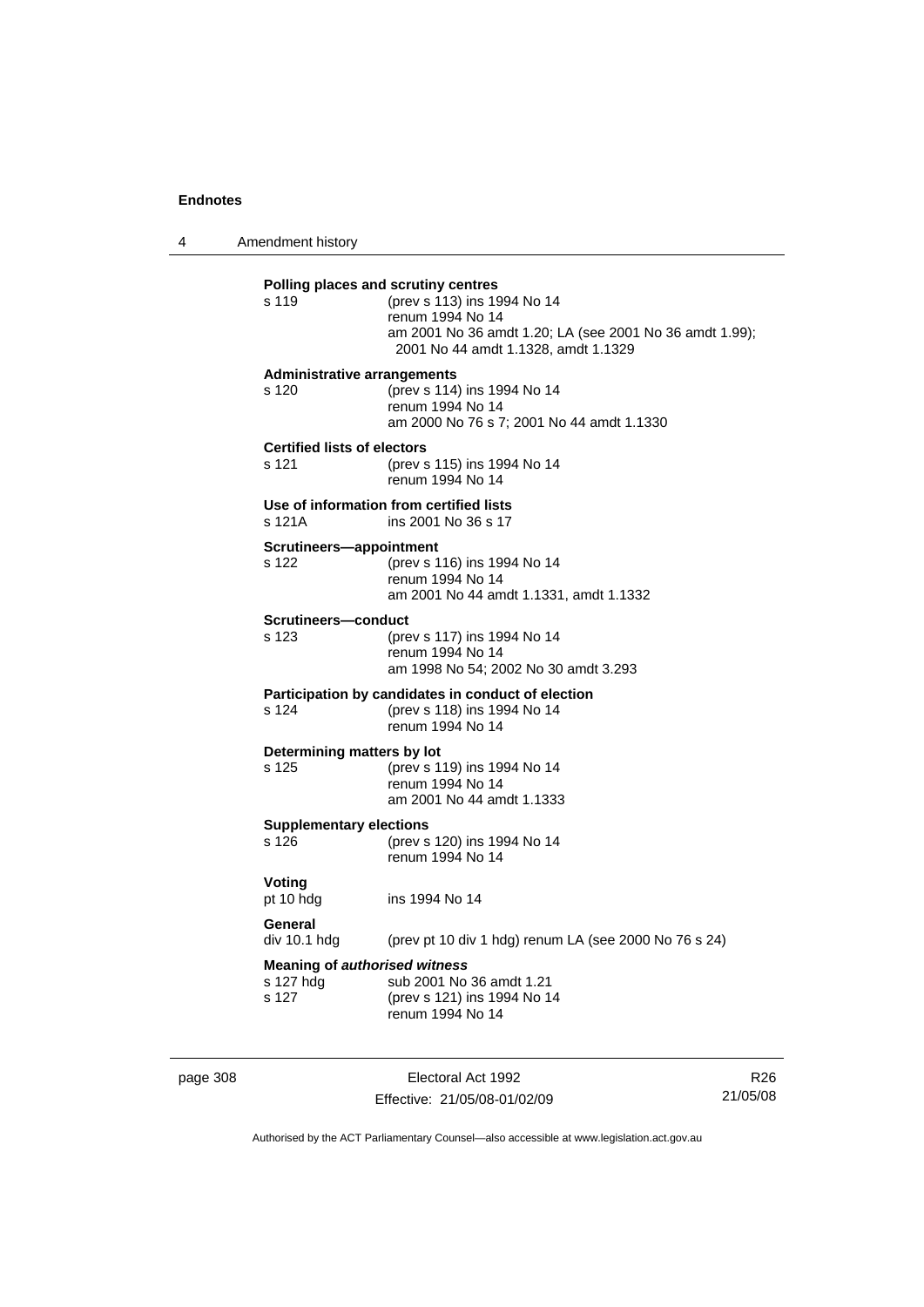| div 10.4 hdg                                       | Voting otherwise than at a polling place<br>(prev pt 10 div 3A hdg) ins 1997 No 91<br>renum LA (see 2000 No 76 s 24)                                |  |
|----------------------------------------------------|-----------------------------------------------------------------------------------------------------------------------------------------------------|--|
| Declaration voting at polling places<br>s 135      | (prev s 129) ins 1994 No 14<br>renum 1994 No 14<br>am 1997 No 91; 2001 No 44 amdt 1.1334, amdt 1.1335                                               |  |
| div 10.3 hdg                                       | Declaration voting at a polling place<br>(prev pt 10 div 3 hdg) am 1997 No 91<br>renum LA (see 2000 No 76 s 24)                                     |  |
| Voting in private<br>s 134                         | (prev s 128) ins 1994 No 14<br>renum 1994 No 14<br>am 2000 No 76 s 9                                                                                |  |
| <b>Claims to vote</b><br>s 133                     | (prev s 127) ins 1994 No 14<br>renum 1994 No 14<br>am 1997 No 91; LA (see 2001 No 36 amdt 1.99)                                                     |  |
| Ordinary voting at a polling place<br>div 10.2 hdg | (prev pt 10 div 2 hdg) am 1997 No 91<br>renum LA (see 2000 No 76 s 24)                                                                              |  |
| <b>Manner of recording vote</b><br>s 132           | (prev s 126) ins 1994 No 14<br>renum 1994 No 14                                                                                                     |  |
| <b>Procedures for voting</b><br>s 131              | (prev s 125) ins 1994 No 14<br>renum 1994 No 14<br>am 1997 No 91; 2000 No 76 s 8; LA (see 2001 No 36<br>amdt 1.99); A2006-23 amdt 1.188, amdt 1.189 |  |
| <b>Multiple votes prohibited</b><br>s 130          | (prev s 124) ins 1994 No 14<br>renum 1994 No 14<br>am 1998 No 54                                                                                    |  |
| <b>Compulsory voting</b><br>s 129                  | (prev s 123) ins 1994 No 14<br>renum 1994 No 14<br>am 1998 No 54                                                                                    |  |
| s 128                                              | (prev s 122) ins 1994 No 14<br>renum 1994 No 14; 2001 No 36 amdt 1.99<br>am 1997 No 91; LA (see 2001 No 36 amdt 1.99)                               |  |

R26 21/05/08

Electoral Act 1992 Effective: 21/05/08-01/02/09 page 309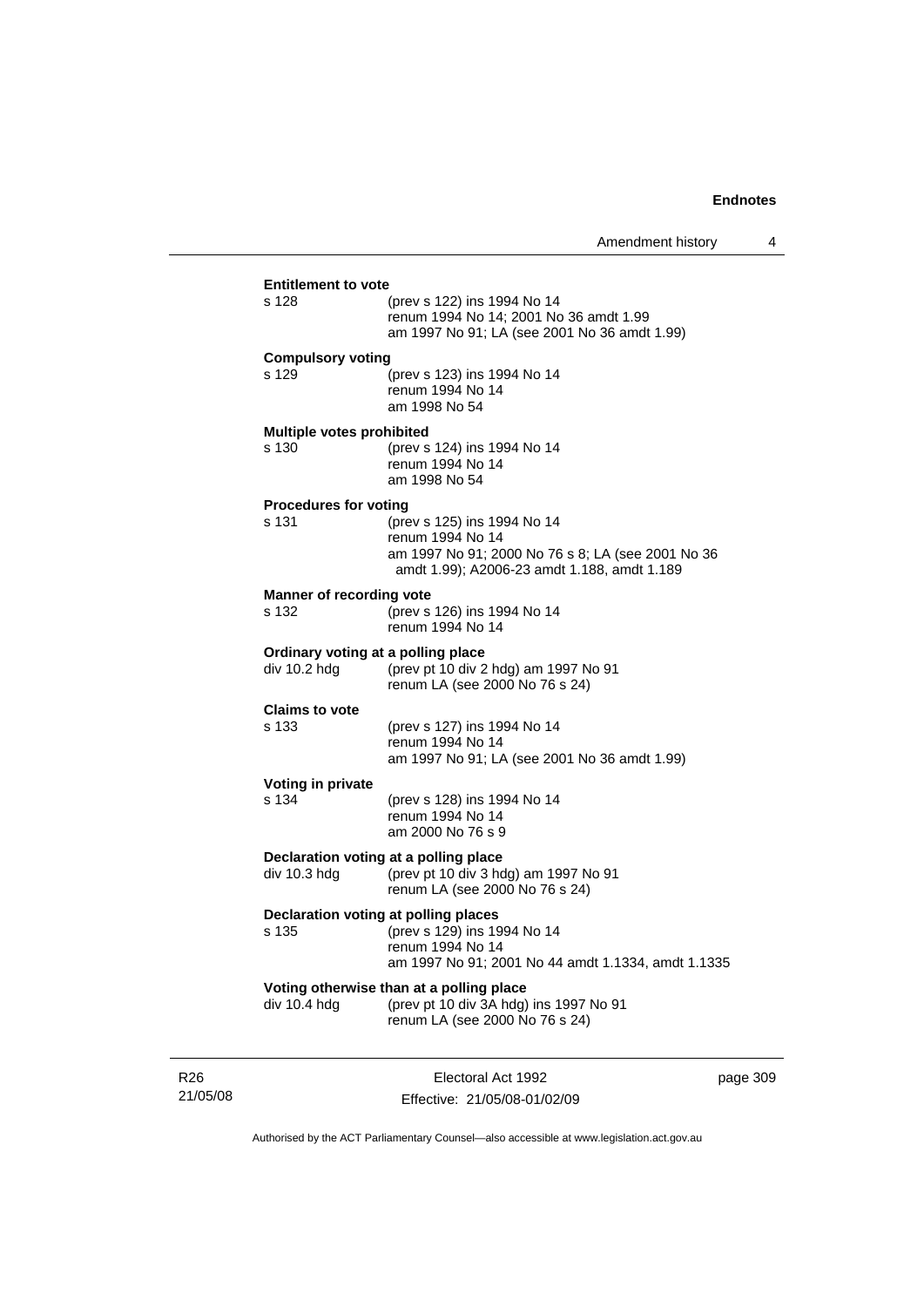4 Amendment history

### page 310 **Electoral Act 1992** R26 **Definitions for div 10.4** s 136 hdg sub 2001 No 36 amdt 1.22 s 136 (prev s 130) ins 1994 No 14 renum 1994 No 14 sub 1997 No 91; A2004-26 s 13 def *eligible elector* om A2008-13 s 17 **Applications for postal voting papers** s 136A ins 1997 No 91 am LA (see 2001 No 36 amdt 1.99); 2001 No 44 amdt 1.1336, amdt 1.1337; 2002 No 30 amdt 3.294 sub A2004-26 s 14 am A2008-13 s 18, s 19; ss renum R26 LA **Ordinary or declaration voting in ACT before polling day** s 136B hdg sub 2001 No 36 amdt 1.23<br>s 136B ins 1997 No 91 ins 1997 No 91 am 2001 No 36 s 18; LA (see 2001 No 36 amdt 1.99); 2001 No 44 amdts 1.1338-1.1341; 2002 No 30 amdt 3.295, amdt 3.296; A2008-13 ss 20-26 **Declaration voting outside ACT on or before polling day** s 136C hdg sub 2001 No 36 amdt 1.24<br>s 136C ins 1997 No 91 ins 1997 No 91 am 2001 No 36 s 19; LA (see 2001 No 36 amdt 1.99); 2001 No 44 amdts 1.1342-1.1345; 2002 No 30 amdt 3.296; A2008-13 ss 27-30 **Record of issue of declaration voting papers** s 137 (prev s 131) ins 1994 No 14 renum 1994 No 14 am 1997 No 91; 2001 No 36 amdt 1.25 **Inspection of records** s 138 (prev s 132) ins 1994 No 14 renum 1994 No 14 **Receipt of declaration voting papers** s 139 (prev s 133) ins 1994 No 14 renum 1994 No 14 am 1997 No 91; 2002 No 30 amdt 3.297 **Registered declaration voters**<br>s 140 (prev s 134) (prev s 134) ins 1994 No 14 renum 1994 No 14 am 2002 No 30 amdt 3.298 **Issue of voting papers to registered declaration voters** s 141 (prev s 135) ins 1994 No 14 renum 1994 No 14 am 1997 No 91; 2002 No 30 amdt 3.299; A2004-26 s 15

Authorised by the ACT Parliamentary Counsel—also accessible at www.legislation.act.gov.au

21/05/08

Effective: 21/05/08-01/02/09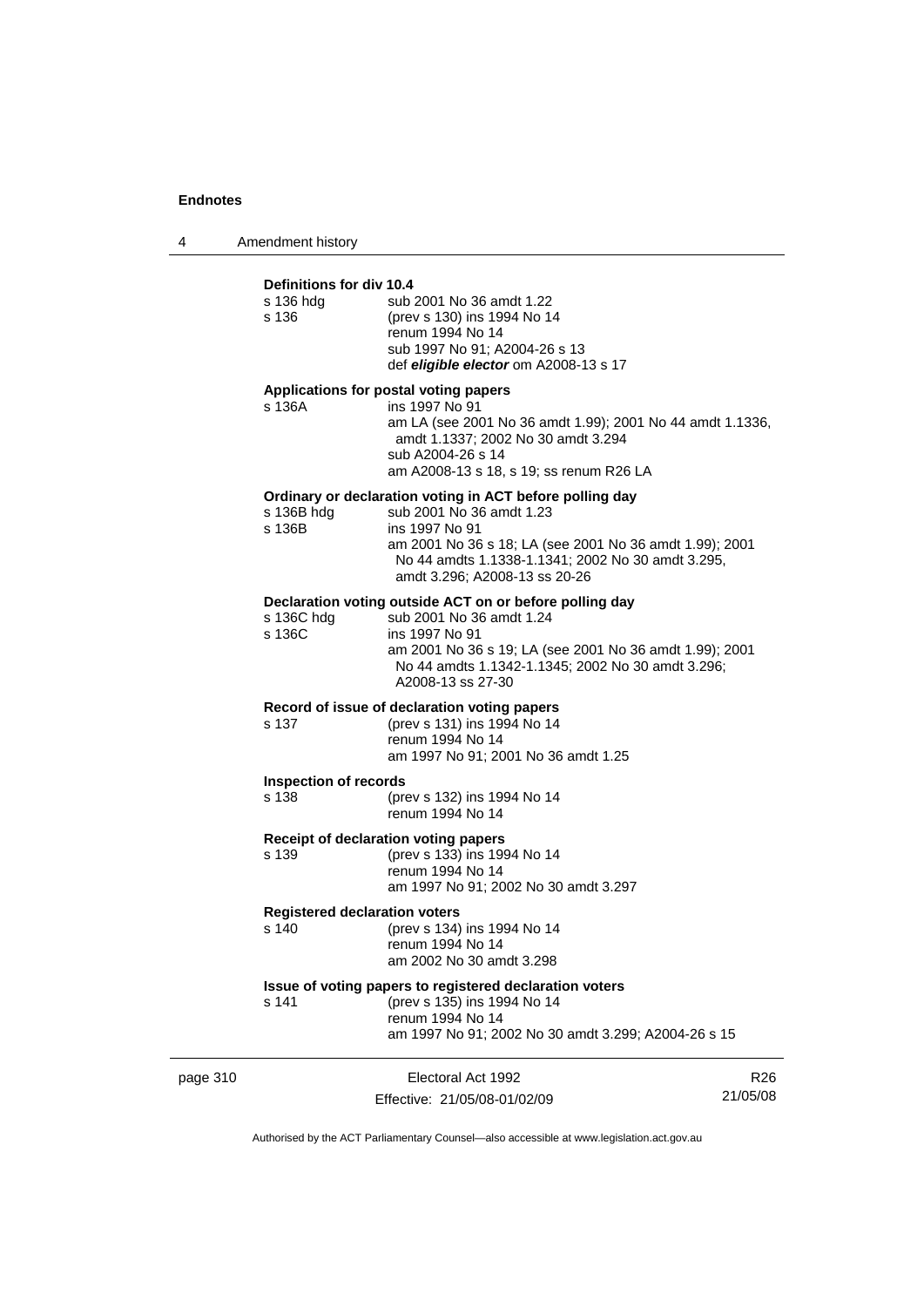### **Correcting formal errors**

s 142 (prev s 136) ins 1994 No 14 renum 1994 No 14 **Soliciting applications for postal declaration votes**

s 143 (prev s 137) ins 1994 No 14 renum 1994 No 14 am 1997 No 91; 1998 No 54 sub 2001 No 36 s 20; A2004-26 s 16 am A2008-13 s 31, s 32; ss renum R26 LA

#### **Transmission of applications for postal declaration votes**

s 144 (prev s 138) ins 1994 No 14 renum 1994 No 14 am 1998 No 54

# **Requirements for casting postal votes**

ins A2004-26 s 17

#### **Interference with declaration voting**

s 145 (prev s 139) ins 1994 No 14 renum 1994 No 14 am 1998 No 54

#### **Soliciting completed declaration votes**

s 146 (prev s 140) ins 1994 No 14 renum 1994 No 14 am 1998 No 54

#### **Transmission of completed declaration votes**

s 147 (prev s 141) ins 1994 No 14 renum 1994 No 14 am 1998 No 54

#### **Opening envelopes containing declaration votes**

s 148 (prev s 142) ins 1994 No 14 renum 1994 No 14 am 1998 No 54

# **Mobile polling**

(prev pt 10 div 4 hdg) renum LA (see 2000 No 76 S24)

### **Definitions for div 4**

s 149 hdg sub 2001 No 36 amdt 1.26<br>s 149 (prev s 143) ins 1994 No 1 (prev s 143) ins 1994 No 14 renum 1994 No 14 def *registered medical practitioner* om 2001 No 36 amdt 1.27 def *remand centre* om A2006-23 amdt 1.190 def *special hospital* sub 2001 No 44 amdt 1.1347

R26 21/05/08

Electoral Act 1992 Effective: 21/05/08-01/02/09 page 311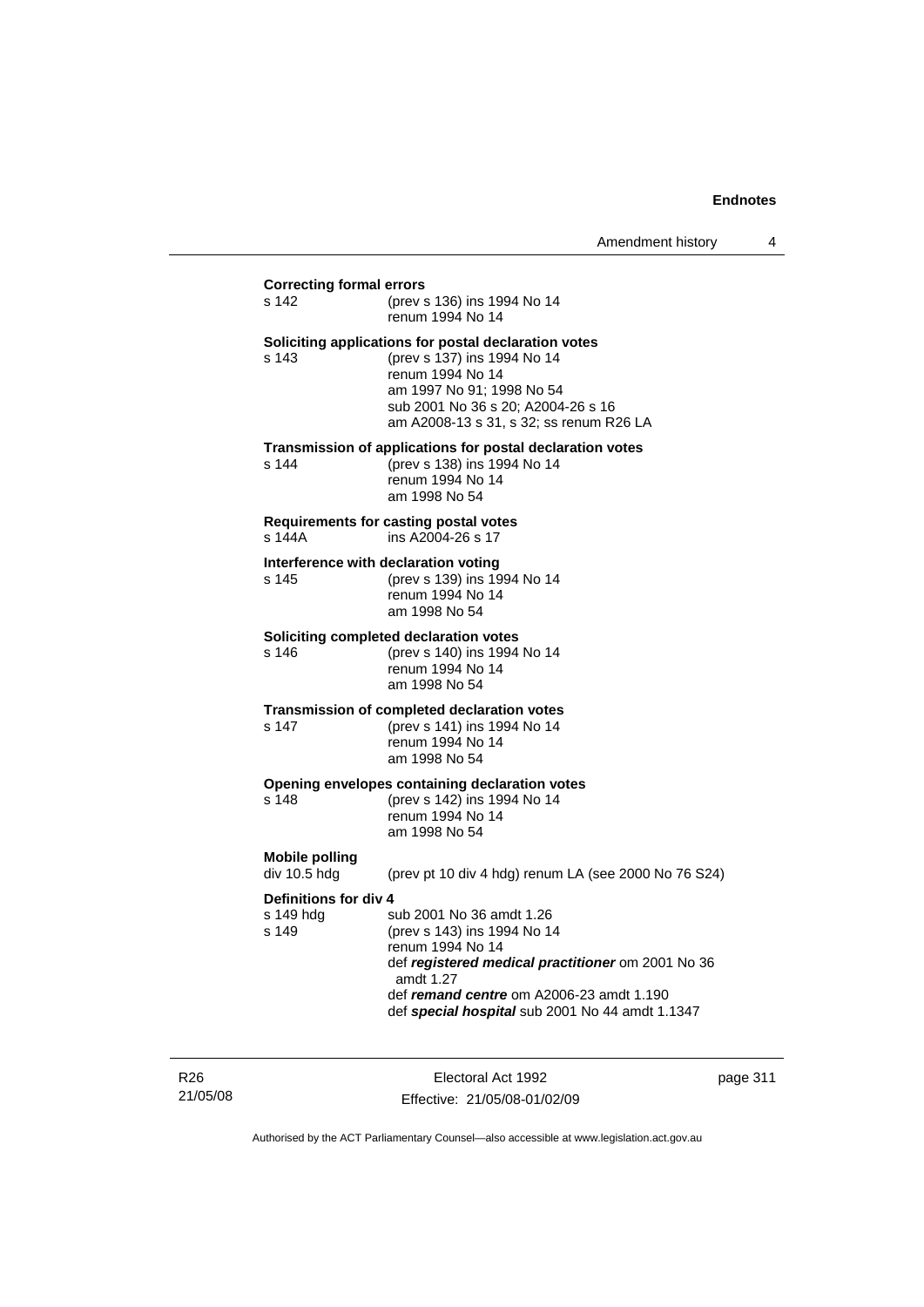| 4        | Amendment history                              |                                                                                                                                                                                       |  |  |  |
|----------|------------------------------------------------|---------------------------------------------------------------------------------------------------------------------------------------------------------------------------------------|--|--|--|
|          | s 149A                                         | Declaration of special hospitals<br>ins 2001 No 44 amdt 1.1348                                                                                                                        |  |  |  |
|          | <b>Mobile polling-institutions</b><br>s 150    | (prev s 144) ins 1994 No 14<br>renum 1994 No 14<br>am A2006-23 amdt 1.191                                                                                                             |  |  |  |
|          | <b>Functions of visiting officers</b><br>s 151 | (prev s 145) ins 1994 No 14<br>renum 1994 No 14; 2001 No 36 amdt 1.99<br>am 1995 No 33; 2001 No 36 s 21, amdt 1.28; LA (see 2001<br>No 36 amdt 1.99); A2006-23 amdt 1.192, amdt 1.193 |  |  |  |
|          | <b>Failure to visit institution</b><br>s 152   | (prev s 146) ins 1994 No 14<br>renum 1994 No 14                                                                                                                                       |  |  |  |
|          | s 153                                          | Custody of ballot boxes and electoral papers<br>(prev s 147) ins 1994 No 14<br>renum 1994 No 14                                                                                       |  |  |  |
|          | <b>Miscellaneous</b><br>div 10.6 hdg           | (prev pt 10 div 5 hdg) renum LA (see 2000 No 76 s 24)                                                                                                                                 |  |  |  |
|          | Arrangements at polling places<br>s 154        | (prev s 148) ins 1994 No 14<br>renum 1994 No 14                                                                                                                                       |  |  |  |
|          | s 155                                          | Particulars on ballot papers before issue<br>(prev s 149) ins 1994 No 14<br>renum 1994 No 14                                                                                          |  |  |  |
|          | <b>Assistance to voters</b><br>s 156           | (prev s 150) ins 1994 No 14<br>renum 1994 No 14                                                                                                                                       |  |  |  |
|          | s 156A                                         | Assistance to voters unable to enter polling place<br>ins 2001 No 36 s 22                                                                                                             |  |  |  |
|          | <b>Spoilt ballot papers</b><br>s 157           | (prev s 151) ins 1994 No 14<br>renum 1994 No 14<br>am 2000 No 76 s 10                                                                                                                 |  |  |  |
|          | s 158                                          | Custody of ballot boxes and electoral papers<br>(prev s 152) ins 1994 No 14<br>renum 1994 No 14                                                                                       |  |  |  |
|          |                                                |                                                                                                                                                                                       |  |  |  |
| page 312 |                                                | Electoral Act 1992                                                                                                                                                                    |  |  |  |

Authorised by the ACT Parliamentary Counsel—also accessible at www.legislation.act.gov.au

Effective: 21/05/08-01/02/09

R26 21/05/08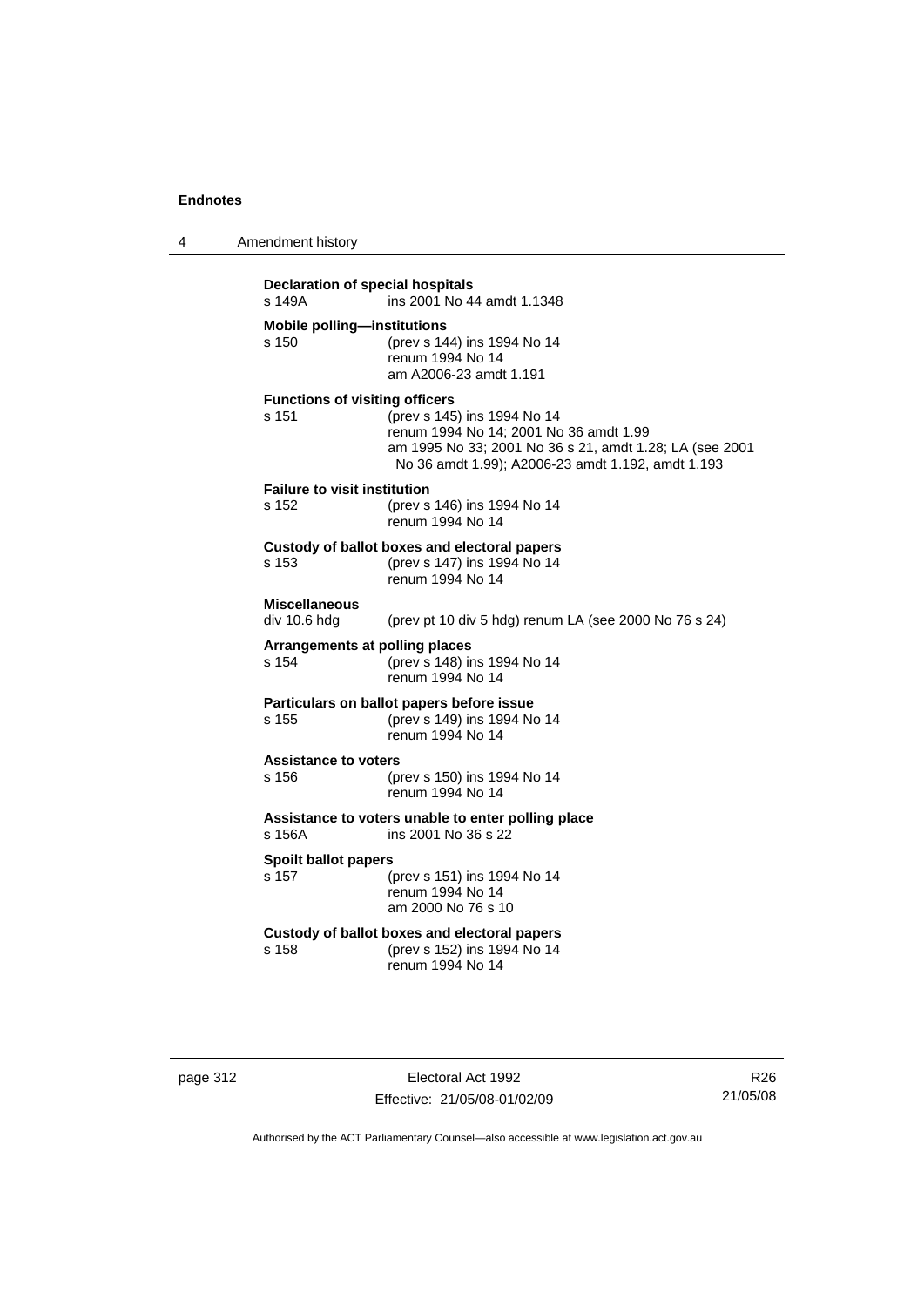| s 159                          | (prev s 153) ins 1994 No 14<br>renum 1994 No 14<br>am 2001 No 36 amdt 1.29; LA (see 2001 No 36 amdt |
|--------------------------------|-----------------------------------------------------------------------------------------------------|
|                                | 1.99) 2001 No 44 amdt 1.1349, amdt 1.1350; 2002 No 30<br>amdt 3.300                                 |
|                                | Suspension and adjournment of polling                                                               |
| s 160                          | (prev s 154) ins 1994 No 14<br>renum 1994 No 14                                                     |
|                                | am LA (see 2001 No 36 amdt 1.99); 2001 No 44 amdts<br>1.1351-1.1353; 2002 No 30 amdt 3.300          |
| <b>Failure to vote</b>         |                                                                                                     |
| div 10.7 hdg                   | (prev pt 10 div 6 hdg) renum LA (see 2000 No 76 s 24)                                               |
| <b>Default notice</b><br>s 161 | (prev s 155) ins 1994 No 14                                                                         |
|                                | renum 1994 No 14                                                                                    |
|                                | am 2001 No 44 amdt 1.1354, amdt 1.1355                                                              |
| <b>First notice</b>            |                                                                                                     |
| s 162                          | (prev s 156) ins 1994 No 14                                                                         |
|                                | renum 1994 No 14                                                                                    |
| <b>Second notice</b>           |                                                                                                     |
| s 163                          | (prev s 157) ins 1994 No 14<br>renum 1994 No 14                                                     |
| <b>Final notice</b>            |                                                                                                     |
| s 164                          | (prev s 158) ins 1994 No 14                                                                         |
|                                | renum 1994 No 14                                                                                    |
| <b>Discharge of liability</b>  |                                                                                                     |
| s 165                          | (prev s 159) ins 1994 No 14<br>renum 1994 No 14                                                     |
| Response on behalf of elector  |                                                                                                     |
| s 166                          | (prev s 160) ins 1994 No 14<br>renum 1994 No 14                                                     |
| <b>Polling in Antarctica</b>   |                                                                                                     |
| pt 11 hdg                      | ins 1994 No 14                                                                                      |
| Definitions for pt 11          |                                                                                                     |
| s 167 hdg<br>s 167             | sub 2001 No 36 amdt 1.30<br>(prev s 161) ins 1994 No 14                                             |
|                                | renum 1994 No 14                                                                                    |
|                                | am 2001 No 36 amdt 1.31, amdt 1.32                                                                  |
|                                | def <i>transmit</i> sub 2001 No 44 amdt 1.1356                                                      |

R26 21/05/08

Electoral Act 1992 Effective: 21/05/08-01/02/09 page 313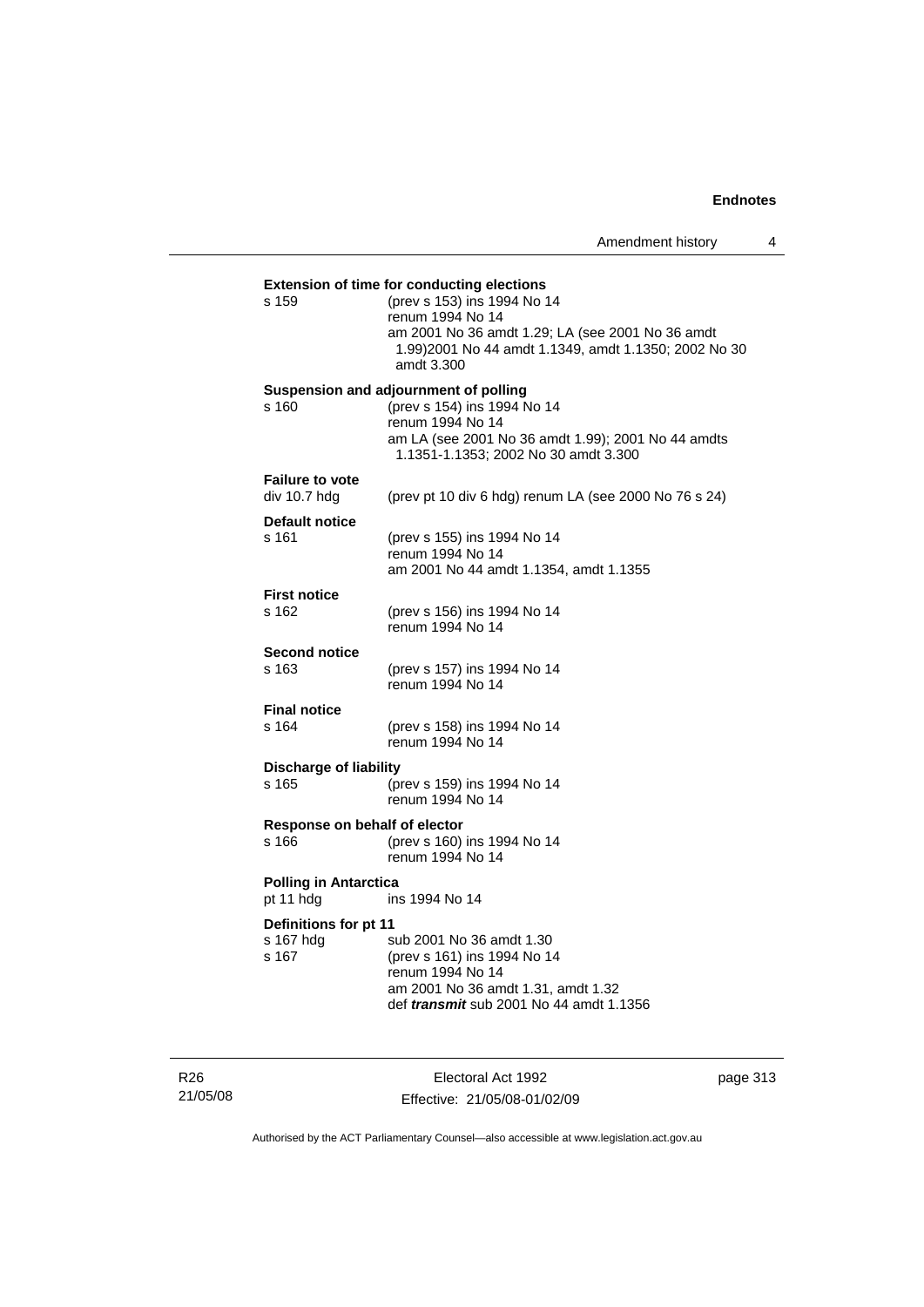4 Amendment history

| s 167A                                          | ins 2001 No 36 amdt 1.32                                                                                                                 |
|-------------------------------------------------|------------------------------------------------------------------------------------------------------------------------------------------|
| s 167B                                          | Approval of ways of transmission<br>ins 2001 No 44 amdt 1.1357                                                                           |
| s 168                                           | Returning officers and assistants for Antarctic stations<br>(prev s 162) ins 1994 No 14<br>renum 1994 No 14<br>sub 2002 No 30 amdt 3.301 |
| s 169                                           | Acting returning officer or assistant<br>(prev s 163) ins 1994 No 14<br>renum 1994 No 14<br>om 2002 No 30 amdt 3.301                     |
| s 170                                           | Application of Act to polling in Antarctica<br>(prev s 164) ins 1994 No 14<br>renum 1994 No 14                                           |
| <b>Antarctic electors</b><br>s 171              | (prev s 165) ins 1994 No 14<br>renum 1994 No 14<br>am 1997 No 91                                                                         |
| s 172                                           | Arrangements for the polling in Antarctica<br>(prev s 166) ins 1994 No 14<br>renum 1994 No 14                                            |
| <b>Conduct of the polling</b><br>s 173          | (prev s 167) ins 1994 No 14<br>renum 1994 No 14                                                                                          |
| <b>Claims to vote</b><br>s 174                  | (prev s 168) ins 1994 No 14<br>renum 1994 No 14                                                                                          |
| Proceedings at close of poll<br>s 175           | (prev s 169) ins 1994 No 14<br>renum 1994 No 14<br>am 1995 No 46; 2002 No 30 amdt 3.302                                                  |
| <b>Result of polling in Antarctica</b><br>s 176 | (prev s 170) ins 1994 No 14<br>renum 1994 No 14                                                                                          |
| <b>Preservation of documents</b><br>s 177       | (prev s 171) ins 1994 No 14<br>renum 1994 No 14                                                                                          |
| The scrutiny<br>pt 12 hdg                       | ins 1994 No 14                                                                                                                           |

page 314 Electoral Act 1992 Effective: 21/05/08-01/02/09

R26 21/05/08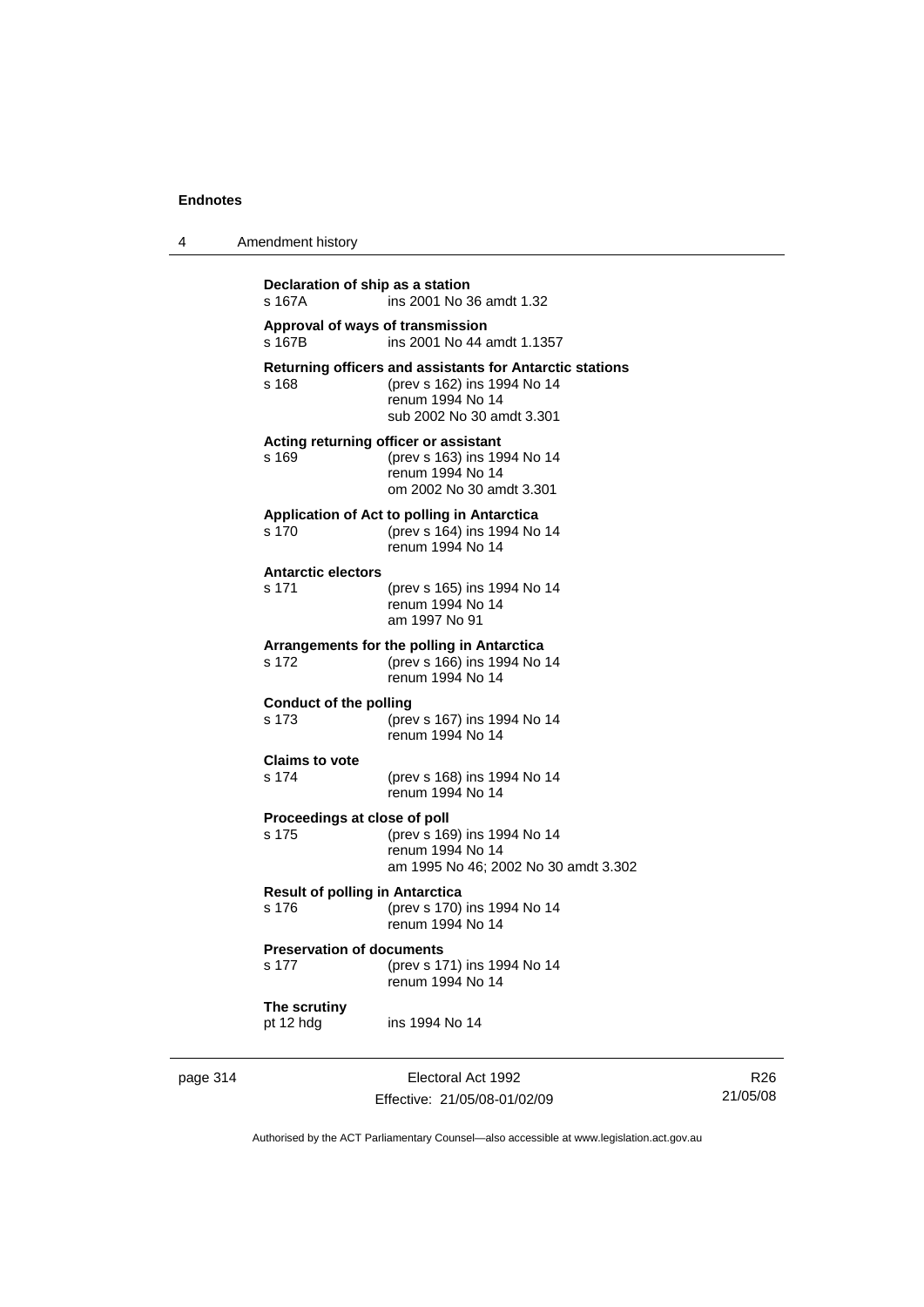| <b>Scrutiny</b><br>s 178                   | (prev s 172) ins 1994 No 14<br>renum 1994 No 14<br>am 1997 No 91; 2000 No 76 s 11                                                                |
|--------------------------------------------|--------------------------------------------------------------------------------------------------------------------------------------------------|
| s 179                                      | Preliminary scrutiny of declaration voting papers etc<br>(prev s 173) ins 1994 No 14<br>renum 1994 No 14<br>am 2002 No 30 amdt 3.303, amdt 3.304 |
| <b>Formality of ballot papers</b><br>s 180 | (prev s 174) ins 1994 No 14<br>renum 1994 No 14                                                                                                  |
| Death of candidate<br>s 181                | (prev s 175) ins 1994 No 14<br>renum 1994 No 14                                                                                                  |
| s 182                                      | First count-ordinary ballot papers<br>(prev s 176) ins 1994 No 14<br>renum 1994 No 14<br>am 2000 No 76 s 12                                      |
| s 183                                      | First count-declaration ballot papers<br>(prev s 177) ins 1994 No 14<br>renum 1994 No 14                                                         |
| s 183A                                     | First count-electronic ballot papers<br>ins 2000 No 76 s 13                                                                                      |
| s 184                                      | Second count-first preferences<br>(prev s 178) ins 1994 No 14<br>renum 1994 No 14<br>am 2000 No 76 s 14                                          |
| Ascertaining result of poll<br>s 185       | (prev s 179) ins 1994 No 14<br>renum 1994 No 14<br>am 2000 No 76 s 15                                                                            |
| <b>Objections by scrutineers</b><br>s 186  | (prev s 180) ins 1994 No 14<br>renum 1994 No 14                                                                                                  |
| <b>Recount of ballot papers</b><br>s 187   | (prev s 181) ins 1994 No 14<br>renum 1994 No 14<br>sub A2004-26 s 18                                                                             |
|                                            | Application for recount of ballot papers etc                                                                                                     |

R26 21/05/08

Electoral Act 1992 Effective: 21/05/08-01/02/09 page 315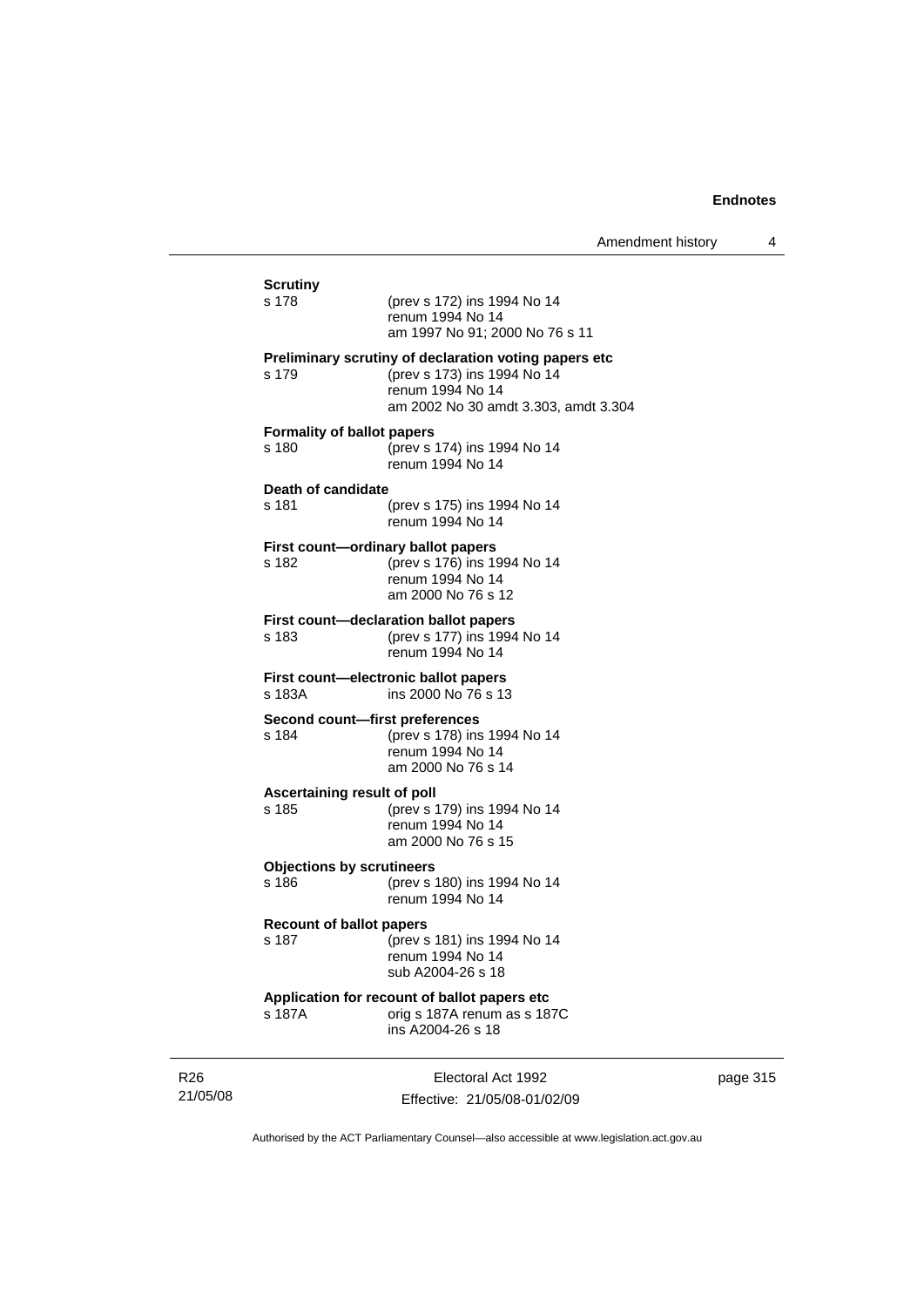4 Amendment history

| s 187B                                             | ins A2004-26 s 18                                                                                                                                                                                                                           |
|----------------------------------------------------|---------------------------------------------------------------------------------------------------------------------------------------------------------------------------------------------------------------------------------------------|
| s 187C                                             | Recount of electronic scrutiny of ballot papers<br>(prev s 187A) ins 2000 No 76 s 16<br>renum A2004-26 s 19                                                                                                                                 |
| s 188                                              | Reservation of disputed ballot papers<br>(prev s 182) ins 1994 No 14<br>renum 1994 No 14                                                                                                                                                    |
| Declaration of result of election<br>s 189         | (prev s 183) ins 1994 No 14<br>renum 1994 No 14                                                                                                                                                                                             |
| <b>Casual vacancies</b><br>pt 13 hdg               | ins 1994 No 14                                                                                                                                                                                                                              |
| Definitions for pt 13<br>s 190 hdg<br>s 190        | sub 2001 No 36 amdt 1.33<br>(prev s 184) ins 1994 No 14<br>renum 1994 No 14<br>am 2001 No 36 amdt 1.36, amdt 1.37<br>def candidate om 2001 No 36 amdt 1.34<br>def newspaper om 2001 No 36 amdt 1.34<br>def speaker ins 2001 No 36 amdt 1.35 |
| Notice of casual vacancy<br>s 191                  | (prev s 185) ins 1994 No 14<br>renum 1994 No 14<br>am A2008-13 s 33                                                                                                                                                                         |
| <b>Candidates for casual vacancy</b><br>s 192      | (prev s 186) ins 1994 No 14<br>renum 1994 No 14<br>am LA (see 2001 No 36 amdt 1.99); 2001 No 44 amdt 1.1358,<br>amdt 1.1359                                                                                                                 |
| <b>Publication of candidates' details</b><br>s 193 | (prev s 187) ins 1994 No 14<br>renum 1994 No 14                                                                                                                                                                                             |
| s 194                                              | Determination of candidate to fill vacancy<br>(prev s 188) ins 1994 No 14<br>renum 1994 No 14<br>am 2002 No 30 amdt 3.352; A2008-13 s 34; ss renum R26 LA                                                                                   |
| <b>Assembly nominees</b><br>s 195                  | (prev s 189) ins 1994 No 14<br>renum 1994 No 14<br>am 2001 No 36 s 23                                                                                                                                                                       |

page 316 Electoral Act 1992 Effective: 21/05/08-01/02/09

R26 21/05/08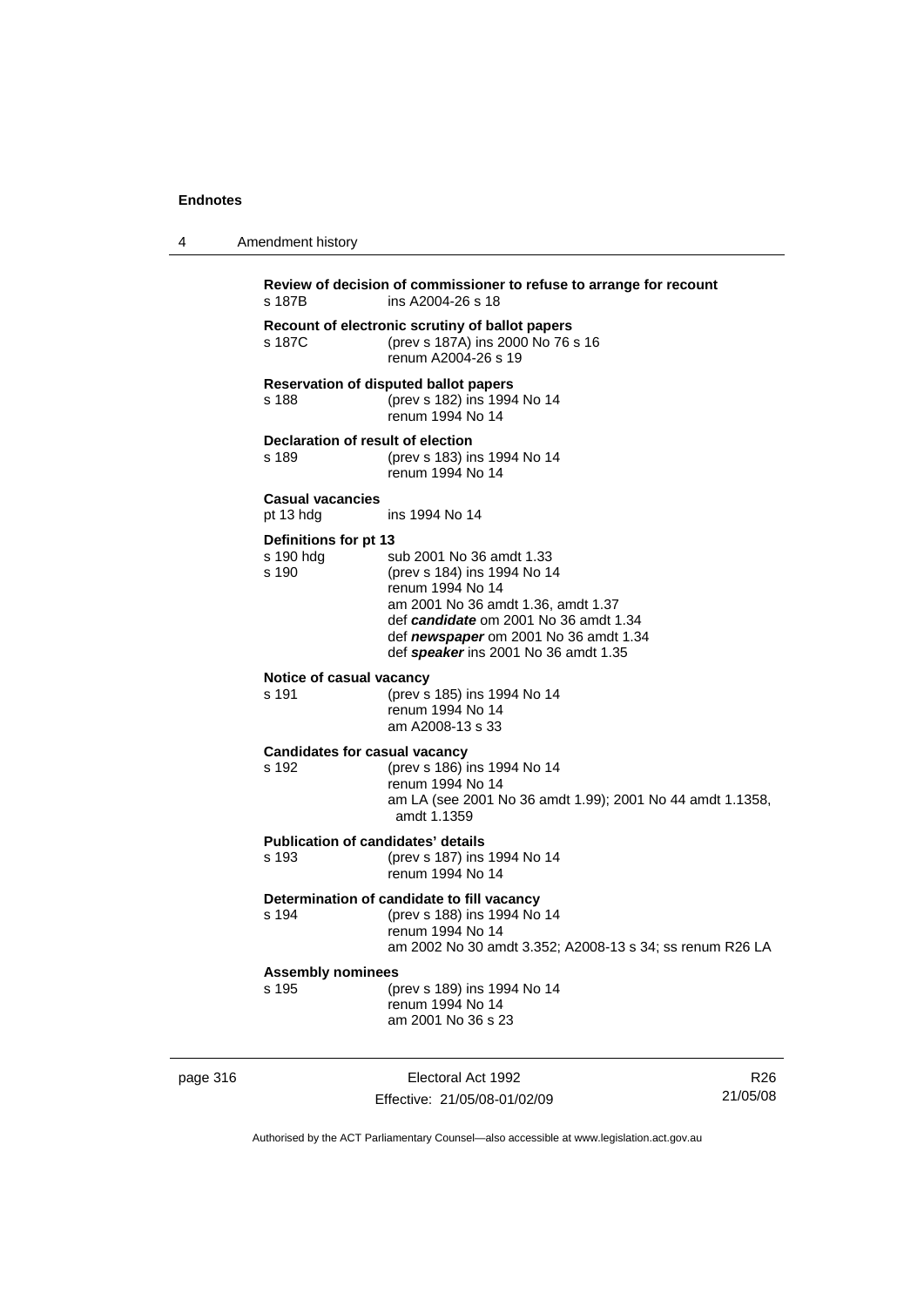| s 196                                       | Term of office of MLA declared elected under pt 13<br>(prev s 190) ins 1994 No 14<br>renum 1994 No 14                                                                                                                                                                                                                                                                                                                                                                                                                                                                                                                                                                                      |          |
|---------------------------------------------|--------------------------------------------------------------------------------------------------------------------------------------------------------------------------------------------------------------------------------------------------------------------------------------------------------------------------------------------------------------------------------------------------------------------------------------------------------------------------------------------------------------------------------------------------------------------------------------------------------------------------------------------------------------------------------------------|----------|
| s 197                                       | Dissolution or pre-election period<br>(prev s 191) ins 1994 No 14<br>renum 1994 No 14<br>am 2002 No 30 amdt 3.305                                                                                                                                                                                                                                                                                                                                                                                                                                                                                                                                                                          |          |
| pt 14 hdg                                   | Election funding and financial disclosure<br>ins 1994 No 14                                                                                                                                                                                                                                                                                                                                                                                                                                                                                                                                                                                                                                |          |
| <b>Preliminary</b><br>div 14.1 hdg          | (prev pt 14 div 1 hdg) renum 2001 No 36 amdt 1.99                                                                                                                                                                                                                                                                                                                                                                                                                                                                                                                                                                                                                                          |          |
| Definitions for pt 14<br>s 198 hdg<br>s 198 | sub 2001 No 36 amdt 1.38<br>(prev s 192) ins 1994 No 14<br>renum 1994 No 14<br>am 2001 No 36 amdt 1.42, amdt 1.43<br>def associated entity ins 1996 No 56 s 4<br>sub 2001 No 36 s 24<br>am A2004-26 amdt 1.64<br>def <b>ballot group</b> ins 2001 No 36 s 25<br>om A2004-26 amdt 1.33<br>def entity ins 1996 No 56 s 4<br>def <i>financial controller</i> ins 1996 No 56 s 4<br>def gift am 2001 No 36 amdt 1.39; A2004-26 s 20; A2008-13<br>s 35<br>def <i>independent MLA</i> om 2001 No 36 amdt 1.40<br>def non-party group om A2008-13 s 36<br>def register am 2001 No 36 amdt 1.41; A2004-26 amdt 1.60<br>def reporting agent sub 2001 No 36 s 26<br>am A2004-26 amdt 1.34, amdt 1.60 |          |
| s 198A hdg<br>s 198A                        | Reference to things done by party etc<br>sub A2004-26 amdt 1.35<br>ins 2001 No 36 amdt 1.43<br>am A2004-26 amdt 1.36                                                                                                                                                                                                                                                                                                                                                                                                                                                                                                                                                                       |          |
| s 198B                                      | Candidate remains candidate after election<br>ins 2001 No 36 amdt 1.43                                                                                                                                                                                                                                                                                                                                                                                                                                                                                                                                                                                                                     |          |
| <b>Related bodies corporate</b><br>s 199    | (prev s 193) ins 1994 No 14<br>renum 1994 No 14                                                                                                                                                                                                                                                                                                                                                                                                                                                                                                                                                                                                                                            |          |
| s 200                                       | <b>Activities of campaign committees</b><br>(prev s 194) ins 1994 No 14<br>renum 1994 No 14<br>am 2001 No 36 amdt 1.44; A2004-26 amdt 1.37, amdt 1.62                                                                                                                                                                                                                                                                                                                                                                                                                                                                                                                                      |          |
|                                             | Electoral Act 1992                                                                                                                                                                                                                                                                                                                                                                                                                                                                                                                                                                                                                                                                         | page 317 |

Authorised by the ACT Parliamentary Counsel—also accessible at www.legislation.act.gov.au

Effective: 21/05/08-01/02/09

R26 21/05/08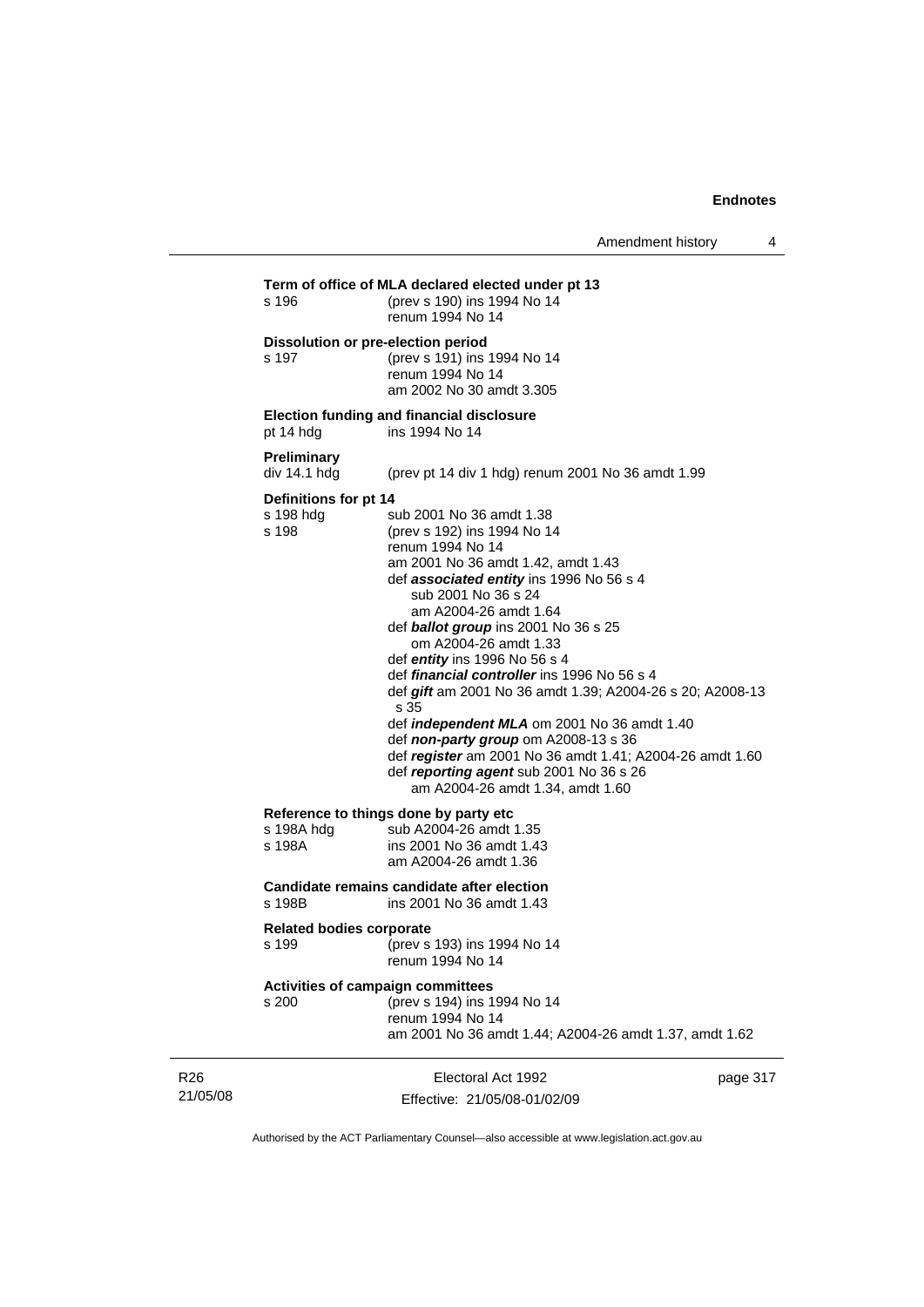4 Amendment history

### **Disclosure periods** s 201 (prev s 195) ins 1994 No 14 renum 1994 No 14 def *disclosure day* am 1997 No 91 s 24; 2001 No 36 amdt 1.45; 2002 No 30 amdt 3.306; A2003-54 s 5; A2004-26 amdt 1.63; A2008-13 s 37 **Gifts—determination of amounts** s 202 (prev s 196) ins 1994 No 14 renum 1994 No 14 **Reporting agents**  div 14.2 hdg (prev pt 14 div 2 hdg) renum LA (see 2000 No 76 s 24) **Appointed agents** s 203 (prev s 197) ins 1994 No 14 renum 1994 No 14 am 1997 No 91; 2001 No 36 amdts 1.46-1.48; LA (see 2001 No 36 amdt 1.99); 2002 No 30 amdt 3.307, amdt 3.308, amdt 3.352; A2004-26 amdt 1.38, amdt 1.39, amdt 1.61, amdt 1.63; ss renum R16 LA (see A2004-26 amdt 1.66); A2008-13 s 38, s 39; pars renum R26 LA **Non-appointed agents** s 204 (prev s 198) ins 1994 No 14 renum 1994 No 14 am 1997 No 91; 2001 No 36 amdt 1.49, amdt 1.50; LA (see 2001 No 36 amdt 1.99); A2004-26 amdt 1.61, amdt 1.63; A2008-13 s 40; ss renum R26 LA **Registers of reporting agents** s 205 (prev s 199) ins 1994 No 14 renum 1994 No 14 am 2001 No 36 amdts 1.51-1.53; LA (see 2001 No 36 amdt 1.99); 2002 No 30 amdt 3.309; A2004-26 amdt 1.40, amdt 1.41, amdt 1.60; pars renum R16 LA (see A2004-26 amdt 1.66); A2008-13 s 41, s 42 **Election funding**  div 14.3 hdg (prev pt 14 div 3 hdg) renum LA (see 2000 No 76 s 24) **Who eligible votes are cast for** s 206 (prev s 200) ins 1994 No 14 renum 1994 No 14 am 1996 No 56 sub 2001 No 36 amdt 1.54 am A2004-26 s 21 sub A2008-13 s 43

page 318 **Electoral Act 1992** Effective: 21/05/08-01/02/09

R26 21/05/08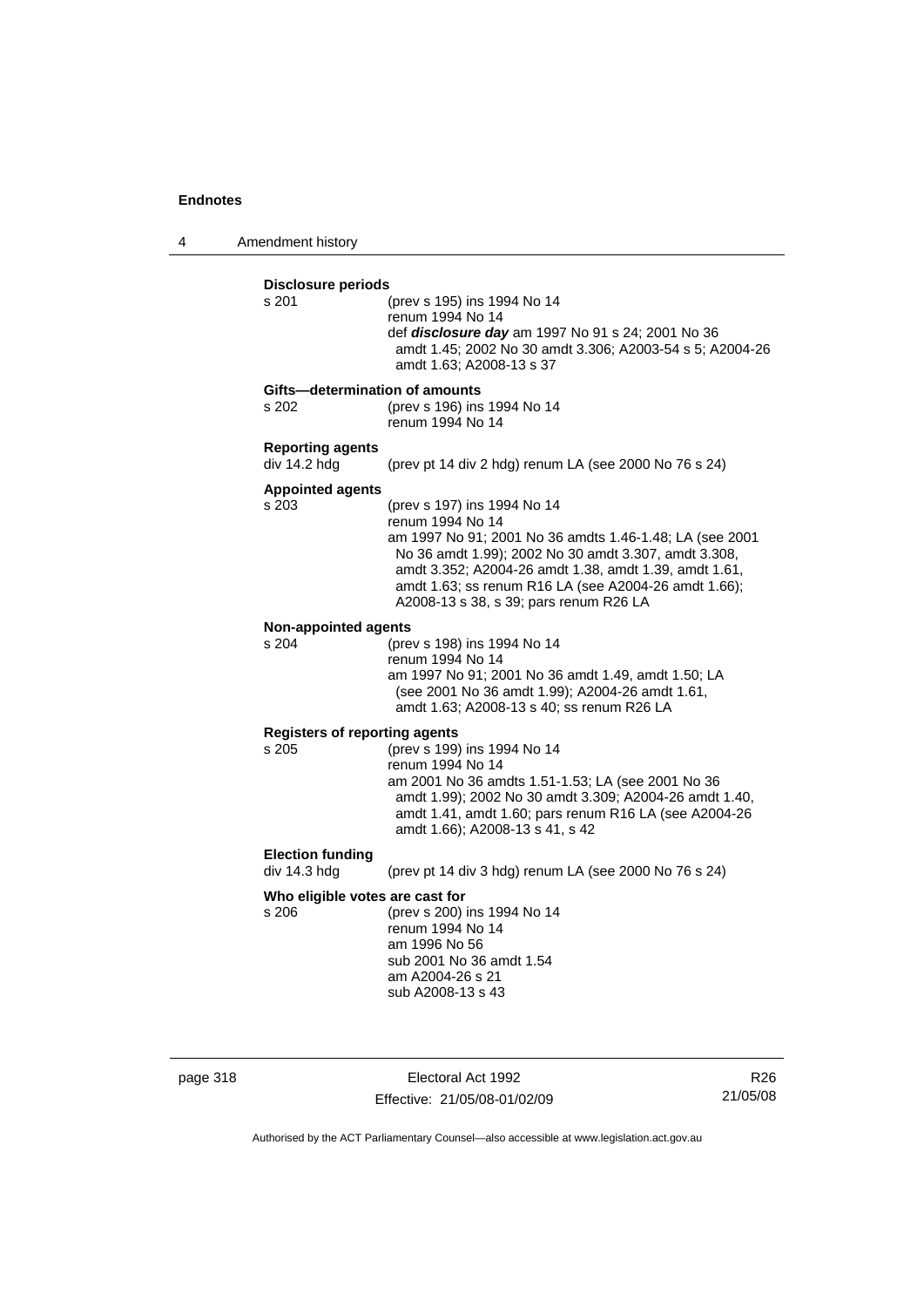# **Entitlement to funds**<br>s 207 (b)

| s 207     | (prev s 201) ins 1994 No 14                                          |
|-----------|----------------------------------------------------------------------|
|           | renum 1994 No 14                                                     |
|           | am 1996 No 56; 2001 No 36 amdt 1.55; A2004-26 s 22;<br>A2008-13 s 44 |
| Threshold |                                                                      |

s 208 (prev s 202) ins 1994 No 14 renum 1994 No 14 sub 1996 No 56; 2001 No 36 s 27 am A2004-26 s 23, amdt 1.42, amdt 1.63

#### **Claims for payment**

| s 209 | (prev s 203) ins 1994 No 14 |
|-------|-----------------------------|
|       | renum 1994 No 14            |
|       | om 1996 No 56               |

# **Claims by party reporting agents**<br>s 210 (prev s 204) ins

 $S$  (prev s 204) ins 1994 No 14 renum 1994 No 14 om 1996 No 56

#### **Determination of claims**

s 211 (prev s 205) ins 1994 No 14 renum 1994 No 14 om 1996 No 56

#### **Making of payments**

s 212 (prev s 206) ins 1994 No 14 renum 1994 No 14 am 1996 No 56; 2001 No 36 amdt 1.56, amdt 1.57; LA (see 2001 No 36 amdt 1.99); A2004-26 s 24, amdt 1.63; A2008-13 s 45, s 46; ss renum R26 LA

# **Revocation of determinations**

(prev s 207) ins 1994 No 14 renum 1994 No 14 om 1996 No 56

### **Death of candidate**

s 214 (prev s 208) ins 1994 No 14 renum 1994 No 14 am 1996 No 56; 2001 No 36 amdt 1.58; A2004-26 s 26; A2008-13 s 47

#### **Application voluntary**

s 215 (prev s 209) ins 1994 No 14 renum 1994 No 14 am 1996 No 56

R26 21/05/08

Electoral Act 1992 Effective: 21/05/08-01/02/09 page 319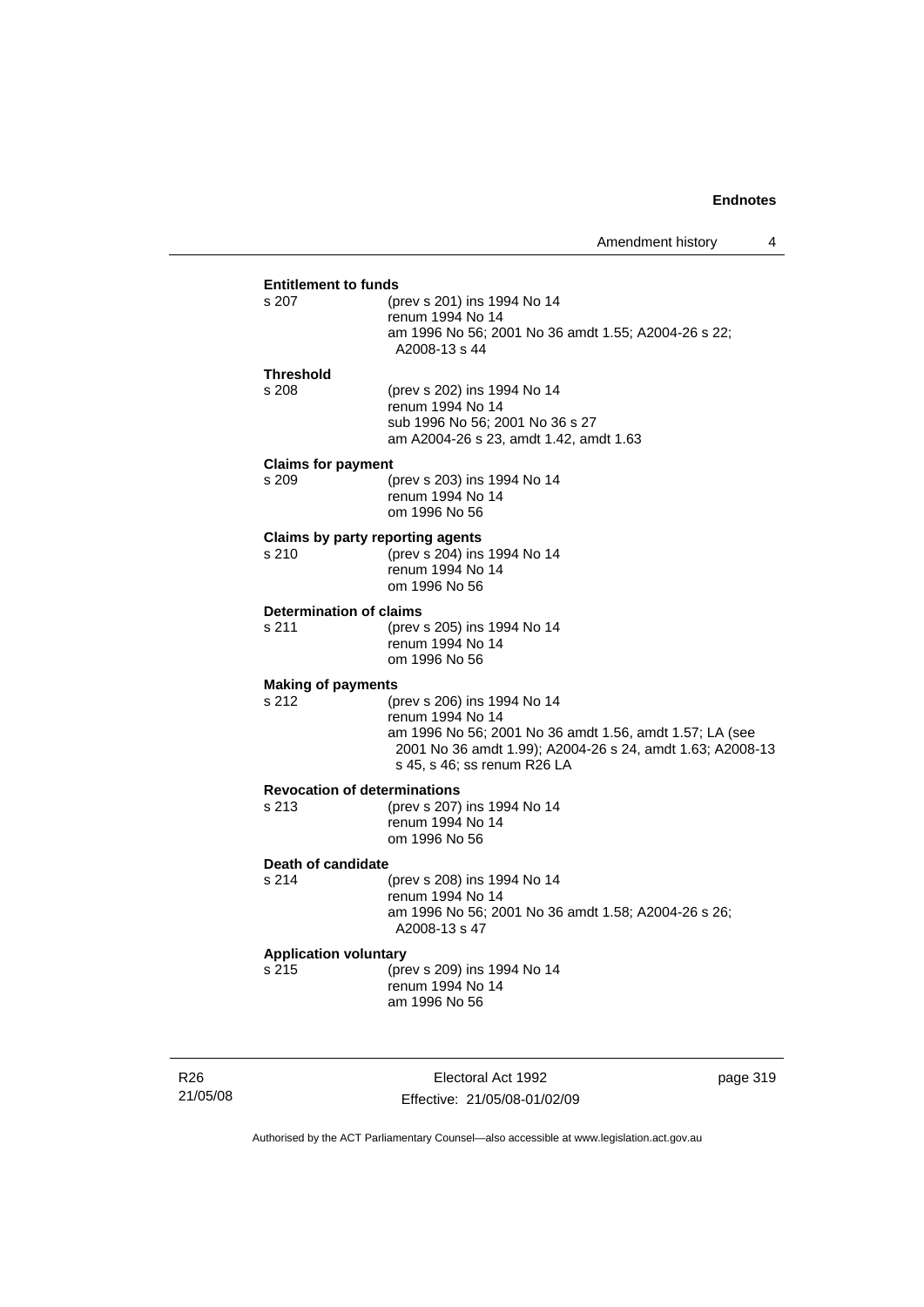| 4 | Amendment history |
|---|-------------------|
|---|-------------------|

| div 14.4 hdg                               | <b>Disclosure of donations</b><br>(prev pt 14 div 4 hdg) renum LA (see 2000 No 76 s 24)                                                                                                                                                                                                              |  |
|--------------------------------------------|------------------------------------------------------------------------------------------------------------------------------------------------------------------------------------------------------------------------------------------------------------------------------------------------------|--|
| s 216 hda<br>s 216                         | Meaning of defined details for div 4<br>sub 2001 No 36 amdt 1.59<br>(prev s 210) ins 1994 No 14<br>renum 1994 No 14<br>def gift om 2001 No 36 amdt 1.60                                                                                                                                              |  |
| <b>Disclosure of gifts</b><br>s 217        | (prev s 211) ins 1994 No 14<br>renum 1994 No 14<br>am 2001 No 36 s 28; 2001 No 44 amdt 1.1360, amdt 1.1361;<br>2002 No 30 amdt 3.353; A2004-26 s 27; A2008-13 s 48                                                                                                                                   |  |
| s 218                                      | Disclosure of gifts-non-party groups<br>(prev s 212) ins 1994 No 14<br>renum 1994 No 14<br>am 2001 No 36 s 29; 2001 No 44 amdt 1.1362, amdt 1.1363;<br>2002 No 30 amdt 3.353<br>om A2008-13 s 49                                                                                                     |  |
| Certain loans not to be received<br>s 218A | ins 2001 No 36 s 30<br>am A2004-26 amdt 1.43, amdt 1.44, amdt 1.60; ss, pars<br>renum R16 LA (see A2004-26 amdt 1.66); A2008-13<br>ss 50-54; ss and pars renum R26 LA                                                                                                                                |  |
| <b>Nil returns</b><br>s 219                | (prev s 213) ins 1994 No 14<br>renum 1994 No 14<br>am A2008-13 s 55                                                                                                                                                                                                                                  |  |
| s 220                                      | Disclosure of gifts by persons incurring political expenditure<br>(prev s 214) ins 1994 No 14<br>renum 1994 No 14<br>am 1996 No 56; 2001 No 36 s 31 and amdt 1.61; LA (see<br>2001 No 36 amdt 1.99); 2001 No 44 amdt 1.1364, amdt<br>1.1365; 2002 No 30 amdt 3.353; A2004-26 amdt 1.60,<br>amdt 1.63 |  |
| s 221 hdg<br>s 221                         | Disclosure of gifts made to candidates<br>sub A2008-13 s 56<br>(prev s 215) ins 1994 No 14<br>renum 1994 No 14<br>am 1996 No 56; LA (see 2001 No 36 amdt 1.99); 2001 No 44<br>amdts 1.1366-1.1369; 2002 No 30 amdt 3.353; A2004-26<br>s 28, s 29; A2008-13 s 57, s 58                                |  |

page 320 Electoral Act 1992 Effective: 21/05/08-01/02/09

R26 21/05/08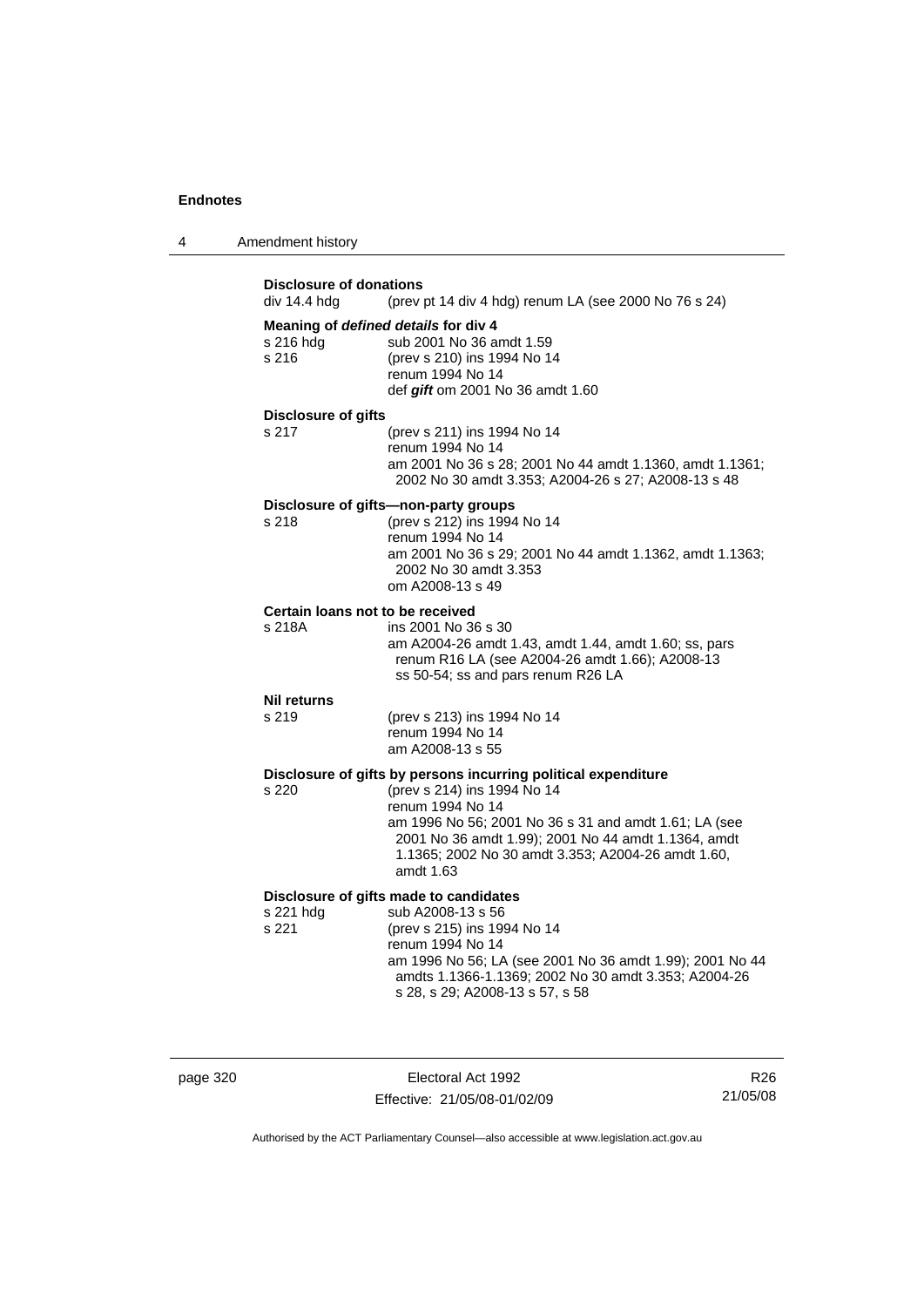#### **Annual returns of donations**

| s 221A | ins 1996 No 56                                          |
|--------|---------------------------------------------------------|
|        | sub 2001 No 36 s 32                                     |
|        | am 2001 No 44 amdts 1.1370-1.1372: 2002 No 30           |
|        | amdt 3.353; A2004-26 s 30; A2004-26 amdt 1.60; A2008-13 |
|        | ss 59-61                                                |

### **Advice about obligations to make returns**

s 221B ins 1996 No 56 sub 2001 No 36 s 32 am A2004-26 amdt 1.60; A2008-13 s 62, s 63

# **Anonymous gifts**

s 221A

(prev s 216) ins 1994 No 14 renum 1994 No 14 sub 2001 No 36 s 32 am A2004-26 s 31, amdt 1.45, amdt 1.60; pars renum R16 LA (see A2004-26 amdt 1.66); A2008-13 ss 64-70; ss and pars renum R26 LA

# **Disclosure of electoral expenditure**<br>div 14.5 hdg (prev pt 14 div 5 h

(prev pt 14 div 5 hdg) renum LA (see 2000 No 76 s 24)

#### **Definitions for div 14.5**

| s 223 hdg | sub 2001 No 36 amdt 1.62                                   |
|-----------|------------------------------------------------------------|
| s 223     | (prev s 217) ins 1994 No 14                                |
|           | renum 1994 No 14; 2001 No 36 amdt 1.99                     |
|           | am 2001 No 36 amdt 1.64, amdt 1.65                         |
|           | def electoral expenditure am 1996 No 56 s 16; LA (see 2001 |
|           | No 36 amdt 1.99); A2008-13 s 71, s 72                      |
|           | def <i>participant</i> ins 2001 No 36 amdt 1.63            |
|           | am A2004-26 s 32; A2008-13 s 73                            |
|           | def relates ins 2001 No 36 amdt 1.63                       |

#### **Returns of electoral expenditure**

| s 224 | (prev s 218) ins 1994 No 14                              |
|-------|----------------------------------------------------------|
|       | renum 1994 No 14: 2001 No 36 amdt 1.99                   |
|       | am 1996 No 56; 2001 No 36 amdt 1.66, amdt 1.67; LA (see  |
|       | 2001 No 36 amdt 1.99); 2001 No 44 amdt 1.1373, amdt      |
|       | 1.1374; 2002 No 30 amdt 3.353; A2004-26 s 33, amdt 1.60, |
|       | amdt 1.63; A2008-13 ss 74-76; ss renum R26 LA            |
|       |                                                          |

#### **Nil returns**

s 225 (prev s 219) ins 1994 No 14 renum 1994 No 14 am 1996 No 56; 2001 No 36 amdt 1.68; A2004-26 amdt 1.63; A2008-13 s 77; ss renum R26 LA

R26 21/05/08

Electoral Act 1992 Effective: 21/05/08-01/02/09 page 321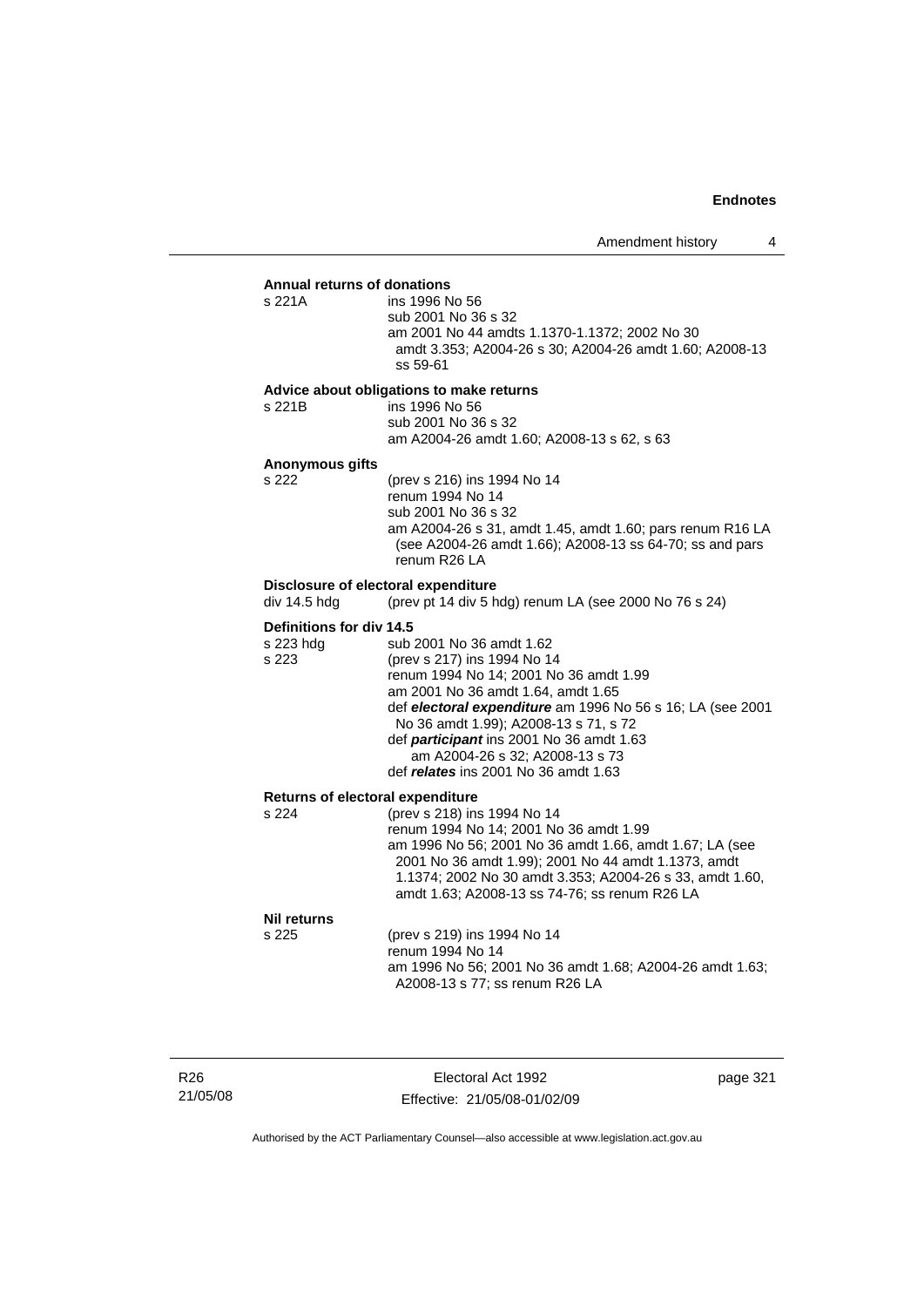4 Amendment history

| s 226                                   | Returns by broadcasters and publishers<br>(prev s 220) ins 1994 No 14<br>renum 1994 No 14<br>am 2001 No 44 amdt 1.1375, amdt 1.1376; 2002 No 30<br>amdt 3.353; A2004-26 s 34; A2008-13 s 78                                                                                                                                                                                      |
|-----------------------------------------|----------------------------------------------------------------------------------------------------------------------------------------------------------------------------------------------------------------------------------------------------------------------------------------------------------------------------------------------------------------------------------|
| Multiple elections on same day<br>s 227 | (prev s 221) ins 1994 No 14<br>renum 1994 No 14<br>am 2001 No 44 amdt 1.1377                                                                                                                                                                                                                                                                                                     |
| <b>Annual returns</b><br>div 14.6 hdg   | (prev pt 14 div 6 hdg) renum LA (see 2000 No 76 s 24)                                                                                                                                                                                                                                                                                                                            |
| s 228 hdg<br>s 228                      | Meaning of defined particulars for div 14.6<br>sub 2001 No 36 amdt 1.69<br>(prev s 222) ins 1994 No 14<br>renum 1994 No 14<br>am A2008-13 s 79                                                                                                                                                                                                                                   |
| <b>Fund-raising events</b><br>s 229     | (prev s 223) ins 1994 No 14<br>renum 1994 No 14<br>om 1996 No 56                                                                                                                                                                                                                                                                                                                 |
| s 230 hdg<br>s 230                      | Annual returns by parties and MLAs<br>sub A2004-26 amdt 1.46<br>(prev s 224) ins 1994 No 14<br>renum 1994 No 14<br>am 1996 No 56: 2000 No 50 s 4<br>sub 2001 No 36 s 33<br>am LA (see 2001 No 36 amdt 1.99); 2001 No 44 amdt 1.1378<br>(as sub 2001 No 36 amdt 2.2), amdt 1.1379; 2002 No 30<br>amdt 3.353; A2004-26 amdt 1.60, amdt 1.63; A2008-13<br>ss 80-82: ss renum R26 LA |
| s 231                                   | Periods of less than financial year<br>(prev s 225) ins 1994 No 14<br>renum 1994 No 14<br>sub 2001 No 36 s 33<br>am A2004-26 amdt 1.47, amdt 1.60, amdt 1.63, amdt 1.64;<br>pars renum R16 LA (see A2004-26 amdt 1.66)                                                                                                                                                           |
| s 231A                                  | Returns by parties under Commonwealth Electoral Act<br>ins 1996 No 56<br>om A2008-13 s 83                                                                                                                                                                                                                                                                                        |

page 322 Electoral Act 1992 Effective: 21/05/08-01/02/09

R26 21/05/08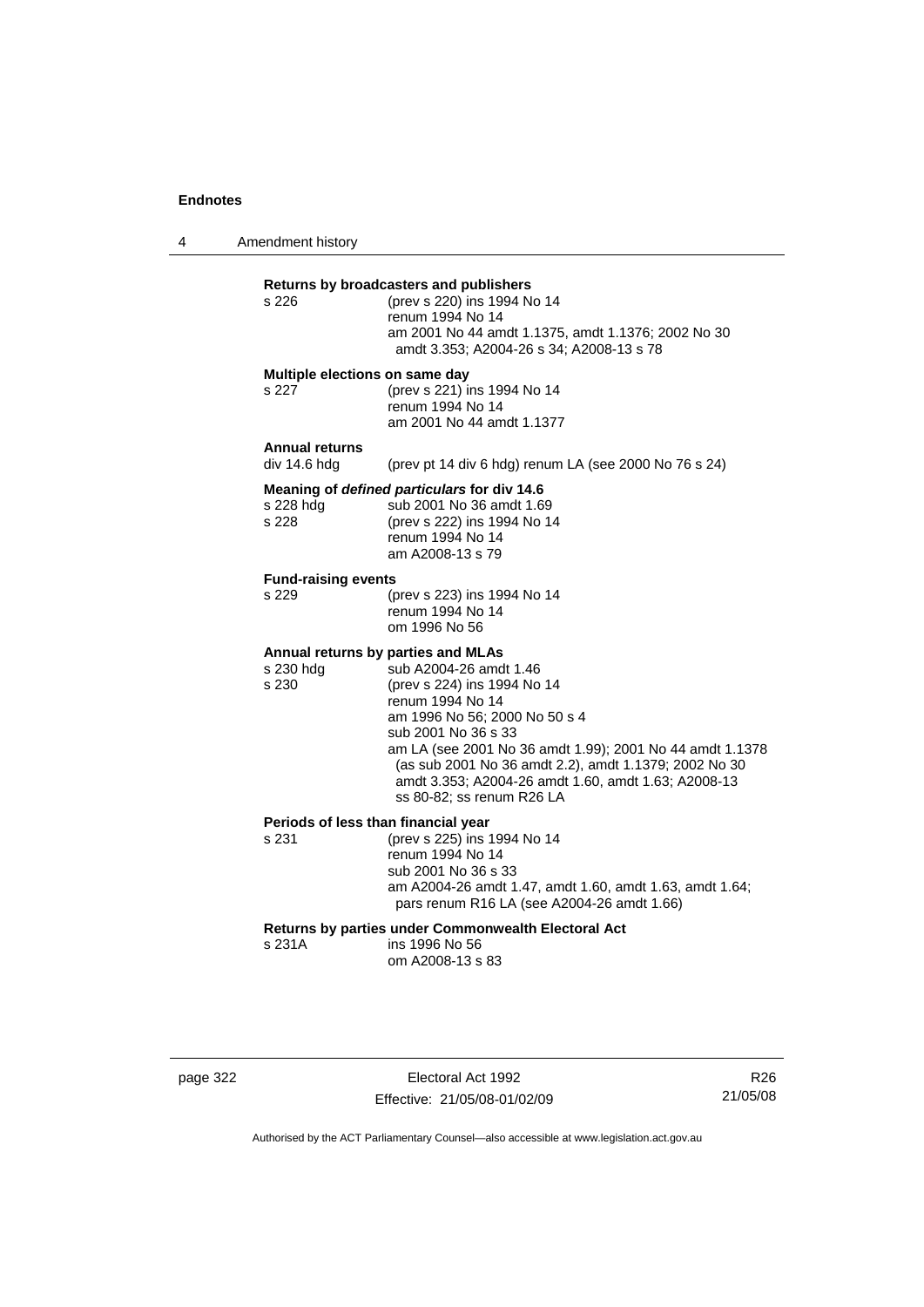**Annual returns by associated entities** ins 1996 No 56 sub 2001 No 36 s 34 am 2001 No 44 amdt 1.1380, 1.1381; 2002 No 30 amdt 3.353; A2004-26 amdt 1.64; A2008-13 s 84 **Returns by associated entities under Commonwealth Electoral Act**

s 231C ins 1996 No 56 om A2008-13 s 85

#### **Amounts received**

s 232

| s 232 | (prev s 226) ins 1994 No 14      |
|-------|----------------------------------|
|       | renum 1994 No 14                 |
|       | sub 1996 No 56: 2001 No 36 s 35  |
|       | am A2004-26 amdt 1.60, amdt 1.64 |
|       | sub A2008-13 s 86                |
|       |                                  |

### **Amounts paid**

| s 233 | (prev s 227) ins 1994 No 14 |
|-------|-----------------------------|
|       | renum 1994 No 14            |
|       | am 1996 No 56               |
|       | om 2001 No 36 s 35          |
|       |                             |

#### **Outstanding amounts**

| s 234 | (prev s 228) ins 1994 No 14                      |
|-------|--------------------------------------------------|
|       | renum 1994 No 14                                 |
|       | am 1994 No 78: 1996 No 56: 2001 No 36 amdt 1.70: |
|       | A2004-26 amdt 1.60: A2008-13 s 87                |
|       |                                                  |

# **Regulations**

ins 1996 No 56

**Compliance** 

(prev pt 14 div 7 hdg) renum LA (see 2000 No 76 s 24)

### **Definitions for div 14.7**

| s 235 | (prev s 229) ins 1994 No 14 |
|-------|-----------------------------|
|       | renum 1994 No 14            |
|       | sub 2001 No 36 amdt 1.71    |

# **Offences**

s 236 (prev s 230) ins 1994 No 14 renum 1994 No 14 am 1996 No 56; 1998 No 54; 2001 No 36 amdt 1.72; LA (see 2001 No 36 amdt 1.99); 2002 No 30 amdt 3.310; A2003-54 s 6; A2004-26 amdt 1.63; A2008-13 s 88; ss renum R26 LA

Electoral Act 1992 Effective: 21/05/08-01/02/09 page 323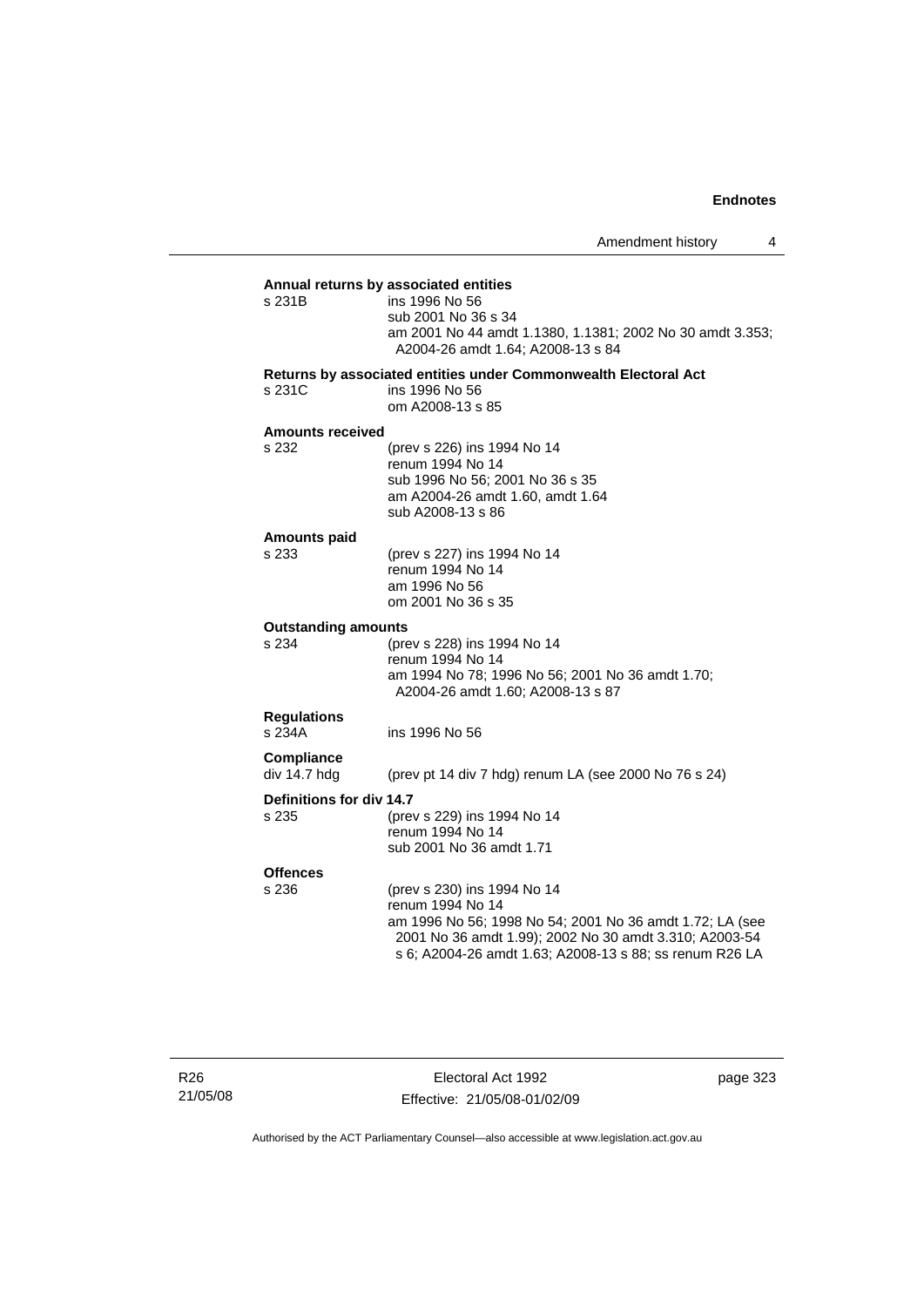4 Amendment history

| s 237                                         | <b>Investigation notices generally</b><br>(prev s 231) ins 1994 No 14            |
|-----------------------------------------------|----------------------------------------------------------------------------------|
|                                               | renum 1994 No 14                                                                 |
|                                               | am 1996 No 56; 1998 No 54                                                        |
|                                               | sub 2001 No 36 s 36<br>am 2002 No 30 amdt 3.311, amdt 3.352; A2004-26 amdt 1.48, |
|                                               | amdt 1.49, amdt 1.63                                                             |
|                                               | Investigation notices about associated entities                                  |
| s 237A                                        | ins 2001 No 36 s 36<br>am 2002 No 30 amdt 3.311                                  |
| <b>Investigation notice offences</b>          |                                                                                  |
| s 237B                                        | ins 2001 No 36 s 36                                                              |
| <b>Investigation-search warrants</b><br>s 238 | (prev s 232) ins 1994 No 14                                                      |
|                                               | renum 1994 No 14                                                                 |
| <b>Records</b>                                |                                                                                  |
| s 239                                         | (prev s 233) ins 1994 No 14<br>renum 1994 No 14                                  |
|                                               | am 1996 No 56; 2001 No 36 amdt 1.73; A2003-54 s 7;                               |
|                                               | A2004-26 amdt 1.60                                                               |
| <b>Miscellaneous</b><br>div 14.8 hdg          | (prev pt 14 div 8 hdg) renum LA (see 2000 No 76 s 24)                            |
| Inability to complete returns                 |                                                                                  |
| s 240                                         | (prev s 234) ins 1994 No 14                                                      |
|                                               | renum 1994 No 14                                                                 |
| Noncompliance with pt 14<br>s 241             | (prev s 235) ins 1994 No 14                                                      |
|                                               | renum 1994 No 14                                                                 |
|                                               | am 2001 No 36 amdt 1.74; A2004-26 s 35; A2008-13 s 89;<br>pars renum R26 LA      |
| <b>Amendment of returns</b>                   |                                                                                  |
| s 242                                         | (prev s 236) ins 1994 No 14                                                      |
|                                               | renum 1994 No 14<br>am 1996 No 56; 2001 No 36 amdt 1.75; A2004-26 amdt 1.60      |
|                                               | Copies of returns to be available for public inspection                          |
| s 243                                         | (prev s 237) ins 1994 No 14                                                      |
|                                               | renum 1994 No 14                                                                 |
|                                               | am 1996 No 56<br>sub 2001 No 36 s 37                                             |
|                                               |                                                                                  |

page 324 Electoral Act 1992 Effective: 21/05/08-01/02/09

R26 21/05/08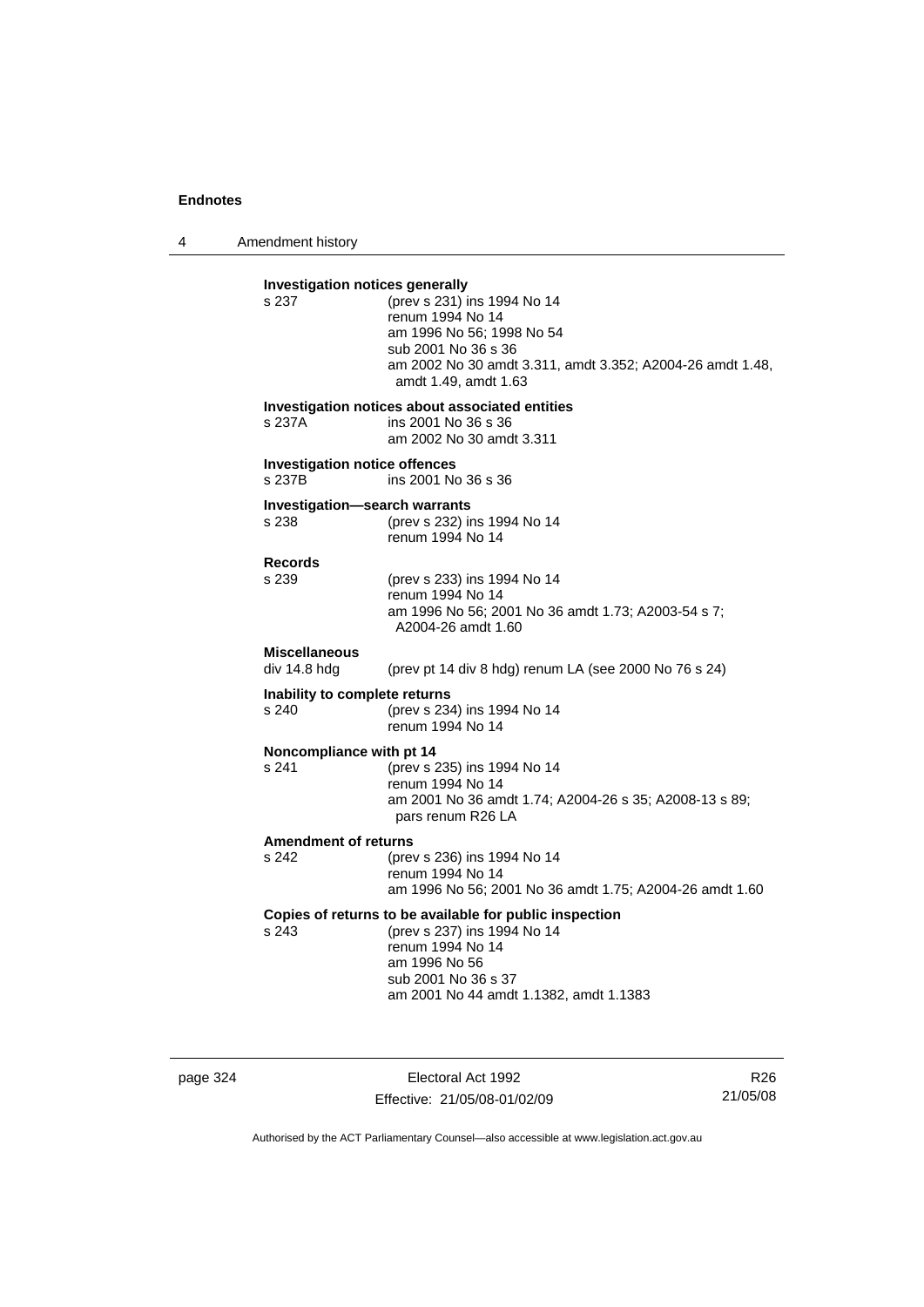| <b>Review of decisions</b>                  |                                                                                                                                                                                                                                                                                                                                                                                                                                                                     |
|---------------------------------------------|---------------------------------------------------------------------------------------------------------------------------------------------------------------------------------------------------------------------------------------------------------------------------------------------------------------------------------------------------------------------------------------------------------------------------------------------------------------------|
| pt 15 hdg                                   | ins 1994 No 14                                                                                                                                                                                                                                                                                                                                                                                                                                                      |
| Definitions for pt 15<br>s 244 hdg<br>s 244 | sub 2001 No 36 amdt 1.76<br>(prev s 238) ins 1994 No 14<br>renum 1994 No 14                                                                                                                                                                                                                                                                                                                                                                                         |
| <b>Reviewable decisions</b><br>s 245        | (prev s 239) ins 1994 No 14<br>renum 1994 No 14<br>am 1996 No 56; 2001 No 36 amdts 1.77-1.79; LA (see 2001<br>No 36 amdt 1.99); A2004-26 amdt 1.61, amdt 1.63                                                                                                                                                                                                                                                                                                       |
| <b>Review statements</b><br>s 246           | (prev s 240) ins 1994 No 14<br>renum 1994 No 14                                                                                                                                                                                                                                                                                                                                                                                                                     |
| Review by electoral commission<br>s 247     | (prev s 241) ins 1994 No 14<br>renum 1994 No 14<br>am 2001 No 36 s 38; LA (see 2001 No 36 amdt 1.99); 2001<br>No 44 amdt 1.1384; A2004-26 amdt 1.61, amdt 1.63                                                                                                                                                                                                                                                                                                      |
| s 248                                       | Notice of decision of the electoral commission<br>(prev s 242) ins 1994 No 14<br>renum 1994 No 14                                                                                                                                                                                                                                                                                                                                                                   |
| s 249                                       | Review by administrative appeals tribunal<br>(prev s 243) ins 1994 No 14<br>renum 1994 No 14                                                                                                                                                                                                                                                                                                                                                                        |
| pt 16 hdg                                   | Disputed elections, eligibility and vacancies<br>ins 1994 No 14                                                                                                                                                                                                                                                                                                                                                                                                     |
| <b>Preliminary</b><br>div 16.1 hdg          | (prev pt 16 div 1 hdg) renum LA (see 2000 No 76 s 24)                                                                                                                                                                                                                                                                                                                                                                                                               |
| Definitions for pt 16<br>s 250 hdg<br>s 250 | sub 2001 No 36 amdt 1.80<br>(prev s 244) ins 1994 No 14<br>renum 1994 No 14<br>am 2001 No 36 amdts 1.81-1.83<br>def contravention ins 2002 No 30 amdt 3.312<br>def <i>court</i> om 2002 No 30 amdt 3.313<br>def Court of Disputed Elections ins 2002 No 30 amdt 3.313<br>def illegal practice om 2002 No 30 amdt 3.314<br>def proceeding sub 2002 No 30 amdt 3.315<br>def Speaker ins 2002 No 30 amdt 3.316<br>def <i>undue influence</i> sub 2002 No 30 amdt 3.317 |

R26 21/05/08

Electoral Act 1992 Effective: 21/05/08-01/02/09 page 325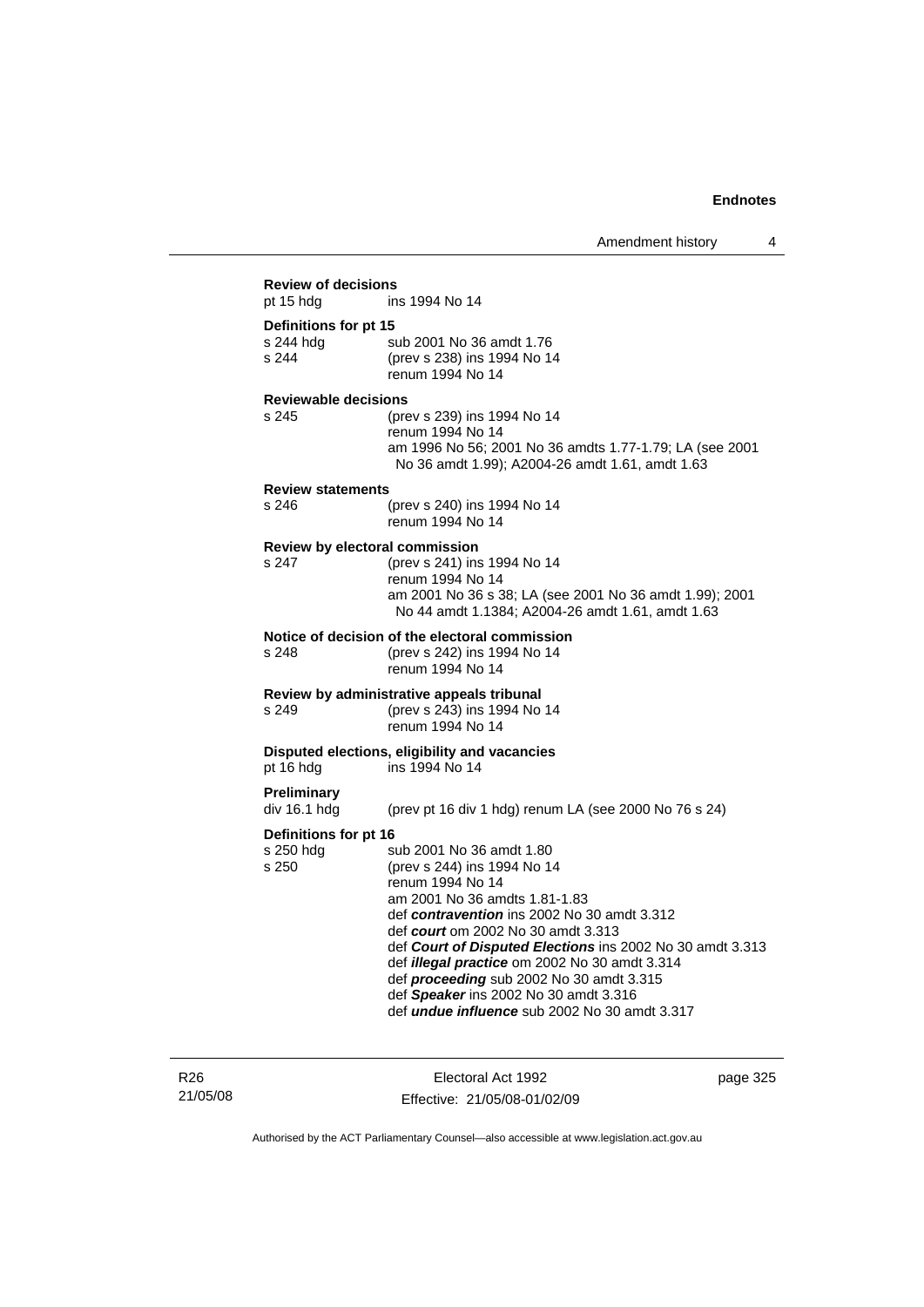4 Amendment history

| s 250A                                             | (prev s 250 (2)) renum 2001 No 36 amdt 1.82<br>om 2002 No 30 amdt 3.318                                          |
|----------------------------------------------------|------------------------------------------------------------------------------------------------------------------|
| Meaning of Speaker for pt 16<br>s 251 hdg<br>s 251 | sub 2001 No 36 amdt 1.84<br>(prev s 245) ins 1994 No 14<br>renum 1994 No 14<br>sub 2002 No 30 amdt 3.319         |
| div 16.2 hdg                                       | Jurisdiction and powers of Supreme Court<br>(prev pt 16 div 2 hdg) renum LA (see 2000 No 76 s 24)                |
| <b>Court of Disputed Elections</b><br>s 252        | (prev s 246) ins 1994 No 14<br>renum 1994 No 14                                                                  |
| <b>Powers of the court</b>                         |                                                                                                                  |
| s 253                                              | (prev s 247) ins 1994 No 14<br>renum 1994 No 14                                                                  |
| <b>Rules of court</b><br>s 254                     | (prev s 248) ins 1994 No 14<br>renum 1994 No 14<br>sub 2001 No 44 amdt 1.1385<br>om 2002 No 30 amdt 3.320        |
| <b>Decisions are final</b><br>s 255                | (prev s 249) ins 1994 No 14<br>renum 1994 No 14<br>am 2002 No 30 amdt 3.321                                      |
| <b>Disputes elections</b><br>div 16.3 hdg          | (prev pt 16 div 3 hdg) renum LA (see 2000 No 76 s 24)                                                            |
| s 256                                              | Validity may be disputed after election<br>(prev s 250) ins 1994 No 14<br>renum 1994 No 14<br>am 2000 No 76 s 17 |
| s 257                                              | Persons entitled to dispute elections<br>(prev s 251) ins 1994 No 14<br>renum 1994 No 14                         |
| Form of application<br>s 258                       | (prev s 252) ins 1994 No 14<br>renum 1994 No 14                                                                  |
| Time for filing application<br>s 259               | (prev s 253) ins 1994 No 14<br>renum 1994 No 14                                                                  |

page 326 Electoral Act 1992 Effective: 21/05/08-01/02/09

R26 21/05/08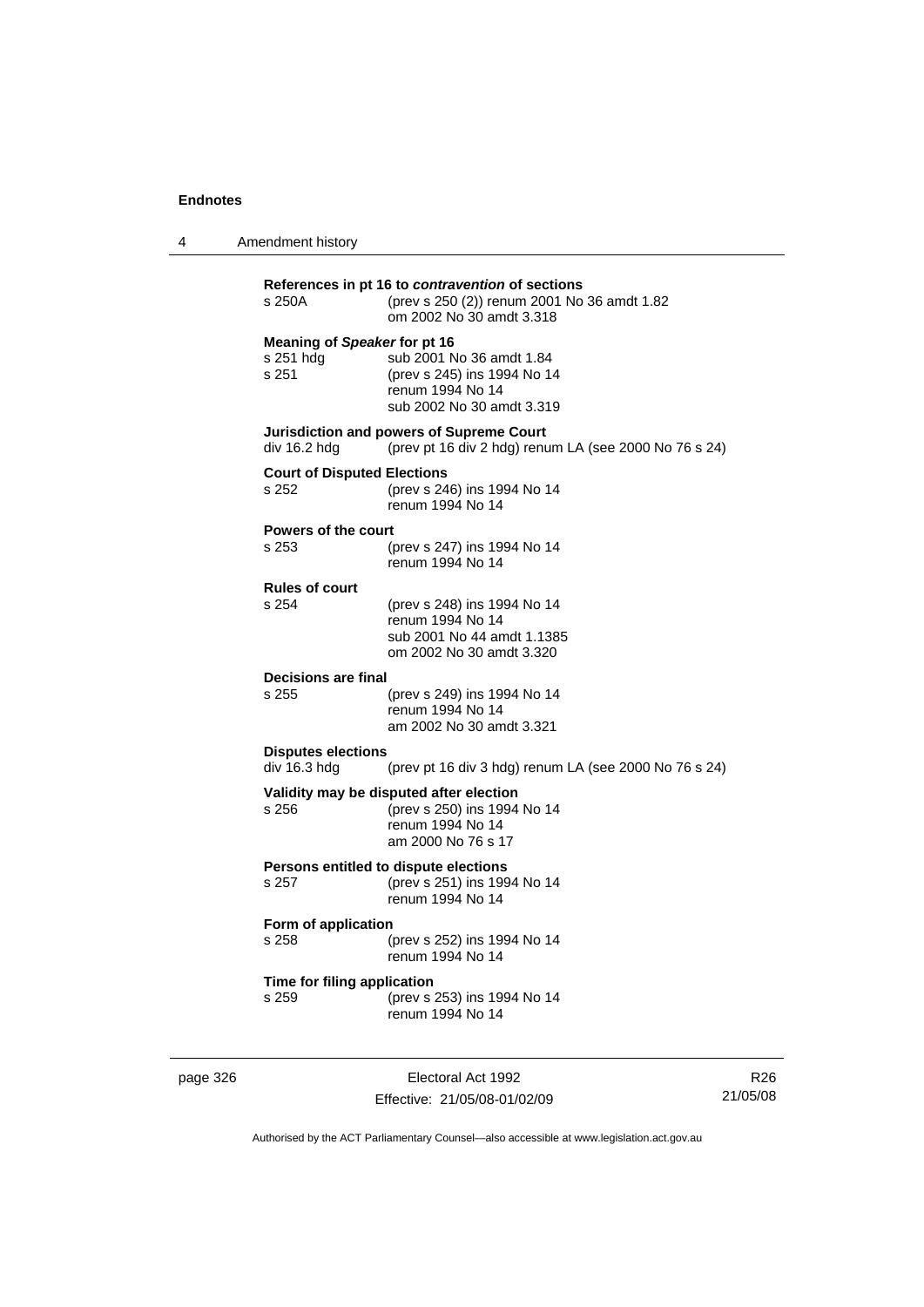| Amendment history |  |
|-------------------|--|
|-------------------|--|

| Deposit as security for costs           |                                                                                                                                                         |  |
|-----------------------------------------|---------------------------------------------------------------------------------------------------------------------------------------------------------|--|
| s 260                                   | (prev s 254) ins 1994 No 14<br>renum 1994 No 14                                                                                                         |  |
| s 261                                   | Registrar to serve copies of application on certain persons<br>(prev s 255) ins 1994 No 14<br>renum 1994 No 14                                          |  |
| s 262                                   | Parties to application under div 16.3<br>(prev s 256) ins 1994 No 14<br>renum 1994 No 14<br>sub 2002 No 30 amdt 3.322                                   |  |
| s 263                                   | Withdrawal and abatement of application<br>(prev s 257) ins 1994 No 14<br>renum 1994 No 14<br>am 2001 No 36 amdt 1.85, amdt 1.86; 2002 No 30 amdt 3.323 |  |
| <b>Hearing of applications</b><br>s 264 | (prev s 258) ins 1994 No 14<br>renum 1994 No 14<br>am 2002 No 30 amdt 3.324; A2004-60 amdt 1.149                                                        |  |
| <b>Declarations and orders</b><br>s 265 | (prev s 259) ins 1994 No 14<br>renum 1994 No 14<br>am 2002 No 30 amdt 3.325                                                                             |  |
| <b>Illegal practices</b><br>s 266       | (prev s 260) ins 1994 No 14<br>renum 1994 No 14<br>am 2002 No 30 amdt 3.326, amdt 3.351                                                                 |  |
| s 267                                   | Bribery or undue influence by person elected<br>(prev s 261) ins 1994 No 14<br>renum 1994 No 14<br>am 2002 No 30 amdt 3.351                             |  |
| Immaterial delays and errors<br>s 268   | (prev s 262) ins 1994 No 14<br>renum 1994 No 14<br>am 2002 No 30 amdt 3.351                                                                             |  |
| Inquiries by court<br>s 269             | (prev s 263) ins 1994 No 14<br>renum 1994 No 14<br>am 2000 No 76 s 18; 2002 No 30 amdt 3.351                                                            |  |

Electoral Act 1992 Effective: 21/05/08-01/02/09 page 327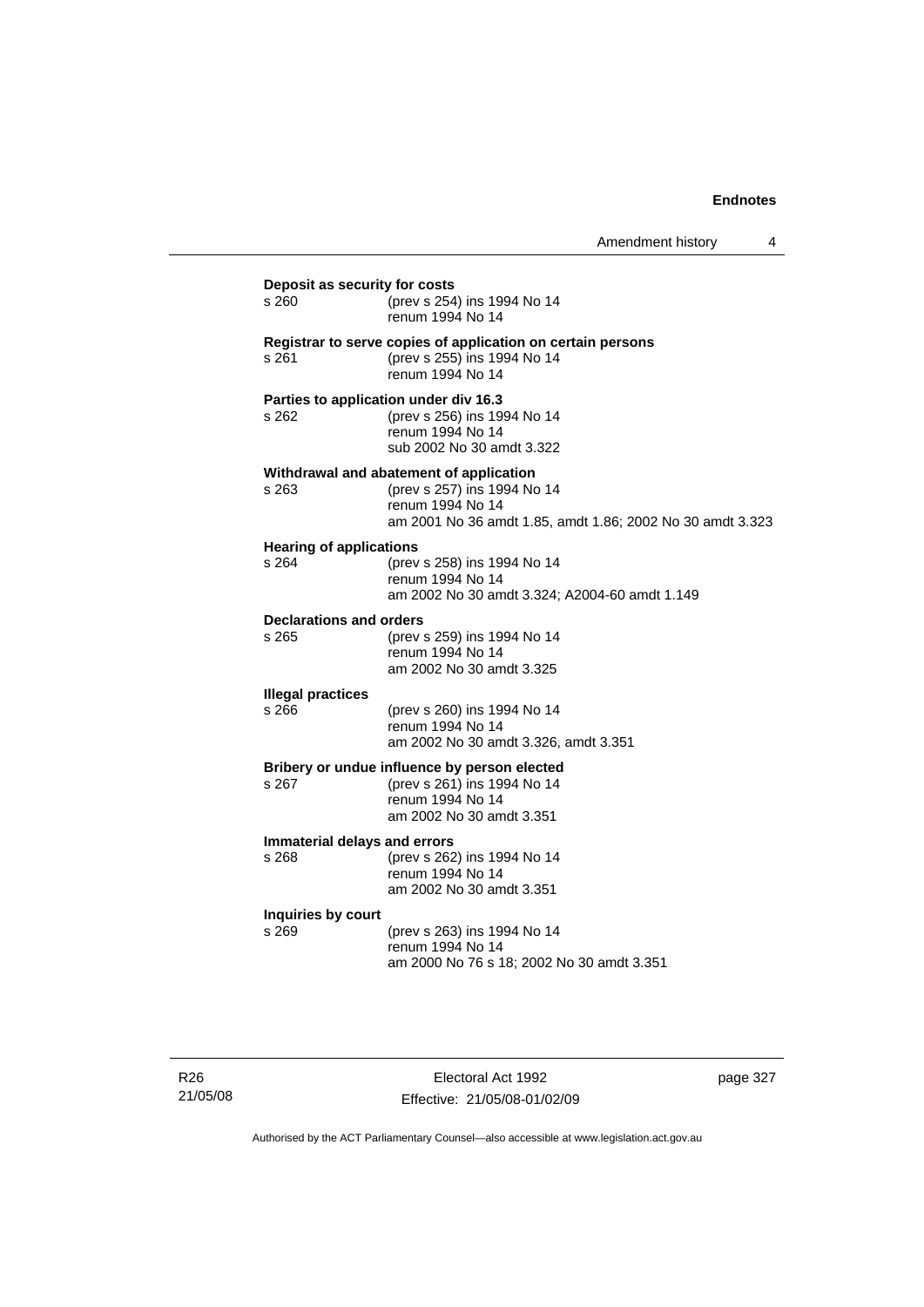4 Amendment history

**Rejected ballot papers** (prev s 264) ins 1994 No 14 renum 1994 No 14 am 2002 No 30 amdt 3.351 **Evidence that persons were not permitted to vote** s 271 (prev s 265) ins 1994 No 14 renum 1994 No 14 am 2002 No 30 amdt 3.351 **Inspection of electoral papers** s 272 (prev s 266) ins 1994 No 14 renum 1994 No 14 am 2002 No 30 amdt 3.351 **Commissioner not prevented from accessing documents** s 273 (prev s 267) ins 1994 No 14 renum 1994 No 14 am 2002 No 30 amdt 3.351 **Registrar to serve copies of declarations on certain persons** s 274 (prev s 268) ins 1994 No 14 renum 1994 No 14 am 2002 No 30 amdt 3.351 **Effect of declarations**<br>s 275 (pre (prev s 269) ins 1994 No 14 renum 1994 No 14 am 2002 No 30 amdt 3.351 **Eligibility and vacancies**<br>div 16.4 hdg (prev) (prev pt 16 div 4 hdg) renum LA (see 2000 No 76 s 24) **Speaker to state case** s 276 (prev s 270) ins 1994 No 14 renum 1994 No 14 am 2002 No 30 amdt 3.351 **Parties to a referral** s 277 (prev s 271) ins 1994 No 14 renum 1994 No 14 am 2002 No 30 amdt 3.351 **Declarations and orders** s 278 (prev s 272) ins 1994 No 14 renum 1994 No 14 am 2002 No 30 amdt 3.351

| page 328 |  |
|----------|--|
|----------|--|

page 328 Electoral Act 1992 Effective: 21/05/08-01/02/09

R26 21/05/08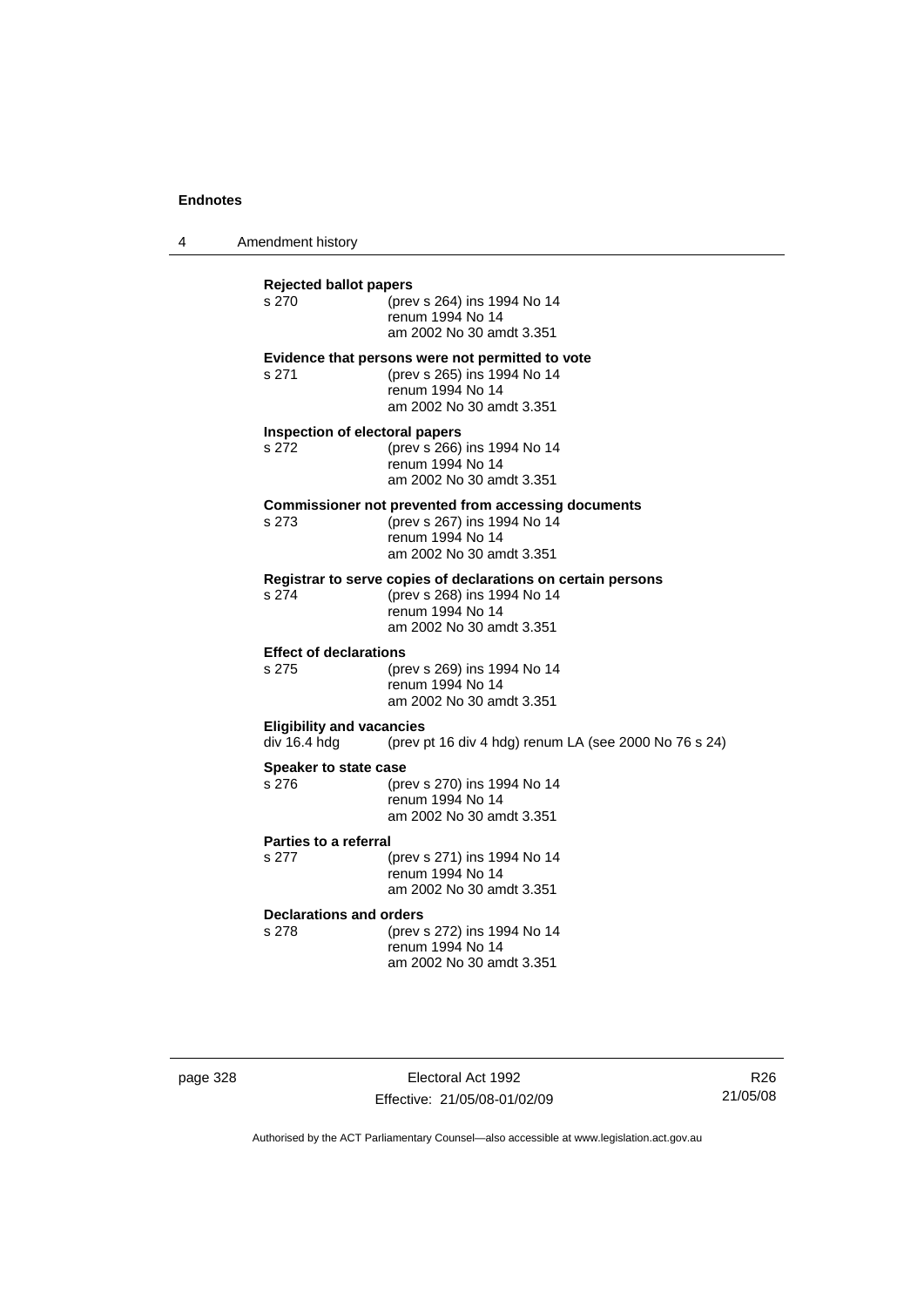| s 279                              | (prev s 273) ins 1994 No 14<br>renum 1994 No 14<br>am 2002 No 30 amdt 3.351                    |
|------------------------------------|------------------------------------------------------------------------------------------------|
| <b>Effect of declarations</b>      |                                                                                                |
| s 280                              | (prev s 274) ins 1994 No 14<br>renum 1994 No 14<br>am 2002 No 30 amdt 3.351                    |
| <b>Proceedings</b><br>div 16.5 hdg | (prev pt 16 div 5 hdg) renum LA (see 2000 No $76$ s 24)                                        |
| <b>Procedure</b><br>s 281          | (prev s 275) ins 1994 No 14                                                                    |
|                                    | renum 1994 No 14<br>am 2002 No 30 amdt 3.351                                                   |
| Legal representation limited       |                                                                                                |
| s 282                              | (prev s 276) ins 1994 No 14<br>renum 1994 No 14                                                |
|                                    | am 1997 No 96; 2002 No 30 amdt 3.327                                                           |
| <b>Admissibility of evidence</b>   |                                                                                                |
| s 283                              | (prev s 277) ins 1994 No 14                                                                    |
|                                    | renum 1994 No 14<br>am 2002 No 30 amdt 3.351                                                   |
|                                    | Costs may be ordered against Territory                                                         |
| s 284                              | (prev s 278) ins 1994 No 14                                                                    |
|                                    | renum 1994 No 14<br>sub 2002 No 30 amdt 3.328                                                  |
| <b>Electoral offences</b>          |                                                                                                |
| pt 17 hdg                          | ins 1994 No 14                                                                                 |
| div 17.1 hdg                       | <b>Bribery and improper influence</b><br>(prev pt 17 div 1 hdg) renum LA (see 2000 No 76 s 24) |
| <b>Bribery</b>                     |                                                                                                |
| s 285                              | (prev s 279) ins 1994 No 14<br>renum 1994 No 14                                                |
|                                    | am 1998 No 54                                                                                  |
|                                    | Influencing of votes by officers                                                               |
| s 286                              | (prev s 280) ins 1994 No 14                                                                    |
|                                    | renum 1994 No 14<br>am 1998 No 54; 2002 No 30 amdt 3.329                                       |

R26 21/05/08

Electoral Act 1992 Effective: 21/05/08-01/02/09 page 329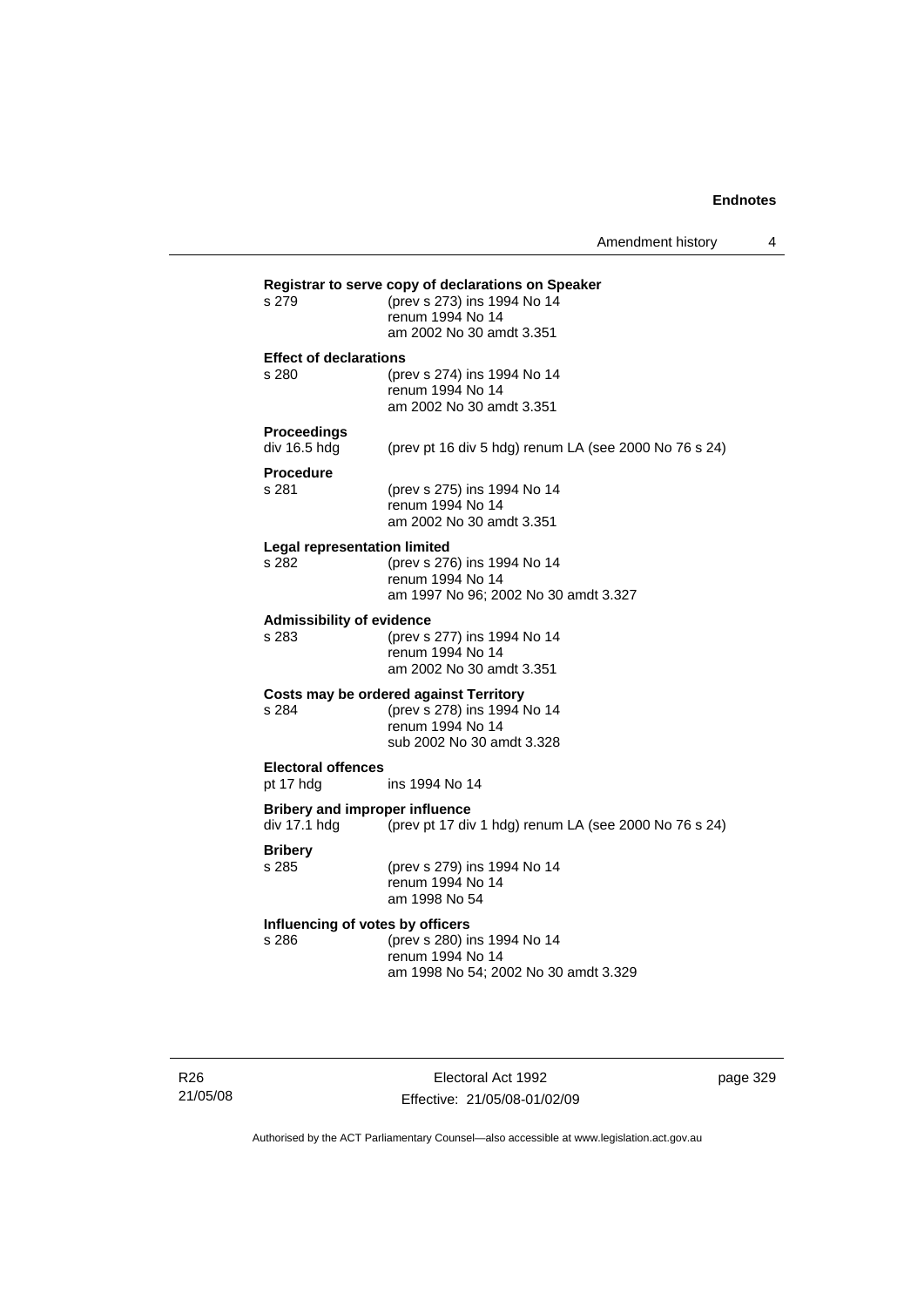4 Amendment history **Influencing votes of hospital and nursing home patients** s 287 (prev s 281) ins 1994 No 14 renum 1994 No 14 am 1998 No 54 **Protection of rights**  div 17.2 hdg (prev pt 17 div 2 hdg) renum LA (see 2000 No 76 s 24) **Violence and intimidation** s 288 (prev s 282) ins 1994 No 14 renum 1994 No 14 am 1998 No 54 **Discrimination on grounds of political donations**<br>s 289 (prev s 283) ins 1994 No 14 s 289 (prev s 283) ins 1994 No 14 renum 1994 No 14 am 1998 No 54; 2001 No 36 amdt 1.87; A2004-26 amdt 1.65 **Employees' right to leave of absence for voting** s 290 (prev s 284) ins 1994 No 14 renum 1994 No 14 am 1998 No 54 **Campaigning offences**<br>div 17.3 hdg (prev (prev pt 17 div 3 hdg) renum LA (see 2000 No 76 s 24) **Definitions for div 17.3** s 291 hdg sub 2001 No 36 amdt 1.88<br>s 291 (prev s 285) ins 1994 No 1 (prev s 285) ins 1994 No 14 renum 1994 No 14 def *address* am 2001 No 36 amdt 1.89; A2004-26 amdt 1.63, amdt 1.65 om A2008-13 s 90 def *disseminate* sub 2001 No 36 s 39 def *polling place* ins 1995 No 33 s 5 am 1997 No 91 sch om 2001 No 36 amdt 1.90 def *publish* ins 2001 No 36 s 40 def *reportage or commentary* am A2008-13 s 91 **Dissemination of unauthorised electoral matter** s 292 (prev s 286) ins 1994 No 14 renum 1994 No 14 am 1998 No 54 sub 2001 No 36 s 41 am A2004-26 amdt 1.50 ss (3), (4) exp 1 January 2002 (s 292 (4)) sub A2008-13 s 92

page 330 Electoral Act 1992 Effective: 21/05/08-01/02/09

R26 21/05/08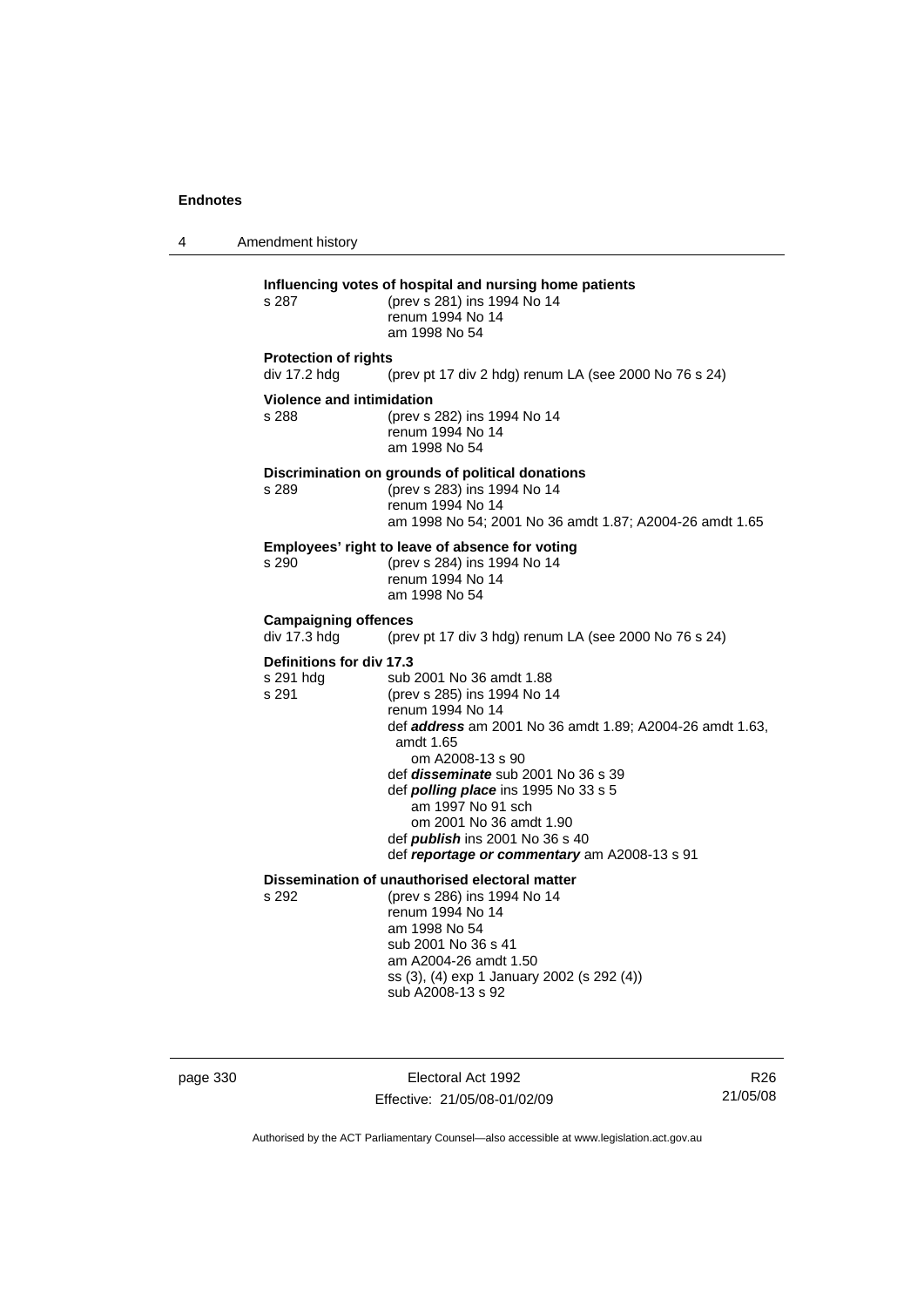# **Exceptions for news publications**<br>s 293 (prev s 287) ins s 293 (prev s 287) ins 1994 No 14 renum 1994 No 14 sub A2008-13 s 92 **Exceptions for dissemination of electoral matter on certain items** s 294 (prev s 288) ins 1994 No 14 renum 1994 No 14 sub A2008-13 s 92 **Exception for certain Commonwealth licence holders** s 295 (prev s 289) ins 1994 No 14 renum 1994 No 14 am 1997 No 91 sub 2001 No 36 s 42 am 2002 No 30 amdt 3.330; A2004-9 amdt 1.16 sub A2008-13 s 92 **Advertorials** s 296 (prev s 290) ins 1994 No 14 renum 1994 No 14 am 1998 No 54 sub A2008-13 s 92 **Misleading or deceptive electoral matter** s 297 (prev s 291) ins 1994 No 14 renum 1994 No 14 am 1998 No 54 **Inducement to illegal voting—representations of ballot papers** s 298 (prev s 292) ins 1994 No 14 renum 1994 No 14 am 1998 No 54 **Graffiti** s 299 (prev s 293) ins 1994 No 14 renum 1994 No 14 am 1998 No 54; 2002 No 30 amdt 3.331; A2007-25 amdt 1.37 **Defamation of candidates** s 300 (prev s 294) ins 1994 No 14 renum 1994 No 14 am 1998 No 54 **Publication of statements about candidates** s 301 (prev s 295) ins 1994 No 14 renum 1994 No 14 am 1998 No 54; 2001 No 36 amdt 1.91; A2004-26 amdt 1.62, amdt 1.65

R26 21/05/08

Electoral Act 1992 Effective: 21/05/08-01/02/09 page 331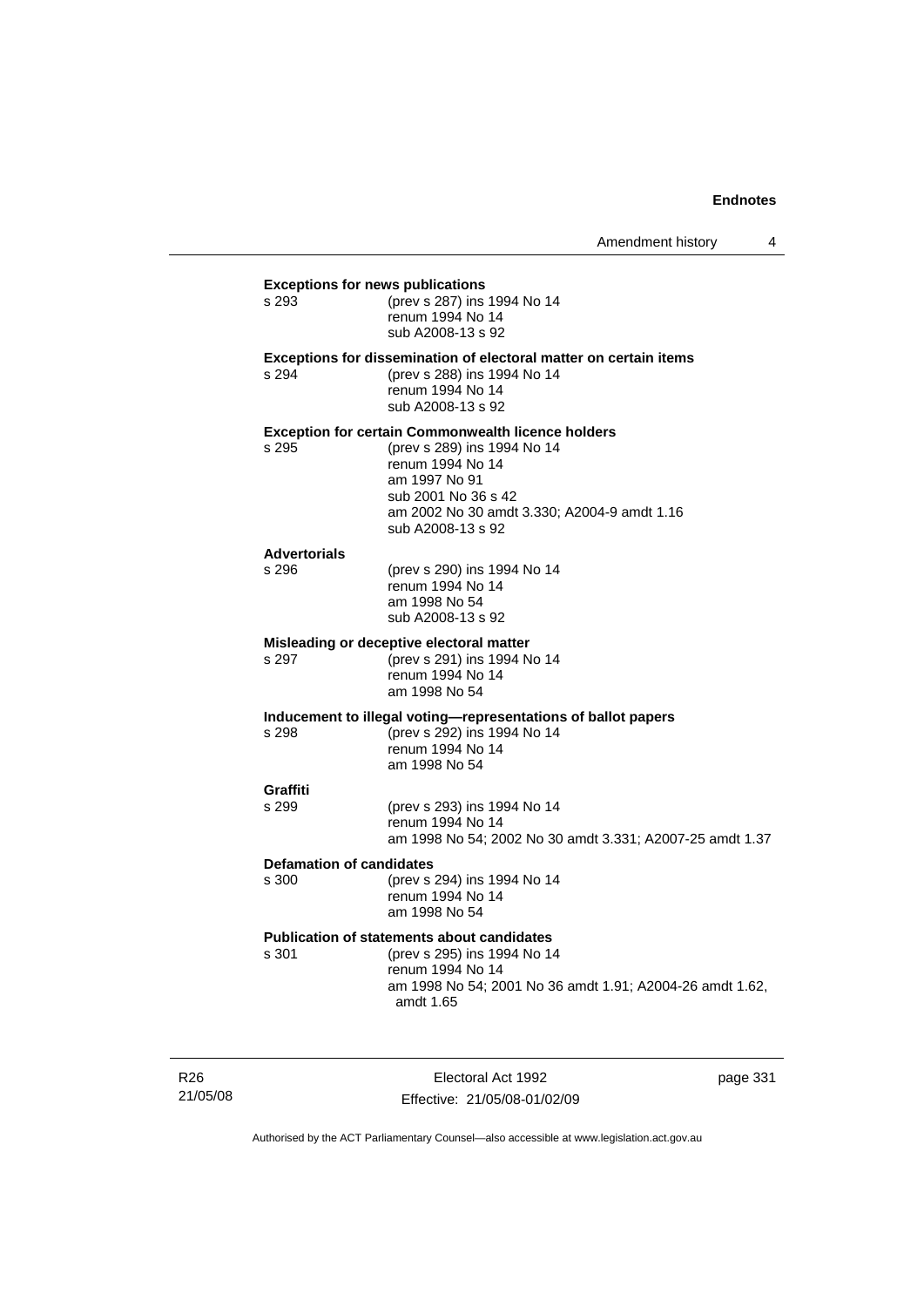4 Amendment history

| s 302                                             | (prev s 296) ins 1994 No 14<br>renum 1994 No 14<br>am 1998 No 54                                                                                                                                                          |
|---------------------------------------------------|---------------------------------------------------------------------------------------------------------------------------------------------------------------------------------------------------------------------------|
| s 303                                             | Canvassing within 100m of polling places<br>(prev s 297) ins 1994 No 14<br>renum 1994 No 14<br>sub 1995 No 33<br>am 1997 No 91; LA (see 2001 No 36 amdt 1.99); 2001 No 44<br>amdt 1.1386, amdt 1.1387; A2007-25 amdt 1.38 |
| s 304                                             | Badges and emblems in polling places<br>(prev s 298) ins 1994 No 14<br>renum 1994 No 14<br>am 1995 No 33; 1998 No 54; 2001 No 36 amdt 1.92;<br>A2004-26 amdt 1.51                                                         |
| s 305                                             | How-to-vote material in polling places<br>(prev s 299) ins 1994 No 14<br>renum 1994 No 14<br>am 1995 No 33: 1998 No 54                                                                                                    |
| s 306                                             | Evidence of authorisation of electoral matter<br>(prev s 300) ins 1994 No 14<br>renum 1994 No 14<br>am A2008-13 s 93                                                                                                      |
| <b>Electronic voting offences</b><br>div 17.4 hdg | (prev div 17.3A hdg) ins 2000 No 76 s 19<br>renum LA (see 2000 No 76 s 24)                                                                                                                                                |
| s 306A                                            | Interfering with electronic voting devices etc<br>ins 2000 No 76 s 19                                                                                                                                                     |
| s 306B                                            | Interfering with electronic counting devices etc<br>ins 2000 No 76 s 19                                                                                                                                                   |
| <b>Voting fraud</b><br>div 17.5 hdg               | (prev pt 17 div 4 hdg) renum LA (see 2000 No 76 s 24)                                                                                                                                                                     |
| <b>Voting fraud</b><br>s 307                      | (prev s 301) ins 1994 No 14<br>renum 1994 No 14<br>am 1997 No 91; 1998 No 54                                                                                                                                              |
| s 308                                             | Interpretation-electoral papers<br>(prev s 302) ins 1994 No 14<br>renum 1994 No 14<br>om 2001 No 36 amdt 1.93                                                                                                             |

page 332 Electoral Act 1992 Effective: 21/05/08-01/02/09

R26 21/05/08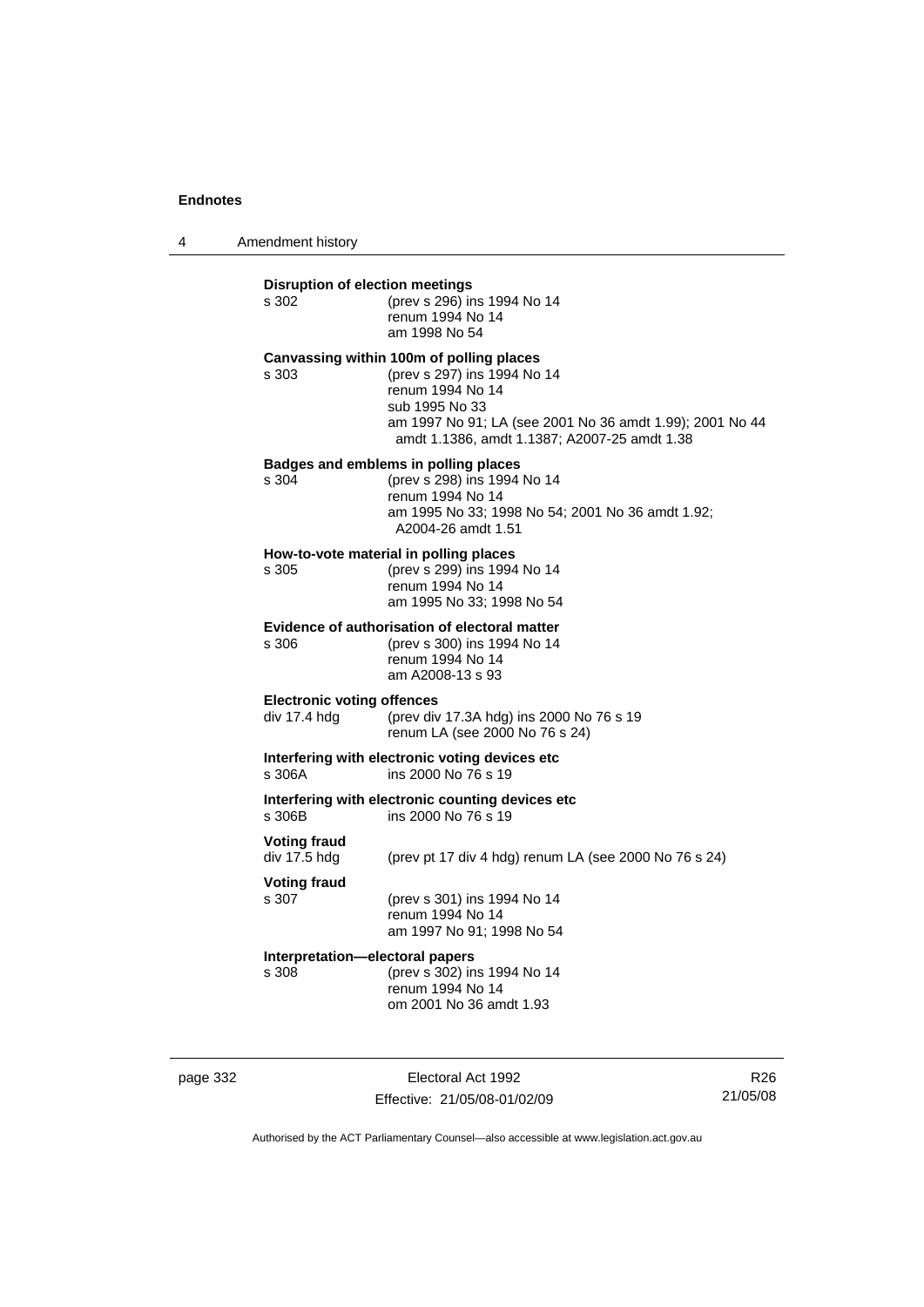| <b>Electoral papers</b><br>div 17.6 hdg    | (prev pt 17 div 5 hdg) renum LA (see 2000 No 76 s 24)                                                                                        |
|--------------------------------------------|----------------------------------------------------------------------------------------------------------------------------------------------|
| <b>Electoral papers-forgery</b><br>s 309   | (prev s 303) ins 1994 No 14<br>renum 1994 No 14<br>am 1998 No 54<br>om A2004-15 amdt 2.64                                                    |
| Electoral papers-forfeiture<br>s 310       | (prev s 304) ins 1994 No 14<br>renum 1994 No 14<br>am A2004-15 amdt 2.65                                                                     |
| s 311                                      | Electoral papers-unauthorised possession<br>(prev s 305) ins 1994 No 14<br>renum 1994 No 14<br>am 1998 No 54                                 |
| s.312                                      | Electoral papers-false or misleading statements<br>(prev s 306) ins 1994 No 14<br>renum 1994 No 14<br>am 1998 No 54<br>om A2004-15 amdt 2.66 |
| Electoral papers-defacement etc<br>s 313   | (prev s 307) ins 1994 No 14<br>renum 1994 No 14<br>am 1998 No 54                                                                             |
| Electoral papers-signatures<br>s 314       | (prev s 308) ins 1994 No 14<br>renum 1994 No 14<br>am 1998 No 54                                                                             |
| <b>Electoral papers-witnesses</b><br>s 315 | (prev s 309) ins 1994 No 14<br>renum 1994 No 14<br>am 1998 No 54                                                                             |
| <b>Ballot papers-photographs</b><br>s 315A | ins A2008-13 s 94                                                                                                                            |
| <b>Official functions</b><br>div 17.7 hdg  | (prev pt 17 div 6 hdg) renum LA (see 2000 No 76 s 24)                                                                                        |
| s 316                                      | Improper influence-members of electoral commission etc<br>(prev s 310) ins 1994 No 14<br>renum 1994 No 14<br>am 1998 No 54                   |

R26 21/05/08

Electoral Act 1992 Effective: 21/05/08-01/02/09 page 333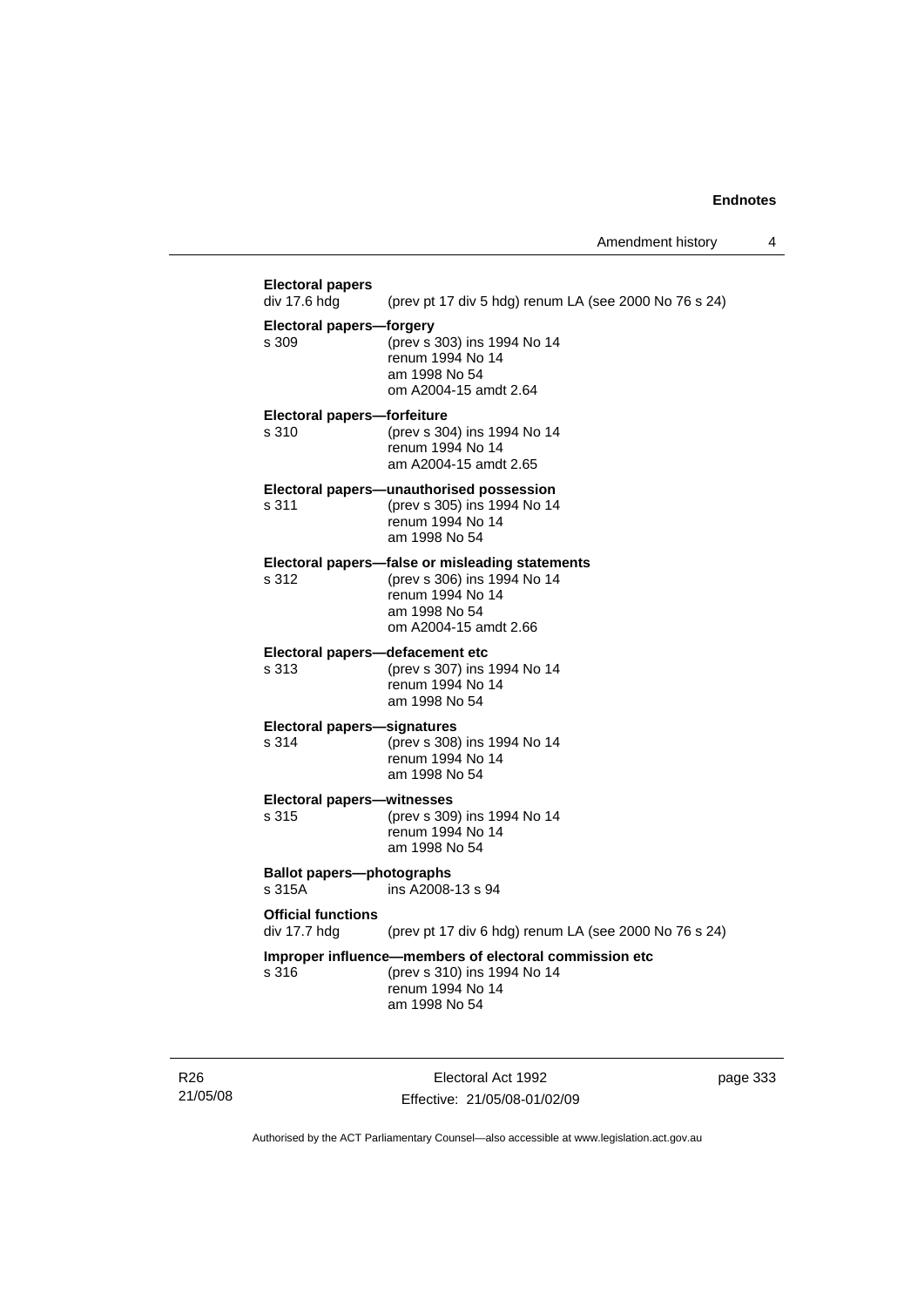4 Amendment history

| Unauthorised actions by officers<br>s 317          | (prev s 311) ins 1994 No 14<br>renum 1994 No 14<br>am 1998 No 54                                                                            |
|----------------------------------------------------|---------------------------------------------------------------------------------------------------------------------------------------------|
| <b>Identification of voters and votes</b><br>s 318 | (prev s 312) ins 1994 No 14<br>renum 1994 No 14<br>am 1998 No 54                                                                            |
| <b>Responses to official questions</b><br>s 319    | (prev s 313) ins 1994 No 14<br>renum 1994 No 14<br>am 1998 No 54                                                                            |
| s 320                                              | Control of behaviour at voting centres<br>(prev s 314) ins 1994 No 14<br>renum 1994 No 14<br>am 1997 No 91; 1998 No 54                      |
| <b>Enforcement proceedings</b><br>pt 18 hdg        | ins 1994 No 14                                                                                                                              |
| <b>Injunctions</b><br>div 18.1 hdg                 | (prev pt 18 div 1 hdg) renum LA (see 2000 No 76 s 24)                                                                                       |
| <b>Restraining conduct</b><br>s 321                | (prev s 315) ins 1994 No 14<br>renum 1994 No 14<br>sub 2002 No 30 amdt 3.332                                                                |
| Requiring things to be done<br>s 322               | (prev s 316) ins 1994 No 14<br>renum 1994 No 14<br>sub 2002 No 30 amdt 3.332                                                                |
| s 323                                              | Commissioner not required to give undertakings as to damages<br>(prev s 317) ins 1994 No 14<br>renum 1994 No 14<br>am 2002 No 30 amdt 3.333 |
| <b>Powers of the court</b><br>s.324                | (prev s 318) ins 1994 No 14<br>renum 1994 No 14                                                                                             |
| <b>Prosecutions</b><br>div 18.2 hdg                | (prev pt 18 div 2 hdg) renum LA (see 2000 No 76 s 24)                                                                                       |
| <b>Investigation of complaints</b><br>s 325        | (prev s 319) ins 1994 No 14<br>renum 1994 No 14                                                                                             |

page 334 Electoral Act 1992 Effective: 21/05/08-01/02/09

R26 21/05/08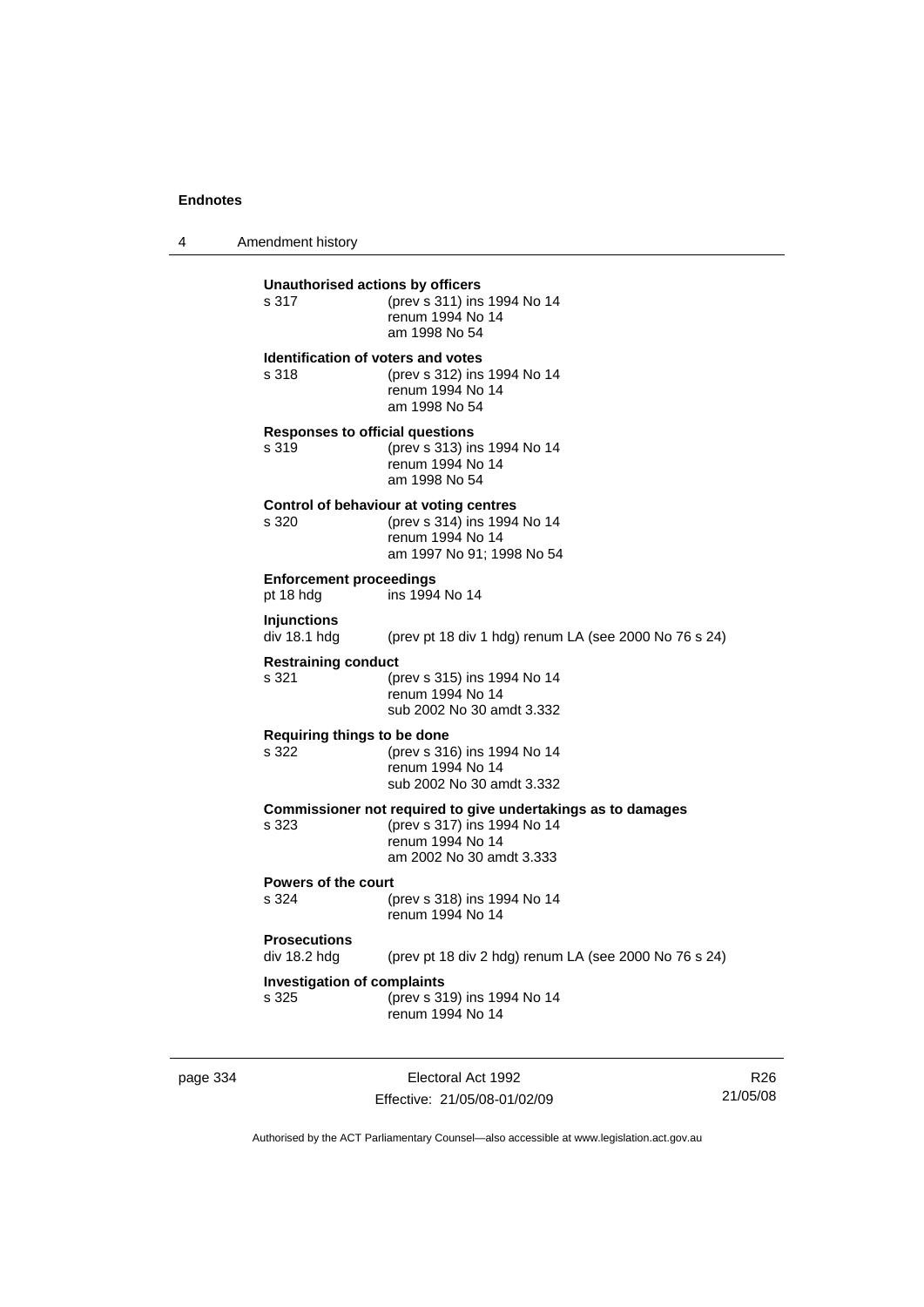| s 326                                                                                                         | Commissioner may prosecute enrolment and voting offences<br>(prev s 320) ins 1994 No 14<br>renum 1994 No 14                                       |  |
|---------------------------------------------------------------------------------------------------------------|---------------------------------------------------------------------------------------------------------------------------------------------------|--|
| Service of certain process by mail<br>s 327                                                                   | (prev s 321) ins 1994 No 14<br>renum 1994 No 14<br>am 2002 No 30 amdt 3.334                                                                       |  |
| <b>Miscellaneous</b><br>pt 19 hdg                                                                             | ins 1994 No 14                                                                                                                                    |  |
| s 328                                                                                                         | <b>Extension of time for acts by officers</b><br>(prev s 322) ins 1994 No 14<br>renum 1994 No 14                                                  |  |
| s 329                                                                                                         | Restrictions on sending completed ballot and voting papers by fax<br>(prev s 323) ins 1994 No 14<br>renum 1994 No 14<br>sub 2002 No 30 amdt 3.335 |  |
| Forms-provision and assistance<br>s 330                                                                       | (prev s 324) ins 1994 No 14<br>renum 1994 No 14                                                                                                   |  |
| <b>Compliance with approved forms</b><br>s 331                                                                | (prev s 325) ins 1994 No 14<br>renum 1994 No 14<br>om 2001 No 44 amdt 1.1388                                                                      |  |
| s 332                                                                                                         | Correcting delays, errors and omissions<br>(prev s 326) ins 1994 No 14<br>renum 1994 No 14<br>am 2001 No 44 amdts 1.1389-1.1391                   |  |
| Voting statistics to be published<br>s 333                                                                    | (prev s 327) ins 1994 No 14<br>renum 1994 No 14<br>am 2000 No 76 s 20; 2001 No 44 amdt 1.1392, amdt 1.1393                                        |  |
| <b>Collecting further statistical information</b><br>(prev s 328) ins 1994 No 14<br>s 334<br>renum 1994 No 14 |                                                                                                                                                   |  |
| s 335                                                                                                         | Storage and destruction of electoral papers<br>(prev s 329) ins 1994 No 14<br>renum 1994 No 14<br>sub 2002 No 30 amdt 3.336                       |  |

R26 21/05/08

Electoral Act 1992 Effective: 21/05/08-01/02/09 page 335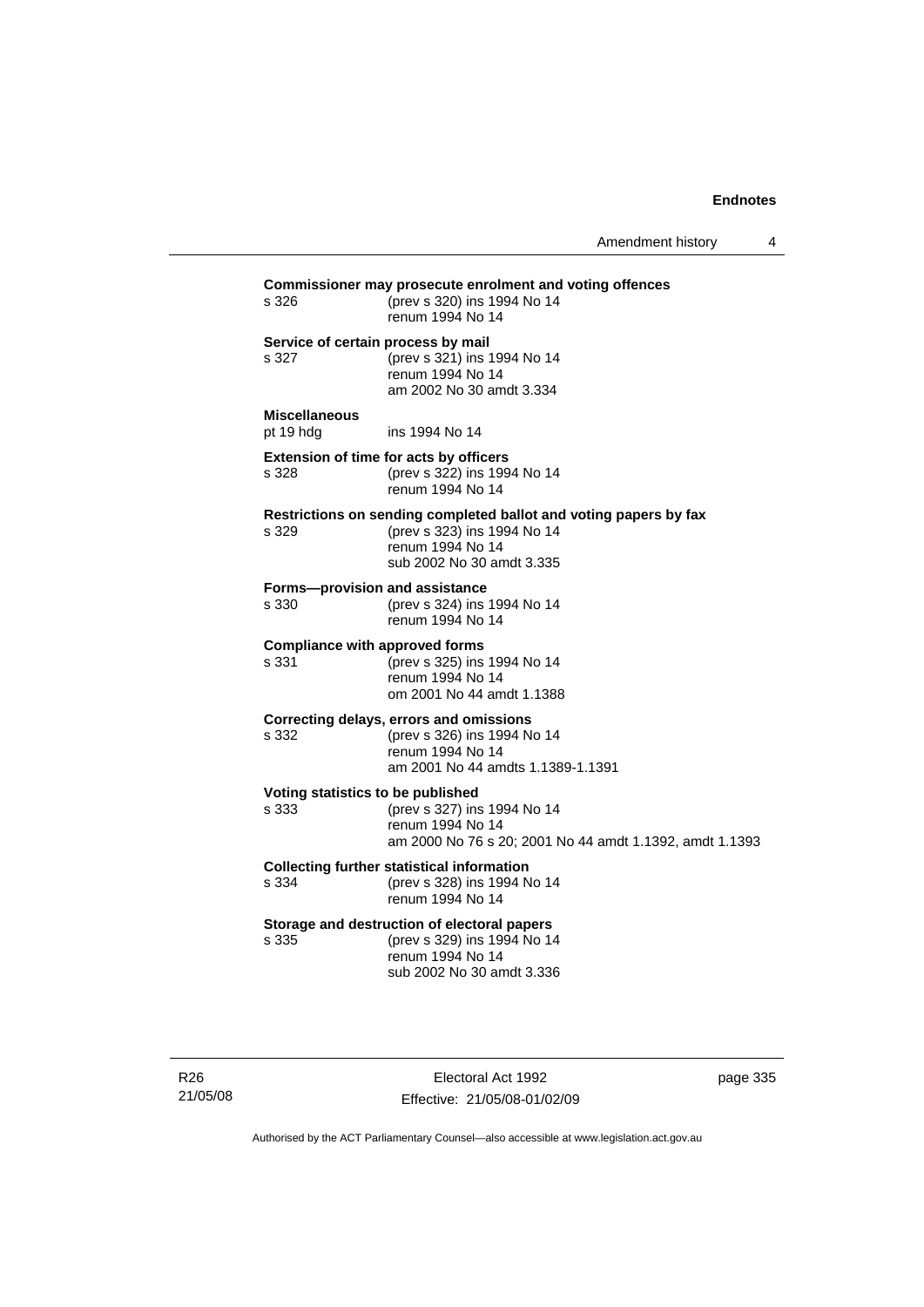4 Amendment history page 336 Electoral Act 1992 **Administrative arrangements with Commonwealth and States** s 336 (prev s 330) ins 1994 No 14 renum 1994 No 14 sub 2001 No 36 amdt 1.94 **Evidentiary certificates** s 337 (prev s 331) ins 1994 No 14 renum 1994 No 1499 am 2001 No 36 amdt 1.95; LA (see 2001 No 36 amdt 1.99); A2004-26 amdt 1.51 **Acts and omissions of representatives** s 338 (prev s 332) ins 1994 No 14 renum 1994 No 14 sub 2002 No 30 amdt 3.337; A2004-15 amdt 1.12 **Corporations—penalties**<br>s 339 (prev s s 339 (prev s 333) ins 1994 No 14 renum 1994 No 14 om 2000 No 76 s 21 **Chief executive to provide assistance etc** hdg to s 340 sub 2000 No 76 s 22 s 340 (prev s 334) ins 1994 No 14 renum 1994 No 14 am 2000 No 76 s 22 **Approved forms**  s 340A ins 2001 No 44 amdt 1.1394 am 2002 No 30 amdt 3.338 **Regulation-making power**<br>s 341 (prev s) s 341 (prev s 335) ins 1994 No 14 renum 1994 No 14 am 1998 No 54 sub 2000 No 76 s 23 am 2001 No 44 amdt 1.1395, amdt 1.1396; A2008-13 amdt 1.1 **Transitional** pt 20 hdg ins 2001 No 36 s 43 exp 2 March 2002 (s 345 (2)) ins A2003-54 s 8 exp 31 December 2004 (s 342 (2)) **Application of amendments by Electoral Amendment Act 2003** s 342 ins 2001 No 36 s 43 exp 29 August 2001 (s 345 (1)) ins A2003-54 s 8 exp 31 December 2004 (s 342 (2))

Effective: 21/05/08-01/02/09

R26 21/05/08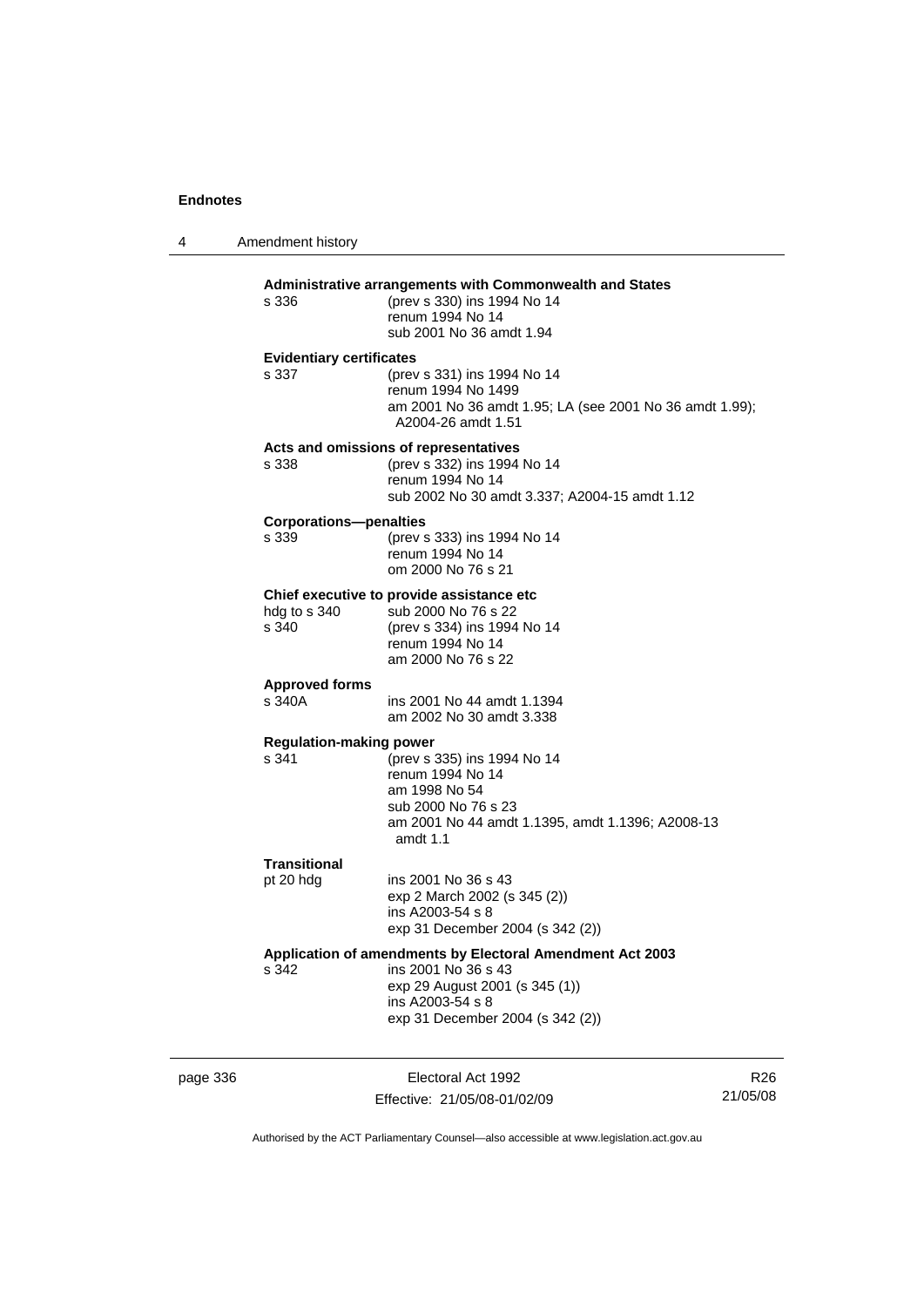| s 343                                    | ins 2001 No 36 s 43<br>exp 29 August 2001 (s 345 (1))                                                                                                                |
|------------------------------------------|----------------------------------------------------------------------------------------------------------------------------------------------------------------------|
| s 344                                    | Application of certain amendments made by Electoral Amendment Act 2001<br>ins 2001 No 36 s 43<br>exp 2 March 2002 (s 345 (2))                                        |
| Expiry of pt 20<br>s 345                 | ins 2001 No 36 s 43<br>exp 2 March 2002 (s 345 (2))                                                                                                                  |
| pt 30 hdg                                | <b>Transitional-Electoral Legislation Amendment Act 2008</b><br>ins A2008-13 s 95<br>exp 21 May 2010 (s 502)                                                         |
| s 500                                    | Transitional-disclosure by candidates<br>ins A2008-13 s 95<br>exp 21 May 2010 (s 502)                                                                                |
| s 500A                                   | Transitional-disclosure by donors<br>ins A2008-13 s 95<br>exp 21 May 2010 (s 502)                                                                                    |
| s 500B                                   | Transitional-certain other disclosure thresholds<br>ins A2008-13 s 95<br>exp 21 May 2010 (s 502)                                                                     |
| s 500C                                   | Transitional-annual returns by parties, MLAs and associated entities<br>ins A2008-13 s 95<br>exp 21 May 2010 (s 502)                                                 |
| <b>Transitional regulations</b><br>s 501 | ins A2008-13 s 95<br>exp 21 May 2010 (s 502)                                                                                                                         |
| Expiry-pt 30<br>s 502                    | ins A2008-13 s 95<br>exp 21 May 2010 (s 502)                                                                                                                         |
| Form of ballot paper<br>sch 1            | ins 1994 No 14<br>am 2001 No 36 amdt 1.97; A2004-26 amdt 1.52                                                                                                        |
| sch 2                                    | Ballot papers-printing of names and collation<br>ins 1994 No 14<br>am 2001 No 37 s 4                                                                                 |
| sch <sub>3</sub>                         | Preliminary scrutiny of declaration voting papers<br>ins 1994 No 14<br>am 1997 No 91; 2001 No 36 s 44, s 45; 2001 No 44<br>amdt 1.1397; A2004-26 s 36; A2008-13 s 96 |

R26 21/05/08

Electoral Act 1992 Effective: 21/05/08-01/02/09 page 337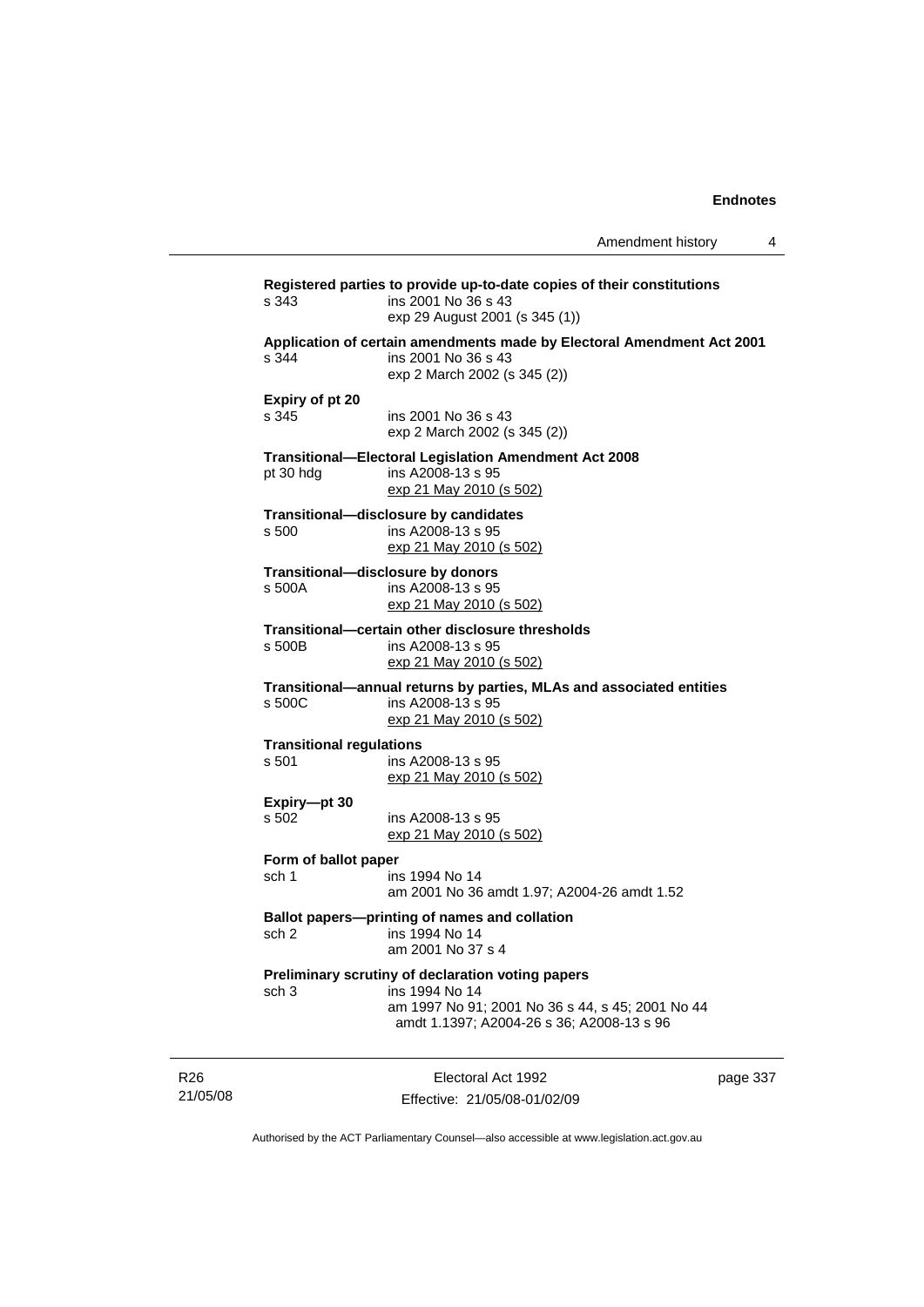4 Amendment history

| Ascertaining result of poll |                                                                                                       |
|-----------------------------|-------------------------------------------------------------------------------------------------------|
| sch 4                       | ins 1994 No 14                                                                                        |
|                             | am 1994 No 78; 1997 No 91; A2008-13 s 97, amdts 1.2-1.7                                               |
| <b>Dictionary</b>           |                                                                                                       |
| dict                        | ins A2001-36 amdt 1.98                                                                                |
|                             | defs reloc from s 3 A2001-36 amdt 1.3                                                                 |
|                             | am A2002-30 amdt 3.339; A2006-23 amdt 1.194; A2006-36                                                 |
|                             | s 5; A2007-25 amdt 1.39; A2008-13 amdt 1.8                                                            |
|                             | def $AAT$ ins A1994-14 s 6                                                                            |
|                             | reloc from s 3 A2001-36 amdt 1.3                                                                      |
|                             | om A2008-13 amdt 1.9                                                                                  |
|                             | def <i>abbreviation</i> ins A2001-36 amdt 1.98                                                        |
|                             | sub A2004-26 amdt 1.53                                                                                |
|                             | def <i>address</i> ins A1994-14 s 6                                                                   |
|                             | reloc from s 3 A2001-36 amdt 1.3                                                                      |
|                             | sub A2008-13 s 98                                                                                     |
|                             | def <i>amount</i> ins A2001-36 amdt 1.98                                                              |
|                             | def <b>Antarctica</b> ins A2001-36 amdt 1.98                                                          |
|                             | def <b>Antarctic elector</b> ins A1994-14 s 6                                                         |
|                             | reloc from s 3 A2001-36 amdt 1.3                                                                      |
|                             | def <i>application</i> ins A2001-36 amdt 1.98                                                         |
|                             | def approved ins A1994-14 s 6                                                                         |
|                             | reloc from s 3 A2001-36 amdt 1.3                                                                      |
|                             | om A2001-44 amdt 1.1398                                                                               |
|                             | def approved computer program ins A2000-76 s 4                                                        |
|                             | reloc from s 3 A2001-36 amdt 1.3                                                                      |
|                             | def Assembly ins A1994-14 s 6                                                                         |
|                             | reloc from s 3 A2001-36 amdt 1.3                                                                      |
|                             | def <b>assistant returning officer</b> ins A2001-36 amdt 1.98                                         |
|                             | def associated entity ins A2001-36 amdt 1.98                                                          |
|                             | def augmented commission am A1994-14 s 6                                                              |
|                             | reloc from s 3 A2001-36 amdt 1.3                                                                      |
|                             | def <b>authorised delivery service</b> ins A2004-26 s 37                                              |
|                             | def <i>authorised officer</i> ins A1994-14 s 6                                                        |
|                             | reloc from s 3 A2001-36 amdt 1.3                                                                      |
|                             | def <b>authorised witness</b> ins A2001-36 amdt 1.98                                                  |
|                             | def available for public inspection ins A2001-36 amdt 1.98<br>def ballot group ins A2001-36 amdt 1.98 |
|                             | om A2004-26 amdt 1.54                                                                                 |
|                             |                                                                                                       |
|                             | def <b>ballot group candidate</b> ins A2001-36 amdt 1.98<br>om A2004-26 amdt 1.55                     |
|                             | def <b>ballot paper</b> ins A2000-76 s 4                                                              |
|                             | reloc from s 3 A2001-36 amdt 1.3                                                                      |
|                             | sub 2002 No 30 amdt 3.340; A2008-13 amdt 1.10                                                         |
|                             | def <b>bribery</b> ins A2001-36 amdt 1.98                                                             |
|                             | def <b>broadcast</b> ins A1994-14 s 6                                                                 |
|                             | reloc from s 3 A2001-36 amdt 1.3                                                                      |
|                             |                                                                                                       |
|                             |                                                                                                       |

page 338 Electoral Act 1992 Effective: 21/05/08-01/02/09

R26 21/05/08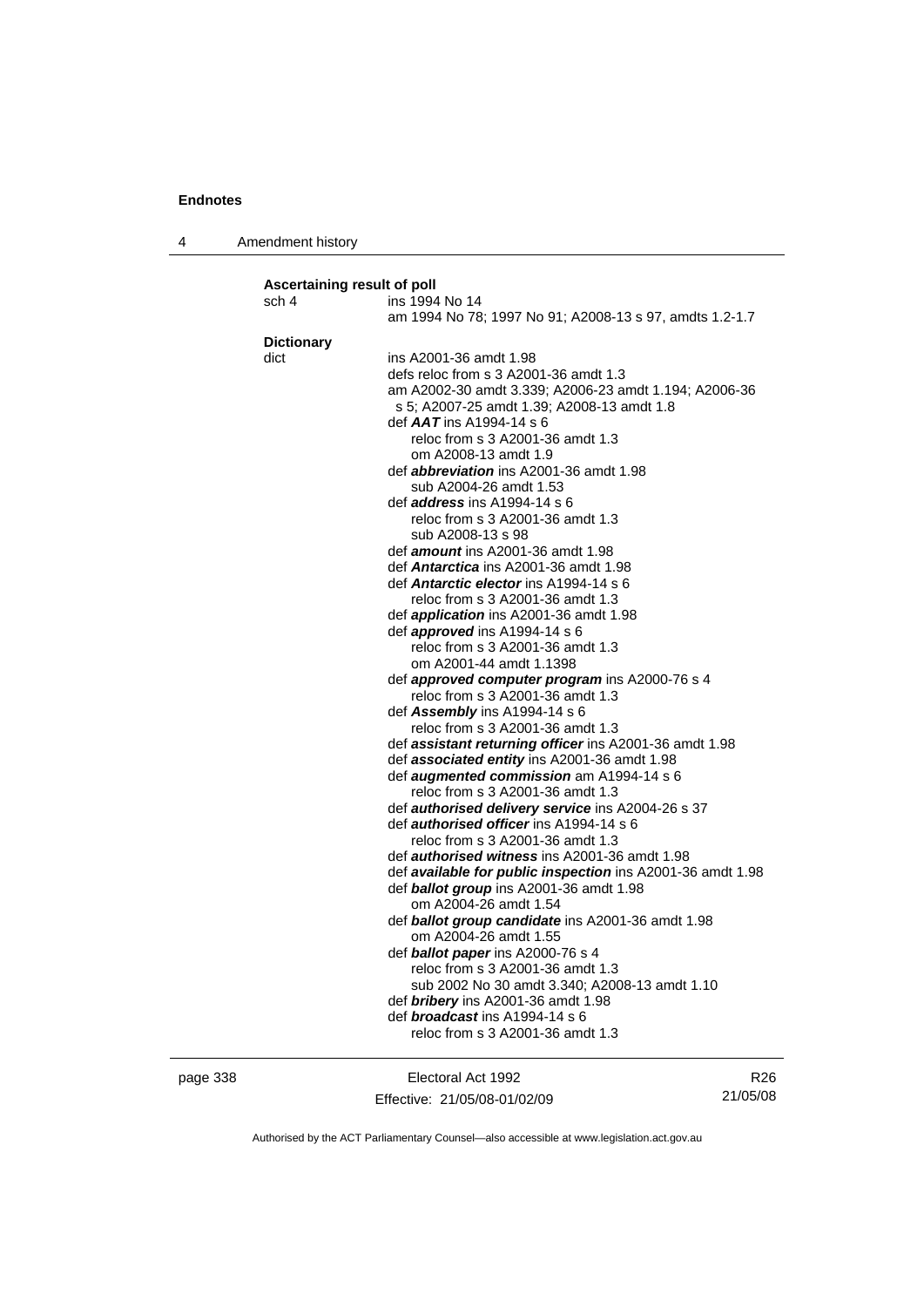def *broadcaster* ins A2001-36 amdt 1.98 def *candidate* ins A2001-36 amdt 1.98 def *candidate square* ins A1994-14 s 6 reloc from s 3 A2001-36 amdt 1.3 sub 2002 No 30 amdt 3.341 def *certified list of electors* ins A1994-14 s 6 reloc from s 3 A2001-36 amdt 1.3 def *closed* ins A1994-14 s 6 reloc from s 3 A2001-36 amdt 1.3 def *column* ins A2009-13 amdt 1.11 def *commissioner* ins A1994-14 s 6 reloc from s 3 A2001-36 amdt 1.3 def *Commonwealth Electoral Act* ins A1994-14 s 6 reloc from s 3 A2001-36 amdt 1.3 def *Commonwealth roll* ins A1994-14 s 6 reloc from s 3 A2001-36 amdt 1.3 def *continuing candidate* ins A2009-13 amdt 1.11 def *contravention* ins A2001-36 amdt 1.98 sub A2002-30 amdt 3.342 def *count* ins A2009-13 amdt 1.11 def *count votes* ins A2009-13 amdt 1.11 def *court* ins A2001-36 amdt 1.98 om A2002-30 amdt 3.343 def *Court of Disputed Elections* ins A1994-14 s 6 reloc from s 3 A2001-36 amdt 1.3 sub A2002-30 amdt 3.344 def *declaration vote* ins A1994-14 s 6 reloc from s 3 A2001-36 amdt 1.3 am A2004-26 s 38 def *declaration voting papers* ins A1994-14 s 6 reloc from s 3 A2001-36 amdt 1.3 am A2001-44 amdt 1.1399 def *defined details* ins A2001-36 amdt 1.98 def *defined particulars* ins A2001-36 amdt 1.98 def *determined fee* ins A1994-14 s 6 reloc from s 3 A2001-36 amdt 1.3 om A2001-44 amdt 1.1400 def *disclosure period* ins A2001-36 amdt 1.98 def *disposition of property* ins A2001-36 amdt 1.98 def *disseminate* ins A2001-36 amdt 1.98 def *election* ins A1994-14 s 6 reloc from s 3 A2001-36 amdt 1.3 def *election period* ins A1994-14 s 6 reloc from s 3 A2001-36 amdt 1.3 def *elector* ins A1994-14 s 6 reloc from s 3 A2001-36 amdt 1.3 def *electoral advertisement* ins A2001-36 amdt 1.98

R26 21/05/08

Electoral Act 1992 Effective: 21/05/08-01/02/09 page 339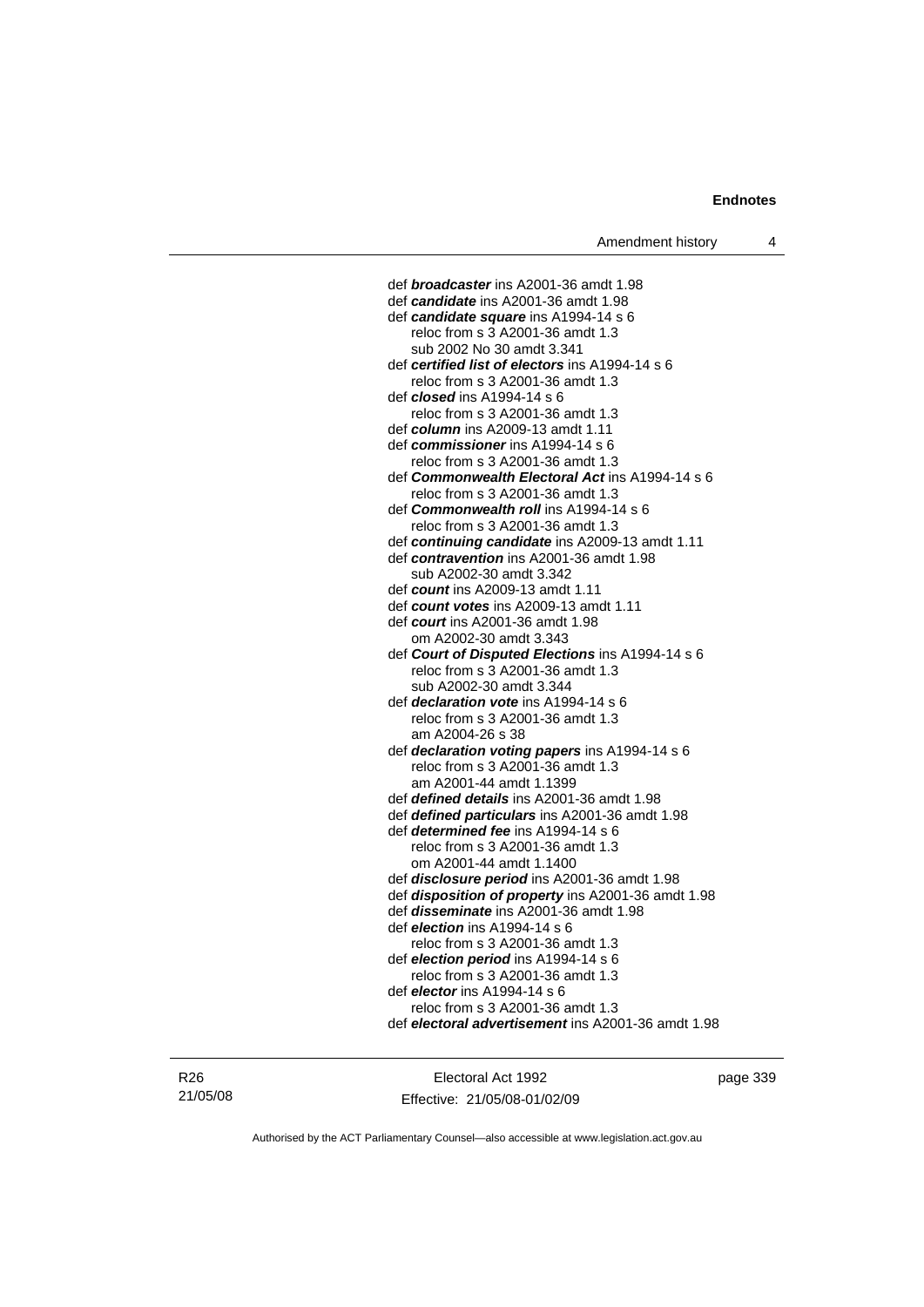4 Amendment history

 def *electoral commission* reloc from s 3 A2001-36 amdt 1.3 def *electoral expenditure* ins A2001-36 amdt 1.98 def *electoral matter* ins A1994-14 s 6 reloc from s 3 A2001-36 amdt 1.3 def *electoral paper* ins A2001-36 amdt 1.98 def *electorate* reloc from s 3 A2001-36 amdt 1.3 def *electronic form* ins 2002 No 30 amdt 3.345 def *electronic voting* ins A2000-76 s 4 reloc from s 3 A2001-36 amdt 1.3 def *eligible elector* ins A2001-36 amdt 1.98 sub A2004-26 s 39 om A2008-13 s 99 def *eligible overseas elector* ins A1994-14 s 6 reloc from s 3 A2001-36 amdt 1.3 def *eligible vote* ins A2001-36 amdt 1.98 def *entity* ins A2001-36 amdt 1.98 def *envelope* ins A2009-13 amdt 1.11 def *excluded candidate* ins A2009-13 amdt 1.11 def *extract* ins A1994-14 s 6 reloc from s 3 A2001-36 amdt 1.3 sub A2002-30 amdt 3.346 def *extraordinary election* ins A1994-14 s 6 reloc from s 3 A2001-36 amdt 1.3 def *file* ins A2001-36 amdt 1.98 def *financial controller* ins A2001-36 amdt 1.98 def *former MLA* ins A2001-36 amdt 1.98 def *general election* ins A1994-14 s 6 reloc from s 3 A2001-36 amdt 1.3 def *gift* ins A2001-36 amdt 1.98 def *group* ins A1994-14 s 6 reloc from s 3 A2001-36 amdt 1.3 sub A2002-30 amdt 3.347 am A2008-13 s 100 def *hospital* ins A1994-14 s 6 reloc from s 3 A2001-36 amdt 1.3 def *hour of nomination* ins A1994-14 s 6 reloc from s 3 A2001-36 amdt 1.3 def *illegal practice* ins A2001-36 amdt 1.98 om A2002-30 amdt 3.348 def *investigation notice* ins A2001-36 amdt 1.98 def *judge* reloc from s 3 A2001-36 amdt 1.3 def *member* ins A2001-36 amdt 1.98 def *MLA* ins A1994-14 s 6 reloc from s 3 A2001-36 amdt 1.3 def *newspaper* ins A2001-36 amdt 1.98 def *news publication* ins A2008-13 s 101 def *next available preference* ins A2009-13 amdt 1.11

page 340 Electoral Act 1992 Effective: 21/05/08-01/02/09

R26 21/05/08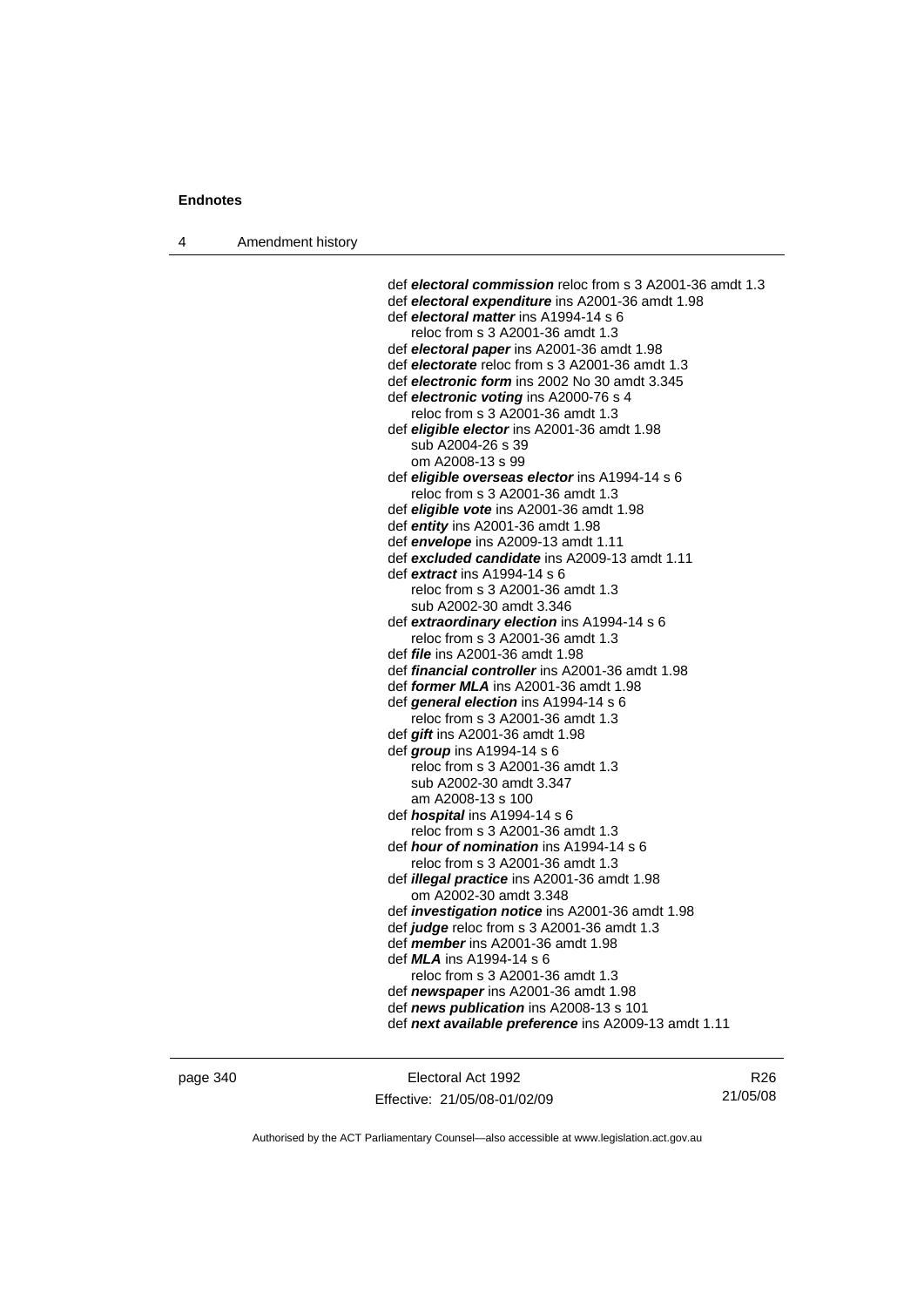def *non-party group* ins A2001-36 amdt 1.98 om A2008-13 s 102 def *officer* ins A2001-36 amdt 1.98 def *official error* ins A1997-91 s 4 reloc from s 3 A2001-36 amdt 1.3 def *OIC* ins A1994-14 s 6 reloc from s 3 A2001-36 amdt 1.3 def *ordinary election* ins A1994-14 s 6 reloc from s 3 A2001-36 amdt 1.3 def *ordinary vote* ins A1994-14 s 6 reloc from s 3 A2001-36 amdt 1.3 def *participant* ins A2001-36 amdt 1.98 def *party* ins A2001-36 amdt 1.98 def *party candidate* ins A1994-14 s 6 reloc from s 3 A2001-36 amdt 1.3 def *person* ins A2001-36 amdt 1.98 def *place of nomination* ins A1994-14 s 6 reloc from s 3 A2001-36 amdt 1.3 def *political party* ins A1994-14 s 6 reloc from s 3 A2001-36 amdt 1.3 def *polling day* ins A1994-14 s 6 reloc from s 3 A2001-36 amdt 1.3 sub A2002-30 amdt 3.349 def *polling place* ins A2001-36 amdt 1.98 def *post* ins A2004-26 s 40 def *postal vote* ins A1994-14 s 6 reloc from s 3 A2001-36 amdt 1.3 sub A2004-26 s 41 def *pre-election period* ins A1994-14 s 6 reloc from s 3 A2001-36 amdt 1.3 def *proceeding* ins A2001-36 amdt 1.98 def *property* ins A2001-36 amdt 1.98 def *publish* ins A2001-36 amdt 1.98 def *quota* ins A2009-13 amdt 1.11 def *redistribution* reloc from s 3 A2001-36 amdt 1.3 def *register* ins A2001-36 amdt 1.98 def *registered* ins A2001-36 amdt 1.98 sub A2004-26 amdt 1.56 def *registered ballot group* ins A2001-36 amdt 1.98 om A2004-26 amdt 1.56 def *registered industrial organisation* ins A2001-36 amdt 1.98 def *registered officer* ins A2001-36 amdt 1.98 sub A2004-26 amdt 1.57 def *registered party* ins A2001-36 amdt 1.98 am A2004-26 amdt 1.61

Electoral Act 1992 Effective: 21/05/08-01/02/09 page 341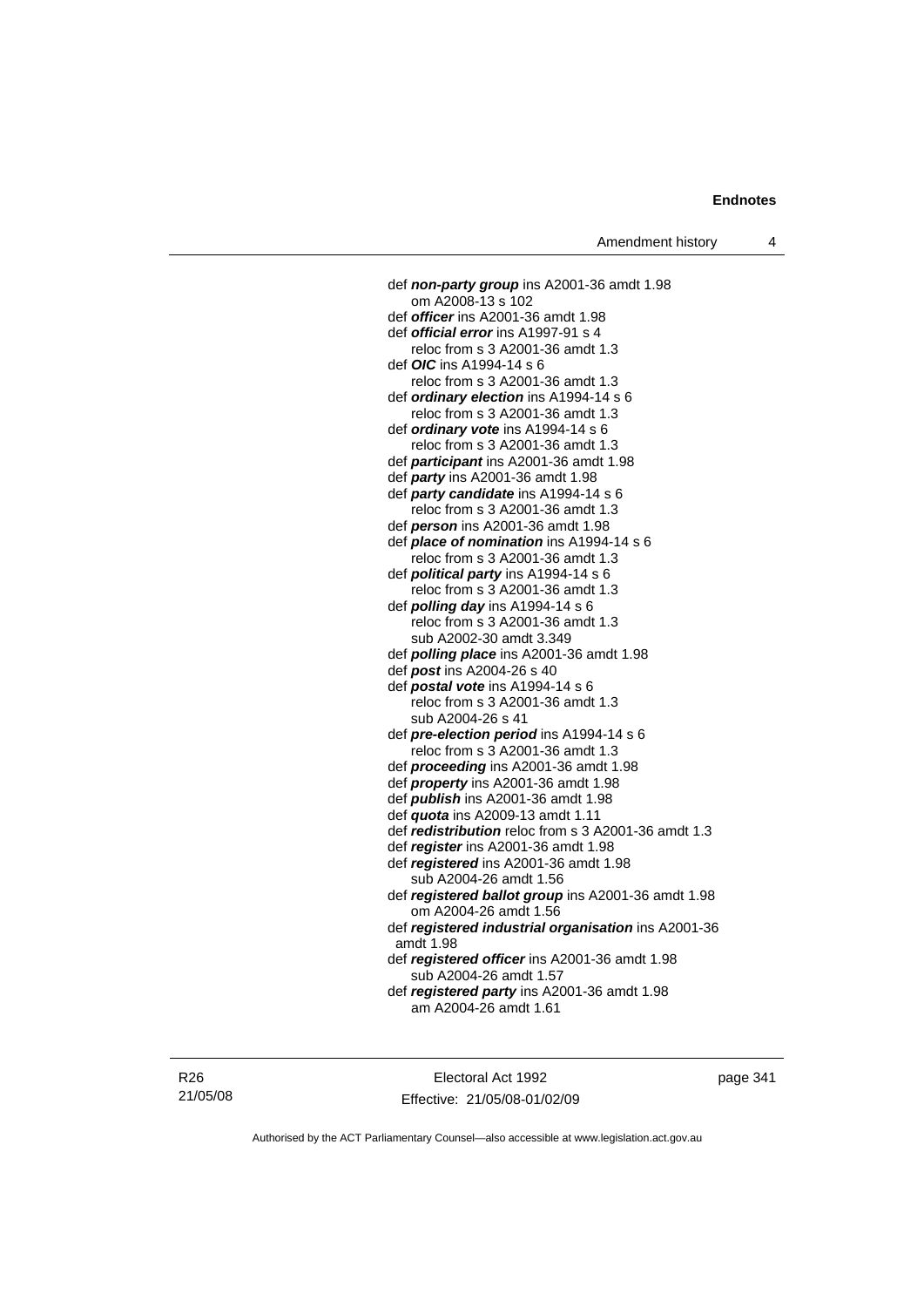4 Amendment history

 def *register of ballot groups* ins A2001-36 amdt 1.98 om A2004-26 amdt 1.58 def *register of political parties* ins A2001-36 amdt 1.98 def *registrar* ins A2001-36 amdt 1.98 def *related* ins A2001-36 amdt 1.98 am A2004-26 amdt 1.61; A2008-13 s 103 def *relates* ins A2001-36 amdt 1.98 def *remand centre* ins A2001-36 amdt 1.98 om A2006-23 amdt 1.195 def *reportage or commentary* ins A2001-36 amdt 1.98 def *reporting agent* ins A2009-13 amdt 1.11 def *research personnel* ins A2001-36 amdt 1.98 def *return* ins A2001-36 amdt 1.98 def *returning officer* ins A2001-36 amdt 1.98 def *reviewable decision* ins A2001-36 amdt 1.98 def *review statement* ins A1994-14 s 6 reloc from s 3 A2001-36 amdt 1.3 def *roll* ins A1994-14 s 6 reloc from s 3 A2001-36 amdt 1.3 def *scrutineer* ins A1994-14 s 6 reloc from s 3 A2001-36 amdt 1.3 def *scrutiny centre* ins A1994-14 s 6 reloc from s 3 A2001-36 amdt 1.3 def *secretary* ins A1994-14 s 6 reloc from s 3 A2001-36 amdt 1.3 def *Speaker* ins A2001-36 amdt 1.98 sub A2002-30 amdt 3.350 def *special hospital* ins A2001-36 amdt 1.98 def *sponsoring MLA* ins A2001-36 amdt 1.98 om A2004-26 amdt 1.59 def *staff* ins A1994-14 s 6 sub A1994-38 sch 1 pt 32 reloc from s 3 A2001-36 amdt 1.3 def *station* ins A2001-36 amdt 1.98 def *successful candidate* ins A2009-13 amdt 1.11 def *suppressed address* ins A1994-14 s 6 reloc from s 3 A2001-36 amdt 1.3 def *surplus* ins A2009-13 amdt 1.11 def *this Act* ins A1994-14 s 6 reloc from s 3 A2001-36 amdt 1.3 om A2001-44 amdt 1.1400 def *total votes* ins A2009-13 amdt 1.11 def *transfer value* ins A2009-13 amdt 1.11 def *transmit* ins A2001-36 amdt 1.98 def *undue influence* ins A2001-36 amdt 1.98 def *visiting officer* ins A2001-36 amdt 1.98

page 342 Electoral Act 1992 Effective: 21/05/08-01/02/09

R26 21/05/08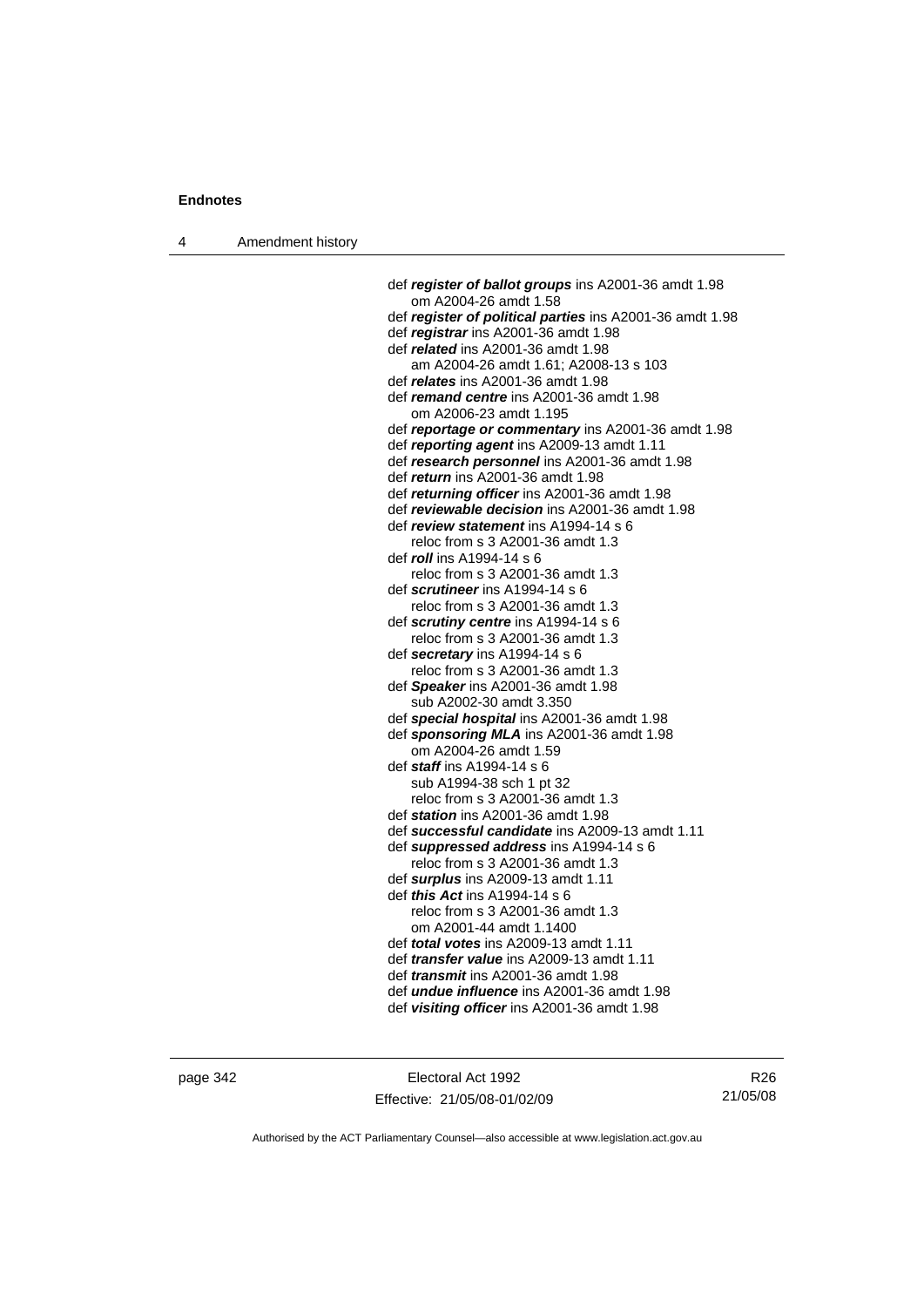### **Endnotes**

## **5 Earlier republications**

Some earlier republications were not numbered. The number in column 1 refers to the publication order.

Since 12 September 2001 every authorised republication has been published in electronic pdf format on the ACT legislation register. A selection of authorised republications have also been published in printed format. These republications are marked with an asterisk (\*) in column 1. Electronic and printed versions of an authorised republication are identical.

| <b>Republication No</b> | <b>Amendments to</b> | <b>Republication date</b> |
|-------------------------|----------------------|---------------------------|
| 1                       | Act 1994 No 78       | 17 November 1994          |
| $\overline{c}$          | Act 1995 No 56       | 31 January 1996           |
| 3                       | Act 1997 No 96       | 1 December 1997           |
| 4                       | Act 1998 No 61       | 31 March 1999             |
| 5                       | Act 2001 No 44       | 12 September 2001         |
| 6                       | Act 2001 No 38       | 9 January 2002            |
| $\overline{7}$          | Act 2001 No 44       | 2 March 2002              |
| $8*$                    | Act 2002 No 11       | 30 May 2002               |
| 9                       | Act 2002 No 30       | 17 September 2002         |
| 10                      | Act 2002 No 32       | 9 October 2002            |
| 11                      | Act 2002 No 39       | 11 October 2002           |
| 11 (RI)                 | A2002-39 ‡           | 10 February 2003          |
| 12                      | A2002-56             | 1 July 2003               |
| 13                      | A2003-54             | 4 December 2003           |
| 14                      | A2004-15             | 9 April 2004              |
| 15                      | A2004-15             | 13 April 2004             |
| 16                      | A2004-26             | 22 May 2004               |
| 17                      | A2004-60             | 17 October 2004           |
| 18                      | A2004-60             | 1 January 2005            |
| $19*$                   | A2004-60             | 10 January 2005           |
| 20                      | A2004-60             | 7 July 2005               |
|                         |                      |                           |

Electoral Act 1992 Effective: 21/05/08-01/02/09 page 343

Authorised by the ACT Parliamentary Counsel—also accessible at www.legislation.act.gov.au